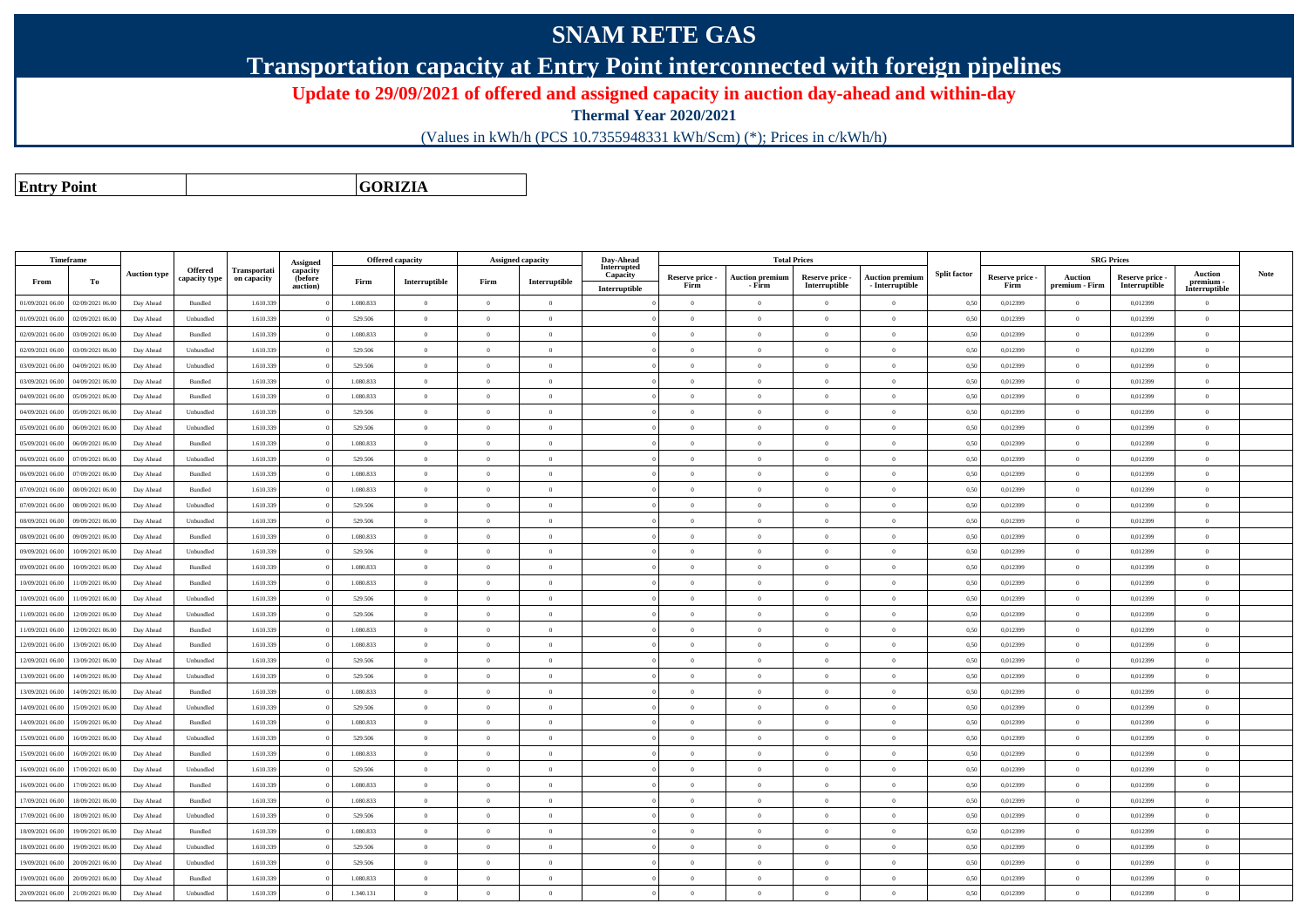|                                      |            |           |           |           |           | $\Omega$       | $\Omega$       |                |                | $\Omega$       | $\Omega$       | $\theta$       |      |          | $\theta$       |                | $\theta$       |  |
|--------------------------------------|------------|-----------|-----------|-----------|-----------|----------------|----------------|----------------|----------------|----------------|----------------|----------------|------|----------|----------------|----------------|----------------|--|
| 20/09/2021 06:00<br>21/09/2021 06:00 | Day Ahead  | Bundled   | 1.610.339 |           | 270.208   |                |                |                | $\Omega$       |                |                |                | 0,50 | 0,012399 |                | 0,012399       |                |  |
| 21/09/2021 06:00<br>22/09/2021 06:00 | Day Ahead  | Unbundled | 1.610.339 |           | 961.839   | $\overline{0}$ | $\theta$       | $\overline{0}$ | $\overline{0}$ | $\bf{0}$       | $\overline{0}$ | $\overline{0}$ | 0,50 | 0,012399 | $\theta$       | 0,012399       | $\overline{0}$ |  |
| 21/09/2021 06:00<br>22/09/2021 06:00 | Day Ahead  | Bundled   | 1.610.339 |           | 648.500   | $\overline{0}$ | $\overline{0}$ | $\overline{0}$ | $\bf{0}$       | $\bf{0}$       | $\bf{0}$       | $\bf{0}$       | 0,50 | 0,012399 | $\overline{0}$ | 0,012399       | $\overline{0}$ |  |
| 22/09/2021 06:00<br>23/09/2021 06:00 | Day Ahead  | Unbundled | 1.610.339 |           | 529.506   | $\overline{0}$ | $\theta$       | $\overline{0}$ | $\overline{0}$ | $\bf{0}$       | $\overline{0}$ | $\overline{0}$ | 0.50 | 0.012399 | $\overline{0}$ | 0.012399       | $\overline{0}$ |  |
|                                      |            |           |           |           |           |                |                |                |                |                |                |                |      |          |                |                |                |  |
| 22/09/2021 06:00<br>23/09/2021 06:00 | Day Ahead  | Bundled   | 1.610.339 |           | 1.080.833 | $\overline{0}$ | $\theta$       | $\overline{0}$ | $\overline{0}$ | $\bf{0}$       | $\overline{0}$ | $\bf{0}$       | 0,50 | 0,012399 | $\,$ 0 $\,$    | 0,012399       | $\overline{0}$ |  |
| 23/09/2021 06:00<br>24/09/2021 06:00 | Day Ahead  | Unbundled | 1.610.339 |           | 529.506   | $\overline{0}$ | $\bf{0}$       | $\overline{0}$ | $\bf{0}$       | $\overline{0}$ | $\overline{0}$ | $\mathbf{0}$   | 0,50 | 0,012399 | $\overline{0}$ | 0,012399       | $\bf{0}$       |  |
| 23/09/2021 06:00<br>24/09/2021 06:00 | Day Ahead  | Bundled   | 1.610.339 |           | 1.080.833 | $\overline{0}$ | $\overline{0}$ | $\overline{0}$ | $\overline{0}$ | $\overline{0}$ | $\overline{0}$ | $\overline{0}$ | 0.50 | 0,012399 | $\overline{0}$ | 0.012399       | $\overline{0}$ |  |
| 24/09/2021 06.00<br>25/09/2021 06:00 | Day Ahead  | Unbundled | 1.610.339 |           | 529.506   | $\overline{0}$ | $\theta$       | $\overline{0}$ | $\overline{0}$ | $\bf{0}$       | $\overline{0}$ | $\bf{0}$       | 0,50 | 0,012399 | $\,$ 0 $\,$    | 0,012399       | $\overline{0}$ |  |
|                                      |            |           |           |           |           |                | $\overline{0}$ |                |                | $\bf{0}$       |                |                |      |          |                |                | $\overline{0}$ |  |
| 24/09/2021 06.00<br>25/09/2021 06:00 | Day Ahead  | Bundled   | 1.610.339 |           | 1.080.833 | $\overline{0}$ |                | $\overline{0}$ | $\bf{0}$       |                | $\bf{0}$       | $\bf{0}$       | 0,50 | 0,012399 | $\bf{0}$       | 0,012399       |                |  |
| 25/09/2021 06:00<br>26/09/2021 06:00 | Day Ahead  | Bundled   | 1.610.339 |           | 1.080.833 | $\overline{0}$ | $\overline{0}$ | $\overline{0}$ | $\overline{0}$ | $\overline{0}$ | $\overline{0}$ | $\overline{0}$ | 0.50 | 0,012399 | $\overline{0}$ | 0.012399       | $\overline{0}$ |  |
| 25/09/2021 06:00<br>26/09/2021 06:00 | Day Ahead  | Unbundled | 1.610.339 |           | 529.506   | $\overline{0}$ | $\theta$       | $\overline{0}$ | $\overline{0}$ | $\bf{0}$       | $\overline{0}$ | $\bf{0}$       | 0,50 | 0,012399 | $\,$ 0 $\,$    | 0,012399       | $\overline{0}$ |  |
| 26/09/2021 06:00<br>27/09/2021 06:00 | Day Ahead  | Unbundled | 1.610.339 |           | 529.506   | $\overline{0}$ | $\overline{0}$ | $\overline{0}$ | $\bf{0}$       | $\bf{0}$       | $\bf{0}$       | $\bf{0}$       | 0,50 | 0,012399 | $\bf{0}$       | 0,012399       | $\overline{0}$ |  |
| 26/09/2021 06:00<br>27/09/2021 06:00 | Day Ahead  | Bundled   | 1.610.339 |           | 1.080.833 | $\overline{0}$ | $\overline{0}$ | $\overline{0}$ | $\overline{0}$ | $\bf{0}$       | $\overline{0}$ | $\overline{0}$ | 0.50 | 0.012399 | $\overline{0}$ | 0.012399       | $\overline{0}$ |  |
|                                      |            |           |           |           |           | $\overline{0}$ | $\theta$       | $\overline{0}$ |                | $\bf{0}$       | $\overline{0}$ | $\overline{0}$ |      |          | $\,$ 0 $\,$    |                | $\overline{0}$ |  |
| 27/09/2021 06:00<br>28/09/2021 06:00 | Day Ahead  | Bundled   | 1.610.339 |           | 1.080.833 |                |                |                | $\overline{0}$ |                |                |                | 0,50 | 0,012399 |                | 0,012399       |                |  |
| 27/09/2021 06:00<br>28/09/2021 06:00 | Day Ahead  | Unbundled | 1.610.339 |           | 529.506   | $\overline{0}$ | $\bf{0}$       | $\overline{0}$ | $\bf{0}$       | $\overline{0}$ | $\overline{0}$ | $\mathbf{0}$   | 0,50 | 0,012399 | $\overline{0}$ | 0,012399       | $\bf{0}$       |  |
| 28/09/2021 06:00<br>29/09/2021 06:00 | Day Ahead  | Bundled   | 1.610.339 |           | 1.080.833 | $\overline{0}$ | $\overline{0}$ | $\overline{0}$ | $\overline{0}$ | $\overline{0}$ | $\overline{0}$ | $\overline{0}$ | 0.50 | 0,012399 | $\overline{0}$ | 0.012399       | $\overline{0}$ |  |
| 28/09/2021 06:00<br>29/09/2021 06:00 | Day Ahead  | Unbundled | 1.610.339 |           | 529.506   | $\overline{0}$ | $\theta$       | $\overline{0}$ | $\overline{0}$ | $\bf{0}$       | $\overline{0}$ | $\bf{0}$       | 0,50 | 0,012399 | $\theta$       | 0,012399       | $\overline{0}$ |  |
| 29/09/2021 06:00<br>30/09/2021 06:00 | Day Ahead  | Bundled   | 1.610.339 |           | 1.080.833 | $\overline{0}$ | $\overline{0}$ | $\overline{0}$ | $\bf{0}$       | $\bf{0}$       | $\bf{0}$       | $\bf{0}$       | 0,50 | 0,012399 | $\overline{0}$ | 0,012399       | $\overline{0}$ |  |
|                                      |            |           |           |           |           |                |                |                |                |                |                |                |      |          |                |                |                |  |
| 29/09/2021 06:00<br>30/09/2021 06:00 | Day Ahead  | Unbundled | 1.610.339 |           | 529.506   | $\overline{0}$ | $\overline{0}$ | $\overline{0}$ | $\overline{0}$ | $\overline{0}$ | $\overline{0}$ | $\overline{0}$ | 0.50 | 0,012399 | $\overline{0}$ | 0.012399       | $\overline{0}$ |  |
| 30/09/2021 06:00<br>01/10/2021 06:00 | Day Ahead  | Unbundled | 1.610.339 |           | 529.506   | $\overline{0}$ | $\theta$       | $\overline{0}$ | $\overline{0}$ | $\bf{0}$       | $\overline{0}$ | $\bf{0}$       | 0,50 | 0,012399 | $\,$ 0 $\,$    | 0,012399       | $\overline{0}$ |  |
| 30/09/2021 06:00<br>01/10/2021 06.00 | Day Ahead  | Bundled   | 1.610.339 |           | 1.080.833 | $\overline{0}$ | $\overline{0}$ | $\overline{0}$ | $\bf{0}$       | $\bf{0}$       | $\bf{0}$       | $\bf{0}$       | 0,50 | 0,012399 | $\overline{0}$ | 0,012399       | $\overline{0}$ |  |
| 01/09/2021 06:00<br>02/09/2021 06:00 | Within Day | Unbundled | 1.610.339 |           | 529.506   | $\overline{0}$ | $\overline{0}$ | $\overline{0}$ | $\overline{0}$ | $\bf{0}$       | $\overline{0}$ | $\overline{0}$ | 0.50 | 1,239879 | $\theta$       | $\overline{0}$ | $\overline{0}$ |  |
| 01/09/2021 06:00<br>02/09/2021 06:00 | Within Day | Bundled   | 1.610.339 |           | 1.080.833 | $\overline{0}$ | $\theta$       | $\overline{0}$ | $\overline{0}$ | $\bf{0}$       | $\overline{0}$ | $\bf{0}$       | 0,50 | 1,239879 | $\theta$       | $\overline{0}$ | $\overline{0}$ |  |
|                                      |            |           |           |           |           |                |                |                |                |                |                |                |      |          |                |                |                |  |
| 01/09/2021 07:00<br>02/09/2021 06:00 | Within Day | Unbundled | 1.610.339 |           | 529.506   | $\overline{0}$ | $\bf{0}$       | $\overline{0}$ | $\bf{0}$       | $\overline{0}$ | $\overline{0}$ | $\mathbf{0}$   | 0,50 | 1,188217 | $\overline{0}$ | $\overline{0}$ | $\bf{0}$       |  |
| 01/09/2021 07:00<br>02/09/2021 06:00 | Within Dav | Bundled   | 1.610.339 |           | 1.080.833 | $\overline{0}$ | $\overline{0}$ | $\overline{0}$ | $\overline{0}$ | $\overline{0}$ | $\overline{0}$ | $\overline{0}$ | 0.50 | 1,188217 | $\theta$       | $\theta$       | $\overline{0}$ |  |
| 01/09/2021 08:00<br>02/09/2021 06:00 | Within Day | Bundled   | 1.610.339 |           | 1.080.833 | $\overline{0}$ | $\theta$       | $\overline{0}$ | $\overline{0}$ | $\bf{0}$       | $\overline{0}$ | $\bf{0}$       | 0,50 | 1,136556 | $\theta$       | $\theta$       | $\overline{0}$ |  |
| 01/09/2021 08:00<br>02/09/2021 06:00 | Within Day | Unbundled | 1.610.339 |           | 529.506   | $\overline{0}$ | $\overline{0}$ | $\overline{0}$ | $\bf{0}$       | $\bf{0}$       | $\bf{0}$       | $\bf{0}$       | 0,50 | 1,136556 | $\,0\,$        | $\overline{0}$ | $\overline{0}$ |  |
| 01/09/2021 09:00<br>02/09/2021 06:00 |            | Unbundled | 1.610.339 |           | 529.506   | $\overline{0}$ | $\overline{0}$ | $\overline{0}$ | $\overline{0}$ | $\overline{0}$ | $\overline{0}$ | $\overline{0}$ | 0.50 | 1,084894 | $\theta$       | $\overline{0}$ | $\overline{0}$ |  |
|                                      | Within Day |           |           |           |           |                |                |                |                |                |                |                |      |          |                |                |                |  |
| 01/09/2021 09:00<br>02/09/2021 06:00 | Within Day | Bundled   | 1.610.339 |           | 1.080.833 | $\overline{0}$ | $\theta$       | $\overline{0}$ | $\overline{0}$ | $\bf{0}$       | $\overline{0}$ | $\bf{0}$       | 0,50 | 1,084894 | $\,$ 0 $\,$    | $\theta$       | $\overline{0}$ |  |
| 01/09/2021 10:00<br>02/09/2021 06:00 | Within Day | Unbundled | 1.610.339 |           | 529.506   | $\overline{0}$ | $\overline{0}$ | $\overline{0}$ | $\bf{0}$       | $\bf{0}$       | $\bf{0}$       | $\bf{0}$       | 0,50 | 1,033233 | $\bf{0}$       | $\overline{0}$ | $\overline{0}$ |  |
| 01/09/2021 10:00<br>02/09/2021 06:00 | Within Day | Bundled   | 1.610.339 |           | 1.080.833 | $\overline{0}$ | $\Omega$       | $\Omega$       | $\Omega$       | $\Omega$       | $\Omega$       | $\overline{0}$ | 0.50 | 1,033233 | $\,0\,$        | $\theta$       | $\theta$       |  |
| 01/09/2021 11:00<br>02/09/2021 06:00 | Within Day | Unbundled | 1.610.339 |           | 529.506   | $\overline{0}$ | $\theta$       | $\overline{0}$ | $\overline{0}$ | $\bf{0}$       | $\overline{0}$ | $\bf{0}$       | 0,50 | 0,981571 | $\theta$       | $\theta$       | $\overline{0}$ |  |
|                                      |            |           |           |           |           |                |                |                |                |                |                |                |      |          |                |                |                |  |
| 01/09/2021 11:00<br>02/09/2021 06:00 | Within Day | Bundled   | 1.610.339 |           | 1.080.833 | $\overline{0}$ | $\overline{0}$ | $\overline{0}$ | $\bf{0}$       | $\bf{0}$       | $\overline{0}$ | $\mathbf{0}$   | 0,50 | 0,981571 | $\bf{0}$       | $\overline{0}$ | $\bf{0}$       |  |
| 01/09/2021 12:00<br>02/09/2021 06:00 | Within Day | Unbundled | 1.610.339 |           | 529.506   | $\overline{0}$ | $\Omega$       | $\Omega$       | $\Omega$       | $\bf{0}$       | $\overline{0}$ | $\overline{0}$ | 0.50 | 0,929909 | $\theta$       | $\theta$       | $\theta$       |  |
| 01/09/2021 12:00<br>02/09/2021 06:00 | Within Day | Bundled   | 1.610.339 |           | 1.080.833 | $\overline{0}$ | $\theta$       | $\overline{0}$ | $\overline{0}$ | $\bf{0}$       | $\overline{0}$ | $\bf{0}$       | 0,50 | 0,929909 | $\theta$       | $\theta$       | $\overline{0}$ |  |
| 01/09/2021 13:00<br>02/09/2021 06:00 | Within Day | Bundled   | 1.610.339 |           | 1.080.833 | $\overline{0}$ | $\overline{0}$ | $\overline{0}$ | $\bf{0}$       | $\bf{0}$       | $\bf{0}$       | $\bf{0}$       | 0,50 | 0,878248 | $\,0\,$        | $\overline{0}$ | $\overline{0}$ |  |
| 01/09/2021 13:00<br>02/09/2021 06:00 | Within Day | Unbundled | 1.610.339 |           | 529.506   | $\overline{0}$ | $\Omega$       | $\Omega$       | $\Omega$       | $\Omega$       | $\theta$       | $\overline{0}$ | 0.50 | 0.878248 | $\theta$       | $\theta$       | $\theta$       |  |
|                                      |            |           |           |           |           |                |                |                |                |                |                |                |      |          |                |                |                |  |
| 01/09/2021 14:00<br>02/09/2021 06:00 | Within Day | Unbundled | 1.610.339 |           | 529.506   | $\overline{0}$ | $\overline{0}$ | $\overline{0}$ | $\overline{0}$ | $\bf{0}$       | $\overline{0}$ | $\bf{0}$       | 0,50 | 0,826586 | $\,$ 0 $\,$    | $\overline{0}$ | $\overline{0}$ |  |
| 01/09/2021 14:00<br>02/09/2021 06:00 | Within Day | Bundled   | 1.610.339 |           | 1.080.833 | $\overline{0}$ | 19.500         | $\overline{0}$ | 1,671690       | $\bf{0}$       | $\bf{0}$       | $\bf{0}$       | 0,50 | 0,826586 | $\bf{0}$       | $\overline{0}$ | $\overline{0}$ |  |
| 01/09/2021 15:00<br>02/09/2021 06:00 | Within Day | Unbundled | 1.610.339 | 19.500    | 529.506   | $\overline{0}$ | $\Omega$       | $\Omega$       | $\Omega$       | $\Omega$       | $\overline{0}$ | $\overline{0}$ | 0.50 | 0,774924 | $\,0\,$        | $\theta$       | $\theta$       |  |
| 01/09/2021 15:00<br>02/09/2021 06:00 | Within Day | Bundled   | 1.610.339 | 19.500    | 1.061.333 | $\overline{0}$ | $\theta$       | $\overline{0}$ | $\overline{0}$ | $\bf{0}$       | $\overline{0}$ | $\bf{0}$       | 0,50 | 0,774924 | $\,$ 0 $\,$    | $\overline{0}$ | $\overline{0}$ |  |
| 01/09/2021 16:00<br>02/09/2021 06:00 | Within Day | Unbundled | 1.610.339 | 19.500    | 529.506   | $\overline{0}$ | $\overline{0}$ | $\overline{0}$ | $\bf{0}$       | $\bf{0}$       | $\bf{0}$       | $\mathbf{0}$   | 0,50 | 0,723263 | $\bf{0}$       | $\overline{0}$ | $\bf{0}$       |  |
|                                      |            |           |           |           |           |                |                |                |                |                |                |                |      |          |                |                |                |  |
| 01/09/2021 16:00<br>02/09/2021 06:00 | Within Day | Bundled   | 1.610.339 | 19.500    | 1.061.333 | $\overline{0}$ | $\Omega$       | $\Omega$       | $\Omega$       | $\Omega$       | $\Omega$       | $\overline{0}$ | 0.50 | 0,723263 | $\theta$       | $\theta$       | $\theta$       |  |
| 01/09/2021 17.00<br>02/09/2021 06:00 | Within Day | Unbundled | 1.610.339 | 19.500    | 529.506   | $\overline{0}$ | $\theta$       | $\overline{0}$ | $\overline{0}$ | $\,$ 0         | $\bf{0}$       | $\bf{0}$       | 0,50 | 0,671601 | $\,0\,$        | $\overline{0}$ | $\overline{0}$ |  |
| 01/09/2021 17:00 02/09/2021 06:00    | Within Day | Bundled   | 1.610.339 | 19.500    | 1.061.333 | $\bf{0}$       | 100.000        |                | 1,358248       |                |                |                | 0,50 | 0,671601 | $\bf{0}$       | $\overline{0}$ |                |  |
| 01/09/2021 18:00<br>02/09/2021 06:00 | Within Day | Unbundled | 1.610.339 | 119.500   | 529.506   | $\overline{0}$ | $\Omega$       | $\overline{0}$ | $\Omega$       | $\overline{0}$ | $\overline{0}$ | $\overline{0}$ | 0.50 | 0.619940 | $\theta$       | $\theta$       | $\theta$       |  |
| 01/09/2021 18:00<br>02/09/2021 06:00 | Within Day | Bundled   | 1.610.339 | 119.500   | 961.333   | $\overline{0}$ | $\bf{0}$       | $\overline{0}$ | $\bf{0}$       | $\,$ 0 $\,$    | $\overline{0}$ | $\mathbf{0}$   | 0,50 | 0,619940 | $\,$ 0 $\,$    | $\,$ 0 $\,$    | $\bf{0}$       |  |
|                                      |            |           |           |           |           |                |                |                |                |                |                |                |      |          |                |                |                |  |
| 01/09/2021 19:00<br>02/09/2021 06:00 | Within Day | Bundled   | 1.610.339 | 119.500   | 961.333   | $\overline{0}$ | $\overline{0}$ | $\overline{0}$ | $\overline{0}$ | $\overline{0}$ | $\overline{0}$ | $\mathbf{0}$   | 0,50 | 0,568278 | $\overline{0}$ | $\overline{0}$ | $\bf{0}$       |  |
| 01/09/2021 19:00<br>02/09/2021 06:00 | Within Day | Unbundled | 1.610.339 | 119.500   | 529.506   | $\overline{0}$ | $\overline{0}$ | $\overline{0}$ | $\Omega$       | $\overline{0}$ | $\overline{0}$ | $\overline{0}$ | 0,50 | 0,568278 | $\overline{0}$ | $\theta$       | $\overline{0}$ |  |
| 01/09/2021 20:00<br>02/09/2021 06:00 | Within Day | Unbundled | 1.610.339 | 119.500   | 529.506   | $\overline{0}$ | $\bf{0}$       | $\overline{0}$ | $\bf{0}$       | $\,$ 0 $\,$    | $\overline{0}$ | $\mathbf{0}$   | 0,50 | 0,516616 | $\,$ 0 $\,$    | $\overline{0}$ | $\overline{0}$ |  |
| 01/09/2021 20:00<br>02/09/2021 06:00 | Within Day | Bundled   | 1.610.339 | 119.500   | 961.333   | $\overline{0}$ | $\overline{0}$ | $\overline{0}$ | $\overline{0}$ | $\overline{0}$ | $\overline{0}$ | $\mathbf{0}$   | 0,50 | 0,516616 | $\overline{0}$ | $\overline{0}$ | $\overline{0}$ |  |
|                                      |            |           |           |           |           | $\overline{0}$ | $\overline{0}$ | $\overline{0}$ |                | $\overline{0}$ | $\overline{0}$ |                | 0.50 | 0.464955 |                | $\theta$       | $\overline{0}$ |  |
| 01/09/2021 21:00<br>02/09/2021 06:00 | Within Day | Unbundled | 1.610.339 | 119.500   | 529.506   |                |                |                | $\overline{0}$ |                |                | $\bf{0}$       |      |          | $\overline{0}$ |                |                |  |
| 01/09/2021 21:00<br>02/09/2021 06:00 | Within Day | Bundled   | 1.610.339 | 119.500   | 961.333   | $\overline{0}$ | 675.880        | $\overline{0}$ | 0,940326       | $\bf{0}$       | $\bf{0}$       | $\bf{0}$       | 0,50 | 0,464955 | $\,$ 0 $\,$    | $\overline{0}$ | $\overline{0}$ |  |
| 01/09/2021 22.00<br>02/09/2021 06:00 | Within Day | Unbundled | 1.610.339 | 795.380   | 529.506   | $\overline{0}$ | $\overline{0}$ | $\overline{0}$ | $\overline{0}$ | $\overline{0}$ | $\overline{0}$ | $\mathbf{0}$   | 0,50 | 0,413293 | $\overline{0}$ | $\overline{0}$ | $\bf{0}$       |  |
| 01/09/2021 22.00<br>02/09/2021 06:00 | Within Day | Bundled   | 1.610.339 | 795.380   | 285.453   | $\overline{0}$ | 285.453        | $\overline{0}$ | 0,835845       | 0.050000       | $\overline{0}$ | $\overline{0}$ | 0.50 | 0,413293 | 0,025000       | $\overline{0}$ | $\overline{0}$ |  |
| 01/09/2021 23:00<br>02/09/2021 06:00 | Within Day | Unbundled | 1.610.339 | 1.080.833 | 529.506   | $\overline{0}$ | $\bf{0}$       | $\overline{0}$ | $\overline{0}$ | $\bf{0}$       | $\bf{0}$       | $\mathbf{0}$   | 0,50 | 0,361631 | $\bf{0}$       | $\,$ 0 $\,$    | $\bf{0}$       |  |
|                                      |            |           |           |           |           |                |                |                |                |                |                |                |      |          |                |                |                |  |
| 02/09/2021 00:00<br>02/09/2021 06:00 | Within Day | Unbundled | 1.610.339 | 1.080.833 | 529.506   | $\overline{0}$ | $\overline{0}$ | $\overline{0}$ | $\overline{0}$ | $\overline{0}$ | $\bf{0}$       | $\mathbf{0}$   | 0,50 | 0,309970 | $\overline{0}$ | $\bf{0}$       | $\overline{0}$ |  |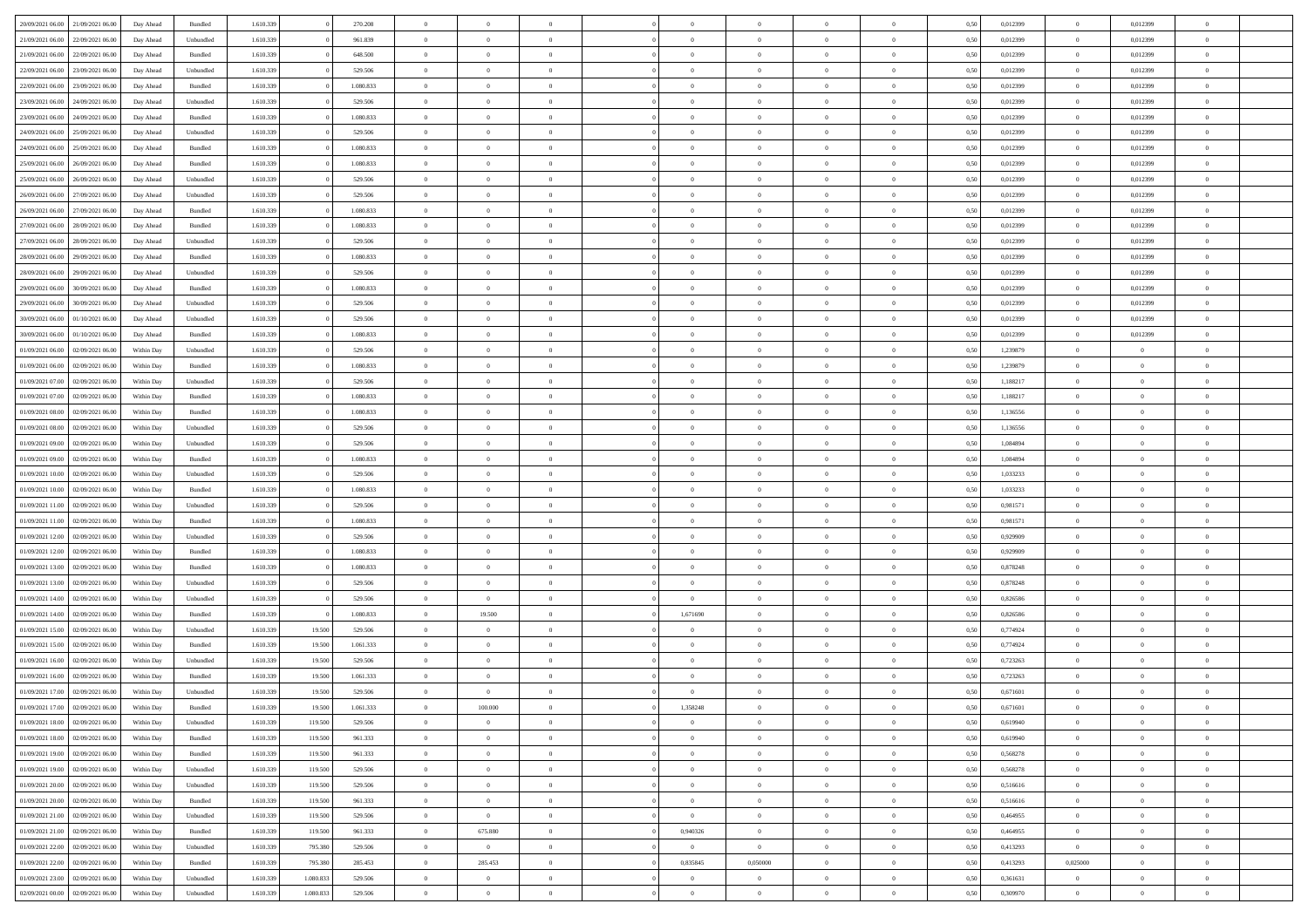| 02/09/2021 01:00 02/09/2021 06:00                                      | Within Day | Unbundled | 1.610.339 | 1.080.833 | 529.506   | $\overline{0}$ | $\overline{0}$ |                | $\overline{0}$ | $\theta$       |                | $\theta$       | 0,50 | 0,258308 | $\theta$       | $\theta$       | $\overline{0}$ |  |
|------------------------------------------------------------------------|------------|-----------|-----------|-----------|-----------|----------------|----------------|----------------|----------------|----------------|----------------|----------------|------|----------|----------------|----------------|----------------|--|
|                                                                        |            |           |           |           |           |                |                |                |                |                |                |                |      |          |                |                |                |  |
| 02/09/2021 02:00<br>02/09/2021 06.00                                   | Within Day | Unbundled | 1.610.33  | 1.080.83  | 529.506   | $\bf{0}$       | $\bf{0}$       | $\bf{0}$       | $\overline{0}$ | $\bf{0}$       | $\overline{0}$ | $\bf{0}$       | 0,50 | 0,206647 | $\,$ 0 $\,$    | $\bf{0}$       | $\overline{0}$ |  |
| 02/09/2021 03:00<br>02/09/2021 06:00                                   | Within Day | Unbundled | 1.610.339 | 1.080.833 | 529.506   | $\overline{0}$ | $\bf{0}$       | $\overline{0}$ | $\bf{0}$       | $\bf{0}$       | $\overline{0}$ | $\bf{0}$       | 0.50 | 0,154985 | $\bf{0}$       | $\overline{0}$ | $\overline{0}$ |  |
| 02/09/2021 04:00<br>02/09/2021 06:00                                   | Within Day | Unbundled | 1.610.339 | 1.080.833 | 529.506   | $\overline{0}$ | $\bf{0}$       | $\overline{0}$ | $\overline{0}$ | $\theta$       | $\overline{0}$ | $\overline{0}$ | 0,50 | 0,103323 | $\theta$       | $\theta$       | $\overline{0}$ |  |
|                                                                        |            |           |           |           |           |                | $\overline{0}$ |                |                |                |                |                |      |          |                | $\theta$       |                |  |
| 02/09/2021 05:00<br>02/09/2021 06.00                                   | Within Day | Unbundled | 1.610.33  | 1.080.833 | 529.506   | $\bf{0}$       |                | $\bf{0}$       | $\overline{0}$ | $\theta$       | $\overline{0}$ | $\bf{0}$       | 0,50 | 0,051662 | $\,$ 0 $\,$    |                | $\overline{0}$ |  |
| 02/09/2021 06:00<br>03/09/2021 06:00                                   | Within Day | Unbundled | 1.610.339 |           | 529.506   | $\overline{0}$ | $\overline{0}$ | $\overline{0}$ | $\overline{0}$ | $\overline{0}$ | $\Omega$       | $\bf{0}$       | 0.50 | 1.239879 | $\,$ 0 $\,$    | $\theta$       | $\overline{0}$ |  |
| 02/09/2021 06:00<br>03/09/2021 06:00                                   | Within Day | Bundled   | 1.610.339 |           | 1.080.833 | $\bf{0}$       | $\overline{0}$ | $\overline{0}$ | $\overline{0}$ | $\overline{0}$ | $\overline{0}$ | $\bf{0}$       | 0,50 | 1,239879 | $\,$ 0 $\,$    | $\theta$       | $\overline{0}$ |  |
| 02/09/2021 07:00<br>03/09/2021 06.00                                   | Within Day | Unbundled | 1.610.339 |           | 529.506   | $\bf{0}$       | $\overline{0}$ | $\overline{0}$ | $\overline{0}$ | $\theta$       | $\overline{0}$ | $\bf{0}$       | 0,50 | 1,188217 | $\,$ 0 $\,$    | $\bf{0}$       | $\overline{0}$ |  |
| 02/09/2021 07:00<br>03/09/2021 06:00                                   | Within Day | Bundled   | 1.610.339 |           | 1.080.833 | $\overline{0}$ | $\overline{0}$ | $\overline{0}$ | $\bf{0}$       | $\overline{0}$ | $\overline{0}$ | $\bf{0}$       | 0.50 | 1.188217 | $\bf{0}$       | $\overline{0}$ | $\overline{0}$ |  |
| 02/09/2021 08:00<br>03/09/2021 06:00                                   | Within Day | Unbundled | 1.610.339 |           | 529.506   | $\bf{0}$       | $\bf{0}$       | $\overline{0}$ | $\overline{0}$ | $\overline{0}$ | $\overline{0}$ | $\bf{0}$       | 0,50 | 1,136556 | $\,$ 0 $\,$    | $\bf{0}$       | $\overline{0}$ |  |
|                                                                        |            |           |           |           |           |                |                |                |                |                |                |                |      |          |                |                |                |  |
| 02/09/2021 08:00<br>03/09/2021 06.00                                   | Within Day | Bundled   | 1.610.339 |           | 1.080.833 | $\bf{0}$       | $\overline{0}$ | $\bf{0}$       | $\overline{0}$ | $\bf{0}$       | $\overline{0}$ | $\bf{0}$       | 0,50 | 1,136556 | $\,$ 0 $\,$    | $\bf{0}$       | $\overline{0}$ |  |
| 02/09/2021 09:00<br>03/09/2021 06:00                                   | Within Day | Unbundled | 1.610.339 |           | 529.506   | $\overline{0}$ | $\overline{0}$ | $\overline{0}$ | $\bf{0}$       | $\bf{0}$       | $\overline{0}$ | $\bf{0}$       | 0.50 | 1.084894 | $\bf{0}$       | $\overline{0}$ | $\overline{0}$ |  |
| 02/09/2021 09:00<br>03/09/2021 06:00                                   | Within Day | Bundled   | 1.610.339 |           | 1.080.833 | $\overline{0}$ | $\overline{0}$ | $\overline{0}$ | $\overline{0}$ | $\theta$       | $\overline{0}$ | $\bf{0}$       | 0,50 | 1,084894 | $\,$ 0 $\,$    | $\theta$       | $\overline{0}$ |  |
| 02/09/2021 10:00<br>03/09/2021 06.00                                   | Within Day | Bundled   | 1.610.339 |           | 1.080.833 | $\overline{0}$ | $\theta$       | $\bf{0}$       | $\overline{0}$ | $\theta$       | $\overline{0}$ | $\bf{0}$       | 0,50 | 1,033233 | $\,$ 0 $\,$    | $\bf{0}$       | $\overline{0}$ |  |
| 02/09/2021 10:00<br>03/09/2021 06:00                                   | Within Day | Unbundled | 1.610.339 |           | 529.506   | $\overline{0}$ | $\overline{0}$ | $\overline{0}$ | $\bf{0}$       | $\theta$       | $\Omega$       | $\bf{0}$       | 0.50 | 1.033233 | $\theta$       | $\theta$       | $\overline{0}$ |  |
|                                                                        |            |           |           |           |           |                |                |                |                |                |                |                |      |          |                |                |                |  |
| 02/09/2021 11:00<br>03/09/2021 06:00                                   | Within Day | Unbundled | 1.610.339 |           | 529.506   | $\bf{0}$       | $\overline{0}$ | $\overline{0}$ | $\overline{0}$ | $\overline{0}$ | $\overline{0}$ | $\bf{0}$       | 0,50 | 0,981571 | $\theta$       | $\theta$       | $\overline{0}$ |  |
| 02/09/2021 11:00<br>03/09/2021 06.00                                   | Within Day | Bundled   | 1.610.339 |           | 1.080.833 | $\bf{0}$       | $\overline{0}$ | $\overline{0}$ | $\overline{0}$ | $\theta$       | $\overline{0}$ | $\bf{0}$       | 0,50 | 0,981571 | $\,$ 0 $\,$    | $\theta$       | $\overline{0}$ |  |
| 02/09/2021 12:00<br>03/09/2021 06:00                                   | Within Day | Unbundled | 1.610.339 |           | 529.506   | $\overline{0}$ | $\overline{0}$ | $\overline{0}$ | $\bf{0}$       | $\overline{0}$ | $\overline{0}$ | $\bf{0}$       | 0.50 | 0.929909 | $\bf{0}$       | $\overline{0}$ | $\overline{0}$ |  |
| 02/09/2021 12:00<br>03/09/2021 06:00                                   | Within Day | Bundled   | 1.610.339 |           | 1.080.833 | $\bf{0}$       | $\bf{0}$       | $\overline{0}$ | $\overline{0}$ | $\theta$       | $\overline{0}$ | $\bf{0}$       | 0,50 | 0,929909 | $\,$ 0 $\,$    | $\bf{0}$       | $\overline{0}$ |  |
| 02/09/2021 13:00<br>03/09/2021 06.00                                   | Within Day | Unbundled | 1.610.339 |           | 529.506   | $\bf{0}$       | $\bf{0}$       | $\bf{0}$       | $\bf{0}$       | $\overline{0}$ | $\overline{0}$ | $\bf{0}$       | 0,50 | 0,878248 | $\,$ 0 $\,$    | $\bf{0}$       | $\overline{0}$ |  |
| 02/09/2021 13:00<br>03/09/2021 06:00                                   | Within Day | Bundled   | 1.610.339 |           | 1.080.833 | $\overline{0}$ | $\bf{0}$       | $\overline{0}$ | $\bf{0}$       | $\bf{0}$       | $\overline{0}$ | $\bf{0}$       | 0.50 | 0.878248 | $\bf{0}$       | $\overline{0}$ | $\overline{0}$ |  |
| 02/09/2021 14:00<br>03/09/2021 06:00                                   | Within Day | Unbundled | 1.610.339 |           | 529.506   | $\overline{0}$ | $\overline{0}$ | $\overline{0}$ | $\overline{0}$ | $\theta$       | $\overline{0}$ | $\bf{0}$       | 0,50 | 0,826586 | $\theta$       | $\theta$       | $\overline{0}$ |  |
|                                                                        |            |           |           |           |           |                |                |                |                |                |                |                |      |          |                |                |                |  |
| 02/09/2021 14:00<br>03/09/2021 06.00                                   | Within Day | Bundled   | 1.610.339 |           | 1.080.833 | $\bf{0}$       | $\overline{0}$ | $\bf{0}$       | $\overline{0}$ | $\theta$       | $\overline{0}$ | $\bf{0}$       | 0,50 | 0,826586 | $\,$ 0 $\,$    | $\bf{0}$       | $\overline{0}$ |  |
| 02/09/2021 15:00<br>03/09/2021 06:00                                   | Within Day | Bundled   | 1.610.339 |           | 1,080,833 | $\overline{0}$ | $\overline{0}$ | $\overline{0}$ | $\overline{0}$ | $\overline{0}$ | $\Omega$       | $\bf{0}$       | 0.50 | 0,774924 | $\bf{0}$       | $\theta$       | $\overline{0}$ |  |
| 02/09/2021 15:00<br>03/09/2021 06:00                                   | Within Day | Unbundled | 1.610.339 |           | 529.506   | $\bf{0}$       | $\overline{0}$ | $\overline{0}$ | $\overline{0}$ | $\overline{0}$ | $\overline{0}$ | $\bf{0}$       | 0,50 | 0,774924 | $\,$ 0 $\,$    | $\theta$       | $\overline{0}$ |  |
| 02/09/2021 16:00<br>03/09/2021 06.00                                   | Within Day | Unbundled | 1.610.339 |           | 529.506   | $\bf{0}$       | $\overline{0}$ | $\bf{0}$       | $\overline{0}$ | $\theta$       | $\overline{0}$ | $\bf{0}$       | 0,50 | 0,723263 | $\,$ 0 $\,$    | $\theta$       | $\overline{0}$ |  |
| 02/09/2021 16:00<br>03/09/2021 06:00                                   | Within Day | Bundled   | 1.610.339 |           | 1.080.833 | $\overline{0}$ | $\bf{0}$       | $\overline{0}$ | $\bf{0}$       | $\overline{0}$ | $\overline{0}$ | $\bf{0}$       | 0.50 | 0,723263 | $\bf{0}$       | $\overline{0}$ | $\overline{0}$ |  |
| 02/09/2021 17:00<br>03/09/2021 06:00                                   | Within Day | Unbundled | 1.610.339 |           | 529.506   | $\overline{0}$ | $\bf{0}$       | $\overline{0}$ | $\overline{0}$ | $\overline{0}$ | $\overline{0}$ | $\bf{0}$       | 0,50 | 0,671601 | $\,$ 0 $\,$    | $\theta$       | $\overline{0}$ |  |
|                                                                        |            |           |           |           |           |                |                |                |                |                |                |                |      |          |                |                |                |  |
| 02/09/2021 17:00<br>03/09/2021 06.00                                   | Within Day | Bundled   | 1.610.339 |           | 1.080.833 | $\bf{0}$       | $\bf{0}$       | $\bf{0}$       | $\bf{0}$       | $\overline{0}$ | $\overline{0}$ | $\bf{0}$       | 0,50 | 0,671601 | $\,$ 0 $\,$    | $\bf{0}$       | $\overline{0}$ |  |
| 02/09/2021 18:00<br>03/09/2021 06:00                                   | Within Day | Unbundled | 1.610.339 |           | 529.506   | $\overline{0}$ | $\bf{0}$       | $\overline{0}$ | $\bf{0}$       | $\bf{0}$       | $\overline{0}$ | $\bf{0}$       | 0.50 | 0.619940 | $\bf{0}$       | $\overline{0}$ | $\overline{0}$ |  |
| 02/09/2021 18:00<br>03/09/2021 06:00                                   | Within Day | Bundled   | 1.610.339 |           | 1.080.833 | $\overline{0}$ | $\overline{0}$ | $\overline{0}$ | $\overline{0}$ | $\overline{0}$ | $\overline{0}$ | $\overline{0}$ | 0.50 | 0.619940 | $\theta$       | $\theta$       | $\overline{0}$ |  |
| 02/09/2021 19:00<br>03/09/2021 06.00                                   | Within Day | Unbundled | 1.610.339 |           | 529.506   | $\bf{0}$       | $\overline{0}$ | $\bf{0}$       | $\overline{0}$ | $\overline{0}$ | $\overline{0}$ | $\bf{0}$       | 0,50 | 0,568278 | $\,$ 0 $\,$    | $\bf{0}$       | $\overline{0}$ |  |
| 02/09/2021 19:00<br>03/09/2021 06:00                                   | Within Day | Bundled   | 1.610.339 |           | 1.080.833 | $\overline{0}$ | $\overline{0}$ | $\overline{0}$ | $\bf{0}$       | $\theta$       | $\Omega$       | $\bf{0}$       | 0.50 | 0.568278 | $\,$ 0 $\,$    | $\theta$       | $\overline{0}$ |  |
| 02/09/2021 20:00<br>03/09/2021 06:00                                   | Within Day | Unbundled | 1.610.339 |           | 529.506   | $\overline{0}$ | $\overline{0}$ | $\overline{0}$ | $\overline{0}$ | $\overline{0}$ | $\overline{0}$ | $\overline{0}$ | 0.50 | 0,516616 | $\theta$       | $\theta$       | $\overline{0}$ |  |
|                                                                        |            |           |           |           |           | $\bf{0}$       | $\overline{0}$ | $\bf{0}$       |                | $\bf{0}$       | $\overline{0}$ |                |      |          | $\,$ 0 $\,$    | $\bf{0}$       | $\overline{0}$ |  |
| 02/09/2021 20:00<br>03/09/2021 06.00                                   | Within Day | Bundled   | 1.610.339 |           | 1.080.833 |                |                |                | $\bf{0}$       |                |                | $\bf{0}$       | 0,50 | 0,516616 |                |                |                |  |
| 02/09/2021 21:00<br>03/09/2021 06:00                                   | Within Day | Bundled   | 1.610.339 |           | 1,080,833 | $\overline{0}$ | $\overline{0}$ | $\overline{0}$ | $\bf{0}$       | $\overline{0}$ | $\overline{0}$ | $\bf{0}$       | 0.50 | 0.464955 | $\bf{0}$       | $\overline{0}$ | $\overline{0}$ |  |
| 02/09/2021 21:00<br>03/09/2021 06:00                                   | Within Day | Unbundled | 1.610.339 |           | 529.506   | $\overline{0}$ | $\overline{0}$ | $\overline{0}$ | $\overline{0}$ | $\overline{0}$ | $\overline{0}$ | $\overline{0}$ | 0.50 | 0,464955 | $\theta$       | $\theta$       | $\overline{0}$ |  |
| 02/09/2021 22:00<br>03/09/2021 06.00                                   | Within Day | Unbundled | 1.610.339 |           | 529.506   | $\bf{0}$       | $\bf{0}$       | $\bf{0}$       | $\bf{0}$       | $\overline{0}$ | $\overline{0}$ | $\bf{0}$       | 0,50 | 0,413293 | $\,$ 0 $\,$    | $\bf{0}$       | $\overline{0}$ |  |
| 02/09/2021 22:00<br>03/09/2021 06:00                                   | Within Day | Bundled   | 1.610.339 |           | 1.080.833 | $\overline{0}$ | $\bf{0}$       | $\overline{0}$ | $\bf{0}$       | $\bf{0}$       | $\overline{0}$ | $\bf{0}$       | 0.50 | 0.413293 | $\bf{0}$       | $\overline{0}$ | $\overline{0}$ |  |
| 02/09/2021 23:00<br>03/09/2021 06:00                                   | Within Day | Unbundled | 1.610.339 |           | 529.506   | $\overline{0}$ | $\overline{0}$ | $\overline{0}$ | $\overline{0}$ | $\overline{0}$ | $\overline{0}$ | $\bf{0}$       | 0.50 | 0,361631 | $\theta$       | $\theta$       | $\overline{0}$ |  |
| 02/09/2021 23:00<br>03/09/2021 06.00                                   | Within Day | Bundled   | 1.610.339 |           | 1.080.833 | $\bf{0}$       | $\overline{0}$ | $\bf{0}$       | $\overline{0}$ | $\overline{0}$ | $\overline{0}$ | $\bf{0}$       | 0,50 | 0,361631 | $\,$ 0 $\,$    | $\bf{0}$       | $\overline{0}$ |  |
|                                                                        |            |           |           |           |           |                |                |                |                |                |                |                |      |          |                |                |                |  |
| 03/09/2021 00:00<br>03/09/2021 06:00                                   | Within Day | Unbundled | 1.610.339 |           | 529.506   | $\overline{0}$ | $\overline{0}$ | $\Omega$       | $\overline{0}$ | $\overline{0}$ | $\Omega$       | $\overline{0}$ | 0.50 | 0.309970 | $\bf{0}$       | $\overline{0}$ | $\overline{0}$ |  |
| 03/09/2021 00:00<br>03/09/2021 06:00                                   | Within Dav | Bundled   | 1.610.339 |           | 1.080.833 | $\overline{0}$ | $\overline{0}$ | $\Omega$       | $\overline{0}$ | $\theta$       | $\theta$       | $\overline{0}$ | 0.50 | 0,309970 | $\theta$       | $\theta$       | $\overline{0}$ |  |
| 03/09/2021 01:00<br>03/09/2021 06:00                                   | Within Day | Unbundled | 1.610.339 |           | 529.506   | $\bf{0}$       | $\bf{0}$       | $\overline{0}$ | $\bf{0}$       | $\bf{0}$       | $\overline{0}$ | $\bf{0}$       | 0,50 | 0,258308 | $\,$ 0 $\,$    | $\bf{0}$       | $\overline{0}$ |  |
| ${\color{red} 03/09/2021~01.00} \qquad {\color{red} 03/09/2021~06.00}$ | Within Day | Bundled   | 1.610.339 |           | 1.080.833 | $\overline{0}$ | $\Omega$       |                | $\Omega$       |                |                |                | 0,50 | 0,258308 | $\bf{0}$       | $\overline{0}$ |                |  |
| 03/09/2021 02:00 03/09/2021 06:00                                      | Within Day | Bundled   | 1.610.339 |           | 1.080.833 | $\overline{0}$ | $\overline{0}$ | $\overline{0}$ | $\overline{0}$ | $\overline{0}$ | $\overline{0}$ | $\bf{0}$       | 0,50 | 0,206647 | $\theta$       | $\overline{0}$ | $\overline{0}$ |  |
| 03/09/2021 02:00<br>03/09/2021 06:00                                   | Within Day | Unbundled | 1.610.339 |           | 529.506   | $\overline{0}$ | $\bf{0}$       | $\overline{0}$ | $\overline{0}$ | $\bf{0}$       | $\overline{0}$ | $\bf{0}$       | 0,50 | 0,206647 | $\bf{0}$       | $\overline{0}$ | $\bf{0}$       |  |
| 03/09/2021 03:00 03/09/2021 06:00                                      | Within Day | Unbundled | 1.610.339 |           | 529.506   | $\overline{0}$ | $\overline{0}$ | $\overline{0}$ | $\overline{0}$ | $\mathbf{0}$   | $\overline{0}$ | $\,$ 0 $\,$    | 0.50 | 0,154985 | $\overline{0}$ | $\bf{0}$       | $\overline{0}$ |  |
|                                                                        |            |           |           |           |           |                |                |                |                |                |                |                |      |          |                |                |                |  |
| 03/09/2021 03:00 03/09/2021 06:00                                      | Within Day | Bundled   | 1.610.339 |           | 1.080.833 | $\overline{0}$ | $\overline{0}$ | $\overline{0}$ | $\overline{0}$ | $\overline{0}$ | $\overline{0}$ | $\bf{0}$       | 0,50 | 0,154985 | $\overline{0}$ | $\theta$       | $\overline{0}$ |  |
| 03/09/2021 04:00<br>03/09/2021 06:00                                   | Within Day | Unbundled | 1.610.339 |           | 529.506   | $\overline{0}$ | $\bf{0}$       | $\overline{0}$ | $\overline{0}$ | $\bf{0}$       | $\overline{0}$ | $\bf{0}$       | 0,50 | 0,103323 | $\bf{0}$       | $\overline{0}$ | $\overline{0}$ |  |
| 03/09/2021 04:00<br>03/09/2021 06:00                                   | Within Day | Bundled   | 1.610.339 |           | 1.080.833 | $\overline{0}$ | $\bf{0}$       | $\overline{0}$ | $\overline{0}$ | $\bf{0}$       | $\overline{0}$ | $\bf{0}$       | 0.50 | 0.103323 | $\,$ 0 $\,$    | $\overline{0}$ | $\,$ 0         |  |
| 03/09/2021 05:00<br>03/09/2021 06:00                                   | Within Day | Unbundled | 1.610.339 |           | 529.506   | $\overline{0}$ | $\overline{0}$ | $\overline{0}$ | $\overline{0}$ | $\overline{0}$ | $\overline{0}$ | $\bf{0}$       | 0,50 | 0,051662 | $\overline{0}$ | $\theta$       | $\overline{0}$ |  |
| 03/09/2021 06:00<br>03/09/2021 05:00                                   | Within Day | Bundled   | 1.610.339 |           | 1.080.833 | $\overline{0}$ | $\overline{0}$ | $\overline{0}$ | $\overline{0}$ | $\overline{0}$ | $\overline{0}$ | $\bf{0}$       | 0,50 | 0,051662 | $\bf{0}$       | $\overline{0}$ | $\,$ 0         |  |
| 03/09/2021 06:00<br>04/09/2021 06:00                                   | Within Day | Unbundled | 1.610.339 |           | 529.506   | $\overline{0}$ | $\overline{0}$ | $\overline{0}$ | $\overline{0}$ | $\overline{0}$ | $\overline{0}$ | $\bf{0}$       | 0.50 | 1.239879 | $\mathbf{0}$   | $\bf{0}$       | $\,$ 0         |  |
|                                                                        |            |           |           |           |           |                | $\overline{0}$ |                |                | $\overline{0}$ |                |                |      |          |                | $\overline{0}$ | $\overline{0}$ |  |
| 03/09/2021 06:00 04/09/2021 06:00                                      | Within Day | Bundled   | 1.610.339 |           | 1.080.833 | $\overline{0}$ |                | $\overline{0}$ | $\overline{0}$ |                | $\overline{0}$ | $\bf{0}$       | 0,50 | 1,239879 | $\overline{0}$ |                |                |  |
| 03/09/2021 07:00<br>04/09/2021 06.00                                   | Within Day | Unbundled | 1.610.339 |           | 529.506   | $\overline{0}$ | $\bf{0}$       | $\overline{0}$ | $\overline{0}$ | $\overline{0}$ | $\overline{0}$ | $\bf{0}$       | 0,50 | 1,188217 | $\bf{0}$       | $\overline{0}$ | $\bf{0}$       |  |
| 03/09/2021 07:00 04/09/2021 06:00                                      | Within Day | Bundled   | 1.610.339 |           | 1.080.833 | $\,$ 0 $\,$    | $\bf{0}$       | $\overline{0}$ | $\overline{0}$ | $\,$ 0 $\,$    | $\,$ 0 $\,$    | $\,$ 0 $\,$    | 0,50 | 1,188217 | $\,$ 0 $\,$    | $\,$ 0 $\,$    | $\,$ 0 $\,$    |  |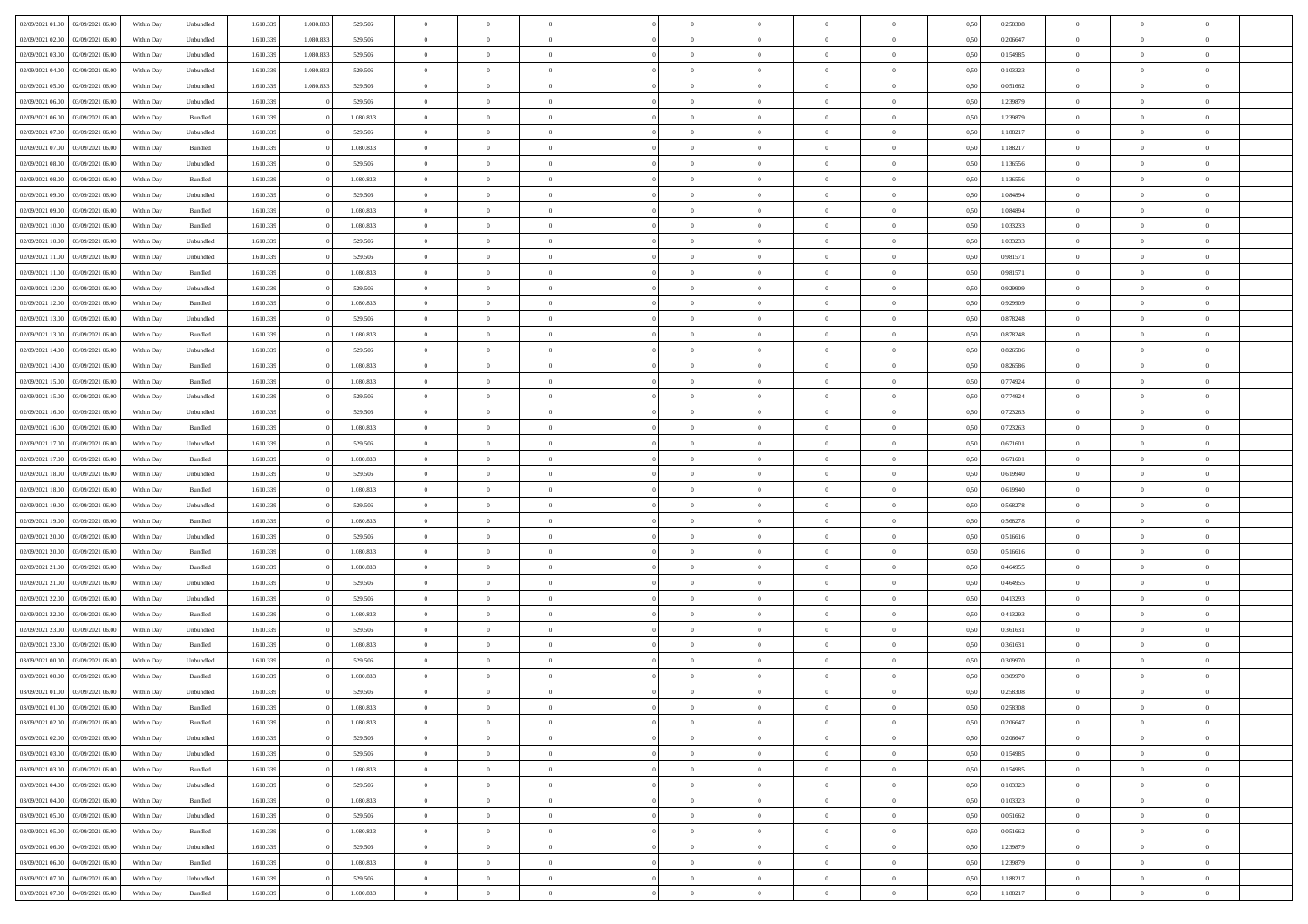| 03/09/2021 08:00 | 04/09/2021 06:00                  | Within Day | Bundled            | 1.610.339 |           | 1.080.833 | $\overline{0}$ | $\Omega$       |                | $\Omega$       | $\Omega$       | $\theta$       | $\theta$       | 0,50 | 1,136556 | $\theta$       | $\theta$       | $\theta$       |  |
|------------------|-----------------------------------|------------|--------------------|-----------|-----------|-----------|----------------|----------------|----------------|----------------|----------------|----------------|----------------|------|----------|----------------|----------------|----------------|--|
|                  |                                   |            |                    |           |           |           |                |                |                |                |                |                |                |      |          |                |                |                |  |
| 03/09/2021 08:00 | 04/09/2021 06.00                  | Within Day | Unbundled          | 1.610.339 |           | 529.506   | $\overline{0}$ | $\theta$       | $\overline{0}$ | $\overline{0}$ | $\bf{0}$       | $\overline{0}$ | $\bf{0}$       | 0,50 | 1,136556 | $\theta$       | $\theta$       | $\overline{0}$ |  |
| 03/09/2021 09:00 | 04/09/2021 06.00                  | Within Day | Unbundled          | 1.610.339 |           | 529.506   | $\overline{0}$ | $\overline{0}$ | $\overline{0}$ | $\bf{0}$       | $\bf{0}$       | $\bf{0}$       | $\bf{0}$       | 0,50 | 1,084894 | $\bf{0}$       | $\overline{0}$ | $\overline{0}$ |  |
| 03/09/2021 09:00 | 04/09/2021 06:00                  | Within Dav | Bundled            | 1.610.339 |           | 1.080.833 | $\overline{0}$ | $\overline{0}$ | $\overline{0}$ | $\overline{0}$ | $\bf{0}$       | $\overline{0}$ | $\overline{0}$ | 0.50 | 1.084894 | $\theta$       | $\theta$       | $\overline{0}$ |  |
| 03/09/2021 10:00 | 04/09/2021 06.00                  | Within Day | Unbundled          | 1.610.339 |           | 529.506   | $\overline{0}$ | $\theta$       | $\overline{0}$ | $\overline{0}$ | $\bf{0}$       | $\overline{0}$ | $\bf{0}$       | 0,50 | 1,033233 | $\theta$       | $\overline{0}$ | $\overline{0}$ |  |
| 03/09/2021 10:00 | 04/09/2021 06.00                  | Within Day | Bundled            | 1.610.339 |           | 1.080.833 | $\overline{0}$ | $\overline{0}$ | $\overline{0}$ | $\bf{0}$       | $\overline{0}$ | $\overline{0}$ | $\mathbf{0}$   | 0,50 | 1,033233 | $\bf{0}$       | $\overline{0}$ | $\bf{0}$       |  |
|                  |                                   |            |                    |           |           |           |                |                |                |                | $\overline{0}$ |                |                |      |          | $\theta$       | $\overline{0}$ | $\overline{0}$ |  |
| 03/09/2021 11:00 | 04/09/2021 06:00                  | Within Dav | Unbundled          | 1.610.339 |           | 529.506   | $\overline{0}$ | $\overline{0}$ | $\overline{0}$ | $\overline{0}$ |                | $\overline{0}$ | $\overline{0}$ | 0.50 | 0.981571 |                |                |                |  |
| 03/09/2021 11:00 | 04/09/2021 06.00                  | Within Day | Bundled            | 1.610.339 |           | 1.080.833 | $\overline{0}$ | $\theta$       | $\overline{0}$ | $\overline{0}$ | $\bf{0}$       | $\overline{0}$ | $\bf{0}$       | 0,50 | 0,981571 | $\theta$       | $\theta$       | $\overline{0}$ |  |
| 03/09/2021 12:00 | 04/09/2021 06.00                  | Within Day | Unbundled          | 1.610.339 |           | 529.506   | $\overline{0}$ | $\overline{0}$ | $\overline{0}$ | $\bf{0}$       | $\bf{0}$       | $\bf{0}$       | $\bf{0}$       | 0,50 | 0,929909 | $\,0\,$        | $\overline{0}$ | $\overline{0}$ |  |
| 03/09/2021 12:00 | 04/09/2021 06:00                  | Within Dav | Bundled            | 1.610.339 |           | 1.080.833 | $\overline{0}$ | $\overline{0}$ | $\overline{0}$ | $\overline{0}$ | $\overline{0}$ | $\overline{0}$ | $\overline{0}$ | 0.50 | 0.929909 | $\theta$       | $\overline{0}$ | $\overline{0}$ |  |
| 03/09/2021 13:00 | 04/09/2021 06.00                  | Within Day | Bundled            | 1.610.339 |           | 1.080.833 | $\overline{0}$ | $\theta$       | $\overline{0}$ | $\overline{0}$ | $\bf{0}$       | $\overline{0}$ | $\bf{0}$       | 0,50 | 0,878248 | $\,$ 0 $\,$    | $\overline{0}$ | $\overline{0}$ |  |
| 03/09/2021 13:00 | 04/09/2021 06.00                  | Within Day | Unbundled          | 1.610.339 |           | 529.506   | $\overline{0}$ | $\overline{0}$ | $\overline{0}$ | $\bf{0}$       | $\bf{0}$       | $\bf{0}$       | $\mathbf{0}$   | 0,50 | 0,878248 | $\bf{0}$       | $\overline{0}$ | $\overline{0}$ |  |
| 03/09/2021 14:00 | 04/09/2021 06:00                  | Within Day | Unbundled          | 1.610.339 |           | 529.506   | $\overline{0}$ | $\overline{0}$ | $\overline{0}$ | $\overline{0}$ | $\bf{0}$       | $\overline{0}$ | $\overline{0}$ | 0.50 | 0.826586 | $\theta$       | $\theta$       | $\overline{0}$ |  |
| 03/09/2021 14:00 | 04/09/2021 06.00                  |            |                    | 1.610.339 |           | 1.080.833 | $\overline{0}$ | $\theta$       | $\overline{0}$ | $\overline{0}$ | $\bf{0}$       | $\overline{0}$ |                |      | 0,826586 | $\theta$       | $\overline{0}$ | $\overline{0}$ |  |
|                  |                                   | Within Day | Bundled            |           |           |           |                |                |                |                |                |                | $\bf{0}$       | 0,50 |          |                |                |                |  |
| 03/09/2021 15:00 | 04/09/2021 06.00                  | Within Day | Unbundled          | 1.610.339 |           | 529.506   | $\overline{0}$ | $\overline{0}$ | $\overline{0}$ | $\bf{0}$       | $\overline{0}$ | $\overline{0}$ | $\mathbf{0}$   | 0,50 | 0,774924 | $\bf{0}$       | $\overline{0}$ | $\bf{0}$       |  |
| 03/09/2021 15:00 | 04/09/2021 06:00                  | Within Dav | Bundled            | 1.610.339 |           | 1.080.833 | $\overline{0}$ | $\overline{0}$ | $\overline{0}$ | $\overline{0}$ | $\overline{0}$ | $\overline{0}$ | $\overline{0}$ | 0.50 | 0,774924 | $\theta$       | $\overline{0}$ | $\overline{0}$ |  |
| 03/09/2021 16:00 | 04/09/2021 06.00                  | Within Day | Unbundled          | 1.610.339 |           | 529.506   | $\overline{0}$ | $\theta$       | $\overline{0}$ | $\overline{0}$ | $\bf{0}$       | $\overline{0}$ | $\bf{0}$       | 0,50 | 0,723263 | $\,$ 0 $\,$    | $\theta$       | $\overline{0}$ |  |
| 03/09/2021 16:00 | 04/09/2021 06.00                  | Within Day | Bundled            | 1.610.339 |           | 1.080.833 | $\overline{0}$ | $\overline{0}$ | $\overline{0}$ | $\bf{0}$       | $\bf{0}$       | $\bf{0}$       | $\mathbf{0}$   | 0,50 | 0,723263 | $\,0\,$        | $\overline{0}$ | $\overline{0}$ |  |
| 03/09/2021 17:00 | 04/09/2021 06:00                  | Within Day | Unbundled          | 1.610.339 |           | 529.506   | $\overline{0}$ | $\overline{0}$ | $\overline{0}$ | $\overline{0}$ | $\overline{0}$ | $\overline{0}$ | $\overline{0}$ | 0.50 | 0,671601 | $\theta$       | $\overline{0}$ | $\overline{0}$ |  |
| 03/09/2021 17:00 | 04/09/2021 06.00                  | Within Day | Bundled            | 1.610.339 |           | 1.080.833 | $\overline{0}$ | $\theta$       | $\overline{0}$ | $\overline{0}$ | $\bf{0}$       | $\overline{0}$ | $\bf{0}$       | 0,50 | 0,671601 | $\,$ 0 $\,$    | $\overline{0}$ | $\overline{0}$ |  |
| 03/09/2021 18:00 | 04/09/2021 06:00                  | Within Day | Unbundled          | 1.610.339 |           | 529.506   | $\overline{0}$ | $\overline{0}$ | $\overline{0}$ | $\bf{0}$       | $\bf{0}$       | $\bf{0}$       | $\bf{0}$       | 0,50 | 0,619940 | $\bf{0}$       | $\overline{0}$ | $\overline{0}$ |  |
|                  |                                   |            |                    |           |           |           |                |                |                |                |                |                |                |      |          |                |                |                |  |
| 03/09/2021 18:00 | 04/09/2021 06:00                  | Within Day | Bundled            | 1.610.339 |           | 1.080.833 | $\overline{0}$ | $\overline{0}$ | $\overline{0}$ | $\overline{0}$ | $\bf{0}$       | $\overline{0}$ | $\overline{0}$ | 0.50 | 0.619940 | $\theta$       | $\overline{0}$ | $\overline{0}$ |  |
| 03/09/2021 19:00 | 04/09/2021 06.00                  | Within Day | Bundled            | 1.610.339 |           | 1.080.833 | $\overline{0}$ | $\theta$       | $\overline{0}$ | $\overline{0}$ | $\bf{0}$       | $\overline{0}$ | $\bf{0}$       | 0,50 | 0,568278 | $\,$ 0 $\,$    | $\overline{0}$ | $\overline{0}$ |  |
| 03/09/2021 19:00 | 04/09/2021 06.00                  | Within Day | Unbundled          | 1.610.339 |           | 529.506   | $\overline{0}$ | $\bf{0}$       | $\overline{0}$ | $\bf{0}$       | $\overline{0}$ | $\overline{0}$ | $\mathbf{0}$   | 0,50 | 0,568278 | $\bf{0}$       | $\overline{0}$ | $\bf{0}$       |  |
| 03/09/2021 20:00 | 04/09/2021 06:00                  | Within Dav | Unbundled          | 1.610.339 |           | 529.506   | $\overline{0}$ | $\overline{0}$ | $\overline{0}$ | $\overline{0}$ | $\overline{0}$ | $\overline{0}$ | $\overline{0}$ | 0.50 | 0,516616 | $\overline{0}$ | $\overline{0}$ | $\overline{0}$ |  |
| 03/09/2021 20:00 | 04/09/2021 06.00                  | Within Day | Bundled            | 1.610.339 |           | 1.080.833 | $\overline{0}$ | $\theta$       | $\overline{0}$ | $\overline{0}$ | $\bf{0}$       | $\overline{0}$ | $\bf{0}$       | 0,50 | 0,516616 | $\theta$       | $\theta$       | $\overline{0}$ |  |
| 03/09/2021 21.00 | 04/09/2021 06.00                  | Within Day | Unbundled          | 1.610.339 |           | 529.506   | $\overline{0}$ | $\overline{0}$ | $\overline{0}$ | $\bf{0}$       | $\bf{0}$       | $\bf{0}$       | $\bf{0}$       | 0,50 | 0,464955 | $\,0\,$        | $\overline{0}$ | $\overline{0}$ |  |
| 03/09/2021 21:00 | 04/09/2021 06:00                  | Within Day | Bundled            | 1.610.339 |           | 1.080.833 | $\overline{0}$ | $\overline{0}$ | $\overline{0}$ | $\overline{0}$ | $\overline{0}$ | $\overline{0}$ | $\overline{0}$ | 0.50 | 0.464955 | $\theta$       | $\overline{0}$ | $\overline{0}$ |  |
|                  |                                   |            |                    |           |           |           |                |                |                |                |                |                |                |      |          |                |                |                |  |
| 03/09/2021 22:00 | 04/09/2021 06.00                  | Within Day | Unbundled          | 1.610.339 |           | 529.506   | $\overline{0}$ | $\theta$       | $\overline{0}$ | $\overline{0}$ | $\bf{0}$       | $\overline{0}$ | $\bf{0}$       | 0,50 | 0,413293 | $\,$ 0 $\,$    | $\overline{0}$ | $\overline{0}$ |  |
| 03/09/2021 22.00 | 04/09/2021 06.00                  | Within Day | Bundled            | 1.610.339 |           | 1.080.833 | $\overline{0}$ | $\overline{0}$ | $\overline{0}$ | $\bf{0}$       | $\bf{0}$       | $\bf{0}$       | $\bf{0}$       | 0,50 | 0,413293 | $\overline{0}$ | $\overline{0}$ | $\overline{0}$ |  |
| 03/09/2021 23:00 | 04/09/2021 06.00                  | Within Day | Unbundled          | 1.610.339 |           | 529.506   | $\overline{0}$ | $\Omega$       | $\overline{0}$ | $\Omega$       | $\Omega$       | $\overline{0}$ | $\overline{0}$ | 0,50 | 0,361631 | $\,0\,$        | $\theta$       | $\theta$       |  |
| 03/09/2021 23:00 | 04/09/2021 06.00                  | Within Day | Bundled            | 1.610.339 |           | 1.080.833 | $\overline{0}$ | $\theta$       | $\overline{0}$ | $\overline{0}$ | $\bf{0}$       | $\overline{0}$ | $\bf{0}$       | 0,50 | 0,361631 | $\theta$       | $\overline{0}$ | $\overline{0}$ |  |
| 04/09/2021 00:00 | 04/09/2021 06:00                  | Within Day | Bundled            | 1.610.339 |           | 1.080.833 | $\overline{0}$ | $\overline{0}$ | $\overline{0}$ | $\bf{0}$       | $\bf{0}$       | $\overline{0}$ | $\mathbf{0}$   | 0,50 | 0,309970 | $\overline{0}$ | $\overline{0}$ | $\bf{0}$       |  |
| 04/09/2021 00:00 | 04/09/2021 06:00                  | Within Day | Unbundled          | 1.610.339 |           | 529.506   | $\overline{0}$ | $\Omega$       | $\Omega$       | $\Omega$       | $\bf{0}$       | $\overline{0}$ | $\overline{0}$ | 0.50 | 0,309970 | $\,0\,$        | $\theta$       | $\theta$       |  |
| 04/09/2021 01:00 | 04/09/2021 06.00                  | Within Day | Unbundled          | 1.610.339 |           | 529.506   | $\overline{0}$ | $\overline{0}$ | $\overline{0}$ | $\overline{0}$ | $\bf{0}$       | $\overline{0}$ | $\bf{0}$       | 0,50 | 0,258308 | $\,$ 0 $\,$    | $\overline{0}$ | $\overline{0}$ |  |
| 04/09/2021 01.00 | 04/09/2021 06.00                  | Within Day | Bundled            | 1.610.339 |           | 1.080.833 | $\overline{0}$ | 1.080.000      | $\overline{0}$ | 0,522403       | $\bf{0}$       | $\bf{0}$       | $\bf{0}$       | 0,50 | 0,258308 | $\bf{0}$       | $\overline{0}$ | $\overline{0}$ |  |
|                  |                                   |            |                    |           |           |           |                |                |                |                |                |                |                |      |          |                |                |                |  |
| 04/09/2021 02.00 | 04/09/2021 06:00                  | Within Day | Unbundled          | 1.610.339 | 1.080.000 | 529.506   | $\overline{0}$ | $\Omega$       | $\overline{0}$ | $\Omega$       | $\theta$       | $\overline{0}$ | $\overline{0}$ | 0.50 | 0.206647 | $\theta$       | $\theta$       | $\theta$       |  |
| 04/09/2021 02:00 | 04/09/2021 06.00                  | Within Day | Bundled            | 1.610.339 | 1.080.000 | 833       | $\overline{0}$ | $\theta$       | $\overline{0}$ | $\overline{0}$ | $\bf{0}$       | $\overline{0}$ | $\bf{0}$       | 0,50 | 0,206647 | $\,$ 0 $\,$    | $\overline{0}$ | $\overline{0}$ |  |
| 04/09/2021 03:00 | 04/09/2021 06:00                  | Within Day | Unbundled          | 1.610.339 | 1.080.000 | 529.506   | $\overline{0}$ | $\overline{0}$ | $\overline{0}$ | $\bf{0}$       | $\bf{0}$       | $\bf{0}$       | $\bf{0}$       | 0,50 | 0,154985 | $\overline{0}$ | $\overline{0}$ | $\overline{0}$ |  |
| 04/09/2021 03:00 | 04/09/2021 06.00                  | Within Day | Bundled            | 1.610.339 | 1.080.000 | 833       | $\overline{0}$ | $\Omega$       | $\overline{0}$ | $\Omega$       | $\overline{0}$ | $\overline{0}$ | $\overline{0}$ | 0.50 | 0,154985 | $\,0\,$        | $\theta$       | $\theta$       |  |
| 04/09/2021 04:00 | 04/09/2021 06.00                  | Within Day | Unbundled          | 1.610.339 | 1.080.000 | 529.506   | $\overline{0}$ | $\overline{0}$ | $\overline{0}$ | $\overline{0}$ | $\,$ 0         | $\overline{0}$ | $\bf{0}$       | 0,50 | 0,103323 | $\,$ 0 $\,$    | $\overline{0}$ | $\overline{0}$ |  |
| 04/09/2021 04:00 | 04/09/2021 06.00                  | Within Day | Bundled            | 1.610.339 | 1.080.000 | 833       | $\overline{0}$ | $\overline{0}$ | $\overline{0}$ | $\bf{0}$       | $\bf{0}$       | $\bf{0}$       | $\mathbf{0}$   | 0,50 | 0,103323 | $\overline{0}$ | $\overline{0}$ | $\bf{0}$       |  |
| 04/09/2021 05:00 | 04/09/2021 06:00                  | Within Day | Unbundled          | 1.610.339 | 1.080.000 | 529.506   | $\overline{0}$ | $\Omega$       | $\Omega$       | $\Omega$       | $\Omega$       | $\Omega$       | $\overline{0}$ | 0.50 | 0.051662 | $\theta$       | $\theta$       | $\theta$       |  |
| 04/09/2021 05:00 | 04/09/2021 06:00                  | Within Day | Bundled            | 1.610.339 | 1.080.000 | 833       | $\overline{0}$ | $\overline{0}$ | $\overline{0}$ | $\bf{0}$       | $\,$ 0         | $\bf{0}$       | $\bf{0}$       | 0,50 | 0,051662 | $\,0\,$        | $\,0\,$        | $\overline{0}$ |  |
|                  | 04/09/2021 06:00 05/09/2021 06:00 | Within Day | $\mathbf B$ undled | 1.610.339 |           |           |                |                |                |                |                |                |                |      |          |                |                |                |  |
|                  |                                   |            |                    |           |           | 1.080.833 | $\bf{0}$       | $\bf{0}$       |                |                |                |                |                | 0,50 | 1,239879 | $\bf{0}$       | $\overline{0}$ |                |  |
| 04/09/2021 06:00 | 05/09/2021 06:00                  | Within Day | Unbundled          | 1.610.339 |           | 529.506   | $\overline{0}$ | $\overline{0}$ | $\overline{0}$ | $\Omega$       | $\overline{0}$ | $\overline{0}$ | $\overline{0}$ | 0,50 | 1,239879 | $\theta$       | $\theta$       | $\theta$       |  |
| 04/09/2021 07:00 | 05/09/2021 06:00                  | Within Day | Unbundled          | 1.610.339 |           | 529.506   | $\overline{0}$ | $\bf{0}$       | $\overline{0}$ | $\bf{0}$       | $\,$ 0 $\,$    | $\overline{0}$ | $\,$ 0 $\,$    | 0,50 | 1,188217 | $\,$ 0 $\,$    | $\,$ 0 $\,$    | $\,$ 0         |  |
| 04/09/2021 07:00 | 05/09/2021 06:00                  | Within Day | Bundled            | 1.610.339 |           | 1.080.833 | $\overline{0}$ | $\overline{0}$ | $\overline{0}$ | $\overline{0}$ | $\overline{0}$ | $\overline{0}$ | $\mathbf{0}$   | 0,50 | 1,188217 | $\overline{0}$ | $\bf{0}$       | $\bf{0}$       |  |
| 04/09/2021 08:00 | 05/09/2021 06:00                  | Within Day | Unbundled          | 1.610.339 |           | 529.506   | $\overline{0}$ | $\overline{0}$ | $\overline{0}$ | $\Omega$       | $\overline{0}$ | $\overline{0}$ | $\overline{0}$ | 0,50 | 1,136556 | $\overline{0}$ | $\theta$       | $\overline{0}$ |  |
| 04/09/2021 08:00 | 05/09/2021 06:00                  | Within Day | Bundled            | 1.610.339 |           | 1.080.833 | $\overline{0}$ | $\,$ 0         | $\overline{0}$ | $\bf{0}$       | $\,$ 0 $\,$    | $\overline{0}$ | $\mathbf{0}$   | 0,50 | 1,136556 | $\,$ 0 $\,$    | $\overline{0}$ | $\overline{0}$ |  |
| 04/09/2021 09:00 | 05/09/2021 06:00                  | Within Day | Unbundled          | 1.610.339 |           | 529.506   | $\overline{0}$ | $\overline{0}$ | $\overline{0}$ | $\overline{0}$ | $\overline{0}$ | $\overline{0}$ | $\mathbf{0}$   | 0,50 | 1,084894 | $\overline{0}$ | $\overline{0}$ | $\bf{0}$       |  |
| 04/09/2021 09:00 | 05/09/2021 06:00                  | Within Day | Bundled            | 1.610.339 |           | 1.080.833 | $\overline{0}$ | $\overline{0}$ | $\overline{0}$ | $\overline{0}$ | $\overline{0}$ | $\overline{0}$ | $\bf{0}$       | 0.50 | 1,084894 | $\overline{0}$ | $\theta$       | $\overline{0}$ |  |
|                  |                                   |            |                    |           |           |           |                |                |                |                |                |                |                |      |          |                |                |                |  |
| 04/09/2021 10:00 | 05/09/2021 06:00                  | Within Day | Unbundled          | 1.610.339 |           | 529.506   | $\overline{0}$ | $\,$ 0         | $\overline{0}$ | $\bf{0}$       | $\bf{0}$       | $\bf{0}$       | $\bf{0}$       | 0,50 | 1,033233 | $\,$ 0 $\,$    | $\overline{0}$ | $\overline{0}$ |  |
| 04/09/2021 10:00 | 05/09/2021 06:00                  | Within Day | Bundled            | 1.610.339 |           | 1.080.833 | $\overline{0}$ | $\bf{0}$       | $\overline{0}$ | $\overline{0}$ | $\overline{0}$ | $\overline{0}$ | $\mathbf{0}$   | 0,50 | 1,033233 | $\overline{0}$ | $\overline{0}$ | $\bf{0}$       |  |
| 04/09/2021 11:00 | 05/09/2021 06:00                  | Within Day | Bundled            | 1.610.339 |           | 1.080.833 | $\overline{0}$ | $\overline{0}$ | $\overline{0}$ | $\Omega$       | $\overline{0}$ | $\overline{0}$ | $\overline{0}$ | 0.50 | 0,981571 | $\overline{0}$ | $\overline{0}$ | $\overline{0}$ |  |
| 04/09/2021 11:00 | 05/09/2021 06:00                  | Within Day | Unbundled          | 1.610.339 |           | 529.506   | $\overline{0}$ | $\bf{0}$       | $\overline{0}$ | $\bf{0}$       | $\bf{0}$       | $\bf{0}$       | $\mathbf{0}$   | 0,50 | 0,981571 | $\,$ 0 $\,$    | $\,$ 0 $\,$    | $\bf{0}$       |  |
| 04/09/2021 12:00 | 05/09/2021 06:00                  | Within Day | Unbundled          | 1.610.339 |           | 529.506   | $\overline{0}$ | $\overline{0}$ | $\overline{0}$ | $\overline{0}$ | $\overline{0}$ | $\bf{0}$       | $\mathbf{0}$   | 0,50 | 0,929909 | $\overline{0}$ | $\bf{0}$       | $\overline{0}$ |  |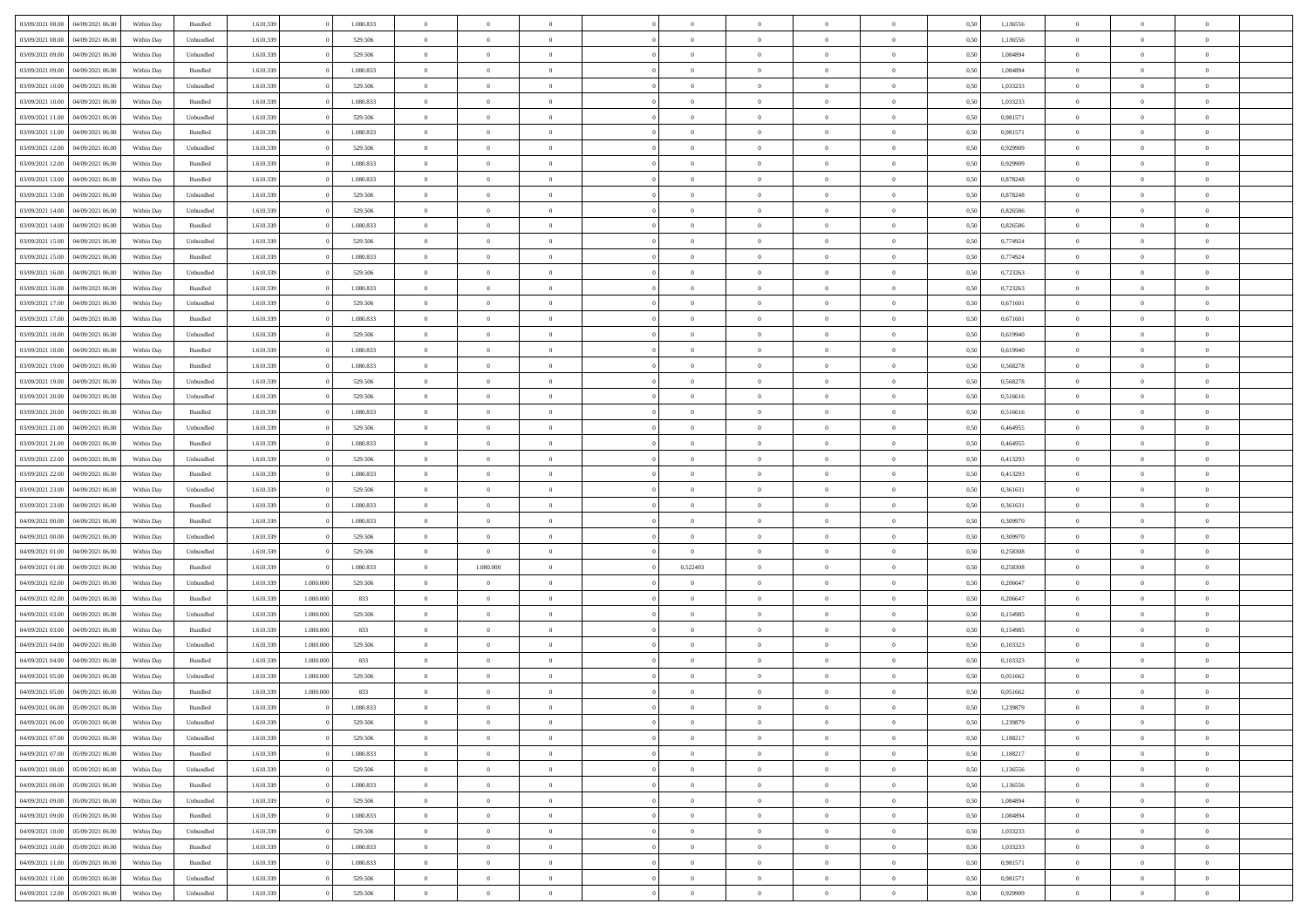| 04/09/2021 12:00 05/09/2021 06:00    | Within Day | Bundled   | 1.610.339 | 1.080.833 | $\overline{0}$ | $\overline{0}$ | $\Omega$       | $\Omega$       | $\Omega$       |                | $\overline{0}$ | 0,50 | 0,929909 | $\mathbf{0}$   | $\Omega$       | $\Omega$       |  |
|--------------------------------------|------------|-----------|-----------|-----------|----------------|----------------|----------------|----------------|----------------|----------------|----------------|------|----------|----------------|----------------|----------------|--|
| 04/09/2021 13:00<br>05/09/2021 06:00 | Within Day | Unbundled | 1.610.339 | 529.506   | $\bf{0}$       | $\overline{0}$ | $\overline{0}$ | $\theta$       | $\overline{0}$ | $\overline{0}$ | $\,$ 0         | 0,50 | 0,878248 | $\mathbf{0}$   | $\theta$       | $\bf{0}$       |  |
| 04/09/2021 13:00<br>05/09/2021 06:00 | Within Day | Bundled   | 1.610.339 | 1.080.833 | $\overline{0}$ | $\overline{0}$ | $\overline{0}$ | $\bf{0}$       | $\bf{0}$       | $\overline{0}$ | $\mathbf{0}$   | 0,50 | 0,878248 | $\bf{0}$       | $\bf{0}$       | $\bf{0}$       |  |
|                                      |            |           |           |           |                |                |                |                |                |                |                |      |          |                |                |                |  |
| 04/09/2021 14:00<br>05/09/2021 06:00 | Within Day | Unbundled | 1.610.339 | 529,506   | $\overline{0}$ | $\overline{0}$ | $\overline{0}$ | $\overline{0}$ | $\overline{0}$ | $\Omega$       | $\overline{0}$ | 0.50 | 0.826586 | $\mathbf{0}$   | $\overline{0}$ | $\bf{0}$       |  |
| 04/09/2021 14:00<br>05/09/2021 06:00 | Within Day | Bundled   | 1.610.339 | 1.080.833 | $\bf{0}$       | $\overline{0}$ | $\overline{0}$ | $\theta$       | $\overline{0}$ | $\overline{0}$ | $\bf{0}$       | 0,50 | 0,826586 | $\theta$       | $\theta$       | $\overline{0}$ |  |
| 04/09/2021 15:00<br>05/09/2021 06:00 | Within Day | Unbundled | 1.610.339 | 529.506   | $\overline{0}$ | $\overline{0}$ | $\overline{0}$ | $\bf{0}$       | $\overline{0}$ | $\overline{0}$ | $\overline{0}$ | 0,50 | 0,774924 | $\overline{0}$ | $\overline{0}$ | $\overline{0}$ |  |
| 04/09/2021 15:00<br>05/09/2021 06:00 | Within Day | Bundled   | 1.610.339 | 1.080.833 | $\overline{0}$ | $\overline{0}$ | $\overline{0}$ | $\overline{0}$ | $\overline{0}$ | $\overline{0}$ | $\mathbf{0}$   | 0.50 | 0,774924 | $\mathbf{0}$   | $\overline{0}$ | $\overline{0}$ |  |
|                                      |            |           |           |           |                |                |                |                |                |                |                |      |          |                |                |                |  |
| 04/09/2021 16:00<br>05/09/2021 06:00 | Within Day | Unbundled | 1.610.339 | 529.506   | $\bf{0}$       | $\overline{0}$ | $\overline{0}$ | $\theta$       | $\overline{0}$ | $\overline{0}$ | $\bf{0}$       | 0,50 | 0,723263 | $\theta$       | $\theta$       | $\bf{0}$       |  |
| 04/09/2021 16:00<br>05/09/2021 06:00 | Within Day | Bundled   | 1.610.339 | 1.080.833 | $\overline{0}$ | $\overline{0}$ | $\overline{0}$ | $\bf{0}$       | $\bf{0}$       | $\overline{0}$ | $\mathbf{0}$   | 0,50 | 0,723263 | $\bf{0}$       | $\bf{0}$       | $\bf{0}$       |  |
| 04/09/2021 17:00<br>05/09/2021 06:00 | Within Day | Bundled   | 1.610.339 | 1.080.833 | $\overline{0}$ | $\overline{0}$ | $\overline{0}$ | $\overline{0}$ | $\overline{0}$ | $\overline{0}$ | $\overline{0}$ | 0.50 | 0,671601 | $\overline{0}$ | $\overline{0}$ | $\overline{0}$ |  |
| 04/09/2021 17:00<br>05/09/2021 06:00 | Within Day | Unbundled | 1.610.339 | 529.506   | $\bf{0}$       | $\overline{0}$ | $\overline{0}$ | $\overline{0}$ | $\overline{0}$ | $\overline{0}$ | $\,$ 0         | 0,50 | 0,671601 | $\theta$       | $\theta$       | $\bf{0}$       |  |
| 04/09/2021 18:00<br>05/09/2021 06:00 | Within Day | Unbundled | 1.610.339 | 529.506   | $\overline{0}$ | $\overline{0}$ | $\overline{0}$ | $\bf{0}$       | $\bf{0}$       | $\overline{0}$ | $\mathbf{0}$   | 0,50 | 0,619940 | $\bf{0}$       | $\bf{0}$       | $\bf{0}$       |  |
|                                      |            |           |           |           |                |                |                |                |                |                |                |      |          |                |                |                |  |
| 04/09/2021 18:00<br>05/09/2021 06:00 | Within Day | Bundled   | 1.610.339 | 1.080.833 | $\overline{0}$ | $\overline{0}$ | $\overline{0}$ | $\overline{0}$ | $\overline{0}$ | $\overline{0}$ | $\overline{0}$ | 0.50 | 0.619940 | $\mathbf{0}$   | $\overline{0}$ | $\bf{0}$       |  |
| 04/09/2021 19:00<br>05/09/2021 06:00 | Within Day | Unbundled | 1.610.339 | 529.506   | $\bf{0}$       | $\overline{0}$ | $\overline{0}$ | $\theta$       | $\overline{0}$ | $\overline{0}$ | $\,$ 0         | 0,50 | 0,568278 | $\theta$       | $\theta$       | $\overline{0}$ |  |
| 04/09/2021 19:00<br>05/09/2021 06:00 | Within Day | Bundled   | 1.610.339 | 1.080.833 | $\overline{0}$ | $\overline{0}$ | $\overline{0}$ | $\bf{0}$       | $\overline{0}$ | $\overline{0}$ | $\overline{0}$ | 0,50 | 0,568278 | $\overline{0}$ | $\overline{0}$ | $\overline{0}$ |  |
| 04/09/2021 20:00<br>05/09/2021 06:00 | Within Day | Unbundled | 1.610.339 | 529.506   | $\overline{0}$ | $\overline{0}$ | $\overline{0}$ | $\overline{0}$ | $\overline{0}$ | $\overline{0}$ | $\overline{0}$ | 0.50 | 0.516616 | $\overline{0}$ | $\overline{0}$ | $\overline{0}$ |  |
| 04/09/2021 20:00<br>05/09/2021 06:00 | Within Day | Bundled   | 1.610.339 | 1.080.833 | $\bf{0}$       | $\overline{0}$ | $\overline{0}$ | $\overline{0}$ | $\overline{0}$ | $\overline{0}$ | $\bf{0}$       | 0,50 | 0,516616 | $\theta$       | $\theta$       | $\bf{0}$       |  |
|                                      |            |           |           |           |                |                |                |                |                |                |                |      |          |                |                |                |  |
| 04/09/2021 21:00<br>05/09/2021 06:00 | Within Day | Unbundled | 1.610.339 | 529.506   | $\overline{0}$ | $\overline{0}$ | $\bf{0}$       | $\bf{0}$       | $\bf{0}$       | $\overline{0}$ | $\bf{0}$       | 0,50 | 0,464955 | $\bf{0}$       | $\bf{0}$       | $\bf{0}$       |  |
| 04/09/2021 21:00<br>05/09/2021 06:00 | Within Day | Bundled   | 1.610.339 | 1.080.833 | $\overline{0}$ | $\overline{0}$ | $\overline{0}$ | $\overline{0}$ | $\overline{0}$ | $\overline{0}$ | $\overline{0}$ | 0.50 | 0,464955 | $\mathbf{0}$   | $\overline{0}$ | $\overline{0}$ |  |
| 04/09/2021 22:00<br>05/09/2021 06:00 | Within Day | Bundled   | 1.610.339 | 1.080.833 | $\bf{0}$       | $\overline{0}$ | $\overline{0}$ | $\overline{0}$ | $\overline{0}$ | $\overline{0}$ | $\,$ 0         | 0,50 | 0,413293 | $\theta$       | $\theta$       | $\bf{0}$       |  |
| 04/09/2021 22:00<br>05/09/2021 06:00 | Within Day | Unbundled | 1.610.339 | 529.506   | $\overline{0}$ | $\overline{0}$ | $\overline{0}$ | $\bf{0}$       | $\bf{0}$       | $\overline{0}$ | $\mathbf{0}$   | 0,50 | 0,413293 | $\bf{0}$       | $\bf{0}$       | $\bf{0}$       |  |
| 04/09/2021 23:00<br>05/09/2021 06:00 | Within Day | Unbundled | 1.610.339 | 529,506   | $\overline{0}$ | $\overline{0}$ | $\overline{0}$ | $\overline{0}$ | $\overline{0}$ | $\overline{0}$ | $\overline{0}$ | 0.50 | 0.361631 | $\overline{0}$ | $\overline{0}$ | $\bf{0}$       |  |
|                                      |            |           |           |           |                |                |                |                |                |                |                |      |          |                |                |                |  |
| 04/09/2021 23:00<br>05/09/2021 06:00 | Within Day | Bundled   | 1.610.339 | 1.080.833 | $\bf{0}$       | $\overline{0}$ | $\overline{0}$ | $\overline{0}$ | $\overline{0}$ | $\overline{0}$ | $\,$ 0         | 0,50 | 0,361631 | $\mathbf{0}$   | $\theta$       | $\bf{0}$       |  |
| 05/09/2021 00:00<br>05/09/2021 06:00 | Within Day | Unbundled | 1.610.339 | 529.506   | $\overline{0}$ | $\overline{0}$ | $\overline{0}$ | $\bf{0}$       | $\overline{0}$ | $\overline{0}$ | $\overline{0}$ | 0,50 | 0,309970 | $\overline{0}$ | $\overline{0}$ | $\overline{0}$ |  |
| 05/09/2021 00:00<br>05/09/2021 06:00 | Within Day | Bundled   | 1.610.339 | 1.080.833 | $\overline{0}$ | $\overline{0}$ | $\overline{0}$ | $\overline{0}$ | $\overline{0}$ | $\overline{0}$ | $\overline{0}$ | 0.50 | 0,309970 | $\overline{0}$ | $\overline{0}$ | $\overline{0}$ |  |
| 05/09/2021 01:00<br>05/09/2021 06:00 | Within Day | Unbundled | 1.610.339 | 529.506   | $\bf{0}$       | $\overline{0}$ | $\bf{0}$       | $\overline{0}$ | $\overline{0}$ | $\overline{0}$ | $\bf{0}$       | 0,50 | 0,258308 | $\theta$       | $\theta$       | $\bf{0}$       |  |
|                                      |            |           |           |           |                |                |                |                |                |                |                |      |          |                |                |                |  |
| 05/09/2021 01:00<br>05/09/2021 06:00 | Within Day | Bundled   | 1.610.339 | 1.080.833 | $\overline{0}$ | $\overline{0}$ | $\bf{0}$       | $\bf{0}$       | $\bf{0}$       | $\overline{0}$ | $\bf{0}$       | 0,50 | 0,258308 | $\bf{0}$       | $\bf{0}$       | $\bf{0}$       |  |
| 05/09/2021 02:00<br>05/09/2021 06:00 | Within Day | Unbundled | 1.610.339 | 529.506   | $\overline{0}$ | $\overline{0}$ | $\overline{0}$ | $\overline{0}$ | $\overline{0}$ | $\overline{0}$ | $\overline{0}$ | 0.50 | 0.206647 | $\overline{0}$ | $\overline{0}$ | $\bf{0}$       |  |
| 05/09/2021 02:00<br>05/09/2021 06:00 | Within Day | Bundled   | 1.610.339 | 1.080.833 | $\bf{0}$       | $\overline{0}$ | $\overline{0}$ | $\overline{0}$ | $\overline{0}$ | $\overline{0}$ | $\,$ 0         | 0,50 | 0,206647 | $\theta$       | $\theta$       | $\bf{0}$       |  |
| 05/09/2021 03:00<br>05/09/2021 06:00 | Within Day | Unbundled | 1.610.339 | 529.506   | $\overline{0}$ | $\overline{0}$ | $\overline{0}$ | $\bf{0}$       | $\bf{0}$       | $\overline{0}$ | $\mathbf{0}$   | 0,50 | 0,154985 | $\overline{0}$ | $\bf{0}$       | $\bf{0}$       |  |
|                                      |            |           |           |           | $\overline{0}$ | $\overline{0}$ | $\overline{0}$ | $\overline{0}$ | $\overline{0}$ | $\Omega$       | $\overline{0}$ | 0.50 |          | $\bf{0}$       | $\Omega$       | $\Omega$       |  |
| 05/09/2021 03:00<br>05/09/2021 06:00 | Within Day | Bundled   | 1.610.339 | 1.080.833 |                |                |                |                |                |                |                |      | 0,154985 |                |                |                |  |
| 05/09/2021 04:00<br>05/09/2021 06:00 | Within Day | Bundled   | 1.610.339 | 1.080.833 | $\bf{0}$       | $\overline{0}$ | $\overline{0}$ | $\theta$       | $\overline{0}$ | $\overline{0}$ | $\,$ 0         | 0,50 | 0,103323 | $\theta$       | $\theta$       | $\bf{0}$       |  |
| 05/09/2021 04:00<br>05/09/2021 06:00 | Within Day | Unbundled | 1.610.339 | 529.506   | $\overline{0}$ | $\overline{0}$ | $\overline{0}$ | $\bf{0}$       | $\overline{0}$ | $\overline{0}$ | $\overline{0}$ | 0,50 | 0,103323 | $\overline{0}$ | $\overline{0}$ | $\overline{0}$ |  |
| 05/09/2021 05:00<br>05/09/2021 06:00 | Within Day | Unbundled | 1.610.339 | 529.506   | $\overline{0}$ | $\overline{0}$ | $\Omega$       | $\overline{0}$ | $\overline{0}$ | $\Omega$       | $\overline{0}$ | 0.50 | 0.051662 | $\overline{0}$ | $\Omega$       | $\Omega$       |  |
| 05/09/2021 05:00<br>05/09/2021 06:00 | Within Day | Bundled   | 1.610.339 | 1.080.833 | $\bf{0}$       | $\overline{0}$ | $\bf{0}$       | $\overline{0}$ | $\overline{0}$ | $\overline{0}$ | $\bf{0}$       | 0,50 | 0,051662 | $\theta$       | $\theta$       | $\bf{0}$       |  |
|                                      |            |           |           |           |                |                |                |                |                |                |                |      |          |                |                |                |  |
| 05/09/2021 06:00<br>06/09/2021 06.00 | Within Day | Unbundled | 1.610.339 | 529.506   | $\overline{0}$ | $\overline{0}$ | $\bf{0}$       | $\bf{0}$       | $\bf{0}$       | $\overline{0}$ | $\bf{0}$       | 0,50 | 1,239879 | $\bf{0}$       | $\bf{0}$       | $\bf{0}$       |  |
| 05/09/2021 06:00<br>06/09/2021 06:00 | Within Day | Bundled   | 1.610.339 | 1.080.833 | $\overline{0}$ | $\overline{0}$ | $\Omega$       | $\overline{0}$ | $\overline{0}$ | $\Omega$       | $\theta$       | 0.50 | 1,239879 | $\overline{0}$ | $\Omega$       | $\Omega$       |  |
| 05/09/2021 07:00<br>06/09/2021 06:00 | Within Day | Unbundled | 1.610.339 | 529.506   | $\bf{0}$       | $\overline{0}$ | $\bf{0}$       | $\overline{0}$ | $\overline{0}$ | $\overline{0}$ | $\,$ 0         | 0,50 | 1,188217 | $\theta$       | $\theta$       | $\bf{0}$       |  |
| 05/09/2021 07:00<br>06/09/2021 06:00 | Within Day | Bundled   | 1.610.339 | 1.080.833 | $\overline{0}$ | $\overline{0}$ | $\overline{0}$ | $\bf{0}$       | $\bf{0}$       | $\overline{0}$ | $\mathbf{0}$   | 0,50 | 1,188217 | $\overline{0}$ | $\bf{0}$       | $\bf{0}$       |  |
| 05/09/2021 08:00<br>06/09/2021 06.00 | Within Day | Unbundled | 1.610.339 | 529.506   | $\overline{0}$ | $\overline{0}$ | $\overline{0}$ | $\overline{0}$ | $\overline{0}$ | $\Omega$       | $\overline{0}$ | 0.50 | 1,136556 | $\overline{0}$ | $\Omega$       | $\Omega$       |  |
| 05/09/2021 08:00<br>06/09/2021 06:00 |            |           | 1.610.339 | 1.080.833 |                | $\overline{0}$ | $\overline{0}$ | $\overline{0}$ | $\overline{0}$ | $\overline{0}$ | $\,$ 0         |      | 1,136556 | $\,$ 0 $\,$    | $\theta$       | $\bf{0}$       |  |
|                                      | Within Day | Bundled   |           |           | $\bf{0}$       |                |                |                |                |                |                | 0,50 |          |                |                |                |  |
| 05/09/2021 09:00<br>06/09/2021 06.00 | Within Day | Bundled   | 1.610.339 | 1.080.833 | $\overline{0}$ | $\overline{0}$ | $\bf{0}$       | $\bf{0}$       | $\overline{0}$ | $\overline{0}$ | $\overline{0}$ | 0,50 | 1,084894 | $\overline{0}$ | $\bf{0}$       | $\bf{0}$       |  |
| 05/09/2021 09:00<br>06/09/2021 06:00 | Within Day | Unbundled | 1.610.339 | 529.506   | $\overline{0}$ | $\Omega$       | $\Omega$       | $\Omega$       | $\overline{0}$ | $\Omega$       | $\overline{0}$ | 0.50 | 1.084894 | $\overline{0}$ | $\Omega$       | $\Omega$       |  |
| 05/09/2021 11:00<br>06/09/2021 06:00 | Within Day | Unbundled | 1.610.339 | 529.506   | $\bf{0}$       | $\overline{0}$ | $\bf{0}$       | $\bf{0}$       | $\bf{0}$       | $\overline{0}$ | $\,$ 0         | 0,50 | 0,981571 | $\bf{0}$       | $\,$ 0         | $\,$ 0         |  |
| 05/09/2021 11:00   06/09/2021 06:00  | Within Day | Bundled   | 1.610.339 | 1.080.833 | $\bf{0}$       | $\bf{0}$       |                |                |                |                |                | 0,50 | 0,981571 | $\bf{0}$       | $\bf{0}$       |                |  |
|                                      |            |           | 1.610.339 |           | $\overline{0}$ | $\overline{0}$ | $\theta$       | $\overline{0}$ | $\overline{0}$ | $\overline{0}$ | $\mathbf{0}$   | 0.50 |          | $\overline{0}$ | $\theta$       | $\overline{0}$ |  |
| 05/09/2021 12:00 06/09/2021 06:00    | Within Day | Unbundled |           | 529.506   |                |                |                |                |                |                |                |      | 0,929909 |                |                |                |  |
| 05/09/2021 12:00<br>06/09/2021 06:00 | Within Day | Bundled   | 1.610.339 | 1.080.833 | $\overline{0}$ | $\overline{0}$ | $\overline{0}$ | $\bf{0}$       | $\overline{0}$ | $\overline{0}$ | $\mathbf{0}$   | 0,50 | 0,929909 | $\,$ 0 $\,$    | $\overline{0}$ | $\,$ 0 $\,$    |  |
| 05/09/2021 13:00<br>06/09/2021 06:00 | Within Day | Unbundled | 1.610.339 | 529.506   | $\overline{0}$ | $\overline{0}$ | $\overline{0}$ | $\bf{0}$       | $\overline{0}$ | $\overline{0}$ | $\overline{0}$ | 0,50 | 0,878248 | $\overline{0}$ | $\overline{0}$ | $\overline{0}$ |  |
| 05/09/2021 13:00<br>06/09/2021 06:00 | Within Day | Bundled   | 1.610.339 | 1.080.833 | $\overline{0}$ | $\overline{0}$ | $\overline{0}$ | $\overline{0}$ | $\bf{0}$       | $\overline{0}$ | $\bf{0}$       | 0,50 | 0,878248 | $\overline{0}$ | $\overline{0}$ | $\overline{0}$ |  |
| 05/09/2021 14:00<br>06/09/2021 06:00 | Within Day | Unbundled | 1.610.339 | 529.506   | $\overline{0}$ | $\overline{0}$ | $\overline{0}$ | $\overline{0}$ | $\overline{0}$ | $\overline{0}$ | $\,$ 0 $\,$    | 0,50 | 0,826586 | $\,$ 0 $\,$    | $\theta$       | $\bf{0}$       |  |
|                                      |            |           |           |           |                |                |                |                |                |                |                |      |          |                |                |                |  |
| 05/09/2021 14:00<br>06/09/2021 06:00 | Within Day | Bundled   | 1.610.339 | 1.080.833 | $\overline{0}$ | $\overline{0}$ | $\overline{0}$ | $\bf{0}$       | $\overline{0}$ | $\overline{0}$ | $\overline{0}$ | 0,50 | 0,826586 | $\overline{0}$ | $\overline{0}$ | $\overline{0}$ |  |
| 05/09/2021 15:00<br>06/09/2021 06:00 | Within Day | Unbundled | 1.610.339 | 529.506   | $\overline{0}$ | $\overline{0}$ | $\overline{0}$ | $\overline{0}$ | $\overline{0}$ | $\overline{0}$ | $\overline{0}$ | 0.50 | 0,774924 | $\overline{0}$ | $\overline{0}$ | $\overline{0}$ |  |
| 05/09/2021 15:00<br>06/09/2021 06:00 | Within Day | Bundled   | 1.610.339 | 1.080.833 | $\bf{0}$       | $\overline{0}$ | $\overline{0}$ | $\bf{0}$       | $\bf{0}$       | $\overline{0}$ | $\,$ 0 $\,$    | 0,50 | 0,774924 | $\,$ 0 $\,$    | $\theta$       | $\,$ 0         |  |
| 05/09/2021 16:00<br>06/09/2021 06:00 | Within Day | Bundled   | 1.610.339 | 1.080.833 | $\overline{0}$ | $\overline{0}$ | $\overline{0}$ | $\bf{0}$       | $\overline{0}$ | $\overline{0}$ | $\overline{0}$ | 0,50 | 0,723263 | $\bf{0}$       | $\bf{0}$       | $\overline{0}$ |  |
|                                      |            |           | 1.610.339 |           | $\overline{0}$ |                | $\overline{0}$ | $\overline{0}$ | $\overline{0}$ | $\overline{0}$ |                |      |          | $\overline{0}$ | $\overline{0}$ | $\overline{0}$ |  |
| 05/09/2021 16:00<br>06/09/2021 06:00 | Within Day | Unbundled |           | 529.506   |                | $\overline{0}$ |                |                |                |                | $\overline{0}$ | 0,50 | 0,723263 |                |                |                |  |
| 05/09/2021 17:00<br>06/09/2021 06:00 | Within Day | Unbundled | 1.610.339 | 529.506   | $\overline{0}$ | $\overline{0}$ | $\overline{0}$ | $\bf{0}$       | $\bf{0}$       | $\bf{0}$       | $\,$ 0 $\,$    | 0,50 | 0,671601 | $\,$ 0 $\,$    | $\,0\,$        | $\,$ 0         |  |
| 05/09/2021 17:00   06/09/2021 06:00  | Within Day | Bundled   | 1.610.339 | 1.080.833 | $\overline{0}$ | $\overline{0}$ | $\overline{0}$ | $\bf{0}$       | $\bf{0}$       | $\overline{0}$ | $\bf{0}$       | 0,50 | 0,671601 | $\bf{0}$       | $\bf{0}$       | $\overline{0}$ |  |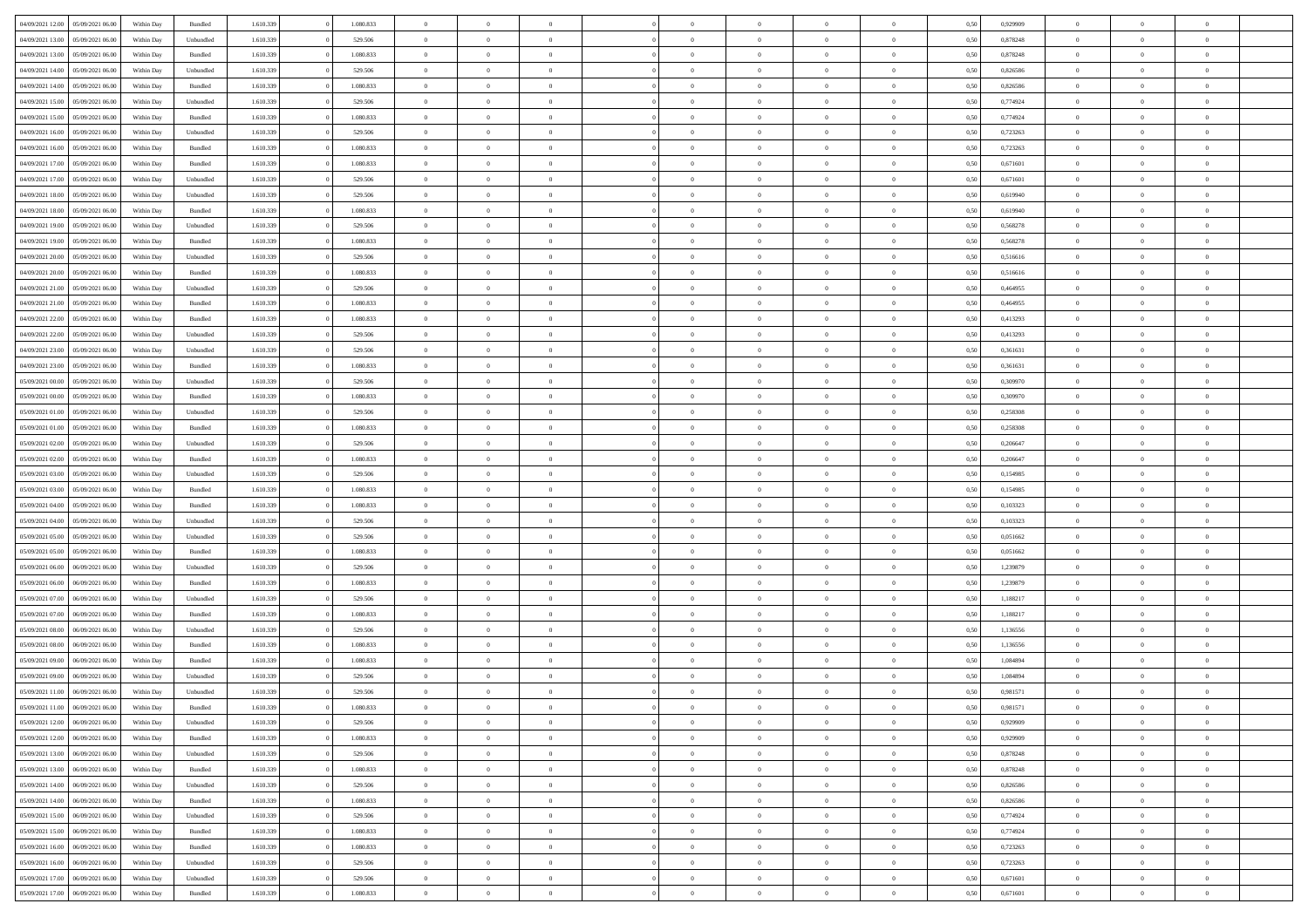| 05/09/2021 18:00                  | 06/09/2021 06:00 | Within Dav | Unbundled | 1.610.339 |         | 529.506   | $\overline{0}$ | $\Omega$       |                | $\Omega$       | $\Omega$       | $\theta$       | $\theta$       | 0,50 | 0,619940 | $\theta$       | $\theta$       | $\theta$       |  |
|-----------------------------------|------------------|------------|-----------|-----------|---------|-----------|----------------|----------------|----------------|----------------|----------------|----------------|----------------|------|----------|----------------|----------------|----------------|--|
|                                   |                  |            |           |           |         |           |                |                |                |                |                |                |                |      |          |                |                |                |  |
| 05/09/2021 18:00                  | 06/09/2021 06:00 | Within Day | Bundled   | 1.610.339 |         | 1.080.833 | $\overline{0}$ | $\theta$       | $\overline{0}$ | $\overline{0}$ | $\bf{0}$       | $\overline{0}$ | $\bf{0}$       | 0,50 | 0,619940 | $\theta$       | $\theta$       | $\overline{0}$ |  |
| 05/09/2021 19:00                  | 06/09/2021 06:00 | Within Day | Unbundled | 1.610.339 |         | 529.506   | $\overline{0}$ | $\overline{0}$ | $\overline{0}$ | $\bf{0}$       | $\bf{0}$       | $\bf{0}$       | $\bf{0}$       | 0,50 | 0,568278 | $\overline{0}$ | $\overline{0}$ | $\overline{0}$ |  |
| 05/09/2021 19:00                  | 06/09/2021 06:00 | Within Dav | Bundled   | 1.610.339 |         | 1.080.833 | $\overline{0}$ | $\overline{0}$ | $\overline{0}$ | $\overline{0}$ | $\bf{0}$       | $\overline{0}$ | $\overline{0}$ | 0.50 | 0,568278 | $\theta$       | $\theta$       | $\overline{0}$ |  |
|                                   |                  |            |           |           |         |           |                |                |                |                |                |                |                |      |          |                |                |                |  |
| 05/09/2021 20:00                  | 06/09/2021 06:00 | Within Day | Unbundled | 1.610.339 |         | 529.506   | $\overline{0}$ | $\theta$       | $\overline{0}$ | $\overline{0}$ | $\bf{0}$       | $\overline{0}$ | $\bf{0}$       | 0,50 | 0,516616 | $\theta$       | $\overline{0}$ | $\overline{0}$ |  |
| 05/09/2021 20:00                  | 06/09/2021 06:00 | Within Day | Bundled   | 1.610.339 |         | 1.080.833 | $\overline{0}$ | $\bf{0}$       | $\overline{0}$ | $\bf{0}$       | $\overline{0}$ | $\overline{0}$ | $\mathbf{0}$   | 0,50 | 0,516616 | $\overline{0}$ | $\overline{0}$ | $\bf{0}$       |  |
| 05/09/2021 21:00                  | 06/09/2021 06:00 | Within Dav | Bundled   | 1.610.339 |         | 1.080.833 | $\overline{0}$ | $\overline{0}$ | $\overline{0}$ | $\overline{0}$ | $\overline{0}$ | $\overline{0}$ | $\overline{0}$ | 0.50 | 0,464955 | $\theta$       | $\overline{0}$ | $\overline{0}$ |  |
| 05/09/2021 21:00                  | 06/09/2021 06:00 | Within Day | Unbundled | 1.610.339 |         | 529.506   | $\overline{0}$ | $\theta$       | $\overline{0}$ | $\overline{0}$ | $\bf{0}$       | $\overline{0}$ | $\bf{0}$       | 0,50 | 0,464955 | $\theta$       | $\theta$       | $\overline{0}$ |  |
|                                   |                  |            |           |           |         |           |                |                |                |                |                |                |                |      |          |                |                |                |  |
| 05/09/2021 22.00                  | 06/09/2021 06:00 | Within Day | Unbundled | 1.610.339 |         | 529.506   | $\overline{0}$ | $\overline{0}$ | $\overline{0}$ | $\bf{0}$       | $\bf{0}$       | $\bf{0}$       | $\bf{0}$       | 0,50 | 0,413293 | $\,0\,$        | $\overline{0}$ | $\overline{0}$ |  |
| 05/09/2021 22:00                  | 06/09/2021 06:00 | Within Dav | Bundled   | 1.610.339 |         | 1.080.833 | $\overline{0}$ | $\overline{0}$ | $\overline{0}$ | $\overline{0}$ | $\overline{0}$ | $\overline{0}$ | $\overline{0}$ | 0.50 | 0,413293 | $\theta$       | $\overline{0}$ | $\overline{0}$ |  |
| 05/09/2021 23:00                  | 06/09/2021 06:00 | Within Day | Unbundled | 1.610.339 |         | 529.506   | $\overline{0}$ | $\theta$       | $\overline{0}$ | $\overline{0}$ | $\bf{0}$       | $\overline{0}$ | $\bf{0}$       | 0,50 | 0,361631 | $\,$ 0 $\,$    | $\overline{0}$ | $\overline{0}$ |  |
| 05/09/2021 23.00                  | 06/09/2021 06:00 | Within Day | Bundled   | 1.610.339 |         | 1.080.833 | $\overline{0}$ | $\overline{0}$ | $\overline{0}$ | $\bf{0}$       | $\bf{0}$       | $\bf{0}$       | $\bf{0}$       | 0,50 | 0,361631 | $\overline{0}$ | $\overline{0}$ | $\overline{0}$ |  |
| 06/09/2021 00:00                  | 06/09/2021 06:00 | Within Day | Unbundled | 1.610.339 |         | 529.506   | $\overline{0}$ | $\overline{0}$ | $\overline{0}$ | $\overline{0}$ | $\bf{0}$       | $\overline{0}$ | $\overline{0}$ | 0.50 | 0,309970 | $\theta$       | $\theta$       | $\overline{0}$ |  |
|                                   |                  |            |           |           |         |           |                |                |                |                |                |                |                |      |          |                |                |                |  |
| 06/09/2021 00:00                  | 06/09/2021 06:00 | Within Day | Bundled   | 1.610.339 |         | 1.080.833 | $\overline{0}$ | $\theta$       | $\overline{0}$ | $\overline{0}$ | $\bf{0}$       | $\overline{0}$ | $\bf{0}$       | 0,50 | 0,309970 | $\theta$       | $\theta$       | $\overline{0}$ |  |
| 06/09/2021 01:00                  | 06/09/2021 06:00 | Within Day | Unbundled | 1.610.339 |         | 529.506   | $\overline{0}$ | $\overline{0}$ | $\overline{0}$ | $\bf{0}$       | $\overline{0}$ | $\overline{0}$ | $\mathbf{0}$   | 0,50 | 0,258308 | $\overline{0}$ | $\overline{0}$ | $\bf{0}$       |  |
| 06/09/2021 01:00                  | 06/09/2021 06:00 | Within Dav | Bundled   | 1.610.339 |         | 1.080.833 | $\overline{0}$ | $\overline{0}$ | $\overline{0}$ | $\overline{0}$ | $\overline{0}$ | $\overline{0}$ | $\overline{0}$ | 0.50 | 0,258308 | $\theta$       | $\overline{0}$ | $\overline{0}$ |  |
| 06/09/2021 02:00                  | 06/09/2021 06:00 | Within Day | Unbundled | 1.610.339 |         | 529.506   | $\overline{0}$ | $\theta$       | $\overline{0}$ | $\overline{0}$ | $\bf{0}$       | $\overline{0}$ | $\bf{0}$       | 0,50 | 0,206647 | $\theta$       | $\theta$       | $\overline{0}$ |  |
|                                   |                  |            |           |           |         |           |                | $\overline{0}$ |                |                | $\bf{0}$       |                |                |      |          | $\,0\,$        | $\overline{0}$ | $\overline{0}$ |  |
| 06/09/2021 02:00                  | 06/09/2021 06:00 | Within Day | Bundled   | 1.610.339 |         | 1.080.833 | $\overline{0}$ |                | $\overline{0}$ | $\bf{0}$       |                | $\bf{0}$       | $\bf{0}$       | 0,50 | 0,206647 |                |                |                |  |
| 06/09/2021 03:00                  | 06/09/2021 06:00 | Within Day | Bundled   | 1.610.339 |         | 1.080.833 | $\overline{0}$ | $\overline{0}$ | $\overline{0}$ | $\overline{0}$ | $\overline{0}$ | $\overline{0}$ | $\overline{0}$ | 0.50 | 0,154985 | $\theta$       | $\overline{0}$ | $\overline{0}$ |  |
| 06/09/2021 03:00                  | 06/09/2021 06:00 | Within Day | Unbundled | 1.610.339 |         | 529.506   | $\overline{0}$ | $\theta$       | $\overline{0}$ | $\overline{0}$ | $\bf{0}$       | $\overline{0}$ | $\bf{0}$       | 0,50 | 0,154985 | $\,$ 0 $\,$    | $\theta$       | $\overline{0}$ |  |
| 06/09/2021 04:00                  | 06/09/2021 06:00 | Within Day | Unbundled | 1.610.339 |         | 529.506   | $\overline{0}$ | $\overline{0}$ | $\overline{0}$ | $\bf{0}$       | $\bf{0}$       | $\bf{0}$       | $\bf{0}$       | 0,50 | 0,103323 | $\,0\,$        | $\overline{0}$ | $\overline{0}$ |  |
| 06/09/2021 04:00                  | 06/09/2021 06:00 | Within Day | Bundled   | 1.610.339 |         | 1.080.833 | $\overline{0}$ | $\overline{0}$ | $\overline{0}$ | $\overline{0}$ | $\bf{0}$       | $\overline{0}$ | $\overline{0}$ | 0.50 | 0,103323 | $\theta$       | $\overline{0}$ | $\overline{0}$ |  |
|                                   |                  |            |           |           |         |           |                |                |                |                |                |                |                |      |          |                |                |                |  |
| 06/09/2021 05:00                  | 06/09/2021 06:00 | Within Day | Unbundled | 1.610.339 |         | 529.506   | $\overline{0}$ | $\theta$       | $\overline{0}$ | $\overline{0}$ | $\bf{0}$       | $\overline{0}$ | $\bf{0}$       | 0,50 | 0,051662 | $\theta$       | $\overline{0}$ | $\overline{0}$ |  |
| 06/09/2021 05:00                  | 06/09/2021 06:00 | Within Day | Bundled   | 1.610.339 |         | 1.080.833 | $\overline{0}$ | $\bf{0}$       | $\overline{0}$ | $\overline{0}$ | $\overline{0}$ | $\overline{0}$ | $\mathbf{0}$   | 0,50 | 0,051662 | $\bf{0}$       | $\overline{0}$ | $\bf{0}$       |  |
| 06/09/2021 06:00                  | 07/09/2021 06:00 | Within Dav | Unbundled | 1.610.339 |         | 529.506   | $\overline{0}$ | $\overline{0}$ | $\overline{0}$ | $\overline{0}$ | $\overline{0}$ | $\overline{0}$ | $\overline{0}$ | 0.50 | 1,239879 | $\theta$       | $\overline{0}$ | $\overline{0}$ |  |
| 06/09/2021 06:00                  | 07/09/2021 06:00 | Within Day | Bundled   | 1.610.339 |         | 1.080.833 | $\overline{0}$ | $\theta$       | $\overline{0}$ | $\overline{0}$ | $\bf{0}$       | $\overline{0}$ | $\bf{0}$       | 0,50 | 1,239879 | $\theta$       | $\theta$       | $\overline{0}$ |  |
|                                   |                  |            |           |           |         |           |                |                |                |                |                |                |                |      |          |                |                |                |  |
| 06/09/2021 07:00                  | 07/09/2021 06:00 | Within Day | Unbundled | 1.610.339 |         | 529.506   | $\overline{0}$ | $\overline{0}$ | $\overline{0}$ | $\overline{0}$ | $\bf{0}$       | $\overline{0}$ | $\bf{0}$       | 0,50 | 1,188217 | $\,0\,$        | $\overline{0}$ | $\overline{0}$ |  |
| 06/09/2021 07:00                  | 07/09/2021 06:00 | Within Day | Bundled   | 1.610.339 |         | 1.080.833 | $\overline{0}$ | $\overline{0}$ | $\overline{0}$ | $\overline{0}$ | $\overline{0}$ | $\overline{0}$ | $\overline{0}$ | 0.50 | 1,188217 | $\theta$       | $\overline{0}$ | $\overline{0}$ |  |
| 06/09/2021 08:00                  | 07/09/2021 06:00 | Within Day | Bundled   | 1.610.339 |         | 1.080.833 | $\overline{0}$ | $\theta$       | $\overline{0}$ | $\overline{0}$ | $\bf{0}$       | $\overline{0}$ | $\bf{0}$       | 0,50 | 1,136556 | $\,$ 0 $\,$    | $\overline{0}$ | $\overline{0}$ |  |
| 06/09/2021 08:00                  | 07/09/2021 06:00 | Within Day | Unbundled | 1.610.339 |         | 529.506   | $\overline{0}$ | $\overline{0}$ | $\overline{0}$ | $\overline{0}$ | $\bf{0}$       | $\overline{0}$ | $\bf{0}$       | 0,50 | 1,136556 | $\bf{0}$       | $\overline{0}$ | $\overline{0}$ |  |
| 06/09/2021 09:00                  | 07/09/2021 06:00 | Within Day | Unbundled | 1.610.339 |         | 529.506   | $\overline{0}$ | $\Omega$       | $\Omega$       | $\Omega$       | $\Omega$       | $\Omega$       | $\overline{0}$ | 0.50 | 1.084894 | $\,0\,$        | $\theta$       | $\theta$       |  |
|                                   |                  |            |           |           |         |           |                |                |                |                |                |                |                |      |          |                |                |                |  |
| 06/09/2021 09:00                  | 07/09/2021 06.00 | Within Day | Bundled   | 1.610.339 |         | 1.080.833 | $\overline{0}$ | $\theta$       | $\overline{0}$ | $\overline{0}$ | $\bf{0}$       | $\overline{0}$ | $\bf{0}$       | 0,50 | 1,084894 | $\theta$       | $\theta$       | $\overline{0}$ |  |
| 06/09/2021 10:00                  | 07/09/2021 06:00 | Within Day | Unbundled | 1.610.339 |         | 529.506   | $\overline{0}$ | $\overline{0}$ | $\overline{0}$ | $\bf{0}$       | $\bf{0}$       | $\overline{0}$ | $\mathbf{0}$   | 0,50 | 1,033233 | $\bf{0}$       | $\overline{0}$ | $\bf{0}$       |  |
| 06/09/2021 10:00                  | 07/09/2021 06:00 | Within Day | Bundled   | 1.610.339 |         | 1.080.833 | $\overline{0}$ | $\Omega$       | $\Omega$       | $\Omega$       | $\bf{0}$       | $\overline{0}$ | $\overline{0}$ | 0.50 | 1,033233 | $\,0\,$        | $\theta$       | $\theta$       |  |
| 06/09/2021 11:00                  | 07/09/2021 06:00 | Within Day | Unbundled | 1.610.339 |         | 529.506   | $\overline{0}$ | $\theta$       | $\overline{0}$ | $\overline{0}$ | $\bf{0}$       | $\overline{0}$ | $\bf{0}$       | 0,50 | 0,981571 | $\,$ 0 $\,$    | $\theta$       | $\overline{0}$ |  |
|                                   |                  |            |           |           |         |           |                | $\overline{0}$ |                |                | $\bf{0}$       |                |                |      |          | $\,0\,$        | $\overline{0}$ | $\overline{0}$ |  |
| 06/09/2021 11:00                  | 07/09/2021 06:00 | Within Day | Bundled   | 1.610.339 |         | 1.080.833 | $\overline{0}$ |                | $\overline{0}$ | $\bf{0}$       |                | $\bf{0}$       | $\bf{0}$       | 0,50 | 0,981571 |                |                |                |  |
| 06/09/2021 12:00                  | 07/09/2021 06:00 | Within Day | Unbundled | 1.610.339 |         | 529.506   | $\overline{0}$ | $\Omega$       | $\Omega$       | $\Omega$       | $\theta$       | $\theta$       | $\overline{0}$ | 0.50 | 0,929909 | $\theta$       | $\theta$       | $\theta$       |  |
| 06/09/2021 12:00                  | 07/09/2021 06:00 | Within Day | Bundled   | 1.610.339 |         | 1.080.833 | $\overline{0}$ | $\theta$       | $\overline{0}$ | $\overline{0}$ | $\bf{0}$       | $\overline{0}$ | $\bf{0}$       | 0,50 | 0,929909 | $\,$ 0 $\,$    | $\overline{0}$ | $\overline{0}$ |  |
| 06/09/2021 13:00                  | 07/09/2021 06:00 | Within Day | Unbundled | 1.610.339 |         | 529.506   | $\overline{0}$ | $\overline{0}$ | $\overline{0}$ | $\bf{0}$       | $\bf{0}$       | $\bf{0}$       | $\bf{0}$       | 0,50 | 0,878248 | $\bf{0}$       | $\overline{0}$ | $\overline{0}$ |  |
| 06/09/2021 13:00                  | 07/09/2021 06:00 | Within Day | Bundled   | 1.610.339 |         | 1.080.833 | $\overline{0}$ | $\Omega$       | $\overline{0}$ | $\Omega$       | $\Omega$       | $\overline{0}$ | $\overline{0}$ | 0.50 | 0,878248 | $\,0\,$        | $\theta$       | $\theta$       |  |
| 06/09/2021 14:00                  | 07/09/2021 06:00 |            |           | 1.610.339 |         | 1.080.833 | $\overline{0}$ | $\theta$       | $\overline{0}$ | $\overline{0}$ | $\bf{0}$       | $\overline{0}$ |                |      | 0,826586 | $\,$ 0 $\,$    | $\overline{0}$ | $\overline{0}$ |  |
|                                   |                  | Within Day | Bundled   |           |         |           |                |                |                |                |                |                | $\bf{0}$       | 0,50 |          |                |                |                |  |
| 06/09/2021 14:00                  | 07/09/2021 06:00 | Within Day | Unbundled | 1.610.339 |         | 529.506   | $\overline{0}$ | $\overline{0}$ | $\overline{0}$ | $\bf{0}$       | $\bf{0}$       | $\bf{0}$       | $\mathbf{0}$   | 0,50 | 0,826586 | $\bf{0}$       | $\overline{0}$ | $\bf{0}$       |  |
| 06/09/2021 15:00                  | 07/09/2021 06:00 | Within Day | Unbundled | 1.610.339 |         | 529.506   | $\overline{0}$ | $\Omega$       | $\Omega$       | $\Omega$       | $\Omega$       | $\Omega$       | $\overline{0}$ | 0.50 | 0,774924 | $\theta$       | $\theta$       | $\theta$       |  |
| 06/09/2021 15:00                  | 07/09/2021 06:00 | Within Day | Bundled   | 1.610.339 |         | 1.080.833 | $\overline{0}$ | $\overline{0}$ | $\overline{0}$ | $\bf{0}$       | $\,$ 0         | $\bf{0}$       | $\bf{0}$       | 0,50 | 0,774924 | $\,0\,$        | $\overline{0}$ | $\overline{0}$ |  |
| 06/09/2021 16:00 07/09/2021 06:00 |                  | Within Day | Unbundled | 1.610.339 |         | 529.506   | $\bf{0}$       | $\bf{0}$       |                |                |                |                |                | 0,50 | 0,723263 | $\bf{0}$       | $\overline{0}$ |                |  |
|                                   | 07/09/2021 06:00 |            |           | 1.610.339 |         | 1.080.833 | $\overline{0}$ | $\overline{0}$ |                | $\Omega$       | $\overline{0}$ | $\overline{0}$ | $\overline{0}$ |      |          | $\theta$       | $\theta$       | $\theta$       |  |
| 06/09/2021 16:00                  |                  | Within Day | Bundled   |           |         |           |                |                | $\overline{0}$ |                |                |                |                | 0,50 | 0,723263 |                |                |                |  |
| 06/09/2021 17:00                  | 07/09/2021 06:00 | Within Day | Unbundled | 1.610.339 |         | 529.506   | $\overline{0}$ | $\bf{0}$       | $\overline{0}$ | $\bf{0}$       | $\,$ 0 $\,$    | $\overline{0}$ | $\,$ 0 $\,$    | 0,50 | 0,671601 | $\,$ 0 $\,$    | $\,$ 0 $\,$    | $\,$ 0         |  |
| 06/09/2021 17:00                  | 07/09/2021 06:00 | Within Day | Bundled   | 1.610.339 |         | 1.080.833 | $\overline{0}$ | $\overline{0}$ | $\overline{0}$ | $\overline{0}$ | $\overline{0}$ | $\overline{0}$ | $\mathbf{0}$   | 0,50 | 0,671601 | $\overline{0}$ | $\bf{0}$       | $\bf{0}$       |  |
| 06/09/2021 18:00                  | 07/09/2021 06:00 | Within Day | Unbundled | 1.610.339 |         | 529.506   | $\overline{0}$ | $\overline{0}$ | $\overline{0}$ | $\Omega$       | $\overline{0}$ | $\overline{0}$ | $\overline{0}$ | 0,50 | 0,619940 | $\overline{0}$ | $\theta$       | $\overline{0}$ |  |
| 06/09/2021 18:00                  | 07/09/2021 06:00 | Within Day | Bundled   | 1.610.339 |         | 1.080.833 | $\overline{0}$ | $\,$ 0         | $\overline{0}$ | $\bf{0}$       | $\,$ 0 $\,$    | $\overline{0}$ | $\mathbf{0}$   | 0,50 | 0,619940 | $\,$ 0 $\,$    | $\overline{0}$ | $\overline{0}$ |  |
|                                   |                  |            |           |           |         |           |                |                |                |                |                |                |                |      |          |                |                |                |  |
| 06/09/2021 19:00                  | 07/09/2021 06:00 | Within Day | Bundled   | 1.610.339 |         | 1.080.833 | $\overline{0}$ | $\overline{0}$ | $\overline{0}$ | $\overline{0}$ | $\overline{0}$ | $\overline{0}$ | $\mathbf{0}$   | 0,50 | 0,568278 | $\overline{0}$ | $\overline{0}$ | $\bf{0}$       |  |
| 06/09/2021 19:00                  | 07/09/2021 06:00 | Within Day | Unbundled | 1.610.339 |         | 529.506   | $\overline{0}$ | $\overline{0}$ | $\overline{0}$ | $\overline{0}$ | $\overline{0}$ | $\overline{0}$ | $\bf{0}$       | 0.50 | 0,568278 | $\overline{0}$ | $\theta$       | $\overline{0}$ |  |
| 06/09/2021 20:00                  | 07/09/2021 06:00 | Within Day | Unbundled | 1.610.339 |         | 529.506   | $\overline{0}$ | $\,$ 0         | $\overline{0}$ | $\bf{0}$       | $\bf{0}$       | $\bf{0}$       | $\bf{0}$       | 0,50 | 0,516616 | $\,$ 0 $\,$    | $\overline{0}$ | $\overline{0}$ |  |
| 06/09/2021 20:00                  | 07/09/2021 06:00 | Within Day | Bundled   | 1.610.339 |         | 1.080.833 | $\overline{0}$ | $\overline{0}$ | $\overline{0}$ | $\overline{0}$ | $\overline{0}$ | $\overline{0}$ | $\mathbf{0}$   | 0,50 | 0,516616 | $\overline{0}$ | $\overline{0}$ | $\bf{0}$       |  |
|                                   |                  |            |           |           |         |           |                |                |                |                |                |                |                |      |          |                |                |                |  |
| 06/09/2021 21:00                  | 07/09/2021 06:00 | Within Day | Unbundled | 1.610.339 |         | 529.506   | $\overline{0}$ | $\overline{0}$ | $\overline{0}$ | $\Omega$       | $\overline{0}$ | $\overline{0}$ | $\overline{0}$ | 0.50 | 0.464955 | $\overline{0}$ | $\overline{0}$ | $\overline{0}$ |  |
| 06/09/2021 21:00                  | 07/09/2021 06:00 | Within Day | Bundled   | 1.610.339 |         | 1.080.833 | $\overline{0}$ | 500.000        | $\overline{0}$ | 0,940326       | $\bf{0}$       | $\bf{0}$       | $\mathbf{0}$   | 0,50 | 0,464955 | $\,$ 0 $\,$    | $\,$ 0 $\,$    | $\bf{0}$       |  |
| 06/09/2021 22:00                  | 07/09/2021 06:00 | Within Day | Unbundled | 1.610.339 | 500.000 | 529.506   | $\overline{0}$ | $\overline{0}$ | $\overline{0}$ | $\overline{0}$ | $\overline{0}$ | $\bf{0}$       | $\mathbf{0}$   | 0,50 | 0,413293 | $\overline{0}$ | $\bf{0}$       | $\overline{0}$ |  |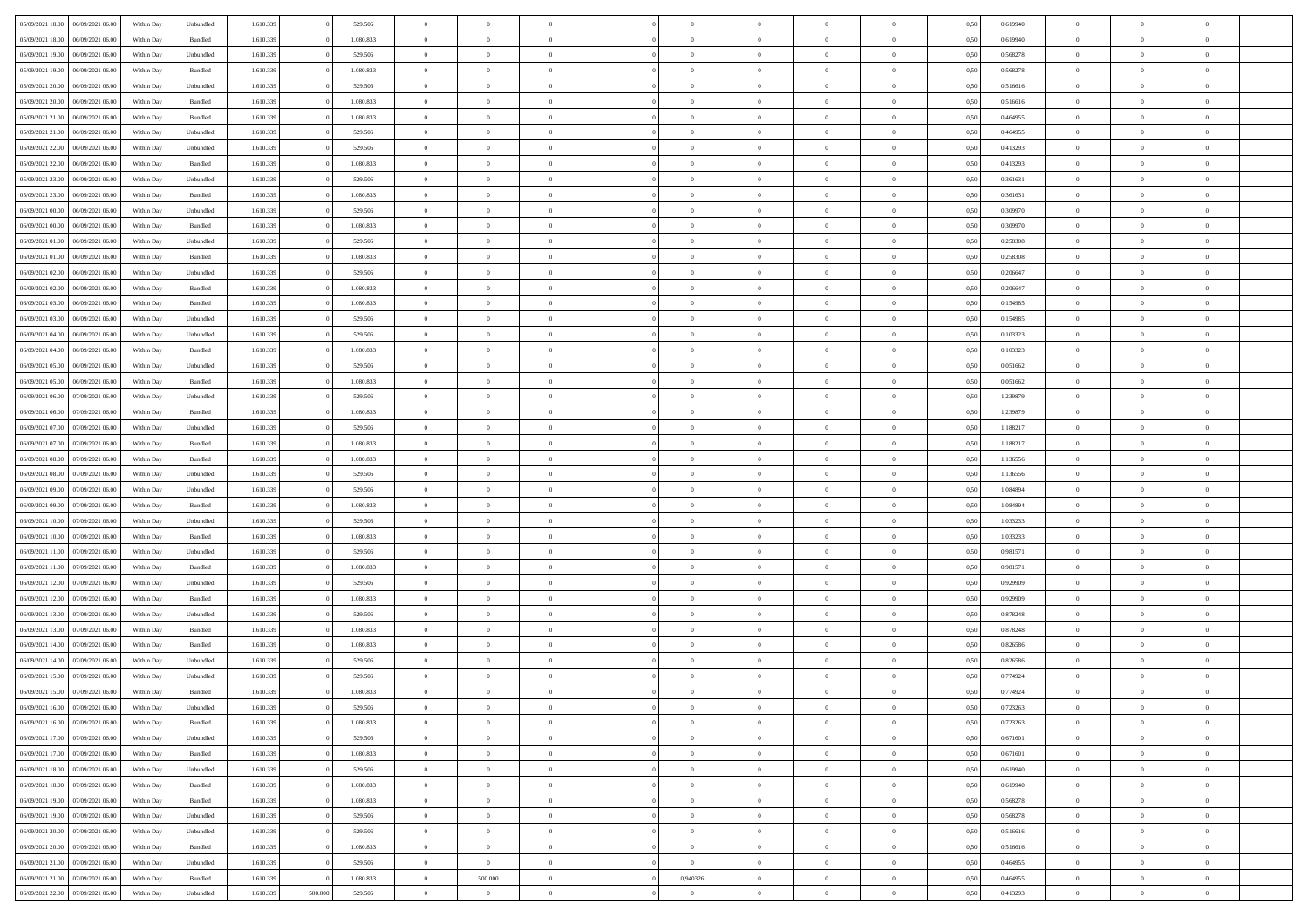| 06/09/2021 22:00                  | 07/09/2021 06:00 | Within Day | Bundled            | 1.610.339 | 500.000   | 580.833   | $\overline{0}$ | $\Omega$       |                | $\Omega$       | $\Omega$       | $\theta$       | $\theta$       | 0.50 | 0,413293 | $\theta$       | $\theta$       | $\theta$       |  |
|-----------------------------------|------------------|------------|--------------------|-----------|-----------|-----------|----------------|----------------|----------------|----------------|----------------|----------------|----------------|------|----------|----------------|----------------|----------------|--|
|                                   |                  |            |                    |           |           |           |                |                |                |                |                |                |                |      |          |                |                |                |  |
| 06/09/2021 23:00                  | 07/09/2021 06:00 | Within Day | Unbundled          | 1.610.339 | 500.000   | 529.506   | $\overline{0}$ | $\theta$       | $\overline{0}$ | $\overline{0}$ | $\bf{0}$       | $\overline{0}$ | $\bf{0}$       | 0,50 | 0,361631 | $\theta$       | $\theta$       | $\overline{0}$ |  |
| 06/09/2021 23.00                  | 07/09/2021 06:00 | Within Day | Bundled            | 1.610.339 | 500.000   | 580.833   | $\overline{0}$ | $\bf{0}$       | $\overline{0}$ | $\bf{0}$       | $\bf{0}$       | $\bf{0}$       | $\mathbf{0}$   | 0,50 | 0,361631 | $\overline{0}$ | $\overline{0}$ | $\overline{0}$ |  |
| 07/09/2021 00:00                  | 07/09/2021 06:00 | Within Dav | Unbundled          | 1.610.339 | 500,000   | 529,506   | $\overline{0}$ | $\overline{0}$ | $\overline{0}$ | $\overline{0}$ | $\bf{0}$       | $\overline{0}$ | $\overline{0}$ | 0.50 | 0,309970 | $\theta$       | $\theta$       | $\overline{0}$ |  |
| 07/09/2021 00:00                  | 07/09/2021 06.00 | Within Day | Bundled            | 1.610.339 | 500.000   | 580.833   | $\overline{0}$ | $\overline{0}$ | $\overline{0}$ | $\overline{0}$ | $\bf{0}$       | $\overline{0}$ | $\bf{0}$       | 0,50 | 0,309970 | $\theta$       | $\overline{0}$ | $\overline{0}$ |  |
| 07/09/2021 01:00                  | 07/09/2021 06:00 | Within Day | Bundled            | 1.610.339 | 500.000   | 580.833   | $\overline{0}$ | 580.833        | $\overline{0}$ | 0,522403       | 1,720000       | $\overline{0}$ | $\mathbf{0}$   | 0,50 | 0,258308 | 0,860000       | $\overline{0}$ | $\bf{0}$       |  |
| 07/09/2021 01:00                  | 07/09/2021 06:00 | Within Dav | Unbundled          | 1.610.339 | 500,000   | 529,506   | $\overline{0}$ | $\overline{0}$ | $\overline{0}$ | $\overline{0}$ | $\overline{0}$ | $\overline{0}$ | $\overline{0}$ | 0.50 | 0,258308 | $\theta$       | $\overline{0}$ | $\overline{0}$ |  |
| 07/09/2021 02:00                  | 07/09/2021 06:00 | Within Day | Unbundled          | 1.610.339 | 1.080.833 | 529.506   | $\overline{0}$ | $\theta$       | $\overline{0}$ | $\overline{0}$ | $\bf{0}$       | $\overline{0}$ | $\bf{0}$       | 0,50 | 0,206647 | $\theta$       | $\theta$       | $\overline{0}$ |  |
| 07/09/2021 03:00                  | 07/09/2021 06:00 | Within Day | Unbundled          | 1.610.339 | 1.080.833 | 529.506   | $\overline{0}$ | $\overline{0}$ | $\overline{0}$ | $\bf{0}$       | $\bf{0}$       | $\bf{0}$       | $\bf{0}$       | 0,50 | 0,154985 | $\,0\,$        | $\overline{0}$ | $\overline{0}$ |  |
| 07/09/2021 04:00                  | 07/09/2021 06:00 | Within Dav | Unbundled          | 1.610.339 | 1.080.833 | 529,506   | $\overline{0}$ | $\overline{0}$ | $\overline{0}$ | $\overline{0}$ | $\overline{0}$ | $\overline{0}$ | $\overline{0}$ | 0.50 | 0,103323 | $\theta$       | $\overline{0}$ | $\overline{0}$ |  |
|                                   |                  |            |                    |           |           |           |                |                |                |                |                |                |                |      |          |                |                |                |  |
| 07/09/2021 05:00                  | 07/09/2021 06:00 | Within Day | Unbundled          | 1.610.339 | 1.080.833 | 529.506   | $\overline{0}$ | $\theta$       | $\overline{0}$ | $\overline{0}$ | $\bf{0}$       | $\overline{0}$ | $\bf{0}$       | 0,50 | 0,051662 | $\,$ 0 $\,$    | $\overline{0}$ | $\overline{0}$ |  |
| 07/09/2021 06:00                  | 08/09/2021 06:00 | Within Day | Bundled            | 1.610.339 |           | 1.080.833 | $\overline{0}$ | $\overline{0}$ | $\overline{0}$ | $\bf{0}$       | $\bf{0}$       | $\bf{0}$       | $\mathbf{0}$   | 0,50 | 1,239879 | $\overline{0}$ | $\overline{0}$ | $\overline{0}$ |  |
| 07/09/2021 06:00                  | 08/09/2021 06:00 | Within Day | Unbundled          | 1.610.339 |           | 529,506   | $\overline{0}$ | $\overline{0}$ | $\overline{0}$ | $\overline{0}$ | $\bf{0}$       | $\overline{0}$ | $\overline{0}$ | 0.50 | 1,239879 | $\theta$       | $\theta$       | $\overline{0}$ |  |
| 07/09/2021 07:00                  | 08/09/2021 06:00 | Within Day | Unbundled          | 1.610.339 |           | 529.506   | $\overline{0}$ | $\theta$       | $\overline{0}$ | $\overline{0}$ | $\bf{0}$       | $\overline{0}$ | $\bf{0}$       | 0,50 | 1,188217 | $\theta$       | $\overline{0}$ | $\overline{0}$ |  |
| 07/09/2021 07:00                  | 08/09/2021 06:00 | Within Day | Bundled            | 1.610.339 |           | 1.080.833 | $\overline{0}$ | $\overline{0}$ | $\overline{0}$ | $\bf{0}$       | $\overline{0}$ | $\overline{0}$ | $\mathbf{0}$   | 0,50 | 1,188217 | $\overline{0}$ | $\overline{0}$ | $\bf{0}$       |  |
| 07/09/2021 08:00                  | 08/09/2021 06:00 | Within Dav | Unbundled          | 1.610.339 |           | 529.506   | $\overline{0}$ | $\overline{0}$ | $\overline{0}$ | $\overline{0}$ | $\overline{0}$ | $\overline{0}$ | $\overline{0}$ | 0.50 | 1,136556 | $\theta$       | $\overline{0}$ | $\overline{0}$ |  |
| 07/09/2021 08:00                  | 08/09/2021 06:00 | Within Day | Bundled            | 1.610.339 |           | 1.080.833 | $\overline{0}$ | $\theta$       | $\overline{0}$ | $\overline{0}$ | $\bf{0}$       | $\overline{0}$ | $\bf{0}$       | 0,50 | 1,136556 | $\theta$       | $\theta$       | $\overline{0}$ |  |
| 07/09/2021 09:00                  | 08/09/2021 06:00 | Within Day | Bundled            | 1.610.339 |           | 1.080.833 | $\overline{0}$ | $\overline{0}$ | $\overline{0}$ | $\bf{0}$       | $\bf{0}$       | $\bf{0}$       | $\mathbf{0}$   | 0,50 | 1,084894 | $\,0\,$        | $\overline{0}$ | $\overline{0}$ |  |
| 07/09/2021 09:00                  | 08/09/2021 06:00 | Within Day | Unbundled          | 1.610.339 |           | 529.506   | $\overline{0}$ | $\overline{0}$ | $\overline{0}$ | $\overline{0}$ | $\overline{0}$ | $\overline{0}$ | $\overline{0}$ | 0.50 | 1,084894 | $\theta$       | $\overline{0}$ | $\overline{0}$ |  |
|                                   |                  |            |                    |           |           |           | $\overline{0}$ | $\theta$       | $\overline{0}$ |                | $\bf{0}$       | $\overline{0}$ |                |      |          |                | $\theta$       | $\overline{0}$ |  |
| 07/09/2021 10:00                  | 08/09/2021 06:00 | Within Day | Unbundled          | 1.610.339 |           | 529.506   |                |                |                | $\overline{0}$ |                |                | $\bf{0}$       | 0,50 | 1,033233 | $\,$ 0 $\,$    |                |                |  |
| 07/09/2021 10:00                  | 08/09/2021 06:00 | Within Day | Bundled            | 1.610.339 |           | 1.080.833 | $\overline{0}$ | $\overline{0}$ | $\overline{0}$ | $\bf{0}$       | $\bf{0}$       | $\bf{0}$       | $\mathbf{0}$   | 0,50 | 1,033233 | $\bf{0}$       | $\overline{0}$ | $\overline{0}$ |  |
| 07/09/2021 11:00                  | 08/09/2021 06:00 | Within Day | Unbundled          | 1.610.339 |           | 529.506   | $\overline{0}$ | $\overline{0}$ | $\overline{0}$ | $\overline{0}$ | $\bf{0}$       | $\overline{0}$ | $\overline{0}$ | 0.50 | 0.981571 | $\theta$       | $\overline{0}$ | $\overline{0}$ |  |
| 07/09/2021 11:00                  | 08/09/2021 06:00 | Within Day | Bundled            | 1.610.339 |           | 1.080.833 | $\overline{0}$ | $\theta$       | $\overline{0}$ | $\overline{0}$ | $\bf{0}$       | $\overline{0}$ | $\bf{0}$       | 0,50 | 0,981571 | $\,$ 0 $\,$    | $\overline{0}$ | $\overline{0}$ |  |
| 07/09/2021 12:00                  | 08/09/2021 06:00 | Within Day | Unbundled          | 1.610.339 |           | 529.506   | $\overline{0}$ | $\bf{0}$       | $\overline{0}$ | $\bf{0}$       | $\overline{0}$ | $\overline{0}$ | $\mathbf{0}$   | 0,50 | 0,929909 | $\overline{0}$ | $\overline{0}$ | $\bf{0}$       |  |
| 07/09/2021 12:00                  | 08/09/2021 06:00 | Within Dav | Bundled            | 1.610.339 |           | 1.080.833 | $\overline{0}$ | $\overline{0}$ | $\overline{0}$ | $\overline{0}$ | $\overline{0}$ | $\overline{0}$ | $\overline{0}$ | 0.50 | 0.929909 | $\theta$       | $\overline{0}$ | $\overline{0}$ |  |
| 07/09/2021 13:00                  | 08/09/2021 06:00 | Within Day | Unbundled          | 1.610.339 |           | 529.506   | $\overline{0}$ | $\theta$       | $\overline{0}$ | $\overline{0}$ | $\bf{0}$       | $\overline{0}$ | $\bf{0}$       | 0,50 | 0,878248 | $\theta$       | $\theta$       | $\overline{0}$ |  |
| 07/09/2021 13:00                  | 08/09/2021 06:00 | Within Day | Bundled            | 1.610.339 |           | 1.080.833 | $\overline{0}$ | $\overline{0}$ | $\overline{0}$ | $\bf{0}$       | $\bf{0}$       | $\bf{0}$       | $\bf{0}$       | 0,50 | 0,878248 | $\,0\,$        | $\overline{0}$ | $\overline{0}$ |  |
| 07/09/2021 14:00                  | 08/09/2021 06:00 | Within Day | Unbundled          | 1.610.339 |           | 529.506   | $\overline{0}$ | $\overline{0}$ | $\overline{0}$ | $\overline{0}$ | $\overline{0}$ | $\overline{0}$ | $\overline{0}$ | 0.50 | 0,826586 | $\theta$       | $\overline{0}$ | $\overline{0}$ |  |
| 07/09/2021 14:00                  | 08/09/2021 06:00 | Within Day | Bundled            | 1.610.339 |           | 1.080.833 | $\overline{0}$ | $\theta$       | $\overline{0}$ | $\overline{0}$ | $\bf{0}$       | $\overline{0}$ | $\bf{0}$       | 0,50 | 0,826586 | $\,$ 0 $\,$    | $\overline{0}$ | $\overline{0}$ |  |
| 07/09/2021 15:00                  | 08/09/2021 06:00 | Within Day | Bundled            | 1.610.339 |           | 1.080.833 | $\overline{0}$ | $\overline{0}$ | $\overline{0}$ | $\bf{0}$       | $\bf{0}$       | $\bf{0}$       | $\bf{0}$       | 0,50 | 0,774924 | $\bf{0}$       | $\overline{0}$ | $\overline{0}$ |  |
|                                   |                  |            |                    |           |           |           |                |                |                |                |                |                |                |      |          |                |                |                |  |
| 07/09/2021 15:00                  | 08/09/2021 06:00 | Within Day | Unbundled          | 1.610.339 |           | 529.506   | $\overline{0}$ | $\Omega$       | $\overline{0}$ | $\Omega$       | $\Omega$       | $\overline{0}$ | $\overline{0}$ | 0,50 | 0,774924 | $\,0\,$        | $\theta$       | $\theta$       |  |
| 07/09/2021 16:00                  | 08/09/2021 06:00 | Within Day | Unbundled          | 1.610.339 |           | 529.506   | $\overline{0}$ | $\theta$       | $\overline{0}$ | $\overline{0}$ | $\bf{0}$       | $\overline{0}$ | $\bf{0}$       | 0,50 | 0,723263 | $\theta$       | $\overline{0}$ | $\overline{0}$ |  |
| 07/09/2021 16:00                  | 08/09/2021 06:00 | Within Day | Bundled            | 1.610.339 |           | 1.080.833 | $\overline{0}$ | $\overline{0}$ | $\overline{0}$ | $\overline{0}$ | $\bf{0}$       | $\overline{0}$ | $\mathbf{0}$   | 0,50 | 0,723263 | $\bf{0}$       | $\overline{0}$ | $\bf{0}$       |  |
| 07/09/2021 17:00                  | 08/09/2021 06:00 | Within Day | Unbundled          | 1.610.339 |           | 529.506   | $\overline{0}$ | $\Omega$       | $\Omega$       | $\Omega$       | $\bf{0}$       | $\overline{0}$ | $\overline{0}$ | 0.50 | 0,671601 | $\,0\,$        | $\theta$       | $\theta$       |  |
| 07/09/2021 17:00                  | 08/09/2021 06:00 | Within Day | Bundled            | 1.610.339 |           | 1.080.833 | $\overline{0}$ | $\theta$       | $\overline{0}$ | $\overline{0}$ | $\bf{0}$       | $\overline{0}$ | $\bf{0}$       | 0,50 | 0,671601 | $\,$ 0 $\,$    | $\theta$       | $\overline{0}$ |  |
| 07/09/2021 18:00                  | 08/09/2021 06:00 | Within Day | Unbundled          | 1.610.339 |           | 529.506   | $\overline{0}$ | $\overline{0}$ | $\overline{0}$ | $\overline{0}$ | $\bf{0}$       | $\overline{0}$ | $\bf{0}$       | 0,50 | 0,619940 | $\,0\,$        | $\overline{0}$ | $\overline{0}$ |  |
| 07/09/2021 18:00                  | 08/09/2021 06:00 | Within Day | Bundled            | 1.610.339 |           | 1.080.833 | $\overline{0}$ | $\Omega$       | $\overline{0}$ | $\Omega$       | $\overline{0}$ | $\overline{0}$ | $\overline{0}$ | 0.50 | 0.619940 | $\theta$       | $\theta$       | $\theta$       |  |
| 07/09/2021 19:00                  | 08/09/2021 06:00 | Within Day | Unbundled          | 1.610.339 |           | 529.506   | $\overline{0}$ | $\theta$       | $\overline{0}$ | $\overline{0}$ | $\bf{0}$       | $\overline{0}$ | $\bf{0}$       | 0,50 | 0,568278 | $\,$ 0 $\,$    | $\overline{0}$ | $\overline{0}$ |  |
| 07/09/2021 19:00                  | 08/09/2021 06:00 | Within Day | Bundled            | 1.610.339 |           | 1.080.833 | $\overline{0}$ | $\overline{0}$ | $\overline{0}$ | $\bf{0}$       | $\bf{0}$       | $\bf{0}$       | $\bf{0}$       | 0,50 | 0,568278 | $\bf{0}$       | $\overline{0}$ | $\overline{0}$ |  |
| 07/09/2021 20:00                  | 08/09/2021 06:00 | Within Day | Bundled            | 1.610.339 |           | 1.080.833 | $\overline{0}$ | $\Omega$       | $\overline{0}$ | $\Omega$       | $\overline{0}$ | $\overline{0}$ | $\overline{0}$ | 0.50 | 0,516616 | $\,0\,$        | $\theta$       | $\theta$       |  |
| 07/09/2021 20:00                  | 08/09/2021 06:00 | Within Day | Unbundled          | 1.610.339 |           | 529.506   | $\overline{0}$ | $\theta$       | $\overline{0}$ | $\overline{0}$ | $\,$ 0         | $\overline{0}$ | $\bf{0}$       | 0,50 | 0,516616 | $\,$ 0 $\,$    | $\overline{0}$ | $\overline{0}$ |  |
|                                   |                  |            |                    |           |           |           |                |                |                |                |                |                |                |      |          |                |                |                |  |
| 07/09/2021 21.00                  | 08/09/2021 06:00 | Within Day | Unbundled          | 1.610.339 |           | 529.506   | $\overline{0}$ | $\overline{0}$ | $\overline{0}$ | $\bf{0}$       | $\bf{0}$       | $\bf{0}$       | $\mathbf{0}$   | 0,50 | 0,464955 | $\bf{0}$       | $\overline{0}$ | $\bf{0}$       |  |
| 07/09/2021 21:00                  | 08/09/2021 06:00 | Within Day | Bundled            | 1.610.339 |           | 1.080.833 | $\overline{0}$ | $\Omega$       | $\Omega$       | $\Omega$       | $\Omega$       | $\Omega$       | $\overline{0}$ | 0.50 | 0.464955 | $\theta$       | $\theta$       | $\theta$       |  |
| 07/09/2021 22:00                  | 08/09/2021 06:00 | Within Day | Unbundled          | 1.610.339 |           | 529.506   | $\overline{0}$ | $\overline{0}$ | $\overline{0}$ | $\bf{0}$       | $\,$ 0         | $\bf{0}$       | $\bf{0}$       | 0,50 | 0,413293 | $\,0\,$        | $\,$ 0 $\,$    | $\overline{0}$ |  |
| 07/09/2021 22:00 08/09/2021 06:00 |                  | Within Day | $\mathbf B$ undled | 1.610.339 |           | 1.080.833 | $\bf{0}$       | $\bf{0}$       |                |                |                |                |                | 0,50 | 0,413293 | $\bf{0}$       | $\overline{0}$ |                |  |
| 07/09/2021 23:00                  | 08/09/2021 06:00 | Within Day | Unbundled          | 1.610.339 |           | 529.506   | $\overline{0}$ | $\overline{0}$ | $\overline{0}$ | $\Omega$       | $\overline{0}$ | $\overline{0}$ | $\overline{0}$ | 0.50 | 0.361631 | $\theta$       | $\theta$       | $\theta$       |  |
| 07/09/2021 23:00                  | 08/09/2021 06:00 | Within Day | Bundled            | 1.610.339 |           | 1.080.833 | $\overline{0}$ | $\,$ 0         | $\overline{0}$ | $\bf{0}$       | $\,$ 0 $\,$    | $\overline{0}$ | $\mathbf{0}$   | 0,50 | 0,361631 | $\,$ 0 $\,$    | $\,$ 0 $\,$    | $\,$ 0         |  |
| 08/09/2021 00:00                  | 08/09/2021 06:00 | Within Day | Unbundled          | 1.610.339 |           | 529.506   | $\overline{0}$ | $\overline{0}$ | $\overline{0}$ | $\overline{0}$ | $\overline{0}$ | $\overline{0}$ | $\mathbf{0}$   | 0,50 | 0,309970 | $\overline{0}$ | $\bf{0}$       | $\overline{0}$ |  |
| 08/09/2021 00:00                  | 08/09/2021 06:00 | Within Day | Bundled            | 1.610.339 |           | 1.080.833 | $\overline{0}$ | $\overline{0}$ | $\overline{0}$ | $\Omega$       | $\overline{0}$ | $\overline{0}$ | $\overline{0}$ | 0,50 | 0,309970 | $\overline{0}$ | $\theta$       | $\overline{0}$ |  |
| 08/09/2021 01:00                  | 08/09/2021 06:00 | Within Day | Unbundled          | 1.610.339 |           | 529.506   | $\overline{0}$ | $\,$ 0         | $\overline{0}$ | $\overline{0}$ | $\,$ 0 $\,$    | $\overline{0}$ | $\mathbf{0}$   | 0,50 | 0,258308 | $\,$ 0 $\,$    | $\overline{0}$ | $\overline{0}$ |  |
| 08/09/2021 01:00                  | 08/09/2021 06:00 | Within Day | Bundled            | 1.610.339 |           | 1.080.833 | $\overline{0}$ | $\overline{0}$ | $\overline{0}$ | $\overline{0}$ | $\overline{0}$ | $\overline{0}$ | $\mathbf{0}$   | 0,50 | 0,258308 | $\overline{0}$ | $\overline{0}$ | $\bf{0}$       |  |
| 08/09/2021 02:00                  | 08/09/2021 06:00 | Within Day | Bundled            | 1.610.339 |           | 1.080.833 | $\overline{0}$ | $\overline{0}$ | $\overline{0}$ | $\Omega$       | $\overline{0}$ | $\overline{0}$ | $\bf{0}$       | 0.50 | 0,206647 | $\overline{0}$ | $\theta$       | $\overline{0}$ |  |
| 08/09/2021 02:00                  | 08/09/2021 06:00 | Within Day | Unbundled          | 1.610.339 |           | 529.506   | $\overline{0}$ | $\,$ 0         | $\overline{0}$ | $\bf{0}$       | $\bf{0}$       | $\bf{0}$       | $\bf{0}$       | 0,50 | 0,206647 | $\,$ 0 $\,$    | $\overline{0}$ | $\overline{0}$ |  |
|                                   |                  |            |                    |           |           |           |                |                |                |                |                |                |                |      |          |                |                |                |  |
| 08/09/2021 03:00                  | 08/09/2021 06:00 | Within Day | Unbundled          | 1.610.339 |           | 529.506   | $\overline{0}$ | $\bf{0}$       | $\overline{0}$ | $\overline{0}$ | $\overline{0}$ | $\overline{0}$ | $\mathbf{0}$   | 0,50 | 0,154985 | $\overline{0}$ | $\overline{0}$ | $\bf{0}$       |  |
| 08/09/2021 03:00                  | 08/09/2021 06:00 | Within Day | Bundled            | 1.610.339 |           | 1.080.833 | $\overline{0}$ | $\overline{0}$ | $\overline{0}$ | $\Omega$       | $\overline{0}$ | $\overline{0}$ | $\overline{0}$ | 0.50 | 0,154985 | $\overline{0}$ | $\overline{0}$ | $\overline{0}$ |  |
| 08/09/2021 04:00                  | 08/09/2021 06:00 | Within Day | Unbundled          | 1.610.339 |           | 529.506   | $\overline{0}$ | $\bf{0}$       | $\overline{0}$ | $\bf{0}$       | $\bf{0}$       | $\bf{0}$       | $\mathbf{0}$   | 0,50 | 0,103323 | $\,$ 0 $\,$    | $\,$ 0 $\,$    | $\bf{0}$       |  |
| 08/09/2021 04:00                  | 08/09/2021 06:00 | Within Day | Bundled            | 1.610.339 |           | 1.080.833 | $\overline{0}$ | $\overline{0}$ | $\overline{0}$ | $\overline{0}$ | $\overline{0}$ | $\bf{0}$       | $\mathbf{0}$   | 0,50 | 0,103323 | $\overline{0}$ | $\bf{0}$       | $\overline{0}$ |  |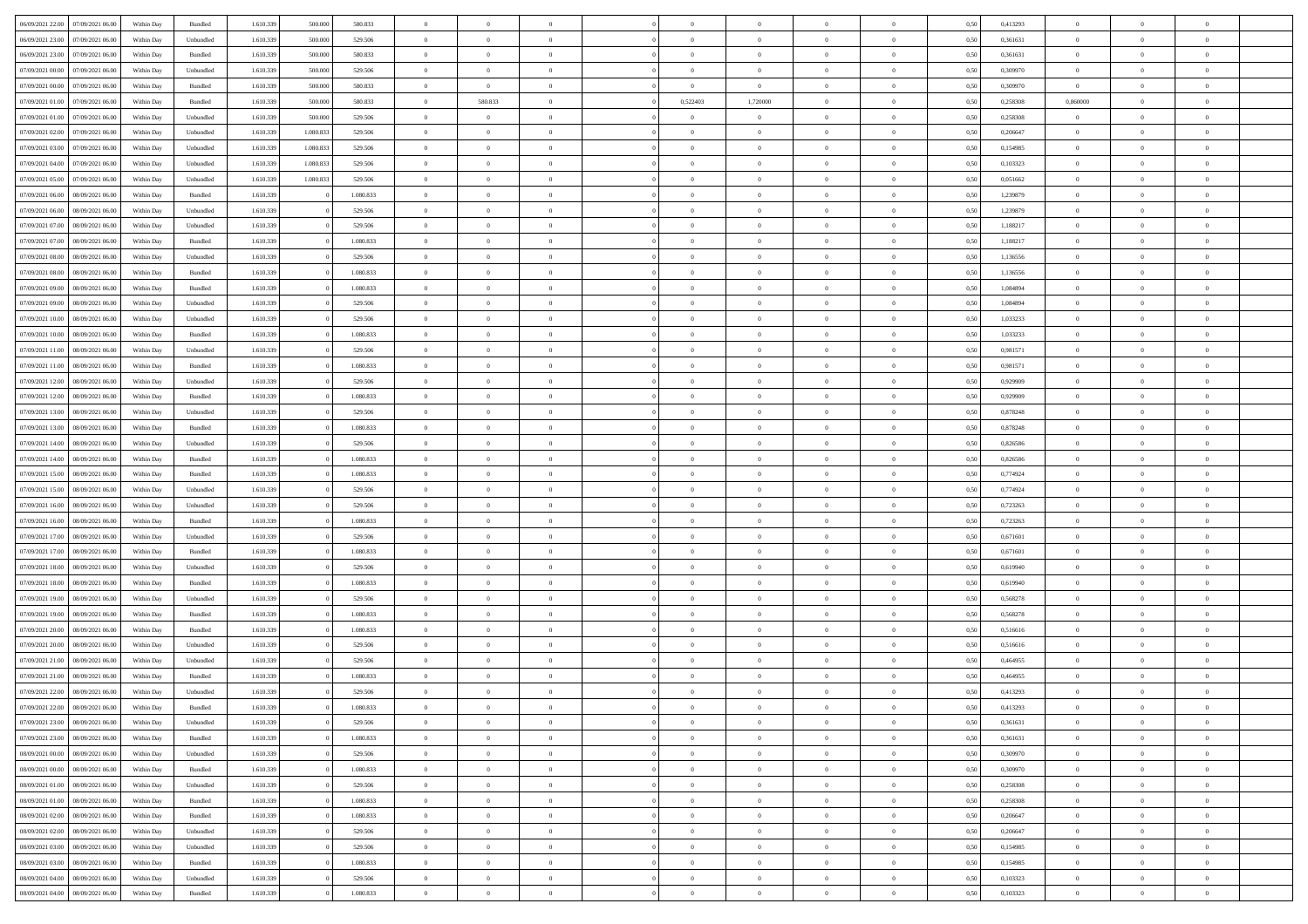| 08/09/2021 05:00                  | 08/09/2021 06:00 | Within Dav | Unbundled          | 1.610.339 | 529.506   | $\overline{0}$ | $\theta$       |                | $\Omega$       | $\Omega$       | $\theta$       | $\theta$       | 0,50 | 0,051662 | $\theta$       | $\theta$       | $\theta$       |  |
|-----------------------------------|------------------|------------|--------------------|-----------|-----------|----------------|----------------|----------------|----------------|----------------|----------------|----------------|------|----------|----------------|----------------|----------------|--|
|                                   |                  |            |                    |           |           |                |                |                |                |                |                |                |      |          |                |                |                |  |
| 08/09/2021 05:00                  | 08/09/2021 06:00 | Within Day | Bundled            | 1.610.339 | 1.080.833 | $\overline{0}$ | $\theta$       | $\overline{0}$ | $\overline{0}$ | $\bf{0}$       | $\overline{0}$ | $\bf{0}$       | 0,50 | 0,051662 | $\theta$       | $\theta$       | $\overline{0}$ |  |
| 08/09/2021 06:00                  | 09/09/2021 06:00 | Within Day | Unbundled          | 1.610.339 | 529.506   | $\overline{0}$ | $\overline{0}$ | $\overline{0}$ | $\bf{0}$       | $\bf{0}$       | $\bf{0}$       | $\bf{0}$       | 0,50 | 1,239879 | $\bf{0}$       | $\overline{0}$ | $\overline{0}$ |  |
| 08/09/2021 06:00                  | 09/09/2021 06:00 | Within Dav | Bundled            | 1.610.339 | 1.080.833 | $\overline{0}$ | $\overline{0}$ | $\overline{0}$ | $\overline{0}$ | $\bf{0}$       | $\overline{0}$ | $\overline{0}$ | 0.50 | 1,239879 | $\theta$       | $\theta$       | $\overline{0}$ |  |
|                                   |                  |            |                    |           |           |                |                |                |                |                |                |                |      |          |                |                |                |  |
| 08/09/2021 07:00                  | 09/09/2021 06:00 | Within Day | Bundled            | 1.610.339 | 1.080.833 | $\overline{0}$ | $\theta$       | $\overline{0}$ | $\overline{0}$ | $\bf{0}$       | $\overline{0}$ | $\bf{0}$       | 0,50 | 1,188217 | $\theta$       | $\overline{0}$ | $\overline{0}$ |  |
| 08/09/2021 07:00                  | 09/09/2021 06:00 | Within Day | Unbundled          | 1.610.339 | 529.506   | $\overline{0}$ | $\bf{0}$       | $\overline{0}$ | $\bf{0}$       | $\overline{0}$ | $\overline{0}$ | $\mathbf{0}$   | 0,50 | 1,188217 | $\bf{0}$       | $\overline{0}$ | $\bf{0}$       |  |
| 08/09/2021 08:00                  | 09/09/2021 06:00 | Within Dav | Unbundled          | 1.610.339 | 529.506   | $\overline{0}$ | $\overline{0}$ | $\overline{0}$ | $\overline{0}$ | $\overline{0}$ | $\overline{0}$ | $\overline{0}$ | 0.50 | 1,136556 | $\theta$       | $\overline{0}$ | $\overline{0}$ |  |
| 08/09/2021 08:00                  | 09/09/2021 06:00 | Within Day | Bundled            | 1.610.339 | 1.080.833 | $\overline{0}$ | $\theta$       | $\overline{0}$ | $\overline{0}$ | $\bf{0}$       | $\overline{0}$ | $\bf{0}$       | 0,50 | 1,136556 | $\theta$       | $\theta$       | $\overline{0}$ |  |
|                                   |                  |            |                    |           |           |                |                |                |                |                |                |                |      |          |                |                |                |  |
| 08/09/2021 09:00                  | 09/09/2021 06:00 | Within Day | Unbundled          | 1.610.339 | 529.506   | $\overline{0}$ | $\overline{0}$ | $\overline{0}$ | $\bf{0}$       | $\bf{0}$       | $\bf{0}$       | $\bf{0}$       | 0,50 | 1,084894 | $\,0\,$        | $\overline{0}$ | $\overline{0}$ |  |
| 08/09/2021 09:00                  | 09/09/2021 06:00 | Within Dav | Bundled            | 1.610.339 | 1.080.833 | $\overline{0}$ | $\overline{0}$ | $\overline{0}$ | $\overline{0}$ | $\overline{0}$ | $\overline{0}$ | $\overline{0}$ | 0.50 | 1,084894 | $\theta$       | $\overline{0}$ | $\overline{0}$ |  |
| 08/09/2021 10:00                  | 09/09/2021 06:00 | Within Day | Unbundled          | 1.610.339 | 529.506   | $\overline{0}$ | $\theta$       | $\overline{0}$ | $\overline{0}$ | $\bf{0}$       | $\overline{0}$ | $\bf{0}$       | 0,50 | 1,033233 | $\,$ 0 $\,$    | $\overline{0}$ | $\overline{0}$ |  |
| 08/09/2021 10:00                  | 09/09/2021 06:00 | Within Day | Bundled            | 1.610.339 | 1.080.833 | $\overline{0}$ | $\overline{0}$ | $\overline{0}$ | $\bf{0}$       | $\bf{0}$       | $\bf{0}$       | $\mathbf{0}$   | 0,50 | 1,033233 | $\overline{0}$ | $\overline{0}$ | $\overline{0}$ |  |
| 08/09/2021 11:00                  | 09/09/2021 06:00 | Within Day | Unbundled          | 1.610.339 | 529.506   | $\overline{0}$ | $\overline{0}$ | $\overline{0}$ | $\overline{0}$ | $\bf{0}$       | $\overline{0}$ | $\overline{0}$ | 0.50 | 0.981571 | $\theta$       | $\theta$       | $\overline{0}$ |  |
|                                   |                  |            |                    |           |           |                |                |                |                |                |                |                |      |          |                |                |                |  |
| 08/09/2021 11:00                  | 09/09/2021 06:00 | Within Day | Bundled            | 1.610.339 | 1.080.833 | $\overline{0}$ | $\theta$       | $\overline{0}$ | $\overline{0}$ | $\bf{0}$       | $\overline{0}$ | $\bf{0}$       | 0,50 | 0,981571 | $\theta$       | $\overline{0}$ | $\overline{0}$ |  |
| 08/09/2021 12:00                  | 09/09/2021 06:00 | Within Day | Unbundled          | 1.610.339 | 529.506   | $\overline{0}$ | $\overline{0}$ | $\overline{0}$ | $\bf{0}$       | $\overline{0}$ | $\overline{0}$ | $\mathbf{0}$   | 0,50 | 0,929909 | $\overline{0}$ | $\overline{0}$ | $\bf{0}$       |  |
| 08/09/2021 12:00                  | 09/09/2021 06:00 | Within Dav | Bundled            | 1.610.339 | 1.080.833 | $\overline{0}$ | $\overline{0}$ | $\overline{0}$ | $\overline{0}$ | $\overline{0}$ | $\overline{0}$ | $\overline{0}$ | 0.50 | 0.929909 | $\theta$       | $\overline{0}$ | $\overline{0}$ |  |
| 08/09/2021 13:00                  | 09/09/2021 06:00 | Within Day | Bundled            | 1.610.339 | 1.080.833 | $\overline{0}$ | $\theta$       | $\overline{0}$ | $\overline{0}$ | $\bf{0}$       | $\overline{0}$ | $\bf{0}$       | 0,50 | 0,878248 | $\theta$       | $\theta$       | $\overline{0}$ |  |
|                                   |                  |            |                    |           |           |                |                |                |                |                |                |                |      |          |                |                |                |  |
| 08/09/2021 13:00                  | 09/09/2021 06:00 | Within Day | Unbundled          | 1.610.339 | 529.506   | $\overline{0}$ | $\overline{0}$ | $\overline{0}$ | $\bf{0}$       | $\bf{0}$       | $\bf{0}$       | $\bf{0}$       | 0,50 | 0,878248 | $\,0\,$        | $\overline{0}$ | $\overline{0}$ |  |
| 08/09/2021 14:00                  | 09/09/2021 06:00 | Within Day | Unbundled          | 1.610.339 | 529.506   | $\overline{0}$ | $\overline{0}$ | $\overline{0}$ | $\overline{0}$ | $\overline{0}$ | $\overline{0}$ | $\overline{0}$ | 0.50 | 0,826586 | $\theta$       | $\overline{0}$ | $\overline{0}$ |  |
| 08/09/2021 14:00                  | 09/09/2021 06:00 | Within Day | Bundled            | 1.610.339 | 1.080.833 | $\overline{0}$ | $\theta$       | $\overline{0}$ | $\overline{0}$ | $\bf{0}$       | $\overline{0}$ | $\bf{0}$       | 0,50 | 0,826586 | $\,$ 0 $\,$    | $\theta$       | $\overline{0}$ |  |
| 08/09/2021 15:00                  | 09/09/2021 06:00 | Within Day | Unbundled          | 1.610.339 | 529.506   | $\overline{0}$ | $\overline{0}$ | $\overline{0}$ | $\bf{0}$       | $\bf{0}$       | $\bf{0}$       | $\bf{0}$       | 0,50 | 0,774924 | $\bf{0}$       | $\overline{0}$ | $\overline{0}$ |  |
| 08/09/2021 15:00                  | 09/09/2021 06:00 | Within Day | Bundled            | 1.610.339 | 1.080.833 | $\overline{0}$ | $\overline{0}$ | $\overline{0}$ | $\overline{0}$ | $\bf{0}$       | $\overline{0}$ | $\overline{0}$ | 0.50 | 0,774924 | $\theta$       | $\overline{0}$ | $\overline{0}$ |  |
|                                   |                  |            |                    |           |           |                |                |                |                |                |                |                |      |          |                |                |                |  |
| 08/09/2021 16:00                  | 09/09/2021 06:00 | Within Day | Unbundled          | 1.610.339 | 529.506   | $\overline{0}$ | $\theta$       | $\overline{0}$ | $\overline{0}$ | $\bf{0}$       | $\overline{0}$ | $\bf{0}$       | 0,50 | 0,723263 | $\,$ 0 $\,$    | $\overline{0}$ | $\overline{0}$ |  |
| 08/09/2021 16:00                  | 09/09/2021 06:00 | Within Day | Bundled            | 1.610.339 | 1.080.833 | $\overline{0}$ | $\bf{0}$       | $\overline{0}$ | $\bf{0}$       | $\overline{0}$ | $\overline{0}$ | $\mathbf{0}$   | 0,50 | 0,723263 | $\overline{0}$ | $\overline{0}$ | $\bf{0}$       |  |
| 08/09/2021 17:00                  | 09/09/2021 06:00 | Within Dav | Unbundled          | 1.610.339 | 529.506   | $\overline{0}$ | $\overline{0}$ | $\overline{0}$ | $\overline{0}$ | $\overline{0}$ | $\overline{0}$ | $\overline{0}$ | 0.50 | 0,671601 | $\theta$       | $\overline{0}$ | $\overline{0}$ |  |
| 08/09/2021 17:00                  | 09/09/2021 06:00 | Within Day | Bundled            | 1.610.339 | 1.080.833 | $\overline{0}$ | $\theta$       | $\overline{0}$ | $\overline{0}$ | $\bf{0}$       | $\overline{0}$ | $\bf{0}$       | 0,50 | 0,671601 | $\theta$       | $\theta$       | $\overline{0}$ |  |
| 08/09/2021 18:00                  | 09/09/2021 06:00 | Within Day | Bundled            | 1.610.339 | 1.080.833 | $\overline{0}$ | $\overline{0}$ | $\overline{0}$ | $\bf{0}$       | $\bf{0}$       | $\bf{0}$       | $\bf{0}$       | 0,50 | 0,619940 | $\,0\,$        | $\overline{0}$ | $\overline{0}$ |  |
|                                   |                  |            |                    |           |           |                |                |                |                |                |                |                |      |          |                |                |                |  |
| 08/09/2021 18:00                  | 09/09/2021 06:00 | Within Day | Unbundled          | 1.610.339 | 529.506   | $\overline{0}$ | $\overline{0}$ | $\overline{0}$ | $\overline{0}$ | $\overline{0}$ | $\overline{0}$ | $\overline{0}$ | 0.50 | 0.619940 | $\theta$       | $\overline{0}$ | $\overline{0}$ |  |
| 08/09/2021 19:00                  | 09/09/2021 06:00 | Within Day | Unbundled          | 1.610.339 | 529.506   | $\overline{0}$ | $\theta$       | $\overline{0}$ | $\overline{0}$ | $\bf{0}$       | $\overline{0}$ | $\bf{0}$       | 0,50 | 0,568278 | $\,$ 0 $\,$    | $\overline{0}$ | $\overline{0}$ |  |
| 08/09/2021 19:00                  | 09/09/2021 06:00 | Within Day | Bundled            | 1.610.339 | 1.080.833 | $\overline{0}$ | $\overline{0}$ | $\overline{0}$ | $\bf{0}$       | $\bf{0}$       | $\bf{0}$       | $\bf{0}$       | 0,50 | 0,568278 | $\overline{0}$ | $\overline{0}$ | $\overline{0}$ |  |
| 08/09/2021 20:00                  | 09/09/2021 06:00 | Within Day | Unbundled          | 1.610.339 | 529.506   | $\overline{0}$ | $\Omega$       | $\Omega$       | $\Omega$       | $\Omega$       | $\Omega$       | $\overline{0}$ | 0,50 | 0,516616 | $\,0\,$        | $\theta$       | $\theta$       |  |
|                                   |                  |            |                    |           |           | $\overline{0}$ | $\theta$       |                |                |                |                |                |      |          |                |                |                |  |
| 08/09/2021 20:00                  | 09/09/2021 06:00 | Within Day | Bundled            | 1.610.339 | 1.080.833 |                |                | $\overline{0}$ | $\overline{0}$ | $\bf{0}$       | $\overline{0}$ | $\bf{0}$       | 0,50 | 0,516616 | $\,$ 0 $\,$    | $\theta$       | $\overline{0}$ |  |
| 08/09/2021 21.00                  | 09/09/2021 06:00 | Within Day | Unbundled          | 1.610.339 | 529.506   | $\overline{0}$ | $\overline{0}$ | $\overline{0}$ | $\overline{0}$ | $\bf{0}$       | $\overline{0}$ | $\mathbf{0}$   | 0,50 | 0,464955 | $\overline{0}$ | $\overline{0}$ | $\bf{0}$       |  |
| 08/09/2021 21:00                  | 09/09/2021 06:00 | Within Day | Bundled            | 1.610.339 | 1.080.833 | $\overline{0}$ | $\Omega$       | $\Omega$       | $\Omega$       | $\bf{0}$       | $\overline{0}$ | $\overline{0}$ | 0.50 | 0.464955 | $\theta$       | $\theta$       | $\theta$       |  |
| 08/09/2021 22:00                  | 09/09/2021 06:00 | Within Day | Unbundled          | 1.610.339 | 529.506   | $\overline{0}$ | $\theta$       | $\overline{0}$ | $\overline{0}$ | $\bf{0}$       | $\overline{0}$ | $\bf{0}$       | 0,50 | 0,413293 | $\,$ 0 $\,$    | $\theta$       | $\overline{0}$ |  |
| 08/09/2021 22.00                  | 09/09/2021 06:00 | Within Day | Bundled            | 1.610.339 | 1.080.833 | $\overline{0}$ | $\overline{0}$ | $\overline{0}$ | $\overline{0}$ | $\bf{0}$       | $\overline{0}$ | $\bf{0}$       | 0,50 | 0,413293 | $\bf{0}$       | $\overline{0}$ | $\overline{0}$ |  |
|                                   |                  |            |                    |           |           |                |                |                |                |                |                |                |      |          |                |                |                |  |
| 08/09/2021 23:00                  | 09/09/2021 06:00 | Within Day | Unbundled          | 1.610.339 | 529.506   | $\overline{0}$ | $\Omega$       | $\Omega$       | $\Omega$       | $\theta$       | $\theta$       | $\overline{0}$ | 0.50 | 0.361631 | $\theta$       | $\theta$       | $\theta$       |  |
| 08/09/2021 23:00                  | 09/09/2021 06:00 | Within Day | Bundled            | 1.610.339 | 1.080.833 | $\overline{0}$ | $\theta$       | $\overline{0}$ | $\overline{0}$ | $\bf{0}$       | $\overline{0}$ | $\bf{0}$       | 0,50 | 0,361631 | $\,$ 0 $\,$    | $\overline{0}$ | $\overline{0}$ |  |
| 09/09/2021 00:00                  | 09/09/2021 06:00 | Within Day | Bundled            | 1.610.339 | 1.080.833 | $\overline{0}$ | $\overline{0}$ | $\overline{0}$ | $\overline{0}$ | $\bf{0}$       | $\overline{0}$ | $\bf{0}$       | 0,50 | 0,309970 | $\overline{0}$ | $\overline{0}$ | $\overline{0}$ |  |
| 09/09/2021 00:00                  | 09/09/2021 06:00 | Within Day | Unbundled          | 1.610.339 | 529.506   | $\overline{0}$ | $\Omega$       | $\overline{0}$ | $\Omega$       | $\Omega$       | $\overline{0}$ | $\overline{0}$ | 0.50 | 0,309970 | $\,0\,$        | $\theta$       | $\theta$       |  |
| 09/09/2021 01:00                  | 09/09/2021 06:00 | Within Day | Unbundled          | 1.610.339 | 529.506   | $\overline{0}$ | $\theta$       | $\overline{0}$ | $\overline{0}$ | $\bf{0}$       | $\overline{0}$ | $\bf{0}$       | 0,50 | 0,258308 | $\,$ 0 $\,$    | $\overline{0}$ | $\overline{0}$ |  |
|                                   |                  |            |                    |           |           |                |                |                |                |                |                |                |      |          |                |                |                |  |
| 09/09/2021 01:00                  | 09/09/2021 06:00 | Within Day | Bundled            | 1.610.339 | 1.080.833 | $\overline{0}$ | $\overline{0}$ | $\overline{0}$ | $\overline{0}$ | $\bf{0}$       | $\overline{0}$ | $\mathbf{0}$   | 0,50 | 0,258308 | $\overline{0}$ | $\overline{0}$ | $\bf{0}$       |  |
| 09/09/2021 02:00                  | 09/09/2021 06:00 | Within Day | Unbundled          | 1.610.339 | 529.506   | $\overline{0}$ | $\Omega$       | $\Omega$       | $\Omega$       | $\Omega$       | $\Omega$       | $\overline{0}$ | 0.50 | 0.206647 | $\theta$       | $\theta$       | $\theta$       |  |
| 09/09/2021 02:00                  | 09/09/2021 06:00 | Within Day | Bundled            | 1.610.339 | 1.080.833 | $\overline{0}$ | $\overline{0}$ | $\overline{0}$ | $\bf{0}$       | $\,$ 0         | $\overline{0}$ | $\bf{0}$       | 0,50 | 0,206647 | $\,0\,$        | $\overline{0}$ | $\overline{0}$ |  |
| 09/09/2021 03:00 09/09/2021 06:00 |                  | Within Day | Unbundled          | 1.610.339 | 529.506   | $\bf{0}$       | $\bf{0}$       |                |                |                |                |                | 0,50 | 0,154985 | $\bf{0}$       | $\overline{0}$ |                |  |
|                                   |                  |            |                    |           |           |                |                |                |                |                |                |                |      |          |                |                | $\theta$       |  |
| 09/09/2021 03:00                  | 09/09/2021 06:00 | Within Day | Bundled            | 1.610.339 | 1.080.833 | $\overline{0}$ | $\overline{0}$ | $\overline{0}$ | $\Omega$       | $\overline{0}$ | $\overline{0}$ | $\overline{0}$ | 0,50 | 0,154985 | $\theta$       | $\theta$       |                |  |
| 09/09/2021 04:00                  | 09/09/2021 06:00 | Within Day | Unbundled          | 1.610.339 | 529.506   | $\overline{0}$ | $\,$ 0         | $\overline{0}$ | $\overline{0}$ | $\,$ 0 $\,$    | $\overline{0}$ | $\,$ 0 $\,$    | 0,50 | 0,103323 | $\,$ 0 $\,$    | $\,$ 0 $\,$    | $\,$ 0         |  |
| 09/09/2021 04:00                  | 09/09/2021 06:00 | Within Day | Bundled            | 1.610.339 | 1.080.833 | $\overline{0}$ | $\overline{0}$ | $\overline{0}$ | $\overline{0}$ | $\overline{0}$ | $\overline{0}$ | $\mathbf{0}$   | 0,50 | 0,103323 | $\overline{0}$ | $\bf{0}$       | $\bf{0}$       |  |
| 09/09/2021 05:00                  | 09/09/2021 06:00 | Within Day | $\mathbf B$ undled | 1.610.339 | 1.080.833 | $\overline{0}$ | $\overline{0}$ | $\overline{0}$ | $\Omega$       | $\overline{0}$ | $\overline{0}$ | $\overline{0}$ | 0,50 | 0,051662 | $\overline{0}$ | $\theta$       | $\overline{0}$ |  |
| 09/09/2021 05:00                  | 09/09/2021 06:00 | Within Day | Unbundled          | 1.610.339 | 529.506   | $\overline{0}$ | $\,$ 0         | $\overline{0}$ | $\bf{0}$       | $\,$ 0 $\,$    | $\overline{0}$ | $\mathbf{0}$   | 0,50 | 0,051662 | $\,$ 0 $\,$    | $\overline{0}$ | $\overline{0}$ |  |
|                                   |                  |            |                    |           |           |                |                |                |                |                |                |                |      |          |                |                |                |  |
| 09/09/2021 06:00                  | 10/09/2021 06:00 | Within Day | Unbundled          | 1.610.339 | 529.506   | $\overline{0}$ | $\overline{0}$ | $\overline{0}$ | $\overline{0}$ | $\overline{0}$ | $\overline{0}$ | $\mathbf{0}$   | 0,50 | 1,239879 | $\overline{0}$ | $\overline{0}$ | $\bf{0}$       |  |
| 09/09/2021 06:00                  | 10/09/2021 06:00 | Within Day | Bundled            | 1.610.339 | 1.080.833 | $\overline{0}$ | $\overline{0}$ | $\overline{0}$ | $\overline{0}$ | $\overline{0}$ | $\overline{0}$ | $\bf{0}$       | 0.50 | 1,239879 | $\overline{0}$ | $\theta$       | $\overline{0}$ |  |
| 09/09/2021 07:00                  | 10/09/2021 06:00 | Within Day | Unbundled          | 1.610.339 | 529.506   | $\overline{0}$ | $\,$ 0         | $\overline{0}$ | $\bf{0}$       | $\bf{0}$       | $\bf{0}$       | $\bf{0}$       | 0,50 | 1,188217 | $\,$ 0 $\,$    | $\overline{0}$ | $\overline{0}$ |  |
| 09/09/2021 07:00                  | 10/09/2021 06:00 | Within Day | Bundled            | 1.610.339 | 1.080.833 | $\overline{0}$ | $\bf{0}$       | $\overline{0}$ | $\overline{0}$ | $\overline{0}$ | $\overline{0}$ | $\mathbf{0}$   | 0,50 | 1,188217 | $\overline{0}$ | $\overline{0}$ | $\bf{0}$       |  |
|                                   | 10/09/2021 06:00 |            |                    |           |           |                | $\overline{0}$ | $\overline{0}$ | $\Omega$       | $\overline{0}$ | $\overline{0}$ |                |      |          |                | $\overline{0}$ | $\overline{0}$ |  |
| 09/09/2021 08:00                  |                  | Within Day | Unbundled          | 1.610.339 | 529.506   | $\overline{0}$ |                |                |                |                |                | $\overline{0}$ | 0.50 | 1,136556 | $\overline{0}$ |                |                |  |
| 09/09/2021 08:00                  | 10/09/2021 06:00 | Within Day | Bundled            | 1.610.339 | 1.080.833 | $\overline{0}$ | $\bf{0}$       | $\overline{0}$ | $\bf{0}$       | $\bf{0}$       | $\bf{0}$       | $\mathbf{0}$   | 0,50 | 1,136556 | $\,$ 0 $\,$    | $\,$ 0 $\,$    | $\bf{0}$       |  |
| 09/09/2021 09:00                  | 10/09/2021 06:00 | Within Day | Unbundled          | 1.610.339 | 529.506   | $\overline{0}$ | $\overline{0}$ | $\overline{0}$ | $\overline{0}$ | $\overline{0}$ | $\bf{0}$       | $\mathbf{0}$   | 0,50 | 1,084894 | $\overline{0}$ | $\bf{0}$       | $\overline{0}$ |  |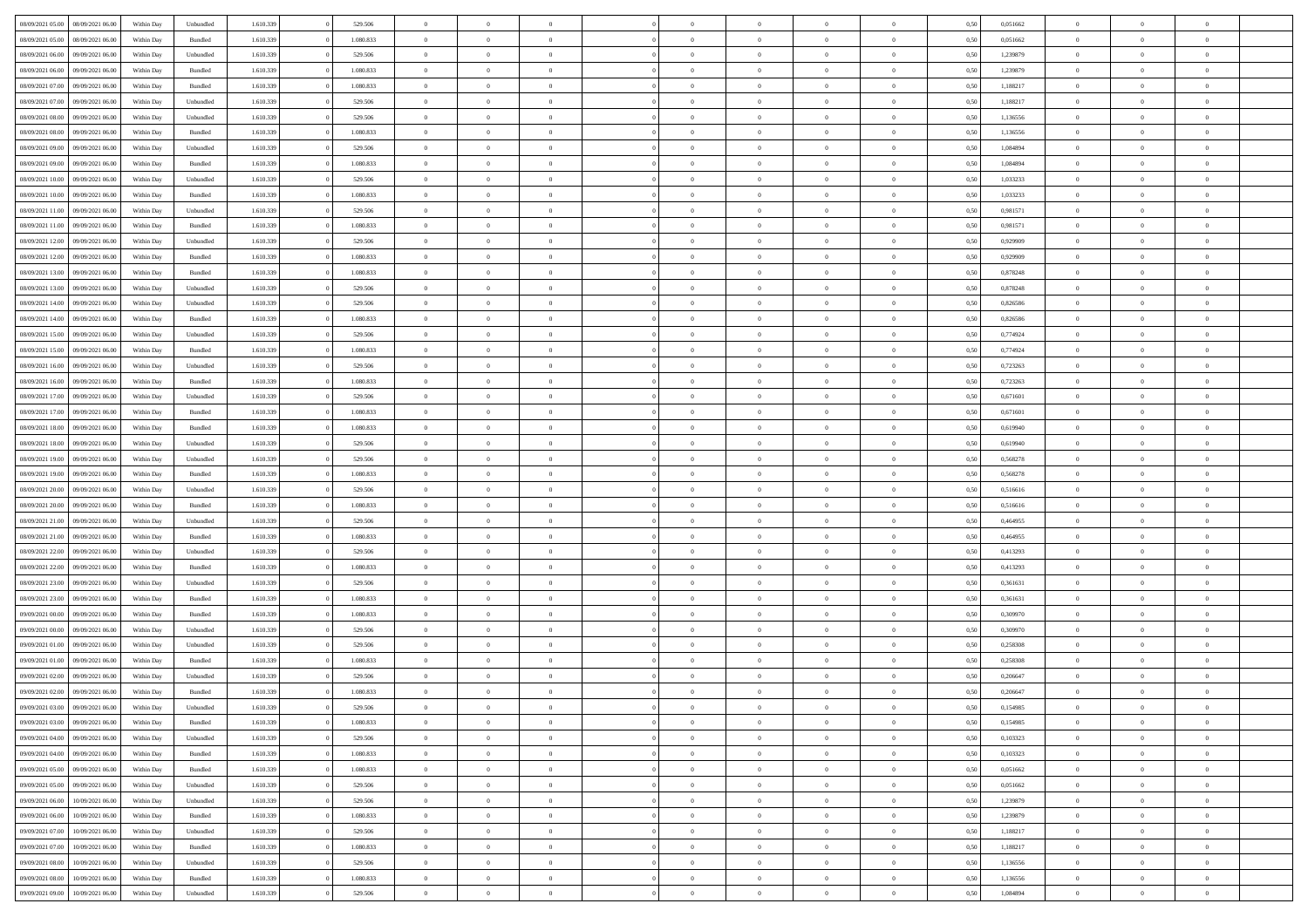| 09/09/2021 09:00<br>10/09/2021 06:00 | Within Day | Bundled            | 1.610.339 | 1.080.833 | $\overline{0}$ | $\overline{0}$ | $\Omega$       | $\Omega$       | $\Omega$       |                | $\overline{0}$ | 0,50 | 1,084894 | $\mathbf{0}$   | $\Omega$       | $\Omega$       |  |
|--------------------------------------|------------|--------------------|-----------|-----------|----------------|----------------|----------------|----------------|----------------|----------------|----------------|------|----------|----------------|----------------|----------------|--|
| 09/09/2021 10:00<br>10/09/2021 06:00 | Within Day | Unbundled          | 1.610.339 | 529.506   | $\bf{0}$       | $\overline{0}$ | $\overline{0}$ | $\theta$       | $\overline{0}$ | $\overline{0}$ | $\,$ 0         | 0,50 | 1,033233 | $\mathbf{0}$   | $\theta$       | $\bf{0}$       |  |
| 09/09/2021 10:00<br>10/09/2021 06:00 | Within Day | Bundled            | 1.610.339 | 1.080.833 | $\overline{0}$ | $\overline{0}$ | $\overline{0}$ | $\bf{0}$       | $\bf{0}$       | $\overline{0}$ | $\mathbf{0}$   | 0,50 | 1,033233 | $\bf{0}$       | $\bf{0}$       | $\bf{0}$       |  |
|                                      |            |                    |           |           |                |                |                |                |                |                |                |      |          |                |                |                |  |
| 09/09/2021 11:00<br>10/09/2021 06:00 | Within Day | Bundled            | 1.610.339 | 1.080.833 | $\overline{0}$ | $\overline{0}$ | $\overline{0}$ | $\overline{0}$ | $\overline{0}$ | $\overline{0}$ | $\overline{0}$ | 0.50 | 0,981571 | $\mathbf{0}$   | $\overline{0}$ | $\bf{0}$       |  |
| 09/09/2021 11:00<br>10/09/2021 06:00 | Within Day | Unbundled          | 1.610.339 | 529.506   | $\bf{0}$       | $\overline{0}$ | $\overline{0}$ | $\theta$       | $\overline{0}$ | $\overline{0}$ | $\bf{0}$       | 0,50 | 0,981571 | $\mathbf{0}$   | $\theta$       | $\overline{0}$ |  |
| 09/09/2021 12:00<br>10/09/2021 06:00 | Within Day | Unbundled          | 1.610.339 | 529.506   | $\overline{0}$ | $\overline{0}$ | $\overline{0}$ | $\bf{0}$       | $\overline{0}$ | $\overline{0}$ | $\overline{0}$ | 0,50 | 0,929909 | $\overline{0}$ | $\overline{0}$ | $\overline{0}$ |  |
| 09/09/2021 12:00<br>10/09/2021 06:00 | Within Day | Bundled            | 1.610.339 | 1.080.833 | $\overline{0}$ | $\overline{0}$ | $\overline{0}$ | $\overline{0}$ | $\overline{0}$ | $\overline{0}$ | $\mathbf{0}$   | 0.50 | 0.929909 | $\mathbf{0}$   | $\overline{0}$ | $\overline{0}$ |  |
|                                      |            |                    |           |           |                | $\overline{0}$ | $\overline{0}$ | $\theta$       | $\overline{0}$ | $\overline{0}$ |                |      |          | $\theta$       | $\theta$       | $\bf{0}$       |  |
| 09/09/2021 13:00<br>10/09/2021 06:00 | Within Day | Unbundled          | 1.610.339 | 529.506   | $\bf{0}$       |                |                |                |                |                | $\bf{0}$       | 0,50 | 0,878248 |                |                |                |  |
| 09/09/2021 13:00<br>10/09/2021 06:00 | Within Day | Bundled            | 1.610.339 | 1.080.833 | $\overline{0}$ | $\overline{0}$ | $\overline{0}$ | $\bf{0}$       | $\bf{0}$       | $\overline{0}$ | $\mathbf{0}$   | 0,50 | 0,878248 | $\bf{0}$       | $\bf{0}$       | $\bf{0}$       |  |
| 09/09/2021 14:00<br>10/09/2021 06:00 | Within Day | Unbundled          | 1.610.339 | 529.506   | $\overline{0}$ | $\overline{0}$ | $\overline{0}$ | $\overline{0}$ | $\overline{0}$ | $\overline{0}$ | $\overline{0}$ | 0.50 | 0,826586 | $\overline{0}$ | $\overline{0}$ | $\overline{0}$ |  |
| 09/09/2021 14:00<br>10/09/2021 06:00 | Within Day | Bundled            | 1.610.339 | 1.080.833 | $\bf{0}$       | $\overline{0}$ | $\overline{0}$ | $\overline{0}$ | $\overline{0}$ | $\overline{0}$ | $\,$ 0         | 0,50 | 0,826586 | $\theta$       | $\theta$       | $\bf{0}$       |  |
| 09/09/2021 15:00<br>10/09/2021 06:00 | Within Day | Unbundled          | 1.610.339 | 529.506   | $\overline{0}$ | $\overline{0}$ | $\overline{0}$ | $\bf{0}$       | $\bf{0}$       | $\overline{0}$ | $\mathbf{0}$   | 0,50 | 0,774924 | $\bf{0}$       | $\bf{0}$       | $\bf{0}$       |  |
|                                      |            |                    |           |           |                |                |                |                |                |                |                |      |          |                |                |                |  |
| 09/09/2021 15:00<br>10/09/2021 06:00 | Within Day | Bundled            | 1.610.339 | 1.080.833 | $\overline{0}$ | $\overline{0}$ | $\overline{0}$ | $\overline{0}$ | $\overline{0}$ | $\overline{0}$ | $\overline{0}$ | 0.50 | 0.774924 | $\mathbf{0}$   | $\overline{0}$ | $\bf{0}$       |  |
| 09/09/2021 16:00<br>10/09/2021 06:00 | Within Day | Bundled            | 1.610.339 | 1.080.833 | $\bf{0}$       | $\overline{0}$ | $\overline{0}$ | $\theta$       | $\overline{0}$ | $\overline{0}$ | $\,$ 0         | 0,50 | 0,723263 | $\theta$       | $\theta$       | $\overline{0}$ |  |
| 09/09/2021 16:00<br>10/09/2021 06:00 | Within Day | Unbundled          | 1.610.339 | 529.506   | $\overline{0}$ | $\overline{0}$ | $\overline{0}$ | $\bf{0}$       | $\overline{0}$ | $\overline{0}$ | $\overline{0}$ | 0,50 | 0,723263 | $\overline{0}$ | $\overline{0}$ | $\overline{0}$ |  |
| 09/09/2021 17:00<br>10/09/2021 06:00 | Within Day | Unbundled          | 1.610.339 | 529.506   | $\overline{0}$ | $\overline{0}$ | $\overline{0}$ | $\overline{0}$ | $\overline{0}$ | $\overline{0}$ | $\mathbf{0}$   | 0.50 | 0,671601 | $\overline{0}$ | $\overline{0}$ | $\overline{0}$ |  |
| 09/09/2021 17:00<br>10/09/2021 06:00 | Within Day | Bundled            | 1.610.339 | 1.080.833 | $\bf{0}$       | $\overline{0}$ | $\overline{0}$ | $\overline{0}$ | $\overline{0}$ | $\overline{0}$ | $\bf{0}$       | 0,50 | 0,671601 | $\theta$       | $\theta$       | $\bf{0}$       |  |
|                                      |            |                    |           |           |                |                |                |                |                |                |                |      |          |                |                |                |  |
| 09/09/2021 18:00<br>10/09/2021 06:00 | Within Day | Unbundled          | 1.610.339 | 529.506   | $\overline{0}$ | $\overline{0}$ | $\overline{0}$ | $\bf{0}$       | $\bf{0}$       | $\overline{0}$ | $\bf{0}$       | 0,50 | 0,619940 | $\bf{0}$       | $\bf{0}$       | $\bf{0}$       |  |
| 09/09/2021 18:00<br>10/09/2021 06:00 | Within Day | Bundled            | 1.610.339 | 1.080.833 | $\overline{0}$ | $\overline{0}$ | $\overline{0}$ | $\overline{0}$ | $\overline{0}$ | $\overline{0}$ | $\overline{0}$ | 0.50 | 0.619940 | $\overline{0}$ | $\overline{0}$ | $\overline{0}$ |  |
| 09/09/2021 19:00<br>10/09/2021 06:00 | Within Day | Unbundled          | 1.610.339 | 529.506   | $\bf{0}$       | $\overline{0}$ | $\overline{0}$ | $\overline{0}$ | $\overline{0}$ | $\overline{0}$ | $\,$ 0         | 0,50 | 0,568278 | $\theta$       | $\theta$       | $\bf{0}$       |  |
| 09/09/2021 19:00<br>10/09/2021 06:00 | Within Day | Bundled            | 1.610.339 | 1.080.833 | $\overline{0}$ | $\overline{0}$ | $\overline{0}$ | $\bf{0}$       | $\bf{0}$       | $\overline{0}$ | $\mathbf{0}$   | 0,50 | 0,568278 | $\bf{0}$       | $\bf{0}$       | $\bf{0}$       |  |
| 09/09/2021 20:00<br>10/09/2021 06:00 | Within Day | Unbundled          | 1.610.339 | 529,506   | $\overline{0}$ | $\overline{0}$ | $\overline{0}$ | $\overline{0}$ | $\overline{0}$ | $\overline{0}$ | $\overline{0}$ | 0.50 | 0.516616 | $\overline{0}$ | $\overline{0}$ | $\bf{0}$       |  |
|                                      |            |                    |           |           |                |                |                |                |                |                |                |      |          |                |                |                |  |
| 09/09/2021 20:00<br>10/09/2021 06:00 | Within Day | $\mathbf B$ undled | 1.610.339 | 1.080.833 | $\bf{0}$       | $\overline{0}$ | $\overline{0}$ | $\overline{0}$ | $\overline{0}$ | $\overline{0}$ | $\,$ 0         | 0,50 | 0,516616 | $\mathbf{0}$   | $\theta$       | $\bf{0}$       |  |
| 09/09/2021 21:00<br>10/09/2021 06:00 | Within Day | Unbundled          | 1.610.339 | 529.506   | $\overline{0}$ | $\overline{0}$ | $\overline{0}$ | $\bf{0}$       | $\overline{0}$ | $\overline{0}$ | $\overline{0}$ | 0,50 | 0,464955 | $\overline{0}$ | $\overline{0}$ | $\overline{0}$ |  |
| 09/09/2021 21:00<br>10/09/2021 06:00 | Within Day | Bundled            | 1.610.339 | 1.080.833 | $\overline{0}$ | $\overline{0}$ | $\overline{0}$ | $\overline{0}$ | $\overline{0}$ | $\overline{0}$ | $\overline{0}$ | 0.50 | 0.464955 | $\overline{0}$ | $\overline{0}$ | $\overline{0}$ |  |
| 09/09/2021 22:00<br>10/09/2021 06:00 | Within Day | Bundled            | 1.610.339 | 1.080.833 | $\bf{0}$       | $\overline{0}$ | $\overline{0}$ | $\overline{0}$ | $\overline{0}$ | $\overline{0}$ | $\bf{0}$       | 0,50 | 0,413293 | $\theta$       | $\theta$       | $\bf{0}$       |  |
|                                      |            |                    |           |           |                |                |                |                |                |                |                |      |          |                |                |                |  |
| 09/09/2021 22:00<br>10/09/2021 06:00 | Within Day | Unbundled          | 1.610.339 | 529.506   | $\overline{0}$ | $\overline{0}$ | $\overline{0}$ | $\bf{0}$       | $\bf{0}$       | $\overline{0}$ | $\bf{0}$       | 0,50 | 0,413293 | $\bf{0}$       | $\bf{0}$       | $\bf{0}$       |  |
| 09/09/2021 23:00<br>10/09/2021 06:00 | Within Day | Unbundled          | 1.610.339 | 529.506   | $\overline{0}$ | $\overline{0}$ | $\overline{0}$ | $\overline{0}$ | $\overline{0}$ | $\overline{0}$ | $\overline{0}$ | 0.50 | 0,361631 | $\overline{0}$ | $\overline{0}$ | $\bf{0}$       |  |
| 09/09/2021 23:00<br>10/09/2021 06:00 | Within Day | Bundled            | 1.610.339 | 1.080.833 | $\bf{0}$       | $\overline{0}$ | $\overline{0}$ | $\overline{0}$ | $\overline{0}$ | $\overline{0}$ | $\,$ 0         | 0,50 | 0,361631 | $\theta$       | $\theta$       | $\bf{0}$       |  |
| 10/09/2021 00:00<br>10/09/2021 06:00 | Within Day | Unbundled          | 1.610.339 | 529.506   | $\overline{0}$ | $\overline{0}$ | $\overline{0}$ | $\bf{0}$       | $\bf{0}$       | $\overline{0}$ | $\mathbf{0}$   | 0,50 | 0,309970 | $\overline{0}$ | $\bf{0}$       | $\bf{0}$       |  |
|                                      |            |                    |           |           | $\overline{0}$ | $\overline{0}$ | $\overline{0}$ | $\overline{0}$ | $\overline{0}$ | $\Omega$       | $\overline{0}$ | 0.50 | 0,309970 | $\bf{0}$       | $\Omega$       | $\Omega$       |  |
| 10/09/2021 00:00<br>10/09/2021 06:00 | Within Day | Bundled            | 1.610.339 | 1.080.833 |                |                |                |                |                |                |                |      |          |                |                |                |  |
| 10/09/2021 01:00<br>10/09/2021 06:00 | Within Day | Unbundled          | 1.610.339 | 529.506   | $\bf{0}$       | $\overline{0}$ | $\overline{0}$ | $\theta$       | $\overline{0}$ | $\overline{0}$ | $\,$ 0         | 0,50 | 0,258308 | $\theta$       | $\theta$       | $\bf{0}$       |  |
| 10/09/2021 01:00<br>10/09/2021 06:00 | Within Day | Bundled            | 1.610.339 | 1.080.833 | $\overline{0}$ | $\overline{0}$ | $\overline{0}$ | $\bf{0}$       | $\overline{0}$ | $\overline{0}$ | $\overline{0}$ | 0,50 | 0,258308 | $\overline{0}$ | $\overline{0}$ | $\overline{0}$ |  |
| 10/09/2021 02:00<br>10/09/2021 06:00 | Within Day | Unbundled          | 1.610.339 | 529.506   | $\overline{0}$ | $\overline{0}$ | $\overline{0}$ | $\overline{0}$ | $\overline{0}$ | $\Omega$       | $\overline{0}$ | 0.50 | 0,206647 | $\overline{0}$ | $\Omega$       | $\Omega$       |  |
| 10/09/2021 02:00<br>10/09/2021 06:00 | Within Day | Bundled            | 1.610.339 | 1.080.833 | $\bf{0}$       | $\overline{0}$ | $\overline{0}$ | $\overline{0}$ | $\overline{0}$ | $\overline{0}$ | $\bf{0}$       | 0,50 | 0,206647 | $\theta$       | $\theta$       | $\bf{0}$       |  |
|                                      |            |                    |           |           |                |                |                |                |                |                |                |      |          |                |                |                |  |
| 10/09/2021 03:00<br>10/09/2021 06:00 | Within Day | Bundled            | 1.610.339 | 1.080.833 | $\overline{0}$ | $\overline{0}$ | $\overline{0}$ | $\bf{0}$       | $\bf{0}$       | $\overline{0}$ | $\bf{0}$       | 0,50 | 0,154985 | $\bf{0}$       | $\bf{0}$       | $\bf{0}$       |  |
| 10/09/2021 03:00<br>10/09/2021 06:00 | Within Day | Unbundled          | 1.610.339 | 529.506   | $\overline{0}$ | $\overline{0}$ | $\Omega$       | $\overline{0}$ | $\overline{0}$ | $\Omega$       | $\theta$       | 0.50 | 0,154985 | $\overline{0}$ | $\Omega$       | $\Omega$       |  |
| 10/09/2021 04:00<br>10/09/2021 06:00 | Within Day | Unbundled          | 1.610.339 | 529.506   | $\bf{0}$       | $\overline{0}$ | $\bf{0}$       | $\overline{0}$ | $\overline{0}$ | $\overline{0}$ | $\,$ 0         | 0,50 | 0,103323 | $\theta$       | $\theta$       | $\bf{0}$       |  |
| 10/09/2021 04:00<br>10/09/2021 06:00 | Within Day | Bundled            | 1.610.339 | 1.080.833 | $\overline{0}$ | $\overline{0}$ | $\overline{0}$ | $\bf{0}$       | $\bf{0}$       | $\overline{0}$ | $\mathbf{0}$   | 0,50 | 0,103323 | $\overline{0}$ | $\bf{0}$       | $\bf{0}$       |  |
| 10/09/2021 05:00<br>10/09/2021 06:00 | Within Day | Unbundled          | 1.610.339 | 529.506   | $\overline{0}$ | $\overline{0}$ | $\overline{0}$ | $\overline{0}$ | $\bf{0}$       | $\Omega$       | $\overline{0}$ | 0.50 | 0,051662 | $\overline{0}$ | $\Omega$       | $\Omega$       |  |
|                                      |            |                    |           |           |                |                |                |                |                |                |                |      |          |                |                |                |  |
| 10/09/2021 05:00<br>10/09/2021 06:00 | Within Day | Bundled            | 1.610.339 | 1.080.833 | $\bf{0}$       | $\overline{0}$ | $\bf{0}$       | $\overline{0}$ | $\overline{0}$ | $\overline{0}$ | $\,$ 0         | 0,50 | 0,051662 | $\,$ 0 $\,$    | $\theta$       | $\bf{0}$       |  |
| 10/09/2021 06:00<br>11/09/2021 06:00 | Within Day | Unbundled          | 1.610.339 | 529.506   | $\overline{0}$ | $\overline{0}$ | $\overline{0}$ | $\bf{0}$       | $\overline{0}$ | $\overline{0}$ | $\overline{0}$ | 0,50 | 1,239879 | $\overline{0}$ | $\bf{0}$       | $\bf{0}$       |  |
| 10/09/2021 06:00<br>11/09/2021 06:00 | Within Day | Bundled            | 1.610.339 | 1.080.833 | $\overline{0}$ | $\Omega$       | $\Omega$       | $\Omega$       | $\overline{0}$ | $\Omega$       | $\overline{0}$ | 0.50 | 1,239879 | $\overline{0}$ | $\Omega$       | $\Omega$       |  |
| 10/09/2021 07:00<br>11/09/2021 06:00 | Within Day | Unbundled          | 1.610.339 | 529.506   | $\bf{0}$       | $\overline{0}$ | $\bf{0}$       | $\bf{0}$       | $\bf{0}$       | $\overline{0}$ | $\,$ 0         | 0,50 | 1,188217 | $\bf{0}$       | $\,$ 0         | $\,$ 0         |  |
| 10/09/2021 07:00 11/09/2021 06:00    | Within Day | Bundled            | 1.610.339 | 1.080.833 | $\bf{0}$       | $\bf{0}$       |                | $\bf{0}$       |                |                |                | 0,50 | 1,188217 | $\bf{0}$       | $\bf{0}$       |                |  |
|                                      |            |                    |           |           |                |                |                |                |                |                |                |      |          |                |                |                |  |
| 10/09/2021 08:00 11/09/2021 06:00    | Within Day | Unbundled          | 1.610.339 | 529.506   | $\overline{0}$ | $\overline{0}$ | $\theta$       | $\overline{0}$ | $\overline{0}$ | $\overline{0}$ | $\mathbf{0}$   | 0,50 | 1,136556 | $\overline{0}$ | $\theta$       | $\theta$       |  |
| 10/09/2021 08:00<br>11/09/2021 06:00 | Within Day | Bundled            | 1.610.339 | 1.080.833 | $\overline{0}$ | $\overline{0}$ | $\overline{0}$ | $\bf{0}$       | $\overline{0}$ | $\overline{0}$ | $\mathbf{0}$   | 0,50 | 1,136556 | $\,$ 0 $\,$    | $\overline{0}$ | $\,$ 0 $\,$    |  |
| 10/09/2021 09:00<br>11/09/2021 06:00 | Within Day | Bundled            | 1.610.339 | 1.080.833 | $\overline{0}$ | $\overline{0}$ | $\overline{0}$ | $\bf{0}$       | $\overline{0}$ | $\overline{0}$ | $\overline{0}$ | 0,50 | 1,084894 | $\overline{0}$ | $\overline{0}$ | $\overline{0}$ |  |
| 11/09/2021 06:00<br>10/09/2021 09:00 | Within Day | Unbundled          | 1.610.339 | 529.506   | $\overline{0}$ | $\overline{0}$ | $\overline{0}$ | $\overline{0}$ | $\bf{0}$       | $\overline{0}$ | $\overline{0}$ | 0,50 | 1,084894 | $\overline{0}$ | $\overline{0}$ | $\overline{0}$ |  |
| 10/09/2021 10:00<br>11/09/2021 06:00 | Within Day | Unbundled          | 1.610.339 | 529.506   | $\overline{0}$ | $\overline{0}$ | $\overline{0}$ | $\overline{0}$ | $\overline{0}$ | $\overline{0}$ | $\mathbf{0}$   | 0,50 | 1,033233 | $\,$ 0 $\,$    | $\theta$       | $\bf{0}$       |  |
|                                      |            |                    |           |           |                |                |                |                |                |                |                |      |          |                |                |                |  |
| 10/09/2021 10:00<br>11/09/2021 06:00 | Within Day | Bundled            | 1.610.339 | 1.080.833 | $\overline{0}$ | $\overline{0}$ | $\overline{0}$ | $\bf{0}$       | $\overline{0}$ | $\overline{0}$ | $\overline{0}$ | 0,50 | 1,033233 | $\overline{0}$ | $\overline{0}$ | $\overline{0}$ |  |
| 10/09/2021 11:00<br>11/09/2021 06:00 | Within Day | Unbundled          | 1.610.339 | 529.506   | $\overline{0}$ | $\overline{0}$ | $\overline{0}$ | $\overline{0}$ | $\overline{0}$ | $\overline{0}$ | $\overline{0}$ | 0,50 | 0,981571 | $\overline{0}$ | $\overline{0}$ | $\overline{0}$ |  |
| 10/09/2021 11:00<br>11/09/2021 06:00 | Within Day | Bundled            | 1.610.339 | 1.080.833 | $\overline{0}$ | $\overline{0}$ | $\overline{0}$ | $\bf{0}$       | $\bf{0}$       | $\overline{0}$ | $\,$ 0 $\,$    | 0,50 | 0,981571 | $\,$ 0 $\,$    | $\,$ 0         | $\,$ 0         |  |
| 10/09/2021 12:00<br>11/09/2021 06:00 | Within Day | Unbundled          | 1.610.339 | 529.506   | $\overline{0}$ | $\overline{0}$ | $\overline{0}$ | $\bf{0}$       | $\overline{0}$ | $\overline{0}$ | $\overline{0}$ | 0,50 | 0,929909 | $\bf{0}$       | $\bf{0}$       | $\overline{0}$ |  |
|                                      |            |                    |           |           |                |                |                |                |                |                |                |      |          |                |                |                |  |
| 11/09/2021 06:00<br>10/09/2021 12:00 | Within Day | Bundled            | 1.610.339 | 1.080.833 | $\overline{0}$ | $\overline{0}$ | $\overline{0}$ | $\overline{0}$ | $\overline{0}$ | $\overline{0}$ | $\overline{0}$ | 0,50 | 0,929909 | $\overline{0}$ | $\overline{0}$ | $\overline{0}$ |  |
| 10/09/2021 13:00<br>11/09/2021 06:00 | Within Day | Unbundled          | 1.610.339 | 529.506   | $\overline{0}$ | $\overline{0}$ | $\overline{0}$ | $\bf{0}$       | $\bf{0}$       | $\overline{0}$ | $\,$ 0 $\,$    | 0,50 | 0,878248 | $\,$ 0 $\,$    | $\,0\,$        | $\,$ 0         |  |
| 10/09/2021 13:00 11/09/2021 06:00    | Within Day | Bundled            | 1.610.339 | 1.080.833 | $\overline{0}$ | $\overline{0}$ | $\overline{0}$ | $\bf{0}$       | $\overline{0}$ | $\overline{0}$ | $\overline{0}$ | 0,50 | 0,878248 | $\overline{0}$ | $\bf{0}$       | $\overline{0}$ |  |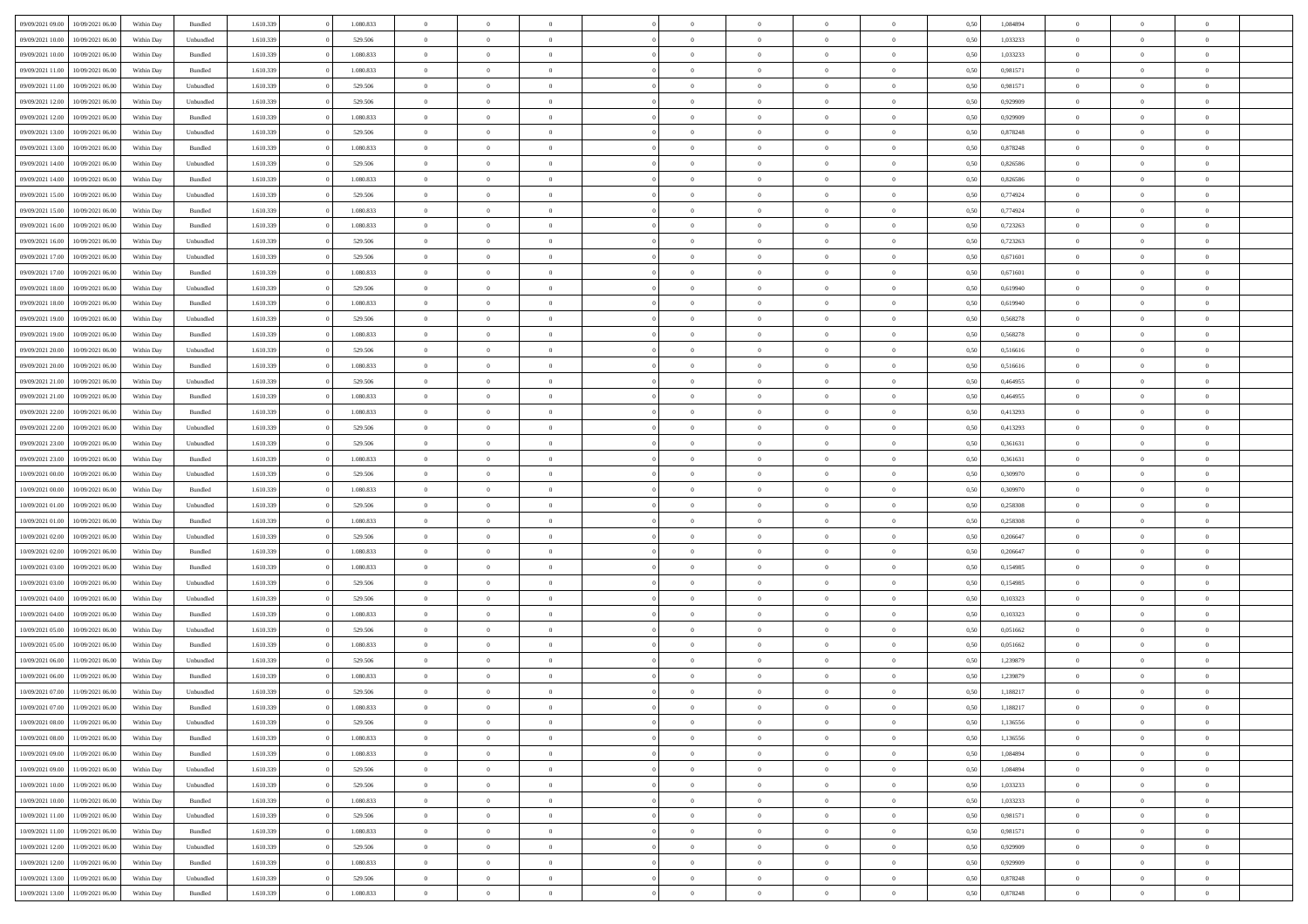| 10/09/2021 14:00 | 11/09/2021 06:00                  | Within Day | Bundled   | 1.610.339 | 1.080.833 | $\overline{0}$ | $\Omega$       |                | $\Omega$       | $\Omega$       | $\theta$       | $\theta$       | 0,50 | 0,826586 | $\theta$       | $\theta$       | $\theta$       |  |
|------------------|-----------------------------------|------------|-----------|-----------|-----------|----------------|----------------|----------------|----------------|----------------|----------------|----------------|------|----------|----------------|----------------|----------------|--|
|                  |                                   |            |           |           |           |                |                |                |                |                |                |                |      |          |                |                |                |  |
| 10/09/2021 14:00 | 11/09/2021 06:00                  | Within Day | Unbundled | 1.610.339 | 529.506   | $\overline{0}$ | $\theta$       | $\overline{0}$ | $\overline{0}$ | $\bf{0}$       | $\overline{0}$ | $\bf{0}$       | 0,50 | 0,826586 | $\theta$       | $\overline{0}$ | $\overline{0}$ |  |
| 10/09/2021 15:00 | 11/09/2021 06:00                  | Within Day | Unbundled | 1.610.339 | 529.506   | $\overline{0}$ | $\overline{0}$ | $\overline{0}$ | $\bf{0}$       | $\bf{0}$       | $\bf{0}$       | $\mathbf{0}$   | 0,50 | 0,774924 | $\bf{0}$       | $\overline{0}$ | $\overline{0}$ |  |
| 10/09/2021 15:00 | 11/09/2021 06:00                  | Within Dav | Bundled   | 1.610.339 | 1.080.833 | $\overline{0}$ | $\overline{0}$ | $\overline{0}$ | $\overline{0}$ | $\bf{0}$       | $\overline{0}$ | $\overline{0}$ | 0.50 | 0,774924 | $\theta$       | $\theta$       | $\overline{0}$ |  |
| 10/09/2021 16:00 | 11/09/2021 06:00                  | Within Day | Unbundled | 1.610.339 | 529.506   | $\overline{0}$ | $\theta$       | $\overline{0}$ | $\overline{0}$ | $\bf{0}$       | $\overline{0}$ | $\bf{0}$       | 0,50 | 0,723263 | $\theta$       | $\overline{0}$ | $\overline{0}$ |  |
| 10/09/2021 16:00 | 11/09/2021 06:00                  | Within Day | Bundled   | 1.610.339 | 1.080.833 | $\overline{0}$ | $\overline{0}$ | $\overline{0}$ | $\bf{0}$       | $\overline{0}$ | $\overline{0}$ | $\mathbf{0}$   | 0,50 | 0,723263 | $\bf{0}$       | $\overline{0}$ | $\bf{0}$       |  |
|                  |                                   |            |           |           |           |                | $\overline{0}$ |                |                | $\overline{0}$ |                |                |      |          | $\theta$       | $\overline{0}$ | $\overline{0}$ |  |
| 10/09/2021 17:00 | 11/09/2021 06:00                  | Within Dav | Unbundled | 1.610.339 | 529.506   | $\overline{0}$ |                | $\overline{0}$ | $\overline{0}$ |                | $\overline{0}$ | $\overline{0}$ | 0.50 | 0,671601 |                |                |                |  |
| 10/09/2021 17:00 | 11/09/2021 06:00                  | Within Day | Bundled   | 1.610.339 | 1.080.833 | $\overline{0}$ | $\theta$       | $\overline{0}$ | $\overline{0}$ | $\bf{0}$       | $\overline{0}$ | $\bf{0}$       | 0,50 | 0,671601 | $\theta$       | $\theta$       | $\overline{0}$ |  |
| 10/09/2021 18:00 | 11/09/2021 06:00                  | Within Day | Unbundled | 1.610.339 | 529.506   | $\overline{0}$ | $\overline{0}$ | $\overline{0}$ | $\bf{0}$       | $\bf{0}$       | $\bf{0}$       | $\bf{0}$       | 0,50 | 0,619940 | $\,0\,$        | $\overline{0}$ | $\overline{0}$ |  |
| 10/09/2021 18:00 | 11/09/2021 06:00                  | Within Dav | Bundled   | 1.610.339 | 1.080.833 | $\overline{0}$ | $\overline{0}$ | $\overline{0}$ | $\overline{0}$ | $\overline{0}$ | $\overline{0}$ | $\overline{0}$ | 0.50 | 0,619940 | $\theta$       | $\overline{0}$ | $\overline{0}$ |  |
| 10/09/2021 19:00 | 11/09/2021 06:00                  | Within Day | Unbundled | 1.610.339 | 529.506   | $\overline{0}$ | $\theta$       | $\overline{0}$ | $\overline{0}$ | $\bf{0}$       | $\overline{0}$ | $\bf{0}$       | 0,50 | 0,568278 | $\,$ 0 $\,$    | $\overline{0}$ | $\overline{0}$ |  |
| 10/09/2021 19:00 | 11/09/2021 06:00                  | Within Day | Bundled   | 1.610.339 | 1.080.833 | $\overline{0}$ | $\overline{0}$ | $\overline{0}$ | $\bf{0}$       | $\bf{0}$       | $\bf{0}$       | $\mathbf{0}$   | 0,50 | 0,568278 | $\overline{0}$ | $\overline{0}$ | $\bf{0}$       |  |
| 10/09/2021 20:00 | 11/09/2021 06:00                  | Within Day | Bundled   | 1.610.339 | 1.080.833 | $\overline{0}$ | $\overline{0}$ | $\overline{0}$ | $\overline{0}$ | $\overline{0}$ | $\overline{0}$ | $\overline{0}$ | 0.50 | 0.516616 | $\theta$       | $\theta$       | $\overline{0}$ |  |
| 10/09/2021 20:00 | 11/09/2021 06:00                  |            |           | 1.610.339 | 529.506   | $\overline{0}$ | $\theta$       | $\overline{0}$ | $\overline{0}$ | $\bf{0}$       | $\overline{0}$ |                |      | 0,516616 | $\theta$       | $\overline{0}$ | $\overline{0}$ |  |
|                  |                                   | Within Day | Unbundled |           |           |                |                |                |                |                |                | $\bf{0}$       | 0,50 |          |                |                |                |  |
| 10/09/2021 21:00 | 11/09/2021 06:00                  | Within Day | Bundled   | 1.610.339 | 1.080.833 | $\overline{0}$ | $\overline{0}$ | $\overline{0}$ | $\bf{0}$       | $\overline{0}$ | $\overline{0}$ | $\mathbf{0}$   | 0,50 | 0,464955 | $\overline{0}$ | $\overline{0}$ | $\bf{0}$       |  |
| 10/09/2021 21:00 | 11/09/2021 06:00                  | Within Dav | Unbundled | 1.610.339 | 529.506   | $\overline{0}$ | $\overline{0}$ | $\overline{0}$ | $\overline{0}$ | $\overline{0}$ | $\overline{0}$ | $\overline{0}$ | 0.50 | 0,464955 | $\theta$       | $\overline{0}$ | $\overline{0}$ |  |
| 10/09/2021 22:00 | 11/09/2021 06:00                  | Within Day | Bundled   | 1.610.339 | 1.080.833 | $\overline{0}$ | $\theta$       | $\overline{0}$ | $\overline{0}$ | $\bf{0}$       | $\overline{0}$ | $\bf{0}$       | 0,50 | 0,413293 | $\theta$       | $\theta$       | $\overline{0}$ |  |
| 10/09/2021 22:00 | 11/09/2021 06:00                  | Within Day | Unbundled | 1.610.339 | 529.506   | $\overline{0}$ | $\overline{0}$ | $\overline{0}$ | $\bf{0}$       | $\bf{0}$       | $\bf{0}$       | $\mathbf{0}$   | 0,50 | 0,413293 | $\bf{0}$       | $\overline{0}$ | $\bf{0}$       |  |
| 10/09/2021 23:00 | 11/09/2021 06:00                  | Within Day | Bundled   | 1.610.339 | 1.080.833 | $\overline{0}$ | $\overline{0}$ | $\overline{0}$ | $\overline{0}$ | $\overline{0}$ | $\overline{0}$ | $\overline{0}$ | 0.50 | 0,361631 | $\theta$       | $\overline{0}$ | $\overline{0}$ |  |
| 10/09/2021 23:00 | 11/09/2021 06:00                  | Within Day | Unbundled | 1.610.339 | 529.506   | $\overline{0}$ | $\theta$       | $\overline{0}$ | $\overline{0}$ | $\bf{0}$       | $\overline{0}$ | $\bf{0}$       | 0,50 | 0,361631 | $\,$ 0 $\,$    | $\overline{0}$ | $\overline{0}$ |  |
| 11/09/2021 00:00 | 11/09/2021 06:00                  | Within Day | Unbundled | 1.610.339 | 529.506   | $\overline{0}$ | $\overline{0}$ | $\overline{0}$ | $\bf{0}$       | $\bf{0}$       | $\bf{0}$       | $\mathbf{0}$   | 0,50 | 0,309970 | $\overline{0}$ | $\overline{0}$ | $\bf{0}$       |  |
| 11/09/2021 00:00 | 11/09/2021 06:00                  | Within Day | Bundled   | 1.610.339 | 1.080.833 | $\overline{0}$ | $\overline{0}$ | $\overline{0}$ | $\overline{0}$ | $\overline{0}$ | $\overline{0}$ | $\overline{0}$ | 0.50 | 0,309970 | $\theta$       | $\overline{0}$ | $\overline{0}$ |  |
|                  |                                   |            |           |           |           |                |                |                |                |                |                |                |      |          |                |                |                |  |
| 11/09/2021 01:00 | 11/09/2021 06:00                  | Within Day | Unbundled | 1.610.339 | 529.506   | $\overline{0}$ | $\theta$       | $\overline{0}$ | $\overline{0}$ | $\bf{0}$       | $\overline{0}$ | $\bf{0}$       | 0,50 | 0,258308 | $\,$ 0 $\,$    | $\overline{0}$ | $\overline{0}$ |  |
| 11/09/2021 01:00 | 11/09/2021 06:00                  | Within Day | Bundled   | 1.610.339 | 1.080.833 | $\overline{0}$ | $\overline{0}$ | $\overline{0}$ | $\bf{0}$       | $\overline{0}$ | $\overline{0}$ | $\mathbf{0}$   | 0,50 | 0,258308 | $\overline{0}$ | $\overline{0}$ | $\bf{0}$       |  |
| 11/09/2021 02:00 | 11/09/2021 06:00                  | Within Dav | Bundled   | 1.610.339 | 1.080.833 | $\overline{0}$ | $\overline{0}$ | $\overline{0}$ | $\overline{0}$ | $\overline{0}$ | $\overline{0}$ | $\overline{0}$ | 0.50 | 0.206647 | $\theta$       | $\overline{0}$ | $\overline{0}$ |  |
| 11/09/2021 02:00 | 11/09/2021 06:00                  | Within Day | Unbundled | 1.610.339 | 529.506   | $\overline{0}$ | $\theta$       | $\overline{0}$ | $\overline{0}$ | $\bf{0}$       | $\overline{0}$ | $\bf{0}$       | 0,50 | 0,206647 | $\theta$       | $\overline{0}$ | $\overline{0}$ |  |
| 11/09/2021 03:00 | 11/09/2021 06:00                  | Within Day | Unbundled | 1.610.339 | 529.506   | $\overline{0}$ | $\overline{0}$ | $\overline{0}$ | $\bf{0}$       | $\bf{0}$       | $\bf{0}$       | $\bf{0}$       | 0,50 | 0,154985 | $\,0\,$        | $\overline{0}$ | $\overline{0}$ |  |
| 11/09/2021 03:00 | 11/09/2021 06:00                  | Within Day | Bundled   | 1.610.339 | 1.080.833 | $\overline{0}$ | $\overline{0}$ | $\overline{0}$ | $\overline{0}$ | $\overline{0}$ | $\overline{0}$ | $\overline{0}$ | 0.50 | 0,154985 | $\theta$       | $\overline{0}$ | $\overline{0}$ |  |
| 11/09/2021 04:00 | 11/09/2021 06:00                  |            |           | 1.610.339 | 529.506   | $\overline{0}$ | $\theta$       | $\overline{0}$ | $\overline{0}$ | $\bf{0}$       | $\overline{0}$ |                |      | 0,103323 | $\,$ 0 $\,$    | $\overline{0}$ | $\overline{0}$ |  |
|                  |                                   | Within Day | Unbundled |           |           |                |                |                |                |                |                | $\bf{0}$       | 0,50 |          |                |                |                |  |
| 11/09/2021 04:00 | 11/09/2021 06:00                  | Within Day | Bundled   | 1.610.339 | 1.080.833 | $\overline{0}$ | $\overline{0}$ | $\overline{0}$ | $\bf{0}$       | $\bf{0}$       | $\bf{0}$       | $\bf{0}$       | 0,50 | 0,103323 | $\overline{0}$ | $\overline{0}$ | $\bf{0}$       |  |
| 11/09/2021 05:00 | 11/09/2021 06.00                  | Within Day | Unbundled | 1.610.339 | 529.506   | $\overline{0}$ | $\Omega$       | $\overline{0}$ | $\Omega$       | $\Omega$       | $\overline{0}$ | $\overline{0}$ | 0,50 | 0.051662 | $\,0\,$        | $\theta$       | $\theta$       |  |
| 11/09/2021 05:00 | 11/09/2021 06:00                  | Within Day | Bundled   | 1.610.339 | 1.080.833 | $\overline{0}$ | $\theta$       | $\overline{0}$ | $\overline{0}$ | $\bf{0}$       | $\overline{0}$ | $\bf{0}$       | 0,50 | 0,051662 | $\,$ 0 $\,$    | $\overline{0}$ | $\overline{0}$ |  |
| 11/09/2021 06:00 | 12/09/2021 06:00                  | Within Day | Unbundled | 1.610.339 | 529.506   | $\overline{0}$ | $\overline{0}$ | $\overline{0}$ | $\bf{0}$       | $\overline{0}$ | $\overline{0}$ | $\mathbf{0}$   | 0,50 | 1,239879 | $\overline{0}$ | $\overline{0}$ | $\bf{0}$       |  |
| 11/09/2021 06:00 | 12/09/2021 06:00                  | Within Day | Bundled   | 1.610.339 | 1.080.833 | $\overline{0}$ | $\Omega$       | $\Omega$       | $\Omega$       | $\overline{0}$ | $\overline{0}$ | $\overline{0}$ | 0.50 | 1,239879 | $\,0\,$        | $\theta$       | $\theta$       |  |
| 11/09/2021 07:00 | 12/09/2021 06:00                  | Within Day | Unbundled | 1.610.339 | 529.506   | $\overline{0}$ | $\theta$       | $\overline{0}$ | $\overline{0}$ | $\bf{0}$       | $\overline{0}$ | $\bf{0}$       | 0,50 | 1,188217 | $\,$ 0 $\,$    | $\overline{0}$ | $\overline{0}$ |  |
| 11/09/2021 07:00 | 12/09/2021 06:00                  | Within Day | Bundled   | 1.610.339 | 1.080.833 | $\overline{0}$ | $\overline{0}$ | $\overline{0}$ | $\bf{0}$       | $\bf{0}$       | $\bf{0}$       | $\mathbf{0}$   | 0,50 | 1,188217 | $\bf{0}$       | $\overline{0}$ | $\bf{0}$       |  |
|                  |                                   |            |           |           |           |                | $\Omega$       |                |                |                |                |                |      |          |                |                | $\theta$       |  |
| 11/09/2021 08:00 | 12/09/2021 06:00                  | Within Day | Bundled   | 1.610.339 | 1.080.833 | $\overline{0}$ |                | $\Omega$       | $\Omega$       | $\overline{0}$ | $\overline{0}$ | $\overline{0}$ | 0.50 | 1,136556 | $\,$ 0 $\,$    | $\theta$       |                |  |
| 11/09/2021 08:00 | 12/09/2021 06:00                  | Within Day | Unbundled | 1.610.339 | 529.506   | $\overline{0}$ | $\overline{0}$ | $\overline{0}$ | $\overline{0}$ | $\,$ 0         | $\overline{0}$ | $\bf{0}$       | 0,50 | 1,136556 | $\,$ 0 $\,$    | $\overline{0}$ | $\overline{0}$ |  |
| 11/09/2021 09:00 | 12/09/2021 06:00                  | Within Day | Unbundled | 1.610.339 | 529.506   | $\overline{0}$ | $\overline{0}$ | $\overline{0}$ | $\bf{0}$       | $\bf{0}$       | $\bf{0}$       | $\mathbf{0}$   | 0,50 | 1,084894 | $\bf{0}$       | $\overline{0}$ | $\bf{0}$       |  |
| 11/09/2021 09:00 | 12/09/2021 06:00                  | Within Day | Bundled   | 1.610.339 | 1.080.833 | $\overline{0}$ | $\Omega$       | $\overline{0}$ | $\Omega$       | $\overline{0}$ | $\overline{0}$ | $\overline{0}$ | 0,50 | 1,084894 | $\,0\,$        | $\theta$       | $\theta$       |  |
| 11/09/2021 10:00 | 12/09/2021 06:00                  | Within Day | Unbundled | 1.610.339 | 529.506   | $\overline{0}$ | $\overline{0}$ | $\overline{0}$ | $\overline{0}$ | $\,$ 0         | $\overline{0}$ | $\bf{0}$       | 0,50 | 1,033233 | $\,$ 0 $\,$    | $\overline{0}$ | $\overline{0}$ |  |
| 11/09/2021 10:00 | 12/09/2021 06:00                  | Within Day | Bundled   | 1.610.339 | 1.080.833 | $\overline{0}$ | $\overline{0}$ | $\overline{0}$ | $\bf{0}$       | $\bf{0}$       | $\overline{0}$ | $\mathbf{0}$   | 0,50 | 1,033233 | $\bf{0}$       | $\overline{0}$ | $\bf{0}$       |  |
| 11/09/2021 11:00 | 12/09/2021 06:00                  | Within Day | Unbundled | 1.610.339 | 529.506   | $\overline{0}$ | $\Omega$       | $\Omega$       | $\Omega$       | $\Omega$       | $\Omega$       | $\overline{0}$ | 0.50 | 0.981571 | $\theta$       | $\theta$       | $\theta$       |  |
| 11/09/2021 11:00 | 12/09/2021 06:00                  | Within Day | Bundled   | 1.610.339 | 1.080.833 | $\overline{0}$ | $\overline{0}$ | $\overline{0}$ | $\bf{0}$       | $\,$ 0         | $\bf{0}$       | $\bf{0}$       | 0,50 | 0,981571 | $\,0\,$        | $\,$ 0 $\,$    | $\overline{0}$ |  |
| 11/09/2021 12:00 | 12/09/2021 06:00                  | Within Day | Unbundled | 1.610.339 | 529.506   | $\bf{0}$       | $\bf{0}$       |                |                | $\bf{0}$       |                |                | 0,50 | 0,929909 | $\bf{0}$       | $\overline{0}$ |                |  |
|                  |                                   |            |           |           |           |                |                |                |                |                |                |                |      |          |                |                |                |  |
| 11/09/2021 12:00 | 12/09/2021 06:00                  | Within Day | Bundled   | 1.610.339 | 1.080.833 | $\overline{0}$ | $\overline{0}$ | $\overline{0}$ | $\Omega$       | $\overline{0}$ | $\overline{0}$ | $\overline{0}$ | 0.50 | 0,929909 | $\theta$       | $\theta$       | $\theta$       |  |
| 11/09/2021 13:00 | 12/09/2021 06:00                  | Within Day | Bundled   | 1.610.339 | 1.080.833 | $\overline{0}$ | $\,$ 0         | $\overline{0}$ | $\bf{0}$       | $\,$ 0 $\,$    | $\overline{0}$ | $\,$ 0 $\,$    | 0,50 | 0,878248 | $\,$ 0 $\,$    | $\,$ 0 $\,$    | $\,$ 0         |  |
| 11/09/2021 13:00 | 12/09/2021 06:00                  | Within Day | Unbundled | 1.610.339 | 529.506   | $\overline{0}$ | $\overline{0}$ | $\overline{0}$ | $\overline{0}$ | $\overline{0}$ | $\overline{0}$ | $\mathbf{0}$   | 0,50 | 0,878248 | $\overline{0}$ | $\bf{0}$       | $\bf{0}$       |  |
| 11/09/2021 14:00 | 12/09/2021 06:00                  | Within Day | Unbundled | 1.610.339 | 529.506   | $\overline{0}$ | $\overline{0}$ | $\overline{0}$ | $\Omega$       | $\overline{0}$ | $\overline{0}$ | $\overline{0}$ | 0,50 | 0,826586 | $\overline{0}$ | $\theta$       | $\overline{0}$ |  |
| 11/09/2021 14:00 | 12/09/2021 06:00                  | Within Day | Bundled   | 1.610.339 | 1.080.833 | $\overline{0}$ | $\,$ 0         | $\overline{0}$ | $\overline{0}$ | $\,$ 0 $\,$    | $\overline{0}$ | $\mathbf{0}$   | 0,50 | 0,826586 | $\,$ 0 $\,$    | $\overline{0}$ | $\overline{0}$ |  |
| 11/09/2021 15:00 | 12/09/2021 06:00                  | Within Day | Unbundled | 1.610.339 | 529.506   | $\overline{0}$ | $\overline{0}$ | $\overline{0}$ | $\overline{0}$ | $\overline{0}$ | $\overline{0}$ | $\mathbf{0}$   | 0,50 | 0,774924 | $\overline{0}$ | $\overline{0}$ | $\bf{0}$       |  |
| 11/09/2021 15:00 | 12/09/2021 06:00                  | Within Day | Bundled   | 1.610.339 | 1.080.833 | $\overline{0}$ | $\overline{0}$ | $\overline{0}$ | $\Omega$       | $\overline{0}$ | $\overline{0}$ | $\bf{0}$       | 0.50 | 0,774924 | $\overline{0}$ | $\theta$       | $\overline{0}$ |  |
|                  |                                   |            |           |           |           |                |                |                |                |                |                |                |      |          |                |                |                |  |
| 11/09/2021 16:00 | 12/09/2021 06:00                  | Within Day | Unbundled | 1.610.339 | 529.506   | $\overline{0}$ | $\,$ 0         | $\overline{0}$ | $\bf{0}$       | $\bf{0}$       | $\bf{0}$       | $\bf{0}$       | 0,50 | 0,723263 | $\,$ 0 $\,$    | $\overline{0}$ | $\overline{0}$ |  |
| 11/09/2021 16:00 | 12/09/2021 06:00                  | Within Day | Bundled   | 1.610.339 | 1.080.833 | $\overline{0}$ | $\bf{0}$       | $\overline{0}$ | $\overline{0}$ | $\overline{0}$ | $\overline{0}$ | $\mathbf{0}$   | 0,50 | 0,723263 | $\overline{0}$ | $\overline{0}$ | $\bf{0}$       |  |
| 11/09/2021 17:00 | 12/09/2021 06:00                  | Within Day | Unbundled | 1.610.339 | 529.506   | $\overline{0}$ | $\overline{0}$ | $\overline{0}$ | $\Omega$       | $\overline{0}$ | $\overline{0}$ | $\overline{0}$ | 0.50 | 0,671601 | $\overline{0}$ | $\overline{0}$ | $\overline{0}$ |  |
| 11/09/2021 17:00 | 12/09/2021 06:00                  | Within Day | Bundled   | 1.610.339 | 1.080.833 | $\overline{0}$ | $\bf{0}$       | $\overline{0}$ | $\bf{0}$       | $\bf{0}$       | $\bf{0}$       | $\mathbf{0}$   | 0,50 | 0,671601 | $\,$ 0 $\,$    | $\,$ 0 $\,$    | $\bf{0}$       |  |
|                  | 11/09/2021 18:00 12/09/2021 06:00 | Within Day | Unbundled | 1.610.339 | 529.506   | $\overline{0}$ | $\overline{0}$ | $\overline{0}$ | $\overline{0}$ | $\overline{0}$ | $\bf{0}$       | $\mathbf{0}$   | 0,50 | 0,619940 | $\overline{0}$ | $\bf{0}$       | $\bf{0}$       |  |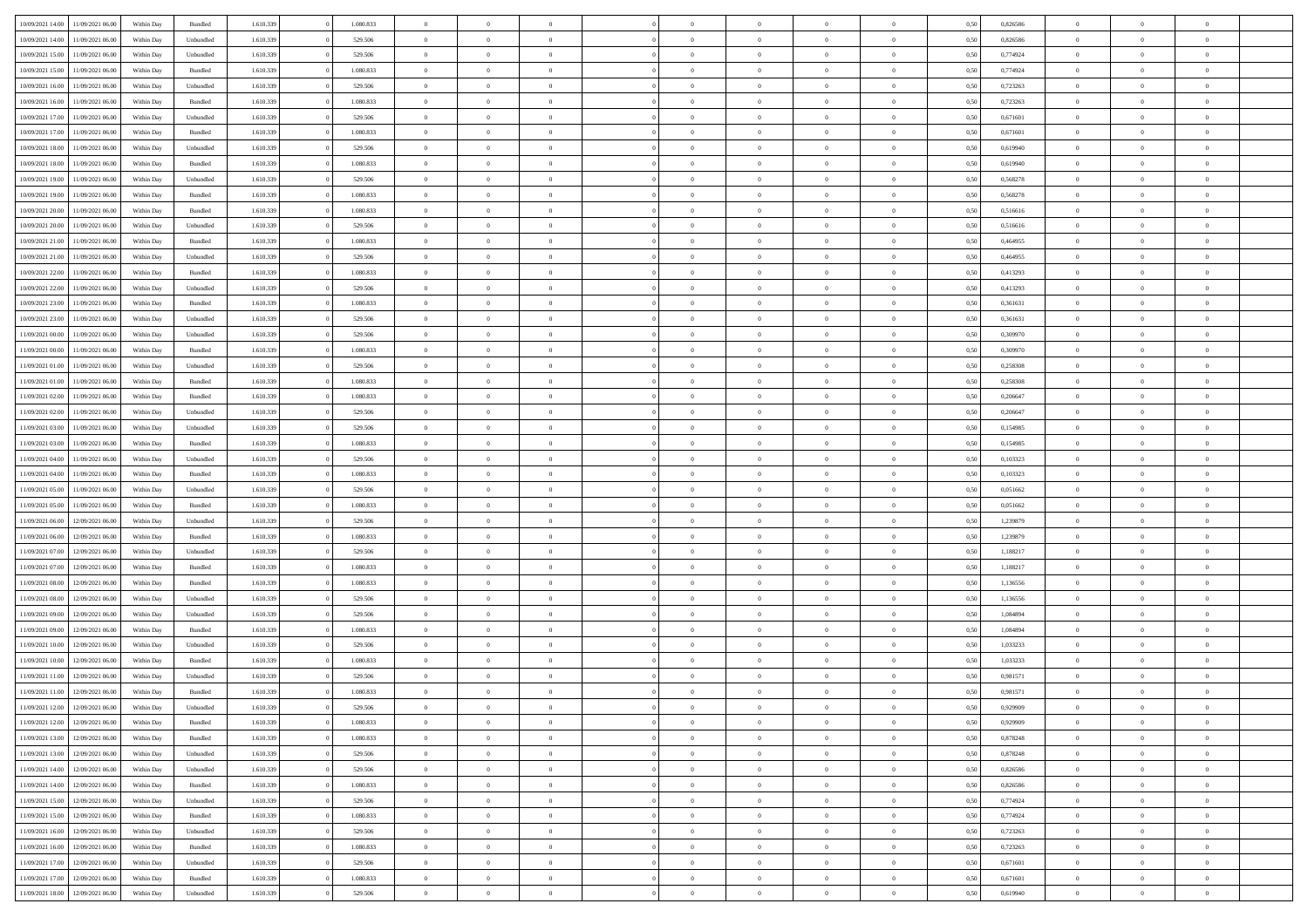| 11/09/2021 18:00                  | 12/09/2021 06:00 | Within Day | Bundled            | 1.610.339 | 1.080.833 | $\overline{0}$ | $\Omega$       |                | $\Omega$       | $\Omega$       | $\theta$       | $\theta$       | 0,50 | 0,619940 | $\theta$       | $\theta$       | $\theta$       |  |
|-----------------------------------|------------------|------------|--------------------|-----------|-----------|----------------|----------------|----------------|----------------|----------------|----------------|----------------|------|----------|----------------|----------------|----------------|--|
|                                   |                  |            |                    |           |           |                |                |                |                |                |                |                |      |          |                |                |                |  |
| 11/09/2021 19:00                  | 12/09/2021 06:00 | Within Day | Bundled            | 1.610.339 | 1.080.833 | $\overline{0}$ | $\theta$       | $\overline{0}$ | $\overline{0}$ | $\bf{0}$       | $\overline{0}$ | $\bf{0}$       | 0,50 | 0,568278 | $\theta$       | $\theta$       | $\overline{0}$ |  |
| 11/09/2021 19:00                  | 12/09/2021 06:00 | Within Day | Unbundled          | 1.610.339 | 529.506   | $\overline{0}$ | $\overline{0}$ | $\overline{0}$ | $\bf{0}$       | $\bf{0}$       | $\bf{0}$       | $\bf{0}$       | 0,50 | 0,568278 | $\overline{0}$ | $\overline{0}$ | $\overline{0}$ |  |
| 11/09/2021 20:00                  | 12/09/2021 06:00 | Within Day | Unbundled          | 1.610.339 | 529.506   | $\overline{0}$ | $\overline{0}$ | $\overline{0}$ | $\overline{0}$ | $\bf{0}$       | $\overline{0}$ | $\overline{0}$ | 0.50 | 0.516616 | $\theta$       | $\theta$       | $\overline{0}$ |  |
| 11/09/2021 20:00                  | 12/09/2021 06:00 | Within Day | Bundled            | 1.610.339 | 1.080.833 | $\overline{0}$ | $\theta$       | $\overline{0}$ | $\overline{0}$ | $\bf{0}$       | $\overline{0}$ | $\bf{0}$       | 0,50 | 0,516616 | $\theta$       | $\overline{0}$ | $\overline{0}$ |  |
| 11/09/2021 21:00                  | 12/09/2021 06:00 | Within Day | Unbundled          | 1.610.339 | 529.506   | $\overline{0}$ | $\bf{0}$       | $\overline{0}$ | $\bf{0}$       | $\overline{0}$ | $\overline{0}$ | $\mathbf{0}$   | 0,50 | 0,464955 | $\overline{0}$ | $\overline{0}$ | $\bf{0}$       |  |
|                                   |                  |            |                    |           |           |                |                |                |                | $\overline{0}$ |                |                |      |          | $\theta$       | $\overline{0}$ | $\overline{0}$ |  |
| 11/09/2021 21:00                  | 12/09/2021 06:00 | Within Dav | Bundled            | 1.610.339 | 1.080.833 | $\overline{0}$ | $\overline{0}$ | $\overline{0}$ | $\overline{0}$ |                | $\overline{0}$ | $\overline{0}$ | 0.50 | 0,464955 |                |                |                |  |
| 11/09/2021 22.00                  | 12/09/2021 06:00 | Within Day | Unbundled          | 1.610.339 | 529.506   | $\overline{0}$ | $\theta$       | $\overline{0}$ | $\overline{0}$ | $\bf{0}$       | $\overline{0}$ | $\bf{0}$       | 0,50 | 0,413293 | $\theta$       | $\theta$       | $\overline{0}$ |  |
| 11/09/2021 22:00                  | 12/09/2021 06:00 | Within Day | Bundled            | 1.610.339 | 1.080.833 | $\overline{0}$ | $\overline{0}$ | $\overline{0}$ | $\bf{0}$       | $\bf{0}$       | $\bf{0}$       | $\bf{0}$       | 0,50 | 0,413293 | $\,0\,$        | $\overline{0}$ | $\overline{0}$ |  |
| 11/09/2021 23:00                  | 12/09/2021 06:00 | Within Dav | Unbundled          | 1.610.339 | 529.506   | $\overline{0}$ | $\overline{0}$ | $\overline{0}$ | $\overline{0}$ | $\overline{0}$ | $\overline{0}$ | $\overline{0}$ | 0.50 | 0,361631 | $\theta$       | $\overline{0}$ | $\overline{0}$ |  |
| 11/09/2021 23:00                  | 12/09/2021 06:00 | Within Day | Bundled            | 1.610.339 | 1.080.833 | $\overline{0}$ | $\theta$       | $\overline{0}$ | $\overline{0}$ | $\bf{0}$       | $\overline{0}$ | $\bf{0}$       | 0,50 | 0,361631 | $\,$ 0 $\,$    | $\overline{0}$ | $\overline{0}$ |  |
| 12/09/2021 00:00                  | 12/09/2021 06:00 | Within Day | Bundled            | 1.610.339 | 1.080.833 | $\overline{0}$ | $\overline{0}$ | $\overline{0}$ | $\bf{0}$       | $\bf{0}$       | $\bf{0}$       | $\mathbf{0}$   | 0,50 | 0,309970 | $\overline{0}$ | $\overline{0}$ | $\overline{0}$ |  |
| 12/09/2021 00:00                  | 12/09/2021 06:00 | Within Day | Unbundled          | 1.610.339 | 529.506   | $\overline{0}$ | $\overline{0}$ | $\overline{0}$ | $\overline{0}$ | $\bf{0}$       | $\overline{0}$ | $\overline{0}$ | 0.50 | 0,309970 | $\theta$       | $\theta$       | $\overline{0}$ |  |
| 12/09/2021 01:00                  | 12/09/2021 06:00 |            |                    | 1.610.339 | 529.506   | $\overline{0}$ | $\theta$       | $\overline{0}$ | $\overline{0}$ | $\bf{0}$       | $\overline{0}$ |                |      | 0,258308 | $\theta$       | $\theta$       | $\overline{0}$ |  |
|                                   |                  | Within Day | Unbundled          |           |           |                |                |                |                |                |                | $\bf{0}$       | 0,50 |          |                |                |                |  |
| 12/09/2021 01:00                  | 12/09/2021 06:00 | Within Day | Bundled            | 1.610.339 | 1.080.833 | $\overline{0}$ | $\overline{0}$ | $\overline{0}$ | $\bf{0}$       | $\overline{0}$ | $\overline{0}$ | $\mathbf{0}$   | 0,50 | 0,258308 | $\overline{0}$ | $\overline{0}$ | $\bf{0}$       |  |
| 12/09/2021 02:00                  | 12/09/2021 06:00 | Within Dav | Unbundled          | 1.610.339 | 529.506   | $\overline{0}$ | $\overline{0}$ | $\overline{0}$ | $\overline{0}$ | $\overline{0}$ | $\overline{0}$ | $\overline{0}$ | 0.50 | 0.206647 | $\theta$       | $\overline{0}$ | $\overline{0}$ |  |
| 12/09/2021 02:00                  | 12/09/2021 06:00 | Within Day | Bundled            | 1.610.339 | 1.080.833 | $\overline{0}$ | $\theta$       | $\overline{0}$ | $\overline{0}$ | $\bf{0}$       | $\overline{0}$ | $\bf{0}$       | 0,50 | 0,206647 | $\theta$       | $\theta$       | $\overline{0}$ |  |
| 12/09/2021 03:00                  | 12/09/2021 06:00 | Within Day | Unbundled          | 1.610.339 | 529.506   | $\overline{0}$ | $\overline{0}$ | $\overline{0}$ | $\bf{0}$       | $\bf{0}$       | $\bf{0}$       | $\mathbf{0}$   | 0,50 | 0,154985 | $\,0\,$        | $\overline{0}$ | $\overline{0}$ |  |
| 12/09/2021 03:00                  | 12/09/2021 06:00 | Within Day | Bundled            | 1.610.339 | 1.080.833 | $\overline{0}$ | $\overline{0}$ | $\overline{0}$ | $\overline{0}$ | $\overline{0}$ | $\overline{0}$ | $\overline{0}$ | 0.50 | 0,154985 | $\theta$       | $\overline{0}$ | $\overline{0}$ |  |
| 12/09/2021 04:00                  | 12/09/2021 06:00 | Within Day | Unbundled          | 1.610.339 | 529.506   | $\overline{0}$ | $\theta$       | $\overline{0}$ | $\overline{0}$ | $\bf{0}$       | $\overline{0}$ | $\bf{0}$       | 0,50 | 0,103323 | $\,$ 0 $\,$    | $\theta$       | $\overline{0}$ |  |
| 12/09/2021 04:00                  | 12/09/2021 06:00 | Within Day | Bundled            | 1.610.339 | 1.080.833 | $\overline{0}$ | $\overline{0}$ | $\overline{0}$ | $\bf{0}$       | $\bf{0}$       | $\bf{0}$       | $\bf{0}$       | 0,50 | 0,103323 | $\bf{0}$       | $\overline{0}$ | $\overline{0}$ |  |
|                                   |                  |            |                    |           |           |                |                |                |                |                |                |                |      |          |                |                |                |  |
| 12/09/2021 05:00                  | 12/09/2021 06:00 | Within Day | Unbundled          | 1.610.339 | 529.506   | $\overline{0}$ | $\overline{0}$ | $\overline{0}$ | $\overline{0}$ | $\bf{0}$       | $\overline{0}$ | $\overline{0}$ | 0.50 | 0.051662 | $\theta$       | $\overline{0}$ | $\overline{0}$ |  |
| 12/09/2021 05:00                  | 12/09/2021 06:00 | Within Day | Bundled            | 1.610.339 | 1.080.833 | $\overline{0}$ | $\theta$       | $\overline{0}$ | $\overline{0}$ | $\bf{0}$       | $\overline{0}$ | $\bf{0}$       | 0,50 | 0,051662 | $\,$ 0 $\,$    | $\overline{0}$ | $\overline{0}$ |  |
| 12/09/2021 06:00                  | 13/09/2021 06:00 | Within Day | Bundled            | 1.610.339 | 1.080.833 | $\overline{0}$ | $\bf{0}$       | $\overline{0}$ | $\bf{0}$       | $\overline{0}$ | $\overline{0}$ | $\mathbf{0}$   | 0,50 | 1,239879 | $\overline{0}$ | $\overline{0}$ | $\bf{0}$       |  |
| 12/09/2021 06:00                  | 13/09/2021 06:00 | Within Dav | Unbundled          | 1.610.339 | 529.506   | $\overline{0}$ | $\overline{0}$ | $\overline{0}$ | $\overline{0}$ | $\overline{0}$ | $\overline{0}$ | $\overline{0}$ | 0.50 | 1,239879 | $\theta$       | $\overline{0}$ | $\overline{0}$ |  |
| 12/09/2021 07:00                  | 13/09/2021 06:00 | Within Day | Unbundled          | 1.610.339 | 529.506   | $\overline{0}$ | $\theta$       | $\overline{0}$ | $\overline{0}$ | $\bf{0}$       | $\overline{0}$ | $\bf{0}$       | 0,50 | 1,188217 | $\theta$       | $\theta$       | $\overline{0}$ |  |
| 12/09/2021 07:00                  | 13/09/2021 06:00 | Within Day | Bundled            | 1.610.339 | 1.080.833 | $\overline{0}$ | $\overline{0}$ | $\overline{0}$ | $\bf{0}$       | $\bf{0}$       | $\bf{0}$       | $\bf{0}$       | 0,50 | 1,188217 | $\,0\,$        | $\overline{0}$ | $\overline{0}$ |  |
| 12/09/2021 08:00                  | 13/09/2021 06:00 | Within Day | Unbundled          | 1.610.339 | 529.506   | $\overline{0}$ | $\overline{0}$ | $\overline{0}$ | $\overline{0}$ | $\overline{0}$ | $\overline{0}$ | $\overline{0}$ | 0.50 | 1,136556 | $\theta$       | $\overline{0}$ | $\overline{0}$ |  |
|                                   |                  |            |                    |           |           |                |                |                |                |                |                |                |      |          |                |                |                |  |
| 12/09/2021 08:00                  | 13/09/2021 06:00 | Within Day | Bundled            | 1.610.339 | 1.080.833 | $\overline{0}$ | $\theta$       | $\overline{0}$ | $\overline{0}$ | $\bf{0}$       | $\overline{0}$ | $\bf{0}$       | 0,50 | 1,136556 | $\,$ 0 $\,$    | $\overline{0}$ | $\overline{0}$ |  |
| 12/09/2021 09:00                  | 13/09/2021 06:00 | Within Day | Unbundled          | 1.610.339 | 529.506   | $\overline{0}$ | $\overline{0}$ | $\overline{0}$ | $\bf{0}$       | $\bf{0}$       | $\bf{0}$       | $\bf{0}$       | 0,50 | 1,084894 | $\bf{0}$       | $\overline{0}$ | $\overline{0}$ |  |
| 12/09/2021 09:00                  | 13/09/2021 06:00 | Within Day | Bundled            | 1.610.339 | 1.080.833 | $\overline{0}$ | $\Omega$       | $\overline{0}$ | $\Omega$       | $\Omega$       | $\overline{0}$ | $\overline{0}$ | 0,50 | 1,084894 | $\,0\,$        | $\theta$       | $\theta$       |  |
| 12/09/2021 11:00                  | 13/09/2021 06:00 | Within Day | Unbundled          | 1.610.339 | 529.506   | $\overline{0}$ | $\theta$       | $\overline{0}$ | $\overline{0}$ | $\bf{0}$       | $\overline{0}$ | $\bf{0}$       | 0,50 | 0,981571 | $\theta$       | $\theta$       | $\overline{0}$ |  |
| 12/09/2021 11:00                  | 13/09/2021 06:00 | Within Day | Bundled            | 1.610.339 | 1.080.833 | $\overline{0}$ | $\overline{0}$ | $\overline{0}$ | $\bf{0}$       | $\bf{0}$       | $\overline{0}$ | $\mathbf{0}$   | 0,50 | 0,981571 | $\bf{0}$       | $\overline{0}$ | $\bf{0}$       |  |
| 12/09/2021 12:00                  | 13/09/2021 06:00 | Within Day | Bundled            | 1.610.339 | 1.080.833 | $\overline{0}$ | $\Omega$       | $\Omega$       | $\Omega$       | $\bf{0}$       | $\overline{0}$ | $\overline{0}$ | 0.50 | 0,929909 | $\,0\,$        | $\theta$       | $\theta$       |  |
| 12/09/2021 12:00                  | 13/09/2021 06:00 | Within Day | Unbundled          | 1.610.339 | 529.506   | $\overline{0}$ | $\theta$       | $\overline{0}$ | $\overline{0}$ | $\bf{0}$       | $\overline{0}$ | $\bf{0}$       | 0,50 | 0,929909 | $\theta$       | $\theta$       | $\overline{0}$ |  |
| 12/09/2021 13:00                  | 13/09/2021 06:00 | Within Day | Unbundled          | 1.610.339 | 529.506   | $\overline{0}$ | $\overline{0}$ | $\overline{0}$ | $\bf{0}$       | $\bf{0}$       | $\bf{0}$       | $\bf{0}$       | 0,50 | 0,878248 | $\,0\,$        | $\overline{0}$ | $\overline{0}$ |  |
|                                   |                  |            |                    |           |           |                |                |                |                |                |                |                |      |          |                |                |                |  |
| 12/09/2021 13:00                  | 13/09/2021 06:00 | Within Day | Bundled            | 1.610.339 | 1.080.833 | $\overline{0}$ | $\Omega$       | $\Omega$       | $\Omega$       | $\theta$       | $\overline{0}$ | $\overline{0}$ | 0.50 | 0,878248 | $\,0\,$        | $\theta$       | $\theta$       |  |
| 12/09/2021 14:00                  | 13/09/2021 06:00 | Within Day | Unbundled          | 1.610.339 | 529.506   | $\overline{0}$ | $\theta$       | $\overline{0}$ | $\overline{0}$ | $\bf{0}$       | $\overline{0}$ | $\bf{0}$       | 0,50 | 0,826586 | $\,$ 0 $\,$    | $\overline{0}$ | $\overline{0}$ |  |
| 12/09/2021 14:00                  | 13/09/2021 06:00 | Within Day | Bundled            | 1.610.339 | 1.080.833 | $\overline{0}$ | $\overline{0}$ | $\overline{0}$ | $\bf{0}$       | $\bf{0}$       | $\bf{0}$       | $\bf{0}$       | 0,50 | 0,826586 | $\bf{0}$       | $\overline{0}$ | $\overline{0}$ |  |
| 12/09/2021 15:00                  | 13/09/2021 06:00 | Within Day | Unbundled          | 1.610.339 | 529.506   | $\overline{0}$ | $\Omega$       | $\overline{0}$ | $\Omega$       | $\overline{0}$ | $\overline{0}$ | $\overline{0}$ | 0.50 | 0,774924 | $\,0\,$        | $\theta$       | $\theta$       |  |
| 12/09/2021 15:00                  | 13/09/2021 06:00 | Within Day | Bundled            | 1.610.339 | 1.080.833 | $\overline{0}$ | $\theta$       | $\overline{0}$ | $\overline{0}$ | $\bf{0}$       | $\overline{0}$ | $\bf{0}$       | 0,50 | 0,774924 | $\,$ 0 $\,$    | $\overline{0}$ | $\overline{0}$ |  |
| 12/09/2021 16:00                  | 13/09/2021 06:00 | Within Day | Unbundled          | 1.610.339 | 529.506   | $\overline{0}$ | $\overline{0}$ | $\overline{0}$ | $\bf{0}$       | $\bf{0}$       | $\bf{0}$       | $\mathbf{0}$   | 0,50 | 0,723263 | $\bf{0}$       | $\overline{0}$ | $\bf{0}$       |  |
| 12/09/2021 16:00                  | 13/09/2021 06:00 | Within Day | Bundled            | 1.610.339 | 1.080.833 | $\overline{0}$ | $\Omega$       | $\Omega$       | $\Omega$       | $\Omega$       | $\Omega$       | $\overline{0}$ | 0.50 | 0,723263 | $\theta$       | $\theta$       | $\theta$       |  |
| 12/09/2021 17:00                  | 13/09/2021 06:00 | Within Day | Unbundled          | 1.610.339 | 529.506   | $\overline{0}$ | $\overline{0}$ | $\overline{0}$ | $\bf{0}$       | $\,$ 0         | $\bf{0}$       | $\bf{0}$       | 0,50 | 0,671601 | $\,0\,$        | $\overline{0}$ | $\overline{0}$ |  |
| 12/09/2021 17:00 13/09/2021 06:00 |                  | Within Day | $\mathbf B$ undled | 1.610.339 | 1.080.833 | $\bf{0}$       | $\bf{0}$       |                |                | $\bf{0}$       |                |                | 0,50 | 0,671601 | $\bf{0}$       | $\overline{0}$ |                |  |
|                                   |                  |            |                    |           |           |                |                |                |                |                |                |                |      |          |                |                |                |  |
| 12/09/2021 18:00                  | 13/09/2021 06:00 | Within Day | Bundled            | 1.610.339 | 1.080.833 | $\overline{0}$ | $\overline{0}$ | $\overline{0}$ | $\Omega$       | $\overline{0}$ | $\overline{0}$ | $\overline{0}$ | 0.50 | 0.619940 | $\theta$       | $\theta$       | $\theta$       |  |
| 12/09/2021 18:00                  | 13/09/2021 06:00 | Within Day | Unbundled          | 1.610.339 | 529.506   | $\overline{0}$ | $\,$ 0         | $\overline{0}$ | $\bf{0}$       | $\,$ 0 $\,$    | $\overline{0}$ | $\,$ 0 $\,$    | 0,50 | 0,619940 | $\,$ 0 $\,$    | $\,$ 0 $\,$    | $\,$ 0         |  |
| 12/09/2021 19:00                  | 13/09/2021 06:00 | Within Day | Unbundled          | 1.610.339 | 529.506   | $\overline{0}$ | $\overline{0}$ | $\overline{0}$ | $\overline{0}$ | $\overline{0}$ | $\overline{0}$ | $\mathbf{0}$   | 0,50 | 0,568278 | $\overline{0}$ | $\bf{0}$       | $\bf{0}$       |  |
| 12/09/2021 19:00                  | 13/09/2021 06:00 | Within Day | $\mathbf B$ undled | 1.610.339 | 1.080.833 | $\overline{0}$ | $\overline{0}$ | $\overline{0}$ | $\Omega$       | $\overline{0}$ | $\overline{0}$ | $\overline{0}$ | 0,50 | 0,568278 | $\overline{0}$ | $\theta$       | $\overline{0}$ |  |
| 12/09/2021 20:00                  | 13/09/2021 06:00 | Within Day | Unbundled          | 1.610.339 | 529.506   | $\overline{0}$ | $\,$ 0         | $\overline{0}$ | $\overline{0}$ | $\,$ 0 $\,$    | $\overline{0}$ | $\mathbf{0}$   | 0,50 | 0,516616 | $\,$ 0 $\,$    | $\overline{0}$ | $\overline{0}$ |  |
| 12/09/2021 20:00                  | 13/09/2021 06:00 | Within Day | Bundled            | 1.610.339 | 1.080.833 | $\overline{0}$ | $\overline{0}$ | $\overline{0}$ | $\overline{0}$ | $\overline{0}$ | $\overline{0}$ | $\mathbf{0}$   | 0,50 | 0,516616 | $\overline{0}$ | $\overline{0}$ | $\bf{0}$       |  |
|                                   | 13/09/2021 06:00 |            |                    |           |           | $\overline{0}$ | $\overline{0}$ | $\overline{0}$ | $\Omega$       | $\overline{0}$ | $\overline{0}$ |                | 0.50 | 0.464955 | $\overline{0}$ | $\theta$       | $\overline{0}$ |  |
| 12/09/2021 21:00                  |                  | Within Day | Unbundled          | 1.610.339 | 529.506   |                |                |                |                |                |                | $\bf{0}$       |      |          |                |                |                |  |
| 12/09/2021 21:00                  | 13/09/2021 06:00 | Within Day | Bundled            | 1.610.339 | 1.080.833 | $\overline{0}$ | $\,$ 0         | $\overline{0}$ | $\bf{0}$       | $\bf{0}$       | $\bf{0}$       | $\bf{0}$       | 0,50 | 0,464955 | $\,$ 0 $\,$    | $\overline{0}$ | $\overline{0}$ |  |
| 12/09/2021 22:00                  | 13/09/2021 06:00 | Within Day | Unbundled          | 1.610.339 | 529.506   | $\overline{0}$ | $\bf{0}$       | $\overline{0}$ | $\overline{0}$ | $\overline{0}$ | $\overline{0}$ | $\mathbf{0}$   | 0,50 | 0,413293 | $\overline{0}$ | $\overline{0}$ | $\bf{0}$       |  |
| 12/09/2021 22:00                  | 13/09/2021 06:00 | Within Day | Bundled            | 1.610.339 | 1.080.833 | $\overline{0}$ | $\overline{0}$ | $\overline{0}$ | $\Omega$       | $\overline{0}$ | $\overline{0}$ | $\bf{0}$       | 0.50 | 0,413293 | $\overline{0}$ | $\overline{0}$ | $\overline{0}$ |  |
| 12/09/2021 23:00                  | 13/09/2021 06:00 | Within Day | Bundled            | 1.610.339 | 1.080.833 | $\overline{0}$ | $\bf{0}$       | $\overline{0}$ | $\bf{0}$       | $\bf{0}$       | $\bf{0}$       | $\mathbf{0}$   | 0,50 | 0,361631 | $\,$ 0 $\,$    | $\,$ 0 $\,$    | $\bf{0}$       |  |
| 12/09/2021 23:00 13/09/2021 06:00 |                  | Within Day | Unbundled          | 1.610.339 | 529.506   | $\overline{0}$ | $\overline{0}$ | $\overline{0}$ | $\overline{0}$ | $\overline{0}$ | $\bf{0}$       | $\mathbf{0}$   | 0,50 | 0,361631 | $\overline{0}$ | $\bf{0}$       | $\bf{0}$       |  |
|                                   |                  |            |                    |           |           |                |                |                |                |                |                |                |      |          |                |                |                |  |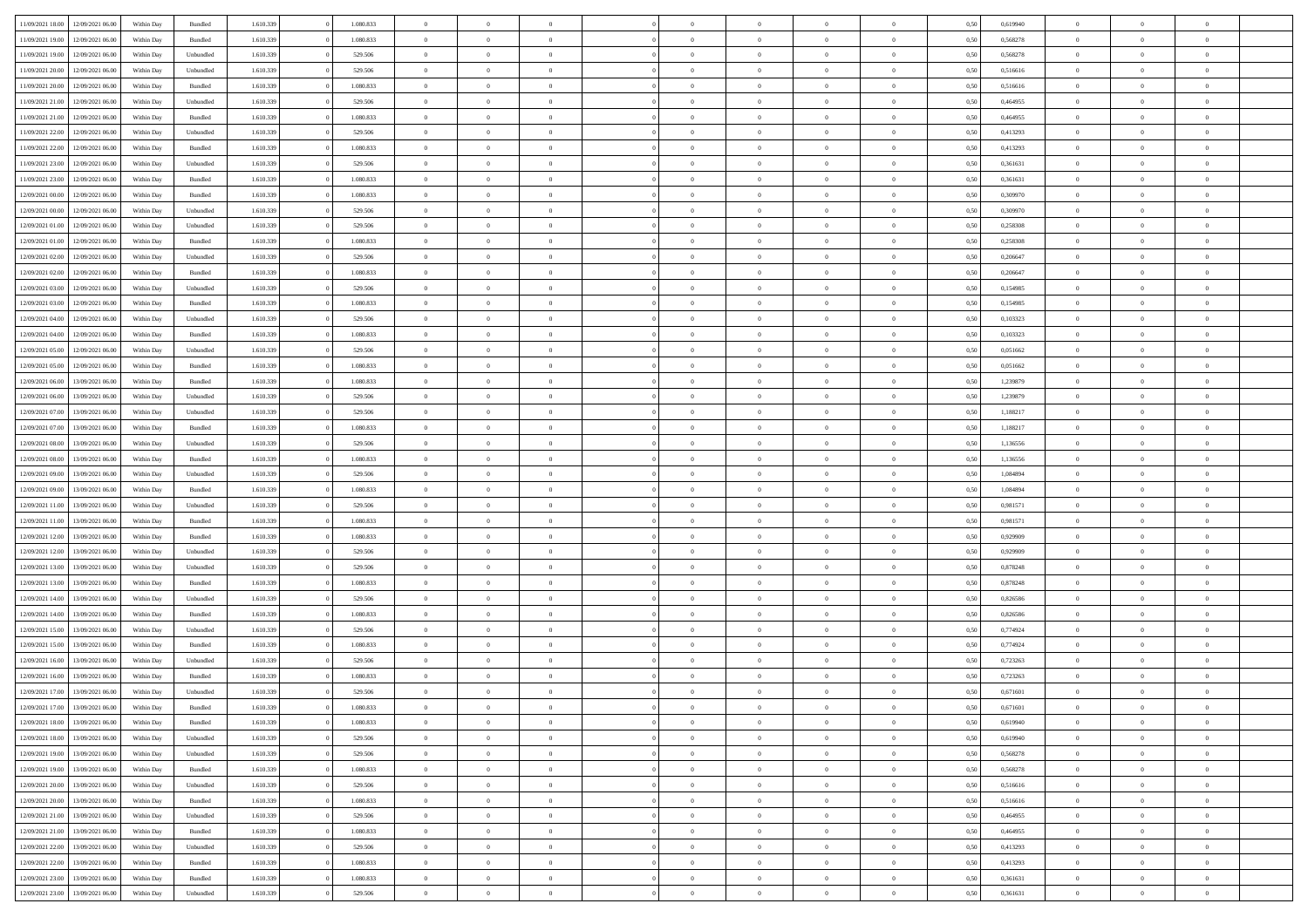| 13/09/2021 00:00 | 13/09/2021 06:00                  | Within Dav | Unbundled | 1.610.339 |         | 529.506   | $\overline{0}$ | $\Omega$       |                | $\Omega$       | $\Omega$       | $\theta$       | $\theta$       | 0.50 | 0,309970 | $\theta$       | $\theta$       | $\theta$       |  |
|------------------|-----------------------------------|------------|-----------|-----------|---------|-----------|----------------|----------------|----------------|----------------|----------------|----------------|----------------|------|----------|----------------|----------------|----------------|--|
|                  |                                   |            |           |           |         |           |                |                |                |                |                |                |                |      |          |                |                |                |  |
| 13/09/2021 00:00 | 13/09/2021 06:00                  | Within Day | Bundled   | 1.610.339 |         | 1.080.833 | $\overline{0}$ | $\theta$       | $\overline{0}$ | $\overline{0}$ | $\bf{0}$       | $\overline{0}$ | $\bf{0}$       | 0,50 | 0,309970 | $\theta$       | $\theta$       | $\overline{0}$ |  |
| 13/09/2021 01:00 | 13/09/2021 06:00                  | Within Day | Unbundled | 1.610.339 |         | 529.506   | $\overline{0}$ | $\overline{0}$ | $\overline{0}$ | $\bf{0}$       | $\bf{0}$       | $\bf{0}$       | $\bf{0}$       | 0,50 | 0,258308 | $\overline{0}$ | $\overline{0}$ | $\overline{0}$ |  |
|                  |                                   |            |           |           |         |           |                |                |                |                |                |                |                |      |          | $\theta$       |                |                |  |
| 13/09/2021 01:00 | 13/09/2021 06:00                  | Within Dav | Bundled   | 1.610.339 |         | 1.080.833 | $\overline{0}$ | $\overline{0}$ | $\overline{0}$ | $\overline{0}$ | $\bf{0}$       | $\overline{0}$ | $\overline{0}$ | 0.50 | 0.258308 |                | $\theta$       | $\overline{0}$ |  |
| 13/09/2021 02:00 | 13/09/2021 06:00                  | Within Day | Unbundled | 1.610.339 |         | 529.506   | $\overline{0}$ | $\theta$       | $\overline{0}$ | $\overline{0}$ | $\bf{0}$       | $\overline{0}$ | $\bf{0}$       | 0,50 | 0,206647 | $\theta$       | $\overline{0}$ | $\overline{0}$ |  |
| 13/09/2021 02:00 | 13/09/2021 06:00                  | Within Day | Bundled   | 1.610.339 |         | 1.080.833 | $\overline{0}$ | $\bf{0}$       | $\overline{0}$ | $\bf{0}$       | $\overline{0}$ | $\overline{0}$ | $\mathbf{0}$   | 0,50 | 0,206647 | $\overline{0}$ | $\overline{0}$ | $\bf{0}$       |  |
| 13/09/2021 03:00 | 13/09/2021 06:00                  | Within Dav | Unbundled | 1.610.339 |         | 529.506   | $\overline{0}$ | $\overline{0}$ | $\overline{0}$ | $\overline{0}$ | $\overline{0}$ | $\overline{0}$ | $\overline{0}$ | 0.50 | 0,154985 | $\theta$       | $\overline{0}$ | $\overline{0}$ |  |
|                  |                                   |            |           |           |         |           |                |                |                |                |                |                |                |      |          |                |                |                |  |
| 13/09/2021 03:00 | 13/09/2021 06:00                  | Within Day | Bundled   | 1.610.339 |         | 1.080.833 | $\overline{0}$ | $\theta$       | $\overline{0}$ | $\overline{0}$ | $\bf{0}$       | $\overline{0}$ | $\bf{0}$       | 0,50 | 0,154985 | $\theta$       | $\theta$       | $\overline{0}$ |  |
| 13/09/2021 04:00 | 13/09/2021 06:00                  | Within Day | Unbundled | 1.610.339 |         | 529.506   | $\overline{0}$ | $\overline{0}$ | $\overline{0}$ | $\bf{0}$       | $\bf{0}$       | $\bf{0}$       | $\bf{0}$       | 0,50 | 0,103323 | $\,0\,$        | $\overline{0}$ | $\overline{0}$ |  |
| 13/09/2021 04:00 | 13/09/2021 06:00                  | Within Dav | Bundled   | 1.610.339 |         | 1.080.833 | $\overline{0}$ | $\overline{0}$ | $\overline{0}$ | $\overline{0}$ | $\overline{0}$ | $\overline{0}$ | $\overline{0}$ | 0.50 | 0,103323 | $\theta$       | $\overline{0}$ | $\overline{0}$ |  |
|                  |                                   |            |           |           |         |           |                |                |                |                |                |                |                |      |          |                |                |                |  |
| 13/09/2021 05:00 | 13/09/2021 06:00                  | Within Day | Bundled   | 1.610.339 |         | 1.080.833 | $\overline{0}$ | $\theta$       | $\overline{0}$ | $\overline{0}$ | $\bf{0}$       | $\overline{0}$ | $\bf{0}$       | 0,50 | 0,051662 | $\,$ 0 $\,$    | $\theta$       | $\overline{0}$ |  |
| 13/09/2021 05:00 | 13/09/2021 06:00                  | Within Day | Unbundled | 1.610.339 |         | 529.506   | $\overline{0}$ | $\overline{0}$ | $\overline{0}$ | $\bf{0}$       | $\bf{0}$       | $\bf{0}$       | $\bf{0}$       | 0,50 | 0,051662 | $\overline{0}$ | $\overline{0}$ | $\overline{0}$ |  |
| 13/09/2021 06:00 | 14/09/2021 06:00                  | Within Day | Unbundled | 1.610.339 |         | 529.506   | $\overline{0}$ | $\overline{0}$ | $\overline{0}$ | $\overline{0}$ | $\bf{0}$       | $\overline{0}$ | $\overline{0}$ | 0.50 | 1,239879 | $\theta$       | $\theta$       | $\overline{0}$ |  |
|                  |                                   |            |           |           |         |           |                |                |                |                |                |                |                |      |          |                |                |                |  |
| 13/09/2021 06:00 | 14/09/2021 06:00                  | Within Day | Bundled   | 1.610.339 |         | 1.080.833 | $\overline{0}$ | $\theta$       | $\overline{0}$ | $\overline{0}$ | $\bf{0}$       | $\overline{0}$ | $\bf{0}$       | 0,50 | 1,239879 | $\theta$       | $\theta$       | $\overline{0}$ |  |
| 13/09/2021 07:00 | 14/09/2021 06:00                  | Within Day | Unbundled | 1.610.339 |         | 529.506   | $\overline{0}$ | $\bf{0}$       | $\overline{0}$ | $\bf{0}$       | $\overline{0}$ | $\overline{0}$ | $\mathbf{0}$   | 0,50 | 1,188217 | $\bf{0}$       | $\overline{0}$ | $\bf{0}$       |  |
| 13/09/2021 07:00 | 14/09/2021 06:00                  | Within Dav | Bundled   | 1.610.339 |         | 1.080.833 | $\overline{0}$ | $\overline{0}$ | $\overline{0}$ | $\overline{0}$ | $\overline{0}$ | $\overline{0}$ | $\overline{0}$ | 0.50 | 1,188217 | $\theta$       | $\overline{0}$ | $\overline{0}$ |  |
| 13/09/2021 08:00 | 14/09/2021 06:00                  | Within Day | Unbundled | 1.610.339 |         | 529.506   | $\overline{0}$ | $\theta$       | $\overline{0}$ | $\overline{0}$ | $\bf{0}$       | $\overline{0}$ | $\bf{0}$       | 0,50 | 1,136556 | $\,$ 0 $\,$    | $\theta$       | $\overline{0}$ |  |
|                  |                                   |            |           |           |         |           |                |                |                |                |                |                |                |      |          |                |                |                |  |
| 13/09/2021 08:00 | 14/09/2021 06:00                  | Within Day | Bundled   | 1.610.339 |         | 1.080.833 | $\overline{0}$ | $\overline{0}$ | $\overline{0}$ | $\bf{0}$       | $\bf{0}$       | $\bf{0}$       | $\bf{0}$       | 0,50 | 1,136556 | $\,0\,$        | $\overline{0}$ | $\overline{0}$ |  |
| 13/09/2021 09:00 | 14/09/2021 06:00                  | Within Day | Unbundled | 1.610.339 |         | 529.506   | $\overline{0}$ | $\overline{0}$ | $\overline{0}$ | $\overline{0}$ | $\overline{0}$ | $\overline{0}$ | $\overline{0}$ | 0.50 | 1,084894 | $\theta$       | $\overline{0}$ | $\overline{0}$ |  |
| 13/09/2021 09:00 | 14/09/2021 06:00                  | Within Day | Bundled   | 1.610.339 |         | 1.080.833 | $\overline{0}$ | $\theta$       | $\overline{0}$ | $\overline{0}$ | $\bf{0}$       | $\overline{0}$ | $\bf{0}$       | 0,50 | 1,084894 | $\,$ 0 $\,$    | $\theta$       | $\overline{0}$ |  |
|                  |                                   |            |           |           |         |           |                |                |                |                |                |                |                |      |          |                |                |                |  |
| 13/09/2021 10:00 | 14/09/2021 06:00                  | Within Day | Bundled   | 1.610.339 |         | 1.080.833 | $\overline{0}$ | $\overline{0}$ | $\overline{0}$ | $\bf{0}$       | $\bf{0}$       | $\bf{0}$       | $\bf{0}$       | 0,50 | 1,033233 | $\bf{0}$       | $\overline{0}$ | $\overline{0}$ |  |
| 13/09/2021 10:00 | 14/09/2021 06:00                  | Within Day | Unbundled | 1.610.339 |         | 529.506   | $\overline{0}$ | $\overline{0}$ | $\overline{0}$ | $\overline{0}$ | $\bf{0}$       | $\overline{0}$ | $\overline{0}$ | 0.50 | 1,033233 | $\theta$       | $\overline{0}$ | $\overline{0}$ |  |
| 13/09/2021 11:00 | 14/09/2021 06:00                  | Within Day | Unbundled | 1.610.339 |         | 529.506   | $\overline{0}$ | $\theta$       | $\overline{0}$ | $\overline{0}$ | $\bf{0}$       | $\overline{0}$ | $\bf{0}$       | 0,50 | 0,981571 | $\,$ 0 $\,$    | $\overline{0}$ | $\overline{0}$ |  |
| 13/09/2021 11:00 | 14/09/2021 06:00                  | Within Day | Bundled   | 1.610.339 |         | 1.080.833 | $\overline{0}$ | $\bf{0}$       | $\overline{0}$ | $\bf{0}$       | $\overline{0}$ | $\overline{0}$ | $\mathbf{0}$   | 0,50 | 0,981571 | $\bf{0}$       | $\overline{0}$ | $\bf{0}$       |  |
|                  |                                   |            |           |           |         |           |                |                |                |                |                |                |                |      |          |                |                |                |  |
| 13/09/2021 12:00 | 14/09/2021 06:00                  | Within Dav | Unbundled | 1.610.339 |         | 529.506   | $\overline{0}$ | $\overline{0}$ | $\overline{0}$ | $\overline{0}$ | $\overline{0}$ | $\overline{0}$ | $\overline{0}$ | 0.50 | 0.929909 | $\theta$       | $\overline{0}$ | $\overline{0}$ |  |
| 13/09/2021 12:00 | 14/09/2021 06:00                  | Within Day | Bundled   | 1.610.339 |         | 1.080.833 | $\overline{0}$ | $\theta$       | $\overline{0}$ | $\overline{0}$ | $\bf{0}$       | $\overline{0}$ | $\bf{0}$       | 0,50 | 0,929909 | $\theta$       | $\theta$       | $\overline{0}$ |  |
| 13/09/2021 13:00 | 14/09/2021 06:00                  | Within Day | Unbundled | 1.610.339 |         | 529.506   | $\overline{0}$ | $\overline{0}$ | $\overline{0}$ | $\bf{0}$       | $\bf{0}$       | $\bf{0}$       | $\bf{0}$       | 0,50 | 0,878248 | $\,0\,$        | $\overline{0}$ | $\overline{0}$ |  |
| 13/09/2021 13:00 | 14/09/2021 06:00                  |            | Bundled   | 1.610.339 |         | 1.080.833 | $\overline{0}$ | $\overline{0}$ | $\overline{0}$ | $\overline{0}$ | $\overline{0}$ | $\overline{0}$ | $\overline{0}$ | 0.50 | 0,878248 | $\theta$       | $\overline{0}$ | $\overline{0}$ |  |
|                  |                                   | Within Day |           |           |         |           |                |                |                |                |                |                |                |      |          |                |                |                |  |
| 13/09/2021 14:00 | 14/09/2021 06:00                  | Within Day | Unbundled | 1.610.339 |         | 529.506   | $\overline{0}$ | $\theta$       | $\overline{0}$ | $\overline{0}$ | $\bf{0}$       | $\overline{0}$ | $\bf{0}$       | 0,50 | 0,826586 | $\,$ 0 $\,$    | $\overline{0}$ | $\overline{0}$ |  |
| 13/09/2021 14:00 | 14/09/2021 06:00                  | Within Day | Bundled   | 1.610.339 |         | 1.080.833 | $\overline{0}$ | $\overline{0}$ | $\overline{0}$ | $\bf{0}$       | $\bf{0}$       | $\bf{0}$       | $\bf{0}$       | 0,50 | 0,826586 | $\bf{0}$       | $\overline{0}$ | $\overline{0}$ |  |
| 13/09/2021 15:00 | 14/09/2021 06:00                  | Within Day | Unbundled | 1.610.339 |         | 529.506   | $\overline{0}$ | $\Omega$       | $\overline{0}$ | $\Omega$       | $\Omega$       | $\overline{0}$ | $\overline{0}$ | 0,50 | 0,774924 | $\,0\,$        | $\theta$       | $\theta$       |  |
|                  |                                   |            |           |           |         |           |                |                |                |                |                |                |                |      |          |                |                |                |  |
| 13/09/2021 15:00 | 14/09/2021 06:00                  | Within Day | Bundled   | 1.610.339 |         | 1.080.833 | $\overline{0}$ | $\theta$       | $\overline{0}$ | $\overline{0}$ | $\bf{0}$       | $\overline{0}$ | $\bf{0}$       | 0,50 | 0,774924 | $\,$ 0 $\,$    | $\theta$       | $\overline{0}$ |  |
| 13/09/2021 16:00 | 14/09/2021 06:00                  | Within Day | Bundled   | 1.610.339 |         | 1.080.833 | $\overline{0}$ | $\overline{0}$ | $\overline{0}$ | $\bf{0}$       | $\bf{0}$       | $\overline{0}$ | $\mathbf{0}$   | 0,50 | 0,723263 | $\bf{0}$       | $\overline{0}$ | $\bf{0}$       |  |
| 13/09/2021 16:00 | 14/09/2021 06:00                  | Within Day | Unbundled | 1.610.339 |         | 529.506   | $\overline{0}$ | $\Omega$       | $\Omega$       | $\Omega$       | $\bf{0}$       | $\overline{0}$ | $\overline{0}$ | 0.50 | 0,723263 | $\,0\,$        | $\theta$       | $\theta$       |  |
|                  |                                   |            |           |           |         |           |                |                |                |                |                |                |                |      |          |                |                |                |  |
| 13/09/2021 17:00 | 14/09/2021 06:00                  | Within Day | Unbundled | 1.610.339 |         | 529.506   | $\overline{0}$ | $\theta$       | $\overline{0}$ | $\overline{0}$ | $\bf{0}$       | $\overline{0}$ | $\bf{0}$       | 0,50 | 0,671601 | $\,$ 0 $\,$    | $\theta$       | $\overline{0}$ |  |
| 13/09/2021 17:00 | 14/09/2021 06:00                  | Within Day | Bundled   | 1.610.339 |         | 1.080.833 | $\overline{0}$ | $\overline{0}$ | $\overline{0}$ | $\bf{0}$       | $\bf{0}$       | $\bf{0}$       | $\bf{0}$       | 0,50 | 0,671601 | $\,0\,$        | $\overline{0}$ | $\overline{0}$ |  |
| 13/09/2021 18:00 | 14/09/2021 06:00                  | Within Day | Unbundled | 1.610.339 |         | 529.506   | $\overline{0}$ | $\Omega$       | $\overline{0}$ | $\Omega$       | $\overline{0}$ | $\overline{0}$ | $\overline{0}$ | 0.50 | 0.619940 | $\,0\,$        | $\theta$       | $\theta$       |  |
| 13/09/2021 18:00 | 14/09/2021 06:00                  | Within Day | Bundled   | 1.610.339 |         | 1.080.833 | $\overline{0}$ | $\theta$       | $\overline{0}$ | $\overline{0}$ | $\bf{0}$       | $\overline{0}$ | $\bf{0}$       | 0,50 | 0,619940 | $\,$ 0 $\,$    | $\overline{0}$ | $\overline{0}$ |  |
|                  |                                   |            |           |           |         |           |                |                |                |                |                |                |                |      |          |                |                |                |  |
| 13/09/2021 19:00 | 14/09/2021 06:00                  | Within Day | Unbundled | 1.610.339 |         | 529.506   | $\overline{0}$ | $\overline{0}$ | $\overline{0}$ | $\bf{0}$       | $\bf{0}$       | $\bf{0}$       | $\bf{0}$       | 0,50 | 0,568278 | $\bf{0}$       | $\overline{0}$ | $\overline{0}$ |  |
| 13/09/2021 19:00 | 14/09/2021 06:00                  | Within Day | Bundled   | 1.610.339 |         | 1.080.833 | $\overline{0}$ | $\Omega$       | $\overline{0}$ | $\Omega$       | $\overline{0}$ | $\overline{0}$ | $\overline{0}$ | 0.50 | 0,568278 | $\,0\,$        | $\theta$       | $\theta$       |  |
| 13/09/2021 20:00 | 14/09/2021 06:00                  | Within Day | Unbundled | 1.610.339 |         | 529.506   | $\overline{0}$ | $\theta$       | $\overline{0}$ | $\overline{0}$ | $\,$ 0         | $\overline{0}$ | $\bf{0}$       | 0,50 | 0,516616 | $\,$ 0 $\,$    | $\overline{0}$ | $\overline{0}$ |  |
| 13/09/2021 20:00 | 14/09/2021 06:00                  | Within Day | Bundled   | 1.610.339 |         | 1.080.833 | $\overline{0}$ | $\overline{0}$ | $\overline{0}$ | $\bf{0}$       | $\bf{0}$       | $\bf{0}$       | $\mathbf{0}$   | 0,50 | 0,516616 | $\bf{0}$       | $\overline{0}$ | $\bf{0}$       |  |
|                  |                                   |            |           |           |         |           |                |                |                |                |                |                |                |      |          |                |                |                |  |
| 13/09/2021 21:00 | 14/09/2021 06:00                  | Within Day | Bundled   | 1.610.339 |         | 1.080.833 | $\overline{0}$ | 986,000        | $\Omega$       | 0.940326       | $\Omega$       | $\Omega$       | $\overline{0}$ | 0.50 | 0.464955 | $\theta$       | $\theta$       | $\theta$       |  |
| 13/09/2021 21:00 | 14/09/2021 06:00                  | Within Day | Unbundled | 1.610.339 |         | 529.506   | $\overline{0}$ | $\,$ 0 $\,$    | $\overline{0}$ | $\overline{0}$ | $\,$ 0         | $\bf{0}$       | $\bf{0}$       | 0,50 | 0,464955 | $\,0\,$        | $\overline{0}$ | $\overline{0}$ |  |
| 13/09/2021 22:00 | 14/09/2021 06:00                  | Within Day | Unbundled | 1.610.339 | 986.000 | 529.506   | $\bf{0}$       | $\bf{0}$       |                |                | $\bf{0}$       |                |                | 0,50 | 0,413293 | $\bf{0}$       | $\overline{0}$ |                |  |
|                  |                                   |            |           |           |         |           |                |                |                |                |                |                |                |      |          |                |                | $\Omega$       |  |
| 13/09/2021 22:00 | 14/09/2021 06:00                  | Within Day | Bundled   | 1.610.339 | 986,000 | 94.833    | $\overline{0}$ | $\overline{0}$ | $\overline{0}$ | $\Omega$       | $\overline{0}$ | $\overline{0}$ | $\overline{0}$ | 0,50 | 0,413293 | $\overline{0}$ | $\theta$       |                |  |
| 13/09/2021 23:00 | 14/09/2021 06:00                  | Within Day | Unbundled | 1.610.339 | 986.000 | 529.506   | $\overline{0}$ | $\bf{0}$       | $\overline{0}$ | $\bf{0}$       | $\,$ 0 $\,$    | $\overline{0}$ | $\,$ 0 $\,$    | 0,50 | 0,361631 | $\,$ 0 $\,$    | $\,$ 0 $\,$    | $\,$ 0         |  |
| 13/09/2021 23:00 | 14/09/2021 06:00                  | Within Day | Bundled   | 1.610.339 | 986.000 | 94.833    | $\overline{0}$ | $\overline{0}$ | $\overline{0}$ | $\overline{0}$ | $\overline{0}$ | $\overline{0}$ | $\mathbf{0}$   | 0,50 | 0,361631 | $\overline{0}$ | $\overline{0}$ | $\overline{0}$ |  |
| 14/09/2021 00:00 | 14/09/2021 06:00                  | Within Day |           | 1.610.339 | 986.000 |           | $\overline{0}$ | $\overline{0}$ | $\overline{0}$ | $\overline{0}$ | $\overline{0}$ | $\overline{0}$ | $\overline{0}$ | 0,50 | 0,309970 | $\overline{0}$ | $\theta$       | $\overline{0}$ |  |
|                  |                                   |            | Unbundled |           |         | 529.506   |                |                |                |                |                |                |                |      |          |                |                |                |  |
| 14/09/2021 00:00 | 14/09/2021 06:00                  | Within Day | Bundled   | 1.610.339 | 986.000 | 94.833    | $\overline{0}$ | $\,$ 0         | $\overline{0}$ | $\bf{0}$       | $\,$ 0 $\,$    | $\overline{0}$ | $\,$ 0 $\,$    | 0,50 | 0,309970 | $\,$ 0 $\,$    | $\overline{0}$ | $\,$ 0         |  |
| 14/09/2021 01:00 | 14/09/2021 06:00                  | Within Day | Unbundled | 1.610.339 | 986.000 | 529.506   | $\overline{0}$ | $\overline{0}$ | $\overline{0}$ | $\overline{0}$ | $\overline{0}$ | $\overline{0}$ | $\mathbf{0}$   | 0,50 | 0,258308 | $\overline{0}$ | $\overline{0}$ | $\overline{0}$ |  |
| 14/09/2021 01:00 | 14/09/2021 06:00                  | Within Day | Bundled   | 1.610.339 | 986.000 | 94.833    | $\overline{0}$ | $\overline{0}$ | $\overline{0}$ | $\overline{0}$ | $\overline{0}$ | $\overline{0}$ | $\overline{0}$ | 0.50 | 0,258308 | $\overline{0}$ | $\theta$       | $\overline{0}$ |  |
|                  |                                   |            |           |           |         |           |                |                |                |                |                |                |                |      |          |                |                |                |  |
| 14/09/2021 02:00 | 14/09/2021 06:00                  | Within Day | Unbundled | 1.610.339 | 986.000 | 529.506   | $\overline{0}$ | $\,$ 0         | $\overline{0}$ | $\bf{0}$       | $\bf{0}$       | $\bf{0}$       | $\bf{0}$       | 0,50 | 0,206647 | $\,$ 0 $\,$    | $\overline{0}$ | $\overline{0}$ |  |
| 14/09/2021 02:00 | 14/09/2021 06:00                  | Within Day | Bundled   | 1.610.339 | 986.000 | 94.833    | $\overline{0}$ | $\bf{0}$       | $\overline{0}$ | $\overline{0}$ | $\overline{0}$ | $\overline{0}$ | $\mathbf{0}$   | 0,50 | 0,206647 | $\overline{0}$ | $\overline{0}$ | $\bf{0}$       |  |
| 14/09/2021 03:00 | 14/09/2021 06:00                  | Within Day | Bundled   | 1.610.339 | 986,000 | 94.833    | $\overline{0}$ | $\overline{0}$ | $\overline{0}$ | $\Omega$       | $\overline{0}$ | $\overline{0}$ | $\overline{0}$ | 0.50 | 0,154985 | $\overline{0}$ | $\overline{0}$ | $\overline{0}$ |  |
| 14/09/2021 03:00 | 14/09/2021 06:00                  | Within Day | Unbundled | 1.610.339 | 986.000 | 529.506   | $\overline{0}$ | $\bf{0}$       | $\overline{0}$ | $\bf{0}$       | $\bf{0}$       | $\bf{0}$       | $\mathbf{0}$   | 0,50 | 0,154985 | $\,$ 0 $\,$    | $\,$ 0 $\,$    | $\bf{0}$       |  |
|                  |                                   |            |           |           |         |           |                |                |                |                |                |                |                |      |          |                |                |                |  |
|                  | 14/09/2021 04:00 14/09/2021 06:00 | Within Day | Unbundled | 1.610.339 | 986.000 | 529.506   | $\overline{0}$ | $\overline{0}$ | $\overline{0}$ | $\overline{0}$ | $\overline{0}$ | $\bf{0}$       | $\mathbf{0}$   | 0,50 | 0,103323 | $\overline{0}$ | $\bf{0}$       | $\overline{0}$ |  |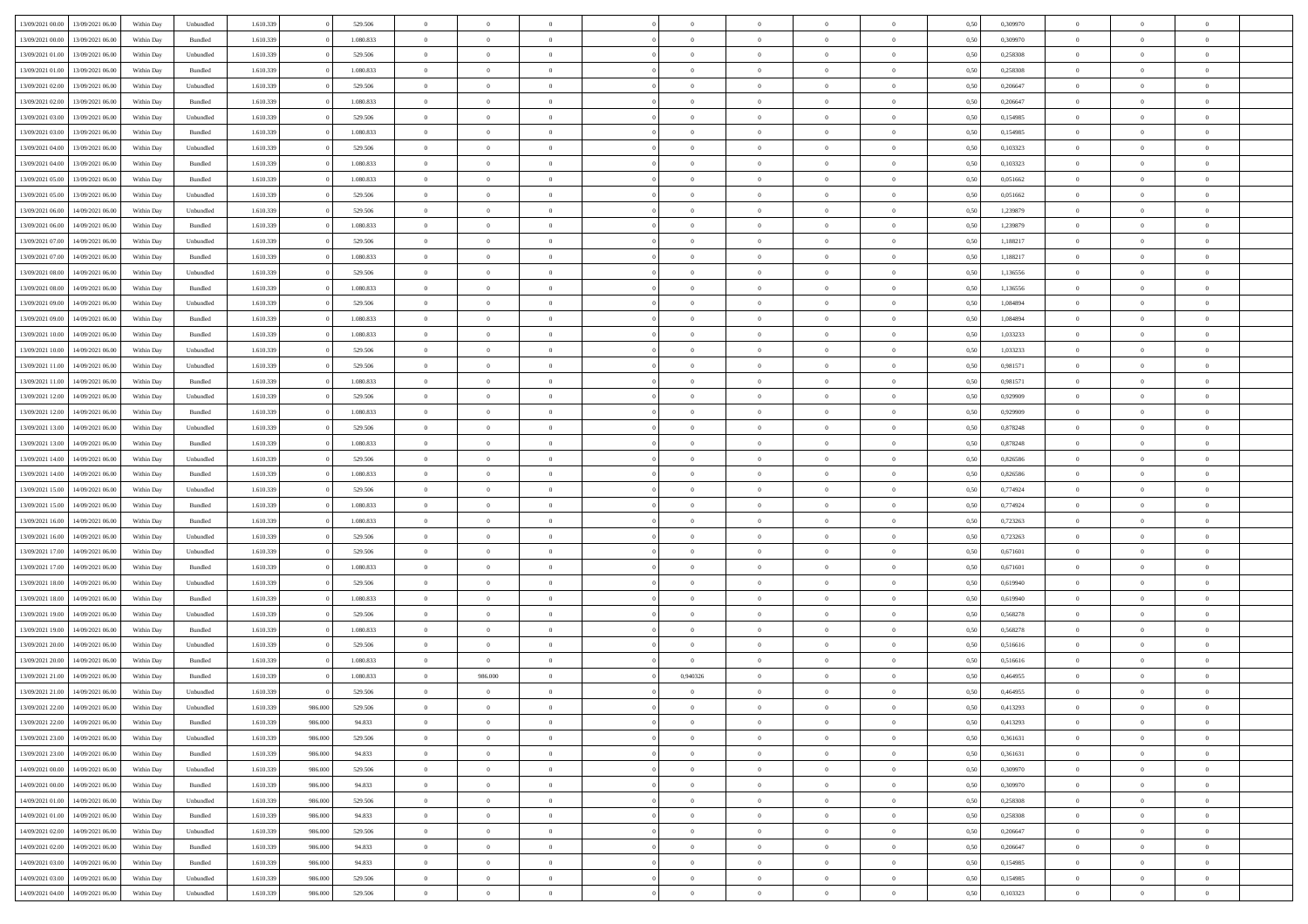| 14/09/2021 04:00                  | 14/09/2021 06:00 | Within Day | Bundled   | 1.610.339 | 986.000 | 94.833    | $\overline{0}$ | $\theta$       |                | $\overline{0}$ | $\bf{0}$       | $\overline{0}$ | $\theta$       | 0,50 | 0,103323 | $\theta$       | $\theta$       | $\overline{0}$           |  |
|-----------------------------------|------------------|------------|-----------|-----------|---------|-----------|----------------|----------------|----------------|----------------|----------------|----------------|----------------|------|----------|----------------|----------------|--------------------------|--|
| 14/09/2021 05:00                  | 14/09/2021 06.00 | Within Day | Unbundled | 1.610.33  | 986.000 | 529.506   | $\overline{0}$ | $\overline{0}$ | $\overline{0}$ | $\overline{0}$ | $\,$ 0         | $\bf{0}$       | $\bf{0}$       | 0,50 | 0,051662 | $\,$ 0 $\,$    | $\overline{0}$ | $\overline{0}$           |  |
|                                   |                  |            |           |           |         |           |                |                |                |                |                |                |                |      |          |                |                |                          |  |
| 14/09/2021 05:00                  | 14/09/2021 06:00 | Within Day | Bundled   | 1.610.339 | 986,000 | 94.833    | $\overline{0}$ | $\overline{0}$ | $\overline{0}$ | $\overline{0}$ | $\bf{0}$       | $\overline{0}$ | $\mathbf{0}$   | 0.50 | 0.051662 | $\bf{0}$       | $\overline{0}$ | $\overline{0}$           |  |
| 14/09/2021 06:00                  | 15/09/2021 06:00 | Within Day | Unbundled | 1.610.339 |         | 529.506   | $\overline{0}$ | $\overline{0}$ | $\overline{0}$ | $\overline{0}$ | $\,$ 0         | $\overline{0}$ | $\overline{0}$ | 0,50 | 1,239879 | $\,$ 0 $\,$    | $\overline{0}$ | $\overline{0}$           |  |
| 14/09/2021 06:00                  | 15/09/2021 06.00 | Within Day | Bundled   | 1.610.339 |         | 1.080.833 | $\overline{0}$ | $\theta$       | $\overline{0}$ |                | $\overline{0}$ | $\overline{0}$ | $\bf{0}$       | 0,50 | 1,239879 | $\,$ 0 $\,$    | $\overline{0}$ | $\overline{0}$           |  |
| 14/09/2021 07:00                  | 15/09/2021 06:00 | Within Day | Unbundled | 1.610.339 |         | 529.506   | $\overline{0}$ | $\overline{0}$ | $\overline{0}$ | $\overline{0}$ | $\bf{0}$       | $\overline{0}$ | $\bf{0}$       | 0.50 | 1.188217 | $\,0\,$        | $\theta$       | $\overline{0}$           |  |
| 14/09/2021 07:00                  | 15/09/2021 06:00 | Within Day | Bundled   | 1.610.339 |         | 1.080.833 | $\overline{0}$ | $\overline{0}$ | $\overline{0}$ | $\overline{0}$ | $\bf{0}$       | $\overline{0}$ | $\overline{0}$ | 0,50 | 1,188217 | $\,$ 0 $\,$    | $\theta$       | $\overline{0}$           |  |
| 14/09/2021 08:00                  | 15/09/2021 06.00 | Within Day | Bundled   | 1.610.339 |         | 1.080.833 | $\overline{0}$ | $\theta$       | $\overline{0}$ | $\overline{0}$ | $\,$ 0         | $\bf{0}$       | $\bf{0}$       | 0,50 | 1,136556 | $\,$ 0 $\,$    | $\overline{0}$ | $\overline{0}$           |  |
| 14/09/2021 08:00                  | 15/09/2021 06:00 | Within Day | Unbundled | 1.610.339 |         | 529.506   | $\overline{0}$ | $\overline{0}$ | $\overline{0}$ | $\overline{0}$ | $\bf{0}$       | $\overline{0}$ | $\bf{0}$       | 0.50 | 1.136556 | $\,0\,$        | $\overline{0}$ | $\overline{0}$           |  |
| 14/09/2021 09:00                  | 15/09/2021 06:00 | Within Day | Unbundled | 1.610.339 |         | 529.506   | $\overline{0}$ | $\overline{0}$ | $\overline{0}$ | $\overline{0}$ | $\,$ 0         | $\overline{0}$ | $\bf{0}$       | 0,50 | 1,084894 | $\,$ 0 $\,$    | $\overline{0}$ | $\overline{0}$           |  |
| 14/09/2021 09:00                  | 15/09/2021 06.00 | Within Day | Bundled   | 1.610.339 |         | 1.080.833 | $\overline{0}$ | $\theta$       | $\overline{0}$ | $\overline{0}$ | $\,$ 0         | $\overline{0}$ | $\bf{0}$       | 0,50 | 1,084894 | $\,$ 0 $\,$    | $\overline{0}$ | $\overline{0}$           |  |
| 14/09/2021 10:00                  | 15/09/2021 06:00 | Within Day | Unbundled | 1.610.339 |         | 529.506   | $\overline{0}$ | $\overline{0}$ | $\overline{0}$ | $\overline{0}$ | $\bf{0}$       | $\overline{0}$ | $\mathbf{0}$   | 0.50 | 1.033233 | $\bf{0}$       | $\overline{0}$ | $\bf{0}$                 |  |
|                                   |                  |            |           |           |         |           | $\overline{0}$ | $\overline{0}$ | $\overline{0}$ | $\overline{0}$ |                | $\overline{0}$ | $\overline{0}$ |      |          | $\,$ 0 $\,$    |                | $\overline{0}$           |  |
| 14/09/2021 10:00                  | 15/09/2021 06:00 | Within Day | Bundled   | 1.610.339 |         | 1.080.833 |                |                |                |                | $\,$ 0         |                |                | 0,50 | 1,033233 |                | $\overline{0}$ |                          |  |
| 14/09/2021 11:00                  | 15/09/2021 06.00 | Within Day | Unbundled | 1.610.339 |         | 529.506   | $\overline{0}$ | $\theta$       | $\overline{0}$ | $\overline{0}$ | $\overline{0}$ | $\overline{0}$ | $\bf{0}$       | 0,50 | 0,981571 | $\,$ 0 $\,$    | $\overline{0}$ | $\overline{0}$           |  |
| 14/09/2021 11:00                  | 15/09/2021 06:00 | Within Day | Bundled   | 1.610.339 |         | 1.080.833 | $\overline{0}$ | $\overline{0}$ | $\overline{0}$ | $\overline{0}$ | $\bf{0}$       | $\overline{0}$ | $\bf{0}$       | 0.50 | 0.981571 | $\,0\,$        | $\theta$       | $\overline{0}$           |  |
| 14/09/2021 12:00                  | 15/09/2021 06:00 | Within Day | Unbundled | 1.610.339 |         | 529.506   | $\overline{0}$ | $\overline{0}$ | $\overline{0}$ | $\overline{0}$ | $\,$ 0         | $\overline{0}$ | $\bf{0}$       | 0,50 | 0,929909 | $\,$ 0 $\,$    | $\theta$       | $\overline{0}$           |  |
| 14/09/2021 12:00                  | 15/09/2021 06.00 | Within Day | Bundled   | 1.610.339 |         | 1.080.833 | $\overline{0}$ | $\theta$       | $\overline{0}$ |                | $\,$ 0         | $\overline{0}$ | $\bf{0}$       | 0,50 | 0,929909 | $\,$ 0 $\,$    | $\overline{0}$ | $\overline{0}$           |  |
| 14/09/2021 13:00                  | 15/09/2021 06:00 | Within Day | Unbundled | 1.610.339 |         | 529.506   | $\overline{0}$ | $\overline{0}$ | $\overline{0}$ | $\overline{0}$ | $\bf{0}$       | $\overline{0}$ | $\bf{0}$       | 0.50 | 0.878248 | $\,0\,$        | $\overline{0}$ | $\overline{\phantom{a}}$ |  |
| 14/09/2021 13:00                  | 15/09/2021 06:00 | Within Day | Bundled   | 1.610.339 |         | 1.080.833 | $\overline{0}$ | $\overline{0}$ | $\overline{0}$ | $\overline{0}$ | $\bf{0}$       | $\overline{0}$ | $\bf{0}$       | 0,50 | 0,878248 | $\,$ 0 $\,$    | $\overline{0}$ | $\overline{0}$           |  |
| 14/09/2021 14:00                  | 15/09/2021 06.00 | Within Day | Bundled   | 1.610.339 |         | 1.080.833 | $\overline{0}$ | $\,$ 0 $\,$    | $\overline{0}$ | $\overline{0}$ | $\,$ 0         | $\bf{0}$       | $\bf{0}$       | 0,50 | 0,826586 | $\,$ 0 $\,$    | $\overline{0}$ | $\overline{0}$           |  |
| 14/09/2021 14:00                  | 15/09/2021 06:00 | Within Day | Unbundled | 1.610.339 |         | 529.506   | $\overline{0}$ | $\overline{0}$ | $\overline{0}$ | $\overline{0}$ | $\bf{0}$       | $\overline{0}$ | $\mathbf{0}$   | 0.50 | 0.826586 | $\bf{0}$       | $\overline{0}$ | $\bf{0}$                 |  |
| 14/09/2021 15:00                  | 15/09/2021 06:00 | Within Day | Unbundled | 1.610.339 |         | 529.506   | $\overline{0}$ | $\overline{0}$ | $\overline{0}$ | $\overline{0}$ | $\bf{0}$       | $\overline{0}$ | $\overline{0}$ | 0,50 | 0,774924 | $\,$ 0 $\,$    | $\overline{0}$ | $\overline{0}$           |  |
| 14/09/2021 15:00                  | 15/09/2021 06.00 | Within Day | Bundled   | 1.610.339 |         | 1.080.833 | $\overline{0}$ | $\theta$       | $\overline{0}$ | $\overline{0}$ | $\,$ 0         | $\overline{0}$ | $\bf{0}$       | 0,50 | 0,774924 | $\,$ 0 $\,$    | $\overline{0}$ | $\overline{0}$           |  |
|                                   |                  |            |           |           |         |           |                |                |                |                |                |                |                |      |          |                |                |                          |  |
| 14/09/2021 16:00                  | 15/09/2021 06:00 | Within Day | Unbundled | 1.610.339 |         | 529.506   | $\overline{0}$ | $\overline{0}$ | $\overline{0}$ | $\overline{0}$ | $\bf{0}$       | $\overline{0}$ | $\bf{0}$       | 0.50 | 0,723263 | $\,0\,$        | $\theta$       | $\overline{0}$           |  |
| 14/09/2021 16:00                  | 15/09/2021 06:00 | Within Day | Bundled   | 1.610.339 |         | 1.080.833 | $\overline{0}$ | $\overline{0}$ | $\overline{0}$ | $\overline{0}$ | $\,$ 0         | $\overline{0}$ | $\overline{0}$ | 0,50 | 0,723263 | $\,0\,$        | $\theta$       | $\overline{0}$           |  |
| 14/09/2021 17:00                  | 15/09/2021 06.00 | Within Day | Unbundled | 1.610.339 |         | 529.506   | $\overline{0}$ | $\theta$       | $\overline{0}$ |                | $\bf{0}$       | $\overline{0}$ | $\bf{0}$       | 0,50 | 0,671601 | $\,$ 0 $\,$    | $\overline{0}$ | $\overline{0}$           |  |
| 14/09/2021 17:00                  | 15/09/2021 06:00 | Within Day | Bundled   | 1.610.339 |         | 1.080.833 | $\overline{0}$ | $\overline{0}$ | $\overline{0}$ | $\overline{0}$ | $\bf{0}$       | $\overline{0}$ | $\bf{0}$       | 0.50 | 0.671601 | $\,0\,$        | $\overline{0}$ | $\overline{0}$           |  |
| 14/09/2021 18:00                  | 15/09/2021 06:00 | Within Day | Unbundled | 1.610.339 |         | 529.506   | $\overline{0}$ | $\overline{0}$ | $\overline{0}$ | $\overline{0}$ | $\bf{0}$       | $\overline{0}$ | $\bf{0}$       | 0,50 | 0,619940 | $\,$ 0 $\,$    | $\overline{0}$ | $\overline{0}$           |  |
| 14/09/2021 18:00                  | 15/09/2021 06.00 | Within Day | Bundled   | 1.610.339 |         | 1.080.833 | $\overline{0}$ | $\overline{0}$ | $\overline{0}$ | $\overline{0}$ | $\bf{0}$       | $\bf{0}$       | $\bf{0}$       | 0,50 | 0,619940 | $\,$ 0 $\,$    | $\overline{0}$ | $\overline{0}$           |  |
| 14/09/2021 19:00                  | 15/09/2021 06:00 | Within Day | Unbundled | 1.610.339 |         | 529.506   | $\overline{0}$ | $\overline{0}$ | $\overline{0}$ | $\overline{0}$ | $\bf{0}$       | $\overline{0}$ | $\mathbf{0}$   | 0.50 | 0.568278 | $\overline{0}$ | $\overline{0}$ | $\bf{0}$                 |  |
| 14/09/2021 19:00                  | 15/09/2021 06:00 | Within Dav | Bundled   | 1.610.339 |         | 1.080.833 | $\overline{0}$ | $\overline{0}$ | $\overline{0}$ | $\overline{0}$ | $\overline{0}$ | $\overline{0}$ | $\overline{0}$ | 0.50 | 0,568278 | $\theta$       | $\overline{0}$ | $\overline{0}$           |  |
| 14/09/2021 20:00                  | 15/09/2021 06.00 | Within Day | Bundled   | 1.610.339 |         | 1.080.833 | $\overline{0}$ | $\theta$       | $\overline{0}$ | $\overline{0}$ | $\,$ 0         | $\overline{0}$ | $\bf{0}$       | 0,50 | 0,516616 | $\,$ 0 $\,$    | $\overline{0}$ | $\overline{0}$           |  |
| 14/09/2021 20:00                  | 15/09/2021 06:00 | Within Day | Unbundled | 1.610.339 |         | 529.506   | $\overline{0}$ | $\overline{0}$ | $\overline{0}$ | $\overline{0}$ | $\bf{0}$       | $\overline{0}$ | $\bf{0}$       | 0.50 | 0.516616 | $\,0\,$        | $\theta$       | $\overline{0}$           |  |
| 14/09/2021 21:00                  | 15/09/2021 06:00 | Within Dav | Unbundled | 1.610.339 |         | 529.506   | $\overline{0}$ | $\overline{0}$ | $\Omega$       | $\overline{0}$ | $\mathbf{0}$   | $\overline{0}$ | $\overline{0}$ | 0.50 | 0,464955 | $\theta$       | $\overline{0}$ | $\overline{0}$           |  |
| 14/09/2021 21:00                  | 15/09/2021 06.00 | Within Day | Bundled   | 1.610.339 |         | 1.080.833 | $\bf{0}$       | $\theta$       | $\overline{0}$ | $\overline{0}$ | $\,$ 0         | $\overline{0}$ | $\bf{0}$       | 0,50 | 0,464955 | $\,$ 0 $\,$    | $\overline{0}$ | $\overline{0}$           |  |
|                                   | 15/09/2021 06:00 |            |           | 1.610.339 |         | 529.506   |                | $\overline{0}$ |                |                |                | $\overline{0}$ |                |      | 0.413293 |                | $\overline{0}$ |                          |  |
| 14/09/2021 22:00                  |                  | Within Day | Unbundled |           |         |           | $\overline{0}$ |                | $\overline{0}$ | $\overline{0}$ | $\bf{0}$       |                | $\bf{0}$       | 0.50 |          | $\bf{0}$       |                | $\overline{0}$           |  |
| 14/09/2021 22:00                  | 15/09/2021 06:00 | Within Dav | Bundled   | 1.610.339 |         | 1.080.833 | $\overline{0}$ | $\overline{0}$ | $\overline{0}$ | $\overline{0}$ | $\overline{0}$ | $\overline{0}$ | $\overline{0}$ | 0.50 | 0,413293 | $\theta$       | $\overline{0}$ | $\overline{0}$           |  |
| 14/09/2021 23:00                  | 15/09/2021 06.00 | Within Day | Unbundled | 1.610.339 |         | 529.506   | $\bf{0}$       | $\overline{0}$ | $\overline{0}$ | $\bf{0}$       | $\bf{0}$       | $\bf{0}$       | $\bf{0}$       | 0,50 | 0,361631 | $\,$ 0 $\,$    | $\overline{0}$ | $\overline{0}$           |  |
| 14/09/2021 23:00                  | 15/09/2021 06:00 | Within Day | Bundled   | 1.610.339 |         | 1.080.833 | $\overline{0}$ | $\overline{0}$ | $\overline{0}$ | $\overline{0}$ | $\bf{0}$       | $\overline{0}$ | $\mathbf{0}$   | 0.50 | 0.361631 | $\,$ 0 $\,$    | $\overline{0}$ | $\overline{0}$           |  |
| 15/09/2021 00:00                  | 15/09/2021 06:00 | Within Dav | Unbundled | 1.610.339 |         | 529.506   | $\overline{0}$ | $\overline{0}$ | $\Omega$       | $\overline{0}$ | $\mathbf{0}$   | $\overline{0}$ | $\overline{0}$ | 0.50 | 0,309970 | $\theta$       | $\overline{0}$ | $\overline{0}$           |  |
| 15/09/2021 00:00                  | 15/09/2021 06.00 | Within Day | Bundled   | 1.610.339 |         | 1.080.833 | $\overline{0}$ | $\overline{0}$ | $\overline{0}$ | $\overline{0}$ | $\,$ 0         | $\overline{0}$ | $\bf{0}$       | 0,50 | 0,309970 | $\,$ 0 $\,$    | $\overline{0}$ | $\overline{0}$           |  |
| 15/09/2021 01:00                  | 15/09/2021 06:00 | Within Day | Unbundled | 1.610.339 |         | 529.506   | $\overline{0}$ | $\overline{0}$ | $\overline{0}$ | $\overline{0}$ | $\bf{0}$       | $\overline{0}$ | $\bf{0}$       | 0.50 | 0.258308 | $\,0\,$        | $\theta$       | $\overline{0}$           |  |
| 15/09/2021 01:00                  | 15/09/2021 06:00 | Within Dav | Bundled   | 1.610.339 |         | 1.080.833 | $\overline{0}$ | $\Omega$       | $\Omega$       | $\Omega$       | $\bf{0}$       | $\overline{0}$ | $\bf{0}$       | 0.50 | 0,258308 | $\theta$       | $\theta$       | $\overline{0}$           |  |
| 15/09/2021 02:00                  | 15/09/2021 06:00 | Within Day | Bundled   | 1.610.339 |         | 1.080.833 | $\bf{0}$       | $\,$ 0 $\,$    | $\overline{0}$ | $\overline{0}$ | $\,$ 0         | $\bf{0}$       | $\bf{0}$       | 0,50 | 0,206647 | $\,$ 0 $\,$    | $\overline{0}$ | $\overline{0}$           |  |
| 15/09/2021 02:00                  | 15/09/2021 06:00 | Within Day | Unbundled | 1.610.339 |         | 529.506   | $\bf{0}$       | $\bf{0}$       |                |                |                |                |                | 0,50 | 0.206647 | $\bf{0}$       | $\bf{0}$       |                          |  |
| 15/09/2021 03:00 15/09/2021 06:00 |                  | Within Day | Unbundled | 1.610.339 |         | 529.506   | $\overline{0}$ | $\overline{0}$ | $\overline{0}$ | $\overline{0}$ | $\overline{0}$ | $\overline{0}$ | $\mathbf{0}$   | 0,50 | 0,154985 | $\theta$       | $\overline{0}$ | $\overline{0}$           |  |
| 15/09/2021 03:00                  | 15/09/2021 06:00 | Within Day | Bundled   | 1.610.339 |         | 1.080.833 | $\overline{0}$ | $\overline{0}$ | $\overline{0}$ | $\bf{0}$       | $\overline{0}$ | $\overline{0}$ | $\bf{0}$       | 0,50 | 0,154985 | $\overline{0}$ | $\overline{0}$ | $\bf{0}$                 |  |
|                                   |                  |            |           |           |         |           | $\overline{0}$ |                |                | $\overline{0}$ |                |                |                | 0.50 | 0,103323 | $\overline{0}$ |                |                          |  |
| 15/09/2021 04:00                  | 15/09/2021 06:00 | Within Day | Unbundled | 1.610.339 |         | 529.506   |                | $\overline{0}$ | $\overline{0}$ |                | $\overline{0}$ | $\overline{0}$ | $\mathbf{0}$   |      |          |                | $\bf{0}$       | $\bf{0}$                 |  |
| 15/09/2021 04:00                  | 15/09/2021 06:00 | Within Day | Bundled   | 1.610.339 |         | 1.080.833 | $\overline{0}$ | $\overline{0}$ | $\overline{0}$ | $\overline{0}$ | $\overline{0}$ | $\overline{0}$ | $\mathbf{0}$   | 0,50 | 0,103323 | $\overline{0}$ | $\theta$       | $\overline{0}$           |  |
| 15/09/2021 05:00                  | 15/09/2021 06:00 | Within Day | Unbundled | 1.610.339 |         | 529.506   | $\overline{0}$ | $\overline{0}$ | $\overline{0}$ | $\overline{0}$ | $\bf{0}$       | $\bf{0}$       | $\bf{0}$       | 0,50 | 0,051662 | $\,$ 0 $\,$    | $\overline{0}$ | $\overline{0}$           |  |
| 15/09/2021 05:00                  | 15/09/2021 06:00 | Within Day | Bundled   | 1.610.339 |         | 1.080.833 | $\overline{0}$ | $\overline{0}$ | $\overline{0}$ | $\overline{0}$ | $\bf{0}$       | $\overline{0}$ | $\mathbf{0}$   | 0.50 | 0.051662 | $\,$ 0 $\,$    | $\overline{0}$ | $\overline{0}$           |  |
| 15/09/2021 06:00                  | 16/09/2021 06:00 | Within Day | Unbundled | 1.610.339 |         | 529.506   | $\overline{0}$ | $\overline{0}$ | $\overline{0}$ | $\overline{0}$ | $\overline{0}$ | $\overline{0}$ | $\overline{0}$ | 0,50 | 1,239879 | $\overline{0}$ | $\overline{0}$ | $\overline{0}$           |  |
| 15/09/2021 06:00                  | 16/09/2021 06:00 | Within Day | Bundled   | 1.610.339 |         | 1.080.833 | $\overline{0}$ | $\,$ 0         | $\overline{0}$ | $\bf{0}$       | $\overline{0}$ | $\overline{0}$ | $\bf{0}$       | 0,50 | 1,239879 | $\,$ 0 $\,$    | $\overline{0}$ | $\overline{0}$           |  |
| 15/09/2021 07:00                  | 16/09/2021 06:00 | Within Day | Bundled   | 1.610.339 |         | 1.080.833 | $\overline{0}$ | $\overline{0}$ | $\overline{0}$ | $\overline{0}$ | $\bf{0}$       | $\overline{0}$ | $\mathbf{0}$   | 0.50 | 1.188217 | $\mathbf{0}$   | $\bf{0}$       | $\bf{0}$                 |  |
| 15/09/2021 07:00                  | 16/09/2021 06:00 | Within Day | Unbundled | 1.610.339 |         | 529.506   | $\overline{0}$ | $\overline{0}$ | $\overline{0}$ | $\overline{0}$ | $\overline{0}$ | $\overline{0}$ | $\overline{0}$ | 0,50 | 1,188217 | $\overline{0}$ | $\overline{0}$ | $\overline{0}$           |  |
| 15/09/2021 08:00                  | 16/09/2021 06:00 | Within Day | Unbundled | 1.610.339 |         | 529.506   | $\overline{0}$ | $\bf{0}$       | $\overline{0}$ | $\bf{0}$       | $\bf{0}$       | $\bf{0}$       | $\bf{0}$       | 0,50 | 1,136556 | $\overline{0}$ | $\overline{0}$ | $\bf{0}$                 |  |
| 15/09/2021 08:00 16/09/2021 06:00 |                  | Within Day | Bundled   | 1.610.339 |         | 1.080.833 | $\,$ 0 $\,$    | $\,$ 0 $\,$    | $\overline{0}$ | $\overline{0}$ | $\,$ 0 $\,$    | $\,$ 0 $\,$    | $\,$ 0 $\,$    | 0,50 | 1,136556 | $\overline{0}$ | $\,$ 0 $\,$    | $\,$ 0 $\,$              |  |
|                                   |                  |            |           |           |         |           |                |                |                |                |                |                |                |      |          |                |                |                          |  |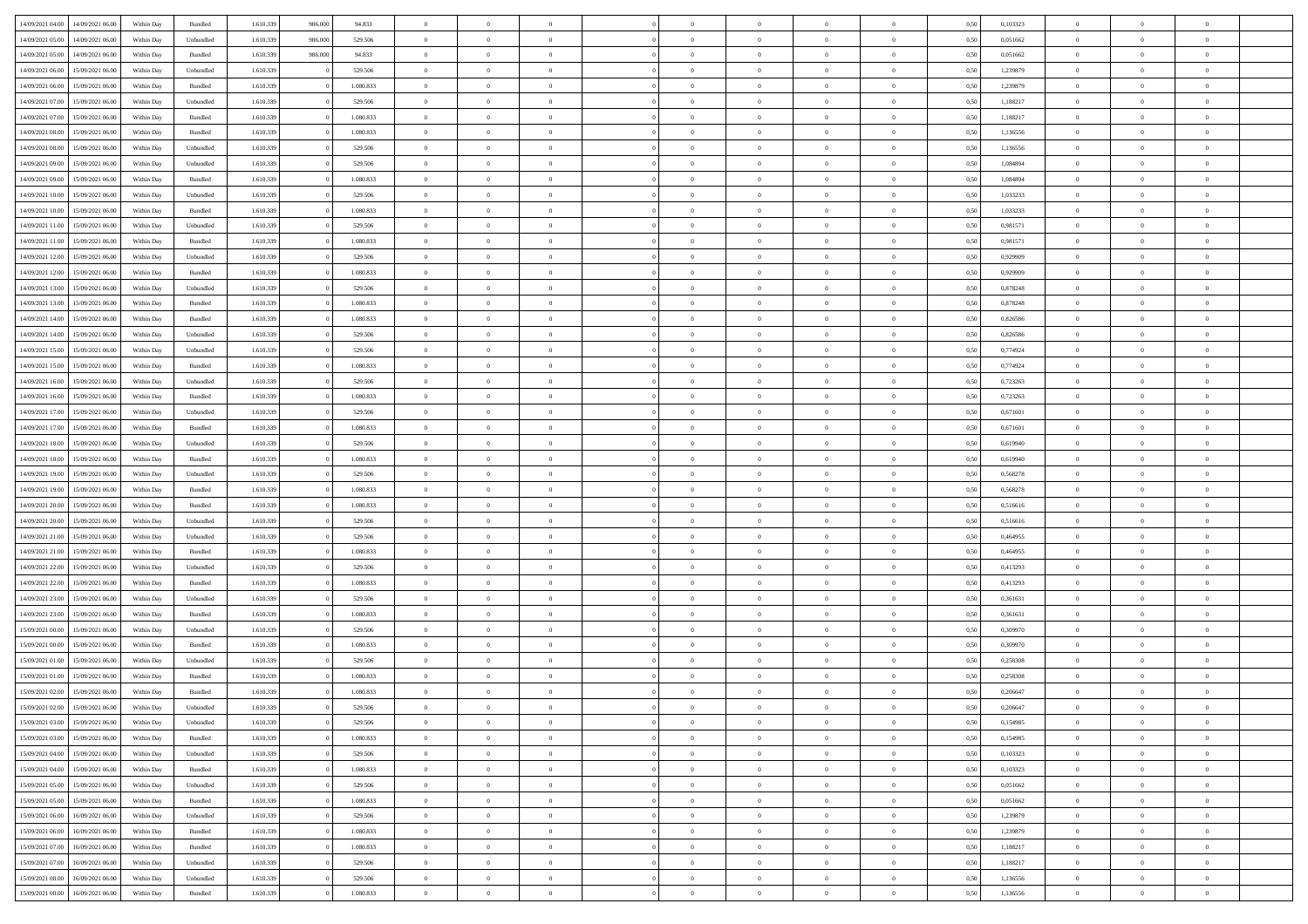|                  |                                   |            |           |           |           |                | $\overline{0}$ | $\Omega$       |                |                | $\Omega$       | $\theta$       | $\theta$       |      |          | $\theta$       |                | $\theta$       |  |
|------------------|-----------------------------------|------------|-----------|-----------|-----------|----------------|----------------|----------------|----------------|----------------|----------------|----------------|----------------|------|----------|----------------|----------------|----------------|--|
| 15/09/2021 09:00 | 16/09/2021 06:00                  | Within Day | Unbundled | 1.610.339 |           | 529.506        |                |                |                | $\Omega$       |                |                |                | 0,50 | 1,084894 |                | $\theta$       |                |  |
| 15/09/2021 09:00 | 16/09/2021 06:00                  | Within Day | Bundled   | 1.610.339 |           | 1.080.833      | $\overline{0}$ | $\theta$       | $\overline{0}$ | $\overline{0}$ | $\bf{0}$       | $\overline{0}$ | $\bf{0}$       | 0,50 | 1,084894 | $\theta$       | $\overline{0}$ | $\overline{0}$ |  |
| 15/09/2021 10:00 | 16/09/2021 06:00                  | Within Day | Unbundled | 1.610.339 |           | 529.506        | $\overline{0}$ | $\overline{0}$ | $\overline{0}$ | $\bf{0}$       | $\bf{0}$       | $\bf{0}$       | $\bf{0}$       | 0,50 | 1,033233 | $\overline{0}$ | $\overline{0}$ | $\overline{0}$ |  |
| 15/09/2021 10:00 | 16/09/2021 06:00                  | Within Dav | Bundled   | 1.610.339 |           | 1.080.833      | $\overline{0}$ | $\overline{0}$ | $\overline{0}$ | $\overline{0}$ | $\bf{0}$       | $\overline{0}$ | $\overline{0}$ | 0.50 | 1,033233 | $\theta$       | $\theta$       | $\overline{0}$ |  |
|                  |                                   |            |           |           |           |                |                |                |                |                |                |                |                |      |          |                |                |                |  |
| 15/09/2021 11:00 | 16/09/2021 06:00                  | Within Day | Unbundled | 1.610.339 |           | 529.506        | $\overline{0}$ | $\theta$       | $\overline{0}$ | $\overline{0}$ | $\bf{0}$       | $\overline{0}$ | $\bf{0}$       | 0,50 | 0,981571 | $\theta$       | $\overline{0}$ | $\overline{0}$ |  |
| 15/09/2021 11:00 | 16/09/2021 06:00                  | Within Day | Bundled   | 1.610.339 |           | 1.080.833      | $\overline{0}$ | $\bf{0}$       | $\overline{0}$ | $\bf{0}$       | $\overline{0}$ | $\overline{0}$ | $\mathbf{0}$   | 0,50 | 0,981571 | $\overline{0}$ | $\overline{0}$ | $\bf{0}$       |  |
| 15/09/2021 12:00 | 16/09/2021 06:00                  | Within Dav | Unbundled | 1.610.339 |           | 529.506        | $\overline{0}$ | $\overline{0}$ | $\overline{0}$ | $\overline{0}$ | $\overline{0}$ | $\overline{0}$ | $\overline{0}$ | 0.50 | 0,929909 | $\theta$       | $\overline{0}$ | $\overline{0}$ |  |
| 15/09/2021 12:00 | 16/09/2021 06:00                  | Within Day | Bundled   | 1.610.339 |           | 1.080.833      | $\overline{0}$ | $\theta$       | $\overline{0}$ | $\overline{0}$ | $\bf{0}$       | $\overline{0}$ | $\bf{0}$       | 0,50 | 0,929909 | $\theta$       | $\theta$       | $\overline{0}$ |  |
| 15/09/2021 13:00 | 16/09/2021 06:00                  | Within Day | Bundled   | 1.610.339 |           | 1.080.833      | $\overline{0}$ | $\overline{0}$ | $\overline{0}$ | $\bf{0}$       | $\bf{0}$       | $\bf{0}$       | $\bf{0}$       | 0,50 | 0,878248 | $\,0\,$        | $\overline{0}$ | $\overline{0}$ |  |
|                  |                                   |            |           |           |           |                |                |                |                |                |                |                |                |      |          |                |                |                |  |
| 15/09/2021 13:00 | 16/09/2021 06:00                  | Within Dav | Unbundled | 1.610.339 |           | 529.506        | $\overline{0}$ | $\overline{0}$ | $\overline{0}$ | $\overline{0}$ | $\overline{0}$ | $\overline{0}$ | $\overline{0}$ | 0.50 | 0,878248 | $\theta$       | $\overline{0}$ | $\overline{0}$ |  |
| 15/09/2021 14:00 | 16/09/2021 06:00                  | Within Day | Unbundled | 1.610.339 |           | 529.506        | $\overline{0}$ | $\theta$       | $\overline{0}$ | $\overline{0}$ | $\bf{0}$       | $\overline{0}$ | $\bf{0}$       | 0,50 | 0,826586 | $\,$ 0 $\,$    | $\overline{0}$ | $\overline{0}$ |  |
| 15/09/2021 14:00 | 16/09/2021 06:00                  | Within Day | Bundled   | 1.610.339 |           | 1.080.833      | $\overline{0}$ | $\overline{0}$ | $\overline{0}$ | $\bf{0}$       | $\bf{0}$       | $\bf{0}$       | $\bf{0}$       | 0,50 | 0,826586 | $\overline{0}$ | $\overline{0}$ | $\overline{0}$ |  |
| 15/09/2021 15:00 | 16/09/2021 06:00                  | Within Day | Unbundled | 1.610.339 |           | 529.506        | $\overline{0}$ | $\overline{0}$ | $\overline{0}$ | $\overline{0}$ | $\bf{0}$       | $\overline{0}$ | $\overline{0}$ | 0.50 | 0,774924 | $\theta$       | $\theta$       | $\overline{0}$ |  |
| 15/09/2021 15:00 | 16/09/2021 06:00                  | Within Day | Bundled   | 1.610.339 |           | 1.080.833      | $\overline{0}$ | $\theta$       | $\overline{0}$ | $\overline{0}$ | $\bf{0}$       | $\overline{0}$ | $\bf{0}$       | 0,50 | 0,774924 | $\theta$       | $\overline{0}$ | $\overline{0}$ |  |
|                  |                                   |            |           |           |           |                |                |                |                |                |                |                |                |      |          |                |                |                |  |
| 15/09/2021 16:00 | 16/09/2021 06:00                  | Within Day | Unbundled | 1.610.339 |           | 529.506        | $\overline{0}$ | $\overline{0}$ | $\overline{0}$ | $\bf{0}$       | $\bf{0}$       | $\overline{0}$ | $\mathbf{0}$   | 0,50 | 0,723263 | $\overline{0}$ | $\overline{0}$ | $\bf{0}$       |  |
| 15/09/2021 16:00 | 16/09/2021 06:00                  | Within Dav | Bundled   | 1.610.339 |           | 1.080.833      | $\overline{0}$ | 694.154        | $\overline{0}$ | 1,462729       | $\bf{0}$       | $\overline{0}$ | $\overline{0}$ | 0.50 | 0,723263 | $\theta$       | $\overline{0}$ | $\overline{0}$ |  |
| 15/09/2021 17:00 | 16/09/2021 06:00                  | Within Day | Unbundled | 1.610.339 | 694.154   | 529.506        | $\overline{0}$ | $\overline{0}$ | $\overline{0}$ | $\overline{0}$ | $\bf{0}$       | $\overline{0}$ | $\bf{0}$       | 0,50 | 0,671601 | $\,$ 0 $\,$    | $\theta$       | $\overline{0}$ |  |
| 15/09/2021 17:00 | 16/09/2021 06:00                  | Within Day | Bundled   | 1.610.339 | 694.154   | 386.679        | $\overline{0}$ | 386.678        | $\overline{0}$ | 1,358248       | $\bf{0}$       | $\bf{0}$       | $\bf{0}$       | 0,50 | 0,671601 | $\,0\,$        | $\overline{0}$ | $\overline{0}$ |  |
| 15/09/2021 18:00 | 16/09/2021 06:00                  | Within Dav | Bundled   | 1.610.339 | 1.080.832 | $\mathbf{1}$   | $\overline{0}$ | $\overline{0}$ | $\overline{0}$ | $\overline{0}$ | $\overline{0}$ | $\overline{0}$ | $\overline{0}$ | 0.50 | 0,619940 | $\theta$       | $\overline{0}$ | $\overline{0}$ |  |
|                  |                                   |            |           |           |           |                |                |                |                |                |                |                |                |      |          |                |                |                |  |
| 15/09/2021 18:00 | 16/09/2021 06:00                  | Within Day | Unbundled | 1.610.339 | 1.080.832 | 529.506        | $\overline{0}$ | $\theta$       | $\overline{0}$ | $\overline{0}$ | $\bf{0}$       | $\overline{0}$ | $\bf{0}$       | 0,50 | 0,619940 | $\,$ 0 $\,$    | $\theta$       | $\overline{0}$ |  |
| 15/09/2021 19:00 | 16/09/2021 06:00                  | Within Day | Unbundled | 1.610.339 | 1.080.832 | 529.506        | $\overline{0}$ | $\overline{0}$ | $\overline{0}$ | $\bf{0}$       | $\bf{0}$       | $\bf{0}$       | $\bf{0}$       | 0,50 | 0,568278 | $\bf{0}$       | $\overline{0}$ | $\overline{0}$ |  |
| 15/09/2021 19:00 | 16/09/2021 06:00                  | Within Day | Bundled   | 1.610.339 | 1.080.832 | $\mathbf{1}$   | $\overline{0}$ | $\overline{0}$ | $\overline{0}$ | $\overline{0}$ | $\bf{0}$       | $\overline{0}$ | $\overline{0}$ | 0.50 | 0,568278 | $\theta$       | $\overline{0}$ | $\overline{0}$ |  |
| 15/09/2021 20:00 | 16/09/2021 06:00                  | Within Day | Unbundled | 1.610.339 | 1.080.832 | 529.506        | $\overline{0}$ | $\theta$       | $\overline{0}$ | $\overline{0}$ | $\bf{0}$       | $\overline{0}$ | $\bf{0}$       | 0,50 | 0,516616 | $\theta$       | $\overline{0}$ | $\overline{0}$ |  |
| 15/09/2021 20:00 | 16/09/2021 06:00                  | Within Day | Bundled   | 1.610.339 | 1.080.832 | $\mathbf{1}$   | $\overline{0}$ | $\overline{0}$ | $\overline{0}$ | $\bf{0}$       | $\overline{0}$ | $\overline{0}$ | $\mathbf{0}$   | 0,50 | 0,516616 | $\overline{0}$ | $\overline{0}$ | $\bf{0}$       |  |
|                  |                                   |            |           |           |           |                |                |                |                |                |                |                |                |      |          |                |                |                |  |
| 15/09/2021 21:00 | 16/09/2021 06:00                  | Within Dav | Unbundled | 1.610.339 | 1.080.832 | 529.506        | $\overline{0}$ | $\overline{0}$ | $\overline{0}$ | $\overline{0}$ | $\overline{0}$ | $\overline{0}$ | $\overline{0}$ | 0.50 | 0,464955 | $\theta$       | $\overline{0}$ | $\overline{0}$ |  |
| 15/09/2021 21:00 | 16/09/2021 06:00                  | Within Day | Bundled   | 1.610.339 | 1.080.832 | -1             | $\overline{0}$ | $\theta$       | $\overline{0}$ | $\overline{0}$ | $\bf{0}$       | $\overline{0}$ | $\bf{0}$       | 0,50 | 0,464955 | $\theta$       | $\theta$       | $\overline{0}$ |  |
| 15/09/2021 22:00 | 16/09/2021 06:00                  | Within Day | Unbundled | 1.610.339 | 1.080.832 | 529.506        | $\overline{0}$ | $\overline{0}$ | $\overline{0}$ | $\bf{0}$       | $\bf{0}$       | $\bf{0}$       | $\bf{0}$       | 0,50 | 0,413293 | $\,0\,$        | $\overline{0}$ | $\overline{0}$ |  |
| 15/09/2021 22:00 | 16/09/2021 06:00                  | Within Day | Bundled   | 1.610.339 | 1.080.832 | $\mathbf{1}$   | $\overline{0}$ | $\overline{0}$ | $\overline{0}$ | $\overline{0}$ | $\overline{0}$ | $\overline{0}$ | $\overline{0}$ | 0.50 | 0,413293 | $\theta$       | $\overline{0}$ | $\overline{0}$ |  |
| 15/09/2021 23:00 | 16/09/2021 06:00                  | Within Day | Unbundled | 1.610.339 | 1.080.832 | 529.506        | $\overline{0}$ | $\theta$       | $\overline{0}$ | $\overline{0}$ | $\bf{0}$       | $\overline{0}$ | $\bf{0}$       | 0,50 | 0,361631 | $\,$ 0 $\,$    | $\overline{0}$ | $\overline{0}$ |  |
| 15/09/2021 23.00 | 16/09/2021 06:00                  | Within Day | Bundled   | 1.610.339 | 1.080.832 | $\overline{1}$ | $\overline{0}$ | $\overline{0}$ | $\overline{0}$ | $\bf{0}$       | $\bf{0}$       | $\bf{0}$       | $\bf{0}$       | 0,50 | 0,361631 | $\overline{0}$ | $\overline{0}$ | $\overline{0}$ |  |
|                  |                                   |            |           |           |           |                |                |                |                |                |                |                |                |      |          |                |                | $\theta$       |  |
| 16/09/2021 00:00 | 16/09/2021 06:00                  | Within Day | Bundled   | 1.610.339 | 1.080.832 | -1             | $\overline{0}$ | $\Omega$       | $\Omega$       | $\Omega$       | $\Omega$       | $\Omega$       | $\overline{0}$ | 0,50 | 0,309970 | $\,0\,$        | $\theta$       |                |  |
| 16/09/2021 00:00 | 16/09/2021 06:00                  | Within Day | Unbundled | 1.610.339 | 1.080.832 | 529.506        | $\overline{0}$ | $\theta$       | $\overline{0}$ | $\overline{0}$ | $\bf{0}$       | $\overline{0}$ | $\bf{0}$       | 0,50 | 0,309970 | $\theta$       | $\overline{0}$ | $\overline{0}$ |  |
| 16/09/2021 01:00 | 16/09/2021 06:00                  | Within Day | Unbundled | 1.610.339 | 1.080.832 | 529.506        | $\overline{0}$ | $\overline{0}$ | $\overline{0}$ | $\bf{0}$       | $\bf{0}$       | $\overline{0}$ | $\mathbf{0}$   | 0,50 | 0,258308 | $\overline{0}$ | $\overline{0}$ | $\bf{0}$       |  |
| 16/09/2021 01:00 | 16/09/2021 06:00                  | Within Day | Bundled   | 1.610.339 | 1.080.832 | $\mathbf{1}$   | $\overline{0}$ | $\Omega$       | $\Omega$       | $\Omega$       | $\bf{0}$       | $\overline{0}$ | $\overline{0}$ | 0.50 | 0,258308 | $\theta$       | $\theta$       | $\theta$       |  |
| 16/09/2021 02:00 | 16/09/2021 06:00                  | Within Day | Unbundled | 1.610.339 | 1.080.832 | 529.506        | $\overline{0}$ | $\theta$       | $\overline{0}$ | $\overline{0}$ | $\bf{0}$       | $\overline{0}$ | $\bf{0}$       | 0,50 | 0,206647 | $\,$ 0 $\,$    | $\theta$       | $\overline{0}$ |  |
| 16/09/2021 02:00 | 16/09/2021 06:00                  | Within Day | Bundled   | 1.610.339 | 1.080.832 | $\mathbf{1}$   | $\overline{0}$ | $\overline{0}$ | $\overline{0}$ | $\bf{0}$       | $\bf{0}$       | $\bf{0}$       | $\bf{0}$       | 0,50 | 0,206647 | $\bf{0}$       | $\overline{0}$ | $\overline{0}$ |  |
|                  |                                   |            |           |           |           |                |                |                |                |                |                |                |                |      |          |                |                |                |  |
| 16/09/2021 03:00 | 16/09/2021 06:00                  | Within Day | Unbundled | 1.610.339 | 1.080.832 | 529.506        | $\overline{0}$ | $\Omega$       | $\Omega$       | $\Omega$       | $\theta$       | $\theta$       | $\overline{0}$ | 0.50 | 0,154985 | $\theta$       | $\theta$       | $\theta$       |  |
| 16/09/2021 03:00 | 16/09/2021 06:00                  | Within Day | Bundled   | 1.610.339 | 1.080.832 | $\mathbf{1}$   | $\overline{0}$ | $\overline{0}$ | $\overline{0}$ | $\overline{0}$ | $\bf{0}$       | $\overline{0}$ | $\bf{0}$       | 0,50 | 0,154985 | $\,$ 0 $\,$    | $\overline{0}$ | $\overline{0}$ |  |
| 16/09/2021 04:00 | 16/09/2021 06:00                  | Within Day | Unbundled | 1.610.339 | 1.080.832 | 529.506        | $\overline{0}$ | $\bf{0}$       | $\overline{0}$ | $\bf{0}$       | $\bf{0}$       | $\bf{0}$       | $\bf{0}$       | 0,50 | 0,103323 | $\overline{0}$ | $\overline{0}$ | $\overline{0}$ |  |
| 16/09/2021 04:00 | 16/09/2021 06:00                  | Within Day | Bundled   | 1.610.339 | 1.080.832 | -1             | $\overline{0}$ | $\Omega$       | $\overline{0}$ | $\Omega$       | $\Omega$       | $\overline{0}$ | $\overline{0}$ | 0,50 | 0,103323 | $\,0\,$        | $\theta$       | $\theta$       |  |
| 16/09/2021 05:00 | 16/09/2021 06:00                  | Within Day | Bundled   | 1.610.339 | 1.080.832 | $\mathbf{1}$   | $\overline{0}$ | $\overline{0}$ | $\overline{0}$ | $\overline{0}$ | $\bf{0}$       | $\overline{0}$ | $\bf{0}$       | 0,50 | 0,051662 | $\,$ 0 $\,$    | $\overline{0}$ | $\overline{0}$ |  |
| 16/09/2021 05:00 | 16/09/2021 06:00                  | Within Day | Unbundled | 1.610.339 | 1.080.832 | 529.506        | $\overline{0}$ | $\overline{0}$ | $\overline{0}$ | $\bf{0}$       | $\bf{0}$       | $\bf{0}$       | $\mathbf{0}$   | 0,50 | 0,051662 | $\bf{0}$       | $\overline{0}$ | $\bf{0}$       |  |
|                  |                                   |            |           |           |           |                |                |                |                |                |                |                |                |      |          |                |                |                |  |
| 16/09/2021 06:00 | 17/09/2021 06:00                  | Within Day | Unbundled | 1.610.339 |           | 529.506        | $\overline{0}$ | $\Omega$       | $\Omega$       | $\Omega$       | $\Omega$       | $\Omega$       | $\Omega$       | 0.50 | 1,239879 | $\theta$       | $\theta$       | $\theta$       |  |
| 16/09/2021 06:00 | 17/09/2021 06:00                  | Within Day | Bundled   | 1.610.339 |           | 1.080.833      | $\overline{0}$ | $\,$ 0 $\,$    | $\overline{0}$ | $\bf{0}$       | $\,$ 0         | $\bf{0}$       | $\bf{0}$       | 0,50 | 1,239879 | $\,0\,$        | $\,$ 0 $\,$    | $\overline{0}$ |  |
|                  | 16/09/2021 07:00 17/09/2021 06:00 | Within Day | Unbundled | 1.610.339 |           | 529.506        | $\bf{0}$       | $\bf{0}$       |                |                |                |                |                | 0,50 | 1,188217 | $\bf{0}$       | $\overline{0}$ |                |  |
| 16/09/2021 07:00 | 17/09/2021 06:00                  | Within Day | Bundled   | 1.610.339 |           | 1.080.833      | $\overline{0}$ | $\overline{0}$ | $\overline{0}$ | $\Omega$       | $\overline{0}$ | $\overline{0}$ | $\overline{0}$ | 0,50 | 1,188217 | $\theta$       | $\theta$       | $\theta$       |  |
| 16/09/2021 08:00 | 17/09/2021 06:00                  | Within Day | Unbundled | 1.610.339 |           | 529.506        | $\overline{0}$ | $\,$ 0         | $\overline{0}$ | $\bf{0}$       | $\,$ 0 $\,$    | $\overline{0}$ | $\,$ 0 $\,$    | 0,50 | 1,136556 | $\,$ 0 $\,$    | $\,$ 0 $\,$    | $\,$ 0         |  |
| 16/09/2021 08:00 | 17/09/2021 06:00                  | Within Day | Bundled   | 1.610.339 |           | 1.080.833      | $\overline{0}$ | $\overline{0}$ | $\overline{0}$ | $\overline{0}$ | $\overline{0}$ | $\overline{0}$ | $\mathbf{0}$   | 0,50 | 1,136556 | $\overline{0}$ | $\bf{0}$       | $\bf{0}$       |  |
|                  |                                   |            |           |           |           |                |                |                |                |                |                |                |                |      |          |                |                |                |  |
| 16/09/2021 09:00 | 17/09/2021 06:00                  | Within Day | Unbundled | 1.610.339 |           | 529.506        | $\overline{0}$ | $\overline{0}$ | $\overline{0}$ | $\Omega$       | $\overline{0}$ | $\overline{0}$ | $\overline{0}$ | 0,50 | 1,084894 | $\overline{0}$ | $\theta$       | $\overline{0}$ |  |
| 16/09/2021 09:00 | 17/09/2021 06:00                  | Within Day | Bundled   | 1.610.339 |           | 1.080.833      | $\overline{0}$ | $\,$ 0         | $\overline{0}$ | $\overline{0}$ | $\,$ 0 $\,$    | $\overline{0}$ | $\mathbf{0}$   | 0,50 | 1,084894 | $\,$ 0 $\,$    | $\overline{0}$ | $\overline{0}$ |  |
| 16/09/2021 10:00 | 17/09/2021 06:00                  | Within Day | Unbundled | 1.610.339 |           | 529.506        | $\overline{0}$ | $\overline{0}$ | $\overline{0}$ | $\overline{0}$ | $\overline{0}$ | $\overline{0}$ | $\mathbf{0}$   | 0,50 | 1,033233 | $\overline{0}$ | $\overline{0}$ | $\bf{0}$       |  |
| 16/09/2021 10:00 | 17/09/2021 06:00                  | Within Day | Bundled   | 1.610.339 |           | 1.080.833      | $\overline{0}$ | $\overline{0}$ | $\overline{0}$ | $\Omega$       | $\overline{0}$ | $\overline{0}$ | $\bf{0}$       | 0.50 | 1,033233 | $\overline{0}$ | $\theta$       | $\overline{0}$ |  |
| 16/09/2021 11:00 | 17/09/2021 06:00                  | Within Day | Bundled   | 1.610.339 |           | 1.080.833      | $\overline{0}$ | $\,$ 0         | $\overline{0}$ | $\bf{0}$       | $\bf{0}$       | $\bf{0}$       | $\bf{0}$       | 0,50 | 0,981571 | $\,$ 0 $\,$    | $\overline{0}$ | $\overline{0}$ |  |
|                  |                                   |            |           |           |           |                |                |                |                |                |                |                |                |      |          |                |                |                |  |
| 16/09/2021 11:00 | 17/09/2021 06:00                  | Within Day | Unbundled | 1.610.339 |           | 529.506        | $\overline{0}$ | $\bf{0}$       | $\overline{0}$ | $\overline{0}$ | $\overline{0}$ | $\overline{0}$ | $\mathbf{0}$   | 0,50 | 0,981571 | $\overline{0}$ | $\overline{0}$ | $\bf{0}$       |  |
| 16/09/2021 12:00 | 17/09/2021 06:00                  | Within Day | Unbundled | 1.610.339 |           | 529.506        | $\overline{0}$ | $\overline{0}$ | $\overline{0}$ | $\Omega$       | $\overline{0}$ | $\overline{0}$ | $\bf{0}$       | 0.50 | 0,929909 | $\overline{0}$ | $\overline{0}$ | $\overline{0}$ |  |
| 16/09/2021 12:00 | 17/09/2021 06:00                  | Within Day | Bundled   | 1.610.339 |           | 1.080.833      | $\overline{0}$ | $\bf{0}$       | $\overline{0}$ | $\bf{0}$       | $\bf{0}$       | $\bf{0}$       | $\mathbf{0}$   | 0,50 | 0,929909 | $\,$ 0 $\,$    | $\,$ 0 $\,$    | $\bf{0}$       |  |
|                  | 16/09/2021 13:00 17/09/2021 06:00 | Within Day | Unbundled | 1.610.339 |           | 529.506        | $\overline{0}$ | $\overline{0}$ | $\overline{0}$ | $\overline{0}$ | $\overline{0}$ | $\bf{0}$       | $\mathbf{0}$   | 0,50 | 0,878248 | $\overline{0}$ | $\bf{0}$       | $\overline{0}$ |  |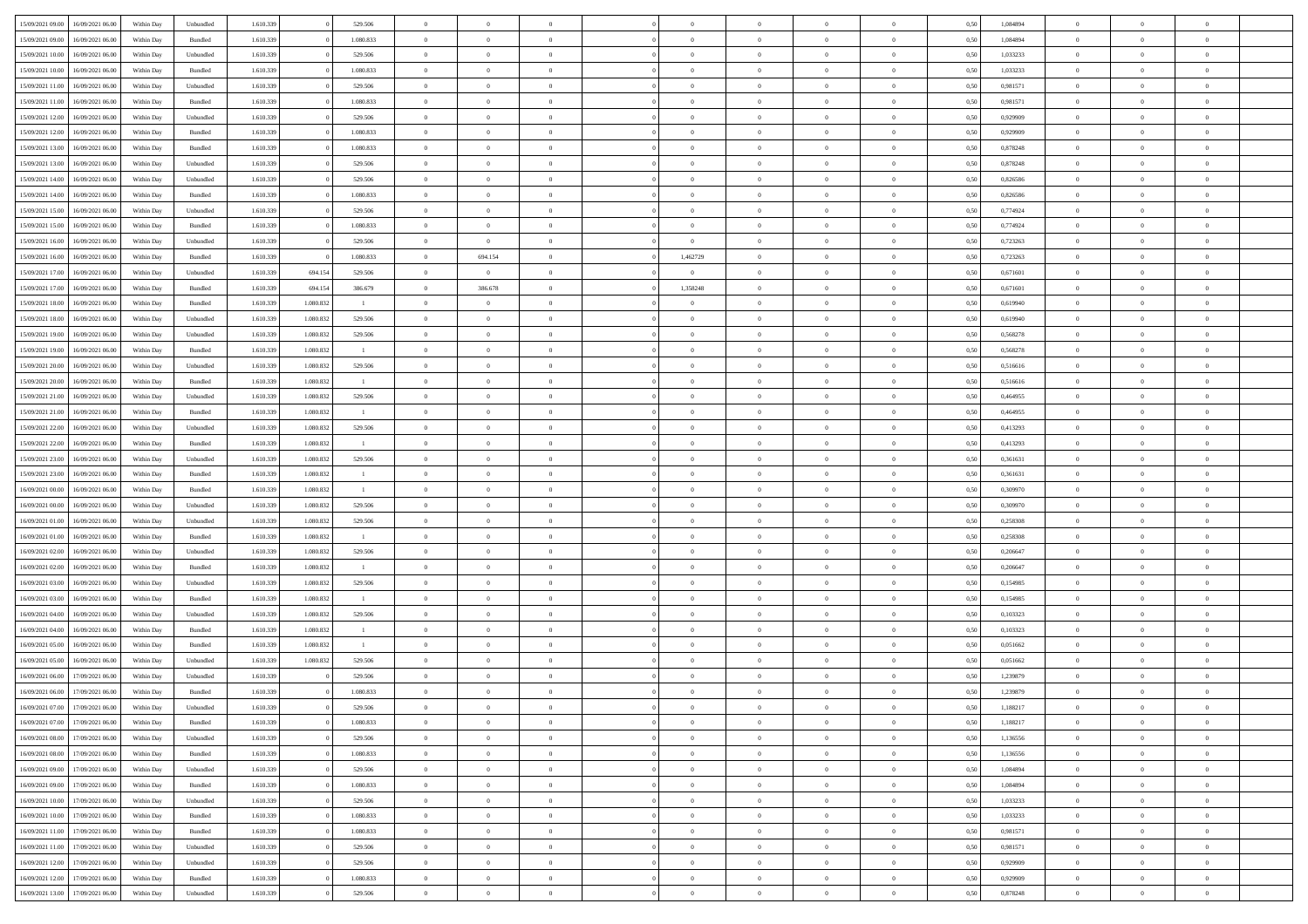| 16/09/2021 13:00<br>17/09/2021 06:00 | Within Day | Bundled            | 1.610.339 |           | 1.080.833 | $\overline{0}$ | $\overline{0}$ | $\Omega$       | $\Omega$       | $\Omega$       |                | $\overline{0}$ | 0,50 | 0,878248 | $\mathbf{0}$   | $\Omega$       | $\Omega$       |  |
|--------------------------------------|------------|--------------------|-----------|-----------|-----------|----------------|----------------|----------------|----------------|----------------|----------------|----------------|------|----------|----------------|----------------|----------------|--|
| 16/09/2021 14:00<br>17/09/2021 06:00 | Within Day | Unbundled          | 1.610.339 |           | 529.506   | $\bf{0}$       | $\overline{0}$ | $\overline{0}$ | $\theta$       | $\overline{0}$ | $\overline{0}$ | $\,$ 0         | 0,50 | 0,826586 | $\mathbf{0}$   | $\theta$       | $\bf{0}$       |  |
| 16/09/2021 14:00<br>17/09/2021 06:00 | Within Day | Bundled            | 1.610.339 |           | 1.080.833 | $\overline{0}$ | $\overline{0}$ | $\overline{0}$ | $\bf{0}$       | $\bf{0}$       | $\overline{0}$ | $\mathbf{0}$   | 0,50 | 0,826586 | $\overline{0}$ | $\bf{0}$       | $\bf{0}$       |  |
|                                      |            |                    |           |           |           |                |                |                |                |                |                |                |      |          | $\mathbf{0}$   |                |                |  |
| 16/09/2021 15:00<br>17/09/2021 06:00 | Within Day | Unbundled          | 1.610.339 |           | 529,506   | $\overline{0}$ | $\overline{0}$ | $\overline{0}$ | $\overline{0}$ | $\overline{0}$ | $\overline{0}$ | $\overline{0}$ | 0.50 | 0.774924 |                | $\overline{0}$ | $\bf{0}$       |  |
| 16/09/2021 15:00<br>17/09/2021 06:00 | Within Day | Bundled            | 1.610.339 |           | 1.080.833 | $\bf{0}$       | $\overline{0}$ | $\overline{0}$ | $\theta$       | $\overline{0}$ | $\overline{0}$ | $\,$ 0         | 0,50 | 0,774924 | $\mathbf{0}$   | $\theta$       | $\bf{0}$       |  |
| 16/09/2021 16:00<br>17/09/2021 06:00 | Within Day | Bundled            | 1.610.339 |           | 1.080.833 | $\overline{0}$ | $\overline{0}$ | $\overline{0}$ | $\bf{0}$       | $\overline{0}$ | $\overline{0}$ | $\overline{0}$ | 0,50 | 0,723263 | $\overline{0}$ | $\overline{0}$ | $\overline{0}$ |  |
| 16/09/2021 16:00<br>17/09/2021 06:00 | Within Day | Unbundled          | 1.610.339 |           | 529.506   | $\overline{0}$ | $\overline{0}$ | $\overline{0}$ | $\overline{0}$ | $\overline{0}$ | $\overline{0}$ | $\mathbf{0}$   | 0.50 | 0,723263 | $\overline{0}$ | $\overline{0}$ | $\overline{0}$ |  |
|                                      |            |                    |           |           |           |                |                |                |                |                |                |                |      |          |                |                |                |  |
| 16/09/2021 17:00<br>17/09/2021 06:00 | Within Day | Unbundled          | 1.610.339 |           | 529.506   | $\bf{0}$       | $\overline{0}$ | $\overline{0}$ | $\overline{0}$ | $\overline{0}$ | $\overline{0}$ | $\,$ 0         | 0,50 | 0,671601 | $\theta$       | $\theta$       | $\bf{0}$       |  |
| 16/09/2021 17:00<br>17/09/2021 06:00 | Within Day | Bundled            | 1.610.339 |           | 1.080.833 | $\overline{0}$ | $\overline{0}$ | $\bf{0}$       | $\bf{0}$       | $\bf{0}$       | $\overline{0}$ | $\mathbf{0}$   | 0,50 | 0,671601 | $\bf{0}$       | $\bf{0}$       | $\bf{0}$       |  |
| 16/09/2021 18:00<br>17/09/2021 06:00 | Within Day | Unbundled          | 1.610.339 |           | 529.506   | $\overline{0}$ | $\overline{0}$ | $\overline{0}$ | $\overline{0}$ | $\overline{0}$ | $\overline{0}$ | $\overline{0}$ | 0.50 | 0.619940 | $\overline{0}$ | $\theta$       | $\overline{0}$ |  |
| 16/09/2021 18:00<br>17/09/2021 06:00 |            | Bundled            | 1.610.339 |           | 1.080.833 |                | 1.080.000      | $\overline{0}$ | 1,253768       | $\overline{0}$ | $\overline{0}$ | $\,$ 0         |      | 0,619940 | $\theta$       | $\theta$       | $\bf{0}$       |  |
|                                      | Within Day |                    |           |           |           | $\bf{0}$       |                |                |                |                |                |                | 0,50 |          |                |                |                |  |
| 16/09/2021 19:00<br>17/09/2021 06:00 | Within Day | Unbundled          | 1.610.339 | 1.080.000 | 529.506   | $\overline{0}$ | $\overline{0}$ | $\overline{0}$ | $\bf{0}$       | $\bf{0}$       | $\overline{0}$ | $\mathbf{0}$   | 0,50 | 0,568278 | $\overline{0}$ | $\bf{0}$       | $\bf{0}$       |  |
| 16/09/2021 19:00<br>17/09/2021 06:00 | Within Day | Bundled            | 1.610.339 | 1.080,000 | 833       | $\overline{0}$ | $\overline{0}$ | $\overline{0}$ | $\overline{0}$ | $\overline{0}$ | $\overline{0}$ | $\overline{0}$ | 0.50 | 0,568278 | $\mathbf{0}$   | $\overline{0}$ | $\bf{0}$       |  |
| 16/09/2021 20:00<br>17/09/2021 06:00 | Within Day | Unbundled          | 1.610.339 | 1.080.000 | 529.506   | $\bf{0}$       | $\overline{0}$ | $\overline{0}$ | $\theta$       | $\overline{0}$ | $\overline{0}$ | $\,$ 0         | 0,50 | 0,516616 | $\theta$       | $\theta$       | $\bf{0}$       |  |
|                                      |            |                    |           |           |           |                |                |                |                |                |                |                |      |          |                |                |                |  |
| 16/09/2021 20:00<br>17/09/2021 06:00 | Within Day | Bundled            | 1.610.339 | 1.080.000 | 833       | $\overline{0}$ | $\overline{0}$ | $\overline{0}$ | $\bf{0}$       | $\overline{0}$ | $\overline{0}$ | $\overline{0}$ | 0,50 | 0,516616 | $\overline{0}$ | $\overline{0}$ | $\overline{0}$ |  |
| 16/09/2021 21:00<br>17/09/2021 06:00 | Within Day | Unbundled          | 1.610.339 | 1,080,000 | 529.506   | $\overline{0}$ | $\overline{0}$ | $\overline{0}$ | $\overline{0}$ | $\overline{0}$ | $\overline{0}$ | $\mathbf{0}$   | 0.50 | 0.464955 | $\overline{0}$ | $\overline{0}$ | $\overline{0}$ |  |
| 16/09/2021 21:00<br>17/09/2021 06:00 | Within Day | Bundled            | 1.610.339 | 1.080.000 | 833       | $\bf{0}$       | $\overline{0}$ | $\overline{0}$ | $\overline{0}$ | $\overline{0}$ | $\overline{0}$ | $\bf{0}$       | 0,50 | 0,464955 | $\theta$       | $\theta$       | $\bf{0}$       |  |
| 16/09/2021 22:00<br>17/09/2021 06:00 | Within Day | Bundled            | 1.610.339 | 1.080.000 | 833       | $\overline{0}$ | $\overline{0}$ | $\bf{0}$       | $\bf{0}$       | $\bf{0}$       | $\overline{0}$ | $\mathbf{0}$   | 0,50 | 0,413293 | $\bf{0}$       | $\bf{0}$       | $\bf{0}$       |  |
|                                      |            |                    |           |           |           |                |                |                |                |                |                |                |      |          |                |                |                |  |
| 16/09/2021 22:00<br>17/09/2021 06:00 | Within Day | Unbundled          | 1.610.339 | 1.080,000 | 529,506   | $\overline{0}$ | $\overline{0}$ | $\overline{0}$ | $\overline{0}$ | $\overline{0}$ | $\overline{0}$ | $\overline{0}$ | 0.50 | 0,413293 | $\overline{0}$ | $\theta$       | $\overline{0}$ |  |
| 16/09/2021 23:00<br>17/09/2021 06:00 | Within Day | Unbundled          | 1.610.339 | 1.080.000 | 529.506   | $\bf{0}$       | $\overline{0}$ | $\overline{0}$ | $\overline{0}$ | $\overline{0}$ | $\overline{0}$ | $\,$ 0         | 0,50 | 0,361631 | $\theta$       | $\theta$       | $\bf{0}$       |  |
| 16/09/2021 23:00<br>17/09/2021 06:00 | Within Day | Bundled            | 1.610.339 | 1.080.000 | 833       | $\overline{0}$ | $\overline{0}$ | $\overline{0}$ | $\bf{0}$       | $\bf{0}$       | $\overline{0}$ | $\mathbf{0}$   | 0,50 | 0,361631 | $\bf{0}$       | $\bf{0}$       | $\bf{0}$       |  |
| 17/09/2021 00:00<br>17/09/2021 06:00 | Within Day | Unbundled          | 1.610.339 | 1,080,000 | 529,506   | $\overline{0}$ | $\overline{0}$ | $\overline{0}$ | $\overline{0}$ | $\overline{0}$ | $\overline{0}$ | $\overline{0}$ | 0.50 | 0.309970 | $\overline{0}$ | $\overline{0}$ | $\bf{0}$       |  |
|                                      |            |                    |           |           |           |                |                |                |                |                |                |                |      |          |                |                |                |  |
| 17/09/2021 00:00<br>17/09/2021 06:00 | Within Day | $\mathbf B$ undled | 1.610.339 | 1.080.000 | 833       | $\bf{0}$       | $\overline{0}$ | $\overline{0}$ | $\overline{0}$ | $\overline{0}$ | $\overline{0}$ | $\,$ 0         | 0,50 | 0,309970 | $\mathbf{0}$   | $\theta$       | $\bf{0}$       |  |
| 17/09/2021 01:00<br>17/09/2021 06:00 | Within Day | Unbundled          | 1.610.339 | 1.080.000 | 529.506   | $\overline{0}$ | $\overline{0}$ | $\overline{0}$ | $\bf{0}$       | $\overline{0}$ | $\overline{0}$ | $\overline{0}$ | 0,50 | 0,258308 | $\overline{0}$ | $\overline{0}$ | $\overline{0}$ |  |
| 17/09/2021 01:00<br>17/09/2021 06:00 | Within Day | Bundled            | 1.610.339 | 1,080,000 | 833       | $\overline{0}$ | $\overline{0}$ | $\overline{0}$ | $\overline{0}$ | $\overline{0}$ | $\overline{0}$ | $\overline{0}$ | 0.50 | 0,258308 | $\overline{0}$ | $\overline{0}$ | $\overline{0}$ |  |
| 17/09/2021 02:00<br>17/09/2021 06:00 | Within Day | Unbundled          | 1.610.339 | 1.080.000 | 529.506   | $\bf{0}$       | $\overline{0}$ | $\bf{0}$       | $\overline{0}$ | $\overline{0}$ | $\overline{0}$ | $\bf{0}$       | 0,50 | 0,206647 | $\theta$       | $\theta$       | $\bf{0}$       |  |
|                                      |            |                    |           |           |           |                |                |                |                |                |                |                |      |          |                |                |                |  |
| 17/09/2021 02:00<br>17/09/2021 06:00 | Within Day | Bundled            | 1.610.339 | 1.080.000 | 833       | $\overline{0}$ | $\overline{0}$ | $\bf{0}$       | $\bf{0}$       | $\bf{0}$       | $\overline{0}$ | $\mathbf{0}$   | 0,50 | 0,206647 | $\bf{0}$       | $\bf{0}$       | $\bf{0}$       |  |
| 17/09/2021 03:00<br>17/09/2021 06:00 | Within Day | Bundled            | 1.610.339 | 1.080.000 | 833       | $\overline{0}$ | $\overline{0}$ | $\overline{0}$ | $\overline{0}$ | $\overline{0}$ | $\overline{0}$ | $\overline{0}$ | 0.50 | 0,154985 | $\overline{0}$ | $\overline{0}$ | $\overline{0}$ |  |
| 17/09/2021 03:00<br>17/09/2021 06:00 | Within Day | Unbundled          | 1.610.339 | 1.080.000 | 529.506   | $\bf{0}$       | $\overline{0}$ | $\overline{0}$ | $\overline{0}$ | $\overline{0}$ | $\overline{0}$ | $\,$ 0         | 0,50 | 0,154985 | $\bf{0}$       | $\theta$       | $\bf{0}$       |  |
| 17/09/2021 04:00<br>17/09/2021 06:00 | Within Day | Unbundled          | 1.610.339 | 1.080.000 | 529.506   | $\overline{0}$ | $\overline{0}$ | $\overline{0}$ | $\bf{0}$       | $\bf{0}$       | $\overline{0}$ | $\mathbf{0}$   | 0,50 | 0,103323 | $\overline{0}$ | $\bf{0}$       | $\bf{0}$       |  |
|                                      |            |                    |           |           |           |                |                |                |                |                |                |                |      |          |                |                |                |  |
| 17/09/2021 04:00<br>17/09/2021 06:00 | Within Day | Bundled            | 1.610.339 | 1.080.000 | 833       | $\overline{0}$ | $\overline{0}$ | $\overline{0}$ | $\overline{0}$ | $\overline{0}$ | $\Omega$       | $\overline{0}$ | 0.50 | 0,103323 | $\bf{0}$       | $\theta$       | $\Omega$       |  |
| 17/09/2021 05:00<br>17/09/2021 06:00 | Within Day | Unbundled          | 1.610.339 | 1.080.000 | 529.506   | $\bf{0}$       | $\overline{0}$ | $\overline{0}$ | $\overline{0}$ | $\overline{0}$ | $\overline{0}$ | $\,$ 0         | 0,50 | 0,051662 | $\mathbf{0}$   | $\theta$       | $\bf{0}$       |  |
| 17/09/2021 05:00<br>17/09/2021 06:00 | Within Day | Bundled            | 1.610.339 | 1.080.000 | 833       | $\overline{0}$ | $\overline{0}$ | $\overline{0}$ | $\bf{0}$       | $\overline{0}$ | $\overline{0}$ | $\overline{0}$ | 0,50 | 0,051662 | $\overline{0}$ | $\overline{0}$ | $\overline{0}$ |  |
| 17/09/2021 06:00<br>18/09/2021 06:00 | Within Day | Unbundled          | 1.610.339 |           | 529.506   | $\overline{0}$ | $\overline{0}$ | $\overline{0}$ | $\overline{0}$ | $\overline{0}$ | $\Omega$       | $\overline{0}$ | 0.50 | 1,239879 | $\overline{0}$ | $\overline{0}$ | $\Omega$       |  |
|                                      |            |                    |           |           |           |                |                |                |                |                |                |                |      |          |                |                |                |  |
| 17/09/2021 06:00<br>18/09/2021 06:00 | Within Day | Bundled            | 1.610.339 |           | 1.080.833 | $\bf{0}$       | $\overline{0}$ | $\bf{0}$       | $\overline{0}$ | $\overline{0}$ | $\overline{0}$ | $\bf{0}$       | 0,50 | 1,239879 | $\overline{0}$ | $\theta$       | $\bf{0}$       |  |
| 17/09/2021 07:00<br>18/09/2021 06:00 | Within Day | Unbundled          | 1.610.339 |           | 529.506   | $\overline{0}$ | $\overline{0}$ | $\bf{0}$       | $\bf{0}$       | $\bf{0}$       | $\overline{0}$ | $\bf{0}$       | 0,50 | 1,188217 | $\bf{0}$       | $\bf{0}$       | $\bf{0}$       |  |
| 17/09/2021 07:00<br>18/09/2021 06:00 | Within Day | Bundled            | 1.610.339 |           | 1.080.833 | $\overline{0}$ | $\overline{0}$ | $\Omega$       | $\overline{0}$ | $\overline{0}$ | $\Omega$       | $\theta$       | 0.50 | 1,188217 | $\overline{0}$ | $\Omega$       | $\theta$       |  |
| 17/09/2021 08:00<br>18/09/2021 06:00 | Within Day | Unbundled          | 1.610.339 |           | 529.506   | $\bf{0}$       | $\overline{0}$ | $\bf{0}$       | $\overline{0}$ | $\bf{0}$       | $\overline{0}$ | $\,$ 0         | 0,50 | 1,136556 | $\,$ 0 $\,$    | $\theta$       | $\bf{0}$       |  |
|                                      |            |                    |           |           |           |                |                |                |                |                |                |                |      |          |                |                |                |  |
| 17/09/2021 08:00<br>18/09/2021 06:00 | Within Day | Bundled            | 1.610.339 |           | 1.080.833 | $\overline{0}$ | $\overline{0}$ | $\overline{0}$ | $\bf{0}$       | $\bf{0}$       | $\overline{0}$ | $\mathbf{0}$   | 0,50 | 1,136556 | $\overline{0}$ | $\bf{0}$       | $\bf{0}$       |  |
| 17/09/2021 09:00<br>18/09/2021 06:00 | Within Day | Bundled            | 1.610.339 |           | 1.080.833 | $\overline{0}$ | $\overline{0}$ | $\overline{0}$ | $\overline{0}$ | $\bf{0}$       | $\Omega$       | $\overline{0}$ | 0.50 | 1,084894 | $\overline{0}$ | $\overline{0}$ | $\Omega$       |  |
| 17/09/2021 09:00<br>18/09/2021 06:00 | Within Day | Unbundled          | 1.610.339 |           | 529.506   | $\bf{0}$       | $\overline{0}$ | $\bf{0}$       | $\overline{0}$ | $\overline{0}$ | $\overline{0}$ | $\,$ 0 $\,$    | 0,50 | 1,084894 | $\,$ 0 $\,$    | $\theta$       | $\bf{0}$       |  |
| 17/09/2021 10:00<br>18/09/2021 06:00 | Within Day | Unbundled          | 1.610.339 |           | 529.506   | $\overline{0}$ | $\overline{0}$ | $\overline{0}$ | $\bf{0}$       | $\overline{0}$ | $\overline{0}$ | $\overline{0}$ | 0,50 | 1,033233 | $\overline{0}$ | $\bf{0}$       | $\bf{0}$       |  |
|                                      |            |                    |           |           |           |                |                |                |                |                |                |                |      |          |                |                |                |  |
| 17/09/2021 10:00<br>18/09/2021 06:00 | Within Day | Bundled            | 1.610.339 |           | 1.080.833 | $\overline{0}$ | $\theta$       | $\Omega$       | $\overline{0}$ | $\overline{0}$ | $\Omega$       | $\overline{0}$ | 0.50 | 1,033233 | $\overline{0}$ | $\Omega$       | $\Omega$       |  |
| 17/09/2021 11:00<br>18/09/2021 06:00 | Within Day | Unbundled          | 1.610.339 |           | 529.506   | $\bf{0}$       | $\overline{0}$ | $\bf{0}$       | $\bf{0}$       | $\bf{0}$       | $\overline{0}$ | $\,$ 0         | 0,50 | 0,981571 | $\bf{0}$       | $\,$ 0         | $\,$ 0         |  |
| 17/09/2021 11:00 18/09/2021 06:00    | Within Day | Bundled            | 1.610.339 |           | 1.080.833 | $\bf{0}$       | $\bf{0}$       |                |                |                |                |                | 0,50 | 0,981571 | $\bf{0}$       | $\bf{0}$       |                |  |
| 17/09/2021 12:00 18/09/2021 06:00    | Within Day | Unbundled          | 1.610.339 |           | 529.506   | $\overline{0}$ | $\overline{0}$ | $\theta$       | $\overline{0}$ | $\overline{0}$ | $\theta$       | $\mathbf{0}$   | 0.50 | 0,929909 | $\overline{0}$ | $\theta$       | $\theta$       |  |
|                                      |            |                    |           |           |           |                |                |                |                |                |                |                |      |          |                |                |                |  |
| 17/09/2021 12:00<br>18/09/2021 06:00 | Within Day | Bundled            | 1.610.339 |           | 1.080.833 | $\overline{0}$ | $\overline{0}$ | $\overline{0}$ | $\bf{0}$       | $\overline{0}$ | $\overline{0}$ | $\mathbf{0}$   | 0,50 | 0,929909 | $\,0\,$        | $\overline{0}$ | $\,$ 0 $\,$    |  |
| 17/09/2021 13:00<br>18/09/2021 06:00 | Within Day | Unbundled          | 1.610.339 |           | 529.506   | $\overline{0}$ | $\overline{0}$ | $\overline{0}$ | $\bf{0}$       | $\overline{0}$ | $\overline{0}$ | $\overline{0}$ | 0,50 | 0,878248 | $\overline{0}$ | $\overline{0}$ | $\overline{0}$ |  |
| 18/09/2021 06:00<br>17/09/2021 13:00 | Within Day | Bundled            | 1.610.339 |           | 1.080.833 | $\overline{0}$ | $\overline{0}$ | $\overline{0}$ | $\overline{0}$ | $\bf{0}$       | $\overline{0}$ | $\bf{0}$       | 0,50 | 0,878248 | $\overline{0}$ | $\overline{0}$ | $\overline{0}$ |  |
| 17/09/2021 14:00<br>18/09/2021 06:00 | Within Day | Bundled            | 1.610.339 |           | 1.080.833 | $\overline{0}$ | $\overline{0}$ | $\overline{0}$ | $\overline{0}$ | $\overline{0}$ | $\overline{0}$ | $\,$ 0 $\,$    | 0,50 | 0,826586 | $\,0\,$        | $\theta$       | $\bf{0}$       |  |
|                                      |            |                    |           |           |           |                |                |                |                |                |                |                |      |          |                |                |                |  |
| 17/09/2021 14:00<br>18/09/2021 06:00 | Within Day | Unbundled          | 1.610.339 |           | 529.506   | $\overline{0}$ | $\overline{0}$ | $\overline{0}$ | $\bf{0}$       | $\overline{0}$ | $\overline{0}$ | $\overline{0}$ | 0,50 | 0,826586 | $\overline{0}$ | $\overline{0}$ | $\overline{0}$ |  |
| 17/09/2021 15:00<br>18/09/2021 06:00 | Within Day | Unbundled          | 1.610.339 |           | 529.506   | $\overline{0}$ | $\overline{0}$ | $\overline{0}$ | $\overline{0}$ | $\overline{0}$ | $\overline{0}$ | $\overline{0}$ | 0.50 | 0,774924 | $\overline{0}$ | $\overline{0}$ | $\overline{0}$ |  |
| 17/09/2021 15:00<br>18/09/2021 06:00 | Within Day | Bundled            | 1.610.339 |           | 1.080.833 | $\bf{0}$       | $\overline{0}$ | $\overline{0}$ | $\bf{0}$       | $\bf{0}$       | $\overline{0}$ | $\,$ 0 $\,$    | 0,50 | 0,774924 | $\,0\,$        | $\theta$       | $\,$ 0         |  |
| 18/09/2021 06:00<br>17/09/2021 16:00 | Within Day | Unbundled          | 1.610.339 |           | 529.506   | $\overline{0}$ | $\overline{0}$ | $\overline{0}$ | $\bf{0}$       | $\overline{0}$ | $\overline{0}$ | $\overline{0}$ | 0,50 | 0,723263 | $\bf{0}$       | $\bf{0}$       | $\overline{0}$ |  |
|                                      |            |                    |           |           |           |                |                |                |                |                |                |                |      |          |                |                |                |  |
| 17/09/2021 16:00<br>18/09/2021 06:00 | Within Day | Bundled            | 1.610.339 |           | 1.080.833 | $\overline{0}$ | $\overline{0}$ | $\overline{0}$ | $\overline{0}$ | $\overline{0}$ | $\overline{0}$ | $\overline{0}$ | 0,50 | 0,723263 | $\overline{0}$ | $\overline{0}$ | $\overline{0}$ |  |
| 17/09/2021 17:00<br>18/09/2021 06:00 | Within Day | Unbundled          | 1.610.339 |           | 529.506   | $\overline{0}$ | $\overline{0}$ | $\overline{0}$ | $\bf{0}$       | $\bf{0}$       | $\bf{0}$       | $\,$ 0 $\,$    | 0,50 | 0,671601 | $\,0\,$        | $\,0\,$        | $\,$ 0         |  |
| 17/09/2021 17:00 18/09/2021 06:00    | Within Day | Bundled            | 1.610.339 |           | 1.080.833 | $\overline{0}$ | $\overline{0}$ | $\overline{0}$ | $\bf{0}$       | $\overline{0}$ | $\overline{0}$ | $\overline{0}$ | 0,50 | 0,671601 | $\bf{0}$       | $\bf{0}$       | $\overline{0}$ |  |
|                                      |            |                    |           |           |           |                |                |                |                |                |                |                |      |          |                |                |                |  |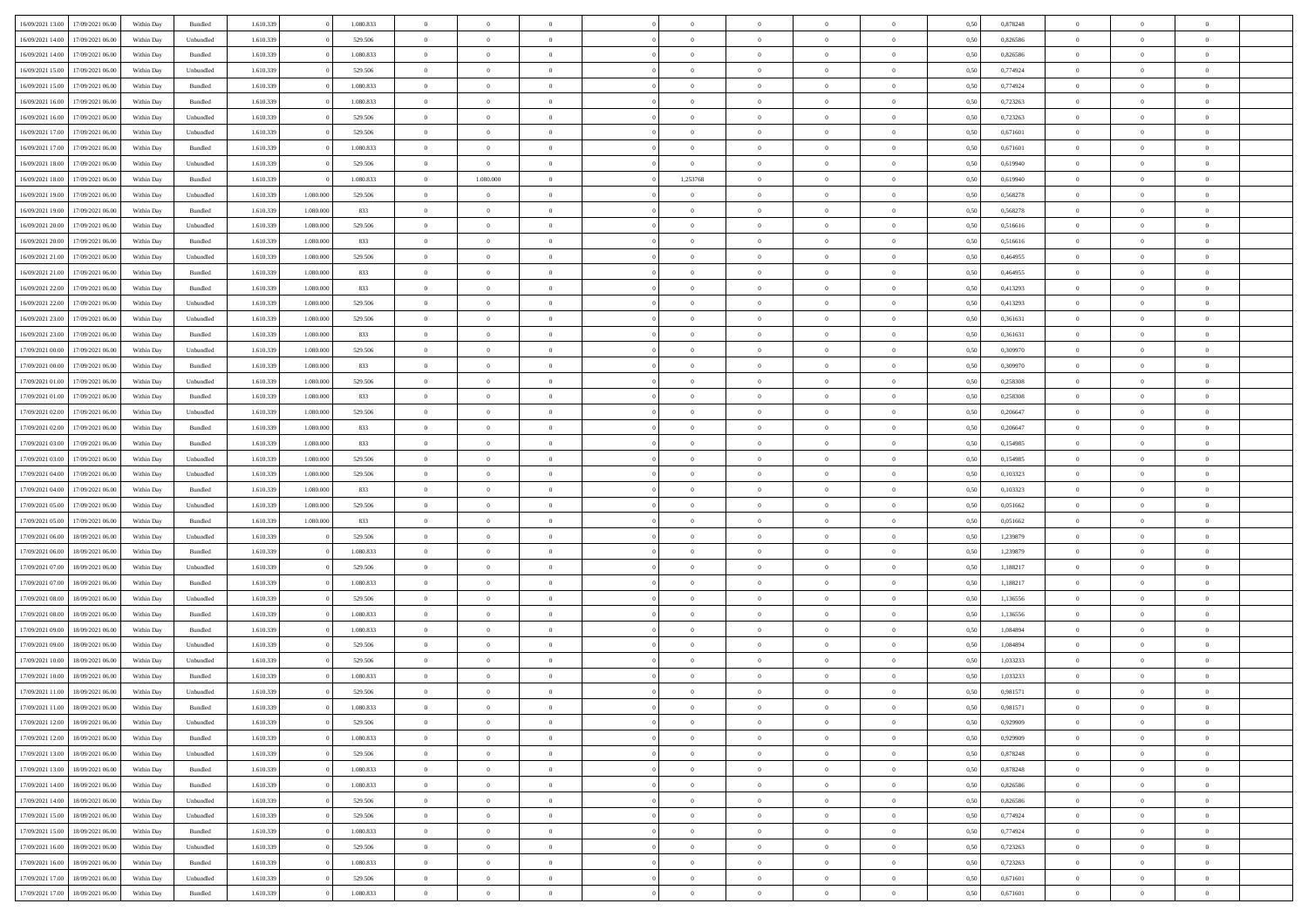| 17/09/2021 18:00 | 18/09/2021 06:00 | Within Dav | Unbundled | 1.610.339 | 529.506   | $\overline{0}$ | $\Omega$       |                | $\Omega$       | $\Omega$       | $\theta$       | $\theta$       | 0,50 | 0,619940 | $\theta$       | $\theta$       | $\theta$       |  |
|------------------|------------------|------------|-----------|-----------|-----------|----------------|----------------|----------------|----------------|----------------|----------------|----------------|------|----------|----------------|----------------|----------------|--|
|                  |                  |            |           |           |           |                |                |                |                |                |                |                |      |          |                |                |                |  |
| 17/09/2021 18:00 | 18/09/2021 06:00 | Within Day | Bundled   | 1.610.339 | 1.080.833 | $\overline{0}$ | $\theta$       | $\overline{0}$ | $\overline{0}$ | $\bf{0}$       | $\overline{0}$ | $\bf{0}$       | 0,50 | 0,619940 | $\theta$       | $\theta$       | $\overline{0}$ |  |
| 17/09/2021 19:00 | 18/09/2021 06:00 | Within Day | Unbundled | 1.610.339 | 529.506   | $\overline{0}$ | $\overline{0}$ | $\overline{0}$ | $\bf{0}$       | $\bf{0}$       | $\bf{0}$       | $\bf{0}$       | 0,50 | 0,568278 | $\overline{0}$ | $\overline{0}$ | $\overline{0}$ |  |
| 17/09/2021 19:00 | 18/09/2021 06:00 | Within Dav | Bundled   | 1.610.339 | 1.080.833 | $\overline{0}$ | $\overline{0}$ | $\overline{0}$ | $\overline{0}$ | $\bf{0}$       | $\overline{0}$ | $\overline{0}$ | 0.50 | 0,568278 | $\theta$       | $\theta$       | $\overline{0}$ |  |
|                  |                  |            |           |           |           |                |                |                |                |                |                |                |      |          |                |                |                |  |
| 17/09/2021 20:00 | 18/09/2021 06:00 | Within Day | Bundled   | 1.610.339 | 1.080.833 | $\overline{0}$ | $\theta$       | $\overline{0}$ | $\overline{0}$ | $\bf{0}$       | $\overline{0}$ | $\bf{0}$       | 0,50 | 0,516616 | $\theta$       | $\overline{0}$ | $\overline{0}$ |  |
| 17/09/2021 20:00 | 18/09/2021 06:00 | Within Day | Unbundled | 1.610.339 | 529.506   | $\overline{0}$ | $\bf{0}$       | $\overline{0}$ | $\bf{0}$       | $\overline{0}$ | $\overline{0}$ | $\mathbf{0}$   | 0,50 | 0,516616 | $\overline{0}$ | $\overline{0}$ | $\bf{0}$       |  |
| 17/09/2021 21:00 | 18/09/2021 06:00 | Within Dav | Unbundled | 1.610.339 | 529.506   | $\overline{0}$ | $\overline{0}$ | $\overline{0}$ | $\overline{0}$ | $\overline{0}$ | $\overline{0}$ | $\overline{0}$ | 0.50 | 0,464955 | $\theta$       | $\overline{0}$ | $\overline{0}$ |  |
| 17/09/2021 21:00 | 18/09/2021 06:00 | Within Day | Bundled   | 1.610.339 | 1.080.833 | $\overline{0}$ | $\theta$       | $\overline{0}$ | $\overline{0}$ | $\bf{0}$       | $\overline{0}$ | $\bf{0}$       | 0,50 | 0,464955 | $\theta$       | $\theta$       | $\overline{0}$ |  |
|                  |                  |            |           |           |           |                | $\overline{0}$ |                |                | $\bf{0}$       |                |                |      |          | $\,0\,$        | $\overline{0}$ | $\overline{0}$ |  |
| 17/09/2021 22:00 | 18/09/2021 06:00 | Within Day | Unbundled | 1.610.339 | 529.506   | $\overline{0}$ |                | $\overline{0}$ | $\bf{0}$       |                | $\bf{0}$       | $\bf{0}$       | 0,50 | 0,413293 |                |                |                |  |
| 17/09/2021 22:00 | 18/09/2021 06:00 | Within Dav | Bundled   | 1.610.339 | 1.080.833 | $\overline{0}$ | $\overline{0}$ | $\overline{0}$ | $\overline{0}$ | $\overline{0}$ | $\overline{0}$ | $\overline{0}$ | 0.50 | 0,413293 | $\theta$       | $\overline{0}$ | $\overline{0}$ |  |
| 17/09/2021 23:00 | 18/09/2021 06:00 | Within Day | Unbundled | 1.610.339 | 529.506   | $\overline{0}$ | $\theta$       | $\overline{0}$ | $\overline{0}$ | $\bf{0}$       | $\overline{0}$ | $\bf{0}$       | 0,50 | 0,361631 | $\,$ 0 $\,$    | $\overline{0}$ | $\overline{0}$ |  |
| 17/09/2021 23.00 | 18/09/2021 06:00 | Within Day | Bundled   | 1.610.339 | 1.080.833 | $\overline{0}$ | $\overline{0}$ | $\overline{0}$ | $\bf{0}$       | $\bf{0}$       | $\bf{0}$       | $\bf{0}$       | 0,50 | 0,361631 | $\overline{0}$ | $\overline{0}$ | $\overline{0}$ |  |
| 18/09/2021 00:00 | 18/09/2021 06:00 | Within Day | Unbundled | 1.610.339 | 529.506   | $\overline{0}$ | $\overline{0}$ | $\overline{0}$ | $\overline{0}$ | $\bf{0}$       | $\overline{0}$ | $\overline{0}$ | 0.50 | 0,309970 | $\theta$       | $\theta$       | $\overline{0}$ |  |
|                  |                  |            |           |           |           | $\overline{0}$ | $\theta$       | $\overline{0}$ | $\overline{0}$ | $\bf{0}$       | $\overline{0}$ |                |      |          | $\theta$       | $\overline{0}$ | $\overline{0}$ |  |
| 18/09/2021 00:00 | 18/09/2021 06:00 | Within Day | Bundled   | 1.610.339 | 1.080.833 |                |                |                |                |                |                | $\bf{0}$       | 0,50 | 0,309970 |                |                |                |  |
| 18/09/2021 01:00 | 18/09/2021 06:00 | Within Day | Bundled   | 1.610.339 | 1.080.833 | $\overline{0}$ | $\overline{0}$ | $\overline{0}$ | $\bf{0}$       | $\overline{0}$ | $\overline{0}$ | $\mathbf{0}$   | 0,50 | 0,258308 | $\overline{0}$ | $\overline{0}$ | $\bf{0}$       |  |
| 18/09/2021 01:00 | 18/09/2021 06:00 | Within Dav | Unbundled | 1.610.339 | 529.506   | $\overline{0}$ | $\overline{0}$ | $\overline{0}$ | $\overline{0}$ | $\overline{0}$ | $\overline{0}$ | $\overline{0}$ | 0.50 | 0,258308 | $\theta$       | $\overline{0}$ | $\overline{0}$ |  |
| 18/09/2021 02:00 | 18/09/2021 06:00 | Within Day | Unbundled | 1.610.339 | 529.506   | $\overline{0}$ | $\theta$       | $\overline{0}$ | $\overline{0}$ | $\bf{0}$       | $\overline{0}$ | $\bf{0}$       | 0,50 | 0,206647 | $\theta$       | $\theta$       | $\overline{0}$ |  |
| 18/09/2021 02:00 | 18/09/2021 06:00 | Within Day | Bundled   | 1.610.339 | 1.080.833 | $\overline{0}$ | $\overline{0}$ | $\overline{0}$ | $\bf{0}$       | $\bf{0}$       | $\bf{0}$       | $\bf{0}$       | 0,50 | 0,206647 | $\,0\,$        | $\overline{0}$ | $\overline{0}$ |  |
|                  |                  |            |           |           |           |                | $\overline{0}$ |                |                | $\overline{0}$ |                |                |      |          | $\theta$       | $\overline{0}$ | $\overline{0}$ |  |
| 18/09/2021 03:00 | 18/09/2021 06:00 | Within Day | Unbundled | 1.610.339 | 529.506   | $\overline{0}$ |                | $\overline{0}$ | $\overline{0}$ |                | $\overline{0}$ | $\overline{0}$ | 0.50 | 0,154985 |                |                |                |  |
| 18/09/2021 03:00 | 18/09/2021 06:00 | Within Day | Bundled   | 1.610.339 | 1.080.833 | $\overline{0}$ | $\theta$       | $\overline{0}$ | $\overline{0}$ | $\bf{0}$       | $\overline{0}$ | $\bf{0}$       | 0,50 | 0,154985 | $\,$ 0 $\,$    | $\theta$       | $\overline{0}$ |  |
| 18/09/2021 04:00 | 18/09/2021 06:00 | Within Day | Unbundled | 1.610.339 | 529.506   | $\overline{0}$ | $\overline{0}$ | $\overline{0}$ | $\bf{0}$       | $\bf{0}$       | $\bf{0}$       | $\bf{0}$       | 0,50 | 0,103323 | $\bf{0}$       | $\overline{0}$ | $\overline{0}$ |  |
| 18/09/2021 04:00 | 18/09/2021 06:00 | Within Day | Bundled   | 1.610.339 | 1.080.833 | $\overline{0}$ | $\overline{0}$ | $\overline{0}$ | $\overline{0}$ | $\bf{0}$       | $\overline{0}$ | $\overline{0}$ | 0.50 | 0,103323 | $\theta$       | $\overline{0}$ | $\overline{0}$ |  |
| 18/09/2021 05:00 | 18/09/2021 06:00 | Within Day | Unbundled | 1.610.339 | 529.506   | $\overline{0}$ | $\theta$       | $\overline{0}$ | $\overline{0}$ | $\bf{0}$       | $\overline{0}$ | $\bf{0}$       | 0,50 | 0,051662 | $\,$ 0 $\,$    | $\overline{0}$ | $\overline{0}$ |  |
|                  |                  |            |           |           |           |                |                |                |                |                |                |                |      |          |                |                |                |  |
| 18/09/2021 05:00 | 18/09/2021 06:00 | Within Day | Bundled   | 1.610.339 | 1.080.833 | $\overline{0}$ | $\bf{0}$       | $\overline{0}$ | $\bf{0}$       | $\overline{0}$ | $\overline{0}$ | $\mathbf{0}$   | 0,50 | 0,051662 | $\overline{0}$ | $\overline{0}$ | $\bf{0}$       |  |
| 18/09/2021 06:00 | 19/09/2021 06:00 | Within Dav | Unbundled | 1.610.339 | 529.506   | $\overline{0}$ | $\overline{0}$ | $\overline{0}$ | $\overline{0}$ | $\overline{0}$ | $\overline{0}$ | $\overline{0}$ | 0.50 | 1,239879 | $\theta$       | $\overline{0}$ | $\overline{0}$ |  |
| 18/09/2021 06:00 | 19/09/2021 06:00 | Within Day | Bundled   | 1.610.339 | 1.080.833 | $\overline{0}$ | $\theta$       | $\overline{0}$ | $\overline{0}$ | $\bf{0}$       | $\overline{0}$ | $\bf{0}$       | 0,50 | 1,239879 | $\theta$       | $\theta$       | $\overline{0}$ |  |
| 18/09/2021 07:00 | 19/09/2021 06:00 | Within Day | Bundled   | 1.610.339 | 1.080.833 | $\overline{0}$ | $\overline{0}$ | $\overline{0}$ | $\bf{0}$       | $\bf{0}$       | $\bf{0}$       | $\bf{0}$       | 0,50 | 1,188217 | $\,0\,$        | $\overline{0}$ | $\overline{0}$ |  |
| 18/09/2021 07:00 | 19/09/2021 06:00 | Within Day | Unbundled | 1.610.339 | 529.506   | $\overline{0}$ | $\overline{0}$ | $\overline{0}$ | $\overline{0}$ | $\overline{0}$ | $\overline{0}$ | $\overline{0}$ | 0.50 | 1,188217 | $\theta$       | $\overline{0}$ | $\overline{0}$ |  |
|                  |                  |            |           |           |           |                |                |                |                |                |                |                |      |          |                |                |                |  |
| 18/09/2021 08:00 | 19/09/2021 06:00 | Within Day | Bundled   | 1.610.339 | 1.080.833 | $\overline{0}$ | $\theta$       | $\overline{0}$ | $\overline{0}$ | $\bf{0}$       | $\overline{0}$ | $\bf{0}$       | 0,50 | 1,136556 | $\,$ 0 $\,$    | $\overline{0}$ | $\overline{0}$ |  |
| 18/09/2021 08:00 | 19/09/2021 06:00 | Within Day | Unbundled | 1.610.339 | 529.506   | $\overline{0}$ | $\overline{0}$ | $\overline{0}$ | $\bf{0}$       | $\bf{0}$       | $\bf{0}$       | $\bf{0}$       | 0,50 | 1,136556 | $\overline{0}$ | $\overline{0}$ | $\overline{0}$ |  |
| 18/09/2021 09:00 | 19/09/2021 06:00 | Within Day | Bundled   | 1.610.339 | 1.080.833 | $\overline{0}$ | $\Omega$       | $\Omega$       | $\Omega$       | $\Omega$       | $\Omega$       | $\overline{0}$ | 0,50 | 1,084894 | $\,0\,$        | $\theta$       | $\theta$       |  |
| 18/09/2021 09:00 | 19/09/2021 06:00 | Within Day | Unbundled | 1.610.339 | 529.506   | $\overline{0}$ | $\theta$       | $\overline{0}$ | $\overline{0}$ | $\bf{0}$       | $\overline{0}$ | $\bf{0}$       | 0,50 | 1,084894 | $\,$ 0 $\,$    | $\theta$       | $\overline{0}$ |  |
|                  |                  |            |           |           |           |                |                |                |                | $\bf{0}$       |                |                |      |          |                | $\overline{0}$ | $\bf{0}$       |  |
| 18/09/2021 10:00 | 19/09/2021 06:00 | Within Day | Bundled   | 1.610.339 | 1.080.833 | $\overline{0}$ | $\overline{0}$ | $\overline{0}$ | $\bf{0}$       |                | $\overline{0}$ | $\mathbf{0}$   | 0,50 | 1,033233 | $\overline{0}$ |                |                |  |
| 18/09/2021 10:00 | 19/09/2021 06:00 | Within Day | Unbundled | 1.610.339 | 529.506   | $\overline{0}$ | $\Omega$       | $\Omega$       | $\Omega$       | $\bf{0}$       | $\overline{0}$ | $\overline{0}$ | 0.50 | 1,033233 | $\,0\,$        | $\theta$       | $\theta$       |  |
| 18/09/2021 11:00 | 19/09/2021 06:00 | Within Day | Unbundled | 1.610.339 | 529.506   | $\overline{0}$ | $\theta$       | $\overline{0}$ | $\overline{0}$ | $\bf{0}$       | $\overline{0}$ | $\bf{0}$       | 0,50 | 0,981571 | $\,$ 0 $\,$    | $\theta$       | $\overline{0}$ |  |
| 18/09/2021 11:00 | 19/09/2021 06:00 | Within Day | Bundled   | 1.610.339 | 1.080.833 | $\overline{0}$ | $\overline{0}$ | $\overline{0}$ | $\bf{0}$       | $\bf{0}$       | $\bf{0}$       | $\bf{0}$       | 0,50 | 0,981571 | $\,0\,$        | $\overline{0}$ | $\overline{0}$ |  |
| 18/09/2021 12:00 | 19/09/2021 06:00 | Within Day | Unbundled | 1.610.339 | 529.506   | $\overline{0}$ | $\Omega$       | $\Omega$       | $\Omega$       | $\theta$       | $\theta$       | $\overline{0}$ | 0.50 | 0,929909 | $\theta$       | $\theta$       | $\theta$       |  |
|                  |                  |            |           |           |           | $\overline{0}$ |                |                |                |                |                |                |      |          |                |                |                |  |
| 18/09/2021 12:00 | 19/09/2021 06:00 | Within Day | Bundled   | 1.610.339 | 1.080.833 |                | $\theta$       | $\overline{0}$ | $\overline{0}$ | $\bf{0}$       | $\overline{0}$ | $\bf{0}$       | 0,50 | 0,929909 | $\,$ 0 $\,$    | $\overline{0}$ | $\overline{0}$ |  |
| 18/09/2021 13:00 | 19/09/2021 06:00 | Within Day | Bundled   | 1.610.339 | 1.080.833 | $\overline{0}$ | $\overline{0}$ | $\overline{0}$ | $\bf{0}$       | $\bf{0}$       | $\bf{0}$       | $\bf{0}$       | 0,50 | 0,878248 | $\bf{0}$       | $\overline{0}$ | $\overline{0}$ |  |
| 18/09/2021 13:00 | 19/09/2021 06:00 | Within Day | Unbundled | 1.610.339 | 529.506   | $\overline{0}$ | $\Omega$       | $\overline{0}$ | $\Omega$       | $\Omega$       | $\overline{0}$ | $\overline{0}$ | 0.50 | 0,878248 | $\,0\,$        | $\theta$       | $\theta$       |  |
| 18/09/2021 14:00 | 19/09/2021 06:00 | Within Day | Unbundled | 1.610.339 | 529.506   | $\overline{0}$ | $\theta$       | $\overline{0}$ | $\overline{0}$ | $\bf{0}$       | $\overline{0}$ | $\bf{0}$       | 0,50 | 0,826586 | $\,$ 0 $\,$    | $\overline{0}$ | $\overline{0}$ |  |
| 18/09/2021 14:00 | 19/09/2021 06:00 | Within Day | Bundled   | 1.610.339 | 1.080.833 | $\overline{0}$ | $\overline{0}$ | $\overline{0}$ | $\bf{0}$       | $\bf{0}$       | $\bf{0}$       | $\mathbf{0}$   | 0,50 | 0,826586 | $\bf{0}$       | $\overline{0}$ | $\bf{0}$       |  |
|                  | 19/09/2021 06:00 |            |           |           |           | $\overline{0}$ | $\Omega$       | $\Omega$       | $\Omega$       | $\Omega$       | $\Omega$       | $\overline{0}$ | 0.50 |          | $\theta$       | $\theta$       | $\theta$       |  |
| 18/09/2021 15:00 |                  | Within Day | Unbundled | 1.610.339 | 529.506   |                |                |                |                |                |                |                |      | 0,774924 |                |                |                |  |
| 18/09/2021 15:00 | 19/09/2021 06:00 | Within Day | Bundled   | 1.610.339 | 1.080.833 | $\overline{0}$ | $\overline{0}$ | $\overline{0}$ | $\bf{0}$       | $\,$ 0         | $\bf{0}$       | $\bf{0}$       | 0,50 | 0,774924 | $\,0\,$        | $\overline{0}$ | $\overline{0}$ |  |
| 18/09/2021 16:00 | 19/09/2021 06:00 | Within Day | Unbundled | 1.610.339 | 529.506   | $\bf{0}$       | $\bf{0}$       |                |                | $\bf{0}$       |                |                | 0,50 | 0,723263 | $\bf{0}$       | $\overline{0}$ |                |  |
| 18/09/2021 16:00 | 19/09/2021 06:00 | Within Day | Bundled   | 1.610.339 | 1.080.833 | $\overline{0}$ | $\overline{0}$ | $\overline{0}$ | $\Omega$       | $\overline{0}$ | $\overline{0}$ | $\overline{0}$ | 0,50 | 0,723263 | $\theta$       | $\theta$       | $\Omega$       |  |
| 18/09/2021 17:00 | 19/09/2021 06:00 | Within Day | Unbundled | 1.610.339 | 529.506   | $\overline{0}$ | $\,$ 0         | $\overline{0}$ | $\bf{0}$       | $\,$ 0 $\,$    | $\overline{0}$ | $\,$ 0 $\,$    | 0,50 | 0,671601 | $\,$ 0 $\,$    | $\,$ 0 $\,$    | $\,$ 0         |  |
|                  |                  |            |           |           |           |                |                |                |                |                |                |                |      |          |                |                |                |  |
| 18/09/2021 17:00 | 19/09/2021 06:00 | Within Day | Bundled   | 1.610.339 | 1.080.833 | $\overline{0}$ | $\overline{0}$ | $\overline{0}$ | $\overline{0}$ | $\overline{0}$ | $\overline{0}$ | $\mathbf{0}$   | 0,50 | 0,671601 | $\overline{0}$ | $\bf{0}$       | $\bf{0}$       |  |
| 18/09/2021 18:00 | 19/09/2021 06:00 | Within Day | Unbundled | 1.610.339 | 529.506   | $\overline{0}$ | $\overline{0}$ | $\overline{0}$ | $\Omega$       | $\overline{0}$ | $\overline{0}$ | $\overline{0}$ | 0,50 | 0,619940 | $\overline{0}$ | $\theta$       | $\overline{0}$ |  |
| 18/09/2021 18:00 | 19/09/2021 06:00 | Within Day | Bundled   | 1.610.339 | 1.080.833 | $\overline{0}$ | $\,$ 0         | $\overline{0}$ | $\overline{0}$ | $\,$ 0 $\,$    | $\overline{0}$ | $\mathbf{0}$   | 0,50 | 0,619940 | $\,$ 0 $\,$    | $\overline{0}$ | $\overline{0}$ |  |
| 18/09/2021 19:00 | 19/09/2021 06:00 | Within Day | Bundled   | 1.610.339 | 1.080.833 | $\overline{0}$ | $\overline{0}$ | $\overline{0}$ | $\overline{0}$ | $\overline{0}$ | $\overline{0}$ | $\mathbf{0}$   | 0,50 | 0,568278 | $\overline{0}$ | $\overline{0}$ | $\bf{0}$       |  |
| 18/09/2021 19:00 | 19/09/2021 06:00 | Within Day | Unbundled | 1.610.339 | 529.506   | $\overline{0}$ | $\overline{0}$ | $\overline{0}$ | $\overline{0}$ | $\overline{0}$ | $\overline{0}$ | $\bf{0}$       | 0.50 | 0,568278 | $\overline{0}$ | $\theta$       | $\overline{0}$ |  |
|                  |                  |            |           |           |           |                |                |                |                |                |                |                |      |          |                |                |                |  |
| 18/09/2021 20:00 | 19/09/2021 06:00 | Within Day | Unbundled | 1.610.339 | 529.506   | $\overline{0}$ | $\,$ 0         | $\overline{0}$ | $\bf{0}$       | $\bf{0}$       | $\bf{0}$       | $\bf{0}$       | 0,50 | 0,516616 | $\,$ 0 $\,$    | $\overline{0}$ | $\overline{0}$ |  |
| 18/09/2021 20:00 | 19/09/2021 06:00 | Within Day | Bundled   | 1.610.339 | 1.080.833 | $\overline{0}$ | $\bf{0}$       | $\overline{0}$ | $\overline{0}$ | $\overline{0}$ | $\overline{0}$ | $\mathbf{0}$   | 0,50 | 0,516616 | $\overline{0}$ | $\overline{0}$ | $\bf{0}$       |  |
| 18/09/2021 21:00 | 19/09/2021 06:00 | Within Day | Unbundled | 1.610.339 | 529.506   | $\overline{0}$ | $\overline{0}$ | $\overline{0}$ | $\Omega$       | $\overline{0}$ | $\overline{0}$ | $\bf{0}$       | 0.50 | 0.464955 | $\overline{0}$ | $\overline{0}$ | $\overline{0}$ |  |
| 18/09/2021 21:00 | 19/09/2021 06:00 | Within Day | Bundled   | 1.610.339 | 1.080.833 | $\overline{0}$ | $\bf{0}$       | $\overline{0}$ | $\bf{0}$       | $\bf{0}$       | $\bf{0}$       | $\mathbf{0}$   | 0,50 | 0,464955 | $\,$ 0 $\,$    | $\,$ 0 $\,$    | $\bf{0}$       |  |
| 18/09/2021 22:00 | 19/09/2021 06:00 | Within Day | Unbundled | 1.610.339 | 529.506   | $\overline{0}$ | $\overline{0}$ | $\overline{0}$ | $\overline{0}$ | $\overline{0}$ | $\bf{0}$       | $\mathbf{0}$   | 0,50 | 0,413293 | $\overline{0}$ | $\bf{0}$       | $\bf{0}$       |  |
|                  |                  |            |           |           |           |                |                |                |                |                |                |                |      |          |                |                |                |  |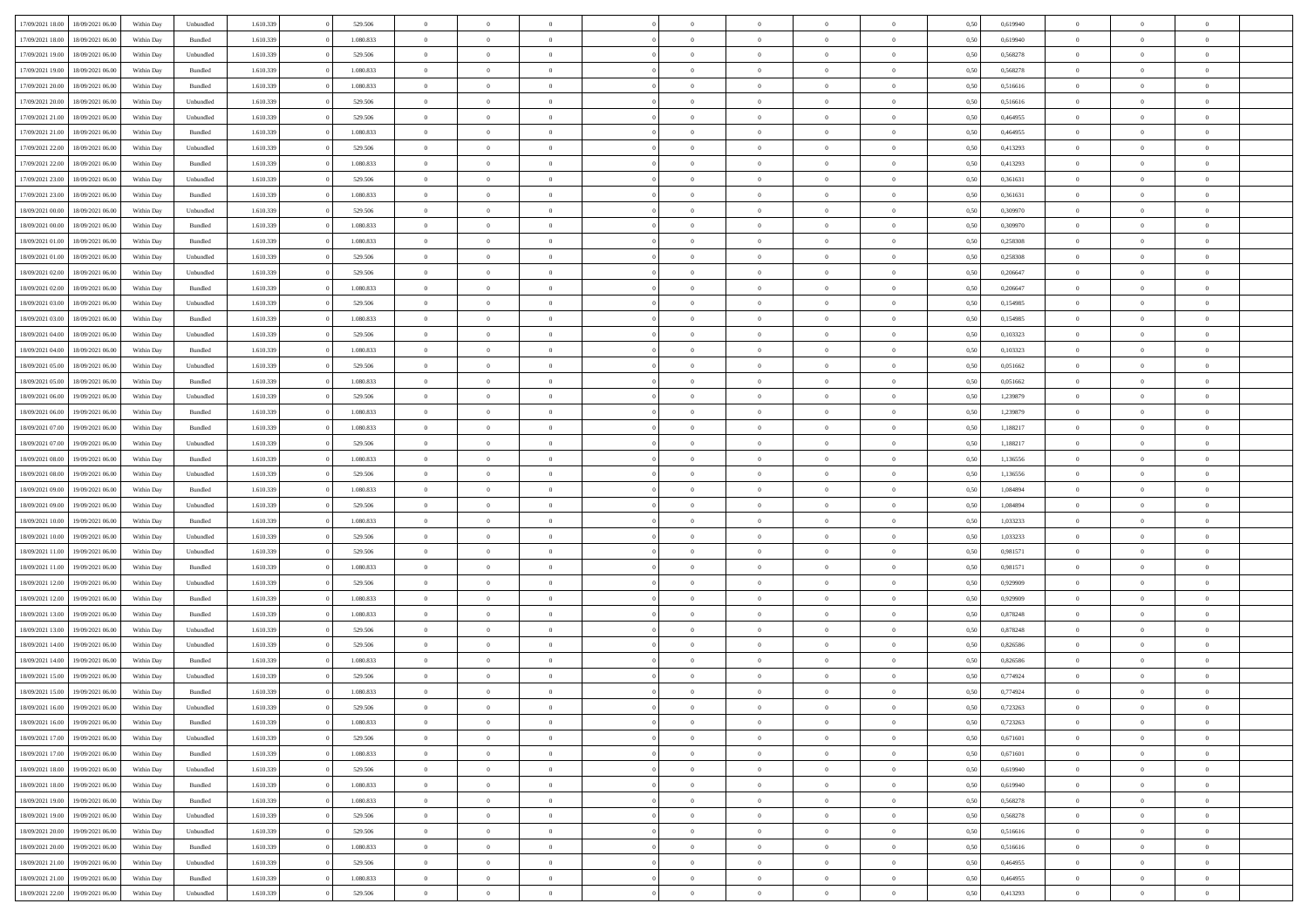| 18/09/2021 22:00<br>19/09/2021 06:00 | Within Day | Bundled   | 1.610.339 | 1.080.833 | $\overline{0}$ | $\overline{0}$ | $\Omega$       | $\Omega$       | $\Omega$       |                | $\overline{0}$ | 0,50 | 0,413293 | $\mathbf{0}$   | $\Omega$       | $\Omega$       |  |
|--------------------------------------|------------|-----------|-----------|-----------|----------------|----------------|----------------|----------------|----------------|----------------|----------------|------|----------|----------------|----------------|----------------|--|
| 18/09/2021 23:00<br>19/09/2021 06:00 | Within Day | Unbundled | 1.610.339 | 529.506   | $\bf{0}$       | $\overline{0}$ | $\theta$       | $\theta$       | $\overline{0}$ | $\overline{0}$ | $\,$ 0         | 0,50 | 0,361631 | $\mathbf{0}$   | $\theta$       | $\bf{0}$       |  |
| 18/09/2021 23:00<br>19/09/2021 06:00 | Within Day | Bundled   | 1.610.339 | 1.080.833 | $\overline{0}$ | $\overline{0}$ | $\overline{0}$ | $\bf{0}$       | $\bf{0}$       | $\overline{0}$ | $\mathbf{0}$   | 0,50 | 0,361631 | $\bf{0}$       | $\bf{0}$       | $\bf{0}$       |  |
| 19/09/2021 00:00<br>19/09/2021 06:00 | Within Day | Bundled   | 1.610.339 | 1.080.833 | $\overline{0}$ | $\overline{0}$ | $\overline{0}$ | $\overline{0}$ | $\overline{0}$ | $\Omega$       | $\overline{0}$ | 0.50 | 0.309970 | $\overline{0}$ | $\overline{0}$ | $\bf{0}$       |  |
|                                      |            |           |           |           |                |                |                |                |                |                |                |      |          |                |                |                |  |
| 19/09/2021 00:00<br>19/09/2021 06:00 | Within Day | Unbundled | 1.610.339 | 529.506   | $\bf{0}$       | $\overline{0}$ | $\overline{0}$ | $\theta$       | $\overline{0}$ | $\overline{0}$ | $\bf{0}$       | 0,50 | 0,309970 | $\theta$       | $\theta$       | $\overline{0}$ |  |
| 19/09/2021 01:00<br>19/09/2021 06:00 | Within Day | Unbundled | 1.610.339 | 529.506   | $\overline{0}$ | $\overline{0}$ | $\overline{0}$ | $\bf{0}$       | $\overline{0}$ | $\overline{0}$ | $\overline{0}$ | 0,50 | 0,258308 | $\overline{0}$ | $\overline{0}$ | $\overline{0}$ |  |
| 19/09/2021 01:00<br>19/09/2021 06:00 | Within Day | Bundled   | 1.610.339 | 1.080.833 | $\overline{0}$ | $\overline{0}$ | $\overline{0}$ | $\overline{0}$ | $\overline{0}$ | $\overline{0}$ | $\overline{0}$ | 0.50 | 0,258308 | $\mathbf{0}$   | $\overline{0}$ | $\overline{0}$ |  |
| 19/09/2021 02:00<br>19/09/2021 06:00 | Within Day | Unbundled | 1.610.339 | 529.506   | $\bf{0}$       | $\overline{0}$ | $\overline{0}$ | $\theta$       | $\overline{0}$ | $\overline{0}$ | $\bf{0}$       | 0,50 | 0,206647 | $\theta$       | $\theta$       | $\bf{0}$       |  |
| 19/09/2021 02:00<br>19/09/2021 06:00 | Within Day | Bundled   | 1.610.339 | 1.080.833 | $\overline{0}$ | $\overline{0}$ | $\bf{0}$       | $\bf{0}$       | $\bf{0}$       | $\overline{0}$ | $\bf{0}$       | 0,50 | 0,206647 | $\bf{0}$       | $\bf{0}$       | $\bf{0}$       |  |
| 19/09/2021 06:00                     |            | Unbundled | 1.610.339 | 529.506   | $\overline{0}$ | $\overline{0}$ | $\overline{0}$ | $\overline{0}$ | $\overline{0}$ | $\overline{0}$ | $\overline{0}$ | 0.50 | 0.154985 | $\overline{0}$ | $\overline{0}$ | $\overline{0}$ |  |
| 19/09/2021 03:00                     | Within Day |           |           |           |                |                |                |                |                |                |                |      |          |                |                |                |  |
| 19/09/2021 03:00<br>19/09/2021 06:00 | Within Day | Bundled   | 1.610.339 | 1.080.833 | $\bf{0}$       | $\overline{0}$ | $\overline{0}$ | $\overline{0}$ | $\overline{0}$ | $\overline{0}$ | $\,$ 0         | 0,50 | 0,154985 | $\theta$       | $\theta$       | $\bf{0}$       |  |
| 19/09/2021 04:00<br>19/09/2021 06:00 | Within Day | Unbundled | 1.610.339 | 529.506   | $\overline{0}$ | $\overline{0}$ | $\overline{0}$ | $\bf{0}$       | $\bf{0}$       | $\overline{0}$ | $\mathbf{0}$   | 0,50 | 0,103323 | $\bf{0}$       | $\bf{0}$       | $\bf{0}$       |  |
| 19/09/2021 04:00<br>19/09/2021 06:00 | Within Day | Bundled   | 1.610.339 | 1.080.833 | $\overline{0}$ | $\overline{0}$ | $\overline{0}$ | $\overline{0}$ | $\overline{0}$ | $\overline{0}$ | $\overline{0}$ | 0.50 | 0,103323 | $\mathbf{0}$   | $\overline{0}$ | $\bf{0}$       |  |
| 19/09/2021 05:00<br>19/09/2021 06:00 | Within Day | Unbundled | 1.610.339 | 529.506   | $\bf{0}$       | $\overline{0}$ | $\overline{0}$ | $\theta$       | $\overline{0}$ | $\overline{0}$ | $\,$ 0         | 0,50 | 0,051662 | $\theta$       | $\theta$       | $\overline{0}$ |  |
|                                      |            |           |           |           |                |                |                |                |                |                |                |      |          |                |                |                |  |
| 19/09/2021 05:00<br>19/09/2021 06:00 | Within Day | Bundled   | 1.610.339 | 1.080.833 | $\overline{0}$ | $\overline{0}$ | $\overline{0}$ | $\bf{0}$       | $\overline{0}$ | $\overline{0}$ | $\overline{0}$ | 0,50 | 0,051662 | $\overline{0}$ | $\bf{0}$       | $\overline{0}$ |  |
| 19/09/2021 06:00<br>20/09/2021 06:00 | Within Day | Bundled   | 1.610.339 | 1.080.833 | $\overline{0}$ | $\overline{0}$ | $\overline{0}$ | $\overline{0}$ | $\overline{0}$ | $\overline{0}$ | $\mathbf{0}$   | 0.50 | 1,239879 | $\overline{0}$ | $\overline{0}$ | $\overline{0}$ |  |
| 19/09/2021 06:00<br>20/09/2021 06:00 | Within Day | Unbundled | 1.610.339 | 529.506   | $\bf{0}$       | $\overline{0}$ | $\overline{0}$ | $\overline{0}$ | $\overline{0}$ | $\overline{0}$ | $\bf{0}$       | 0,50 | 1,239879 | $\theta$       | $\theta$       | $\bf{0}$       |  |
| 19/09/2021 07:00<br>20/09/2021 06:00 | Within Day | Unbundled | 1.610.339 | 529.506   | $\overline{0}$ | $\overline{0}$ | $\bf{0}$       | $\bf{0}$       | $\bf{0}$       | $\overline{0}$ | $\mathbf{0}$   | 0,50 | 1,188217 | $\bf{0}$       | $\bf{0}$       | $\bf{0}$       |  |
| 19/09/2021 07:00<br>20/09/2021 06:00 | Within Day | Bundled   | 1.610.339 | 1.080.833 | $\overline{0}$ | $\overline{0}$ | $\overline{0}$ | $\overline{0}$ | $\overline{0}$ | $\overline{0}$ | $\overline{0}$ | 0.50 | 1,188217 | $\overline{0}$ | $\overline{0}$ | $\overline{0}$ |  |
| 19/09/2021 08:00<br>20/09/2021 06:00 | Within Day | Unbundled | 1.610.339 | 529.506   | $\bf{0}$       | $\overline{0}$ | $\overline{0}$ | $\overline{0}$ | $\overline{0}$ | $\overline{0}$ | $\,$ 0         | 0,50 | 1,136556 | $\theta$       | $\theta$       | $\bf{0}$       |  |
| 19/09/2021 08:00<br>20/09/2021 06:00 | Within Day | Bundled   | 1.610.339 | 1.080.833 | $\overline{0}$ | $\overline{0}$ | $\overline{0}$ | $\bf{0}$       | $\bf{0}$       | $\overline{0}$ | $\mathbf{0}$   | 0,50 | 1,136556 | $\bf{0}$       | $\bf{0}$       | $\bf{0}$       |  |
|                                      |            |           |           |           |                |                |                |                |                |                |                |      |          |                |                |                |  |
| 19/09/2021 09:00<br>20/09/2021 06:00 | Within Day | Unbundled | 1.610.339 | 529,506   | $\overline{0}$ | $\overline{0}$ | $\overline{0}$ | $\overline{0}$ | $\overline{0}$ | $\overline{0}$ | $\overline{0}$ | 0.50 | 1.084894 | $\overline{0}$ | $\overline{0}$ | $\bf{0}$       |  |
| 19/09/2021 09:00<br>20/09/2021 06:00 | Within Day | Bundled   | 1.610.339 | 1.080.833 | $\bf{0}$       | $\overline{0}$ | $\overline{0}$ | $\overline{0}$ | $\overline{0}$ | $\overline{0}$ | $\,$ 0         | 0,50 | 1,084894 | $\mathbf{0}$   | $\theta$       | $\bf{0}$       |  |
| 19/09/2021 11:00<br>20/09/2021 06:00 | Within Day | Unbundled | 1.610.339 | 529.506   | $\overline{0}$ | $\overline{0}$ | $\overline{0}$ | $\bf{0}$       | $\overline{0}$ | $\overline{0}$ | $\overline{0}$ | 0,50 | 0,981571 | $\overline{0}$ | $\overline{0}$ | $\overline{0}$ |  |
| 19/09/2021 11:00<br>20/09/2021 06:00 | Within Day | Bundled   | 1.610.339 | 1.080.833 | $\overline{0}$ | $\overline{0}$ | $\overline{0}$ | $\overline{0}$ | $\overline{0}$ | $\overline{0}$ | $\overline{0}$ | 0.50 | 0,981571 | $\overline{0}$ | $\overline{0}$ | $\overline{0}$ |  |
| 19/09/2021 12:00<br>20/09/2021 06:00 | Within Day | Bundled   | 1.610.339 | 1.080.833 | $\bf{0}$       | $\overline{0}$ | $\bf{0}$       | $\overline{0}$ | $\overline{0}$ | $\overline{0}$ | $\bf{0}$       | 0,50 | 0,929909 | $\theta$       | $\theta$       | $\bf{0}$       |  |
| 19/09/2021 12:00<br>20/09/2021 06:00 | Within Day | Unbundled | 1.610.339 | 529.506   | $\overline{0}$ | $\overline{0}$ | $\bf{0}$       | $\bf{0}$       | $\bf{0}$       | $\overline{0}$ | $\bf{0}$       | 0,50 | 0,929909 | $\bf{0}$       | $\bf{0}$       | $\bf{0}$       |  |
| 20/09/2021 06:00                     |            | Unbundled | 1.610.339 | 529.506   | $\overline{0}$ | $\overline{0}$ | $\overline{0}$ | $\overline{0}$ | $\overline{0}$ | $\overline{0}$ | $\overline{0}$ | 0.50 | 0,878248 | $\overline{0}$ | $\overline{0}$ | $\bf{0}$       |  |
| 19/09/2021 13:00                     | Within Day |           |           |           |                |                |                |                |                |                |                |      |          |                |                |                |  |
| 19/09/2021 13:00<br>20/09/2021 06:00 | Within Day | Bundled   | 1.610.339 | 1.080.833 | $\bf{0}$       | $\overline{0}$ | $\overline{0}$ | $\overline{0}$ | $\overline{0}$ | $\overline{0}$ | $\,$ 0         | 0,50 | 0,878248 | $\theta$       | $\theta$       | $\bf{0}$       |  |
| 19/09/2021 14:00<br>20/09/2021 06:00 | Within Day | Unbundled | 1.610.339 | 529.506   | $\overline{0}$ | $\overline{0}$ | $\overline{0}$ | $\bf{0}$       | $\bf{0}$       | $\overline{0}$ | $\mathbf{0}$   | 0,50 | 0,826586 | $\overline{0}$ | $\bf{0}$       | $\bf{0}$       |  |
| 19/09/2021 14:00<br>20/09/2021 06:00 | Within Day | Bundled   | 1.610.339 | 1.080.833 | $\overline{0}$ | $\overline{0}$ | $\overline{0}$ | $\overline{0}$ | $\overline{0}$ | $\Omega$       | $\overline{0}$ | 0.50 | 0,826586 | $\bf{0}$       | $\Omega$       | $\Omega$       |  |
| 19/09/2021 15:00<br>20/09/2021 06:00 | Within Day | Unbundled | 1.610.339 | 529.506   | $\bf{0}$       | $\overline{0}$ | $\overline{0}$ | $\theta$       | $\overline{0}$ | $\overline{0}$ | $\,$ 0         | 0,50 | 0,774924 | $\theta$       | $\theta$       | $\bf{0}$       |  |
| 19/09/2021 15:00<br>20/09/2021 06:00 | Within Day | Bundled   | 1.610.339 | 1.080.833 | $\overline{0}$ | $\overline{0}$ | $\overline{0}$ | $\bf{0}$       | $\overline{0}$ | $\overline{0}$ | $\overline{0}$ | 0,50 | 0,774924 | $\overline{0}$ | $\bf{0}$       | $\overline{0}$ |  |
| 19/09/2021 16:00<br>20/09/2021 06:00 | Within Day | Unbundled | 1.610.339 | 529.506   | $\overline{0}$ | $\overline{0}$ | $\Omega$       | $\overline{0}$ | $\overline{0}$ | $\Omega$       | $\overline{0}$ | 0.50 | 0,723263 | $\overline{0}$ | $\Omega$       | $\Omega$       |  |
| 19/09/2021 16:00<br>20/09/2021 06:00 | Within Day | Bundled   | 1.610.339 | 1.080.833 | $\bf{0}$       | $\overline{0}$ | $\bf{0}$       | $\overline{0}$ | $\overline{0}$ | $\overline{0}$ | $\bf{0}$       | 0,50 | 0,723263 | $\theta$       | $\theta$       | $\bf{0}$       |  |
|                                      |            |           |           |           |                |                |                |                |                |                |                |      |          |                |                |                |  |
| 19/09/2021 17:00<br>20/09/2021 06:00 | Within Day | Unbundled | 1.610.339 | 529.506   | $\overline{0}$ | $\overline{0}$ | $\bf{0}$       | $\bf{0}$       | $\bf{0}$       | $\overline{0}$ | $\bf{0}$       | 0,50 | 0,671601 | $\bf{0}$       | $\bf{0}$       | $\bf{0}$       |  |
| 19/09/2021 17:00<br>20/09/2021 06:00 | Within Day | Bundled   | 1.610.339 | 1.080.833 | $\overline{0}$ | $\overline{0}$ | $\Omega$       | $\overline{0}$ | $\overline{0}$ | $\Omega$       | $\theta$       | 0.50 | 0,671601 | $\overline{0}$ | $\Omega$       | $\Omega$       |  |
| 19/09/2021 18:00<br>20/09/2021 06:00 | Within Day | Bundled   | 1.610.339 | 1.080.833 | $\bf{0}$       | $\overline{0}$ | $\bf{0}$       | $\overline{0}$ | $\overline{0}$ | $\overline{0}$ | $\,$ 0         | 0,50 | 0,619940 | $\theta$       | $\theta$       | $\bf{0}$       |  |
| 19/09/2021 18:00<br>20/09/2021 06:00 | Within Day | Unbundled | 1.610.339 | 529.506   | $\overline{0}$ | $\overline{0}$ | $\overline{0}$ | $\bf{0}$       | $\bf{0}$       | $\overline{0}$ | $\mathbf{0}$   | 0,50 | 0,619940 | $\overline{0}$ | $\bf{0}$       | $\bf{0}$       |  |
| 19/09/2021 19:00<br>20/09/2021 06:00 | Within Day | Unbundled | 1.610.339 | 529.506   | $\overline{0}$ | $\overline{0}$ | $\overline{0}$ | $\overline{0}$ | $\bf{0}$       | $\Omega$       | $\overline{0}$ | 0.50 | 0,568278 | $\bf{0}$       | $\Omega$       | $\Omega$       |  |
| 19/09/2021 19:00<br>20/09/2021 06:00 | Within Day | Bundled   | 1.610.339 | 1.080.833 | $\bf{0}$       | $\overline{0}$ | $\bf{0}$       | $\overline{0}$ | $\overline{0}$ | $\overline{0}$ | $\,$ 0         | 0,50 | 0,568278 | $\,0\,$        | $\theta$       | $\bf{0}$       |  |
|                                      |            |           |           |           |                |                |                |                |                |                |                |      |          | $\overline{0}$ | $\bf{0}$       | $\bf{0}$       |  |
| 19/09/2021 20:00<br>20/09/2021 06:00 | Within Day | Unbundled | 1.610.339 | 529.506   | $\overline{0}$ | $\overline{0}$ | $\bf{0}$       | $\bf{0}$       | $\overline{0}$ | $\overline{0}$ | $\overline{0}$ | 0,50 | 0,516616 |                |                |                |  |
| 19/09/2021 20:00<br>20/09/2021 06:00 | Within Day | Bundled   | 1.610.339 | 1.080.833 | $\overline{0}$ | $\Omega$       | $\Omega$       | $\Omega$       | $\overline{0}$ | $\Omega$       | $\overline{0}$ | 0.50 | 0,516616 | $\overline{0}$ | $\Omega$       | $\Omega$       |  |
| 19/09/2021 21:00<br>20/09/2021 06:00 | Within Day | Unbundled | 1.610.339 | 529.506   | $\bf{0}$       | $\overline{0}$ | $\bf{0}$       | $\bf{0}$       | $\bf{0}$       | $\overline{0}$ | $\,$ 0         | 0,50 | 0,464955 | $\bf{0}$       | $\,$ 0         | $\bf{0}$       |  |
| 19/09/2021 21:00 20/09/2021 06:00    | Within Day | Bundled   | 1.610.339 | 1.080.833 | $\bf{0}$       | $\bf{0}$       |                | $\bf{0}$       |                |                |                | 0,50 | 0,464955 | $\bf{0}$       | $\bf{0}$       |                |  |
| 19/09/2021 22:00 20/09/2021 06:00    | Within Day | Unbundled | 1.610.339 | 529.506   | $\overline{0}$ | $\overline{0}$ | $\theta$       | $\overline{0}$ | $\overline{0}$ | $\overline{0}$ | $\mathbf{0}$   | 0,50 | 0.413293 | $\overline{0}$ | $\theta$       | $\theta$       |  |
| 19/09/2021 22:00<br>20/09/2021 06:00 | Within Day | Bundled   | 1.610.339 | 1.080.833 | $\overline{0}$ | $\overline{0}$ | $\overline{0}$ | $\bf{0}$       | $\overline{0}$ | $\overline{0}$ | $\mathbf{0}$   | 0,50 | 0,413293 | $\,0\,$        | $\overline{0}$ | $\,$ 0 $\,$    |  |
| 19/09/2021 23:00<br>20/09/2021 06:00 | Within Day | Bundled   | 1.610.339 | 1.080.833 | $\overline{0}$ | $\overline{0}$ | $\overline{0}$ | $\bf{0}$       | $\overline{0}$ | $\overline{0}$ | $\overline{0}$ | 0,50 | 0,361631 | $\overline{0}$ | $\overline{0}$ | $\overline{0}$ |  |
|                                      |            |           | 1.610.339 |           |                | $\overline{0}$ | $\overline{0}$ | $\overline{0}$ | $\bf{0}$       | $\overline{0}$ |                |      |          | $\overline{0}$ | $\overline{0}$ | $\overline{0}$ |  |
| 19/09/2021 23:00<br>20/09/2021 06:00 | Within Day | Unbundled |           | 529.506   | $\overline{0}$ |                |                |                |                |                | $\overline{0}$ | 0,50 | 0,361631 |                |                |                |  |
| 20/09/2021 00:00<br>20/09/2021 06:00 | Within Day | Unbundled | 1.610.339 | 529.506   | $\overline{0}$ | $\overline{0}$ | $\overline{0}$ | $\overline{0}$ | $\overline{0}$ | $\overline{0}$ | $\mathbf{0}$   | 0,50 | 0,309970 | $\,0\,$        | $\theta$       | $\bf{0}$       |  |
| 20/09/2021 00:00<br>20/09/2021 06:00 | Within Day | Bundled   | 1.610.339 | 1.080.833 | $\overline{0}$ | $\overline{0}$ | $\overline{0}$ | $\overline{0}$ | $\overline{0}$ | $\overline{0}$ | $\overline{0}$ | 0,50 | 0,309970 | $\overline{0}$ | $\overline{0}$ | $\overline{0}$ |  |
| 20/09/2021 01:00<br>20/09/2021 06:00 | Within Day | Unbundled | 1.610.339 | 529.506   | $\overline{0}$ | $\overline{0}$ | $\overline{0}$ | $\overline{0}$ | $\overline{0}$ | $\overline{0}$ | $\overline{0}$ | 0.50 | 0,258308 | $\overline{0}$ | $\overline{0}$ | $\overline{0}$ |  |
| 20/09/2021 01:00<br>20/09/2021 06:00 | Within Day | Bundled   | 1.610.339 | 1.080.833 | $\overline{0}$ | $\overline{0}$ | $\overline{0}$ | $\bf{0}$       | $\bf{0}$       | $\overline{0}$ | $\,$ 0 $\,$    | 0,50 | 0,258308 | $\,0\,$        | $\theta$       | $\,$ 0         |  |
| 20/09/2021 02:00<br>20/09/2021 06:00 | Within Day | Unbundled | 1.610.339 | 529.506   | $\overline{0}$ | $\overline{0}$ | $\overline{0}$ | $\bf{0}$       | $\overline{0}$ | $\overline{0}$ | $\overline{0}$ | 0,50 | 0,206647 | $\bf{0}$       | $\bf{0}$       | $\overline{0}$ |  |
| 20/09/2021 02:00<br>20/09/2021 06:00 | Within Day | Bundled   | 1.610.339 | 1.080.833 | $\overline{0}$ | $\overline{0}$ | $\overline{0}$ | $\overline{0}$ | $\overline{0}$ | $\overline{0}$ | $\overline{0}$ | 0.50 | 0,206647 | $\overline{0}$ | $\overline{0}$ | $\overline{0}$ |  |
|                                      |            |           |           |           |                | $\overline{0}$ |                |                |                |                |                |      |          | $\,0\,$        | $\,0\,$        |                |  |
| 20/09/2021 03:00<br>20/09/2021 06:00 | Within Day | Unbundled | 1.610.339 | 529.506   | $\overline{0}$ |                | $\overline{0}$ | $\bf{0}$       | $\bf{0}$       | $\overline{0}$ | $\,$ 0 $\,$    | 0,50 | 0,154985 |                |                | $\,$ 0         |  |
| 20/09/2021 03:00 20/09/2021 06:00    | Within Day | Bundled   | 1.610.339 | 1.080.833 | $\overline{0}$ | $\overline{0}$ | $\overline{0}$ | $\bf{0}$       | $\overline{0}$ | $\overline{0}$ | $\overline{0}$ | 0,50 | 0,154985 | $\bf{0}$       | $\bf{0}$       | $\overline{0}$ |  |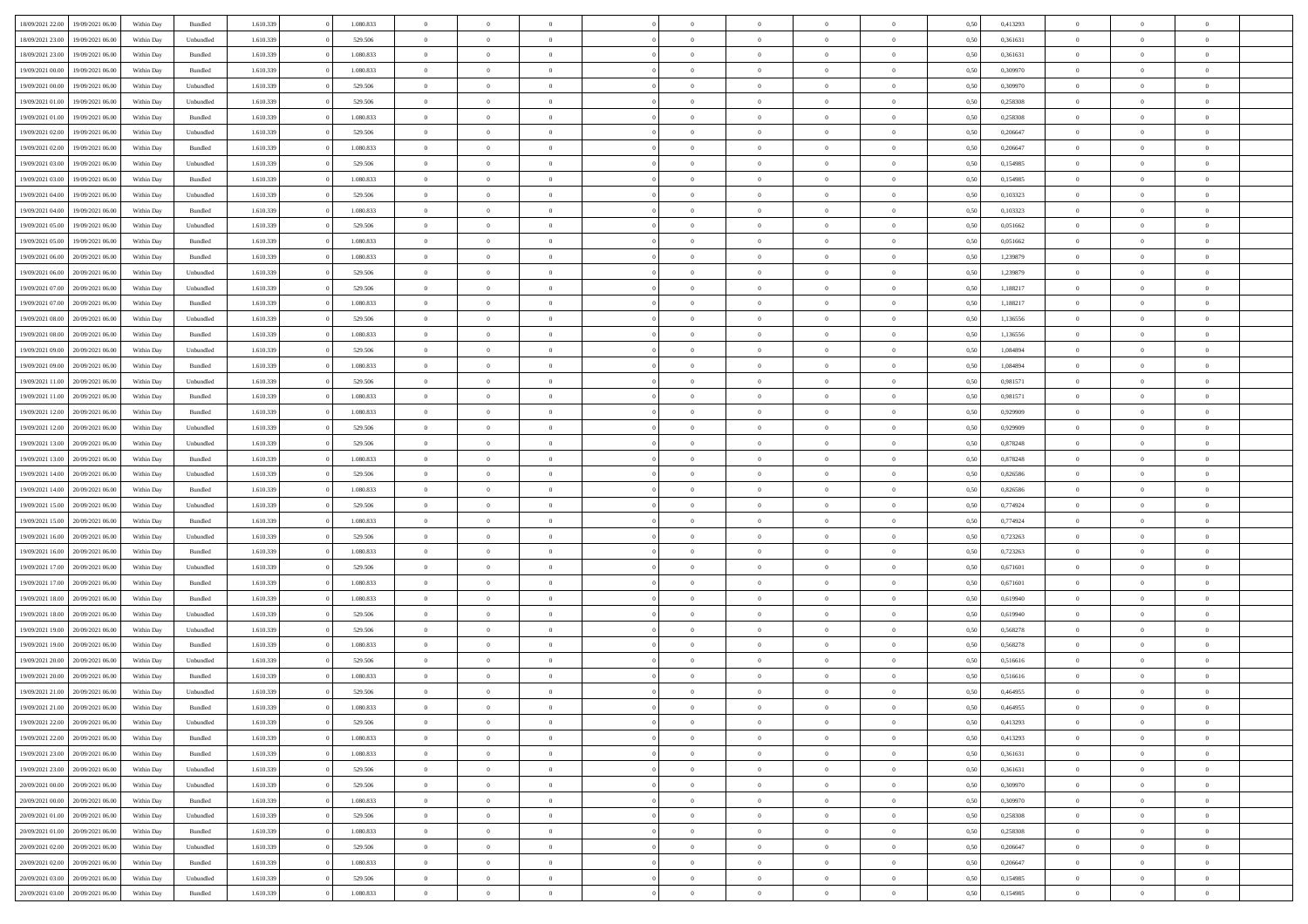| 20/09/2021 04:00<br>20/09/2021 06:00 | Within Dav | Unbundled          | 1.610.339 | 529.506   | $\overline{0}$ | $\Omega$       | $\Omega$       | $\Omega$       | $\theta$       | $\theta$       | $\overline{0}$ | 0,50 | 0,103323 | $\theta$       | $\Omega$       | $\theta$       |  |
|--------------------------------------|------------|--------------------|-----------|-----------|----------------|----------------|----------------|----------------|----------------|----------------|----------------|------|----------|----------------|----------------|----------------|--|
| 20/09/2021 04:00<br>20/09/2021 06:00 | Within Day | $\mathbf B$ undled | 1.610.339 | 1.080.833 | $\overline{0}$ | $\overline{0}$ | $\overline{0}$ | $\theta$       | $\mathbf{0}$   | $\overline{0}$ | $\,$ 0 $\,$    | 0,50 | 0,103323 | $\theta$       | $\theta$       | $\overline{0}$ |  |
| 20/09/2021 05:00<br>20/09/2021 06.00 | Within Day | Bundled            | 1.610.339 | 1.080.833 | $\overline{0}$ | $\overline{0}$ | $\overline{0}$ | $\bf{0}$       | $\bf{0}$       | $\overline{0}$ | $\mathbf{0}$   | 0,50 | 0,051662 | $\bf{0}$       | $\overline{0}$ | $\overline{0}$ |  |
| 20/09/2021 05:00<br>20/09/2021 06:00 | Within Dav | Unbundled          | 1.610.339 | 529.506   | $\overline{0}$ | $\overline{0}$ | $\overline{0}$ | $\overline{0}$ | $\overline{0}$ | $\overline{0}$ | $\overline{0}$ | 0.50 | 0.051662 | $\theta$       | $\theta$       | $\overline{0}$ |  |
| 20/09/2021 06:00<br>21/09/2021 06:00 | Within Day | Unbundled          | 1.610.339 | 1.610.339 | $\overline{0}$ | $\overline{0}$ | $\overline{0}$ | $\theta$       | $\overline{0}$ | $\overline{0}$ | $\,$ 0 $\,$    | 0,50 | 1,239879 | $\theta$       | $\theta$       | $\overline{0}$ |  |
| 20/09/2021 07:00<br>21/09/2021 06.00 | Within Day | Unbundled          | 1.610.339 | 1.610.339 | $\overline{0}$ | $\overline{0}$ | $\overline{0}$ | $\bf{0}$       | $\overline{0}$ | $\overline{0}$ | $\mathbf{0}$   | 0,50 | 1,188217 | $\bf{0}$       | $\overline{0}$ | $\bf{0}$       |  |
| 20/09/2021 08:00<br>21/09/2021 06:00 | Within Dav | Unbundled          | 1.610.339 | 1.610.339 | $\overline{0}$ | $\overline{0}$ | $\overline{0}$ | $\overline{0}$ | $\overline{0}$ | $\overline{0}$ | $\mathbf{0}$   | 0.50 | 1,136556 | $\theta$       | $\theta$       | $\overline{0}$ |  |
|                                      |            |                    |           |           |                |                |                |                |                |                |                |      |          |                |                |                |  |
| 20/09/2021 09:00<br>21/09/2021 06:00 | Within Day | Unbundled          | 1.610.339 | 1.610.339 | $\overline{0}$ | $\overline{0}$ | $\overline{0}$ | $\overline{0}$ | $\overline{0}$ | $\overline{0}$ | $\bf{0}$       | 0,50 | 1,084894 | $\theta$       | $\theta$       | $\overline{0}$ |  |
| 20/09/2021 10:00<br>21/09/2021 06.00 | Within Day | Unbundled          | 1.610.339 | 1.610.339 | $\overline{0}$ | $\overline{0}$ | $\overline{0}$ | $\bf{0}$       | $\bf{0}$       | $\overline{0}$ | $\mathbf{0}$   | 0,50 | 1,033233 | $\,$ 0 $\,$    | $\bf{0}$       | $\overline{0}$ |  |
| 20/09/2021 11:00<br>21/09/2021 06:00 | Within Day | Unbundled          | 1.610.339 | 1.610.339 | $\overline{0}$ | $\overline{0}$ | $\overline{0}$ | $\overline{0}$ | $\overline{0}$ | $\overline{0}$ | $\overline{0}$ | 0.50 | 0,981571 | $\overline{0}$ | $\theta$       | $\overline{0}$ |  |
| 20/09/2021 12:00<br>21/09/2021 06:00 | Within Day | Unbundled          | 1.610.339 | 1.610.339 | $\overline{0}$ | $\overline{0}$ | $\overline{0}$ | $\overline{0}$ | $\overline{0}$ | $\overline{0}$ | $\,$ 0 $\,$    | 0,50 | 0,929909 | $\theta$       | $\theta$       | $\overline{0}$ |  |
| 20/09/2021 13:00<br>21/09/2021 06.00 | Within Day | Unbundled          | 1.610.339 | 1.610.339 | $\overline{0}$ | $\overline{0}$ | $\overline{0}$ | $\bf{0}$       | $\bf{0}$       | $\overline{0}$ | $\mathbf{0}$   | 0,50 | 0,878248 | $\bf{0}$       | $\overline{0}$ | $\bf{0}$       |  |
| 20/09/2021 14:00<br>21/09/2021 06:00 | Within Day | Unbundled          | 1.610.339 | 1.610.339 | $\overline{0}$ | $\overline{0}$ | $\overline{0}$ | $\overline{0}$ | $\overline{0}$ | $\overline{0}$ | $\overline{0}$ | 0.50 | 0.826586 | $\theta$       | $\theta$       | $\overline{0}$ |  |
| 20/09/2021 15:00<br>21/09/2021 06:00 | Within Day | Unbundled          | 1.610.339 | 1.610.339 | $\overline{0}$ | $\overline{0}$ | $\overline{0}$ | $\theta$       | $\overline{0}$ | $\overline{0}$ | $\,$ 0 $\,$    | 0,50 | 0,774924 | $\theta$       | $\theta$       | $\overline{0}$ |  |
| 20/09/2021 16:00<br>21/09/2021 06.00 | Within Day | Unbundled          | 1.610.339 | 1.610.339 | $\overline{0}$ | $\overline{0}$ | $\overline{0}$ | $\bf{0}$       | $\overline{0}$ | $\overline{0}$ | $\mathbf{0}$   | 0,50 | 0,723263 | $\bf{0}$       | $\overline{0}$ | $\overline{0}$ |  |
| 20/09/2021 17:00<br>21/09/2021 06:00 | Within Dav | Unbundled          | 1.610.339 | 1.610.339 | $\overline{0}$ | $\overline{0}$ | $\overline{0}$ | $\overline{0}$ | $\overline{0}$ | $\overline{0}$ | $\overline{0}$ | 0.50 | 0,671601 | $\overline{0}$ | $\theta$       | $\overline{0}$ |  |
| 20/09/2021 18:00<br>21/09/2021 06:00 | Within Day | Unbundled          | 1.610.339 | 1.069.923 | $\overline{0}$ | $\overline{0}$ | $\overline{0}$ | $\overline{0}$ | $\overline{0}$ | $\overline{0}$ | $\bf{0}$       | 0,50 | 0,619940 | $\theta$       | $\theta$       | $\overline{0}$ |  |
|                                      |            |                    |           |           |                |                |                |                |                |                |                |      |          |                |                |                |  |
| 20/09/2021 18:00<br>21/09/2021 06.00 | Within Day | Bundled            | 1.610.339 | 540.416   | $\overline{0}$ | $\overline{0}$ | $\overline{0}$ | $\bf{0}$       | $\bf{0}$       | $\overline{0}$ | $\mathbf{0}$   | 0,50 | 0,619940 | $\bf{0}$       | $\overline{0}$ | $\overline{0}$ |  |
| 20/09/2021 19:00<br>21/09/2021 06:00 | Within Day | Unbundled          | 1.610.339 | 1.069.923 | $\overline{0}$ | $\overline{0}$ | $\overline{0}$ | $\overline{0}$ | $\overline{0}$ | $\overline{0}$ | $\overline{0}$ | 0.50 | 0,568278 | $\overline{0}$ | $\theta$       | $\overline{0}$ |  |
| 20/09/2021 19:00<br>21/09/2021 06:00 | Within Day | Bundled            | 1.610.339 | 540.416   | $\overline{0}$ | $\overline{0}$ | $\overline{0}$ | $\overline{0}$ | $\overline{0}$ | $\overline{0}$ | $\,$ 0 $\,$    | 0,50 | 0,568278 | $\theta$       | $\theta$       | $\overline{0}$ |  |
| 20/09/2021 20:00<br>21/09/2021 06.00 | Within Day | Unbundled          | 1.610.339 | 1.069.923 | $\overline{0}$ | $\overline{0}$ | $\overline{0}$ | $\bf{0}$       | $\bf{0}$       | $\overline{0}$ | $\mathbf{0}$   | 0,50 | 0,516616 | $\bf{0}$       | $\overline{0}$ | $\bf{0}$       |  |
| 20/09/2021 20:00<br>21/09/2021 06:00 | Within Day | Bundled            | 1.610.339 | 540.416   | $\overline{0}$ | $\overline{0}$ | $\overline{0}$ | $\overline{0}$ | $\overline{0}$ | $\overline{0}$ | $\overline{0}$ | 0.50 | 0.516616 | $\overline{0}$ | $\theta$       | $\overline{0}$ |  |
| 20/09/2021 21:00<br>21/09/2021 06:00 | Within Day | Unbundled          | 1.610.339 | 1.069.923 | $\overline{0}$ | $\overline{0}$ | $\overline{0}$ | $\overline{0}$ | $\overline{0}$ | $\overline{0}$ | $\,$ 0 $\,$    | 0,50 | 0,464955 | $\theta$       | $\theta$       | $\overline{0}$ |  |
| 20/09/2021 21:00<br>21/09/2021 06.00 | Within Day | Bundled            | 1.610.339 | 540.416   | $\overline{0}$ | $\overline{0}$ | $\overline{0}$ | $\bf{0}$       | $\overline{0}$ | $\overline{0}$ | $\mathbf{0}$   | 0,50 | 0,464955 | $\bf{0}$       | $\overline{0}$ | $\bf{0}$       |  |
| 20/09/2021 22:00<br>21/09/2021 06:00 | Within Day | Bundled            | 1.610.339 | 540.416   | $\overline{0}$ | $\overline{0}$ | $\overline{0}$ | $\overline{0}$ | $\overline{0}$ | $\overline{0}$ | $\mathbf{0}$   | 0.50 | 0,413293 | $\overline{0}$ | $\theta$       | $\overline{0}$ |  |
| 20/09/2021 22.00<br>21/09/2021 06:00 | Within Day | Unbundled          | 1.610.339 | 1.069.923 | $\overline{0}$ | $\overline{0}$ | $\overline{0}$ | $\overline{0}$ | $\overline{0}$ | $\overline{0}$ | $\bf{0}$       | 0,50 | 0,413293 | $\theta$       | $\theta$       | $\overline{0}$ |  |
| 20/09/2021 23.00<br>21/09/2021 06.00 | Within Day | Unbundled          | 1.610.339 | 1.069.923 | $\overline{0}$ | $\overline{0}$ | $\overline{0}$ | $\bf{0}$       | $\bf{0}$       | $\overline{0}$ | $\mathbf{0}$   | 0,50 | 0,361631 | $\,$ 0 $\,$    | $\bf{0}$       | $\overline{0}$ |  |
| 20/09/2021 23:00<br>21/09/2021 06:00 | Within Day | Bundled            | 1.610.339 | 540.416   | $\overline{0}$ | $\overline{0}$ | $\overline{0}$ | $\overline{0}$ | $\overline{0}$ | $\overline{0}$ | $\overline{0}$ | 0.50 | 0,361631 | $\overline{0}$ | $\theta$       | $\overline{0}$ |  |
| 21/09/2021 00:00<br>21/09/2021 06:00 |            | Unbundled          | 1.610.339 | 1.069.923 |                | $\overline{0}$ |                | $\overline{0}$ | $\overline{0}$ | $\overline{0}$ | $\,$ 0 $\,$    |      | 0,309970 | $\theta$       | $\theta$       | $\overline{0}$ |  |
|                                      | Within Day |                    |           |           | $\overline{0}$ |                | $\overline{0}$ |                |                |                |                | 0,50 |          |                |                |                |  |
| 21/09/2021 00:00<br>21/09/2021 06.00 | Within Day | Bundled            | 1.610.339 | 540.416   | $\overline{0}$ | $\overline{0}$ | $\overline{0}$ | $\bf{0}$       | $\bf{0}$       | $\overline{0}$ | $\mathbf{0}$   | 0,50 | 0,309970 | $\bf{0}$       | $\overline{0}$ | $\bf{0}$       |  |
| 21/09/2021 01:00<br>21/09/2021 06.00 | Within Day | Unbundled          | 1.610.339 | 1.069.923 | $\overline{0}$ | $\theta$       | $\overline{0}$ | $\overline{0}$ | $\overline{0}$ | $\theta$       | $\overline{0}$ | 0.50 | 0,258308 | $\,$ 0 $\,$    | $\Omega$       | $\theta$       |  |
| 21/09/2021 01:00<br>21/09/2021 06:00 | Within Day | Bundled            | 1.610.339 | 540.416   | $\overline{0}$ | $\overline{0}$ | $\overline{0}$ | $\overline{0}$ | $\overline{0}$ | $\overline{0}$ | $\,$ 0 $\,$    | 0,50 | 0,258308 | $\theta$       | $\theta$       | $\overline{0}$ |  |
| 21/09/2021 02.00<br>21/09/2021 06:00 | Within Day | Unbundled          | 1.610.339 | 1.069.923 | $\overline{0}$ | $\overline{0}$ | $\overline{0}$ | $\bf{0}$       | $\overline{0}$ | $\overline{0}$ | $\mathbf{0}$   | 0,50 | 0,206647 | $\bf{0}$       | $\overline{0}$ | $\bf{0}$       |  |
| 21/09/2021 02:00<br>21/09/2021 06.00 | Within Day | Bundled            | 1.610.339 | 540,416   | $\overline{0}$ | $\overline{0}$ | $\overline{0}$ | $\overline{0}$ | $\overline{0}$ | $\theta$       | $\overline{0}$ | 0.50 | 0.206647 | $\overline{0}$ | $\Omega$       | $\theta$       |  |
| 21/09/2021 03:00<br>21/09/2021 06:00 | Within Day | Bundled            | 1.610.339 | 540.416   | $\overline{0}$ | $\overline{0}$ | $\overline{0}$ | $\overline{0}$ | $\overline{0}$ | $\overline{0}$ | $\bf{0}$       | 0,50 | 0,154985 | $\theta$       | $\theta$       | $\overline{0}$ |  |
| 21/09/2021 03:00<br>21/09/2021 06.00 | Within Day | Unbundled          | 1.610.339 | 1.069.923 | $\overline{0}$ | $\overline{0}$ | $\overline{0}$ | $\bf{0}$       | $\bf{0}$       | $\overline{0}$ | $\mathbf{0}$   | 0,50 | 0,154985 | $\bf{0}$       | $\bf{0}$       | $\overline{0}$ |  |
| 21/09/2021 04:00<br>21/09/2021 06:00 | Within Day | Unbundled          | 1.610.339 | 1.069.923 | $\overline{0}$ | $\Omega$       | $\overline{0}$ | $\overline{0}$ | $\overline{0}$ | $\Omega$       | $\overline{0}$ | 0.50 | 0.103323 | $\overline{0}$ | $\Omega$       | $\theta$       |  |
| 21/09/2021 04:00<br>21/09/2021 06:00 | Within Day | Bundled            | 1.610.339 | 540.416   | $\overline{0}$ | $\overline{0}$ | $\overline{0}$ | $\overline{0}$ | $\overline{0}$ | $\overline{0}$ | $\,$ 0 $\,$    | 0,50 | 0,103323 | $\theta$       | $\theta$       | $\overline{0}$ |  |
| 21/09/2021 05:00<br>21/09/2021 06.00 | Within Day | Unbundled          | 1.610.339 | 1.069.923 | $\overline{0}$ | $\overline{0}$ | $\overline{0}$ | $\bf{0}$       | $\bf{0}$       | $\overline{0}$ | $\mathbf{0}$   | 0,50 | 0,051662 | $\bf{0}$       | $\overline{0}$ | $\bf{0}$       |  |
| 21/09/2021 05:00<br>21/09/2021 06.00 | Within Day | Bundled            | 1.610.339 | 540,416   | $\overline{0}$ | $\overline{0}$ | $\overline{0}$ | $\overline{0}$ | $\overline{0}$ | $\theta$       | $\overline{0}$ | 0.50 | 0.051662 | $\overline{0}$ | $\overline{0}$ | $\theta$       |  |
| 21/09/2021 06.00<br>22/09/2021 06:00 | Within Day | Unbundled          | 1.610.339 | 961.839   | $\overline{0}$ | $\overline{0}$ | $\overline{0}$ | $\overline{0}$ | $\overline{0}$ | $\overline{0}$ | $\,$ 0 $\,$    | 0,50 | 1,239879 | $\,$ 0 $\,$    | $\theta$       | $\overline{0}$ |  |
|                                      |            |                    |           |           |                |                |                |                |                |                |                |      |          |                |                |                |  |
| 21/09/2021 06.00<br>22/09/2021 06.00 | Within Day | Bundled            | 1.610.339 | 648.500   | $\overline{0}$ | $\overline{0}$ | $\overline{0}$ | $\bf{0}$       | $\bf{0}$       | $\overline{0}$ | $\mathbf{0}$   | 0,50 | 1,239879 | $\bf{0}$       | $\overline{0}$ | $\bf{0}$       |  |
| 21/09/2021 07:00<br>22/09/2021 06.0  | Within Day | Unbundled          | 1.610.339 | 961.839   | $\overline{0}$ | $\theta$       | $\Omega$       | $\Omega$       | $\Omega$       | $\theta$       | $\overline{0}$ | 0.50 | 1,188217 | $\theta$       | $\Omega$       | $\theta$       |  |
| 21/09/2021 07:00<br>22/09/2021 06:00 | Within Day | Bundled            | 1.610.339 | 648.500   | $\overline{0}$ | $\overline{0}$ | $\overline{0}$ | $\bf{0}$       | $\bf{0}$       | $\overline{0}$ | $\,$ 0 $\,$    | 0,50 | 1,188217 | $\,$ 0 $\,$    | $\bf{0}$       | $\overline{0}$ |  |
| 21/09/2021 08:00 22/09/2021 06:00    | Within Day | Unbundled          | 1.610.339 | 961.839   | $\bf{0}$       | $\bf{0}$       |                | $\bf{0}$       |                |                | $\bf{0}$       | 0,50 | 1,136556 | $\bf{0}$       | $\bf{0}$       |                |  |
| 21/09/2021 08:00 22/09/2021 06:00    | Within Day | Bundled            | 1.610.339 | 648.500   | $\overline{0}$ | $\overline{0}$ | $\overline{0}$ | $\overline{0}$ | $\overline{0}$ | $\theta$       | $\overline{0}$ | 0.50 | 1,136556 | $\overline{0}$ | $\theta$       | $\theta$       |  |
| 21/09/2021 09:00<br>22/09/2021 06:00 | Within Day | Bundled            | 1.610.339 | 648.500   | $\overline{0}$ | $\overline{0}$ | $\overline{0}$ | $\bf{0}$       | $\overline{0}$ | $\overline{0}$ | $\,$ 0 $\,$    | 0,50 | 1,084894 | $\bf{0}$       | $\,0\,$        | $\,$ 0         |  |
| 21/09/2021 09:00<br>22/09/2021 06:00 | Within Day | Unbundled          | 1.610.339 | 961.839   | $\overline{0}$ | $\overline{0}$ | $\overline{0}$ | $\bf{0}$       | $\bf{0}$       | $\overline{0}$ | $\mathbf{0}$   | 0,50 | 1,084894 | $\overline{0}$ | $\overline{0}$ | $\overline{0}$ |  |
| 21/09/2021 10:00<br>22/09/2021 06:00 | Within Day | Unbundled          | 1.610.339 | 961.839   | $\overline{0}$ | $\overline{0}$ | $\overline{0}$ | $\overline{0}$ | $\bf{0}$       | $\overline{0}$ | $\mathbf{0}$   | 0,50 | 1,033233 | $\bf{0}$       | $\theta$       | $\overline{0}$ |  |
| 21/09/2021 10:00<br>22/09/2021 06:00 | Within Day | Bundled            | 1.610.339 | 648.500   | $\overline{0}$ | $\overline{0}$ | $\overline{0}$ | $\bf{0}$       | $\overline{0}$ | $\overline{0}$ | $\,$ 0 $\,$    | 0,50 | 1,033233 | $\bf{0}$       | $\,$ 0 $\,$    | $\overline{0}$ |  |
| 21/09/2021 11:00<br>22/09/2021 06:00 | Within Day | Unbundled          | 1.610.339 | 961.839   | $\overline{0}$ | $\overline{0}$ | $\overline{0}$ | $\overline{0}$ | $\bf{0}$       | $\overline{0}$ | $\mathbf{0}$   | 0,50 | 0,981571 | $\overline{0}$ | $\overline{0}$ | $\overline{0}$ |  |
| 22/09/2021 06:00<br>21/09/2021 11:00 | Within Day | Bundled            | 1.610.339 | 648,500   | $\overline{0}$ | $\overline{0}$ | $\overline{0}$ | $\overline{0}$ | $\overline{0}$ | $\overline{0}$ | $\mathbf{0}$   | 0.50 | 0,981571 | $\bf{0}$       | $\theta$       | $\overline{0}$ |  |
| 21/09/2021 12:00<br>22/09/2021 06:00 | Within Day | Unbundled          | 1.610.339 | 961.839   | $\overline{0}$ | $\overline{0}$ | $\overline{0}$ |                | $\bf{0}$       |                | $\,$ 0 $\,$    |      | 0,929909 | $\,$ 0 $\,$    | $\,$ 0 $\,$    | $\overline{0}$ |  |
|                                      |            |                    |           |           |                |                |                | $\bf{0}$       |                | $\overline{0}$ |                | 0,50 |          |                |                |                |  |
| 22/09/2021 06:00<br>21/09/2021 12:00 | Within Day | Bundled            | 1.610.339 | 648.500   | $\overline{0}$ | $\overline{0}$ | $\overline{0}$ | $\bf{0}$       | $\overline{0}$ | $\overline{0}$ | $\mathbf{0}$   | 0,50 | 0,929909 | $\overline{0}$ | $\overline{0}$ | $\bf{0}$       |  |
| 22/09/2021 06:00<br>21/09/2021 13:00 | Within Day | Unbundled          | 1.610.339 | 961.839   | $\overline{0}$ | $\overline{0}$ | $\overline{0}$ | $\bf{0}$       | $\overline{0}$ | $\overline{0}$ | $\mathbf{0}$   | 0.50 | 0,878248 | $\bf{0}$       | $\overline{0}$ | $\overline{0}$ |  |
| 21/09/2021 13:00<br>22/09/2021 06:00 | Within Day | Bundled            | 1.610.339 | 648.500   | $\overline{0}$ | $\overline{0}$ | $\overline{0}$ | $\bf{0}$       | $\bf{0}$       | $\overline{0}$ | $\,$ 0 $\,$    | 0,50 | 0,878248 | $\,$ 0 $\,$    | $\,0\,$        | $\bf{0}$       |  |
| 21/09/2021 14:00 22/09/2021 06:00    | Within Day | Bundled            | 1.610.339 | 648.500   | $\overline{0}$ | $\overline{0}$ | $\overline{0}$ | $\bf{0}$       | $\overline{0}$ | $\overline{0}$ | $\mathbf{0}$   | 0,50 | 0,826586 | $\overline{0}$ | $\bf{0}$       | $\bf{0}$       |  |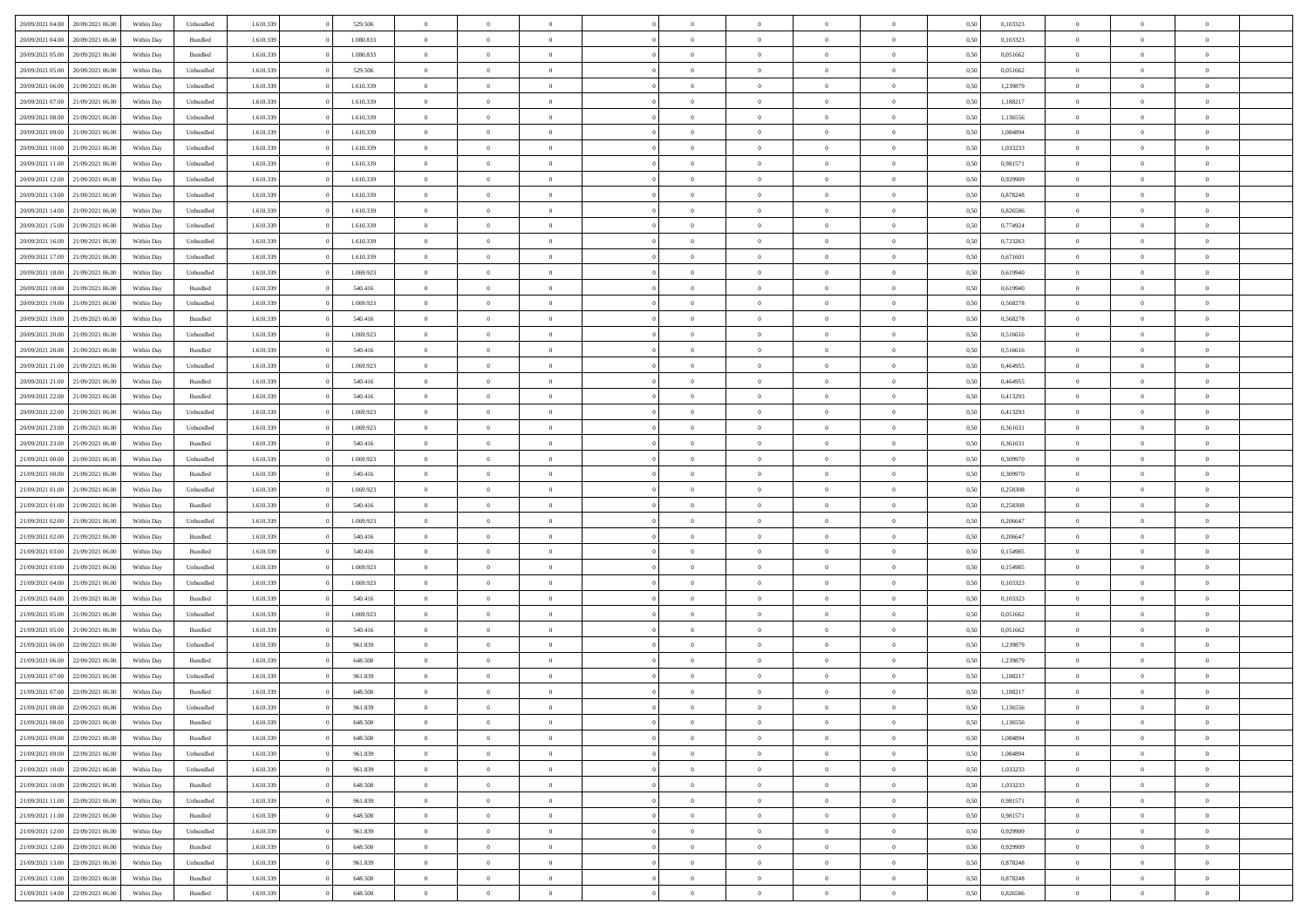| 21/09/2021 14:00                  | 22/09/2021 06:00 | Within Day | Unbundled          | 1.610.339 | 961.839   | $\overline{0}$ | $\Omega$       |                | $\Omega$       | $\Omega$       | $\Omega$       | $\theta$       | 0,50 | 0,826586 | $\theta$       | $\theta$       | $\theta$       |  |
|-----------------------------------|------------------|------------|--------------------|-----------|-----------|----------------|----------------|----------------|----------------|----------------|----------------|----------------|------|----------|----------------|----------------|----------------|--|
|                                   |                  |            |                    |           |           |                |                |                |                |                |                |                |      |          |                |                |                |  |
| 21/09/2021 15:00                  | 22/09/2021 06:00 | Within Day | Unbundled          | 1.610.339 | 961.839   | $\overline{0}$ | $\theta$       | $\overline{0}$ | $\overline{0}$ | $\bf{0}$       | $\overline{0}$ | $\bf{0}$       | 0,50 | 0,774924 | $\theta$       | $\theta$       | $\overline{0}$ |  |
| 21/09/2021 15:00                  | 22/09/2021 06:00 | Within Day | Bundled            | 1.610.339 | 648.500   | $\overline{0}$ | $\bf{0}$       | $\overline{0}$ | $\bf{0}$       | $\bf{0}$       | $\bf{0}$       | $\mathbf{0}$   | 0,50 | 0,774924 | $\overline{0}$ | $\overline{0}$ | $\overline{0}$ |  |
| 21/09/2021 16:00                  | 22/09/2021 06:00 | Within Day | Unbundled          | 1.610.339 | 961.839   | $\overline{0}$ | $\overline{0}$ | $\overline{0}$ | $\overline{0}$ | $\bf{0}$       | $\overline{0}$ | $\overline{0}$ | 0.50 | 0,723263 | $\theta$       | $\theta$       | $\overline{0}$ |  |
|                                   |                  |            |                    |           |           |                |                |                |                |                |                |                |      |          |                |                |                |  |
| 21/09/2021 16:00                  | 22/09/2021 06:00 | Within Day | Bundled            | 1.610.339 | 648.500   | $\overline{0}$ | $\theta$       | $\overline{0}$ | $\overline{0}$ | $\bf{0}$       | $\overline{0}$ | $\bf{0}$       | 0,50 | 0,723263 | $\,$ 0 $\,$    | $\overline{0}$ | $\overline{0}$ |  |
| 21/09/2021 17:00                  | 22/09/2021 06:00 | Within Day | Unbundled          | 1.610.339 | 961.839   | $\overline{0}$ | $\overline{0}$ | $\overline{0}$ | $\bf{0}$       | $\overline{0}$ | $\overline{0}$ | $\mathbf{0}$   | 0,50 | 0,671601 | $\overline{0}$ | $\overline{0}$ | $\bf{0}$       |  |
| 21/09/2021 17:00                  | 22/09/2021 06:00 | Within Dav | Bundled            | 1.610.339 | 648.500   | $\overline{0}$ | $\overline{0}$ | $\overline{0}$ | $\overline{0}$ | $\overline{0}$ | $\overline{0}$ | $\overline{0}$ | 0.50 | 0,671601 | $\theta$       | $\overline{0}$ | $\overline{0}$ |  |
| 21/09/2021 18:00                  | 22/09/2021 06.00 | Within Day | Unbundled          | 1.610.339 | 961.839   | $\overline{0}$ | $\theta$       | $\overline{0}$ | $\overline{0}$ | $\bf{0}$       | $\overline{0}$ | $\bf{0}$       | 0,50 | 0,619940 | $\,$ 0 $\,$    | $\theta$       | $\overline{0}$ |  |
|                                   |                  |            |                    |           |           |                | $\overline{0}$ |                |                | $\bf{0}$       |                |                |      |          | $\,0\,$        | $\overline{0}$ | $\overline{0}$ |  |
| 21/09/2021 18:00                  | 22/09/2021 06:00 | Within Day | Bundled            | 1.610.339 | 648.500   | $\overline{0}$ |                | $\overline{0}$ | $\bf{0}$       |                | $\bf{0}$       | $\mathbf{0}$   | 0,50 | 0,619940 |                |                |                |  |
| 21/09/2021 19:00                  | 22/09/2021 06:00 | Within Dav | Unbundled          | 1.610.339 | 961.839   | $\overline{0}$ | $\overline{0}$ | $\overline{0}$ | $\overline{0}$ | $\overline{0}$ | $\overline{0}$ | $\overline{0}$ | 0.50 | 0,568278 | $\theta$       | $\overline{0}$ | $\overline{0}$ |  |
| 21/09/2021 19:00                  | 22/09/2021 06:00 | Within Day | Bundled            | 1.610.339 | 648.500   | $\overline{0}$ | $\theta$       | $\overline{0}$ | $\overline{0}$ | $\bf{0}$       | $\overline{0}$ | $\bf{0}$       | 0,50 | 0,568278 | $\,$ 0 $\,$    | $\overline{0}$ | $\overline{0}$ |  |
| 21/09/2021 20:00                  | 22/09/2021 06:00 | Within Day | Bundled            | 1.610.339 | 648.500   | $\overline{0}$ | $\overline{0}$ | $\overline{0}$ | $\bf{0}$       | $\bf{0}$       | $\bf{0}$       | $\mathbf{0}$   | 0,50 | 0,516616 | $\bf{0}$       | $\overline{0}$ | $\bf{0}$       |  |
| 21/09/2021 20:00                  | 22/09/2021 06:00 | Within Day | Unbundled          | 1.610.339 | 961.839   | $\overline{0}$ | $\overline{0}$ | $\overline{0}$ | $\overline{0}$ | $\bf{0}$       | $\overline{0}$ | $\overline{0}$ | 0.50 | 0.516616 | $\theta$       | $\theta$       | $\overline{0}$ |  |
|                                   |                  |            |                    |           |           | $\overline{0}$ | $\theta$       |                |                | $\bf{0}$       |                |                |      |          | $\theta$       | $\overline{0}$ |                |  |
| 21/09/2021 21:00                  | 22/09/2021 06:00 | Within Day | Unbundled          | 1.610.339 | 961.839   |                |                | $\overline{0}$ | $\overline{0}$ |                | $\overline{0}$ | $\bf{0}$       | 0,50 | 0,464955 |                |                | $\overline{0}$ |  |
| 21/09/2021 21:00                  | 22/09/2021 06:00 | Within Day | Bundled            | 1.610.339 | 648.500   | $\overline{0}$ | $\overline{0}$ | $\overline{0}$ | $\bf{0}$       | $\overline{0}$ | $\overline{0}$ | $\mathbf{0}$   | 0,50 | 0,464955 | $\bf{0}$       | $\overline{0}$ | $\bf{0}$       |  |
| 21/09/2021 22:00                  | 22/09/2021 06:00 | Within Dav | Unbundled          | 1.610.339 | 961.839   | $\overline{0}$ | $\overline{0}$ | $\overline{0}$ | $\overline{0}$ | $\overline{0}$ | $\overline{0}$ | $\overline{0}$ | 0.50 | 0,413293 | $\theta$       | $\overline{0}$ | $\overline{0}$ |  |
| 21/09/2021 22:00                  | 22/09/2021 06.00 | Within Day | Bundled            | 1.610.339 | 648.500   | $\overline{0}$ | $\theta$       | $\overline{0}$ | $\overline{0}$ | $\bf{0}$       | $\overline{0}$ | $\bf{0}$       | 0,50 | 0,413293 | $\,$ 0 $\,$    | $\theta$       | $\overline{0}$ |  |
| 21/09/2021 23:00                  | 22/09/2021 06:00 | Within Day | Unbundled          | 1.610.339 | 961.839   | $\overline{0}$ | $\overline{0}$ | $\overline{0}$ | $\bf{0}$       | $\bf{0}$       | $\bf{0}$       | $\mathbf{0}$   | 0,50 | 0,361631 | $\bf{0}$       | $\overline{0}$ | $\overline{0}$ |  |
|                                   |                  |            |                    |           |           |                |                |                |                |                |                |                |      |          |                |                |                |  |
| 21/09/2021 23:00                  | 22/09/2021 06:00 | Within Day | Bundled            | 1.610.339 | 648.500   | $\overline{0}$ | $\overline{0}$ | $\overline{0}$ | $\overline{0}$ | $\overline{0}$ | $\overline{0}$ | $\overline{0}$ | 0.50 | 0,361631 | $\theta$       | $\overline{0}$ | $\overline{0}$ |  |
| 22/09/2021 00:00                  | 22/09/2021 06:00 | Within Day | Unbundled          | 1.610.339 | 961.839   | $\overline{0}$ | $\theta$       | $\overline{0}$ | $\overline{0}$ | $\bf{0}$       | $\overline{0}$ | $\bf{0}$       | 0,50 | 0,309970 | $\,$ 0 $\,$    | $\overline{0}$ | $\overline{0}$ |  |
| 22/09/2021 00:00                  | 22/09/2021 06:00 | Within Day | Bundled            | 1.610.339 | 648.500   | $\overline{0}$ | $\overline{0}$ | $\overline{0}$ | $\bf{0}$       | $\bf{0}$       | $\bf{0}$       | $\mathbf{0}$   | 0,50 | 0,309970 | $\bf{0}$       | $\overline{0}$ | $\overline{0}$ |  |
| 22/09/2021 01:00                  | 22/09/2021 06:00 | Within Day | Bundled            | 1.610.339 | 648.500   | $\overline{0}$ | $\overline{0}$ | $\overline{0}$ | $\overline{0}$ | $\overline{0}$ | $\overline{0}$ | $\overline{0}$ | 0.50 | 0,258308 | $\theta$       | $\overline{0}$ | $\overline{0}$ |  |
| 22/09/2021 01:00                  | 22/09/2021 06.00 |            |                    | 1.610.339 | 961.839   | $\overline{0}$ | $\theta$       | $\overline{0}$ | $\overline{0}$ | $\bf{0}$       | $\overline{0}$ |                |      | 0,258308 | $\,$ 0 $\,$    | $\overline{0}$ | $\overline{0}$ |  |
|                                   |                  | Within Day | Unbundled          |           |           |                |                |                |                |                |                | $\bf{0}$       | 0,50 |          |                |                |                |  |
| 22/09/2021 02:00                  | 22/09/2021 06:00 | Within Day | Unbundled          | 1.610.339 | 961.839   | $\overline{0}$ | $\overline{0}$ | $\overline{0}$ | $\bf{0}$       | $\overline{0}$ | $\overline{0}$ | $\mathbf{0}$   | 0,50 | 0,206647 | $\bf{0}$       | $\overline{0}$ | $\bf{0}$       |  |
| 22/09/2021 02:00                  | 22/09/2021 06:00 | Within Day | Bundled            | 1.610.339 | 648.500   | $\overline{0}$ | $\overline{0}$ | $\overline{0}$ | $\overline{0}$ | $\overline{0}$ | $\overline{0}$ | $\overline{0}$ | 0.50 | 0.206647 | $\theta$       | $\overline{0}$ | $\overline{0}$ |  |
| 22/09/2021 03:00                  | 22/09/2021 06.00 | Within Day | Unbundled          | 1.610.339 | 961.839   | $\overline{0}$ | $\theta$       | $\overline{0}$ | $\overline{0}$ | $\bf{0}$       | $\overline{0}$ | $\bf{0}$       | 0,50 | 0,154985 | $\theta$       | $\theta$       | $\overline{0}$ |  |
| 22/09/2021 03:00                  | 22/09/2021 06:00 | Within Day | Bundled            | 1.610.339 | 648.500   | $\overline{0}$ | $\overline{0}$ | $\overline{0}$ | $\overline{0}$ | $\bf{0}$       | $\overline{0}$ | $\mathbf{0}$   | 0,50 | 0,154985 | $\,0\,$        | $\overline{0}$ | $\overline{0}$ |  |
|                                   |                  |            |                    |           |           |                | $\overline{0}$ |                |                | $\overline{0}$ |                |                |      |          | $\theta$       | $\overline{0}$ | $\overline{0}$ |  |
| 22/09/2021 04:00                  | 22/09/2021 06:00 | Within Day | Unbundled          | 1.610.339 | 961.839   | $\overline{0}$ |                | $\overline{0}$ | $\overline{0}$ |                | $\overline{0}$ | $\overline{0}$ | 0.50 | 0,103323 |                |                |                |  |
| 22/09/2021 04:00                  | 22/09/2021 06.00 | Within Day | Bundled            | 1.610.339 | 648.500   | $\overline{0}$ | $\theta$       | $\overline{0}$ | $\overline{0}$ | $\bf{0}$       | $\overline{0}$ | $\bf{0}$       | 0,50 | 0,103323 | $\,$ 0 $\,$    | $\overline{0}$ | $\overline{0}$ |  |
| 22/09/2021 05:00                  | 22/09/2021 06:00 | Within Day | Unbundled          | 1.610.339 | 961.839   | $\overline{0}$ | $\overline{0}$ | $\overline{0}$ | $\overline{0}$ | $\bf{0}$       | $\overline{0}$ | $\mathbf{0}$   | 0,50 | 0,051662 | $\bf{0}$       | $\overline{0}$ | $\bf{0}$       |  |
| 22/09/2021 05:00                  | 22/09/2021 06:00 | Within Day | Bundled            | 1.610.339 | 648,500   | $\overline{0}$ | $\Omega$       | $\overline{0}$ | $\Omega$       | $\Omega$       | $\overline{0}$ | $\overline{0}$ | 0,50 | 0.051662 | $\,0\,$        | $\theta$       | $\theta$       |  |
| 22/09/2021 06:00                  | 23/09/2021 06:00 | Within Day | Unbundled          | 1.610.339 | 529.506   | $\overline{0}$ | $\theta$       | $\overline{0}$ | $\overline{0}$ | $\bf{0}$       | $\overline{0}$ | $\bf{0}$       | 0,50 | 1,239879 | $\,$ 0 $\,$    | $\theta$       | $\overline{0}$ |  |
|                                   |                  |            |                    |           |           |                |                |                |                |                |                |                |      |          |                |                |                |  |
| 22/09/2021 06:00                  | 23/09/2021 06:00 | Within Day | Bundled            | 1.610.339 | 1.080.833 | $\overline{0}$ | $\overline{0}$ | $\overline{0}$ | $\bf{0}$       | $\bf{0}$       | $\overline{0}$ | $\mathbf{0}$   | 0,50 | 1,239879 | $\overline{0}$ | $\overline{0}$ | $\bf{0}$       |  |
| 22/09/2021 07:00                  | 23/09/2021 06:00 | Within Day | Bundled            | 1.610.339 | 1.080.833 | $\overline{0}$ | $\Omega$       | $\overline{0}$ | $\Omega$       | $\overline{0}$ | $\overline{0}$ | $\overline{0}$ | 0.50 | 1,188217 | $\,0\,$        | $\theta$       | $\theta$       |  |
| 22/09/2021 07:00                  | 23/09/2021 06:00 | Within Day | Unbundled          | 1.610.339 | 529.506   | $\overline{0}$ | $\theta$       | $\overline{0}$ | $\overline{0}$ | $\bf{0}$       | $\overline{0}$ | $\bf{0}$       | 0,50 | 1,188217 | $\,$ 0 $\,$    | $\overline{0}$ | $\overline{0}$ |  |
| 22/09/2021 08:00                  | 23/09/2021 06:00 | Within Day | Unbundled          | 1.610.339 | 529.506   | $\overline{0}$ | $\overline{0}$ | $\overline{0}$ | $\bf{0}$       | $\bf{0}$       | $\bf{0}$       | $\mathbf{0}$   | 0,50 | 1,136556 | $\bf{0}$       | $\overline{0}$ | $\overline{0}$ |  |
| 22/09/2021 08:00                  | 23/09/2021 06:00 |            | Bundled            | 1.610.339 | 1.080.833 | $\overline{0}$ | $\Omega$       | $\overline{0}$ | $\Omega$       | $\overline{0}$ | $\overline{0}$ | $\overline{0}$ | 0.50 | 1,136556 | $\,0\,$        | $\theta$       | $\theta$       |  |
|                                   |                  | Within Day |                    |           |           |                |                |                |                |                |                |                |      |          |                |                |                |  |
| 22/09/2021 09:00                  | 23/09/2021 06:00 | Within Day | Unbundled          | 1.610.339 | 529.506   | $\overline{0}$ | $\theta$       | $\overline{0}$ | $\overline{0}$ | $\,$ 0         | $\overline{0}$ | $\bf{0}$       | 0,50 | 1,084894 | $\,$ 0 $\,$    | $\overline{0}$ | $\overline{0}$ |  |
| 22/09/2021 09:00                  | 23/09/2021 06:00 | Within Day | Bundled            | 1.610.339 | 1.080.833 | $\overline{0}$ | $\overline{0}$ | $\overline{0}$ | $\bf{0}$       | $\bf{0}$       | $\bf{0}$       | $\mathbf{0}$   | 0,50 | 1,084894 | $\overline{0}$ | $\overline{0}$ | $\overline{0}$ |  |
| 22/09/2021 10:00                  | 23/09/2021 06:00 | Within Day | Unbundled          | 1.610.339 | 529.506   | $\overline{0}$ | $\Omega$       | $\overline{0}$ | $\Omega$       | $\overline{0}$ | $\overline{0}$ | $\overline{0}$ | 0,50 | 1,033233 | $\,0\,$        | $\theta$       | $\theta$       |  |
| 22/09/2021 10:00                  | 23/09/2021 06:00 | Within Day | Bundled            | 1.610.339 | 1.080.833 | $\overline{0}$ | $\theta$       | $\overline{0}$ | $\overline{0}$ | $\,$ 0         | $\overline{0}$ | $\bf{0}$       | 0,50 | 1,033233 | $\,$ 0 $\,$    | $\overline{0}$ | $\overline{0}$ |  |
| 22/09/2021 11:00                  | 23/09/2021 06:00 | Within Day | Unbundled          | 1.610.339 | 529.506   | $\overline{0}$ | $\bf{0}$       | $\overline{0}$ | $\bf{0}$       | $\bf{0}$       | $\overline{0}$ | $\mathbf{0}$   | 0,50 | 0,981571 | $\overline{0}$ | $\overline{0}$ | $\bf{0}$       |  |
|                                   |                  |            |                    |           |           |                |                |                |                |                |                |                |      |          |                |                |                |  |
| 22/09/2021 11:00                  | 23/09/2021 06:00 | Within Day | Bundled            | 1.610.339 | 1.080.833 | $\overline{0}$ | $\Omega$       | $\Omega$       | $\Omega$       | $\Omega$       | $\Omega$       | $\overline{0}$ | 0.50 | 0.981571 | $\theta$       | $\theta$       | $\theta$       |  |
| 22/09/2021 12:00                  | 23/09/2021 06:00 | Within Day | Unbundled          | 1.610.339 | 529.506   | $\overline{0}$ | $\overline{0}$ | $\overline{0}$ | $\bf{0}$       | $\,$ 0         | $\bf{0}$       | $\bf{0}$       | 0,50 | 0,929909 | $\,0\,$        | $\overline{0}$ | $\overline{0}$ |  |
| 22/09/2021 12:00 23/09/2021 06:00 |                  | Within Day | $\mathbf B$ undled | 1.610.339 | 1.080.833 | $\overline{0}$ | $\bf{0}$       |                |                |                |                |                | 0,50 | 0,929909 | $\bf{0}$       | $\overline{0}$ |                |  |
| 22/09/2021 13:00                  | 23/09/2021 06:00 | Within Day | Bundled            | 1.610.339 | 1.080.833 | $\overline{0}$ | $\overline{0}$ | $\overline{0}$ | $\Omega$       | $\overline{0}$ | $\overline{0}$ | $\overline{0}$ | 0.50 | 0,878248 | $\theta$       | $\theta$       | $\theta$       |  |
| 22/09/2021 13:00                  | 23/09/2021 06:00 | Within Day | Unbundled          | 1.610.339 | 529.506   | $\overline{0}$ | $\,$ 0         | $\overline{0}$ | $\bf{0}$       | $\,$ 0 $\,$    | $\overline{0}$ | $\,$ 0 $\,$    | 0,50 | 0,878248 | $\,$ 0 $\,$    | $\,$ 0 $\,$    | $\,$ 0         |  |
|                                   |                  |            |                    |           |           |                |                |                |                |                |                |                |      |          |                |                |                |  |
| 22/09/2021 14:00                  | 23/09/2021 06:00 | Within Day | Unbundled          | 1.610.339 | 529.506   | $\overline{0}$ | $\overline{0}$ | $\overline{0}$ | $\overline{0}$ | $\overline{0}$ | $\overline{0}$ | $\mathbf{0}$   | 0,50 | 0,826586 | $\overline{0}$ | $\bf{0}$       | $\overline{0}$ |  |
| 22/09/2021 14:00                  | 23/09/2021 06:00 | Within Day | $\mathbf B$ undled | 1.610.339 | 1.080.833 | $\overline{0}$ | $\overline{0}$ | $\overline{0}$ | $\Omega$       | $\overline{0}$ | $\overline{0}$ | $\overline{0}$ | 0,50 | 0,826586 | $\overline{0}$ | $\theta$       | $\overline{0}$ |  |
| 22/09/2021 15:00                  | 23/09/2021 06:00 | Within Day | Unbundled          | 1.610.339 | 529.506   | $\overline{0}$ | $\,$ 0         | $\overline{0}$ | $\overline{0}$ | $\,$ 0 $\,$    | $\overline{0}$ | $\mathbf{0}$   | 0,50 | 0,774924 | $\,$ 0 $\,$    | $\overline{0}$ | $\overline{0}$ |  |
| 22/09/2021 15:00                  | 23/09/2021 06:00 | Within Day | Bundled            | 1.610.339 | 1.080.833 | $\overline{0}$ | $\overline{0}$ | $\overline{0}$ | $\overline{0}$ | $\overline{0}$ | $\overline{0}$ | $\mathbf{0}$   | 0,50 | 0,774924 | $\overline{0}$ | $\overline{0}$ | $\bf{0}$       |  |
|                                   | 23/09/2021 06:00 |            |                    |           |           |                | $\overline{0}$ | $\overline{0}$ |                | $\overline{0}$ | $\overline{0}$ |                | 0.50 |          |                | $\theta$       | $\overline{0}$ |  |
| 22/09/2021 16:00                  |                  | Within Day | Unbundled          | 1.610.339 | 529.506   | $\overline{0}$ |                |                | $\overline{0}$ |                |                | $\bf{0}$       |      | 0,723263 | $\overline{0}$ |                |                |  |
| 22/09/2021 16:00                  | 23/09/2021 06:00 | Within Day | Bundled            | 1.610.339 | 1.080.833 | $\overline{0}$ | $\,$ 0         | $\overline{0}$ | $\bf{0}$       | $\bf{0}$       | $\bf{0}$       | $\bf{0}$       | 0,50 | 0,723263 | $\,$ 0 $\,$    | $\overline{0}$ | $\overline{0}$ |  |
| 22/09/2021 17:00                  | 23/09/2021 06:00 | Within Day | Unbundled          | 1.610.339 | 529.506   | $\overline{0}$ | $\bf{0}$       | $\overline{0}$ | $\overline{0}$ | $\overline{0}$ | $\overline{0}$ | $\mathbf{0}$   | 0,50 | 0,671601 | $\overline{0}$ | $\overline{0}$ | $\bf{0}$       |  |
| 22/09/2021 17:00                  | 23/09/2021 06:00 | Within Day | Bundled            | 1.610.339 | 1.080.833 | $\overline{0}$ | $\overline{0}$ | $\overline{0}$ | $\Omega$       | $\overline{0}$ | $\overline{0}$ | $\overline{0}$ | 0.50 | 0,671601 | $\overline{0}$ | $\overline{0}$ | $\overline{0}$ |  |
| 22/09/2021 18:00                  | 23/09/2021 06:00 | Within Day | Unbundled          | 1.610.339 | 529.506   | $\overline{0}$ | $\bf{0}$       | $\overline{0}$ | $\bf{0}$       | $\bf{0}$       | $\bf{0}$       | $\mathbf{0}$   | 0,50 | 0,619940 | $\,$ 0 $\,$    | $\,$ 0 $\,$    | $\bf{0}$       |  |
|                                   |                  |            |                    |           |           |                |                |                |                |                |                |                |      |          |                |                |                |  |
| 22/09/2021 18:00 23/09/2021 06:00 |                  | Within Day | Bundled            | 1.610.339 | 1.080.833 | $\overline{0}$ | $\overline{0}$ | $\overline{0}$ | $\overline{0}$ | $\overline{0}$ | $\bf{0}$       | $\mathbf{0}$   | 0,50 | 0,619940 | $\overline{0}$ | $\bf{0}$       | $\bf{0}$       |  |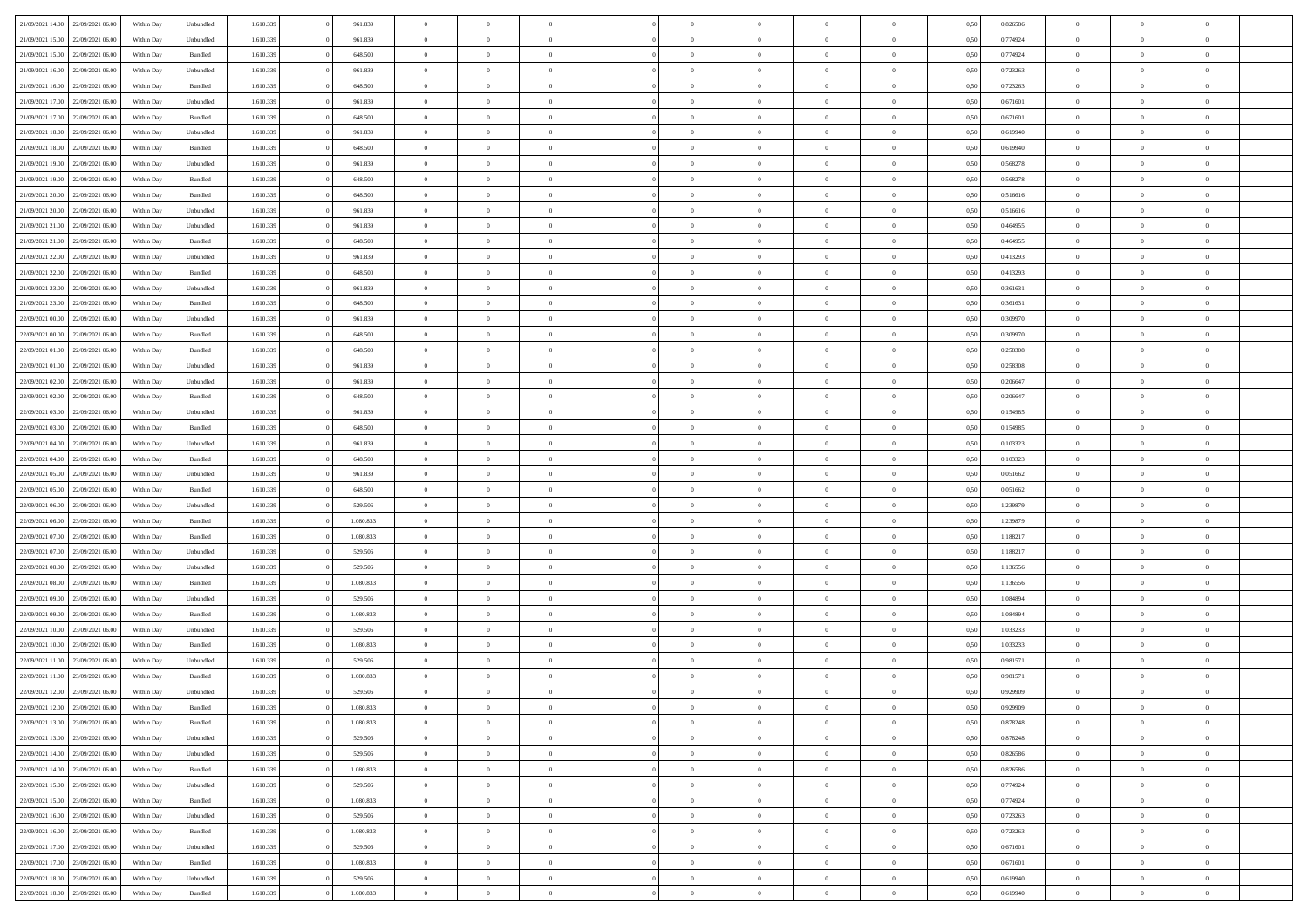|                                   |                  |            |                    |           |           | $\overline{0}$ | $\Omega$       |                |                | $\Omega$       | $\Omega$       | $\theta$       |      |          | $\theta$       | $\theta$       | $\theta$       |  |
|-----------------------------------|------------------|------------|--------------------|-----------|-----------|----------------|----------------|----------------|----------------|----------------|----------------|----------------|------|----------|----------------|----------------|----------------|--|
| 22/09/2021 19:00                  | 23/09/2021 06:00 | Within Day | Bundled            | 1.610.339 | 1.080.833 |                |                |                | $\Omega$       |                |                |                | 0,50 | 0,568278 |                |                |                |  |
| 22/09/2021 19:00                  | 23/09/2021 06:00 | Within Day | Unbundled          | 1.610.339 | 529.506   | $\overline{0}$ | $\theta$       | $\overline{0}$ | $\overline{0}$ | $\bf{0}$       | $\overline{0}$ | $\bf{0}$       | 0,50 | 0,568278 | $\theta$       | $\theta$       | $\overline{0}$ |  |
| 22/09/2021 20:00                  | 23/09/2021 06:00 | Within Day | Unbundled          | 1.610.339 | 529.506   | $\overline{0}$ | $\overline{0}$ | $\overline{0}$ | $\bf{0}$       | $\bf{0}$       | $\bf{0}$       | $\bf{0}$       | 0,50 | 0,516616 | $\bf{0}$       | $\overline{0}$ | $\overline{0}$ |  |
|                                   |                  |            |                    |           |           |                |                |                |                |                |                |                |      |          | $\theta$       |                |                |  |
| 22/09/2021 20:00                  | 23/09/2021 06:00 | Within Dav | Bundled            | 1.610.339 | 1.080.833 | $\overline{0}$ | $\overline{0}$ | $\overline{0}$ | $\overline{0}$ | $\bf{0}$       | $\overline{0}$ | $\overline{0}$ | 0.50 | 0.516616 |                | $\theta$       | $\overline{0}$ |  |
| 22/09/2021 21:00                  | 23/09/2021 06:00 | Within Day | Unbundled          | 1.610.339 | 529.506   | $\overline{0}$ | $\theta$       | $\overline{0}$ | $\overline{0}$ | $\bf{0}$       | $\overline{0}$ | $\bf{0}$       | 0,50 | 0,464955 | $\theta$       | $\theta$       | $\overline{0}$ |  |
| 22/09/2021 21:00                  | 23/09/2021 06:00 | Within Day | Bundled            | 1.610.339 | 1.080.833 | $\overline{0}$ | $\overline{0}$ | $\overline{0}$ | $\bf{0}$       | $\overline{0}$ | $\overline{0}$ | $\mathbf{0}$   | 0,50 | 0,464955 | $\bf{0}$       | $\overline{0}$ | $\bf{0}$       |  |
| 22/09/2021 22:00                  | 23/09/2021 06:00 | Within Dav | Unbundled          | 1.610.339 | 529.506   | $\overline{0}$ | $\overline{0}$ | $\overline{0}$ | $\overline{0}$ | $\overline{0}$ | $\overline{0}$ | $\overline{0}$ | 0.50 | 0,413293 | $\theta$       | $\overline{0}$ | $\overline{0}$ |  |
|                                   |                  |            |                    |           |           |                |                |                |                |                |                |                |      |          |                |                |                |  |
| 22/09/2021 22:00                  | 23/09/2021 06:00 | Within Day | Bundled            | 1.610.339 | 1.080.833 | $\overline{0}$ | $\theta$       | $\overline{0}$ | $\overline{0}$ | $\bf{0}$       | $\overline{0}$ | $\bf{0}$       | 0,50 | 0,413293 | $\theta$       | $\theta$       | $\overline{0}$ |  |
| 22/09/2021 23:00                  | 23/09/2021 06:00 | Within Day | Unbundled          | 1.610.339 | 529.506   | $\overline{0}$ | $\overline{0}$ | $\overline{0}$ | $\bf{0}$       | $\bf{0}$       | $\bf{0}$       | $\bf{0}$       | 0,50 | 0,361631 | $\,0\,$        | $\overline{0}$ | $\overline{0}$ |  |
| 22/09/2021 23:00                  | 23/09/2021 06:00 | Within Dav | Bundled            | 1.610.339 | 1.080.833 | $\overline{0}$ | $\overline{0}$ | $\overline{0}$ | $\overline{0}$ | $\overline{0}$ | $\overline{0}$ | $\overline{0}$ | 0.50 | 0,361631 | $\theta$       | $\overline{0}$ | $\overline{0}$ |  |
|                                   |                  |            |                    |           |           |                |                |                |                |                |                |                |      |          |                |                |                |  |
| 23/09/2021 00:00                  | 23/09/2021 06:00 | Within Day | Bundled            | 1.610.339 | 1.080.833 | $\overline{0}$ | $\theta$       | $\overline{0}$ | $\overline{0}$ | $\bf{0}$       | $\overline{0}$ | $\bf{0}$       | 0,50 | 0,309970 | $\theta$       | $\overline{0}$ | $\overline{0}$ |  |
| 23/09/2021 00:00                  | 23/09/2021 06:00 | Within Day | Unbundled          | 1.610.339 | 529.506   | $\overline{0}$ | $\overline{0}$ | $\overline{0}$ | $\bf{0}$       | $\bf{0}$       | $\bf{0}$       | $\mathbf{0}$   | 0,50 | 0,309970 | $\overline{0}$ | $\overline{0}$ | $\overline{0}$ |  |
| 23/09/2021 01:00                  | 23/09/2021 06:00 | Within Day | Unbundled          | 1.610.339 | 529.506   | $\overline{0}$ | $\overline{0}$ | $\overline{0}$ | $\overline{0}$ | $\bf{0}$       | $\overline{0}$ | $\overline{0}$ | 0.50 | 0,258308 | $\theta$       | $\theta$       | $\overline{0}$ |  |
| 23/09/2021 01:00                  | 23/09/2021 06:00 | Within Day | Bundled            | 1.610.339 | 1.080.833 | $\overline{0}$ | $\theta$       | $\overline{0}$ | $\overline{0}$ | $\bf{0}$       | $\overline{0}$ | $\bf{0}$       | 0,50 | 0,258308 | $\theta$       | $\theta$       | $\overline{0}$ |  |
|                                   |                  |            |                    |           |           |                |                |                |                |                |                |                |      |          |                |                |                |  |
| 23/09/2021 02:00                  | 23/09/2021 06:00 | Within Day | Unbundled          | 1.610.339 | 529.506   | $\overline{0}$ | $\overline{0}$ | $\overline{0}$ | $\bf{0}$       | $\overline{0}$ | $\overline{0}$ | $\mathbf{0}$   | 0,50 | 0,206647 | $\overline{0}$ | $\overline{0}$ | $\bf{0}$       |  |
| 23/09/2021 02:00                  | 23/09/2021 06:00 | Within Dav | Bundled            | 1.610.339 | 1.080.833 | $\overline{0}$ | $\overline{0}$ | $\overline{0}$ | $\overline{0}$ | $\overline{0}$ | $\overline{0}$ | $\overline{0}$ | 0.50 | 0.206647 | $\theta$       | $\overline{0}$ | $\overline{0}$ |  |
| 23/09/2021 03:00                  | 23/09/2021 06:00 | Within Day | Unbundled          | 1.610.339 | 529.506   | $\overline{0}$ | $\theta$       | $\overline{0}$ | $\overline{0}$ | $\bf{0}$       | $\overline{0}$ | $\bf{0}$       | 0,50 | 0,154985 | $\theta$       | $\theta$       | $\overline{0}$ |  |
|                                   |                  |            |                    |           |           |                |                |                |                |                |                |                |      |          |                |                |                |  |
| 23/09/2021 03:00                  | 23/09/2021 06:00 | Within Day | Bundled            | 1.610.339 | 1.080.833 | $\overline{0}$ | $\overline{0}$ | $\overline{0}$ | $\bf{0}$       | $\bf{0}$       | $\bf{0}$       | $\mathbf{0}$   | 0,50 | 0,154985 | $\bf{0}$       | $\overline{0}$ | $\overline{0}$ |  |
| 23/09/2021 04:00                  | 23/09/2021 06:00 | Within Day | Unbundled          | 1.610.339 | 529.506   | $\overline{0}$ | $\overline{0}$ | $\overline{0}$ | $\overline{0}$ | $\overline{0}$ | $\overline{0}$ | $\overline{0}$ | 0.50 | 0,103323 | $\theta$       | $\overline{0}$ | $\overline{0}$ |  |
| 23/09/2021 04:00                  | 23/09/2021 06:00 | Within Day | Bundled            | 1.610.339 | 1.080.833 | $\overline{0}$ | $\theta$       | $\overline{0}$ | $\overline{0}$ | $\bf{0}$       | $\overline{0}$ | $\bf{0}$       | 0,50 | 0,103323 | $\,$ 0 $\,$    | $\theta$       | $\overline{0}$ |  |
| 23/09/2021 05:00                  | 23/09/2021 06:00 | Within Day | Unbundled          | 1.610.339 | 529.506   | $\overline{0}$ | $\overline{0}$ | $\overline{0}$ | $\bf{0}$       | $\bf{0}$       | $\bf{0}$       | $\bf{0}$       | 0,50 | 0,051662 | $\,0\,$        | $\overline{0}$ | $\overline{0}$ |  |
|                                   |                  |            |                    |           |           |                |                |                |                |                |                |                |      |          |                |                |                |  |
| 23/09/2021 05:00                  | 23/09/2021 06:00 | Within Day | Bundled            | 1.610.339 | 1.080.833 | $\overline{0}$ | $\overline{0}$ | $\overline{0}$ | $\overline{0}$ | $\bf{0}$       | $\overline{0}$ | $\overline{0}$ | 0.50 | 0.051662 | $\theta$       | $\overline{0}$ | $\overline{0}$ |  |
| 23/09/2021 06:00                  | 24/09/2021 06.00 | Within Day | Bundled            | 1.610.339 | 1.080.833 | $\overline{0}$ | $\theta$       | $\overline{0}$ | $\overline{0}$ | $\bf{0}$       | $\overline{0}$ | $\bf{0}$       | 0,50 | 1,239879 | $\,$ 0 $\,$    | $\overline{0}$ | $\overline{0}$ |  |
| 23/09/2021 06:00                  | 24/09/2021 06:00 | Within Day | Unbundled          | 1.610.339 | 529.506   | $\overline{0}$ | $\overline{0}$ | $\overline{0}$ | $\bf{0}$       | $\overline{0}$ | $\overline{0}$ | $\mathbf{0}$   | 0,50 | 1,239879 | $\overline{0}$ | $\overline{0}$ | $\bf{0}$       |  |
| 23/09/2021 07:00                  | 24/09/2021 06:00 | Within Dav | Unbundled          | 1.610.339 | 529.506   | $\overline{0}$ | $\overline{0}$ | $\overline{0}$ | $\overline{0}$ | $\overline{0}$ | $\overline{0}$ | $\overline{0}$ | 0.50 | 1,188217 | $\theta$       | $\overline{0}$ | $\overline{0}$ |  |
|                                   |                  |            |                    |           |           |                |                |                |                |                |                |                |      |          |                |                |                |  |
| 23/09/2021 07:00                  | 24/09/2021 06.00 | Within Day | Bundled            | 1.610.339 | 1.080.833 | $\overline{0}$ | $\theta$       | $\overline{0}$ | $\overline{0}$ | $\bf{0}$       | $\overline{0}$ | $\bf{0}$       | 0,50 | 1,188217 | $\theta$       | $\theta$       | $\overline{0}$ |  |
| 23/09/2021 08:00                  | 24/09/2021 06:00 | Within Day | Unbundled          | 1.610.339 | 529.506   | $\overline{0}$ | $\overline{0}$ | $\overline{0}$ | $\bf{0}$       | $\bf{0}$       | $\bf{0}$       | $\bf{0}$       | 0,50 | 1,136556 | $\,0\,$        | $\overline{0}$ | $\overline{0}$ |  |
| 23/09/2021 08:00                  | 24/09/2021 06.00 | Within Day | Bundled            | 1.610.339 | 1.080.833 | $\overline{0}$ | $\overline{0}$ | $\overline{0}$ | $\overline{0}$ | $\overline{0}$ | $\overline{0}$ | $\overline{0}$ | 0.50 | 1,136556 | $\theta$       | $\overline{0}$ | $\overline{0}$ |  |
| 23/09/2021 09:00                  | 24/09/2021 06.00 | Within Day | Unbundled          | 1.610.339 | 529.506   | $\overline{0}$ | $\theta$       | $\overline{0}$ | $\overline{0}$ | $\bf{0}$       | $\overline{0}$ | $\bf{0}$       | 0,50 | 1,084894 | $\,$ 0 $\,$    | $\overline{0}$ | $\overline{0}$ |  |
|                                   |                  |            |                    |           |           |                |                |                |                |                |                |                |      |          |                |                |                |  |
| 23/09/2021 09:00                  | 24/09/2021 06:00 | Within Day | Bundled            | 1.610.339 | 1.080.833 | $\overline{0}$ | $\overline{0}$ | $\overline{0}$ | $\bf{0}$       | $\bf{0}$       | $\bf{0}$       | $\bf{0}$       | 0,50 | 1,084894 | $\overline{0}$ | $\overline{0}$ | $\overline{0}$ |  |
| 23/09/2021 10:00                  | 24/09/2021 06.00 | Within Day | Unbundled          | 1.610.339 | 529.506   | $\overline{0}$ | $\Omega$       | $\overline{0}$ | $\Omega$       | $\Omega$       | $\overline{0}$ | $\overline{0}$ | 0,50 | 1,033233 | $\,0\,$        | $\theta$       | $\theta$       |  |
| 23/09/2021 10:00                  | 24/09/2021 06.00 | Within Day | Bundled            | 1.610.339 | 1.080.833 | $\overline{0}$ | $\theta$       | $\overline{0}$ | $\overline{0}$ | $\bf{0}$       | $\overline{0}$ | $\bf{0}$       | 0,50 | 1,033233 | $\theta$       | $\theta$       | $\overline{0}$ |  |
| 23/09/2021 11:00                  | 24/09/2021 06:00 | Within Day | Bundled            | 1.610.339 | 1.080.833 | $\overline{0}$ | $\overline{0}$ | $\overline{0}$ | $\bf{0}$       | $\bf{0}$       | $\overline{0}$ | $\mathbf{0}$   | 0,50 | 0,981571 | $\overline{0}$ | $\overline{0}$ | $\bf{0}$       |  |
|                                   |                  |            |                    |           |           |                |                |                |                |                |                |                |      |          |                |                |                |  |
| 23/09/2021 11:00                  | 24/09/2021 06:00 | Within Day | Unbundled          | 1.610.339 | 529.506   | $\overline{0}$ | $\Omega$       | $\Omega$       | $\Omega$       | $\bf{0}$       | $\overline{0}$ | $\overline{0}$ | 0.50 | 0,981571 | $\,0\,$        | $\theta$       | $\theta$       |  |
| 23/09/2021 12:00                  | 24/09/2021 06.00 | Within Day | Unbundled          | 1.610.339 | 529.506   | $\overline{0}$ | $\theta$       | $\overline{0}$ | $\overline{0}$ | $\bf{0}$       | $\overline{0}$ | $\bf{0}$       | 0,50 | 0,929909 | $\,$ 0 $\,$    | $\theta$       | $\overline{0}$ |  |
| 23/09/2021 12:00                  | 24/09/2021 06:00 | Within Day | Bundled            | 1.610.339 | 1.080.833 | $\overline{0}$ | $\overline{0}$ | $\overline{0}$ | $\bf{0}$       | $\bf{0}$       | $\bf{0}$       | $\bf{0}$       | 0,50 | 0,929909 | $\,0\,$        | $\overline{0}$ | $\overline{0}$ |  |
|                                   |                  |            |                    |           |           |                |                |                |                |                |                |                |      |          |                |                |                |  |
| 23/09/2021 13:00                  | 24/09/2021 06:00 | Within Day | Unbundled          | 1.610.339 | 529.506   | $\overline{0}$ | $\Omega$       | $\overline{0}$ | $\Omega$       | $\theta$       | $\overline{0}$ | $\overline{0}$ | 0.50 | 0,878248 | $\,$ 0 $\,$    | $\theta$       | $\theta$       |  |
| 23/09/2021 13:00                  | 24/09/2021 06.00 | Within Day | Bundled            | 1.610.339 | 1.080.833 | $\overline{0}$ | $\theta$       | $\overline{0}$ | $\overline{0}$ | $\bf{0}$       | $\overline{0}$ | $\bf{0}$       | 0,50 | 0,878248 | $\,$ 0 $\,$    | $\overline{0}$ | $\overline{0}$ |  |
| 23/09/2021 14:00                  | 24/09/2021 06:00 | Within Day | Unbundled          | 1.610.339 | 529.506   | $\overline{0}$ | $\overline{0}$ | $\overline{0}$ | $\bf{0}$       | $\bf{0}$       | $\bf{0}$       | $\mathbf{0}$   | 0,50 | 0,826586 | $\bf{0}$       | $\overline{0}$ | $\overline{0}$ |  |
| 23/09/2021 14:00                  | 24/09/2021 06.00 | Within Day | Bundled            | 1.610.339 | 1.080.833 | $\overline{0}$ | $\Omega$       | $\overline{0}$ | $\Omega$       | $\overline{0}$ | $\overline{0}$ | $\overline{0}$ | 0.50 | 0,826586 | $\,0\,$        | $\theta$       | $\theta$       |  |
|                                   |                  |            |                    |           |           | $\overline{0}$ | $\theta$       | $\overline{0}$ | $\overline{0}$ |                | $\overline{0}$ |                |      |          | $\,$ 0 $\,$    | $\overline{0}$ | $\overline{0}$ |  |
| 23/09/2021 15:00                  | 24/09/2021 06.00 | Within Day | Unbundled          | 1.610.339 | 529.506   |                |                |                |                | $\,$ 0         |                | $\bf{0}$       | 0,50 | 0,774924 |                |                |                |  |
| 23/09/2021 15:00                  | 24/09/2021 06:00 | Within Day | Bundled            | 1.610.339 | 1.080.833 | $\overline{0}$ | $\overline{0}$ | $\overline{0}$ | $\bf{0}$       | $\bf{0}$       | $\bf{0}$       | $\mathbf{0}$   | 0,50 | 0,774924 | $\bf{0}$       | $\overline{0}$ | $\bf{0}$       |  |
| 23/09/2021 16:00                  | 24/09/2021 06:00 | Within Day | Unbundled          | 1.610.339 | 529.506   | $\overline{0}$ | $\Omega$       | $\Omega$       | $\Omega$       | $\Omega$       | $\Omega$       | $\overline{0}$ | 0.50 | 0,723263 | $\theta$       | $\theta$       | $\theta$       |  |
| 23/09/2021 16:00                  | 24/09/2021 06:00 | Within Day | Bundled            | 1.610.339 | 1.080.833 | $\overline{0}$ | $\,$ 0 $\,$    | $\overline{0}$ | $\bf{0}$       | $\,$ 0         | $\bf{0}$       | $\bf{0}$       | 0,50 | 0,723263 | $\,0\,$        | $\overline{0}$ | $\overline{0}$ |  |
|                                   |                  |            |                    |           |           |                |                |                |                |                |                |                |      |          |                |                |                |  |
| 23/09/2021 17:00 24/09/2021 06:00 |                  | Within Day | $\mathbf B$ undled | 1.610.339 | 1.080.833 | $\bf{0}$       | $\bf{0}$       |                |                | $\bf{0}$       |                |                | 0,50 | 0,671601 | $\bf{0}$       | $\overline{0}$ |                |  |
| 23/09/2021 17:00                  | 24/09/2021 06:00 | Within Day | Unbundled          | 1.610.339 | 529.506   | $\overline{0}$ | $\overline{0}$ | $\overline{0}$ | $\Omega$       | $\overline{0}$ | $\overline{0}$ | $\overline{0}$ | 0.50 | 0.671601 | $\theta$       | $\theta$       | $\Omega$       |  |
| 23/09/2021 18:00                  | 24/09/2021 06.00 | Within Day | Unbundled          | 1.610.339 | 529.506   | $\overline{0}$ | $\,$ 0         | $\overline{0}$ | $\bf{0}$       | $\,$ 0 $\,$    | $\overline{0}$ | $\,$ 0 $\,$    | 0,50 | 0,619940 | $\,$ 0 $\,$    | $\,$ 0 $\,$    | $\,$ 0         |  |
| 23/09/2021 18:00                  | 24/09/2021 06:00 | Within Day | Bundled            | 1.610.339 | 1.080.833 | $\overline{0}$ | $\overline{0}$ | $\overline{0}$ | $\overline{0}$ | $\overline{0}$ | $\overline{0}$ | $\mathbf{0}$   | 0,50 | 0,619940 | $\overline{0}$ | $\bf{0}$       | $\bf{0}$       |  |
|                                   |                  |            |                    |           |           |                |                |                |                |                |                |                |      |          |                |                |                |  |
| 23/09/2021 19:00                  | 24/09/2021 06.00 | Within Day | Unbundled          | 1.610.339 | 529.506   | $\overline{0}$ | $\overline{0}$ | $\overline{0}$ | $\Omega$       | $\overline{0}$ | $\overline{0}$ | $\overline{0}$ | 0,50 | 0,568278 | $\overline{0}$ | $\theta$       | $\overline{0}$ |  |
| 23/09/2021 19:00                  | 24/09/2021 06.00 | Within Day | Bundled            | 1.610.339 | 1.080.833 | $\overline{0}$ | $\,$ 0         | $\overline{0}$ | $\overline{0}$ | $\,$ 0 $\,$    | $\overline{0}$ | $\mathbf{0}$   | 0,50 | 0,568278 | $\,$ 0 $\,$    | $\overline{0}$ | $\overline{0}$ |  |
| 23/09/2021 20:00                  | 24/09/2021 06:00 | Within Day | Unbundled          | 1.610.339 | 529.506   | $\overline{0}$ | $\overline{0}$ | $\overline{0}$ | $\overline{0}$ | $\overline{0}$ | $\overline{0}$ | $\mathbf{0}$   | 0,50 | 0,516616 | $\overline{0}$ | $\overline{0}$ | $\bf{0}$       |  |
|                                   | 24/09/2021 06:00 |            |                    |           | 1.080.833 |                | $\overline{0}$ | $\overline{0}$ |                | $\overline{0}$ | $\overline{0}$ |                | 0.50 |          |                | $\theta$       | $\overline{0}$ |  |
| 23/09/2021 20:00                  |                  | Within Day | Bundled            | 1.610.339 |           | $\overline{0}$ |                |                | $\overline{0}$ |                |                | $\bf{0}$       |      | 0,516616 | $\overline{0}$ |                |                |  |
| 23/09/2021 21:00                  | 24/09/2021 06.00 | Within Day | Unbundled          | 1.610.339 | 529.506   | $\overline{0}$ | $\,$ 0         | $\overline{0}$ | $\bf{0}$       | $\bf{0}$       | $\bf{0}$       | $\bf{0}$       | 0,50 | 0,464955 | $\,$ 0 $\,$    | $\overline{0}$ | $\overline{0}$ |  |
| 23/09/2021 21:00                  | 24/09/2021 06:00 | Within Day | Bundled            | 1.610.339 | 1.080.833 | $\overline{0}$ | $\bf{0}$       | $\overline{0}$ | $\overline{0}$ | $\overline{0}$ | $\overline{0}$ | $\mathbf{0}$   | 0,50 | 0,464955 | $\overline{0}$ | $\overline{0}$ | $\bf{0}$       |  |
| 23/09/2021 22:00                  | 24/09/2021 06:00 | Within Day | Bundled            | 1.610.339 | 1.080.833 | $\overline{0}$ | $\overline{0}$ | $\overline{0}$ | $\Omega$       | $\overline{0}$ | $\overline{0}$ | $\overline{0}$ | 0.50 | 0,413293 | $\overline{0}$ | $\overline{0}$ | $\overline{0}$ |  |
|                                   |                  |            |                    |           |           |                |                |                |                |                |                |                |      |          |                |                |                |  |
| 23/09/2021 22.00                  | 24/09/2021 06.00 | Within Day | Unbundled          | 1.610.339 | 529.506   | $\overline{0}$ | $\bf{0}$       | $\overline{0}$ | $\bf{0}$       | $\bf{0}$       | $\bf{0}$       | $\mathbf{0}$   | 0,50 | 0,413293 | $\,$ 0 $\,$    | $\,$ 0 $\,$    | $\bf{0}$       |  |
| 23/09/2021 23:00 24/09/2021 06:00 |                  | Within Day | Unbundled          | 1.610.339 | 529.506   | $\overline{0}$ | $\overline{0}$ | $\overline{0}$ | $\overline{0}$ | $\overline{0}$ | $\bf{0}$       | $\mathbf{0}$   | 0,50 | 0,361631 | $\overline{0}$ | $\bf{0}$       | $\bf{0}$       |  |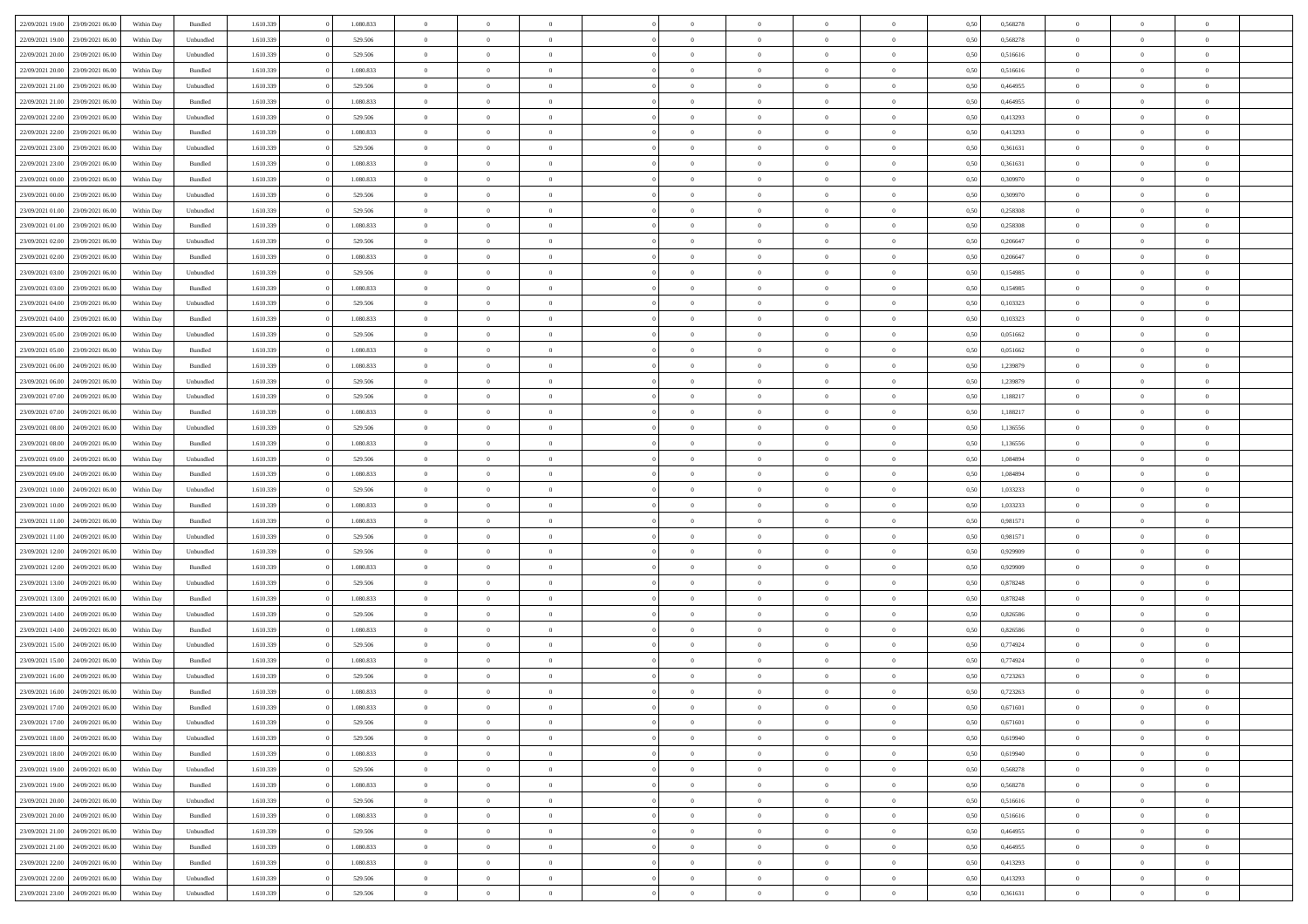| 23/09/2021 23:00 24/09/2021 06:00    | Within Day | Bundled            | 1.610.339 | 1.080.833 | $\overline{0}$ | $\overline{0}$ | $\Omega$       | $\Omega$       | $\Omega$       |                | $\overline{0}$ | 0,50 | 0,361631 | $\mathbf{0}$   | $\Omega$       | $\Omega$       |  |
|--------------------------------------|------------|--------------------|-----------|-----------|----------------|----------------|----------------|----------------|----------------|----------------|----------------|------|----------|----------------|----------------|----------------|--|
| 24/09/2021 00:00<br>24/09/2021 06:00 | Within Day | Unbundled          | 1.610.339 | 529.506   | $\bf{0}$       | $\overline{0}$ | $\overline{0}$ | $\theta$       | $\overline{0}$ | $\overline{0}$ | $\,$ 0         | 0,50 | 0,309970 | $\mathbf{0}$   | $\theta$       | $\bf{0}$       |  |
| 24/09/2021 00:00<br>24/09/2021 06.00 | Within Day | Bundled            | 1.610.339 | 1.080.833 | $\overline{0}$ | $\overline{0}$ | $\overline{0}$ | $\bf{0}$       | $\bf{0}$       | $\overline{0}$ | $\mathbf{0}$   | 0,50 | 0,309970 | $\bf{0}$       | $\bf{0}$       | $\bf{0}$       |  |
| 24/09/2021 01:00<br>24/09/2021 06:00 | Within Day | Unbundled          | 1.610.339 | 529,506   | $\overline{0}$ | $\overline{0}$ | $\overline{0}$ | $\overline{0}$ | $\overline{0}$ | $\Omega$       | $\overline{0}$ | 0.50 | 0,258308 | $\mathbf{0}$   | $\overline{0}$ | $\bf{0}$       |  |
|                                      |            |                    |           |           |                |                |                |                |                |                |                |      |          |                |                |                |  |
| 24/09/2021 01:00<br>24/09/2021 06:00 | Within Day | $\mathbf B$ undled | 1.610.339 | 1.080.833 | $\bf{0}$       | $\overline{0}$ | $\overline{0}$ | $\theta$       | $\overline{0}$ | $\overline{0}$ | $\bf{0}$       | 0,50 | 0,258308 | $\mathbf{0}$   | $\theta$       | $\overline{0}$ |  |
| 24/09/2021 02:00<br>24/09/2021 06.00 | Within Day | Unbundled          | 1.610.339 | 529.506   | $\overline{0}$ | $\overline{0}$ | $\overline{0}$ | $\bf{0}$       | $\overline{0}$ | $\overline{0}$ | $\overline{0}$ | 0,50 | 0,206647 | $\overline{0}$ | $\overline{0}$ | $\overline{0}$ |  |
| 24/09/2021 02:00<br>24/09/2021 06.00 | Within Day | Bundled            | 1.610.339 | 1.080.833 | $\overline{0}$ | $\overline{0}$ | $\overline{0}$ | $\overline{0}$ | $\overline{0}$ | $\overline{0}$ | $\mathbf{0}$   | 0.50 | 0.206647 | $\mathbf{0}$   | $\overline{0}$ | $\overline{0}$ |  |
| 24/09/2021 03:00<br>24/09/2021 06:00 | Within Day | Unbundled          | 1.610.339 | 529.506   | $\bf{0}$       | $\overline{0}$ | $\overline{0}$ | $\theta$       | $\overline{0}$ | $\overline{0}$ | $\bf{0}$       | 0,50 | 0,154985 | $\theta$       | $\theta$       | $\bf{0}$       |  |
|                                      |            |                    |           |           |                |                |                |                |                |                |                |      |          |                |                |                |  |
| 24/09/2021 03:00<br>24/09/2021 06.00 | Within Day | Bundled            | 1.610.339 | 1.080.833 | $\overline{0}$ | $\overline{0}$ | $\overline{0}$ | $\bf{0}$       | $\bf{0}$       | $\overline{0}$ | $\mathbf{0}$   | 0,50 | 0,154985 | $\bf{0}$       | $\bf{0}$       | $\bf{0}$       |  |
| 24/09/2021 04:00<br>24/09/2021 06.00 | Within Day | Bundled            | 1.610.339 | 1.080.833 | $\overline{0}$ | $\overline{0}$ | $\overline{0}$ | $\overline{0}$ | $\overline{0}$ | $\overline{0}$ | $\overline{0}$ | 0.50 | 0,103323 | $\overline{0}$ | $\overline{0}$ | $\overline{0}$ |  |
| 24/09/2021 04:00<br>24/09/2021 06:00 | Within Day | Unbundled          | 1.610.339 | 529.506   | $\bf{0}$       | $\overline{0}$ | $\overline{0}$ | $\overline{0}$ | $\overline{0}$ | $\overline{0}$ | $\,$ 0         | 0,50 | 0,103323 | $\theta$       | $\theta$       | $\bf{0}$       |  |
| 24/09/2021 05:00<br>24/09/2021 06.00 | Within Day | Unbundled          | 1.610.339 | 529.506   | $\overline{0}$ | $\overline{0}$ | $\overline{0}$ | $\bf{0}$       | $\bf{0}$       | $\overline{0}$ | $\mathbf{0}$   | 0,50 | 0,051662 | $\bf{0}$       | $\bf{0}$       | $\bf{0}$       |  |
| 24/09/2021 05:00<br>24/09/2021 06:00 | Within Day | Bundled            | 1.610.339 | 1.080.833 | $\overline{0}$ | $\overline{0}$ | $\overline{0}$ | $\overline{0}$ | $\overline{0}$ | $\overline{0}$ | $\overline{0}$ | 0.50 | 0.051662 | $\mathbf{0}$   | $\overline{0}$ | $\bf{0}$       |  |
| 24/09/2021 06:00<br>25/09/2021 06:00 |            |                    | 1.610.339 | 529.506   |                | $\overline{0}$ | $\overline{0}$ | $\theta$       | $\overline{0}$ | $\overline{0}$ | $\,$ 0         |      | 1,239879 | $\theta$       | $\theta$       | $\overline{0}$ |  |
|                                      | Within Day | Unbundled          |           |           | $\bf{0}$       |                |                |                |                |                |                | 0,50 |          |                |                |                |  |
| 24/09/2021 06:00<br>25/09/2021 06:00 | Within Day | Bundled            | 1.610.339 | 1.080.833 | $\overline{0}$ | $\overline{0}$ | $\overline{0}$ | $\bf{0}$       | $\overline{0}$ | $\overline{0}$ | $\overline{0}$ | 0,50 | 1,239879 | $\overline{0}$ | $\overline{0}$ | $\overline{0}$ |  |
| 24/09/2021 07:00<br>25/09/2021 06:00 | Within Day | Unbundled          | 1.610.339 | 529.506   | $\overline{0}$ | $\overline{0}$ | $\overline{0}$ | $\overline{0}$ | $\overline{0}$ | $\overline{0}$ | $\mathbf{0}$   | 0.50 | 1,188217 | $\overline{0}$ | $\overline{0}$ | $\overline{0}$ |  |
| 24/09/2021 07:00<br>25/09/2021 06:00 | Within Day | Bundled            | 1.610.339 | 1.080.833 | $\bf{0}$       | $\overline{0}$ | $\overline{0}$ | $\overline{0}$ | $\overline{0}$ | $\overline{0}$ | $\bf{0}$       | 0,50 | 1,188217 | $\theta$       | $\theta$       | $\bf{0}$       |  |
| 24/09/2021 08:00<br>25/09/2021 06.00 | Within Day | Unbundled          | 1.610.339 | 529.506   | $\overline{0}$ | $\overline{0}$ | $\bf{0}$       | $\bf{0}$       | $\bf{0}$       | $\overline{0}$ | $\mathbf{0}$   | 0,50 | 1,136556 | $\bf{0}$       | $\bf{0}$       | $\bf{0}$       |  |
| 24/09/2021 08:00<br>25/09/2021 06:00 | Within Day | Bundled            | 1.610.339 | 1.080.833 | $\overline{0}$ | $\overline{0}$ | $\overline{0}$ | $\overline{0}$ | $\overline{0}$ | $\overline{0}$ | $\overline{0}$ | 0.50 | 1,136556 | $\overline{0}$ | $\overline{0}$ | $\overline{0}$ |  |
|                                      |            |                    |           |           |                |                |                |                |                |                |                |      |          |                |                |                |  |
| 24/09/2021 09:00<br>25/09/2021 06:00 | Within Day | Bundled            | 1.610.339 | 1.080.833 | $\bf{0}$       | $\overline{0}$ | $\overline{0}$ | $\overline{0}$ | $\overline{0}$ | $\overline{0}$ | $\,$ 0         | 0,50 | 1,084894 | $\theta$       | $\theta$       | $\bf{0}$       |  |
| 24/09/2021 09:00<br>25/09/2021 06:00 | Within Day | Unbundled          | 1.610.339 | 529.506   | $\overline{0}$ | $\overline{0}$ | $\overline{0}$ | $\bf{0}$       | $\bf{0}$       | $\overline{0}$ | $\mathbf{0}$   | 0,50 | 1,084894 | $\bf{0}$       | $\bf{0}$       | $\bf{0}$       |  |
| 24/09/2021 10:00<br>25/09/2021 06:00 | Within Day | Unbundled          | 1.610.339 | 529,506   | $\overline{0}$ | $\overline{0}$ | $\overline{0}$ | $\overline{0}$ | $\overline{0}$ | $\overline{0}$ | $\overline{0}$ | 0.50 | 1,033233 | $\mathbf{0}$   | $\overline{0}$ | $\bf{0}$       |  |
| 24/09/2021 10:00<br>25/09/2021 06:00 | Within Day | Bundled            | 1.610.339 | 1.080.833 | $\bf{0}$       | $\overline{0}$ | $\overline{0}$ | $\overline{0}$ | $\overline{0}$ | $\overline{0}$ | $\,$ 0         | 0,50 | 1,033233 | $\mathbf{0}$   | $\theta$       | $\bf{0}$       |  |
| 24/09/2021 11:00<br>25/09/2021 06:00 | Within Day | Unbundled          | 1.610.339 | 529.506   | $\overline{0}$ | $\overline{0}$ | $\overline{0}$ | $\bf{0}$       | $\overline{0}$ | $\overline{0}$ | $\overline{0}$ | 0,50 | 0,981571 | $\overline{0}$ | $\overline{0}$ | $\overline{0}$ |  |
| 24/09/2021 11:00<br>25/09/2021 06:00 | Within Day | Bundled            | 1.610.339 | 1.080.833 | $\overline{0}$ | $\overline{0}$ | $\overline{0}$ | $\overline{0}$ | $\overline{0}$ | $\overline{0}$ | $\overline{0}$ | 0.50 | 0,981571 | $\overline{0}$ | $\overline{0}$ | $\overline{0}$ |  |
|                                      |            |                    |           |           |                |                |                |                |                |                |                |      |          |                |                |                |  |
| 24/09/2021 12:00<br>25/09/2021 06:00 | Within Day | Unbundled          | 1.610.339 | 529.506   | $\bf{0}$       | $\overline{0}$ | $\bf{0}$       | $\overline{0}$ | $\overline{0}$ | $\overline{0}$ | $\bf{0}$       | 0,50 | 0,929909 | $\theta$       | $\theta$       | $\bf{0}$       |  |
| 24/09/2021 12:00<br>25/09/2021 06:00 | Within Day | Bundled            | 1.610.339 | 1.080.833 | $\overline{0}$ | $\overline{0}$ | $\overline{0}$ | $\bf{0}$       | $\bf{0}$       | $\overline{0}$ | $\bf{0}$       | 0,50 | 0,929909 | $\bf{0}$       | $\bf{0}$       | $\bf{0}$       |  |
| 24/09/2021 13:00<br>25/09/2021 06:00 | Within Day | Unbundled          | 1.610.339 | 529.506   | $\overline{0}$ | $\overline{0}$ | $\overline{0}$ | $\overline{0}$ | $\overline{0}$ | $\overline{0}$ | $\overline{0}$ | 0.50 | 0,878248 | $\overline{0}$ | $\overline{0}$ | $\bf{0}$       |  |
| 24/09/2021 13:00<br>25/09/2021 06:00 | Within Day | Bundled            | 1.610.339 | 1.080.833 | $\bf{0}$       | $\overline{0}$ | $\overline{0}$ | $\overline{0}$ | $\overline{0}$ | $\overline{0}$ | $\,$ 0         | 0,50 | 0,878248 | $\theta$       | $\theta$       | $\bf{0}$       |  |
| 24/09/2021 14:00<br>25/09/2021 06:00 | Within Day | Unbundled          | 1.610.339 | 529.506   | $\overline{0}$ | $\overline{0}$ | $\overline{0}$ | $\bf{0}$       | $\bf{0}$       | $\overline{0}$ | $\mathbf{0}$   | 0,50 | 0,826586 | $\overline{0}$ | $\bf{0}$       | $\bf{0}$       |  |
| 24/09/2021 14:00<br>25/09/2021 06.00 | Within Day | Bundled            | 1.610.339 | 1.080.833 | $\overline{0}$ | $\overline{0}$ | $\overline{0}$ | $\overline{0}$ | $\overline{0}$ | $\Omega$       | $\overline{0}$ | 0.50 | 0,826586 | $\bf{0}$       | $\Omega$       | $\Omega$       |  |
|                                      |            |                    |           |           |                | $\overline{0}$ | $\overline{0}$ | $\theta$       | $\overline{0}$ | $\overline{0}$ | $\,$ 0         |      |          | $\theta$       | $\theta$       | $\bf{0}$       |  |
| 24/09/2021 15:00<br>25/09/2021 06:00 | Within Day | Bundled            | 1.610.339 | 1.080.833 | $\bf{0}$       |                |                |                |                |                |                | 0,50 | 0,774924 |                |                |                |  |
| 24/09/2021 15:00<br>25/09/2021 06:00 | Within Day | Unbundled          | 1.610.339 | 529.506   | $\overline{0}$ | $\overline{0}$ | $\overline{0}$ | $\bf{0}$       | $\overline{0}$ | $\overline{0}$ | $\overline{0}$ | 0,50 | 0,774924 | $\overline{0}$ | $\bf{0}$       | $\overline{0}$ |  |
| 24/09/2021 16:00<br>25/09/2021 06:00 | Within Day | Unbundled          | 1.610.339 | 529.506   | $\overline{0}$ | $\overline{0}$ | $\overline{0}$ | $\overline{0}$ | $\overline{0}$ | $\Omega$       | $\overline{0}$ | 0.50 | 0,723263 | $\overline{0}$ | $\Omega$       | $\Omega$       |  |
| 24/09/2021 16:00<br>25/09/2021 06:00 | Within Day | Bundled            | 1.610.339 | 1.080.833 | $\bf{0}$       | $\overline{0}$ | $\bf{0}$       | $\overline{0}$ | $\overline{0}$ | $\overline{0}$ | $\bf{0}$       | 0,50 | 0,723263 | $\theta$       | $\theta$       | $\bf{0}$       |  |
| 24/09/2021 17:00<br>25/09/2021 06.00 | Within Day | Unbundled          | 1.610.339 | 529.506   | $\overline{0}$ | $\overline{0}$ | $\bf{0}$       | $\bf{0}$       | $\bf{0}$       | $\overline{0}$ | $\bf{0}$       | 0,50 | 0,671601 | $\bf{0}$       | $\bf{0}$       | $\bf{0}$       |  |
| 24/09/2021 17:00<br>25/09/2021 06:00 | Within Day | Bundled            | 1.610.339 | 1.080.833 | $\overline{0}$ | $\overline{0}$ | $\Omega$       | $\overline{0}$ | $\overline{0}$ | $\Omega$       | $\theta$       | 0.50 | 0.671601 | $\overline{0}$ | $\Omega$       | $\Omega$       |  |
| 24/09/2021 18:00<br>25/09/2021 06:00 | Within Day | Unbundled          | 1.610.339 | 529.506   | $\bf{0}$       | $\overline{0}$ | $\bf{0}$       | $\overline{0}$ | $\overline{0}$ | $\overline{0}$ | $\,$ 0         | 0,50 | 0,619940 | $\theta$       | $\theta$       | $\bf{0}$       |  |
|                                      |            |                    |           |           |                |                |                |                |                |                |                |      |          |                |                |                |  |
| 24/09/2021 18:00<br>25/09/2021 06:00 | Within Day | Bundled            | 1.610.339 | 1.080.833 | $\overline{0}$ | $\overline{0}$ | $\overline{0}$ | $\bf{0}$       | $\bf{0}$       | $\overline{0}$ | $\mathbf{0}$   | 0,50 | 0,619940 | $\overline{0}$ | $\bf{0}$       | $\bf{0}$       |  |
| 24/09/2021 19:00<br>25/09/2021 06.00 | Within Day | Unbundled          | 1.610.339 | 529.506   | $\overline{0}$ | $\overline{0}$ | $\overline{0}$ | $\overline{0}$ | $\bf{0}$       | $\Omega$       | $\overline{0}$ | 0.50 | 0,568278 | $\bf{0}$       | $\Omega$       | $\Omega$       |  |
| 24/09/2021 19:00<br>25/09/2021 06:00 | Within Day | Bundled            | 1.610.339 | 1.080.833 | $\bf{0}$       | $\overline{0}$ | $\bf{0}$       | $\overline{0}$ | $\overline{0}$ | $\overline{0}$ | $\,$ 0         | 0,50 | 0,568278 | $\,0\,$        | $\theta$       | $\bf{0}$       |  |
| 24/09/2021 20:00<br>25/09/2021 06.00 | Within Day | Bundled            | 1.610.339 | 1.080.833 | $\overline{0}$ | $\overline{0}$ | $\overline{0}$ | $\bf{0}$       | $\overline{0}$ | $\overline{0}$ | $\overline{0}$ | 0,50 | 0,516616 | $\overline{0}$ | $\bf{0}$       | $\bf{0}$       |  |
| 24/09/2021 20:00<br>25/09/2021 06.00 | Within Day | Unbundled          | 1.610.339 | 529.506   | $\overline{0}$ | $\Omega$       | $\Omega$       | $\Omega$       | $\overline{0}$ | $\Omega$       | $\overline{0}$ | 0.50 | 0.516616 | $\overline{0}$ | $\Omega$       | $\Omega$       |  |
| 24/09/2021 21.00 25/09/2021 06:00    | Within Day | Unbundled          | 1.610.339 | 529.506   | $\bf{0}$       | $\overline{0}$ | $\bf{0}$       | $\bf{0}$       | $\bf{0}$       | $\overline{0}$ | $\,$ 0         | 0,50 | 0,464955 | $\bf{0}$       | $\,$ 0         | $\,$ 0         |  |
| 24/09/2021 21:00 25/09/2021 06:00    |            |                    |           |           |                |                |                |                |                |                |                |      |          |                |                |                |  |
|                                      | Within Day | Bundled            | 1.610.339 | 1.080.833 | $\bf{0}$       | $\bf{0}$       |                | $\bf{0}$       |                |                |                | 0,50 | 0,464955 | $\bf{0}$       | $\bf{0}$       |                |  |
| 24/09/2021 22:00 25/09/2021 06:00    | Within Day | Unbundled          | 1.610.339 | 529.506   | $\overline{0}$ | $\overline{0}$ | $\theta$       | $\overline{0}$ | $\overline{0}$ | $\overline{0}$ | $\mathbf{0}$   | 0,50 | 0.413293 | $\overline{0}$ | $\theta$       | $\theta$       |  |
| 24/09/2021 22:00<br>25/09/2021 06:00 | Within Day | Bundled            | 1.610.339 | 1.080.833 | $\overline{0}$ | $\overline{0}$ | $\overline{0}$ | $\bf{0}$       | $\overline{0}$ | $\overline{0}$ | $\mathbf{0}$   | 0,50 | 0,413293 | $\,0\,$        | $\overline{0}$ | $\,$ 0 $\,$    |  |
| 24/09/2021 23:00 25/09/2021 06:00    | Within Day | Unbundled          | 1.610.339 | 529.506   | $\overline{0}$ | $\overline{0}$ | $\overline{0}$ | $\bf{0}$       | $\overline{0}$ | $\overline{0}$ | $\overline{0}$ | 0,50 | 0,361631 | $\overline{0}$ | $\overline{0}$ | $\overline{0}$ |  |
| 25/09/2021 06:00<br>24/09/2021 23:00 | Within Day | Bundled            | 1.610.339 | 1.080.833 | $\overline{0}$ | $\overline{0}$ | $\overline{0}$ | $\overline{0}$ | $\bf{0}$       | $\overline{0}$ | $\overline{0}$ | 0,50 | 0,361631 | $\overline{0}$ | $\overline{0}$ | $\overline{0}$ |  |
| 25/09/2021 00:00<br>25/09/2021 06:00 | Within Day | Unbundled          | 1.610.339 | 529.506   | $\overline{0}$ | $\overline{0}$ | $\overline{0}$ | $\overline{0}$ | $\overline{0}$ | $\overline{0}$ | $\mathbf{0}$   | 0,50 | 0,309970 | $\,0\,$        | $\theta$       | $\bf{0}$       |  |
| 25/09/2021 00:00 25/09/2021 06:00    |            |                    |           |           |                |                |                |                |                |                |                |      |          |                | $\overline{0}$ |                |  |
|                                      | Within Day | Bundled            | 1.610.339 | 1.080.833 | $\overline{0}$ | $\overline{0}$ | $\overline{0}$ | $\overline{0}$ | $\overline{0}$ | $\overline{0}$ | $\overline{0}$ | 0,50 | 0,309970 | $\overline{0}$ |                | $\overline{0}$ |  |
| 25/09/2021 06:00<br>25/09/2021 01:00 | Within Day | Unbundled          | 1.610.339 | 529.506   | $\overline{0}$ | $\overline{0}$ | $\overline{0}$ | $\overline{0}$ | $\overline{0}$ | $\overline{0}$ | $\overline{0}$ | 0.50 | 0,258308 | $\overline{0}$ | $\overline{0}$ | $\overline{0}$ |  |
| 25/09/2021 01:00<br>25/09/2021 06:00 | Within Day | Bundled            | 1.610.339 | 1.080.833 | $\overline{0}$ | $\overline{0}$ | $\overline{0}$ | $\bf{0}$       | $\bf{0}$       | $\overline{0}$ | $\,$ 0 $\,$    | 0,50 | 0,258308 | $\,0\,$        | $\theta$       | $\,$ 0         |  |
| 25/09/2021 06:00<br>25/09/2021 02:00 | Within Day | Bundled            | 1.610.339 | 1.080.833 | $\overline{0}$ | $\overline{0}$ | $\overline{0}$ | $\bf{0}$       | $\overline{0}$ | $\overline{0}$ | $\overline{0}$ | 0,50 | 0,206647 | $\bf{0}$       | $\bf{0}$       | $\overline{0}$ |  |
| 25/09/2021 06:00<br>25/09/2021 02:00 | Within Day | Unbundled          | 1.610.339 | 529.506   | $\overline{0}$ | $\overline{0}$ | $\overline{0}$ | $\overline{0}$ | $\overline{0}$ | $\overline{0}$ | $\overline{0}$ | 0.50 | 0,206647 | $\overline{0}$ | $\overline{0}$ | $\overline{0}$ |  |
| 25/09/2021 03:00<br>25/09/2021 06:00 | Within Day | Unbundled          | 1.610.339 | 529.506   | $\overline{0}$ | $\overline{0}$ | $\overline{0}$ | $\bf{0}$       | $\bf{0}$       | $\overline{0}$ | $\,$ 0 $\,$    | 0,50 | 0,154985 | $\,0\,$        | $\,0\,$        | $\,$ 0         |  |
|                                      |            |                    |           |           |                |                |                |                |                |                |                |      |          |                |                |                |  |
| 25/09/2021 03:00 25/09/2021 06:00    | Within Day | Bundled            | 1.610.339 | 1.080.833 | $\overline{0}$ | $\overline{0}$ | $\overline{0}$ | $\bf{0}$       | $\overline{0}$ | $\overline{0}$ | $\overline{0}$ | 0,50 | 0,154985 | $\bf{0}$       | $\bf{0}$       | $\overline{0}$ |  |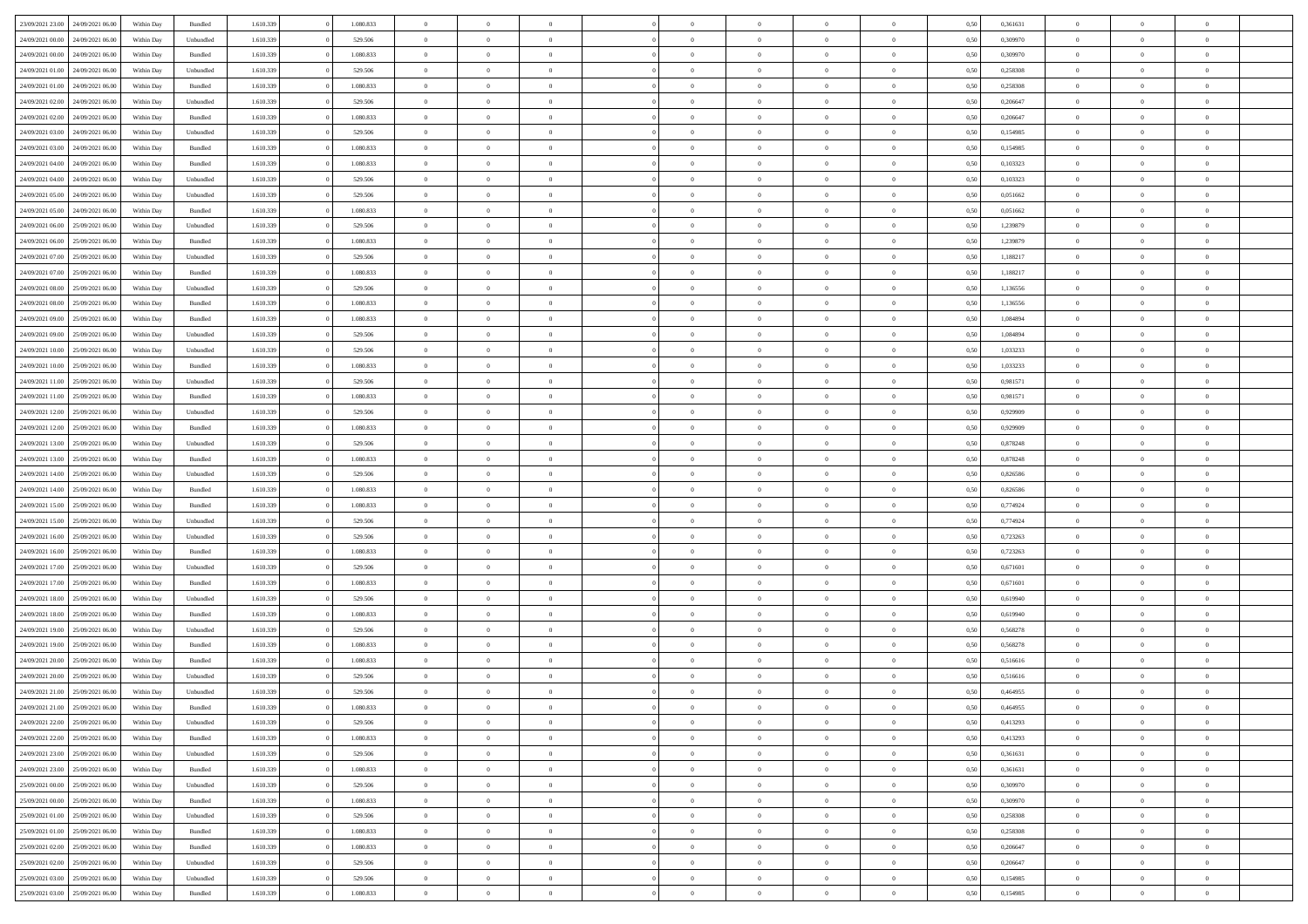| 25/09/2021 04:00                  | 25/09/2021 06:00 | Within Dav | Unbundled          | 1.610.339 | 529.506   | $\overline{0}$ | $\Omega$       |                | $\Omega$       | $\Omega$       | $\Omega$       | $\theta$       | 0.50 | 0,103323 | $\theta$       | $\theta$       | $\theta$       |  |
|-----------------------------------|------------------|------------|--------------------|-----------|-----------|----------------|----------------|----------------|----------------|----------------|----------------|----------------|------|----------|----------------|----------------|----------------|--|
| 25/09/2021 04:00                  | 25/09/2021 06:00 | Within Day | Bundled            | 1.610.339 | 1.080.833 | $\overline{0}$ | $\theta$       | $\overline{0}$ | $\overline{0}$ | $\bf{0}$       | $\overline{0}$ | $\bf{0}$       | 0,50 | 0,103323 | $\theta$       | $\theta$       | $\overline{0}$ |  |
| 25/09/2021 05:00                  | 25/09/2021 06:00 | Within Day | Unbundled          | 1.610.339 | 529.506   | $\overline{0}$ | $\overline{0}$ | $\overline{0}$ | $\bf{0}$       | $\bf{0}$       | $\bf{0}$       | $\bf{0}$       | 0,50 | 0,051662 | $\bf{0}$       | $\overline{0}$ | $\overline{0}$ |  |
|                                   |                  |            |                    |           |           |                |                |                |                |                |                |                |      |          | $\theta$       |                |                |  |
| 25/09/2021 05:00                  | 25/09/2021 06:00 | Within Dav | Bundled            | 1.610.339 | 1.080.833 | $\overline{0}$ | $\overline{0}$ | $\overline{0}$ | $\overline{0}$ | $\bf{0}$       | $\overline{0}$ | $\overline{0}$ | 0.50 | 0.051662 |                | $\theta$       | $\overline{0}$ |  |
| 25/09/2021 06:00                  | 26/09/2021 06:00 | Within Day | Unbundled          | 1.610.339 | 529.506   | $\overline{0}$ | $\theta$       | $\overline{0}$ | $\overline{0}$ | $\bf{0}$       | $\overline{0}$ | $\bf{0}$       | 0,50 | 1,239879 | $\theta$       | $\theta$       | $\overline{0}$ |  |
| 25/09/2021 06:00                  | 26/09/2021 06:00 | Within Day | Bundled            | 1.610.339 | 1.080.833 | $\overline{0}$ | $\bf{0}$       | $\overline{0}$ | $\bf{0}$       | $\overline{0}$ | $\overline{0}$ | $\mathbf{0}$   | 0,50 | 1,239879 | $\overline{0}$ | $\overline{0}$ | $\bf{0}$       |  |
| 25/09/2021 07:00                  | 26/09/2021 06:00 | Within Dav | Bundled            | 1.610.339 | 1.080.833 | $\overline{0}$ | $\overline{0}$ | $\overline{0}$ | $\overline{0}$ | $\overline{0}$ | $\overline{0}$ | $\overline{0}$ | 0.50 | 1,188217 | $\theta$       | $\overline{0}$ | $\overline{0}$ |  |
|                                   |                  |            |                    |           |           |                |                |                |                |                |                |                |      |          |                |                |                |  |
| 25/09/2021 07:00                  | 26/09/2021 06:00 | Within Day | Unbundled          | 1.610.339 | 529.506   | $\overline{0}$ | $\theta$       | $\overline{0}$ | $\overline{0}$ | $\bf{0}$       | $\overline{0}$ | $\bf{0}$       | 0,50 | 1,188217 | $\theta$       | $\theta$       | $\overline{0}$ |  |
| 25/09/2021 08:00                  | 26/09/2021 06:00 | Within Day | Unbundled          | 1.610.339 | 529.506   | $\overline{0}$ | $\overline{0}$ | $\overline{0}$ | $\bf{0}$       | $\bf{0}$       | $\bf{0}$       | $\bf{0}$       | 0,50 | 1,136556 | $\,0\,$        | $\overline{0}$ | $\overline{0}$ |  |
| 25/09/2021 08:00                  | 26/09/2021 06:00 | Within Dav | Bundled            | 1.610.339 | 1.080.833 | $\overline{0}$ | $\overline{0}$ | $\overline{0}$ | $\overline{0}$ | $\overline{0}$ | $\overline{0}$ | $\overline{0}$ | 0.50 | 1,136556 | $\theta$       | $\overline{0}$ | $\overline{0}$ |  |
| 25/09/2021 09:00                  | 26/09/2021 06:00 |            |                    | 1.610.339 | 529.506   | $\overline{0}$ | $\theta$       | $\overline{0}$ | $\overline{0}$ | $\bf{0}$       | $\overline{0}$ |                |      | 1,084894 | $\,$ 0 $\,$    | $\theta$       | $\overline{0}$ |  |
|                                   |                  | Within Day | Unbundled          |           |           |                |                |                |                |                |                | $\bf{0}$       | 0,50 |          |                |                |                |  |
| 25/09/2021 09:00                  | 26/09/2021 06:00 | Within Day | Bundled            | 1.610.339 | 1.080.833 | $\overline{0}$ | $\overline{0}$ | $\overline{0}$ | $\bf{0}$       | $\bf{0}$       | $\bf{0}$       | $\bf{0}$       | 0,50 | 1,084894 | $\bf{0}$       | $\overline{0}$ | $\overline{0}$ |  |
| 25/09/2021 10:00                  | 26/09/2021 06:00 | Within Day | Unbundled          | 1.610.339 | 529.506   | $\overline{0}$ | $\overline{0}$ | $\overline{0}$ | $\overline{0}$ | $\bf{0}$       | $\overline{0}$ | $\overline{0}$ | 0.50 | 1,033233 | $\theta$       | $\theta$       | $\overline{0}$ |  |
| 25/09/2021 10:00                  | 26/09/2021 06:00 | Within Day | Bundled            | 1.610.339 | 1.080.833 | $\overline{0}$ | $\theta$       | $\overline{0}$ | $\overline{0}$ | $\bf{0}$       | $\overline{0}$ | $\bf{0}$       | 0,50 | 1,033233 | $\theta$       | $\theta$       | $\overline{0}$ |  |
|                                   |                  |            |                    |           |           |                |                |                |                |                |                |                |      |          |                |                |                |  |
| 25/09/2021 11:00                  | 26/09/2021 06:00 | Within Day | Unbundled          | 1.610.339 | 529.506   | $\overline{0}$ | $\overline{0}$ | $\overline{0}$ | $\bf{0}$       | $\overline{0}$ | $\overline{0}$ | $\mathbf{0}$   | 0,50 | 0,981571 | $\bf{0}$       | $\overline{0}$ | $\bf{0}$       |  |
| 25/09/2021 11:00                  | 26/09/2021 06:00 | Within Dav | Bundled            | 1.610.339 | 1.080.833 | $\overline{0}$ | $\overline{0}$ | $\overline{0}$ | $\overline{0}$ | $\overline{0}$ | $\overline{0}$ | $\overline{0}$ | 0.50 | 0.981571 | $\theta$       | $\overline{0}$ | $\overline{0}$ |  |
| 25/09/2021 12:00                  | 26/09/2021 06:00 | Within Day | Unbundled          | 1.610.339 | 529.506   | $\overline{0}$ | $\theta$       | $\overline{0}$ | $\overline{0}$ | $\bf{0}$       | $\overline{0}$ | $\bf{0}$       | 0,50 | 0,929909 | $\theta$       | $\theta$       | $\overline{0}$ |  |
| 25/09/2021 12:00                  | 26/09/2021 06:00 | Within Day | Bundled            | 1.610.339 | 1.080.833 | $\overline{0}$ | $\overline{0}$ | $\overline{0}$ | $\bf{0}$       | $\bf{0}$       | $\bf{0}$       | $\bf{0}$       | 0,50 | 0,929909 | $\,0\,$        | $\overline{0}$ | $\overline{0}$ |  |
|                                   |                  |            |                    |           |           |                | $\overline{0}$ |                |                | $\overline{0}$ |                |                |      |          | $\theta$       | $\overline{0}$ | $\overline{0}$ |  |
| 25/09/2021 13:00                  | 26/09/2021 06:00 | Within Day | Bundled            | 1.610.339 | 1.080.833 | $\overline{0}$ |                | $\overline{0}$ | $\overline{0}$ |                | $\overline{0}$ | $\overline{0}$ | 0.50 | 0,878248 |                |                |                |  |
| 25/09/2021 13:00                  | 26/09/2021 06:00 | Within Day | Unbundled          | 1.610.339 | 529.506   | $\overline{0}$ | $\theta$       | $\overline{0}$ | $\overline{0}$ | $\bf{0}$       | $\overline{0}$ | $\bf{0}$       | 0,50 | 0,878248 | $\,$ 0 $\,$    | $\theta$       | $\overline{0}$ |  |
| 25/09/2021 14:00                  | 26/09/2021 06:00 | Within Day | Unbundled          | 1.610.339 | 529.506   | $\overline{0}$ | $\overline{0}$ | $\overline{0}$ | $\bf{0}$       | $\bf{0}$       | $\bf{0}$       | $\bf{0}$       | 0,50 | 0,826586 | $\bf{0}$       | $\overline{0}$ | $\overline{0}$ |  |
| 25/09/2021 14:00                  | 26/09/2021 06:00 | Within Day | Bundled            | 1.610.339 | 1.080.833 | $\overline{0}$ | $\overline{0}$ | $\overline{0}$ | $\overline{0}$ | $\bf{0}$       | $\overline{0}$ | $\overline{0}$ | 0.50 | 0.826586 | $\theta$       | $\theta$       | $\overline{0}$ |  |
|                                   |                  |            |                    |           |           | $\overline{0}$ | $\theta$       | $\overline{0}$ | $\overline{0}$ | $\bf{0}$       | $\overline{0}$ |                |      |          | $\,$ 0 $\,$    | $\overline{0}$ | $\overline{0}$ |  |
| 25/09/2021 15:00                  | 26/09/2021 06:00 | Within Day | Bundled            | 1.610.339 | 1.080.833 |                |                |                |                |                |                | $\bf{0}$       | 0,50 | 0,774924 |                |                |                |  |
| 25/09/2021 15:00                  | 26/09/2021 06:00 | Within Day | Unbundled          | 1.610.339 | 529.506   | $\overline{0}$ | $\bf{0}$       | $\overline{0}$ | $\bf{0}$       | $\overline{0}$ | $\overline{0}$ | $\mathbf{0}$   | 0,50 | 0,774924 | $\bf{0}$       | $\overline{0}$ | $\bf{0}$       |  |
| 25/09/2021 16:00                  | 26/09/2021 06:00 | Within Day | Bundled            | 1.610.339 | 1.080.833 | $\overline{0}$ | $\overline{0}$ | $\overline{0}$ | $\overline{0}$ | $\overline{0}$ | $\overline{0}$ | $\overline{0}$ | 0.50 | 0,723263 | $\theta$       | $\overline{0}$ | $\overline{0}$ |  |
| 25/09/2021 16:00                  | 26/09/2021 06:00 | Within Day | Unbundled          | 1.610.339 | 529.506   | $\overline{0}$ | $\theta$       | $\overline{0}$ | $\overline{0}$ | $\bf{0}$       | $\overline{0}$ | $\bf{0}$       | 0,50 | 0,723263 | $\theta$       | $\theta$       | $\overline{0}$ |  |
|                                   |                  |            |                    |           |           |                |                |                |                |                |                |                |      |          |                |                |                |  |
| 25/09/2021 17:00                  | 26/09/2021 06:00 | Within Day | Unbundled          | 1.610.339 | 529.506   | $\overline{0}$ | $\overline{0}$ | $\overline{0}$ | $\bf{0}$       | $\bf{0}$       | $\bf{0}$       | $\bf{0}$       | 0,50 | 0,671601 | $\,0\,$        | $\overline{0}$ | $\overline{0}$ |  |
| 25/09/2021 17:00                  | 26/09/2021 06:00 | Within Day | Bundled            | 1.610.339 | 1.080.833 | $\overline{0}$ | $\overline{0}$ | $\overline{0}$ | $\overline{0}$ | $\overline{0}$ | $\overline{0}$ | $\overline{0}$ | 0.50 | 0,671601 | $\theta$       | $\overline{0}$ | $\overline{0}$ |  |
| 25/09/2021 18:00                  | 26/09/2021 06:00 | Within Day | Bundled            | 1.610.339 | 1.080.833 | $\overline{0}$ | $\theta$       | $\overline{0}$ | $\overline{0}$ | $\bf{0}$       | $\overline{0}$ | $\bf{0}$       | 0,50 | 0,619940 | $\,$ 0 $\,$    | $\overline{0}$ | $\overline{0}$ |  |
| 25/09/2021 18:00                  | 26/09/2021 06:00 | Within Day | Unbundled          | 1.610.339 | 529.506   | $\overline{0}$ | $\overline{0}$ | $\overline{0}$ | $\bf{0}$       | $\bf{0}$       | $\bf{0}$       | $\bf{0}$       | 0,50 | 0,619940 | $\bf{0}$       | $\overline{0}$ | $\overline{0}$ |  |
|                                   |                  |            |                    |           |           | $\overline{0}$ | $\Omega$       |                | $\Omega$       | $\Omega$       |                |                |      |          |                |                | $\theta$       |  |
| 25/09/2021 19:00                  | 26/09/2021 06:00 | Within Day | Unbundled          | 1.610.339 | 529.506   |                |                | $\overline{0}$ |                |                | $\overline{0}$ | $\overline{0}$ | 0,50 | 0,568278 | $\,0\,$        | $\theta$       |                |  |
| 25/09/2021 19:00                  | 26/09/2021 06:00 | Within Day | Bundled            | 1.610.339 | 1.080.833 | $\overline{0}$ | $\theta$       | $\overline{0}$ | $\overline{0}$ | $\bf{0}$       | $\overline{0}$ | $\bf{0}$       | 0,50 | 0,568278 | $\theta$       | $\theta$       | $\overline{0}$ |  |
| 25/09/2021 20:00                  | 26/09/2021 06:00 | Within Day | Unbundled          | 1.610.339 | 529.506   | $\overline{0}$ | $\overline{0}$ | $\overline{0}$ | $\bf{0}$       | $\bf{0}$       | $\overline{0}$ | $\mathbf{0}$   | 0,50 | 0,516616 | $\bf{0}$       | $\overline{0}$ | $\bf{0}$       |  |
| 25/09/2021 20:00                  | 26/09/2021 06:00 | Within Day | Bundled            | 1.610.339 | 1.080.833 | $\overline{0}$ | $\Omega$       | $\Omega$       | $\Omega$       | $\bf{0}$       | $\overline{0}$ | $\overline{0}$ | 0.50 | 0,516616 | $\,0\,$        | $\theta$       | $\theta$       |  |
| 25/09/2021 21:00                  | 26/09/2021 06:00 |            |                    | 1.610.339 | 529.506   | $\overline{0}$ | $\theta$       | $\overline{0}$ | $\overline{0}$ | $\bf{0}$       | $\overline{0}$ |                |      | 0,464955 | $\theta$       | $\theta$       | $\overline{0}$ |  |
|                                   |                  | Within Day | Unbundled          |           |           |                |                |                |                |                |                | $\bf{0}$       | 0,50 |          |                |                |                |  |
| 25/09/2021 21:00                  | 26/09/2021 06:00 | Within Day | Bundled            | 1.610.339 | 1.080.833 | $\overline{0}$ | $\overline{0}$ | $\overline{0}$ | $\bf{0}$       | $\bf{0}$       | $\bf{0}$       | $\bf{0}$       | 0,50 | 0,464955 | $\bf{0}$       | $\overline{0}$ | $\overline{0}$ |  |
| 25/09/2021 22.00                  | 26/09/2021 06:00 | Within Day | Unbundled          | 1.610.339 | 529.506   | $\overline{0}$ | $\Omega$       | $\overline{0}$ | $\Omega$       | $\theta$       | $\theta$       | $\overline{0}$ | 0.50 | 0,413293 | $\theta$       | $\theta$       | $\theta$       |  |
| 25/09/2021 22.00                  | 26/09/2021 06:00 | Within Day | Bundled            | 1.610.339 | 1.080.833 | $\overline{0}$ | $\theta$       | $\overline{0}$ | $\overline{0}$ | $\bf{0}$       | $\overline{0}$ | $\bf{0}$       | 0,50 | 0,413293 | $\,$ 0 $\,$    | $\overline{0}$ | $\overline{0}$ |  |
|                                   |                  |            |                    |           |           |                |                |                |                |                |                |                |      |          |                |                |                |  |
| 25/09/2021 23:00                  | 26/09/2021 06:00 | Within Day | Unbundled          | 1.610.339 | 529.506   | $\overline{0}$ | $\overline{0}$ | $\overline{0}$ | $\bf{0}$       | $\bf{0}$       | $\bf{0}$       | $\bf{0}$       | 0,50 | 0,361631 | $\bf{0}$       | $\overline{0}$ | $\overline{0}$ |  |
| 25/09/2021 23:00                  | 26/09/2021 06:00 | Within Day | Bundled            | 1.610.339 | 1.080.833 | $\overline{0}$ | $\Omega$       | $\overline{0}$ | $\Omega$       | $\Omega$       | $\overline{0}$ | $\overline{0}$ | 0.50 | 0,361631 | $\,0\,$        | $\theta$       | $\theta$       |  |
| 26/09/2021 00:00                  | 26/09/2021 06:00 | Within Day | Bundled            | 1.610.339 | 1.080.833 | $\overline{0}$ | $\theta$       | $\overline{0}$ | $\overline{0}$ | $\bf{0}$       | $\overline{0}$ | $\bf{0}$       | 0,50 | 0,309970 | $\,$ 0 $\,$    | $\overline{0}$ | $\overline{0}$ |  |
| 26/09/2021 00:00                  | 26/09/2021 06:00 | Within Day | Unbundled          | 1.610.339 | 529.506   | $\overline{0}$ | $\overline{0}$ | $\overline{0}$ | $\bf{0}$       | $\bf{0}$       | $\bf{0}$       | $\mathbf{0}$   | 0,50 | 0,309970 | $\bf{0}$       | $\overline{0}$ | $\bf{0}$       |  |
|                                   | 26/09/2021 06:00 |            |                    |           | 1.080.833 | $\overline{0}$ | $\Omega$       | $\Omega$       | $\Omega$       | $\Omega$       | $\Omega$       | $\overline{0}$ | 0.50 | 0.258308 | $\theta$       | $\theta$       | $\theta$       |  |
| 26/09/2021 01:00                  |                  | Within Day | Bundled            | 1.610.339 |           |                |                |                |                |                |                |                |      |          |                |                |                |  |
| 26/09/2021 01:00                  | 26/09/2021 06:00 | Within Day | Unbundled          | 1.610.339 | 529.506   | $\overline{0}$ | $\overline{0}$ | $\overline{0}$ | $\bf{0}$       | $\,$ 0         | $\bf{0}$       | $\bf{0}$       | 0,50 | 0,258308 | $\,0\,$        | $\overline{0}$ | $\overline{0}$ |  |
| 26/09/2021 02:00                  | 26/09/2021 06:00 | Within Day | $\mathbf B$ undled | 1.610.339 | 1.080.833 | $\bf{0}$       | $\bf{0}$       |                |                | $\bf{0}$       |                |                | 0,50 | 0,206647 | $\bf{0}$       | $\overline{0}$ |                |  |
| 26/09/2021 02:00                  | 26/09/2021 06:00 | Within Day | Unbundled          | 1.610.339 | 529.506   | $\overline{0}$ | $\overline{0}$ | $\overline{0}$ | $\Omega$       | $\overline{0}$ | $\overline{0}$ | $\overline{0}$ | 0.50 | 0.206647 | $\theta$       | $\theta$       | $\theta$       |  |
| 26/09/2021 03:00                  | 26/09/2021 06:00 | Within Day | Bundled            | 1.610.339 | 1.080.833 | $\overline{0}$ | $\bf{0}$       | $\overline{0}$ | $\bf{0}$       | $\,$ 0 $\,$    | $\overline{0}$ | $\mathbf{0}$   | 0,50 | 0,154985 | $\,$ 0 $\,$    | $\,$ 0 $\,$    | $\,$ 0         |  |
|                                   |                  |            |                    |           |           |                |                |                |                |                |                |                |      |          |                |                |                |  |
| 26/09/2021 03:00                  | 26/09/2021 06:00 | Within Day | Unbundled          | 1.610.339 | 529.506   | $\overline{0}$ | $\overline{0}$ | $\overline{0}$ | $\overline{0}$ | $\overline{0}$ | $\overline{0}$ | $\mathbf{0}$   | 0,50 | 0,154985 | $\overline{0}$ | $\bf{0}$       | $\bf{0}$       |  |
| 26/09/2021 04:00                  | 26/09/2021 06:00 | Within Day | Unbundled          | 1.610.339 | 529.506   | $\overline{0}$ | $\overline{0}$ | $\overline{0}$ | $\Omega$       | $\overline{0}$ | $\overline{0}$ | $\overline{0}$ | 0,50 | 0,103323 | $\overline{0}$ | $\theta$       | $\overline{0}$ |  |
| 26/09/2021 04:00                  | 26/09/2021 06:00 | Within Day | Bundled            | 1.610.339 | 1.080.833 | $\overline{0}$ | $\,$ 0         | $\overline{0}$ | $\overline{0}$ | $\,$ 0 $\,$    | $\overline{0}$ | $\mathbf{0}$   | 0,50 | 0,103323 | $\,$ 0 $\,$    | $\overline{0}$ | $\overline{0}$ |  |
| 26/09/2021 05:00                  | 26/09/2021 06:00 | Within Day | Unbundled          | 1.610.339 | 529.506   | $\overline{0}$ | $\overline{0}$ | $\overline{0}$ | $\overline{0}$ | $\overline{0}$ | $\overline{0}$ | $\mathbf{0}$   | 0,50 | 0,051662 | $\overline{0}$ | $\overline{0}$ | $\bf{0}$       |  |
|                                   |                  |            |                    |           |           |                |                |                |                |                |                |                |      |          |                |                |                |  |
| 26/09/2021 05:00                  | 26/09/2021 06:00 | Within Day | Bundled            | 1.610.339 | 1.080.833 | $\overline{0}$ | $\overline{0}$ | $\overline{0}$ | $\Omega$       | $\overline{0}$ | $\overline{0}$ | $\bf{0}$       | 0.50 | 0.051662 | $\overline{0}$ | $\theta$       | $\overline{0}$ |  |
| 26/09/2021 06:00                  | 27/09/2021 06:00 | Within Day | Bundled            | 1.610.339 | 1.080.833 | $\overline{0}$ | $\,$ 0         | $\overline{0}$ | $\overline{0}$ | $\bf{0}$       | $\overline{0}$ | $\bf{0}$       | 0,50 | 1,239879 | $\,$ 0 $\,$    | $\overline{0}$ | $\overline{0}$ |  |
| 26/09/2021 06:00                  | 27/09/2021 06:00 | Within Day | Unbundled          | 1.610.339 | 529.506   | $\overline{0}$ | $\bf{0}$       | $\overline{0}$ | $\overline{0}$ | $\overline{0}$ | $\overline{0}$ | $\mathbf{0}$   | 0,50 | 1,239879 | $\overline{0}$ | $\overline{0}$ | $\bf{0}$       |  |
|                                   |                  |            |                    |           |           | $\overline{0}$ | $\overline{0}$ | $\overline{0}$ | $\Omega$       | $\overline{0}$ | $\overline{0}$ |                | 0.50 |          | $\overline{0}$ | $\overline{0}$ | $\overline{0}$ |  |
| 26/09/2021 07:00                  | 27/09/2021 06:00 | Within Day | Unbundled          | 1.610.339 | 529.506   |                |                |                |                |                |                | $\overline{0}$ |      | 1,188217 |                |                |                |  |
| 26/09/2021 07:00                  | 27/09/2021 06.00 | Within Day | Bundled            | 1.610.339 | 1.080.833 | $\overline{0}$ | $\bf{0}$       | $\overline{0}$ | $\bf{0}$       | $\bf{0}$       | $\overline{0}$ | $\mathbf{0}$   | 0,50 | 1,188217 | $\,$ 0 $\,$    | $\,$ 0 $\,$    | $\bf{0}$       |  |
| 26/09/2021 08:00 27/09/2021 06:00 |                  | Within Day | Unbundled          | 1.610.339 | 529.506   | $\overline{0}$ | $\overline{0}$ | $\overline{0}$ | $\overline{0}$ | $\overline{0}$ | $\overline{0}$ | $\mathbf{0}$   | 0,50 | 1,136556 | $\overline{0}$ | $\bf{0}$       | $\bf{0}$       |  |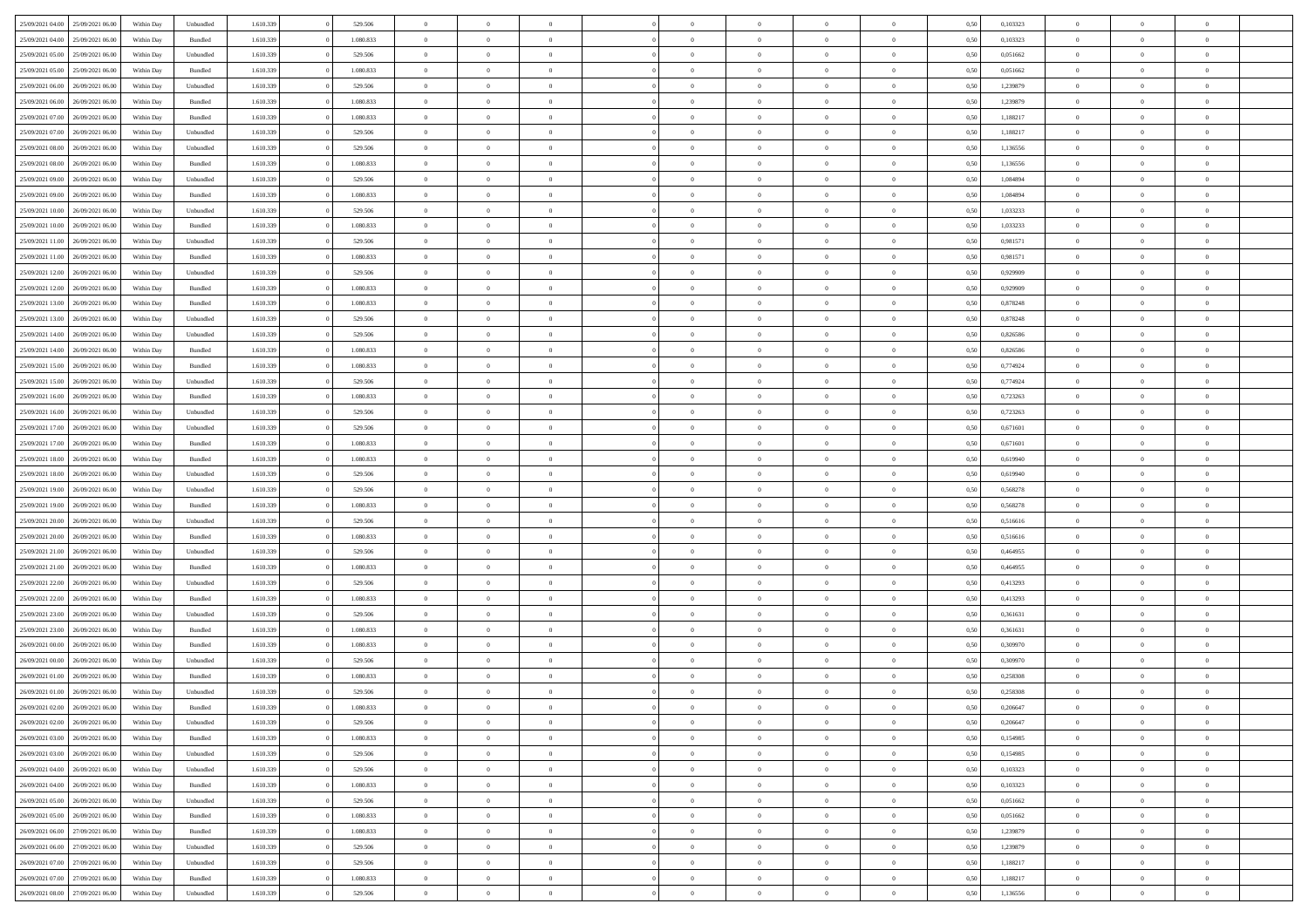| 26/09/2021 08:00 27/09/2021 06:00    | Within Day | Bundled            | 1.610.339 | 1.080.833 | $\overline{0}$ | $\overline{0}$ | $\Omega$       | $\Omega$       | $\Omega$       |                | $\overline{0}$ | 0,50 | 1,136556 | $\mathbf{0}$   | $\Omega$       | $\Omega$       |  |
|--------------------------------------|------------|--------------------|-----------|-----------|----------------|----------------|----------------|----------------|----------------|----------------|----------------|------|----------|----------------|----------------|----------------|--|
| 26/09/2021 09:00<br>27/09/2021 06:00 | Within Day | Unbundled          | 1.610.339 | 529.506   | $\bf{0}$       | $\overline{0}$ | $\overline{0}$ | $\theta$       | $\overline{0}$ | $\overline{0}$ | $\,$ 0         | 0,50 | 1,084894 | $\mathbf{0}$   | $\theta$       | $\bf{0}$       |  |
| 26/09/2021 09:00<br>27/09/2021 06:00 | Within Day | Bundled            | 1.610.339 | 1.080.833 | $\overline{0}$ | $\overline{0}$ | $\overline{0}$ | $\bf{0}$       | $\bf{0}$       | $\overline{0}$ | $\mathbf{0}$   | 0,50 | 1,084894 | $\bf{0}$       | $\bf{0}$       | $\bf{0}$       |  |
| 26/09/2021 11:00                     |            |                    |           |           |                |                |                |                |                |                |                |      |          |                |                |                |  |
| 27/09/2021 06:00                     | Within Day | Unbundled          | 1.610.339 | 529,506   | $\overline{0}$ | $\overline{0}$ | $\overline{0}$ | $\overline{0}$ | $\overline{0}$ | $\Omega$       | $\overline{0}$ | 0.50 | 0,981571 | $\mathbf{0}$   | $\overline{0}$ | $\bf{0}$       |  |
| 26/09/2021 11:00<br>27/09/2021 06:00 | Within Day | $\mathbf B$ undled | 1.610.339 | 1.080.833 | $\bf{0}$       | $\overline{0}$ | $\overline{0}$ | $\theta$       | $\overline{0}$ | $\overline{0}$ | $\bf{0}$       | 0,50 | 0,981571 | $\mathbf{0}$   | $\theta$       | $\overline{0}$ |  |
| 26/09/2021 12:00<br>27/09/2021 06:00 | Within Day | Unbundled          | 1.610.339 | 529.506   | $\overline{0}$ | $\overline{0}$ | $\overline{0}$ | $\bf{0}$       | $\overline{0}$ | $\overline{0}$ | $\overline{0}$ | 0,50 | 0,929909 | $\overline{0}$ | $\overline{0}$ | $\overline{0}$ |  |
| 26/09/2021 12:00<br>27/09/2021 06.00 | Within Day | Bundled            | 1.610.339 | 1.080.833 | $\overline{0}$ | $\overline{0}$ | $\overline{0}$ | $\overline{0}$ | $\overline{0}$ | $\overline{0}$ | $\mathbf{0}$   | 0.50 | 0.929909 | $\mathbf{0}$   | $\overline{0}$ | $\overline{0}$ |  |
| 26/09/2021 13:00<br>27/09/2021 06:00 | Within Day | Bundled            | 1.610.339 | 1.080.833 | $\bf{0}$       | $\overline{0}$ | $\overline{0}$ | $\theta$       | $\overline{0}$ | $\overline{0}$ | $\bf{0}$       | 0,50 | 0,878248 | $\theta$       | $\theta$       | $\bf{0}$       |  |
|                                      |            |                    |           |           |                |                |                |                |                |                |                |      |          |                |                |                |  |
| 26/09/2021 13:00<br>27/09/2021 06:00 | Within Day | Unbundled          | 1.610.339 | 529.506   | $\overline{0}$ | $\overline{0}$ | $\overline{0}$ | $\bf{0}$       | $\bf{0}$       | $\overline{0}$ | $\mathbf{0}$   | 0,50 | 0,878248 | $\bf{0}$       | $\bf{0}$       | $\bf{0}$       |  |
| 26/09/2021 14:00<br>27/09/2021 06.00 | Within Day | Unbundled          | 1.610.339 | 529.506   | $\overline{0}$ | $\overline{0}$ | $\overline{0}$ | $\overline{0}$ | $\overline{0}$ | $\overline{0}$ | $\overline{0}$ | 0.50 | 0,826586 | $\overline{0}$ | $\overline{0}$ | $\overline{0}$ |  |
| 26/09/2021 14:00<br>27/09/2021 06:00 | Within Day | Bundled            | 1.610.339 | 1.080.833 | $\bf{0}$       | $\overline{0}$ | $\overline{0}$ | $\overline{0}$ | $\overline{0}$ | $\overline{0}$ | $\,$ 0         | 0,50 | 0,826586 | $\mathbf{0}$   | $\theta$       | $\bf{0}$       |  |
| 26/09/2021 15:00<br>27/09/2021 06:00 | Within Day | Unbundled          | 1.610.339 | 529.506   | $\overline{0}$ | $\overline{0}$ | $\overline{0}$ | $\bf{0}$       | $\bf{0}$       | $\overline{0}$ | $\mathbf{0}$   | 0,50 | 0,774924 | $\bf{0}$       | $\bf{0}$       | $\bf{0}$       |  |
| 26/09/2021 15:00                     |            |                    |           |           |                |                |                |                |                |                |                |      |          | $\mathbf{0}$   |                |                |  |
| 27/09/2021 06:00                     | Within Day | Bundled            | 1.610.339 | 1.080.833 | $\overline{0}$ | $\overline{0}$ | $\overline{0}$ | $\overline{0}$ | $\overline{0}$ | $\overline{0}$ | $\overline{0}$ | 0.50 | 0.774924 |                | $\overline{0}$ | $\bf{0}$       |  |
| 26/09/2021 16:00<br>27/09/2021 06:00 | Within Day | Unbundled          | 1.610.339 | 529.506   | $\bf{0}$       | $\overline{0}$ | $\overline{0}$ | $\theta$       | $\overline{0}$ | $\overline{0}$ | $\,$ 0         | 0,50 | 0,723263 | $\theta$       | $\theta$       | $\overline{0}$ |  |
| 26/09/2021 16:00<br>27/09/2021 06:00 | Within Day | Bundled            | 1.610.339 | 1.080.833 | $\overline{0}$ | $\overline{0}$ | $\overline{0}$ | $\bf{0}$       | $\overline{0}$ | $\overline{0}$ | $\overline{0}$ | 0,50 | 0,723263 | $\overline{0}$ | $\overline{0}$ | $\overline{0}$ |  |
| 26/09/2021 17:00<br>27/09/2021 06:00 | Within Day | Unbundled          | 1.610.339 | 529.506   | $\overline{0}$ | $\overline{0}$ | $\overline{0}$ | $\overline{0}$ | $\overline{0}$ | $\overline{0}$ | $\mathbf{0}$   | 0.50 | 0,671601 | $\overline{0}$ | $\overline{0}$ | $\overline{0}$ |  |
| 26/09/2021 17:00<br>27/09/2021 06:00 | Within Day | Bundled            | 1.610.339 | 1.080.833 | $\bf{0}$       | $\overline{0}$ | $\overline{0}$ | $\overline{0}$ | $\overline{0}$ | $\overline{0}$ | $\bf{0}$       | 0,50 | 0,671601 | $\theta$       | $\theta$       | $\bf{0}$       |  |
|                                      |            |                    |           |           |                |                |                |                |                |                |                |      |          |                |                |                |  |
| 26/09/2021 18:00<br>27/09/2021 06:00 | Within Day | Bundled            | 1.610.339 | 1.080.833 | $\overline{0}$ | $\overline{0}$ | $\bf{0}$       | $\bf{0}$       | $\bf{0}$       | $\overline{0}$ | $\bf{0}$       | 0,50 | 0,619940 | $\bf{0}$       | $\bf{0}$       | $\bf{0}$       |  |
| 26/09/2021 18:00<br>27/09/2021 06:00 | Within Day | Unbundled          | 1.610.339 | 529.506   | $\overline{0}$ | $\overline{0}$ | $\overline{0}$ | $\overline{0}$ | $\overline{0}$ | $\overline{0}$ | $\overline{0}$ | 0.50 | 0.619940 | $\overline{0}$ | $\overline{0}$ | $\overline{0}$ |  |
| 26/09/2021 19:00<br>27/09/2021 06:00 | Within Day | Unbundled          | 1.610.339 | 529.506   | $\bf{0}$       | $\overline{0}$ | $\overline{0}$ | $\overline{0}$ | $\overline{0}$ | $\overline{0}$ | $\,$ 0         | 0,50 | 0,568278 | $\theta$       | $\theta$       | $\bf{0}$       |  |
| 26/09/2021 19:00<br>27/09/2021 06:00 | Within Day | Bundled            | 1.610.339 | 1.080.833 | $\overline{0}$ | $\overline{0}$ | $\overline{0}$ | $\bf{0}$       | $\bf{0}$       | $\overline{0}$ | $\mathbf{0}$   | 0,50 | 0,568278 | $\bf{0}$       | $\bf{0}$       | $\bf{0}$       |  |
| 26/09/2021 20:00<br>27/09/2021 06:00 | Within Day | Unbundled          | 1.610.339 | 529,506   | $\overline{0}$ | $\overline{0}$ | $\overline{0}$ | $\overline{0}$ | $\overline{0}$ | $\overline{0}$ | $\overline{0}$ | 0.50 | 0.516616 | $\overline{0}$ | $\overline{0}$ | $\bf{0}$       |  |
|                                      |            |                    |           |           |                |                |                |                |                |                |                |      |          |                |                |                |  |
| 26/09/2021 20:00<br>27/09/2021 06:00 | Within Day | $\mathbf B$ undled | 1.610.339 | 1.080.833 | $\bf{0}$       | $\overline{0}$ | $\overline{0}$ | $\overline{0}$ | $\overline{0}$ | $\overline{0}$ | $\,$ 0         | 0,50 | 0,516616 | $\mathbf{0}$   | $\theta$       | $\bf{0}$       |  |
| 26/09/2021 21:00<br>27/09/2021 06:00 | Within Day | Unbundled          | 1.610.339 | 529.506   | $\overline{0}$ | $\overline{0}$ | $\overline{0}$ | $\bf{0}$       | $\overline{0}$ | $\overline{0}$ | $\overline{0}$ | 0,50 | 0,464955 | $\overline{0}$ | $\overline{0}$ | $\overline{0}$ |  |
| 26/09/2021 21:00<br>27/09/2021 06:00 | Within Day | Bundled            | 1.610.339 | 1.080.833 | $\overline{0}$ | $\overline{0}$ | $\overline{0}$ | $\overline{0}$ | $\overline{0}$ | $\overline{0}$ | $\overline{0}$ | 0.50 | 0.464955 | $\overline{0}$ | $\overline{0}$ | $\overline{0}$ |  |
| 26/09/2021 22:00<br>27/09/2021 06:00 | Within Day | Unbundled          | 1.610.339 | 529.506   | $\bf{0}$       | $\overline{0}$ | $\bf{0}$       | $\overline{0}$ | $\overline{0}$ | $\overline{0}$ | $\bf{0}$       | 0,50 | 0,413293 | $\theta$       | $\theta$       | $\bf{0}$       |  |
| 26/09/2021 22:00<br>27/09/2021 06.00 | Within Day | Bundled            | 1.610.339 | 1.080.833 | $\overline{0}$ | $\overline{0}$ | $\bf{0}$       | $\bf{0}$       | $\bf{0}$       | $\overline{0}$ | $\bf{0}$       | 0,50 | 0,413293 | $\bf{0}$       | $\bf{0}$       | $\bf{0}$       |  |
|                                      |            |                    |           |           |                | $\overline{0}$ |                |                |                |                | $\overline{0}$ |      |          | $\overline{0}$ |                |                |  |
| 26/09/2021 23:00<br>27/09/2021 06:00 | Within Day | Unbundled          | 1.610.339 | 529.506   | $\overline{0}$ |                | $\overline{0}$ | $\overline{0}$ | $\overline{0}$ | $\overline{0}$ |                | 0.50 | 0,361631 |                | $\overline{0}$ | $\bf{0}$       |  |
| 26/09/2021 23:00<br>27/09/2021 06:00 | Within Day | Bundled            | 1.610.339 | 1.080.833 | $\bf{0}$       | $\overline{0}$ | $\overline{0}$ | $\overline{0}$ | $\overline{0}$ | $\overline{0}$ | $\bf{0}$       | 0,50 | 0,361631 | $\theta$       | $\theta$       | $\bf{0}$       |  |
| 27/09/2021 00:00<br>27/09/2021 06:00 | Within Day | Bundled            | 1.610.339 | 1.080.833 | $\overline{0}$ | $\overline{0}$ | $\overline{0}$ | $\bf{0}$       | $\bf{0}$       | $\overline{0}$ | $\mathbf{0}$   | 0,50 | 0,309970 | $\overline{0}$ | $\bf{0}$       | $\bf{0}$       |  |
| 27/09/2021 00:00<br>27/09/2021 06.00 | Within Day | Unbundled          | 1.610.339 | 529.506   | $\overline{0}$ | $\overline{0}$ | $\overline{0}$ | $\overline{0}$ | $\overline{0}$ | $\Omega$       | $\overline{0}$ | 0.50 | 0,309970 | $\bf{0}$       | $\Omega$       | $\Omega$       |  |
| 27/09/2021 01:00<br>27/09/2021 06:00 | Within Day | Unbundled          | 1.610.339 | 529.506   | $\bf{0}$       | $\overline{0}$ | $\overline{0}$ | $\theta$       | $\overline{0}$ | $\overline{0}$ | $\,$ 0         | 0,50 | 0,258308 | $\theta$       | $\theta$       | $\bf{0}$       |  |
|                                      |            |                    |           |           |                |                |                |                |                |                |                |      |          |                |                |                |  |
| 27/09/2021 01:00<br>27/09/2021 06:00 | Within Day | Bundled            | 1.610.339 | 1.080.833 | $\overline{0}$ | $\overline{0}$ | $\overline{0}$ | $\bf{0}$       | $\overline{0}$ | $\overline{0}$ | $\overline{0}$ | 0,50 | 0,258308 | $\overline{0}$ | $\bf{0}$       | $\overline{0}$ |  |
| 27/09/2021 02:00<br>27/09/2021 06:00 | Within Day | Unbundled          | 1.610.339 | 529.506   | $\overline{0}$ | $\overline{0}$ | $\Omega$       | $\overline{0}$ | $\overline{0}$ | $\Omega$       | $\overline{0}$ | 0.50 | 0.206647 | $\overline{0}$ | $\Omega$       | $\Omega$       |  |
| 27/09/2021 02:00<br>27/09/2021 06:00 | Within Day | Bundled            | 1.610.339 | 1.080.833 | $\bf{0}$       | $\overline{0}$ | $\bf{0}$       | $\overline{0}$ | $\overline{0}$ | $\overline{0}$ | $\bf{0}$       | 0,50 | 0,206647 | $\theta$       | $\theta$       | $\bf{0}$       |  |
| 27/09/2021 03:00<br>27/09/2021 06.00 | Within Day | Unbundled          | 1.610.339 | 529.506   | $\overline{0}$ | $\overline{0}$ | $\bf{0}$       | $\bf{0}$       | $\bf{0}$       | $\overline{0}$ | $\bf{0}$       | 0,50 | 0,154985 | $\bf{0}$       | $\bf{0}$       | $\bf{0}$       |  |
| 27/09/2021 03:00<br>27/09/2021 06:00 | Within Day | Bundled            | 1.610.339 | 1.080.833 | $\overline{0}$ | $\overline{0}$ | $\Omega$       | $\overline{0}$ | $\overline{0}$ | $\Omega$       | $\theta$       | 0.50 | 0,154985 | $\overline{0}$ | $\Omega$       | $\Omega$       |  |
| 27/09/2021 04:00<br>27/09/2021 06:00 |            | Unbundled          | 1.610.339 | 529.506   |                | $\overline{0}$ |                | $\overline{0}$ | $\overline{0}$ | $\overline{0}$ | $\,$ 0         |      | 0,103323 | $\theta$       | $\theta$       | $\bf{0}$       |  |
|                                      | Within Day |                    |           |           | $\bf{0}$       |                | $\bf{0}$       |                |                |                |                | 0,50 |          |                |                |                |  |
| 27/09/2021 04:00<br>27/09/2021 06:00 | Within Day | Bundled            | 1.610.339 | 1.080.833 | $\overline{0}$ | $\overline{0}$ | $\overline{0}$ | $\bf{0}$       | $\bf{0}$       | $\overline{0}$ | $\mathbf{0}$   | 0,50 | 0,103323 | $\overline{0}$ | $\bf{0}$       | $\bf{0}$       |  |
| 27/09/2021 05:00<br>27/09/2021 06.00 | Within Day | Bundled            | 1.610.339 | 1.080.833 | $\overline{0}$ | $\overline{0}$ | $\overline{0}$ | $\overline{0}$ | $\overline{0}$ | $\Omega$       | $\overline{0}$ | 0.50 | 0,051662 | $\overline{0}$ | $\Omega$       | $\Omega$       |  |
| 27/09/2021 05:00<br>27/09/2021 06:00 | Within Day | Unbundled          | 1.610.339 | 529.506   | $\bf{0}$       | $\overline{0}$ | $\overline{0}$ | $\overline{0}$ | $\overline{0}$ | $\overline{0}$ | $\,$ 0         | 0,50 | 0,051662 | $\,$ 0 $\,$    | $\theta$       | $\bf{0}$       |  |
| 27/09/2021 06:00<br>28/09/2021 06:00 | Within Day | Unbundled          | 1.610.339 | 529.506   | $\overline{0}$ | $\overline{0}$ | $\overline{0}$ | $\bf{0}$       | $\overline{0}$ | $\overline{0}$ | $\overline{0}$ | 0,50 | 1,239879 | $\overline{0}$ | $\bf{0}$       | $\bf{0}$       |  |
| 28/09/2021 06:00                     |            |                    |           |           | $\overline{0}$ | $\Omega$       | $\Omega$       | $\Omega$       | $\overline{0}$ | $\Omega$       | $\overline{0}$ | 0.50 |          | $\overline{0}$ | $\Omega$       | $\Omega$       |  |
| 27/09/2021 06:00                     | Within Day | Bundled            | 1.610.339 | 1.080.833 |                |                |                |                |                |                |                |      | 1,239879 |                |                |                |  |
| 27/09/2021 07:00<br>28/09/2021 06:00 | Within Day | Unbundled          | 1.610.339 | 529.506   | $\bf{0}$       | $\overline{0}$ | $\overline{0}$ | $\bf{0}$       | $\bf{0}$       | $\overline{0}$ | $\,$ 0         | 0,50 | 1,188217 | $\bf{0}$       | $\,$ 0         | $\,$ 0         |  |
| 27/09/2021 07:00 28/09/2021 06:00    | Within Day | Bundled            | 1.610.339 | 1.080.833 | $\bf{0}$       | $\bf{0}$       |                | $\bf{0}$       |                |                |                | 0,50 | 1,188217 | $\bf{0}$       | $\bf{0}$       |                |  |
| 27/09/2021 08:00 28/09/2021 06:00    | Within Day | Unbundled          | 1.610.339 | 529.506   | $\overline{0}$ | $\overline{0}$ | $\theta$       | $\overline{0}$ | $\overline{0}$ | $\overline{0}$ | $\mathbf{0}$   | 0,50 | 1,136556 | $\overline{0}$ | $\theta$       | $\theta$       |  |
| 27/09/2021 08:00<br>28/09/2021 06:00 | Within Day | Bundled            | 1.610.339 | 1.080.833 | $\overline{0}$ | $\overline{0}$ | $\overline{0}$ | $\bf{0}$       | $\overline{0}$ | $\overline{0}$ | $\mathbf{0}$   | 0,50 | 1,136556 | $\,$ 0 $\,$    | $\overline{0}$ | $\,$ 0 $\,$    |  |
| 27/09/2021 09:00<br>28/09/2021 06:00 | Within Day | Unbundled          | 1.610.339 | 529.506   | $\overline{0}$ | $\overline{0}$ | $\overline{0}$ | $\bf{0}$       | $\overline{0}$ | $\overline{0}$ | $\overline{0}$ | 0,50 | 1,084894 | $\overline{0}$ | $\overline{0}$ | $\overline{0}$ |  |
|                                      |            |                    |           |           |                |                |                |                |                |                |                |      |          |                |                |                |  |
| 27/09/2021 09:00<br>28/09/2021 06:00 | Within Day | Bundled            | 1.610.339 | 1.080.833 | $\overline{0}$ | $\overline{0}$ | $\overline{0}$ | $\overline{0}$ | $\bf{0}$       | $\overline{0}$ | $\overline{0}$ | 0,50 | 1,084894 | $\overline{0}$ | $\overline{0}$ | $\overline{0}$ |  |
| 27/09/2021 10:00<br>28/09/2021 06:00 | Within Day | Unbundled          | 1.610.339 | 529.506   | $\overline{0}$ | $\overline{0}$ | $\overline{0}$ | $\overline{0}$ | $\overline{0}$ | $\overline{0}$ | $\,$ 0 $\,$    | 0,50 | 1,033233 | $\,$ 0 $\,$    | $\theta$       | $\bf{0}$       |  |
| 27/09/2021 10:00<br>28/09/2021 06:00 | Within Day | Bundled            | 1.610.339 | 1.080.833 | $\overline{0}$ | $\overline{0}$ | $\overline{0}$ | $\bf{0}$       | $\overline{0}$ | $\overline{0}$ | $\overline{0}$ | 0,50 | 1,033233 | $\overline{0}$ | $\overline{0}$ | $\overline{0}$ |  |
| 27/09/2021 11:00<br>28/09/2021 06:00 | Within Day | Bundled            | 1.610.339 | 1.080.833 | $\overline{0}$ | $\overline{0}$ | $\overline{0}$ | $\overline{0}$ | $\overline{0}$ | $\overline{0}$ | $\overline{0}$ | 0.50 | 0,981571 | $\overline{0}$ | $\overline{0}$ | $\overline{0}$ |  |
| 27/09/2021 11:00<br>28/09/2021 06:00 | Within Day | Unbundled          | 1.610.339 | 529.506   | $\overline{0}$ | $\overline{0}$ | $\overline{0}$ | $\bf{0}$       | $\bf{0}$       | $\overline{0}$ | $\,$ 0 $\,$    | 0,50 | 0,981571 | $\,$ 0 $\,$    | $\theta$       | $\,$ 0         |  |
|                                      |            |                    |           |           |                |                |                |                |                |                |                |      |          |                |                |                |  |
| 27/09/2021 12:00<br>28/09/2021 06:00 | Within Day | Unbundled          | 1.610.339 | 529.506   | $\overline{0}$ | $\overline{0}$ | $\overline{0}$ | $\bf{0}$       | $\overline{0}$ | $\overline{0}$ | $\overline{0}$ | 0,50 | 0,929909 | $\bf{0}$       | $\bf{0}$       | $\overline{0}$ |  |
| 28/09/2021 06:00<br>27/09/2021 12:00 | Within Day | Bundled            | 1.610.339 | 1.080.833 | $\overline{0}$ | $\overline{0}$ | $\overline{0}$ | $\overline{0}$ | $\overline{0}$ | $\overline{0}$ | $\overline{0}$ | 0.50 | 0,929909 | $\overline{0}$ | $\overline{0}$ | $\overline{0}$ |  |
| 27/09/2021 13:00<br>28/09/2021 06:00 | Within Day | Unbundled          | 1.610.339 | 529.506   | $\overline{0}$ | $\overline{0}$ | $\overline{0}$ | $\bf{0}$       | $\bf{0}$       | $\bf{0}$       | $\,$ 0 $\,$    | 0,50 | 0,878248 | $\,$ 0 $\,$    | $\,0\,$        | $\,$ 0         |  |
| 27/09/2021 13:00 28/09/2021 06:00    | Within Day | Bundled            | 1.610.339 | 1.080.833 | $\overline{0}$ | $\overline{0}$ | $\overline{0}$ | $\bf{0}$       | $\bf{0}$       | $\overline{0}$ | $\bf{0}$       | 0,50 | 0,878248 | $\bf{0}$       | $\bf{0}$       | $\overline{0}$ |  |
|                                      |            |                    |           |           |                |                |                |                |                |                |                |      |          |                |                |                |  |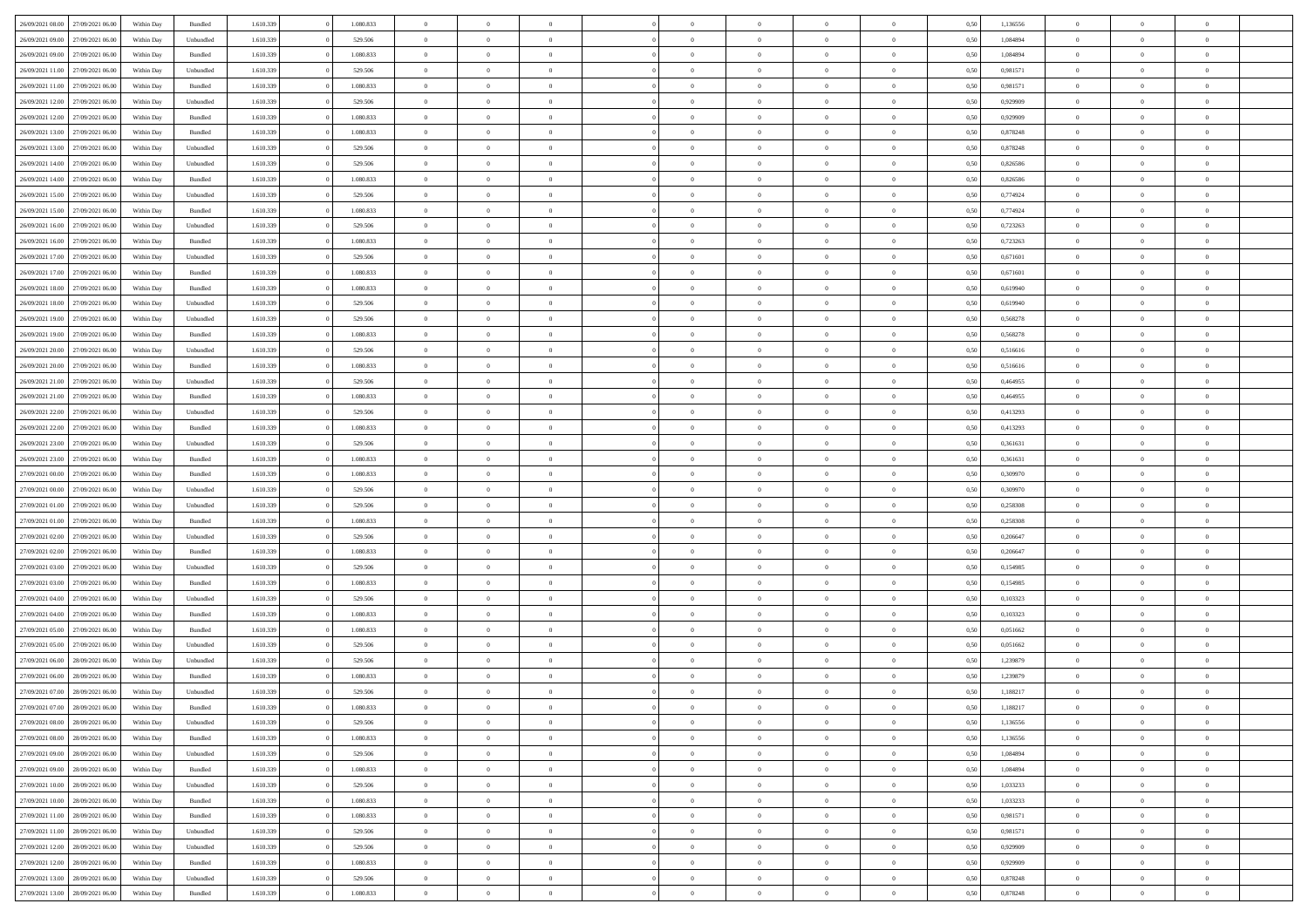| 27/09/2021 14:00                  | 28/09/2021 06:00 | Within Dav | Unbundled | 1.610.339 | 529.506   | $\overline{0}$ | $\Omega$       |                | $\Omega$       | $\Omega$       | $\Omega$       | $\theta$       | 0,50 | 0,826586 | $\theta$       | $\theta$       | $\theta$       |  |
|-----------------------------------|------------------|------------|-----------|-----------|-----------|----------------|----------------|----------------|----------------|----------------|----------------|----------------|------|----------|----------------|----------------|----------------|--|
| 27/09/2021 14:00                  | 28/09/2021 06:00 | Within Day | Bundled   | 1.610.339 | 1.080.833 | $\overline{0}$ | $\theta$       | $\overline{0}$ | $\overline{0}$ | $\bf{0}$       | $\overline{0}$ | $\bf{0}$       | 0,50 | 0,826586 | $\theta$       | $\theta$       | $\overline{0}$ |  |
| 27/09/2021 15:00                  | 28/09/2021 06:00 | Within Day | Unbundled | 1.610.339 | 529.506   | $\overline{0}$ | $\overline{0}$ | $\overline{0}$ | $\overline{0}$ | $\bf{0}$       | $\overline{0}$ | $\mathbf{0}$   | 0,50 | 0,774924 | $\bf{0}$       | $\overline{0}$ | $\overline{0}$ |  |
|                                   |                  |            |           |           |           |                |                |                |                |                |                |                |      |          | $\theta$       |                |                |  |
| 27/09/2021 15:00                  | 28/09/2021 06:00 | Within Dav | Bundled   | 1.610.339 | 1.080.833 | $\overline{0}$ | $\overline{0}$ | $\overline{0}$ | $\overline{0}$ | $\bf{0}$       | $\overline{0}$ | $\overline{0}$ | 0.50 | 0.774924 |                | $\theta$       | $\overline{0}$ |  |
| 27/09/2021 16:00                  | 28/09/2021 06:00 | Within Day | Bundled   | 1.610.339 | 1.080.833 | $\overline{0}$ | $\theta$       | $\overline{0}$ | $\overline{0}$ | $\bf{0}$       | $\overline{0}$ | $\bf{0}$       | 0,50 | 0,723263 | $\theta$       | $\theta$       | $\overline{0}$ |  |
| 27/09/2021 16:00                  | 28/09/2021 06:00 | Within Day | Unbundled | 1.610.339 | 529.506   | $\overline{0}$ | $\bf{0}$       | $\overline{0}$ | $\bf{0}$       | $\overline{0}$ | $\overline{0}$ | $\mathbf{0}$   | 0,50 | 0,723263 | $\overline{0}$ | $\overline{0}$ | $\bf{0}$       |  |
| 27/09/2021 17:00                  | 28/09/2021 06:00 | Within Dav | Unbundled | 1.610.339 | 529.506   | $\overline{0}$ | $\overline{0}$ | $\overline{0}$ | $\overline{0}$ | $\overline{0}$ | $\overline{0}$ | $\overline{0}$ | 0.50 | 0,671601 | $\theta$       | $\overline{0}$ | $\overline{0}$ |  |
|                                   |                  |            |           |           |           |                |                |                |                |                |                |                |      |          |                |                |                |  |
| 27/09/2021 17:00                  | 28/09/2021 06:00 | Within Day | Bundled   | 1.610.339 | 1.080.833 | $\overline{0}$ | $\theta$       | $\overline{0}$ | $\overline{0}$ | $\bf{0}$       | $\overline{0}$ | $\bf{0}$       | 0,50 | 0,671601 | $\theta$       | $\theta$       | $\overline{0}$ |  |
| 27/09/2021 18:00                  | 28/09/2021 06:00 | Within Day | Unbundled | 1.610.339 | 529.506   | $\overline{0}$ | $\overline{0}$ | $\overline{0}$ | $\bf{0}$       | $\bf{0}$       | $\bf{0}$       | $\bf{0}$       | 0,50 | 0,619940 | $\,0\,$        | $\overline{0}$ | $\overline{0}$ |  |
| 27/09/2021 18:00                  | 28/09/2021 06:00 | Within Dav | Bundled   | 1.610.339 | 1.080.833 | $\overline{0}$ | $\overline{0}$ | $\overline{0}$ | $\overline{0}$ | $\overline{0}$ | $\overline{0}$ | $\overline{0}$ | 0.50 | 0,619940 | $\theta$       | $\overline{0}$ | $\overline{0}$ |  |
| 27/09/2021 19:00                  | 28/09/2021 06:00 |            |           | 1.610.339 | 529.506   | $\overline{0}$ | $\theta$       | $\overline{0}$ | $\overline{0}$ | $\bf{0}$       | $\overline{0}$ |                |      | 0,568278 | $\,$ 0 $\,$    | $\theta$       | $\overline{0}$ |  |
|                                   |                  | Within Day | Unbundled |           |           |                |                |                |                |                |                | $\bf{0}$       | 0,50 |          |                |                |                |  |
| 27/09/2021 19:00                  | 28/09/2021 06:00 | Within Day | Bundled   | 1.610.339 | 1.080.833 | $\overline{0}$ | $\overline{0}$ | $\overline{0}$ | $\bf{0}$       | $\bf{0}$       | $\bf{0}$       | $\mathbf{0}$   | 0,50 | 0,568278 | $\overline{0}$ | $\overline{0}$ | $\overline{0}$ |  |
| 27/09/2021 20:00                  | 28/09/2021 06:00 | Within Day | Unbundled | 1.610.339 | 529.506   | $\overline{0}$ | $\overline{0}$ | $\overline{0}$ | $\overline{0}$ | $\bf{0}$       | $\overline{0}$ | $\overline{0}$ | 0.50 | 0.516616 | $\theta$       | $\theta$       | $\overline{0}$ |  |
| 27/09/2021 20:00                  | 28/09/2021 06:00 | Within Day | Bundled   | 1.610.339 | 1.080.833 | $\overline{0}$ | $\theta$       | $\overline{0}$ | $\overline{0}$ | $\bf{0}$       | $\overline{0}$ | $\bf{0}$       | 0,50 | 0,516616 | $\theta$       | $\theta$       | $\overline{0}$ |  |
|                                   |                  |            |           |           |           |                |                |                |                |                |                |                |      |          |                |                |                |  |
| 27/09/2021 21:00                  | 28/09/2021 06:00 | Within Day | Unbundled | 1.610.339 | 529.506   | $\overline{0}$ | $\bf{0}$       | $\overline{0}$ | $\bf{0}$       | $\overline{0}$ | $\overline{0}$ | $\mathbf{0}$   | 0,50 | 0,464955 | $\overline{0}$ | $\overline{0}$ | $\bf{0}$       |  |
| 27/09/2021 21:00                  | 28/09/2021 06:00 | Within Dav | Bundled   | 1.610.339 | 1.080.833 | $\overline{0}$ | $\overline{0}$ | $\overline{0}$ | $\overline{0}$ | $\overline{0}$ | $\overline{0}$ | $\overline{0}$ | 0.50 | 0,464955 | $\theta$       | $\overline{0}$ | $\overline{0}$ |  |
| 27/09/2021 22.00                  | 28/09/2021 06:00 | Within Day | Bundled   | 1.610.339 | 1.080.833 | $\overline{0}$ | $\theta$       | $\overline{0}$ | $\overline{0}$ | $\bf{0}$       | $\overline{0}$ | $\bf{0}$       | 0,50 | 0,413293 | $\theta$       | $\theta$       | $\overline{0}$ |  |
| 27/09/2021 22:00                  | 28/09/2021 06:00 | Within Day | Unbundled | 1.610.339 | 529.506   | $\overline{0}$ | $\overline{0}$ | $\overline{0}$ | $\bf{0}$       | $\bf{0}$       | $\bf{0}$       | $\mathbf{0}$   | 0,50 | 0,413293 | $\bf{0}$       | $\overline{0}$ | $\overline{0}$ |  |
|                                   |                  |            |           |           |           |                | $\overline{0}$ |                |                | $\overline{0}$ |                |                |      |          | $\theta$       | $\overline{0}$ | $\overline{0}$ |  |
| 27/09/2021 23:00                  | 28/09/2021 06:00 | Within Day | Unbundled | 1.610.339 | 529.506   | $\overline{0}$ |                | $\overline{0}$ | $\overline{0}$ |                | $\overline{0}$ | $\overline{0}$ | 0.50 | 0,361631 |                |                |                |  |
| 27/09/2021 23:00                  | 28/09/2021 06:00 | Within Day | Bundled   | 1.610.339 | 1.080.833 | $\overline{0}$ | $\theta$       | $\overline{0}$ | $\overline{0}$ | $\bf{0}$       | $\overline{0}$ | $\bf{0}$       | 0,50 | 0,361631 | $\,$ 0 $\,$    | $\theta$       | $\overline{0}$ |  |
| 28/09/2021 00:00                  | 28/09/2021 06:00 | Within Day | Unbundled | 1.610.339 | 529.506   | $\overline{0}$ | $\overline{0}$ | $\overline{0}$ | $\bf{0}$       | $\bf{0}$       | $\bf{0}$       | $\bf{0}$       | 0,50 | 0,309970 | $\bf{0}$       | $\overline{0}$ | $\overline{0}$ |  |
| 28/09/2021 00:00                  | 28/09/2021 06:00 | Within Day | Bundled   | 1.610.339 | 1.080.833 | $\overline{0}$ | $\overline{0}$ | $\overline{0}$ | $\overline{0}$ | $\bf{0}$       | $\overline{0}$ | $\overline{0}$ | 0.50 | 0,309970 | $\theta$       | $\theta$       | $\overline{0}$ |  |
|                                   |                  |            |           |           |           | $\overline{0}$ | $\theta$       | $\overline{0}$ | $\overline{0}$ | $\bf{0}$       | $\overline{0}$ |                |      |          | $\,$ 0 $\,$    | $\overline{0}$ | $\overline{0}$ |  |
| 28/09/2021 01:00                  | 28/09/2021 06:00 | Within Day | Unbundled | 1.610.339 | 529.506   |                |                |                |                |                |                | $\bf{0}$       | 0,50 | 0,258308 |                |                |                |  |
| 28/09/2021 01:00                  | 28/09/2021 06:00 | Within Day | Bundled   | 1.610.339 | 1.080.833 | $\overline{0}$ | $\bf{0}$       | $\overline{0}$ | $\bf{0}$       | $\overline{0}$ | $\overline{0}$ | $\mathbf{0}$   | 0,50 | 0,258308 | $\overline{0}$ | $\overline{0}$ | $\bf{0}$       |  |
| 28/09/2021 02:00                  | 28/09/2021 06:00 | Within Dav | Unbundled | 1.610.339 | 529.506   | $\overline{0}$ | $\overline{0}$ | $\overline{0}$ | $\overline{0}$ | $\overline{0}$ | $\overline{0}$ | $\overline{0}$ | 0.50 | 0.206647 | $\theta$       | $\overline{0}$ | $\overline{0}$ |  |
| 28/09/2021 02:00                  | 28/09/2021 06:00 | Within Day | Bundled   | 1.610.339 | 1.080.833 | $\overline{0}$ | $\theta$       | $\overline{0}$ | $\overline{0}$ | $\bf{0}$       | $\overline{0}$ | $\bf{0}$       | 0,50 | 0,206647 | $\theta$       | $\theta$       | $\overline{0}$ |  |
|                                   |                  |            |           |           |           |                |                |                |                |                |                |                |      |          |                |                |                |  |
| 28/09/2021 03:00                  | 28/09/2021 06:00 | Within Day | Bundled   | 1.610.339 | 1.080.833 | $\overline{0}$ | $\overline{0}$ | $\overline{0}$ | $\bf{0}$       | $\bf{0}$       | $\bf{0}$       | $\bf{0}$       | 0,50 | 0,154985 | $\,0\,$        | $\overline{0}$ | $\overline{0}$ |  |
| 28/09/2021 03:00                  | 28/09/2021 06:00 | Within Day | Unbundled | 1.610.339 | 529.506   | $\overline{0}$ | $\overline{0}$ | $\overline{0}$ | $\overline{0}$ | $\overline{0}$ | $\overline{0}$ | $\overline{0}$ | 0.50 | 0,154985 | $\theta$       | $\overline{0}$ | $\overline{0}$ |  |
| 28/09/2021 04:00                  | 28/09/2021 06:00 | Within Day | Unbundled | 1.610.339 | 529.506   | $\overline{0}$ | $\theta$       | $\overline{0}$ | $\overline{0}$ | $\bf{0}$       | $\overline{0}$ | $\bf{0}$       | 0,50 | 0,103323 | $\,$ 0 $\,$    | $\overline{0}$ | $\overline{0}$ |  |
| 28/09/2021 04:00                  | 28/09/2021 06:00 | Within Day | Bundled   | 1.610.339 | 1.080.833 | $\overline{0}$ | $\overline{0}$ | $\overline{0}$ | $\bf{0}$       | $\bf{0}$       | $\bf{0}$       | $\bf{0}$       | 0,50 | 0,103323 | $\overline{0}$ | $\overline{0}$ | $\overline{0}$ |  |
|                                   |                  |            |           |           |           | $\overline{0}$ | $\Omega$       |                | $\Omega$       | $\Omega$       |                |                |      | 0.051662 |                |                | $\theta$       |  |
| 28/09/2021 05:00                  | 28/09/2021 06:00 | Within Day | Unbundled | 1.610.339 | 529.506   |                |                | $\overline{0}$ |                |                | $\overline{0}$ | $\overline{0}$ | 0,50 |          | $\,0\,$        | $\theta$       |                |  |
| 28/09/2021 05:00                  | 28/09/2021 06:00 | Within Day | Bundled   | 1.610.339 | 1.080.833 | $\overline{0}$ | $\theta$       | $\overline{0}$ | $\overline{0}$ | $\bf{0}$       | $\overline{0}$ | $\bf{0}$       | 0,50 | 0,051662 | $\theta$       | $\theta$       | $\overline{0}$ |  |
| 28/09/2021 06:00                  | 29/09/2021 06:00 | Within Day | Unbundled | 1.610.339 | 529.506   | $\overline{0}$ | $\overline{0}$ | $\overline{0}$ | $\bf{0}$       | $\bf{0}$       | $\overline{0}$ | $\mathbf{0}$   | 0,50 | 1,239879 | $\overline{0}$ | $\overline{0}$ | $\bf{0}$       |  |
| 28/09/2021 06:00                  | 29/09/2021 06:00 | Within Day | Bundled   | 1.610.339 | 1.080.833 | $\overline{0}$ | $\Omega$       | $\Omega$       | $\Omega$       | $\bf{0}$       | $\overline{0}$ | $\overline{0}$ | 0.50 | 1,239879 | $\,0\,$        | $\theta$       | $\theta$       |  |
| 28/09/2021 07:00                  | 29/09/2021 06:00 |            |           | 1.610.339 | 529.506   | $\overline{0}$ | $\theta$       | $\overline{0}$ | $\overline{0}$ | $\bf{0}$       | $\overline{0}$ |                |      | 1,188217 | $\,$ 0 $\,$    | $\theta$       | $\overline{0}$ |  |
|                                   |                  | Within Day | Unbundled |           |           |                |                |                |                |                |                | $\bf{0}$       | 0,50 |          |                |                |                |  |
| 28/09/2021 07:00                  | 29/09/2021 06:00 | Within Day | Bundled   | 1.610.339 | 1.080.833 | $\overline{0}$ | $\overline{0}$ | $\overline{0}$ | $\bf{0}$       | $\bf{0}$       | $\bf{0}$       | $\bf{0}$       | 0,50 | 1,188217 | $\,0\,$        | $\overline{0}$ | $\overline{0}$ |  |
| 28/09/2021 08:00                  | 29/09/2021 06:00 | Within Day | Unbundled | 1.610.339 | 529.506   | $\overline{0}$ | $\Omega$       | $\overline{0}$ | $\Omega$       | $\theta$       | $\overline{0}$ | $\overline{0}$ | 0.50 | 1,136556 | $\theta$       | $\theta$       | $\theta$       |  |
| 28/09/2021 08:00                  | 29/09/2021 06:00 | Within Day | Bundled   | 1.610.339 | 1.080.833 | $\overline{0}$ | $\theta$       | $\overline{0}$ | $\overline{0}$ | $\bf{0}$       | $\overline{0}$ | $\bf{0}$       | 0,50 | 1,136556 | $\,$ 0 $\,$    | $\overline{0}$ | $\overline{0}$ |  |
|                                   |                  |            |           |           |           |                |                |                |                |                |                |                |      |          |                |                |                |  |
| 28/09/2021 09:00                  | 29/09/2021 06:00 | Within Day | Bundled   | 1.610.339 | 1.080.833 | $\overline{0}$ | $\overline{0}$ | $\overline{0}$ | $\bf{0}$       | $\bf{0}$       | $\bf{0}$       | $\bf{0}$       | 0,50 | 1,084894 | $\bf{0}$       | $\overline{0}$ | $\overline{0}$ |  |
| 28/09/2021 09:00                  | 29/09/2021 06:00 | Within Day | Unbundled | 1.610.339 | 529.506   | $\overline{0}$ | $\Omega$       | $\overline{0}$ | $\Omega$       | $\Omega$       | $\overline{0}$ | $\overline{0}$ | 0,50 | 1,084894 | $\,0\,$        | $\theta$       | $\theta$       |  |
| 28/09/2021 10:00                  | 29/09/2021 06:00 | Within Day | Unbundled | 1.610.339 | 529.506   | $\overline{0}$ | $\theta$       | $\overline{0}$ | $\overline{0}$ | $\bf{0}$       | $\overline{0}$ | $\bf{0}$       | 0,50 | 1,033233 | $\,$ 0 $\,$    | $\overline{0}$ | $\overline{0}$ |  |
| 28/09/2021 10:00                  | 29/09/2021 06:00 | Within Day | Bundled   | 1.610.339 | 1.080.833 | $\overline{0}$ | $\overline{0}$ | $\overline{0}$ | $\overline{0}$ | $\bf{0}$       | $\overline{0}$ | $\mathbf{0}$   | 0,50 | 1,033233 | $\bf{0}$       | $\overline{0}$ | $\bf{0}$       |  |
|                                   | 29/09/2021 06:00 |            |           |           |           | $\overline{0}$ | $\Omega$       | $\Omega$       | $\Omega$       | $\Omega$       | $\Omega$       | $\overline{0}$ | 0.50 | 0.981571 | $\theta$       | $\theta$       | $\theta$       |  |
| 28/09/2021 11:00                  |                  | Within Day | Unbundled | 1.610.339 | 529.506   |                |                |                |                |                |                |                |      |          |                |                |                |  |
| 28/09/2021 11:00                  | 29/09/2021 06:00 | Within Day | Bundled   | 1.610.339 | 1.080.833 | $\overline{0}$ | $\overline{0}$ | $\overline{0}$ | $\bf{0}$       | $\,$ 0         | $\overline{0}$ | $\bf{0}$       | 0,50 | 0,981571 | $\,0\,$        | $\overline{0}$ | $\overline{0}$ |  |
| 28/09/2021 12:00                  | 29/09/2021 06:00 | Within Day | Unbundled | 1.610.339 | 529.506   | $\bf{0}$       | $\bf{0}$       |                |                |                |                |                | 0,50 | 0,929909 | $\bf{0}$       | $\overline{0}$ |                |  |
| 28/09/2021 12:00                  | 29/09/2021 06:00 | Within Day | Bundled   | 1.610.339 | 1.080.833 | $\overline{0}$ | $\overline{0}$ | $\overline{0}$ | $\Omega$       | $\overline{0}$ | $\overline{0}$ | $\overline{0}$ | 0.50 | 0,929909 | $\theta$       | $\theta$       | $\theta$       |  |
| 28/09/2021 13:00                  | 29/09/2021 06.00 | Within Day | Unbundled | 1.610.339 | 529.506   | $\overline{0}$ | $\,$ 0         | $\overline{0}$ | $\overline{0}$ | $\,$ 0 $\,$    | $\overline{0}$ | $\,$ 0 $\,$    | 0,50 | 0,878248 | $\,$ 0 $\,$    | $\,$ 0 $\,$    | $\,$ 0         |  |
|                                   |                  |            |           |           |           |                |                |                |                |                |                |                |      |          |                |                |                |  |
| 28/09/2021 13:00                  | 29/09/2021 06:00 | Within Day | Bundled   | 1.610.339 | 1.080.833 | $\overline{0}$ | $\overline{0}$ | $\overline{0}$ | $\overline{0}$ | $\overline{0}$ | $\overline{0}$ | $\mathbf{0}$   | 0,50 | 0,878248 | $\overline{0}$ | $\bf{0}$       | $\bf{0}$       |  |
| 28/09/2021 14:00                  | 29/09/2021 06:00 | Within Day | Bundled   | 1.610.339 | 1.080.833 | $\overline{0}$ | $\overline{0}$ | $\overline{0}$ | $\Omega$       | $\overline{0}$ | $\overline{0}$ | $\overline{0}$ | 0,50 | 0,826586 | $\overline{0}$ | $\theta$       | $\overline{0}$ |  |
| 28/09/2021 14:00                  | 29/09/2021 06.00 | Within Day | Unbundled | 1.610.339 | 529.506   | $\overline{0}$ | $\,$ 0         | $\overline{0}$ | $\overline{0}$ | $\,$ 0 $\,$    | $\overline{0}$ | $\mathbf{0}$   | 0,50 | 0,826586 | $\,$ 0 $\,$    | $\overline{0}$ | $\overline{0}$ |  |
| 28/09/2021 15:00                  | 29/09/2021 06:00 | Within Day | Unbundled | 1.610.339 | 529.506   | $\overline{0}$ | $\overline{0}$ | $\overline{0}$ | $\overline{0}$ | $\overline{0}$ | $\overline{0}$ | $\mathbf{0}$   | 0,50 | 0,774924 | $\overline{0}$ | $\overline{0}$ | $\bf{0}$       |  |
|                                   |                  |            |           |           |           |                |                |                |                |                |                |                |      |          |                |                |                |  |
| 28/09/2021 15:00                  | 29/09/2021 06:00 | Within Day | Bundled   | 1.610.339 | 1.080.833 | $\overline{0}$ | $\overline{0}$ | $\overline{0}$ | $\Omega$       | $\overline{0}$ | $\overline{0}$ | $\bf{0}$       | 0.50 | 0,774924 | $\overline{0}$ | $\theta$       | $\overline{0}$ |  |
| 28/09/2021 16:00                  | 29/09/2021 06.00 | Within Day | Unbundled | 1.610.339 | 529.506   | $\overline{0}$ | $\,$ 0         | $\overline{0}$ | $\bf{0}$       | $\bf{0}$       | $\bf{0}$       | $\bf{0}$       | 0,50 | 0,723263 | $\,$ 0 $\,$    | $\overline{0}$ | $\overline{0}$ |  |
| 28/09/2021 16:00                  | 29/09/2021 06:00 | Within Day | Bundled   | 1.610.339 | 1.080.833 | $\overline{0}$ | $\bf{0}$       | $\overline{0}$ | $\overline{0}$ | $\overline{0}$ | $\overline{0}$ | $\mathbf{0}$   | 0,50 | 0,723263 | $\overline{0}$ | $\overline{0}$ | $\bf{0}$       |  |
| 28/09/2021 17:00                  | 29/09/2021 06:00 | Within Day | Unbundled | 1.610.339 | 529.506   | $\overline{0}$ | $\overline{0}$ | $\overline{0}$ | $\Omega$       | $\overline{0}$ | $\overline{0}$ | $\overline{0}$ | 0.50 | 0,671601 | $\overline{0}$ | $\overline{0}$ | $\overline{0}$ |  |
|                                   |                  |            |           |           |           |                |                |                |                |                |                |                |      |          |                |                |                |  |
| 28/09/2021 17:00                  | 29/09/2021 06.00 | Within Day | Bundled   | 1.610.339 | 1.080.833 | $\overline{0}$ | $\bf{0}$       | $\overline{0}$ | $\bf{0}$       | $\bf{0}$       | $\bf{0}$       | $\mathbf{0}$   | 0,50 | 0,671601 | $\,$ 0 $\,$    | $\,$ 0 $\,$    | $\bf{0}$       |  |
| 28/09/2021 18:00 29/09/2021 06:00 |                  | Within Day | Unbundled | 1.610.339 | 529.506   | $\overline{0}$ | $\overline{0}$ | $\overline{0}$ | $\overline{0}$ | $\overline{0}$ | $\bf{0}$       | $\mathbf{0}$   | 0,50 | 0,619940 | $\overline{0}$ | $\bf{0}$       | $\bf{0}$       |  |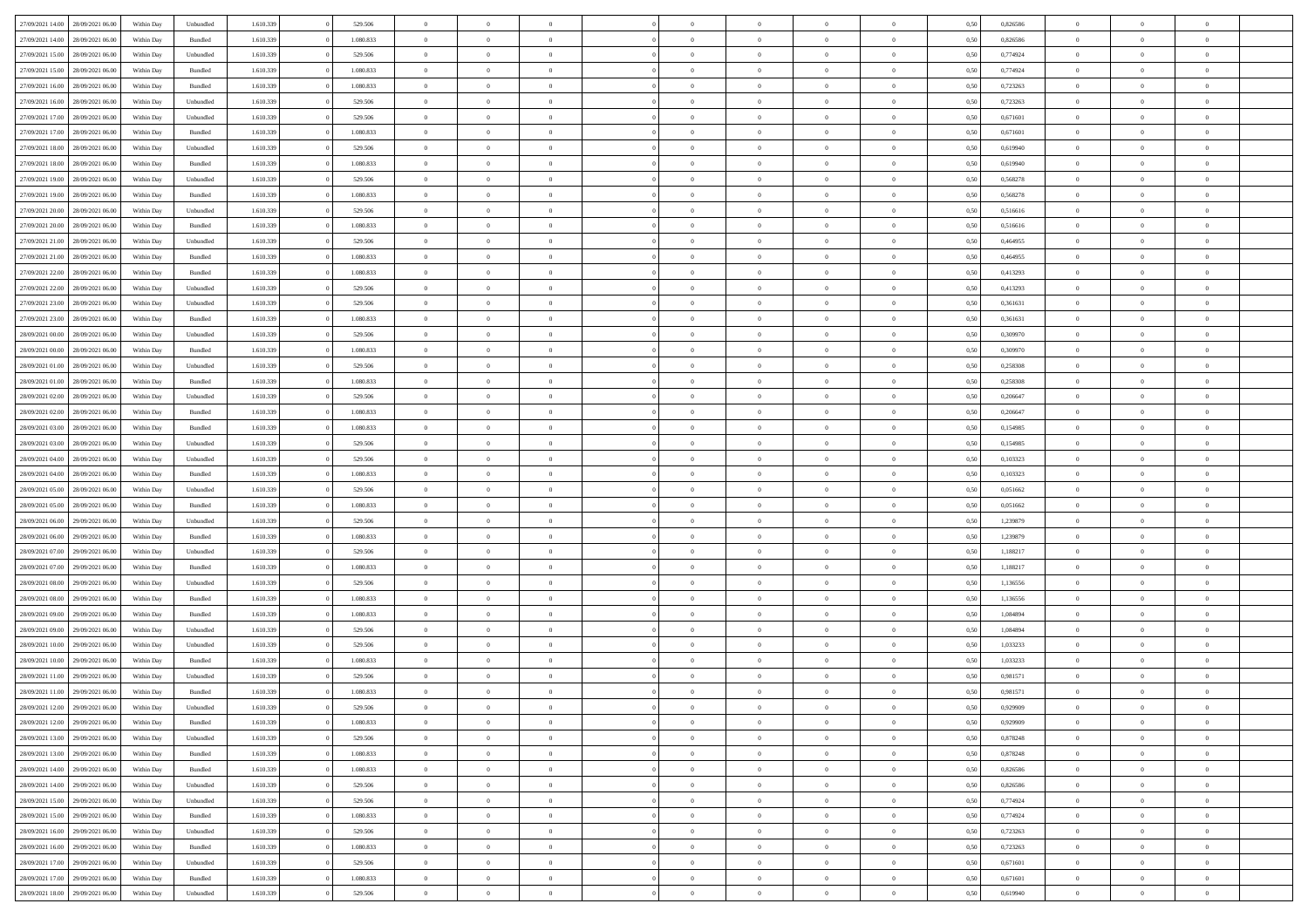| 28/09/2021 18:00 | 29/09/2021 06:00 | Within Day | Bundled            | 1.610.339 | 1.080.833 | $\overline{0}$ | $\Omega$       |                | $\Omega$       | $\Omega$       | $\Omega$       | $\theta$       | 0,50 | 0,619940 | $\theta$       | $\theta$       | $\theta$       |  |
|------------------|------------------|------------|--------------------|-----------|-----------|----------------|----------------|----------------|----------------|----------------|----------------|----------------|------|----------|----------------|----------------|----------------|--|
| 28/09/2021 19:00 | 29/09/2021 06:00 | Within Day | Unbundled          | 1.610.339 | 529.506   | $\overline{0}$ | $\theta$       | $\overline{0}$ | $\overline{0}$ | $\bf{0}$       | $\overline{0}$ | $\bf{0}$       | 0,50 | 0,568278 | $\theta$       | $\theta$       | $\overline{0}$ |  |
| 28/09/2021 19:00 | 29/09/2021 06:00 | Within Day | Bundled            | 1.610.339 | 1.080.833 | $\overline{0}$ | $\overline{0}$ | $\overline{0}$ | $\bf{0}$       | $\bf{0}$       | $\bf{0}$       | $\bf{0}$       | 0,50 | 0,568278 | $\bf{0}$       | $\overline{0}$ | $\overline{0}$ |  |
| 28/09/2021 20:00 | 29/09/2021 06:00 | Within Dav | Bundled            | 1.610.339 | 1.080.833 | $\overline{0}$ | $\overline{0}$ | $\overline{0}$ | $\overline{0}$ | $\bf{0}$       | $\overline{0}$ | $\overline{0}$ | 0.50 | 0.516616 | $\theta$       | $\theta$       | $\overline{0}$ |  |
| 28/09/2021 20:00 | 29/09/2021 06:00 | Within Day | Unbundled          | 1.610.339 | 529.506   | $\overline{0}$ | $\theta$       | $\overline{0}$ | $\overline{0}$ | $\bf{0}$       | $\overline{0}$ | $\bf{0}$       | 0,50 | 0,516616 | $\theta$       | $\theta$       | $\overline{0}$ |  |
|                  |                  |            |                    |           |           |                |                |                |                |                |                |                |      |          |                |                |                |  |
| 28/09/2021 21:00 | 29/09/2021 06:00 | Within Day | Unbundled          | 1.610.339 | 529.506   | $\overline{0}$ | $\bf{0}$       | $\overline{0}$ | $\bf{0}$       | $\overline{0}$ | $\overline{0}$ | $\mathbf{0}$   | 0,50 | 0,464955 | $\overline{0}$ | $\overline{0}$ | $\bf{0}$       |  |
| 28/09/2021 21:00 | 29/09/2021 06:00 | Within Dav | Bundled            | 1.610.339 | 1.080.833 | $\overline{0}$ | $\overline{0}$ | $\overline{0}$ | $\overline{0}$ | $\overline{0}$ | $\overline{0}$ | $\overline{0}$ | 0.50 | 0,464955 | $\theta$       | $\overline{0}$ | $\overline{0}$ |  |
| 28/09/2021 22:00 | 29/09/2021 06:00 | Within Day | Unbundled          | 1.610.339 | 529.506   | $\overline{0}$ | $\theta$       | $\overline{0}$ | $\overline{0}$ | $\bf{0}$       | $\overline{0}$ | $\bf{0}$       | 0,50 | 0,413293 | $\theta$       | $\theta$       | $\overline{0}$ |  |
| 28/09/2021 22:00 | 29/09/2021 06:00 | Within Day | Bundled            | 1.610.339 | 1.080.833 | $\overline{0}$ | $\overline{0}$ | $\overline{0}$ | $\bf{0}$       | $\bf{0}$       | $\bf{0}$       | $\bf{0}$       | 0,50 | 0,413293 | $\,0\,$        | $\overline{0}$ | $\overline{0}$ |  |
|                  |                  |            |                    |           |           |                | $\overline{0}$ |                |                | $\overline{0}$ |                |                |      |          | $\theta$       | $\overline{0}$ | $\overline{0}$ |  |
| 28/09/2021 23:00 | 29/09/2021 06:00 | Within Dav | Unbundled          | 1.610.339 | 529.506   | $\overline{0}$ |                | $\overline{0}$ | $\overline{0}$ |                | $\overline{0}$ | $\overline{0}$ | 0.50 | 0,361631 |                |                |                |  |
| 28/09/2021 23:00 | 29/09/2021 06:00 | Within Day | Bundled            | 1.610.339 | 1.080.833 | $\overline{0}$ | $\theta$       | $\overline{0}$ | $\overline{0}$ | $\bf{0}$       | $\overline{0}$ | $\bf{0}$       | 0,50 | 0,361631 | $\,$ 0 $\,$    | $\overline{0}$ | $\overline{0}$ |  |
| 29/09/2021 00:00 | 29/09/2021 06:00 | Within Day | Unbundled          | 1.610.339 | 529.506   | $\overline{0}$ | $\overline{0}$ | $\overline{0}$ | $\bf{0}$       | $\bf{0}$       | $\bf{0}$       | $\bf{0}$       | 0,50 | 0,309970 | $\overline{0}$ | $\overline{0}$ | $\overline{0}$ |  |
| 29/09/2021 00:00 | 29/09/2021 06:00 | Within Day | Bundled            | 1.610.339 | 1.080.833 | $\overline{0}$ | $\overline{0}$ | $\overline{0}$ | $\overline{0}$ | $\bf{0}$       | $\overline{0}$ | $\overline{0}$ | 0.50 | 0,309970 | $\theta$       | $\theta$       | $\overline{0}$ |  |
| 29/09/2021 01:00 | 29/09/2021 06:00 | Within Day | Bundled            | 1.610.339 | 1.080.833 | $\overline{0}$ | $\theta$       | $\overline{0}$ | $\overline{0}$ | $\bf{0}$       | $\overline{0}$ | $\bf{0}$       | 0,50 | 0,258308 | $\theta$       | $\theta$       | $\overline{0}$ |  |
|                  |                  |            |                    |           |           |                |                |                |                |                |                |                |      |          |                |                |                |  |
| 29/09/2021 01:00 | 29/09/2021 06:00 | Within Day | Unbundled          | 1.610.339 | 529.506   | $\overline{0}$ | $\overline{0}$ | $\overline{0}$ | $\bf{0}$       | $\overline{0}$ | $\overline{0}$ | $\mathbf{0}$   | 0,50 | 0,258308 | $\overline{0}$ | $\overline{0}$ | $\bf{0}$       |  |
| 29/09/2021 02:00 | 29/09/2021 06:00 | Within Dav | Unbundled          | 1.610.339 | 529.506   | $\overline{0}$ | $\overline{0}$ | $\overline{0}$ | $\overline{0}$ | $\overline{0}$ | $\overline{0}$ | $\overline{0}$ | 0.50 | 0.206647 | $\theta$       | $\overline{0}$ | $\overline{0}$ |  |
| 29/09/2021 02:00 | 29/09/2021 06:00 | Within Day | Bundled            | 1.610.339 | 1.080.833 | $\overline{0}$ | $\theta$       | $\overline{0}$ | $\overline{0}$ | $\bf{0}$       | $\overline{0}$ | $\bf{0}$       | 0,50 | 0,206647 | $\theta$       | $\theta$       | $\overline{0}$ |  |
| 29/09/2021 03:00 | 29/09/2021 06:00 | Within Day | Unbundled          | 1.610.339 | 529.506   | $\overline{0}$ | $\overline{0}$ | $\overline{0}$ | $\bf{0}$       | $\bf{0}$       | $\bf{0}$       | $\bf{0}$       | 0,50 | 0,154985 | $\,0\,$        | $\overline{0}$ | $\overline{0}$ |  |
| 29/09/2021 03:00 | 29/09/2021 06:00 | Within Day | Bundled            | 1.610.339 | 1.080.833 | $\overline{0}$ | $\overline{0}$ | $\overline{0}$ | $\overline{0}$ | $\overline{0}$ | $\overline{0}$ | $\overline{0}$ | 0.50 | 0,154985 | $\theta$       | $\overline{0}$ | $\overline{0}$ |  |
| 29/09/2021 04:00 | 29/09/2021 06:00 | Within Day | Unbundled          | 1.610.339 | 529.506   | $\overline{0}$ | $\theta$       | $\overline{0}$ | $\overline{0}$ | $\bf{0}$       | $\overline{0}$ | $\bf{0}$       | 0,50 | 0,103323 | $\,$ 0 $\,$    | $\theta$       | $\overline{0}$ |  |
|                  |                  |            |                    |           |           |                |                |                |                |                |                |                |      |          |                |                |                |  |
| 29/09/2021 04:00 | 29/09/2021 06:00 | Within Day | Bundled            | 1.610.339 | 1.080.833 | $\overline{0}$ | $\overline{0}$ | $\overline{0}$ | $\bf{0}$       | $\bf{0}$       | $\bf{0}$       | $\bf{0}$       | 0,50 | 0,103323 | $\bf{0}$       | $\overline{0}$ | $\overline{0}$ |  |
| 29/09/2021 05:00 | 29/09/2021 06:00 | Within Day | Unbundled          | 1.610.339 | 529.506   | $\overline{0}$ | $\overline{0}$ | $\overline{0}$ | $\overline{0}$ | $\bf{0}$       | $\overline{0}$ | $\overline{0}$ | 0.50 | 0.051662 | $\theta$       | $\overline{0}$ | $\overline{0}$ |  |
| 29/09/2021 05:00 | 29/09/2021 06:00 | Within Day | Bundled            | 1.610.339 | 1.080.833 | $\overline{0}$ | $\theta$       | $\overline{0}$ | $\overline{0}$ | $\bf{0}$       | $\overline{0}$ | $\bf{0}$       | 0,50 | 0,051662 | $\theta$       | $\overline{0}$ | $\overline{0}$ |  |
| 29/09/2021 06:00 | 30/09/2021 06:00 | Within Day | Unbundled          | 1.610.339 | 529.506   | $\overline{0}$ | $\bf{0}$       | $\overline{0}$ | $\bf{0}$       | $\overline{0}$ | $\overline{0}$ | $\mathbf{0}$   | 0,50 | 1,239879 | $\overline{0}$ | $\overline{0}$ | $\bf{0}$       |  |
| 29/09/2021 06:00 | 30/09/2021 06:00 | Within Dav | Bundled            | 1.610.339 | 1.080.833 | $\overline{0}$ | $\overline{0}$ | $\overline{0}$ | $\overline{0}$ | $\overline{0}$ | $\overline{0}$ | $\overline{0}$ | 0.50 | 1,239879 | $\theta$       | $\overline{0}$ | $\overline{0}$ |  |
| 29/09/2021 07:00 | 30/09/2021 06:00 | Within Day | Bundled            | 1.610.339 | 1.080.833 | $\overline{0}$ | $\theta$       | $\overline{0}$ | $\overline{0}$ | $\bf{0}$       | $\overline{0}$ | $\bf{0}$       | 0,50 | 1,188217 | $\theta$       | $\theta$       | $\overline{0}$ |  |
|                  |                  |            |                    |           |           |                |                |                |                |                |                |                |      |          |                |                |                |  |
| 29/09/2021 07:00 | 30/09/2021 06:00 | Within Day | Unbundled          | 1.610.339 | 529.506   | $\overline{0}$ | $\overline{0}$ | $\overline{0}$ | $\bf{0}$       | $\bf{0}$       | $\bf{0}$       | $\bf{0}$       | 0,50 | 1,188217 | $\,0\,$        | $\overline{0}$ | $\overline{0}$ |  |
| 29/09/2021 08:00 | 30/09/2021 06:00 | Within Day | Unbundled          | 1.610.339 | 529.506   | $\overline{0}$ | $\overline{0}$ | $\overline{0}$ | $\overline{0}$ | $\overline{0}$ | $\overline{0}$ | $\overline{0}$ | 0.50 | 1,136556 | $\theta$       | $\overline{0}$ | $\overline{0}$ |  |
| 29/09/2021 08:00 | 30/09/2021 06:00 | Within Day | Bundled            | 1.610.339 | 1.080.833 | $\overline{0}$ | $\theta$       | $\overline{0}$ | $\overline{0}$ | $\bf{0}$       | $\overline{0}$ | $\bf{0}$       | 0,50 | 1,136556 | $\,$ 0 $\,$    | $\overline{0}$ | $\overline{0}$ |  |
| 29/09/2021 09:00 | 30/09/2021 06:00 | Within Day | Unbundled          | 1.610.339 | 529.506   | $\overline{0}$ | $\overline{0}$ | $\overline{0}$ | $\bf{0}$       | $\bf{0}$       | $\bf{0}$       | $\bf{0}$       | 0,50 | 1,084894 | $\overline{0}$ | $\overline{0}$ | $\overline{0}$ |  |
| 29/09/2021 09:00 | 30/09/2021 06:00 | Within Day | Bundled            | 1.610.339 | 1.080.833 | $\overline{0}$ | $\Omega$       | $\Omega$       | $\Omega$       | $\Omega$       | $\Omega$       | $\overline{0}$ | 0.50 | 1,084894 | $\,0\,$        | $\theta$       | $\theta$       |  |
| 29/09/2021 10:00 | 30/09/2021 06:00 | Within Day | Unbundled          | 1.610.339 | 529.506   | $\overline{0}$ | $\theta$       | $\overline{0}$ | $\overline{0}$ | $\bf{0}$       | $\overline{0}$ | $\bf{0}$       | 0,50 | 1,033233 | $\theta$       | $\theta$       | $\overline{0}$ |  |
| 29/09/2021 10:00 | 30/09/2021 06:00 | Within Day | Bundled            | 1.610.339 | 1.080.833 | $\overline{0}$ | $\overline{0}$ | $\overline{0}$ | $\bf{0}$       | $\bf{0}$       | $\overline{0}$ | $\mathbf{0}$   | 0,50 | 1,033233 | $\overline{0}$ | $\overline{0}$ | $\bf{0}$       |  |
|                  |                  |            |                    |           |           |                |                |                |                |                |                |                |      |          |                |                |                |  |
| 29/09/2021 11:00 | 30/09/2021 06:00 | Within Day | Unbundled          | 1.610.339 | 529.506   | $\overline{0}$ | $\Omega$       | $\Omega$       | $\Omega$       | $\bf{0}$       | $\overline{0}$ | $\overline{0}$ | 0.50 | 0,981571 | $\,0\,$        | $\theta$       | $\theta$       |  |
| 29/09/2021 11:00 | 30/09/2021 06:00 | Within Day | Bundled            | 1.610.339 | 1.080.833 | $\overline{0}$ | $\theta$       | $\overline{0}$ | $\overline{0}$ | $\bf{0}$       | $\overline{0}$ | $\bf{0}$       | 0,50 | 0,981571 | $\,$ 0 $\,$    | $\theta$       | $\overline{0}$ |  |
| 29/09/2021 12:00 | 30/09/2021 06:00 | Within Day | Bundled            | 1.610.339 | 1.080.833 | $\overline{0}$ | $\overline{0}$ | $\overline{0}$ | $\overline{0}$ | $\bf{0}$       | $\overline{0}$ | $\bf{0}$       | 0,50 | 0,929909 | $\,0\,$        | $\overline{0}$ | $\overline{0}$ |  |
| 29/09/2021 12:00 | 30/09/2021 06:00 | Within Day | Unbundled          | 1.610.339 | 529.506   | $\overline{0}$ | $\Omega$       | $\Omega$       | $\Omega$       | $\theta$       | $\theta$       | $\overline{0}$ | 0.50 | 0,929909 | $\theta$       | $\theta$       | $\theta$       |  |
| 29/09/2021 13:00 | 30/09/2021 06:00 | Within Day | Unbundled          | 1.610.339 | 529.506   | $\overline{0}$ | $\theta$       | $\overline{0}$ | $\overline{0}$ | $\bf{0}$       | $\overline{0}$ | $\bf{0}$       | 0,50 | 0,878248 | $\,$ 0 $\,$    | $\overline{0}$ | $\overline{0}$ |  |
| 29/09/2021 13:00 | 30/09/2021 06:00 | Within Day | Bundled            | 1.610.339 | 1.080.833 | $\overline{0}$ | $\overline{0}$ | $\overline{0}$ | $\overline{0}$ | $\bf{0}$       | $\overline{0}$ | $\bf{0}$       | 0,50 | 0,878248 | $\bf{0}$       | $\overline{0}$ | $\overline{0}$ |  |
|                  |                  |            |                    |           |           |                |                |                |                |                |                |                |      |          |                |                |                |  |
| 29/09/2021 14:00 | 30/09/2021 06:00 | Within Day | Unbundled          | 1.610.339 | 529.506   | $\overline{0}$ | $\Omega$       | $\overline{0}$ | $\Omega$       | $\Omega$       | $\overline{0}$ | $\overline{0}$ | 0.50 | 0,826586 | $\,0\,$        | $\theta$       | $\theta$       |  |
| 29/09/2021 14:00 | 30/09/2021 06:00 | Within Day | Bundled            | 1.610.339 | 1.080.833 | $\overline{0}$ | $\theta$       | $\overline{0}$ | $\overline{0}$ | $\bf{0}$       | $\overline{0}$ | $\bf{0}$       | 0,50 | 0,826586 | $\,$ 0 $\,$    | $\overline{0}$ | $\overline{0}$ |  |
| 29/09/2021 15:00 | 30/09/2021 06:00 | Within Day | Unbundled          | 1.610.339 | 529.506   | $\overline{0}$ | $\overline{0}$ | $\overline{0}$ | $\bf{0}$       | $\bf{0}$       | $\bf{0}$       | $\mathbf{0}$   | 0,50 | 0,774924 | $\overline{0}$ | $\overline{0}$ | $\bf{0}$       |  |
| 29/09/2021 15:00 | 30/09/2021 06:00 | Within Day | Bundled            | 1.610.339 | 1.080.833 | $\overline{0}$ | $\Omega$       | $\Omega$       | $\Omega$       | $\Omega$       | $\Omega$       | $\overline{0}$ | 0.50 | 0,774924 | $\theta$       | $\theta$       | $\theta$       |  |
| 29/09/2021 16:00 | 30/09/2021 06:00 | Within Day | Unbundled          | 1.610.339 | 529.506   | $\overline{0}$ | $\overline{0}$ | $\overline{0}$ | $\bf{0}$       | $\,$ 0         | $\bf{0}$       | $\bf{0}$       | 0,50 | 0,723263 | $\,0\,$        | $\overline{0}$ | $\overline{0}$ |  |
| 29/09/2021 16:00 | 30/09/2021 06:00 | Within Day | $\mathbf B$ undled | 1.610.339 | 1.080.833 | $\bf{0}$       | $\bf{0}$       |                |                |                |                |                | 0,50 | 0,723263 | $\bf{0}$       | $\overline{0}$ |                |  |
|                  |                  |            |                    |           |           |                |                |                |                |                |                |                |      |          |                |                |                |  |
| 29/09/2021 17:00 | 30/09/2021 06:00 | Within Day | Unbundled          | 1.610.339 | 529.506   | $\overline{0}$ | $\overline{0}$ | $\overline{0}$ | $\Omega$       | $\overline{0}$ | $\overline{0}$ | $\overline{0}$ | 0.50 | 0.671601 | $\theta$       | $\theta$       | $\theta$       |  |
| 29/09/2021 17:00 | 30/09/2021 06:00 | Within Day | Bundled            | 1.610.339 | 1.080.833 | $\overline{0}$ | $\,$ 0         | $\overline{0}$ | $\bf{0}$       | $\,$ 0 $\,$    | $\overline{0}$ | $\,$ 0 $\,$    | 0,50 | 0,671601 | $\,$ 0 $\,$    | $\,$ 0 $\,$    | $\,$ 0         |  |
| 29/09/2021 18:00 | 30/09/2021 06:00 | Within Day | Bundled            | 1.610.339 | 1.080.833 | $\overline{0}$ | $\overline{0}$ | $\overline{0}$ | $\overline{0}$ | $\overline{0}$ | $\overline{0}$ | $\mathbf{0}$   | 0,50 | 0,619940 | $\overline{0}$ | $\bf{0}$       | $\bf{0}$       |  |
| 29/09/2021 18:00 | 30/09/2021 06:00 | Within Day | Unbundled          | 1.610.339 | 529.506   | $\overline{0}$ | $\overline{0}$ | $\overline{0}$ | $\Omega$       | $\overline{0}$ | $\overline{0}$ | $\overline{0}$ | 0,50 | 0,619940 | $\overline{0}$ | $\theta$       | $\overline{0}$ |  |
| 29/09/2021 19:00 | 30/09/2021 06:00 | Within Day | Unbundled          | 1.610.339 | 529.506   | $\overline{0}$ | $\,$ 0         | $\overline{0}$ | $\overline{0}$ | $\,$ 0 $\,$    | $\overline{0}$ | $\mathbf{0}$   | 0,50 | 0,568278 | $\,$ 0 $\,$    | $\overline{0}$ | $\overline{0}$ |  |
| 29/09/2021 19:00 | 30/09/2021 06:00 | Within Day | Bundled            | 1.610.339 | 1.080.833 | $\overline{0}$ | $\overline{0}$ | $\overline{0}$ | $\overline{0}$ | $\overline{0}$ | $\overline{0}$ | $\mathbf{0}$   | 0,50 | 0,568278 | $\overline{0}$ | $\overline{0}$ | $\bf{0}$       |  |
|                  |                  |            |                    |           |           |                |                |                |                |                |                |                |      |          |                |                |                |  |
| 29/09/2021 20:00 | 30/09/2021 06:00 | Within Day | Unbundled          | 1.610.339 | 529.506   | $\overline{0}$ | $\overline{0}$ | $\overline{0}$ | $\Omega$       | $\overline{0}$ | $\overline{0}$ | $\bf{0}$       | 0.50 | 0,516616 | $\overline{0}$ | $\theta$       | $\overline{0}$ |  |
| 29/09/2021 20:00 | 30/09/2021 06:00 | Within Day | Bundled            | 1.610.339 | 1.080.833 | $\overline{0}$ | $\,$ 0         | $\overline{0}$ | $\bf{0}$       | $\bf{0}$       | $\bf{0}$       | $\bf{0}$       | 0,50 | 0,516616 | $\,$ 0 $\,$    | $\overline{0}$ | $\overline{0}$ |  |
| 29/09/2021 21:00 | 30/09/2021 06:00 | Within Day | Unbundled          | 1.610.339 | 529.506   | $\overline{0}$ | $\bf{0}$       | $\overline{0}$ | $\overline{0}$ | $\overline{0}$ | $\overline{0}$ | $\mathbf{0}$   | 0,50 | 0,464955 | $\overline{0}$ | $\overline{0}$ | $\bf{0}$       |  |
| 29/09/2021 21:00 | 30/09/2021 06:00 | Within Day | Bundled            | 1.610.339 | 1.080.833 | $\overline{0}$ | $\overline{0}$ | $\overline{0}$ | $\Omega$       | $\overline{0}$ | $\overline{0}$ | $\overline{0}$ | 0.50 | 0.464955 | $\overline{0}$ | $\overline{0}$ | $\overline{0}$ |  |
| 29/09/2021 22:00 | 30/09/2021 06:00 | Within Day | Unbundled          | 1.610.339 | 529.506   | $\overline{0}$ | $\bf{0}$       | $\overline{0}$ | $\overline{0}$ | $\bf{0}$       | $\bf{0}$       | $\bf{0}$       | 0,50 | 0,413293 | $\,$ 0 $\,$    | $\,$ 0 $\,$    | $\bf{0}$       |  |
| 29/09/2021 22:00 | 30/09/2021 06:00 | Within Day | Bundled            | 1.610.339 | 1.080.833 | $\overline{0}$ | $\bf{0}$       | $\overline{0}$ | $\bf{0}$       | $\bf{0}$       | $\bf{0}$       | $\bf{0}$       | 0,50 | 0,413293 | $\overline{0}$ | $\overline{0}$ | $\bf{0}$       |  |
|                  |                  |            |                    |           |           |                |                |                |                |                |                |                |      |          |                |                |                |  |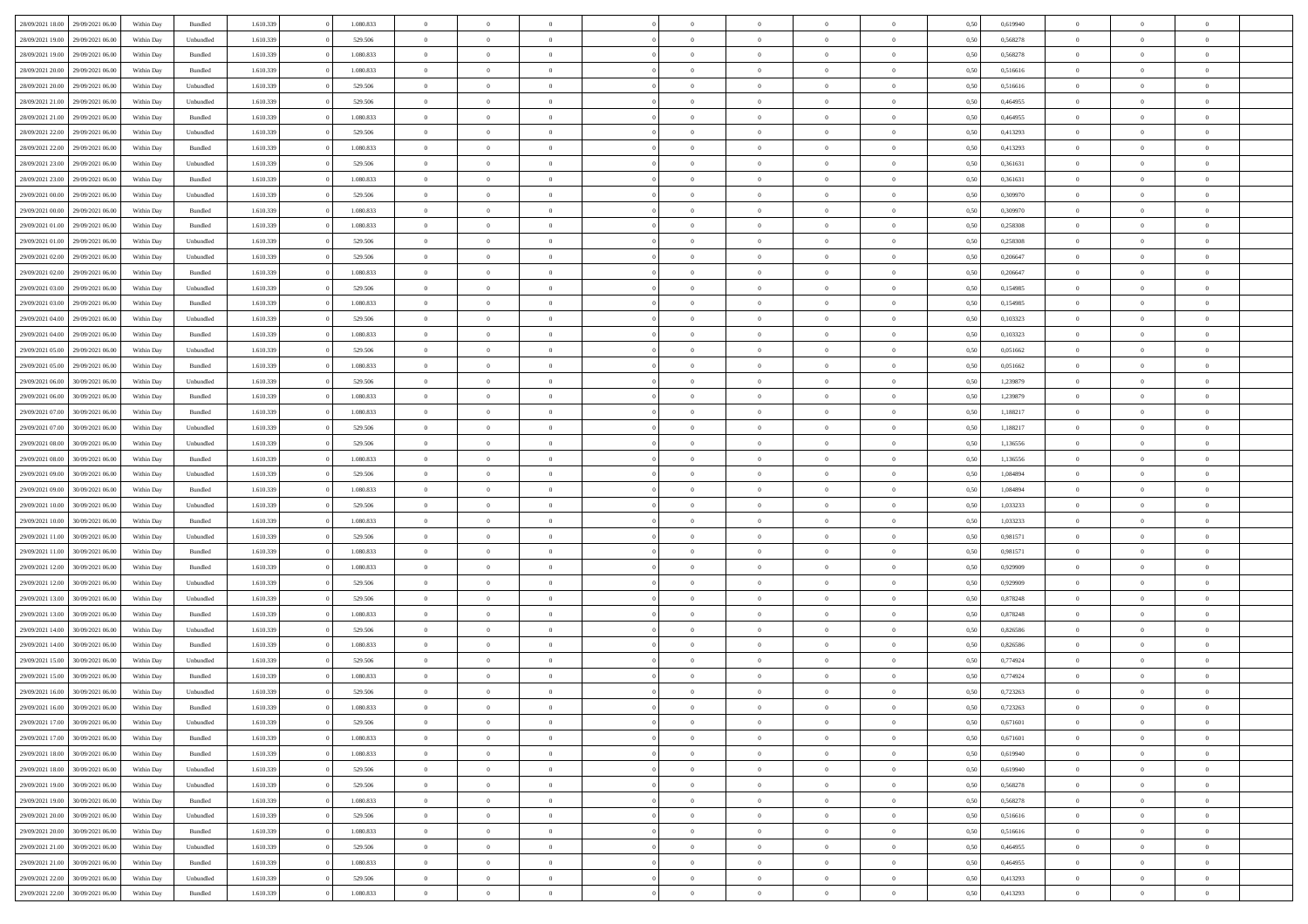| 29/09/2021 23:00 30/09/2021 06:00 | Within Day | Unbundled | 1.610.339 | 529.506   |            | $\Omega$       |                |                |          |          | 0,50 | 0,361631 |            |                |  |
|-----------------------------------|------------|-----------|-----------|-----------|------------|----------------|----------------|----------------|----------|----------|------|----------|------------|----------------|--|
| 29/09/2021 23:00 30/09/2021 06:00 | Within Day | Bundled   | 1.610.339 | 1.080.833 | $\Omega$   | $\overline{0}$ | $\overline{0}$ | $\overline{0}$ |          |          | 0,50 | 0,361631 | $^{\circ}$ | $\overline{0}$ |  |
| 30/09/2021 00:00 30/09/2021 06:00 | Within Day | Bundled   | 1.610.339 | 1.080.833 | $^{\circ}$ |                | $^{\circ}$     | $\Omega$       |          |          | 0,50 | 0,309970 |            | $\Omega$       |  |
| 30/09/2021 00:00 30/09/2021 06:00 | Within Day | Unbundled | 1.610.339 | 529.506   | $\Omega$   | $\Omega$       | $\Omega$       | $\Omega$       |          |          | 0.50 | 0,309970 |            | $\Omega$       |  |
| 30/09/2021 01:00 30/09/2021 06:00 | Within Day | Unbundled | 1.610.339 | 529.506   | $\Omega$   | $\overline{0}$ | $\theta$       | $\Omega$       |          |          | 0,50 | 0,258308 | $\Omega$   | $\overline{0}$ |  |
| 30/09/2021 01:00 30/09/2021 06:00 | Within Day | Bundled   | 1.610.339 | 1.080.833 | $^{\circ}$ | $\overline{0}$ | $\overline{0}$ | $\Omega$       | $\Omega$ | $\Omega$ | 0,50 | 0,258308 | $\Omega$   | $\overline{0}$ |  |
| 30/09/2021 02:00 30/09/2021 06:00 | Within Dav | Unbundled | 1.610.339 | 529.506   | $\Omega$   | $\Omega$       | $\overline{0}$ | $\overline{0}$ |          |          | 0.50 | 0.206647 |            | $\Omega$       |  |
| 30/09/2021 02:00 30/09/2021 06:00 | Within Day | Bundled   | 1.610.339 | 1.080.833 |            | $\mathbf{0}$   | $\overline{0}$ | $\Omega$       |          |          | 0,50 | 0,206647 |            | $\overline{0}$ |  |
| 30/09/2021 03:00 30/09/2021 06:00 | Within Day | Unbundled | 1.610.339 | 529.506   |            | $\Omega$       | $\Omega$       | $\Omega$       |          |          | 0.50 | 0,154985 |            | $\Omega$       |  |
| 30/09/2021 03:00 30/09/2021 06:00 | Within Day | Bundled   | 1.610.339 | 1.080.833 | $\Omega$   | $\Omega$       | $\Omega$       | $\Omega$       |          |          | 0.50 | 0,154985 |            | $\Omega$       |  |
| 30/09/2021 04:00 30/09/2021 06:00 | Within Day | Unbundled | 1.610.339 | 529.506   | $\Omega$   | $\overline{0}$ | $\overline{0}$ | $\Omega$       | $\Omega$ |          | 0,50 | 0,103323 | $\Omega$   | $\overline{0}$ |  |
| 30/09/2021 04:00 30/09/2021 06:00 | Within Day | Bundled   | 1.610.339 | 1.080.833 | $\Omega$   | $\mathbf{0}$   | $\overline{0}$ | $\overline{0}$ | $\Omega$ |          | 0,50 | 0,103323 |            | $\overline{0}$ |  |
| 30/09/2021 06:00 01/10/2021 06:00 | Within Day | Unbundled | 1.610.339 | 529,506   | $\Omega$   | $\overline{0}$ | $\Omega$       | $\Omega$       |          |          | 0,50 | 1,239879 | $\Omega$   | $\Omega$       |  |
| 30/09/2021 06:00 01/10/2021 06:00 | Within Day | Bundled   | 1.610.339 | 1.080.833 |            |                | $\Omega$       |                |          |          | 0,50 | 1,239879 |            | $\Omega$       |  |

(\*) GCV used for the purpose of the conversion does not corresponding to the actual GCV of the Gas Day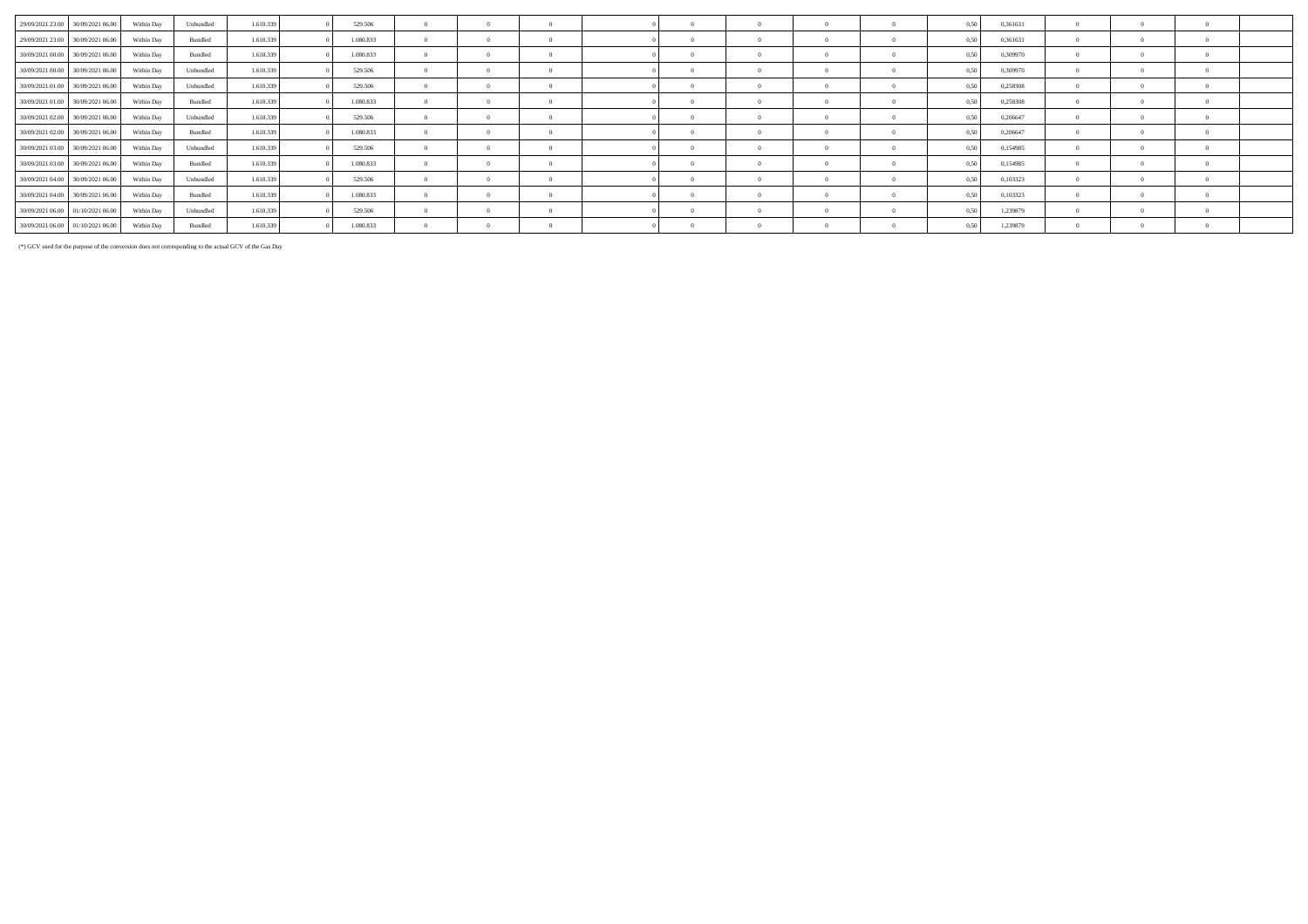## **SNAM RETE GAS**

**Transportation capacity at Entry Point interconnected with foreign pipelines**

**Update to 29/09/2021 of offered and assigned capacity in auction day-ahead and within-day**

**Thermal Year 2020/2021**

(Values in Scm/day (15° C; 1,01325 bar); Prices in c/Scm)

**Entry Point**

**GORIZIA**

|                  | Timeframe        |                     |                |              |                      | <b>Offered capacity</b> |                |                | <b>Assigned capacity</b> | Day-Ahead               |                         | <b>Total Prices</b>              |                                  |                                             |                     |                         | <b>SRG Prices</b>                |                                |                          |             |
|------------------|------------------|---------------------|----------------|--------------|----------------------|-------------------------|----------------|----------------|--------------------------|-------------------------|-------------------------|----------------------------------|----------------------------------|---------------------------------------------|---------------------|-------------------------|----------------------------------|--------------------------------|--------------------------|-------------|
|                  |                  | <b>Auction type</b> | Offered        | Transportati | Assigned<br>capacity |                         |                |                |                          | Interrupted<br>Capacity |                         |                                  |                                  |                                             | <b>Split factor</b> |                         |                                  |                                | <b>Auction</b>           | <b>Note</b> |
| From             | To               |                     | capacity type  | on capacity  | (before<br>auction)  | Firm                    | Interruptible  | Firm           | Interruptible            | Interruptible           | Reserve price -<br>Firm | <b>Auction premium</b><br>- Firm | Reserve price -<br>Interruptible | <b>Auction premiun</b><br>$-$ Interruptible |                     | Reserve price -<br>Firm | <b>Auction</b><br>premium - Firm | Reserve price<br>Interruptible | premium<br>Interruptible |             |
| 01/09/2021 06:00 | 02/09/2021 06:00 | Day Ahead           | Bundled        | 3.600.000    |                      | 2.416.260               | $\overline{0}$ | $\overline{0}$ | $\overline{0}$           |                         | $\overline{0}$          | $\theta$                         | $\overline{0}$                   | $\mathbf{0}$                                | 0,50                | 0,005546                | $\overline{0}$                   | 0,005546                       | $\bf{0}$                 |             |
| 01/09/2021 06:00 | 02/09/2021 06:00 | Day Ahead           | Unbundled      | 3.600.000    |                      | 1.183.739               | $\overline{0}$ | $\overline{0}$ | $\overline{0}$           |                         | $\overline{0}$          | $\theta$                         | $\overline{0}$                   | $\mathbf{0}$                                | 0,50                | 0,005546                | $\overline{0}$                   | 0,005546                       | $\overline{0}$           |             |
| 02/09/2021 06:00 | 03/09/2021 06:00 | Day Ahead           | Bundled        | 3.600.000    |                      | 2.416.260               | $\overline{0}$ | $\Omega$       | $\Omega$                 |                         | $\Omega$                |                                  | $\Omega$                         | $\theta$                                    | 0,50                | 0,005546                | $\overline{0}$                   | 0,005546                       | $\theta$                 |             |
| 02/09/2021 06:00 | 03/09/2021 06:00 | Day Ahead           | Unbundled      | 3.600.000    |                      | 1.183.739               | $\overline{0}$ | $\Omega$       | $\overline{0}$           |                         | $\Omega$                | $\theta$                         | $\theta$                         | $\theta$                                    | 0,50                | 0,005546                | $\overline{0}$                   | 0.005546                       | $\theta$                 |             |
| 03/09/2021 06:00 | 04/09/2021 06:00 | Day Ahead           | Unbundled      | 3.600.000    |                      | 1.183.739               | $\overline{0}$ | $\overline{0}$ | $\overline{0}$           |                         | $\overline{0}$          | $\theta$                         | $\overline{0}$                   | $\mathbf{0}$                                | 0,50                | 0,005546                | $\overline{0}$                   | 0,005546                       | $\bf{0}$                 |             |
| 03/09/2021 06:00 | 04/09/2021 06:00 | Day Ahead           | Bundled        | 3.600,000    |                      | 2.416.260               | $\overline{0}$ | $\theta$       | $\theta$                 |                         | $\Omega$                | $\theta$                         | $\overline{0}$                   | $\theta$                                    | 0.50                | 0.005546                | $\overline{0}$                   | 0.005546                       | $\Omega$                 |             |
| 04/09/2021 06:00 | 05/09/2021 06:00 | Day Ahead           | Bundled        | 3.600,000    |                      | 2.416.260               | $\overline{0}$ | $\theta$       | $\Omega$                 |                         | $\Omega$                | $\sqrt{2}$                       | $\theta$                         | $\theta$                                    | 0.50                | 0.005546                | $\overline{0}$                   | 0.005546                       | $\theta$                 |             |
| 04/09/2021 06:00 | 05/09/2021 06:00 | Day Ahead           | Unbundled      | 3.600.000    |                      | 1.183.739               | $\overline{0}$ | $\theta$       | $\Omega$                 |                         | $\Omega$                | $\theta$                         | $\overline{0}$                   | $\Omega$                                    | 0,50                | 0,005546                | $\overline{0}$                   | 0,005546                       | $\Omega$                 |             |
| 05/09/2021 06:00 | 06/09/2021 06:00 | Day Ahead           | Unbundled      | 3.600,000    |                      | 1.183.739               | $\overline{0}$ | $\Omega$       | $\Omega$                 |                         | $\Omega$                | $\sqrt{2}$                       | $\Omega$                         | $\Omega$                                    | 0.50                | 0.005546                | $\overline{0}$                   | 0.005546                       | $\theta$                 |             |
| 05/09/2021 06:00 | 06/09/2021 06:00 | Day Ahead           | Bundled        | 3.600.000    |                      | 2.416.260               | $\theta$       | $\Omega$       | $\Omega$                 |                         | $\Omega$                |                                  | $\Omega$                         | $\theta$                                    | 0,50                | 0,005546                | $\Omega$                         | 0,005546                       | $\Omega$                 |             |
| 06/09/2021 06:00 | 07/09/2021 06:00 | Day Ahead           | Unbundled      | 3.600,000    |                      | 1.183.739               | $\overline{0}$ | $\Omega$       | $\Omega$                 |                         | $\Omega$                | $\theta$                         | $\theta$                         | $\theta$                                    | 0,50                | 0.005546                | $\overline{0}$                   | 0.005546                       | $\theta$                 |             |
| 06/09/2021 06:00 | 07/09/2021 06:00 | Day Ahead           | Bundled        | 3.600.000    |                      | 2.416.260               | $\overline{0}$ | $\overline{0}$ | $\overline{0}$           |                         | $\overline{0}$          | $\overline{0}$                   | $\overline{0}$                   | $\overline{0}$                              | 0,50                | 0,005546                | $\overline{0}$                   | 0,005546                       | $\bf{0}$                 |             |
| 07/09/2021 06:00 | 08/09/2021 06:00 | Day Ahead           | Bundled        | 3.600,000    |                      | 2.416.260               | $\overline{0}$ | $\overline{0}$ | $\overline{0}$           |                         | $\Omega$                |                                  | $\overline{0}$                   | $\mathbf{0}$                                | 0.50                | 0.005546                | $\overline{0}$                   | 0.005546                       | $\Omega$                 |             |
| 07/09/2021 06:00 | 08/09/2021 06:00 | Day Ahead           | Unbundled      | 3.600,000    |                      | 1.183.739               | $\overline{0}$ | $\overline{0}$ | $\overline{0}$           |                         | $\overline{0}$          | $\theta$                         | $\overline{0}$                   | $\overline{0}$                              | 0.50                | 0,005546                | $\overline{0}$                   | 0,005546                       | $\Omega$                 |             |
| 08/09/2021 06:00 | 09/09/2021 06.00 | Day Ahead           | Unbundled      | 3.600.000    |                      | 1.183.739               | $\overline{0}$ | $\overline{0}$ | $\overline{0}$           |                         | $\theta$                | $\theta$                         | $\overline{0}$                   | $\mathbf{0}$                                | 0,50                | 0,005546                | $\overline{0}$                   | 0,005546                       | $\bf{0}$                 |             |
| 08/09/2021 06:00 | 09/09/2021 06:00 | Day Ahead           | <b>Bundled</b> | 3.600,000    |                      | 2.416.260               | $\overline{0}$ | $\Omega$       | $\Omega$                 |                         | $\Omega$                |                                  | $\theta$                         | $\Omega$                                    | 0.50                | 0.005546                | $\Omega$                         | 0.005546                       | $\Omega$                 |             |
| 09/09/2021 06:00 | 10/09/2021 06:00 | Day Ahead           | Unbundled      | 3.600.000    |                      | 1.183.739               | $\overline{0}$ | $\Omega$       | $\Omega$                 |                         | $\Omega$                | $\sqrt{2}$                       | $\theta$                         | $\theta$                                    | 0,50                | 0,005546                | $\overline{0}$                   | 0,005546                       | $\Omega$                 |             |
| 09/09/2021 06:00 | 10/09/2021 06:00 | Day Ahead           | Bundled        | 3.600.000    |                      | 2.416.260               | $\overline{0}$ | $\theta$       | $\overline{0}$           |                         | $\Omega$                | $\theta$                         | $\overline{0}$                   | $\mathbf{0}$                                | 0,50                | 0,005546                | $\overline{0}$                   | 0,005546                       | $\Omega$                 |             |
| 10/09/2021 06:00 | 11/09/2021 06:00 | Day Ahead           | Bundled        | 3.600,000    |                      | 2.416.260               | $\overline{0}$ | $\overline{0}$ | $\overline{0}$           |                         | $\overline{0}$          | $\theta$                         | $\overline{0}$                   | $\overline{0}$                              | 0.50                | 0.005546                | $\,$ 0 $\,$                      | 0.005546                       | $\Omega$                 |             |
| 10/09/2021 06:00 | 11/09/2021 06:00 | Day Ahead           | Unbundled      | 3.600.000    |                      | 1.183.739               | $\overline{0}$ | $\overline{0}$ | $\overline{0}$           |                         | $\Omega$                | $\theta$                         | $\overline{0}$                   | $\overline{0}$                              | 0,50                | 0,005546                | $\overline{0}$                   | 0,005546                       | $\Omega$                 |             |
| 11/09/2021 06:00 | 12/09/2021 06:00 | Day Ahead           | Unbundled      | 3.600,000    |                      | 1.183.739               | $\overline{0}$ | $\Omega$       | $\Omega$                 |                         | $\Omega$                | $\theta$                         | $\theta$                         | $\theta$                                    | 0,50                | 0.005546                | $\overline{0}$                   | 0.005546                       | $\theta$                 |             |
| 11/09/2021 06:00 | 12/09/2021 06:00 | Day Ahead           | Bundled        | 3.600.000    |                      | 2.416.260               | $\overline{0}$ | $\theta$       | $\Omega$                 |                         | $\Omega$                | $\theta$                         | $\overline{0}$                   | $\Omega$                                    | 0,50                | 0,005546                | $\overline{0}$                   | 0,005546                       | $\Omega$                 |             |
| 12/09/2021 06:00 | 13/09/2021 06:00 | Day Ahead           | Bundled        | 3.600.000    |                      | 2.416.260               | $\overline{0}$ | $\overline{0}$ | $\overline{0}$           |                         | $\theta$                |                                  | $\overline{0}$                   | $\mathbf{0}$                                | 0.50                | 0,005546                | $\overline{0}$                   | 0,005546                       | $\bf{0}$                 |             |
| 12/09/2021 06:00 | 13/09/2021 06:00 | Day Ahead           | Unbundled      | 3.600.000    |                      | 1.183.739               | $\overline{0}$ | $\theta$       | $\overline{0}$           |                         | $\Omega$                | $\theta$                         | $\theta$                         | $\overline{0}$                              | 0,50                | 0,005546                | $\overline{0}$                   | 0,005546                       | $\Omega$                 |             |
| 13/09/2021 06:00 | 14/09/2021 06:00 | Day Ahead           | Unbundled      | 3.600.000    |                      | 1.183.739               | $\overline{0}$ | $\overline{0}$ | $\overline{0}$           |                         | $\overline{0}$          | $\theta$                         | $\overline{0}$                   | $\mathbf{0}$                                | 0,50                | 0,005546                | $\bf{0}$                         | 0,005546                       | $\bf{0}$                 |             |
| 13/09/2021 06:00 | 14/09/2021 06.00 | Day Ahead           | Bundled        | 3.600.000    |                      | 2.416.260               | $\overline{0}$ | $\overline{0}$ | $\overline{0}$           |                         | $\Omega$                |                                  | $\overline{0}$                   | $\mathbf{0}$                                | 0,50                | 0,005546                | $\overline{0}$                   | 0,005546                       | $\Omega$                 |             |
| 14/09/2021 06:00 | 15/09/2021 06:00 | Day Ahead           | Unbundled      | 3.600.000    |                      | 1.183.739               | $\overline{0}$ | $\overline{0}$ | $\theta$                 |                         | $\Omega$                | $\theta$                         | $\overline{0}$                   | $\overline{0}$                              | 0,50                | 0,005546                | $\overline{0}$                   | 0,005546                       | $\Omega$                 |             |
| 14/09/2021 06:00 | 15/09/2021 06:00 | Day Ahead           | Bundled        | 3.600.000    |                      | 2.416.260               | $\overline{0}$ | $\theta$       | $\Omega$                 |                         | $\Omega$                | $\theta$                         | $\overline{0}$                   | $\Omega$                                    | 0,50                | 0,005546                | $\overline{0}$                   | 0,005546                       | $\Omega$                 |             |
| 15/09/2021 06:00 | 16/09/2021 06:00 | Day Ahead           | Unbundled      | 3.600,000    |                      | 1.183.739               | $\overline{0}$ | $\Omega$       | $\Omega$                 |                         | $\Omega$                | $\sqrt{2}$                       | $\Omega$                         | $\theta$                                    | 0.50                | 0.005546                | $\overline{0}$                   | 0.005546                       | $\theta$                 |             |
| 15/09/2021 06:00 | 16/09/2021 06:00 | Day Ahead           | Bundled        | 3.600.000    |                      | 2.416.260               | $\overline{0}$ | $\overline{0}$ | $\overline{0}$           |                         | $\Omega$                | $\sim$                           | $\overline{0}$                   | $\mathbf{0}$                                | 0,50                | 0,005546                | $\overline{0}$                   | 0,005546                       | $\bf{0}$                 |             |
| 16/09/2021 06:00 | 17/09/2021 06:00 | Day Ahead           | Unbundled      | 3.600,000    |                      | 1.183.739               | $\overline{0}$ | $\Omega$       | $\overline{0}$           |                         | $\Omega$                | $\theta$                         | $\overline{0}$                   | $\overline{0}$                              | 0,50                | 0.005546                | $\overline{0}$                   | 0.005546                       | $\theta$                 |             |
| 16/09/2021 06:00 | 17/09/2021 06:00 | Day Ahead           | Bundled        | 3.600,000    |                      | 2.416.260               | $\overline{0}$ | $\Omega$       | $\overline{0}$           |                         | $\overline{0}$          | $\theta$                         | $\overline{0}$                   | $\overline{0}$                              | 0.50                | 0.005546                | $\overline{0}$                   | 0.005546                       | $\Omega$                 |             |
| 17/09/2021 06:00 | 18/09/2021 06:00 | Day Ahead           | Unbundled      | 3.600.000    |                      | 1.183.739               | $\overline{0}$ | $\Omega$       | $\Omega$                 |                         | $\Omega$                |                                  | $\Omega$                         | $\theta$                                    | 0.50                | 0,005546                | $\overline{0}$                   | 0,005546                       | $\Omega$                 |             |
| 17/09/2021 06:00 | 18/09/2021 06:00 | Day Ahead           | Bundled        | 3.600,000    |                      | 2.416.260               | $\overline{0}$ | $\overline{0}$ | $\overline{0}$           |                         | $\Omega$                | $\theta$                         | $\overline{0}$                   | $\overline{0}$                              | 0.50                | 0.005546                | $\overline{0}$                   | 0.005546                       | $\Omega$                 |             |
| 18/09/2021 06:00 | 19/09/2021 06:00 | Day Ahead           | Bundled        | 3.600.000    |                      | 2.416.260               | $\overline{0}$ | $\overline{0}$ | $\overline{0}$           |                         | $\Omega$                | $\theta$                         | $\overline{0}$                   | $\mathbf{0}$                                | 0,50                | 0,005546                | $\overline{0}$                   | 0,005546                       | $\overline{0}$           |             |
| 18/09/2021 06:00 | 19/09/2021 06:00 | Day Ahead           | Unbundled      | 3.600.000    |                      | 1.183.739               | $\overline{0}$ | $\Omega$       | $\Omega$                 |                         |                         |                                  | $\Omega$                         | $\theta$                                    | 0,50                | 0,005546                | $\overline{0}$                   | 0,005546                       | $\Omega$                 |             |
| 19/09/2021 06:00 | 20/09/2021 06:00 | Day Ahead           | Bundled        | 3.600.000    |                      | 2.416.260               | $\overline{0}$ | $\overline{0}$ | $\Omega$                 |                         | $\Omega$                |                                  | $\Omega$                         | $\Omega$                                    | 0,50                | 0,005546                | $\overline{0}$                   | 0,005546                       | $\Omega$                 |             |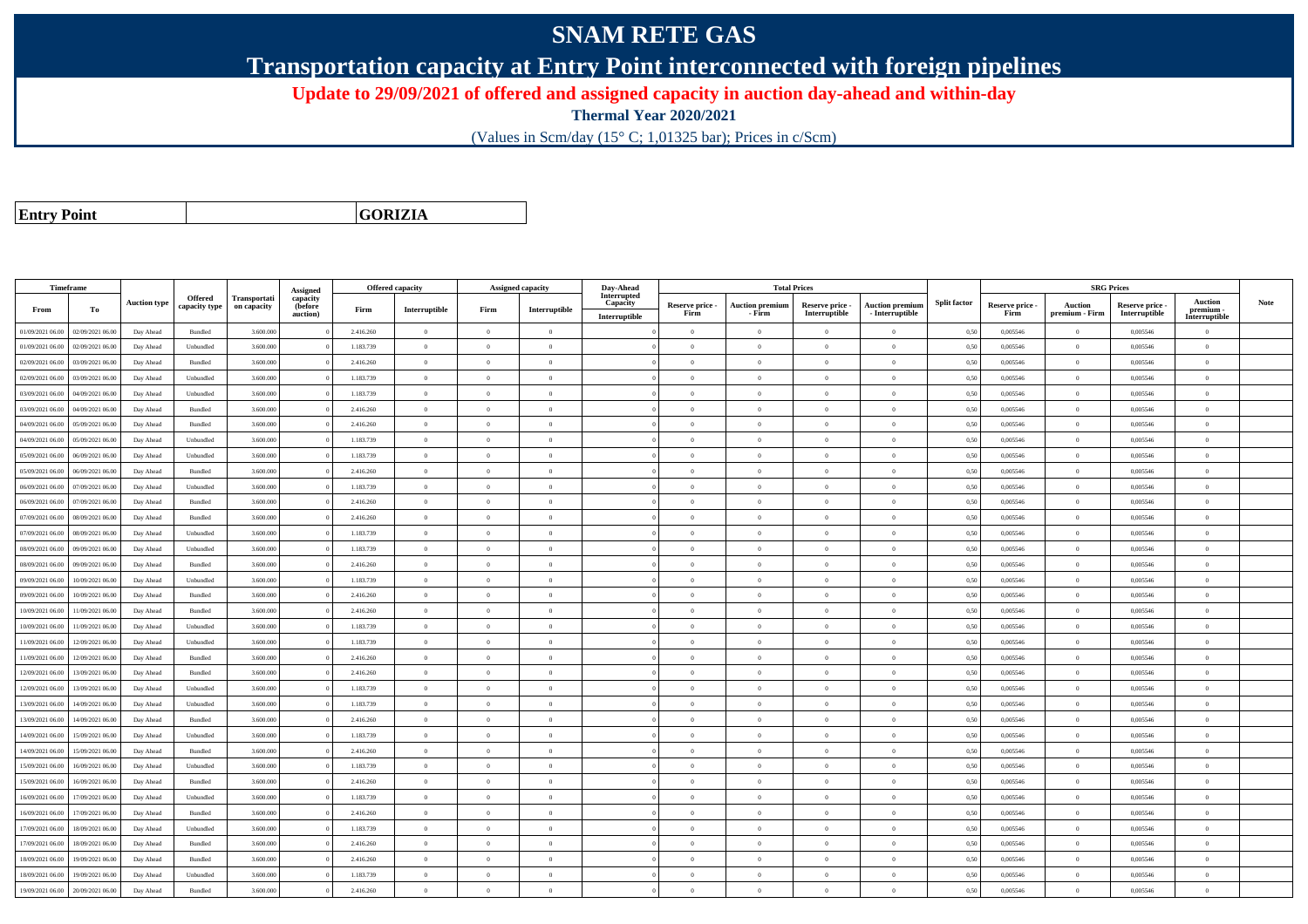| 19/09/2021 06:00                  | 20/09/2021 06:00 | Day Ahead  | Unbundled | 3.600.000 |         | 1.183.739 | $\overline{0}$ | $\overline{0}$ |                |                | $\theta$                        | $\theta$       | $\overline{0}$ | 0,50 | 0,005546 | $\bf{0}$          | 0,005546       | $\overline{0}$ |  |
|-----------------------------------|------------------|------------|-----------|-----------|---------|-----------|----------------|----------------|----------------|----------------|---------------------------------|----------------|----------------|------|----------|-------------------|----------------|----------------|--|
| 20/09/2021 06:00                  | 21/09/2021 06.00 | Day Ahead  | Bundled   | 3.600.000 |         | 604.065   | $\overline{0}$ | $\overline{0}$ | $\overline{0}$ | $\Omega$       | $\bf{0}$                        | $\overline{0}$ | $\bf{0}$       | 0,50 | 0,005546 | $\bf{0}$          | 0,005546       | $\overline{0}$ |  |
|                                   |                  |            |           |           |         |           |                |                |                |                |                                 |                |                |      |          |                   |                |                |  |
| 20/09/2021 06:00                  | 21/09/2021 06:00 | Day Ahead  | Unbundled | 3.600,000 |         | 2.995.935 | $\overline{0}$ | $\overline{0}$ | $\overline{0}$ | $\overline{0}$ | $\bf{0}$                        | $\overline{0}$ | $\mathbf{0}$   | 0.50 | 0.005546 | $\bf{0}$          | 0.005546       | $\bf{0}$       |  |
| 21/09/2021 06:00                  | 22/09/2021 06:00 | Day Ahead  | Unbundled | 3.600.000 |         | 2.150.243 | $\overline{0}$ | $\overline{0}$ | $\overline{0}$ | $\overline{0}$ | $\bf{0}$                        | $\overline{0}$ | $\theta$       | 0,50 | 0,005546 | $\,$ 0 $\,$       | 0,005546       | $\overline{0}$ |  |
| 21/09/2021 06:00                  | 22/09/2021 06.0  | Day Ahead  | Bundled   | 3.600.000 |         | 1.449.757 | $\overline{0}$ | $\overline{0}$ | $\Omega$       |                | $\bf{0}$                        | $\overline{0}$ | $\bf{0}$       | 0,50 | 0,005546 | $\bf{0}$          | 0,005546       | $\overline{0}$ |  |
| 22/09/2021 06:00                  | 23/09/2021 06:00 | Day Ahead  | Bundled   | 3.600,000 |         | 2.416.260 | $\overline{0}$ | $\overline{0}$ | $\Omega$       | $\Omega$       | $\overline{0}$                  | $\overline{0}$ | $\mathbf{0}$   | 0.50 | 0.005546 | $\bf{0}$          | 0.005546       | $\bf{0}$       |  |
| 22/09/2021 06:00                  | 23/09/2021 06:00 | Day Ahead  | Unbundled | 3.600.000 |         | 1.183.739 | $\overline{0}$ | $\overline{0}$ | $\overline{0}$ | $\overline{0}$ | $\bf{0}$                        | $\overline{0}$ | $\overline{0}$ | 0,50 | 0,005546 | $\,$ 0 $\,$       | 0,005546       | $\overline{0}$ |  |
| 23/09/2021 06:00                  | 24/09/2021 06.00 | Day Ahead  | Bundled   | 3.600.000 |         | 2.416.260 | $\overline{0}$ | $\overline{0}$ | $\Omega$       |                | $\bf{0}$                        | $\overline{0}$ | $\bf{0}$       | 0,50 | 0,005546 | $\bf{0}$          | 0,005546       | $\bf{0}$       |  |
| 23/09/2021 06:00                  | 24/09/2021 06:00 | Day Ahead  | Unbundled | 3.600.000 |         | 1.183.739 | $\overline{0}$ | $\overline{0}$ | $\overline{0}$ | $\overline{0}$ | $\bf{0}$                        | $\overline{0}$ | $\bf{0}$       | 0.50 | 0.005546 | $\bf{0}$          | 0.005546       | $\bf{0}$       |  |
| 24/09/2021 06:00                  | 25/09/2021 06:00 | Day Ahead  | Unbundled | 3.600.000 |         | 1.183.739 | $\overline{0}$ | $\overline{0}$ | $\overline{0}$ | $\overline{0}$ | $\bf{0}$                        | $\overline{0}$ | $\overline{0}$ | 0,50 | 0,005546 | $\,$ 0 $\,$       | 0,005546       | $\overline{0}$ |  |
| 24/09/2021 06.00                  | 25/09/2021 06.0  | Day Ahead  | Bundled   | 3.600.000 |         | 2.416.260 | $\overline{0}$ | $\overline{0}$ | $\overline{0}$ |                | $\bf{0}$                        | $\overline{0}$ | $\bf{0}$       | 0,50 | 0,005546 | $\bf{0}$          | 0,005546       | $\bf{0}$       |  |
|                                   |                  |            |           |           |         |           |                |                |                |                |                                 |                |                |      |          |                   |                |                |  |
| 25/09/2021 06:00                  | 26/09/2021 06:00 | Day Ahead  | Bundled   | 3.600,000 |         | 2.416.260 | $\overline{0}$ | $\overline{0}$ | $\overline{0}$ | $\overline{0}$ | $\bf{0}$                        | $\overline{0}$ | $\mathbf{0}$   | 0.50 | 0.005546 | $\bf{0}$          | 0.005546       | $\bf{0}$       |  |
| 25/09/2021 06:00                  | 26/09/2021 06:00 | Day Ahead  | Unbundled | 3.600.000 |         | 1.183.739 | $\overline{0}$ | $\overline{0}$ | $\overline{0}$ | $\overline{0}$ | $\bf{0}$                        | $\overline{0}$ | $\theta$       | 0,50 | 0,005546 | $\,$ 0 $\,$       | 0,005546       | $\overline{0}$ |  |
| 26/09/2021 06.00                  | 27/09/2021 06.0  | Day Ahead  | Unbundled | 3.600.000 |         | 1.183.739 | $\overline{0}$ | $\overline{0}$ | $\overline{0}$ |                | $\bf{0}$                        | $\overline{0}$ | $\bf{0}$       | 0,50 | 0,005546 | $\bf{0}$          | 0,005546       | $\overline{0}$ |  |
| 26/09/2021 06:00                  | 27/09/2021 06:00 | Day Ahead  | Bundled   | 3.600.000 |         | 2.416.260 | $\overline{0}$ | $\overline{0}$ | $\Omega$       | $\Omega$       | $\overline{0}$                  | $\overline{0}$ | $\mathbf{0}$   | 0.50 | 0.005546 | $\bf{0}$          | 0.005546       | $\bf{0}$       |  |
| 27/09/2021 06:00                  | 28/09/2021 06:00 | Day Ahead  | Bundled   | 3.600.000 |         | 2.416.260 | $\overline{0}$ | $\overline{0}$ | $\overline{0}$ | $\overline{0}$ | $\bf{0}$                        | $\overline{0}$ | $\overline{0}$ | 0,50 | 0,005546 | $\,$ 0 $\,$       | 0,005546       | $\overline{0}$ |  |
| 27/09/2021 06:00                  | 28/09/2021 06.0  | Day Ahead  | Unbundled | 3.600.000 |         | 1.183.739 | $\overline{0}$ | $\overline{0}$ | $\overline{0}$ |                | $\bf{0}$                        | $\overline{0}$ | $\bf{0}$       | 0,50 | 0,005546 | $\bf{0}$          | 0,005546       | $\overline{0}$ |  |
| 28/09/2021 06:00                  | 29/09/2021 06:00 | Day Ahead  | Bundled   | 3.600.000 |         | 2.416.260 | $\overline{0}$ | $\overline{0}$ | $\overline{0}$ | $\overline{0}$ | $\bf{0}$                        | $\overline{0}$ | $\bf{0}$       | 0.50 | 0.005546 | $\bf{0}$          | 0.005546       | $\bf{0}$       |  |
| 28/09/2021 06:00                  | 29/09/2021 06:00 | Day Ahead  | Unbundled | 3.600.000 |         | 1.183.739 | $\overline{0}$ | $\overline{0}$ | $\overline{0}$ | $\overline{0}$ | $\bf{0}$                        | $\overline{0}$ | $\overline{0}$ | 0,50 | 0,005546 | $\,$ 0 $\,$       | 0,005546       | $\overline{0}$ |  |
| 29/09/2021 06.00                  | 30/09/2021 06.00 | Day Ahead  | Bundled   | 3.600.000 |         | 2.416.260 | $\overline{0}$ | $\bf{0}$       | $\overline{0}$ |                | $\bf{0}$                        | $\overline{0}$ | $\bf{0}$       | 0,50 | 0,005546 | $\bf{0}$          | 0,005546       | $\bf{0}$       |  |
|                                   |                  |            |           |           |         |           |                |                |                |                |                                 |                |                |      |          |                   |                |                |  |
| 29/09/2021 06:00                  | 30/09/2021 06:00 | Day Ahead  | Unbundled | 3.600,000 |         | 1.183.739 | $\overline{0}$ | $\overline{0}$ | $\overline{0}$ | $\overline{0}$ | $\bf{0}$                        | $\overline{0}$ | $\mathbf{0}$   | 0.50 | 0.005546 | $\bf{0}$          | 0.005546       | $\bf{0}$       |  |
| 30/09/2021 06:00                  | 01/10/2021 06:00 | Day Ahead  | Unbundled | 3.600.000 |         | 1.183.739 | $\overline{0}$ | $\overline{0}$ | $\overline{0}$ | $\overline{0}$ | $\bf{0}$                        | $\overline{0}$ | $\theta$       | 0,50 | 0,005546 | $\,$ 0 $\,$       | 0,005546       | $\overline{0}$ |  |
| 30/09/2021 06:00                  | 01/10/2021 06.00 | Day Ahead  | Bundled   | 3.600.000 |         | 2.416.260 | $\overline{0}$ | $\overline{0}$ | $\overline{0}$ |                | $\bf{0}$                        | $\overline{0}$ | $\bf{0}$       | 0,50 | 0,005546 | $\bf{0}$          | 0,005546       | $\overline{0}$ |  |
| 01/09/2021 06:00                  | 02/09/2021 06:00 | Within Day | Unbundled | 3.600.000 |         | 1.183.739 | $\overline{0}$ | $\overline{0}$ | $\Omega$       | $\Omega$       | $\overline{0}$                  | $\overline{0}$ | $\bf{0}$       | 0.50 | 0.554618 | $\bf{0}$          | $\overline{0}$ | $\bf{0}$       |  |
| 01/09/2021 06:00                  | 02/09/2021 06:00 | Within Day | Bundled   | 3.600.000 |         | 2.416.260 | $\overline{0}$ | $\overline{0}$ | $\overline{0}$ | $\overline{0}$ | $\bf{0}$                        | $\overline{0}$ | $\overline{0}$ | 0,50 | 0,554618 | $\,$ 0 $\,$       | $\overline{0}$ | $\overline{0}$ |  |
| 01/09/2021 07:00                  | 02/09/2021 06.00 | Within Day | Unbundled | 3.600.000 |         | 1.134.416 | $\overline{0}$ | $\overline{0}$ | $\overline{0}$ |                | $\bf{0}$                        | $\overline{0}$ | $\bf{0}$       | 0,50 | 0,554618 | $\bf{0}$          | $\overline{0}$ | $\overline{0}$ |  |
| 01/09/2021 07:00                  | 02/09/2021 06:00 | Within Day | Bundled   | 3.600.000 |         | 2.315.582 | $\overline{0}$ | $\overline{0}$ | $\overline{0}$ | $\overline{0}$ | $\bf{0}$                        | $\overline{0}$ | $\bf{0}$       | 0.50 | 0.554618 | $\bf{0}$          | $\overline{0}$ | $\bf{0}$       |  |
| 01/09/2021 08:00                  | 02/09/2021 06:00 | Within Day | Bundled   | 3.600.000 |         | 2.214.905 | $\overline{0}$ | $\overline{0}$ | $\overline{0}$ | $\overline{0}$ | $\bf{0}$                        | $\overline{0}$ | $\bf{0}$       | 0,50 | 0,554618 | $\,$ 0 $\,$       | $\overline{0}$ | $\overline{0}$ |  |
| 01/09/2021 08:00                  | 02/09/2021 06.00 | Within Day | Unbundled | 3.600.000 |         | 1.085.094 | $\overline{0}$ | $\bf{0}$       | $\overline{0}$ | $\overline{0}$ | $\bf{0}$                        | $\overline{0}$ | $\bf{0}$       | 0,50 | 0,554618 | $\bf{0}$          | $\overline{0}$ | $\bf{0}$       |  |
|                                   |                  |            |           |           |         |           |                |                |                |                |                                 |                |                |      |          |                   |                |                |  |
| 01/09/2021 09:00                  | 02/09/2021 06:00 | Within Day | Unbundled | 3.600,000 |         | 1.035.771 | $\overline{0}$ | $\overline{0}$ | $\overline{0}$ | $\overline{0}$ | $\bf{0}$                        | $\overline{0}$ | $\mathbf{0}$   | 0.50 | 0.554618 | $\bf{0}$          | $\overline{0}$ | $\bf{0}$       |  |
| 01/09/2021 09:00                  | 02/09/2021 06:00 | Within Dav | Bundled   | 3.600.000 |         | 2.114.227 | $\overline{0}$ | $\overline{0}$ | $\overline{0}$ | $\Omega$       | $\overline{0}$                  | $\overline{0}$ | $\bf{0}$       | 0,50 | 0.554618 | $\mathbf{0}$      | $\overline{0}$ | $\overline{0}$ |  |
| 01/09/2021 10:00                  | 02/09/2021 06.00 | Within Day | Unbundled | 3.600.000 |         | 986.449   | $\overline{0}$ | $\overline{0}$ | $\overline{0}$ |                | $\bf{0}$                        | $\overline{0}$ | $\bf{0}$       | 0,50 | 0,554619 | $\bf{0}$          | $\overline{0}$ | $\bf{0}$       |  |
| 01/09/2021 10:00                  | 02/09/2021 06:00 | Within Day | Bundled   | 3.600.000 |         | 2.013.550 | $\overline{0}$ | $\overline{0}$ | $\overline{0}$ | $\Omega$       | $\bf{0}$                        | $\overline{0}$ | $\bf{0}$       | 0.50 | 0.554619 | $\bf{0}$          | $\overline{0}$ | $\bf{0}$       |  |
| 01/09/2021 11:00                  | 02/09/2021 06:00 | Within Dav | Unbundled | 3.600,000 |         | 937.126   | $\overline{0}$ | $\overline{0}$ | $\theta$       | $\Omega$       | $\overline{0}$                  | $\overline{0}$ | $\bf{0}$       | 0,50 | 0,554618 | $\mathbf{0}$      | $\overline{0}$ | $\overline{0}$ |  |
| 01/09/2021 11:00                  | 02/09/2021 06.00 | Within Day | Bundled   | 3.600.000 |         | 1.912.872 | $\overline{0}$ | $\overline{0}$ | $\overline{0}$ |                | $\bf{0}$                        | $\overline{0}$ | $\bf{0}$       | 0,50 | 0,554618 | $\bf{0}$          | $\overline{0}$ | $\bf{0}$       |  |
| 01/09/2021 12:00                  | 02/09/2021 06:00 | Within Day | Unbundled | 3.600.000 |         | 887.804   | $\overline{0}$ | $\overline{0}$ | $\overline{0}$ | $\overline{0}$ | $\bf{0}$                        | $\overline{0}$ | $\bf{0}$       | 0.50 | 0.554618 | $\bf{0}$          | $\overline{0}$ | $\bf{0}$       |  |
| 01/09/2021 12:00                  | 02/09/2021 06:00 | Within Dav | Bundled   | 3.600.000 |         | 1.812.195 | $\overline{0}$ | $\overline{0}$ | $\overline{0}$ | $\Omega$       | $\overline{0}$                  | $\overline{0}$ | $\bf{0}$       | 0,50 | 0.554618 | $\mathbf{0}$      | $\overline{0}$ | $\overline{0}$ |  |
| 01/09/2021 13:00                  | 02/09/2021 06.00 | Within Day | Bundled   | 3.600.000 |         | 1.711.517 | $\overline{0}$ | $\overline{0}$ | $\overline{0}$ | $\overline{0}$ | $\bf{0}$                        | $\overline{0}$ | $\bf{0}$       | 0,50 | 0,554619 | $\bf{0}$          | $\overline{0}$ | $\bf{0}$       |  |
| 01/09/2021 13:00                  | 02/09/2021 06:00 | Within Day | Unbundled | 3.600,000 |         | 838.481   | $\overline{0}$ | $\overline{0}$ | $\overline{0}$ | $\overline{0}$ | $\bf{0}$                        | $\overline{0}$ | $\mathbf{0}$   | 0.50 | 0.554619 | $\bf{0}$          | $\overline{0}$ | $\bf{0}$       |  |
|                                   |                  |            |           |           |         |           |                |                |                |                |                                 |                |                |      |          |                   |                |                |  |
| 01/09/2021 14:00                  | 02/09/2021 06:00 | Within Dav | Unbundled | 3.600.000 |         | 789.159   | $\overline{0}$ | $\overline{0}$ | $\theta$       | $\Omega$       | $\overline{0}$                  | $\overline{0}$ | $\bf{0}$       | 0,50 | 0.554618 | $\mathbf{0}$      | $\overline{0}$ | $\overline{0}$ |  |
| 01/09/2021 14:00                  | 02/09/2021 06.00 | Within Day | Bundled   | 3.600.000 |         | 1.610.840 | $\overline{0}$ | 29.062         | $\overline{0}$ | 1,121662       | $\bf{0}$                        | $\overline{0}$ | $\bf{0}$       | 0,50 | 0,554618 | $\bf{0}$          | $\overline{0}$ | $\bf{0}$       |  |
| 01/09/2021 15:00                  | 02/09/2021 06:00 | Within Day | Unbundled | 3.600.000 | 29.062  | 739.836   | $\overline{0}$ | $\overline{0}$ | $\Omega$       | $\Omega$       | $\overline{0}$                  | $\overline{0}$ | $\theta$       | 0.50 | 0.554618 | $\bf{0}$          | $\overline{0}$ | $\bf{0}$       |  |
| 01/09/2021 15:00                  | 02/09/2021 06:00 | Within Dav | Bundled   | 3.600.000 | 29.062  | 1.482.916 | $\overline{0}$ | $\Omega$       | $\theta$       | $\Omega$       | $\overline{0}$                  | $\overline{0}$ | $\theta$       | 0.50 | 0.554618 | $\mathbf{0}$      | $\overline{0}$ | $\overline{0}$ |  |
| 01/09/2021 16:00                  | 02/09/2021 06:00 | Within Day | Unbundled | 3.600.000 | 29.062  | 690.514   | $\overline{0}$ | $\bf{0}$       | $\overline{0}$ | $\overline{0}$ | $\bf{0}$                        | $\overline{0}$ | $\bf{0}$       | 0,50 | 0,554618 | $\bf{0}$          | $\overline{0}$ | $\bf{0}$       |  |
| 01/09/2021 16:00                  | 02/09/2021 06:00 | Within Day | Bundled   | 3.600.000 | 29.062  | 1 384 055 | $\bf{0}$       | $\Omega$       |                |                |                                 |                |                | 0,50 | 0,554618 | $\Omega$          | $\Omega$       |                |  |
| 01/09/2021 17:00 02/09/2021 06:00 |                  | Within Day | Unbundled | 3.600.000 | 29.062  | 641.192   | $\overline{0}$ | $\overline{0}$ | $\overline{0}$ | $\theta$       | $\overline{0}$                  | $\overline{0}$ | $\overline{0}$ | 0,50 | 0,554618 | $\overline{0}$    | $\theta$       | $\bf{0}$       |  |
| 01/09/2021 17:00                  | 02/09/2021 06:00 | Within Day | Bundled   | 3.600.000 | 29.062  | 1.285.194 | $\overline{0}$ | 121.092        | $\overline{0}$ | 1,121662       | $\overline{0}$                  | $\overline{0}$ | $\bf{0}$       | 0,50 | 0,554618 | $\overline{0}$    | $\bf{0}$       | $\bf{0}$       |  |
| 01/09/2021 18:00                  | 02/09/2021 06:00 | Within Day | Unbundled | 3.600.000 | 150.154 | 591.869   | $\,$ 0 $\,$    | $\overline{0}$ | $\overline{0}$ | $\overline{0}$ | $\overline{0}$                  | $\overline{0}$ | $\bf{0}$       | 0.50 | 0.554619 | $\hspace{0.1mm}0$ | $\overline{0}$ | $\,$ 0 $\,$    |  |
|                                   |                  |            |           |           |         |           |                |                |                |                |                                 |                |                |      |          |                   |                |                |  |
| 01/09/2021 18:00                  | 02/09/2021 06:00 | Within Day | Bundled   | 3.600.000 | 150.154 | 1.074.555 | $\overline{0}$ | $\overline{0}$ | $\overline{0}$ | $\overline{0}$ | $\mathbf{0}$                    | $\overline{0}$ | $\mathbf{0}$   | 0,50 | 0,554619 | $\overline{0}$    | $\overline{0}$ | $\bf{0}$       |  |
| 01/09/2021 19:00                  | 02/09/2021 06:00 | Within Day | Bundled   | 3.600.000 | 150.154 | 985.009   | $\overline{0}$ | $\bf{0}$       | $\overline{0}$ | $\overline{0}$ | $\bf{0}$                        | $\overline{0}$ | $\bf{0}$       | 0,50 | 0,554618 | $\bf{0}$          | $\bf{0}$       | $\bf{0}$       |  |
| 01/09/2021 19:00                  | 02/09/2021 06:00 | Within Day | Unbundled | 3.600.000 | 150.154 | 542.547   | $\overline{0}$ | $\overline{0}$ | $\overline{0}$ | $\overline{0}$ | $\,$ 0 $\,$                     | $\overline{0}$ | $\mathbf{0}$   | 0.50 | 0.554618 | $\,$ 0 $\,$       | $\overline{0}$ | $\bf{0}$       |  |
| 01/09/2021 20:00                  | 02/09/2021 06:00 | Within Day | Unbundled | 3.600.000 | 150.154 | 493.224   | $\overline{0}$ | $\overline{0}$ | $\overline{0}$ | $\overline{0}$ | $\mathbf{0}$                    | $\overline{0}$ | $\overline{0}$ | 0,50 | 0,554618 | $\overline{0}$    | $\overline{0}$ | $\bf{0}$       |  |
| 01/09/2021 20:00                  | 02/09/2021 06:00 | Within Day | Bundled   | 3.600.000 | 150.154 | 895.463   | $\overline{0}$ | $\overline{0}$ | $\overline{0}$ | $\overline{0}$ | $\hspace{0.1mm}0\hspace{0.1mm}$ | $\overline{0}$ | $\bf{0}$       | 0,50 | 0,554618 | $\,$ 0 $\,$       | $\overline{0}$ | $\bf{0}$       |  |
| 01/09/2021 21:00                  | 02/09/2021 06:00 | Within Day | Unbundled | 3.600,000 | 150.154 | 443.902   | $\overline{0}$ | $\overline{0}$ | $\overline{0}$ | $\overline{0}$ | $\,$ 0 $\,$                     | $\overline{0}$ | $\overline{0}$ | 0.50 | 0.554619 | $\overline{0}$    | $\overline{0}$ | $\bf{0}$       |  |
| 01/09/2021 21:00                  | 02/09/2021 06:00 | Within Day | Bundled   | 3.600.000 | 150.154 | 805.916   | $\overline{0}$ | 566.612        | $\overline{0}$ | 1,121662       | $\mathbf{0}$                    | $\overline{0}$ | $\overline{0}$ | 0,50 | 0,554619 | $\overline{0}$    | $\theta$       | $\bf{0}$       |  |
| 01/09/2021 22.00                  | 02/09/2021 06.00 | Within Day | Unbundled | 3.600.000 | 716.766 | 394.579   | $\overline{0}$ | $\overline{0}$ | $\overline{0}$ | $\overline{0}$ | $\overline{0}$                  | $\overline{0}$ | $\bf{0}$       | 0,50 | 0,554618 | $\overline{0}$    | $\bf{0}$       | $\bf{0}$       |  |
|                                   |                  |            |           |           |         |           |                |                |                |                |                                 |                |                |      |          |                   |                |                |  |
| 01/09/2021 22.00 02/09/2021 06:00 |                  | Within Day | Bundled   | 3.600.000 | 716.766 | 212.715   | $\overline{0}$ | 212.715        | $\overline{0}$ | 1,121662       | 0,067097                        | $\overline{0}$ | $\mathbf{0}$   | 0,50 | 0,554618 | 0,033549          | $\overline{0}$ | $\,$ 0 $\,$    |  |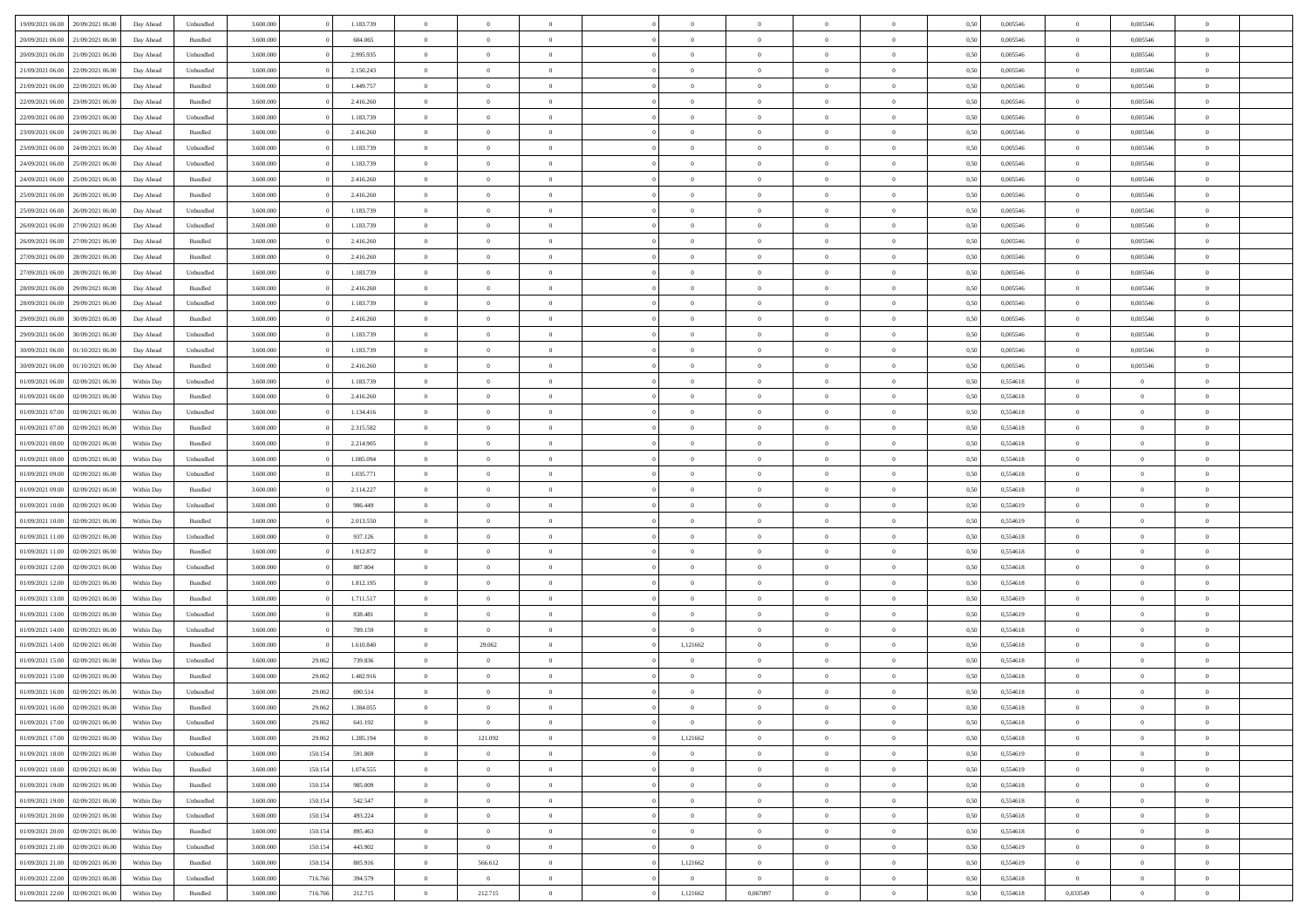| 01/09/2021 23:00<br>02/09/2021 06:00 | Within Day | Unbundled          | 3.600.000 | 929.482 | 345.257   | $\overline{0}$ | $\theta$       |                | $\overline{0}$ | $\bf{0}$       | $\overline{0}$ | $\theta$       | 0,50 | 0,554618 | $\theta$       | $\theta$       | $\theta$       |  |
|--------------------------------------|------------|--------------------|-----------|---------|-----------|----------------|----------------|----------------|----------------|----------------|----------------|----------------|------|----------|----------------|----------------|----------------|--|
| 02/09/2021 00:00<br>02/09/2021 06.00 | Within Day | Unbundled          | 3.600.000 | 929.482 | 295.934   | $\overline{0}$ | $\overline{0}$ | $\overline{0}$ | $\overline{0}$ | $\bf{0}$       | $\bf{0}$       | $\bf{0}$       | 0,50 | 0,554619 | $\,$ 0 $\,$    | $\overline{0}$ | $\overline{0}$ |  |
|                                      |            |                    |           |         |           |                |                |                |                |                |                |                |      |          |                |                |                |  |
| 02/09/2021 01:00<br>02/09/2021 06:00 | Within Day | Unbundled          | 3.600,000 | 929.482 | 246.612   | $\overline{0}$ | $\overline{0}$ | $\overline{0}$ | $\overline{0}$ | $\bf{0}$       | $\overline{0}$ | $\mathbf{0}$   | 0,50 | 0,554618 | $\overline{0}$ | $\overline{0}$ | $\bf{0}$       |  |
| 02/09/2021 02:00<br>02/09/2021 06:00 | Within Day | Unbundled          | 3.600.000 | 929.482 | 197.289   | $\overline{0}$ | $\overline{0}$ | $\overline{0}$ | $\overline{0}$ | $\,0\,$        | $\overline{0}$ | $\overline{0}$ | 0,50 | 0,554620 | $\,$ 0 $\,$    | $\overline{0}$ | $\overline{0}$ |  |
| 02/09/2021 03:00<br>02/09/2021 06.00 | Within Day | Unbundled          | 3.600.000 | 929.482 | 147.967   | $\overline{0}$ | $\overline{0}$ | $\overline{0}$ | $\overline{0}$ | $\,$ 0         | $\overline{0}$ | $\bf{0}$       | 0,50 | 0,554619 | $\,$ 0 $\,$    | $\overline{0}$ | $\overline{0}$ |  |
| 02/09/2021 04:00<br>02/09/2021 06:00 | Within Day | Unbundled          | 3.600,000 | 929.482 | 98.644    | $\overline{0}$ | $\overline{0}$ | $\overline{0}$ | $\overline{0}$ | $\bf{0}$       | $\overline{0}$ | $\bf{0}$       | 0.50 | 0.554617 | $\,0\,$        | $\overline{0}$ | $\overline{0}$ |  |
| 02/09/2021 05:00<br>02/09/2021 06:00 | Within Day | Unbundled          | 3.600.000 | 929.482 | 49.322    | $\overline{0}$ | $\overline{0}$ | $\overline{0}$ | $\overline{0}$ | $\bf{0}$       | $\overline{0}$ | $\bf{0}$       | 0,50 | 0,554622 | $\,$ 0 $\,$    | $\overline{0}$ | $\overline{0}$ |  |
| 02/09/2021 06:00<br>03/09/2021 06.00 | Within Day | Unbundled          | 3.600.000 |         | 1.183.739 | $\overline{0}$ | $\overline{0}$ | $\overline{0}$ | $\overline{0}$ | $\,$ 0         | $\bf{0}$       | $\bf{0}$       | 0,50 | 0,554618 | $\,$ 0 $\,$    | $\overline{0}$ | $\overline{0}$ |  |
| 02/09/2021 06:00<br>03/09/2021 06:00 | Within Day | Bundled            | 3.600,000 |         | 2.416.260 | $\overline{0}$ | $\overline{0}$ | $\overline{0}$ | $\overline{0}$ | $\bf{0}$       | $\overline{0}$ | $\bf{0}$       | 0.50 | 0.554618 | $\bf{0}$       | $\overline{0}$ | $\bf{0}$       |  |
| 02/09/2021 07:00<br>03/09/2021 06:00 | Within Day | Unbundled          | 3.600.000 |         | 1.134.416 | $\overline{0}$ | $\overline{0}$ | $\overline{0}$ | $\overline{0}$ | $\bf{0}$       | $\overline{0}$ | $\bf{0}$       | 0,50 | 0,554618 | $\,$ 0 $\,$    | $\overline{0}$ | $\overline{0}$ |  |
| 02/09/2021 07:00<br>03/09/2021 06.00 | Within Day | Bundled            | 3.600.000 |         | 2.315.582 | $\bf{0}$       | $\overline{0}$ | $\overline{0}$ | $\overline{0}$ | $\,$ 0         | $\bf{0}$       | $\bf{0}$       | 0,50 | 0,554618 | $\,$ 0 $\,$    | $\overline{0}$ | $\overline{0}$ |  |
| 02/09/2021 08:00<br>03/09/2021 06:00 | Within Day | Unbundled          | 3.600,000 |         | 1.085.094 | $\overline{0}$ | $\overline{0}$ | $\overline{0}$ | $\overline{0}$ | $\bf{0}$       | $\overline{0}$ | $\mathbf{0}$   | 0.50 | 0.554618 | $\overline{0}$ | $\,$ 0 $\,$    | $\bf{0}$       |  |
| 02/09/2021 08:00<br>03/09/2021 06:00 | Within Day | Bundled            | 3.600.000 |         | 2.214.905 | $\overline{0}$ | $\overline{0}$ | $\overline{0}$ | $\overline{0}$ | $\bf{0}$       | $\overline{0}$ | $\overline{0}$ | 0,50 | 0,554618 | $\,$ 0 $\,$    | $\overline{0}$ | $\overline{0}$ |  |
| 02/09/2021 09:00<br>03/09/2021 06.00 | Within Day | Unbundled          | 3.600.000 |         | 1.035.771 | $\overline{0}$ | $\theta$       | $\overline{0}$ | $\overline{0}$ | $\,$ 0         | $\overline{0}$ | $\bf{0}$       | 0,50 | 0,554618 | $\,$ 0 $\,$    | $\overline{0}$ | $\overline{0}$ |  |
| 02/09/2021 09:00<br>03/09/2021 06:00 | Within Day | Bundled            | 3.600,000 |         | 2.114.227 | $\overline{0}$ | $\overline{0}$ | $\overline{0}$ | $\overline{0}$ | $\bf{0}$       | $\overline{0}$ | $\bf{0}$       | 0.50 | 0.554618 | $\,0\,$        | $\theta$       | $\overline{0}$ |  |
| 02/09/2021 10:00<br>03/09/2021 06:00 |            |                    | 3.600.000 |         | 2.013.550 | $\overline{0}$ | $\overline{0}$ | $\overline{0}$ | $\overline{0}$ | $\bf{0}$       | $\overline{0}$ |                |      |          | $\,$ 0 $\,$    | $\theta$       | $\overline{0}$ |  |
|                                      | Within Day | Bundled            |           |         |           |                |                |                |                |                |                | $\bf{0}$       | 0,50 | 0,554619 |                |                |                |  |
| 02/09/2021 10:00<br>03/09/2021 06.00 | Within Day | Unbundled          | 3.600.000 |         | 986.449   | $\overline{0}$ | $\overline{0}$ | $\overline{0}$ | $\overline{0}$ | $\,$ 0         | $\bf{0}$       | $\bf{0}$       | 0,50 | 0,554619 | $\,$ 0 $\,$    | $\overline{0}$ | $\overline{0}$ |  |
| 02/09/2021 11:00<br>03/09/2021 06:00 | Within Day | Unbundled          | 3.600,000 |         | 937.126   | $\overline{0}$ | $\overline{0}$ | $\overline{0}$ | $\overline{0}$ | $\bf{0}$       | $\overline{0}$ | $\mathbf{0}$   | 0.50 | 0.554618 | $\bf{0}$       | $\overline{0}$ | $\bf{0}$       |  |
| 02/09/2021 11:00<br>03/09/2021 06:00 | Within Day | Bundled            | 3.600.000 |         | 1.912.872 | $\overline{0}$ | $\overline{0}$ | $\overline{0}$ | $\overline{0}$ | $\bf{0}$       | $\overline{0}$ | $\bf{0}$       | 0,50 | 0,554618 | $\,$ 0 $\,$    | $\overline{0}$ | $\overline{0}$ |  |
| 02/09/2021 12:00<br>03/09/2021 06.00 | Within Day | Unbundled          | 3.600.000 |         | 887.804   | $\overline{0}$ | $\overline{0}$ | $\overline{0}$ | $\overline{0}$ | $\bf{0}$       | $\bf{0}$       | $\bf{0}$       | 0,50 | 0,554618 | $\,$ 0 $\,$    | $\overline{0}$ | $\overline{0}$ |  |
| 02/09/2021 12:00<br>03/09/2021 06:00 | Within Day | Bundled            | 3.600,000 |         | 1.812.195 | $\overline{0}$ | $\overline{0}$ | $\overline{0}$ | $\overline{0}$ | $\bf{0}$       | $\overline{0}$ | $\mathbf{0}$   | 0.50 | 0.554618 | $\overline{0}$ | $\,$ 0 $\,$    | $\overline{0}$ |  |
| 02/09/2021 13:00<br>03/09/2021 06:00 | Within Day | Unbundled          | 3.600.000 |         | 838.481   | $\overline{0}$ | $\overline{0}$ | $\overline{0}$ | $\overline{0}$ | $\bf{0}$       | $\overline{0}$ | $\overline{0}$ | 0,50 | 0,554619 | $\,$ 0 $\,$    | $\overline{0}$ | $\overline{0}$ |  |
| 02/09/2021 13:00<br>03/09/2021 06.00 | Within Day | Bundled            | 3.600.000 |         | 1.711.517 | $\overline{0}$ | $\overline{0}$ | $\overline{0}$ | $\overline{0}$ | $\,$ 0         | $\overline{0}$ | $\bf{0}$       | 0,50 | 0,554619 | $\,$ 0 $\,$    | $\overline{0}$ | $\overline{0}$ |  |
| 02/09/2021 14:00<br>03/09/2021 06:00 | Within Day | Unbundled          | 3.600,000 |         | 789.159   | $\overline{0}$ | $\overline{0}$ | $\overline{0}$ | $\overline{0}$ | $\bf{0}$       | $\overline{0}$ | $\bf{0}$       | 0.50 | 0.554618 | $\,0\,$        | $\overline{0}$ | $\overline{0}$ |  |
| 02/09/2021 14:00<br>03/09/2021 06:00 | Within Day | Bundled            | 3.600.000 |         | 1.610.840 | $\overline{0}$ | $\overline{0}$ | $\overline{0}$ | $\overline{0}$ | $\bf{0}$       | $\overline{0}$ | $\bf{0}$       | 0,50 | 0,554618 | $\,$ 0 $\,$    | $\theta$       | $\overline{0}$ |  |
| 02/09/2021 15:00<br>03/09/2021 06.00 | Within Day | Bundled            | 3.600.000 |         | 1.510.162 | $\overline{0}$ | $\theta$       | $\overline{0}$ | $\overline{0}$ | $\,$ 0         | $\bf{0}$       | $\bf{0}$       | 0,50 | 0,554618 | $\,$ 0 $\,$    | $\overline{0}$ | $\overline{0}$ |  |
| 02/09/2021 15:00<br>03/09/2021 06:00 | Within Day | Unbundled          | 3.600,000 |         | 739,836   | $\overline{0}$ | $\overline{0}$ | $\overline{0}$ | $\overline{0}$ | $\bf{0}$       | $\overline{0}$ | $\bf{0}$       | 0.50 | 0.554618 | $\bf{0}$       | $\overline{0}$ | $\bf{0}$       |  |
| 02/09/2021 16:00<br>03/09/2021 06:00 | Within Day | Unbundled          | 3.600.000 |         | 690.514   | $\overline{0}$ | $\overline{0}$ | $\overline{0}$ | $\overline{0}$ | $\bf{0}$       | $\overline{0}$ | $\bf{0}$       | 0,50 | 0,554618 | $\,$ 0 $\,$    | $\overline{0}$ | $\overline{0}$ |  |
| 02/09/2021 16:00<br>03/09/2021 06.00 | Within Day | Bundled            | 3.600.000 |         | 1.409.485 | $\overline{0}$ | $\overline{0}$ | $\overline{0}$ | $\overline{0}$ | $\bf{0}$       | $\bf{0}$       | $\bf{0}$       | 0,50 | 0,554618 | $\,$ 0 $\,$    | $\overline{0}$ | $\overline{0}$ |  |
| 02/09/2021 17:00<br>03/09/2021 06:00 | Within Day | Unbundled          | 3.600,000 |         | 641.192   | $\overline{0}$ | $\overline{0}$ | $\overline{0}$ | $\overline{0}$ | $\bf{0}$       | $\overline{0}$ | $\mathbf{0}$   | 0.50 | 0.554618 | $\overline{0}$ | $\,$ 0 $\,$    | $\bf{0}$       |  |
|                                      |            |                    |           |         |           |                |                |                |                |                |                |                |      |          |                |                |                |  |
| 02/09/2021 17:00<br>03/09/2021 06:00 | Within Dav | Bundled            | 3.600.000 |         | 1.308.807 | $\overline{0}$ | $\overline{0}$ | $\overline{0}$ | $\overline{0}$ | $\overline{0}$ | $\overline{0}$ | $\overline{0}$ | 0.50 | 0,554618 | $\theta$       | $\overline{0}$ | $\overline{0}$ |  |
| 02/09/2021 18:00<br>03/09/2021 06.00 | Within Day | Unbundled          | 3.600.000 |         | 591.869   | $\overline{0}$ | $\overline{0}$ | $\overline{0}$ | $\overline{0}$ | $\,$ 0         | $\bf{0}$       | $\bf{0}$       | 0,50 | 0,554619 | $\,$ 0 $\,$    | $\overline{0}$ | $\overline{0}$ |  |
| 02/09/2021 18:00<br>03/09/2021 06:00 | Within Day | Bundled            | 3.600,000 |         | 1.208.130 | $\overline{0}$ | $\overline{0}$ | $\overline{0}$ | $\overline{0}$ | $\bf{0}$       | $\overline{0}$ | $\bf{0}$       | 0.50 | 0.554619 | $\,0\,$        | $\theta$       | $\overline{0}$ |  |
| 02/09/2021 19:00<br>03/09/2021 06:00 | Within Dav | Unbundled          | 3.600.000 |         | 542.547   | $\overline{0}$ | $\overline{0}$ | $\Omega$       | $\overline{0}$ | $\mathbf{0}$   | $\overline{0}$ | $\overline{0}$ | 0,50 | 0,554618 | $\theta$       | $\overline{0}$ | $\overline{0}$ |  |
| 02/09/2021 19:00<br>03/09/2021 06.00 | Within Day | Bundled            | 3.600.000 |         | 1.107.452 | $\bf{0}$       | $\overline{0}$ | $\overline{0}$ | $\overline{0}$ | $\,$ 0         | $\overline{0}$ | $\bf{0}$       | 0,50 | 0,554618 | $\,$ 0 $\,$    | $\overline{0}$ | $\overline{0}$ |  |
| 02/09/2021 20:00<br>03/09/2021 06:00 | Within Day | Unbundled          | 3.600,000 |         | 493.224   | $\overline{0}$ | $\overline{0}$ | $\overline{0}$ | $\overline{0}$ | $\bf{0}$       | $\overline{0}$ | $\mathbf{0}$   | 0.50 | 0.554618 | $\bf{0}$       | $\overline{0}$ | $\bf{0}$       |  |
| 02/09/2021 20:00<br>03/09/2021 06:00 | Within Dav | Bundled            | 3.600.000 |         | 1.006.775 | $\overline{0}$ | $\overline{0}$ | $\overline{0}$ | $\overline{0}$ | $\overline{0}$ | $\overline{0}$ | $\overline{0}$ | 0,50 | 0,554618 | $\theta$       | $\overline{0}$ | $\overline{0}$ |  |
| 02/09/2021 21:00<br>03/09/2021 06.00 | Within Day | Bundled            | 3.600.000 |         | 906.097   | $\bf{0}$       | $\overline{0}$ | $\overline{0}$ | $\bf{0}$       | $\bf{0}$       | $\overline{0}$ | $\bf{0}$       | 0,50 | 0,554619 | $\,$ 0 $\,$    | $\overline{0}$ | $\overline{0}$ |  |
| 02/09/2021 21:00<br>03/09/2021 06:00 | Within Day | Unbundled          | 3.600,000 |         | 443.902   | $\overline{0}$ | $\overline{0}$ | $\overline{0}$ | $\overline{0}$ | $\bf{0}$       | $\overline{0}$ | $\mathbf{0}$   | 0.50 | 0.554619 | $\overline{0}$ | $\,$ 0 $\,$    | $\overline{0}$ |  |
| 02/09/2021 22:00<br>03/09/2021 06:00 | Within Dav | Unbundled          | 3.600.000 |         | 394.579   | $\overline{0}$ | $\overline{0}$ | $\Omega$       | $\overline{0}$ | $\overline{0}$ | $\overline{0}$ | $\overline{0}$ | 0,50 | 0,554618 | $\theta$       | $\overline{0}$ | $\overline{0}$ |  |
| 02/09/2021 22:00<br>03/09/2021 06.00 | Within Day | Bundled            | 3.600.000 |         | 805.420   | $\overline{0}$ | $\overline{0}$ | $\overline{0}$ | $\overline{0}$ | $\bf{0}$       | $\overline{0}$ | $\bf{0}$       | 0,50 | 0,554618 | $\,$ 0 $\,$    | $\overline{0}$ | $\overline{0}$ |  |
| 02/09/2021 23:00<br>03/09/2021 06:00 | Within Day | Unbundled          | 3.600,000 |         | 345.257   | $\overline{0}$ | $\overline{0}$ | $\overline{0}$ | $\overline{0}$ | $\bf{0}$       | $\Omega$       | $\overline{0}$ | 0.50 | 0.554618 | $\,0\,$        | $\theta$       | $\overline{0}$ |  |
| 02/09/2021 23:00<br>03/09/2021 06:00 | Within Dav | Bundled            | 3.600.000 |         | 704.742   | $\overline{0}$ | $\theta$       | $\Omega$       | $\overline{0}$ | $\bf{0}$       | $\overline{0}$ | $\overline{0}$ | 0.50 | 0,554618 | $\theta$       | $\overline{0}$ | $\overline{0}$ |  |
| 03/09/2021 00:00<br>03/09/2021 06:00 | Within Day | Unbundled          | 3.600.000 |         | 295.934   | $\overline{0}$ | $\overline{0}$ | $\overline{0}$ | $\bf{0}$       | $\,$ 0         | $\bf{0}$       | $\bf{0}$       | 0,50 | 0,554619 | $\,$ 0 $\,$    | $\overline{0}$ | $\overline{0}$ |  |
| 03/09/2021 00:00 03/09/2021 06:00    | Within Day | $\mathbf B$ undled | 3.600.000 |         | 604.065   | $\bf{0}$       | $\bf{0}$       |                | $^{\circ}$     | $\Omega$       |                |                | 0,50 | 0,554619 | $\bf{0}$       | $\theta$       |                |  |
| 03/09/2021 01:00 03/09/2021 06:00    | Within Day | Unbundled          | 3.600.000 |         | 246.612   | $\overline{0}$ | $\overline{0}$ | $\overline{0}$ | $\overline{0}$ | $\overline{0}$ | $\overline{0}$ | $\mathbf{0}$   | 0,50 | 0,554618 | $\theta$       | $\overline{0}$ | $\overline{0}$ |  |
| 03/09/2021 01:00<br>03/09/2021 06:00 | Within Day | Bundled            | 3.600.000 |         | 503.387   | $\overline{0}$ | $\overline{0}$ | $\overline{0}$ | $\bf{0}$       | $\overline{0}$ | $\overline{0}$ |                | 0,50 | 0,554618 | $\overline{0}$ | $\overline{0}$ | $\bf{0}$       |  |
|                                      |            |                    |           |         |           |                |                |                |                |                |                | $\bf{0}$       |      |          |                |                |                |  |
| 03/09/2021 02:00<br>03/09/2021 06:00 | Within Day | Bundled            | 3.600.000 |         | 402.710   | $\overline{0}$ | $\overline{0}$ | $\overline{0}$ | $\overline{0}$ | $\overline{0}$ | $\overline{0}$ | $\mathbf{0}$   | 0.50 | 0.554620 | $\overline{0}$ | $\bf{0}$       | $\bf{0}$       |  |
| 03/09/2021 02:00<br>03/09/2021 06:00 | Within Day | Unbundled          | 3.600.000 |         | 197.289   | $\overline{0}$ | $\overline{0}$ | $\overline{0}$ | $\overline{0}$ | $\overline{0}$ | $\overline{0}$ | $\mathbf{0}$   | 0,50 | 0,554620 | $\overline{0}$ | $\theta$       | $\overline{0}$ |  |
| 03/09/2021 03:00<br>03/09/2021 06:00 | Within Day | Unbundled          | 3.600.000 |         | 147.967   | $\overline{0}$ | $\overline{0}$ | $\overline{0}$ | $\overline{0}$ | $\bf{0}$       | $\bf{0}$       | $\bf{0}$       | 0,50 | 0,554619 | $\bf{0}$       | $\overline{0}$ | $\overline{0}$ |  |
| 03/09/2021 03:00<br>03/09/2021 06:00 | Within Day | Bundled            | 3.600.000 |         | 302.032   | $\overline{0}$ | $\overline{0}$ | $\overline{0}$ | $\overline{0}$ | $\bf{0}$       | $\overline{0}$ | $\mathbf{0}$   | 0.50 | 0.554619 | $\,$ 0 $\,$    | $\overline{0}$ | $\overline{0}$ |  |
| 03/09/2021 04:00<br>03/09/2021 06:00 | Within Day | Unbundled          | 3.600.000 |         | 98.644    | $\overline{0}$ | $\overline{0}$ | $\overline{0}$ | $\overline{0}$ | $\overline{0}$ | $\overline{0}$ | $\overline{0}$ | 0,50 | 0,554617 | $\overline{0}$ | $\overline{0}$ | $\overline{0}$ |  |
| 03/09/2021 04:00<br>03/09/2021 06:00 | Within Day | Bundled            | 3.600.000 |         | 201.355   | $\overline{0}$ | $\overline{0}$ | $\overline{0}$ | $\bf{0}$       | $\overline{0}$ | $\overline{0}$ | $\bf{0}$       | 0,50 | 0,554617 | $\,$ 0 $\,$    | $\overline{0}$ | $\overline{0}$ |  |
| 03/09/2021 05:00<br>03/09/2021 06:00 | Within Day | Unbundled          | 3.600,000 |         | 49.322    | $\overline{0}$ | $\overline{0}$ | $\overline{0}$ | $\overline{0}$ | $\bf{0}$       | $\overline{0}$ | $\mathbf{0}$   | 0.50 | 0.554622 | $\mathbf{0}$   | $\bf{0}$       | $\bf{0}$       |  |
| 03/09/2021 05:00<br>03/09/2021 06:00 | Within Day | Bundled            | 3.600.000 |         | 100.677   | $\overline{0}$ | $\overline{0}$ | $\overline{0}$ | $\overline{0}$ | $\overline{0}$ | $\overline{0}$ | $\overline{0}$ | 0,50 | 0,554622 | $\overline{0}$ | $\overline{0}$ | $\overline{0}$ |  |
| 03/09/2021 06:00<br>04/09/2021 06.00 | Within Day | Unbundled          | 3.600.000 |         | 1.183.739 | $\overline{0}$ | $\bf{0}$       | $\overline{0}$ | $\bf{0}$       | $\bf{0}$       | $\bf{0}$       | $\bf{0}$       | 0,50 | 0,554618 | $\bf{0}$       | $\overline{0}$ | $\bf{0}$       |  |
| 03/09/2021 06:00 04/09/2021 06:00    | Within Day | Bundled            | 3.600.000 |         | 2.416.260 | $\,$ 0 $\,$    | $\,$ 0 $\,$    | $\overline{0}$ | $\overline{0}$ | $\,$ 0 $\,$    | $\,$ 0 $\,$    | $\,$ 0 $\,$    | 0,50 | 0,554618 | $\overline{0}$ | $\,$ 0 $\,$    | $\,$ 0 $\,$    |  |
|                                      |            |                    |           |         |           |                |                |                |                |                |                |                |      |          |                |                |                |  |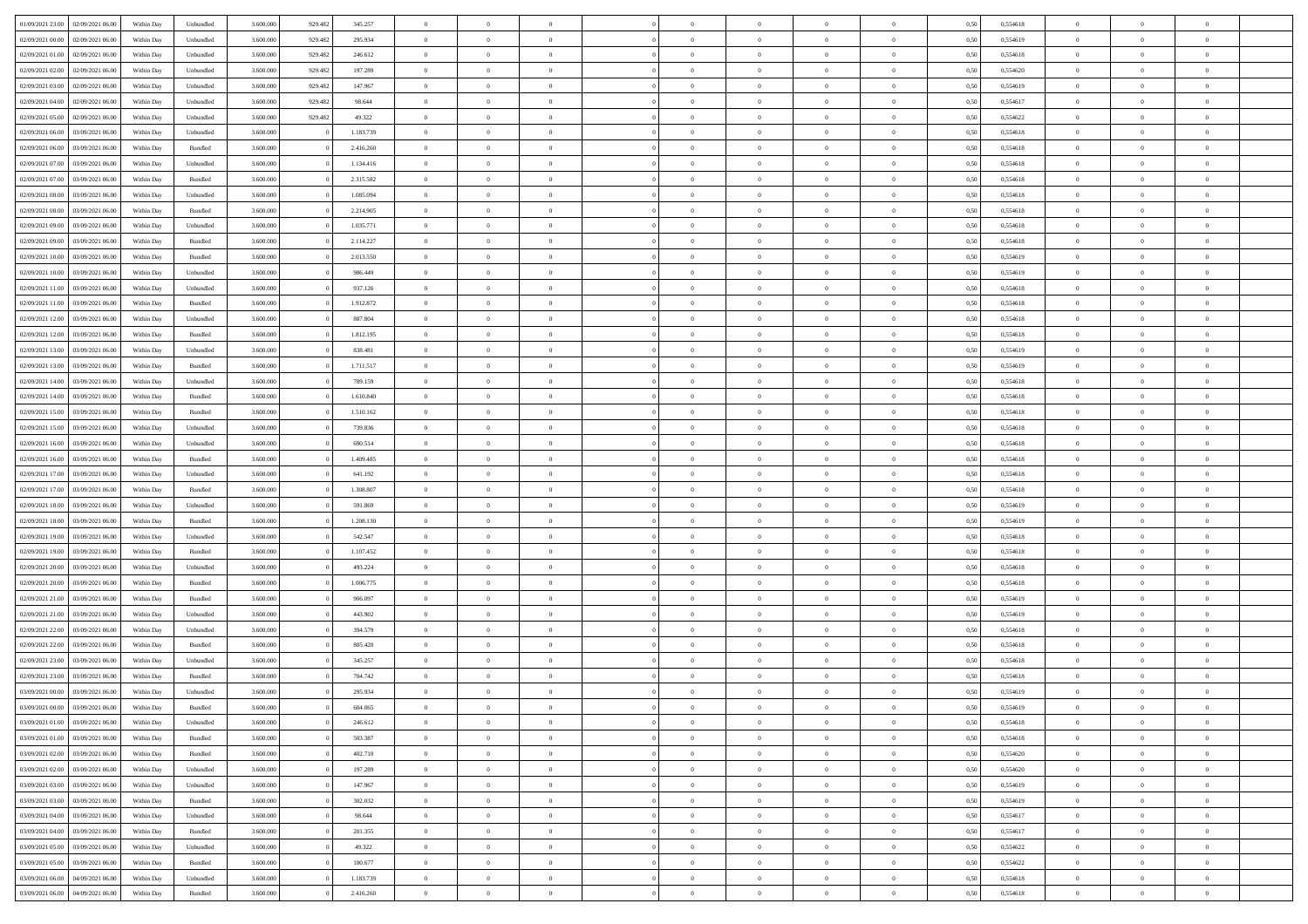| 03/09/2021 07:00                  | 04/09/2021 06:00 | Within Day         | Unbundled | 3.600.000 |         | 1.134.416 | $\overline{0}$ | $\theta$       |                | $\overline{0}$ | $\bf{0}$       | $\overline{0}$ | $\theta$       | 0,50 | 0,554618 | $\theta$       | $\theta$       | $\overline{0}$           |  |
|-----------------------------------|------------------|--------------------|-----------|-----------|---------|-----------|----------------|----------------|----------------|----------------|----------------|----------------|----------------|------|----------|----------------|----------------|--------------------------|--|
|                                   |                  |                    |           |           |         |           | $\overline{0}$ | $\theta$       |                |                |                |                |                |      |          |                |                | $\overline{0}$           |  |
| 03/09/2021 07:00                  | 04/09/2021 06.00 | Within Day         | Bundled   | 3.600.000 |         | 2.315.582 |                |                | $\overline{0}$ | $\overline{0}$ | $\,$ 0         | $\bf{0}$       | $\bf{0}$       | 0,50 | 0,554618 | $\,$ 0 $\,$    | $\overline{0}$ |                          |  |
| 03/09/2021 08:00                  | 04/09/2021 06:00 | Within Day         | Bundled   | 3.600,000 |         | 2.214.905 | $\overline{0}$ | $\overline{0}$ | $\overline{0}$ | $\overline{0}$ | $\bf{0}$       | $\overline{0}$ | $\overline{0}$ | 0,50 | 0,554618 | $\bf{0}$       | $\overline{0}$ | $\overline{0}$           |  |
| 03/09/2021 08:00                  | 04/09/2021 06.00 | Within Day         | Unbundled | 3.600.000 |         | 1.085.094 | $\overline{0}$ | $\overline{0}$ | $\overline{0}$ | $\overline{0}$ | $\,$ 0         | $\overline{0}$ | $\overline{0}$ | 0,50 | 0,554618 | $\,$ 0 $\,$    | $\overline{0}$ | $\overline{0}$           |  |
| 03/09/2021 09:00                  | 04/09/2021 06.00 | Within Day         | Unbundled | 3.600.000 |         | 1.035.771 | $\overline{0}$ | $\theta$       | $\overline{0}$ |                | $\overline{0}$ | $\overline{0}$ | $\bf{0}$       | 0,50 | 0,554618 | $\,$ 0 $\,$    | $\overline{0}$ | $\overline{0}$           |  |
| 03/09/2021 09:00                  | 04/09/2021 06:00 | Within Day         | Bundled   | 3.600,000 |         | 2.114.227 | $\overline{0}$ | $\overline{0}$ | $\overline{0}$ | $\overline{0}$ | $\bf{0}$       | $\overline{0}$ | $\overline{0}$ | 0.50 | 0.554618 | $\,0\,$        | $\theta$       | $\overline{0}$           |  |
| 03/09/2021 10:00                  | 04/09/2021 06.00 | Within Day         | Unbundled | 3.600.000 |         | 986.449   | $\overline{0}$ | $\overline{0}$ | $\overline{0}$ | $\overline{0}$ | $\,$ 0         | $\overline{0}$ | $\overline{0}$ | 0,50 | 0,554619 | $\,$ 0 $\,$    | $\theta$       | $\overline{0}$           |  |
| 03/09/2021 10:00                  | 04/09/2021 06.00 | Within Day         | Bundled   | 3.600.000 |         | 2.013.550 | $\overline{0}$ | $\theta$       | $\overline{0}$ | $\overline{0}$ | $\bf{0}$       | $\overline{0}$ | $\bf{0}$       | 0,50 | 0,554619 | $\,$ 0 $\,$    | $\overline{0}$ | $\overline{0}$           |  |
|                                   |                  |                    |           |           |         |           |                |                |                |                |                |                |                |      |          |                |                |                          |  |
| 03/09/2021 11:00                  | 04/09/2021 06:00 | Within Day         | Unbundled | 3.600,000 |         | 937.126   | $\overline{0}$ | $\overline{0}$ | $\overline{0}$ | $\overline{0}$ | $\bf{0}$       | $\overline{0}$ | $\bf{0}$       | 0.50 | 0.554618 | $\,0\,$        | $\overline{0}$ | $\overline{0}$           |  |
| 03/09/2021 11:00                  | 04/09/2021 06.00 | Within Day         | Bundled   | 3.600.000 |         | 1.912.872 | $\overline{0}$ | $\overline{0}$ | $\overline{0}$ | $\overline{0}$ | $\,$ 0         | $\overline{0}$ | $\bf{0}$       | 0,50 | 0,554618 | $\,$ 0 $\,$    | $\overline{0}$ | $\overline{0}$           |  |
| 03/09/2021 12:00                  | 04/09/2021 06.00 | Within Day         | Unbundled | 3.600.000 |         | 887.804   | $\bf{0}$       | $\theta$       | $\overline{0}$ | $\overline{0}$ | $\,$ 0         | $\overline{0}$ | $\bf{0}$       | 0,50 | 0,554618 | $\,$ 0 $\,$    | $\overline{0}$ | $\overline{0}$           |  |
| 03/09/2021 12:00                  | 04/09/2021 06:00 | Within Day         | Bundled   | 3.600,000 |         | 1.812.195 | $\overline{0}$ | $\overline{0}$ | $\overline{0}$ | $\overline{0}$ | $\bf{0}$       | $\overline{0}$ | $\mathbf{0}$   | 0.50 | 0.554618 | $\bf{0}$       | $\overline{0}$ | $\overline{\phantom{a}}$ |  |
| 03/09/2021 13:00                  | 04/09/2021 06.00 | Within Day         | Bundled   | 3.600.000 |         | 1.711.517 | $\overline{0}$ | $\overline{0}$ | $\overline{0}$ | $\overline{0}$ | $\,$ 0         | $\overline{0}$ | $\overline{0}$ | 0,50 | 0,554619 | $\,$ 0 $\,$    | $\overline{0}$ | $\overline{0}$           |  |
| 03/09/2021 13:00                  | 04/09/2021 06.00 | Within Day         | Unbundled | 3.600.000 |         | 838.481   | $\overline{0}$ | $\theta$       | $\overline{0}$ | $\overline{0}$ | $\overline{0}$ | $\overline{0}$ | $\bf{0}$       | 0,50 | 0,554619 | $\,$ 0 $\,$    | $\overline{0}$ | $\overline{0}$           |  |
| 03/09/2021 14:00                  | 04/09/2021 06:00 | Within Day         | Unbundled | 3.600,000 |         | 789.159   | $\overline{0}$ | $\overline{0}$ | $\overline{0}$ | $\overline{0}$ | $\bf{0}$       | $\overline{0}$ | $\bf{0}$       | 0.50 | 0.554618 | $\,0\,$        | $\theta$       | $\overline{0}$           |  |
| 03/09/2021 14:00                  | 04/09/2021 06.00 | Within Day         | Bundled   | 3.600.000 |         | 1.610.840 | $\overline{0}$ | $\overline{0}$ | $\overline{0}$ | $\overline{0}$ | $\,$ 0         | $\overline{0}$ | $\bf{0}$       | 0,50 | 0,554618 | $\,$ 0 $\,$    | $\theta$       | $\overline{0}$           |  |
|                                   |                  |                    |           |           |         |           |                |                |                |                |                |                |                |      |          |                |                |                          |  |
| 03/09/2021 15:00                  | 04/09/2021 06.00 | Within Day         | Unbundled | 3.600.000 |         | 739.836   | $\overline{0}$ | $\theta$       | $\overline{0}$ |                | $\bf{0}$       | $\overline{0}$ | $\bf{0}$       | 0,50 | 0,554618 | $\,$ 0 $\,$    | $\overline{0}$ | $\overline{0}$           |  |
| 03/09/2021 15:00                  | 04/09/2021 06:00 | Within Day         | Bundled   | 3.600,000 |         | 1.510.162 | $\overline{0}$ | $\overline{0}$ | $\overline{0}$ | $\overline{0}$ | $\bf{0}$       | $\overline{0}$ | $\bf{0}$       | 0.50 | 0.554618 | $\,0\,$        | $\overline{0}$ | $\overline{0}$           |  |
| 03/09/2021 16:00                  | 04/09/2021 06.00 | Within Day         | Unbundled | 3.600.000 |         | 690.514   | $\overline{0}$ | $\overline{0}$ | $\overline{0}$ | $\overline{0}$ | $\,$ 0         | $\overline{0}$ | $\bf{0}$       | 0,50 | 0,554618 | $\,$ 0 $\,$    | $\overline{0}$ | $\overline{0}$           |  |
| 03/09/2021 16:00                  | 04/09/2021 06.00 | Within Day         | Bundled   | 3.600.000 |         | 1.409.485 | $\overline{0}$ | $\theta$       | $\overline{0}$ | $\overline{0}$ | $\,$ 0         | $\bf{0}$       | $\bf{0}$       | 0,50 | 0,554618 | $\,$ 0 $\,$    | $\overline{0}$ | $\overline{0}$           |  |
| 03/09/2021 17:00                  | 04/09/2021 06:00 | Within Day         | Unbundled | 3.600,000 |         | 641.192   | $\overline{0}$ | $\overline{0}$ | $\overline{0}$ | $\overline{0}$ | $\bf{0}$       | $\overline{0}$ | $\mathbf{0}$   | 0.50 | 0.554618 | $\bf{0}$       | $\overline{0}$ | $\overline{0}$           |  |
| 03/09/2021 17:00                  | 04/09/2021 06.00 | Within Day         | Bundled   | 3.600.000 |         | 1.308.807 | $\overline{0}$ | $\overline{0}$ | $\overline{0}$ | $\overline{0}$ | $\bf{0}$       | $\overline{0}$ | $\overline{0}$ | 0,50 | 0,554618 | $\,$ 0 $\,$    | $\overline{0}$ | $\overline{0}$           |  |
| 03/09/2021 18:00                  | 04/09/2021 06.00 | Within Day         | Unbundled | 3.600.000 |         | 591.869   | $\overline{0}$ | $\theta$       | $\overline{0}$ | $\overline{0}$ | $\,$ 0         | $\overline{0}$ | $\bf{0}$       | 0,50 | 0,554619 | $\,$ 0 $\,$    | $\overline{0}$ | $\overline{0}$           |  |
|                                   |                  |                    |           |           |         |           |                |                |                |                |                |                |                |      |          |                |                |                          |  |
| 03/09/2021 18:00                  | 04/09/2021 06:00 | Within Day         | Bundled   | 3.600,000 |         | 1.208.130 | $\overline{0}$ | $\overline{0}$ | $\overline{0}$ | $\overline{0}$ | $\bf{0}$       | $\overline{0}$ | $\bf{0}$       | 0.50 | 0.554619 | $\,0\,$        | $\theta$       | $\overline{0}$           |  |
| 03/09/2021 19:00                  | 04/09/2021 06.00 | Within Day         | Bundled   | 3.600.000 |         | 1.107.452 | $\overline{0}$ | $\theta$       | $\overline{0}$ | $\overline{0}$ | $\,$ 0         | $\overline{0}$ | $\overline{0}$ | 0,50 | 0,554618 | $\,0\,$        | $\theta$       | $\overline{0}$           |  |
| 03/09/2021 19:00                  | 04/09/2021 06.00 | Within Day         | Unbundled | 3.600.000 |         | 542.547   | $\overline{0}$ | $\theta$       | $\overline{0}$ |                | $\bf{0}$       | $\overline{0}$ | $\bf{0}$       | 0,50 | 0,554618 | $\,$ 0 $\,$    | $\overline{0}$ | $\overline{0}$           |  |
| 03/09/2021 20:00                  | 04/09/2021 06:00 | Within Day         | Unbundled | 3.600,000 |         | 493.224   | $\overline{0}$ | $\overline{0}$ | $\overline{0}$ | $\overline{0}$ | $\bf{0}$       | $\overline{0}$ | $\bf{0}$       | 0.50 | 0.554618 | $\,0\,$        | $\overline{0}$ | $\overline{0}$           |  |
| 03/09/2021 20:00                  | 04/09/2021 06.00 | Within Day         | Bundled   | 3.600.000 |         | 1.006.775 | $\overline{0}$ | $\overline{0}$ | $\overline{0}$ | $\overline{0}$ | $\,$ 0         | $\overline{0}$ | $\bf{0}$       | 0,50 | 0,554618 | $\,$ 0 $\,$    | $\overline{0}$ | $\overline{0}$           |  |
| 03/09/2021 21:00                  | 04/09/2021 06.00 | Within Day         | Unbundled | 3.600.000 |         | 443.902   | $\overline{0}$ | $\overline{0}$ | $\overline{0}$ | $\overline{0}$ | $\,$ 0         | $\overline{0}$ | $\bf{0}$       | 0,50 | 0,554619 | $\,$ 0 $\,$    | $\overline{0}$ | $\overline{0}$           |  |
| 03/09/2021 21:00                  | 04/09/2021 06:00 | Within Day         | Bundled   | 3.600,000 |         | 906,097   | $\overline{0}$ | $\overline{0}$ | $\overline{0}$ | $\overline{0}$ | $\bf{0}$       | $\overline{0}$ | $\mathbf{0}$   | 0.50 | 0.554619 | $\bf{0}$       | $\overline{0}$ | $\overline{\phantom{a}}$ |  |
| 03/09/2021 22:00                  | 04/09/2021 06:00 | Within Dav         | Unbundled | 3.600.000 |         | 394.579   | $\overline{0}$ | $\overline{0}$ | $\overline{0}$ | $\overline{0}$ | $\mathbf{0}$   | $\overline{0}$ | $\overline{0}$ | 0.50 | 0,554618 | $\theta$       | $\overline{0}$ | $\overline{0}$           |  |
|                                   |                  |                    |           |           |         |           |                |                |                |                |                |                |                |      |          |                |                |                          |  |
| 03/09/2021 22.00                  | 04/09/2021 06.00 | Within Day         | Bundled   | 3.600.000 |         | 805.420   | $\overline{0}$ | $\theta$       | $\overline{0}$ | $\overline{0}$ | $\,$ 0         | $\overline{0}$ | $\bf{0}$       | 0,50 | 0,554618 | $\,$ 0 $\,$    | $\overline{0}$ | $\overline{0}$           |  |
| 03/09/2021 23:00                  | 04/09/2021 06:00 | Within Day         | Unbundled | 3.600,000 |         | 345.257   | $\overline{0}$ | $\overline{0}$ | $\overline{0}$ | $\overline{0}$ | $\bf{0}$       | $\overline{0}$ | $\bf{0}$       | 0.50 | 0.554618 | $\,0\,$        | $\theta$       | $\overline{0}$           |  |
| 03/09/2021 23:00                  | 04/09/2021 06:00 | Within Dav         | Bundled   | 3.600.000 |         | 704.742   | $\overline{0}$ | $\theta$       | $\Omega$       | $\overline{0}$ | $\bf{0}$       | $\overline{0}$ | $\overline{0}$ | 0.50 | 0,554618 | $\theta$       | $\overline{0}$ | $\overline{0}$           |  |
| 04/09/2021 00:00                  | 04/09/2021 06.00 | Within Day         | Bundled   | 3.600.000 |         | 604.065   | $\bf{0}$       | $\theta$       | $\overline{0}$ | $\overline{0}$ | $\,$ 0         | $\overline{0}$ | $\bf{0}$       | 0,50 | 0,554619 | $\,$ 0 $\,$    | $\overline{0}$ | $\overline{0}$           |  |
| 04/09/2021 00:00                  | 04/09/2021 06:00 | Within Day         | Unbundled | 3.600,000 |         | 295.934   | $\overline{0}$ | $\overline{0}$ | $\overline{0}$ | $\overline{0}$ | $\bf{0}$       | $\overline{0}$ | $\bf{0}$       | 0.50 | 0.554619 | $\,0\,$        | $\overline{0}$ | $\overline{0}$           |  |
| 04/09/2021 01:00                  | 04/09/2021 06:00 | Within Dav         | Unbundled | 3.600.000 |         | 246.612   | $\overline{0}$ | $\overline{0}$ | $\overline{0}$ | $\overline{0}$ | $\overline{0}$ | $\overline{0}$ | $\overline{0}$ | 0.50 | 0,554618 | $\theta$       | $\overline{0}$ | $\overline{0}$           |  |
| 04/09/2021 01:00                  | 04/09/2021 06.00 | Within Day         | Bundled   | 3.600.000 |         | 503.387   | $\overline{0}$ | 503.000        | $\overline{0}$ | 1,121661       | $\bf{0}$       | $\bf{0}$       | $\bf{0}$       | 0,50 | 0,554618 | $\,$ 0 $\,$    | $\overline{0}$ | $\overline{0}$           |  |
| 04/09/2021 02:00                  | 04/09/2021 06:00 | Within Day         | Unbundled | 3.600,000 | 502.999 | 197.289   | $\overline{0}$ | $\overline{0}$ | $\overline{0}$ | $\overline{0}$ | $\bf{0}$       | $\overline{0}$ | $\mathbf{0}$   | 0.50 | 0.554620 | $\bf{0}$       | $\overline{0}$ | $\overline{0}$           |  |
|                                   |                  |                    |           |           |         |           |                |                |                |                |                |                |                |      |          |                |                |                          |  |
| 04/09/2021 02:00                  | 04/09/2021 06:00 | Within Dav         | Bundled   | 3.600.000 | 502.999 | 310       | $\overline{0}$ | $\overline{0}$ | $\Omega$       | $\overline{0}$ | $\bf{0}$       | $\overline{0}$ | $\overline{0}$ | 0.50 | 0,554620 | $\theta$       | $\overline{0}$ | $\overline{0}$           |  |
| 04/09/2021 03:00                  | 04/09/2021 06.00 | Within Day         | Unbundled | 3.600.000 | 502.999 | 147.967   | $\overline{0}$ | $\overline{0}$ | $\overline{0}$ | $\overline{0}$ | $\,$ 0         | $\overline{0}$ | $\bf{0}$       | 0,50 | 0,554619 | $\,$ 0 $\,$    | $\overline{0}$ | $\overline{0}$           |  |
| 04/09/2021 03:00                  | 04/09/2021 06:00 | Within Day         | Bundled   | 3.600,000 | 502.999 | 232       | $\overline{0}$ | $\theta$       | $\overline{0}$ | $\overline{0}$ | $\bf{0}$       | $\Omega$       | $\overline{0}$ | 0.50 | 0.554619 | $\,0\,$        | $\theta$       | $\overline{0}$           |  |
| 04/09/2021 04:00                  | 04/09/2021 06:00 | Within Dav         | Unbundled | 3.600.000 | 502.999 | 98.644    | $\overline{0}$ | $\Omega$       | $\Omega$       | $\Omega$       | $\bf{0}$       | $\overline{0}$ | $\Omega$       | 0.50 | 0,554617 | $\theta$       | $\theta$       | $\overline{0}$           |  |
| 04/09/2021 04:00                  | 04/09/2021 06.00 | Within Day         | Bundled   | 3.600.000 | 502.999 | 155       | $\overline{0}$ | $\,$ 0 $\,$    | $\overline{0}$ | $\overline{0}$ | $\,$ 0         | $\bf{0}$       | $\bf{0}$       | 0,50 | 0,554617 | $\,$ 0 $\,$    | $\overline{0}$ | $\overline{0}$           |  |
| 04/09/2021 05:00                  | 04/09/2021 06:00 | Within ${\bf Day}$ | Unbundled | 3.600.000 | 502.999 | 49.322    | $\bf{0}$       | $\theta$       |                |                |                |                |                | 0,50 | 0,554622 | $\bf{0}$       | $\theta$       |                          |  |
| 04/09/2021 05:00 04/09/2021 06:00 |                  | Within Day         | Bundled   | 3.600.000 | 502.999 | 77        | $\overline{0}$ | $\overline{0}$ | $\overline{0}$ | $\overline{0}$ | $\overline{0}$ | $\overline{0}$ | $\mathbf{0}$   | 0,50 | 0,554622 | $\theta$       | $\overline{0}$ | $\overline{0}$           |  |
| 04/09/2021 06:00                  | 05/09/2021 06:00 | Within Day         | Bundled   | 3.600.000 |         | 2.416.260 | $\overline{0}$ | $\overline{0}$ | $\overline{0}$ | $\bf{0}$       | $\overline{0}$ | $\overline{0}$ | $\bf{0}$       | 0,50 | 0,554618 | $\bf{0}$       | $\overline{0}$ | $\bf{0}$                 |  |
| 04/09/2021 06:00                  |                  |                    |           | 3.600.000 |         | 1.183.739 | $\overline{0}$ | $\overline{0}$ |                | $\overline{0}$ | $\overline{0}$ | $\overline{0}$ |                | 0.50 | 0.554618 | $\overline{0}$ | $\bf{0}$       | $\bf{0}$                 |  |
|                                   | 05/09/2021 06:00 | Within Day         | Unbundled |           |         |           |                |                | $\overline{0}$ |                |                |                | $\mathbf{0}$   |      |          |                |                |                          |  |
| 04/09/2021 07:00                  | 05/09/2021 06:00 | Within Day         | Unbundled | 3.600.000 |         | 1.134.416 | $\overline{0}$ | $\overline{0}$ | $\overline{0}$ | $\overline{0}$ | $\overline{0}$ | $\overline{0}$ | $\mathbf{0}$   | 0,50 | 0,554618 | $\overline{0}$ | $\theta$       | $\overline{0}$           |  |
| 04/09/2021 07:00                  | 05/09/2021 06:00 | Within Day         | Bundled   | 3.600.000 |         | 2.315.582 | $\overline{0}$ | $\overline{0}$ | $\overline{0}$ | $\overline{0}$ | $\bf{0}$       | $\bf{0}$       | $\bf{0}$       | 0,50 | 0,554618 | $\bf{0}$       | $\overline{0}$ | $\overline{0}$           |  |
| 04/09/2021 08:00                  | 05/09/2021 06:00 | Within Day         | Unbundled | 3.600.000 |         | 1.085.094 | $\overline{0}$ | $\overline{0}$ | $\overline{0}$ | $\overline{0}$ | $\bf{0}$       | $\overline{0}$ | $\mathbf{0}$   | 0.50 | 0.554618 | $\,$ 0 $\,$    | $\overline{0}$ | $\overline{0}$           |  |
| 04/09/2021 08:00                  | 05/09/2021 06:00 | Within Day         | Bundled   | 3.600.000 |         | 2.214.905 | $\overline{0}$ | $\overline{0}$ | $\overline{0}$ | $\overline{0}$ | $\overline{0}$ | $\overline{0}$ | $\overline{0}$ | 0,50 | 0,554618 | $\overline{0}$ | $\theta$       | $\overline{0}$           |  |
| 04/09/2021 09:00                  | 05/09/2021 06:00 | Within Day         | Unbundled | 3.600.000 |         | 1.035.771 | $\overline{0}$ | $\,$ 0         | $\overline{0}$ | $\bf{0}$       | $\overline{0}$ | $\overline{0}$ | $\bf{0}$       | 0,50 | 0,554618 | $\,$ 0 $\,$    | $\overline{0}$ | $\overline{0}$           |  |
| 04/09/2021 09:00                  | 05/09/2021 06:00 | Within Day         | Bundled   | 3.600,000 |         | 2.114.227 | $\overline{0}$ | $\overline{0}$ | $\overline{0}$ | $\overline{0}$ | $\bf{0}$       | $\overline{0}$ | $\mathbf{0}$   | 0.50 | 0.554618 | $\mathbf{0}$   | $\bf{0}$       | $\bf{0}$                 |  |
| 04/09/2021 10:00                  | 05/09/2021 06:00 | Within Day         | Unbundled | 3.600.000 |         | 986.449   | $\overline{0}$ | $\overline{0}$ | $\overline{0}$ | $\overline{0}$ | $\overline{0}$ | $\overline{0}$ | $\overline{0}$ | 0,50 | 0,554619 | $\overline{0}$ | $\overline{0}$ | $\overline{0}$           |  |
|                                   |                  |                    |           |           |         |           |                | $\overline{0}$ |                | $\bf{0}$       | $\bf{0}$       |                |                |      |          | $\bf{0}$       | $\overline{0}$ | $\bf{0}$                 |  |
| 04/09/2021 10:00                  | 05/09/2021 06:00 | Within Day         | Bundled   | 3.600.000 |         | 2.013.550 | $\overline{0}$ |                | $\overline{0}$ |                |                | $\bf{0}$       | $\bf{0}$       | 0,50 | 0,554619 |                |                |                          |  |
| 04/09/2021 11:00                  | 05/09/2021 06:00 | Within Day         | Bundled   | 3.600.000 |         | 1.912.872 | $\,$ 0 $\,$    | $\,$ 0 $\,$    | $\overline{0}$ | $\overline{0}$ | $\,$ 0 $\,$    | $\,$ 0 $\,$    | $\,$ 0 $\,$    | 0,50 | 0,554618 | $\overline{0}$ | $\,$ 0 $\,$    | $\,$ 0 $\,$              |  |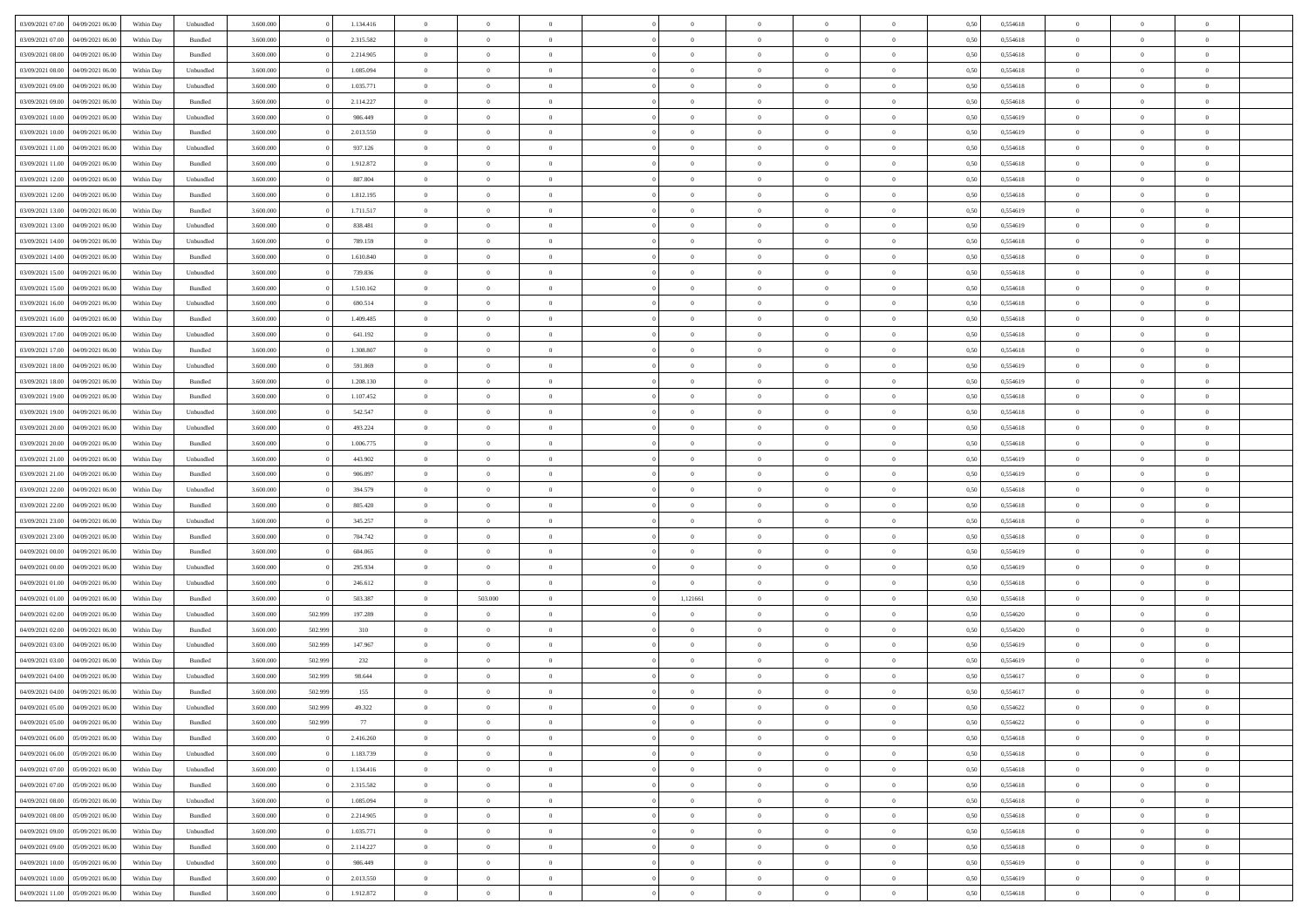|                                   |                  |            |           |           |           | $\overline{0}$ | $\Omega$       |                |                | $\Omega$       | $\Omega$       | $\theta$       |      |          | $\theta$       |                | $\theta$       |  |
|-----------------------------------|------------------|------------|-----------|-----------|-----------|----------------|----------------|----------------|----------------|----------------|----------------|----------------|------|----------|----------------|----------------|----------------|--|
| 04/09/2021 11:00                  | 05/09/2021 06:00 | Within Day | Unbundled | 3.600.000 | 937.126   |                |                |                | $\Omega$       |                |                |                | 0,50 | 0,554618 |                | $\theta$       |                |  |
| 04/09/2021 12:00                  | 05/09/2021 06:00 | Within Day | Unbundled | 3.600.000 | 887.804   | $\overline{0}$ | $\theta$       | $\overline{0}$ | $\overline{0}$ | $\bf{0}$       | $\overline{0}$ | $\bf{0}$       | 0,50 | 0,554618 | $\theta$       | $\theta$       | $\overline{0}$ |  |
| 04/09/2021 12:00                  | 05/09/2021 06:00 | Within Day | Bundled   | 3.600.000 | 1.812.195 | $\overline{0}$ | $\overline{0}$ | $\overline{0}$ | $\bf{0}$       | $\bf{0}$       | $\bf{0}$       | $\bf{0}$       | 0,50 | 0,554618 | $\overline{0}$ | $\overline{0}$ | $\overline{0}$ |  |
| 04/09/2021 13:00                  | 05/09/2021 06:00 | Within Dav | Unbundled | 3.600.000 | 838.481   | $\overline{0}$ | $\overline{0}$ | $\overline{0}$ | $\overline{0}$ | $\bf{0}$       | $\overline{0}$ | $\overline{0}$ | 0.50 | 0.554619 | $\theta$       | $\theta$       | $\overline{0}$ |  |
|                                   |                  |            |           |           |           |                |                |                |                |                |                |                |      |          |                |                |                |  |
| 04/09/2021 13:00                  | 05/09/2021 06:00 | Within Day | Bundled   | 3.600.000 | 1.711.517 | $\overline{0}$ | $\theta$       | $\overline{0}$ | $\overline{0}$ | $\bf{0}$       | $\overline{0}$ | $\bf{0}$       | 0,50 | 0,554619 | $\theta$       | $\theta$       | $\overline{0}$ |  |
| 04/09/2021 14:00                  | 05/09/2021 06:00 | Within Day | Unbundled | 3.600.000 | 789.159   | $\overline{0}$ | $\bf{0}$       | $\overline{0}$ | $\bf{0}$       | $\overline{0}$ | $\overline{0}$ | $\mathbf{0}$   | 0,50 | 0,554618 | $\overline{0}$ | $\overline{0}$ | $\bf{0}$       |  |
| 04/09/2021 14:00                  | 05/09/2021 06:00 | Within Dav | Bundled   | 3.600.000 | 1.610.840 | $\overline{0}$ | $\overline{0}$ | $\overline{0}$ | $\overline{0}$ | $\overline{0}$ | $\overline{0}$ | $\overline{0}$ | 0.50 | 0,554618 | $\theta$       | $\theta$       | $\overline{0}$ |  |
| 04/09/2021 15:00                  | 05/09/2021 06:00 | Within Day | Unbundled | 3.600.000 | 739.836   | $\overline{0}$ | $\theta$       | $\overline{0}$ | $\overline{0}$ | $\bf{0}$       | $\overline{0}$ | $\bf{0}$       | 0,50 | 0,554618 | $\theta$       | $\theta$       | $\overline{0}$ |  |
|                                   |                  |            |           |           |           |                | $\overline{0}$ |                |                | $\bf{0}$       |                |                |      |          | $\,0\,$        | $\overline{0}$ | $\overline{0}$ |  |
| 04/09/2021 15:00                  | 05/09/2021 06:00 | Within Day | Bundled   | 3.600.000 | 1.510.162 | $\overline{0}$ |                | $\overline{0}$ | $\bf{0}$       |                | $\bf{0}$       | $\bf{0}$       | 0,50 | 0,554618 |                |                |                |  |
| 04/09/2021 16:00                  | 05/09/2021 06:00 | Within Dav | Unbundled | 3.600.000 | 690.514   | $\overline{0}$ | $\overline{0}$ | $\overline{0}$ | $\overline{0}$ | $\overline{0}$ | $\overline{0}$ | $\overline{0}$ | 0.50 | 0.554618 | $\theta$       | $\overline{0}$ | $\overline{0}$ |  |
| 04/09/2021 16:00                  | 05/09/2021 06:00 | Within Day | Bundled   | 3.600.000 | 1.409.485 | $\overline{0}$ | $\theta$       | $\overline{0}$ | $\overline{0}$ | $\bf{0}$       | $\overline{0}$ | $\bf{0}$       | 0,50 | 0,554618 | $\theta$       | $\theta$       | $\overline{0}$ |  |
| 04/09/2021 17:00                  | 05/09/2021 06:00 | Within Day | Bundled   | 3.600.000 | 1.308.807 | $\overline{0}$ | $\overline{0}$ | $\overline{0}$ | $\bf{0}$       | $\bf{0}$       | $\bf{0}$       | $\bf{0}$       | 0,50 | 0,554618 | $\overline{0}$ | $\overline{0}$ | $\overline{0}$ |  |
| 04/09/2021 17:00                  | 05/09/2021 06:00 | Within Day | Unbundled | 3.600.000 | 641.192   | $\overline{0}$ | $\overline{0}$ | $\overline{0}$ | $\overline{0}$ | $\bf{0}$       | $\overline{0}$ | $\overline{0}$ | 0.50 | 0.554618 | $\theta$       | $\theta$       | $\overline{0}$ |  |
|                                   |                  |            |           |           |           | $\overline{0}$ | $\theta$       |                |                |                |                |                |      |          | $\theta$       |                |                |  |
| 04/09/2021 18:00                  | 05/09/2021 06:00 | Within Day | Unbundled | 3.600.000 | 591.869   |                |                | $\overline{0}$ | $\overline{0}$ | $\bf{0}$       | $\overline{0}$ | $\bf{0}$       | 0,50 | 0,554619 |                | $\theta$       | $\overline{0}$ |  |
| 04/09/2021 18:00                  | 05/09/2021 06:00 | Within Day | Bundled   | 3.600.000 | 1.208.130 | $\overline{0}$ | $\overline{0}$ | $\overline{0}$ | $\bf{0}$       | $\overline{0}$ | $\overline{0}$ | $\mathbf{0}$   | 0,50 | 0,554619 | $\overline{0}$ | $\overline{0}$ | $\bf{0}$       |  |
| 04/09/2021 19:00                  | 05/09/2021 06:00 | Within Dav | Unbundled | 3.600.000 | 542.547   | $\overline{0}$ | $\overline{0}$ | $\overline{0}$ | $\overline{0}$ | $\overline{0}$ | $\overline{0}$ | $\overline{0}$ | 0.50 | 0.554618 | $\theta$       | $\overline{0}$ | $\overline{0}$ |  |
| 04/09/2021 19:00                  | 05/09/2021 06:00 | Within Day | Bundled   | 3.600.000 | 1.107.452 | $\overline{0}$ | $\theta$       | $\overline{0}$ | $\overline{0}$ | $\bf{0}$       | $\overline{0}$ | $\bf{0}$       | 0,50 | 0,554618 | $\theta$       | $\theta$       | $\overline{0}$ |  |
| 04/09/2021 20:00                  | 05/09/2021 06:00 | Within Day | Unbundled | 3.600.000 | 493.224   | $\overline{0}$ | $\overline{0}$ | $\overline{0}$ | $\bf{0}$       | $\bf{0}$       | $\bf{0}$       | $\bf{0}$       | 0,50 | 0,554618 | $\,0\,$        | $\overline{0}$ | $\overline{0}$ |  |
|                                   |                  |            |           |           |           |                |                |                |                |                |                |                |      |          |                |                |                |  |
| 04/09/2021 20:00                  | 05/09/2021 06:00 | Within Day | Bundled   | 3.600.000 | 1.006.775 | $\overline{0}$ | $\overline{0}$ | $\overline{0}$ | $\overline{0}$ | $\overline{0}$ | $\overline{0}$ | $\overline{0}$ | 0.50 | 0.554618 | $\theta$       | $\overline{0}$ | $\overline{0}$ |  |
| 04/09/2021 21:00                  | 05/09/2021 06:00 | Within Day | Unbundled | 3.600.000 | 443.902   | $\overline{0}$ | $\theta$       | $\overline{0}$ | $\overline{0}$ | $\bf{0}$       | $\overline{0}$ | $\bf{0}$       | 0,50 | 0,554619 | $\,$ 0 $\,$    | $\theta$       | $\overline{0}$ |  |
| 04/09/2021 21.00                  | 05/09/2021 06:00 | Within Day | Bundled   | 3.600.000 | 906.097   | $\overline{0}$ | $\overline{0}$ | $\overline{0}$ | $\bf{0}$       | $\bf{0}$       | $\bf{0}$       | $\bf{0}$       | 0,50 | 0,554619 | $\bf{0}$       | $\overline{0}$ | $\overline{0}$ |  |
| 04/09/2021 22:00                  | 05/09/2021 06:00 | Within Day | Bundled   | 3.600,000 | 805.420   | $\overline{0}$ | $\overline{0}$ | $\overline{0}$ | $\overline{0}$ | $\bf{0}$       | $\overline{0}$ | $\overline{0}$ | 0.50 | 0.554618 | $\theta$       | $\theta$       | $\overline{0}$ |  |
| 04/09/2021 22.00                  | 05/09/2021 06:00 |            |           | 3.600.000 | 394.579   | $\overline{0}$ | $\theta$       | $\overline{0}$ | $\overline{0}$ | $\bf{0}$       | $\overline{0}$ |                |      | 0,554618 | $\theta$       | $\overline{0}$ | $\overline{0}$ |  |
|                                   |                  | Within Day | Unbundled |           |           |                |                |                |                |                |                | $\bf{0}$       | 0,50 |          |                |                |                |  |
| 04/09/2021 23.00                  | 05/09/2021 06:00 | Within Day | Unbundled | 3.600.000 | 345.257   | $\overline{0}$ | $\bf{0}$       | $\overline{0}$ | $\bf{0}$       | $\overline{0}$ | $\overline{0}$ | $\mathbf{0}$   | 0,50 | 0,554618 | $\overline{0}$ | $\overline{0}$ | $\bf{0}$       |  |
| 04/09/2021 23:00                  | 05/09/2021 06:00 | Within Dav | Bundled   | 3.600.000 | 704.742   | $\overline{0}$ | $\overline{0}$ | $\overline{0}$ | $\overline{0}$ | $\overline{0}$ | $\overline{0}$ | $\overline{0}$ | 0.50 | 0.554618 | $\theta$       | $\theta$       | $\overline{0}$ |  |
| 05/09/2021 00:00                  | 05/09/2021 06:00 | Within Day | Unbundled | 3.600.000 | 295.934   | $\overline{0}$ | $\theta$       | $\overline{0}$ | $\overline{0}$ | $\bf{0}$       | $\overline{0}$ | $\bf{0}$       | 0,50 | 0,554619 | $\theta$       | $\theta$       | $\overline{0}$ |  |
| 05/09/2021 00:00                  | 05/09/2021 06:00 | Within Day | Bundled   | 3.600.000 | 604.065   | $\overline{0}$ | $\overline{0}$ | $\overline{0}$ | $\bf{0}$       | $\bf{0}$       | $\bf{0}$       | $\bf{0}$       | 0,50 | 0,554619 | $\,0\,$        | $\overline{0}$ | $\overline{0}$ |  |
|                                   |                  |            |           |           |           |                | $\overline{0}$ |                |                | $\overline{0}$ |                |                |      |          | $\theta$       | $\overline{0}$ | $\overline{0}$ |  |
| 05/09/2021 01:00                  | 05/09/2021 06:00 | Within Day | Unbundled | 3.600.000 | 246.612   | $\overline{0}$ |                | $\overline{0}$ | $\overline{0}$ |                | $\overline{0}$ | $\overline{0}$ | 0.50 | 0.554618 |                |                |                |  |
| 05/09/2021 01:00                  | 05/09/2021 06:00 | Within Day | Bundled   | 3.600.000 | 503.387   | $\overline{0}$ | $\theta$       | $\overline{0}$ | $\overline{0}$ | $\bf{0}$       | $\overline{0}$ | $\bf{0}$       | 0,50 | 0,554618 | $\,$ 0 $\,$    | $\overline{0}$ | $\overline{0}$ |  |
| 05/09/2021 02:00                  | 05/09/2021 06:00 | Within Day | Unbundled | 3.600.000 | 197.289   | $\overline{0}$ | $\overline{0}$ | $\overline{0}$ | $\bf{0}$       | $\bf{0}$       | $\bf{0}$       | $\bf{0}$       | 0,50 | 0,554620 | $\bf{0}$       | $\overline{0}$ | $\overline{0}$ |  |
| 05/09/2021 02:00                  | 05/09/2021 06:00 | Within Day | Bundled   | 3.600.000 | 402.710   | $\overline{0}$ | $\Omega$       | $\Omega$       | $\Omega$       | $\Omega$       | $\Omega$       | $\overline{0}$ | 0,50 | 0,554620 | $\,0\,$        | $\theta$       | $\theta$       |  |
| 05/09/2021 03:00                  | 05/09/2021 06:00 | Within Day | Unbundled | 3.600.000 | 147.967   | $\overline{0}$ | $\theta$       | $\overline{0}$ | $\overline{0}$ | $\bf{0}$       | $\overline{0}$ | $\bf{0}$       | 0,50 | 0,554619 | $\theta$       | $\theta$       | $\overline{0}$ |  |
|                                   |                  |            |           |           |           |                |                |                |                |                |                |                |      |          |                |                |                |  |
| 05/09/2021 03:00                  | 05/09/2021 06:00 | Within Day | Bundled   | 3.600.000 | 302.032   | $\overline{0}$ | $\overline{0}$ | $\overline{0}$ | $\bf{0}$       | $\bf{0}$       | $\overline{0}$ | $\mathbf{0}$   | 0,50 | 0,554619 | $\overline{0}$ | $\overline{0}$ | $\bf{0}$       |  |
| 05/09/2021 04:00                  | 05/09/2021 06:00 | Within Day | Bundled   | 3.600,000 | 201.355   | $\overline{0}$ | $\Omega$       | $\Omega$       | $\Omega$       | $\bf{0}$       | $\overline{0}$ | $\overline{0}$ | 0.50 | 0.554617 | $\theta$       | $\theta$       | $\theta$       |  |
| 05/09/2021 04:00                  | 05/09/2021 06:00 | Within Day | Unbundled | 3.600.000 | 98.644    | $\overline{0}$ | $\theta$       | $\overline{0}$ | $\overline{0}$ | $\bf{0}$       | $\overline{0}$ | $\bf{0}$       | 0,50 | 0,554617 | $\theta$       | $\theta$       | $\overline{0}$ |  |
| 05/09/2021 05:00                  | 05/09/2021 06:00 | Within Day | Unbundled | 3.600.000 | 49.322    | $\overline{0}$ | $\overline{0}$ | $\overline{0}$ | $\bf{0}$       | $\bf{0}$       | $\bf{0}$       | $\bf{0}$       | 0,50 | 0,554622 | $\,0\,$        | $\overline{0}$ | $\overline{0}$ |  |
| 05/09/2021 05:00                  | 05/09/2021 06:00 |            |           | 3.600,000 | 100,677   | $\overline{0}$ | $\Omega$       | $\Omega$       | $\Omega$       | $\theta$       | $\theta$       | $\overline{0}$ | 0.50 | 0,554622 | $\theta$       | $\theta$       | $\theta$       |  |
|                                   |                  | Within Day | Bundled   |           |           |                |                |                |                |                |                |                |      |          |                |                |                |  |
| 05/09/2021 06:00                  | 06/09/2021 06:00 | Within Day | Unbundled | 3.600.000 | 1.183.739 | $\overline{0}$ | $\theta$       | $\overline{0}$ | $\overline{0}$ | $\bf{0}$       | $\overline{0}$ | $\bf{0}$       | 0,50 | 0,554618 | $\,$ 0 $\,$    | $\overline{0}$ | $\overline{0}$ |  |
| 05/09/2021 06:00                  | 06/09/2021 06:00 | Within Day | Bundled   | 3.600.000 | 2.416.260 | $\overline{0}$ | $\overline{0}$ | $\overline{0}$ | $\bf{0}$       | $\bf{0}$       | $\bf{0}$       | $\bf{0}$       | 0,50 | 0,554618 | $\bf{0}$       | $\overline{0}$ | $\overline{0}$ |  |
| 05/09/2021 07:00                  | 06/09/2021 06:00 | Within Day | Unbundled | 3.600.000 | 1.134.416 | $\overline{0}$ | $\Omega$       | $\overline{0}$ | $\Omega$       | $\Omega$       | $\overline{0}$ | $\overline{0}$ | 0,50 | 0,554618 | $\,0\,$        | $\theta$       | $\theta$       |  |
| 05/09/2021 07:00                  | 06/09/2021 06:00 | Within Day | Bundled   | 3.600.000 | 2.315.582 | $\overline{0}$ | $\theta$       | $\overline{0}$ | $\overline{0}$ | $\bf{0}$       | $\overline{0}$ | $\bf{0}$       | 0,50 | 0,554618 | $\,$ 0 $\,$    | $\overline{0}$ | $\overline{0}$ |  |
|                                   |                  |            |           |           |           |                |                |                |                |                |                |                |      |          |                |                |                |  |
| 05/09/2021 08:00                  | 06/09/2021 06:00 | Within Day | Unbundled | 3.600.000 | 1.085.094 | $\overline{0}$ | $\overline{0}$ | $\overline{0}$ | $\bf{0}$       | $\bf{0}$       | $\bf{0}$       | $\mathbf{0}$   | 0,50 | 0,554618 | $\bf{0}$       | $\overline{0}$ | $\bf{0}$       |  |
| 05/09/2021 08:00                  | 06/09/2021 06:00 | Within Day | Bundled   | 3.600,000 | 2.214.905 | $\overline{0}$ | $\Omega$       | $\Omega$       | $\Omega$       | $\Omega$       | $\Omega$       | $\overline{0}$ | 0.50 | 0.554618 | $\theta$       | $\Omega$       | $\theta$       |  |
| 05/09/2021 09:00                  | 06/09/2021 06:00 | Within Day | Bundled   | 3.600.000 | 2.114.227 | $\overline{0}$ | $\overline{0}$ | $\overline{0}$ | $\bf{0}$       | $\,$ 0         | $\bf{0}$       | $\bf{0}$       | 0,50 | 0,554618 | $\,0\,$        | $\overline{0}$ | $\overline{0}$ |  |
| 05/09/2021 09:00 06/09/2021 06:00 |                  | Within Day | Unbundled | 3.600.000 | 1.035.771 | $\bf{0}$       | $\bf{0}$       |                |                |                |                |                | 0,50 | 0,554618 | $\bf{0}$       | $\overline{0}$ |                |  |
| 05/09/2021 11:00                  | 06/09/2021 06:00 | Within Day | Unbundled | 3.600,000 | 937.126   | $\overline{0}$ | $\overline{0}$ | $\overline{0}$ | $\Omega$       | $\overline{0}$ | $\overline{0}$ | $\overline{0}$ | 0,50 | 0.554618 | $\theta$       | $\theta$       | $\theta$       |  |
|                                   |                  |            |           |           |           |                |                |                |                |                |                |                |      |          |                |                |                |  |
| 05/09/2021 11:00                  | 06/09/2021 06:00 | Within Day | Bundled   | 3.600.000 | 1.912.872 | $\overline{0}$ | $\bf{0}$       | $\overline{0}$ | $\bf{0}$       | $\,$ 0 $\,$    | $\overline{0}$ | $\,$ 0 $\,$    | 0,50 | 0,554618 | $\,$ 0 $\,$    | $\,$ 0 $\,$    | $\,$ 0         |  |
| 05/09/2021 12:00                  | 06/09/2021 06:00 | Within Day | Unbundled | 3.600.000 | 887.804   | $\overline{0}$ | $\overline{0}$ | $\overline{0}$ | $\overline{0}$ | $\overline{0}$ | $\overline{0}$ | $\mathbf{0}$   | 0,50 | 0,554618 | $\overline{0}$ | $\bf{0}$       | $\overline{0}$ |  |
| 05/09/2021 12:00                  | 06/09/2021 06:00 | Within Day | Bundled   | 3.600.000 | 1.812.195 | $\overline{0}$ | $\overline{0}$ | $\overline{0}$ | $\Omega$       | $\overline{0}$ | $\overline{0}$ | $\overline{0}$ | 0,50 | 0,554618 | $\overline{0}$ | $\theta$       | $\overline{0}$ |  |
| 05/09/2021 13:00                  | 06/09/2021 06:00 | Within Day | Unbundled | 3.600.000 | 838.481   | $\overline{0}$ | $\,$ 0         | $\overline{0}$ | $\bf{0}$       | $\,$ 0 $\,$    | $\overline{0}$ | $\mathbf{0}$   | 0,50 | 0,554619 | $\,$ 0 $\,$    | $\overline{0}$ | $\overline{0}$ |  |
| 05/09/2021 13:00                  | 06/09/2021 06:00 | Within Day | Bundled   | 3.600.000 | 1.711.517 | $\overline{0}$ | $\overline{0}$ | $\overline{0}$ | $\overline{0}$ | $\overline{0}$ | $\overline{0}$ | $\mathbf{0}$   | 0,50 | 0,554619 | $\overline{0}$ | $\overline{0}$ | $\overline{0}$ |  |
|                                   |                  |            |           |           |           |                |                |                |                |                |                |                |      |          |                |                |                |  |
| 05/09/2021 14:00                  | 06/09/2021 06:00 | Within Day | Unbundled | 3.600,000 | 789.159   | $\overline{0}$ | $\overline{0}$ | $\overline{0}$ | $\overline{0}$ | $\overline{0}$ | $\overline{0}$ | $\bf{0}$       | 0.50 | 0,554618 | $\overline{0}$ | $\theta$       | $\overline{0}$ |  |
| 05/09/2021 14:00                  | 06/09/2021 06:00 | Within Day | Bundled   | 3.600.000 | 1.610.840 | $\overline{0}$ | $\,$ 0         | $\overline{0}$ | $\bf{0}$       | $\bf{0}$       | $\bf{0}$       | $\bf{0}$       | 0,50 | 0,554618 | $\,$ 0 $\,$    | $\overline{0}$ | $\overline{0}$ |  |
| 05/09/2021 15:00                  | 06/09/2021 06:00 | Within Day | Unbundled | 3.600.000 | 739.836   | $\overline{0}$ | $\bf{0}$       | $\overline{0}$ | $\overline{0}$ | $\overline{0}$ | $\overline{0}$ | $\mathbf{0}$   | 0,50 | 0,554618 | $\overline{0}$ | $\overline{0}$ | $\bf{0}$       |  |
| 05/09/2021 15:00                  | 06/09/2021 06:00 | Within Day | Bundled   | 3.600,000 | 1.510.162 | $\overline{0}$ | $\overline{0}$ | $\overline{0}$ | $\Omega$       | $\overline{0}$ | $\overline{0}$ | $\overline{0}$ | 0.50 | 0,554618 | $\overline{0}$ | $\overline{0}$ | $\overline{0}$ |  |
| 05/09/2021 16:00                  | 06/09/2021 06:00 | Within Day | Bundled   | 3.600.000 | 1.409.485 | $\overline{0}$ | $\bf{0}$       | $\overline{0}$ | $\bf{0}$       | $\bf{0}$       | $\bf{0}$       | $\mathbf{0}$   | 0,50 | 0,554618 | $\,$ 0 $\,$    | $\,$ 0 $\,$    | $\bf{0}$       |  |
|                                   |                  |            |           |           |           |                |                |                |                |                |                |                |      |          |                |                |                |  |
| 05/09/2021 16:00                  | 06/09/2021 06:00 | Within Day | Unbundled | 3.600.000 | 690.514   | $\overline{0}$ | $\overline{0}$ | $\overline{0}$ | $\overline{0}$ | $\overline{0}$ | $\bf{0}$       | $\mathbf{0}$   | 0,50 | 0,554618 | $\overline{0}$ | $\bf{0}$       | $\overline{0}$ |  |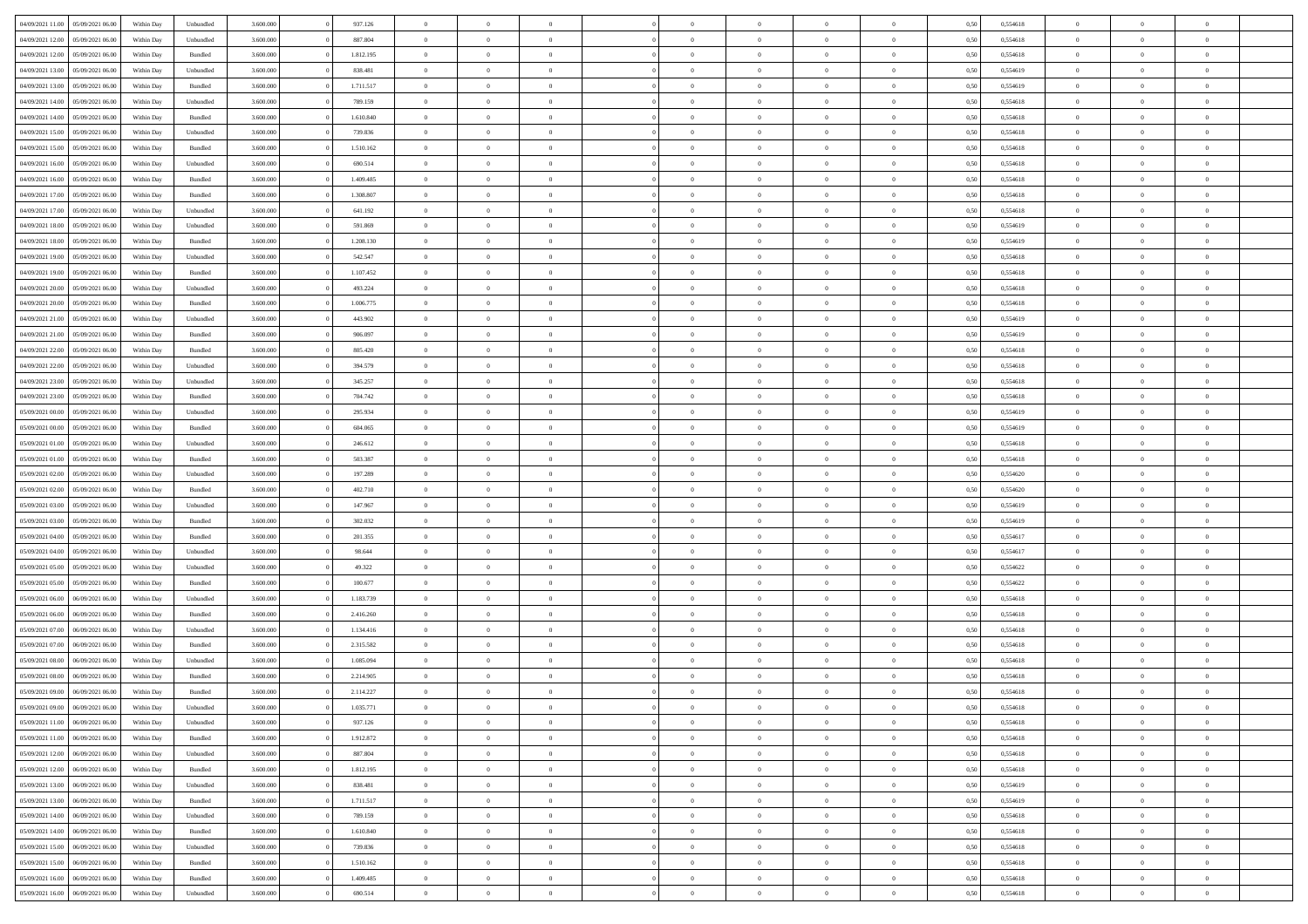| 05/09/2021 17:00 | 06/09/2021 06:00                  | Within Day | Unbundled | 3.600.000 | 641.192   | $\overline{0}$ | $\Omega$       |                | $\Omega$       | $\Omega$       | $\theta$       | $\theta$       | 0,50 | 0,554618 | $\theta$       | $\theta$       | $\theta$       |  |
|------------------|-----------------------------------|------------|-----------|-----------|-----------|----------------|----------------|----------------|----------------|----------------|----------------|----------------|------|----------|----------------|----------------|----------------|--|
|                  |                                   |            |           |           |           |                |                |                |                |                |                |                |      |          |                |                |                |  |
| 05/09/2021 17:00 | 06/09/2021 06:00                  | Within Day | Bundled   | 3.600.000 | 1.308.807 | $\overline{0}$ | $\theta$       | $\overline{0}$ | $\overline{0}$ | $\bf{0}$       | $\overline{0}$ | $\bf{0}$       | 0,50 | 0,554618 | $\theta$       | $\theta$       | $\overline{0}$ |  |
| 05/09/2021 18:00 | 06/09/2021 06:00                  | Within Day | Unbundled | 3.600.000 | 591.869   | $\overline{0}$ | $\overline{0}$ | $\overline{0}$ | $\bf{0}$       | $\bf{0}$       | $\bf{0}$       | $\bf{0}$       | 0,50 | 0,554619 | $\bf{0}$       | $\overline{0}$ | $\overline{0}$ |  |
| 05/09/2021 18:00 | 06/09/2021 06:00                  | Within Dav | Bundled   | 3.600,000 | 1.208.130 | $\overline{0}$ | $\overline{0}$ | $\overline{0}$ | $\overline{0}$ | $\bf{0}$       | $\overline{0}$ | $\overline{0}$ | 0.50 | 0.554619 | $\theta$       | $\theta$       | $\overline{0}$ |  |
|                  |                                   |            |           |           |           | $\overline{0}$ | $\theta$       | $\overline{0}$ |                | $\bf{0}$       | $\overline{0}$ |                |      |          | $\theta$       | $\overline{0}$ | $\overline{0}$ |  |
| 05/09/2021 19:00 | 06/09/2021 06:00                  | Within Day | Unbundled | 3.600.000 | 542.547   |                |                |                | $\overline{0}$ |                |                | $\bf{0}$       | 0,50 | 0,554618 |                |                |                |  |
| 05/09/2021 19:00 | 06/09/2021 06:00                  | Within Day | Bundled   | 3.600.000 | 1.107.452 | $\overline{0}$ | $\bf{0}$       | $\overline{0}$ | $\bf{0}$       | $\overline{0}$ | $\overline{0}$ | $\mathbf{0}$   | 0,50 | 0,554618 | $\bf{0}$       | $\overline{0}$ | $\bf{0}$       |  |
| 05/09/2021 20:00 | 06/09/2021 06:00                  | Within Dav | Unbundled | 3.600.000 | 493.224   | $\overline{0}$ | $\overline{0}$ | $\overline{0}$ | $\overline{0}$ | $\overline{0}$ | $\overline{0}$ | $\overline{0}$ | 0.50 | 0,554618 | $\theta$       | $\overline{0}$ | $\overline{0}$ |  |
| 05/09/2021 20:00 | 06/09/2021 06:00                  | Within Day | Bundled   | 3.600.000 | 1.006.775 | $\overline{0}$ | $\theta$       | $\overline{0}$ | $\overline{0}$ | $\bf{0}$       | $\overline{0}$ | $\bf{0}$       | 0,50 | 0,554618 | $\theta$       | $\theta$       | $\overline{0}$ |  |
| 05/09/2021 21:00 | 06/09/2021 06:00                  | Within Day | Bundled   | 3.600.000 | 906.097   | $\overline{0}$ | $\overline{0}$ | $\overline{0}$ | $\bf{0}$       | $\bf{0}$       | $\bf{0}$       | $\bf{0}$       | 0,50 | 0,554619 | $\,0\,$        | $\overline{0}$ | $\overline{0}$ |  |
|                  |                                   |            |           |           |           |                | $\overline{0}$ |                |                | $\overline{0}$ |                |                |      |          | $\theta$       | $\overline{0}$ | $\overline{0}$ |  |
| 05/09/2021 21:00 | 06/09/2021 06:00                  | Within Dav | Unbundled | 3.600.000 | 443.902   | $\overline{0}$ |                | $\overline{0}$ | $\overline{0}$ |                | $\overline{0}$ | $\overline{0}$ | 0.50 | 0.554619 |                |                |                |  |
| 05/09/2021 22.00 | 06/09/2021 06:00                  | Within Day | Unbundled | 3.600.000 | 394.579   | $\overline{0}$ | $\theta$       | $\overline{0}$ | $\overline{0}$ | $\bf{0}$       | $\overline{0}$ | $\bf{0}$       | 0,50 | 0,554618 | $\,$ 0 $\,$    | $\overline{0}$ | $\overline{0}$ |  |
| 05/09/2021 22.00 | 06/09/2021 06:00                  | Within Day | Bundled   | 3.600.000 | 805.420   | $\overline{0}$ | $\overline{0}$ | $\overline{0}$ | $\bf{0}$       | $\bf{0}$       | $\bf{0}$       | $\bf{0}$       | 0,50 | 0,554618 | $\bf{0}$       | $\overline{0}$ | $\overline{0}$ |  |
| 05/09/2021 23:00 | 06/09/2021 06:00                  | Within Day | Unbundled | 3.600.000 | 345.257   | $\overline{0}$ | $\overline{0}$ | $\overline{0}$ | $\overline{0}$ | $\bf{0}$       | $\overline{0}$ | $\overline{0}$ | 0.50 | 0.554618 | $\theta$       | $\theta$       | $\overline{0}$ |  |
| 05/09/2021 23.00 | 06/09/2021 06:00                  | Within Day | Bundled   | 3.600.000 | 704.742   | $\overline{0}$ | $\theta$       | $\overline{0}$ | $\overline{0}$ | $\bf{0}$       | $\overline{0}$ | $\bf{0}$       | 0,50 | 0,554618 | $\theta$       | $\overline{0}$ | $\overline{0}$ |  |
|                  |                                   |            |           |           |           |                |                |                |                |                |                |                |      |          |                |                |                |  |
| 06/09/2021 00:00 | 06/09/2021 06:00                  | Within Day | Unbundled | 3.600.000 | 295.934   | $\overline{0}$ | $\overline{0}$ | $\overline{0}$ | $\bf{0}$       | $\overline{0}$ | $\overline{0}$ | $\mathbf{0}$   | 0,50 | 0,554619 | $\bf{0}$       | $\overline{0}$ | $\bf{0}$       |  |
| 06/09/2021 00:00 | 06/09/2021 06:00                  | Within Dav | Bundled   | 3.600.000 | 604.065   | $\overline{0}$ | $\overline{0}$ | $\overline{0}$ | $\overline{0}$ | $\overline{0}$ | $\overline{0}$ | $\overline{0}$ | 0.50 | 0.554619 | $\theta$       | $\overline{0}$ | $\overline{0}$ |  |
| 06/09/2021 01:00 | 06/09/2021 06:00                  | Within Day | Unbundled | 3.600.000 | 246.612   | $\overline{0}$ | $\theta$       | $\overline{0}$ | $\overline{0}$ | $\bf{0}$       | $\overline{0}$ | $\bf{0}$       | 0,50 | 0,554618 | $\theta$       | $\theta$       | $\overline{0}$ |  |
| 06/09/2021 01:00 | 06/09/2021 06:00                  | Within Day | Bundled   | 3.600.000 | 503.387   | $\overline{0}$ | $\overline{0}$ | $\overline{0}$ | $\bf{0}$       | $\bf{0}$       | $\bf{0}$       | $\bf{0}$       | 0,50 | 0,554618 | $\,0\,$        | $\overline{0}$ | $\overline{0}$ |  |
| 06/09/2021 02:00 | 06/09/2021 06:00                  | Within Day | Unbundled | 3.600.000 | 197.289   | $\overline{0}$ | $\overline{0}$ | $\overline{0}$ | $\overline{0}$ | $\overline{0}$ | $\overline{0}$ | $\overline{0}$ | 0.50 | 0,554620 | $\theta$       | $\overline{0}$ | $\overline{0}$ |  |
| 06/09/2021 02:00 | 06/09/2021 06:00                  | Within Day | Bundled   | 3.600.000 | 402.710   | $\overline{0}$ | $\theta$       | $\overline{0}$ | $\overline{0}$ | $\bf{0}$       | $\overline{0}$ | $\bf{0}$       | 0,50 | 0,554620 | $\,$ 0 $\,$    | $\overline{0}$ | $\overline{0}$ |  |
|                  |                                   |            |           |           |           |                |                |                |                |                |                |                |      |          |                |                |                |  |
| 06/09/2021 03:00 | 06/09/2021 06:00                  | Within Day | Bundled   | 3.600.000 | 302.032   | $\overline{0}$ | $\overline{0}$ | $\overline{0}$ | $\bf{0}$       | $\bf{0}$       | $\bf{0}$       | $\bf{0}$       | 0,50 | 0,554619 | $\bf{0}$       | $\overline{0}$ | $\overline{0}$ |  |
| 06/09/2021 03:00 | 06/09/2021 06:00                  | Within Day | Unbundled | 3.600,000 | 147.967   | $\overline{0}$ | $\overline{0}$ | $\overline{0}$ | $\overline{0}$ | $\bf{0}$       | $\overline{0}$ | $\overline{0}$ | 0.50 | 0.554619 | $\theta$       | $\overline{0}$ | $\overline{0}$ |  |
| 06/09/2021 04:00 | 06/09/2021 06:00                  | Within Day | Unbundled | 3.600.000 | 98.644    | $\overline{0}$ | $\theta$       | $\overline{0}$ | $\overline{0}$ | $\bf{0}$       | $\overline{0}$ | $\bf{0}$       | 0,50 | 0,554617 | $\,$ 0 $\,$    | $\overline{0}$ | $\overline{0}$ |  |
| 06/09/2021 04:00 | 06/09/2021 06:00                  | Within Day | Bundled   | 3.600.000 | 201.355   | $\overline{0}$ | $\overline{0}$ | $\overline{0}$ | $\bf{0}$       | $\overline{0}$ | $\overline{0}$ | $\mathbf{0}$   | 0,50 | 0,554617 | $\overline{0}$ | $\overline{0}$ | $\bf{0}$       |  |
| 06/09/2021 05:00 | 06/09/2021 06:00                  | Within Dav | Unbundled | 3.600.000 | 49.322    | $\overline{0}$ | $\overline{0}$ | $\overline{0}$ | $\overline{0}$ | $\overline{0}$ | $\overline{0}$ | $\overline{0}$ | 0.50 | 0,554622 | $\theta$       | $\overline{0}$ | $\overline{0}$ |  |
| 06/09/2021 05:00 | 06/09/2021 06:00                  | Within Day | Bundled   | 3.600.000 | 100.677   | $\overline{0}$ | $\theta$       | $\overline{0}$ | $\overline{0}$ | $\bf{0}$       | $\overline{0}$ | $\bf{0}$       | 0,50 | 0,554622 | $\theta$       | $\theta$       | $\overline{0}$ |  |
| 06/09/2021 06:00 | 07/09/2021 06:00                  | Within Day | Unbundled | 3.600.000 | 1.183.739 | $\overline{0}$ | $\overline{0}$ | $\overline{0}$ | $\bf{0}$       | $\bf{0}$       | $\bf{0}$       | $\bf{0}$       | 0,50 | 0,554618 | $\,0\,$        | $\overline{0}$ | $\overline{0}$ |  |
|                  |                                   |            |           |           |           |                |                |                |                |                |                |                |      |          |                |                |                |  |
| 06/09/2021 06:00 | 07/09/2021 06:00                  | Within Day | Bundled   | 3.600.000 | 2.416.260 | $\overline{0}$ | $\overline{0}$ | $\overline{0}$ | $\overline{0}$ | $\overline{0}$ | $\overline{0}$ | $\overline{0}$ | 0.50 | 0.554618 | $\theta$       | $\overline{0}$ | $\overline{0}$ |  |
| 06/09/2021 07:00 | 07/09/2021 06:00                  | Within Day | Unbundled | 3.600.000 | 1.134.416 | $\overline{0}$ | $\theta$       | $\overline{0}$ | $\overline{0}$ | $\bf{0}$       | $\overline{0}$ | $\bf{0}$       | 0,50 | 0,554618 | $\,$ 0 $\,$    | $\overline{0}$ | $\overline{0}$ |  |
| 06/09/2021 07:00 | 07/09/2021 06:00                  | Within Day | Bundled   | 3.600.000 | 2.315.582 | $\overline{0}$ | $\overline{0}$ | $\overline{0}$ | $\bf{0}$       | $\bf{0}$       | $\bf{0}$       | $\bf{0}$       | 0,50 | 0,554618 | $\overline{0}$ | $\overline{0}$ | $\overline{0}$ |  |
| 06/09/2021 08:00 | 07/09/2021 06:00                  | Within Day | Bundled   | 3.600.000 | 2.214.905 | $\overline{0}$ | $\Omega$       | $\overline{0}$ | $\Omega$       | $\Omega$       | $\Omega$       | $\overline{0}$ | 0,50 | 0,554618 | $\,0\,$        | $\theta$       | $\theta$       |  |
| 06/09/2021 08:00 | 07/09/2021 06.00                  | Within Day | Unbundled | 3.600.000 | 1.085.094 | $\overline{0}$ | $\theta$       | $\overline{0}$ | $\overline{0}$ | $\bf{0}$       | $\overline{0}$ | $\bf{0}$       | 0,50 | 0,554618 | $\theta$       | $\overline{0}$ | $\overline{0}$ |  |
| 06/09/2021 09:00 | 07/09/2021 06:00                  | Within Day | Unbundled | 3.600.000 | 1.035.771 | $\overline{0}$ | $\overline{0}$ | $\overline{0}$ | $\bf{0}$       | $\bf{0}$       | $\overline{0}$ | $\mathbf{0}$   | 0,50 | 0,554618 | $\overline{0}$ | $\overline{0}$ | $\bf{0}$       |  |
|                  |                                   |            |           |           |           |                |                |                |                |                |                |                |      |          |                |                |                |  |
| 06/09/2021 09:00 | 07/09/2021 06:00                  | Within Day | Bundled   | 3.600,000 | 2.114.227 | $\overline{0}$ | $\Omega$       | $\Omega$       | $\Omega$       | $\bf{0}$       | $\overline{0}$ | $\overline{0}$ | 0.50 | 0.554618 | $\theta$       | $\theta$       | $\theta$       |  |
| 06/09/2021 10:00 | 07/09/2021 06:00                  | Within Day | Unbundled | 3.600.000 | 986.449   | $\overline{0}$ | $\theta$       | $\overline{0}$ | $\overline{0}$ | $\bf{0}$       | $\overline{0}$ | $\bf{0}$       | 0,50 | 0,554619 | $\,$ 0 $\,$    | $\theta$       | $\overline{0}$ |  |
| 06/09/2021 10:00 | 07/09/2021 06:00                  | Within Day | Bundled   | 3.600.000 | 2.013.550 | $\overline{0}$ | $\overline{0}$ | $\overline{0}$ | $\bf{0}$       | $\bf{0}$       | $\bf{0}$       | $\bf{0}$       | 0,50 | 0,554619 | $\,0\,$        | $\overline{0}$ | $\overline{0}$ |  |
| 06/09/2021 11:00 | 07/09/2021 06:00                  | Within Day | Unbundled | 3.600,000 | 937.126   | $\overline{0}$ | $\Omega$       | $\overline{0}$ | $\Omega$       | $\theta$       | $\overline{0}$ | $\overline{0}$ | 0.50 | 0.554618 | $\theta$       | $\theta$       | $\theta$       |  |
| 06/09/2021 11:00 | 07/09/2021 06:00                  | Within Day | Bundled   | 3.600.000 | 1.912.872 | $\overline{0}$ | $\theta$       | $\overline{0}$ | $\overline{0}$ | $\bf{0}$       | $\overline{0}$ | $\bf{0}$       | 0,50 | 0,554618 | $\,$ 0 $\,$    | $\overline{0}$ | $\overline{0}$ |  |
| 06/09/2021 12:00 | 07/09/2021 06:00                  | Within Day | Unbundled | 3.600.000 | 887.804   | $\overline{0}$ | $\overline{0}$ | $\overline{0}$ | $\bf{0}$       | $\bf{0}$       | $\bf{0}$       | $\bf{0}$       | 0,50 | 0,554618 | $\bf{0}$       | $\overline{0}$ | $\overline{0}$ |  |
|                  |                                   |            |           |           |           |                |                |                |                |                |                |                |      |          |                |                |                |  |
| 06/09/2021 12:00 | 07/09/2021 06:00                  | Within Day | Bundled   | 3.600.000 | 1.812.195 | $\overline{0}$ | $\Omega$       | $\overline{0}$ | $\Omega$       | $\overline{0}$ | $\overline{0}$ | $\overline{0}$ | 0,50 | 0,554618 | $\,0\,$        | $\theta$       | $\theta$       |  |
| 06/09/2021 13:00 | 07/09/2021 06:00                  | Within Day | Unbundled | 3.600.000 | 838.481   | $\overline{0}$ | $\theta$       | $\overline{0}$ | $\overline{0}$ | $\bf{0}$       | $\overline{0}$ | $\bf{0}$       | 0,50 | 0,554619 | $\,$ 0 $\,$    | $\overline{0}$ | $\overline{0}$ |  |
| 06/09/2021 13:00 | 07/09/2021 06:00                  | Within Day | Bundled   | 3.600.000 | 1.711.517 | $\overline{0}$ | $\overline{0}$ | $\overline{0}$ | $\bf{0}$       | $\bf{0}$       | $\bf{0}$       | $\mathbf{0}$   | 0,50 | 0,554619 | $\bf{0}$       | $\overline{0}$ | $\bf{0}$       |  |
| 06/09/2021 14:00 | 07/09/2021 06:00                  | Within Day | Bundled   | 3.600,000 | 1.610.840 | $\overline{0}$ | $\Omega$       | $\Omega$       | $\Omega$       | $\Omega$       | $\Omega$       | $\overline{0}$ | 0.50 | 0.554618 | $\theta$       | $\theta$       | $\theta$       |  |
| 06/09/2021 14:00 | 07/09/2021 06:00                  | Within Day | Unbundled | 3.600.000 | 789.159   | $\overline{0}$ | $\overline{0}$ | $\overline{0}$ | $\bf{0}$       | $\,$ 0         | $\bf{0}$       | $\bf{0}$       | 0,50 | 0,554618 | $\,0\,$        | $\overline{0}$ | $\overline{0}$ |  |
|                  | 06/09/2021 15:00 07/09/2021 06:00 | Within Day | Unbundled | 3.600.000 | 739.836   | $\bf{0}$       | $\bf{0}$       |                |                |                |                |                | 0,50 | 0,554618 | $\bf{0}$       | $\overline{0}$ |                |  |
| 06/09/2021 15:00 | 07/09/2021 06:00                  | Within Day | Bundled   | 3.600,000 | 1.510.162 | $\overline{0}$ | $\overline{0}$ | $\overline{0}$ | $\Omega$       | $\overline{0}$ | $\overline{0}$ | $\overline{0}$ | 0.50 | 0.554618 | $\theta$       | $\theta$       | $\theta$       |  |
|                  |                                   |            |           |           |           |                |                |                |                |                |                |                |      |          |                |                |                |  |
| 06/09/2021 16:00 | 07/09/2021 06:00                  | Within Day | Unbundled | 3.600.000 | 690.514   | $\overline{0}$ | $\bf{0}$       | $\overline{0}$ | $\bf{0}$       | $\,$ 0 $\,$    | $\overline{0}$ | $\,$ 0 $\,$    | 0,50 | 0,554618 | $\,$ 0 $\,$    | $\,$ 0 $\,$    | $\,$ 0         |  |
| 06/09/2021 16:00 | 07/09/2021 06:00                  | Within Day | Bundled   | 3.600.000 | 1.409.485 | $\overline{0}$ | $\overline{0}$ | $\overline{0}$ | $\overline{0}$ | $\overline{0}$ | $\overline{0}$ | $\mathbf{0}$   | 0,50 | 0,554618 | $\overline{0}$ | $\bf{0}$       | $\overline{0}$ |  |
| 06/09/2021 17:00 | 07/09/2021 06:00                  | Within Day | Unbundled | 3.600.000 | 641.192   | $\overline{0}$ | $\overline{0}$ | $\overline{0}$ | $\Omega$       | $\overline{0}$ | $\overline{0}$ | $\overline{0}$ | 0,50 | 0,554618 | $\overline{0}$ | $\theta$       | $\overline{0}$ |  |
| 06/09/2021 17:00 | 07/09/2021 06:00                  | Within Day | Bundled   | 3.600.000 | 1.308.807 | $\overline{0}$ | $\,$ 0         | $\overline{0}$ | $\bf{0}$       | $\,$ 0 $\,$    | $\overline{0}$ | $\mathbf{0}$   | 0,50 | 0,554618 | $\,$ 0 $\,$    | $\overline{0}$ | $\overline{0}$ |  |
| 06/09/2021 18:00 | 07/09/2021 06:00                  | Within Day | Unbundled | 3.600.000 | 591.869   | $\overline{0}$ | $\overline{0}$ | $\overline{0}$ | $\overline{0}$ | $\overline{0}$ | $\overline{0}$ | $\mathbf{0}$   | 0,50 | 0,554619 | $\overline{0}$ | $\overline{0}$ | $\bf{0}$       |  |
| 06/09/2021 18:00 | 07/09/2021 06:00                  | Within Day | Bundled   | 3.600.000 | 1.208.130 | $\overline{0}$ | $\overline{0}$ | $\overline{0}$ | $\overline{0}$ | $\overline{0}$ | $\overline{0}$ | $\bf{0}$       | 0.50 | 0,554619 | $\overline{0}$ | $\theta$       | $\overline{0}$ |  |
| 06/09/2021 19:00 | 07/09/2021 06:00                  | Within Day | Bundled   | 3.600.000 | 1.107.452 | $\overline{0}$ | $\,$ 0         | $\overline{0}$ | $\bf{0}$       | $\bf{0}$       | $\bf{0}$       | $\bf{0}$       | 0,50 | 0,554618 | $\,$ 0 $\,$    | $\overline{0}$ | $\overline{0}$ |  |
|                  |                                   |            |           |           |           |                |                |                |                |                |                |                |      |          |                |                |                |  |
| 06/09/2021 19:00 | 07/09/2021 06:00                  | Within Day | Unbundled | 3.600.000 | 542.547   | $\overline{0}$ | $\bf{0}$       | $\overline{0}$ | $\overline{0}$ | $\overline{0}$ | $\overline{0}$ | $\mathbf{0}$   | 0,50 | 0,554618 | $\overline{0}$ | $\overline{0}$ | $\bf{0}$       |  |
| 06/09/2021 20:00 | 07/09/2021 06:00                  | Within Day | Unbundled | 3.600,000 | 493.224   | $\overline{0}$ | $\overline{0}$ | $\overline{0}$ | $\Omega$       | $\overline{0}$ | $\overline{0}$ | $\overline{0}$ | 0.50 | 0,554618 | $\overline{0}$ | $\overline{0}$ | $\overline{0}$ |  |
| 06/09/2021 20:00 | 07/09/2021 06:00                  | Within Day | Bundled   | 3.600.000 | 1.006.775 | $\overline{0}$ | $\bf{0}$       | $\overline{0}$ | $\bf{0}$       | $\bf{0}$       | $\bf{0}$       | $\mathbf{0}$   | 0,50 | 0,554618 | $\,$ 0 $\,$    | $\,$ 0 $\,$    | $\bf{0}$       |  |
| 06/09/2021 21:00 | 07/09/2021 06:00                  | Within Day | Unbundled | 3.600.000 | 443.902   | $\overline{0}$ | $\overline{0}$ | $\overline{0}$ | $\overline{0}$ | $\overline{0}$ | $\bf{0}$       | $\mathbf{0}$   | 0,50 | 0,554619 | $\overline{0}$ | $\bf{0}$       | $\overline{0}$ |  |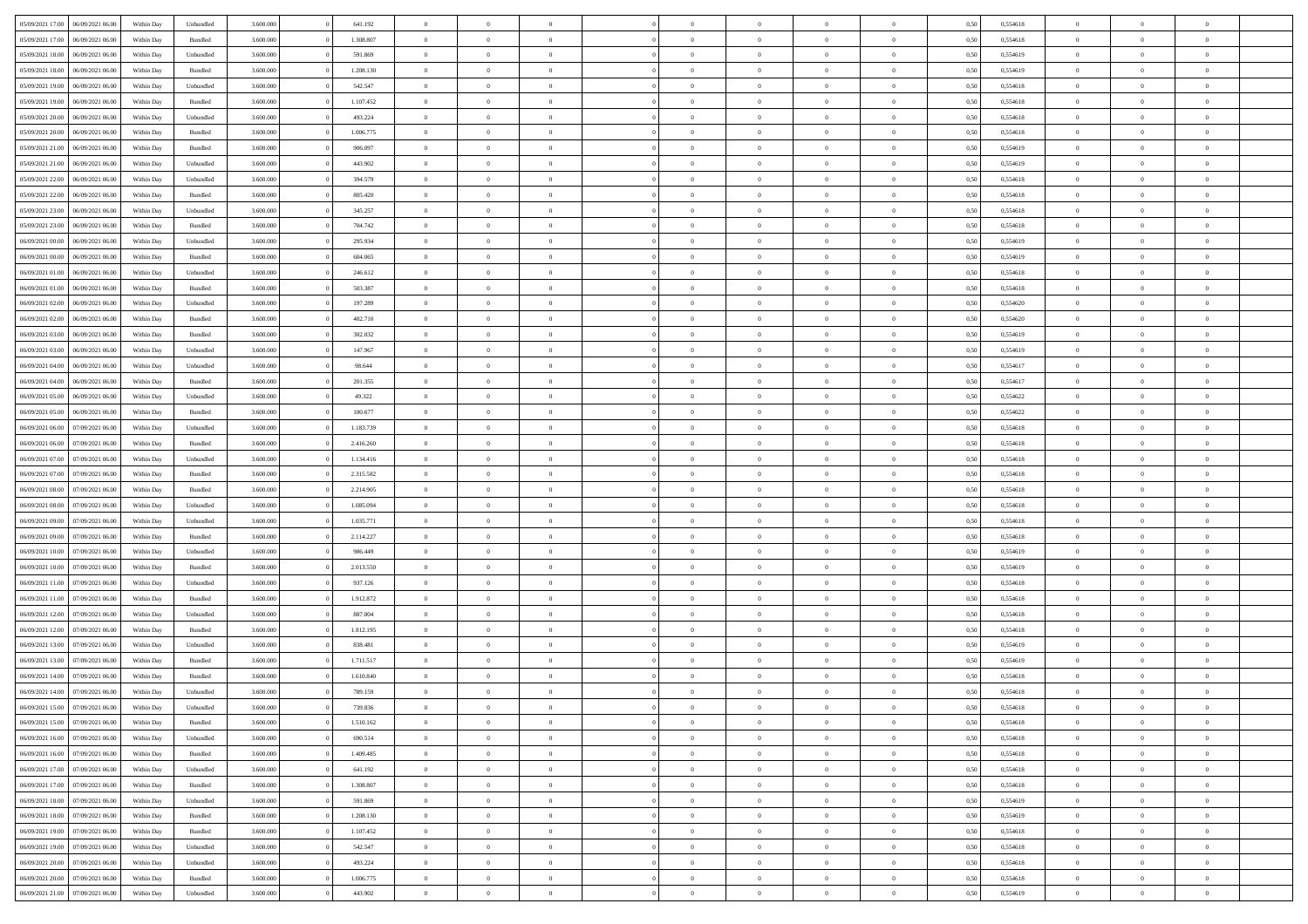| 06/09/2021 21:00 07/09/2021 06:00    | Within Day | Bundled   | 3.600.000 |         | 906.097   | $\overline{0}$ | 419.166        |                | 1,121662       | $\theta$       | $\theta$       | $\theta$       | 0,50 | 0,554619 | $\theta$       | $\theta$       | $\theta$       |  |
|--------------------------------------|------------|-----------|-----------|---------|-----------|----------------|----------------|----------------|----------------|----------------|----------------|----------------|------|----------|----------------|----------------|----------------|--|
| 06/09/2021 22:00<br>07/09/2021 06:00 | Within Day | Unbundled | 3.600.000 | 419.166 | 394.579   | $\overline{0}$ | $\overline{0}$ | $\overline{0}$ | $\overline{0}$ | $\theta$       | $\overline{0}$ | $\bf{0}$       | 0,50 | 0,554618 | $\theta$       | $\theta$       | $\overline{0}$ |  |
| 06/09/2021 22:00<br>07/09/2021 06:00 | Within Day | Bundled   | 3.600.000 | 419.166 | 432.827   | $\overline{0}$ | $\bf{0}$       | $\overline{0}$ | $\overline{0}$ | $\overline{0}$ | $\overline{0}$ | $\bf{0}$       | 0,50 | 0,554618 | $\bf{0}$       | $\overline{0}$ | $\overline{0}$ |  |
| 06/09/2021 23:00<br>07/09/2021 06:00 | Within Day | Unbundled | 3.600.000 | 419,166 | 345.257   | $\overline{0}$ | $\overline{0}$ | $\overline{0}$ | $\overline{0}$ | $\overline{0}$ | $\overline{0}$ | $\overline{0}$ | 0.50 | 0.554618 | $\theta$       | $\theta$       | $\overline{0}$ |  |
| 06/09/2021 23:00<br>07/09/2021 06:00 | Within Day | Bundled   | 3.600.000 | 419.166 | 378.724   | $\overline{0}$ | $\overline{0}$ | $\overline{0}$ | $\overline{0}$ | $\theta$       | $\overline{0}$ | $\bf{0}$       | 0,50 | 0,554618 | $\theta$       | $\theta$       | $\overline{0}$ |  |
|                                      |            |           |           |         |           |                |                |                |                |                |                |                |      |          |                |                |                |  |
| 07/09/2021 00:00<br>07/09/2021 06:00 | Within Day | Unbundled | 3.600.000 | 419.166 | 295.934   | $\overline{0}$ | $\bf{0}$       | $\overline{0}$ | $\overline{0}$ | $\overline{0}$ | $\overline{0}$ | $\bf{0}$       | 0,50 | 0,554619 | $\overline{0}$ | $\overline{0}$ | $\bf{0}$       |  |
| 07/09/2021 00:00<br>07/09/2021 06:00 | Within Day | Bundled   | 3.600.000 | 419.16  | 324.620   | $\overline{0}$ | $\overline{0}$ | $\overline{0}$ | $\overline{0}$ | $\overline{0}$ | $\overline{0}$ | $\overline{0}$ | 0.5( | 0.554619 | $\overline{0}$ | $\theta$       | $\overline{0}$ |  |
| 07/09/2021 01:00<br>07/09/2021 06:00 | Within Day | Bundled   | 3.600.000 | 419.166 | 270.517   | $\bf{0}$       | 270.517        | $\overline{0}$ | 1,121661       | 3,693045       | $\overline{0}$ | $\bf{0}$       | 0,50 | 0,554618 | 1,846522       | $\theta$       | $\overline{0}$ |  |
| 07/09/2021 01:00<br>07/09/2021 06:00 | Within Day | Unbundled | 3.600.000 | 419.166 | 246.612   | $\overline{0}$ | $\bf{0}$       | $\overline{0}$ | $\overline{0}$ | $\overline{0}$ | $\bf{0}$       | $\bf{0}$       | 0,50 | 0,554618 | $\bf{0}$       | $\bf{0}$       | $\overline{0}$ |  |
| 07/09/2021 02:00<br>07/09/2021 06:00 | Within Day | Unbundled | 3.600.000 | 689.683 | 197.289   | $\overline{0}$ | $\overline{0}$ | $\overline{0}$ | $\overline{0}$ | $\overline{0}$ | $\overline{0}$ | $\bf{0}$       | 0.50 | 0,554620 | $\theta$       | $\theta$       | $\overline{0}$ |  |
| 07/09/2021 03:00<br>07/09/2021 06:00 | Within Day | Unbundled | 3.600.000 | 689.683 | 147.967   | $\overline{0}$ | $\overline{0}$ | $\overline{0}$ | $\overline{0}$ | $\theta$       | $\overline{0}$ | $\bf{0}$       | 0,50 | 0,554619 | $\theta$       | $\theta$       | $\overline{0}$ |  |
| 07/09/2021 04:00<br>07/09/2021 06:00 | Within Day | Unbundled | 3.600.000 | 689.683 | 98.644    | $\overline{0}$ | $\bf{0}$       | $\overline{0}$ | $\overline{0}$ | $\overline{0}$ | $\overline{0}$ | $\bf{0}$       | 0,50 | 0,554617 | $\bf{0}$       | $\overline{0}$ | $\overline{0}$ |  |
| 07/09/2021 05:00<br>07/09/2021 06:00 | Within Day | Unbundled | 3.600.000 | 689.683 | 49,322    | $\overline{0}$ | $\overline{0}$ | $\overline{0}$ | $\overline{0}$ | $\overline{0}$ | $\overline{0}$ | $\overline{0}$ | 0.5( | 0.554622 | $\theta$       | $\theta$       | $\overline{0}$ |  |
| 07/09/2021 06:00<br>08/09/2021 06:00 | Within Day | Bundled   | 3.600.000 |         | 2.416.260 | $\overline{0}$ | $\overline{0}$ | $\overline{0}$ | $\overline{0}$ | $\theta$       | $\overline{0}$ | $\,$ 0 $\,$    | 0,50 | 0,554618 | $\theta$       | $\theta$       | $\overline{0}$ |  |
| 07/09/2021 06:00<br>08/09/2021 06:00 | Within Day | Unbundled | 3.600.000 |         | 1.183.739 | $\overline{0}$ | $\bf{0}$       | $\overline{0}$ | $\overline{0}$ | $\overline{0}$ | $\overline{0}$ | $\bf{0}$       | 0,50 | 0,554618 | $\bf{0}$       | $\overline{0}$ | $\bf{0}$       |  |
| 07/09/2021 07:00<br>08/09/2021 06:00 | Within Day | Unbundled | 3.600.000 |         | 1.134.416 | $\overline{0}$ | $\overline{0}$ | $\overline{0}$ | $\overline{0}$ | $\overline{0}$ | $\overline{0}$ | $\overline{0}$ | 0.50 | 0.554618 | $\theta$       | $\theta$       | $\overline{0}$ |  |
|                                      |            |           |           |         |           |                | $\overline{0}$ | $\overline{0}$ | $\overline{0}$ | $\theta$       | $\overline{0}$ |                |      |          | $\theta$       | $\theta$       | $\overline{0}$ |  |
| 07/09/2021 07:00<br>08/09/2021 06:00 | Within Day | Bundled   | 3.600.000 |         | 2.315.582 | $\bf{0}$       |                |                |                |                |                | $\bf{0}$       | 0,50 | 0,554618 |                |                |                |  |
| 07/09/2021 08:00<br>08/09/2021 06:00 | Within Day | Unbundled | 3.600.000 |         | 1.085.094 | $\overline{0}$ | $\bf{0}$       | $\overline{0}$ | $\overline{0}$ | $\overline{0}$ | $\overline{0}$ | $\bf{0}$       | 0,50 | 0,554618 | $\bf{0}$       | $\overline{0}$ | $\overline{0}$ |  |
| 07/09/2021 08:00<br>08/09/2021 06:00 | Within Day | Bundled   | 3.600.000 |         | 2.214.905 | $\overline{0}$ | $\overline{0}$ | $\overline{0}$ | $\overline{0}$ | $\overline{0}$ | $\overline{0}$ | $\overline{0}$ | 0.50 | 0.554618 | $\theta$       | $\theta$       | $\overline{0}$ |  |
| 07/09/2021 09:00<br>08/09/2021 06:00 | Within Day | Bundled   | 3.600.000 |         | 2.114.227 | $\bf{0}$       | $\overline{0}$ | $\overline{0}$ | $\overline{0}$ | $\theta$       | $\overline{0}$ | $\bf{0}$       | 0,50 | 0,554618 | $\theta$       | $\theta$       | $\overline{0}$ |  |
| 07/09/2021 09:00<br>08/09/2021 06:00 | Within Day | Unbundled | 3.600.000 |         | 1.035.771 | $\overline{0}$ | $\bf{0}$       | $\overline{0}$ | $\overline{0}$ | $\overline{0}$ | $\overline{0}$ | $\bf{0}$       | 0,50 | 0,554618 | $\bf{0}$       | $\bf{0}$       | $\overline{0}$ |  |
| 07/09/2021 10:00<br>08/09/2021 06:00 | Within Day | Unbundled | 3.600.000 |         | 986.449   | $\overline{0}$ | $\overline{0}$ | $\overline{0}$ | $\overline{0}$ | $\overline{0}$ | $\overline{0}$ | $\overline{0}$ | 0.50 | 0.554619 | $\theta$       | $\theta$       | $\overline{0}$ |  |
| 07/09/2021 10:00<br>08/09/2021 06:00 | Within Day | Bundled   | 3.600.000 |         | 2.013.550 | $\overline{0}$ | $\overline{0}$ | $\overline{0}$ | $\overline{0}$ | $\theta$       | $\overline{0}$ | $\bf{0}$       | 0,50 | 0,554619 | $\theta$       | $\theta$       | $\overline{0}$ |  |
| 07/09/2021 11:00<br>08/09/2021 06:00 | Within Day | Unbundled | 3.600.000 |         | 937.126   | $\overline{0}$ | $\bf{0}$       | $\overline{0}$ | $\overline{0}$ | $\overline{0}$ | $\overline{0}$ | $\bf{0}$       | 0,50 | 0,554618 | $\bf{0}$       | $\overline{0}$ | $\bf{0}$       |  |
| 07/09/2021 11:00<br>08/09/2021 06:00 | Within Day | Bundled   | 3.600.000 |         | 1.912.872 | $\overline{0}$ | $\overline{0}$ | $\overline{0}$ | $\overline{0}$ | $\overline{0}$ | $\overline{0}$ | $\overline{0}$ | 0.5( | 0.554618 | $\theta$       | $\theta$       | $\overline{0}$ |  |
| 07/09/2021 12:00<br>08/09/2021 06:00 | Within Day | Unbundled | 3.600.000 |         | 887.804   | $\overline{0}$ | $\overline{0}$ | $\overline{0}$ | $\overline{0}$ | $\theta$       | $\overline{0}$ | $\bf{0}$       | 0,50 | 0,554618 | $\theta$       | $\theta$       | $\overline{0}$ |  |
| 07/09/2021 12:00<br>08/09/2021 06:00 | Within Day | Bundled   | 3.600.000 |         | 1.812.195 | $\overline{0}$ | $\bf{0}$       | $\overline{0}$ | $\overline{0}$ | $\overline{0}$ | $\bf{0}$       | $\bf{0}$       | 0,50 | 0,554618 | $\bf{0}$       | $\bf{0}$       | $\overline{0}$ |  |
| 07/09/2021 13:00<br>08/09/2021 06:00 | Within Day | Unbundled | 3.600.000 |         | 838.481   | $\overline{0}$ | $\overline{0}$ | $\overline{0}$ | $\overline{0}$ | $\overline{0}$ | $\overline{0}$ | $\overline{0}$ | 0.50 | 0.554619 | $\theta$       | $\theta$       | $\overline{0}$ |  |
| 07/09/2021 13:00<br>08/09/2021 06:00 | Within Day | Bundled   | 3.600.000 |         | 1.711.517 | $\bf{0}$       | $\overline{0}$ | $\overline{0}$ | $\overline{0}$ | $\theta$       | $\overline{0}$ | $\bf{0}$       | 0,50 | 0,554619 | $\theta$       | $\theta$       | $\overline{0}$ |  |
|                                      |            |           |           |         |           |                |                |                |                |                |                |                |      |          |                |                |                |  |
| 07/09/2021 14:00<br>08/09/2021 06:00 | Within Day | Unbundled | 3.600.000 |         | 789.159   | $\overline{0}$ | $\bf{0}$       | $\overline{0}$ | $\overline{0}$ | $\bf{0}$       | $\overline{0}$ | $\bf{0}$       | 0,50 | 0,554618 | $\bf{0}$       | $\overline{0}$ | $\overline{0}$ |  |
| 07/09/2021 14:00<br>08/09/2021 06:00 | Within Day | Bundled   | 3.600.000 |         | 1.610.840 | $\overline{0}$ | $\overline{0}$ | $\Omega$       | $\Omega$       | $\Omega$       | $\theta$       | $\overline{0}$ | 0,50 | 0,554618 | $\,$ 0 $\,$    | $\overline{0}$ | $\theta$       |  |
| 07/09/2021 15:00<br>08/09/2021 06:00 | Within Day | Bundled   | 3.600.000 |         | 1.510.162 | $\bf{0}$       | $\overline{0}$ | $\overline{0}$ | $\overline{0}$ | $\theta$       | $\overline{0}$ | $\bf{0}$       | 0,50 | 0,554618 | $\theta$       | $\theta$       | $\overline{0}$ |  |
| 07/09/2021 15:00<br>08/09/2021 06:00 | Within Day | Unbundled | 3.600.000 |         | 739.836   | $\overline{0}$ | $\bf{0}$       | $\overline{0}$ | $\overline{0}$ | $\overline{0}$ | $\overline{0}$ | $\bf{0}$       | 0,50 | 0,554618 | $\bf{0}$       | $\overline{0}$ | $\bf{0}$       |  |
| 07/09/2021 16:00<br>08/09/2021 06:00 | Within Day | Unbundled | 3,600,000 |         | 690.514   | $\overline{0}$ | $\overline{0}$ | $\Omega$       | $\Omega$       | $\overline{0}$ | $\Omega$       | $\overline{0}$ | 0.50 | 0.554618 | $\theta$       | $\theta$       | $\theta$       |  |
| 07/09/2021 16:00<br>08/09/2021 06:00 | Within Day | Bundled   | 3.600.000 |         | 1.409.485 | $\bf{0}$       | $\overline{0}$ | $\overline{0}$ | $\overline{0}$ | $\theta$       | $\overline{0}$ | $\bf{0}$       | 0,50 | 0,554618 | $\theta$       | $\theta$       | $\overline{0}$ |  |
| 07/09/2021 17:00<br>08/09/2021 06:00 | Within Day | Unbundled | 3.600.000 |         | 641.192   | $\overline{0}$ | $\bf{0}$       | $\overline{0}$ | $\overline{0}$ | $\overline{0}$ | $\bf{0}$       | $\bf{0}$       | 0,50 | 0,554618 | $\bf{0}$       | $\overline{0}$ | $\overline{0}$ |  |
| 07/09/2021 17:00<br>08/09/2021 06:00 | Within Day | Bundled   | 3,600,000 |         | 1,308,807 | $\overline{0}$ | $\overline{0}$ | $\Omega$       | $\Omega$       | $\Omega$       | $\Omega$       | $\overline{0}$ | 0.50 | 0.554618 | $\theta$       | $\Omega$       | $\theta$       |  |
| 07/09/2021 18:00<br>08/09/2021 06:00 | Within Day | Unbundled | 3.600.000 |         | 591.869   | $\bf{0}$       | $\overline{0}$ | $\overline{0}$ | $\overline{0}$ | $\theta$       | $\overline{0}$ | $\bf{0}$       | 0,50 | 0,554619 | $\theta$       | $\theta$       | $\overline{0}$ |  |
| 07/09/2021 18:00<br>08/09/2021 06:00 | Within Day | Bundled   | 3.600.000 |         | 1.208.130 | $\overline{0}$ | $\bf{0}$       | $\overline{0}$ | $\overline{0}$ | $\overline{0}$ | $\overline{0}$ | $\bf{0}$       | 0,50 | 0,554619 | $\bf{0}$       | $\overline{0}$ | $\overline{0}$ |  |
| 07/09/2021 19:00<br>08/09/2021 06:00 | Within Day | Unbundled | 3.600.000 |         | 542.547   | $\overline{0}$ | $\overline{0}$ | $\overline{0}$ | $\Omega$       | $\theta$       | $\Omega$       | $\overline{0}$ | 0.50 | 0,554618 | $\,$ 0 $\,$    | $\overline{0}$ | $\theta$       |  |
| 07/09/2021 19:00<br>08/09/2021 06:00 | Within Day | Bundled   | 3.600.000 |         | 1.107.452 | $\bf{0}$       | $\overline{0}$ | $\overline{0}$ | $\overline{0}$ | $\theta$       | $\overline{0}$ | $\bf{0}$       | 0,50 | 0,554618 | $\theta$       | $\theta$       | $\overline{0}$ |  |
| 07/09/2021 20:00<br>08/09/2021 06:00 | Within Day | Bundled   | 3.600.000 |         | 1.006.775 | $\overline{0}$ | $\bf{0}$       | $\overline{0}$ | $\overline{0}$ | $\overline{0}$ | $\overline{0}$ | $\bf{0}$       | 0,50 | 0,554618 | $\overline{0}$ | $\overline{0}$ | $\bf{0}$       |  |
|                                      |            |           |           |         |           |                |                |                |                |                |                |                |      |          |                |                | $\theta$       |  |
| 07/09/2021 20:00<br>08/09/2021 06:00 | Within Day | Unbundled | 3,600,000 |         | 493.224   | $\overline{0}$ | $\Omega$       | $\Omega$       | $\Omega$       | $\Omega$       | $\theta$       | $\overline{0}$ | 0.50 | 0.554618 | $\theta$       | $\overline{0}$ |                |  |
| 07/09/2021 21:00 08/09/2021 06:00    | Within Day | Unbundled | 3.600.000 |         | 443.902   | $\bf{0}$       | $\bf{0}$       | $\overline{0}$ | $\overline{0}$ | $\bf{0}$       | $\bf{0}$       | $\bf{0}$       | 0,50 | 0,554619 | $\bf{0}$       | $\bf{0}$       | $\overline{0}$ |  |
| 07/09/2021 21:00 08/09/2021 06:00    | Within Day | Bundled   | 3.600.000 |         | 906.097   |                |                |                |                |                |                |                | 0,50 | 0,554619 | $\bf{0}$       | $\bf{0}$       |                |  |
| 07/09/2021 22:00 08/09/2021 06:00    | Within Day | Unbundled | 3.600.000 |         | 394,579   | $\Omega$       | $\overline{0}$ | $\Omega$       | $\theta$       | $\overline{0}$ | $\theta$       | $\overline{0}$ | 0.50 | 0.554618 | $\theta$       | $\theta$       | $\theta$       |  |
| 07/09/2021 22:00<br>08/09/2021 06:00 | Within Day | Bundled   | 3.600.000 |         | 805.420   | $\overline{0}$ | $\overline{0}$ | $\overline{0}$ | $\overline{0}$ | $\,$ 0 $\,$    | $\overline{0}$ | $\,$ 0 $\,$    | 0,50 | 0,554618 | $\,$ 0 $\,$    | $\,$ 0 $\,$    | $\,$ 0         |  |
| 07/09/2021 23:00<br>08/09/2021 06:00 | Within Day | Unbundled | 3.600.000 |         | 345.257   | $\overline{0}$ | $\overline{0}$ | $\overline{0}$ | $\overline{0}$ | $\mathbf{0}$   | $\overline{0}$ | $\bf{0}$       | 0,50 | 0,554618 | $\overline{0}$ | $\overline{0}$ | $\overline{0}$ |  |
| 08/09/2021 06:00<br>07/09/2021 23:00 | Within Day | Bundled   | 3.600.000 |         | 704.742   | $\overline{0}$ | $\bf{0}$       | $\overline{0}$ | $\overline{0}$ | $\overline{0}$ | $\overline{0}$ | $\bf{0}$       | 0,50 | 0,554618 | $\bf{0}$       | $\theta$       | $\overline{0}$ |  |
| 08/09/2021 00:00<br>08/09/2021 06:00 | Within Day | Unbundled | 3.600.000 |         | 295.934   | $\overline{0}$ | $\overline{0}$ | $\overline{0}$ | $\overline{0}$ | $\overline{0}$ | $\overline{0}$ | $\bf{0}$       | 0,50 | 0,554619 | $\,$ 0 $\,$    | $\,$ 0 $\,$    | $\overline{0}$ |  |
| 08/09/2021 00:00<br>08/09/2021 06:00 | Within Day | Bundled   | 3.600.000 |         | 604.065   | $\overline{0}$ | $\overline{0}$ | $\overline{0}$ | $\overline{0}$ | $\overline{0}$ | $\overline{0}$ | $\mathbf{0}$   | 0,50 | 0,554619 | $\overline{0}$ | $\overline{0}$ | $\overline{0}$ |  |
| 08/09/2021 01:00<br>08/09/2021 06:00 | Within Day | Unbundled | 3.600.000 |         | 246.612   | $\overline{0}$ | $\bf{0}$       | $\overline{0}$ | $\overline{0}$ | $\overline{0}$ | $\overline{0}$ | $\bf{0}$       | 0.50 | 0.554618 | $\overline{0}$ | $\theta$       | $\overline{0}$ |  |
| 08/09/2021 01:00<br>08/09/2021 06:00 | Within Day | Bundled   | 3.600.000 |         | 503.387   | $\overline{0}$ | $\overline{0}$ | $\overline{0}$ | $\overline{0}$ | $\overline{0}$ | $\bf{0}$       | $\bf{0}$       | 0,50 | 0,554618 | $\,$ 0 $\,$    | $\bf{0}$       | $\overline{0}$ |  |
|                                      |            |           |           |         |           |                | $\bf{0}$       |                |                |                |                |                |      |          |                | $\overline{0}$ | $\bf{0}$       |  |
| 08/09/2021 02:00<br>08/09/2021 06:00 | Within Day | Bundled   | 3.600.000 |         | 402.710   | $\overline{0}$ |                | $\overline{0}$ | $\overline{0}$ | $\overline{0}$ | $\overline{0}$ | $\bf{0}$       | 0,50 | 0,554620 | $\overline{0}$ |                |                |  |
| 08/09/2021 02:00<br>08/09/2021 06:00 | Within Day | Unbundled | 3.600.000 |         | 197.289   | $\overline{0}$ | $\overline{0}$ | $\overline{0}$ | $\overline{0}$ | $\overline{0}$ | $\overline{0}$ | $\bf{0}$       | 0.50 | 0,554620 | $\overline{0}$ | $\overline{0}$ | $\overline{0}$ |  |
| 08/09/2021 03:00<br>08/09/2021 06:00 | Within Day | Unbundled | 3.600.000 |         | 147.967   | $\overline{0}$ | $\,$ 0         | $\overline{0}$ | $\overline{0}$ | $\bf{0}$       | $\bf{0}$       | $\bf{0}$       | 0,50 | 0,554619 | $\,$ 0 $\,$    | $\,$ 0 $\,$    | $\bf{0}$       |  |
| 08/09/2021 03:00  08/09/2021 06:00   | Within Day | Bundled   | 3.600.000 |         | 302.032   | $\overline{0}$ | $\bf{0}$       | $\overline{0}$ | $\overline{0}$ | $\overline{0}$ | $\overline{0}$ | $\bf{0}$       | 0,50 | 0,554619 | $\overline{0}$ | $\bf{0}$       | $\overline{0}$ |  |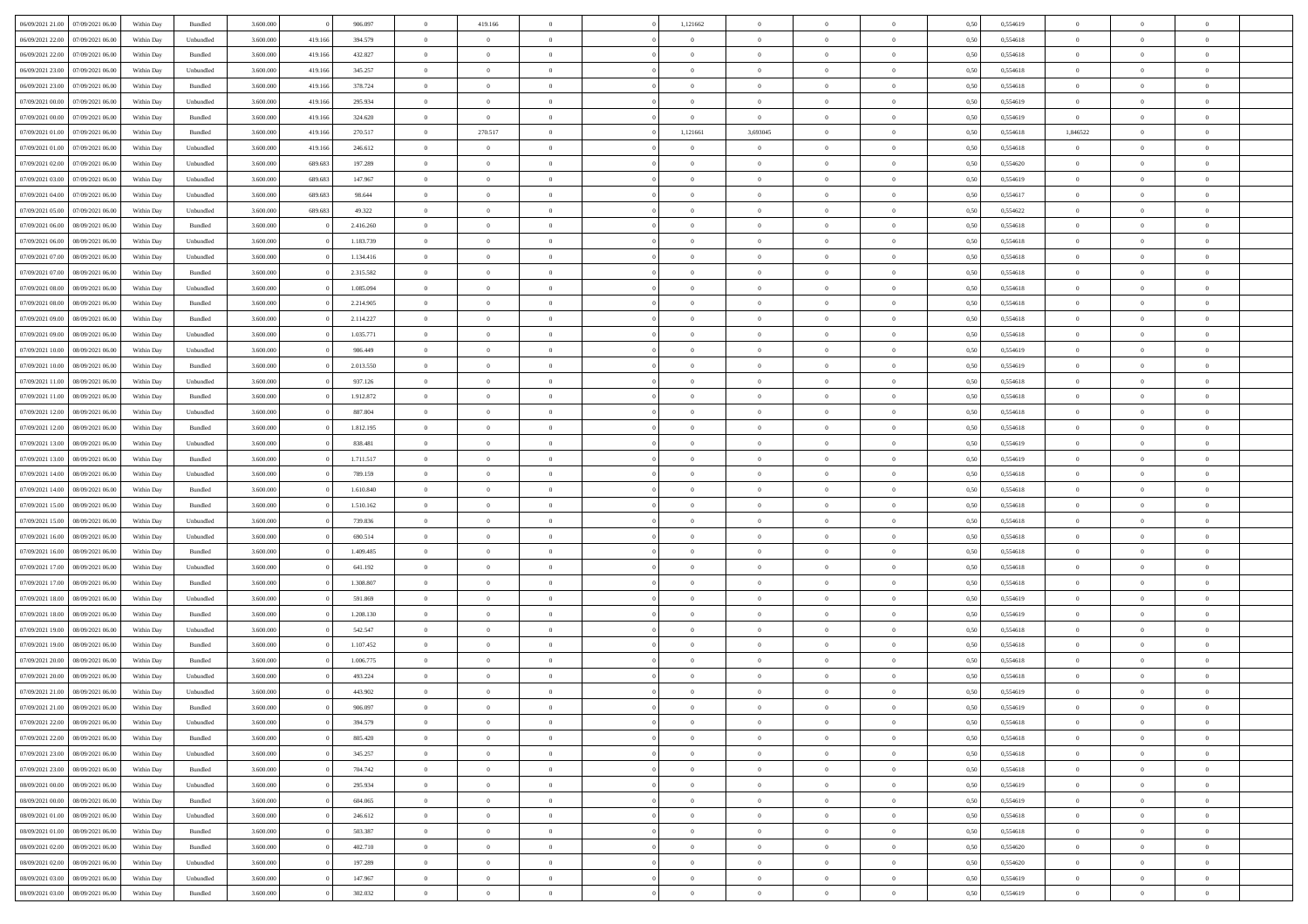| 08/09/2021 04:00                  | 08/09/2021 06:00 | Within Day | Unbundled | 3.600.000 | 98.644    | $\overline{0}$ | $\Omega$       |                | $\Omega$       | $\Omega$       | $\theta$       | $\theta$       | 0,50 | 0,554617 | $\theta$       | $\theta$       | $\theta$       |  |
|-----------------------------------|------------------|------------|-----------|-----------|-----------|----------------|----------------|----------------|----------------|----------------|----------------|----------------|------|----------|----------------|----------------|----------------|--|
|                                   |                  |            |           |           |           |                |                |                |                |                |                |                |      |          |                |                |                |  |
| 08/09/2021 04:00                  | 08/09/2021 06:00 | Within Day | Bundled   | 3.600.000 | 201.355   | $\overline{0}$ | $\theta$       | $\overline{0}$ | $\overline{0}$ | $\bf{0}$       | $\overline{0}$ | $\bf{0}$       | 0,50 | 0,554617 | $\theta$       | $\theta$       | $\overline{0}$ |  |
| 08/09/2021 05:00                  | 08/09/2021 06:00 | Within Day | Unbundled | 3.600.000 | 49.322    | $\overline{0}$ | $\overline{0}$ | $\overline{0}$ | $\bf{0}$       | $\bf{0}$       | $\bf{0}$       | $\bf{0}$       | 0,50 | 0,554622 | $\bf{0}$       | $\overline{0}$ | $\overline{0}$ |  |
| 08/09/2021 05:00                  | 08/09/2021 06:00 | Within Dav | Bundled   | 3.600,000 | 100.677   | $\overline{0}$ | $\overline{0}$ | $\overline{0}$ | $\overline{0}$ | $\bf{0}$       | $\overline{0}$ | $\overline{0}$ | 0.50 | 0.554622 | $\theta$       | $\theta$       | $\overline{0}$ |  |
|                                   |                  |            |           |           |           |                |                |                |                |                |                |                |      |          |                |                |                |  |
| 08/09/2021 06:00                  | 09/09/2021 06:00 | Within Day | Unbundled | 3.600.000 | 1.183.739 | $\overline{0}$ | $\theta$       | $\overline{0}$ | $\overline{0}$ | $\bf{0}$       | $\overline{0}$ | $\bf{0}$       | 0,50 | 0,554618 | $\theta$       | $\overline{0}$ | $\overline{0}$ |  |
| 08/09/2021 06:00                  | 09/09/2021 06:00 | Within Day | Bundled   | 3.600.000 | 2.416.260 | $\overline{0}$ | $\bf{0}$       | $\overline{0}$ | $\bf{0}$       | $\overline{0}$ | $\overline{0}$ | $\mathbf{0}$   | 0,50 | 0,554618 | $\overline{0}$ | $\overline{0}$ | $\bf{0}$       |  |
| 08/09/2021 07:00                  | 09/09/2021 06:00 | Within Dav | Bundled   | 3.600.000 | 2.315.582 | $\overline{0}$ | $\overline{0}$ | $\overline{0}$ | $\overline{0}$ | $\overline{0}$ | $\overline{0}$ | $\overline{0}$ | 0.50 | 0,554618 | $\theta$       | $\overline{0}$ | $\overline{0}$ |  |
| 08/09/2021 07:00                  | 09/09/2021 06:00 | Within Day | Unbundled | 3.600.000 | 1.134.416 | $\overline{0}$ | $\theta$       | $\overline{0}$ | $\overline{0}$ | $\bf{0}$       | $\overline{0}$ | $\bf{0}$       | 0,50 | 0,554618 | $\theta$       | $\theta$       | $\overline{0}$ |  |
|                                   |                  |            |           |           |           |                | $\overline{0}$ |                |                | $\bf{0}$       |                |                |      |          | $\,0\,$        | $\overline{0}$ | $\overline{0}$ |  |
| 08/09/2021 08:00                  | 09/09/2021 06:00 | Within Day | Unbundled | 3.600.000 | 1.085.094 | $\overline{0}$ |                | $\overline{0}$ | $\bf{0}$       |                | $\bf{0}$       | $\bf{0}$       | 0,50 | 0,554618 |                |                |                |  |
| 08/09/2021 08:00                  | 09/09/2021 06:00 | Within Dav | Bundled   | 3.600.000 | 2.214.905 | $\overline{0}$ | $\overline{0}$ | $\overline{0}$ | $\overline{0}$ | $\overline{0}$ | $\overline{0}$ | $\overline{0}$ | 0.50 | 0.554618 | $\theta$       | $\overline{0}$ | $\overline{0}$ |  |
| 08/09/2021 09:00                  | 09/09/2021 06:00 | Within Day | Unbundled | 3.600.000 | 1.035.771 | $\overline{0}$ | $\theta$       | $\overline{0}$ | $\overline{0}$ | $\bf{0}$       | $\overline{0}$ | $\bf{0}$       | 0,50 | 0,554618 | $\,$ 0 $\,$    | $\overline{0}$ | $\overline{0}$ |  |
| 08/09/2021 09:00                  | 09/09/2021 06:00 | Within Day | Bundled   | 3.600.000 | 2.114.227 | $\overline{0}$ | $\overline{0}$ | $\overline{0}$ | $\bf{0}$       | $\bf{0}$       | $\bf{0}$       | $\bf{0}$       | 0,50 | 0,554618 | $\overline{0}$ | $\overline{0}$ | $\overline{0}$ |  |
| 08/09/2021 10:00                  | 09/09/2021 06:00 | Within Day | Unbundled | 3.600.000 | 986,449   | $\overline{0}$ | $\overline{0}$ | $\overline{0}$ | $\overline{0}$ | $\bf{0}$       | $\overline{0}$ | $\overline{0}$ | 0.50 | 0.554619 | $\theta$       | $\theta$       | $\overline{0}$ |  |
|                                   |                  |            |           |           |           | $\overline{0}$ | $\theta$       |                |                |                |                |                |      |          | $\theta$       | $\overline{0}$ |                |  |
| 08/09/2021 10:00                  | 09/09/2021 06:00 | Within Day | Bundled   | 3.600.000 | 2.013.550 |                |                | $\overline{0}$ | $\overline{0}$ | $\bf{0}$       | $\overline{0}$ | $\overline{0}$ | 0,50 | 0,554619 |                |                | $\overline{0}$ |  |
| 08/09/2021 11:00                  | 09/09/2021 06:00 | Within Day | Unbundled | 3.600.000 | 937.126   | $\overline{0}$ | $\overline{0}$ | $\overline{0}$ | $\bf{0}$       | $\overline{0}$ | $\overline{0}$ | $\mathbf{0}$   | 0,50 | 0,554618 | $\overline{0}$ | $\overline{0}$ | $\bf{0}$       |  |
| 08/09/2021 11:00                  | 09/09/2021 06:00 | Within Dav | Bundled   | 3.600.000 | 1.912.872 | $\overline{0}$ | $\overline{0}$ | $\overline{0}$ | $\overline{0}$ | $\overline{0}$ | $\overline{0}$ | $\overline{0}$ | 0.50 | 0.554618 | $\theta$       | $\overline{0}$ | $\overline{0}$ |  |
| 08/09/2021 12:00                  | 09/09/2021 06:00 | Within Day | Unbundled | 3.600.000 | 887.804   | $\overline{0}$ | $\theta$       | $\overline{0}$ | $\overline{0}$ | $\bf{0}$       | $\overline{0}$ | $\bf{0}$       | 0,50 | 0,554618 | $\theta$       | $\theta$       | $\overline{0}$ |  |
| 08/09/2021 12:00                  | 09/09/2021 06:00 | Within Day | Bundled   | 3.600.000 | 1.812.195 | $\overline{0}$ | $\overline{0}$ | $\overline{0}$ | $\bf{0}$       | $\bf{0}$       | $\bf{0}$       | $\bf{0}$       | 0,50 | 0,554618 | $\,0\,$        | $\overline{0}$ | $\overline{0}$ |  |
|                                   |                  |            |           |           |           |                |                |                |                |                |                |                |      |          |                |                |                |  |
| 08/09/2021 13:00                  | 09/09/2021 06:00 | Within Day | Bundled   | 3.600.000 | 1.711.517 | $\overline{0}$ | $\overline{0}$ | $\overline{0}$ | $\overline{0}$ | $\overline{0}$ | $\overline{0}$ | $\overline{0}$ | 0.50 | 0,554619 | $\theta$       | $\overline{0}$ | $\overline{0}$ |  |
| 08/09/2021 13:00                  | 09/09/2021 06:00 | Within Day | Unbundled | 3.600.000 | 838.481   | $\overline{0}$ | $\theta$       | $\overline{0}$ | $\overline{0}$ | $\bf{0}$       | $\overline{0}$ | $\bf{0}$       | 0,50 | 0,554619 | $\,$ 0 $\,$    | $\theta$       | $\overline{0}$ |  |
| 08/09/2021 14:00                  | 09/09/2021 06:00 | Within Day | Unbundled | 3.600.000 | 789.159   | $\overline{0}$ | $\overline{0}$ | $\overline{0}$ | $\bf{0}$       | $\bf{0}$       | $\bf{0}$       | $\bf{0}$       | 0,50 | 0,554618 | $\bf{0}$       | $\overline{0}$ | $\overline{0}$ |  |
| 08/09/2021 14:00                  | 09/09/2021 06:00 | Within Day | Bundled   | 3.600.000 | 1.610.840 | $\overline{0}$ | $\overline{0}$ | $\overline{0}$ | $\overline{0}$ | $\bf{0}$       | $\overline{0}$ | $\overline{0}$ | 0.50 | 0.554618 | $\theta$       | $\overline{0}$ | $\overline{0}$ |  |
| 08/09/2021 15:00                  | 09/09/2021 06:00 |            |           | 3.600.000 | 739.836   | $\overline{0}$ | $\theta$       | $\overline{0}$ | $\overline{0}$ | $\bf{0}$       | $\overline{0}$ |                |      | 0,554618 | $\theta$       | $\overline{0}$ | $\overline{0}$ |  |
|                                   |                  | Within Day | Unbundled |           |           |                |                |                |                |                |                | $\bf{0}$       | 0,50 |          |                |                |                |  |
| 08/09/2021 15:00                  | 09/09/2021 06:00 | Within Day | Bundled   | 3.600.000 | 1.510.162 | $\overline{0}$ | $\bf{0}$       | $\overline{0}$ | $\bf{0}$       | $\overline{0}$ | $\overline{0}$ | $\mathbf{0}$   | 0,50 | 0,554618 | $\bf{0}$       | $\overline{0}$ | $\bf{0}$       |  |
| 08/09/2021 16:00                  | 09/09/2021 06:00 | Within Dav | Unbundled | 3.600.000 | 690.514   | $\overline{0}$ | $\overline{0}$ | $\overline{0}$ | $\overline{0}$ | $\overline{0}$ | $\overline{0}$ | $\overline{0}$ | 0.50 | 0.554618 | $\theta$       | $\overline{0}$ | $\overline{0}$ |  |
| 08/09/2021 16:00                  | 09/09/2021 06:00 | Within Day | Bundled   | 3.600.000 | 1.409.485 | $\overline{0}$ | $\theta$       | $\overline{0}$ | $\overline{0}$ | $\bf{0}$       | $\overline{0}$ | $\bf{0}$       | 0,50 | 0,554618 | $\theta$       | $\theta$       | $\overline{0}$ |  |
| 08/09/2021 17:00                  | 09/09/2021 06:00 | Within Day | Unbundled | 3.600.000 | 641.192   | $\overline{0}$ | $\overline{0}$ | $\overline{0}$ | $\bf{0}$       | $\bf{0}$       | $\bf{0}$       | $\bf{0}$       | 0,50 | 0,554618 | $\,0\,$        | $\overline{0}$ | $\overline{0}$ |  |
|                                   |                  |            |           |           |           |                | $\overline{0}$ |                |                | $\overline{0}$ |                |                |      |          | $\theta$       | $\overline{0}$ | $\overline{0}$ |  |
| 08/09/2021 17:00                  | 09/09/2021 06:00 | Within Day | Bundled   | 3.600.000 | 1.308.807 | $\overline{0}$ |                | $\overline{0}$ | $\overline{0}$ |                | $\overline{0}$ | $\overline{0}$ | 0.50 | 0.554618 |                |                |                |  |
| 08/09/2021 18:00                  | 09/09/2021 06:00 | Within Day | Bundled   | 3.600.000 | 1.208.130 | $\overline{0}$ | $\theta$       | $\overline{0}$ | $\overline{0}$ | $\bf{0}$       | $\overline{0}$ | $\bf{0}$       | 0,50 | 0,554619 | $\,$ 0 $\,$    | $\overline{0}$ | $\overline{0}$ |  |
| 08/09/2021 18:00                  | 09/09/2021 06:00 | Within Day | Unbundled | 3.600.000 | 591.869   | $\overline{0}$ | $\overline{0}$ | $\overline{0}$ | $\bf{0}$       | $\bf{0}$       | $\bf{0}$       | $\bf{0}$       | 0,50 | 0,554619 | $\bf{0}$       | $\overline{0}$ | $\overline{0}$ |  |
| 08/09/2021 19:00                  | 09/09/2021 06:00 | Within Day | Unbundled | 3.600.000 | 542.547   | $\overline{0}$ | $\Omega$       | $\Omega$       | $\Omega$       | $\Omega$       | $\Omega$       | $\overline{0}$ | 0,50 | 0,554618 | $\,0\,$        | $\Omega$       | $\theta$       |  |
| 08/09/2021 19:00                  | 09/09/2021 06:00 | Within Day | Bundled   | 3.600.000 | 1.107.452 | $\overline{0}$ | $\theta$       | $\overline{0}$ | $\overline{0}$ | $\bf{0}$       | $\overline{0}$ | $\bf{0}$       | 0,50 | 0,554618 | $\theta$       | $\theta$       | $\overline{0}$ |  |
|                                   |                  |            |           |           |           |                |                |                |                |                |                |                |      |          |                |                |                |  |
| 08/09/2021 20:00                  | 09/09/2021 06:00 | Within Day | Unbundled | 3.600.000 | 493.224   | $\overline{0}$ | $\overline{0}$ | $\overline{0}$ | $\bf{0}$       | $\bf{0}$       | $\overline{0}$ | $\mathbf{0}$   | 0,50 | 0,554618 | $\bf{0}$       | $\overline{0}$ | $\bf{0}$       |  |
| 08/09/2021 20:00                  | 09/09/2021 06:00 | Within Day | Bundled   | 3.600,000 | 1.006.775 | $\overline{0}$ | $\Omega$       | $\Omega$       | $\Omega$       | $\bf{0}$       | $\overline{0}$ | $\overline{0}$ | 0.50 | 0.554618 | $\theta$       | $\theta$       | $\theta$       |  |
| 08/09/2021 21:00                  | 09/09/2021 06:00 | Within Day | Unbundled | 3.600.000 | 443.902   | $\overline{0}$ | $\theta$       | $\overline{0}$ | $\overline{0}$ | $\bf{0}$       | $\overline{0}$ | $\bf{0}$       | 0,50 | 0,554619 | $\theta$       | $\theta$       | $\overline{0}$ |  |
| 08/09/2021 21:00                  | 09/09/2021 06:00 | Within Day | Bundled   | 3.600.000 | 906.097   | $\overline{0}$ | $\overline{0}$ | $\overline{0}$ | $\bf{0}$       | $\bf{0}$       | $\bf{0}$       | $\bf{0}$       | 0,50 | 0,554619 | $\,0\,$        | $\overline{0}$ | $\overline{0}$ |  |
| 08/09/2021 22:00                  | 09/09/2021 06:00 |            | Unbundled | 3.600,000 | 394,579   | $\overline{0}$ | $\Omega$       | $\Omega$       | $\Omega$       | $\theta$       | $\theta$       | $\overline{0}$ | 0.50 | 0.554618 | $\theta$       | $\theta$       | $\theta$       |  |
|                                   |                  | Within Day |           |           |           |                |                |                |                |                |                |                |      |          |                |                |                |  |
| 08/09/2021 22:00                  | 09/09/2021 06:00 | Within Day | Bundled   | 3.600.000 | 805.420   | $\overline{0}$ | $\theta$       | $\overline{0}$ | $\overline{0}$ | $\bf{0}$       | $\overline{0}$ | $\bf{0}$       | 0,50 | 0,554618 | $\,$ 0 $\,$    | $\overline{0}$ | $\overline{0}$ |  |
| 08/09/2021 23.00                  | 09/09/2021 06:00 | Within Day | Unbundled | 3.600.000 | 345.257   | $\overline{0}$ | $\overline{0}$ | $\overline{0}$ | $\bf{0}$       | $\bf{0}$       | $\bf{0}$       | $\bf{0}$       | 0,50 | 0,554618 | $\bf{0}$       | $\overline{0}$ | $\overline{0}$ |  |
| 08/09/2021 23:00                  | 09/09/2021 06:00 | Within Day | Bundled   | 3.600.000 | 704.742   | $\overline{0}$ | $\Omega$       | $\Omega$       | $\Omega$       | $\Omega$       | $\overline{0}$ | $\overline{0}$ | 0,50 | 0,554618 | $\,0\,$        | $\theta$       | $\theta$       |  |
| 09/09/2021 00:00                  | 09/09/2021 06:00 | Within Day | Bundled   | 3.600.000 | 604.065   | $\overline{0}$ | $\theta$       | $\overline{0}$ | $\overline{0}$ | $\bf{0}$       | $\overline{0}$ | $\bf{0}$       | 0,50 | 0,554619 | $\,$ 0 $\,$    | $\overline{0}$ | $\overline{0}$ |  |
| 09/09/2021 00:00                  | 09/09/2021 06:00 | Within Day | Unbundled | 3.600.000 | 295.934   | $\overline{0}$ | $\overline{0}$ | $\overline{0}$ | $\bf{0}$       | $\bf{0}$       | $\bf{0}$       | $\mathbf{0}$   | 0,50 | 0,554619 | $\bf{0}$       | $\overline{0}$ | $\bf{0}$       |  |
|                                   |                  |            |           |           |           |                |                |                |                |                |                |                |      |          |                |                |                |  |
| 09/09/2021 01:00                  | 09/09/2021 06:00 | Within Day | Unbundled | 3.600,000 | 246.612   | $\overline{0}$ | $\Omega$       | $\Omega$       | $\Omega$       | $\Omega$       | $\Omega$       | $\Omega$       | 0.50 | 0.554618 | $\theta$       | $\Omega$       | $\theta$       |  |
| 09/09/2021 01:00                  | 09/09/2021 06:00 | Within Day | Bundled   | 3.600.000 | 503.387   | $\overline{0}$ | $\overline{0}$ | $\overline{0}$ | $\bf{0}$       | $\,$ 0         | $\bf{0}$       | $\bf{0}$       | 0,50 | 0,554618 | $\,0\,$        | $\overline{0}$ | $\overline{0}$ |  |
| 09/09/2021 02:00 09/09/2021 06:00 |                  | Within Day | Unbundled | 3.600.000 | 197.289   | $\bf{0}$       | $\bf{0}$       |                |                |                |                |                | 0,50 | 0,554620 | $\bf{0}$       | $\overline{0}$ |                |  |
| 09/09/2021 02:00                  | 09/09/2021 06:00 | Within Day | Bundled   | 3.600,000 | 402.710   | $\overline{0}$ | $\overline{0}$ | $\overline{0}$ | $\Omega$       | $\overline{0}$ | $\overline{0}$ | $\overline{0}$ | 0.50 | 0.554620 | $\theta$       | $\theta$       | $\theta$       |  |
| 09/09/2021 03:00                  | 09/09/2021 06:00 | Within Day | Unbundled | 3.600.000 | 147.967   | $\overline{0}$ | $\bf{0}$       | $\overline{0}$ | $\bf{0}$       | $\,$ 0 $\,$    | $\overline{0}$ | $\,$ 0 $\,$    | 0,50 | 0,554619 | $\,$ 0 $\,$    | $\,$ 0 $\,$    | $\,$ 0         |  |
|                                   |                  |            |           |           |           |                |                |                |                |                |                |                |      |          |                |                |                |  |
| 09/09/2021 03:00                  | 09/09/2021 06:00 | Within Day | Bundled   | 3.600.000 | 302.032   | $\overline{0}$ | $\overline{0}$ | $\overline{0}$ | $\overline{0}$ | $\overline{0}$ | $\overline{0}$ | $\mathbf{0}$   | 0,50 | 0,554619 | $\overline{0}$ | $\bf{0}$       | $\overline{0}$ |  |
| 09/09/2021 04:00                  | 09/09/2021 06:00 | Within Day | Unbundled | 3.600.000 | 98.644    | $\overline{0}$ | $\overline{0}$ | $\overline{0}$ | $\Omega$       | $\overline{0}$ | $\overline{0}$ | $\overline{0}$ | 0,50 | 0,554617 | $\overline{0}$ | $\theta$       | $\overline{0}$ |  |
| 09/09/2021 04:00                  | 09/09/2021 06:00 | Within Day | Bundled   | 3.600.000 | 201.355   | $\overline{0}$ | $\,$ 0         | $\overline{0}$ | $\bf{0}$       | $\,$ 0 $\,$    | $\overline{0}$ | $\mathbf{0}$   | 0,50 | 0,554617 | $\,$ 0 $\,$    | $\overline{0}$ | $\overline{0}$ |  |
| 09/09/2021 05:00                  | 09/09/2021 06:00 | Within Day | Bundled   | 3.600.000 | 100.677   | $\overline{0}$ | $\overline{0}$ | $\overline{0}$ | $\overline{0}$ | $\overline{0}$ | $\overline{0}$ | $\mathbf{0}$   | 0,50 | 0,554622 | $\overline{0}$ | $\overline{0}$ | $\bf{0}$       |  |
|                                   |                  |            |           |           |           |                |                |                |                |                |                |                |      |          |                |                |                |  |
| 09/09/2021 05:00                  | 09/09/2021 06:00 | Within Day | Unbundled | 3.600,000 | 49.322    | $\overline{0}$ | $\overline{0}$ | $\overline{0}$ | $\overline{0}$ | $\overline{0}$ | $\overline{0}$ | $\bf{0}$       | 0.50 | 0,554622 | $\overline{0}$ | $\theta$       | $\overline{0}$ |  |
| 09/09/2021 06:00                  | 10/09/2021 06:00 | Within Day | Unbundled | 3.600.000 | 1.183.739 | $\overline{0}$ | $\,$ 0         | $\overline{0}$ | $\bf{0}$       | $\bf{0}$       | $\bf{0}$       | $\bf{0}$       | 0,50 | 0,554618 | $\,$ 0 $\,$    | $\overline{0}$ | $\overline{0}$ |  |
| 09/09/2021 06:00                  | 10/09/2021 06:00 | Within Day | Bundled   | 3.600.000 | 2.416.260 | $\overline{0}$ | $\bf{0}$       | $\overline{0}$ | $\overline{0}$ | $\overline{0}$ | $\overline{0}$ | $\mathbf{0}$   | 0,50 | 0,554618 | $\overline{0}$ | $\overline{0}$ | $\bf{0}$       |  |
| 09/09/2021 07:00                  | 10/09/2021 06:00 | Within Day | Unbundled | 3.600,000 | 1.134.416 | $\overline{0}$ | $\overline{0}$ | $\overline{0}$ | $\Omega$       | $\overline{0}$ | $\overline{0}$ | $\overline{0}$ | 0.50 | 0,554618 | $\overline{0}$ | $\overline{0}$ | $\overline{0}$ |  |
| 09/09/2021 07:00                  | 10/09/2021 06:00 | Within Day | Bundled   | 3.600.000 | 2.315.582 | $\overline{0}$ | $\bf{0}$       | $\overline{0}$ | $\bf{0}$       | $\bf{0}$       | $\bf{0}$       | $\mathbf{0}$   | 0,50 | 0,554618 | $\,$ 0 $\,$    | $\,$ 0 $\,$    | $\bf{0}$       |  |
|                                   |                  |            |           |           |           |                |                |                |                |                |                |                |      |          |                |                |                |  |
| 09/09/2021 08:00                  | 10/09/2021 06:00 | Within Day | Unbundled | 3.600.000 | 1.085.094 | $\overline{0}$ | $\overline{0}$ | $\overline{0}$ | $\overline{0}$ | $\overline{0}$ | $\bf{0}$       | $\mathbf{0}$   | 0,50 | 0,554618 | $\overline{0}$ | $\bf{0}$       | $\overline{0}$ |  |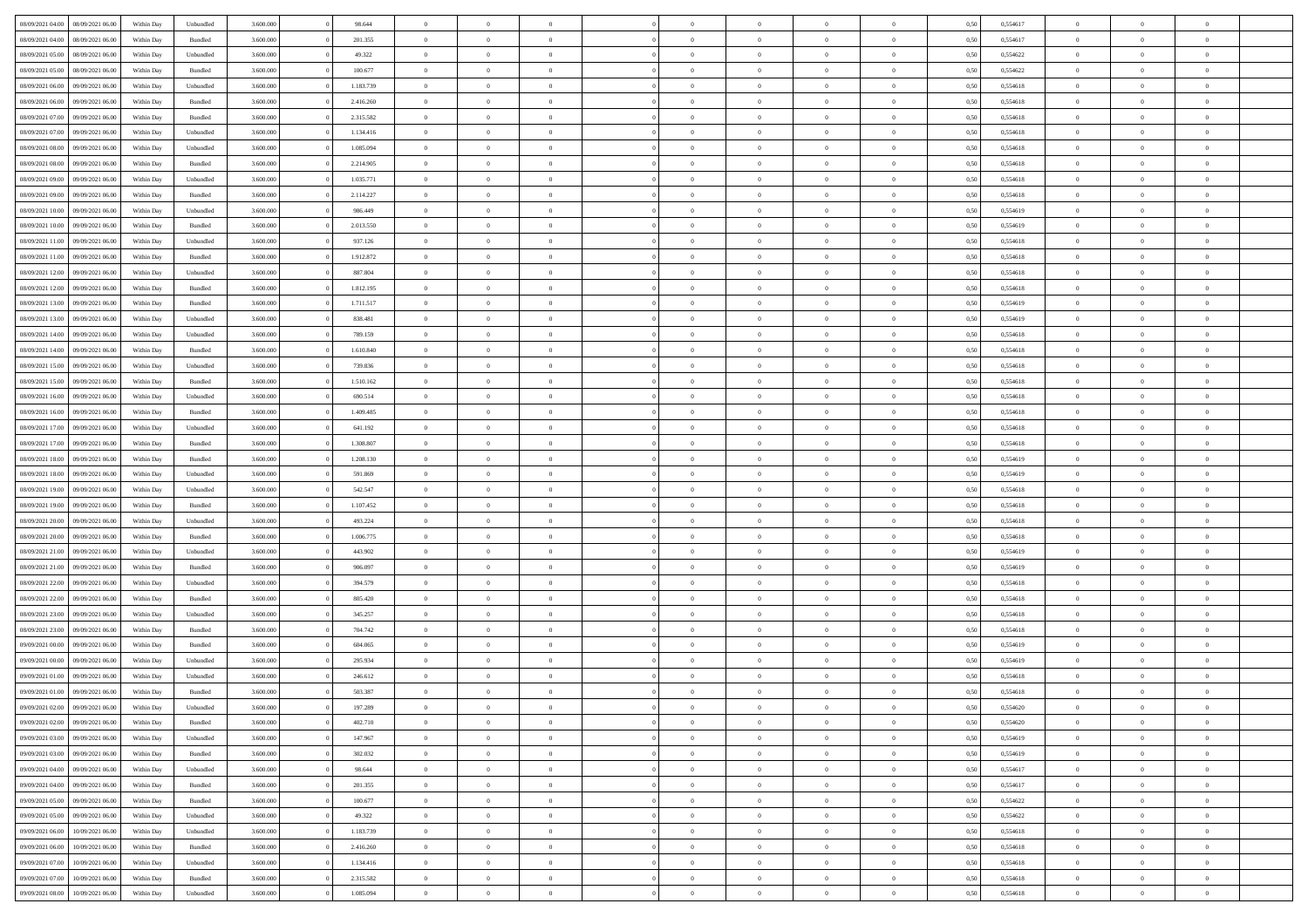| 09/09/2021 08:00 | 10/09/2021 06:00 | Within Day | Bundled   | 3.600.000 | 2.214.905 | $\overline{0}$ | $\Omega$       |                | $\Omega$       | $\Omega$       | $\theta$       | $\theta$       | 0,50 | 0,554618 | $\theta$       | $\theta$       | $\theta$       |  |
|------------------|------------------|------------|-----------|-----------|-----------|----------------|----------------|----------------|----------------|----------------|----------------|----------------|------|----------|----------------|----------------|----------------|--|
|                  |                  |            |           |           |           |                |                |                |                |                |                |                |      |          |                |                |                |  |
| 09/09/2021 09:00 | 10/09/2021 06:00 | Within Day | Unbundled | 3.600.000 | 1.035.771 | $\overline{0}$ | $\theta$       | $\overline{0}$ | $\overline{0}$ | $\bf{0}$       | $\overline{0}$ | $\bf{0}$       | 0,50 | 0,554618 | $\theta$       | $\theta$       | $\overline{0}$ |  |
| 09/09/2021 09:00 | 10/09/2021 06:00 | Within Day | Bundled   | 3.600.000 | 2.114.227 | $\overline{0}$ | $\overline{0}$ | $\overline{0}$ | $\bf{0}$       | $\bf{0}$       | $\bf{0}$       | $\bf{0}$       | 0,50 | 0,554618 | $\overline{0}$ | $\overline{0}$ | $\overline{0}$ |  |
| 09/09/2021 10:00 | 10/09/2021 06:00 | Within Dav | Unbundled | 3.600,000 | 986,449   | $\overline{0}$ | $\overline{0}$ | $\overline{0}$ | $\overline{0}$ | $\bf{0}$       | $\overline{0}$ | $\overline{0}$ | 0.50 | 0.554619 | $\theta$       | $\theta$       | $\overline{0}$ |  |
| 09/09/2021 10:00 | 10/09/2021 06:00 | Within Day | Bundled   | 3.600.000 | 2.013.550 | $\overline{0}$ | $\theta$       | $\overline{0}$ | $\overline{0}$ | $\bf{0}$       | $\overline{0}$ | $\bf{0}$       | 0,50 | 0,554619 | $\theta$       | $\overline{0}$ | $\overline{0}$ |  |
|                  |                  |            |           |           |           |                |                |                |                |                |                |                |      |          |                |                |                |  |
| 09/09/2021 11:00 | 10/09/2021 06:00 | Within Day | Bundled   | 3.600.000 | 1.912.872 | $\overline{0}$ | $\bf{0}$       | $\overline{0}$ | $\bf{0}$       | $\overline{0}$ | $\overline{0}$ | $\mathbf{0}$   | 0,50 | 0,554618 | $\overline{0}$ | $\overline{0}$ | $\bf{0}$       |  |
| 09/09/2021 11:00 | 10/09/2021 06:00 | Within Dav | Unbundled | 3.600.000 | 937.126   | $\overline{0}$ | $\overline{0}$ | $\overline{0}$ | $\overline{0}$ | $\overline{0}$ | $\overline{0}$ | $\overline{0}$ | 0.50 | 0,554618 | $\theta$       | $\overline{0}$ | $\overline{0}$ |  |
| 09/09/2021 12:00 | 10/09/2021 06:00 | Within Day | Unbundled | 3.600.000 | 887.804   | $\overline{0}$ | $\theta$       | $\overline{0}$ | $\overline{0}$ | $\bf{0}$       | $\overline{0}$ | $\bf{0}$       | 0,50 | 0,554618 | $\theta$       | $\theta$       | $\overline{0}$ |  |
| 09/09/2021 12:00 | 10/09/2021 06:00 | Within Day | Bundled   | 3.600.000 | 1.812.195 | $\overline{0}$ | $\overline{0}$ | $\overline{0}$ | $\bf{0}$       | $\bf{0}$       | $\bf{0}$       | $\bf{0}$       | 0,50 | 0,554618 | $\,0\,$        | $\overline{0}$ | $\overline{0}$ |  |
| 09/09/2021 13:00 | 10/09/2021 06:00 | Within Dav | Unbundled | 3.600.000 | 838.481   | $\overline{0}$ | $\overline{0}$ | $\overline{0}$ | $\overline{0}$ | $\overline{0}$ | $\overline{0}$ | $\overline{0}$ | 0.50 | 0.554619 | $\theta$       | $\overline{0}$ | $\overline{0}$ |  |
| 09/09/2021 13:00 | 10/09/2021 06:00 | Within Day | Bundled   | 3.600.000 | 1.711.517 | $\overline{0}$ | $\theta$       | $\overline{0}$ | $\overline{0}$ | $\bf{0}$       | $\overline{0}$ | $\bf{0}$       | 0,50 | 0,554619 | $\,$ 0 $\,$    | $\overline{0}$ | $\overline{0}$ |  |
|                  |                  |            |           |           |           |                |                |                |                |                |                |                |      |          |                |                |                |  |
| 09/09/2021 14:00 | 10/09/2021 06:00 | Within Day | Unbundled | 3.600.000 | 789.159   | $\overline{0}$ | $\overline{0}$ | $\overline{0}$ | $\bf{0}$       | $\bf{0}$       | $\bf{0}$       | $\bf{0}$       | 0,50 | 0,554618 | $\overline{0}$ | $\overline{0}$ | $\overline{0}$ |  |
| 09/09/2021 14:00 | 10/09/2021 06:00 | Within Dav | Bundled   | 3.600.000 | 1.610.840 | $\overline{0}$ | $\overline{0}$ | $\overline{0}$ | $\overline{0}$ | $\bf{0}$       | $\overline{0}$ | $\overline{0}$ | 0.50 | 0.554618 | $\theta$       | $\theta$       | $\overline{0}$ |  |
| 09/09/2021 15:00 | 10/09/2021 06:00 | Within Day | Unbundled | 3.600.000 | 739.836   | $\overline{0}$ | $\theta$       | $\overline{0}$ | $\overline{0}$ | $\bf{0}$       | $\overline{0}$ | $\bf{0}$       | 0,50 | 0,554618 | $\theta$       | $\overline{0}$ | $\overline{0}$ |  |
| 09/09/2021 15:00 | 10/09/2021 06:00 | Within Day | Bundled   | 3.600.000 | 1.510.162 | $\overline{0}$ | $\overline{0}$ | $\overline{0}$ | $\bf{0}$       | $\overline{0}$ | $\overline{0}$ | $\mathbf{0}$   | 0,50 | 0,554618 | $\overline{0}$ | $\overline{0}$ | $\bf{0}$       |  |
| 09/09/2021 16:00 | 10/09/2021 06:00 | Within Dav | Bundled   | 3.600.000 | 1.409.485 | $\overline{0}$ | $\overline{0}$ | $\overline{0}$ | $\overline{0}$ | $\overline{0}$ | $\overline{0}$ | $\overline{0}$ | 0.50 | 0.554618 | $\theta$       | $\overline{0}$ | $\overline{0}$ |  |
| 09/09/2021 16:00 | 10/09/2021 06:00 | Within Day | Unbundled | 3.600.000 | 690.514   | $\overline{0}$ | $\theta$       | $\overline{0}$ | $\overline{0}$ | $\bf{0}$       | $\overline{0}$ | $\bf{0}$       | 0,50 | 0,554618 | $\theta$       | $\theta$       | $\overline{0}$ |  |
| 09/09/2021 17:00 | 10/09/2021 06:00 | Within Day | Unbundled | 3.600.000 | 641.192   | $\overline{0}$ | $\overline{0}$ | $\overline{0}$ | $\bf{0}$       | $\bf{0}$       | $\bf{0}$       | $\bf{0}$       | 0,50 | 0,554618 | $\,0\,$        | $\overline{0}$ | $\overline{0}$ |  |
| 09/09/2021 17:00 | 10/09/2021 06:00 | Within Day | Bundled   | 3.600.000 | 1.308.807 | $\overline{0}$ | $\overline{0}$ | $\overline{0}$ | $\overline{0}$ | $\overline{0}$ | $\overline{0}$ | $\overline{0}$ | 0.50 | 0.554618 | $\theta$       | $\overline{0}$ | $\overline{0}$ |  |
|                  |                  |            |           |           |           |                |                |                |                |                |                |                |      |          |                |                |                |  |
| 09/09/2021 18:00 | 10/09/2021 06:00 | Within Day | Unbundled | 3.600.000 | 591.869   | $\overline{0}$ | $\theta$       | $\overline{0}$ | $\overline{0}$ | $\bf{0}$       | $\overline{0}$ | $\bf{0}$       | 0,50 | 0,554619 | $\,$ 0 $\,$    | $\theta$       | $\overline{0}$ |  |
| 09/09/2021 18:00 | 10/09/2021 06:00 | Within Day | Bundled   | 3.600.000 | 1.208.130 | $\overline{0}$ | $\overline{0}$ | $\overline{0}$ | $\bf{0}$       | $\bf{0}$       | $\bf{0}$       | $\bf{0}$       | 0,50 | 0,554619 | $\bf{0}$       | $\overline{0}$ | $\overline{0}$ |  |
| 09/09/2021 19:00 | 10/09/2021 06:00 | Within Day | Unbundled | 3.600,000 | 542.547   | $\overline{0}$ | $\overline{0}$ | $\overline{0}$ | $\overline{0}$ | $\bf{0}$       | $\overline{0}$ | $\overline{0}$ | 0.50 | 0.554618 | $\theta$       | $\overline{0}$ | $\overline{0}$ |  |
| 09/09/2021 19:00 | 10/09/2021 06:00 | Within Day | Bundled   | 3.600.000 | 1.107.452 | $\overline{0}$ | $\theta$       | $\overline{0}$ | $\overline{0}$ | $\bf{0}$       | $\overline{0}$ | $\bf{0}$       | 0,50 | 0,554618 | $\,$ 0 $\,$    | $\overline{0}$ | $\overline{0}$ |  |
| 09/09/2021 20:00 | 10/09/2021 06:00 | Within Day | Unbundled | 3.600.000 | 493.224   | $\overline{0}$ | $\bf{0}$       | $\overline{0}$ | $\bf{0}$       | $\overline{0}$ | $\overline{0}$ | $\mathbf{0}$   | 0,50 | 0,554618 | $\overline{0}$ | $\overline{0}$ | $\bf{0}$       |  |
| 09/09/2021 20:00 | 10/09/2021 06:00 | Within Dav | Bundled   | 3.600.000 | 1.006.775 | $\overline{0}$ | $\overline{0}$ | $\overline{0}$ | $\overline{0}$ | $\overline{0}$ | $\overline{0}$ | $\overline{0}$ | 0.50 | 0.554618 | $\theta$       | $\theta$       | $\overline{0}$ |  |
| 09/09/2021 21:00 | 10/09/2021 06:00 | Within Day | Unbundled | 3.600.000 | 443.902   | $\overline{0}$ | $\theta$       | $\overline{0}$ | $\overline{0}$ | $\bf{0}$       | $\overline{0}$ | $\bf{0}$       | 0,50 | 0,554619 | $\theta$       | $\theta$       | $\overline{0}$ |  |
|                  |                  |            |           |           |           |                |                |                |                |                |                |                |      |          |                |                |                |  |
| 09/09/2021 21:00 | 10/09/2021 06:00 | Within Day | Bundled   | 3.600.000 | 906.097   | $\overline{0}$ | $\overline{0}$ | $\overline{0}$ | $\bf{0}$       | $\bf{0}$       | $\bf{0}$       | $\bf{0}$       | 0,50 | 0,554619 | $\,0\,$        | $\overline{0}$ | $\overline{0}$ |  |
| 09/09/2021 22.00 | 10/09/2021 06:00 | Within Day | Bundled   | 3.600.000 | 805.420   | $\overline{0}$ | $\overline{0}$ | $\overline{0}$ | $\overline{0}$ | $\overline{0}$ | $\overline{0}$ | $\overline{0}$ | 0.50 | 0.554618 | $\theta$       | $\overline{0}$ | $\overline{0}$ |  |
| 09/09/2021 22.00 | 10/09/2021 06:00 | Within Day | Unbundled | 3.600.000 | 394.579   | $\overline{0}$ | $\theta$       | $\overline{0}$ | $\overline{0}$ | $\bf{0}$       | $\overline{0}$ | $\bf{0}$       | 0,50 | 0,554618 | $\,$ 0 $\,$    | $\overline{0}$ | $\overline{0}$ |  |
| 09/09/2021 23.00 | 10/09/2021 06:00 | Within Day | Unbundled | 3.600.000 | 345.257   | $\overline{0}$ | $\overline{0}$ | $\overline{0}$ | $\bf{0}$       | $\bf{0}$       | $\bf{0}$       | $\bf{0}$       | 0,50 | 0,554618 | $\overline{0}$ | $\overline{0}$ | $\overline{0}$ |  |
| 09/09/2021 23:00 | 10/09/2021 06:00 | Within Day | Bundled   | 3.600.000 | 704.742   | $\overline{0}$ | $\Omega$       | $\Omega$       | $\Omega$       | $\Omega$       | $\Omega$       | $\overline{0}$ | 0,50 | 0,554618 | $\,0\,$        | $\Omega$       | $\theta$       |  |
| 10/09/2021 00:00 | 10/09/2021 06:00 | Within Day | Unbundled | 3.600.000 | 295.934   | $\overline{0}$ | $\theta$       | $\overline{0}$ | $\overline{0}$ | $\bf{0}$       | $\overline{0}$ | $\bf{0}$       | 0,50 | 0,554619 | $\theta$       | $\theta$       | $\overline{0}$ |  |
| 10/09/2021 00:00 | 10/09/2021 06:00 | Within Day | Bundled   | 3.600.000 | 604.065   | $\overline{0}$ | $\overline{0}$ | $\overline{0}$ | $\bf{0}$       | $\bf{0}$       | $\overline{0}$ | $\mathbf{0}$   | 0,50 | 0,554619 | $\overline{0}$ | $\overline{0}$ | $\bf{0}$       |  |
|                  |                  |            |           |           |           |                |                |                |                |                |                |                |      |          |                |                |                |  |
| 10/09/2021 01:00 | 10/09/2021 06:00 | Within Day | Unbundled | 3.600,000 | 246.612   | $\overline{0}$ | $\Omega$       | $\Omega$       | $\Omega$       | $\bf{0}$       | $\overline{0}$ | $\overline{0}$ | 0.50 | 0.554618 | $\theta$       | $\theta$       | $\theta$       |  |
| 10/09/2021 01:00 | 10/09/2021 06:00 | Within Day | Bundled   | 3.600.000 | 503.387   | $\overline{0}$ | $\theta$       | $\overline{0}$ | $\overline{0}$ | $\bf{0}$       | $\overline{0}$ | $\bf{0}$       | 0,50 | 0,554618 | $\,$ 0 $\,$    | $\theta$       | $\overline{0}$ |  |
| 10/09/2021 02:00 | 10/09/2021 06:00 | Within Day | Unbundled | 3.600.000 | 197.289   | $\overline{0}$ | $\overline{0}$ | $\overline{0}$ | $\bf{0}$       | $\bf{0}$       | $\bf{0}$       | $\bf{0}$       | 0,50 | 0,554620 | $\,0\,$        | $\overline{0}$ | $\overline{0}$ |  |
| 10/09/2021 02:00 | 10/09/2021 06:00 | Within Day | Bundled   | 3.600,000 | 402.710   | $\overline{0}$ | $\Omega$       | $\Omega$       | $\Omega$       | $\theta$       | $\theta$       | $\overline{0}$ | 0.50 | 0.554620 | $\theta$       | $\theta$       | $\theta$       |  |
| 10/09/2021 03:00 | 10/09/2021 06:00 | Within Day | Bundled   | 3.600.000 | 302.032   | $\overline{0}$ | $\theta$       | $\overline{0}$ | $\overline{0}$ | $\bf{0}$       | $\overline{0}$ | $\bf{0}$       | 0,50 | 0,554619 | $\,$ 0 $\,$    | $\overline{0}$ | $\overline{0}$ |  |
| 10/09/2021 03:00 | 10/09/2021 06:00 | Within Day | Unbundled | 3.600.000 | 147.967   | $\overline{0}$ | $\overline{0}$ | $\overline{0}$ | $\bf{0}$       | $\bf{0}$       | $\bf{0}$       | $\bf{0}$       | 0,50 | 0,554619 | $\bf{0}$       | $\overline{0}$ | $\overline{0}$ |  |
|                  |                  |            |           |           | 98.644    | $\overline{0}$ | $\Omega$       |                | $\Omega$       | $\Omega$       |                |                |      |          |                |                | $\theta$       |  |
| 10/09/2021 04:00 | 10/09/2021 06:00 | Within Day | Unbundled | 3.600.000 |           |                |                | $\overline{0}$ |                |                | $\overline{0}$ | $\overline{0}$ | 0,50 | 0,554617 | $\,0\,$        | $\theta$       |                |  |
| 10/09/2021 04:00 | 10/09/2021 06:00 | Within Day | Bundled   | 3.600.000 | 201.355   | $\overline{0}$ | $\theta$       | $\overline{0}$ | $\overline{0}$ | $\bf{0}$       | $\overline{0}$ | $\bf{0}$       | 0,50 | 0,554617 | $\,$ 0 $\,$    | $\overline{0}$ | $\overline{0}$ |  |
| 10/09/2021 05:00 | 10/09/2021 06:00 | Within Day | Unbundled | 3.600.000 | 49.322    | $\overline{0}$ | $\overline{0}$ | $\overline{0}$ | $\bf{0}$       | $\bf{0}$       | $\bf{0}$       | $\mathbf{0}$   | 0,50 | 0,554622 | $\bf{0}$       | $\overline{0}$ | $\bf{0}$       |  |
| 10/09/2021 05:00 | 10/09/2021 06:00 | Within Day | Bundled   | 3.600,000 | 100,677   | $\overline{0}$ | $\Omega$       | $\Omega$       | $\Omega$       | $\Omega$       | $\Omega$       | $\overline{0}$ | 0.50 | 0.554622 | $\theta$       | $\Omega$       | $\theta$       |  |
| 10/09/2021 06:00 | 11/09/2021 06:00 | Within Day | Unbundled | 3.600.000 | 1.183.739 | $\overline{0}$ | $\overline{0}$ | $\overline{0}$ | $\bf{0}$       | $\,$ 0         | $\bf{0}$       | $\bf{0}$       | 0,50 | 0,554618 | $\,0\,$        | $\,$ 0 $\,$    | $\overline{0}$ |  |
| 10/09/2021 06:00 | 11/09/2021 06:00 | Within Day | Bundled   | 3.600.000 | 2.416.260 | $\bf{0}$       | $\bf{0}$       |                |                |                |                |                | 0,50 | 0,554618 | $\bf{0}$       | $\overline{0}$ |                |  |
| 10/09/2021 07:00 | 11/09/2021 06:00 | Within Day | Unbundled | 3.600.000 | 1.134.416 | $\overline{0}$ | $\overline{0}$ | $\overline{0}$ | $\Omega$       | $\overline{0}$ | $\overline{0}$ | $\overline{0}$ | 0.50 | 0.554618 | $\theta$       | $\theta$       | $\theta$       |  |
| 10/09/2021 07:00 | 11/09/2021 06:00 | Within Day | Bundled   | 3.600.000 | 2.315.582 | $\overline{0}$ | $\,$ 0         | $\overline{0}$ | $\bf{0}$       | $\,$ 0 $\,$    | $\overline{0}$ | $\,$ 0 $\,$    | 0,50 | 0,554618 | $\,$ 0 $\,$    | $\,$ 0 $\,$    | $\,$ 0         |  |
|                  |                  |            |           |           |           |                |                |                |                |                |                |                |      |          |                |                |                |  |
| 10/09/2021 08:00 | 11/09/2021 06:00 | Within Day | Unbundled | 3.600.000 | 1.085.094 | $\overline{0}$ | $\overline{0}$ | $\overline{0}$ | $\overline{0}$ | $\overline{0}$ | $\overline{0}$ | $\mathbf{0}$   | 0,50 | 0,554618 | $\overline{0}$ | $\bf{0}$       | $\bf{0}$       |  |
| 10/09/2021 08:00 | 11/09/2021 06:00 | Within Day | Bundled   | 3.600.000 | 2.214.905 | $\overline{0}$ | $\overline{0}$ | $\overline{0}$ | $\Omega$       | $\overline{0}$ | $\overline{0}$ | $\overline{0}$ | 0,50 | 0,554618 | $\overline{0}$ | $\theta$       | $\overline{0}$ |  |
| 10/09/2021 09:00 | 11/09/2021 06:00 | Within Day | Bundled   | 3.600.000 | 2.114.227 | $\overline{0}$ | $\,$ 0         | $\overline{0}$ | $\overline{0}$ | $\,$ 0 $\,$    | $\overline{0}$ | $\mathbf{0}$   | 0,50 | 0,554618 | $\,$ 0 $\,$    | $\overline{0}$ | $\overline{0}$ |  |
| 10/09/2021 09:00 | 11/09/2021 06:00 | Within Day | Unbundled | 3.600.000 | 1.035.771 | $\overline{0}$ | $\overline{0}$ | $\overline{0}$ | $\overline{0}$ | $\overline{0}$ | $\overline{0}$ | $\mathbf{0}$   | 0,50 | 0,554618 | $\overline{0}$ | $\overline{0}$ | $\bf{0}$       |  |
| 10/09/2021 10:00 | 11/09/2021 06:00 | Within Day | Unbundled | 3.600,000 | 986.449   | $\overline{0}$ | $\overline{0}$ | $\overline{0}$ | $\Omega$       | $\overline{0}$ | $\overline{0}$ | $\bf{0}$       | 0.50 | 0,554619 | $\overline{0}$ | $\theta$       | $\overline{0}$ |  |
| 10/09/2021 10:00 | 11/09/2021 06:00 | Within Day | Bundled   | 3.600.000 | 2.013.550 | $\overline{0}$ | $\,$ 0         | $\overline{0}$ | $\bf{0}$       | $\bf{0}$       | $\bf{0}$       | $\bf{0}$       | 0,50 | 0,554619 | $\,$ 0 $\,$    | $\overline{0}$ | $\overline{0}$ |  |
| 10/09/2021 11:00 | 11/09/2021 06:00 | Within Day | Unbundled | 3.600.000 | 937.126   | $\overline{0}$ | $\bf{0}$       | $\overline{0}$ | $\overline{0}$ | $\overline{0}$ | $\overline{0}$ | $\mathbf{0}$   | 0,50 | 0,554618 | $\overline{0}$ | $\overline{0}$ | $\bf{0}$       |  |
| 10/09/2021 11:00 | 11/09/2021 06:00 | Within Day | Bundled   | 3.600,000 | 1.912.872 | $\overline{0}$ | $\overline{0}$ | $\overline{0}$ | $\Omega$       | $\overline{0}$ | $\overline{0}$ | $\overline{0}$ | 0.50 | 0,554618 | $\overline{0}$ | $\overline{0}$ | $\overline{0}$ |  |
|                  |                  |            |           |           |           |                | $\bf{0}$       |                |                |                |                |                |      |          | $\,$ 0 $\,$    | $\,$ 0 $\,$    |                |  |
| 10/09/2021 12:00 | 11/09/2021 06:00 | Within Day | Unbundled | 3.600.000 | 887.804   | $\overline{0}$ |                | $\overline{0}$ | $\bf{0}$       | $\bf{0}$       | $\bf{0}$       | $\mathbf{0}$   | 0,50 | 0,554618 |                |                | $\bf{0}$       |  |
| 10/09/2021 12:00 | 11/09/2021 06:00 | Within Day | Bundled   | 3.600.000 | 1.812.195 | $\overline{0}$ | $\overline{0}$ | $\overline{0}$ | $\overline{0}$ | $\overline{0}$ | $\bf{0}$       | $\mathbf{0}$   | 0,50 | 0,554618 | $\overline{0}$ | $\bf{0}$       | $\bf{0}$       |  |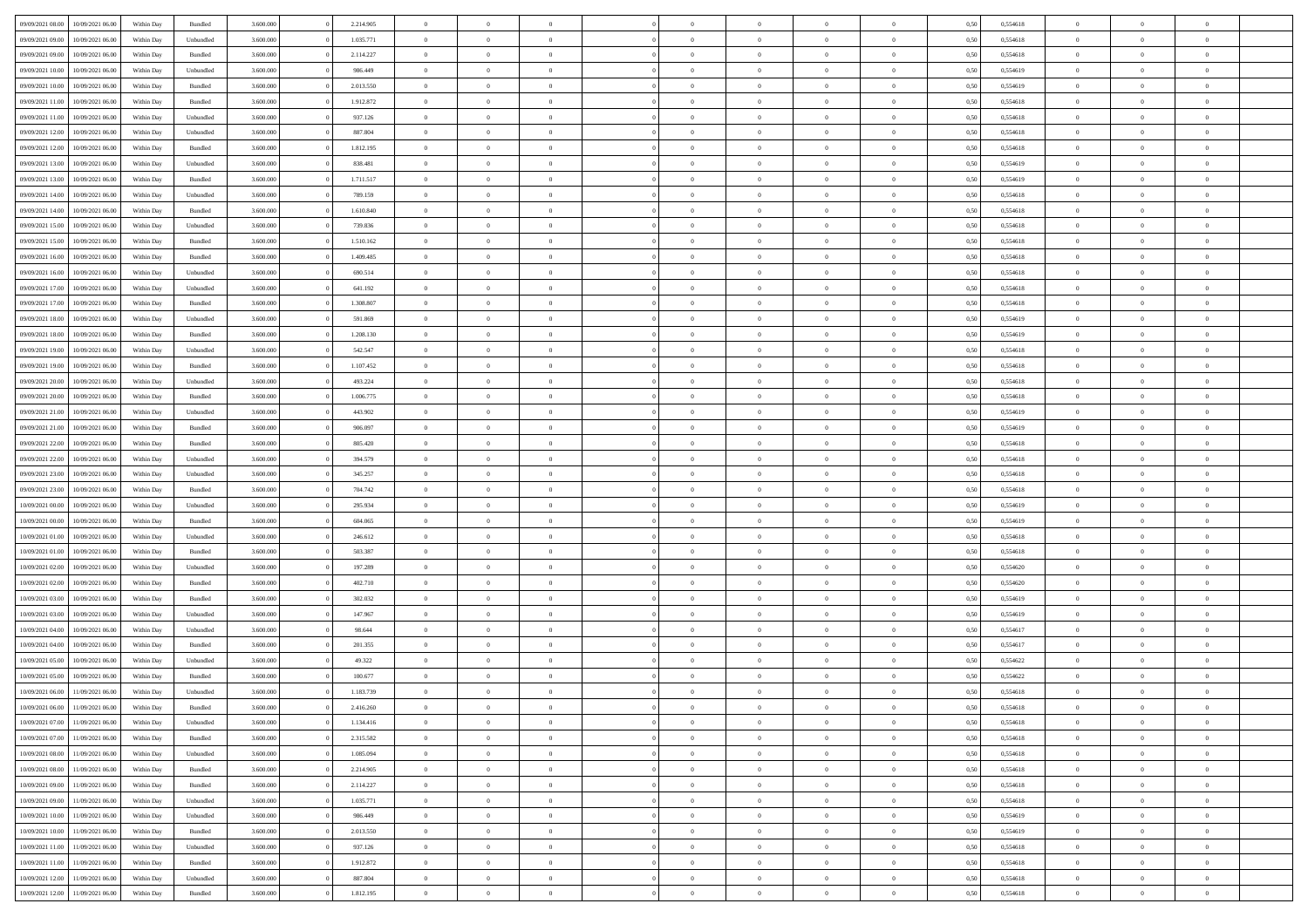| 10/09/2021 13:00                  | 11/09/2021 06:00 | Within Day | Unbundled | 3.600.000 | 838.481   | $\overline{0}$ | $\theta$       |                | $\overline{0}$ | $\bf{0}$       | $\overline{0}$ | $\theta$       | 0,50 | 0,554619 | $\theta$       | $\theta$       | $\sqrt{a}$               |  |
|-----------------------------------|------------------|------------|-----------|-----------|-----------|----------------|----------------|----------------|----------------|----------------|----------------|----------------|------|----------|----------------|----------------|--------------------------|--|
| 10/09/2021 13:00                  | 11/09/2021 06.00 | Within Day | Bundled   | 3.600.000 | 1.711.517 | $\overline{0}$ | $\overline{0}$ | $\overline{0}$ | $\overline{0}$ | $\,$ 0         | $\bf{0}$       | $\bf{0}$       | 0,50 | 0,554619 | $\,$ 0 $\,$    | $\overline{0}$ | $\overline{0}$           |  |
|                                   |                  |            |           |           |           |                |                |                |                |                |                |                |      |          |                |                |                          |  |
| 10/09/2021 14:00                  | 11/09/2021 06:00 | Within Day | Bundled   | 3.600,000 | 1.610.840 | $\overline{0}$ | $\overline{0}$ | $\overline{0}$ | $\overline{0}$ | $\bf{0}$       | $\overline{0}$ | $\overline{0}$ | 0,50 | 0,554618 | $\bf{0}$       | $\overline{0}$ | $\overline{0}$           |  |
| 10/09/2021 14:00                  | 11/09/2021 06:00 | Within Day | Unbundled | 3.600.000 | 789.159   | $\overline{0}$ | $\overline{0}$ | $\overline{0}$ | $\overline{0}$ | $\bf{0}$       | $\overline{0}$ | $\overline{0}$ | 0,50 | 0,554618 | $\,$ 0 $\,$    | $\overline{0}$ | $\overline{0}$           |  |
| 10/09/2021 15:00                  | 1/09/2021 06.00  | Within Day | Unbundled | 3.600.000 | 739.836   | $\overline{0}$ | $\theta$       | $\overline{0}$ |                | $\overline{0}$ | $\overline{0}$ | $\bf{0}$       | 0,50 | 0,554618 | $\,$ 0 $\,$    | $\overline{0}$ | $\overline{0}$           |  |
| 10/09/2021 15:00                  | 11/09/2021 06:00 | Within Day | Bundled   | 3.600,000 | 1.510.162 | $\overline{0}$ | $\overline{0}$ | $\overline{0}$ | $\overline{0}$ | $\bf{0}$       | $\overline{0}$ | $\overline{0}$ | 0.50 | 0.554618 | $\,0\,$        | $\theta$       | $\overline{0}$           |  |
| 10/09/2021 16:00                  | 11/09/2021 06:00 | Within Day | Unbundled | 3.600.000 | 690.514   | $\overline{0}$ | $\overline{0}$ | $\overline{0}$ | $\overline{0}$ | $\,$ 0         | $\overline{0}$ | $\overline{0}$ | 0,50 | 0,554618 | $\,$ 0 $\,$    | $\theta$       | $\overline{0}$           |  |
| 10/09/2021 16:00                  | 1/09/2021 06.00  | Within Day | Bundled   | 3.600.000 | 1.409.485 | $\overline{0}$ | $\theta$       | $\overline{0}$ | $\overline{0}$ | $\bf{0}$       | $\overline{0}$ | $\bf{0}$       | 0,50 | 0,554618 | $\,$ 0 $\,$    | $\overline{0}$ | $\overline{0}$           |  |
| 10/09/2021 17:00                  | 11/09/2021 06:00 | Within Day | Unbundled | 3.600,000 | 641.192   | $\overline{0}$ | $\overline{0}$ | $\overline{0}$ | $\overline{0}$ | $\bf{0}$       | $\overline{0}$ | $\bf{0}$       | 0.50 | 0.554618 | $\,0\,$        | $\overline{0}$ | $\overline{0}$           |  |
| 10/09/2021 17:00                  | 11/09/2021 06:00 | Within Day | Bundled   | 3.600.000 | 1.308.807 | $\overline{0}$ | $\overline{0}$ | $\overline{0}$ | $\overline{0}$ | $\,$ 0         | $\overline{0}$ | $\bf{0}$       | 0,50 | 0,554618 | $\,$ 0 $\,$    | $\overline{0}$ | $\overline{0}$           |  |
| 10/09/2021 18:00                  | 1/09/2021 06.00  | Within Day | Unbundled | 3.600.000 | 591.869   | $\overline{0}$ | $\theta$       | $\overline{0}$ | $\overline{0}$ | $\,$ 0         | $\overline{0}$ | $\bf{0}$       | 0,50 | 0,554619 | $\,$ 0 $\,$    | $\overline{0}$ | $\overline{0}$           |  |
| 10/09/2021 18:00                  | 11/09/2021 06:00 | Within Day | Bundled   | 3.600,000 | 1.208.130 | $\overline{0}$ | $\overline{0}$ | $\overline{0}$ | $\overline{0}$ | $\bf{0}$       | $\overline{0}$ | $\mathbf{0}$   | 0.50 | 0.554619 | $\bf{0}$       | $\overline{0}$ | $\overline{\phantom{a}}$ |  |
| 10/09/2021 19:00                  | 11/09/2021 06:00 | Within Day | Unbundled | 3.600.000 | 542.547   | $\overline{0}$ | $\overline{0}$ | $\overline{0}$ | $\overline{0}$ | $\,$ 0         | $\overline{0}$ | $\overline{0}$ | 0,50 | 0,554618 | $\,$ 0 $\,$    | $\theta$       | $\overline{0}$           |  |
| 10/09/2021 19:00                  | 1/09/2021 06.00  | Within Day | Bundled   | 3.600.000 | 1.107.452 | $\overline{0}$ | $\theta$       | $\overline{0}$ | $\overline{0}$ | $\overline{0}$ | $\overline{0}$ | $\bf{0}$       | 0,50 | 0,554618 | $\,$ 0 $\,$    | $\overline{0}$ | $\overline{0}$           |  |
| 10/09/2021 20:00                  | 11/09/2021 06:00 | Within Day | Bundled   | 3.600,000 | 1.006.775 | $\overline{0}$ | $\overline{0}$ | $\overline{0}$ | $\overline{0}$ | $\bf{0}$       | $\overline{0}$ | $\overline{0}$ | 0.50 | 0.554618 | $\theta$       | $\theta$       | $\overline{0}$           |  |
|                                   |                  |            |           |           |           | $\overline{0}$ | $\overline{0}$ | $\overline{0}$ | $\overline{0}$ |                | $\overline{0}$ |                |      |          |                | $\theta$       | $\overline{0}$           |  |
| 10/09/2021 20:00                  | 11/09/2021 06:00 | Within Day | Unbundled | 3.600.000 | 493.224   |                |                |                |                | $\,$ 0         |                | $\bf{0}$       | 0,50 | 0,554618 | $\,$ 0 $\,$    |                |                          |  |
| 10/09/2021 21:00                  | 1/09/2021 06.00  | Within Day | Bundled   | 3.600.000 | 906.097   | $\overline{0}$ | $\theta$       | $\overline{0}$ | $\overline{0}$ | $\bf{0}$       | $\overline{0}$ | $\bf{0}$       | 0,50 | 0,554619 | $\,$ 0 $\,$    | $\overline{0}$ | $\overline{0}$           |  |
| 10/09/2021 21:00                  | 11/09/2021 06:00 | Within Day | Unbundled | 3.600,000 | 443.902   | $\overline{0}$ | $\overline{0}$ | $\overline{0}$ | $\overline{0}$ | $\bf{0}$       | $\overline{0}$ | $\bf{0}$       | 0.50 | 0.554619 | $\,0\,$        | $\overline{0}$ | $\overline{0}$           |  |
| 10/09/2021 22:00                  | 11/09/2021 06:00 | Within Day | Bundled   | 3.600.000 | 805.420   | $\overline{0}$ | $\overline{0}$ | $\overline{0}$ | $\overline{0}$ | $\,$ 0         | $\overline{0}$ | $\bf{0}$       | 0,50 | 0,554618 | $\,$ 0 $\,$    | $\overline{0}$ | $\overline{0}$           |  |
| 10/09/2021 22:00                  | 1/09/2021 06.00  | Within Day | Unbundled | 3.600.000 | 394.579   | $\overline{0}$ | $\theta$       | $\overline{0}$ | $\overline{0}$ | $\,$ 0         | $\bf{0}$       | $\bf{0}$       | 0,50 | 0,554618 | $\,$ 0 $\,$    | $\overline{0}$ | $\overline{0}$           |  |
| 10/09/2021 23:00                  | 11/09/2021 06:00 | Within Day | Bundled   | 3.600,000 | 704.742   | $\overline{0}$ | $\overline{0}$ | $\overline{0}$ | $\overline{0}$ | $\bf{0}$       | $\overline{0}$ | $\mathbf{0}$   | 0.50 | 0.554618 | $\bf{0}$       | $\overline{0}$ | $\overline{0}$           |  |
| 10/09/2021 23:00                  | 11/09/2021 06:00 | Within Day | Unbundled | 3.600.000 | 345.257   | $\overline{0}$ | $\overline{0}$ | $\overline{0}$ | $\overline{0}$ | $\bf{0}$       | $\overline{0}$ | $\overline{0}$ | 0,50 | 0,554618 | $\,$ 0 $\,$    | $\overline{0}$ | $\overline{0}$           |  |
| 11/09/2021 00:00                  | 1/09/2021 06.00  | Within Day | Unbundled | 3.600.000 | 295.934   | $\overline{0}$ | $\theta$       | $\overline{0}$ | $\overline{0}$ | $\bf{0}$       | $\overline{0}$ | $\bf{0}$       | 0,50 | 0,554619 | $\,$ 0 $\,$    | $\overline{0}$ | $\overline{0}$           |  |
| 11/09/2021 00:00                  | 11/09/2021 06:00 | Within Day | Bundled   | 3.600,000 | 604,065   | $\overline{0}$ | $\overline{0}$ | $\overline{0}$ | $\overline{0}$ | $\bf{0}$       | $\overline{0}$ | $\overline{0}$ | 0.50 | 0.554619 | $\,0\,$        | $\theta$       | $\overline{0}$           |  |
| 11/09/2021 01:00                  | 11/09/2021 06:00 | Within Day | Unbundled | 3.600.000 | 246.612   | $\overline{0}$ | $\overline{0}$ | $\overline{0}$ | $\overline{0}$ | $\,$ 0         | $\overline{0}$ | $\overline{0}$ | 0,50 | 0,554618 | $\,0\,$        | $\theta$       | $\overline{0}$           |  |
| 11/09/2021 01:00                  | 1/09/2021 06.00  | Within Day | Bundled   | 3.600.000 | 503.387   | $\overline{0}$ | $\theta$       | $\overline{0}$ |                | $\bf{0}$       | $\overline{0}$ | $\bf{0}$       | 0,50 | 0,554618 | $\,$ 0 $\,$    | $\overline{0}$ | $\overline{0}$           |  |
| 11/09/2021 02:00                  | 11/09/2021 06:00 | Within Day | Bundled   | 3.600,000 | 402.710   | $\overline{0}$ | $\overline{0}$ | $\overline{0}$ | $\overline{0}$ | $\bf{0}$       | $\overline{0}$ | $\bf{0}$       | 0.50 | 0.554620 | $\,0\,$        | $\overline{0}$ | $\overline{0}$           |  |
| 11/09/2021 02:00                  | 11/09/2021 06:00 | Within Day | Unbundled | 3.600.000 | 197.289   | $\overline{0}$ | $\overline{0}$ | $\overline{0}$ | $\overline{0}$ | $\,$ 0         | $\overline{0}$ | $\bf{0}$       | 0,50 | 0,554620 | $\,$ 0 $\,$    | $\overline{0}$ | $\overline{0}$           |  |
|                                   |                  |            |           |           |           |                | $\overline{0}$ | $\overline{0}$ | $\overline{0}$ | $\,$ 0         |                |                |      |          | $\,$ 0 $\,$    | $\overline{0}$ | $\overline{0}$           |  |
| 11/09/2021 03:00                  | 1/09/2021 06.00  | Within Day | Unbundled | 3.600.000 | 147.967   | $\overline{0}$ |                |                |                |                | $\bf{0}$       | $\bf{0}$       | 0,50 | 0,554619 |                |                |                          |  |
| 11/09/2021 03:00                  | 11/09/2021 06:00 | Within Day | Bundled   | 3.600,000 | 302.032   | $\overline{0}$ | $\overline{0}$ | $\overline{0}$ | $\overline{0}$ | $\bf{0}$       | $\overline{0}$ | $\mathbf{0}$   | 0.50 | 0.554619 | $\bf{0}$       | $\overline{0}$ | $\overline{0}$           |  |
| 11/09/2021 04:00                  | 11/09/2021 06:00 | Within Dav | Unbundled | 3.600.000 | 98.644    | $\overline{0}$ | $\overline{0}$ | $\overline{0}$ | $\overline{0}$ | $\bf{0}$       | $\overline{0}$ | $\overline{0}$ | 0.50 | 0,554617 | $\theta$       | $\overline{0}$ | $\overline{0}$           |  |
| 11/09/2021 04:00                  | 1/09/2021 06.00  | Within Day | Bundled   | 3.600.000 | 201.355   | $\overline{0}$ | $\theta$       | $\overline{0}$ | $\overline{0}$ | $\bf{0}$       | $\overline{0}$ | $\bf{0}$       | 0,50 | 0,554617 | $\,$ 0 $\,$    | $\overline{0}$ | $\overline{0}$           |  |
| 11/09/2021 05:00                  | 11/09/2021 06:00 | Within Day | Unbundled | 3.600,000 | 49.322    | $\overline{0}$ | $\overline{0}$ | $\overline{0}$ | $\overline{0}$ | $\bf{0}$       | $\overline{0}$ | $\bf{0}$       | 0.50 | 0.554622 | $\,0\,$        | $\theta$       | $\overline{0}$           |  |
| 11/09/2021 05:00                  | 11/09/2021 06:00 | Within Dav | Bundled   | 3.600.000 | 100.677   | $\overline{0}$ | $\theta$       | $\Omega$       | $\overline{0}$ | $\bf{0}$       | $\overline{0}$ | $\overline{0}$ | 0.50 | 0,554622 | $\theta$       | $\overline{0}$ | $\overline{0}$           |  |
| 11/09/2021 06:00                  | 12/09/2021 06.00 | Within Day | Unbundled | 3.600.000 | 1.183.739 | $\overline{0}$ | $\theta$       | $\overline{0}$ | $\overline{0}$ | $\,$ 0         | $\overline{0}$ | $\bf{0}$       | 0,50 | 0,554618 | $\,$ 0 $\,$    | $\overline{0}$ | $\overline{0}$           |  |
| 11/09/2021 06:00                  | 12/09/2021 06:00 | Within Day | Bundled   | 3.600,000 | 2.416.260 | $\overline{0}$ | $\overline{0}$ | $\overline{0}$ | $\overline{0}$ | $\bf{0}$       | $\overline{0}$ | $\bf{0}$       | 0.50 | 0.554618 | $\,0\,$        | $\overline{0}$ | $\overline{0}$           |  |
| 11/09/2021 07:00                  | 12/09/2021 06:00 | Within Dav | Unbundled | 3.600.000 | 1.134.416 | $\overline{0}$ | $\overline{0}$ | $\overline{0}$ | $\overline{0}$ | $\overline{0}$ | $\overline{0}$ | $\overline{0}$ | 0.50 | 0,554618 | $\theta$       | $\overline{0}$ | $\overline{0}$           |  |
| 11/09/2021 07:00                  | 12/09/2021 06.00 | Within Day | Bundled   | 3.600.000 | 2.315.582 | $\bf{0}$       | $\overline{0}$ | $\overline{0}$ | $\overline{0}$ | $\bf{0}$       | $\bf{0}$       | $\bf{0}$       | 0,50 | 0,554618 | $\,$ 0 $\,$    | $\overline{0}$ | $\overline{0}$           |  |
| 11/09/2021 08:00                  | 12/09/2021 06:00 | Within Day | Bundled   | 3.600,000 | 2.214.905 | $\overline{0}$ | $\overline{0}$ | $\overline{0}$ | $\overline{0}$ | $\bf{0}$       | $\overline{0}$ | $\mathbf{0}$   | 0.50 | 0.554618 | $\bf{0}$       | $\overline{0}$ | $\overline{0}$           |  |
| 11/09/2021 08:00                  | 12/09/2021 06:00 | Within Dav | Unbundled | 3.600.000 | 1.085.094 | $\overline{0}$ | $\overline{0}$ | $\Omega$       | $\overline{0}$ | $\bf{0}$       | $\overline{0}$ | $\overline{0}$ | 0.50 | 0,554618 | $\theta$       | $\overline{0}$ | $\overline{0}$           |  |
| 11/09/2021 09:00                  | 12/09/2021 06:00 | Within Day | Unbundled | 3.600.000 | 1.035.771 | $\overline{0}$ | $\theta$       | $\overline{0}$ | $\overline{0}$ | $\,$ 0         | $\overline{0}$ | $\bf{0}$       | 0,50 | 0,554618 | $\,$ 0 $\,$    | $\overline{0}$ | $\overline{0}$           |  |
| 11/09/2021 09:00                  | 12/09/2021 06:00 | Within Day | Bundled   | 3.600,000 | 2.114.227 | $\overline{0}$ | $\theta$       | $\overline{0}$ | $\overline{0}$ | $\bf{0}$       | $\Omega$       | $\overline{0}$ | 0.50 | 0.554618 | $\,0\,$        | $\theta$       | $\theta$                 |  |
| 11/09/2021 10:00                  | 12/09/2021 06:00 | Within Dav | Unbundled | 3.600.000 | 986,449   | $\overline{0}$ | $\Omega$       | $\Omega$       | $\Omega$       | $\bf{0}$       | $\overline{0}$ | $\Omega$       | 0.50 | 0,554619 | $\theta$       | $\theta$       | $\overline{0}$           |  |
| 11/09/2021 10:00                  | 12/09/2021 06:00 | Within Day | Bundled   | 3.600.000 | 2.013.550 | $\bf{0}$       | $\,$ 0 $\,$    | $\overline{0}$ | $\overline{0}$ | $\,$ 0         | $\bf{0}$       | $\bf{0}$       | 0,50 | 0,554619 | $\,$ 0 $\,$    | $\overline{0}$ | $\overline{0}$           |  |
| 11/09/2021 11:00                  | 12/09/2021 06:00 | Within Day | Unbundled | 3.600.000 | 937.126   | $\bf{0}$       | $\theta$       |                |                |                |                |                | 0,50 | 0,554618 | $\bf{0}$       | $\theta$       |                          |  |
| 11/09/2021 11:00                  | 12/09/2021 06:00 | Within Day | Bundled   | 3.600.000 | 1.912.872 | $\overline{0}$ | $\overline{0}$ | $\overline{0}$ | $\overline{0}$ | $\overline{0}$ | $\overline{0}$ | $\mathbf{0}$   | 0,50 | 0,554618 | $\theta$       | $\overline{0}$ | $\overline{0}$           |  |
| 11/09/2021 12:00                  | 12/09/2021 06:00 | Within Day | Unbundled | 3.600.000 | 887.804   | $\overline{0}$ | $\overline{0}$ | $\overline{0}$ | $\bf{0}$       | $\overline{0}$ | $\overline{0}$ | $\bf{0}$       | 0,50 | 0,554618 | $\bf{0}$       | $\overline{0}$ | $\bf{0}$                 |  |
|                                   |                  |            |           |           |           |                |                |                |                |                |                |                |      |          |                |                |                          |  |
| 11/09/2021 12:00                  | 12/09/2021 06:00 | Within Day | Bundled   | 3.600.000 | 1.812.195 | $\overline{0}$ | $\overline{0}$ | $\overline{0}$ | $\overline{0}$ | $\overline{0}$ | $\overline{0}$ | $\mathbf{0}$   | 0.50 | 0.554618 | $\overline{0}$ | $\bf{0}$       | $\bf{0}$                 |  |
| 11/09/2021 13:00                  | 12/09/2021 06:00 | Within Day | Bundled   | 3.600.000 | 1.711.517 | $\overline{0}$ | $\overline{0}$ | $\overline{0}$ | $\overline{0}$ | $\overline{0}$ | $\overline{0}$ | $\mathbf{0}$   | 0,50 | 0,554619 | $\overline{0}$ | $\theta$       | $\overline{0}$           |  |
| 11/09/2021 13:00                  | 12/09/2021 06:00 | Within Day | Unbundled | 3.600.000 | 838.481   | $\overline{0}$ | $\overline{0}$ | $\overline{0}$ | $\overline{0}$ | $\bf{0}$       | $\bf{0}$       | $\bf{0}$       | 0,50 | 0,554619 | $\bf{0}$       | $\overline{0}$ | $\overline{0}$           |  |
| 11/09/2021 14:00                  | 12/09/2021 06:00 | Within Day | Unbundled | 3.600.000 | 789.159   | $\overline{0}$ | $\overline{0}$ | $\overline{0}$ | $\overline{0}$ | $\bf{0}$       | $\overline{0}$ | $\mathbf{0}$   | 0.50 | 0.554618 | $\,$ 0 $\,$    | $\overline{0}$ | $\overline{0}$           |  |
| 11/09/2021 14:00                  | 12/09/2021 06:00 | Within Day | Bundled   | 3.600.000 | 1.610.840 | $\overline{0}$ | $\overline{0}$ | $\overline{0}$ | $\overline{0}$ | $\overline{0}$ | $\overline{0}$ | $\overline{0}$ | 0,50 | 0,554618 | $\overline{0}$ | $\overline{0}$ | $\overline{0}$           |  |
| 11/09/2021 15:00                  | 12/09/2021 06:00 | Within Day | Unbundled | 3.600.000 | 739.836   | $\overline{0}$ | $\,$ 0         | $\overline{0}$ | $\bf{0}$       | $\overline{0}$ | $\overline{0}$ | $\bf{0}$       | 0,50 | 0,554618 | $\,$ 0 $\,$    | $\overline{0}$ | $\overline{0}$           |  |
| 11/09/2021 15:00                  | 12/09/2021 06:00 | Within Day | Bundled   | 3.600,000 | 1.510.162 | $\overline{0}$ | $\overline{0}$ | $\overline{0}$ | $\overline{0}$ | $\bf{0}$       | $\overline{0}$ | $\mathbf{0}$   | 0.50 | 0.554618 | $\mathbf{0}$   | $\bf{0}$       | $\bf{0}$                 |  |
| 11/09/2021 16:00                  | 12/09/2021 06:00 | Within Day | Unbundled | 3.600.000 | 690.514   | $\overline{0}$ | $\overline{0}$ | $\overline{0}$ | $\overline{0}$ | $\overline{0}$ | $\overline{0}$ | $\overline{0}$ | 0,50 | 0,554618 | $\overline{0}$ | $\overline{0}$ | $\overline{0}$           |  |
| 11/09/2021 16:00                  | 12/09/2021 06:00 | Within Day | Bundled   | 3.600.000 | 1.409.485 | $\overline{0}$ | $\bf{0}$       | $\overline{0}$ | $\bf{0}$       | $\bf{0}$       | $\bf{0}$       | $\bf{0}$       | 0,50 | 0,554618 | $\overline{0}$ | $\overline{0}$ | $\bf{0}$                 |  |
| 11/09/2021 17:00 12/09/2021 06:00 |                  | Within Day | Unbundled | 3.600.000 | 641.192   | $\,$ 0 $\,$    | $\,$ 0 $\,$    | $\overline{0}$ | $\overline{0}$ | $\,$ 0 $\,$    | $\,$ 0 $\,$    | $\,$ 0 $\,$    | 0,50 | 0,554618 | $\mathbf{0}^-$ | $\,$ 0 $\,$    | $\,$ 0 $\,$              |  |
|                                   |                  |            |           |           |           |                |                |                |                |                |                |                |      |          |                |                |                          |  |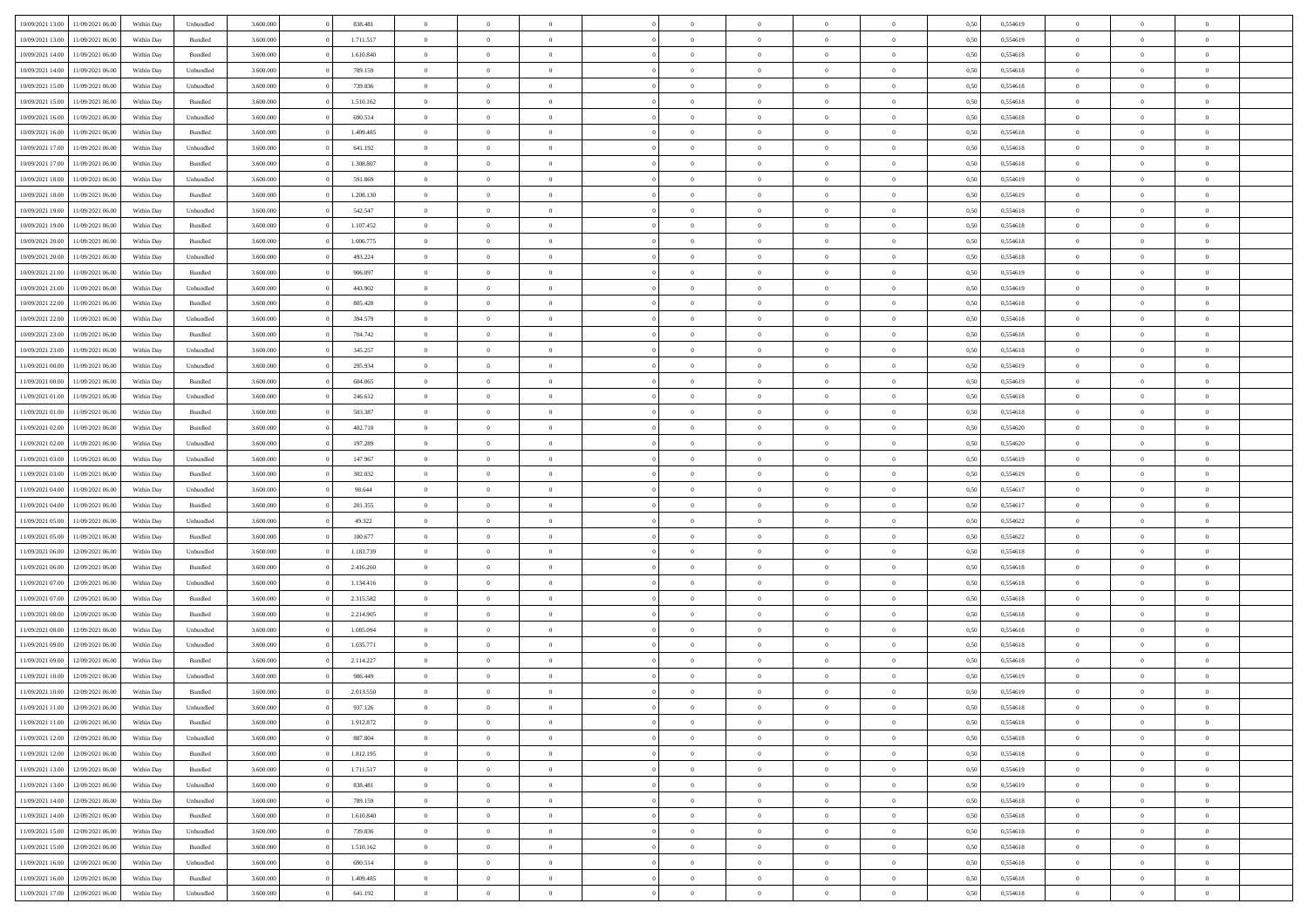| 11/09/2021 17:00                  | 12/09/2021 06:00                  | Within Day | Bundled            | 3.600.000 | 1.308.807 | $\overline{0}$ | $\Omega$       |                | $\Omega$       | $\Omega$       | $\theta$       | $\theta$       | 0,50 | 0,554618 | $\theta$       | $\theta$       | $\theta$       |  |
|-----------------------------------|-----------------------------------|------------|--------------------|-----------|-----------|----------------|----------------|----------------|----------------|----------------|----------------|----------------|------|----------|----------------|----------------|----------------|--|
|                                   |                                   |            |                    |           |           |                |                |                |                |                |                |                |      |          |                |                |                |  |
| 11/09/2021 18:00                  | 12/09/2021 06:00                  | Within Day | Unbundled          | 3.600.000 | 591.869   | $\overline{0}$ | $\theta$       | $\overline{0}$ | $\overline{0}$ | $\bf{0}$       | $\overline{0}$ | $\bf{0}$       | 0,50 | 0,554619 | $\theta$       | $\theta$       | $\overline{0}$ |  |
| 11/09/2021 18:00                  | 12/09/2021 06:00                  | Within Day | Bundled            | 3.600.000 | 1.208.130 | $\overline{0}$ | $\overline{0}$ | $\overline{0}$ | $\overline{0}$ | $\bf{0}$       | $\overline{0}$ | $\bf{0}$       | 0,50 | 0,554619 | $\overline{0}$ | $\overline{0}$ | $\overline{0}$ |  |
| 11/09/2021 19:00                  | 12/09/2021 06:00                  | Within Dav | Bundled            | 3.600,000 | 1.107.452 | $\overline{0}$ | $\overline{0}$ | $\overline{0}$ | $\overline{0}$ | $\bf{0}$       | $\overline{0}$ | $\overline{0}$ | 0.50 | 0.554618 | $\theta$       | $\theta$       | $\overline{0}$ |  |
| 11/09/2021 19:00                  | 12/09/2021 06:00                  | Within Day | Unbundled          | 3.600.000 | 542.547   | $\overline{0}$ | $\theta$       | $\overline{0}$ | $\overline{0}$ | $\bf{0}$       | $\overline{0}$ | $\bf{0}$       | 0,50 | 0,554618 | $\theta$       | $\overline{0}$ | $\overline{0}$ |  |
| 11/09/2021 20:00                  | 12/09/2021 06:00                  | Within Day | Unbundled          | 3.600.000 | 493.224   | $\overline{0}$ | $\bf{0}$       | $\overline{0}$ | $\bf{0}$       | $\overline{0}$ | $\overline{0}$ | $\mathbf{0}$   | 0,50 | 0,554618 | $\overline{0}$ | $\overline{0}$ | $\bf{0}$       |  |
| 11/09/2021 20:00                  | 12/09/2021 06:00                  | Within Dav | Bundled            | 3.600.000 | 1.006.775 | $\overline{0}$ | $\overline{0}$ | $\overline{0}$ | $\overline{0}$ | $\overline{0}$ | $\overline{0}$ | $\overline{0}$ | 0.50 | 0,554618 | $\theta$       | $\overline{0}$ | $\overline{0}$ |  |
|                                   |                                   |            |                    |           |           |                |                |                |                |                |                |                |      |          |                |                |                |  |
| 11/09/2021 21:00                  | 12/09/2021 06:00                  | Within Day | Unbundled          | 3.600.000 | 443.902   | $\overline{0}$ | $\theta$       | $\overline{0}$ | $\overline{0}$ | $\bf{0}$       | $\overline{0}$ | $\bf{0}$       | 0,50 | 0,554619 | $\theta$       | $\theta$       | $\overline{0}$ |  |
| 11/09/2021 21:00                  | 12/09/2021 06:00                  | Within Day | Bundled            | 3.600.000 | 906.097   | $\overline{0}$ | $\overline{0}$ | $\overline{0}$ | $\bf{0}$       | $\bf{0}$       | $\bf{0}$       | $\bf{0}$       | 0,50 | 0,554619 | $\,0\,$        | $\overline{0}$ | $\overline{0}$ |  |
| 11/09/2021 22:00                  | 12/09/2021 06:00                  | Within Dav | Unbundled          | 3.600.000 | 394.579   | $\overline{0}$ | $\overline{0}$ | $\overline{0}$ | $\overline{0}$ | $\overline{0}$ | $\overline{0}$ | $\overline{0}$ | 0.50 | 0.554618 | $\theta$       | $\overline{0}$ | $\overline{0}$ |  |
| 11/09/2021 22:00                  | 12/09/2021 06:00                  | Within Day | Bundled            | 3.600.000 | 805.420   | $\overline{0}$ | $\theta$       | $\overline{0}$ | $\overline{0}$ | $\bf{0}$       | $\overline{0}$ | $\bf{0}$       | 0,50 | 0,554618 | $\,$ 0 $\,$    | $\overline{0}$ | $\overline{0}$ |  |
| 11/09/2021 23:00                  | 12/09/2021 06:00                  | Within Day | Unbundled          | 3.600.000 | 345.257   | $\overline{0}$ | $\overline{0}$ | $\overline{0}$ | $\bf{0}$       | $\bf{0}$       | $\bf{0}$       | $\bf{0}$       | 0,50 | 0,554618 | $\overline{0}$ | $\overline{0}$ | $\bf{0}$       |  |
| 11/09/2021 23:00                  | 12/09/2021 06:00                  | Within Dav | Bundled            | 3.600.000 | 704.742   | $\overline{0}$ | $\overline{0}$ | $\overline{0}$ | $\overline{0}$ | $\bf{0}$       | $\overline{0}$ | $\overline{0}$ | 0.50 | 0.554618 | $\theta$       | $\theta$       | $\overline{0}$ |  |
| 12/09/2021 00:00                  | 12/09/2021 06:00                  | Within Day | Bundled            | 3.600.000 | 604.065   | $\overline{0}$ | $\theta$       | $\overline{0}$ | $\overline{0}$ | $\bf{0}$       | $\overline{0}$ | $\bf{0}$       | 0,50 | 0,554619 | $\theta$       | $\overline{0}$ | $\overline{0}$ |  |
|                                   |                                   |            |                    |           |           |                |                |                |                |                |                |                |      |          |                |                |                |  |
| 12/09/2021 00:00                  | 12/09/2021 06:00                  | Within Day | Unbundled          | 3.600.000 | 295.934   | $\overline{0}$ | $\overline{0}$ | $\overline{0}$ | $\bf{0}$       | $\overline{0}$ | $\overline{0}$ | $\mathbf{0}$   | 0,50 | 0,554619 | $\overline{0}$ | $\overline{0}$ | $\bf{0}$       |  |
| 12/09/2021 01:00                  | 12/09/2021 06:00                  | Within Dav | Unbundled          | 3.600.000 | 246.612   | $\overline{0}$ | $\overline{0}$ | $\overline{0}$ | $\overline{0}$ | $\overline{0}$ | $\overline{0}$ | $\overline{0}$ | 0.50 | 0.554618 | $\theta$       | $\overline{0}$ | $\overline{0}$ |  |
| 12/09/2021 01:00                  | 12/09/2021 06:00                  | Within Day | Bundled            | 3.600.000 | 503.387   | $\overline{0}$ | $\theta$       | $\overline{0}$ | $\overline{0}$ | $\bf{0}$       | $\overline{0}$ | $\bf{0}$       | 0,50 | 0,554618 | $\theta$       | $\theta$       | $\overline{0}$ |  |
| 12/09/2021 02:00                  | 12/09/2021 06:00                  | Within Day | Unbundled          | 3.600.000 | 197.289   | $\overline{0}$ | $\overline{0}$ | $\overline{0}$ | $\bf{0}$       | $\bf{0}$       | $\bf{0}$       | $\bf{0}$       | 0,50 | 0,554620 | $\,0\,$        | $\overline{0}$ | $\overline{0}$ |  |
| 12/09/2021 02:00                  | 12/09/2021 06:00                  | Within Day | Bundled            | 3.600.000 | 402.710   | $\overline{0}$ | $\overline{0}$ | $\overline{0}$ | $\overline{0}$ | $\overline{0}$ | $\overline{0}$ | $\overline{0}$ | 0.50 | 0,554620 | $\theta$       | $\overline{0}$ | $\overline{0}$ |  |
| 12/09/2021 03:00                  | 12/09/2021 06:00                  | Within Day | Unbundled          | 3.600.000 | 147.967   | $\overline{0}$ | $\theta$       | $\overline{0}$ | $\overline{0}$ | $\bf{0}$       | $\overline{0}$ | $\bf{0}$       | 0,50 | 0,554619 | $\,$ 0 $\,$    | $\theta$       | $\overline{0}$ |  |
| 12/09/2021 03:00                  | 12/09/2021 06:00                  | Within Day | Bundled            | 3.600.000 | 302.032   | $\overline{0}$ | $\overline{0}$ | $\overline{0}$ | $\bf{0}$       | $\bf{0}$       | $\bf{0}$       | $\bf{0}$       | 0,50 | 0,554619 | $\overline{0}$ | $\overline{0}$ | $\overline{0}$ |  |
| 12/09/2021 04:00                  | 12/09/2021 06:00                  | Within Day | Unbundled          | 3.600.000 | 98.644    | $\overline{0}$ | $\overline{0}$ | $\overline{0}$ | $\overline{0}$ | $\bf{0}$       | $\overline{0}$ | $\overline{0}$ | 0.50 | 0.554617 | $\theta$       | $\overline{0}$ | $\overline{0}$ |  |
|                                   |                                   |            |                    |           |           |                |                |                |                |                |                |                |      |          |                |                |                |  |
| 12/09/2021 04:00                  | 12/09/2021 06:00                  | Within Day | Bundled            | 3.600.000 | 201.355   | $\overline{0}$ | $\theta$       | $\overline{0}$ | $\overline{0}$ | $\bf{0}$       | $\overline{0}$ | $\bf{0}$       | 0,50 | 0,554617 | $\,$ 0 $\,$    | $\overline{0}$ | $\overline{0}$ |  |
| 12/09/2021 05:00                  | 12/09/2021 06:00                  | Within Day | Unbundled          | 3.600.000 | 49.322    | $\overline{0}$ | $\bf{0}$       | $\overline{0}$ | $\bf{0}$       | $\overline{0}$ | $\overline{0}$ | $\mathbf{0}$   | 0,50 | 0,554622 | $\overline{0}$ | $\overline{0}$ | $\bf{0}$       |  |
| 12/09/2021 05:00                  | 12/09/2021 06:00                  | Within Dav | Bundled            | 3.600.000 | 100.677   | $\overline{0}$ | $\overline{0}$ | $\overline{0}$ | $\overline{0}$ | $\overline{0}$ | $\overline{0}$ | $\overline{0}$ | 0.50 | 0,554622 | $\theta$       | $\overline{0}$ | $\overline{0}$ |  |
| 12/09/2021 06:00                  | 13/09/2021 06:00                  | Within Day | Bundled            | 3.600.000 | 2.416.260 | $\overline{0}$ | $\theta$       | $\overline{0}$ | $\overline{0}$ | $\bf{0}$       | $\overline{0}$ | $\bf{0}$       | 0,50 | 0,554618 | $\theta$       | $\theta$       | $\overline{0}$ |  |
| 12/09/2021 06:00                  | 13/09/2021 06:00                  | Within Day | Unbundled          | 3.600.000 | 1.183.739 | $\overline{0}$ | $\overline{0}$ | $\overline{0}$ | $\bf{0}$       | $\bf{0}$       | $\bf{0}$       | $\bf{0}$       | 0,50 | 0,554618 | $\,0\,$        | $\overline{0}$ | $\overline{0}$ |  |
| 12/09/2021 07:00                  | 13/09/2021 06:00                  | Within Day | Unbundled          | 3.600.000 | 1.134.416 | $\overline{0}$ | $\overline{0}$ | $\overline{0}$ | $\overline{0}$ | $\overline{0}$ | $\overline{0}$ | $\overline{0}$ | 0.50 | 0.554618 | $\theta$       | $\overline{0}$ | $\overline{0}$ |  |
| 12/09/2021 07:00                  | 13/09/2021 06:00                  | Within Day | Bundled            | 3.600.000 | 2.315.582 | $\overline{0}$ | $\theta$       | $\overline{0}$ | $\overline{0}$ | $\bf{0}$       | $\overline{0}$ | $\bf{0}$       | 0,50 | 0,554618 | $\,$ 0 $\,$    | $\overline{0}$ | $\overline{0}$ |  |
|                                   |                                   |            |                    |           |           |                |                |                |                |                |                |                |      |          |                |                |                |  |
| 12/09/2021 08:00                  | 13/09/2021 06:00                  | Within Day | Unbundled          | 3.600.000 | 1.085.094 | $\overline{0}$ | $\overline{0}$ | $\overline{0}$ | $\bf{0}$       | $\bf{0}$       | $\bf{0}$       | $\bf{0}$       | 0,50 | 0,554618 | $\overline{0}$ | $\overline{0}$ | $\overline{0}$ |  |
| 12/09/2021 08:00                  | 13/09/2021 06:00                  | Within Day | Bundled            | 3.600.000 | 2.214.905 | $\overline{0}$ | $\Omega$       | $\Omega$       | $\Omega$       | $\Omega$       | $\Omega$       | $\overline{0}$ | 0,50 | 0,554618 | $\,0\,$        | $\theta$       | $\theta$       |  |
| 12/09/2021 09:00                  | 13/09/2021 06:00                  | Within Day | Unbundled          | 3.600.000 | 1.035.771 | $\overline{0}$ | $\theta$       | $\overline{0}$ | $\overline{0}$ | $\bf{0}$       | $\overline{0}$ | $\bf{0}$       | 0,50 | 0,554618 | $\theta$       | $\overline{0}$ | $\overline{0}$ |  |
| 12/09/2021 09:00                  | 13/09/2021 06:00                  | Within Day | Bundled            | 3.600.000 | 2.114.227 | $\overline{0}$ | $\overline{0}$ | $\overline{0}$ | $\bf{0}$       | $\bf{0}$       | $\overline{0}$ | $\mathbf{0}$   | 0,50 | 0,554618 | $\overline{0}$ | $\overline{0}$ | $\bf{0}$       |  |
| 12/09/2021 11:00                  | 13/09/2021 06:00                  | Within Day | Unbundled          | 3.600,000 | 937.126   | $\overline{0}$ | $\Omega$       | $\Omega$       | $\Omega$       | $\bf{0}$       | $\overline{0}$ | $\overline{0}$ | 0.50 | 0.554618 | $\theta$       | $\theta$       | $\theta$       |  |
| 12/09/2021 11:00                  | 13/09/2021 06:00                  | Within Day | Bundled            | 3.600.000 | 1.912.872 | $\overline{0}$ | $\theta$       | $\overline{0}$ | $\overline{0}$ | $\bf{0}$       | $\overline{0}$ | $\bf{0}$       | 0,50 | 0,554618 | $\,$ 0 $\,$    | $\theta$       | $\overline{0}$ |  |
| 12/09/2021 12:00                  | 13/09/2021 06:00                  | Within Day | Bundled            | 3.600.000 | 1.812.195 | $\overline{0}$ | $\overline{0}$ | $\overline{0}$ | $\bf{0}$       | $\bf{0}$       | $\bf{0}$       | $\bf{0}$       | 0,50 | 0,554618 | $\,0\,$        | $\overline{0}$ | $\overline{0}$ |  |
| 12/09/2021 12:00                  | 13/09/2021 06:00                  | Within Day | Unbundled          | 3.600,000 | 887.804   | $\overline{0}$ | $\Omega$       | $\Omega$       | $\Omega$       | $\theta$       | $\theta$       | $\overline{0}$ | 0.50 | 0.554618 | $\theta$       | $\theta$       | $\theta$       |  |
| 12/09/2021 13:00                  | 13/09/2021 06:00                  |            |                    | 3.600.000 | 838.481   | $\overline{0}$ | $\theta$       | $\overline{0}$ | $\overline{0}$ | $\bf{0}$       | $\overline{0}$ |                |      | 0,554619 | $\,$ 0 $\,$    | $\overline{0}$ | $\overline{0}$ |  |
|                                   |                                   | Within Day | Unbundled          |           |           |                |                |                |                |                |                | $\bf{0}$       | 0,50 |          |                |                |                |  |
| 12/09/2021 13:00                  | 13/09/2021 06:00                  | Within Day | Bundled            | 3.600.000 | 1.711.517 | $\overline{0}$ | $\overline{0}$ | $\overline{0}$ | $\bf{0}$       | $\bf{0}$       | $\bf{0}$       | $\bf{0}$       | 0,50 | 0,554619 | $\bf{0}$       | $\overline{0}$ | $\overline{0}$ |  |
| 12/09/2021 14:00                  | 13/09/2021 06:00                  | Within Day | Unbundled          | 3.600.000 | 789.159   | $\overline{0}$ | $\Omega$       | $\overline{0}$ | $\Omega$       | $\Omega$       | $\overline{0}$ | $\overline{0}$ | 0,50 | 0,554618 | $\,0\,$        | $\theta$       | $\theta$       |  |
| 12/09/2021 14:00                  | 13/09/2021 06:00                  | Within Day | Bundled            | 3.600.000 | 1.610.840 | $\overline{0}$ | $\theta$       | $\overline{0}$ | $\overline{0}$ | $\bf{0}$       | $\overline{0}$ | $\bf{0}$       | 0,50 | 0,554618 | $\,$ 0 $\,$    | $\overline{0}$ | $\overline{0}$ |  |
| 12/09/2021 15:00                  | 13/09/2021 06:00                  | Within Day | Unbundled          | 3.600.000 | 739.836   | $\overline{0}$ | $\overline{0}$ | $\overline{0}$ | $\bf{0}$       | $\bf{0}$       | $\bf{0}$       | $\mathbf{0}$   | 0,50 | 0,554618 | $\bf{0}$       | $\overline{0}$ | $\bf{0}$       |  |
| 12/09/2021 15:00                  | 13/09/2021 06:00                  | Within Day | Bundled            | 3.600,000 | 1.510.162 | $\overline{0}$ | $\Omega$       | $\Omega$       | $\Omega$       | $\Omega$       | $\Omega$       | $\overline{0}$ | 0.50 | 0.554618 | $\theta$       | $\theta$       | $\theta$       |  |
| 12/09/2021 16:00                  | 13/09/2021 06:00                  | Within Day | Unbundled          | 3.600.000 | 690.514   | $\overline{0}$ | $\overline{0}$ | $\overline{0}$ | $\bf{0}$       | $\,$ 0         | $\bf{0}$       | $\bf{0}$       | 0,50 | 0,554618 | $\,0\,$        | $\overline{0}$ | $\overline{0}$ |  |
|                                   | 12/09/2021 16:00 13/09/2021 06:00 | Within Day | $\mathbf B$ undled | 3.600.000 | 1.409.485 | $\bf{0}$       | $\bf{0}$       |                |                |                |                |                | 0,50 | 0,554618 | $\bf{0}$       | $\overline{0}$ |                |  |
| 12/09/2021 17:00                  | 13/09/2021 06:00                  | Within Day | Unbundled          | 3.600.000 | 641.192   | $\overline{0}$ | $\overline{0}$ | $\overline{0}$ | $\Omega$       | $\overline{0}$ | $\overline{0}$ | $\overline{0}$ | 0.50 | 0.554618 | $\theta$       | $\theta$       | $\theta$       |  |
|                                   |                                   |            |                    |           |           |                |                |                |                |                |                |                |      |          |                |                |                |  |
| 12/09/2021 17:00                  | 13/09/2021 06:00                  | Within Day | Bundled            | 3.600.000 | 1.308.807 | $\overline{0}$ | $\bf{0}$       | $\overline{0}$ | $\bf{0}$       | $\,$ 0 $\,$    | $\overline{0}$ | $\,$ 0 $\,$    | 0,50 | 0,554618 | $\,$ 0 $\,$    | $\,$ 0 $\,$    | $\,$ 0         |  |
| 12/09/2021 18:00                  | 13/09/2021 06:00                  | Within Day | Bundled            | 3.600.000 | 1.208.130 | $\overline{0}$ | $\overline{0}$ | $\overline{0}$ | $\overline{0}$ | $\overline{0}$ | $\overline{0}$ | $\mathbf{0}$   | 0,50 | 0,554619 | $\overline{0}$ | $\bf{0}$       | $\overline{0}$ |  |
| 12/09/2021 18:00                  | 13/09/2021 06:00                  | Within Day | Unbundled          | 3.600.000 | 591.869   | $\overline{0}$ | $\overline{0}$ | $\overline{0}$ | $\Omega$       | $\overline{0}$ | $\overline{0}$ | $\overline{0}$ | 0,50 | 0,554619 | $\overline{0}$ | $\theta$       | $\overline{0}$ |  |
| 12/09/2021 19:00                  | 13/09/2021 06:00                  | Within Day | Unbundled          | 3.600.000 | 542.547   | $\overline{0}$ | $\,$ 0         | $\overline{0}$ | $\bf{0}$       | $\,$ 0 $\,$    | $\overline{0}$ | $\mathbf{0}$   | 0,50 | 0,554618 | $\,$ 0 $\,$    | $\overline{0}$ | $\overline{0}$ |  |
| 12/09/2021 19:00                  | 13/09/2021 06:00                  | Within Day | Bundled            | 3.600.000 | 1.107.452 | $\overline{0}$ | $\overline{0}$ | $\overline{0}$ | $\overline{0}$ | $\overline{0}$ | $\overline{0}$ | $\mathbf{0}$   | 0,50 | 0,554618 | $\overline{0}$ | $\overline{0}$ | $\overline{0}$ |  |
| 12/09/2021 20:00                  | 13/09/2021 06:00                  | Within Day | Unbundled          | 3.600,000 | 493.224   | $\overline{0}$ | $\overline{0}$ | $\overline{0}$ | $\overline{0}$ | $\overline{0}$ | $\overline{0}$ | $\bf{0}$       | 0.50 | 0,554618 | $\overline{0}$ | $\theta$       | $\overline{0}$ |  |
| 12/09/2021 20:00                  | 13/09/2021 06:00                  | Within Day | Bundled            | 3.600.000 | 1.006.775 | $\overline{0}$ | $\,$ 0         | $\overline{0}$ | $\bf{0}$       | $\bf{0}$       | $\bf{0}$       | $\bf{0}$       | 0,50 | 0,554618 | $\,$ 0 $\,$    | $\overline{0}$ | $\overline{0}$ |  |
|                                   |                                   |            |                    |           |           |                | $\bf{0}$       |                |                |                |                |                |      |          |                | $\overline{0}$ |                |  |
| 12/09/2021 21:00                  | 13/09/2021 06:00                  | Within Day | Unbundled          | 3.600.000 | 443.902   | $\overline{0}$ |                | $\overline{0}$ | $\overline{0}$ | $\overline{0}$ | $\overline{0}$ | $\mathbf{0}$   | 0,50 | 0,554619 | $\overline{0}$ |                | $\bf{0}$       |  |
| 12/09/2021 21:00                  | 13/09/2021 06:00                  | Within Day | Bundled            | 3.600,000 | 906,097   | $\overline{0}$ | $\overline{0}$ | $\overline{0}$ | $\Omega$       | $\overline{0}$ | $\overline{0}$ | $\overline{0}$ | 0.50 | 0,554619 | $\overline{0}$ | $\overline{0}$ | $\overline{0}$ |  |
| 12/09/2021 22:00                  | 13/09/2021 06:00                  | Within Day | Unbundled          | 3.600.000 | 394.579   | $\overline{0}$ | $\bf{0}$       | $\overline{0}$ | $\bf{0}$       | $\bf{0}$       | $\bf{0}$       | $\mathbf{0}$   | 0,50 | 0,554618 | $\,$ 0 $\,$    | $\,$ 0 $\,$    | $\bf{0}$       |  |
| 12/09/2021 22:00 13/09/2021 06:00 |                                   | Within Day | Bundled            | 3.600.000 | 805.420   | $\overline{0}$ | $\overline{0}$ | $\overline{0}$ | $\overline{0}$ | $\overline{0}$ | $\bf{0}$       | $\mathbf{0}$   | 0,50 | 0,554618 | $\overline{0}$ | $\bf{0}$       | $\overline{0}$ |  |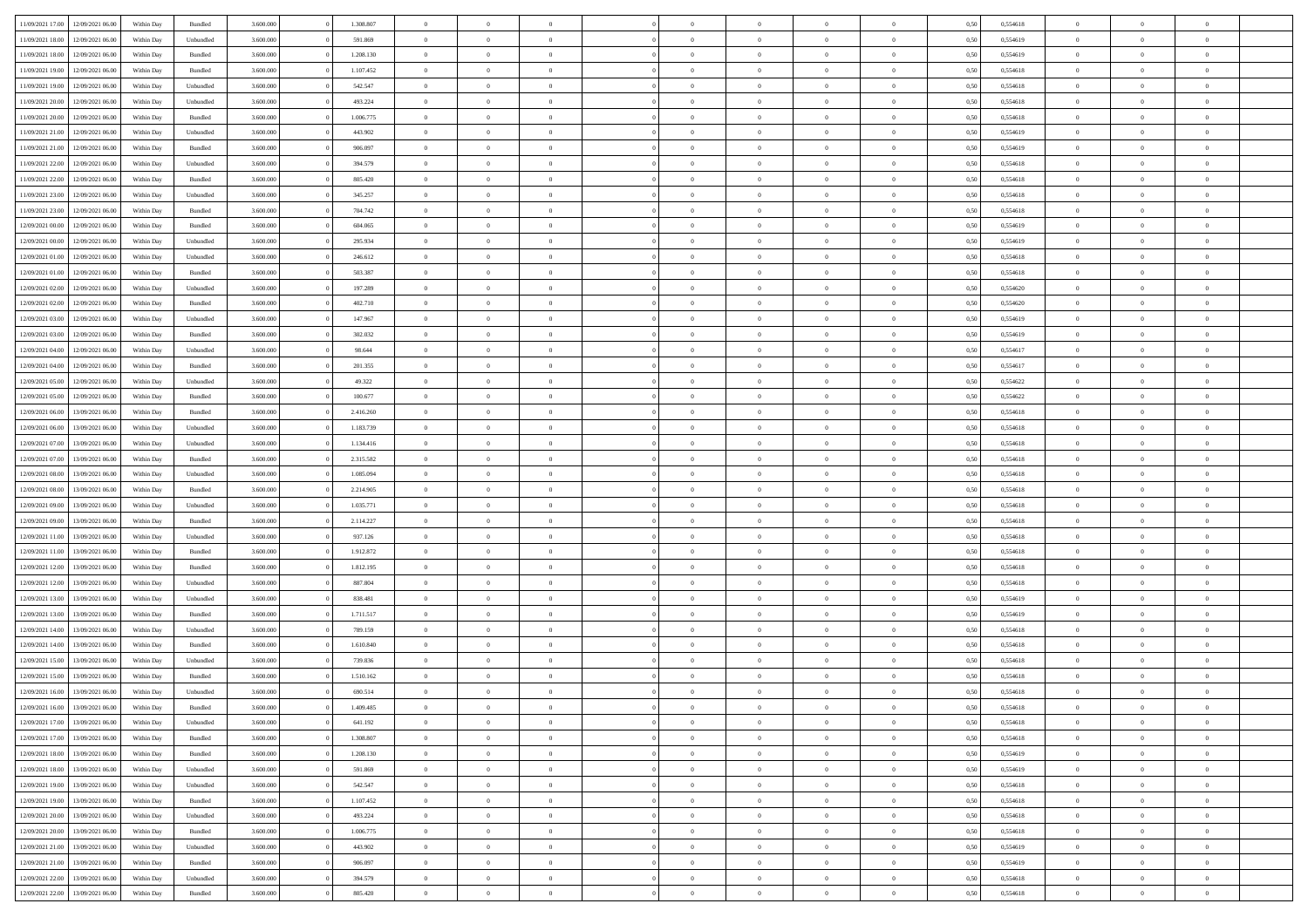|                  | 13/09/2021 06:00                  | Within Day | Bundled            | 3.600.000 |         | 704.742   | $\overline{0}$ | $\Omega$       |                | $\Omega$       | $\Omega$       | $\Omega$       | $\theta$       | 0,50 | 0,554618 | $\theta$       | $\theta$       | $\theta$       |  |
|------------------|-----------------------------------|------------|--------------------|-----------|---------|-----------|----------------|----------------|----------------|----------------|----------------|----------------|----------------|------|----------|----------------|----------------|----------------|--|
| 12/09/2021 23:00 |                                   |            |                    |           |         |           |                |                |                |                |                |                |                |      |          |                |                |                |  |
| 12/09/2021 23:00 | 13/09/2021 06:00                  | Within Day | Unbundled          | 3.600.000 |         | 345.257   | $\overline{0}$ | $\theta$       | $\overline{0}$ | $\overline{0}$ | $\bf{0}$       | $\overline{0}$ | $\bf{0}$       | 0,50 | 0,554618 | $\theta$       | $\theta$       | $\overline{0}$ |  |
| 13/09/2021 00:00 | 13/09/2021 06:00                  | Within Day | Unbundled          | 3.600.000 |         | 295.934   | $\overline{0}$ | $\bf{0}$       | $\overline{0}$ | $\bf{0}$       | $\bf{0}$       | $\bf{0}$       | $\bf{0}$       | 0,50 | 0,554619 | $\bf{0}$       | $\overline{0}$ | $\overline{0}$ |  |
| 13/09/2021 00:00 | 13/09/2021 06:00                  | Within Dav | Bundled            | 3.600,000 |         | 604.065   | $\overline{0}$ | $\overline{0}$ | $\overline{0}$ | $\overline{0}$ | $\bf{0}$       | $\overline{0}$ | $\overline{0}$ | 0.50 | 0.554619 | $\theta$       | $\theta$       | $\overline{0}$ |  |
|                  |                                   |            |                    |           |         |           |                |                |                |                |                |                |                |      |          |                |                |                |  |
| 13/09/2021 01:00 | 13/09/2021 06:00                  | Within Day | Unbundled          | 3.600.000 |         | 246.612   | $\overline{0}$ | $\theta$       | $\overline{0}$ | $\overline{0}$ | $\bf{0}$       | $\overline{0}$ | $\bf{0}$       | 0,50 | 0,554618 | $\theta$       | $\theta$       | $\overline{0}$ |  |
| 13/09/2021 01:00 | 13/09/2021 06:00                  | Within Day | Bundled            | 3.600.000 |         | 503.387   | $\overline{0}$ | $\bf{0}$       | $\overline{0}$ | $\bf{0}$       | $\overline{0}$ | $\overline{0}$ | $\mathbf{0}$   | 0,50 | 0,554618 | $\bf{0}$       | $\overline{0}$ | $\bf{0}$       |  |
| 13/09/2021 02:00 | 13/09/2021 06:00                  | Within Dav | Unbundled          | 3.600.000 |         | 197.289   | $\overline{0}$ | $\overline{0}$ | $\overline{0}$ | $\overline{0}$ | $\overline{0}$ | $\overline{0}$ | $\overline{0}$ | 0.50 | 0,554620 | $\theta$       | $\overline{0}$ | $\overline{0}$ |  |
| 13/09/2021 02:00 | 13/09/2021 06:00                  | Within Day | Bundled            | 3.600.000 |         | 402.710   | $\overline{0}$ | $\theta$       | $\overline{0}$ | $\overline{0}$ | $\bf{0}$       | $\overline{0}$ | $\bf{0}$       | 0,50 | 0,554620 | $\theta$       | $\theta$       | $\overline{0}$ |  |
|                  |                                   |            |                    |           |         |           |                | $\overline{0}$ |                |                | $\bf{0}$       |                |                |      |          | $\,0\,$        | $\overline{0}$ | $\overline{0}$ |  |
| 13/09/2021 03:00 | 13/09/2021 06:00                  | Within Day | Unbundled          | 3.600.000 |         | 147.967   | $\overline{0}$ |                | $\overline{0}$ | $\bf{0}$       |                | $\bf{0}$       | $\bf{0}$       | 0,50 | 0,554619 |                |                |                |  |
| 13/09/2021 03:00 | 13/09/2021 06:00                  | Within Dav | Bundled            | 3.600.000 |         | 302.032   | $\overline{0}$ | $\overline{0}$ | $\overline{0}$ | $\overline{0}$ | $\overline{0}$ | $\overline{0}$ | $\overline{0}$ | 0.50 | 0.554619 | $\theta$       | $\overline{0}$ | $\overline{0}$ |  |
| 13/09/2021 04:00 | 13/09/2021 06:00                  | Within Day | Unbundled          | 3.600.000 |         | 98.644    | $\overline{0}$ | $\theta$       | $\overline{0}$ | $\overline{0}$ | $\bf{0}$       | $\overline{0}$ | $\bf{0}$       | 0,50 | 0,554617 | $\theta$       | $\overline{0}$ | $\overline{0}$ |  |
| 13/09/2021 04:00 | 13/09/2021 06:00                  | Within Day | Bundled            | 3.600.000 |         | 201.355   | $\overline{0}$ | $\overline{0}$ | $\overline{0}$ | $\bf{0}$       | $\bf{0}$       | $\bf{0}$       | $\bf{0}$       | 0,50 | 0,554617 | $\bf{0}$       | $\overline{0}$ | $\overline{0}$ |  |
| 13/09/2021 05:00 | 13/09/2021 06:00                  | Within Day | Bundled            | 3.600.000 |         | 100.677   | $\overline{0}$ | $\overline{0}$ | $\overline{0}$ | $\overline{0}$ | $\bf{0}$       | $\overline{0}$ | $\overline{0}$ | 0.50 | 0.554622 | $\theta$       | $\theta$       | $\overline{0}$ |  |
|                  |                                   |            |                    |           |         |           | $\overline{0}$ | $\theta$       |                |                | $\bf{0}$       |                |                |      |          | $\theta$       |                |                |  |
| 13/09/2021 05:00 | 13/09/2021 06:00                  | Within Day | Unbundled          | 3.600.000 |         | 49.322    |                |                | $\overline{0}$ | $\overline{0}$ |                | $\overline{0}$ | $\bf{0}$       | 0,50 | 0,554622 |                | $\theta$       | $\overline{0}$ |  |
| 13/09/2021 06:00 | 14/09/2021 06:00                  | Within Day | Unbundled          | 3.600.000 |         | 1.183.739 | $\overline{0}$ | $\overline{0}$ | $\overline{0}$ | $\bf{0}$       | $\overline{0}$ | $\overline{0}$ | $\mathbf{0}$   | 0,50 | 0,554618 | $\bf{0}$       | $\overline{0}$ | $\bf{0}$       |  |
| 13/09/2021 06:00 | 14/09/2021 06:00                  | Within Dav | Bundled            | 3.600.000 |         | 2.416.260 | $\overline{0}$ | $\overline{0}$ | $\overline{0}$ | $\overline{0}$ | $\overline{0}$ | $\overline{0}$ | $\overline{0}$ | 0.50 | 0.554618 | $\theta$       | $\overline{0}$ | $\overline{0}$ |  |
| 13/09/2021 07:00 | 14/09/2021 06:00                  | Within Day | Unbundled          | 3.600.000 |         | 1.134.416 | $\overline{0}$ | $\theta$       | $\overline{0}$ | $\overline{0}$ | $\bf{0}$       | $\overline{0}$ | $\bf{0}$       | 0,50 | 0,554618 | $\theta$       | $\theta$       | $\overline{0}$ |  |
| 13/09/2021 07:00 | 14/09/2021 06:00                  | Within Day | Bundled            | 3.600.000 |         | 2.315.582 | $\overline{0}$ | $\overline{0}$ | $\overline{0}$ | $\bf{0}$       | $\bf{0}$       | $\bf{0}$       | $\bf{0}$       | 0,50 | 0,554618 | $\,0\,$        | $\overline{0}$ | $\overline{0}$ |  |
|                  |                                   |            |                    |           |         |           |                |                |                |                |                |                |                |      |          |                |                |                |  |
| 13/09/2021 08:00 | 14/09/2021 06:00                  | Within Day | Unbundled          | 3.600.000 |         | 1.085.094 | $\overline{0}$ | $\overline{0}$ | $\overline{0}$ | $\overline{0}$ | $\overline{0}$ | $\overline{0}$ | $\overline{0}$ | 0.50 | 0.554618 | $\theta$       | $\overline{0}$ | $\overline{0}$ |  |
| 13/09/2021 08:00 | 14/09/2021 06:00                  | Within Day | Bundled            | 3.600.000 |         | 2.214.905 | $\overline{0}$ | $\theta$       | $\overline{0}$ | $\overline{0}$ | $\bf{0}$       | $\overline{0}$ | $\bf{0}$       | 0,50 | 0,554618 | $\,$ 0 $\,$    | $\theta$       | $\overline{0}$ |  |
| 13/09/2021 09:00 | 14/09/2021 06:00                  | Within Day | Unbundled          | 3.600.000 |         | 1.035.771 | $\overline{0}$ | $\overline{0}$ | $\overline{0}$ | $\bf{0}$       | $\bf{0}$       | $\bf{0}$       | $\bf{0}$       | 0,50 | 0,554618 | $\bf{0}$       | $\overline{0}$ | $\overline{0}$ |  |
| 13/09/2021 09:00 | 14/09/2021 06:00                  | Within Day | Bundled            | 3.600,000 |         | 2.114.227 | $\overline{0}$ | $\overline{0}$ | $\overline{0}$ | $\overline{0}$ | $\bf{0}$       | $\overline{0}$ | $\overline{0}$ | 0.50 | 0.554618 | $\theta$       | $\theta$       | $\overline{0}$ |  |
|                  |                                   |            |                    |           |         |           |                | $\theta$       |                |                |                |                |                |      |          | $\theta$       | $\overline{0}$ |                |  |
| 13/09/2021 10:00 | 14/09/2021 06:00                  | Within Day | Bundled            | 3.600.000 |         | 2.013.550 | $\overline{0}$ |                | $\overline{0}$ | $\overline{0}$ | $\bf{0}$       | $\overline{0}$ | $\bf{0}$       | 0,50 | 0,554619 |                |                | $\overline{0}$ |  |
| 13/09/2021 10:00 | 14/09/2021 06:00                  | Within Day | Unbundled          | 3.600.000 |         | 986.449   | $\overline{0}$ | $\bf{0}$       | $\overline{0}$ | $\bf{0}$       | $\overline{0}$ | $\overline{0}$ | $\mathbf{0}$   | 0,50 | 0,554619 | $\bf{0}$       | $\overline{0}$ | $\bf{0}$       |  |
| 13/09/2021 11:00 | 14/09/2021 06:00                  | Within Dav | Unbundled          | 3.600.000 |         | 937.126   | $\overline{0}$ | $\overline{0}$ | $\overline{0}$ | $\overline{0}$ | $\overline{0}$ | $\overline{0}$ | $\overline{0}$ | 0.50 | 0.554618 | $\theta$       | $\overline{0}$ | $\overline{0}$ |  |
| 13/09/2021 11:00 | 14/09/2021 06:00                  | Within Day | Bundled            | 3.600.000 |         | 1.912.872 | $\overline{0}$ | $\theta$       | $\overline{0}$ | $\overline{0}$ | $\bf{0}$       | $\overline{0}$ | $\bf{0}$       | 0,50 | 0,554618 | $\theta$       | $\theta$       | $\overline{0}$ |  |
| 13/09/2021 12:00 | 14/09/2021 06:00                  | Within Day | Unbundled          | 3.600.000 |         | 887.804   | $\overline{0}$ | $\overline{0}$ | $\overline{0}$ | $\bf{0}$       | $\bf{0}$       | $\bf{0}$       | $\bf{0}$       | 0,50 | 0,554618 | $\,0\,$        | $\overline{0}$ | $\overline{0}$ |  |
|                  |                                   |            |                    |           |         |           |                |                |                |                |                |                |                |      |          |                |                |                |  |
| 13/09/2021 12:00 | 14/09/2021 06:00                  | Within Day | Bundled            | 3.600.000 |         | 1.812.195 | $\overline{0}$ | $\overline{0}$ | $\overline{0}$ | $\overline{0}$ | $\overline{0}$ | $\overline{0}$ | $\overline{0}$ | 0.50 | 0.554618 | $\theta$       | $\overline{0}$ | $\overline{0}$ |  |
| 13/09/2021 13:00 | 14/09/2021 06:00                  | Within Day | Unbundled          | 3.600.000 |         | 838.481   | $\overline{0}$ | $\theta$       | $\overline{0}$ | $\overline{0}$ | $\bf{0}$       | $\overline{0}$ | $\bf{0}$       | 0,50 | 0,554619 | $\,$ 0 $\,$    | $\overline{0}$ | $\overline{0}$ |  |
| 13/09/2021 13:00 | 14/09/2021 06:00                  | Within Day | Bundled            | 3.600.000 |         | 1.711.517 | $\overline{0}$ | $\overline{0}$ | $\overline{0}$ | $\bf{0}$       | $\bf{0}$       | $\bf{0}$       | $\bf{0}$       | 0,50 | 0,554619 | $\overline{0}$ | $\overline{0}$ | $\overline{0}$ |  |
| 13/09/2021 14:00 | 14/09/2021 06:00                  | Within Day | Unbundled          | 3.600.000 |         | 789.159   | $\overline{0}$ | $\Omega$       | $\Omega$       | $\Omega$       | $\Omega$       | $\overline{0}$ | $\overline{0}$ | 0,50 | 0,554618 | $\,0\,$        | $\theta$       | $\theta$       |  |
| 13/09/2021 14:00 | 14/09/2021 06:00                  | Within Day | Bundled            | 3.600.000 |         | 1.610.840 | $\overline{0}$ | $\theta$       | $\overline{0}$ | $\overline{0}$ | $\bf{0}$       | $\overline{0}$ | $\bf{0}$       | 0,50 | 0,554618 | $\theta$       | $\theta$       | $\overline{0}$ |  |
|                  |                                   |            |                    |           |         |           |                |                |                |                |                |                |                |      |          |                |                |                |  |
| 13/09/2021 15:00 | 14/09/2021 06:00                  | Within Day | Unbundled          | 3.600.000 |         | 739.836   | $\overline{0}$ | $\overline{0}$ | $\overline{0}$ | $\bf{0}$       | $\bf{0}$       | $\overline{0}$ | $\mathbf{0}$   | 0,50 | 0,554618 | $\overline{0}$ | $\overline{0}$ | $\bf{0}$       |  |
| 13/09/2021 15:00 | 14/09/2021 06:00                  | Within Day | Bundled            | 3.600,000 |         | 1.510.162 | $\overline{0}$ | $\Omega$       | $\Omega$       | $\Omega$       | $\bf{0}$       | $\overline{0}$ | $\overline{0}$ | 0.50 | 0.554618 | $\theta$       | $\theta$       | $\theta$       |  |
| 13/09/2021 16:00 | 14/09/2021 06:00                  | Within Day | Bundled            | 3.600.000 |         | 1.409.485 | $\overline{0}$ | $\theta$       | $\overline{0}$ | $\overline{0}$ | $\bf{0}$       | $\overline{0}$ | $\bf{0}$       | 0,50 | 0,554618 | $\theta$       | $\theta$       | $\overline{0}$ |  |
| 13/09/2021 16:00 | 14/09/2021 06:00                  | Within Day | Unbundled          | 3.600.000 |         | 690.514   | $\overline{0}$ | $\overline{0}$ | $\overline{0}$ | $\bf{0}$       | $\bf{0}$       | $\bf{0}$       | $\bf{0}$       | 0,50 | 0,554618 | $\,0\,$        | $\overline{0}$ | $\overline{0}$ |  |
|                  |                                   |            |                    |           |         |           |                |                |                |                |                |                |                |      |          |                |                |                |  |
| 13/09/2021 17:00 | 14/09/2021 06:00                  | Within Day | Unbundled          | 3.600,000 |         | 641.192   | $\overline{0}$ | $\Omega$       | $\Omega$       | $\Omega$       | $\theta$       | $\theta$       | $\overline{0}$ | 0.50 | 0.554618 | $\theta$       | $\theta$       | $\theta$       |  |
| 13/09/2021 17:00 | 14/09/2021 06:00                  | Within Day | Bundled            | 3.600.000 |         | 1.308.807 | $\overline{0}$ | $\theta$       | $\overline{0}$ | $\overline{0}$ | $\bf{0}$       | $\overline{0}$ | $\bf{0}$       | 0,50 | 0,554618 | $\,$ 0 $\,$    | $\overline{0}$ | $\overline{0}$ |  |
| 13/09/2021 18:00 | 14/09/2021 06:00                  | Within Day | Unbundled          | 3.600.000 |         | 591.869   | $\overline{0}$ | $\overline{0}$ | $\overline{0}$ | $\bf{0}$       | $\bf{0}$       | $\bf{0}$       | $\bf{0}$       | 0,50 | 0,554619 | $\overline{0}$ | $\overline{0}$ | $\overline{0}$ |  |
| 13/09/2021 18:00 | 14/09/2021 06:00                  | Within Day | Bundled            | 3.600.000 |         | 1.208.130 | $\overline{0}$ | $\Omega$       | $\overline{0}$ | $\Omega$       | $\overline{0}$ | $\overline{0}$ | $\overline{0}$ | 0,50 | 0,554619 | $\,0\,$        | $\theta$       | $\theta$       |  |
| 13/09/2021 19:00 | 14/09/2021 06:00                  | Within Day | Unbundled          | 3.600.000 |         | 542.547   | $\overline{0}$ | $\theta$       | $\overline{0}$ | $\overline{0}$ | $\bf{0}$       | $\overline{0}$ | $\bf{0}$       | 0,50 | 0,554618 | $\,$ 0 $\,$    | $\overline{0}$ | $\overline{0}$ |  |
|                  |                                   |            |                    |           |         |           |                |                |                |                |                |                |                |      |          |                |                |                |  |
| 13/09/2021 19:00 | 14/09/2021 06:00                  | Within Day | Bundled            | 3.600.000 |         | 1.107.452 | $\overline{0}$ | $\bf{0}$       | $\overline{0}$ | $\bf{0}$       | $\bf{0}$       | $\bf{0}$       | $\mathbf{0}$   | 0,50 | 0,554618 | $\bf{0}$       | $\overline{0}$ | $\bf{0}$       |  |
| 13/09/2021 20:00 | 14/09/2021 06:00                  | Within Day | Unbundled          | 3.600,000 |         | 493.224   | $\overline{0}$ | $\Omega$       | $\Omega$       | $\Omega$       | $\Omega$       | $\Omega$       | $\overline{0}$ | 0.50 | 0.554618 | $\theta$       | $\theta$       | $\theta$       |  |
| 13/09/2021 20:00 | 14/09/2021 06:00                  | Within Day | Bundled            | 3.600.000 |         | 1.006.775 | $\overline{0}$ | $\,$ 0 $\,$    | $\overline{0}$ | $\overline{0}$ | $\,$ 0         | $\bf{0}$       | $\bf{0}$       | 0,50 | 0,554618 | $\,0\,$        | $\overline{0}$ | $\overline{0}$ |  |
| 13/09/2021 21:00 | 14/09/2021 06:00                  | Within Day | $\mathbf B$ undled | 3.600.000 |         | 906.097   | $\bf{0}$       | 826.596        |                | 1,121662       | $\bf{0}$       |                |                | 0,50 | 0,554619 | $\bf{0}$       | $\overline{0}$ |                |  |
| 13/09/2021 21:00 | 14/09/2021 06:00                  | Within Day | Unbundled          | 3.600,000 |         | 443.902   | $\overline{0}$ | $\overline{0}$ | $\overline{0}$ | $\Omega$       | $\overline{0}$ | $\overline{0}$ | $\overline{0}$ | 0,50 | 0.554619 | $\theta$       | $\theta$       | $\theta$       |  |
|                  |                                   |            |                    |           |         |           |                |                |                |                |                |                |                |      |          |                |                |                |  |
| 13/09/2021 22:00 | 14/09/2021 06:00                  | Within Day | Unbundled          | 3.600.000 | 826.596 | 394.579   | $\overline{0}$ | $\bf{0}$       | $\overline{0}$ | $\bf{0}$       | $\,$ 0 $\,$    | $\overline{0}$ | $\,$ 0 $\,$    | 0,50 | 0,554618 | $\,$ 0 $\,$    | $\,$ 0 $\,$    | $\,$ 0         |  |
| 13/09/2021 22:00 | 14/09/2021 06:00                  | Within Day | Bundled            | 3.600.000 | 826.596 | 70.668    | $\overline{0}$ | $\overline{0}$ | $\overline{0}$ | $\overline{0}$ | $\overline{0}$ | $\overline{0}$ | $\mathbf{0}$   | 0,50 | 0,554618 | $\overline{0}$ | $\overline{0}$ | $\overline{0}$ |  |
| 13/09/2021 23:00 | 14/09/2021 06:00                  | Within Day | Unbundled          | 3.600.000 | 826.596 | 345.257   | $\overline{0}$ | $\overline{0}$ | $\overline{0}$ | $\overline{0}$ | $\overline{0}$ | $\overline{0}$ | $\overline{0}$ | 0,50 | 0,554618 | $\overline{0}$ | $\theta$       | $\overline{0}$ |  |
| 13/09/2021 23:00 | 14/09/2021 06:00                  | Within Day | Bundled            | 3.600.000 | 826.596 | 61.834    | $\overline{0}$ | $\,$ 0         | $\overline{0}$ | $\bf{0}$       | $\,$ 0 $\,$    | $\overline{0}$ | $\mathbf{0}$   | 0,50 | 0,554618 | $\,$ 0 $\,$    | $\overline{0}$ | $\,$ 0         |  |
|                  |                                   |            |                    |           |         |           |                |                |                |                |                |                |                |      |          |                |                |                |  |
| 14/09/2021 00:00 | 14/09/2021 06:00                  | Within Day | Unbundled          | 3.600.000 | 826.596 | 295.934   | $\overline{0}$ | $\overline{0}$ | $\overline{0}$ | $\overline{0}$ | $\overline{0}$ | $\overline{0}$ | $\mathbf{0}$   | 0,50 | 0,554619 | $\overline{0}$ | $\overline{0}$ | $\overline{0}$ |  |
| 14/09/2021 00:00 | 14/09/2021 06:00                  | Within Day | Bundled            | 3.600.000 | 826.596 | 53.001    | $\overline{0}$ | $\overline{0}$ | $\overline{0}$ | $\overline{0}$ | $\overline{0}$ | $\overline{0}$ | $\overline{0}$ | 0.50 | 0,554619 | $\overline{0}$ | $\theta$       | $\overline{0}$ |  |
| 14/09/2021 01:00 | 14/09/2021 06:00                  | Within Day | Unbundled          | 3.600.000 | 826.596 | 246.612   | $\overline{0}$ | $\,$ 0         | $\overline{0}$ | $\bf{0}$       | $\bf{0}$       | $\bf{0}$       | $\bf{0}$       | 0,50 | 0,554618 | $\,$ 0 $\,$    | $\overline{0}$ | $\overline{0}$ |  |
| 14/09/2021 01:00 | 14/09/2021 06:00                  | Within Day | Bundled            | 3.600.000 | 826.596 | 44.167    | $\overline{0}$ | $\bf{0}$       | $\overline{0}$ | $\overline{0}$ | $\overline{0}$ | $\overline{0}$ | $\mathbf{0}$   | 0,50 | 0,554618 | $\overline{0}$ | $\overline{0}$ | $\bf{0}$       |  |
| 14/09/2021 02:00 | 14/09/2021 06:00                  | Within Day | Unbundled          | 3.600,000 | 826.596 | 197.289   | $\overline{0}$ | $\overline{0}$ | $\overline{0}$ | $\Omega$       | $\overline{0}$ | $\overline{0}$ | $\overline{0}$ | 0.50 | 0,554620 | $\overline{0}$ | $\overline{0}$ | $\overline{0}$ |  |
|                  |                                   |            |                    |           |         |           |                |                |                |                |                |                |                |      |          |                |                |                |  |
| 14/09/2021 02:00 | 14/09/2021 06:00                  | Within Day | Bundled            | 3.600.000 | 826.596 | 35.334    | $\overline{0}$ | $\bf{0}$       | $\overline{0}$ | $\bf{0}$       | $\bf{0}$       | $\bf{0}$       | $\mathbf{0}$   | 0,50 | 0,554620 | $\,$ 0 $\,$    | $\,$ 0 $\,$    | $\bf{0}$       |  |
|                  | 14/09/2021 03:00 14/09/2021 06:00 | Within Day | Bundled            | 3.600.000 | 826.596 | 26.500    | $\overline{0}$ | $\overline{0}$ | $\overline{0}$ | $\overline{0}$ | $\overline{0}$ | $\bf{0}$       | $\mathbf{0}$   | 0,50 | 0,554619 | $\overline{0}$ | $\bf{0}$       | $\overline{0}$ |  |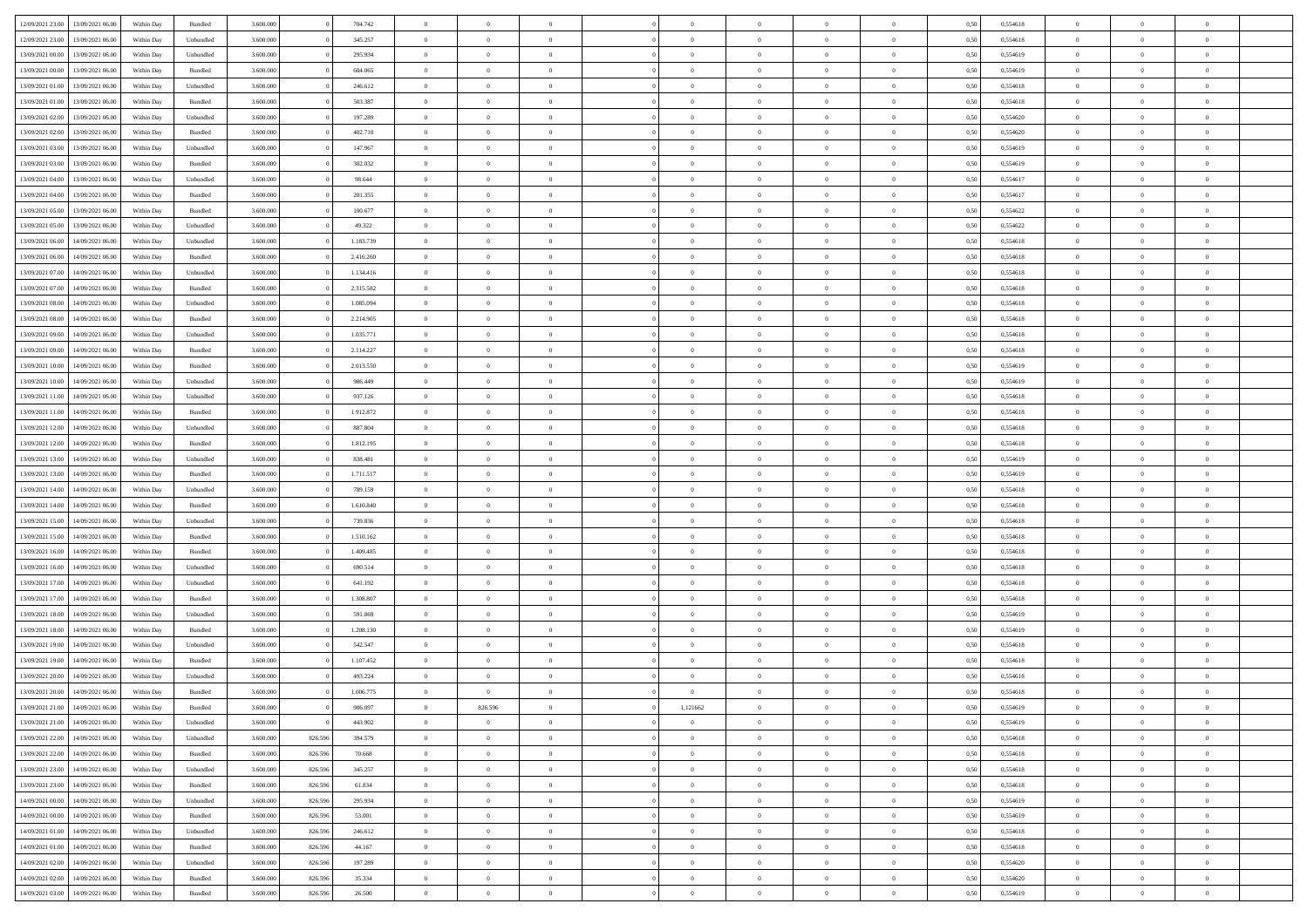| 14/09/2021 03:00 | 14/09/2021 06:00                  | Within Day | Unbundled          | 3.600.000 | 826.596 | 147.967   | $\overline{0}$ | $\theta$       |                | $\overline{0}$ | $\bf{0}$       | $\overline{0}$ | $\theta$       | 0,50 | 0,554619 | $\theta$       | $\theta$       | $\theta$       |  |
|------------------|-----------------------------------|------------|--------------------|-----------|---------|-----------|----------------|----------------|----------------|----------------|----------------|----------------|----------------|------|----------|----------------|----------------|----------------|--|
| 14/09/2021 04:00 | 14/09/2021 06.00                  | Within Day | Unbundled          | 3.600.000 | 826.596 | 98.644    | $\overline{0}$ | $\overline{0}$ | $\overline{0}$ | $\overline{0}$ | $\bf{0}$       | $\bf{0}$       | $\bf{0}$       | 0,50 | 0,554617 | $\,$ 0 $\,$    | $\overline{0}$ | $\overline{0}$ |  |
|                  |                                   |            |                    |           |         |           |                |                |                |                |                |                |                |      |          |                |                |                |  |
| 14/09/2021 04:00 | 14/09/2021 06:00                  | Within Day | Bundled            | 3.600,000 | 826.596 | 17.667    | $\overline{0}$ | $\overline{0}$ | $\overline{0}$ | $\overline{0}$ | $\bf{0}$       | $\overline{0}$ | $\mathbf{0}$   | 0.50 | 0.554617 | $\overline{0}$ | $\overline{0}$ | $\bf{0}$       |  |
| 14/09/2021 05:00 | 14/09/2021 06:00                  | Within Day | Unbundled          | 3.600.000 | 826.596 | 49.322    | $\overline{0}$ | $\overline{0}$ | $\overline{0}$ | $\overline{0}$ | $\,0\,$        | $\overline{0}$ | $\overline{0}$ | 0,50 | 0,554622 | $\,$ 0 $\,$    | $\overline{0}$ | $\overline{0}$ |  |
| 14/09/2021 05:00 | 14/09/2021 06.00                  | Within Day | Bundled            | 3.600.000 | 826.596 | 8.833     | $\overline{0}$ | $\overline{0}$ | $\overline{0}$ | $\overline{0}$ | $\,$ 0         | $\overline{0}$ | $\bf{0}$       | 0,50 | 0,554622 | $\,$ 0 $\,$    | $\overline{0}$ | $\overline{0}$ |  |
| 14/09/2021 06:00 | 15/09/2021 06:00                  | Within Day | Unbundled          | 3.600,000 |         | 1.183.739 | $\overline{0}$ | $\overline{0}$ | $\overline{0}$ | $\overline{0}$ | $\bf{0}$       | $\overline{0}$ | $\bf{0}$       | 0.50 | 0.554618 | $\,0\,$        | $\overline{0}$ | $\overline{0}$ |  |
| 14/09/2021 06:00 | 15/09/2021 06:00                  | Within Day | Bundled            | 3.600.000 |         | 2.416.260 | $\overline{0}$ | $\overline{0}$ | $\overline{0}$ | $\overline{0}$ | $\bf{0}$       | $\overline{0}$ | $\bf{0}$       | 0,50 | 0,554618 | $\,$ 0 $\,$    | $\overline{0}$ | $\overline{0}$ |  |
| 14/09/2021 07:00 | 15/09/2021 06.00                  | Within Day | Unbundled          | 3.600.000 |         | 1.134.416 | $\overline{0}$ | $\overline{0}$ | $\overline{0}$ | $\overline{0}$ | $\,$ 0         | $\bf{0}$       | $\bf{0}$       | 0,50 | 0,554618 | $\,$ 0 $\,$    | $\overline{0}$ | $\overline{0}$ |  |
| 14/09/2021 07:00 | 15/09/2021 06:00                  | Within Day | Bundled            | 3.600,000 |         | 2.315.582 | $\overline{0}$ | $\overline{0}$ | $\overline{0}$ | $\overline{0}$ | $\bf{0}$       | $\overline{0}$ | $\bf{0}$       | 0.50 | 0.554618 | $\bf{0}$       | $\overline{0}$ | $\bf{0}$       |  |
| 14/09/2021 08:00 | 15/09/2021 06:00                  | Within Day | Bundled            | 3.600.000 |         | 2.214.905 | $\overline{0}$ | $\overline{0}$ | $\overline{0}$ | $\overline{0}$ | $\bf{0}$       | $\overline{0}$ | $\bf{0}$       | 0,50 | 0,554618 | $\,$ 0 $\,$    | $\overline{0}$ | $\overline{0}$ |  |
| 14/09/2021 08:00 | 15/09/2021 06.00                  | Within Day | Unbundled          | 3.600.000 |         | 1.085.094 | $\bf{0}$       | $\overline{0}$ | $\overline{0}$ | $\overline{0}$ | $\,$ 0         | $\bf{0}$       | $\bf{0}$       | 0,50 | 0,554618 | $\,$ 0 $\,$    | $\overline{0}$ | $\overline{0}$ |  |
| 14/09/2021 09:00 | 15/09/2021 06:00                  |            |                    | 3.600,000 |         | 1.035.771 | $\overline{0}$ | $\overline{0}$ | $\overline{0}$ | $\overline{0}$ | $\bf{0}$       | $\overline{0}$ |                | 0.50 | 0.554618 | $\overline{0}$ | $\,$ 0 $\,$    | $\bf{0}$       |  |
|                  |                                   | Within Day | Unbundled          |           |         |           |                |                |                |                |                |                | $\mathbf{0}$   |      |          |                |                |                |  |
| 14/09/2021 09:00 | 15/09/2021 06:00                  | Within Day | Bundled            | 3.600.000 |         | 2.114.227 | $\overline{0}$ | $\overline{0}$ | $\overline{0}$ | $\overline{0}$ | $\bf{0}$       | $\overline{0}$ | $\overline{0}$ | 0,50 | 0,554618 | $\,$ 0 $\,$    | $\overline{0}$ | $\overline{0}$ |  |
| 14/09/2021 10:00 | 15/09/2021 06.00                  | Within Day | Unbundled          | 3.600.000 |         | 986.449   | $\overline{0}$ | $\theta$       | $\overline{0}$ | $\overline{0}$ | $\,$ 0         | $\overline{0}$ | $\bf{0}$       | 0,50 | 0,554619 | $\,$ 0 $\,$    | $\overline{0}$ | $\overline{0}$ |  |
| 14/09/2021 10:00 | 15/09/2021 06:00                  | Within Day | Bundled            | 3.600,000 |         | 2.013.550 | $\overline{0}$ | $\overline{0}$ | $\overline{0}$ | $\overline{0}$ | $\bf{0}$       | $\overline{0}$ | $\bf{0}$       | 0.50 | 0.554619 | $\,0\,$        | $\overline{0}$ | $\overline{0}$ |  |
| 14/09/2021 11:00 | 15/09/2021 06:00                  | Within Day | Unbundled          | 3.600.000 |         | 937.126   | $\overline{0}$ | $\overline{0}$ | $\overline{0}$ | $\overline{0}$ | $\bf{0}$       | $\overline{0}$ | $\bf{0}$       | 0,50 | 0,554618 | $\,$ 0 $\,$    | $\theta$       | $\overline{0}$ |  |
| 14/09/2021 11:00 | 15/09/2021 06.00                  | Within Day | Bundled            | 3.600.000 |         | 1.912.872 | $\overline{0}$ | $\overline{0}$ | $\overline{0}$ | $\overline{0}$ | $\,$ 0         | $\overline{0}$ | $\bf{0}$       | 0,50 | 0,554618 | $\,$ 0 $\,$    | $\overline{0}$ | $\overline{0}$ |  |
| 14/09/2021 12:00 | 15/09/2021 06:00                  | Within Day | Unbundled          | 3.600,000 |         | 887.804   | $\overline{0}$ | $\overline{0}$ | $\overline{0}$ | $\overline{0}$ | $\bf{0}$       | $\overline{0}$ | $\mathbf{0}$   | 0.50 | 0.554618 | $\bf{0}$       | $\overline{0}$ | $\bf{0}$       |  |
| 14/09/2021 12:00 | 15/09/2021 06:00                  | Within Day | Bundled            | 3.600.000 |         | 1.812.195 | $\overline{0}$ | $\overline{0}$ | $\overline{0}$ | $\overline{0}$ | $\bf{0}$       | $\overline{0}$ | $\bf{0}$       | 0,50 | 0,554618 | $\,$ 0 $\,$    | $\overline{0}$ | $\overline{0}$ |  |
| 14/09/2021 13:00 | 15/09/2021 06.00                  | Within Day | Unbundled          | 3.600.000 |         | 838.481   | $\bf{0}$       | $\overline{0}$ | $\overline{0}$ | $\overline{0}$ | $\bf{0}$       | $\overline{0}$ | $\bf{0}$       | 0,50 | 0,554619 | $\,$ 0 $\,$    | $\overline{0}$ | $\overline{0}$ |  |
| 14/09/2021 13:00 | 15/09/2021 06:00                  | Within Day | Bundled            | 3.600,000 |         | 1.711.517 | $\overline{0}$ | $\overline{0}$ | $\overline{0}$ | $\overline{0}$ | $\bf{0}$       | $\overline{0}$ | $\mathbf{0}$   | 0.50 | 0.554619 | $\overline{0}$ | $\,$ 0 $\,$    | $\overline{0}$ |  |
| 14/09/2021 14:00 | 15/09/2021 06:00                  | Within Day | Bundled            | 3.600.000 |         | 1.610.840 | $\overline{0}$ | $\overline{0}$ | $\overline{0}$ | $\overline{0}$ | $\bf{0}$       | $\overline{0}$ | $\overline{0}$ | 0,50 | 0,554618 | $\,$ 0 $\,$    | $\overline{0}$ | $\overline{0}$ |  |
|                  | 15/09/2021 06.00                  | Within Day | Unbundled          | 3.600.000 |         | 789.159   | $\overline{0}$ | $\overline{0}$ | $\overline{0}$ | $\overline{0}$ | $\bf{0}$       | $\overline{0}$ | $\bf{0}$       | 0,50 | 0,554618 | $\,$ 0 $\,$    | $\overline{0}$ | $\overline{0}$ |  |
| 14/09/2021 14:00 |                                   |            |                    |           |         |           |                |                |                |                |                |                |                |      |          |                |                |                |  |
| 14/09/2021 15:00 | 15/09/2021 06:00                  | Within Day | Unbundled          | 3.600,000 |         | 739.836   | $\overline{0}$ | $\overline{0}$ | $\overline{0}$ | $\overline{0}$ | $\bf{0}$       | $\overline{0}$ | $\bf{0}$       | 0.50 | 0.554618 | $\,0\,$        | $\overline{0}$ | $\overline{0}$ |  |
| 14/09/2021 15:00 | 15/09/2021 06:00                  | Within Day | Bundled            | 3.600.000 |         | 1.510.162 | $\overline{0}$ | $\overline{0}$ | $\overline{0}$ | $\overline{0}$ | $\bf{0}$       | $\overline{0}$ | $\bf{0}$       | 0,50 | 0,554618 | $\,$ 0 $\,$    | $\theta$       | $\overline{0}$ |  |
| 14/09/2021 16:00 | 15/09/2021 06.00                  | Within Day | Unbundled          | 3.600.000 |         | 690.514   | $\overline{0}$ | $\overline{0}$ | $\overline{0}$ | $\overline{0}$ | $\,$ 0         | $\bf{0}$       | $\bf{0}$       | 0,50 | 0,554618 | $\,$ 0 $\,$    | $\overline{0}$ | $\overline{0}$ |  |
| 14/09/2021 16:00 | 15/09/2021 06:00                  | Within Day | Bundled            | 3.600,000 |         | 1.409.485 | $\overline{0}$ | $\overline{0}$ | $\overline{0}$ | $\overline{0}$ | $\bf{0}$       | $\overline{0}$ | $\mathbf{0}$   | 0.50 | 0.554618 | $\bf{0}$       | $\overline{0}$ | $\bf{0}$       |  |
| 14/09/2021 17:00 | 15/09/2021 06:00                  | Within Day | Unbundled          | 3.600.000 |         | 641.192   | $\overline{0}$ | $\overline{0}$ | $\overline{0}$ | $\overline{0}$ | $\bf{0}$       | $\overline{0}$ | $\bf{0}$       | 0,50 | 0,554618 | $\,$ 0 $\,$    | $\overline{0}$ | $\overline{0}$ |  |
| 14/09/2021 17:00 | 15/09/2021 06.00                  | Within Day | Bundled            | 3.600.000 |         | 1.308.807 | $\overline{0}$ | $\overline{0}$ | $\overline{0}$ | $\overline{0}$ | $\bf{0}$       | $\bf{0}$       | $\bf{0}$       | 0,50 | 0,554618 | $\,$ 0 $\,$    | $\overline{0}$ | $\overline{0}$ |  |
| 14/09/2021 18:00 | 15/09/2021 06:00                  | Within Day | Unbundled          | 3.600,000 |         | 591.869   | $\overline{0}$ | $\overline{0}$ | $\overline{0}$ | $\overline{0}$ | $\bf{0}$       | $\overline{0}$ | $\mathbf{0}$   | 0.50 | 0.554619 | $\overline{0}$ | $\,$ 0 $\,$    | $\bf{0}$       |  |
| 14/09/2021 18:00 | 15/09/2021 06:00                  | Within Dav | Bundled            | 3.600.000 |         | 1.208.130 | $\overline{0}$ | $\overline{0}$ | $\overline{0}$ | $\overline{0}$ | $\overline{0}$ | $\overline{0}$ | $\overline{0}$ | 0.50 | 0,554619 | $\theta$       | $\overline{0}$ | $\overline{0}$ |  |
| 14/09/2021 19:00 | 15/09/2021 06.00                  | Within Day | Unbundled          | 3.600.000 |         | 542.547   | $\overline{0}$ | $\overline{0}$ | $\overline{0}$ | $\overline{0}$ | $\,$ 0         | $\bf{0}$       | $\bf{0}$       | 0,50 | 0,554618 | $\,$ 0 $\,$    | $\overline{0}$ | $\overline{0}$ |  |
| 14/09/2021 19:00 | 15/09/2021 06:00                  | Within Day | Bundled            | 3.600,000 |         | 1.107.452 | $\overline{0}$ | $\overline{0}$ | $\overline{0}$ | $\overline{0}$ | $\bf{0}$       | $\overline{0}$ | $\bf{0}$       | 0.50 | 0.554618 | $\,0\,$        | $\overline{0}$ | $\overline{0}$ |  |
| 14/09/2021 20:00 | 15/09/2021 06:00                  | Within Dav | Bundled            | 3.600.000 |         | 1.006.775 | $\overline{0}$ | $\overline{0}$ | $\Omega$       | $\overline{0}$ | $\mathbf{0}$   | $\overline{0}$ | $\overline{0}$ | 0,50 | 0,554618 | $\theta$       | $\overline{0}$ | $\overline{0}$ |  |
|                  |                                   |            |                    |           |         |           |                |                | $\overline{0}$ |                |                |                |                |      |          |                |                |                |  |
| 14/09/2021 20:00 | 15/09/2021 06.00                  | Within Day | Unbundled          | 3.600.000 |         | 493.224   | $\bf{0}$       | $\overline{0}$ |                | $\overline{0}$ | $\,$ 0         | $\bf{0}$       | $\bf{0}$       | 0,50 | 0,554618 | $\,$ 0 $\,$    | $\overline{0}$ | $\overline{0}$ |  |
| 14/09/2021 21:00 | 15/09/2021 06:00                  | Within Day | Unbundled          | 3.600,000 |         | 443.902   | $\overline{0}$ | $\overline{0}$ | $\overline{0}$ | $\overline{0}$ | $\bf{0}$       | $\overline{0}$ | $\mathbf{0}$   | 0.50 | 0.554619 | $\bf{0}$       | $\overline{0}$ | $\bf{0}$       |  |
| 14/09/2021 21:00 | 15/09/2021 06:00                  | Within Dav | Bundled            | 3.600.000 |         | 906.097   | $\overline{0}$ | $\overline{0}$ | $\overline{0}$ | $\overline{0}$ | $\overline{0}$ | $\overline{0}$ | $\overline{0}$ | 0,50 | 0,554619 | $\theta$       | $\overline{0}$ | $\overline{0}$ |  |
| 14/09/2021 22:00 | 15/09/2021 06.00                  | Within Day | Unbundled          | 3.600.000 |         | 394.579   | $\bf{0}$       | $\overline{0}$ | $\overline{0}$ | $\bf{0}$       | $\bf{0}$       | $\bf{0}$       | $\bf{0}$       | 0,50 | 0,554618 | $\,$ 0 $\,$    | $\overline{0}$ | $\overline{0}$ |  |
| 14/09/2021 22:00 | 15/09/2021 06:00                  | Within Day | Bundled            | 3.600,000 |         | 805.420   | $\overline{0}$ | $\overline{0}$ | $\overline{0}$ | $\overline{0}$ | $\bf{0}$       | $\overline{0}$ | $\mathbf{0}$   | 0.50 | 0.554618 | $\overline{0}$ | $\,$ 0 $\,$    | $\overline{0}$ |  |
| 14/09/2021 23:00 | 15/09/2021 06:00                  | Within Dav | Unbundled          | 3.600.000 |         | 345.257   | $\overline{0}$ | $\overline{0}$ | $\overline{0}$ | $\overline{0}$ | $\overline{0}$ | $\overline{0}$ | $\overline{0}$ | 0,50 | 0,554618 | $\theta$       | $\overline{0}$ | $\overline{0}$ |  |
| 14/09/2021 23:00 | 15/09/2021 06.00                  | Within Day | Bundled            | 3.600.000 |         | 704.742   | $\overline{0}$ | $\overline{0}$ | $\overline{0}$ | $\overline{0}$ | $\bf{0}$       | $\overline{0}$ | $\bf{0}$       | 0,50 | 0,554618 | $\,$ 0 $\,$    | $\overline{0}$ | $\overline{0}$ |  |
| 15/09/2021 00:00 | 15/09/2021 06:00                  | Within Day | Unbundled          | 3.600,000 |         | 295.934   | $\overline{0}$ | $\overline{0}$ | $\overline{0}$ | $\overline{0}$ | $\bf{0}$       | $\Omega$       | $\overline{0}$ | 0.50 | 0.554619 | $\,0\,$        | $\theta$       | $\overline{0}$ |  |
| 15/09/2021 00:00 | 15/09/2021 06:00                  | Within Dav | Bundled            | 3.600.000 |         | 604.065   | $\overline{0}$ | $\theta$       | $\Omega$       | $\overline{0}$ | $\bf{0}$       | $\overline{0}$ | $\overline{0}$ | 0.50 | 0,554619 | $\theta$       | $\overline{0}$ | $\overline{0}$ |  |
| 15/09/2021 01:00 | 15/09/2021 06:00                  | Within Day | Unbundled          | 3.600.000 |         | 246.612   | $\bf{0}$       | $\overline{0}$ | $\overline{0}$ | $\bf{0}$       | $\,$ 0         | $\bf{0}$       | $\bf{0}$       | 0,50 | 0,554618 | $\,$ 0 $\,$    | $\overline{0}$ | $\overline{0}$ |  |
| 15/09/2021 01:00 | 15/09/2021 06:00                  | Within Day | $\mathbf B$ undled | 3.600.000 |         | 503.387   | $\bf{0}$       | $\bf{0}$       |                | $^{\circ}$     | $\Omega$       |                |                | 0,50 | 0,554618 | $\bf{0}$       | $\theta$       |                |  |
|                  |                                   |            |                    |           |         |           |                | $\overline{0}$ |                |                | $\overline{0}$ |                |                |      |          | $\theta$       | $\overline{0}$ | $\overline{0}$ |  |
| 15/09/2021 02:00 | 15/09/2021 06:00                  | Within Day | Bundled            | 3.600.000 |         | 402.710   | $\overline{0}$ |                | $\overline{0}$ | $\overline{0}$ |                | $\overline{0}$ | $\mathbf{0}$   | 0,50 | 0,554620 |                |                |                |  |
| 15/09/2021 02:00 | 15/09/2021 06:00                  | Within Day | Unbundled          | 3.600.000 |         | 197.289   | $\overline{0}$ | $\overline{0}$ | $\overline{0}$ | $\bf{0}$       | $\overline{0}$ | $\overline{0}$ | $\bf{0}$       | 0,50 | 0,554620 | $\overline{0}$ | $\overline{0}$ | $\bf{0}$       |  |
| 15/09/2021 03:00 | 15/09/2021 06:00                  | Within Day | Unbundled          | 3.600.000 |         | 147.967   | $\overline{0}$ | $\overline{0}$ | $\overline{0}$ | $\overline{0}$ | $\overline{0}$ | $\overline{0}$ | $\mathbf{0}$   | 0.50 | 0.554619 | $\overline{0}$ | $\bf{0}$       | $\bf{0}$       |  |
| 15/09/2021 03:00 | 15/09/2021 06:00                  | Within Day | Bundled            | 3.600.000 |         | 302.032   | $\overline{0}$ | $\overline{0}$ | $\overline{0}$ | $\overline{0}$ | $\overline{0}$ | $\overline{0}$ | $\mathbf{0}$   | 0,50 | 0,554619 | $\overline{0}$ | $\theta$       | $\overline{0}$ |  |
| 15/09/2021 04:00 | 15/09/2021 06:00                  | Within Day | Unbundled          | 3.600.000 |         | 98.644    | $\overline{0}$ | $\overline{0}$ | $\overline{0}$ | $\overline{0}$ | $\bf{0}$       | $\bf{0}$       | $\bf{0}$       | 0,50 | 0,554617 | $\bf{0}$       | $\overline{0}$ | $\overline{0}$ |  |
| 15/09/2021 04:00 | 15/09/2021 06:00                  | Within Day | Bundled            | 3.600.000 |         | 201.355   | $\overline{0}$ | $\overline{0}$ | $\overline{0}$ | $\overline{0}$ | $\bf{0}$       | $\overline{0}$ | $\mathbf{0}$   | 0.50 | 0.554617 | $\,$ 0 $\,$    | $\overline{0}$ | $\overline{0}$ |  |
| 15/09/2021 05:00 | 15/09/2021 06:00                  | Within Day | Unbundled          | 3.600.000 |         | 49.322    | $\overline{0}$ | $\overline{0}$ | $\overline{0}$ | $\overline{0}$ | $\overline{0}$ | $\overline{0}$ | $\overline{0}$ | 0,50 | 0,554622 | $\overline{0}$ | $\theta$       | $\overline{0}$ |  |
| 15/09/2021 05:00 | 15/09/2021 06:00                  | Within Day | Bundled            | 3.600.000 |         | 100.677   | $\overline{0}$ | $\,$ 0         | $\overline{0}$ | $\bf{0}$       | $\overline{0}$ | $\overline{0}$ | $\bf{0}$       | 0,50 | 0,554622 | $\,$ 0 $\,$    | $\overline{0}$ | $\overline{0}$ |  |
| 15/09/2021 06:00 | 16/09/2021 06:00                  | Within Day | Unbundled          | 3.600,000 |         | 1.183.739 | $\overline{0}$ | $\overline{0}$ | $\overline{0}$ | $\overline{0}$ | $\bf{0}$       | $\overline{0}$ | $\mathbf{0}$   | 0.50 | 0.554618 | $\mathbf{0}$   | $\bf{0}$       | $\bf{0}$       |  |
| 15/09/2021 06:00 | 16/09/2021 06:00                  | Within Day | Bundled            | 3.600.000 |         | 2.416.260 | $\overline{0}$ | $\overline{0}$ | $\overline{0}$ | $\overline{0}$ | $\overline{0}$ | $\overline{0}$ | $\overline{0}$ | 0,50 | 0,554618 | $\overline{0}$ | $\overline{0}$ | $\overline{0}$ |  |
| 15/09/2021 07:00 | 16/09/2021 06:00                  | Within Day | Bundled            | 3.600.000 |         | 2.315.582 | $\overline{0}$ | $\bf{0}$       | $\overline{0}$ | $\bf{0}$       | $\bf{0}$       | $\bf{0}$       | $\bf{0}$       | 0,50 | 0,554618 | $\overline{0}$ | $\overline{0}$ | $\bf{0}$       |  |
|                  |                                   |            |                    |           |         |           |                |                |                |                |                |                |                |      |          |                |                |                |  |
|                  | 15/09/2021 07:00 16/09/2021 06:00 | Within Day | Unbundled          | 3.600.000 |         | 1.134.416 | $\,$ 0 $\,$    | $\,$ 0 $\,$    | $\overline{0}$ | $\overline{0}$ | $\,$ 0 $\,$    | $\,$ 0 $\,$    | $\,$ 0 $\,$    | 0,50 | 0,554618 | $\overline{0}$ | $\,$ 0 $\,$    | $\,$ 0 $\,$    |  |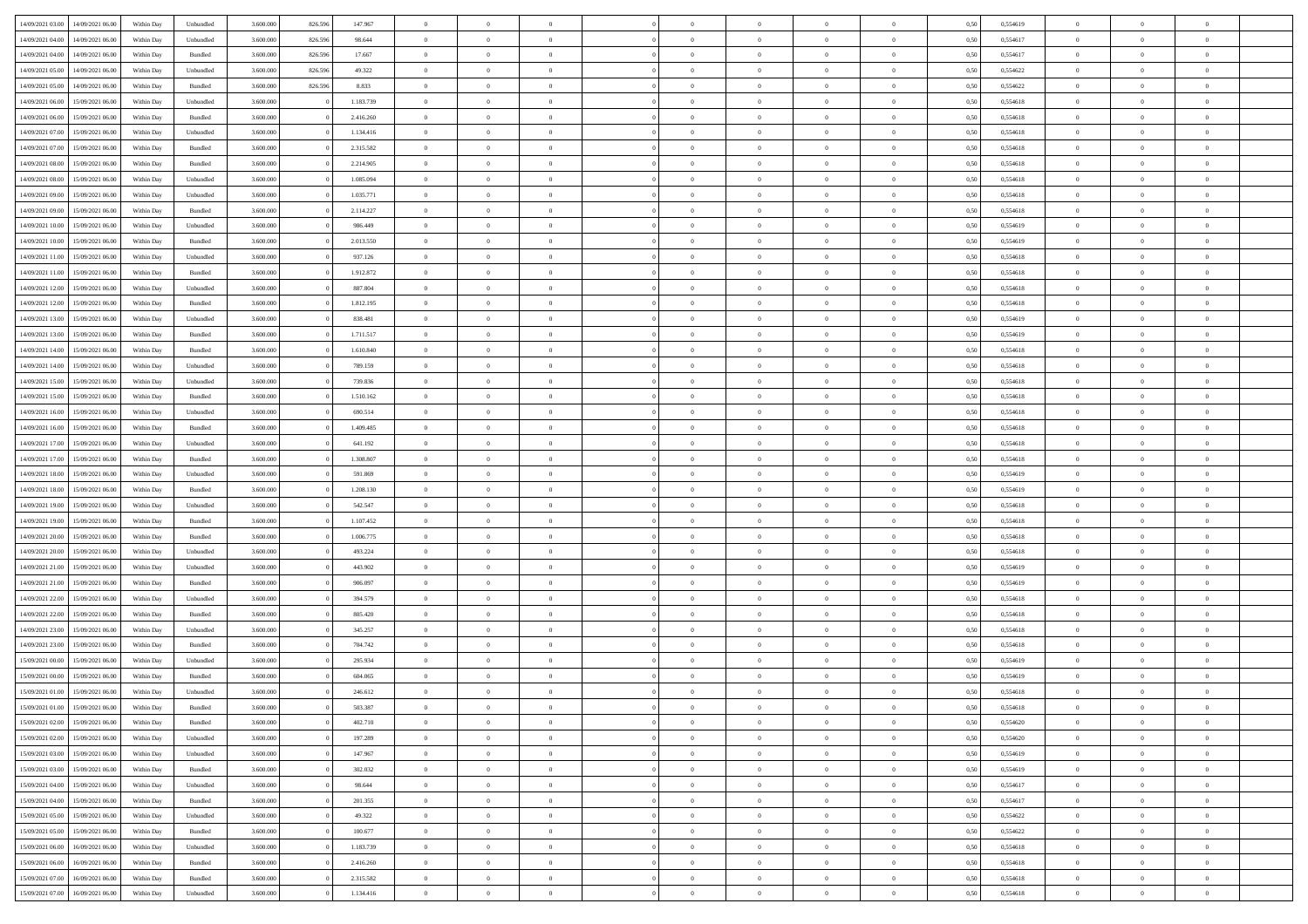| 15/09/2021 08:00 | 16/09/2021 06:00                  | Within Day | Unbundled | 3.600.000 |           | 1.085.094      | $\overline{0}$ | $\Omega$       |                | $\Omega$       | $\Omega$       | $\theta$       | $\theta$       | 0,50 | 0,554618 | $\theta$       | $\theta$       | $\theta$       |  |
|------------------|-----------------------------------|------------|-----------|-----------|-----------|----------------|----------------|----------------|----------------|----------------|----------------|----------------|----------------|------|----------|----------------|----------------|----------------|--|
|                  |                                   |            |           |           |           |                |                |                |                |                |                |                |                |      |          |                |                |                |  |
| 15/09/2021 08:00 | 16/09/2021 06:00                  | Within Day | Bundled   | 3.600.000 |           | 2.214.905      | $\overline{0}$ | $\theta$       | $\overline{0}$ | $\overline{0}$ | $\bf{0}$       | $\overline{0}$ | $\bf{0}$       | 0,50 | 0,554618 | $\theta$       | $\overline{0}$ | $\overline{0}$ |  |
| 15/09/2021 09:00 | 16/09/2021 06:00                  | Within Day | Unbundled | 3.600.000 |           | 1.035.771      | $\overline{0}$ | $\overline{0}$ | $\overline{0}$ | $\bf{0}$       | $\bf{0}$       | $\bf{0}$       | $\bf{0}$       | 0,50 | 0,554618 | $\overline{0}$ | $\overline{0}$ | $\overline{0}$ |  |
| 15/09/2021 09:00 | 16/09/2021 06:00                  | Within Dav | Bundled   | 3.600,000 |           | 2.114.227      | $\overline{0}$ | $\overline{0}$ | $\overline{0}$ | $\overline{0}$ | $\bf{0}$       | $\overline{0}$ | $\overline{0}$ | 0.50 | 0.554618 | $\theta$       | $\theta$       | $\overline{0}$ |  |
| 15/09/2021 10:00 | 16/09/2021 06:00                  | Within Day | Unbundled | 3.600.000 |           | 986.449        | $\overline{0}$ | $\theta$       | $\overline{0}$ | $\overline{0}$ | $\bf{0}$       | $\overline{0}$ | $\bf{0}$       | 0,50 | 0,554619 | $\theta$       | $\overline{0}$ | $\overline{0}$ |  |
|                  |                                   |            |           |           |           |                |                |                |                |                |                |                |                |      |          |                |                |                |  |
| 15/09/2021 10:00 | 16/09/2021 06:00                  | Within Day | Bundled   | 3.600.000 |           | 2.013.550      | $\overline{0}$ | $\overline{0}$ | $\overline{0}$ | $\bf{0}$       | $\overline{0}$ | $\overline{0}$ | $\mathbf{0}$   | 0,50 | 0,554619 | $\overline{0}$ | $\overline{0}$ | $\bf{0}$       |  |
| 15/09/2021 11:00 | 16/09/2021 06:00                  | Within Dav | Unbundled | 3.600.000 |           | 937.126        | $\overline{0}$ | $\overline{0}$ | $\overline{0}$ | $\overline{0}$ | $\overline{0}$ | $\overline{0}$ | $\overline{0}$ | 0.50 | 0,554618 | $\theta$       | $\overline{0}$ | $\overline{0}$ |  |
| 15/09/2021 11:00 | 16/09/2021 06:00                  | Within Day | Bundled   | 3.600.000 |           | 1.912.872      | $\overline{0}$ | $\theta$       | $\overline{0}$ | $\overline{0}$ | $\bf{0}$       | $\overline{0}$ | $\bf{0}$       | 0,50 | 0,554618 | $\theta$       | $\theta$       | $\overline{0}$ |  |
| 15/09/2021 12:00 | 16/09/2021 06:00                  | Within Day | Unbundled | 3.600.000 |           | 887.804        | $\overline{0}$ | $\overline{0}$ | $\overline{0}$ | $\bf{0}$       | $\bf{0}$       | $\bf{0}$       | $\bf{0}$       | 0,50 | 0,554618 | $\,0\,$        | $\overline{0}$ | $\overline{0}$ |  |
| 15/09/2021 12:00 | 16/09/2021 06:00                  | Within Dav | Bundled   | 3.600.000 |           | 1.812.195      | $\overline{0}$ | $\overline{0}$ | $\overline{0}$ | $\overline{0}$ | $\overline{0}$ | $\overline{0}$ | $\overline{0}$ | 0.50 | 0,554618 | $\theta$       | $\overline{0}$ | $\overline{0}$ |  |
| 15/09/2021 13:00 | 16/09/2021 06:00                  | Within Day | Bundled   | 3.600.000 |           | 1.711.517      | $\overline{0}$ | $\theta$       | $\overline{0}$ | $\overline{0}$ | $\bf{0}$       | $\overline{0}$ | $\bf{0}$       | 0,50 | 0,554619 | $\,$ 0 $\,$    | $\overline{0}$ | $\overline{0}$ |  |
|                  |                                   |            |           |           |           |                |                |                |                |                |                |                |                |      |          |                |                |                |  |
| 15/09/2021 13:00 | 16/09/2021 06:00                  | Within Day | Unbundled | 3.600.000 |           | 838.481        | $\overline{0}$ | $\overline{0}$ | $\overline{0}$ | $\bf{0}$       | $\bf{0}$       | $\bf{0}$       | $\bf{0}$       | 0,50 | 0,554619 | $\overline{0}$ | $\overline{0}$ | $\bf{0}$       |  |
| 15/09/2021 14:00 | 16/09/2021 06:00                  | Within Day | Unbundled | 3.600.000 |           | 789.159        | $\overline{0}$ | $\overline{0}$ | $\overline{0}$ | $\overline{0}$ | $\bf{0}$       | $\overline{0}$ | $\overline{0}$ | 0.50 | 0.554618 | $\theta$       | $\theta$       | $\overline{0}$ |  |
| 15/09/2021 14:00 | 16/09/2021 06:00                  | Within Day | Bundled   | 3.600.000 |           | 1.610.840      | $\overline{0}$ | $\theta$       | $\overline{0}$ | $\overline{0}$ | $\bf{0}$       | $\overline{0}$ | $\bf{0}$       | 0,50 | 0,554618 | $\theta$       | $\overline{0}$ | $\overline{0}$ |  |
| 15/09/2021 15:00 | 16/09/2021 06:00                  | Within Day | Unbundled | 3.600.000 |           | 739.836        | $\overline{0}$ | $\overline{0}$ | $\overline{0}$ | $\bf{0}$       | $\bf{0}$       | $\overline{0}$ | $\mathbf{0}$   | 0,50 | 0,554618 | $\overline{0}$ | $\overline{0}$ | $\bf{0}$       |  |
| 15/09/2021 15:00 | 16/09/2021 06:00                  | Within Dav | Bundled   | 3.600.000 |           | 1.510.162      | $\overline{0}$ | $\overline{0}$ | $\overline{0}$ | $\overline{0}$ | $\overline{0}$ | $\overline{0}$ | $\overline{0}$ | 0.50 | 0.554618 | $\theta$       | $\overline{0}$ | $\overline{0}$ |  |
| 15/09/2021 16:00 | 16/09/2021 06:00                  | Within Day | Unbundled | 3.600.000 |           | 690.514        | $\overline{0}$ | $\overline{0}$ | $\overline{0}$ | $\overline{0}$ | $\bf{0}$       | $\overline{0}$ | $\bf{0}$       | 0,50 | 0,554618 | $\theta$       | $\theta$       | $\overline{0}$ |  |
|                  |                                   |            |           |           |           |                |                |                |                |                | $\bf{0}$       |                |                |      |          | $\bf{0}$       | $\overline{0}$ | $\overline{0}$ |  |
| 15/09/2021 16:00 | 16/09/2021 06:00                  | Within Day | Bundled   | 3.600.000 |           | 1.409.485      | $\overline{0}$ | 905.228        | $\overline{0}$ | 1,121662       |                | $\bf{0}$       | $\bf{0}$       | 0,50 | 0,554618 |                |                |                |  |
| 15/09/2021 17:00 | 16/09/2021 06:00                  | Within Dav | Unbundled | 3.600.000 | 905.22    | 641.192        | $\overline{0}$ | $\overline{0}$ | $\overline{0}$ | $\overline{0}$ | $\overline{0}$ | $\overline{0}$ | $\overline{0}$ | 0.50 | 0,554618 | $\theta$       | $\overline{0}$ | $\overline{0}$ |  |
| 15/09/2021 17:00 | 16/09/2021 06:00                  | Within Day | Bundled   | 3.600.000 | 905.227   | 468.239        | $\overline{0}$ | 468.238        | $\overline{0}$ | 1,121662       | $\bf{0}$       | $\overline{0}$ | $\bf{0}$       | 0,50 | 0,554618 | $\,$ 0 $\,$    | $\theta$       | $\overline{0}$ |  |
| 15/09/2021 18:00 | 16/09/2021 06:00                  | Within Day | Bundled   | 3.600.000 | 1.373.465 | $\overline{1}$ | $\overline{0}$ | $\overline{0}$ | $\overline{0}$ | $\overline{0}$ | $\bf{0}$       | $\overline{0}$ | $\bf{0}$       | 0,50 | 0,554619 | $\bf{0}$       | $\overline{0}$ | $\overline{0}$ |  |
| 15/09/2021 18:00 | 16/09/2021 06:00                  | Within Day | Unbundled | 3.600.000 | 1.373.465 | 591.869        | $\overline{0}$ | $\overline{0}$ | $\overline{0}$ | $\overline{0}$ | $\bf{0}$       | $\overline{0}$ | $\overline{0}$ | 0.50 | 0.554619 | $\theta$       | $\overline{0}$ | $\overline{0}$ |  |
| 15/09/2021 19:00 | 16/09/2021 06:00                  | Within Day | Unbundled | 3.600.000 | 1.373.465 | 542.547        | $\overline{0}$ | $\theta$       | $\overline{0}$ | $\overline{0}$ | $\bf{0}$       | $\overline{0}$ | $\bf{0}$       | 0,50 | 0,554618 | $\theta$       | $\overline{0}$ | $\overline{0}$ |  |
| 15/09/2021 19:00 | 16/09/2021 06:00                  | Within Day | Bundled   | 3.600.000 | 1.373.465 | $\mathbf{1}$   | $\overline{0}$ | $\overline{0}$ | $\overline{0}$ | $\overline{0}$ | $\overline{0}$ | $\overline{0}$ | $\mathbf{0}$   | 0,50 | 0,554618 | $\bf{0}$       | $\overline{0}$ | $\bf{0}$       |  |
| 15/09/2021 20:00 | 16/09/2021 06:00                  | Within Dav | Unbundled | 3.600.000 | 1.373.465 | 493.224        | $\overline{0}$ | $\overline{0}$ | $\overline{0}$ | $\overline{0}$ | $\overline{0}$ | $\overline{0}$ | $\overline{0}$ | 0.50 | 0,554618 | $\theta$       | $\overline{0}$ | $\overline{0}$ |  |
|                  |                                   |            |           |           |           |                |                |                |                |                |                |                |                |      |          |                |                |                |  |
| 15/09/2021 20:00 | 16/09/2021 06:00                  | Within Day | Bundled   | 3.600.000 | 1.373.465 | $\overline{0}$ | $\overline{0}$ | $\theta$       | $\overline{0}$ | $\overline{0}$ | $\bf{0}$       | $\overline{0}$ | $\bf{0}$       | 0,50 | 0,554618 | $\theta$       | $\theta$       | $\overline{0}$ |  |
| 15/09/2021 21:00 | 16/09/2021 06:00                  | Within Day | Unbundled | 3.600.000 | 1.373.465 | 443.902        | $\overline{0}$ | $\overline{0}$ | $\overline{0}$ | $\bf{0}$       | $\bf{0}$       | $\bf{0}$       | $\bf{0}$       | 0,50 | 0,554619 | $\,0\,$        | $\overline{0}$ | $\overline{0}$ |  |
| 15/09/2021 21:00 | 16/09/2021 06:00                  | Within Day | Bundled   | 3.600.000 | 1.373.465 | $\overline{0}$ | $\overline{0}$ | $\overline{0}$ | $\overline{0}$ | $\overline{0}$ | $\overline{0}$ | $\overline{0}$ | $\overline{0}$ | 0.50 | 0.554619 | $\theta$       | $\overline{0}$ | $\overline{0}$ |  |
| 15/09/2021 22:00 | 16/09/2021 06:00                  | Within Day | Unbundled | 3.600.000 | 1.373.465 | 394.579        | $\overline{0}$ | $\theta$       | $\overline{0}$ | $\overline{0}$ | $\bf{0}$       | $\overline{0}$ | $\bf{0}$       | 0,50 | 0,554618 | $\,$ 0 $\,$    | $\overline{0}$ | $\overline{0}$ |  |
| 15/09/2021 22.00 | 16/09/2021 06:00                  | Within Day | Bundled   | 3.600.000 | 1.373.465 | $\bf{0}$       | $\overline{0}$ | $\overline{0}$ | $\overline{0}$ | $\bf{0}$       | $\bf{0}$       | $\bf{0}$       | $\bf{0}$       | 0,50 | 0,554618 | $\overline{0}$ | $\overline{0}$ | $\overline{0}$ |  |
| 15/09/2021 23:00 | 16/09/2021 06:00                  | Within Day | Unbundled | 3.600.000 | 1.373.465 | 345.257        | $\overline{0}$ | $\Omega$       | $\overline{0}$ | $\Omega$       | $\Omega$       | $\Omega$       | $\overline{0}$ | 0,50 | 0,554618 | $\,0\,$        | $\theta$       | $\theta$       |  |
|                  |                                   |            |           |           |           |                |                | $\theta$       |                |                |                |                |                |      |          | $\theta$       | $\overline{0}$ |                |  |
| 15/09/2021 23:00 | 16/09/2021 06:00                  | Within Day | Bundled   | 3.600.000 | 1.373.465 | $\theta$       | $\overline{0}$ |                | $\overline{0}$ | $\overline{0}$ | $\bf{0}$       | $\overline{0}$ | $\bf{0}$       | 0,50 | 0,554618 |                |                | $\overline{0}$ |  |
| 16/09/2021 00:00 | 16/09/2021 06:00                  | Within Day | Bundled   | 3.600.000 | 1.373.465 | $\overline{0}$ | $\overline{0}$ | $\overline{0}$ | $\overline{0}$ | $\bf{0}$       | $\bf{0}$       | $\overline{0}$ | $\mathbf{0}$   | 0,50 | 0,554619 | $\overline{0}$ | $\overline{0}$ | $\bf{0}$       |  |
| 16/09/2021 00:00 | 16/09/2021 06:00                  | Within Day | Unbundled | 3.600,000 | 1.373.465 | 295.934        | $\overline{0}$ | $\Omega$       | $\Omega$       | $\Omega$       | $\bf{0}$       | $\overline{0}$ | $\overline{0}$ | 0.50 | 0.554619 | $\theta$       | $\theta$       | $\theta$       |  |
| 16/09/2021 01:00 | 16/09/2021 06:00                  | Within Day | Unbundled | 3.600.000 | 1.373.465 | 246.612        | $\overline{0}$ | $\theta$       | $\overline{0}$ | $\overline{0}$ | $\bf{0}$       | $\overline{0}$ | $\bf{0}$       | 0,50 | 0,554618 | $\,$ 0 $\,$    | $\theta$       | $\overline{0}$ |  |
| 16/09/2021 01:00 | 16/09/2021 06:00                  | Within Day | Bundled   | 3.600.000 | 1.373.465 | $\overline{0}$ | $\overline{0}$ | $\overline{0}$ | $\overline{0}$ | $\bf{0}$       | $\bf{0}$       | $\bf{0}$       | $\bf{0}$       | 0,50 | 0,554618 | $\bf{0}$       | $\overline{0}$ | $\overline{0}$ |  |
| 16/09/2021 02:00 | 16/09/2021 06:00                  | Within Day | Unbundled | 3.600,000 | 1.373.465 | 197.289        | $\overline{0}$ | $\Omega$       | $\overline{0}$ | $\Omega$       | $\theta$       | $\theta$       | $\overline{0}$ | 0.50 | 0.554620 | $\theta$       | $\theta$       | $\theta$       |  |
| 16/09/2021 02:00 | 16/09/2021 06:00                  | Within Day | Bundled   | 3.600.000 | 1.373.465 | $\overline{0}$ | $\overline{0}$ | $\theta$       | $\overline{0}$ | $\overline{0}$ | $\bf{0}$       | $\overline{0}$ | $\bf{0}$       | 0,50 | 0,554620 | $\,$ 0 $\,$    | $\overline{0}$ | $\overline{0}$ |  |
|                  |                                   |            |           |           |           |                |                |                |                |                |                |                |                |      |          |                |                |                |  |
| 16/09/2021 03:00 | 16/09/2021 06:00                  | Within Day | Unbundled | 3.600.000 | 1.373.465 | 147.967        | $\overline{0}$ | $\bf{0}$       | $\overline{0}$ | $\bf{0}$       | $\bf{0}$       | $\bf{0}$       | $\bf{0}$       | 0,50 | 0,554619 | $\bf{0}$       | $\overline{0}$ | $\overline{0}$ |  |
| 16/09/2021 03:00 | 16/09/2021 06:00                  | Within Day | Bundled   | 3.600.000 | 1.373.465 | $\overline{0}$ | $\overline{0}$ | $\Omega$       | $\overline{0}$ | $\Omega$       | $\overline{0}$ | $\overline{0}$ | $\overline{0}$ | 0,50 | 0,554619 | $\,0\,$        | $\theta$       | $\theta$       |  |
| 16/09/2021 04:00 | 16/09/2021 06:00                  | Within Day | Unbundled | 3.600.000 | 1.373.465 | 98.644         | $\overline{0}$ | $\overline{0}$ | $\overline{0}$ | $\overline{0}$ | $\bf{0}$       | $\overline{0}$ | $\bf{0}$       | 0,50 | 0,554617 | $\,$ 0 $\,$    | $\overline{0}$ | $\overline{0}$ |  |
| 16/09/2021 04:00 | 16/09/2021 06:00                  | Within Day | Bundled   | 3.600.000 | 1.373.465 | $\overline{0}$ | $\overline{0}$ | $\bf{0}$       | $\overline{0}$ | $\overline{0}$ | $\bf{0}$       | $\overline{0}$ | $\mathbf{0}$   | 0,50 | 0,554617 | $\overline{0}$ | $\overline{0}$ | $\bf{0}$       |  |
| 16/09/2021 05:00 | 16/09/2021 06:00                  | Within Day | Bundled   | 3.600,000 | 1.373.465 | $\overline{0}$ | $\overline{0}$ | $\Omega$       | $\Omega$       | $\Omega$       | $\Omega$       | $\Omega$       | $\overline{0}$ | 0.50 | 0.554622 | $\theta$       | $\theta$       | $\theta$       |  |
| 16/09/2021 05:00 | 16/09/2021 06:00                  | Within Day | Unbundled | 3.600.000 | 1.373.465 | 49.322         | $\overline{0}$ | $\overline{0}$ | $\overline{0}$ | $\bf{0}$       | $\,$ 0         | $\overline{0}$ | $\bf{0}$       | 0,50 | 0,554622 | $\,0\,$        | $\,$ 0 $\,$    | $\overline{0}$ |  |
|                  | 16/09/2021 06:00 17/09/2021 06:00 | Within Day | Unbundled | 3.600.000 |           | 1.183.739      | $\bf{0}$       | $\bf{0}$       |                |                |                |                |                | 0,50 | 0,554618 | $\bf{0}$       | $\overline{0}$ |                |  |
|                  |                                   |            |           |           |           |                |                |                |                |                |                |                |                |      |          |                |                |                |  |
| 16/09/2021 06:00 | 17/09/2021 06:00                  | Within Day | Bundled   | 3.600.000 |           | 2.416.260      | $\overline{0}$ | $\overline{0}$ | $\overline{0}$ | $\Omega$       | $\overline{0}$ | $\overline{0}$ | $\overline{0}$ | 0.50 | 0.554618 | $\theta$       | $\theta$       | $\theta$       |  |
| 16/09/2021 07:00 | 17/09/2021 06:00                  | Within Day | Unbundled | 3.600.000 |           | 1.134.416      | $\overline{0}$ | $\,$ 0         | $\overline{0}$ | $\overline{0}$ | $\,$ 0 $\,$    | $\overline{0}$ | $\mathbf{0}$   | 0,50 | 0,554618 | $\,$ 0 $\,$    | $\,$ 0 $\,$    | $\,$ 0         |  |
| 16/09/2021 07:00 | 17/09/2021 06:00                  | Within Day | Bundled   | 3.600.000 |           | 2.315.582      | $\overline{0}$ | $\overline{0}$ | $\overline{0}$ | $\overline{0}$ | $\overline{0}$ | $\overline{0}$ | $\mathbf{0}$   | 0,50 | 0,554618 | $\overline{0}$ | $\bf{0}$       | $\bf{0}$       |  |
| 16/09/2021 08:00 | 17/09/2021 06:00                  | Within Day | Unbundled | 3.600.000 |           | 1.085.094      | $\overline{0}$ | $\overline{0}$ | $\overline{0}$ | $\Omega$       | $\overline{0}$ | $\overline{0}$ | $\bf{0}$       | 0,50 | 0,554618 | $\overline{0}$ | $\theta$       | $\overline{0}$ |  |
| 16/09/2021 08:00 | 17/09/2021 06:00                  | Within Day | Bundled   | 3.600.000 |           | 2.214.905      | $\overline{0}$ | $\,$ 0         | $\overline{0}$ | $\overline{0}$ | $\overline{0}$ | $\overline{0}$ | $\bf{0}$       | 0,50 | 0,554618 | $\,$ 0 $\,$    | $\overline{0}$ | $\overline{0}$ |  |
| 16/09/2021 09:00 | 17/09/2021 06:00                  | Within Day | Unbundled | 3.600.000 |           | 1.035.771      | $\overline{0}$ | $\overline{0}$ | $\overline{0}$ | $\overline{0}$ | $\overline{0}$ | $\overline{0}$ | $\mathbf{0}$   | 0,50 | 0,554618 | $\overline{0}$ | $\overline{0}$ | $\bf{0}$       |  |
|                  |                                   |            |           | 3.600,000 |           |                | $\overline{0}$ | $\overline{0}$ | $\overline{0}$ | $\Omega$       | $\overline{0}$ | $\overline{0}$ |                | 0.50 |          | $\overline{0}$ | $\theta$       | $\overline{0}$ |  |
| 16/09/2021 09:00 | 17/09/2021 06:00                  | Within Day | Bundled   |           |           | 2.114.227      |                |                |                |                |                |                | $\bf{0}$       |      | 0,554618 |                |                |                |  |
| 16/09/2021 10:00 | 17/09/2021 06:00                  | Within Day | Unbundled | 3.600.000 |           | 986.449        | $\overline{0}$ | $\,$ 0         | $\overline{0}$ | $\overline{0}$ | $\bf{0}$       | $\overline{0}$ | $\bf{0}$       | 0,50 | 0,554619 | $\,$ 0 $\,$    | $\overline{0}$ | $\overline{0}$ |  |
| 16/09/2021 10:00 | 17/09/2021 06:00                  | Within Day | Bundled   | 3.600.000 |           | 2.013.550      | $\overline{0}$ | $\bf{0}$       | $\overline{0}$ | $\overline{0}$ | $\overline{0}$ | $\overline{0}$ | $\mathbf{0}$   | 0,50 | 0,554619 | $\overline{0}$ | $\overline{0}$ | $\bf{0}$       |  |
| 16/09/2021 11:00 | 17/09/2021 06:00                  | Within Day | Bundled   | 3.600,000 |           | 1.912.872      | $\overline{0}$ | $\overline{0}$ | $\overline{0}$ | $\Omega$       | $\overline{0}$ | $\overline{0}$ | $\bf{0}$       | 0.50 | 0,554618 | $\overline{0}$ | $\theta$       | $\overline{0}$ |  |
| 16/09/2021 11:00 | 17/09/2021 06:00                  | Within Day | Unbundled | 3.600.000 |           | 937.126        | $\overline{0}$ | $\bf{0}$       | $\overline{0}$ | $\overline{0}$ | $\bf{0}$       | $\overline{0}$ | $\mathbf{0}$   | 0,50 | 0,554618 | $\,$ 0 $\,$    | $\,$ 0 $\,$    | $\bf{0}$       |  |
| 16/09/2021 12:00 | 17/09/2021 06:00                  | Within Day | Unbundled | 3.600.000 |           | 887.804        | $\overline{0}$ | $\overline{0}$ | $\overline{0}$ | $\overline{0}$ | $\bf{0}$       | $\overline{0}$ | $\mathbf{0}$   | 0,50 | 0,554618 | $\overline{0}$ | $\bf{0}$       | $\bf{0}$       |  |
|                  |                                   |            |           |           |           |                |                |                |                |                |                |                |                |      |          |                |                |                |  |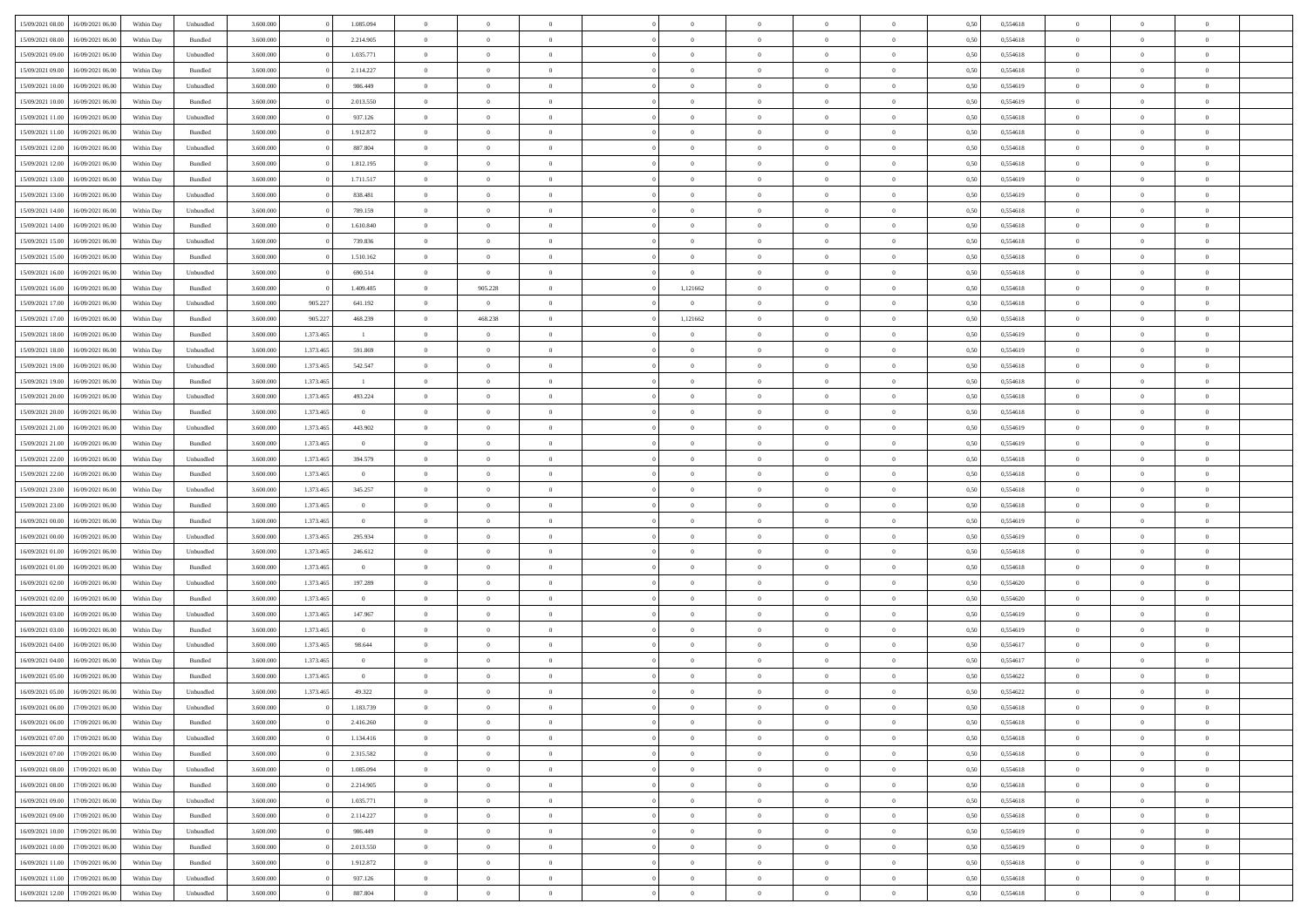| 16/09/2021 12:00 | 17/09/2021 06:00 | Within Day | Bundled            | 3.600.000 |           | 1.812.195 | $\Omega$       | $\Omega$       |                | $\Omega$       | $\Omega$       | $\Omega$       | $\Omega$       | 0,50 | 0,554618 | $\theta$       | $\theta$       | $\sqrt{ }$     |  |
|------------------|------------------|------------|--------------------|-----------|-----------|-----------|----------------|----------------|----------------|----------------|----------------|----------------|----------------|------|----------|----------------|----------------|----------------|--|
|                  |                  |            |                    |           |           |           |                |                |                |                |                |                |                |      |          |                |                |                |  |
| 16/09/2021 13:00 | 17/09/2021 06:00 | Within Day | Unbundled          | 3.600.000 |           | 838.481   | $\overline{0}$ | $\theta$       | $\overline{0}$ | $\overline{0}$ | $\bf{0}$       | $\overline{0}$ | $\bf{0}$       | 0,50 | 0,554619 | $\theta$       | $\theta$       | $\overline{0}$ |  |
| 16/09/2021 13:00 | 17/09/2021 06:00 | Within Day | Bundled            | 3.600.000 |           | 1.711.517 | $\overline{0}$ | $\overline{0}$ | $\overline{0}$ | $\bf{0}$       | $\bf{0}$       | $\overline{0}$ | $\bf{0}$       | 0,50 | 0,554619 | $\overline{0}$ | $\overline{0}$ | $\overline{0}$ |  |
| 16/09/2021 14:00 | 17/09/2021 06:00 | Within Dav | Unbundled          | 3.600.000 |           | 789.159   | $\overline{0}$ | $\theta$       | $\overline{0}$ | $\overline{0}$ | $\bf{0}$       | $\overline{0}$ | $\overline{0}$ | 0.50 | 0.554618 | $\theta$       | $\theta$       | $\overline{0}$ |  |
| 16/09/2021 14:00 | 17/09/2021 06:00 | Within Day | Bundled            | 3.600.000 |           | 1.610.840 | $\overline{0}$ | $\theta$       | $\overline{0}$ | $\overline{0}$ | $\bf{0}$       | $\overline{0}$ | $\bf{0}$       | 0,50 | 0,554618 | $\theta$       | $\theta$       | $\overline{0}$ |  |
| 16/09/2021 15:00 | 17/09/2021 06:00 | Within Day | Unbundled          | 3.600.000 |           | 739.836   | $\overline{0}$ | $\overline{0}$ | $\overline{0}$ | $\bf{0}$       | $\overline{0}$ | $\overline{0}$ | $\mathbf{0}$   | 0,50 | 0,554618 | $\overline{0}$ | $\overline{0}$ | $\bf{0}$       |  |
| 16/09/2021 15:00 | 17/09/2021 06:00 | Within Dav | Bundled            | 3.600.000 |           | 1.510.162 | $\overline{0}$ | $\overline{0}$ | $\overline{0}$ | $\overline{0}$ | $\overline{0}$ | $\overline{0}$ | $\overline{0}$ | 0.50 | 0.554618 | $\theta$       | $\theta$       | $\overline{0}$ |  |
|                  |                  |            |                    |           |           |           |                |                |                |                |                |                |                |      |          |                |                |                |  |
| 16/09/2021 16:00 | 17/09/2021 06:00 | Within Day | Bundled            | 3.600.000 |           | 1.409.485 | $\overline{0}$ | $\theta$       | $\overline{0}$ | $\overline{0}$ | $\bf{0}$       | $\overline{0}$ | $\bf{0}$       | 0,50 | 0,554618 | $\theta$       | $\theta$       | $\overline{0}$ |  |
| 16/09/2021 16:00 | 17/09/2021 06:00 | Within Day | Unbundled          | 3.600.000 |           | 690.514   | $\overline{0}$ | $\overline{0}$ | $\overline{0}$ | $\bf{0}$       | $\bf{0}$       | $\bf{0}$       | $\bf{0}$       | 0,50 | 0,554618 | $\,0\,$        | $\overline{0}$ | $\overline{0}$ |  |
| 16/09/2021 17:00 | 17/09/2021 06:00 | Within Dav | Unbundled          | 3.600.000 |           | 641.192   | $\overline{0}$ | $\overline{0}$ | $\overline{0}$ | $\overline{0}$ | $\overline{0}$ | $\overline{0}$ | $\overline{0}$ | 0.50 | 0.554618 | $\theta$       | $\overline{0}$ | $\overline{0}$ |  |
| 16/09/2021 17:00 | 17/09/2021 06:00 | Within Day | Bundled            | 3.600.000 |           | 1.308.807 | $\overline{0}$ | $\theta$       | $\overline{0}$ | $\overline{0}$ | $\bf{0}$       | $\overline{0}$ | $\bf{0}$       | 0,50 | 0,554618 | $\theta$       | $\theta$       | $\overline{0}$ |  |
| 16/09/2021 18:00 | 17/09/2021 06:00 | Within Day | Unbundled          | 3.600.000 |           | 591.869   | $\overline{0}$ | $\bf{0}$       | $\overline{0}$ | $\bf{0}$       | $\bf{0}$       | $\bf{0}$       | $\bf{0}$       | 0,50 | 0,554619 | $\,0\,$        | $\overline{0}$ | $\overline{0}$ |  |
| 16/09/2021 18:00 | 17/09/2021 06:00 | Within Day | Bundled            | 3.600.000 |           | 1.208.130 | $\overline{0}$ | 1.207.199      | $\overline{0}$ | 1,121662       | $\bf{0}$       | $\overline{0}$ | $\overline{0}$ | 0.50 | 0.554619 | $\theta$       | $\theta$       | $\overline{0}$ |  |
|                  |                  |            |                    |           |           |           | $\overline{0}$ | $\theta$       | $\overline{0}$ |                | $\bf{0}$       | $\overline{0}$ |                |      |          | $\theta$       | $\theta$       | $\overline{0}$ |  |
| 16/09/2021 19:00 | 17/09/2021 06:00 | Within Day | Unbundled          | 3.600.000 | 1.207.199 | 542.547   |                |                |                | $\overline{0}$ |                |                | $\bf{0}$       | 0,50 | 0,554618 |                |                |                |  |
| 16/09/2021 19:00 | 17/09/2021 06:00 | Within Day | Bundled            | 3.600.000 | 1.207.199 | 853       | $\overline{0}$ | $\overline{0}$ | $\overline{0}$ | $\bf{0}$       | $\overline{0}$ | $\overline{0}$ | $\mathbf{0}$   | 0,50 | 0,554618 | $\overline{0}$ | $\overline{0}$ | $\bf{0}$       |  |
| 16/09/2021 20:00 | 17/09/2021 06:00 | Within Dav | Unbundled          | 3.600.000 | 1.207.199 | 493.224   | $\overline{0}$ | $\overline{0}$ | $\overline{0}$ | $\overline{0}$ | $\overline{0}$ | $\overline{0}$ | $\overline{0}$ | 0.50 | 0.554618 | $\theta$       | $\overline{0}$ | $\overline{0}$ |  |
| 16/09/2021 20:00 | 17/09/2021 06:00 | Within Day | Bundled            | 3.600.000 | 1.207.199 | 775       | $\overline{0}$ | $\theta$       | $\overline{0}$ | $\overline{0}$ | $\bf{0}$       | $\overline{0}$ | $\bf{0}$       | 0,50 | 0,554618 | $\theta$       | $\theta$       | $\overline{0}$ |  |
| 16/09/2021 21:00 | 17/09/2021 06:00 | Within Day | Unbundled          | 3.600.000 | 1.207.199 | 443.902   | $\overline{0}$ | $\overline{0}$ | $\overline{0}$ | $\bf{0}$       | $\bf{0}$       | $\bf{0}$       | $\bf{0}$       | 0,50 | 0,554619 | $\,0\,$        | $\overline{0}$ | $\overline{0}$ |  |
| 16/09/2021 21:00 | 17/09/2021 06:00 | Within Day | Bundled            | 3.600.000 | 1.207.199 | 698       | $\overline{0}$ | $\overline{0}$ | $\overline{0}$ | $\overline{0}$ | $\overline{0}$ | $\overline{0}$ | $\overline{0}$ | 0.50 | 0.554619 | $\theta$       | $\overline{0}$ | $\overline{0}$ |  |
| 16/09/2021 22:00 | 17/09/2021 06:00 | Within Day | Bundled            | 3.600.000 | 1.207.199 | 620       | $\overline{0}$ | $\theta$       | $\overline{0}$ | $\overline{0}$ | $\bf{0}$       | $\overline{0}$ | $\bf{0}$       | 0,50 | 0,554618 | $\theta$       | $\theta$       | $\overline{0}$ |  |
|                  |                  |            |                    |           |           |           |                |                |                |                |                |                |                |      |          |                |                |                |  |
| 16/09/2021 22:00 | 17/09/2021 06:00 | Within Day | Unbundled          | 3.600.000 | 1.207.199 | 394.579   | $\overline{0}$ | $\overline{0}$ | $\overline{0}$ | $\bf{0}$       | $\bf{0}$       | $\bf{0}$       | $\bf{0}$       | 0,50 | 0,554618 | $\,0\,$        | $\overline{0}$ | $\overline{0}$ |  |
| 16/09/2021 23:00 | 17/09/2021 06:00 | Within Day | Unbundled          | 3.600.000 | 1.207.199 | 345.257   | $\overline{0}$ | $\overline{0}$ | $\overline{0}$ | $\overline{0}$ | $\bf{0}$       | $\overline{0}$ | $\overline{0}$ | 0.50 | 0.554618 | $\theta$       | $\theta$       | $\overline{0}$ |  |
| 16/09/2021 23:00 | 17/09/2021 06:00 | Within Day | Bundled            | 3.600.000 | 1.207.199 | 543       | $\overline{0}$ | $\theta$       | $\overline{0}$ | $\overline{0}$ | $\bf{0}$       | $\overline{0}$ | $\bf{0}$       | 0,50 | 0,554618 | $\theta$       | $\overline{0}$ | $\overline{0}$ |  |
| 17/09/2021 00:00 | 17/09/2021 06:00 | Within Day | Unbundled          | 3.600.000 | 1.207.199 | 295.934   | $\overline{0}$ | $\overline{0}$ | $\overline{0}$ | $\bf{0}$       | $\bf{0}$       | $\overline{0}$ | $\mathbf{0}$   | 0,50 | 0,554619 | $\overline{0}$ | $\overline{0}$ | $\bf{0}$       |  |
| 17/09/2021 00:00 | 17/09/2021 06:00 | Within Dav | Bundled            | 3.600.000 | 1.207.199 | 465       | $\overline{0}$ | $\overline{0}$ | $\overline{0}$ | $\overline{0}$ | $\overline{0}$ | $\overline{0}$ | $\overline{0}$ | 0.50 | 0,554619 | $\theta$       | $\theta$       | $\overline{0}$ |  |
| 17/09/2021 01:00 | 17/09/2021 06:00 | Within Day | Unbundled          | 3.600.000 | 1.207.199 | 246.612   | $\overline{0}$ | $\theta$       | $\overline{0}$ | $\overline{0}$ | $\bf{0}$       | $\overline{0}$ | $\bf{0}$       | 0,50 | 0,554618 | $\theta$       | $\theta$       | $\overline{0}$ |  |
| 17/09/2021 01:00 | 17/09/2021 06:00 | Within Day | Bundled            | 3.600.000 | 1.207.199 | 387       | $\bf{0}$       | $\overline{0}$ | $\overline{0}$ | $\bf{0}$       | $\bf{0}$       | $\overline{0}$ | $\bf{0}$       | 0,50 | 0,554618 | $\,0\,$        | $\overline{0}$ | $\overline{0}$ |  |
|                  |                  |            |                    |           |           |           |                |                |                |                |                |                |                |      |          |                |                |                |  |
| 17/09/2021 02:00 | 17/09/2021 06:00 | Within Day | Unbundled          | 3.600.000 | 1.207.199 | 197.289   | $\overline{0}$ | $\overline{0}$ | $\overline{0}$ | $\overline{0}$ | $\overline{0}$ | $\overline{0}$ | $\overline{0}$ | 0.50 | 0,554620 | $\theta$       | $\overline{0}$ | $\overline{0}$ |  |
| 17/09/2021 02:00 | 17/09/2021 06:00 | Within Day | Bundled            | 3.600.000 | 1.207.199 | 310       | $\overline{0}$ | $\theta$       | $\overline{0}$ | $\overline{0}$ | $\bf{0}$       | $\overline{0}$ | $\bf{0}$       | 0,50 | 0,554620 | $\,$ 0 $\,$    | $\theta$       | $\overline{0}$ |  |
| 17/09/2021 03:00 | 17/09/2021 06:00 | Within Day | Bundled            | 3.600.000 | 1.207.199 | 232       | $\overline{0}$ | $\overline{0}$ | $\overline{0}$ | $\overline{0}$ | $\bf{0}$       | $\overline{0}$ | $\bf{0}$       | 0,50 | 0,554619 | $\bf{0}$       | $\overline{0}$ | $\overline{0}$ |  |
| 17/09/2021 03:00 | 17/09/2021 06:00 | Within Day | Unbundled          | 3.600.000 | 1.207.199 | 147.967   | $\overline{0}$ | $\Omega$       | $\Omega$       | $\Omega$       | $\Omega$       | $\Omega$       | $\overline{0}$ | 0,50 | 0,554619 | $\,0\,$        | $\theta$       | $\theta$       |  |
| 17/09/2021 04:00 | 17/09/2021 06:00 | Within Day | Unbundled          | 3.600.000 | 1.207.199 | 98.644    | $\overline{0}$ | $\theta$       | $\overline{0}$ | $\overline{0}$ | $\bf{0}$       | $\overline{0}$ | $\bf{0}$       | 0,50 | 0,554617 | $\theta$       | $\theta$       | $\overline{0}$ |  |
| 17/09/2021 04:00 | 17/09/2021 06:00 | Within Day | Bundled            | 3.600.000 | 1.207.199 | 155       | $\overline{0}$ | $\bf{0}$       | $\overline{0}$ | $\overline{0}$ | $\bf{0}$       | $\overline{0}$ | $\mathbf{0}$   | 0,50 | 0,554617 | $\bf{0}$       | $\overline{0}$ | $\bf{0}$       |  |
| 17/09/2021 05:00 | 17/09/2021 06:00 |            | Unbundled          | 3.600,000 | 1.207.199 | 49.322    | $\overline{0}$ | $\Omega$       | $\Omega$       | $\Omega$       | $\bf{0}$       | $\overline{0}$ | $\overline{0}$ | 0.50 | 0,554622 | $\theta$       | $\theta$       | $\theta$       |  |
|                  |                  | Within Day |                    |           |           |           |                |                |                |                |                |                |                |      |          |                |                |                |  |
| 17/09/2021 05:00 | 17/09/2021 06:00 | Within Day | Bundled            | 3.600.000 | 1.207.199 | 77        | $\overline{0}$ | $\theta$       | $\overline{0}$ | $\overline{0}$ | $\bf{0}$       | $\overline{0}$ | $\bf{0}$       | 0,50 | 0,554622 | $\theta$       | $\theta$       | $\overline{0}$ |  |
| 17/09/2021 06:00 | 18/09/2021 06:00 | Within Day | Unbundled          | 3.600.000 |           | 1.183.739 | $\overline{0}$ | $\overline{0}$ | $\overline{0}$ | $\bf{0}$       | $\bf{0}$       | $\overline{0}$ | $\bf{0}$       | 0,50 | 0,554618 | $\,0\,$        | $\overline{0}$ | $\overline{0}$ |  |
| 17/09/2021 06:00 | 18/09/2021 06:00 | Within Day | Bundled            | 3.600,000 |           | 2.416.260 | $\overline{0}$ | $\Omega$       | $\Omega$       | $\Omega$       | $\Omega$       | $\theta$       | $\overline{0}$ | 0.50 | 0.554618 | $\theta$       | $\theta$       | $\theta$       |  |
| 17/09/2021 07:00 | 18/09/2021 06:00 | Within Day | Unbundled          | 3.600.000 |           | 1.134.416 | $\overline{0}$ | $\theta$       | $\overline{0}$ | $\overline{0}$ | $\bf{0}$       | $\overline{0}$ | $\bf{0}$       | 0,50 | 0,554618 | $\,$ 0 $\,$    | $\overline{0}$ | $\overline{0}$ |  |
| 17/09/2021 07:00 | 18/09/2021 06:00 | Within Day | Bundled            | 3.600.000 |           | 2.315.582 | $\overline{0}$ | $\overline{0}$ | $\overline{0}$ | $\bf{0}$       | $\bf{0}$       | $\overline{0}$ | $\bf{0}$       | 0,50 | 0,554618 | $\bf{0}$       | $\overline{0}$ | $\overline{0}$ |  |
| 17/09/2021 08:00 | 18/09/2021 06:00 | Within Day | Unbundled          | 3.600.000 |           | 1.085.094 | $\overline{0}$ | $\Omega$       | $\overline{0}$ | $\Omega$       | $\Omega$       | $\overline{0}$ | $\overline{0}$ | 0,50 | 0,554618 | $\,0\,$        | $\theta$       | $\theta$       |  |
| 17/09/2021 08:00 | 18/09/2021 06:00 | Within Day | Bundled            | 3.600.000 |           | 2.214.905 | $\overline{0}$ | $\theta$       | $\overline{0}$ | $\overline{0}$ | $\bf{0}$       | $\overline{0}$ | $\bf{0}$       | 0,50 | 0,554618 | $\,$ 0 $\,$    | $\theta$       | $\overline{0}$ |  |
|                  |                  |            |                    |           |           |           |                | $\overline{0}$ |                |                | $\bf{0}$       |                |                |      |          |                | $\overline{0}$ | $\bf{0}$       |  |
| 17/09/2021 09:00 | 18/09/2021 06:00 | Within Day | Bundled            | 3.600.000 |           | 2.114.227 | $\overline{0}$ |                | $\overline{0}$ | $\overline{0}$ |                | $\overline{0}$ | $\mathbf{0}$   | 0,50 | 0,554618 | $\bf{0}$       |                |                |  |
| 17/09/2021 09:00 | 18/09/2021 06:00 | Within Day | Unbundled          | 3.600,000 |           | 1.035.771 | $\overline{0}$ | $\Omega$       | $\Omega$       | $\Omega$       | $\Omega$       | $\Omega$       | $\Omega$       | 0.50 | 0.554618 | $\theta$       | $\theta$       | $\theta$       |  |
| 17/09/2021 10:00 | 18/09/2021 06:00 | Within Day | Unbundled          | 3.600.000 |           | 986.449   | $\overline{0}$ | $\,$ 0 $\,$    | $\overline{0}$ | $\bf{0}$       | $\,$ 0         | $\overline{0}$ | $\bf{0}$       | 0,50 | 0,554619 | $\,0\,$        | $\overline{0}$ | $\overline{0}$ |  |
| 17/09/2021 10:00 | 18/09/2021 06:00 | Within Day | Bundled            | 3.600.000 |           | 2.013.550 | $\bf{0}$       | $\bf{0}$       |                |                |                |                |                | 0,50 | 0,554619 | $\bf{0}$       | $\overline{0}$ |                |  |
| 17/09/2021 11:00 | 18/09/2021 06:00 | Within Day | Unbundled          | 3.600,000 |           | 937.126   | $\overline{0}$ | $\overline{0}$ | $\overline{0}$ | $\Omega$       | $\overline{0}$ | $\overline{0}$ | $\overline{0}$ | 0,50 | 0.554618 | $\theta$       | $\theta$       | $\theta$       |  |
| 17/09/2021 11:00 | 18/09/2021 06:00 | Within Day | Bundled            | 3.600.000 |           | 1.912.872 | $\overline{0}$ | $\,$ 0         | $\overline{0}$ | $\overline{0}$ | $\,$ 0 $\,$    | $\overline{0}$ | $\mathbf{0}$   | 0,50 | 0,554618 | $\,$ 0 $\,$    | $\,$ 0 $\,$    | $\,$ 0         |  |
| 17/09/2021 12:00 | 18/09/2021 06:00 | Within Day | Unbundled          | 3.600.000 |           | 887.804   | $\overline{0}$ | $\overline{0}$ | $\overline{0}$ | $\overline{0}$ | $\overline{0}$ | $\overline{0}$ | $\mathbf{0}$   | 0,50 | 0,554618 | $\overline{0}$ | $\bf{0}$       | $\overline{0}$ |  |
|                  | 18/09/2021 06:00 | Within Day | $\mathbf B$ undled | 3.600.000 |           | 1.812.195 | $\overline{0}$ | $\overline{0}$ | $\overline{0}$ | $\Omega$       | $\overline{0}$ | $\overline{0}$ | $\overline{0}$ | 0,50 | 0,554618 | $\overline{0}$ | $\theta$       | $\overline{0}$ |  |
| 17/09/2021 12:00 |                  |            |                    |           |           |           |                |                |                |                |                |                |                |      |          |                |                |                |  |
| 17/09/2021 13:00 | 18/09/2021 06:00 | Within Day | Unbundled          | 3.600.000 |           | 838.481   | $\overline{0}$ | $\,$ 0         | $\overline{0}$ | $\overline{0}$ | $\,$ 0 $\,$    | $\overline{0}$ | $\mathbf{0}$   | 0,50 | 0,554619 | $\,$ 0 $\,$    | $\overline{0}$ | $\overline{0}$ |  |
| 17/09/2021 13:00 | 18/09/2021 06:00 | Within Day | Bundled            | 3.600.000 |           | 1.711.517 | $\overline{0}$ | $\overline{0}$ | $\overline{0}$ | $\overline{0}$ | $\overline{0}$ | $\overline{0}$ | $\mathbf{0}$   | 0,50 | 0,554619 | $\overline{0}$ | $\overline{0}$ | $\overline{0}$ |  |
| 17/09/2021 14:00 | 18/09/2021 06:00 | Within Day | Bundled            | 3.600,000 |           | 1.610.840 | $\overline{0}$ | $\overline{0}$ | $\overline{0}$ | $\Omega$       | $\overline{0}$ | $\overline{0}$ | $\bf{0}$       | 0.50 | 0,554618 | $\overline{0}$ | $\theta$       | $\overline{0}$ |  |
| 17/09/2021 14:00 | 18/09/2021 06:00 | Within Day | Unbundled          | 3.600.000 |           | 789.159   | $\overline{0}$ | $\,$ 0         | $\overline{0}$ | $\bf{0}$       | $\bf{0}$       | $\bf{0}$       | $\bf{0}$       | 0,50 | 0,554618 | $\,$ 0 $\,$    | $\overline{0}$ | $\overline{0}$ |  |
| 17/09/2021 15:00 | 18/09/2021 06:00 | Within Day | Unbundled          | 3.600.000 |           | 739.836   | $\overline{0}$ | $\bf{0}$       | $\overline{0}$ | $\overline{0}$ | $\overline{0}$ | $\overline{0}$ | $\mathbf{0}$   | 0,50 | 0,554618 | $\overline{0}$ | $\overline{0}$ | $\bf{0}$       |  |
| 17/09/2021 15:00 | 18/09/2021 06:00 | Within Day | Bundled            | 3.600,000 |           | 1.510.162 | $\overline{0}$ | $\overline{0}$ | $\overline{0}$ | $\Omega$       | $\overline{0}$ | $\overline{0}$ | $\bf{0}$       | 0.50 | 0,554618 | $\overline{0}$ | $\overline{0}$ | $\overline{0}$ |  |
| 17/09/2021 16:00 | 18/09/2021 06:00 |            |                    | 3.600.000 |           | 690.514   | $\overline{0}$ | $\bf{0}$       |                | $\bf{0}$       | $\bf{0}$       |                |                |      | 0,554618 | $\,$ 0 $\,$    | $\,$ 0 $\,$    | $\bf{0}$       |  |
|                  |                  | Within Day | Unbundled          |           |           |           |                |                | $\overline{0}$ |                |                | $\bf{0}$       | $\mathbf{0}$   | 0,50 |          |                |                |                |  |
| 17/09/2021 16:00 | 18/09/2021 06:00 | Within Day | Bundled            | 3.600.000 |           | 1.409.485 | $\overline{0}$ | $\overline{0}$ | $\overline{0}$ | $\overline{0}$ | $\overline{0}$ | $\bf{0}$       | $\mathbf{0}$   | 0,50 | 0,554618 | $\overline{0}$ | $\bf{0}$       | $\overline{0}$ |  |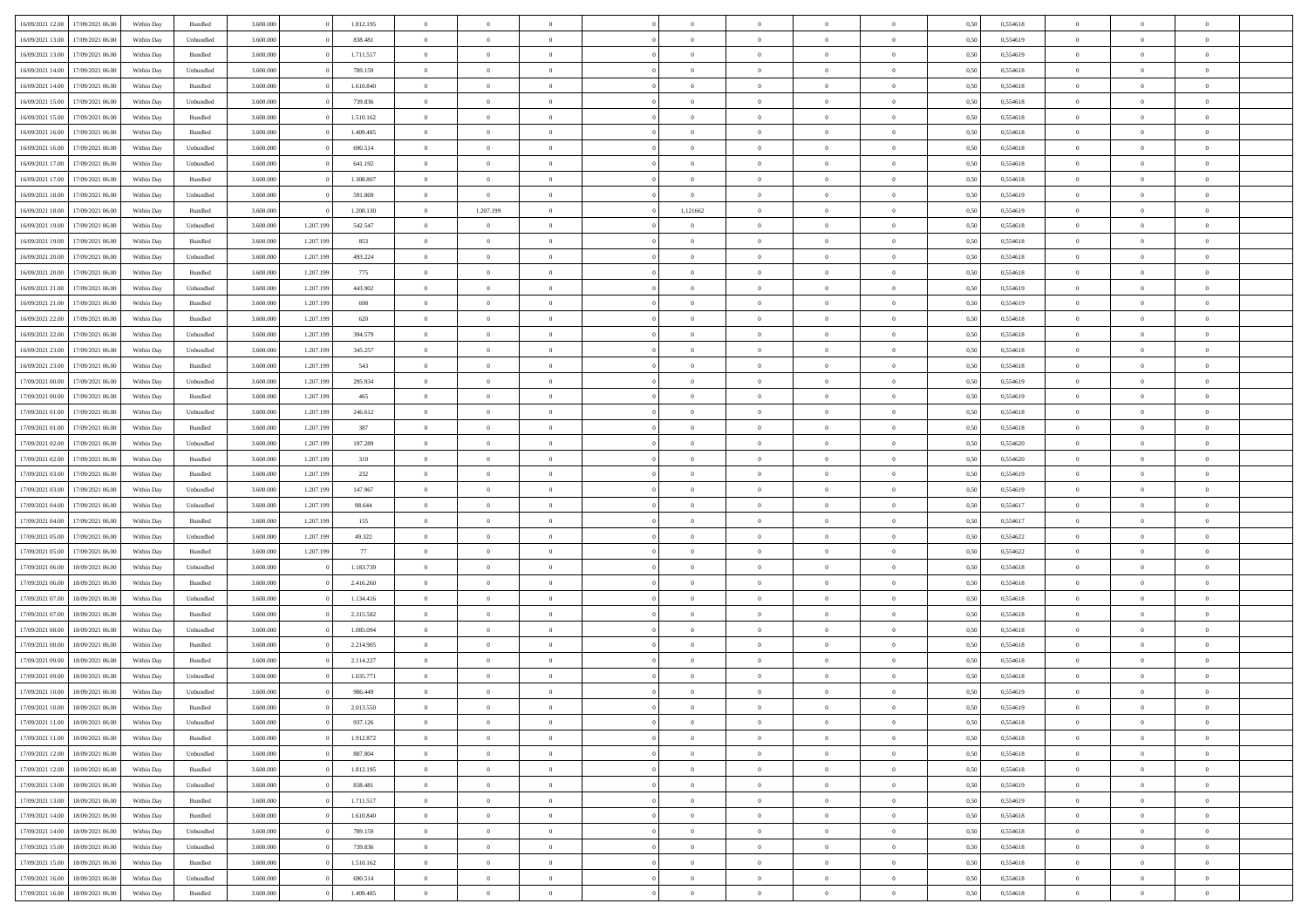| 17/09/2021 17:00                  | 18/09/2021 06:00 | Within Day | Unbundled                   | 3.600.000 | 641.192   | $\overline{0}$ | $\theta$       |                | $\overline{0}$ | $\bf{0}$       | $\overline{0}$ | $\theta$       | 0,50 | 0,554618 | $\theta$       | $\theta$       | $\theta$       |  |
|-----------------------------------|------------------|------------|-----------------------------|-----------|-----------|----------------|----------------|----------------|----------------|----------------|----------------|----------------|------|----------|----------------|----------------|----------------|--|
| 17/09/2021 17:00                  | 18/09/2021 06:00 | Within Day | Bundled                     | 3.600.000 | 1.308.807 | $\overline{0}$ | $\overline{0}$ | $\overline{0}$ | $\overline{0}$ | $\bf{0}$       | $\bf{0}$       | $\bf{0}$       | 0,50 | 0,554618 | $\,$ 0 $\,$    | $\overline{0}$ | $\overline{0}$ |  |
|                                   |                  |            |                             |           |           |                |                |                |                |                |                |                |      |          |                |                |                |  |
| 17/09/2021 18:00                  | 18/09/2021 06:00 | Within Day | Unbundled                   | 3.600,000 | 591.869   | $\overline{0}$ | $\overline{0}$ | $\overline{0}$ | $\overline{0}$ | $\overline{0}$ | $\overline{0}$ | $\mathbf{0}$   | 0,50 | 0.554619 | $\overline{0}$ | $\,$ 0 $\,$    | $\bf{0}$       |  |
| 17/09/2021 18:00                  | 18/09/2021 06:00 | Within Day | Bundled                     | 3.600.000 | 1.208.130 | $\overline{0}$ | $\overline{0}$ | $\overline{0}$ | $\overline{0}$ | $\,0\,$        | $\overline{0}$ | $\overline{0}$ | 0,50 | 0,554619 | $\,$ 0 $\,$    | $\overline{0}$ | $\overline{0}$ |  |
| 17/09/2021 19:00                  | 18/09/2021 06:00 | Within Day | Unbundled                   | 3.600.000 | 542.547   | $\overline{0}$ | $\overline{0}$ | $\overline{0}$ | $\overline{0}$ | $\,$ 0         | $\overline{0}$ | $\bf{0}$       | 0,50 | 0,554618 | $\,$ 0 $\,$    | $\overline{0}$ | $\overline{0}$ |  |
| 17/09/2021 19:00                  | 18/09/2021 06:00 | Within Day | Bundled                     | 3.600,000 | 1.107.452 | $\overline{0}$ | $\overline{0}$ | $\overline{0}$ | $\overline{0}$ | $\bf{0}$       | $\overline{0}$ | $\bf{0}$       | 0.50 | 0.554618 | $\,0\,$        | $\overline{0}$ | $\overline{0}$ |  |
| 17/09/2021 20:00                  | 18/09/2021 06:00 | Within Day | Bundled                     | 3.600.000 | 1.006.775 | $\overline{0}$ | $\overline{0}$ | $\overline{0}$ | $\overline{0}$ | $\bf{0}$       | $\overline{0}$ | $\bf{0}$       | 0,50 | 0,554618 | $\,$ 0 $\,$    | $\overline{0}$ | $\overline{0}$ |  |
| 17/09/2021 20:00                  | 18/09/2021 06.00 | Within Day | Unbundled                   | 3.600.000 | 493.224   | $\overline{0}$ | $\overline{0}$ | $\overline{0}$ | $\overline{0}$ | $\,$ 0         | $\bf{0}$       | $\bf{0}$       | 0,50 | 0,554618 | $\,$ 0 $\,$    | $\overline{0}$ | $\overline{0}$ |  |
| 17/09/2021 21:00                  | 18/09/2021 06:00 | Within Day | Unbundled                   | 3.600,000 | 443.902   | $\overline{0}$ | $\overline{0}$ | $\overline{0}$ | $\overline{0}$ | $\bf{0}$       | $\overline{0}$ | $\bf{0}$       | 0.50 | 0.554619 | $\bf{0}$       | $\overline{0}$ | $\bf{0}$       |  |
| 17/09/2021 21:00                  | 18/09/2021 06:00 | Within Day | Bundled                     | 3.600.000 | 906.097   | $\overline{0}$ | $\,$ 0         | $\overline{0}$ | $\overline{0}$ | $\bf{0}$       | $\overline{0}$ | $\bf{0}$       | 0,50 | 0,554619 | $\,$ 0 $\,$    | $\overline{0}$ | $\overline{0}$ |  |
| 17/09/2021 22:00                  | 18/09/2021 06.00 | Within Day | Unbundled                   | 3.600.000 | 394.579   | $\overline{0}$ | $\overline{0}$ | $\overline{0}$ | $\overline{0}$ | $\,$ 0         | $\bf{0}$       | $\bf{0}$       | 0,50 | 0,554618 | $\,$ 0 $\,$    | $\overline{0}$ | $\overline{0}$ |  |
| 17/09/2021 22.00                  | 18/09/2021 06:00 | Within Day | Bundled                     | 3.600,000 | 805.420   | $\overline{0}$ | $\overline{0}$ | $\overline{0}$ | $\overline{0}$ | $\bf{0}$       | $\overline{0}$ | $\mathbf{0}$   | 0.50 | 0.554618 | $\overline{0}$ | $\,$ 0 $\,$    | $\bf{0}$       |  |
| 17/09/2021 23:00                  | 18/09/2021 06:00 | Within Day | Unbundled                   | 3.600.000 | 345.257   | $\overline{0}$ | $\overline{0}$ | $\overline{0}$ | $\overline{0}$ | $\bf{0}$       | $\overline{0}$ | $\overline{0}$ | 0,50 | 0,554618 | $\,$ 0 $\,$    | $\overline{0}$ | $\overline{0}$ |  |
| 17/09/2021 23:00                  | 18/09/2021 06.00 | Within Day | Bundled                     | 3.600.000 | 704.742   | $\overline{0}$ | $\theta$       | $\overline{0}$ | $\overline{0}$ | $\,$ 0         | $\bf{0}$       | $\bf{0}$       | 0,50 | 0,554618 | $\,$ 0 $\,$    | $\overline{0}$ | $\overline{0}$ |  |
| 18/09/2021 00:00                  | 18/09/2021 06:00 | Within Day | Unbundled                   | 3.600,000 | 295.934   | $\overline{0}$ | $\overline{0}$ | $\overline{0}$ | $\overline{0}$ | $\bf{0}$       | $\overline{0}$ | $\bf{0}$       | 0.50 | 0.554619 | $\,0\,$        | $\overline{0}$ | $\overline{0}$ |  |
|                                   |                  |            |                             |           |           | $\overline{0}$ | $\overline{0}$ | $\overline{0}$ | $\overline{0}$ |                | $\overline{0}$ |                |      |          | $\,$ 0 $\,$    |                | $\overline{0}$ |  |
| 18/09/2021 00:00                  | 18/09/2021 06:00 | Within Day | Bundled                     | 3.600.000 | 604.065   |                |                |                |                | $\bf{0}$       |                | $\bf{0}$       | 0,50 | 0,554619 |                | $\overline{0}$ |                |  |
| 18/09/2021 01:00                  | 18/09/2021 06.00 | Within Day | Bundled                     | 3.600.000 | 503.387   | $\overline{0}$ | $\overline{0}$ | $\overline{0}$ | $\overline{0}$ | $\,$ 0         | $\bf{0}$       | $\bf{0}$       | 0,50 | 0,554618 | $\,$ 0 $\,$    | $\overline{0}$ | $\overline{0}$ |  |
| 18/09/2021 01:00                  | 18/09/2021 06:00 | Within Day | Unbundled                   | 3.600,000 | 246.612   | $\overline{0}$ | $\overline{0}$ | $\overline{0}$ | $\overline{0}$ | $\bf{0}$       | $\overline{0}$ | $\mathbf{0}$   | 0.50 | 0.554618 | $\bf{0}$       | $\overline{0}$ | $\bf{0}$       |  |
| 18/09/2021 02:00                  | 18/09/2021 06:00 | Within Day | Unbundled                   | 3.600.000 | 197.289   | $\overline{0}$ | $\overline{0}$ | $\overline{0}$ | $\overline{0}$ | $\bf{0}$       | $\overline{0}$ | $\bf{0}$       | 0,50 | 0,554620 | $\,$ 0 $\,$    | $\overline{0}$ | $\overline{0}$ |  |
| 18/09/2021 02:00                  | 18/09/2021 06.00 | Within Day | Bundled                     | 3.600.000 | 402.710   | $\bf{0}$       | $\overline{0}$ | $\overline{0}$ | $\overline{0}$ | $\bf{0}$       | $\bf{0}$       | $\bf{0}$       | 0,50 | 0,554620 | $\,$ 0 $\,$    | $\overline{0}$ | $\overline{0}$ |  |
| 18/09/2021 03:00                  | 18/09/2021 06:00 | Within Day | Unbundled                   | 3.600,000 | 147.967   | $\overline{0}$ | $\overline{0}$ | $\overline{0}$ | $\overline{0}$ | $\bf{0}$       | $\overline{0}$ | $\mathbf{0}$   | 0.50 | 0.554619 | $\overline{0}$ | $\,$ 0 $\,$    | $\overline{0}$ |  |
| 18/09/2021 03:00                  | 18/09/2021 06:00 | Within Day | Bundled                     | 3.600.000 | 302.032   | $\overline{0}$ | $\overline{0}$ | $\overline{0}$ | $\overline{0}$ | $\,0\,$        | $\overline{0}$ | $\overline{0}$ | 0,50 | 0,554619 | $\,$ 0 $\,$    | $\overline{0}$ | $\overline{0}$ |  |
| 18/09/2021 04:00                  | 18/09/2021 06.00 | Within Day | Unbundled                   | 3.600.000 | 98.644    | $\overline{0}$ | $\overline{0}$ | $\overline{0}$ | $\overline{0}$ | $\bf{0}$       | $\bf{0}$       | $\bf{0}$       | 0,50 | 0,554617 | $\,$ 0 $\,$    | $\overline{0}$ | $\overline{0}$ |  |
| 18/09/2021 04:00                  | 18/09/2021 06:00 | Within Day | Bundled                     | 3.600,000 | 201.355   | $\overline{0}$ | $\overline{0}$ | $\overline{0}$ | $\overline{0}$ | $\bf{0}$       | $\overline{0}$ | $\bf{0}$       | 0.50 | 0.554617 | $\,0\,$        | $\overline{0}$ | $\overline{0}$ |  |
| 18/09/2021 05:00                  | 18/09/2021 06:00 | Within Day | Unbundled                   | 3.600.000 | 49.322    | $\overline{0}$ | $\overline{0}$ | $\overline{0}$ | $\overline{0}$ | $\bf{0}$       | $\overline{0}$ | $\bf{0}$       | 0,50 | 0,554622 | $\,$ 0 $\,$    | $\overline{0}$ | $\overline{0}$ |  |
| 18/09/2021 05:00                  | 18/09/2021 06.00 | Within Day | Bundled                     | 3.600.000 | 100.677   | $\overline{0}$ | $\overline{0}$ | $\overline{0}$ | $\overline{0}$ | $\,$ 0         | $\bf{0}$       | $\bf{0}$       | 0,50 | 0,554622 | $\,$ 0 $\,$    | $\overline{0}$ | $\overline{0}$ |  |
| 18/09/2021 06:00                  | 19/09/2021 06:00 | Within Day | Unbundled                   | 3.600,000 | 1.183.739 | $\overline{0}$ | $\overline{0}$ | $\overline{0}$ | $\overline{0}$ | $\bf{0}$       | $\overline{0}$ | $\mathbf{0}$   | 0.50 | 0.554618 | $\bf{0}$       | $\overline{0}$ | $\bf{0}$       |  |
| 18/09/2021 06:00                  | 19/09/2021 06:00 | Within Day | Bundled                     | 3.600.000 | 2.416.260 | $\overline{0}$ | $\overline{0}$ | $\overline{0}$ | $\overline{0}$ | $\bf{0}$       | $\overline{0}$ | $\bf{0}$       | 0,50 | 0,554618 | $\,$ 0 $\,$    | $\overline{0}$ | $\overline{0}$ |  |
|                                   | 19/09/2021 06.00 | Within Day | Bundled                     | 3.600.000 | 2.315.582 | $\overline{0}$ | $\overline{0}$ | $\overline{0}$ | $\overline{0}$ | $\bf{0}$       | $\bf{0}$       | $\bf{0}$       | 0,50 | 0,554618 | $\,$ 0 $\,$    | $\overline{0}$ | $\overline{0}$ |  |
| 18/09/2021 07:00                  |                  |            |                             |           |           |                |                |                |                |                |                |                |      |          |                |                |                |  |
| 18/09/2021 07:00                  | 19/09/2021 06:00 | Within Day | Unbundled                   | 3.600,000 | 1.134.416 | $\overline{0}$ | $\overline{0}$ | $\overline{0}$ | $\overline{0}$ | $\bf{0}$       | $\overline{0}$ | $\mathbf{0}$   | 0.50 | 0.554618 | $\overline{0}$ | $\,$ 0 $\,$    | $\overline{0}$ |  |
| 18/09/2021 08:00                  | 19/09/2021 06:00 | Within Dav | Bundled                     | 3.600.000 | 2.214.905 | $\overline{0}$ | $\overline{0}$ | $\overline{0}$ | $\overline{0}$ | $\overline{0}$ | $\overline{0}$ | $\overline{0}$ | 0.50 | 0,554618 | $\theta$       | $\overline{0}$ | $\overline{0}$ |  |
| 18/09/2021 08:00                  | 19/09/2021 06.00 | Within Day | Unbundled                   | 3.600.000 | 1.085.094 | $\overline{0}$ | $\overline{0}$ | $\overline{0}$ | $\overline{0}$ | $\bf{0}$       | $\bf{0}$       | $\bf{0}$       | 0,50 | 0,554618 | $\,$ 0 $\,$    | $\overline{0}$ | $\overline{0}$ |  |
| 18/09/2021 09:00                  | 19/09/2021 06:00 | Within Day | Bundled                     | 3.600,000 | 2.114.227 | $\overline{0}$ | $\overline{0}$ | $\overline{0}$ | $\overline{0}$ | $\bf{0}$       | $\overline{0}$ | $\bf{0}$       | 0.50 | 0.554618 | $\,0\,$        | $\overline{0}$ | $\overline{0}$ |  |
| 18/09/2021 09:00                  | 19/09/2021 06:00 | Within Dav | Unbundled                   | 3.600.000 | 1.035.771 | $\overline{0}$ | $\overline{0}$ | $\Omega$       | $\overline{0}$ | $\mathbf{0}$   | $\overline{0}$ | $\overline{0}$ | 0,50 | 0,554618 | $\theta$       | $\overline{0}$ | $\overline{0}$ |  |
| 18/09/2021 10:00                  | 19/09/2021 06.00 | Within Day | Bundled                     | 3.600.000 | 2.013.550 | $\overline{0}$ | $\overline{0}$ | $\overline{0}$ | $\overline{0}$ | $\,$ 0         | $\bf{0}$       | $\bf{0}$       | 0,50 | 0,554619 | $\,$ 0 $\,$    | $\overline{0}$ | $\overline{0}$ |  |
| 18/09/2021 10:00                  | 19/09/2021 06:00 | Within Day | Unbundled                   | 3.600,000 | 986.449   | $\overline{0}$ | $\overline{0}$ | $\overline{0}$ | $\overline{0}$ | $\bf{0}$       | $\overline{0}$ | $\mathbf{0}$   | 0.50 | 0.554619 | $\bf{0}$       | $\overline{0}$ | $\bf{0}$       |  |
| 18/09/2021 11:00                  | 19/09/2021 06:00 | Within Dav | Unbundled                   | 3.600.000 | 937.126   | $\overline{0}$ | $\overline{0}$ | $\overline{0}$ | $\overline{0}$ | $\overline{0}$ | $\overline{0}$ | $\overline{0}$ | 0,50 | 0,554618 | $\theta$       | $\overline{0}$ | $\overline{0}$ |  |
| 18/09/2021 11:00                  | 19/09/2021 06.00 | Within Day | Bundled                     | 3.600.000 | 1.912.872 | $\overline{0}$ | $\overline{0}$ | $\overline{0}$ | $\bf{0}$       | $\bf{0}$       | $\bf{0}$       | $\bf{0}$       | 0,50 | 0,554618 | $\,$ 0 $\,$    | $\overline{0}$ | $\overline{0}$ |  |
| 18/09/2021 12:00                  | 19/09/2021 06:00 | Within Day | Unbundled                   | 3.600,000 | 887.804   | $\overline{0}$ | $\overline{0}$ | $\overline{0}$ | $\overline{0}$ | $\bf{0}$       | $\overline{0}$ | $\mathbf{0}$   | 0.50 | 0.554618 | $\overline{0}$ | $\,$ 0 $\,$    | $\overline{0}$ |  |
| 18/09/2021 12:00                  | 19/09/2021 06:00 | Within Dav | Bundled                     | 3.600.000 | 1.812.195 | $\overline{0}$ | $\overline{0}$ | $\overline{0}$ | $\overline{0}$ | $\overline{0}$ | $\overline{0}$ | $\mathbf{0}$   | 0,50 | 0,554618 | $\theta$       | $\overline{0}$ | $\overline{0}$ |  |
| 18/09/2021 13:00                  | 19/09/2021 06.00 | Within Day | Bundled                     | 3.600.000 | 1.711.517 | $\overline{0}$ | $\overline{0}$ | $\overline{0}$ | $\overline{0}$ | $\bf{0}$       | $\overline{0}$ | $\bf{0}$       | 0,50 | 0,554619 | $\,$ 0 $\,$    | $\overline{0}$ | $\overline{0}$ |  |
| 18/09/2021 13:00                  | 19/09/2021 06:00 | Within Day | Unbundled                   | 3.600,000 | 838,481   | $\overline{0}$ | $\overline{0}$ | $\overline{0}$ | $\overline{0}$ | $\bf{0}$       | $\overline{0}$ | $\bf{0}$       | 0.50 | 0.554619 | $\,0\,$        | $\theta$       | $\overline{0}$ |  |
| 18/09/2021 14:00                  | 19/09/2021 06:00 | Within Dav | Unbundled                   | 3.600.000 | 789.159   | $\overline{0}$ | $\theta$       | $\Omega$       | $\overline{0}$ | $\bf{0}$       | $\overline{0}$ | $\overline{0}$ | 0.50 | 0,554618 | $\theta$       | $\overline{0}$ | $\overline{0}$ |  |
| 18/09/2021 14:00                  | 19/09/2021 06:00 | Within Day | Bundled                     | 3.600.000 | 1.610.840 | $\overline{0}$ | $\overline{0}$ | $\overline{0}$ | $\bf{0}$       | $\,$ 0         | $\bf{0}$       | $\bf{0}$       | 0,50 | 0,554618 | $\,$ 0 $\,$    | $\overline{0}$ | $\overline{0}$ |  |
| 18/09/2021 15:00                  | 19/09/2021 06:00 | Within Day | $\ensuremath{\mathsf{Unb}}$ | 3.600.000 | 739.836   |                |                |                | $^{\circ}$     | $\bf{0}$       |                |                |      | 0,554618 |                | $\theta$       |                |  |
|                                   |                  |            |                             |           |           | $\bf{0}$       | $\bf{0}$       |                |                |                |                |                | 0,50 |          | $\bf{0}$       |                |                |  |
| 18/09/2021 15:00                  | 19/09/2021 06:00 | Within Day | Bundled                     | 3.600.000 | 1.510.162 | $\overline{0}$ | $\overline{0}$ | $\overline{0}$ | $\overline{0}$ | $\overline{0}$ | $\overline{0}$ | $\mathbf{0}$   | 0,50 | 0,554618 | $\theta$       | $\overline{0}$ | $\overline{0}$ |  |
| 18/09/2021 16:00                  | 19/09/2021 06:00 | Within Day | Unbundled                   | 3.600.000 | 690.514   | $\overline{0}$ | $\overline{0}$ | $\overline{0}$ | $\bf{0}$       | $\overline{0}$ | $\overline{0}$ | $\bf{0}$       | 0,50 | 0,554618 | $\bf{0}$       | $\overline{0}$ | $\bf{0}$       |  |
| 18/09/2021 16:00                  | 19/09/2021 06:00 | Within Day | Bundled                     | 3.600.000 | 1.409.485 | $\overline{0}$ | $\overline{0}$ | $\overline{0}$ | $\overline{0}$ | $\overline{0}$ | $\overline{0}$ | $\mathbf{0}$   | 0.50 | 0.554618 | $\overline{0}$ | $\bf{0}$       | $\bf{0}$       |  |
| 18/09/2021 17:00                  | 19/09/2021 06:00 | Within Day | Unbundled                   | 3.600.000 | 641.192   | $\overline{0}$ | $\overline{0}$ | $\overline{0}$ | $\overline{0}$ | $\overline{0}$ | $\overline{0}$ | $\mathbf{0}$   | 0,50 | 0,554618 | $\overline{0}$ | $\theta$       | $\overline{0}$ |  |
| 18/09/2021 17:00                  | 19/09/2021 06:00 | Within Day | Bundled                     | 3.600.000 | 1.308.807 | $\overline{0}$ | $\overline{0}$ | $\overline{0}$ | $\overline{0}$ | $\bf{0}$       | $\bf{0}$       | $\bf{0}$       | 0,50 | 0,554618 | $\bf{0}$       | $\overline{0}$ | $\overline{0}$ |  |
| 18/09/2021 18:00                  | 19/09/2021 06:00 | Within Day | Unbundled                   | 3.600,000 | 591.869   | $\overline{0}$ | $\overline{0}$ | $\overline{0}$ | $\overline{0}$ | $\bf{0}$       | $\overline{0}$ | $\mathbf{0}$   | 0.50 | 0.554619 | $\,$ 0 $\,$    | $\overline{0}$ | $\overline{0}$ |  |
| 18/09/2021 18:00                  | 19/09/2021 06:00 | Within Day | Bundled                     | 3.600.000 | 1.208.130 | $\overline{0}$ | $\overline{0}$ | $\overline{0}$ | $\overline{0}$ | $\overline{0}$ | $\overline{0}$ | $\overline{0}$ | 0,50 | 0,554619 | $\overline{0}$ | $\theta$       | $\overline{0}$ |  |
| 18/09/2021 19:00                  | 19/09/2021 06:00 | Within Day | Bundled                     | 3.600.000 | 1.107.452 | $\overline{0}$ | $\,$ 0         | $\overline{0}$ | $\bf{0}$       | $\overline{0}$ | $\overline{0}$ | $\bf{0}$       | 0,50 | 0,554618 | $\,$ 0 $\,$    | $\overline{0}$ | $\overline{0}$ |  |
| 18/09/2021 19:00                  | 19/09/2021 06:00 | Within Day | Unbundled                   | 3.600,000 | 542.547   | $\overline{0}$ | $\overline{0}$ | $\overline{0}$ | $\overline{0}$ | $\bf{0}$       | $\overline{0}$ | $\mathbf{0}$   | 0.50 | 0.554618 | $\mathbf{0}$   | $\bf{0}$       | $\bf{0}$       |  |
| 18/09/2021 20:00                  | 19/09/2021 06:00 | Within Day | Unbundled                   | 3.600.000 | 493.224   | $\overline{0}$ | $\overline{0}$ | $\overline{0}$ | $\overline{0}$ | $\overline{0}$ | $\overline{0}$ | $\overline{0}$ | 0,50 | 0,554618 | $\overline{0}$ | $\overline{0}$ | $\overline{0}$ |  |
| 18/09/2021 20:00                  | 19/09/2021 06:00 | Within Day | Bundled                     | 3.600.000 | 1.006.775 | $\overline{0}$ | $\bf{0}$       | $\overline{0}$ | $\bf{0}$       | $\bf{0}$       | $\bf{0}$       | $\bf{0}$       | 0,50 | 0,554618 | $\bf{0}$       | $\overline{0}$ | $\bf{0}$       |  |
| 18/09/2021 21:00 19/09/2021 06:00 |                  | Within Day | Unbundled                   | 3.600.000 | 443.902   | $\,$ 0 $\,$    | $\,$ 0 $\,$    | $\overline{0}$ | $\overline{0}$ | $\,$ 0 $\,$    | $\,$ 0 $\,$    | $\,$ 0 $\,$    | 0,50 | 0,554619 | $\overline{0}$ | $\,$ 0 $\,$    | $\,$ 0 $\,$    |  |
|                                   |                  |            |                             |           |           |                |                |                |                |                |                |                |      |          |                |                |                |  |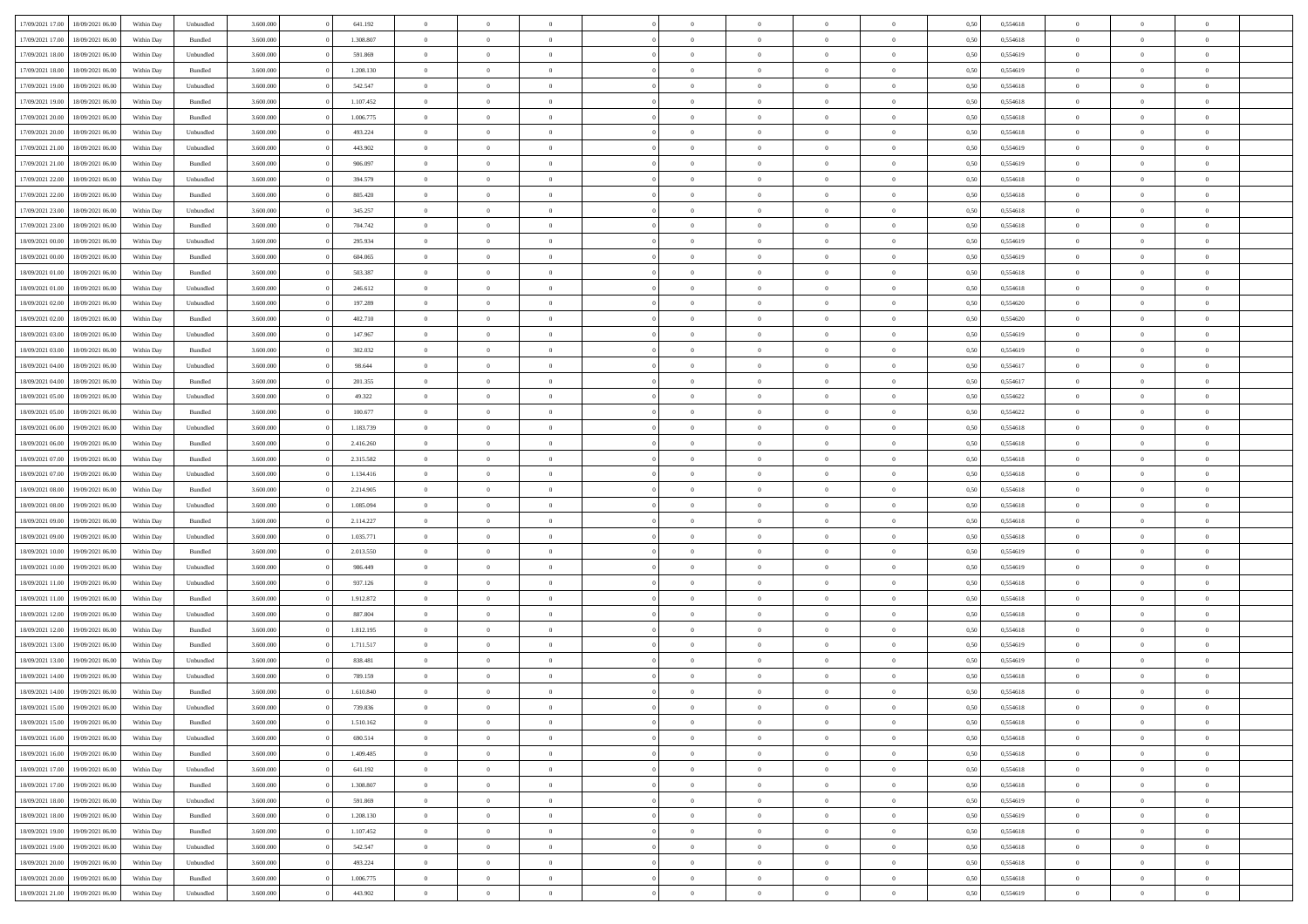|                  |                  |            |                    |           |           | $\overline{0}$ | $\Omega$       |                |                | $\Omega$       | $\Omega$       | $\theta$       |      |          | $\theta$       |                | $\theta$       |  |
|------------------|------------------|------------|--------------------|-----------|-----------|----------------|----------------|----------------|----------------|----------------|----------------|----------------|------|----------|----------------|----------------|----------------|--|
| 18/09/2021 21:00 | 19/09/2021 06:00 | Within Day | Bundled            | 3.600.000 | 906.097   |                |                |                | $\Omega$       |                |                |                | 0,50 | 0,554619 |                | $\theta$       |                |  |
| 18/09/2021 22:00 | 19/09/2021 06:00 | Within Day | Unbundled          | 3.600.000 | 394.579   | $\overline{0}$ | $\theta$       | $\overline{0}$ | $\overline{0}$ | $\bf{0}$       | $\overline{0}$ | $\bf{0}$       | 0,50 | 0,554618 | $\theta$       | $\theta$       | $\overline{0}$ |  |
| 18/09/2021 22:00 | 19/09/2021 06:00 | Within Day | Bundled            | 3.600.000 | 805.420   | $\overline{0}$ | $\overline{0}$ | $\overline{0}$ | $\bf{0}$       | $\bf{0}$       | $\bf{0}$       | $\bf{0}$       | 0,50 | 0,554618 | $\bf{0}$       | $\overline{0}$ | $\overline{0}$ |  |
| 18/09/2021 23:00 | 19/09/2021 06:00 | Within Dav | Unbundled          | 3.600.000 | 345.257   | $\overline{0}$ | $\overline{0}$ | $\overline{0}$ | $\overline{0}$ | $\bf{0}$       | $\overline{0}$ | $\overline{0}$ | 0.50 | 0.554618 | $\theta$       | $\theta$       | $\overline{0}$ |  |
| 18/09/2021 23:00 | 19/09/2021 06:00 | Within Day | Bundled            | 3.600.000 | 704.742   | $\overline{0}$ | $\theta$       | $\overline{0}$ | $\overline{0}$ | $\bf{0}$       | $\overline{0}$ | $\bf{0}$       | 0,50 | 0,554618 | $\theta$       | $\theta$       | $\overline{0}$ |  |
|                  |                  |            |                    |           |           |                |                |                |                |                |                |                |      |          |                |                |                |  |
| 19/09/2021 00:00 | 19/09/2021 06:00 | Within Day | Bundled            | 3.600.000 | 604.065   | $\overline{0}$ | $\bf{0}$       | $\overline{0}$ | $\bf{0}$       | $\overline{0}$ | $\overline{0}$ | $\mathbf{0}$   | 0,50 | 0,554619 | $\bf{0}$       | $\overline{0}$ | $\bf{0}$       |  |
| 19/09/2021 00:00 | 19/09/2021 06:00 | Within Dav | Unbundled          | 3.600.000 | 295.934   | $\overline{0}$ | $\overline{0}$ | $\overline{0}$ | $\overline{0}$ | $\overline{0}$ | $\overline{0}$ | $\overline{0}$ | 0.50 | 0,554619 | $\theta$       | $\overline{0}$ | $\overline{0}$ |  |
| 19/09/2021 01:00 | 19/09/2021 06:00 | Within Day | Unbundled          | 3.600.000 | 246.612   | $\overline{0}$ | $\theta$       | $\overline{0}$ | $\overline{0}$ | $\bf{0}$       | $\overline{0}$ | $\bf{0}$       | 0,50 | 0,554618 | $\theta$       | $\theta$       | $\overline{0}$ |  |
| 19/09/2021 01:00 | 19/09/2021 06:00 | Within Day | Bundled            | 3.600.000 | 503.387   | $\overline{0}$ | $\overline{0}$ | $\overline{0}$ | $\bf{0}$       | $\bf{0}$       | $\bf{0}$       | $\bf{0}$       | 0,50 | 0,554618 | $\,0\,$        | $\overline{0}$ | $\overline{0}$ |  |
| 19/09/2021 02:00 | 19/09/2021 06:00 | Within Dav | Unbundled          | 3.600.000 | 197.289   | $\overline{0}$ | $\overline{0}$ | $\overline{0}$ | $\overline{0}$ | $\overline{0}$ | $\overline{0}$ | $\overline{0}$ | 0.50 | 0,554620 | $\theta$       | $\overline{0}$ | $\overline{0}$ |  |
| 19/09/2021 02:00 | 19/09/2021 06:00 | Within Day | Bundled            | 3.600.000 | 402.710   | $\overline{0}$ | $\theta$       | $\overline{0}$ | $\overline{0}$ | $\bf{0}$       | $\overline{0}$ | $\bf{0}$       | 0,50 | 0,554620 | $\,$ 0 $\,$    | $\theta$       | $\overline{0}$ |  |
| 19/09/2021 03:00 | 19/09/2021 06:00 | Within Day | Unbundled          | 3.600.000 | 147.967   | $\overline{0}$ | $\overline{0}$ | $\overline{0}$ | $\bf{0}$       | $\bf{0}$       | $\bf{0}$       | $\bf{0}$       | 0,50 | 0,554619 | $\overline{0}$ | $\overline{0}$ | $\overline{0}$ |  |
|                  |                  |            |                    |           |           |                |                |                |                |                |                |                |      |          | $\theta$       |                |                |  |
| 19/09/2021 03:00 | 19/09/2021 06:00 | Within Day | Bundled            | 3.600.000 | 302.032   | $\overline{0}$ | $\overline{0}$ | $\overline{0}$ | $\overline{0}$ | $\bf{0}$       | $\overline{0}$ | $\overline{0}$ | 0.50 | 0.554619 |                | $\theta$       | $\overline{0}$ |  |
| 19/09/2021 04:00 | 19/09/2021 06:00 | Within Day | Unbundled          | 3.600.000 | 98.644    | $\overline{0}$ | $\theta$       | $\overline{0}$ | $\overline{0}$ | $\bf{0}$       | $\overline{0}$ | $\bf{0}$       | 0,50 | 0,554617 | $\theta$       | $\theta$       | $\overline{0}$ |  |
| 19/09/2021 04:00 | 19/09/2021 06:00 | Within Day | Bundled            | 3.600.000 | 201.355   | $\overline{0}$ | $\overline{0}$ | $\overline{0}$ | $\bf{0}$       | $\overline{0}$ | $\overline{0}$ | $\mathbf{0}$   | 0,50 | 0,554617 | $\overline{0}$ | $\overline{0}$ | $\bf{0}$       |  |
| 19/09/2021 05:00 | 19/09/2021 06:00 | Within Dav | Unbundled          | 3.600.000 | 49.322    | $\overline{0}$ | $\overline{0}$ | $\overline{0}$ | $\overline{0}$ | $\overline{0}$ | $\overline{0}$ | $\overline{0}$ | 0.50 | 0,554622 | $\theta$       | $\overline{0}$ | $\overline{0}$ |  |
| 19/09/2021 05:00 | 19/09/2021 06:00 | Within Day | Bundled            | 3.600.000 | 100.677   | $\overline{0}$ | $\theta$       | $\overline{0}$ | $\overline{0}$ | $\bf{0}$       | $\overline{0}$ | $\bf{0}$       | 0,50 | 0,554622 | $\theta$       | $\theta$       | $\overline{0}$ |  |
| 19/09/2021 06:00 | 20/09/2021 06:00 | Within Day | Bundled            | 3.600.000 | 2.416.260 | $\overline{0}$ | $\overline{0}$ | $\overline{0}$ | $\bf{0}$       | $\bf{0}$       | $\bf{0}$       | $\bf{0}$       | 0,50 | 0,554618 | $\,0\,$        | $\overline{0}$ | $\overline{0}$ |  |
| 19/09/2021 06:00 | 20/09/2021 06:00 | Within Day | Unbundled          | 3.600.000 | 1.183.739 | $\overline{0}$ | $\overline{0}$ | $\overline{0}$ | $\overline{0}$ | $\overline{0}$ | $\overline{0}$ | $\overline{0}$ | 0.50 | 0.554618 | $\theta$       | $\overline{0}$ | $\overline{0}$ |  |
|                  |                  |            |                    |           |           |                |                |                |                |                |                |                |      |          |                |                |                |  |
| 19/09/2021 07:00 | 20/09/2021 06:00 | Within Day | Unbundled          | 3.600.000 | 1.134.416 | $\overline{0}$ | $\theta$       | $\overline{0}$ | $\overline{0}$ | $\bf{0}$       | $\overline{0}$ | $\bf{0}$       | 0,50 | 0,554618 | $\,$ 0 $\,$    | $\theta$       | $\overline{0}$ |  |
| 19/09/2021 07:00 | 20/09/2021 06:00 | Within Day | Bundled            | 3.600.000 | 2.315.582 | $\overline{0}$ | $\overline{0}$ | $\overline{0}$ | $\bf{0}$       | $\bf{0}$       | $\bf{0}$       | $\bf{0}$       | 0,50 | 0,554618 | $\bf{0}$       | $\overline{0}$ | $\overline{0}$ |  |
| 19/09/2021 08:00 | 20/09/2021 06:00 | Within Day | Unbundled          | 3.600,000 | 1.085.094 | $\overline{0}$ | $\overline{0}$ | $\overline{0}$ | $\overline{0}$ | $\bf{0}$       | $\overline{0}$ | $\overline{0}$ | 0.50 | 0.554618 | $\theta$       | $\theta$       | $\overline{0}$ |  |
| 19/09/2021 08:00 | 20/09/2021 06:00 | Within Day | Bundled            | 3.600.000 | 2.214.905 | $\overline{0}$ | $\theta$       | $\overline{0}$ | $\overline{0}$ | $\bf{0}$       | $\overline{0}$ | $\bf{0}$       | 0,50 | 0,554618 | $\theta$       | $\overline{0}$ | $\overline{0}$ |  |
| 19/09/2021 09:00 | 20/09/2021 06:00 | Within Day | Unbundled          | 3.600.000 | 1.035.771 | $\overline{0}$ | $\bf{0}$       | $\overline{0}$ | $\bf{0}$       | $\overline{0}$ | $\overline{0}$ | $\mathbf{0}$   | 0,50 | 0,554618 | $\overline{0}$ | $\overline{0}$ | $\bf{0}$       |  |
| 19/09/2021 09:00 | 20/09/2021 06:00 | Within Dav | Bundled            | 3.600.000 | 2.114.227 | $\overline{0}$ | $\overline{0}$ | $\overline{0}$ | $\overline{0}$ | $\overline{0}$ | $\overline{0}$ | $\overline{0}$ | 0.50 | 0.554618 | $\theta$       | $\overline{0}$ | $\overline{0}$ |  |
| 19/09/2021 11:00 | 20/09/2021 06:00 |            |                    | 3.600.000 | 937.126   | $\overline{0}$ | $\theta$       | $\overline{0}$ | $\overline{0}$ | $\bf{0}$       | $\overline{0}$ |                |      | 0,554618 | $\theta$       | $\theta$       | $\overline{0}$ |  |
|                  |                  | Within Day | Unbundled          |           |           |                |                |                |                |                |                | $\bf{0}$       | 0,50 |          |                |                |                |  |
| 19/09/2021 11:00 | 20/09/2021 06:00 | Within Day | Bundled            | 3.600.000 | 1.912.872 | $\overline{0}$ | $\overline{0}$ | $\overline{0}$ | $\bf{0}$       | $\bf{0}$       | $\bf{0}$       | $\bf{0}$       | 0,50 | 0,554618 | $\,0\,$        | $\overline{0}$ | $\overline{0}$ |  |
| 19/09/2021 12:00 | 20/09/2021 06:00 | Within Day | Bundled            | 3.600.000 | 1.812.195 | $\overline{0}$ | $\overline{0}$ | $\overline{0}$ | $\overline{0}$ | $\overline{0}$ | $\overline{0}$ | $\overline{0}$ | 0.50 | 0.554618 | $\theta$       | $\overline{0}$ | $\overline{0}$ |  |
| 19/09/2021 12:00 | 20/09/2021 06:00 | Within Day | Unbundled          | 3.600.000 | 887.804   | $\overline{0}$ | $\theta$       | $\overline{0}$ | $\overline{0}$ | $\bf{0}$       | $\overline{0}$ | $\bf{0}$       | 0,50 | 0,554618 | $\,$ 0 $\,$    | $\overline{0}$ | $\overline{0}$ |  |
| 19/09/2021 13:00 | 20/09/2021 06:00 | Within Day | Unbundled          | 3.600.000 | 838.481   | $\overline{0}$ | $\overline{0}$ | $\overline{0}$ | $\bf{0}$       | $\bf{0}$       | $\bf{0}$       | $\bf{0}$       | 0,50 | 0,554619 | $\bf{0}$       | $\overline{0}$ | $\overline{0}$ |  |
| 19/09/2021 13:00 | 20/09/2021 06:00 | Within Day | Bundled            | 3.600.000 | 1.711.517 | $\overline{0}$ | $\Omega$       | $\Omega$       | $\Omega$       | $\Omega$       | $\Omega$       | $\overline{0}$ | 0,50 | 0,554619 | $\,0\,$        | $\theta$       | $\theta$       |  |
| 19/09/2021 14:00 | 20/09/2021 06:00 | Within Day | Unbundled          | 3.600.000 | 789.159   | $\overline{0}$ | $\theta$       | $\overline{0}$ | $\overline{0}$ | $\bf{0}$       | $\overline{0}$ | $\bf{0}$       | 0,50 | 0,554618 | $\theta$       | $\theta$       | $\overline{0}$ |  |
|                  |                  |            |                    |           |           |                |                |                |                |                |                |                |      |          |                |                |                |  |
| 19/09/2021 14:00 | 20/09/2021 06:00 | Within Day | Bundled            | 3.600.000 | 1.610.840 | $\overline{0}$ | $\overline{0}$ | $\overline{0}$ | $\bf{0}$       | $\bf{0}$       | $\overline{0}$ | $\mathbf{0}$   | 0,50 | 0,554618 | $\overline{0}$ | $\overline{0}$ | $\bf{0}$       |  |
| 19/09/2021 15:00 | 20/09/2021 06:00 | Within Day | Unbundled          | 3.600,000 | 739.836   | $\overline{0}$ | $\Omega$       | $\Omega$       | $\Omega$       | $\bf{0}$       | $\overline{0}$ | $\overline{0}$ | 0.50 | 0.554618 | $\theta$       | $\theta$       | $\theta$       |  |
| 19/09/2021 15:00 | 20/09/2021 06:00 | Within Day | Bundled            | 3.600.000 | 1.510.162 | $\overline{0}$ | $\theta$       | $\overline{0}$ | $\overline{0}$ | $\bf{0}$       | $\overline{0}$ | $\bf{0}$       | 0,50 | 0,554618 | $\theta$       | $\theta$       | $\overline{0}$ |  |
| 19/09/2021 16:00 | 20/09/2021 06:00 | Within Day | Unbundled          | 3.600.000 | 690.514   | $\overline{0}$ | $\overline{0}$ | $\overline{0}$ | $\bf{0}$       | $\bf{0}$       | $\bf{0}$       | $\bf{0}$       | 0,50 | 0,554618 | $\,0\,$        | $\overline{0}$ | $\overline{0}$ |  |
| 19/09/2021 16:00 | 20/09/2021 06:00 | Within Day | Bundled            | 3.600,000 | 1.409.485 | $\overline{0}$ | $\Omega$       | $\Omega$       | $\Omega$       | $\theta$       | $\theta$       | $\overline{0}$ | 0.50 | 0.554618 | $\theta$       | $\theta$       | $\theta$       |  |
| 19/09/2021 17:00 | 20/09/2021 06:00 | Within Day | Unbundled          | 3.600.000 | 641.192   | $\overline{0}$ | $\theta$       | $\overline{0}$ | $\overline{0}$ | $\bf{0}$       | $\overline{0}$ | $\bf{0}$       | 0,50 | 0,554618 | $\,$ 0 $\,$    | $\overline{0}$ | $\overline{0}$ |  |
| 19/09/2021 17:00 | 20/09/2021 06:00 | Within Day | Bundled            | 3.600.000 | 1.308.807 | $\overline{0}$ | $\overline{0}$ | $\overline{0}$ | $\bf{0}$       | $\bf{0}$       | $\bf{0}$       | $\bf{0}$       | 0,50 | 0,554618 | $\bf{0}$       | $\overline{0}$ | $\overline{0}$ |  |
|                  |                  |            |                    |           |           | $\overline{0}$ | $\Omega$       | $\overline{0}$ | $\Omega$       | $\Omega$       | $\overline{0}$ | $\overline{0}$ |      |          | $\,0\,$        | $\theta$       | $\theta$       |  |
| 19/09/2021 18:00 | 20/09/2021 06:00 | Within Day | Bundled            | 3.600.000 | 1.208.130 |                |                |                |                |                |                |                | 0,50 | 0,554619 |                |                |                |  |
| 19/09/2021 18:00 | 20/09/2021 06:00 | Within Day | Unbundled          | 3.600.000 | 591.869   | $\overline{0}$ | $\theta$       | $\overline{0}$ | $\overline{0}$ | $\bf{0}$       | $\overline{0}$ | $\bf{0}$       | 0,50 | 0,554619 | $\,$ 0 $\,$    | $\overline{0}$ | $\overline{0}$ |  |
| 19/09/2021 19:00 | 20/09/2021 06:00 | Within Day | Unbundled          | 3.600.000 | 542.547   | $\overline{0}$ | $\overline{0}$ | $\overline{0}$ | $\bf{0}$       | $\bf{0}$       | $\bf{0}$       | $\mathbf{0}$   | 0,50 | 0,554618 | $\bf{0}$       | $\overline{0}$ | $\bf{0}$       |  |
| 19/09/2021 19:00 | 20/09/2021 06:00 | Within Day | Bundled            | 3.600,000 | 1.107.452 | $\overline{0}$ | $\Omega$       | $\Omega$       | $\Omega$       | $\Omega$       | $\Omega$       | $\overline{0}$ | 0.50 | 0.554618 | $\theta$       | $\theta$       | $\theta$       |  |
| 19/09/2021 20:00 | 20/09/2021 06:00 | Within Day | Unbundled          | 3.600.000 | 493.224   | $\overline{0}$ | $\overline{0}$ | $\overline{0}$ | $\bf{0}$       | $\,$ 0         | $\bf{0}$       | $\bf{0}$       | 0,50 | 0,554618 | $\,0\,$        | $\overline{0}$ | $\overline{0}$ |  |
| 19/09/2021 20:00 | 20/09/2021 06:00 | Within Day | $\mathbf B$ undled | 3.600.000 | 1.006.775 | $\bf{0}$       | $\bf{0}$       |                |                |                |                |                | 0,50 | 0,554618 | $\bf{0}$       | $\overline{0}$ |                |  |
| 19/09/2021 21:00 | 20/09/2021 06:00 | Within Day | Unbundled          | 3.600,000 | 443.902   | $\overline{0}$ | $\overline{0}$ | $\overline{0}$ | $\Omega$       | $\overline{0}$ | $\overline{0}$ | $\overline{0}$ | 0.50 | 0.554619 | $\theta$       | $\theta$       | $\theta$       |  |
| 19/09/2021 21:00 | 20/09/2021 06:00 | Within Day | Bundled            | 3.600.000 | 906.097   | $\overline{0}$ | $\bf{0}$       | $\overline{0}$ | $\bf{0}$       | $\,$ 0 $\,$    | $\overline{0}$ | $\,$ 0 $\,$    | 0,50 | 0,554619 | $\,$ 0 $\,$    | $\,$ 0 $\,$    | $\,$ 0         |  |
|                  |                  |            |                    |           |           |                |                |                |                |                |                |                |      |          |                |                |                |  |
| 19/09/2021 22.00 | 20/09/2021 06:00 | Within Day | Unbundled          | 3.600.000 | 394.579   | $\overline{0}$ | $\overline{0}$ | $\overline{0}$ | $\overline{0}$ | $\overline{0}$ | $\overline{0}$ | $\mathbf{0}$   | 0,50 | 0,554618 | $\overline{0}$ | $\bf{0}$       | $\overline{0}$ |  |
| 19/09/2021 22:00 | 20/09/2021 06:00 | Within Day | Bundled            | 3.600.000 | 805.420   | $\overline{0}$ | $\overline{0}$ | $\overline{0}$ | $\Omega$       | $\overline{0}$ | $\overline{0}$ | $\overline{0}$ | 0,50 | 0,554618 | $\overline{0}$ | $\theta$       | $\overline{0}$ |  |
| 19/09/2021 23:00 | 20/09/2021 06:00 | Within Day | Bundled            | 3.600.000 | 704.742   | $\overline{0}$ | $\,$ 0         | $\overline{0}$ | $\bf{0}$       | $\,$ 0 $\,$    | $\overline{0}$ | $\mathbf{0}$   | 0,50 | 0,554618 | $\,$ 0 $\,$    | $\overline{0}$ | $\overline{0}$ |  |
| 19/09/2021 23:00 | 20/09/2021 06:00 | Within Day | Unbundled          | 3.600.000 | 345.257   | $\overline{0}$ | $\overline{0}$ | $\overline{0}$ | $\overline{0}$ | $\overline{0}$ | $\overline{0}$ | $\mathbf{0}$   | 0,50 | 0,554618 | $\overline{0}$ | $\overline{0}$ | $\overline{0}$ |  |
| 20/09/2021 00:00 | 20/09/2021 06:00 | Within Day | Unbundled          | 3.600.000 | 295.934   | $\overline{0}$ | $\overline{0}$ | $\overline{0}$ | $\overline{0}$ | $\overline{0}$ | $\overline{0}$ | $\bf{0}$       | 0.50 | 0,554619 | $\overline{0}$ | $\theta$       | $\overline{0}$ |  |
| 20/09/2021 00:00 | 20/09/2021 06:00 | Within Day | Bundled            | 3.600.000 | 604.065   | $\overline{0}$ | $\,$ 0         | $\overline{0}$ | $\bf{0}$       | $\bf{0}$       | $\bf{0}$       | $\bf{0}$       | 0,50 | 0,554619 | $\,$ 0 $\,$    | $\overline{0}$ | $\overline{0}$ |  |
| 20/09/2021 01:00 | 20/09/2021 06:00 | Within Day | Unbundled          | 3.600.000 | 246.612   | $\overline{0}$ | $\bf{0}$       | $\overline{0}$ | $\overline{0}$ | $\overline{0}$ | $\overline{0}$ | $\mathbf{0}$   | 0,50 | 0,554618 | $\overline{0}$ | $\overline{0}$ | $\bf{0}$       |  |
|                  |                  |            |                    |           |           |                |                |                |                |                |                |                |      |          |                |                |                |  |
| 20/09/2021 01:00 | 20/09/2021 06:00 | Within Day | Bundled            | 3.600,000 | 503,387   | $\overline{0}$ | $\overline{0}$ | $\overline{0}$ | $\Omega$       | $\overline{0}$ | $\overline{0}$ | $\overline{0}$ | 0.50 | 0,554618 | $\overline{0}$ | $\overline{0}$ | $\overline{0}$ |  |
| 20/09/2021 02:00 | 20/09/2021 06:00 | Within Day | Unbundled          | 3.600.000 | 197.289   | $\overline{0}$ | $\bf{0}$       | $\overline{0}$ | $\overline{0}$ | $\bf{0}$       | $\bf{0}$       | $\mathbf{0}$   | 0,50 | 0,554620 | $\,$ 0 $\,$    | $\,$ 0 $\,$    | $\bf{0}$       |  |
| 20/09/2021 02:00 | 20/09/2021 06:00 | Within Day | Bundled            | 3.600.000 | 402.710   | $\overline{0}$ | $\bf{0}$       | $\overline{0}$ | $\overline{0}$ | $\bf{0}$       | $\bf{0}$       | $\bf{0}$       | 0,50 | 0,554620 | $\overline{0}$ | $\overline{0}$ | $\bf{0}$       |  |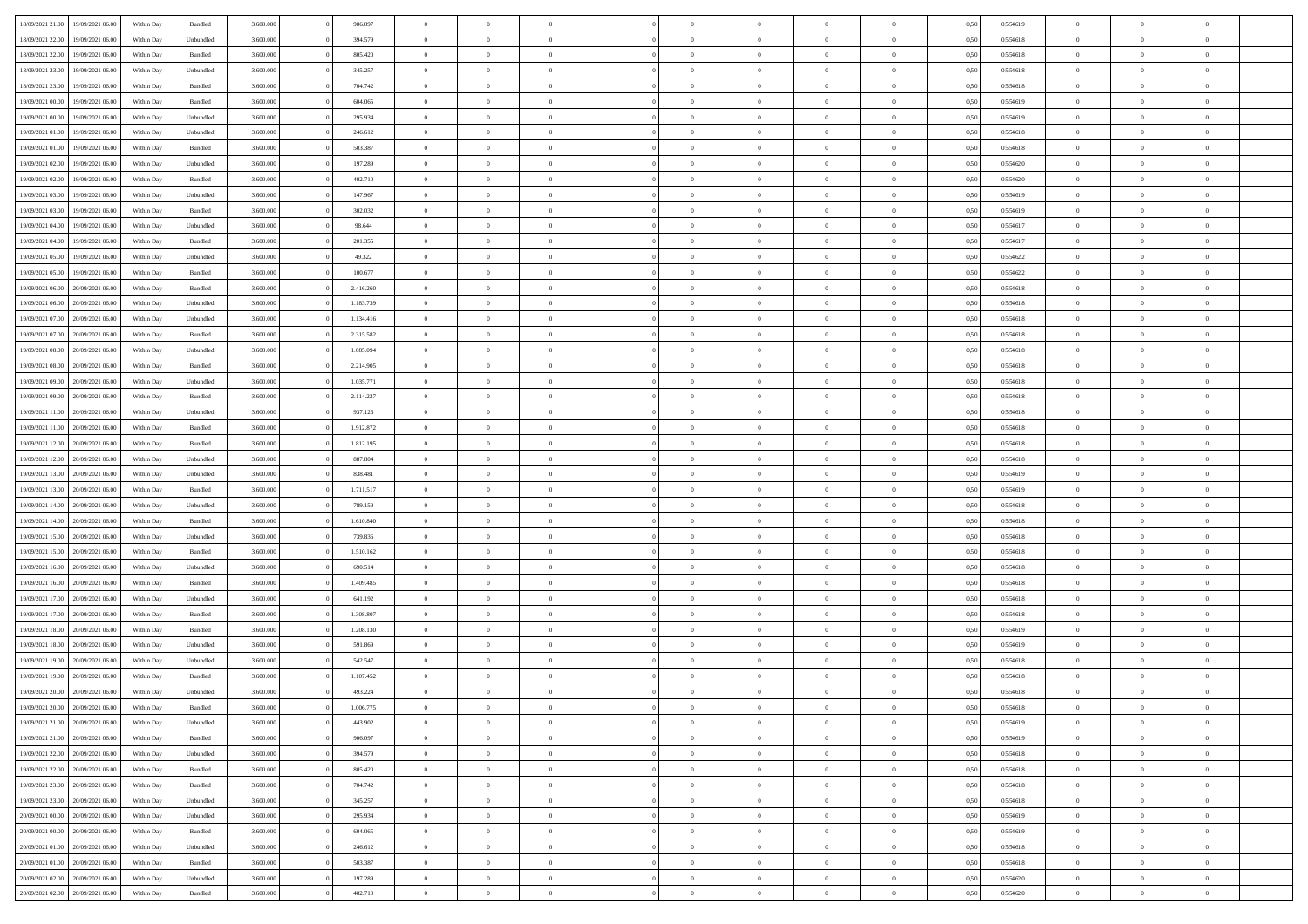| 20/09/2021 03:00                  | 20/09/2021 06:00 | Within Dav | Unbundled | 3.600.000 | 147.967   | $\Omega$       | $\Omega$       |                | $\Omega$       | $\Omega$       | $\Omega$       | $\Omega$       | 0,50 | 0,554619 | $\theta$       | $\theta$       | $\theta$       |  |
|-----------------------------------|------------------|------------|-----------|-----------|-----------|----------------|----------------|----------------|----------------|----------------|----------------|----------------|------|----------|----------------|----------------|----------------|--|
|                                   |                  |            |           |           |           |                |                |                |                |                |                |                |      |          |                |                |                |  |
| 20/09/2021 03:00                  | 20/09/2021 06:00 | Within Day | Bundled   | 3.600.000 | 302.032   | $\overline{0}$ | $\theta$       | $\overline{0}$ | $\overline{0}$ | $\bf{0}$       | $\overline{0}$ | $\overline{0}$ | 0,50 | 0,554619 | $\theta$       | $\theta$       | $\overline{0}$ |  |
| 20/09/2021 04:00                  | 20/09/2021 06:00 | Within Day | Unbundled | 3.600.000 | 98.644    | $\overline{0}$ | $\overline{0}$ | $\overline{0}$ | $\bf{0}$       | $\bf{0}$       | $\bf{0}$       | $\bf{0}$       | 0,50 | 0,554617 | $\overline{0}$ | $\overline{0}$ | $\overline{0}$ |  |
| 20/09/2021 04:00                  | 20/09/2021 06:00 | Within Dav | Bundled   | 3.600,000 | 201.355   | $\overline{0}$ | $\theta$       | $\overline{0}$ | $\overline{0}$ | $\bf{0}$       | $\overline{0}$ | $\overline{0}$ | 0.50 | 0.554617 | $\theta$       | $\theta$       | $\overline{0}$ |  |
|                                   |                  |            |           |           |           |                |                |                |                |                |                |                |      |          |                |                |                |  |
| 20/09/2021 05:00                  | 20/09/2021 06:00 | Within Day | Bundled   | 3.600.000 | 100.677   | $\overline{0}$ | $\theta$       | $\overline{0}$ | $\overline{0}$ | $\bf{0}$       | $\overline{0}$ | $\bf{0}$       | 0,50 | 0,554622 | $\theta$       | $\theta$       | $\overline{0}$ |  |
| 20/09/2021 05:00                  | 20/09/2021 06:00 | Within Day | Unbundled | 3.600.000 | 49.322    | $\overline{0}$ | $\bf{0}$       | $\overline{0}$ | $\bf{0}$       | $\overline{0}$ | $\overline{0}$ | $\mathbf{0}$   | 0,50 | 0,554622 | $\overline{0}$ | $\overline{0}$ | $\bf{0}$       |  |
| 20/09/2021 06:00                  | 21/09/2021 06:00 | Within Dav | Unbundled | 3.600.000 | 3.599.999 | $\overline{0}$ | $\overline{0}$ | $\overline{0}$ | $\overline{0}$ | $\overline{0}$ | $\overline{0}$ | $\overline{0}$ | 0.50 | 0,554618 | $\theta$       | $\theta$       | $\overline{0}$ |  |
| 20/09/2021 07:00                  | 21/09/2021 06:00 | Within Day | Unbundled | 3.600.000 | 3.449.999 | $\overline{0}$ | $\theta$       | $\overline{0}$ | $\overline{0}$ | $\bf{0}$       | $\overline{0}$ | $\bf{0}$       | 0,50 | 0,554618 | $\theta$       | $\theta$       | $\overline{0}$ |  |
|                                   |                  |            |           |           |           |                | $\overline{0}$ |                |                | $\bf{0}$       |                |                |      |          | $\,0\,$        | $\overline{0}$ | $\overline{0}$ |  |
| 20/09/2021 08:00                  | 21/09/2021 06:00 | Within Day | Unbundled | 3.600.000 | 3.299.999 | $\overline{0}$ |                | $\overline{0}$ | $\bf{0}$       |                | $\bf{0}$       | $\bf{0}$       | 0,50 | 0,554618 |                |                |                |  |
| 20/09/2021 09:00                  | 21/09/2021 06:00 | Within Dav | Unbundled | 3.600.000 | 3.149.999 | $\overline{0}$ | $\overline{0}$ | $\overline{0}$ | $\overline{0}$ | $\overline{0}$ | $\overline{0}$ | $\overline{0}$ | 0.50 | 0.554618 | $\theta$       | $\overline{0}$ | $\overline{0}$ |  |
| 20/09/2021 10:00                  | 21/09/2021 06:00 | Within Day | Unbundled | 3.600.000 | 2.999.999 | $\overline{0}$ | $\theta$       | $\overline{0}$ | $\overline{0}$ | $\bf{0}$       | $\overline{0}$ | $\bf{0}$       | 0,50 | 0,554619 | $\theta$       | $\theta$       | $\overline{0}$ |  |
| 20/09/2021 11:00                  | 21/09/2021 06:00 | Within Day | Unbundled | 3.600.000 | 2.849.999 | $\overline{0}$ | $\overline{0}$ | $\overline{0}$ | $\bf{0}$       | $\bf{0}$       | $\bf{0}$       | $\bf{0}$       | 0,50 | 0,554618 | $\overline{0}$ | $\overline{0}$ | $\overline{0}$ |  |
| 20/09/2021 12:00                  | 21/09/2021 06:00 | Within Day | Unbundled | 3.600.000 | 2.699.999 | $\overline{0}$ | $\overline{0}$ | $\overline{0}$ | $\overline{0}$ | $\bf{0}$       | $\overline{0}$ | $\overline{0}$ | 0.50 | 0.554618 | $\theta$       | $\theta$       | $\overline{0}$ |  |
|                                   |                  |            |           |           |           | $\overline{0}$ | $\theta$       |                |                |                |                |                |      |          | $\theta$       |                |                |  |
| 20/09/2021 13:00                  | 21/09/2021 06:00 | Within Day | Unbundled | 3.600.000 | 2.549.999 |                |                | $\overline{0}$ | $\overline{0}$ | $\bf{0}$       | $\overline{0}$ | $\overline{0}$ | 0,50 | 0,554619 |                | $\theta$       | $\overline{0}$ |  |
| 20/09/2021 14:00                  | 21/09/2021 06:00 | Within Day | Unbundled | 3.600.000 | 2.399.999 | $\overline{0}$ | $\bf{0}$       | $\overline{0}$ | $\bf{0}$       | $\overline{0}$ | $\overline{0}$ | $\mathbf{0}$   | 0,50 | 0,554618 | $\overline{0}$ | $\overline{0}$ | $\bf{0}$       |  |
| 20/09/2021 15:00                  | 21/09/2021 06:00 | Within Dav | Unbundled | 3.600.000 | 2.249.999 | $\overline{0}$ | $\overline{0}$ | $\overline{0}$ | $\overline{0}$ | $\overline{0}$ | $\overline{0}$ | $\overline{0}$ | 0.50 | 0.554618 | $\theta$       | $\overline{0}$ | $\overline{0}$ |  |
| 20/09/2021 16:00                  | 21/09/2021 06:00 | Within Day | Unbundled | 3.600.000 | 2.099.999 | $\overline{0}$ | $\theta$       | $\overline{0}$ | $\overline{0}$ | $\bf{0}$       | $\overline{0}$ | $\bf{0}$       | 0,50 | 0,554618 | $\theta$       | $\theta$       | $\overline{0}$ |  |
| 20/09/2021 17:00                  | 21/09/2021 06:00 | Within Day | Unbundled | 3.600.000 | 1.949.999 | $\overline{0}$ | $\overline{0}$ | $\overline{0}$ | $\bf{0}$       | $\bf{0}$       | $\bf{0}$       | $\bf{0}$       | 0,50 | 0,554618 | $\,0\,$        | $\overline{0}$ | $\overline{0}$ |  |
|                                   |                  |            |           |           |           |                |                |                |                |                |                |                |      |          |                |                |                |  |
| 20/09/2021 18:00                  | 21/09/2021 06:00 | Within Day | Unbundled | 3.600.000 | 1.195.935 | $\overline{0}$ | $\overline{0}$ | $\overline{0}$ | $\overline{0}$ | $\overline{0}$ | $\overline{0}$ | $\overline{0}$ | 0.50 | 0,554619 | $\theta$       | $\overline{0}$ | $\overline{0}$ |  |
| 20/09/2021 18:00                  | 21/09/2021 06:00 | Within Day | Bundled   | 3.600.000 | 604.064   | $\overline{0}$ | $\theta$       | $\overline{0}$ | $\overline{0}$ | $\bf{0}$       | $\overline{0}$ | $\bf{0}$       | 0,50 | 0,554619 | $\,$ 0 $\,$    | $\theta$       | $\overline{0}$ |  |
| 20/09/2021 19:00                  | 21/09/2021 06:00 | Within Day | Unbundled | 3.600.000 | 1.096.273 | $\overline{0}$ | $\overline{0}$ | $\overline{0}$ | $\bf{0}$       | $\bf{0}$       | $\bf{0}$       | $\bf{0}$       | 0,50 | 0,554618 | $\bf{0}$       | $\overline{0}$ | $\overline{0}$ |  |
| 20/09/2021 19:00                  | 21/09/2021 06:00 | Within Day | Bundled   | 3.600,000 | 553.725   | $\overline{0}$ | $\overline{0}$ | $\overline{0}$ | $\overline{0}$ | $\bf{0}$       | $\overline{0}$ | $\overline{0}$ | 0.50 | 0.554618 | $\theta$       | $\theta$       | $\overline{0}$ |  |
| 20/09/2021 20:00                  | 21/09/2021 06:00 |            |           | 3.600.000 | 996.612   | $\overline{0}$ | $\theta$       | $\overline{0}$ | $\overline{0}$ | $\bf{0}$       | $\overline{0}$ |                |      | 0,554618 | $\theta$       | $\overline{0}$ | $\overline{0}$ |  |
|                                   |                  | Within Day | Unbundled |           |           |                |                |                |                |                |                | $\bf{0}$       | 0,50 |          |                |                |                |  |
| 20/09/2021 20:00                  | 21/09/2021 06:00 | Within Day | Bundled   | 3.600.000 | 503.387   | $\overline{0}$ | $\bf{0}$       | $\overline{0}$ | $\bf{0}$       | $\overline{0}$ | $\overline{0}$ | $\mathbf{0}$   | 0,50 | 0,554618 | $\overline{0}$ | $\overline{0}$ | $\bf{0}$       |  |
| 20/09/2021 21:00                  | 21/09/2021 06:00 | Within Dav | Unbundled | 3.600.000 | 896.951   | $\overline{0}$ | $\overline{0}$ | $\overline{0}$ | $\overline{0}$ | $\overline{0}$ | $\overline{0}$ | $\overline{0}$ | 0.50 | 0,554619 | $\theta$       | $\theta$       | $\overline{0}$ |  |
| 20/09/2021 21:00                  | 21/09/2021 06:00 | Within Day | Bundled   | 3.600.000 | 453.048   | $\overline{0}$ | $\theta$       | $\overline{0}$ | $\overline{0}$ | $\bf{0}$       | $\overline{0}$ | $\bf{0}$       | 0,50 | 0,554619 | $\theta$       | $\theta$       | $\overline{0}$ |  |
| 20/09/2021 22:00                  | 21/09/2021 06:00 | Within Day | Bundled   | 3.600.000 | 402.709   | $\overline{0}$ | $\overline{0}$ | $\overline{0}$ | $\bf{0}$       | $\bf{0}$       | $\bf{0}$       | $\bf{0}$       | 0,50 | 0,554618 | $\,0\,$        | $\overline{0}$ | $\overline{0}$ |  |
|                                   | 21/09/2021 06:00 |            | Unbundled | 3.600.000 | 797.290   | $\overline{0}$ | $\overline{0}$ | $\overline{0}$ | $\overline{0}$ | $\overline{0}$ | $\overline{0}$ | $\overline{0}$ | 0.50 | 0.554618 | $\theta$       | $\overline{0}$ | $\overline{0}$ |  |
| 20/09/2021 22:00                  |                  | Within Day |           |           |           |                |                |                |                |                |                |                |      |          |                |                |                |  |
| 20/09/2021 23:00                  | 21/09/2021 06:00 | Within Day | Unbundled | 3.600.000 | 697.628   | $\overline{0}$ | $\theta$       | $\overline{0}$ | $\overline{0}$ | $\bf{0}$       | $\overline{0}$ | $\bf{0}$       | 0,50 | 0,554618 | $\,$ 0 $\,$    | $\theta$       | $\overline{0}$ |  |
| 20/09/2021 23:00                  | 21/09/2021 06:00 | Within Day | Bundled   | 3.600.000 | 352.370   | $\overline{0}$ | $\overline{0}$ | $\overline{0}$ | $\bf{0}$       | $\bf{0}$       | $\bf{0}$       | $\bf{0}$       | 0,50 | 0,554618 | $\overline{0}$ | $\overline{0}$ | $\overline{0}$ |  |
| 21/09/2021 00:00                  | 21/09/2021 06:00 | Within Day | Unbundled | 3.600.000 | 597.967   | $\overline{0}$ | $\Omega$       | $\Omega$       | $\Omega$       | $\Omega$       | $\Omega$       | $\overline{0}$ | 0,50 | 0,554619 | $\,0\,$        | $\Omega$       | $\theta$       |  |
| 21/09/2021 00:00                  | 21/09/2021 06:00 | Within Day | Bundled   | 3.600.000 | 302.032   | $\overline{0}$ | $\theta$       | $\overline{0}$ | $\overline{0}$ | $\bf{0}$       | $\overline{0}$ | $\bf{0}$       | 0,50 | 0,554619 | $\theta$       | $\theta$       | $\overline{0}$ |  |
|                                   |                  |            |           |           |           |                |                |                |                |                |                |                |      |          |                |                |                |  |
| 21/09/2021 01:00                  | 21/09/2021 06:00 | Within Day | Unbundled | 3.600.000 | 498.306   | $\overline{0}$ | $\overline{0}$ | $\overline{0}$ | $\bf{0}$       | $\bf{0}$       | $\overline{0}$ | $\mathbf{0}$   | 0,50 | 0,554618 | $\overline{0}$ | $\overline{0}$ | $\bf{0}$       |  |
| 21/09/2021 01:00                  | 21/09/2021 06:00 | Within Day | Bundled   | 3.600,000 | 251.693   | $\overline{0}$ | $\Omega$       | $\Omega$       | $\Omega$       | $\Omega$       | $\Omega$       | $\overline{0}$ | 0.50 | 0.554618 | $\theta$       | $\theta$       | $\theta$       |  |
| 21/09/2021 02:00                  | 21/09/2021 06:00 | Within Day | Unbundled | 3.600.000 | 398.645   | $\overline{0}$ | $\theta$       | $\overline{0}$ | $\overline{0}$ | $\bf{0}$       | $\overline{0}$ | $\bf{0}$       | 0,50 | 0,554620 | $\theta$       | $\theta$       | $\overline{0}$ |  |
| 21/09/2021 02:00                  | 21/09/2021 06:00 | Within Day | Bundled   | 3.600.000 | 201.354   | $\overline{0}$ | $\overline{0}$ | $\overline{0}$ | $\bf{0}$       | $\bf{0}$       | $\bf{0}$       | $\bf{0}$       | 0,50 | 0,554620 | $\,0\,$        | $\overline{0}$ | $\overline{0}$ |  |
| 21/09/2021 03:00                  | 21/09/2021 06:00 | Within Day | Bundled   | 3.600,000 | 151.016   | $\overline{0}$ | $\Omega$       | $\Omega$       | $\Omega$       | $\Omega$       | $\theta$       | $\overline{0}$ | 0.50 | 0.554619 | $\theta$       | $\theta$       | $\theta$       |  |
|                                   |                  |            |           |           |           |                |                |                |                |                |                |                |      |          |                |                |                |  |
| 21/09/2021 03:00                  | 21/09/2021 06:00 | Within Day | Unbundled | 3.600.000 | 298.983   | $\overline{0}$ | $\theta$       | $\overline{0}$ | $\overline{0}$ | $\bf{0}$       | $\overline{0}$ | $\bf{0}$       | 0,50 | 0,554619 | $\,$ 0 $\,$    | $\overline{0}$ | $\overline{0}$ |  |
| 21/09/2021 04:00                  | 21/09/2021 06:00 | Within Day | Unbundled | 3.600.000 | 199.322   | $\overline{0}$ | $\overline{0}$ | $\overline{0}$ | $\bf{0}$       | $\bf{0}$       | $\bf{0}$       | $\bf{0}$       | 0,50 | 0,554617 | $\overline{0}$ | $\overline{0}$ | $\overline{0}$ |  |
| 21/09/2021 04:00                  | 21/09/2021 06:00 | Within Day | Bundled   | 3.600.000 | 100,677   | $\overline{0}$ | $\Omega$       | $\Omega$       | $\Omega$       | $\Omega$       | $\overline{0}$ | $\overline{0}$ | 0.50 | 0,554617 | $\,0\,$        | $\theta$       | $\theta$       |  |
| 21/09/2021 05:00                  | 21/09/2021 06:00 | Within Day | Unbundled | 3.600.000 | 99.661    | $\overline{0}$ | $\theta$       | $\overline{0}$ | $\overline{0}$ | $\bf{0}$       | $\overline{0}$ | $\bf{0}$       | 0,50 | 0,554622 | $\,$ 0 $\,$    | $\overline{0}$ | $\overline{0}$ |  |
| 21/09/2021 05:00                  | 21/09/2021 06:00 | Within Day | Bundled   | 3.600.000 | 50.338    | $\overline{0}$ | $\overline{0}$ | $\overline{0}$ | $\bf{0}$       | $\bf{0}$       | $\bf{0}$       | $\mathbf{0}$   | 0,50 | 0,554622 | $\overline{0}$ | $\overline{0}$ | $\bf{0}$       |  |
|                                   |                  |            |           |           |           |                |                |                |                |                |                |                |      |          |                |                |                |  |
| 21/09/2021 06:00                  | 22/09/2021 06:00 | Within Day | Unbundled | 3.600,000 | 2.150.242 | $\overline{0}$ | $\Omega$       | $\Omega$       | $\Omega$       | $\Omega$       | $\Omega$       | $\Omega$       | 0.50 | 0.554618 | $\theta$       | $\Omega$       | $\theta$       |  |
| 21/09/2021 06:00                  | 22/09/2021 06:00 | Within Day | Bundled   | 3.600.000 | 1.449.756 | $\overline{0}$ | $\overline{0}$ | $\overline{0}$ | $\bf{0}$       | $\,$ 0         | $\bf{0}$       | $\bf{0}$       | 0,50 | 0,554618 | $\,0\,$        | $\overline{0}$ | $\overline{0}$ |  |
| 21/09/2021 07:00                  | 22/09/2021 06:00 | Within Day | Unbundled | 3.600.000 | 2.060.649 | $\bf{0}$       | $\bf{0}$       |                |                |                |                |                | 0,50 | 0,554618 | $\bf{0}$       | $\overline{0}$ |                |  |
| 21/09/2021 07:00                  | 22/09/2021 06:00 | Within Day | Bundled   | 3.600,000 | 1.389.350 | $\overline{0}$ | $\overline{0}$ | $\overline{0}$ | $\Omega$       | $\overline{0}$ | $\overline{0}$ | $\overline{0}$ | 0.50 | 0.554618 | $\theta$       | $\theta$       | $\theta$       |  |
| 21/09/2021 08:00                  | 22/09/2021 06.00 | Within Day | Unbundled | 3.600.000 | 1.971.055 | $\overline{0}$ | $\,$ 0         | $\overline{0}$ | $\bf{0}$       | $\,$ 0 $\,$    | $\overline{0}$ | $\mathbf{0}$   | 0,50 | 0,554618 | $\,$ 0 $\,$    | $\,$ 0 $\,$    | $\,$ 0         |  |
|                                   |                  |            |           |           |           |                |                |                |                |                |                |                |      |          |                |                |                |  |
| 21/09/2021 08:00                  | 22/09/2021 06:00 | Within Day | Bundled   | 3.600.000 | 1.328.943 | $\overline{0}$ | $\overline{0}$ | $\overline{0}$ | $\overline{0}$ | $\overline{0}$ | $\overline{0}$ | $\mathbf{0}$   | 0,50 | 0,554618 | $\overline{0}$ | $\bf{0}$       | $\bf{0}$       |  |
| 21/09/2021 09:00                  | 22/09/2021 06:00 | Within Day | Bundled   | 3.600.000 | 1.268.537 | $\overline{0}$ | $\overline{0}$ | $\overline{0}$ | $\Omega$       | $\overline{0}$ | $\overline{0}$ | $\overline{0}$ | 0,50 | 0,554618 | $\overline{0}$ | $\theta$       | $\overline{0}$ |  |
| 21/09/2021 09:00                  | 22/09/2021 06.00 | Within Day | Unbundled | 3.600.000 | 1.881.462 | $\overline{0}$ | $\,$ 0         | $\overline{0}$ | $\overline{0}$ | $\,$ 0 $\,$    | $\overline{0}$ | $\mathbf{0}$   | 0,50 | 0,554618 | $\,$ 0 $\,$    | $\overline{0}$ | $\overline{0}$ |  |
| 21/09/2021 10:00                  | 22/09/2021 06:00 | Within Day | Unbundled | 3.600.000 | 1.791.869 | $\overline{0}$ | $\overline{0}$ | $\overline{0}$ | $\overline{0}$ | $\overline{0}$ | $\overline{0}$ | $\mathbf{0}$   | 0,50 | 0,554619 | $\overline{0}$ | $\overline{0}$ | $\bf{0}$       |  |
|                                   |                  |            |           | 3.600,000 |           |                | $\overline{0}$ | $\overline{0}$ | $\Omega$       | $\overline{0}$ | $\overline{0}$ |                | 0.50 |          |                | $\theta$       | $\overline{0}$ |  |
| 21/09/2021 10:00                  | 22/09/2021 06:00 | Within Day | Bundled   |           | 1.208.130 | $\overline{0}$ |                |                |                |                |                | $\bf{0}$       |      | 0,554619 | $\overline{0}$ |                |                |  |
| 21/09/2021 11:00                  | 22/09/2021 06.00 | Within Day | Unbundled | 3.600.000 | 1.702.275 | $\overline{0}$ | $\,$ 0         | $\overline{0}$ | $\bf{0}$       | $\bf{0}$       | $\bf{0}$       | $\bf{0}$       | 0,50 | 0,554618 | $\,$ 0 $\,$    | $\overline{0}$ | $\overline{0}$ |  |
| 21/09/2021 11:00                  | 22/09/2021 06:00 | Within Day | Bundled   | 3.600.000 | 1.147.724 | $\overline{0}$ | $\bf{0}$       | $\overline{0}$ | $\overline{0}$ | $\overline{0}$ | $\overline{0}$ | $\mathbf{0}$   | 0,50 | 0,554618 | $\overline{0}$ | $\overline{0}$ | $\bf{0}$       |  |
| 21/09/2021 12:00                  | 22/09/2021 06:00 | Within Day | Unbundled | 3.600,000 | 1.612.682 | $\overline{0}$ | $\overline{0}$ | $\overline{0}$ | $\Omega$       | $\overline{0}$ | $\overline{0}$ | $\bf{0}$       | 0.50 | 0,554618 | $\overline{0}$ | $\overline{0}$ | $\overline{0}$ |  |
| 21/09/2021 12:00                  | 22/09/2021 06.00 | Within Day | Bundled   | 3.600.000 | 1.087.317 | $\overline{0}$ | $\bf{0}$       | $\overline{0}$ | $\overline{0}$ | $\bf{0}$       | $\bf{0}$       | $\mathbf{0}$   | 0,50 | 0,554618 | $\,$ 0 $\,$    | $\,$ 0 $\,$    | $\bf{0}$       |  |
|                                   |                  |            |           |           |           |                |                |                |                |                |                |                |      |          |                |                |                |  |
| 21/09/2021 13:00 22/09/2021 06:00 |                  | Within Day | Unbundled | 3.600.000 | 1.523.088 | $\overline{0}$ | $\overline{0}$ | $\overline{0}$ | $\overline{0}$ | $\overline{0}$ | $\bf{0}$       | $\mathbf{0}$   | 0,50 | 0,554619 | $\overline{0}$ | $\bf{0}$       | $\bf{0}$       |  |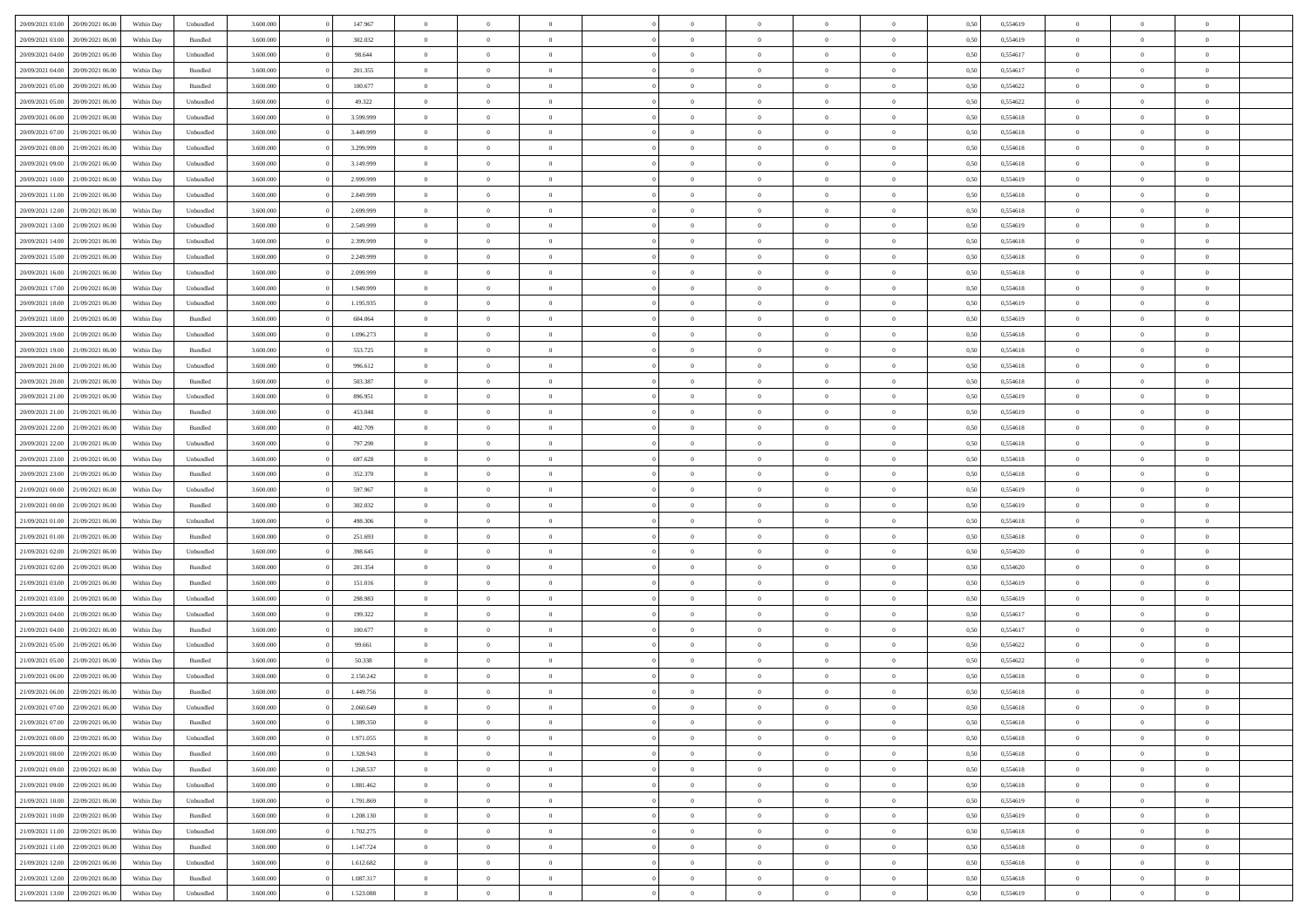| 21/09/2021 13:00                  | 22/09/2021 06:00 | Within Day | Bundled            | 3.600.000 | 1.026.910 | $\overline{0}$ | $\Omega$       |                | $\Omega$       | $\Omega$       | $\Omega$       | $\theta$       | 0,50 | 0,554619 | $\theta$       | $\theta$       | $\theta$       |  |
|-----------------------------------|------------------|------------|--------------------|-----------|-----------|----------------|----------------|----------------|----------------|----------------|----------------|----------------|------|----------|----------------|----------------|----------------|--|
|                                   |                  |            |                    |           |           |                |                |                |                |                |                |                |      |          |                |                |                |  |
| 21/09/2021 14:00                  | 22/09/2021 06:00 | Within Day | Bundled            | 3.600.000 | 966.504   | $\overline{0}$ | $\theta$       | $\overline{0}$ | $\overline{0}$ | $\bf{0}$       | $\overline{0}$ | $\bf{0}$       | 0,50 | 0,554618 | $\theta$       | $\theta$       | $\overline{0}$ |  |
| 21/09/2021 14:00                  | 22/09/2021 06:00 | Within Day | Unbundled          | 3.600.000 | 1.433.495 | $\overline{0}$ | $\overline{0}$ | $\overline{0}$ | $\bf{0}$       | $\bf{0}$       | $\bf{0}$       | $\bf{0}$       | 0,50 | 0,554618 | $\bf{0}$       | $\overline{0}$ | $\overline{0}$ |  |
| 21/09/2021 15:00                  | 22/09/2021 06:00 | Within Dav | Unbundled          | 3.600,000 | 1.343.901 | $\overline{0}$ | $\overline{0}$ | $\overline{0}$ | $\overline{0}$ | $\bf{0}$       | $\overline{0}$ | $\overline{0}$ | 0.50 | 0.554618 | $\theta$       | $\theta$       | $\overline{0}$ |  |
|                                   |                  |            |                    |           |           |                |                |                |                |                |                |                |      |          |                |                |                |  |
| 21/09/2021 15:00                  | 22/09/2021 06:00 | Within Day | Bundled            | 3.600.000 | 906.097   | $\overline{0}$ | $\theta$       | $\overline{0}$ | $\overline{0}$ | $\bf{0}$       | $\overline{0}$ | $\bf{0}$       | 0,50 | 0,554618 | $\theta$       | $\overline{0}$ | $\overline{0}$ |  |
| 21/09/2021 16:00                  | 22/09/2021 06:00 | Within Day | Unbundled          | 3.600.000 | 1.254.308 | $\overline{0}$ | $\overline{0}$ | $\overline{0}$ | $\bf{0}$       | $\overline{0}$ | $\overline{0}$ | $\mathbf{0}$   | 0,50 | 0,554618 | $\overline{0}$ | $\overline{0}$ | $\bf{0}$       |  |
| 21/09/2021 16:00                  | 22/09/2021 06:00 | Within Dav | Bundled            | 3.600.000 | 845.691   | $\overline{0}$ | $\overline{0}$ | $\overline{0}$ | $\overline{0}$ | $\overline{0}$ | $\overline{0}$ | $\overline{0}$ | 0.50 | 0.554618 | $\theta$       | $\overline{0}$ | $\overline{0}$ |  |
| 21/09/2021 17:00                  | 22/09/2021 06.00 | Within Day | Unbundled          | 3.600.000 | 1.164.714 | $\overline{0}$ | $\theta$       | $\overline{0}$ | $\overline{0}$ | $\bf{0}$       | $\overline{0}$ | $\bf{0}$       | 0,50 | 0,554618 | $\theta$       | $\theta$       | $\overline{0}$ |  |
|                                   |                  |            |                    |           |           |                | $\overline{0}$ |                |                | $\bf{0}$       |                |                |      |          | $\,0\,$        | $\overline{0}$ | $\overline{0}$ |  |
| 21/09/2021 17:00                  | 22/09/2021 06:00 | Within Day | Bundled            | 3.600.000 | 785.284   | $\overline{0}$ |                | $\overline{0}$ | $\bf{0}$       |                | $\bf{0}$       | $\bf{0}$       | 0,50 | 0,554618 |                |                |                |  |
| 21/09/2021 18:00                  | 22/09/2021 06:00 | Within Dav | Unbundled          | 3.600.000 | 1.075.121 | $\overline{0}$ | $\overline{0}$ | $\overline{0}$ | $\overline{0}$ | $\overline{0}$ | $\overline{0}$ | $\overline{0}$ | 0.50 | 0.554619 | $\theta$       | $\overline{0}$ | $\overline{0}$ |  |
| 21/09/2021 18:00                  | 22/09/2021 06.00 | Within Day | Bundled            | 3.600.000 | 724.878   | $\overline{0}$ | $\theta$       | $\overline{0}$ | $\overline{0}$ | $\bf{0}$       | $\overline{0}$ | $\bf{0}$       | 0,50 | 0,554619 | $\,$ 0 $\,$    | $\overline{0}$ | $\overline{0}$ |  |
| 21/09/2021 19:00                  | 22/09/2021 06:00 | Within Day | Unbundled          | 3.600.000 | 985.527   | $\overline{0}$ | $\overline{0}$ | $\overline{0}$ | $\bf{0}$       | $\bf{0}$       | $\bf{0}$       | $\mathbf{0}$   | 0,50 | 0,554618 | $\overline{0}$ | $\overline{0}$ | $\bf{0}$       |  |
| 21/09/2021 19:00                  | 22/09/2021 06:00 | Within Day | Bundled            | 3.600.000 | 664.471   | $\overline{0}$ | $\overline{0}$ | $\overline{0}$ | $\overline{0}$ | $\bf{0}$       | $\overline{0}$ | $\overline{0}$ | 0.50 | 0.554618 | $\theta$       | $\theta$       | $\overline{0}$ |  |
|                                   |                  |            |                    |           |           | $\overline{0}$ | $\theta$       |                |                |                |                |                |      |          | $\theta$       |                |                |  |
| 21/09/2021 20:00                  | 22/09/2021 06:00 | Within Day | Bundled            | 3.600.000 | 604.065   |                |                | $\overline{0}$ | $\overline{0}$ | $\bf{0}$       | $\overline{0}$ | $\bf{0}$       | 0,50 | 0,554618 |                | $\theta$       | $\overline{0}$ |  |
| 21/09/2021 20:00                  | 22/09/2021 06:00 | Within Day | Unbundled          | 3.600.000 | 895.934   | $\overline{0}$ | $\overline{0}$ | $\overline{0}$ | $\bf{0}$       | $\overline{0}$ | $\overline{0}$ | $\mathbf{0}$   | 0,50 | 0,554618 | $\overline{0}$ | $\overline{0}$ | $\bf{0}$       |  |
| 21/09/2021 21:00                  | 22/09/2021 06:00 | Within Dav | Unbundled          | 3.600.000 | 806.341   | $\overline{0}$ | $\overline{0}$ | $\overline{0}$ | $\overline{0}$ | $\overline{0}$ | $\overline{0}$ | $\overline{0}$ | 0.50 | 0.554619 | $\theta$       | $\overline{0}$ | $\overline{0}$ |  |
| 21/09/2021 21:00                  | 22/09/2021 06.00 | Within Day | Bundled            | 3.600.000 | 543.658   | $\overline{0}$ | $\theta$       | $\overline{0}$ | $\overline{0}$ | $\bf{0}$       | $\overline{0}$ | $\bf{0}$       | 0,50 | 0,554619 | $\theta$       | $\theta$       | $\overline{0}$ |  |
| 21/09/2021 22:00                  | 22/09/2021 06:00 | Within Day | Unbundled          | 3.600.000 | 716.747   | $\overline{0}$ | $\overline{0}$ | $\overline{0}$ | $\bf{0}$       | $\bf{0}$       | $\bf{0}$       | $\mathbf{0}$   | 0,50 | 0,554618 | $\,0\,$        | $\overline{0}$ | $\overline{0}$ |  |
|                                   |                  |            |                    |           |           |                |                |                |                |                |                |                |      |          |                |                |                |  |
| 21/09/2021 22:00                  | 22/09/2021 06:00 | Within Day | Bundled            | 3.600.000 | 483.252   | $\overline{0}$ | $\overline{0}$ | $\overline{0}$ | $\overline{0}$ | $\overline{0}$ | $\overline{0}$ | $\overline{0}$ | 0.50 | 0.554618 | $\theta$       | $\overline{0}$ | $\overline{0}$ |  |
| 21/09/2021 23:00                  | 22/09/2021 06:00 | Within Day | Unbundled          | 3.600.000 | 627.154   | $\overline{0}$ | $\theta$       | $\overline{0}$ | $\overline{0}$ | $\bf{0}$       | $\overline{0}$ | $\bf{0}$       | 0,50 | 0,554618 | $\,$ 0 $\,$    | $\theta$       | $\overline{0}$ |  |
| 21/09/2021 23:00                  | 22/09/2021 06:00 | Within Day | Bundled            | 3.600.000 | 422.845   | $\overline{0}$ | $\overline{0}$ | $\overline{0}$ | $\bf{0}$       | $\bf{0}$       | $\bf{0}$       | $\bf{0}$       | 0,50 | 0,554618 | $\bf{0}$       | $\overline{0}$ | $\overline{0}$ |  |
| 22/09/2021 00:00                  | 22/09/2021 06:00 | Within Day | Unbundled          | 3.600,000 | 537.560   | $\overline{0}$ | $\overline{0}$ | $\overline{0}$ | $\overline{0}$ | $\bf{0}$       | $\overline{0}$ | $\overline{0}$ | 0.50 | 0.554619 | $\theta$       | $\theta$       | $\overline{0}$ |  |
|                                   |                  |            |                    |           |           |                |                |                |                |                |                |                |      |          |                |                |                |  |
| 22/09/2021 00:00                  | 22/09/2021 06:00 | Within Day | Bundled            | 3.600.000 | 362.439   | $\overline{0}$ | $\theta$       | $\overline{0}$ | $\overline{0}$ | $\bf{0}$       | $\overline{0}$ | $\bf{0}$       | 0,50 | 0,554619 | $\theta$       | $\overline{0}$ | $\overline{0}$ |  |
| 22/09/2021 01:00                  | 22/09/2021 06:00 | Within Day | Bundled            | 3.600.000 | 302.032   | $\overline{0}$ | $\bf{0}$       | $\overline{0}$ | $\bf{0}$       | $\overline{0}$ | $\overline{0}$ | $\mathbf{0}$   | 0,50 | 0,554618 | $\overline{0}$ | $\overline{0}$ | $\bf{0}$       |  |
| 22/09/2021 01:00                  | 22/09/2021 06:00 | Within Day | Unbundled          | 3.600.000 | 447.967   | $\overline{0}$ | $\overline{0}$ | $\overline{0}$ | $\overline{0}$ | $\overline{0}$ | $\overline{0}$ | $\overline{0}$ | 0.50 | 0.554618 | $\theta$       | $\theta$       | $\overline{0}$ |  |
| 22/09/2021 02:00                  | 22/09/2021 06.00 | Within Day | Unbundled          | 3.600.000 | 358.373   | $\overline{0}$ | $\theta$       | $\overline{0}$ | $\overline{0}$ | $\bf{0}$       | $\overline{0}$ | $\bf{0}$       | 0,50 | 0,554620 | $\theta$       | $\theta$       | $\overline{0}$ |  |
| 22/09/2021 02:00                  | 22/09/2021 06:00 | Within Day | Bundled            | 3.600.000 | 241.626   | $\overline{0}$ | $\overline{0}$ | $\overline{0}$ | $\bf{0}$       | $\bf{0}$       | $\bf{0}$       | $\bf{0}$       | 0,50 | 0,554620 | $\,0\,$        | $\overline{0}$ | $\overline{0}$ |  |
|                                   |                  |            |                    |           |           |                |                |                |                |                |                |                |      |          |                |                |                |  |
| 22/09/2021 03:00                  | 22/09/2021 06:00 | Within Day | Unbundled          | 3.600.000 | 268.780   | $\overline{0}$ | $\overline{0}$ | $\overline{0}$ | $\overline{0}$ | $\overline{0}$ | $\overline{0}$ | $\overline{0}$ | 0.50 | 0.554619 | $\theta$       | $\overline{0}$ | $\overline{0}$ |  |
| 22/09/2021 03:00                  | 22/09/2021 06.00 | Within Day | Bundled            | 3.600.000 | 181.219   | $\overline{0}$ | $\theta$       | $\overline{0}$ | $\overline{0}$ | $\bf{0}$       | $\overline{0}$ | $\bf{0}$       | 0,50 | 0,554619 | $\,$ 0 $\,$    | $\overline{0}$ | $\overline{0}$ |  |
| 22/09/2021 04:00                  | 22/09/2021 06:00 | Within Day | Unbundled          | 3.600.000 | 179.186   | $\overline{0}$ | $\overline{0}$ | $\overline{0}$ | $\bf{0}$       | $\bf{0}$       | $\bf{0}$       | $\bf{0}$       | 0,50 | 0,554617 | $\overline{0}$ | $\overline{0}$ | $\overline{0}$ |  |
| 22/09/2021 04:00                  | 22/09/2021 06:00 | Within Day | Bundled            | 3.600.000 | 120.813   | $\overline{0}$ | $\Omega$       | $\overline{0}$ | $\Omega$       | $\Omega$       | $\Omega$       | $\overline{0}$ | 0,50 | 0,554617 | $\,0\,$        | $\theta$       | $\theta$       |  |
| 22/09/2021 05:00                  | 22/09/2021 06:00 | Within Day | Unbundled          | 3.600.000 | 89.593    | $\overline{0}$ | $\theta$       | $\overline{0}$ | $\overline{0}$ | $\bf{0}$       | $\overline{0}$ | $\bf{0}$       | 0,50 | 0,554622 | $\theta$       | $\theta$       | $\overline{0}$ |  |
|                                   |                  |            |                    |           |           |                |                |                |                |                |                |                |      |          |                |                |                |  |
| 22/09/2021 05:00                  | 22/09/2021 06:00 | Within Day | Bundled            | 3.600.000 | 60.406    | $\overline{0}$ | $\overline{0}$ | $\overline{0}$ | $\bf{0}$       | $\bf{0}$       | $\overline{0}$ | $\mathbf{0}$   | 0,50 | 0,554622 | $\overline{0}$ | $\overline{0}$ | $\bf{0}$       |  |
| 22/09/2021 06:00                  | 23/09/2021 06:00 | Within Day | Unbundled          | 3.600,000 | 1.183.739 | $\overline{0}$ | $\Omega$       | $\Omega$       | $\Omega$       | $\bf{0}$       | $\overline{0}$ | $\overline{0}$ | 0.50 | 0.554618 | $\theta$       | $\theta$       | $\theta$       |  |
| 22/09/2021 06:00                  | 23/09/2021 06:00 | Within Day | Bundled            | 3.600.000 | 2.416.260 | $\overline{0}$ | $\theta$       | $\overline{0}$ | $\overline{0}$ | $\bf{0}$       | $\overline{0}$ | $\bf{0}$       | 0,50 | 0,554618 | $\theta$       | $\theta$       | $\overline{0}$ |  |
| 22/09/2021 07:00                  | 23/09/2021 06:00 | Within Day | Bundled            | 3.600.000 | 2.315.582 | $\overline{0}$ | $\overline{0}$ | $\overline{0}$ | $\bf{0}$       | $\bf{0}$       | $\bf{0}$       | $\bf{0}$       | 0,50 | 0,554618 | $\,0\,$        | $\overline{0}$ | $\overline{0}$ |  |
|                                   |                  |            |                    |           |           |                |                |                |                |                |                |                |      |          |                |                |                |  |
| 22/09/2021 07:00                  | 23/09/2021 06:00 | Within Day | Unbundled          | 3.600,000 | 1.134.416 | $\overline{0}$ | $\Omega$       | $\overline{0}$ | $\Omega$       | $\theta$       | $\theta$       | $\overline{0}$ | 0.50 | 0.554618 | $\theta$       | $\theta$       | $\theta$       |  |
| 22/09/2021 08:00                  | 23/09/2021 06:00 | Within Day | Unbundled          | 3.600.000 | 1.085.094 | $\overline{0}$ | $\theta$       | $\overline{0}$ | $\overline{0}$ | $\bf{0}$       | $\overline{0}$ | $\bf{0}$       | 0,50 | 0,554618 | $\,$ 0 $\,$    | $\overline{0}$ | $\overline{0}$ |  |
| 22/09/2021 08:00                  | 23/09/2021 06:00 | Within Day | Bundled            | 3.600.000 | 2.214.905 | $\overline{0}$ | $\overline{0}$ | $\overline{0}$ | $\bf{0}$       | $\bf{0}$       | $\bf{0}$       | $\bf{0}$       | 0,50 | 0,554618 | $\overline{0}$ | $\overline{0}$ | $\overline{0}$ |  |
| 22/09/2021 09:00                  | 23/09/2021 06:00 | Within Day | Unbundled          | 3.600.000 | 1.035.771 | $\overline{0}$ | $\Omega$       | $\overline{0}$ | $\Omega$       | $\Omega$       | $\overline{0}$ | $\overline{0}$ | 0,50 | 0,554618 | $\,0\,$        | $\theta$       | $\theta$       |  |
| 22/09/2021 09:00                  | 23/09/2021 06:00 | Within Day | Bundled            | 3.600.000 | 2.114.227 | $\overline{0}$ | $\theta$       | $\overline{0}$ | $\overline{0}$ | $\bf{0}$       | $\overline{0}$ | $\bf{0}$       | 0,50 | 0,554618 | $\,$ 0 $\,$    | $\overline{0}$ | $\overline{0}$ |  |
|                                   |                  |            |                    |           |           |                |                |                |                |                |                |                |      |          |                |                |                |  |
| 22/09/2021 10:00                  | 23/09/2021 06:00 | Within Day | Unbundled          | 3.600.000 | 986.449   | $\overline{0}$ | $\overline{0}$ | $\overline{0}$ | $\bf{0}$       | $\bf{0}$       | $\bf{0}$       | $\mathbf{0}$   | 0,50 | 0,554619 | $\bf{0}$       | $\overline{0}$ | $\bf{0}$       |  |
| 22/09/2021 10:00                  | 23/09/2021 06:00 | Within Day | Bundled            | 3.600,000 | 2.013.550 | $\overline{0}$ | $\Omega$       | $\Omega$       | $\Omega$       | $\Omega$       | $\Omega$       | $\overline{0}$ | 0.50 | 0.554619 | $\theta$       | $\theta$       | $\theta$       |  |
| 22/09/2021 11:00                  | 23/09/2021 06:00 | Within Day | Unbundled          | 3.600.000 | 937.126   | $\overline{0}$ | $\,$ 0 $\,$    | $\overline{0}$ | $\bf{0}$       | $\,$ 0         | $\bf{0}$       | $\bf{0}$       | 0,50 | 0,554618 | $\,0\,$        | $\overline{0}$ | $\overline{0}$ |  |
| 22/09/2021 11:00 23/09/2021 06:00 |                  | Within Day | $\mathbf B$ undled | 3.600.000 | 1.912.872 | $\bf{0}$       | $\bf{0}$       |                |                |                |                |                | 0,50 | 0,554618 | $\bf{0}$       | $\overline{0}$ |                |  |
| 22/09/2021 12:00                  | 23/09/2021 06:00 | Within Day | Unbundled          | 3.600.000 | 887.804   | $\overline{0}$ | $\overline{0}$ | $\overline{0}$ | $\Omega$       | $\overline{0}$ | $\overline{0}$ | $\overline{0}$ | 0.50 | 0.554618 | $\theta$       | $\theta$       | $\theta$       |  |
|                                   |                  |            |                    |           |           |                |                |                |                |                |                |                |      |          |                |                |                |  |
| 22/09/2021 12:00                  | 23/09/2021 06:00 | Within Day | Bundled            | 3.600.000 | 1.812.195 | $\overline{0}$ | $\,$ 0         | $\overline{0}$ | $\bf{0}$       | $\,$ 0 $\,$    | $\overline{0}$ | $\,$ 0 $\,$    | 0,50 | 0,554618 | $\,$ 0 $\,$    | $\,$ 0 $\,$    | $\,$ 0         |  |
| 22/09/2021 13:00                  | 23/09/2021 06:00 | Within Day | Bundled            | 3.600.000 | 1.711.517 | $\overline{0}$ | $\overline{0}$ | $\overline{0}$ | $\overline{0}$ | $\overline{0}$ | $\overline{0}$ | $\mathbf{0}$   | 0,50 | 0,554619 | $\overline{0}$ | $\bf{0}$       | $\overline{0}$ |  |
| 22/09/2021 13:00                  | 23/09/2021 06:00 | Within Day | Unbundled          | 3.600.000 | 838.481   | $\overline{0}$ | $\overline{0}$ | $\overline{0}$ | $\Omega$       | $\overline{0}$ | $\overline{0}$ | $\overline{0}$ | 0,50 | 0,554619 | $\overline{0}$ | $\theta$       | $\overline{0}$ |  |
| 22/09/2021 14:00                  | 23/09/2021 06:00 | Within Day | Unbundled          | 3.600.000 | 789.159   | $\overline{0}$ | $\,$ 0         | $\overline{0}$ | $\overline{0}$ | $\,$ 0 $\,$    | $\overline{0}$ | $\mathbf{0}$   | 0,50 | 0,554618 | $\,$ 0 $\,$    | $\overline{0}$ | $\overline{0}$ |  |
|                                   |                  |            |                    |           |           |                |                |                |                |                |                |                |      |          |                |                |                |  |
| 22/09/2021 14:00                  | 23/09/2021 06:00 | Within Day | Bundled            | 3.600.000 | 1.610.840 | $\overline{0}$ | $\overline{0}$ | $\overline{0}$ | $\overline{0}$ | $\overline{0}$ | $\overline{0}$ | $\mathbf{0}$   | 0,50 | 0,554618 | $\overline{0}$ | $\overline{0}$ | $\bf{0}$       |  |
| 22/09/2021 15:00                  | 23/09/2021 06:00 | Within Day | Unbundled          | 3.600,000 | 739.836   | $\overline{0}$ | $\overline{0}$ | $\overline{0}$ | $\Omega$       | $\overline{0}$ | $\overline{0}$ | $\bf{0}$       | 0.50 | 0,554618 | $\overline{0}$ | $\theta$       | $\overline{0}$ |  |
| 22/09/2021 15:00                  | 23/09/2021 06:00 | Within Day | Bundled            | 3.600.000 | 1.510.162 | $\overline{0}$ | $\,$ 0         | $\overline{0}$ | $\bf{0}$       | $\bf{0}$       | $\bf{0}$       | $\bf{0}$       | 0,50 | 0,554618 | $\,$ 0 $\,$    | $\overline{0}$ | $\overline{0}$ |  |
| 22/09/2021 16:00                  | 23/09/2021 06:00 | Within Day | Unbundled          | 3.600.000 | 690.514   | $\overline{0}$ | $\bf{0}$       | $\overline{0}$ | $\overline{0}$ | $\overline{0}$ | $\overline{0}$ | $\mathbf{0}$   | 0,50 | 0,554618 | $\overline{0}$ | $\overline{0}$ | $\bf{0}$       |  |
| 22/09/2021 16:00                  | 23/09/2021 06:00 | Within Day | Bundled            | 3.600,000 | 1.409.485 | $\overline{0}$ | $\overline{0}$ | $\overline{0}$ | $\Omega$       | $\overline{0}$ | $\overline{0}$ | $\overline{0}$ | 0.50 | 0,554618 | $\overline{0}$ | $\overline{0}$ | $\overline{0}$ |  |
|                                   |                  |            |                    |           |           |                |                |                |                |                |                |                |      |          |                |                |                |  |
| 22/09/2021 17:00                  | 23/09/2021 06:00 | Within Day | Unbundled          | 3.600.000 | 641.192   | $\overline{0}$ | $\bf{0}$       | $\overline{0}$ | $\bf{0}$       | $\bf{0}$       | $\bf{0}$       | $\mathbf{0}$   | 0,50 | 0,554618 | $\,$ 0 $\,$    | $\,$ 0 $\,$    | $\bf{0}$       |  |
| 22/09/2021 17:00 23/09/2021 06:00 |                  | Within Day | Bundled            | 3.600.000 | 1.308.807 | $\overline{0}$ | $\overline{0}$ | $\overline{0}$ | $\overline{0}$ | $\overline{0}$ | $\bf{0}$       | $\mathbf{0}$   | 0,50 | 0,554618 | $\overline{0}$ | $\bf{0}$       | $\overline{0}$ |  |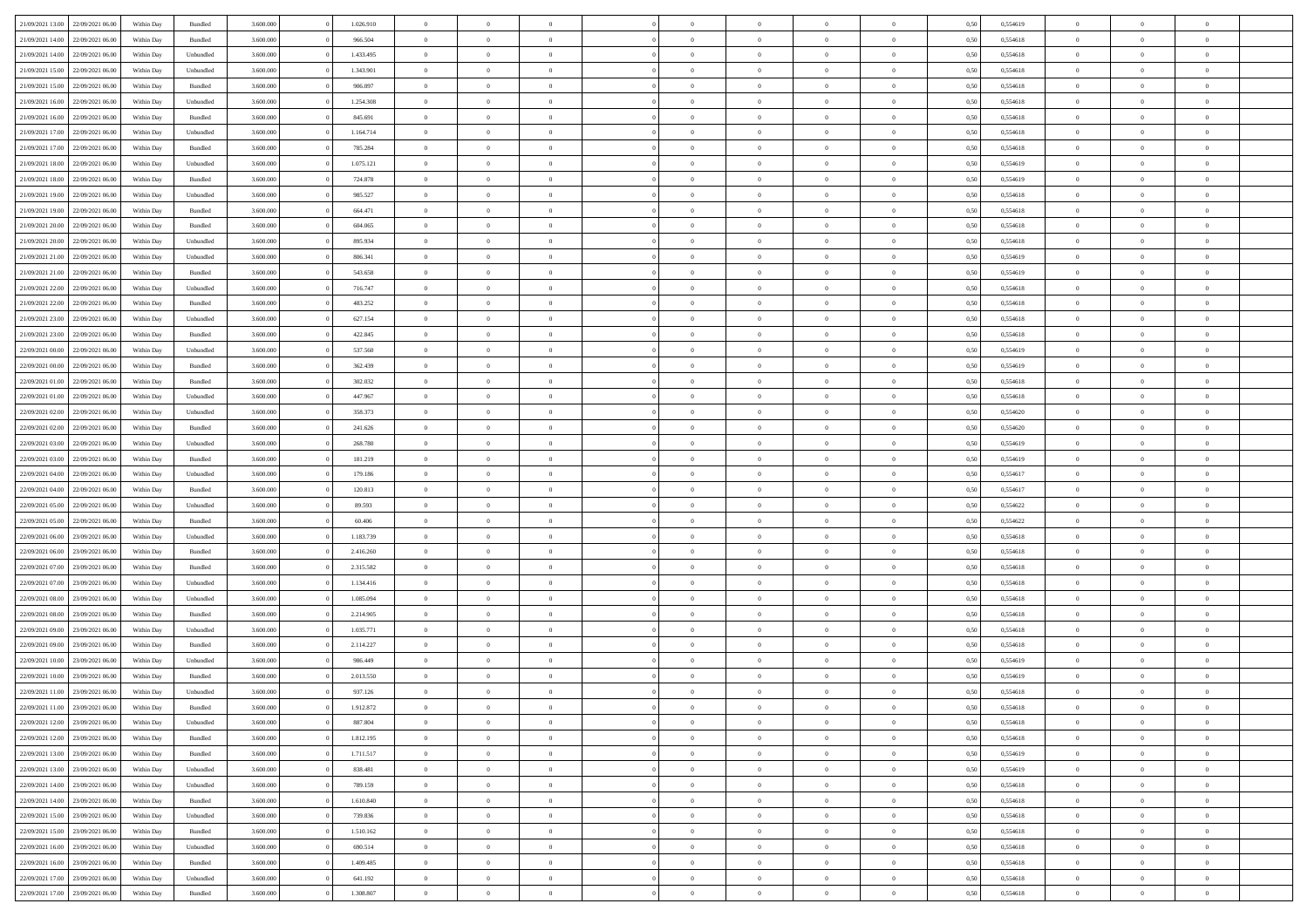|                                   | 23/09/2021 06:00 | Within Dav | Unbundled | 3.600.000 | 591.869   | $\overline{0}$ | $\Omega$       |                | $\Omega$       | $\Omega$       | $\Omega$       | $\theta$       | 0,50 | 0,554619 | $\theta$       | $\theta$       | $\theta$       |  |
|-----------------------------------|------------------|------------|-----------|-----------|-----------|----------------|----------------|----------------|----------------|----------------|----------------|----------------|------|----------|----------------|----------------|----------------|--|
| 22/09/2021 18:00                  |                  |            |           |           |           |                |                |                |                |                |                |                |      |          |                |                |                |  |
| 22/09/2021 18:00                  | 23/09/2021 06:00 | Within Day | Bundled   | 3.600.000 | 1.208.130 | $\overline{0}$ | $\theta$       | $\overline{0}$ | $\overline{0}$ | $\bf{0}$       | $\overline{0}$ | $\bf{0}$       | 0,50 | 0,554619 | $\theta$       | $\theta$       | $\overline{0}$ |  |
| 22/09/2021 19:00                  | 23/09/2021 06:00 | Within Day | Bundled   | 3.600.000 | 1.107.452 | $\overline{0}$ | $\overline{0}$ | $\overline{0}$ | $\bf{0}$       | $\bf{0}$       | $\bf{0}$       | $\bf{0}$       | 0,50 | 0,554618 | $\bf{0}$       | $\overline{0}$ | $\overline{0}$ |  |
| 22/09/2021 19:00                  | 23/09/2021 06:00 | Within Day | Unbundled | 3.600,000 | 542.547   | $\overline{0}$ | $\overline{0}$ | $\overline{0}$ | $\overline{0}$ | $\bf{0}$       | $\overline{0}$ | $\overline{0}$ | 0.50 | 0.554618 | $\theta$       | $\theta$       | $\overline{0}$ |  |
|                                   |                  |            |           |           |           | $\overline{0}$ | $\theta$       | $\overline{0}$ |                | $\bf{0}$       | $\overline{0}$ |                |      |          | $\theta$       | $\overline{0}$ | $\overline{0}$ |  |
| 22/09/2021 20:00                  | 23/09/2021 06:00 | Within Day | Unbundled | 3.600.000 | 493.224   |                |                |                | $\overline{0}$ |                |                | $\bf{0}$       | 0,50 | 0,554618 |                |                |                |  |
| 22/09/2021 20:00                  | 23/09/2021 06:00 | Within Day | Bundled   | 3.600.000 | 1.006.775 | $\overline{0}$ | $\overline{0}$ | $\overline{0}$ | $\bf{0}$       | $\overline{0}$ | $\overline{0}$ | $\mathbf{0}$   | 0,50 | 0,554618 | $\bf{0}$       | $\overline{0}$ | $\bf{0}$       |  |
| 22/09/2021 21:00                  | 23/09/2021 06:00 | Within Dav | Unbundled | 3.600.000 | 443.902   | $\overline{0}$ | $\overline{0}$ | $\overline{0}$ | $\overline{0}$ | $\overline{0}$ | $\overline{0}$ | $\overline{0}$ | 0.50 | 0,554619 | $\theta$       | $\overline{0}$ | $\overline{0}$ |  |
| 22/09/2021 21:00                  | 23/09/2021 06:00 | Within Day | Bundled   | 3.600.000 | 906.097   | $\overline{0}$ | $\theta$       | $\overline{0}$ | $\overline{0}$ | $\bf{0}$       | $\overline{0}$ | $\bf{0}$       | 0,50 | 0,554619 | $\theta$       | $\theta$       | $\overline{0}$ |  |
| 22/09/2021 22:00                  | 23/09/2021 06:00 | Within Day | Unbundled | 3.600.000 | 394.579   | $\overline{0}$ | $\overline{0}$ | $\overline{0}$ | $\bf{0}$       | $\bf{0}$       | $\bf{0}$       | $\bf{0}$       | 0,50 | 0,554618 | $\,0\,$        | $\overline{0}$ | $\overline{0}$ |  |
|                                   |                  |            |           |           |           |                | $\overline{0}$ |                |                | $\overline{0}$ |                |                |      |          | $\theta$       | $\overline{0}$ | $\overline{0}$ |  |
| 22/09/2021 22:00                  | 23/09/2021 06:00 | Within Dav | Bundled   | 3.600.000 | 805.420   | $\overline{0}$ |                | $\overline{0}$ | $\overline{0}$ |                | $\overline{0}$ | $\overline{0}$ | 0.50 | 0.554618 |                |                |                |  |
| 22/09/2021 23:00                  | 23/09/2021 06:00 | Within Day | Unbundled | 3.600.000 | 345.257   | $\overline{0}$ | $\theta$       | $\overline{0}$ | $\overline{0}$ | $\bf{0}$       | $\overline{0}$ | $\bf{0}$       | 0,50 | 0,554618 | $\,$ 0 $\,$    | $\overline{0}$ | $\overline{0}$ |  |
| 22/09/2021 23:00                  | 23/09/2021 06:00 | Within Day | Bundled   | 3.600.000 | 704.742   | $\overline{0}$ | $\overline{0}$ | $\overline{0}$ | $\bf{0}$       | $\bf{0}$       | $\bf{0}$       | $\mathbf{0}$   | 0,50 | 0,554618 | $\bf{0}$       | $\overline{0}$ | $\overline{0}$ |  |
| 23/09/2021 00:00                  | 23/09/2021 06:00 | Within Day | Bundled   | 3.600.000 | 604.065   | $\overline{0}$ | $\overline{0}$ | $\overline{0}$ | $\overline{0}$ | $\bf{0}$       | $\overline{0}$ | $\overline{0}$ | 0.50 | 0.554619 | $\theta$       | $\theta$       | $\overline{0}$ |  |
| 23/09/2021 00:00                  | 23/09/2021 06:00 | Within Day | Unbundled | 3.600.000 | 295.934   | $\overline{0}$ | $\theta$       | $\overline{0}$ | $\overline{0}$ | $\bf{0}$       | $\overline{0}$ | $\bf{0}$       | 0,50 | 0,554619 | $\theta$       | $\theta$       | $\overline{0}$ |  |
|                                   |                  |            |           |           |           |                |                |                |                |                |                |                |      |          |                |                |                |  |
| 23/09/2021 01:00                  | 23/09/2021 06:00 | Within Day | Unbundled | 3.600.000 | 246.612   | $\overline{0}$ | $\overline{0}$ | $\overline{0}$ | $\bf{0}$       | $\overline{0}$ | $\overline{0}$ | $\mathbf{0}$   | 0,50 | 0,554618 | $\bf{0}$       | $\overline{0}$ | $\bf{0}$       |  |
| 23/09/2021 01:00                  | 23/09/2021 06:00 | Within Dav | Bundled   | 3.600.000 | 503.387   | $\overline{0}$ | $\overline{0}$ | $\overline{0}$ | $\overline{0}$ | $\overline{0}$ | $\overline{0}$ | $\overline{0}$ | 0.50 | 0.554618 | $\theta$       | $\overline{0}$ | $\overline{0}$ |  |
| 23/09/2021 02:00                  | 23/09/2021 06:00 | Within Day | Unbundled | 3.600.000 | 197.289   | $\overline{0}$ | $\theta$       | $\overline{0}$ | $\overline{0}$ | $\bf{0}$       | $\overline{0}$ | $\bf{0}$       | 0,50 | 0,554620 | $\theta$       | $\theta$       | $\overline{0}$ |  |
| 23/09/2021 02:00                  | 23/09/2021 06:00 | Within Day | Bundled   | 3.600.000 | 402.710   | $\overline{0}$ | $\overline{0}$ | $\overline{0}$ | $\bf{0}$       | $\bf{0}$       | $\bf{0}$       | $\mathbf{0}$   | 0,50 | 0,554620 | $\,0\,$        | $\overline{0}$ | $\overline{0}$ |  |
| 23/09/2021 03:00                  | 23/09/2021 06:00 | Within Day | Unbundled | 3.600.000 | 147.967   | $\overline{0}$ | $\overline{0}$ | $\overline{0}$ | $\overline{0}$ | $\overline{0}$ | $\overline{0}$ | $\overline{0}$ | 0.50 | 0.554619 | $\theta$       | $\overline{0}$ | $\overline{0}$ |  |
| 23/09/2021 03:00                  | 23/09/2021 06:00 | Within Day | Bundled   | 3.600.000 | 302.032   | $\overline{0}$ | $\theta$       | $\overline{0}$ | $\overline{0}$ | $\bf{0}$       | $\overline{0}$ | $\bf{0}$       | 0,50 | 0,554619 | $\,$ 0 $\,$    | $\theta$       | $\overline{0}$ |  |
|                                   |                  |            |           |           |           |                |                |                |                |                |                |                |      |          |                |                |                |  |
| 23/09/2021 04:00                  | 23/09/2021 06:00 | Within Day | Unbundled | 3.600.000 | 98.644    | $\overline{0}$ | $\overline{0}$ | $\overline{0}$ | $\bf{0}$       | $\bf{0}$       | $\bf{0}$       | $\bf{0}$       | 0,50 | 0,554617 | $\bf{0}$       | $\overline{0}$ | $\overline{0}$ |  |
| 23/09/2021 04:00                  | 23/09/2021 06:00 | Within Day | Bundled   | 3.600,000 | 201.355   | $\overline{0}$ | $\overline{0}$ | $\overline{0}$ | $\overline{0}$ | $\bf{0}$       | $\overline{0}$ | $\overline{0}$ | 0.50 | 0.554617 | $\theta$       | $\overline{0}$ | $\overline{0}$ |  |
| 23/09/2021 05:00                  | 23/09/2021 06:00 | Within Day | Unbundled | 3.600.000 | 49.322    | $\overline{0}$ | $\theta$       | $\overline{0}$ | $\overline{0}$ | $\bf{0}$       | $\overline{0}$ | $\bf{0}$       | 0,50 | 0,554622 | $\,$ 0 $\,$    | $\overline{0}$ | $\overline{0}$ |  |
| 23/09/2021 05:00                  | 23/09/2021 06:00 | Within Day | Bundled   | 3.600.000 | 100.677   | $\overline{0}$ | $\overline{0}$ | $\overline{0}$ | $\bf{0}$       | $\overline{0}$ | $\overline{0}$ | $\mathbf{0}$   | 0,50 | 0,554622 | $\overline{0}$ | $\overline{0}$ | $\bf{0}$       |  |
| 23/09/2021 06:00                  | 24/09/2021 06:00 | Within Day | Bundled   | 3.600.000 | 2.416.260 | $\overline{0}$ | $\overline{0}$ | $\overline{0}$ | $\overline{0}$ | $\overline{0}$ | $\overline{0}$ | $\overline{0}$ | 0.50 | 0.554618 | $\theta$       | $\overline{0}$ | $\overline{0}$ |  |
| 23/09/2021 06:00                  | 24/09/2021 06.00 | Within Day | Unbundled | 3.600.000 | 1.183.739 | $\overline{0}$ | $\theta$       | $\overline{0}$ | $\overline{0}$ | $\bf{0}$       | $\overline{0}$ | $\bf{0}$       | 0,50 | 0,554618 | $\theta$       | $\theta$       | $\overline{0}$ |  |
|                                   | 24/09/2021 06:00 | Within Day | Unbundled | 3.600.000 | 1.134.416 | $\overline{0}$ | $\overline{0}$ | $\overline{0}$ | $\bf{0}$       | $\bf{0}$       | $\bf{0}$       | $\bf{0}$       | 0,50 | 0,554618 | $\,0\,$        | $\overline{0}$ | $\overline{0}$ |  |
| 23/09/2021 07:00                  |                  |            |           |           |           |                |                |                |                |                |                |                |      |          |                |                |                |  |
| 23/09/2021 07:00                  | 24/09/2021 06:00 | Within Day | Bundled   | 3.600.000 | 2.315.582 | $\overline{0}$ | $\overline{0}$ | $\overline{0}$ | $\overline{0}$ | $\overline{0}$ | $\overline{0}$ | $\overline{0}$ | 0.50 | 0.554618 | $\theta$       | $\overline{0}$ | $\overline{0}$ |  |
| 23/09/2021 08:00                  | 24/09/2021 06.00 | Within Day | Unbundled | 3.600.000 | 1.085.094 | $\overline{0}$ | $\theta$       | $\overline{0}$ | $\overline{0}$ | $\bf{0}$       | $\overline{0}$ | $\bf{0}$       | 0,50 | 0,554618 | $\,$ 0 $\,$    | $\overline{0}$ | $\overline{0}$ |  |
| 23/09/2021 08:00                  | 24/09/2021 06:00 | Within Day | Bundled   | 3.600.000 | 2.214.905 | $\overline{0}$ | $\overline{0}$ | $\overline{0}$ | $\bf{0}$       | $\bf{0}$       | $\bf{0}$       | $\bf{0}$       | 0,50 | 0,554618 | $\overline{0}$ | $\overline{0}$ | $\overline{0}$ |  |
| 23/09/2021 09:00                  | 24/09/2021 06.00 | Within Day | Unbundled | 3.600.000 | 1.035.771 | $\overline{0}$ | $\Omega$       | $\overline{0}$ | $\Omega$       | $\Omega$       | $\overline{0}$ | $\overline{0}$ | 0,50 | 0,554618 | $\,0\,$        | $\theta$       | $\theta$       |  |
| 23/09/2021 09:00                  | 24/09/2021 06.00 | Within Day | Bundled   | 3.600.000 | 2.114.227 | $\overline{0}$ | $\theta$       | $\overline{0}$ | $\overline{0}$ | $\bf{0}$       | $\overline{0}$ | $\bf{0}$       | 0,50 | 0,554618 | $\theta$       | $\theta$       | $\overline{0}$ |  |
| 23/09/2021 10:00                  | 24/09/2021 06:00 | Within Day | Unbundled | 3.600.000 | 986.449   | $\overline{0}$ | $\overline{0}$ | $\overline{0}$ | $\overline{0}$ | $\bf{0}$       | $\overline{0}$ | $\mathbf{0}$   | 0,50 | 0,554619 | $\overline{0}$ | $\overline{0}$ | $\bf{0}$       |  |
|                                   |                  |            |           |           |           |                |                |                |                |                |                |                |      |          |                |                |                |  |
| 23/09/2021 10:00                  | 24/09/2021 06:00 | Within Day | Bundled   | 3.600,000 | 2.013.550 | $\overline{0}$ | $\Omega$       | $\Omega$       | $\Omega$       | $\bf{0}$       | $\overline{0}$ | $\overline{0}$ | 0.50 | 0.554619 | $\theta$       | $\theta$       | $\theta$       |  |
| 23/09/2021 11:00                  | 24/09/2021 06.00 | Within Day | Bundled   | 3.600.000 | 1.912.872 | $\overline{0}$ | $\theta$       | $\overline{0}$ | $\overline{0}$ | $\bf{0}$       | $\overline{0}$ | $\bf{0}$       | 0,50 | 0,554618 | $\,$ 0 $\,$    | $\overline{0}$ | $\overline{0}$ |  |
| 23/09/2021 11:00                  | 24/09/2021 06:00 | Within Day | Unbundled | 3.600.000 | 937.126   | $\overline{0}$ | $\overline{0}$ | $\overline{0}$ | $\overline{0}$ | $\bf{0}$       | $\overline{0}$ | $\bf{0}$       | 0,50 | 0,554618 | $\,0\,$        | $\overline{0}$ | $\overline{0}$ |  |
| 23/09/2021 12:00                  | 24/09/2021 06:00 | Within Day | Unbundled | 3.600,000 | 887.804   | $\overline{0}$ | $\Omega$       | $\overline{0}$ | $\Omega$       | $\theta$       | $\overline{0}$ | $\overline{0}$ | 0.50 | 0.554618 | $\,0\,$        | $\theta$       | $\theta$       |  |
| 23/09/2021 12:00                  | 24/09/2021 06.00 | Within Day | Bundled   | 3.600.000 | 1.812.195 | $\overline{0}$ | $\theta$       | $\overline{0}$ | $\overline{0}$ | $\bf{0}$       | $\overline{0}$ | $\bf{0}$       | 0,50 | 0,554618 | $\,$ 0 $\,$    | $\overline{0}$ | $\overline{0}$ |  |
|                                   |                  |            |           |           |           |                | $\overline{0}$ |                |                | $\bf{0}$       |                |                |      |          |                | $\overline{0}$ | $\overline{0}$ |  |
| 23/09/2021 13:00                  | 24/09/2021 06:00 | Within Day | Unbundled | 3.600.000 | 838.481   | $\overline{0}$ |                | $\overline{0}$ | $\overline{0}$ |                | $\overline{0}$ | $\bf{0}$       | 0,50 | 0,554619 | $\overline{0}$ |                |                |  |
| 23/09/2021 13:00                  | 24/09/2021 06.00 | Within Day | Bundled   | 3.600.000 | 1.711.517 | $\overline{0}$ | $\Omega$       | $\overline{0}$ | $\Omega$       | $\overline{0}$ | $\overline{0}$ | $\overline{0}$ | 0,50 | 0,554619 | $\,0\,$        | $\theta$       | $\theta$       |  |
| 23/09/2021 14:00                  | 24/09/2021 06.00 | Within Day | Unbundled | 3.600.000 | 789.159   | $\overline{0}$ | $\theta$       | $\overline{0}$ | $\overline{0}$ | $\,$ 0         | $\overline{0}$ | $\bf{0}$       | 0,50 | 0,554618 | $\,$ 0 $\,$    | $\overline{0}$ | $\overline{0}$ |  |
| 23/09/2021 14:00                  | 24/09/2021 06:00 | Within Day | Bundled   | 3.600.000 | 1.610.840 | $\overline{0}$ | $\overline{0}$ | $\overline{0}$ | $\overline{0}$ | $\bf{0}$       | $\overline{0}$ | $\mathbf{0}$   | 0,50 | 0,554618 | $\overline{0}$ | $\overline{0}$ | $\bf{0}$       |  |
| 23/09/2021 15:00                  | 24/09/2021 06:00 | Within Day | Unbundled | 3.600,000 | 739.836   | $\overline{0}$ | $\Omega$       | $\Omega$       | $\Omega$       | $\Omega$       | $\Omega$       | $\overline{0}$ | 0.50 | 0.554618 | $\theta$       | $\theta$       | $\theta$       |  |
| 23/09/2021 15:00                  | 24/09/2021 06:00 | Within Day | Bundled   | 3.600.000 | 1.510.162 | $\overline{0}$ | $\overline{0}$ | $\overline{0}$ | $\bf{0}$       | $\,$ 0         | $\overline{0}$ | $\bf{0}$       | 0,50 | 0,554618 | $\,0\,$        | $\overline{0}$ | $\overline{0}$ |  |
| 23/09/2021 16:00 24/09/2021 06:00 |                  | Within Day | Unbundled | 3.600.000 | 690.514   | $\bf{0}$       | $\bf{0}$       |                |                |                |                |                | 0,50 | 0,554618 | $\bf{0}$       | $\overline{0}$ |                |  |
|                                   |                  |            |           |           |           |                |                |                |                |                |                |                |      |          |                |                | $\theta$       |  |
| 23/09/2021 16:00                  | 24/09/2021 06:00 | Within Day | Bundled   | 3.600,000 | 1.409.485 | $\overline{0}$ | $\overline{0}$ | $\overline{0}$ | $\Omega$       | $\overline{0}$ | $\overline{0}$ | $\overline{0}$ | 0,50 | 0.554618 | $\theta$       | $\theta$       |                |  |
| 23/09/2021 17:00                  | 24/09/2021 06.00 | Within Day | Bundled   | 3.600.000 | 1.308.807 | $\overline{0}$ | $\bf{0}$       | $\overline{0}$ | $\overline{0}$ | $\,$ 0 $\,$    | $\overline{0}$ | $\,$ 0 $\,$    | 0,50 | 0,554618 | $\,$ 0 $\,$    | $\,$ 0 $\,$    | $\,$ 0         |  |
| 23/09/2021 17:00                  | 24/09/2021 06:00 | Within Day | Unbundled | 3.600.000 | 641.192   | $\overline{0}$ | $\overline{0}$ | $\overline{0}$ | $\overline{0}$ | $\overline{0}$ | $\overline{0}$ | $\mathbf{0}$   | 0,50 | 0,554618 | $\overline{0}$ | $\bf{0}$       | $\overline{0}$ |  |
| 23/09/2021 18:00                  | 24/09/2021 06.00 | Within Day | Unbundled | 3.600.000 | 591.869   | $\overline{0}$ | $\overline{0}$ | $\overline{0}$ | $\Omega$       | $\overline{0}$ | $\overline{0}$ | $\overline{0}$ | 0,50 | 0,554619 | $\overline{0}$ | $\theta$       | $\overline{0}$ |  |
| 23/09/2021 18:00                  | 24/09/2021 06.00 | Within Day | Bundled   | 3.600.000 | 1.208.130 | $\overline{0}$ | $\,$ 0         | $\overline{0}$ | $\bf{0}$       | $\,$ 0 $\,$    | $\overline{0}$ | $\mathbf{0}$   | 0,50 | 0,554619 | $\,$ 0 $\,$    | $\overline{0}$ | $\overline{0}$ |  |
| 23/09/2021 19:00                  | 24/09/2021 06:00 | Within Day | Unbundled | 3.600.000 | 542.547   | $\overline{0}$ | $\overline{0}$ | $\overline{0}$ | $\overline{0}$ | $\overline{0}$ | $\overline{0}$ | $\mathbf{0}$   | 0,50 | 0,554618 | $\overline{0}$ | $\overline{0}$ | $\overline{0}$ |  |
| 23/09/2021 19:00                  | 24/09/2021 06:00 | Within Day | Bundled   | 3.600,000 | 1.107.452 | $\overline{0}$ | $\overline{0}$ | $\overline{0}$ | $\overline{0}$ | $\overline{0}$ | $\overline{0}$ | $\bf{0}$       | 0.50 | 0,554618 | $\overline{0}$ | $\theta$       | $\overline{0}$ |  |
|                                   |                  |            |           |           |           |                |                |                |                |                |                |                |      |          |                |                |                |  |
| 23/09/2021 20:00                  | 24/09/2021 06.00 | Within Day | Unbundled | 3.600.000 | 493.224   | $\overline{0}$ | $\,$ 0         | $\overline{0}$ | $\bf{0}$       | $\bf{0}$       | $\bf{0}$       | $\bf{0}$       | 0,50 | 0,554618 | $\,$ 0 $\,$    | $\overline{0}$ | $\overline{0}$ |  |
| 23/09/2021 20:00                  | 24/09/2021 06:00 | Within Day | Bundled   | 3.600.000 | 1.006.775 | $\overline{0}$ | $\overline{0}$ | $\overline{0}$ | $\overline{0}$ | $\overline{0}$ | $\overline{0}$ | $\mathbf{0}$   | 0,50 | 0,554618 | $\overline{0}$ | $\overline{0}$ | $\bf{0}$       |  |
| 23/09/2021 21:00                  | 24/09/2021 06:00 | Within Day | Unbundled | 3.600,000 | 443.902   | $\overline{0}$ | $\overline{0}$ | $\overline{0}$ | $\Omega$       | $\overline{0}$ | $\overline{0}$ | $\overline{0}$ | 0.50 | 0,554619 | $\overline{0}$ | $\overline{0}$ | $\overline{0}$ |  |
| 23/09/2021 21:00                  | 24/09/2021 06.00 | Within Day | Bundled   | 3.600.000 | 906.097   | $\overline{0}$ | $\bf{0}$       | $\overline{0}$ | $\bf{0}$       | $\bf{0}$       | $\bf{0}$       | $\mathbf{0}$   | 0,50 | 0,554619 | $\,$ 0 $\,$    | $\,$ 0 $\,$    | $\bf{0}$       |  |
| 23/09/2021 22.00 24/09/2021 06:00 |                  | Within Day | Bundled   | 3.600.000 | 805.420   | $\overline{0}$ | $\overline{0}$ | $\overline{0}$ | $\overline{0}$ | $\overline{0}$ | $\bf{0}$       | $\mathbf{0}$   | 0,50 | 0,554618 | $\overline{0}$ | $\bf{0}$       | $\overline{0}$ |  |
|                                   |                  |            |           |           |           |                |                |                |                |                |                |                |      |          |                |                |                |  |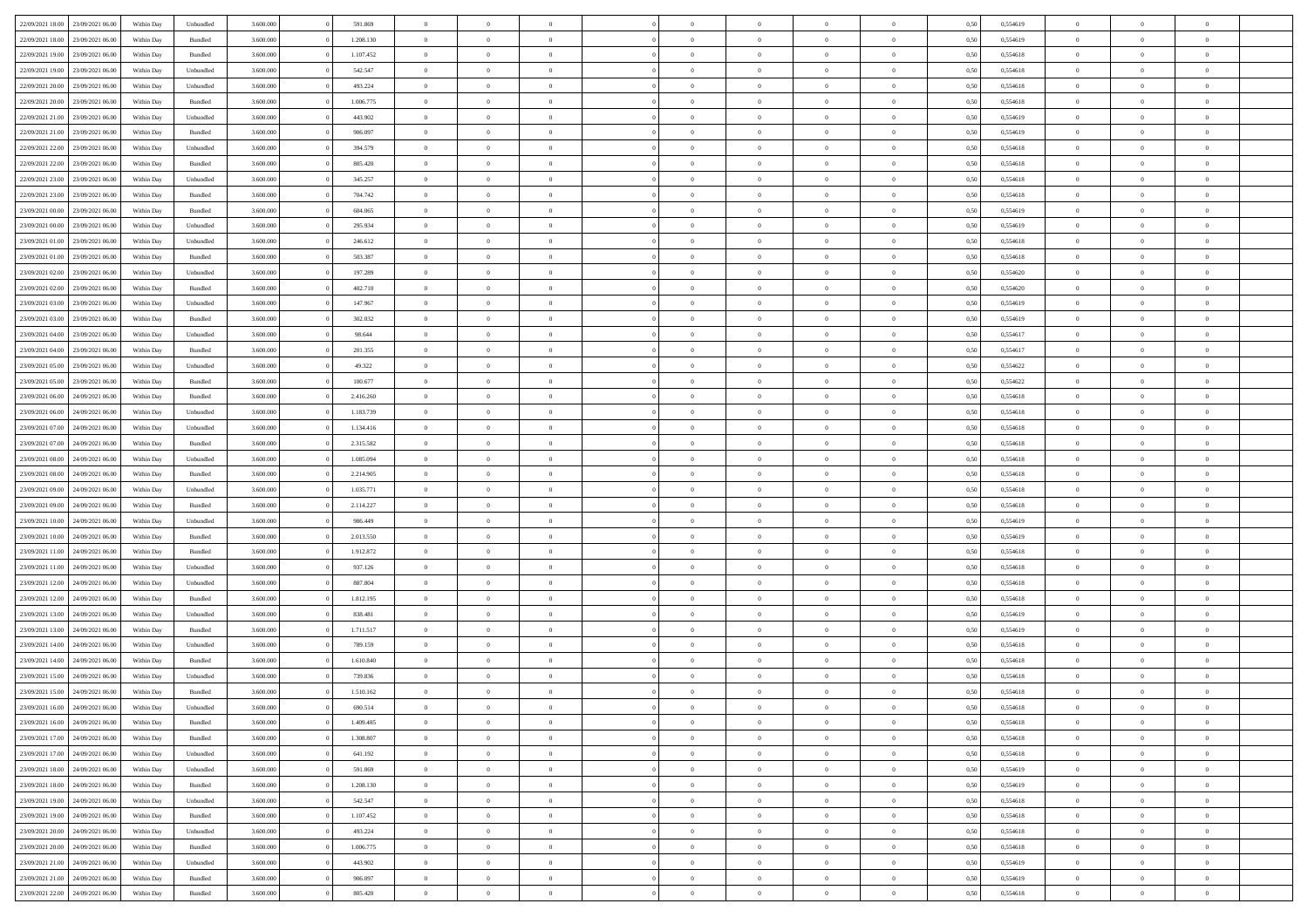| 23/09/2021 22:00                  | 24/09/2021 06:00 | Within Day | Unbundled          | 3.600.000 | 394.579   | $\overline{0}$ | $\Omega$       |                | $\Omega$       | $\Omega$       | $\Omega$       | $\theta$       | 0,50 | 0,554618 | $\theta$       | $\theta$       | $\theta$       |  |
|-----------------------------------|------------------|------------|--------------------|-----------|-----------|----------------|----------------|----------------|----------------|----------------|----------------|----------------|------|----------|----------------|----------------|----------------|--|
| 23/09/2021 23:00                  | 24/09/2021 06.00 | Within Day | Unbundled          | 3.600.000 | 345.257   | $\overline{0}$ | $\theta$       | $\overline{0}$ | $\overline{0}$ | $\bf{0}$       | $\overline{0}$ | $\bf{0}$       | 0,50 | 0,554618 | $\theta$       | $\theta$       | $\overline{0}$ |  |
| 23/09/2021 23:00                  | 24/09/2021 06:00 | Within Day | Bundled            | 3.600.000 | 704.742   | $\overline{0}$ | $\overline{0}$ | $\overline{0}$ | $\bf{0}$       | $\bf{0}$       | $\bf{0}$       | $\bf{0}$       | 0,50 | 0,554618 | $\bf{0}$       | $\overline{0}$ | $\overline{0}$ |  |
| 24/09/2021 00:00                  | 24/09/2021 06:00 | Within Day | Unbundled          | 3.600.000 | 295.934   | $\overline{0}$ | $\overline{0}$ | $\overline{0}$ | $\overline{0}$ | $\bf{0}$       | $\overline{0}$ | $\overline{0}$ | 0.50 | 0.554619 | $\theta$       | $\theta$       | $\overline{0}$ |  |
| 24/09/2021 00:00                  | 24/09/2021 06.00 | Within Day | Bundled            | 3.600.000 | 604.065   | $\overline{0}$ | $\theta$       | $\overline{0}$ | $\overline{0}$ | $\bf{0}$       | $\overline{0}$ | $\bf{0}$       | 0,50 | 0,554619 | $\theta$       | $\theta$       | $\overline{0}$ |  |
|                                   |                  |            |                    |           |           |                |                |                |                |                |                |                |      |          |                |                |                |  |
| 24/09/2021 01:00                  | 24/09/2021 06:00 | Within Day | Unbundled          | 3.600.000 | 246.612   | $\overline{0}$ | $\bf{0}$       | $\overline{0}$ | $\bf{0}$       | $\overline{0}$ | $\overline{0}$ | $\mathbf{0}$   | 0,50 | 0,554618 | $\bf{0}$       | $\overline{0}$ | $\bf{0}$       |  |
| 24/09/2021 01:00                  | 24/09/2021 06:00 | Within Dav | Bundled            | 3.600.000 | 503.387   | $\overline{0}$ | $\overline{0}$ | $\overline{0}$ | $\overline{0}$ | $\overline{0}$ | $\overline{0}$ | $\overline{0}$ | 0.50 | 0.554618 | $\theta$       | $\overline{0}$ | $\overline{0}$ |  |
| 24/09/2021 02:00                  | 24/09/2021 06.00 | Within Day | Unbundled          | 3.600.000 | 197.289   | $\overline{0}$ | $\theta$       | $\overline{0}$ | $\overline{0}$ | $\bf{0}$       | $\overline{0}$ | $\bf{0}$       | 0,50 | 0,554620 | $\theta$       | $\theta$       | $\overline{0}$ |  |
| 24/09/2021 02:00                  | 24/09/2021 06:00 | Within Day | Bundled            | 3.600.000 | 402.710   | $\overline{0}$ | $\overline{0}$ | $\overline{0}$ | $\bf{0}$       | $\bf{0}$       | $\bf{0}$       | $\bf{0}$       | 0,50 | 0,554620 | $\,0\,$        | $\overline{0}$ | $\overline{0}$ |  |
| 24/09/2021 03:00                  | 24/09/2021 06:00 | Within Dav | Unbundled          | 3.600.000 | 147.967   | $\overline{0}$ | $\overline{0}$ | $\overline{0}$ | $\overline{0}$ | $\overline{0}$ | $\overline{0}$ | $\overline{0}$ | 0.50 | 0.554619 | $\theta$       | $\overline{0}$ | $\overline{0}$ |  |
| 24/09/2021 03:00                  | 24/09/2021 06.00 | Within Day | Bundled            | 3.600.000 | 302.032   | $\overline{0}$ | $\theta$       | $\overline{0}$ | $\overline{0}$ | $\bf{0}$       | $\overline{0}$ | $\bf{0}$       | 0,50 | 0,554619 | $\theta$       | $\theta$       | $\overline{0}$ |  |
| 24/09/2021 04:00                  | 24/09/2021 06:00 | Within Day | Bundled            | 3.600.000 | 201.355   | $\overline{0}$ | $\overline{0}$ | $\overline{0}$ | $\bf{0}$       | $\bf{0}$       | $\bf{0}$       | $\bf{0}$       | 0,50 | 0,554617 | $\overline{0}$ | $\overline{0}$ | $\overline{0}$ |  |
|                                   |                  |            |                    |           |           |                |                |                |                |                |                |                |      |          |                |                |                |  |
| 24/09/2021 04:00                  | 24/09/2021 06:00 | Within Day | Unbundled          | 3.600.000 | 98.644    | $\overline{0}$ | $\overline{0}$ | $\overline{0}$ | $\overline{0}$ | $\bf{0}$       | $\overline{0}$ | $\overline{0}$ | 0.50 | 0.554617 | $\theta$       | $\theta$       | $\overline{0}$ |  |
| 24/09/2021 05:00                  | 24/09/2021 06.00 | Within Day | Unbundled          | 3.600.000 | 49.322    | $\overline{0}$ | $\theta$       | $\overline{0}$ | $\overline{0}$ | $\bf{0}$       | $\overline{0}$ | $\bf{0}$       | 0,50 | 0,554622 | $\theta$       | $\theta$       | $\overline{0}$ |  |
| 24/09/2021 05:00                  | 24/09/2021 06:00 | Within Day | Bundled            | 3.600.000 | 100.677   | $\overline{0}$ | $\overline{0}$ | $\overline{0}$ | $\bf{0}$       | $\overline{0}$ | $\overline{0}$ | $\mathbf{0}$   | 0,50 | 0,554622 | $\overline{0}$ | $\overline{0}$ | $\bf{0}$       |  |
| 24/09/2021 06:00                  | 25/09/2021 06:00 | Within Dav | Unbundled          | 3.600.000 | 1.183.739 | $\overline{0}$ | $\overline{0}$ | $\overline{0}$ | $\overline{0}$ | $\overline{0}$ | $\overline{0}$ | $\overline{0}$ | 0.50 | 0.554618 | $\theta$       | $\overline{0}$ | $\overline{0}$ |  |
| 24/09/2021 06:00                  | 25/09/2021 06:00 | Within Day | Bundled            | 3.600.000 | 2.416.260 | $\overline{0}$ | $\theta$       | $\overline{0}$ | $\overline{0}$ | $\bf{0}$       | $\overline{0}$ | $\bf{0}$       | 0,50 | 0,554618 | $\theta$       | $\theta$       | $\overline{0}$ |  |
| 24/09/2021 07:00                  | 25/09/2021 06:00 | Within Day | Unbundled          | 3.600.000 | 1.134.416 | $\overline{0}$ | $\overline{0}$ | $\overline{0}$ | $\bf{0}$       | $\bf{0}$       | $\bf{0}$       | $\bf{0}$       | 0,50 | 0,554618 | $\,0\,$        | $\overline{0}$ | $\overline{0}$ |  |
| 24/09/2021 07:00                  | 25/09/2021 06:00 |            | Bundled            | 3.600.000 | 2.315.582 | $\overline{0}$ | $\overline{0}$ | $\overline{0}$ | $\overline{0}$ | $\overline{0}$ | $\overline{0}$ | $\overline{0}$ | 0.50 | 0,554618 | $\theta$       | $\overline{0}$ | $\overline{0}$ |  |
|                                   |                  | Within Day |                    |           |           |                |                |                |                |                |                |                |      |          |                |                |                |  |
| 24/09/2021 08:00                  | 25/09/2021 06:00 | Within Day | Unbundled          | 3.600.000 | 1.085.094 | $\overline{0}$ | $\theta$       | $\overline{0}$ | $\overline{0}$ | $\bf{0}$       | $\overline{0}$ | $\bf{0}$       | 0,50 | 0,554618 | $\,$ 0 $\,$    | $\theta$       | $\overline{0}$ |  |
| 24/09/2021 08:00                  | 25/09/2021 06:00 | Within Day | Bundled            | 3.600.000 | 2.214.905 | $\overline{0}$ | $\overline{0}$ | $\overline{0}$ | $\bf{0}$       | $\bf{0}$       | $\bf{0}$       | $\bf{0}$       | 0,50 | 0,554618 | $\bf{0}$       | $\overline{0}$ | $\overline{0}$ |  |
| 24/09/2021 09:00                  | 25/09/2021 06:00 | Within Day | Bundled            | 3.600,000 | 2.114.227 | $\overline{0}$ | $\overline{0}$ | $\overline{0}$ | $\overline{0}$ | $\bf{0}$       | $\overline{0}$ | $\overline{0}$ | 0.50 | 0.554618 | $\theta$       | $\theta$       | $\overline{0}$ |  |
| 24/09/2021 09:00                  | 25/09/2021 06:00 | Within Day | Unbundled          | 3.600.000 | 1.035.771 | $\overline{0}$ | $\theta$       | $\overline{0}$ | $\overline{0}$ | $\bf{0}$       | $\overline{0}$ | $\bf{0}$       | 0,50 | 0,554618 | $\theta$       | $\overline{0}$ | $\overline{0}$ |  |
| 24/09/2021 10:00                  | 25/09/2021 06:00 | Within Day | Unbundled          | 3.600.000 | 986.449   | $\overline{0}$ | $\bf{0}$       | $\overline{0}$ | $\bf{0}$       | $\overline{0}$ | $\overline{0}$ | $\mathbf{0}$   | 0,50 | 0,554619 | $\overline{0}$ | $\overline{0}$ | $\bf{0}$       |  |
| 24/09/2021 10:00                  | 25/09/2021 06:00 | Within Dav | Bundled            | 3.600.000 | 2.013.550 | $\overline{0}$ | $\overline{0}$ | $\overline{0}$ | $\overline{0}$ | $\overline{0}$ | $\overline{0}$ | $\overline{0}$ | 0.50 | 0,554619 | $\theta$       | $\overline{0}$ | $\overline{0}$ |  |
|                                   |                  |            |                    |           |           | $\overline{0}$ | $\theta$       | $\overline{0}$ |                | $\bf{0}$       | $\overline{0}$ |                |      |          | $\theta$       | $\theta$       | $\overline{0}$ |  |
| 24/09/2021 11:00                  | 25/09/2021 06.00 | Within Day | Unbundled          | 3.600.000 | 937.126   |                |                |                | $\overline{0}$ |                |                | $\bf{0}$       | 0,50 | 0,554618 |                |                |                |  |
| 24/09/2021 11:00                  | 25/09/2021 06:00 | Within Day | Bundled            | 3.600.000 | 1.912.872 | $\overline{0}$ | $\overline{0}$ | $\overline{0}$ | $\bf{0}$       | $\bf{0}$       | $\bf{0}$       | $\bf{0}$       | 0,50 | 0,554618 | $\,0\,$        | $\overline{0}$ | $\overline{0}$ |  |
| 24/09/2021 12:00                  | 25/09/2021 06:00 | Within Day | Unbundled          | 3.600.000 | 887.804   | $\overline{0}$ | $\overline{0}$ | $\overline{0}$ | $\overline{0}$ | $\overline{0}$ | $\overline{0}$ | $\overline{0}$ | 0.50 | 0.554618 | $\theta$       | $\overline{0}$ | $\overline{0}$ |  |
| 24/09/2021 12:00                  | 25/09/2021 06.00 | Within Day | Bundled            | 3.600.000 | 1.812.195 | $\overline{0}$ | $\theta$       | $\overline{0}$ | $\overline{0}$ | $\bf{0}$       | $\overline{0}$ | $\bf{0}$       | 0,50 | 0,554618 | $\,$ 0 $\,$    | $\overline{0}$ | $\overline{0}$ |  |
| 24/09/2021 13:00                  | 25/09/2021 06:00 | Within Day | Unbundled          | 3.600.000 | 838.481   | $\overline{0}$ | $\overline{0}$ | $\overline{0}$ | $\bf{0}$       | $\bf{0}$       | $\bf{0}$       | $\bf{0}$       | 0,50 | 0,554619 | $\overline{0}$ | $\overline{0}$ | $\overline{0}$ |  |
| 24/09/2021 13:00                  | 25/09/2021 06:00 | Within Day | Bundled            | 3.600.000 | 1.711.517 | $\overline{0}$ | $\Omega$       | $\Omega$       | $\Omega$       | $\Omega$       | $\Omega$       | $\overline{0}$ | 0,50 | 0,554619 | $\,0\,$        | $\theta$       | $\theta$       |  |
| 24/09/2021 14:00                  | 25/09/2021 06:00 | Within Day | Unbundled          | 3.600.000 | 789.159   | $\overline{0}$ | $\theta$       | $\overline{0}$ | $\overline{0}$ | $\bf{0}$       | $\overline{0}$ | $\bf{0}$       | 0,50 | 0,554618 | $\theta$       | $\theta$       | $\overline{0}$ |  |
|                                   |                  |            |                    |           |           |                |                |                |                |                |                |                |      |          |                |                |                |  |
| 24/09/2021 14:00                  | 25/09/2021 06:00 | Within Day | Bundled            | 3.600.000 | 1.610.840 | $\overline{0}$ | $\overline{0}$ | $\overline{0}$ | $\bf{0}$       | $\bf{0}$       | $\overline{0}$ | $\mathbf{0}$   | 0,50 | 0,554618 | $\overline{0}$ | $\overline{0}$ | $\bf{0}$       |  |
| 24/09/2021 15:00                  | 25/09/2021 06:00 | Within Day | Bundled            | 3.600,000 | 1.510.162 | $\overline{0}$ | $\Omega$       | $\Omega$       | $\Omega$       | $\bf{0}$       | $\overline{0}$ | $\overline{0}$ | 0.50 | 0.554618 | $\theta$       | $\theta$       | $\theta$       |  |
| 24/09/2021 15:00                  | 25/09/2021 06.00 | Within Day | Unbundled          | 3.600.000 | 739.836   | $\overline{0}$ | $\theta$       | $\overline{0}$ | $\overline{0}$ | $\bf{0}$       | $\overline{0}$ | $\bf{0}$       | 0,50 | 0,554618 | $\theta$       | $\theta$       | $\overline{0}$ |  |
| 24/09/2021 16:00                  | 25/09/2021 06:00 | Within Day | Unbundled          | 3.600.000 | 690.514   | $\overline{0}$ | $\overline{0}$ | $\overline{0}$ | $\bf{0}$       | $\bf{0}$       | $\bf{0}$       | $\bf{0}$       | 0,50 | 0,554618 | $\,0\,$        | $\overline{0}$ | $\overline{0}$ |  |
| 24/09/2021 16:00                  | 25/09/2021 06:00 | Within Day | Bundled            | 3.600,000 | 1.409.485 | $\overline{0}$ | $\Omega$       | $\Omega$       | $\Omega$       | $\theta$       | $\theta$       | $\overline{0}$ | 0.50 | 0.554618 | $\theta$       | $\theta$       | $\theta$       |  |
| 24/09/2021 17:00                  | 25/09/2021 06:00 | Within Day | Unbundled          | 3.600.000 | 641.192   | $\overline{0}$ | $\theta$       | $\overline{0}$ | $\overline{0}$ | $\bf{0}$       | $\overline{0}$ | $\bf{0}$       | 0,50 | 0,554618 | $\,$ 0 $\,$    | $\overline{0}$ | $\overline{0}$ |  |
| 24/09/2021 17:00                  | 25/09/2021 06:00 | Within Day | Bundled            | 3.600.000 | 1.308.807 | $\overline{0}$ | $\overline{0}$ | $\overline{0}$ | $\bf{0}$       | $\bf{0}$       | $\bf{0}$       | $\bf{0}$       | 0,50 | 0,554618 | $\overline{0}$ | $\overline{0}$ | $\overline{0}$ |  |
|                                   |                  |            |                    |           |           | $\overline{0}$ | $\Omega$       | $\overline{0}$ | $\Omega$       | $\Omega$       | $\overline{0}$ | $\overline{0}$ |      |          | $\,0\,$        | $\theta$       | $\theta$       |  |
| 24/09/2021 18:00                  | 25/09/2021 06:00 | Within Day | Unbundled          | 3.600.000 | 591.869   |                |                |                |                |                |                |                | 0,50 | 0,554619 |                |                |                |  |
| 24/09/2021 18:00                  | 25/09/2021 06:00 | Within Day | Bundled            | 3.600.000 | 1.208.130 | $\overline{0}$ | $\theta$       | $\overline{0}$ | $\overline{0}$ | $\bf{0}$       | $\overline{0}$ | $\bf{0}$       | 0,50 | 0,554619 | $\,$ 0 $\,$    | $\overline{0}$ | $\overline{0}$ |  |
| 24/09/2021 19:00                  | 25/09/2021 06:00 | Within Day | Unbundled          | 3.600.000 | 542.547   | $\overline{0}$ | $\overline{0}$ | $\overline{0}$ | $\bf{0}$       | $\bf{0}$       | $\bf{0}$       | $\mathbf{0}$   | 0,50 | 0,554618 | $\overline{0}$ | $\overline{0}$ | $\bf{0}$       |  |
| 24/09/2021 19:00                  | 25/09/2021 06:00 | Within Day | Bundled            | 3.600,000 | 1.107.452 | $\overline{0}$ | $\Omega$       | $\Omega$       | $\Omega$       | $\Omega$       | $\Omega$       | $\overline{0}$ | 0.50 | 0.554618 | $\theta$       | $\theta$       | $\theta$       |  |
| 24/09/2021 20:00                  | 25/09/2021 06:00 | Within Day | Bundled            | 3.600.000 | 1.006.775 | $\overline{0}$ | $\overline{0}$ | $\overline{0}$ | $\bf{0}$       | $\,$ 0         | $\overline{0}$ | $\bf{0}$       | 0,50 | 0,554618 | $\,0\,$        | $\overline{0}$ | $\overline{0}$ |  |
| 24/09/2021 20:00                  | 25/09/2021 06:00 | Within Day | Unbundled          | 3.600.000 | 493.224   | $\bf{0}$       | $\bf{0}$       |                |                |                |                |                | 0,50 | 0,554618 | $\bf{0}$       | $\overline{0}$ |                |  |
| 24/09/2021 21:00                  | 25/09/2021 06:00 | Within Day | Unbundled          | 3.600,000 | 443.902   | $\overline{0}$ | $\overline{0}$ | $\overline{0}$ | $\Omega$       | $\overline{0}$ | $\overline{0}$ | $\overline{0}$ | 0.50 | 0.554619 | $\theta$       | $\theta$       | $\theta$       |  |
| 24/09/2021 21:00                  | 25/09/2021 06.00 | Within Day | Bundled            | 3.600.000 | 906.097   | $\overline{0}$ | $\bf{0}$       | $\overline{0}$ | $\overline{0}$ | $\,$ 0 $\,$    | $\overline{0}$ | $\mathbf{0}$   | 0,50 | 0,554619 | $\,$ 0 $\,$    | $\,$ 0 $\,$    | $\,$ 0         |  |
| 24/09/2021 22.00                  | 25/09/2021 06:00 | Within Day | Unbundled          | 3.600.000 | 394.579   | $\overline{0}$ | $\overline{0}$ | $\overline{0}$ | $\overline{0}$ | $\overline{0}$ | $\overline{0}$ | $\mathbf{0}$   | 0,50 | 0,554618 | $\overline{0}$ | $\bf{0}$       | $\overline{0}$ |  |
|                                   |                  |            |                    |           |           |                |                |                |                |                |                |                |      |          |                |                |                |  |
| 24/09/2021 22:00                  | 25/09/2021 06:00 | Within Day | $\mathbf B$ undled | 3.600.000 | 805.420   | $\overline{0}$ | $\overline{0}$ | $\overline{0}$ | $\Omega$       | $\overline{0}$ | $\overline{0}$ | $\overline{0}$ | 0,50 | 0,554618 | $\overline{0}$ | $\theta$       | $\overline{0}$ |  |
| 24/09/2021 23:00                  | 25/09/2021 06.00 | Within Day | Unbundled          | 3.600.000 | 345.257   | $\overline{0}$ | $\,$ 0         | $\overline{0}$ | $\overline{0}$ | $\,$ 0 $\,$    | $\overline{0}$ | $\mathbf{0}$   | 0,50 | 0,554618 | $\,$ 0 $\,$    | $\overline{0}$ | $\overline{0}$ |  |
| 24/09/2021 23.00                  | 25/09/2021 06:00 | Within Day | Bundled            | 3.600.000 | 704.742   | $\overline{0}$ | $\overline{0}$ | $\overline{0}$ | $\overline{0}$ | $\overline{0}$ | $\overline{0}$ | $\mathbf{0}$   | 0,50 | 0,554618 | $\overline{0}$ | $\overline{0}$ | $\overline{0}$ |  |
| 25/09/2021 00:00                  | 25/09/2021 06:00 | Within Day | Unbundled          | 3.600.000 | 295.934   | $\overline{0}$ | $\overline{0}$ | $\overline{0}$ | $\Omega$       | $\overline{0}$ | $\overline{0}$ | $\bf{0}$       | 0.50 | 0,554619 | $\overline{0}$ | $\theta$       | $\overline{0}$ |  |
| 25/09/2021 00:00                  | 25/09/2021 06.00 | Within Day | Bundled            | 3.600.000 | 604.065   | $\overline{0}$ | $\,$ 0         | $\overline{0}$ | $\overline{0}$ | $\bf{0}$       | $\overline{0}$ | $\bf{0}$       | 0,50 | 0,554619 | $\,$ 0 $\,$    | $\overline{0}$ | $\overline{0}$ |  |
| 25/09/2021 01:00                  | 25/09/2021 06:00 | Within Day | Unbundled          | 3.600.000 | 246.612   | $\overline{0}$ | $\bf{0}$       | $\overline{0}$ | $\overline{0}$ | $\overline{0}$ | $\overline{0}$ | $\mathbf{0}$   | 0,50 | 0,554618 | $\overline{0}$ | $\overline{0}$ | $\bf{0}$       |  |
|                                   |                  |            |                    |           |           |                |                |                |                |                |                |                |      |          |                |                |                |  |
| 25/09/2021 01:00                  | 25/09/2021 06:00 | Within Day | Bundled            | 3.600,000 | 503,387   | $\overline{0}$ | $\overline{0}$ | $\overline{0}$ | $\Omega$       | $\overline{0}$ | $\overline{0}$ | $\overline{0}$ | 0.50 | 0,554618 | $\overline{0}$ | $\overline{0}$ | $\overline{0}$ |  |
| 25/09/2021 02:00                  | 25/09/2021 06.00 | Within Day | Bundled            | 3.600.000 | 402.710   | $\overline{0}$ | $\bf{0}$       | $\overline{0}$ | $\overline{0}$ | $\bf{0}$       | $\overline{0}$ | $\mathbf{0}$   | 0,50 | 0,554620 | $\,$ 0 $\,$    | $\,$ 0 $\,$    | $\bf{0}$       |  |
| 25/09/2021 02:00 25/09/2021 06:00 |                  | Within Day | Unbundled          | 3.600.000 | 197.289   | $\overline{0}$ | $\bf{0}$       | $\overline{0}$ | $\overline{0}$ | $\bf{0}$       | $\overline{0}$ | $\bf{0}$       | 0,50 | 0,554620 | $\overline{0}$ | $\overline{0}$ | $\bf{0}$       |  |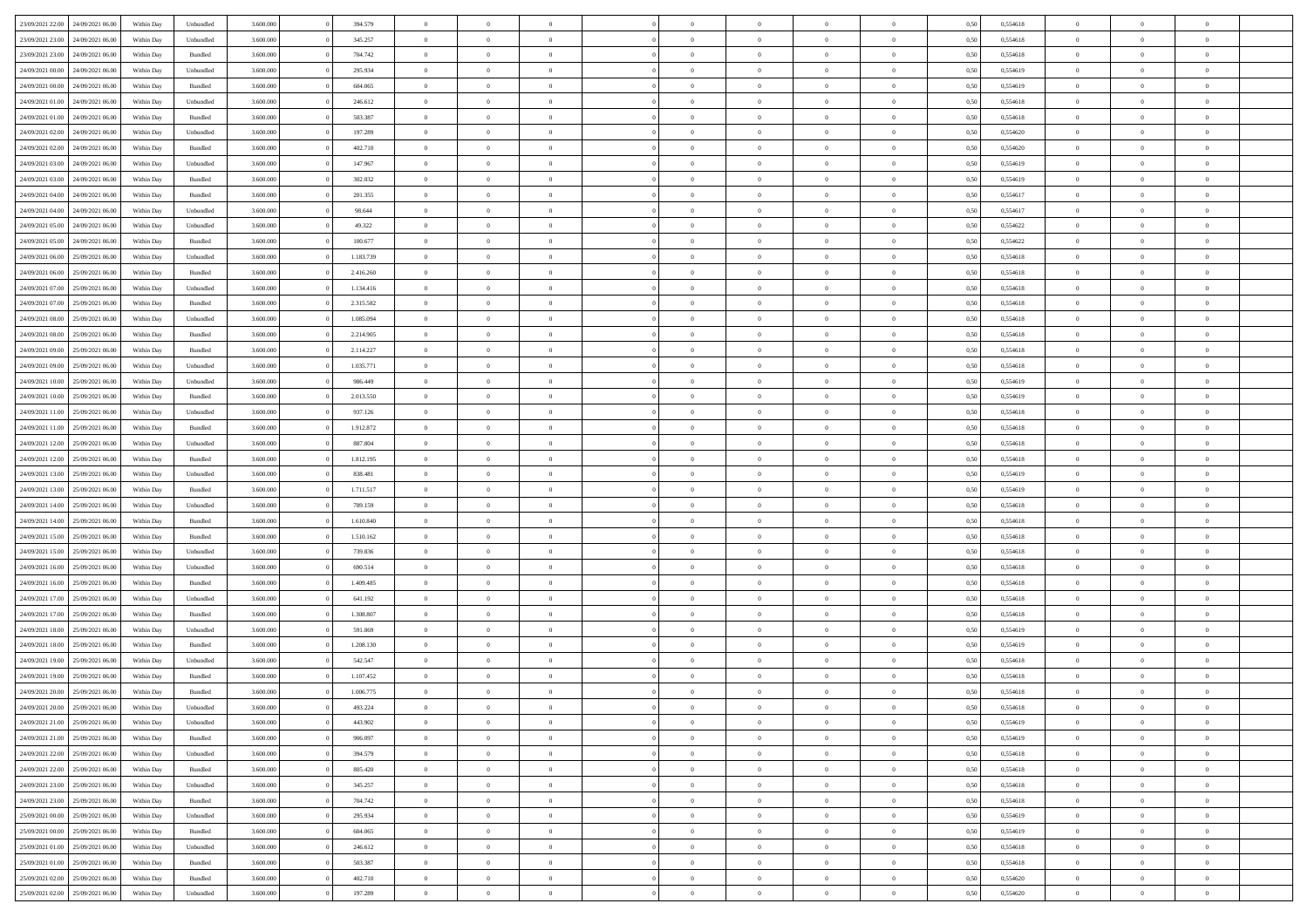|                                   |                  |            |                    |           |           | $\Omega$       | $\Omega$       |                |                | $\Omega$       | $\Omega$       |                |      |          | $\theta$       |                | $\theta$       |  |
|-----------------------------------|------------------|------------|--------------------|-----------|-----------|----------------|----------------|----------------|----------------|----------------|----------------|----------------|------|----------|----------------|----------------|----------------|--|
| 25/09/2021 03:00                  | 25/09/2021 06:00 | Within Dav | Unbundled          | 3.600.000 | 147.967   |                |                |                | $\Omega$       |                |                | $\Omega$       | 0,50 | 0,554619 |                | $\theta$       |                |  |
| 25/09/2021 03:00                  | 25/09/2021 06:00 | Within Day | Bundled            | 3.600.000 | 302.032   | $\overline{0}$ | $\theta$       | $\overline{0}$ | $\overline{0}$ | $\bf{0}$       | $\overline{0}$ | $\bf{0}$       | 0,50 | 0,554619 | $\theta$       | $\theta$       | $\overline{0}$ |  |
| 25/09/2021 04:00                  | 25/09/2021 06:00 | Within Day | Unbundled          | 3.600.000 | 98.644    | $\overline{0}$ | $\overline{0}$ | $\overline{0}$ | $\overline{0}$ | $\bf{0}$       | $\overline{0}$ | $\bf{0}$       | 0,50 | 0,554617 | $\bf{0}$       | $\overline{0}$ | $\overline{0}$ |  |
| 25/09/2021 04:00                  | 25/09/2021 06:00 | Within Dav | Bundled            | 3.600,000 | 201.355   | $\overline{0}$ | $\overline{0}$ | $\overline{0}$ | $\overline{0}$ | $\bf{0}$       | $\overline{0}$ | $\overline{0}$ | 0.50 | 0.554617 | $\theta$       | $\theta$       | $\overline{0}$ |  |
|                                   |                  |            |                    |           |           | $\overline{0}$ | $\theta$       | $\overline{0}$ |                | $\bf{0}$       | $\overline{0}$ |                |      |          | $\theta$       | $\theta$       | $\overline{0}$ |  |
| 25/09/2021 05:00                  | 25/09/2021 06:00 | Within Day | Unbundled          | 3.600.000 | 49.322    |                |                |                | $\overline{0}$ |                |                | $\bf{0}$       | 0,50 | 0,554622 |                |                |                |  |
| 25/09/2021 05:00                  | 25/09/2021 06:00 | Within Day | Bundled            | 3.600.000 | 100.677   | $\overline{0}$ | $\bf{0}$       | $\overline{0}$ | $\bf{0}$       | $\overline{0}$ | $\overline{0}$ | $\mathbf{0}$   | 0,50 | 0,554622 | $\overline{0}$ | $\overline{0}$ | $\bf{0}$       |  |
| 25/09/2021 06:00                  | 26/09/2021 06:00 | Within Dav | Unbundled          | 3.600.000 | 1.183.739 | $\overline{0}$ | $\overline{0}$ | $\overline{0}$ | $\overline{0}$ | $\overline{0}$ | $\overline{0}$ | $\overline{0}$ | 0.50 | 0,554618 | $\theta$       | $\theta$       | $\overline{0}$ |  |
| 25/09/2021 06:00                  | 26/09/2021 06:00 | Within Day | Bundled            | 3.600.000 | 2.416.260 | $\overline{0}$ | $\theta$       | $\overline{0}$ | $\overline{0}$ | $\bf{0}$       | $\overline{0}$ | $\bf{0}$       | 0,50 | 0,554618 | $\theta$       | $\theta$       | $\overline{0}$ |  |
| 25/09/2021 07:00                  | 26/09/2021 06:00 | Within Day | Bundled            | 3.600.000 | 2.315.582 | $\overline{0}$ | $\overline{0}$ | $\overline{0}$ | $\bf{0}$       | $\bf{0}$       | $\bf{0}$       | $\bf{0}$       | 0,50 | 0,554618 | $\,0\,$        | $\overline{0}$ | $\overline{0}$ |  |
|                                   |                  |            |                    |           |           |                | $\overline{0}$ |                |                | $\overline{0}$ |                |                |      |          | $\theta$       | $\overline{0}$ | $\overline{0}$ |  |
| 25/09/2021 07:00                  | 26/09/2021 06:00 | Within Dav | Unbundled          | 3.600.000 | 1.134.416 | $\overline{0}$ |                | $\overline{0}$ | $\overline{0}$ |                | $\overline{0}$ | $\overline{0}$ | 0.50 | 0.554618 |                |                |                |  |
| 25/09/2021 08:00                  | 26/09/2021 06:00 | Within Day | Unbundled          | 3.600.000 | 1.085.094 | $\overline{0}$ | $\theta$       | $\overline{0}$ | $\overline{0}$ | $\bf{0}$       | $\overline{0}$ | $\bf{0}$       | 0,50 | 0,554618 | $\theta$       | $\theta$       | $\overline{0}$ |  |
| 25/09/2021 08:00                  | 26/09/2021 06:00 | Within Day | Bundled            | 3.600.000 | 2.214.905 | $\overline{0}$ | $\overline{0}$ | $\overline{0}$ | $\bf{0}$       | $\bf{0}$       | $\bf{0}$       | $\bf{0}$       | 0,50 | 0,554618 | $\overline{0}$ | $\overline{0}$ | $\overline{0}$ |  |
| 25/09/2021 09:00                  | 26/09/2021 06:00 | Within Day | Unbundled          | 3.600.000 | 1.035.771 | $\overline{0}$ | $\overline{0}$ | $\overline{0}$ | $\overline{0}$ | $\bf{0}$       | $\overline{0}$ | $\overline{0}$ | 0.50 | 0.554618 | $\theta$       | $\theta$       | $\overline{0}$ |  |
| 25/09/2021 09:00                  | 26/09/2021 06:00 | Within Day | Bundled            | 3.600.000 | 2.114.227 | $\overline{0}$ | $\theta$       | $\overline{0}$ | $\overline{0}$ | $\bf{0}$       | $\overline{0}$ | $\bf{0}$       | 0,50 | 0,554618 | $\theta$       | $\theta$       | $\overline{0}$ |  |
|                                   |                  |            |                    |           |           |                |                |                |                |                |                |                |      |          |                |                |                |  |
| 25/09/2021 10:00                  | 26/09/2021 06:00 | Within Day | Unbundled          | 3.600.000 | 986.449   | $\overline{0}$ | $\overline{0}$ | $\overline{0}$ | $\bf{0}$       | $\overline{0}$ | $\overline{0}$ | $\mathbf{0}$   | 0,50 | 0,554619 | $\overline{0}$ | $\overline{0}$ | $\bf{0}$       |  |
| 25/09/2021 10:00                  | 26/09/2021 06:00 | Within Dav | Bundled            | 3.600.000 | 2.013.550 | $\overline{0}$ | $\overline{0}$ | $\overline{0}$ | $\overline{0}$ | $\overline{0}$ | $\overline{0}$ | $\overline{0}$ | 0.50 | 0.554619 | $\theta$       | $\overline{0}$ | $\overline{0}$ |  |
| 25/09/2021 11:00                  | 26/09/2021 06:00 | Within Day | Unbundled          | 3.600.000 | 937.126   | $\overline{0}$ | $\theta$       | $\overline{0}$ | $\overline{0}$ | $\bf{0}$       | $\overline{0}$ | $\bf{0}$       | 0,50 | 0,554618 | $\theta$       | $\theta$       | $\overline{0}$ |  |
| 25/09/2021 11:00                  | 26/09/2021 06:00 | Within Day | Bundled            | 3.600.000 | 1.912.872 | $\overline{0}$ | $\overline{0}$ | $\overline{0}$ | $\bf{0}$       | $\bf{0}$       | $\bf{0}$       | $\bf{0}$       | 0,50 | 0,554618 | $\,0\,$        | $\overline{0}$ | $\overline{0}$ |  |
| 25/09/2021 12:00                  | 26/09/2021 06:00 | Within Day | Unbundled          | 3.600.000 | 887.804   | $\overline{0}$ | $\overline{0}$ | $\overline{0}$ | $\overline{0}$ | $\overline{0}$ | $\overline{0}$ | $\overline{0}$ | 0.50 | 0.554618 | $\theta$       | $\overline{0}$ | $\overline{0}$ |  |
| 25/09/2021 12:00                  | 26/09/2021 06:00 | Within Day | Bundled            | 3.600.000 | 1.812.195 | $\overline{0}$ | $\theta$       | $\overline{0}$ | $\overline{0}$ | $\bf{0}$       | $\overline{0}$ | $\bf{0}$       | 0,50 | 0,554618 | $\,$ 0 $\,$    | $\theta$       | $\overline{0}$ |  |
|                                   |                  |            |                    |           |           |                |                |                |                |                |                |                |      |          |                |                |                |  |
| 25/09/2021 13:00                  | 26/09/2021 06:00 | Within Day | Bundled            | 3.600.000 | 1.711.517 | $\overline{0}$ | $\overline{0}$ | $\overline{0}$ | $\bf{0}$       | $\bf{0}$       | $\bf{0}$       | $\bf{0}$       | 0,50 | 0,554619 | $\bf{0}$       | $\overline{0}$ | $\overline{0}$ |  |
| 25/09/2021 13:00                  | 26/09/2021 06:00 | Within Day | Unbundled          | 3.600,000 | 838.481   | $\overline{0}$ | $\overline{0}$ | $\overline{0}$ | $\overline{0}$ | $\bf{0}$       | $\overline{0}$ | $\overline{0}$ | 0.50 | 0.554619 | $\theta$       | $\theta$       | $\overline{0}$ |  |
| 25/09/2021 14:00                  | 26/09/2021 06:00 | Within Day | Unbundled          | 3.600.000 | 789.159   | $\overline{0}$ | $\theta$       | $\overline{0}$ | $\overline{0}$ | $\bf{0}$       | $\overline{0}$ | $\bf{0}$       | 0,50 | 0,554618 | $\theta$       | $\overline{0}$ | $\overline{0}$ |  |
| 25/09/2021 14:00                  | 26/09/2021 06:00 | Within Day | Bundled            | 3.600.000 | 1.610.840 | $\overline{0}$ | $\bf{0}$       | $\overline{0}$ | $\bf{0}$       | $\overline{0}$ | $\overline{0}$ | $\mathbf{0}$   | 0,50 | 0,554618 | $\overline{0}$ | $\overline{0}$ | $\bf{0}$       |  |
| 25/09/2021 15:00                  | 26/09/2021 06:00 | Within Dav | Bundled            | 3.600.000 | 1.510.162 | $\overline{0}$ | $\overline{0}$ | $\overline{0}$ | $\overline{0}$ | $\overline{0}$ | $\overline{0}$ | $\overline{0}$ | 0.50 | 0.554618 | $\theta$       | $\theta$       | $\overline{0}$ |  |
| 25/09/2021 15:00                  | 26/09/2021 06:00 | Within Day | Unbundled          | 3.600.000 | 739.836   | $\overline{0}$ | $\theta$       | $\overline{0}$ | $\overline{0}$ | $\bf{0}$       | $\overline{0}$ | $\bf{0}$       | 0,50 | 0,554618 | $\theta$       | $\theta$       | $\overline{0}$ |  |
|                                   | 26/09/2021 06:00 | Within Day | Bundled            | 3.600.000 | 1.409.485 | $\overline{0}$ | $\overline{0}$ | $\overline{0}$ | $\bf{0}$       | $\bf{0}$       | $\bf{0}$       | $\bf{0}$       | 0,50 | 0,554618 | $\,0\,$        | $\overline{0}$ | $\overline{0}$ |  |
| 25/09/2021 16:00                  |                  |            |                    |           |           |                |                |                |                |                |                |                |      |          |                |                |                |  |
| 25/09/2021 16:00                  | 26/09/2021 06:00 | Within Day | Unbundled          | 3.600.000 | 690.514   | $\overline{0}$ | $\overline{0}$ | $\overline{0}$ | $\overline{0}$ | $\overline{0}$ | $\overline{0}$ | $\overline{0}$ | 0.50 | 0.554618 | $\theta$       | $\overline{0}$ | $\overline{0}$ |  |
| 25/09/2021 17:00                  | 26/09/2021 06:00 | Within Day | Unbundled          | 3.600.000 | 641.192   | $\overline{0}$ | $\theta$       | $\overline{0}$ | $\overline{0}$ | $\bf{0}$       | $\overline{0}$ | $\bf{0}$       | 0,50 | 0,554618 | $\,$ 0 $\,$    | $\overline{0}$ | $\overline{0}$ |  |
| 25/09/2021 17:00                  | 26/09/2021 06:00 | Within Day | Bundled            | 3.600.000 | 1.308.807 | $\overline{0}$ | $\overline{0}$ | $\overline{0}$ | $\bf{0}$       | $\bf{0}$       | $\bf{0}$       | $\bf{0}$       | 0,50 | 0,554618 | $\overline{0}$ | $\overline{0}$ | $\overline{0}$ |  |
| 25/09/2021 18:00                  | 26/09/2021 06:00 | Within Day | Bundled            | 3.600.000 | 1.208.130 | $\overline{0}$ | $\Omega$       | $\Omega$       | $\Omega$       | $\Omega$       | $\Omega$       | $\overline{0}$ | 0,50 | 0,554619 | $\,0\,$        | $\theta$       | $\theta$       |  |
| 25/09/2021 18:00                  | 26/09/2021 06:00 | Within Day | Unbundled          | 3.600.000 | 591.869   | $\overline{0}$ | $\theta$       | $\overline{0}$ | $\overline{0}$ | $\bf{0}$       | $\overline{0}$ | $\bf{0}$       | 0,50 | 0,554619 | $\theta$       | $\theta$       | $\overline{0}$ |  |
| 25/09/2021 19:00                  | 26/09/2021 06:00 | Within Day | Unbundled          | 3.600.000 | 542.547   | $\overline{0}$ | $\overline{0}$ | $\overline{0}$ | $\bf{0}$       | $\bf{0}$       | $\overline{0}$ | $\mathbf{0}$   | 0,50 | 0,554618 | $\overline{0}$ | $\overline{0}$ | $\bf{0}$       |  |
|                                   |                  |            |                    |           |           |                |                |                |                |                |                |                |      |          |                |                |                |  |
| 25/09/2021 19:00                  | 26/09/2021 06:00 | Within Day | Bundled            | 3.600,000 | 1.107.452 | $\overline{0}$ | $\Omega$       | $\Omega$       | $\Omega$       | $\bf{0}$       | $\overline{0}$ | $\overline{0}$ | 0.50 | 0.554618 | $\theta$       | $\theta$       | $\theta$       |  |
| 25/09/2021 20:00                  | 26/09/2021 06:00 | Within Day | Unbundled          | 3.600.000 | 493.224   | $\overline{0}$ | $\theta$       | $\overline{0}$ | $\overline{0}$ | $\bf{0}$       | $\overline{0}$ | $\bf{0}$       | 0,50 | 0,554618 | $\theta$       | $\theta$       | $\overline{0}$ |  |
| 25/09/2021 20:00                  | 26/09/2021 06:00 | Within Day | Bundled            | 3.600.000 | 1.006.775 | $\overline{0}$ | $\overline{0}$ | $\overline{0}$ | $\bf{0}$       | $\bf{0}$       | $\bf{0}$       | $\bf{0}$       | 0,50 | 0,554618 | $\,0\,$        | $\overline{0}$ | $\overline{0}$ |  |
| 25/09/2021 21:00                  | 26/09/2021 06:00 | Within Day | Unbundled          | 3.600,000 | 443.902   | $\overline{0}$ | $\Omega$       | $\Omega$       | $\Omega$       | $\Omega$       | $\theta$       | $\overline{0}$ | 0.50 | 0.554619 | $\theta$       | $\theta$       | $\theta$       |  |
| 25/09/2021 21:00                  | 26/09/2021 06:00 | Within Day | Bundled            | 3.600.000 | 906.097   | $\overline{0}$ | $\theta$       | $\overline{0}$ | $\overline{0}$ | $\bf{0}$       | $\overline{0}$ | $\bf{0}$       | 0,50 | 0,554619 | $\,$ 0 $\,$    | $\overline{0}$ | $\overline{0}$ |  |
|                                   |                  |            |                    |           |           |                | $\overline{0}$ |                |                | $\bf{0}$       |                |                |      |          |                | $\overline{0}$ | $\overline{0}$ |  |
| 25/09/2021 22:00                  | 26/09/2021 06:00 | Within Day | Unbundled          | 3.600.000 | 394.579   | $\overline{0}$ |                | $\overline{0}$ | $\bf{0}$       |                | $\bf{0}$       | $\bf{0}$       | 0,50 | 0,554618 | $\bf{0}$       |                |                |  |
| 25/09/2021 22:00                  | 26/09/2021 06:00 | Within Day | Bundled            | 3.600.000 | 805.420   | $\overline{0}$ | $\Omega$       | $\overline{0}$ | $\Omega$       | $\Omega$       | $\overline{0}$ | $\overline{0}$ | 0,50 | 0,554618 | $\,0\,$        | $\theta$       | $\theta$       |  |
| 25/09/2021 23:00                  | 26/09/2021 06:00 | Within Day | Unbundled          | 3.600.000 | 345.257   | $\overline{0}$ | $\theta$       | $\overline{0}$ | $\overline{0}$ | $\bf{0}$       | $\overline{0}$ | $\bf{0}$       | 0,50 | 0,554618 | $\,$ 0 $\,$    | $\overline{0}$ | $\overline{0}$ |  |
| 25/09/2021 23.00                  | 26/09/2021 06:00 | Within Day | Bundled            | 3.600.000 | 704.742   | $\overline{0}$ | $\overline{0}$ | $\overline{0}$ | $\bf{0}$       | $\bf{0}$       | $\bf{0}$       | $\mathbf{0}$   | 0,50 | 0,554618 | $\bf{0}$       | $\overline{0}$ | $\bf{0}$       |  |
| 26/09/2021 00:00                  | 26/09/2021 06:00 | Within Day | Bundled            | 3.600,000 | 604,065   | $\overline{0}$ | $\Omega$       | $\Omega$       | $\Omega$       | $\Omega$       | $\Omega$       | $\overline{0}$ | 0.50 | 0.554619 | $\theta$       | $\Omega$       | $\theta$       |  |
| 26/09/2021 00:00                  | 26/09/2021 06:00 | Within Day | Unbundled          | 3.600.000 | 295.934   | $\overline{0}$ | $\overline{0}$ | $\overline{0}$ | $\bf{0}$       | $\,$ 0         | $\bf{0}$       | $\bf{0}$       | 0,50 | 0,554619 | $\,0\,$        | $\overline{0}$ | $\overline{0}$ |  |
| 26/09/2021 01:00                  | 26/09/2021 06:00 | Within Day | $\mathbf B$ undled | 3.600.000 | 503.387   | $\bf{0}$       | $\bf{0}$       |                |                |                |                |                | 0,50 | 0,554618 | $\bf{0}$       | $\overline{0}$ |                |  |
|                                   |                  |            |                    |           |           |                |                |                |                |                |                |                |      |          |                |                |                |  |
| 26/09/2021 01:00                  | 26/09/2021 06:00 | Within Day | Unbundled          | 3.600,000 | 246.612   | $\overline{0}$ | $\overline{0}$ | $\overline{0}$ | $\Omega$       | $\overline{0}$ | $\overline{0}$ | $\overline{0}$ | 0,50 | 0.554618 | $\theta$       | $\theta$       | $\theta$       |  |
| 26/09/2021 02:00                  | 26/09/2021 06:00 | Within Day | Bundled            | 3.600.000 | 402.710   | $\overline{0}$ | $\bf{0}$       | $\overline{0}$ | $\bf{0}$       | $\,$ 0 $\,$    | $\overline{0}$ | $\mathbf{0}$   | 0,50 | 0,554620 | $\,$ 0 $\,$    | $\,$ 0 $\,$    | $\,$ 0         |  |
| 26/09/2021 02:00                  | 26/09/2021 06:00 | Within Day | Unbundled          | 3.600.000 | 197.289   | $\overline{0}$ | $\overline{0}$ | $\overline{0}$ | $\overline{0}$ | $\overline{0}$ | $\overline{0}$ | $\mathbf{0}$   | 0,50 | 0,554620 | $\overline{0}$ | $\bf{0}$       | $\overline{0}$ |  |
| 26/09/2021 03:00                  | 26/09/2021 06:00 | Within Day | $\mathbf B$ undled | 3.600.000 | 302.032   | $\overline{0}$ | $\overline{0}$ | $\overline{0}$ | $\Omega$       | $\overline{0}$ | $\overline{0}$ | $\overline{0}$ | 0,50 | 0,554619 | $\overline{0}$ | $\theta$       | $\overline{0}$ |  |
| 26/09/2021 03:00                  | 26/09/2021 06:00 | Within Day | Unbundled          | 3.600.000 | 147.967   | $\overline{0}$ | $\,$ 0         | $\overline{0}$ | $\overline{0}$ | $\,$ 0 $\,$    | $\overline{0}$ | $\mathbf{0}$   | 0,50 | 0,554619 | $\,$ 0 $\,$    | $\overline{0}$ | $\overline{0}$ |  |
| 26/09/2021 04:00                  | 26/09/2021 06:00 | Within Day | Unbundled          | 3.600.000 | 98.644    | $\overline{0}$ | $\overline{0}$ | $\overline{0}$ | $\overline{0}$ | $\overline{0}$ | $\overline{0}$ | $\mathbf{0}$   | 0,50 | 0,554617 | $\overline{0}$ | $\overline{0}$ | $\overline{0}$ |  |
|                                   |                  |            |                    |           |           |                |                |                |                |                |                |                |      |          |                |                |                |  |
| 26/09/2021 04:00                  | 26/09/2021 06:00 | Within Day | Bundled            | 3.600,000 | 201.355   | $\overline{0}$ | $\overline{0}$ | $\overline{0}$ | $\Omega$       | $\overline{0}$ | $\overline{0}$ | $\bf{0}$       | 0.50 | 0,554617 | $\overline{0}$ | $\theta$       | $\overline{0}$ |  |
| 26/09/2021 05:00                  | 26/09/2021 06:00 | Within Day | Unbundled          | 3.600.000 | 49.322    | $\overline{0}$ | $\,$ 0         | $\overline{0}$ | $\bf{0}$       | $\bf{0}$       | $\bf{0}$       | $\bf{0}$       | 0,50 | 0,554622 | $\,$ 0 $\,$    | $\overline{0}$ | $\overline{0}$ |  |
| 26/09/2021 05:00                  | 26/09/2021 06:00 | Within Day | Bundled            | 3.600.000 | 100.677   | $\overline{0}$ | $\bf{0}$       | $\overline{0}$ | $\overline{0}$ | $\overline{0}$ | $\overline{0}$ | $\mathbf{0}$   | 0,50 | 0,554622 | $\overline{0}$ | $\overline{0}$ | $\bf{0}$       |  |
| 26/09/2021 06:00                  | 27/09/2021 06:00 | Within Day | Bundled            | 3.600,000 | 2.416.260 | $\overline{0}$ | $\overline{0}$ | $\overline{0}$ | $\Omega$       | $\overline{0}$ | $\overline{0}$ | $\overline{0}$ | 0.50 | 0,554618 | $\overline{0}$ | $\overline{0}$ | $\overline{0}$ |  |
| 26/09/2021 06:00                  | 27/09/2021 06.00 | Within Day | Unbundled          | 3.600.000 | 1.183.739 | $\overline{0}$ | $\bf{0}$       | $\overline{0}$ | $\overline{0}$ | $\bf{0}$       | $\bf{0}$       | $\mathbf{0}$   | 0,50 | 0,554618 | $\,$ 0 $\,$    | $\,$ 0 $\,$    | $\bf{0}$       |  |
| 26/09/2021 07:00 27/09/2021 06:00 |                  | Within Day | Unbundled          | 3.600.000 | 1.134.416 | $\overline{0}$ | $\overline{0}$ | $\overline{0}$ | $\overline{0}$ | $\overline{0}$ | $\bf{0}$       | $\mathbf{0}$   | 0,50 | 0,554618 | $\overline{0}$ | $\bf{0}$       | $\bf{0}$       |  |
|                                   |                  |            |                    |           |           |                |                |                |                |                |                |                |      |          |                |                |                |  |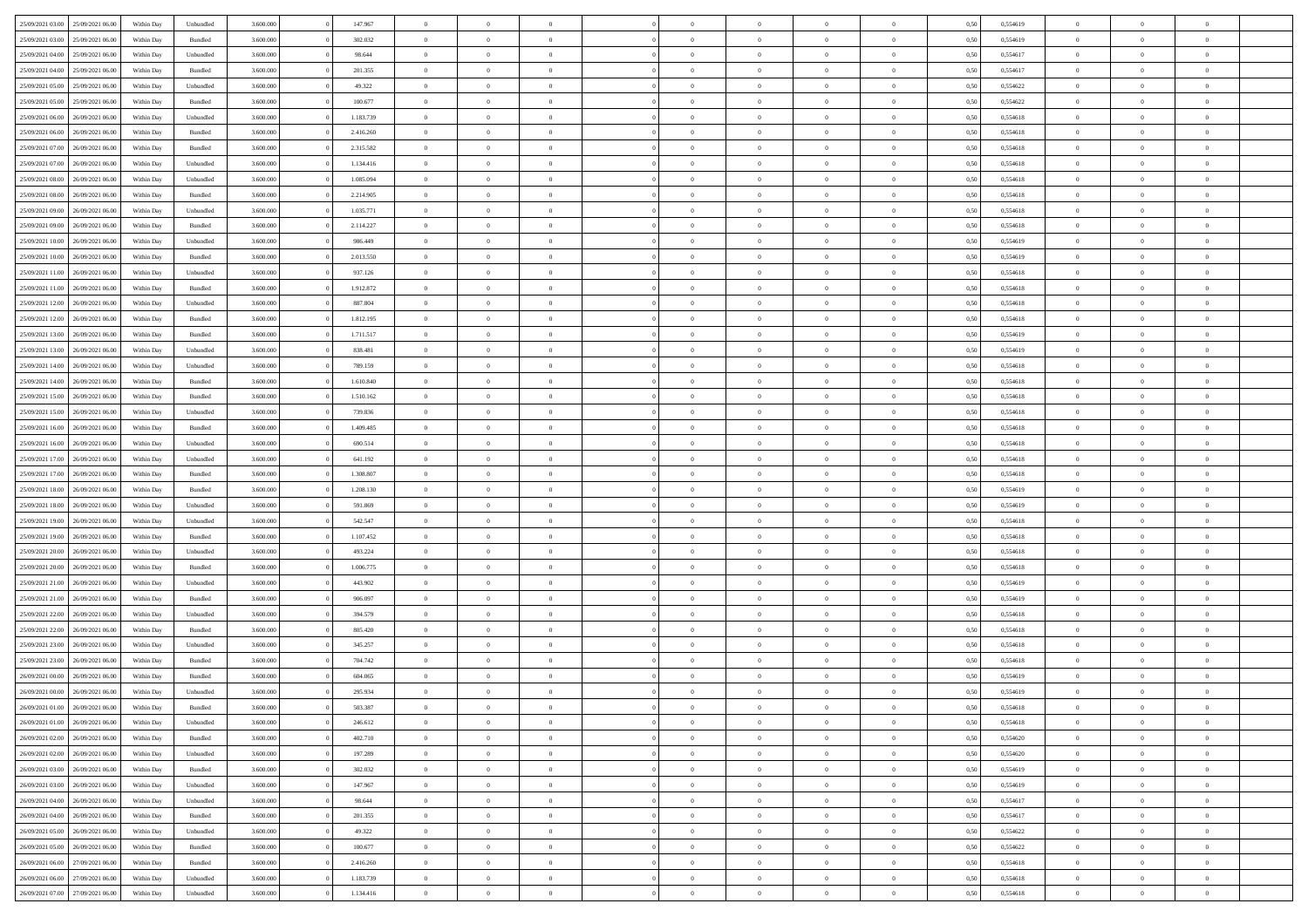| 26/09/2021 07:00                  | 27/09/2021 06:00 | Within Day | Bundled   | 3.600.000 | 2.315.582 | $\overline{0}$ | $\Omega$       |                | $\Omega$       | $\Omega$       | $\Omega$       | $\theta$       | 0,50 | 0,554618 | $\theta$       | $\theta$       | $\theta$       |  |
|-----------------------------------|------------------|------------|-----------|-----------|-----------|----------------|----------------|----------------|----------------|----------------|----------------|----------------|------|----------|----------------|----------------|----------------|--|
| 26/09/2021 08:00                  | 27/09/2021 06.00 | Within Day | Unbundled | 3.600.000 | 1.085.094 | $\overline{0}$ | $\theta$       | $\overline{0}$ | $\overline{0}$ | $\bf{0}$       | $\overline{0}$ | $\bf{0}$       | 0,50 | 0,554618 | $\theta$       | $\theta$       | $\overline{0}$ |  |
| 26/09/2021 08:00                  | 27/09/2021 06:00 | Within Day | Bundled   | 3.600.000 | 2.214.905 | $\overline{0}$ | $\overline{0}$ | $\overline{0}$ | $\bf{0}$       | $\bf{0}$       | $\bf{0}$       | $\bf{0}$       | 0,50 | 0,554618 | $\overline{0}$ | $\overline{0}$ | $\overline{0}$ |  |
| 26/09/2021 09:00                  | 27/09/2021 06:00 | Within Dav | Unbundled | 3.600.000 | 1.035.771 | $\overline{0}$ | $\overline{0}$ | $\overline{0}$ | $\overline{0}$ | $\bf{0}$       | $\overline{0}$ | $\overline{0}$ | 0.50 | 0.554618 | $\theta$       | $\theta$       | $\overline{0}$ |  |
|                                   |                  |            |           |           |           | $\overline{0}$ | $\theta$       |                |                |                |                |                |      |          | $\theta$       |                |                |  |
| 26/09/2021 09:00                  | 27/09/2021 06.00 | Within Day | Bundled   | 3.600.000 | 2.114.227 |                |                | $\overline{0}$ | $\overline{0}$ | $\bf{0}$       | $\overline{0}$ | $\bf{0}$       | 0,50 | 0,554618 |                | $\theta$       | $\overline{0}$ |  |
| 26/09/2021 11:00                  | 27/09/2021 06:00 | Within Day | Unbundled | 3.600.000 | 937.126   | $\overline{0}$ | $\bf{0}$       | $\overline{0}$ | $\bf{0}$       | $\overline{0}$ | $\overline{0}$ | $\mathbf{0}$   | 0,50 | 0,554618 | $\overline{0}$ | $\overline{0}$ | $\bf{0}$       |  |
| 26/09/2021 11:00                  | 27/09/2021 06:00 | Within Dav | Bundled   | 3.600.000 | 1.912.872 | $\overline{0}$ | $\overline{0}$ | $\overline{0}$ | $\overline{0}$ | $\overline{0}$ | $\overline{0}$ | $\overline{0}$ | 0.50 | 0,554618 | $\theta$       | $\theta$       | $\overline{0}$ |  |
| 26/09/2021 12:00                  | 27/09/2021 06.00 | Within Day | Unbundled | 3.600.000 | 887.804   | $\overline{0}$ | $\theta$       | $\overline{0}$ | $\overline{0}$ | $\bf{0}$       | $\overline{0}$ | $\bf{0}$       | 0,50 | 0,554618 | $\theta$       | $\theta$       | $\overline{0}$ |  |
| 26/09/2021 12:00                  | 27/09/2021 06:00 | Within Day | Bundled   | 3.600.000 | 1.812.195 | $\overline{0}$ | $\overline{0}$ | $\overline{0}$ | $\bf{0}$       | $\bf{0}$       | $\bf{0}$       | $\bf{0}$       | 0,50 | 0,554618 | $\,0\,$        | $\overline{0}$ | $\overline{0}$ |  |
| 26/09/2021 13:00                  | 27/09/2021 06:00 | Within Dav | Bundled   | 3.600.000 | 1.711.517 | $\overline{0}$ | $\overline{0}$ | $\overline{0}$ | $\overline{0}$ | $\overline{0}$ | $\overline{0}$ | $\overline{0}$ | 0.50 | 0.554619 | $\theta$       | $\overline{0}$ | $\overline{0}$ |  |
|                                   |                  |            |           |           |           |                |                |                |                |                |                |                |      |          |                |                |                |  |
| 26/09/2021 13:00                  | 27/09/2021 06.00 | Within Day | Unbundled | 3.600.000 | 838.481   | $\overline{0}$ | $\theta$       | $\overline{0}$ | $\overline{0}$ | $\bf{0}$       | $\overline{0}$ | $\bf{0}$       | 0,50 | 0,554619 | $\theta$       | $\theta$       | $\overline{0}$ |  |
| 26/09/2021 14:00                  | 27/09/2021 06:00 | Within Day | Unbundled | 3.600.000 | 789.159   | $\overline{0}$ | $\overline{0}$ | $\overline{0}$ | $\bf{0}$       | $\bf{0}$       | $\bf{0}$       | $\bf{0}$       | 0,50 | 0,554618 | $\overline{0}$ | $\overline{0}$ | $\overline{0}$ |  |
| 26/09/2021 14:00                  | 27/09/2021 06:00 | Within Day | Bundled   | 3.600.000 | 1.610.840 | $\overline{0}$ | $\overline{0}$ | $\overline{0}$ | $\overline{0}$ | $\bf{0}$       | $\overline{0}$ | $\overline{0}$ | 0.50 | 0.554618 | $\theta$       | $\theta$       | $\overline{0}$ |  |
| 26/09/2021 15:00                  | 27/09/2021 06.00 | Within Day | Unbundled | 3.600.000 | 739.836   | $\overline{0}$ | $\theta$       | $\overline{0}$ | $\overline{0}$ | $\bf{0}$       | $\overline{0}$ | $\bf{0}$       | 0,50 | 0,554618 | $\theta$       | $\theta$       | $\overline{0}$ |  |
| 26/09/2021 15:00                  | 27/09/2021 06:00 | Within Day | Bundled   | 3.600.000 | 1.510.162 | $\overline{0}$ | $\overline{0}$ | $\overline{0}$ | $\bf{0}$       | $\overline{0}$ | $\overline{0}$ | $\mathbf{0}$   | 0,50 | 0,554618 | $\overline{0}$ | $\overline{0}$ | $\bf{0}$       |  |
| 26/09/2021 16:00                  | 27/09/2021 06:00 | Within Dav | Unbundled | 3.600.000 | 690.514   | $\overline{0}$ | $\overline{0}$ | $\overline{0}$ |                | $\overline{0}$ | $\overline{0}$ | $\overline{0}$ | 0.50 | 0.554618 | $\theta$       | $\overline{0}$ | $\overline{0}$ |  |
|                                   |                  |            |           |           |           |                |                |                | $\overline{0}$ |                |                |                |      |          |                |                |                |  |
| 26/09/2021 16:00                  | 27/09/2021 06.00 | Within Day | Bundled   | 3.600.000 | 1.409.485 | $\overline{0}$ | $\theta$       | $\overline{0}$ | $\overline{0}$ | $\bf{0}$       | $\overline{0}$ | $\bf{0}$       | 0,50 | 0,554618 | $\theta$       | $\theta$       | $\overline{0}$ |  |
| 26/09/2021 17:00                  | 27/09/2021 06:00 | Within Day | Unbundled | 3.600.000 | 641.192   | $\overline{0}$ | $\overline{0}$ | $\overline{0}$ | $\bf{0}$       | $\bf{0}$       | $\bf{0}$       | $\bf{0}$       | 0,50 | 0,554618 | $\,0\,$        | $\overline{0}$ | $\overline{0}$ |  |
| 26/09/2021 17:00                  | 27/09/2021 06:00 | Within Dav | Bundled   | 3.600.000 | 1.308.807 | $\overline{0}$ | $\overline{0}$ | $\overline{0}$ | $\overline{0}$ | $\overline{0}$ | $\overline{0}$ | $\overline{0}$ | 0.50 | 0.554618 | $\theta$       | $\overline{0}$ | $\overline{0}$ |  |
| 26/09/2021 18:00                  | 27/09/2021 06.00 | Within Day | Bundled   | 3.600.000 | 1.208.130 | $\overline{0}$ | $\theta$       | $\overline{0}$ | $\overline{0}$ | $\bf{0}$       | $\overline{0}$ | $\bf{0}$       | 0,50 | 0,554619 | $\,$ 0 $\,$    | $\theta$       | $\overline{0}$ |  |
| 26/09/2021 18:00                  | 27/09/2021 06:00 | Within Day | Unbundled | 3.600.000 | 591.869   | $\overline{0}$ | $\overline{0}$ | $\overline{0}$ | $\bf{0}$       | $\bf{0}$       | $\bf{0}$       | $\bf{0}$       | 0,50 | 0,554619 | $\bf{0}$       | $\overline{0}$ | $\overline{0}$ |  |
| 26/09/2021 19:00                  | 27/09/2021 06:00 | Within Day | Unbundled | 3.600,000 | 542.547   | $\overline{0}$ | $\overline{0}$ | $\overline{0}$ | $\overline{0}$ | $\bf{0}$       | $\overline{0}$ | $\overline{0}$ | 0.50 | 0.554618 | $\theta$       | $\theta$       | $\overline{0}$ |  |
|                                   |                  |            |           |           |           |                |                |                |                |                |                |                |      |          |                |                |                |  |
| 26/09/2021 19:00                  | 27/09/2021 06.00 | Within Day | Bundled   | 3.600.000 | 1.107.452 | $\overline{0}$ | $\theta$       | $\overline{0}$ | $\overline{0}$ | $\bf{0}$       | $\overline{0}$ | $\bf{0}$       | 0,50 | 0,554618 | $\theta$       | $\overline{0}$ | $\overline{0}$ |  |
| 26/09/2021 20:00                  | 27/09/2021 06:00 | Within Day | Unbundled | 3.600.000 | 493.224   | $\overline{0}$ | $\bf{0}$       | $\overline{0}$ | $\bf{0}$       | $\overline{0}$ | $\overline{0}$ | $\mathbf{0}$   | 0,50 | 0,554618 | $\overline{0}$ | $\overline{0}$ | $\bf{0}$       |  |
| 26/09/2021 20:00                  | 27/09/2021 06:00 | Within Dav | Bundled   | 3.600.000 | 1.006.775 | $\overline{0}$ | $\overline{0}$ | $\overline{0}$ | $\overline{0}$ | $\overline{0}$ | $\overline{0}$ | $\overline{0}$ | 0.50 | 0.554618 | $\theta$       | $\theta$       | $\overline{0}$ |  |
| 26/09/2021 21:00                  | 27/09/2021 06.00 | Within Day | Unbundled | 3.600.000 | 443.902   | $\overline{0}$ | $\theta$       | $\overline{0}$ | $\overline{0}$ | $\bf{0}$       | $\overline{0}$ | $\bf{0}$       | 0,50 | 0,554619 | $\theta$       | $\theta$       | $\overline{0}$ |  |
| 26/09/2021 21:00                  | 27/09/2021 06:00 | Within Day | Bundled   | 3.600.000 | 906.097   | $\overline{0}$ | $\overline{0}$ | $\overline{0}$ | $\bf{0}$       | $\bf{0}$       | $\bf{0}$       | $\bf{0}$       | 0,50 | 0,554619 | $\,0\,$        | $\overline{0}$ | $\overline{0}$ |  |
|                                   | 27/09/2021 06:00 |            | Unbundled | 3.600.000 | 394.579   | $\overline{0}$ | $\overline{0}$ | $\overline{0}$ | $\overline{0}$ | $\overline{0}$ | $\overline{0}$ | $\overline{0}$ | 0.50 | 0.554618 | $\theta$       | $\overline{0}$ | $\overline{0}$ |  |
| 26/09/2021 22.00                  |                  | Within Day |           |           |           |                |                |                |                |                |                |                |      |          |                |                |                |  |
| 26/09/2021 22:00                  | 27/09/2021 06.00 | Within Day | Bundled   | 3.600.000 | 805.420   | $\overline{0}$ | $\theta$       | $\overline{0}$ | $\overline{0}$ | $\bf{0}$       | $\overline{0}$ | $\bf{0}$       | 0,50 | 0,554618 | $\,$ 0 $\,$    | $\overline{0}$ | $\overline{0}$ |  |
| 26/09/2021 23:00                  | 27/09/2021 06:00 | Within Day | Unbundled | 3.600.000 | 345.257   | $\overline{0}$ | $\overline{0}$ | $\overline{0}$ | $\bf{0}$       | $\bf{0}$       | $\bf{0}$       | $\bf{0}$       | 0,50 | 0,554618 | $\overline{0}$ | $\overline{0}$ | $\overline{0}$ |  |
| 26/09/2021 23:00                  | 27/09/2021 06:00 | Within Day | Bundled   | 3.600.000 | 704.742   | $\overline{0}$ | $\Omega$       | $\Omega$       | $\Omega$       | $\Omega$       | $\Omega$       | $\overline{0}$ | 0,50 | 0,554618 | $\,0\,$        | $\Omega$       | $\theta$       |  |
| 27/09/2021 00:00                  | 27/09/2021 06.00 | Within Day | Bundled   | 3.600.000 | 604.065   | $\overline{0}$ | $\theta$       | $\overline{0}$ | $\overline{0}$ | $\bf{0}$       | $\overline{0}$ | $\bf{0}$       | 0,50 | 0,554619 | $\theta$       | $\theta$       | $\overline{0}$ |  |
| 27/09/2021 00:00                  | 27/09/2021 06:00 | Within Day | Unbundled | 3.600.000 | 295.934   | $\overline{0}$ | $\overline{0}$ | $\overline{0}$ | $\bf{0}$       | $\bf{0}$       | $\overline{0}$ | $\mathbf{0}$   | 0,50 | 0,554619 | $\bf{0}$       | $\overline{0}$ | $\bf{0}$       |  |
| 27/09/2021 01:00                  | 27/09/2021 06:00 |            | Unbundled | 3.600,000 | 246.612   | $\overline{0}$ | $\Omega$       | $\Omega$       | $\Omega$       | $\bf{0}$       | $\overline{0}$ | $\overline{0}$ | 0.50 | 0.554618 | $\theta$       | $\theta$       | $\theta$       |  |
|                                   |                  | Within Day |           |           |           |                |                |                |                |                |                |                |      |          |                |                |                |  |
| 27/09/2021 01:00                  | 27/09/2021 06.00 | Within Day | Bundled   | 3.600.000 | 503.387   | $\overline{0}$ | $\theta$       | $\overline{0}$ | $\overline{0}$ | $\bf{0}$       | $\overline{0}$ | $\bf{0}$       | 0,50 | 0,554618 | $\theta$       | $\theta$       | $\overline{0}$ |  |
| 27/09/2021 02:00                  | 27/09/2021 06:00 | Within Day | Unbundled | 3.600.000 | 197.289   | $\overline{0}$ | $\overline{0}$ | $\overline{0}$ | $\bf{0}$       | $\bf{0}$       | $\bf{0}$       | $\bf{0}$       | 0,50 | 0,554620 | $\,0\,$        | $\overline{0}$ | $\overline{0}$ |  |
| 27/09/2021 02:00                  | 27/09/2021 06:00 | Within Day | Bundled   | 3.600,000 | 402.710   | $\overline{0}$ | $\Omega$       | $\Omega$       | $\Omega$       | $\Omega$       | $\theta$       | $\overline{0}$ | 0.50 | 0.554620 | $\theta$       | $\theta$       | $\theta$       |  |
| 27/09/2021 03:00                  | 27/09/2021 06.00 | Within Day | Unbundled | 3.600.000 | 147.967   | $\overline{0}$ | $\theta$       | $\overline{0}$ | $\overline{0}$ | $\bf{0}$       | $\overline{0}$ | $\bf{0}$       | 0,50 | 0,554619 | $\,$ 0 $\,$    | $\overline{0}$ | $\overline{0}$ |  |
| 27/09/2021 03:00                  | 27/09/2021 06:00 | Within Day | Bundled   | 3.600.000 | 302.032   | $\overline{0}$ | $\overline{0}$ | $\overline{0}$ | $\bf{0}$       | $\bf{0}$       | $\bf{0}$       | $\bf{0}$       | 0,50 | 0,554619 | $\bf{0}$       | $\overline{0}$ | $\overline{0}$ |  |
| 27/09/2021 04:00                  | 27/09/2021 06:00 |            | Unbundled | 3.600.000 | 98.644    | $\overline{0}$ | $\Omega$       | $\overline{0}$ | $\Omega$       | $\Omega$       | $\overline{0}$ | $\overline{0}$ | 0,50 | 0,554617 | $\,0\,$        | $\theta$       | $\theta$       |  |
|                                   |                  | Within Day |           |           |           |                | $\theta$       |                |                |                |                |                |      |          |                | $\overline{0}$ |                |  |
| 27/09/2021 04:00                  | 27/09/2021 06.00 | Within Day | Bundled   | 3.600.000 | 201.355   | $\overline{0}$ |                | $\overline{0}$ | $\overline{0}$ | $\bf{0}$       | $\overline{0}$ | $\bf{0}$       | 0,50 | 0,554617 | $\,$ 0 $\,$    |                | $\overline{0}$ |  |
| 27/09/2021 05:00                  | 27/09/2021 06:00 | Within Day | Bundled   | 3.600.000 | 100.677   | $\overline{0}$ | $\overline{0}$ | $\overline{0}$ | $\bf{0}$       | $\bf{0}$       | $\bf{0}$       | $\mathbf{0}$   | 0,50 | 0,554622 | $\bf{0}$       | $\overline{0}$ | $\bf{0}$       |  |
| 27/09/2021 05:00                  | 27/09/2021 06:00 | Within Day | Unbundled | 3.600,000 | 49.322    | $\overline{0}$ | $\Omega$       | $\Omega$       | $\Omega$       | $\Omega$       | $\Omega$       | $\overline{0}$ | 0.50 | 0.554622 | $\theta$       | $\Omega$       | $\theta$       |  |
| 27/09/2021 06:00                  | 28/09/2021 06:00 | Within Day | Unbundled | 3.600.000 | 1.183.739 | $\overline{0}$ | $\,$ 0 $\,$    | $\overline{0}$ | $\bf{0}$       | $\,$ 0         | $\bf{0}$       | $\bf{0}$       | 0,50 | 0,554618 | $\,0\,$        | $\overline{0}$ | $\overline{0}$ |  |
| 27/09/2021 06:00 28/09/2021 06:00 |                  | Within Day | Bundled   | 3.600.000 | 2.416.260 | $\bf{0}$       | $\bf{0}$       |                |                |                |                |                | 0,50 | 0,554618 | $\bf{0}$       | $\overline{0}$ |                |  |
| 27/09/2021 07:00                  | 28/09/2021 06:00 | Within Day | Unbundled | 3.600,000 | 1.134.416 | $\overline{0}$ | $\overline{0}$ | $\overline{0}$ | $\Omega$       | $\overline{0}$ | $\overline{0}$ | $\overline{0}$ | 0.50 | 0.554618 | $\theta$       | $\theta$       | $\theta$       |  |
| 27/09/2021 07:00                  | 28/09/2021 06:00 | Within Day | Bundled   | 3.600.000 | 2.315.582 | $\overline{0}$ | $\,$ 0         | $\overline{0}$ | $\bf{0}$       | $\,$ 0 $\,$    | $\overline{0}$ | $\mathbf{0}$   | 0,50 | 0,554618 | $\,$ 0 $\,$    | $\,$ 0 $\,$    | $\,$ 0         |  |
|                                   |                  |            |           |           |           |                |                |                |                |                |                |                |      |          |                |                |                |  |
| 27/09/2021 08:00                  | 28/09/2021 06:00 | Within Day | Unbundled | 3.600.000 | 1.085.094 | $\overline{0}$ | $\overline{0}$ | $\overline{0}$ | $\overline{0}$ | $\overline{0}$ | $\overline{0}$ | $\mathbf{0}$   | 0,50 | 0,554618 | $\overline{0}$ | $\bf{0}$       | $\bf{0}$       |  |
| 27/09/2021 08:00                  | 28/09/2021 06:00 | Within Day | Bundled   | 3.600.000 | 2.214.905 | $\overline{0}$ | $\overline{0}$ | $\overline{0}$ | $\Omega$       | $\overline{0}$ | $\overline{0}$ | $\overline{0}$ | 0,50 | 0,554618 | $\overline{0}$ | $\theta$       | $\overline{0}$ |  |
| 27/09/2021 09:00                  | 28/09/2021 06:00 | Within Day | Unbundled | 3.600.000 | 1.035.771 | $\overline{0}$ | $\,$ 0         | $\overline{0}$ | $\overline{0}$ | $\,$ 0 $\,$    | $\overline{0}$ | $\mathbf{0}$   | 0,50 | 0,554618 | $\,$ 0 $\,$    | $\overline{0}$ | $\overline{0}$ |  |
| 27/09/2021 09:00                  | 28/09/2021 06:00 | Within Day | Bundled   | 3.600.000 | 2.114.227 | $\overline{0}$ | $\overline{0}$ | $\overline{0}$ | $\overline{0}$ | $\overline{0}$ | $\overline{0}$ | $\mathbf{0}$   | 0,50 | 0,554618 | $\overline{0}$ | $\overline{0}$ | $\bf{0}$       |  |
| 27/09/2021 10:00                  | 28/09/2021 06:00 | Within Day | Unbundled | 3.600,000 | 986.449   | $\overline{0}$ | $\overline{0}$ | $\overline{0}$ | $\Omega$       | $\overline{0}$ | $\overline{0}$ | $\bf{0}$       | 0.50 | 0,554619 | $\overline{0}$ | $\theta$       | $\overline{0}$ |  |
| 27/09/2021 10:00                  | 28/09/2021 06:00 | Within Day | Bundled   | 3.600.000 | 2.013.550 | $\overline{0}$ | $\,$ 0         | $\overline{0}$ | $\bf{0}$       | $\bf{0}$       | $\bf{0}$       | $\bf{0}$       | 0,50 | 0,554619 | $\,$ 0 $\,$    | $\overline{0}$ | $\overline{0}$ |  |
|                                   |                  |            |           |           |           |                |                |                |                |                |                |                |      |          |                |                |                |  |
| 27/09/2021 11:00                  | 28/09/2021 06:00 | Within Day | Bundled   | 3.600.000 | 1.912.872 | $\overline{0}$ | $\bf{0}$       | $\overline{0}$ | $\overline{0}$ | $\overline{0}$ | $\overline{0}$ | $\mathbf{0}$   | 0,50 | 0,554618 | $\overline{0}$ | $\overline{0}$ | $\bf{0}$       |  |
| 27/09/2021 11:00                  | 28/09/2021 06:00 | Within Day | Unbundled | 3.600,000 | 937.126   | $\overline{0}$ | $\overline{0}$ | $\overline{0}$ | $\Omega$       | $\overline{0}$ | $\overline{0}$ | $\overline{0}$ | 0.50 | 0,554618 | $\overline{0}$ | $\overline{0}$ | $\overline{0}$ |  |
| 27/09/2021 12:00                  | 28/09/2021 06:00 | Within Day | Unbundled | 3.600.000 | 887.804   | $\overline{0}$ | $\bf{0}$       | $\overline{0}$ | $\overline{0}$ | $\bf{0}$       | $\bf{0}$       | $\bf{0}$       | 0,50 | 0,554618 | $\,$ 0 $\,$    | $\,$ 0 $\,$    | $\bf{0}$       |  |
| 27/09/2021 12:00 28/09/2021 06:00 |                  | Within Day | Bundled   | 3.600.000 | 1.812.195 | $\overline{0}$ | $\bf{0}$       | $\overline{0}$ | $\bf{0}$       | $\bf{0}$       | $\bf{0}$       | $\bf{0}$       | 0,50 | 0,554618 | $\overline{0}$ | $\overline{0}$ | $\bf{0}$       |  |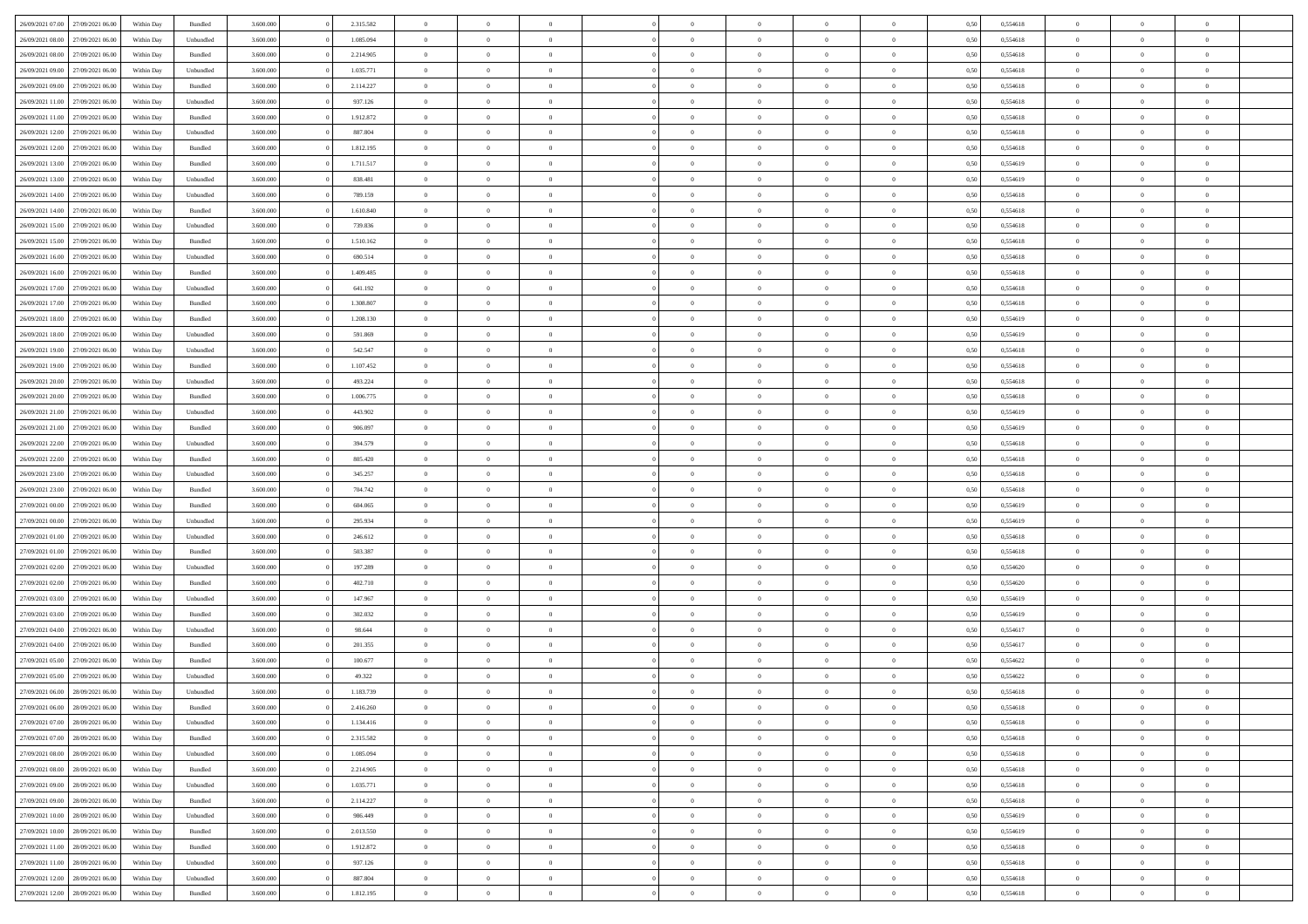| 27/09/2021 13:00<br>28/09/2021 06:00 | Within Day | Unbundled | 3.600.000 | 838.481   | $\overline{0}$ | $\theta$       |                | $\overline{0}$ | $\bf{0}$       | $\overline{0}$ | $\theta$       | 0,50 | 0,554619 | $\theta$       | $\theta$       | $\theta$       |  |
|--------------------------------------|------------|-----------|-----------|-----------|----------------|----------------|----------------|----------------|----------------|----------------|----------------|------|----------|----------------|----------------|----------------|--|
|                                      |            |           |           |           | $\overline{0}$ | $\overline{0}$ |                |                |                |                |                |      |          |                |                | $\overline{0}$ |  |
| 27/09/2021 13:00<br>28/09/2021 06.00 | Within Day | Bundled   | 3.600.000 | 1.711.517 |                |                | $\overline{0}$ | $\overline{0}$ | $\,$ 0         | $\bf{0}$       | $\bf{0}$       | 0,50 | 0,554619 | $\,$ 0 $\,$    | $\overline{0}$ |                |  |
| 27/09/2021 14:00<br>28/09/2021 06:00 | Within Day | Unbundled | 3.600,000 | 789.159   | $\overline{0}$ | $\overline{0}$ | $\overline{0}$ | $\overline{0}$ | $\bf{0}$       | $\overline{0}$ | $\overline{0}$ | 0,50 | 0,554618 | $\bf{0}$       | $\overline{0}$ | $\overline{0}$ |  |
| 27/09/2021 14:00<br>28/09/2021 06:00 | Within Day | Bundled   | 3.600.000 | 1.610.840 | $\overline{0}$ | $\overline{0}$ | $\overline{0}$ | $\overline{0}$ | $\bf{0}$       | $\overline{0}$ | $\overline{0}$ | 0,50 | 0,554618 | $\,$ 0 $\,$    | $\overline{0}$ | $\overline{0}$ |  |
| 27/09/2021 15:00<br>28/09/2021 06.00 | Within Day | Unbundled | 3.600.000 | 739.836   | $\overline{0}$ | $\theta$       | $\overline{0}$ |                | $\overline{0}$ | $\overline{0}$ | $\bf{0}$       | 0,50 | 0,554618 | $\,$ 0 $\,$    | $\overline{0}$ | $\overline{0}$ |  |
| 27/09/2021 15:00<br>28/09/2021 06:00 | Within Day | Bundled   | 3.600,000 | 1.510.162 | $\overline{0}$ | $\overline{0}$ | $\overline{0}$ | $\overline{0}$ | $\bf{0}$       | $\overline{0}$ | $\overline{0}$ | 0.50 | 0.554618 | $\,0\,$        | $\theta$       | $\overline{0}$ |  |
| 27/09/2021 16:00<br>28/09/2021 06:00 | Within Day | Bundled   | 3.600.000 | 1.409.485 | $\overline{0}$ | $\overline{0}$ | $\overline{0}$ | $\overline{0}$ | $\,$ 0         | $\overline{0}$ | $\overline{0}$ | 0,50 | 0,554618 | $\,$ 0 $\,$    | $\theta$       | $\overline{0}$ |  |
| 27/09/2021 16:00<br>28/09/2021 06.00 | Within Day | Unbundled | 3.600.000 | 690.514   | $\overline{0}$ | $\theta$       | $\overline{0}$ | $\overline{0}$ | $\bf{0}$       | $\overline{0}$ | $\bf{0}$       | 0,50 | 0,554618 | $\,$ 0 $\,$    | $\overline{0}$ | $\overline{0}$ |  |
| 27/09/2021 17:00<br>28/09/2021 06:00 | Within Day | Unbundled | 3.600,000 | 641.192   | $\overline{0}$ | $\overline{0}$ | $\overline{0}$ | $\overline{0}$ | $\bf{0}$       | $\overline{0}$ | $\bf{0}$       | 0.50 | 0.554618 | $\,0\,$        | $\overline{0}$ | $\overline{0}$ |  |
|                                      |            |           |           |           |                |                |                |                |                |                |                |      |          |                |                |                |  |
| 27/09/2021 17:00<br>28/09/2021 06:00 | Within Day | Bundled   | 3.600.000 | 1.308.807 | $\overline{0}$ | $\overline{0}$ | $\overline{0}$ | $\overline{0}$ | $\,$ 0         | $\overline{0}$ | $\bf{0}$       | 0,50 | 0,554618 | $\,$ 0 $\,$    | $\overline{0}$ | $\overline{0}$ |  |
| 27/09/2021 18:00<br>28/09/2021 06.00 | Within Day | Unbundled | 3.600.000 | 591.869   | $\overline{0}$ | $\theta$       | $\overline{0}$ | $\overline{0}$ | $\,$ 0         | $\overline{0}$ | $\bf{0}$       | 0,50 | 0,554619 | $\,$ 0 $\,$    | $\overline{0}$ | $\overline{0}$ |  |
| 27/09/2021 18:00<br>28/09/2021 06:00 | Within Day | Bundled   | 3.600,000 | 1.208.130 | $\overline{0}$ | $\overline{0}$ | $\overline{0}$ | $\overline{0}$ | $\bf{0}$       | $\overline{0}$ | $\mathbf{0}$   | 0.50 | 0.554619 | $\bf{0}$       | $\overline{0}$ | $\overline{0}$ |  |
| 27/09/2021 19:00<br>28/09/2021 06:00 | Within Day | Unbundled | 3.600.000 | 542.547   | $\overline{0}$ | $\overline{0}$ | $\overline{0}$ | $\overline{0}$ | $\,$ 0         | $\overline{0}$ | $\theta$       | 0,50 | 0,554618 | $\,$ 0 $\,$    | $\theta$       | $\overline{0}$ |  |
| 27/09/2021 19:00<br>28/09/2021 06.00 | Within Day | Bundled   | 3.600.000 | 1.107.452 | $\overline{0}$ | $\theta$       | $\overline{0}$ | $\overline{0}$ | $\overline{0}$ | $\overline{0}$ | $\bf{0}$       | 0,50 | 0,554618 | $\,$ 0 $\,$    | $\overline{0}$ | $\overline{0}$ |  |
| 27/09/2021 20:00<br>28/09/2021 06:00 | Within Day | Unbundled | 3.600,000 | 493.224   | $\overline{0}$ | $\overline{0}$ | $\overline{0}$ | $\overline{0}$ | $\,$ 0         | $\overline{0}$ | $\overline{0}$ | 0.50 | 0.554618 | $\theta$       | $\theta$       | $\overline{0}$ |  |
| 27/09/2021 20:00<br>28/09/2021 06:00 | Within Day | Bundled   | 3.600.000 | 1.006.775 | $\overline{0}$ | $\overline{0}$ | $\overline{0}$ | $\overline{0}$ | $\,$ 0         | $\overline{0}$ | $\bf{0}$       | 0,50 | 0,554618 | $\,$ 0 $\,$    | $\theta$       | $\overline{0}$ |  |
| 27/09/2021 21:00<br>28/09/2021 06.00 | Within Day | Unbundled | 3.600.000 | 443.902   | $\overline{0}$ | $\theta$       | $\overline{0}$ | $\overline{0}$ | $\bf{0}$       | $\overline{0}$ | $\bf{0}$       | 0,50 | 0,554619 | $\,$ 0 $\,$    | $\overline{0}$ | $\overline{0}$ |  |
| 27/09/2021 21:00<br>28/09/2021 06:00 | Within Day | Bundled   | 3.600,000 | 906,097   | $\overline{0}$ | $\overline{0}$ | $\overline{0}$ | $\overline{0}$ | $\bf{0}$       | $\overline{0}$ | $\bf{0}$       | 0.50 | 0.554619 | $\,0\,$        | $\overline{0}$ | $\overline{0}$ |  |
|                                      |            |           |           |           | $\overline{0}$ | $\overline{0}$ | $\overline{0}$ | $\overline{0}$ |                | $\overline{0}$ |                |      |          | $\,$ 0 $\,$    |                | $\overline{0}$ |  |
| 27/09/2021 22:00<br>28/09/2021 06:00 | Within Day | Bundled   | 3.600.000 | 805.420   |                |                |                |                | $\,$ 0         |                | $\bf{0}$       | 0,50 | 0,554618 |                | $\overline{0}$ |                |  |
| 27/09/2021 22:00<br>28/09/2021 06.00 | Within Day | Unbundled | 3.600.000 | 394.579   | $\bf{0}$       | $\theta$       | $\overline{0}$ | $\overline{0}$ | $\,$ 0         | $\bf{0}$       | $\bf{0}$       | 0,50 | 0,554618 | $\,$ 0 $\,$    | $\overline{0}$ | $\overline{0}$ |  |
| 27/09/2021 23:00<br>28/09/2021 06:00 | Within Day | Unbundled | 3.600,000 | 345.257   | $\overline{0}$ | $\overline{0}$ | $\overline{0}$ | $\overline{0}$ | $\bf{0}$       | $\overline{0}$ | $\mathbf{0}$   | 0.50 | 0.554618 | $\bf{0}$       | $\overline{0}$ | $\overline{0}$ |  |
| 27/09/2021 23:00<br>28/09/2021 06:00 | Within Day | Bundled   | 3.600.000 | 704.742   | $\overline{0}$ | $\overline{0}$ | $\overline{0}$ | $\overline{0}$ | $\bf{0}$       | $\overline{0}$ | $\overline{0}$ | 0,50 | 0,554618 | $\,$ 0 $\,$    | $\overline{0}$ | $\overline{0}$ |  |
| 28/09/2021 00:00<br>28/09/2021 06.00 | Within Day | Unbundled | 3.600.000 | 295.934   | $\overline{0}$ | $\theta$       | $\overline{0}$ | $\overline{0}$ | $\bf{0}$       | $\overline{0}$ | $\bf{0}$       | 0,50 | 0,554619 | $\,$ 0 $\,$    | $\overline{0}$ | $\overline{0}$ |  |
| 28/09/2021 00:00<br>28/09/2021 06:00 | Within Day | Bundled   | 3.600,000 | 604,065   | $\overline{0}$ | $\overline{0}$ | $\overline{0}$ | $\overline{0}$ | $\bf{0}$       | $\overline{0}$ | $\overline{0}$ | 0.50 | 0.554619 | $\,0\,$        | $\theta$       | $\overline{0}$ |  |
| 28/09/2021 01:00<br>28/09/2021 06:00 | Within Day | Unbundled | 3.600.000 | 246.612   | $\overline{0}$ | $\overline{0}$ | $\overline{0}$ | $\overline{0}$ | $\,$ 0         | $\overline{0}$ | $\overline{0}$ | 0,50 | 0,554618 | $\,0\,$        | $\theta$       | $\overline{0}$ |  |
| 28/09/2021 01:00<br>28/09/2021 06.00 | Within Day | Bundled   | 3.600.000 | 503.387   | $\overline{0}$ | $\theta$       | $\overline{0}$ |                | $\bf{0}$       | $\overline{0}$ | $\bf{0}$       | 0,50 | 0,554618 | $\,$ 0 $\,$    | $\overline{0}$ | $\overline{0}$ |  |
| 28/09/2021 02:00<br>28/09/2021 06:00 | Within Day | Unbundled | 3.600,000 | 197.289   | $\overline{0}$ | $\overline{0}$ | $\overline{0}$ | $\overline{0}$ | $\bf{0}$       | $\overline{0}$ | $\bf{0}$       | 0.50 | 0.554620 | $\,0\,$        | $\overline{0}$ | $\overline{0}$ |  |
| 28/09/2021 02:00<br>28/09/2021 06:00 | Within Day | Bundled   | 3.600.000 | 402.710   | $\overline{0}$ | $\overline{0}$ | $\overline{0}$ | $\overline{0}$ | $\,$ 0         | $\overline{0}$ | $\bf{0}$       | 0,50 | 0,554620 | $\,$ 0 $\,$    | $\overline{0}$ | $\overline{0}$ |  |
|                                      |            |           |           |           |                | $\overline{0}$ |                |                |                |                |                |      |          |                |                |                |  |
| 28/09/2021 03:00<br>28/09/2021 06.00 | Within Day | Bundled   | 3.600.000 | 302.032   | $\bf{0}$       |                | $\overline{0}$ | $\overline{0}$ | $\,$ 0         | $\bf{0}$       | $\bf{0}$       | 0,50 | 0,554619 | $\,$ 0 $\,$    | $\overline{0}$ | $\overline{0}$ |  |
| 28/09/2021 03:00<br>28/09/2021 06:00 | Within Day | Unbundled | 3.600,000 | 147.967   | $\overline{0}$ | $\overline{0}$ | $\overline{0}$ | $\overline{0}$ | $\bf{0}$       | $\overline{0}$ | $\mathbf{0}$   | 0.50 | 0.554619 | $\bf{0}$       | $\overline{0}$ | $\overline{0}$ |  |
| 28/09/2021 04:00<br>28/09/2021 06:00 | Within Dav | Unbundled | 3.600.000 | 98.644    | $\overline{0}$ | $\overline{0}$ | $\overline{0}$ | $\overline{0}$ | $\bf{0}$       | $\overline{0}$ | $\overline{0}$ | 0.50 | 0,554617 | $\theta$       | $\overline{0}$ | $\overline{0}$ |  |
| 28/09/2021 04:00<br>28/09/2021 06.00 | Within Day | Bundled   | 3.600.000 | 201.355   | $\overline{0}$ | $\theta$       | $\overline{0}$ | $\overline{0}$ | $\bf{0}$       | $\overline{0}$ | $\bf{0}$       | 0,50 | 0,554617 | $\,$ 0 $\,$    | $\overline{0}$ | $\overline{0}$ |  |
| 28/09/2021 05:00<br>28/09/2021 06:00 | Within Day | Unbundled | 3.600,000 | 49.322    | $\overline{0}$ | $\overline{0}$ | $\overline{0}$ | $\overline{0}$ | $\,$ 0         | $\overline{0}$ | $\bf{0}$       | 0.50 | 0.554622 | $\,0\,$        | $\theta$       | $\overline{0}$ |  |
| 28/09/2021 05:00<br>28/09/2021 06:00 | Within Dav | Bundled   | 3.600.000 | 100.677   | $\overline{0}$ | $\theta$       | $\Omega$       | $\overline{0}$ | $\bf{0}$       | $\overline{0}$ | $\overline{0}$ | 0.50 | 0,554622 | $\theta$       | $\overline{0}$ | $\overline{0}$ |  |
| 28/09/2021 06:00<br>29/09/2021 06.00 | Within Day | Unbundled | 3.600.000 | 1.183.739 | $\overline{0}$ | $\theta$       | $\overline{0}$ | $\overline{0}$ | $\,$ 0         | $\overline{0}$ | $\bf{0}$       | 0,50 | 0,554618 | $\,$ 0 $\,$    | $\overline{0}$ | $\overline{0}$ |  |
| 28/09/2021 06:00<br>29/09/2021 06:00 | Within Day | Bundled   | 3.600,000 | 2.416.260 | $\overline{0}$ | $\overline{0}$ | $\overline{0}$ | $\overline{0}$ | $\bf{0}$       | $\overline{0}$ | $\bf{0}$       | 0.50 | 0.554618 | $\,0\,$        | $\overline{0}$ | $\overline{0}$ |  |
| 28/09/2021 07:00<br>29/09/2021 06:00 | Within Dav | Unbundled | 3.600.000 | 1.134.416 | $\overline{0}$ | $\overline{0}$ | $\overline{0}$ | $\overline{0}$ | $\overline{0}$ | $\overline{0}$ | $\overline{0}$ | 0.50 | 0,554618 | $\theta$       | $\overline{0}$ | $\overline{0}$ |  |
| 28/09/2021 07:00<br>29/09/2021 06.00 | Within Day | Bundled   | 3.600.000 | 2.315.582 | $\bf{0}$       | $\overline{0}$ | $\overline{0}$ | $\overline{0}$ | $\bf{0}$       | $\bf{0}$       | $\bf{0}$       | 0,50 | 0,554618 | $\,$ 0 $\,$    | $\overline{0}$ | $\overline{0}$ |  |
|                                      |            |           |           |           |                |                |                |                |                |                |                |      |          |                |                |                |  |
| 28/09/2021 08:00<br>29/09/2021 06:00 | Within Day | Unbundled | 3.600,000 | 1.085.094 | $\overline{0}$ | $\overline{0}$ | $\overline{0}$ | $\overline{0}$ | $\bf{0}$       | $\overline{0}$ | $\mathbf{0}$   | 0.50 | 0.554618 | $\bf{0}$       | $\overline{0}$ | $\overline{0}$ |  |
| 28/09/2021 08:00<br>29/09/2021 06:00 | Within Dav | Bundled   | 3.600.000 | 2.214.905 | $\overline{0}$ | $\overline{0}$ | $\Omega$       | $\overline{0}$ | $\bf{0}$       | $\overline{0}$ | $\overline{0}$ | 0.50 | 0,554618 | $\theta$       | $\overline{0}$ | $\overline{0}$ |  |
| 28/09/2021 09:00<br>29/09/2021 06.00 | Within Day | Bundled   | 3.600.000 | 2.114.227 | $\bf{0}$       | $\theta$       | $\overline{0}$ | $\overline{0}$ | $\,$ 0         | $\overline{0}$ | $\bf{0}$       | 0,50 | 0,554618 | $\,$ 0 $\,$    | $\overline{0}$ | $\overline{0}$ |  |
| 28/09/2021 09:00<br>29/09/2021 06:00 | Within Day | Unbundled | 3.600,000 | 1.035.771 | $\overline{0}$ | $\theta$       | $\overline{0}$ | $\overline{0}$ | $\overline{0}$ | $\Omega$       | $\overline{0}$ | 0.50 | 0.554618 | $\,0\,$        | $\theta$       | $\theta$       |  |
| 28/09/2021 10:00<br>29/09/2021 06:00 | Within Dav | Unbundled | 3.600.000 | 986,449   | $\overline{0}$ | $\Omega$       | $\Omega$       | $\Omega$       | $\bf{0}$       | $\overline{0}$ | $\Omega$       | 0.50 | 0,554619 | $\theta$       | $\theta$       | $\overline{0}$ |  |
| 28/09/2021 10:00<br>29/09/2021 06:00 | Within Day | Bundled   | 3.600.000 | 2.013.550 | $\bf{0}$       | $\,$ 0 $\,$    | $\overline{0}$ | $\overline{0}$ | $\,$ 0         | $\bf{0}$       | $\bf{0}$       | 0,50 | 0,554619 | $\,$ 0 $\,$    | $\overline{0}$ | $\overline{0}$ |  |
| 28/09/2021 11:00<br>29/09/2021 06:00 | Within Day | Unbundled | 3.600.000 | 937.126   | $\bf{0}$       | $\theta$       |                |                |                |                |                | 0,50 | 0,554618 | $\bf{0}$       | $\theta$       |                |  |
| 28/09/2021 11:00<br>29/09/2021 06:00 | Within Day | Bundled   | 3.600.000 | 1.912.872 | $\overline{0}$ | $\overline{0}$ | $\overline{0}$ | $\overline{0}$ | $\overline{0}$ | $\overline{0}$ | $\mathbf{0}$   | 0,50 | 0,554618 | $\theta$       | $\overline{0}$ | $\overline{0}$ |  |
| 28/09/2021 12:00<br>29/09/2021 06:00 | Within Day | Unbundled | 3.600.000 | 887.804   | $\overline{0}$ | $\bf{0}$       | $\overline{0}$ | $\bf{0}$       | $\overline{0}$ | $\overline{0}$ | $\bf{0}$       | 0,50 | 0,554618 | $\bf{0}$       | $\overline{0}$ | $\bf{0}$       |  |
| 28/09/2021 12:00<br>29/09/2021 06:00 | Within Day | Bundled   | 3.600.000 | 1.812.195 | $\overline{0}$ | $\overline{0}$ | $\overline{0}$ | $\overline{0}$ | $\overline{0}$ | $\overline{0}$ | $\mathbf{0}$   | 0.50 | 0.554618 | $\overline{0}$ | $\bf{0}$       | $\bf{0}$       |  |
| 28/09/2021 13:00<br>29/09/2021 06:00 | Within Day | Unbundled | 3.600.000 | 838.481   | $\overline{0}$ | $\overline{0}$ | $\overline{0}$ | $\overline{0}$ | $\overline{0}$ | $\overline{0}$ | $\mathbf{0}$   | 0,50 | 0,554619 | $\overline{0}$ | $\theta$       | $\overline{0}$ |  |
|                                      |            |           |           |           |                |                |                |                |                |                |                |      |          |                |                |                |  |
| 28/09/2021 13:00<br>29/09/2021 06:00 | Within Day | Bundled   | 3.600.000 | 1.711.517 | $\overline{0}$ | $\overline{0}$ | $\overline{0}$ | $\overline{0}$ | $\bf{0}$       | $\bf{0}$       | $\bf{0}$       | 0,50 | 0,554619 | $\bf{0}$       | $\overline{0}$ | $\overline{0}$ |  |
| 28/09/2021 14:00<br>29/09/2021 06:00 | Within Day | Bundled   | 3.600.000 | 1.610.840 | $\overline{0}$ | $\overline{0}$ | $\overline{0}$ | $\overline{0}$ | $\bf{0}$       | $\overline{0}$ | $\mathbf{0}$   | 0.50 | 0.554618 | $\,$ 0 $\,$    | $\overline{0}$ | $\overline{0}$ |  |
| 28/09/2021 14:00<br>29/09/2021 06:00 | Within Day | Unbundled | 3.600.000 | 789.159   | $\overline{0}$ | $\overline{0}$ | $\overline{0}$ | $\overline{0}$ | $\overline{0}$ | $\overline{0}$ | $\overline{0}$ | 0,50 | 0,554618 | $\overline{0}$ | $\theta$       | $\overline{0}$ |  |
| 28/09/2021 15:00<br>29/09/2021 06:00 | Within Day | Unbundled | 3.600.000 | 739.836   | $\overline{0}$ | $\,$ 0         | $\overline{0}$ | $\bf{0}$       | $\overline{0}$ | $\overline{0}$ | $\bf{0}$       | 0,50 | 0,554618 | $\,$ 0 $\,$    | $\overline{0}$ | $\overline{0}$ |  |
| 28/09/2021 15:00<br>29/09/2021 06:00 | Within Day | Bundled   | 3.600.000 | 1.510.162 | $\overline{0}$ | $\overline{0}$ | $\overline{0}$ | $\overline{0}$ | $\bf{0}$       | $\overline{0}$ | $\mathbf{0}$   | 0.50 | 0.554618 | $\mathbf{0}$   | $\bf{0}$       | $\bf{0}$       |  |
| 28/09/2021 16:00<br>29/09/2021 06:00 | Within Day | Unbundled | 3.600.000 | 690.514   | $\overline{0}$ | $\overline{0}$ | $\overline{0}$ | $\overline{0}$ | $\overline{0}$ | $\overline{0}$ | $\overline{0}$ | 0,50 | 0,554618 | $\overline{0}$ | $\overline{0}$ | $\overline{0}$ |  |
| 28/09/2021 16:00<br>29/09/2021 06:00 | Within Day | Bundled   | 3.600.000 | 1.409.485 | $\overline{0}$ | $\bf{0}$       | $\overline{0}$ | $\bf{0}$       | $\bf{0}$       | $\bf{0}$       | $\bf{0}$       | 0,50 | 0,554618 | $\bf{0}$       | $\overline{0}$ | $\bf{0}$       |  |
| 28/09/2021 17:00 29/09/2021 06:00    | Within Day | Unbundled | 3.600.000 | 641.192   | $\,$ 0 $\,$    | $\,$ 0 $\,$    | $\overline{0}$ | $\overline{0}$ | $\,$ 0 $\,$    | $\,$ 0 $\,$    | $\,$ 0 $\,$    | 0,50 | 0,554618 | $\mathbf{0}^-$ | $\,$ 0 $\,$    | $\,$ 0 $\,$    |  |
|                                      |            |           |           |           |                |                |                |                |                |                |                |      |          |                |                |                |  |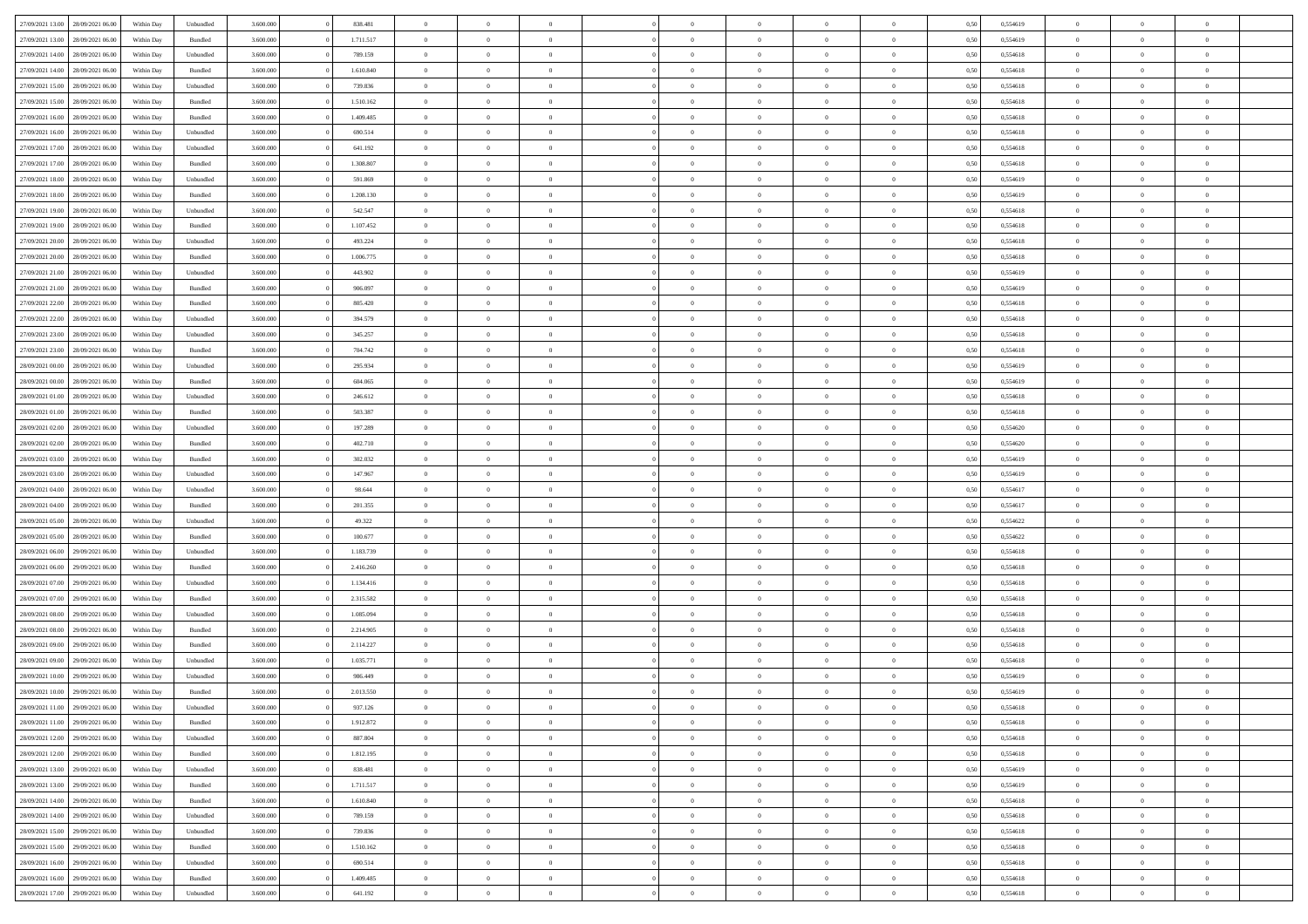| 28/09/2021 17:00 | 29/09/2021 06:00 | Within Day | Bundled   | 3.600.000 | 1.308.807 | $\overline{0}$ | $\Omega$       |                | $\Omega$       | $\Omega$       | $\Omega$       | $\theta$       | 0,50 | 0,554618 | $\theta$       | $\theta$       | $\theta$       |  |
|------------------|------------------|------------|-----------|-----------|-----------|----------------|----------------|----------------|----------------|----------------|----------------|----------------|------|----------|----------------|----------------|----------------|--|
| 28/09/2021 18:00 | 29/09/2021 06:00 | Within Day | Unbundled | 3.600.000 | 591.869   | $\overline{0}$ | $\theta$       | $\overline{0}$ | $\overline{0}$ | $\bf{0}$       | $\overline{0}$ | $\bf{0}$       | 0,50 | 0,554619 | $\theta$       | $\theta$       | $\overline{0}$ |  |
| 28/09/2021 18:00 | 29/09/2021 06:00 | Within Day | Bundled   | 3.600.000 | 1.208.130 | $\overline{0}$ | $\overline{0}$ | $\overline{0}$ | $\bf{0}$       | $\bf{0}$       | $\bf{0}$       | $\bf{0}$       | 0,50 | 0,554619 | $\bf{0}$       | $\overline{0}$ | $\overline{0}$ |  |
| 28/09/2021 19:00 | 29/09/2021 06:00 | Within Dav | Unbundled | 3.600,000 | 542.547   | $\overline{0}$ | $\overline{0}$ | $\overline{0}$ | $\overline{0}$ | $\bf{0}$       | $\overline{0}$ | $\overline{0}$ | 0.50 | 0.554618 | $\theta$       | $\theta$       | $\overline{0}$ |  |
| 28/09/2021 19:00 | 29/09/2021 06:00 | Within Day | Bundled   | 3.600.000 | 1.107.452 | $\overline{0}$ | $\theta$       | $\overline{0}$ | $\overline{0}$ | $\bf{0}$       | $\overline{0}$ | $\bf{0}$       | 0,50 | 0,554618 | $\theta$       | $\theta$       | $\overline{0}$ |  |
|                  |                  |            |           |           |           |                |                |                |                |                |                |                |      |          |                |                |                |  |
| 28/09/2021 20:00 | 29/09/2021 06:00 | Within Day | Bundled   | 3.600.000 | 1.006.775 | $\overline{0}$ | $\bf{0}$       | $\overline{0}$ | $\bf{0}$       | $\overline{0}$ | $\overline{0}$ | $\mathbf{0}$   | 0,50 | 0,554618 | $\bf{0}$       | $\overline{0}$ | $\bf{0}$       |  |
| 28/09/2021 20:00 | 29/09/2021 06:00 | Within Dav | Unbundled | 3.600.000 | 493.224   | $\overline{0}$ | $\overline{0}$ | $\overline{0}$ | $\overline{0}$ | $\overline{0}$ | $\overline{0}$ | $\overline{0}$ | 0.50 | 0,554618 | $\theta$       | $\overline{0}$ | $\overline{0}$ |  |
| 28/09/2021 21:00 | 29/09/2021 06:00 | Within Day | Unbundled | 3.600.000 | 443.902   | $\overline{0}$ | $\theta$       | $\overline{0}$ | $\overline{0}$ | $\bf{0}$       | $\overline{0}$ | $\bf{0}$       | 0,50 | 0,554619 | $\theta$       | $\theta$       | $\overline{0}$ |  |
| 28/09/2021 21:00 | 29/09/2021 06:00 | Within Day | Bundled   | 3.600.000 | 906.097   | $\overline{0}$ | $\overline{0}$ | $\overline{0}$ | $\bf{0}$       | $\bf{0}$       | $\bf{0}$       | $\bf{0}$       | 0,50 | 0,554619 | $\,0\,$        | $\overline{0}$ | $\overline{0}$ |  |
| 28/09/2021 22:00 | 29/09/2021 06:00 | Within Dav | Unbundled | 3.600.000 | 394.579   | $\overline{0}$ | $\overline{0}$ | $\overline{0}$ | $\overline{0}$ | $\overline{0}$ | $\overline{0}$ | $\overline{0}$ | 0.50 | 0.554618 | $\theta$       | $\overline{0}$ | $\overline{0}$ |  |
| 28/09/2021 22:00 | 29/09/2021 06:00 | Within Day | Bundled   | 3.600.000 | 805.420   | $\overline{0}$ | $\theta$       | $\overline{0}$ | $\overline{0}$ | $\bf{0}$       | $\overline{0}$ | $\bf{0}$       | 0,50 | 0,554618 | $\,$ 0 $\,$    | $\overline{0}$ | $\overline{0}$ |  |
|                  |                  |            |           |           |           |                |                |                |                |                |                |                |      |          |                |                |                |  |
| 28/09/2021 23:00 | 29/09/2021 06:00 | Within Day | Unbundled | 3.600.000 | 345.257   | $\overline{0}$ | $\overline{0}$ | $\overline{0}$ | $\bf{0}$       | $\bf{0}$       | $\bf{0}$       | $\mathbf{0}$   | 0,50 | 0,554618 | $\bf{0}$       | $\overline{0}$ | $\overline{0}$ |  |
| 28/09/2021 23:00 | 29/09/2021 06:00 | Within Day | Bundled   | 3.600.000 | 704.742   | $\overline{0}$ | $\overline{0}$ | $\overline{0}$ | $\overline{0}$ | $\bf{0}$       | $\overline{0}$ | $\overline{0}$ | 0.50 | 0.554618 | $\theta$       | $\theta$       | $\overline{0}$ |  |
| 29/09/2021 00:00 | 29/09/2021 06:00 | Within Day | Unbundled | 3.600.000 | 295.934   | $\overline{0}$ | $\theta$       | $\overline{0}$ | $\overline{0}$ | $\bf{0}$       | $\overline{0}$ | $\bf{0}$       | 0,50 | 0,554619 | $\theta$       | $\theta$       | $\overline{0}$ |  |
| 29/09/2021 00:00 | 29/09/2021 06:00 | Within Day | Bundled   | 3.600.000 | 604.065   | $\overline{0}$ | $\overline{0}$ | $\overline{0}$ | $\bf{0}$       | $\overline{0}$ | $\overline{0}$ | $\mathbf{0}$   | 0,50 | 0,554619 | $\bf{0}$       | $\overline{0}$ | $\bf{0}$       |  |
| 29/09/2021 01:00 | 29/09/2021 06:00 | Within Dav | Bundled   | 3.600.000 | 503.387   | $\overline{0}$ | $\overline{0}$ | $\overline{0}$ | $\overline{0}$ | $\overline{0}$ | $\overline{0}$ | $\overline{0}$ | 0.50 | 0.554618 | $\theta$       | $\overline{0}$ | $\overline{0}$ |  |
| 29/09/2021 01:00 | 29/09/2021 06:00 | Within Day | Unbundled | 3.600.000 | 246.612   | $\overline{0}$ | $\theta$       | $\overline{0}$ | $\overline{0}$ | $\bf{0}$       | $\overline{0}$ | $\bf{0}$       | 0,50 | 0,554618 | $\theta$       | $\theta$       | $\overline{0}$ |  |
| 29/09/2021 02:00 | 29/09/2021 06:00 | Within Day | Unbundled | 3.600.000 | 197.289   | $\overline{0}$ | $\overline{0}$ | $\overline{0}$ | $\bf{0}$       | $\bf{0}$       | $\bf{0}$       | $\mathbf{0}$   | 0,50 | 0,554620 | $\,0\,$        | $\overline{0}$ | $\overline{0}$ |  |
|                  | 29/09/2021 06:00 |            | Bundled   | 3.600.000 | 402.710   | $\overline{0}$ | $\overline{0}$ | $\overline{0}$ | $\overline{0}$ | $\overline{0}$ | $\overline{0}$ | $\overline{0}$ | 0.50 | 0,554620 | $\theta$       | $\overline{0}$ | $\overline{0}$ |  |
| 29/09/2021 02:00 |                  | Within Day |           |           |           |                |                |                |                |                |                |                |      |          |                |                |                |  |
| 29/09/2021 03:00 | 29/09/2021 06:00 | Within Day | Unbundled | 3.600.000 | 147.967   | $\overline{0}$ | $\theta$       | $\overline{0}$ | $\overline{0}$ | $\bf{0}$       | $\overline{0}$ | $\bf{0}$       | 0,50 | 0,554619 | $\,$ 0 $\,$    | $\theta$       | $\overline{0}$ |  |
| 29/09/2021 03:00 | 29/09/2021 06:00 | Within Day | Bundled   | 3.600.000 | 302.032   | $\overline{0}$ | $\overline{0}$ | $\overline{0}$ | $\bf{0}$       | $\bf{0}$       | $\bf{0}$       | $\bf{0}$       | 0,50 | 0,554619 | $\bf{0}$       | $\overline{0}$ | $\overline{0}$ |  |
| 29/09/2021 04:00 | 29/09/2021 06:00 | Within Day | Unbundled | 3.600.000 | 98.644    | $\overline{0}$ | $\overline{0}$ | $\overline{0}$ | $\overline{0}$ | $\bf{0}$       | $\overline{0}$ | $\overline{0}$ | 0.50 | 0.554617 | $\theta$       | $\overline{0}$ | $\overline{0}$ |  |
| 29/09/2021 04:00 | 29/09/2021 06:00 | Within Day | Bundled   | 3.600.000 | 201.355   | $\overline{0}$ | $\theta$       | $\overline{0}$ | $\overline{0}$ | $\bf{0}$       | $\overline{0}$ | $\bf{0}$       | 0,50 | 0,554617 | $\,$ 0 $\,$    | $\overline{0}$ | $\overline{0}$ |  |
| 29/09/2021 05:00 | 29/09/2021 06:00 | Within Day | Unbundled | 3.600.000 | 49.322    | $\overline{0}$ | $\bf{0}$       | $\overline{0}$ | $\bf{0}$       | $\overline{0}$ | $\overline{0}$ | $\mathbf{0}$   | 0,50 | 0,554622 | $\bf{0}$       | $\overline{0}$ | $\bf{0}$       |  |
| 29/09/2021 05:00 | 29/09/2021 06:00 | Within Dav | Bundled   | 3.600.000 | 100.677   | $\overline{0}$ | $\overline{0}$ | $\overline{0}$ | $\overline{0}$ | $\overline{0}$ | $\overline{0}$ | $\overline{0}$ | 0.50 | 0,554622 | $\theta$       | $\theta$       | $\overline{0}$ |  |
|                  |                  |            |           |           |           | $\overline{0}$ | $\theta$       | $\overline{0}$ |                | $\bf{0}$       | $\overline{0}$ |                |      |          | $\theta$       | $\theta$       | $\overline{0}$ |  |
| 29/09/2021 06:00 | 30/09/2021 06:00 | Within Day | Unbundled | 3.600.000 | 1.183.739 |                |                |                | $\overline{0}$ |                |                | $\bf{0}$       | 0,50 | 0,554618 |                |                |                |  |
| 29/09/2021 06:00 | 30/09/2021 06:00 | Within Day | Bundled   | 3.600.000 | 2.416.260 | $\overline{0}$ | $\overline{0}$ | $\overline{0}$ | $\bf{0}$       | $\bf{0}$       | $\bf{0}$       | $\bf{0}$       | 0,50 | 0,554618 | $\,0\,$        | $\overline{0}$ | $\overline{0}$ |  |
| 29/09/2021 07:00 | 30/09/2021 06:00 | Within Day | Bundled   | 3.600.000 | 2.315.582 | $\overline{0}$ | $\overline{0}$ | $\overline{0}$ | $\overline{0}$ | $\overline{0}$ | $\overline{0}$ | $\overline{0}$ | 0.50 | 0.554618 | $\theta$       | $\overline{0}$ | $\overline{0}$ |  |
| 29/09/2021 07:00 | 30/09/2021 06:00 | Within Day | Unbundled | 3.600.000 | 1.134.416 | $\overline{0}$ | $\theta$       | $\overline{0}$ | $\overline{0}$ | $\bf{0}$       | $\overline{0}$ | $\bf{0}$       | 0,50 | 0,554618 | $\,$ 0 $\,$    | $\overline{0}$ | $\overline{0}$ |  |
| 29/09/2021 08:00 | 30/09/2021 06:00 | Within Day | Unbundled | 3.600.000 | 1.085.094 | $\overline{0}$ | $\overline{0}$ | $\overline{0}$ | $\bf{0}$       | $\bf{0}$       | $\bf{0}$       | $\bf{0}$       | 0,50 | 0,554618 | $\bf{0}$       | $\overline{0}$ | $\overline{0}$ |  |
| 29/09/2021 08:00 | 30/09/2021 06:00 | Within Day | Bundled   | 3.600.000 | 2.214.905 | $\overline{0}$ | $\Omega$       | $\Omega$       | $\Omega$       | $\Omega$       | $\Omega$       | $\overline{0}$ | 0,50 | 0,554618 | $\,0\,$        | $\theta$       | $\theta$       |  |
| 29/09/2021 09:00 | 30/09/2021 06:00 | Within Day | Unbundled | 3.600.000 | 1.035.771 | $\overline{0}$ | $\theta$       | $\overline{0}$ | $\overline{0}$ | $\bf{0}$       | $\overline{0}$ | $\bf{0}$       | 0,50 | 0,554618 | $\theta$       | $\theta$       | $\overline{0}$ |  |
|                  |                  |            |           |           |           |                |                |                |                |                |                |                |      |          |                |                |                |  |
| 29/09/2021 09:00 | 30/09/2021 06:00 | Within Day | Bundled   | 3.600.000 | 2.114.227 | $\overline{0}$ | $\overline{0}$ | $\overline{0}$ | $\bf{0}$       | $\bf{0}$       | $\overline{0}$ | $\mathbf{0}$   | 0,50 | 0,554618 | $\bf{0}$       | $\overline{0}$ | $\bf{0}$       |  |
| 29/09/2021 10:00 | 30/09/2021 06:00 | Within Day | Unbundled | 3.600,000 | 986,449   | $\overline{0}$ | $\Omega$       | $\Omega$       | $\Omega$       | $\bf{0}$       | $\overline{0}$ | $\overline{0}$ | 0.50 | 0.554619 | $\theta$       | $\theta$       | $\theta$       |  |
| 29/09/2021 10:00 | 30/09/2021 06:00 | Within Day | Bundled   | 3.600.000 | 2.013.550 | $\overline{0}$ | $\theta$       | $\overline{0}$ | $\overline{0}$ | $\bf{0}$       | $\overline{0}$ | $\bf{0}$       | 0,50 | 0,554619 | $\,$ 0 $\,$    | $\theta$       | $\overline{0}$ |  |
| 29/09/2021 11:00 | 30/09/2021 06:00 | Within Day | Unbundled | 3.600.000 | 937.126   | $\overline{0}$ | $\overline{0}$ | $\overline{0}$ | $\bf{0}$       | $\bf{0}$       | $\bf{0}$       | $\bf{0}$       | 0,50 | 0,554618 | $\bf{0}$       | $\overline{0}$ | $\overline{0}$ |  |
| 29/09/2021 11:00 | 30/09/2021 06:00 | Within Day | Bundled   | 3.600,000 | 1.912.872 | $\overline{0}$ | $\Omega$       | $\Omega$       | $\Omega$       | $\theta$       | $\theta$       | $\overline{0}$ | 0.50 | 0.554618 | $\theta$       | $\theta$       | $\theta$       |  |
| 29/09/2021 12:00 | 30/09/2021 06:00 | Within Day | Bundled   | 3.600.000 | 1.812.195 | $\overline{0}$ | $\theta$       | $\overline{0}$ | $\overline{0}$ | $\bf{0}$       | $\overline{0}$ | $\bf{0}$       | 0,50 | 0,554618 | $\,$ 0 $\,$    | $\overline{0}$ | $\overline{0}$ |  |
| 29/09/2021 12:00 | 30/09/2021 06:00 | Within Day | Unbundled | 3.600.000 | 887.804   | $\overline{0}$ | $\overline{0}$ | $\overline{0}$ | $\bf{0}$       | $\bf{0}$       | $\bf{0}$       | $\bf{0}$       | 0,50 | 0,554618 | $\bf{0}$       | $\overline{0}$ | $\overline{0}$ |  |
|                  |                  |            |           |           |           | $\overline{0}$ | $\Omega$       | $\overline{0}$ | $\Omega$       | $\Omega$       | $\overline{0}$ | $\overline{0}$ |      |          | $\,0\,$        | $\theta$       | $\theta$       |  |
| 29/09/2021 13:00 | 30/09/2021 06:00 | Within Day | Unbundled | 3.600.000 | 838.481   |                |                |                |                |                |                |                | 0,50 | 0,554619 |                |                |                |  |
| 29/09/2021 13:00 | 30/09/2021 06:00 | Within Day | Bundled   | 3.600.000 | 1.711.517 | $\overline{0}$ | $\theta$       | $\overline{0}$ | $\overline{0}$ | $\bf{0}$       | $\overline{0}$ | $\bf{0}$       | 0,50 | 0,554619 | $\,$ 0 $\,$    | $\overline{0}$ | $\overline{0}$ |  |
| 29/09/2021 14:00 | 30/09/2021 06:00 | Within Day | Unbundled | 3.600.000 | 789.159   | $\overline{0}$ | $\overline{0}$ | $\overline{0}$ | $\bf{0}$       | $\bf{0}$       | $\bf{0}$       | $\mathbf{0}$   | 0,50 | 0,554618 | $\bf{0}$       | $\overline{0}$ | $\bf{0}$       |  |
| 29/09/2021 14:00 | 30/09/2021 06:00 | Within Day | Bundled   | 3.600,000 | 1.610.840 | $\overline{0}$ | $\Omega$       | $\Omega$       | $\Omega$       | $\Omega$       | $\Omega$       | $\overline{0}$ | 0.50 | 0.554618 | $\theta$       | $\theta$       | $\theta$       |  |
| 29/09/2021 15:00 | 30/09/2021 06:00 | Within Day | Unbundled | 3.600.000 | 739.836   | $\overline{0}$ | $\overline{0}$ | $\overline{0}$ | $\bf{0}$       | $\,$ 0         | $\bf{0}$       | $\bf{0}$       | 0,50 | 0,554618 | $\,0\,$        | $\overline{0}$ | $\overline{0}$ |  |
| 29/09/2021 15:00 | 30/09/2021 06:00 | Within Day | Bundled   | 3.600.000 | 1.510.162 | $\bf{0}$       | $\bf{0}$       |                |                |                |                |                | 0,50 | 0,554618 | $\bf{0}$       | $\overline{0}$ |                |  |
| 29/09/2021 16:00 | 30/09/2021 06:00 | Within Day | Unbundled | 3.600,000 | 690.514   | $\overline{0}$ | $\overline{0}$ | $\overline{0}$ | $\Omega$       | $\overline{0}$ | $\overline{0}$ | $\overline{0}$ | 0.50 | 0.554618 | $\theta$       | $\theta$       | $\theta$       |  |
| 29/09/2021 16:00 | 30/09/2021 06:00 | Within Day | Bundled   | 3.600.000 | 1.409.485 | $\overline{0}$ | $\,$ 0         | $\overline{0}$ | $\bf{0}$       | $\,$ 0 $\,$    | $\overline{0}$ | $\,$ 0 $\,$    | 0,50 | 0,554618 | $\,$ 0 $\,$    | $\,$ 0 $\,$    | $\,$ 0         |  |
| 29/09/2021 17:00 | 30/09/2021 06:00 | Within Day | Unbundled | 3.600.000 | 641.192   | $\overline{0}$ | $\overline{0}$ | $\overline{0}$ | $\overline{0}$ | $\overline{0}$ | $\overline{0}$ | $\mathbf{0}$   | 0,50 | 0,554618 | $\overline{0}$ | $\bf{0}$       | $\bf{0}$       |  |
|                  |                  |            |           |           |           |                |                |                |                |                |                |                |      |          |                |                |                |  |
| 29/09/2021 17:00 | 30/09/2021 06:00 | Within Day | Bundled   | 3.600.000 | 1.308.807 | $\overline{0}$ | $\overline{0}$ | $\overline{0}$ | $\Omega$       | $\overline{0}$ | $\overline{0}$ | $\overline{0}$ | 0,50 | 0,554618 | $\overline{0}$ | $\theta$       | $\overline{0}$ |  |
| 29/09/2021 18:00 | 30/09/2021 06:00 | Within Day | Bundled   | 3.600.000 | 1.208.130 | $\overline{0}$ | $\,$ 0         | $\overline{0}$ | $\overline{0}$ | $\,$ 0 $\,$    | $\overline{0}$ | $\mathbf{0}$   | 0,50 | 0,554619 | $\,$ 0 $\,$    | $\overline{0}$ | $\overline{0}$ |  |
| 29/09/2021 18:00 | 30/09/2021 06:00 | Within Day | Unbundled | 3.600.000 | 591.869   | $\overline{0}$ | $\overline{0}$ | $\overline{0}$ | $\overline{0}$ | $\overline{0}$ | $\overline{0}$ | $\mathbf{0}$   | 0,50 | 0,554619 | $\overline{0}$ | $\overline{0}$ | $\bf{0}$       |  |
| 29/09/2021 19:00 | 30/09/2021 06:00 | Within Day | Unbundled | 3.600,000 | 542.547   | $\overline{0}$ | $\overline{0}$ | $\overline{0}$ | $\Omega$       | $\overline{0}$ | $\overline{0}$ | $\bf{0}$       | 0.50 | 0,554618 | $\overline{0}$ | $\theta$       | $\overline{0}$ |  |
| 29/09/2021 19:00 | 30/09/2021 06:00 | Within Day | Bundled   | 3.600.000 | 1.107.452 | $\overline{0}$ | $\,$ 0         | $\overline{0}$ | $\bf{0}$       | $\bf{0}$       | $\bf{0}$       | $\bf{0}$       | 0,50 | 0,554618 | $\,$ 0 $\,$    | $\overline{0}$ | $\overline{0}$ |  |
| 29/09/2021 20:00 | 30/09/2021 06:00 | Within Day | Unbundled | 3.600.000 | 493.224   | $\overline{0}$ | $\bf{0}$       | $\overline{0}$ | $\overline{0}$ | $\overline{0}$ | $\overline{0}$ | $\mathbf{0}$   | 0,50 | 0,554618 | $\overline{0}$ | $\overline{0}$ | $\bf{0}$       |  |
| 29/09/2021 20:00 | 30/09/2021 06:00 | Within Day | Bundled   | 3.600,000 | 1.006.775 | $\overline{0}$ | $\overline{0}$ | $\overline{0}$ | $\Omega$       | $\overline{0}$ | $\overline{0}$ | $\overline{0}$ | 0.50 | 0,554618 | $\overline{0}$ | $\overline{0}$ | $\overline{0}$ |  |
|                  |                  |            |           |           |           |                |                |                |                |                |                |                |      |          |                |                |                |  |
| 29/09/2021 21:00 | 30/09/2021 06:00 | Within Day | Unbundled | 3.600.000 | 443.902   | $\overline{0}$ | $\bf{0}$       | $\overline{0}$ | $\overline{0}$ | $\bf{0}$       | $\bf{0}$       | $\bf{0}$       | 0,50 | 0,554619 | $\,$ 0 $\,$    | $\,$ 0 $\,$    | $\bf{0}$       |  |
| 29/09/2021 21:00 | 30/09/2021 06:00 | Within Day | Bundled   | 3.600.000 | 906.097   | $\overline{0}$ | $\bf{0}$       | $\overline{0}$ | $\bf{0}$       | $\bf{0}$       | $\bf{0}$       | $\bf{0}$       | 0,50 | 0,554619 | $\overline{0}$ | $\overline{0}$ | $\bf{0}$       |  |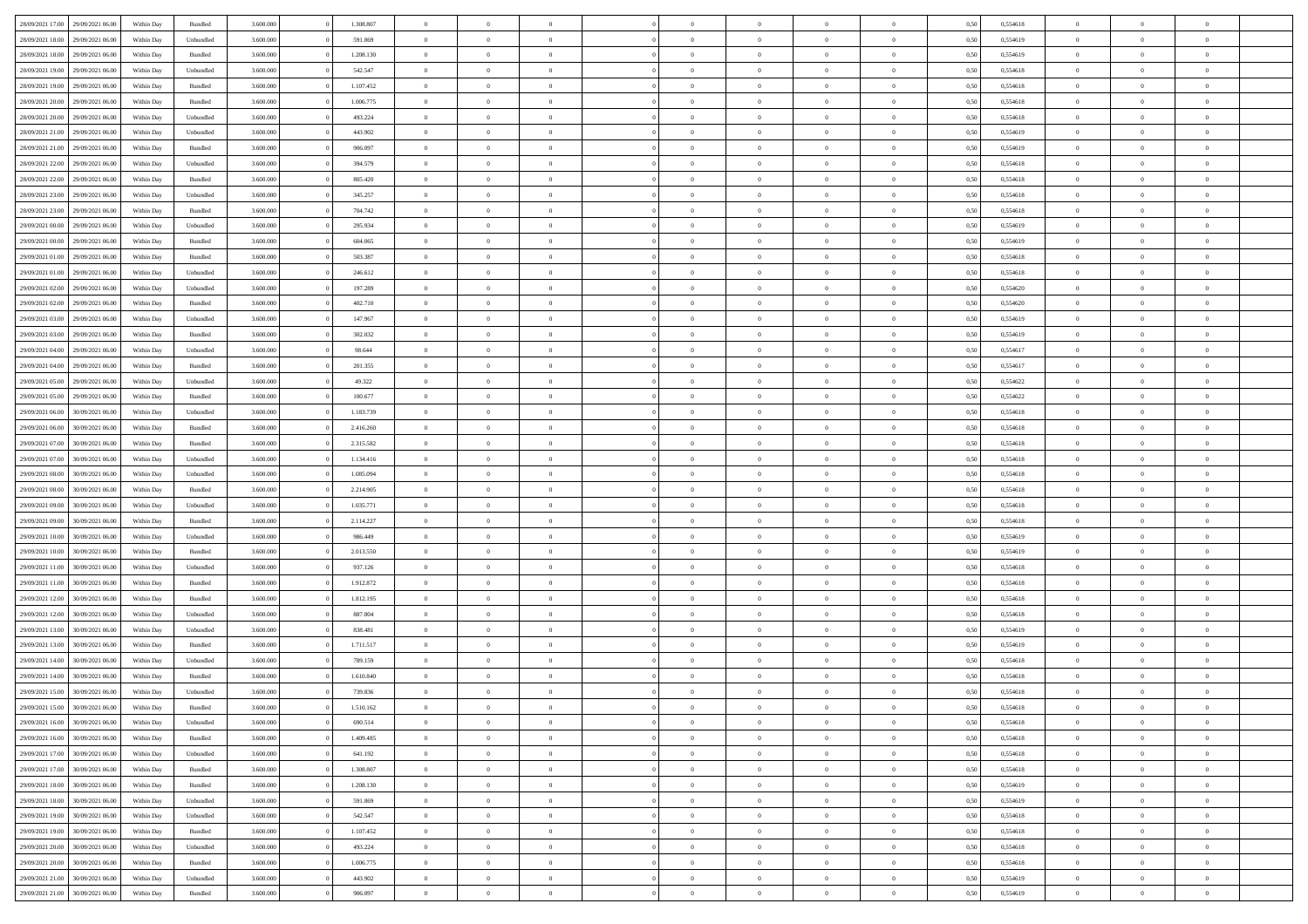| 29/09/2021 22:00 30/09/2021 06:00 | Within Dav | Unbundled | 3.600.000 | 394.579   |          |            |  |            |  | 0,50<br>0.554618 |                |  |  |
|-----------------------------------|------------|-----------|-----------|-----------|----------|------------|--|------------|--|------------------|----------------|--|--|
| 29/09/2021 22:00 30/09/2021 06:00 | Within Dav | Bundled   | 3.600.000 | 805.420   |          |            |  | $\sqrt{2}$ |  | 0,554618<br>0.50 |                |  |  |
| 29/09/2021 23:00 30/09/2021 06:00 | Within Day | Unbundled | 3.600.000 | 345.257   |          | $\Omega$   |  | $\Omega$   |  | 0,50<br>0,554618 | $\overline{0}$ |  |  |
| 29/09/2021 23:00 30/09/2021 06:00 | Within Dav | Bundled   | 3.600.000 | 704.742   |          |            |  | $\theta$   |  | 0.50<br>0,554618 | $\overline{0}$ |  |  |
| 30/09/2021 00:00 30/09/2021 06:00 | Within Day | Bundled   | 3.600.000 | 604.065   |          | $\Omega$   |  | $\theta$   |  | 0,50<br>0,554619 | $^{\circ}$     |  |  |
| 30/09/2021 00:00 30/09/2021 06:00 | Within Day | Unbundled | 3.600.000 | 295.934   |          |            |  | $\theta$   |  | 0,554619<br>0,50 | $^{\circ}$     |  |  |
| 30/09/2021 01:00 30/09/2021 06:00 | Within Day | Unbundled | 3.600.000 | 246.612   |          | $\Omega$   |  | $\theta$   |  | 0,554618<br>0.50 | $\overline{0}$ |  |  |
| 30/09/2021 01:00 30/09/2021 06:00 | Within Day | Bundled   | 3.600.000 | 503.387   |          | $\Omega$   |  | $\theta$   |  | 0,554618<br>0,50 | $^{\circ}$     |  |  |
| 30/09/2021 02:00 30/09/2021 06:00 | Within Day | Unbundled | 3.600,000 | 197.289   |          | $\sqrt{2}$ |  | $\theta$   |  | 0,554620<br>0,50 | $\Omega$       |  |  |
| 30/09/2021 02:00 30/09/2021 06:00 | Within Day | Bundled   | 3.600.000 | 402.710   | $\Omega$ | $\Omega$   |  | $\theta$   |  | 0,50<br>0,554620 | $^{\circ}$     |  |  |
| 30/09/2021 03:00 30/09/2021 06:00 | Within Day | Unbundled | 3.600.000 | 147.967   |          |            |  | -0         |  | 0,554619<br>0,50 | $\Omega$       |  |  |
| 30/09/2021 03:00 30/09/2021 06:00 | Within Dav | Bundled   | 3.600.000 | 302.032   |          |            |  | $\sqrt{2}$ |  | 0,554619<br>0,50 | $\Omega$       |  |  |
| 30/09/2021 04:00 30/09/2021 06:00 | Within Day | Unbundled | 3.600.000 | 98.644    |          |            |  | -0         |  | 0,554617<br>0.50 | $^{\circ}$     |  |  |
| 30/09/2021 04:00 30/09/2021 06:00 | Within Dav | Bundled   | 3.600.000 | 201.355   |          | $\sqrt{2}$ |  | $\theta$   |  | 0,554617<br>0,50 | $^{\circ}$     |  |  |
| 30/09/2021 06:00 01/10/2021 06:00 | Within Dav | Unbundled | 3.600.000 | 1.183.739 |          |            |  | $\theta$   |  | 0,554618<br>0,50 | $\overline{0}$ |  |  |
| 30/09/2021 06:00 01/10/2021 06:00 | Within Day | Bundled   | 3.600.000 | 2.416.260 |          |            |  | $\Omega$   |  | 0,554618<br>0,50 | $^{\circ}$     |  |  |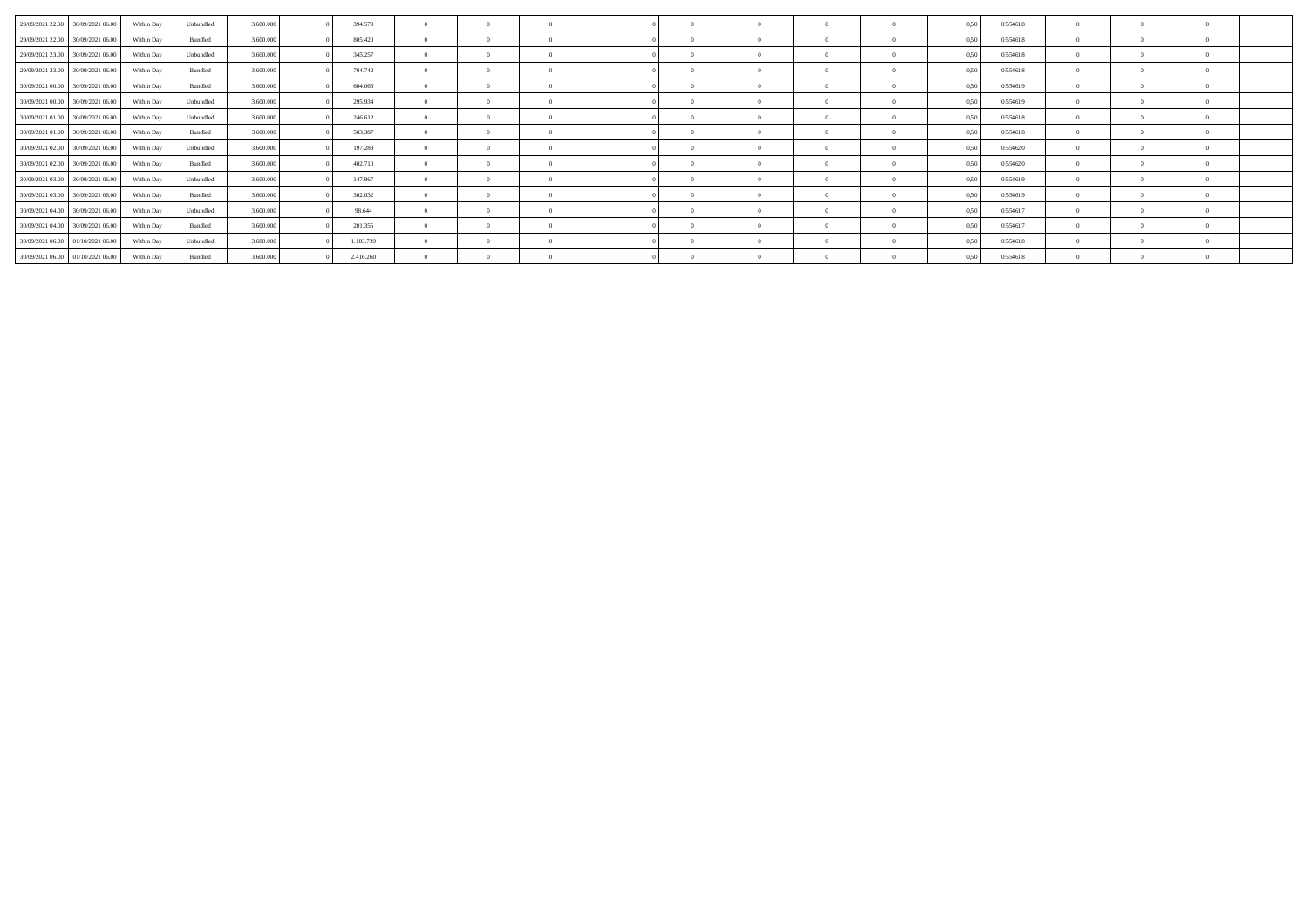## **SNAM RETE GAS**

**Transportation capacity at Entry Point interconnected with foreign pipelines**

**Update to 29/09/2021 of offered and assigned capacity in auction day-ahead and within-day**

**Thermal Year 2020/2021**

(Values in Ncm/day (0° C; 1,01325 bar) - 1 Scm=0,94794378 Ncm; Prices in c/Ncm)

**Entry Point**

**GORIZIA**

|                  | Timeframe        |                     |                |              |                      |           | <b>Offered capacity</b> |                |                          | Day-Ahead                 |                         | <b>Total Prices</b>              |                                  |                                           |                     |                         |                                  | <b>SRG Prices</b>                |                            |             |
|------------------|------------------|---------------------|----------------|--------------|----------------------|-----------|-------------------------|----------------|--------------------------|---------------------------|-------------------------|----------------------------------|----------------------------------|-------------------------------------------|---------------------|-------------------------|----------------------------------|----------------------------------|----------------------------|-------------|
|                  |                  |                     | <b>Offered</b> | Transportati | Assigned<br>capacity |           |                         |                | <b>Assigned capacity</b> | Interrupted               |                         |                                  |                                  |                                           |                     |                         |                                  |                                  | <b>Auction</b>             | <b>Note</b> |
| From             | To               | <b>Auction type</b> | capacity type  | on capacity  | (before<br>auction)  | Firm      | Interruptible           | Firm           | Interruptible            | Capacity<br>Interruptible | Reserve price -<br>Firm | <b>Auction premium</b><br>- Firm | Reserve price -<br>Interruptible | <b>Auction premium</b><br>- Interruptible | <b>Split factor</b> | Reserve price -<br>Firm | <b>Auction</b><br>premium - Firm | Reserve price -<br>Interruptible | premium -<br>Interruptible |             |
| 01/09/2021 06:00 | 02/09/2021 06:00 | Day Ahead           | Bundled        | 3.797.694    |                      | 2.548.949 | $\overline{0}$          | $\overline{0}$ | $\Omega$                 |                           | $\Omega$                | $\theta$                         | $\Omega$                         | $\theta$                                  | 0,50                | 0,005257                | $\Omega$                         | 0,005257                         | $\theta$                   |             |
| 01/09/2021 06:00 | 02/09/2021 06:00 | Day Ahead           | Unbundled      | 3.797.694    |                      | 1.248.744 | $\overline{0}$          | $\overline{0}$ | $\theta$                 |                           | $\theta$                | $\theta$                         | $\overline{0}$                   | $\bf{0}$                                  | 0,50                | 0,005257                | $\overline{0}$                   | 0,005257                         | $\overline{0}$             |             |
| 02/09/2021 06:00 | 03/09/2021 06:00 | Day Ahead           | Bundled        | 3.797.694    |                      | 2.548.949 | $\overline{0}$          | $\theta$       | $\Omega$                 |                           | $\theta$                | $\theta$                         | $\Omega$                         | $\Omega$                                  | 0,50                | 0,005257                | $\Omega$                         | 0,005257                         | $\theta$                   |             |
| 02/09/2021 06:00 | 03/09/2021 06:00 | Day Ahead           | Unbundled      | 3.797.694    |                      | 1.248.744 | $\overline{0}$          | $\theta$       | $\Omega$                 |                           | $\theta$                | $\theta$                         | $\Omega$                         | $\theta$                                  | 0,50                | 0,005257                | $\theta$                         | 0,005257                         | $\theta$                   |             |
| 03/09/2021 06:00 | 04/09/2021 06:00 | Day Ahead           | Unbundled      | 3.797.694    |                      | 1.248.744 | $\overline{0}$          | $\Omega$       | $\Omega$                 |                           | $\theta$                | $\theta$                         | $\overline{0}$                   | $\bf{0}$                                  | 0,50                | 0,005257                | $\mathbf{0}$                     | 0,005257                         | $\overline{0}$             |             |
| 03/09/2021 06:00 | 04/09/2021 06:00 | Day Ahead           | Bundled        | 3,797.694    |                      | 2.548.949 | $\overline{0}$          | $\Omega$       | $\Omega$                 |                           | $\theta$                | $\theta$                         | $\overline{0}$                   | $\overline{0}$                            | 0,50                | 0.005257                | $\mathbf{0}$                     | 0.005257                         | $\sqrt{2}$                 |             |
| 04/09/2021 06:00 | 05/09/2021 06:00 | Day Ahead           | Bundled        | 3.797.694    |                      | 2.548.949 | $\overline{0}$          | $\overline{0}$ | $\overline{0}$           |                           | $\theta$                | $\theta$                         | $\overline{0}$                   | $\,$ 0                                    | 0,50                | 0,005257                | $\bf{0}$                         | 0,005257                         | $\overline{0}$             |             |
| 04/09/2021 06:00 | 05/09/2021 06:00 | Day Ahead           | Unbundled      | 3.797.694    |                      | 1.248.744 | $\overline{0}$          | $\overline{0}$ | $\theta$                 |                           | $\theta$                | $\theta$                         | $\overline{0}$                   | $\bf{0}$                                  | 0,50                | 0,005257                | $\mathbf{0}$                     | 0,005257                         | $\overline{0}$             |             |
| 05/09/2021 06:00 | 06/09/2021 06:00 | Day Ahead           | Unbundled      | 3.797.694    |                      | 1.248.744 | $\overline{0}$          | $\Omega$       | $\Omega$                 |                           | $\theta$                | $\theta$                         | $\overline{0}$                   | $\bf{0}$                                  | 0,50                | 0,005257                | $\overline{0}$                   | 0,005257                         | $\theta$                   |             |
| 05/09/2021 06:00 | 06/09/2021 06:00 | Day Ahead           | Bundled        | 3.797.694    |                      | 2.548.949 | $\overline{0}$          | $\Omega$       | $\Omega$                 |                           | $\Omega$                |                                  | $\Omega$                         | $\Omega$                                  | 0,50                | 0,005257                | $\Omega$                         | 0,005257                         | $\theta$                   |             |
| 06/09/2021 06:00 | 07/09/2021 06:00 | Day Ahead           | Unbundled      | 3.797.694    |                      | 1.248.744 | $\overline{0}$          | $\overline{0}$ | $\Omega$                 |                           | $\Omega$                | $\theta$                         | $\overline{0}$                   | $\theta$                                  | 0,50                | 0.005257                | $\theta$                         | 0.005257                         | $\theta$                   |             |
| 06/09/2021 06:00 | 07/09/2021 06.00 | Day Ahead           | Bundled        | 3.797.694    |                      | 2.548.949 | $\overline{0}$          | $\overline{0}$ | $\Omega$                 |                           | $\theta$                | $\theta$                         | $\overline{0}$                   | $\bf{0}$                                  | 0,50                | 0,005257                | $\mathbf{0}$                     | 0,005257                         | $\overline{0}$             |             |
| 07/09/2021 06:00 | 08/09/2021 06:00 | Day Ahead           | Bundled        | 3.797.694    |                      | 2.548.949 | $\overline{0}$          | $\Omega$       | $\Omega$                 |                           | $\theta$                | $\theta$                         | $\theta$                         | $\theta$                                  | 0.50                | 0.005257                | $\theta$                         | 0.005257                         | $\theta$                   |             |
| 07/09/2021 06:00 | 08/09/2021 06:00 | Day Ahead           | Unbundled      | 3.797.694    |                      | 1.248.744 | $\overline{0}$          | $\overline{0}$ | $\overline{0}$           |                           | $\theta$                | $\theta$                         | $\Omega$                         | $\overline{0}$                            | 0,50                | 0.005257                | $\overline{0}$                   | 0.005257                         | $\overline{0}$             |             |
| 08/09/2021 06:00 | 09/09/2021 06:00 | Day Ahead           | Unbundled      | 3.797.694    |                      | 1.248.744 | $\overline{0}$          | $\overline{0}$ | $\theta$                 |                           | $\theta$                | $\theta$                         | $\theta$                         | $\bf{0}$                                  | 0,50                | 0,005257                | $\overline{0}$                   | 0,005257                         | $\overline{0}$             |             |
| 08/09/2021 06:00 | 09/09/2021 06:00 | Day Ahead           | Bundled        | 3.797.694    |                      | 2.548.949 | $\overline{0}$          | $\Omega$       | $\Omega$                 |                           | $\theta$                | $\mathbf{a}$                     | $\Omega$                         | $\theta$                                  | 0,50                | 0,005257                | $\theta$                         | 0,005257                         | $\theta$                   |             |
| 09/09/2021 06:00 | 10/09/2021 06:00 | Day Ahead           | Unbundled      | 3.797.694    |                      | 1.248.744 | $\overline{0}$          | $\Omega$       | $\Omega$                 |                           | $\theta$                | $\theta$                         | $\theta$                         | $\theta$                                  | 0,50                | 0,005257                | $\mathbf{0}$                     | 0,005257                         | $\theta$                   |             |
| 09/09/2021 06:00 | 10/09/2021 06:00 | Day Ahead           | Bundled        | 3.797.694    |                      | 2.548.949 | $\overline{0}$          | $\Omega$       | $\Omega$                 |                           | $\theta$                | $\theta$                         | $\overline{0}$                   | $\bf{0}$                                  | 0,50                | 0,005257                | $\mathbf{0}$                     | 0,005257                         | $\overline{0}$             |             |
| 10/09/2021 06:00 | 11/09/2021 06:00 | Day Ahead           | Bundled        | 3.797.694    |                      | 2.548.949 | $\overline{0}$          | $\Omega$       | $\Omega$                 |                           | $\Omega$                | $\theta$                         | $\Omega$                         | $\overline{0}$                            | 0,50                | 0.005257                | $\overline{0}$                   | 0.005257                         | $\theta$                   |             |
| 10/09/2021 06:00 | 11/09/2021 06.00 | Day Ahead           | Unbundled      | 3.797.694    |                      | 1.248.744 | $\overline{0}$          | $\overline{0}$ | $\Omega$                 |                           | $\theta$                | $\theta$                         | $\Omega$                         | $\Omega$                                  | 0,50                | 0,005257                | $\mathbf{0}$                     | 0,005257                         | $\theta$                   |             |
| 11/09/2021 06:00 | 12/09/2021 06:00 | Day Ahead           | Unbundled      | 3.797.694    |                      | 1.248.744 | $\overline{0}$          | $\overline{0}$ | $\theta$                 |                           | $\theta$                | $\theta$                         | $\overline{0}$                   | $\bf{0}$                                  | 0.50                | 0.005257                | $\overline{0}$                   | 0.005257                         | $\overline{0}$             |             |
| 11/09/2021 06:00 | 12/09/2021 06:00 | Day Ahead           | Bundled        | 3.797.694    |                      | 2.548.949 | $\overline{0}$          | $\theta$       | $\Omega$                 |                           | $\Omega$                | $\mathbf{a}$                     | $\overline{0}$                   | $\bf{0}$                                  | 0,50                | 0,005257                | $\overline{0}$                   | 0,005257                         | $\theta$                   |             |
| 12/09/2021 06:00 | 13/09/2021 06:00 | Day Ahead           | Bundled        | 3.797.694    |                      | 2.548.949 | $\overline{0}$          | $\overline{0}$ | $\overline{0}$           |                           | $\theta$                | $\theta$                         | $\overline{0}$                   | $\bf{0}$                                  | 0,50                | 0,005257                | $\overline{0}$                   | 0,005257                         | $\overline{0}$             |             |
| 12/09/2021 06:00 | 13/09/2021 06:00 | Day Ahead           | Unbundled      | 3.797.694    |                      | 1.248.744 | $\overline{0}$          | $\Omega$       | $\Omega$                 |                           | $\theta$                | $\theta$                         | $\Omega$                         | $\bf{0}$                                  | 0,50                | 0,005257                | $\mathbf{0}$                     | 0,005257                         | $\theta$                   |             |
| 13/09/2021 06:00 | 14/09/2021 06.00 | Day Ahead           | Unbundled      | 3.797.694    |                      | 1.248.744 | $\overline{0}$          | $\overline{0}$ | $\overline{0}$           |                           | $\overline{0}$          | $\theta$                         | $\overline{0}$                   | $\overline{0}$                            | 0,50                | 0,005257                | $\mathbf{0}$                     | 0,005257                         | $\overline{0}$             |             |
| 13/09/2021 06:00 | 14/09/2021 06:00 | Day Ahead           | Bundled        | 3.797.694    |                      | 2.548.949 | $\overline{0}$          | $\Omega$       | $\Omega$                 |                           | $\theta$                | $\theta$                         | $\Omega$                         | $\Omega$                                  | 0,50                | 0,005257                | $\mathbf{0}$                     | 0,005257                         | $\theta$                   |             |
| 14/09/2021 06:00 | 15/09/2021 06:00 | Day Ahead           | Unbundled      | 3.797.694    |                      | 1.248.744 | $\overline{0}$          | $\overline{0}$ | $\Omega$                 |                           | $\theta$                | $\theta$                         | $\Omega$                         | $\theta$                                  | 0.50                | 0.005257                | $\mathbf{0}$                     | 0.005257                         | $\theta$                   |             |
| 14/09/2021 06:00 | 15/09/2021 06:00 | Day Ahead           | Bundled        | 3.797.694    |                      | 2.548.949 | $\overline{0}$          | $\overline{0}$ | $\theta$                 |                           | $\theta$                | $\theta$                         | $\overline{0}$                   | $\bf{0}$                                  | 0,50                | 0,005257                | $\theta$                         | 0,005257                         | $\overline{0}$             |             |
| 15/09/2021 06:00 | 16/09/2021 06:00 | Day Ahead           | Unbundled      | 3.797.694    |                      | 1.248.744 | $\overline{0}$          | $\Omega$       | $\Omega$                 |                           | $\Omega$                |                                  | $\Omega$                         | $\bf{0}$                                  | 0,50                | 0,005257                | $\theta$                         | 0,005257                         | $\theta$                   |             |
| 15/09/2021 06:00 | 16/09/2021 06:00 | Day Ahead           | Bundled        | 3.797.694    |                      | 2.548.949 | $\overline{0}$          | $\Omega$       | $\Omega$                 |                           | $\theta$                | $\theta$                         | $\Omega$                         | $\theta$                                  | 0,50                | 0,005257                | $\mathbf{0}$                     | 0,005257                         | $\theta$                   |             |
| 16/09/2021 06:00 | 17/09/2021 06:00 | Day Ahead           | Unbundled      | 3.797.694    |                      | 1.248.744 | $\overline{0}$          | $\overline{0}$ | $\Omega$                 |                           | $\theta$                | $\theta$                         | $\overline{0}$                   | $\bf{0}$                                  | 0,50                | 0,005257                | $\mathbf{0}$                     | 0,005257                         | $\overline{0}$             |             |
| 16/09/2021 06:00 | 17/09/2021 06:00 | Day Ahead           | Bundled        | 3.797.694    |                      | 2.548.949 | $\overline{0}$          | $\overline{0}$ | $\Omega$                 |                           | $\Omega$                | $\theta$                         | $\overline{0}$                   | $\theta$                                  | 0,50                | 0.005257                | $\Omega$                         | 0.005257                         | $\theta$                   |             |
| 17/09/2021 06:00 | 18/09/2021 06:00 | Day Ahead           | Unbundled      | 3.797.694    |                      | 1.248.744 | $\overline{0}$          | $\overline{0}$ | $\Omega$                 |                           | $\theta$                | $\theta$                         | $\Omega$                         | $\bf{0}$                                  | 0,50                | 0,005257                | $\mathbf{0}$                     | 0,005257                         | $\theta$                   |             |
| 17/09/2021 06:00 | 18/09/2021 06:00 | Day Ahead           | Bundled        | 3.797.694    |                      | 2.548.949 | $\overline{0}$          | $\theta$       | $\Omega$                 |                           | $\theta$                | $\theta$                         | $\overline{0}$                   | $\theta$                                  | 0,50                | 0,005257                | $\Omega$                         | 0.005257                         | $\theta$                   |             |
| 18/09/2021 06:00 | 19/09/2021 06:00 | Day Ahead           | Bundled        | 3.797.694    |                      | 2.548.949 | $\overline{0}$          | $\Omega$       | $\Omega$                 |                           | $\theta$                | $\theta$                         | $\overline{0}$                   | $\bf{0}$                                  | 0,50                | 0,005257                | $\mathbf{0}$                     | 0,005257                         | $\theta$                   |             |
| 18/09/2021 06:00 | 19/09/2021 06.0  | Day Ahead           | Unbundled      | 3.797.694    |                      | 1.248.744 | $\overline{0}$          | $\overline{0}$ | $\theta$                 |                           | $\theta$                | $\Omega$                         | $\overline{0}$                   | $\bf{0}$                                  | 0,50                | 0,005257                | $\theta$                         | 0,005257                         | $\overline{0}$             |             |
| 19/09/2021 06:00 | 20/09/2021 06:00 | Day Ahead           | Bundled        | 3.797.694    |                      | 2.548.949 | $\Omega$                | $\Omega$       | $\theta$                 |                           | $\theta$                | $\theta$                         | $\Omega$                         | $\theta$                                  | 0,50                | 0,005257                | $\mathbf{0}$                     | 0,005257                         | $\theta$                   |             |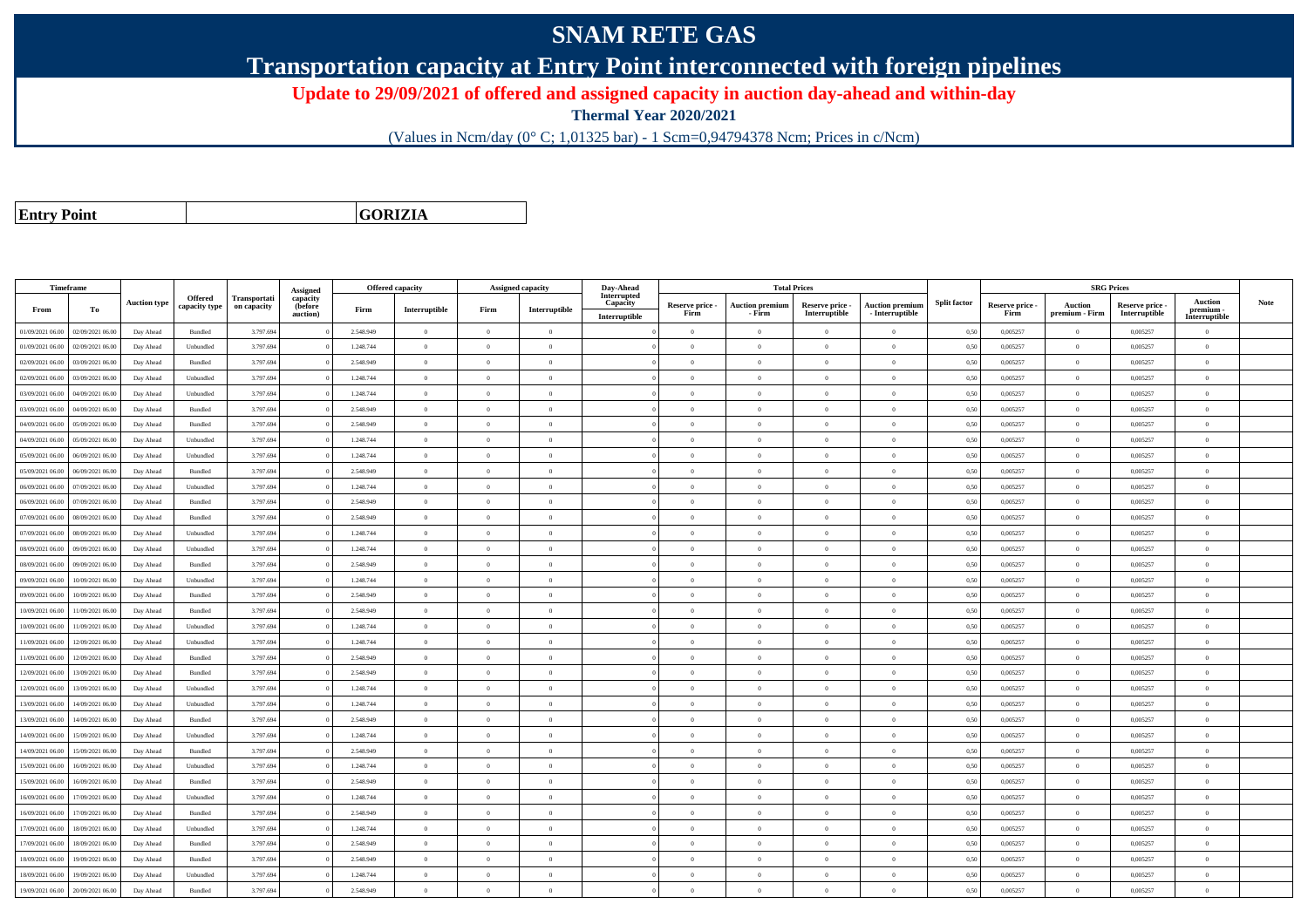| 19/09/2021 06:00 | 20/09/2021 06:00 | Day Ahead  | Unbundled          | 3.797.694 |         | 1.248.744 | $\overline{0}$ | $\Omega$       |                |                | $\Omega$       | $\Omega$       | $\Omega$     | 0,50 | 0,005257 | $\mathbf{0}$   | 0,005257       | $\Omega$       |  |
|------------------|------------------|------------|--------------------|-----------|---------|-----------|----------------|----------------|----------------|----------------|----------------|----------------|--------------|------|----------|----------------|----------------|----------------|--|
| 20/09/2021 06:00 | 21/09/2021 06:00 | Day Ahead  | Bundled            | 3.797.694 |         | 637.237   | $\overline{0}$ | $\overline{0}$ | $\overline{0}$ |                | $\overline{0}$ | $\overline{0}$ | $\theta$     | 0,50 | 0,005257 | $\bf{0}$       | 0,005257       | $\bf{0}$       |  |
| 20/09/2021 06:00 | 21/09/2021 06:00 | Day Ahead  | Unbundled          | 3.797.694 |         | 3.160.456 | $\overline{0}$ | $\bf{0}$       | $\overline{0}$ | $\overline{0}$ | $\,$ 0 $\,$    | $\overline{0}$ | $\bf{0}$     | 0,50 | 0,005257 | $\bf{0}$       | 0,005257       | $\bf{0}$       |  |
| 21/09/2021 06:00 | 22/09/2021 06:00 | Day Ahead  | Unbundled          | 3.797.694 |         | 2.268.323 | $\overline{0}$ | $\overline{0}$ | $\overline{0}$ | $\Omega$       | $\overline{0}$ | $\overline{0}$ | $\bf{0}$     | 0.50 | 0,005257 | $\mathbf{0}$   | 0.005257       | $\overline{0}$ |  |
|                  |                  |            |                    |           |         |           |                |                |                |                |                |                |              |      |          |                |                |                |  |
| 21/09/2021 06:00 | 22/09/2021 06:00 | Day Ahead  | Bundled            | 3.797.694 |         | 1.529.370 | $\overline{0}$ | $\overline{0}$ | $\overline{0}$ |                | $\overline{0}$ | $\overline{0}$ | $\theta$     | 0,50 | 0,005257 | $\bf{0}$       | 0,005257       | $\overline{0}$ |  |
| 22/09/2021 06:00 | 23/09/2021 06:00 | Day Ahead  | Bundled            | 3.797.694 |         | 2.548.949 | $\overline{0}$ | $\bf{0}$       | $\overline{0}$ | $\overline{0}$ | $\bf{0}$       | $\overline{0}$ | $\bf{0}$     | 0,50 | 0,005257 | $\bf{0}$       | 0,005257       | $\bf{0}$       |  |
| 22/09/2021 06:00 | 23/09/2021 06:00 | Day Ahead  | Unbundled          | 3.797.694 |         | 1.248.744 | $\overline{0}$ | $\overline{0}$ | $\overline{0}$ | $\Omega$       | $\overline{0}$ | $\overline{0}$ | $\bf{0}$     | 0,50 | 0,005257 | $\mathbf{0}$   | 0,005257       | $\overline{0}$ |  |
| 23/09/2021 06:00 | 24/09/2021 06.00 | Day Ahead  | Bundled            | 3.797.694 |         | 2.548.949 | $\overline{0}$ | $\overline{0}$ | $\overline{0}$ |                | $\overline{0}$ | $\overline{0}$ | $\theta$     | 0,50 | 0,005257 | $\bf{0}$       | 0,005257       | $\overline{0}$ |  |
|                  |                  |            |                    |           |         |           |                |                |                |                |                |                |              |      |          |                |                |                |  |
| 23/09/2021 06:00 | 24/09/2021 06:00 | Day Ahead  | Unbundled          | 3.797.694 |         | 1.248.744 | $\overline{0}$ | $\overline{0}$ | $\overline{0}$ | $\overline{0}$ | $\,$ 0 $\,$    | $\overline{0}$ | $\bf{0}$     | 0,50 | 0,005257 | $\bf{0}$       | 0,005257       | $\bf{0}$       |  |
| 24/09/2021 06:00 | 25/09/2021 06:00 | Day Ahead  | Unbundled          | 3.797.694 |         | 1.248.744 | $\overline{0}$ | $\overline{0}$ | $\overline{0}$ | $\Omega$       | $\overline{0}$ | $\overline{0}$ | $\bf{0}$     | 0.50 | 0,005257 | $\mathbf{0}$   | 0,005257       | $\overline{0}$ |  |
| 24/09/2021 06:00 | 25/09/2021 06:00 | Day Ahead  | Bundled            | 3.797.694 |         | 2.548.949 | $\overline{0}$ | $\overline{0}$ | $\overline{0}$ | $\overline{0}$ | $\overline{0}$ | $\overline{0}$ | $\theta$     | 0,50 | 0,005257 | $\bf{0}$       | 0,005257       | $\overline{0}$ |  |
| 25/09/2021 06:00 | 26/09/2021 06:00 | Day Ahead  | Bundled            | 3.797.694 |         | 2.548.949 | $\overline{0}$ | $\bf{0}$       | $\overline{0}$ | $\overline{0}$ | $\bf{0}$       | $\overline{0}$ | $\bf{0}$     | 0,50 | 0,005257 | $\bf{0}$       | 0,005257       | $\bf{0}$       |  |
| 25/09/2021 06:00 | 26/09/2021 06:00 | Day Ahead  | Unbundled          | 3.797.694 |         | 1.248.744 | $\overline{0}$ | $\overline{0}$ | $\overline{0}$ | $^{\circ}$     | $\overline{0}$ | $\overline{0}$ | $\bf{0}$     | 0.50 | 0.005257 | $\mathbf{0}$   | 0.005257       | $\overline{0}$ |  |
|                  |                  |            |                    |           |         |           |                |                |                |                |                |                |              |      |          |                |                |                |  |
| 26/09/2021 06:00 | 27/09/2021 06.00 | Day Ahead  | Unbundled          | 3.797.694 |         | 1.248.744 | $\overline{0}$ | $\overline{0}$ | $\overline{0}$ |                | $\overline{0}$ | $\overline{0}$ | $\theta$     | 0,50 | 0,005257 | $\bf{0}$       | 0,005257       | $\overline{0}$ |  |
| 26/09/2021 06:00 | 27/09/2021 06:00 | Day Ahead  | Bundled            | 3.797.694 |         | 2.548.949 | $\overline{0}$ | $\bf{0}$       | $\overline{0}$ | $\overline{0}$ | $\bf{0}$       | $\overline{0}$ | $\bf{0}$     | 0,50 | 0,005257 | $\bf{0}$       | 0,005257       | $\bf{0}$       |  |
| 27/09/2021 06:00 | 28/09/2021 06:00 | Day Ahead  | Bundled            | 3.797.694 |         | 2.548.949 | $\overline{0}$ | $\overline{0}$ | $\overline{0}$ | $^{\circ}$     | $\overline{0}$ | $\overline{0}$ | $\bf{0}$     | 0.50 | 0,005257 | $\overline{0}$ | 0,005257       | $\overline{0}$ |  |
| 27/09/2021 06:00 | 28/09/2021 06:00 | Day Ahead  | Unbundled          | 3.797.694 |         | 1.248.744 | $\overline{0}$ | $\overline{0}$ | $\overline{0}$ |                | $\overline{0}$ | $\overline{0}$ | $\theta$     | 0,50 | 0,005257 | $\bf{0}$       | 0,005257       | $\overline{0}$ |  |
|                  |                  |            |                    |           |         |           |                |                |                |                |                |                |              |      |          |                |                |                |  |
| 28/09/2021 06:00 | 29/09/2021 06:00 | Day Ahead  | Bundled            | 3.797.694 |         | 2.548.949 | $\overline{0}$ | $\overline{0}$ | $\overline{0}$ | $\overline{0}$ | $\bf{0}$       | $\overline{0}$ | $\bf{0}$     | 0,50 | 0,005257 | $\bf{0}$       | 0,005257       | $\bf{0}$       |  |
| 28/09/2021 06:00 | 29/09/2021 06:00 | Day Ahead  | Unbundled          | 3.797.694 |         | 1.248.744 | $\overline{0}$ | $\overline{0}$ | $\overline{0}$ | $\Omega$       | $\overline{0}$ | $\overline{0}$ | $\bf{0}$     | 0.50 | 0,005257 | $\mathbf{0}$   | 0,005257       | $\overline{0}$ |  |
| 29/09/2021 06:00 | 30/09/2021 06:00 | Day Ahead  | Bundled            | 3.797.694 |         | 2.548.949 | $\overline{0}$ | $\overline{0}$ | $\overline{0}$ | $\overline{0}$ | $\overline{0}$ | $\overline{0}$ | $\theta$     | 0,50 | 0,005257 | $\bf{0}$       | 0,005257       | $\overline{0}$ |  |
| 29/09/2021 06:00 | 30/09/2021 06.00 | Day Ahead  | Unbundled          | 3.797.694 |         | 1.248.744 | $\overline{0}$ | $\overline{0}$ | $\overline{0}$ | $\overline{0}$ | $\overline{0}$ | $\overline{0}$ | $\bf{0}$     | 0,50 | 0,005257 | $\bf{0}$       | 0,005257       | $\bf{0}$       |  |
| 30/09/2021 06:00 | 01/10/2021 06:00 | Day Ahead  | Unbundled          | 3.797.694 |         | 1.248.744 | $\overline{0}$ | $\overline{0}$ | $\overline{0}$ | $^{\circ}$     | $\overline{0}$ | $\overline{0}$ | $\bf{0}$     | 0.50 | 0,005257 | $\mathbf{0}$   | 0.005257       | $\overline{0}$ |  |
|                  |                  |            |                    |           |         |           |                |                |                |                |                |                |              |      |          |                |                |                |  |
| 30/09/2021 06:00 | 01/10/2021 06.00 | Day Ahead  | Bundled            | 3.797.694 |         | 2.548.949 | $\overline{0}$ | $\overline{0}$ | $\overline{0}$ |                | $\overline{0}$ | $\overline{0}$ | $\theta$     | 0,50 | 0,005257 | $\bf{0}$       | 0,005257       | $\overline{0}$ |  |
| 01/09/2021 06:00 | 02/09/2021 06:00 | Within Day | Unbundled          | 3.797.694 |         | 1.248.744 | $\overline{0}$ | $\bf{0}$       | $\overline{0}$ | $\overline{0}$ | $\bf{0}$       | $\overline{0}$ | $\bf{0}$     | 0,50 | 0,525747 | $\bf{0}$       | $\bf{0}$       | $\bf{0}$       |  |
| 01/09/2021 06:00 | 02/09/2021 06:00 | Within Dav | Bundled            | 3.797.694 |         | 2.548.949 | $\overline{0}$ | $\overline{0}$ | $\overline{0}$ | $^{\circ}$     | $\overline{0}$ | $\overline{0}$ | $\bf{0}$     | 0.50 | 0,525747 | $\mathbf{0}$   | $\overline{0}$ | $\overline{0}$ |  |
| 01/09/2021 07:00 | 02/09/2021 06:00 | Within Day | Unbundled          | 3.797.694 |         | 1.196.712 | $\overline{0}$ | $\overline{0}$ | $\overline{0}$ |                | $\overline{0}$ | $\overline{0}$ | $\theta$     | 0,50 | 0,525747 | $\bf{0}$       | $\overline{0}$ | $\overline{0}$ |  |
|                  |                  |            |                    |           |         |           |                |                |                |                |                |                |              |      |          |                |                |                |  |
| 01/09/2021 07:00 | 02/09/2021 06:00 | Within Day | Bundled            | 3.797.694 |         | 2.442.742 | $\overline{0}$ | $\overline{0}$ | $\overline{0}$ | $\overline{0}$ | $\bf{0}$       | $\overline{0}$ | $\bf{0}$     | 0,50 | 0,525747 | $\bf{0}$       | $\overline{0}$ | $\bf{0}$       |  |
| 01/09/2021 08:00 | 02/09/2021 06:00 | Within Dav | Bundled            | 3.797.694 |         | 2.336.536 | $\overline{0}$ | $\overline{0}$ | $\overline{0}$ | $\Omega$       | $\overline{0}$ | $\overline{0}$ | $\bf{0}$     | 0.50 | 0,525747 | $\mathbf{0}$   | $\overline{0}$ | $\overline{0}$ |  |
| 01/09/2021 08:00 | 02/09/2021 06:00 | Within Day | Unbundled          | 3.797.694 |         | 1.144.682 | $\overline{0}$ | $\overline{0}$ | $\overline{0}$ | $\overline{0}$ | $\overline{0}$ | $\overline{0}$ | $\theta$     | 0,50 | 0,525747 | $\bf{0}$       | $\overline{0}$ | $\bf{0}$       |  |
| 01/09/2021 09:00 | 02/09/2021 06:00 | Within Day | Unbundled          | 3.797.694 |         | 1.092.650 | $\overline{0}$ | $\bf{0}$       | $\overline{0}$ | $\overline{0}$ | $\bf{0}$       | $\overline{0}$ | $\bf{0}$     | 0,50 | 0,525747 | $\bf{0}$       | $\bf{0}$       | $\bf{0}$       |  |
| 01/09/2021 09:00 | 02/09/2021 06.00 | Within Day | Bundled            | 3.797.694 |         | 2.230.330 | $\overline{0}$ | $\Omega$       | $\Omega$       | $\Omega$       | $\theta$       | $\overline{0}$ | $\theta$     | 0.50 | 0,525747 | $\bf{0}$       | $\Omega$       | $\Omega$       |  |
|                  |                  |            |                    |           |         |           |                |                |                |                |                |                |              |      |          |                |                |                |  |
| 01/09/2021 10:00 | 02/09/2021 06:00 | Within Day | Unbundled          | 3.797.694 |         | 1.040.620 | $\overline{0}$ | $\overline{0}$ | $\overline{0}$ |                | $\overline{0}$ | $\overline{0}$ | $\theta$     | 0,50 | 0,525747 | $\bf{0}$       | $\overline{0}$ | $\overline{0}$ |  |
| 01/09/2021 10:00 | 02/09/2021 06:00 | Within Day | Bundled            | 3.797.694 |         | 2.124.124 | $\overline{0}$ | $\bf{0}$       | $\overline{0}$ | $\overline{0}$ | $\bf{0}$       | $\overline{0}$ | $\bf{0}$     | 0,50 | 0,525747 | $\bf{0}$       | $\bf{0}$       | $\bf{0}$       |  |
| 01/09/2021 11:00 | 02/09/2021 06:00 | Within Day | Unbundled          | 3.797.694 |         | 988,588   | $\overline{0}$ | $\Omega$       | $\Omega$       | $\Omega$       | $\theta$       | $\overline{0}$ | $\mathbf{0}$ | 0.50 | 0,525747 | $\mathbf{0}$   | $\overline{0}$ | $\theta$       |  |
| 01/09/2021 11:00 | 02/09/2021 06:00 | Within Day | Bundled            | 3.797.694 |         | 2.017.917 | $\overline{0}$ | $\overline{0}$ | $\overline{0}$ | $\overline{0}$ | $\overline{0}$ | $\overline{0}$ | $\theta$     | 0,50 | 0,525747 | $\bf{0}$       | $\overline{0}$ | $\bf{0}$       |  |
| 01/09/2021 12:00 | 02/09/2021 06:00 | Within Day | Unbundled          | 3.797.694 |         | 936.558   | $\overline{0}$ | $\overline{0}$ | $\overline{0}$ | $\overline{0}$ | $\bf{0}$       | $\overline{0}$ | $\bf{0}$     | 0,50 | 0,525747 | $\bf{0}$       | $\overline{0}$ | $\bf{0}$       |  |
|                  |                  |            |                    |           |         |           |                |                |                |                |                |                |              |      |          |                |                |                |  |
| 01/09/2021 12:00 | 02/09/2021 06:00 | Within Day | Bundled            | 3.797.694 |         | 1.911.711 | $\overline{0}$ | $\Omega$       | $\Omega$       | $\Omega$       | $\theta$       | $\overline{0}$ | $\mathbf{0}$ | 0.50 | 0,525747 | $\mathbf{0}$   | $\Omega$       | $\theta$       |  |
| 01/09/2021 13:00 | 02/09/2021 06:00 | Within Day | Bundled            | 3.797.694 |         | 1.805.505 | $\overline{0}$ | $\overline{0}$ | $\overline{0}$ | $\overline{0}$ | $\overline{0}$ | $\overline{0}$ | $\theta$     | 0,50 | 0,525747 | $\bf{0}$       | $\overline{0}$ | $\bf{0}$       |  |
| 01/09/2021 13:00 | 02/09/2021 06:00 | Within Day | Unbundled          | 3.797.694 |         | 884.526   | $\overline{0}$ | $\bf{0}$       | $\overline{0}$ | $\overline{0}$ | $\bf{0}$       | $\overline{0}$ | $\bf{0}$     | 0,50 | 0,525747 | $\bf{0}$       | $\bf{0}$       | $\bf{0}$       |  |
| 01/09/2021 14:00 | 02/09/2021 06:00 | Within Day | Unbundled          | 3.797.694 |         | 832.496   | $\overline{0}$ | $\Omega$       | $\Omega$       | $\Omega$       | $\theta$       | $\overline{0}$ | $\theta$     | 0.50 | 0,525747 | $\bf{0}$       | $\overline{0}$ | $\Omega$       |  |
| 01/09/2021 14:00 | 02/09/2021 06:00 |            |                    | 3.797.694 |         | 1.699.299 | $\overline{0}$ | 30.658         | $\overline{0}$ | 1,063272       | $\overline{0}$ | $\overline{0}$ | $\theta$     |      | 0,525747 | $\,$ 0 $\,$    | $\overline{0}$ | $\overline{0}$ |  |
|                  |                  | Within Day | Bundled            |           |         |           |                |                |                |                |                |                |              | 0,50 |          |                |                |                |  |
| 01/09/2021 15:00 | 02/09/2021 06:00 | Within Day | Unbundled          | 3.797.694 | 30.658  | 780.464   | $\overline{0}$ | $\overline{0}$ | $\overline{0}$ | $\overline{0}$ | $\bf{0}$       | $\overline{0}$ | $\bf{0}$     | 0,50 | 0,525747 | $\bf{0}$       | $\bf{0}$       | $\bf{0}$       |  |
| 01/09/2021 15:00 | 02/09/2021 06:00 | Within Day | Bundled            | 3.797.694 | 30.658  | 1.564.350 | $\overline{0}$ | $\Omega$       | $\Omega$       | $\sqrt{2}$     | $\Omega$       | $\overline{0}$ | $\theta$     | 0.50 | 0,525747 | $\overline{0}$ | $\Omega$       | $\Omega$       |  |
| 01/09/2021 16:00 | 02/09/2021 06:00 | Within Day | Unbundled          | 3.797.694 | 30.658  | 728.433   | $\overline{0}$ | $\bf{0}$       | $\overline{0}$ | $\overline{0}$ | $\bf{0}$       | $\overline{0}$ | $\theta$     | 0,50 | 0,525747 | $\bf{0}$       | $\bf{0}$       | $\bf{0}$       |  |
| 01/09/2021 16:00 | 02/09/2021 06:00 | Within Day | Bundled            | 3.797.694 | 30.658  | 1.460.060 | $\bf{0}$       |                |                |                |                |                |              | 0,50 | 0,525747 | $\bf{0}$       |                |                |  |
| 01/09/2021 17:00 | 02/09/2021 06:00 |            |                    | 3.797.694 | 30.658  | 676.403   | $\overline{0}$ | $\overline{0}$ | $\overline{0}$ | $\Omega$       | $\overline{0}$ | $\overline{0}$ | $\theta$     | 0.50 |          | $\overline{0}$ | $\overline{0}$ | $\overline{0}$ |  |
|                  |                  | Within Day | Unbundled          |           |         |           |                |                |                |                |                |                |              |      | 0,525747 |                |                |                |  |
| 01/09/2021 17:00 | 02/09/2021 06:00 | Within Day | Bundled            | 3.797.694 | 30.658  | 1.355.770 | $\overline{0}$ | 127.742        | $\overline{0}$ | 1,063272       | $\bf{0}$       | $\overline{0}$ | $\bf{0}$     | 0,50 | 0,525747 | $\bf{0}$       | $\,$ 0 $\,$    | $\bf{0}$       |  |
| 01/09/2021 18:00 | 02/09/2021 06:00 | Within Day | Unbundled          | 3.797.694 | 158.400 | 624.371   | $\overline{0}$ | $\overline{0}$ | $\overline{0}$ | $\overline{0}$ | $\overline{0}$ | $\overline{0}$ | $\bf{0}$     | 0,50 | 0,525747 | $\overline{0}$ | $\overline{0}$ | $\bf{0}$       |  |
| 01/09/2021 18:00 | 02/09/2021 06:00 | Within Day | $\mathbf B$ undled | 3.797.694 | 158.400 | 1.133.564 | $\overline{0}$ | $\overline{0}$ | $\overline{0}$ | $\Omega$       | $\overline{0}$ | $\overline{0}$ | $\mathbf{0}$ | 0,50 | 0,525747 | $\bf{0}$       | $\bf{0}$       | $\overline{0}$ |  |
| 01/09/2021 19:00 | 02/09/2021 06:00 | Within Day | Bundled            | 3.797.694 | 158.400 | 1.039.101 | $\overline{0}$ | $\,$ 0 $\,$    | $\overline{0}$ | $\overline{0}$ | $\,$ 0         | $\overline{0}$ | $\bf{0}$     | 0,50 | 0,525747 | $\bf{0}$       | $\overline{0}$ | $\bf{0}$       |  |
|                  |                  |            |                    |           |         |           |                |                |                |                |                |                |              |      |          |                |                |                |  |
| 01/09/2021 19:00 | 02/09/2021 06:00 | Within Day | Unbundled          | 3.797.694 | 158.400 | 572.341   | $\overline{0}$ | $\overline{0}$ | $\overline{0}$ | $\overline{0}$ | $\overline{0}$ | $\overline{0}$ | $\bf{0}$     | 0,50 | 0,525747 | $\overline{0}$ | $\overline{0}$ | $\bf{0}$       |  |
| 01/09/2021 20:00 | 02/09/2021 06:00 | Within Day | Unbundled          | 3.797.694 | 158.400 | 520.309   | $\overline{0}$ | $\overline{0}$ | $\overline{0}$ | $\Omega$       | $\overline{0}$ | $\overline{0}$ | $\mathbf{0}$ | 0.50 | 0,525747 | $\overline{0}$ | $\overline{0}$ | $\overline{0}$ |  |
| 01/09/2021 20:00 | 02/09/2021 06:00 | Within Day | Bundled            | 3.797.694 | 158.400 | 944.637   | $\overline{0}$ | $\,$ 0 $\,$    | $\overline{0}$ | $\overline{0}$ | $\bf{0}$       | $\overline{0}$ | $\bf{0}$     | 0,50 | 0,525747 | $\,0\,$        | $\bf{0}$       | $\bf{0}$       |  |
| 01/09/2021 21:00 | 02/09/2021 06:00 | Within Day | Unbundled          | 3.797.694 | 158.400 | 468.279   | $\overline{0}$ | $\overline{0}$ | $\overline{0}$ | $\overline{0}$ | $\overline{0}$ | $\overline{0}$ | $\bf{0}$     | 0,50 | 0,525747 | $\overline{0}$ | $\bf{0}$       | $\bf{0}$       |  |
|                  |                  |            |                    |           |         |           |                |                | $\overline{0}$ | 1.063273       | $\overline{0}$ |                |              | 0.50 |          |                | $\overline{0}$ | $\overline{0}$ |  |
| 01/09/2021 21:00 | 02/09/2021 06:00 | Within Day | Bundled            | 3.797.694 | 158.400 | 850.173   | $\overline{0}$ | 597.727        |                |                |                | $\overline{0}$ | $\mathbf{0}$ |      | 0,525747 | $\overline{0}$ |                |                |  |
| 01/09/2021 22:00 | 02/09/2021 06:00 | Within Day | Unbundled          | 3.797.694 | 756.127 | 416.247   | $\overline{0}$ | $\overline{0}$ | $\overline{0}$ | $\overline{0}$ | $\bf{0}$       | $\overline{0}$ | $\bf{0}$     | 0,50 | 0,525747 | $\overline{0}$ | $\,$ 0 $\,$    | $\bf{0}$       |  |
| 01/09/2021 22.00 | 02/09/2021 06:00 | Within Day | Bundled            | 3.797.694 | 756.127 | 224.396   | $\overline{0}$ | 224.396        | $\overline{0}$ | 1,063272       | 0,063604       | $\overline{0}$ | $\bf{0}$     | 0,50 | 0,525747 | 0,031803       | $\overline{0}$ | $\bf{0}$       |  |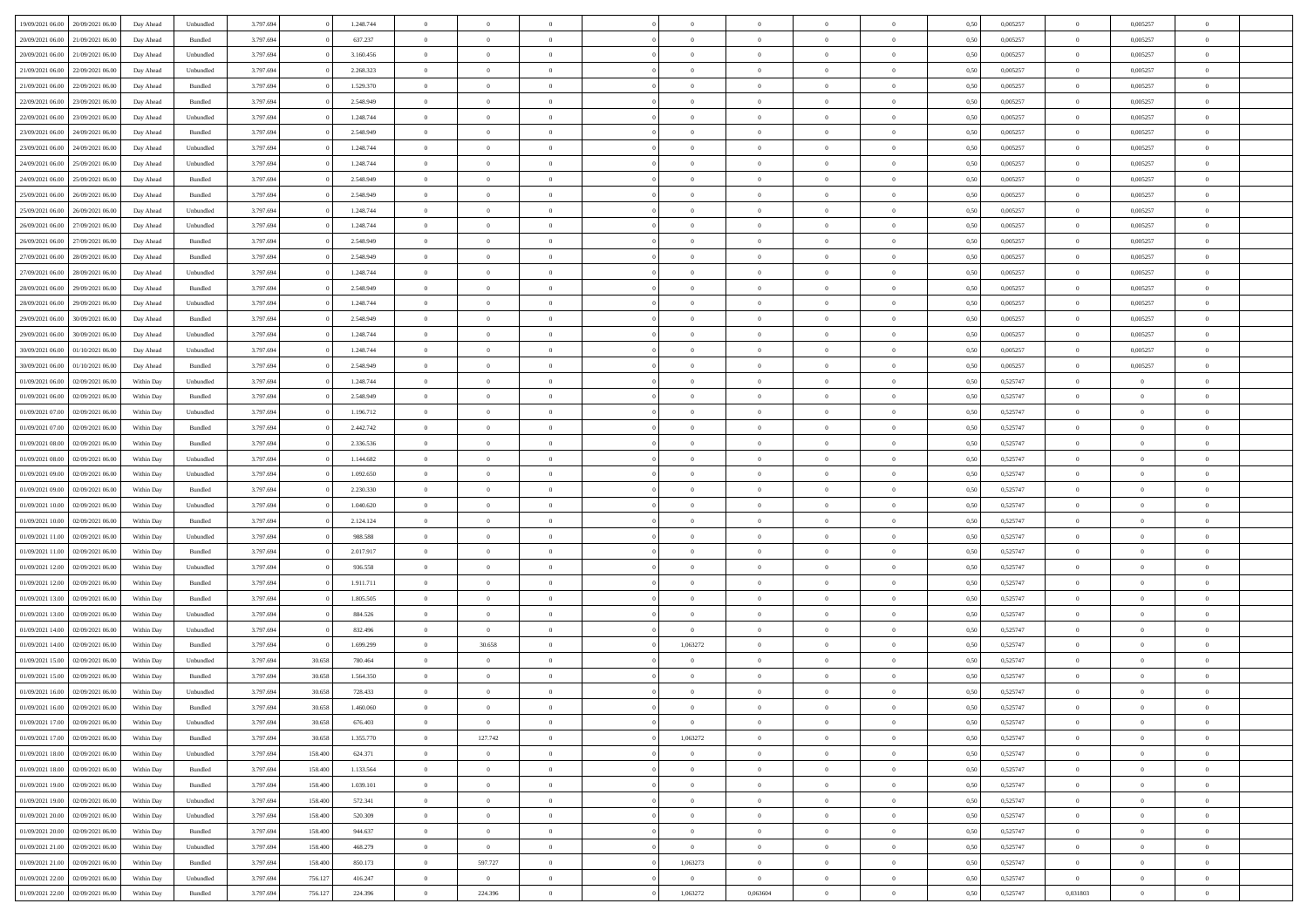| 01/09/2021 23:00 | 02/09/2021 06:00 | Within Day | Unbundled          | 3.797.694 | 980.524 | 364.217   | $\overline{0}$ | $\theta$       |                | $\Omega$       | $\Omega$       | $\theta$       | $\theta$       | 0.50 | 0,525746 | $\theta$       | $\overline{0}$ | $\theta$       |  |
|------------------|------------------|------------|--------------------|-----------|---------|-----------|----------------|----------------|----------------|----------------|----------------|----------------|----------------|------|----------|----------------|----------------|----------------|--|
|                  |                  |            |                    |           |         |           |                |                |                |                |                |                |                |      |          |                |                |                |  |
| 02/09/2021 00:00 | 02/09/2021 06.00 | Within Day | Unbundled          | 3.797.694 | 980.524 | 312.185   | $\overline{0}$ | $\theta$       | $\overline{0}$ | $\overline{0}$ | $\bf{0}$       | $\overline{0}$ | $\bf{0}$       | 0,50 | 0,525747 | $\theta$       | $\overline{0}$ | $\overline{0}$ |  |
| 02/09/2021 01:00 | 02/09/2021 06:00 | Within Day | Unbundled          | 3.797.694 | 980.524 | 260.155   | $\overline{0}$ | $\overline{0}$ | $\overline{0}$ | $\overline{0}$ | $\bf{0}$       | $\overline{0}$ | $\mathbf{0}$   | 0,50 | 0,525747 | $\overline{0}$ | $\overline{0}$ | $\overline{0}$ |  |
| 02/09/2021 02:00 | 02/09/2021 06:00 | Within Day | Unbundled          | 3.797.694 | 980,524 | 208.123   | $\overline{0}$ | $\overline{0}$ | $\overline{0}$ | $\overline{0}$ | $\bf{0}$       | $\overline{0}$ | $\overline{0}$ | 0.50 | 0,525748 | $\theta$       | $\theta$       | $\overline{0}$ |  |
| 02/09/2021 03:00 | 02/09/2021 06:00 | Within Day | Unbundled          | 3.797.694 | 980.524 | 156.093   | $\overline{0}$ | $\theta$       | $\overline{0}$ | $\overline{0}$ | $\bf{0}$       | $\overline{0}$ | $\bf{0}$       | 0,50 | 0,525747 | $\theta$       | $\overline{0}$ | $\overline{0}$ |  |
| 02/09/2021 04:00 | 02/09/2021 06:00 | Within Day | Unbundled          | 3.797.694 | 980.524 | 104.061   | $\overline{0}$ | $\overline{0}$ | $\overline{0}$ | $\overline{0}$ | $\overline{0}$ | $\overline{0}$ | $\mathbf{0}$   | 0,50 | 0,525746 | $\overline{0}$ | $\overline{0}$ | $\bf{0}$       |  |
| 02/09/2021 05:00 | 02/09/2021 06:00 | Within Dav | Unbundled          | 3.797.694 | 980.524 | 52.031    | $\overline{0}$ | $\overline{0}$ | $\overline{0}$ | $\overline{0}$ | $\overline{0}$ | $\overline{0}$ | $\overline{0}$ | 0.50 | 0,525751 | $\theta$       | $\overline{0}$ | $\overline{0}$ |  |
|                  |                  |            |                    |           |         |           |                |                |                |                |                |                |                |      |          |                |                |                |  |
| 02/09/2021 06:00 | 03/09/2021 06.00 | Within Day | Unbundled          | 3.797.694 |         | 1.248.744 | $\overline{0}$ | $\theta$       | $\overline{0}$ | $\overline{0}$ | $\bf{0}$       | $\overline{0}$ | $\bf{0}$       | 0,50 | 0,525747 | $\theta$       | $\theta$       | $\overline{0}$ |  |
| 02/09/2021 06:00 | 03/09/2021 06:00 | Within Day | Bundled            | 3.797.694 |         | 2.548.949 | $\overline{0}$ | $\overline{0}$ | $\overline{0}$ | $\bf{0}$       | $\bf{0}$       | $\bf{0}$       | $\bf{0}$       | 0,50 | 0,525747 | $\,0\,$        | $\overline{0}$ | $\overline{0}$ |  |
| 02/09/2021 07:00 | 03/09/2021 06:00 | Within Dav | Unbundled          | 3.797.694 |         | 1.196.712 | $\overline{0}$ | $\overline{0}$ | $\overline{0}$ | $\overline{0}$ | $\overline{0}$ | $\overline{0}$ | $\overline{0}$ | 0.50 | 0,525747 | $\theta$       | $\overline{0}$ | $\overline{0}$ |  |
| 02/09/2021 07:00 | 03/09/2021 06:00 | Within Day | Bundled            | 3.797.694 |         | 2.442.742 | $\overline{0}$ | $\theta$       | $\overline{0}$ | $\overline{0}$ | $\bf{0}$       | $\overline{0}$ | $\bf{0}$       | 0,50 | 0,525747 | $\,$ 0 $\,$    | $\overline{0}$ | $\overline{0}$ |  |
| 02/09/2021 08:00 | 03/09/2021 06:00 | Within Day | Unbundled          | 3.797.694 |         | 1.144.682 | $\overline{0}$ | $\bf{0}$       | $\overline{0}$ | $\bf{0}$       | $\bf{0}$       | $\bf{0}$       | $\bf{0}$       | 0,50 | 0,525747 | $\overline{0}$ | $\overline{0}$ | $\bf{0}$       |  |
| 02/09/2021 08:00 | 03/09/2021 06:00 | Within Dav | Bundled            | 3.797.694 |         | 2.336.536 | $\overline{0}$ | $\overline{0}$ | $\overline{0}$ | $\overline{0}$ | $\bf{0}$       | $\overline{0}$ | $\overline{0}$ | 0.50 | 0,525747 | $\theta$       | $\theta$       | $\overline{0}$ |  |
|                  |                  |            |                    |           |         |           |                |                |                |                |                |                |                |      |          |                |                |                |  |
| 02/09/2021 09:00 | 03/09/2021 06.00 | Within Day | Unbundled          | 3.797.694 |         | 1.092.650 | $\overline{0}$ | $\theta$       | $\overline{0}$ | $\overline{0}$ | $\bf{0}$       | $\overline{0}$ | $\bf{0}$       | 0,50 | 0,525747 | $\theta$       | $\overline{0}$ | $\overline{0}$ |  |
| 02/09/2021 09:00 | 03/09/2021 06:00 | Within Day | Bundled            | 3.797.694 |         | 2.230.330 | $\overline{0}$ | $\overline{0}$ | $\overline{0}$ | $\bf{0}$       | $\overline{0}$ | $\overline{0}$ | $\mathbf{0}$   | 0,50 | 0,525747 | $\overline{0}$ | $\overline{0}$ | $\bf{0}$       |  |
| 02/09/2021 10:00 | 03/09/2021 06:00 | Within Dav | Bundled            | 3.797.694 |         | 2.124.124 | $\overline{0}$ | $\overline{0}$ | $\overline{0}$ | $\overline{0}$ | $\overline{0}$ | $\overline{0}$ | $\overline{0}$ | 0.50 | 0,525747 | $\theta$       | $\overline{0}$ | $\overline{0}$ |  |
| 02/09/2021 10:00 | 03/09/2021 06:00 | Within Day | Unbundled          | 3.797.694 |         | 1.040.620 | $\overline{0}$ | $\theta$       | $\overline{0}$ | $\overline{0}$ | $\bf{0}$       | $\overline{0}$ | $\bf{0}$       | 0,50 | 0,525747 | $\theta$       | $\theta$       | $\overline{0}$ |  |
| 02/09/2021 11:00 | 03/09/2021 06:00 | Within Day | Unbundled          | 3.797.694 |         | 988.588   | $\overline{0}$ | $\overline{0}$ | $\overline{0}$ | $\bf{0}$       | $\bf{0}$       | $\bf{0}$       | $\bf{0}$       | 0,50 | 0,525747 | $\,0\,$        | $\overline{0}$ | $\overline{0}$ |  |
| 02/09/2021 11:00 | 03/09/2021 06:00 | Within Day | Bundled            | 3.797.694 |         | 2.017.917 | $\overline{0}$ | $\overline{0}$ | $\overline{0}$ | $\overline{0}$ | $\overline{0}$ | $\overline{0}$ | $\overline{0}$ | 0.50 | 0,525747 | $\theta$       | $\overline{0}$ | $\overline{0}$ |  |
| 02/09/2021 12:00 | 03/09/2021 06:00 | Within Day | Unbundled          | 3.797.694 |         | 936.558   | $\overline{0}$ | $\theta$       | $\overline{0}$ | $\overline{0}$ | $\bf{0}$       | $\overline{0}$ | $\bf{0}$       | 0,50 | 0,525747 | $\,$ 0 $\,$    | $\overline{0}$ | $\overline{0}$ |  |
|                  |                  |            |                    |           |         |           |                |                |                |                |                |                |                |      |          |                |                |                |  |
| 02/09/2021 12:00 | 03/09/2021 06:00 | Within Day | Bundled            | 3.797.694 |         | 1.911.711 | $\overline{0}$ | $\overline{0}$ | $\overline{0}$ | $\bf{0}$       | $\bf{0}$       | $\bf{0}$       | $\bf{0}$       | 0,50 | 0,525747 | $\,0\,$        | $\overline{0}$ | $\bf{0}$       |  |
| 02/09/2021 13:00 | 03/09/2021 06:00 | Within Day | Unbundled          | 3.797.694 |         | 884.526   | $\overline{0}$ | $\overline{0}$ | $\overline{0}$ | $\overline{0}$ | $\bf{0}$       | $\overline{0}$ | $\overline{0}$ | 0.50 | 0,525747 | $\theta$       | $\overline{0}$ | $\overline{0}$ |  |
| 02/09/2021 13:00 | 03/09/2021 06:00 | Within Day | Bundled            | 3.797.694 |         | 1.805.505 | $\overline{0}$ | $\theta$       | $\overline{0}$ | $\overline{0}$ | $\bf{0}$       | $\overline{0}$ | $\bf{0}$       | 0,50 | 0,525747 | $\,$ 0 $\,$    | $\overline{0}$ | $\overline{0}$ |  |
| 02/09/2021 14:00 | 03/09/2021 06:00 | Within Day | Unbundled          | 3.797.694 |         | 832.496   | $\overline{0}$ | $\overline{0}$ | $\overline{0}$ | $\bf{0}$       | $\overline{0}$ | $\overline{0}$ | $\mathbf{0}$   | 0,50 | 0,525747 | $\overline{0}$ | $\overline{0}$ | $\bf{0}$       |  |
| 02/09/2021 14:00 | 03/09/2021 06:00 | Within Dav | Bundled            | 3.797.694 |         | 1.699.299 | $\overline{0}$ | $\overline{0}$ | $\overline{0}$ | $\overline{0}$ | $\overline{0}$ | $\overline{0}$ | $\overline{0}$ | 0.50 | 0,525747 | $\theta$       | $\overline{0}$ | $\overline{0}$ |  |
| 02/09/2021 15:00 | 03/09/2021 06:00 | Within Day | Bundled            | 3.797.694 |         | 1.593.092 | $\overline{0}$ | $\theta$       | $\overline{0}$ | $\overline{0}$ | $\bf{0}$       | $\overline{0}$ | $\bf{0}$       | 0,50 | 0,525747 | $\theta$       | $\theta$       | $\overline{0}$ |  |
|                  |                  |            |                    |           |         |           |                |                |                |                |                |                |                |      |          |                |                |                |  |
| 02/09/2021 15:00 | 03/09/2021 06:00 | Within Day | Unbundled          | 3.797.694 |         | 780.464   | $\overline{0}$ | $\overline{0}$ | $\overline{0}$ | $\bf{0}$       | $\bf{0}$       | $\bf{0}$       | $\bf{0}$       | 0,50 | 0,525747 | $\,0\,$        | $\overline{0}$ | $\overline{0}$ |  |
| 02/09/2021 16:00 | 03/09/2021 06:00 | Within Day | Unbundled          | 3.797.694 |         | 728.433   | $\overline{0}$ | $\overline{0}$ | $\overline{0}$ | $\overline{0}$ | $\overline{0}$ | $\overline{0}$ | $\overline{0}$ | 0.50 | 0,525747 | $\theta$       | $\overline{0}$ | $\overline{0}$ |  |
| 02/09/2021 16:00 | 03/09/2021 06:00 | Within Day | Bundled            | 3.797.694 |         | 1.486.887 | $\overline{0}$ | $\theta$       | $\overline{0}$ | $\overline{0}$ | $\bf{0}$       | $\overline{0}$ | $\bf{0}$       | 0,50 | 0,525747 | $\,$ 0 $\,$    | $\overline{0}$ | $\overline{0}$ |  |
| 02/09/2021 17:00 | 03/09/2021 06:00 | Within Day | Unbundled          | 3.797.694 |         | 676.403   | $\overline{0}$ | $\overline{0}$ | $\overline{0}$ | $\overline{0}$ | $\bf{0}$       | $\overline{0}$ | $\bf{0}$       | 0,50 | 0,525747 | $\overline{0}$ | $\overline{0}$ | $\bf{0}$       |  |
| 02/09/2021 17:00 | 03/09/2021 06.00 | Within Day | Bundled            | 3.797.694 |         | 1.380.680 | $\overline{0}$ | $\Omega$       | $\Omega$       | $\Omega$       | $\Omega$       | $\overline{0}$ | $\overline{0}$ | 0,50 | 0,525747 | $\,0\,$        | $\theta$       | $\theta$       |  |
| 02/09/2021 18:00 | 03/09/2021 06:00 | Within Day | Unbundled          | 3.797.694 |         | 624.371   | $\overline{0}$ | $\theta$       | $\overline{0}$ | $\overline{0}$ | $\bf{0}$       | $\overline{0}$ | $\bf{0}$       | 0,50 | 0,525747 | $\theta$       | $\overline{0}$ | $\overline{0}$ |  |
| 02/09/2021 18:00 | 03/09/2021 06:00 | Within Day | Bundled            | 3.797.694 |         | 1.274.474 | $\overline{0}$ | $\overline{0}$ | $\overline{0}$ | $\overline{0}$ | $\overline{0}$ | $\overline{0}$ | $\mathbf{0}$   | 0,50 | 0,525747 | $\overline{0}$ | $\overline{0}$ | $\bf{0}$       |  |
|                  |                  |            |                    |           |         |           |                |                |                |                |                |                |                |      |          |                |                |                |  |
| 02/09/2021 19:00 | 03/09/2021 06:00 | Within Day | Unbundled          | 3.797.694 |         | 572.341   | $\overline{0}$ | $\Omega$       | $\Omega$       | $\Omega$       | $\bf{0}$       | $\overline{0}$ | $\overline{0}$ | 0.50 | 0,525747 | $\,0\,$        | $\theta$       | $\theta$       |  |
| 02/09/2021 19:00 | 03/09/2021 06:00 | Within Day | Bundled            | 3.797.694 |         | 1.168.268 | $\overline{0}$ | $\theta$       | $\overline{0}$ | $\overline{0}$ | $\bf{0}$       | $\overline{0}$ | $\bf{0}$       | 0,50 | 0,525747 | $\,$ 0 $\,$    | $\overline{0}$ | $\overline{0}$ |  |
| 02/09/2021 20.00 | 03/09/2021 06:00 | Within Day | Unbundled          | 3.797.694 |         | 520.309   | $\overline{0}$ | $\overline{0}$ | $\overline{0}$ | $\overline{0}$ | $\bf{0}$       | $\overline{0}$ | $\bf{0}$       | 0,50 | 0,525747 | $\,0\,$        | $\overline{0}$ | $\bf{0}$       |  |
| 02/09/2021 20:00 | 03/09/2021 06:00 | Within Day | Bundled            | 3.797.694 |         | 1.062.062 | $\overline{0}$ | $\Omega$       | $\Omega$       | $\Omega$       | $\theta$       | $\overline{0}$ | $\overline{0}$ | 0.50 | 0,525747 | $\,$ 0 $\,$    | $\theta$       | $\theta$       |  |
| 02/09/2021 21:00 | 03/09/2021 06:00 | Within Day | Bundled            | 3.797.694 |         | 955.855   | $\overline{0}$ | $\theta$       | $\overline{0}$ | $\overline{0}$ | $\bf{0}$       | $\overline{0}$ | $\bf{0}$       | 0,50 | 0,525747 | $\,$ 0 $\,$    | $\overline{0}$ | $\overline{0}$ |  |
| 02/09/2021 21.00 | 03/09/2021 06:00 | Within Day | Unbundled          | 3.797.694 |         | 468.279   | $\overline{0}$ | $\bf{0}$       | $\overline{0}$ | $\overline{0}$ | $\bf{0}$       | $\overline{0}$ | $\bf{0}$       | 0,50 | 0,525747 | $\overline{0}$ | $\overline{0}$ | $\bf{0}$       |  |
| 02/09/2021 22:00 | 03/09/2021 06.00 | Within Day | Unbundled          | 3.797.694 |         | 416.247   | $\overline{0}$ | $\Omega$       | $\overline{0}$ | $\Omega$       | $\overline{0}$ | $\overline{0}$ | $\overline{0}$ | 0,50 | 0,525747 | $\,0\,$        | $\theta$       | $\theta$       |  |
|                  |                  |            |                    |           |         |           |                | $\overline{0}$ |                |                |                |                |                |      |          |                |                |                |  |
| 02/09/2021 22:00 | 03/09/2021 06:00 | Within Day | Bundled            | 3.797.694 |         | 849.650   | $\overline{0}$ |                | $\overline{0}$ | $\overline{0}$ | $\bf{0}$       | $\overline{0}$ | $\bf{0}$       | 0,50 | 0,525747 | $\,$ 0 $\,$    | $\overline{0}$ | $\overline{0}$ |  |
| 02/09/2021 23.00 | 03/09/2021 06:00 | Within Day | Unbundled          | 3.797.694 |         | 364.217   | $\overline{0}$ | $\overline{0}$ | $\overline{0}$ | $\overline{0}$ | $\bf{0}$       | $\overline{0}$ | $\mathbf{0}$   | 0,50 | 0,525746 | $\overline{0}$ | $\overline{0}$ | $\bf{0}$       |  |
| 02/09/2021 23:00 | 03/09/2021 06:00 | Within Day | Bundled            | 3.797.694 |         | 743.443   | $\overline{0}$ | $\Omega$       | $\Omega$       | $\Omega$       | $\Omega$       | $\Omega$       | $\overline{0}$ | 0.50 | 0,525746 | $\theta$       | $\theta$       | $\theta$       |  |
| 03/09/2021 00:00 | 03/09/2021 06:00 | Within Day | Unbundled          | 3.797.694 |         | 312.185   | $\overline{0}$ | $\overline{0}$ | $\overline{0}$ | $\bf{0}$       | $\,$ 0         | $\overline{0}$ | $\bf{0}$       | 0,50 | 0,525747 | $\,0\,$        | $\,$ 0 $\,$    | $\overline{0}$ |  |
| 03/09/2021 00:00 | 03/09/2021 06:00 | Within Day | $\mathbf B$ undled | 3.797.694 |         | 637.237   | $\bf{0}$       | $\bf{0}$       |                |                |                |                |                | 0,50 | 0,525747 | $\bf{0}$       | $\overline{0}$ |                |  |
| 03/09/2021 01:00 | 03/09/2021 06:00 | Within Day | Unbundled          | 3.797.694 |         | 260.155   | $\overline{0}$ | $\overline{0}$ | $\overline{0}$ | $\Omega$       | $\overline{0}$ | $\overline{0}$ | $\overline{0}$ | 0,50 | 0,525747 | $\theta$       | $\theta$       | $\theta$       |  |
| 03/09/2021 01:00 | 03/09/2021 06:00 | Within Day | Bundled            | 3.797.694 |         | 531.030   | $\overline{0}$ | $\,$ 0         | $\overline{0}$ | $\overline{0}$ | $\,$ 0 $\,$    | $\overline{0}$ | $\,$ 0 $\,$    | 0,50 | 0,525747 | $\,$ 0 $\,$    | $\,$ 0 $\,$    | $\,$ 0         |  |
|                  |                  |            |                    |           |         |           |                |                |                |                |                |                |                |      |          |                |                |                |  |
| 03/09/2021 02:00 | 03/09/2021 06:00 | Within Day | Bundled            | 3.797.694 |         | 424.825   | $\overline{0}$ | $\overline{0}$ | $\overline{0}$ | $\overline{0}$ | $\overline{0}$ | $\overline{0}$ | $\mathbf{0}$   | 0,50 | 0,525748 | $\overline{0}$ | $\bf{0}$       | $\overline{0}$ |  |
| 03/09/2021 02:00 | 03/09/2021 06:00 | Within Day | Unbundled          | 3.797.694 |         | 208.123   | $\overline{0}$ | $\overline{0}$ | $\overline{0}$ | $\Omega$       | $\overline{0}$ | $\overline{0}$ | $\overline{0}$ | 0,50 | 0,525748 | $\overline{0}$ | $\theta$       | $\overline{0}$ |  |
| 03/09/2021 03:00 | 03/09/2021 06:00 | Within Day | Unbundled          | 3.797.694 |         | 156.093   | $\overline{0}$ | $\,$ 0         | $\overline{0}$ | $\overline{0}$ | $\,$ 0 $\,$    | $\overline{0}$ | $\mathbf{0}$   | 0,50 | 0,525747 | $\,$ 0 $\,$    | $\overline{0}$ | $\overline{0}$ |  |
| 03/09/2021 03:00 | 03/09/2021 06:00 | Within Day | Bundled            | 3.797.694 |         | 318.618   | $\overline{0}$ | $\overline{0}$ | $\overline{0}$ | $\overline{0}$ | $\overline{0}$ | $\overline{0}$ | $\mathbf{0}$   | 0,50 | 0,525747 | $\overline{0}$ | $\overline{0}$ | $\bf{0}$       |  |
| 03/09/2021 04:00 | 03/09/2021 06:00 | Within Day | Unbundled          | 3.797.694 |         | 104,061   | $\overline{0}$ | $\overline{0}$ | $\overline{0}$ | $\Omega$       | $\overline{0}$ | $\overline{0}$ | $\bf{0}$       | 0.50 | 0,525746 | $\overline{0}$ | $\theta$       | $\overline{0}$ |  |
| 03/09/2021 04:00 | 03/09/2021 06:00 | Within Day | Bundled            | 3.797.694 |         | 212.412   | $\overline{0}$ | $\,$ 0         | $\overline{0}$ | $\bf{0}$       | $\bf{0}$       | $\bf{0}$       | $\bf{0}$       | 0,50 | 0,525746 | $\,$ 0 $\,$    | $\overline{0}$ | $\overline{0}$ |  |
| 03/09/2021 05:00 | 03/09/2021 06:00 | Within Day | Unbundled          | 3.797.694 |         | 52.031    | $\overline{0}$ | $\bf{0}$       | $\overline{0}$ | $\overline{0}$ | $\overline{0}$ | $\overline{0}$ | $\mathbf{0}$   | 0,50 | 0,525751 | $\overline{0}$ | $\overline{0}$ | $\bf{0}$       |  |
|                  |                  |            |                    |           |         |           |                |                |                |                |                |                |                |      |          |                |                |                |  |
| 03/09/2021 05:00 | 03/09/2021 06:00 | Within Day | Bundled            | 3.797.694 |         | 106,206   | $\overline{0}$ | $\overline{0}$ | $\overline{0}$ | $\Omega$       | $\overline{0}$ | $\overline{0}$ | $\overline{0}$ | 0.50 | 0,525751 | $\overline{0}$ | $\overline{0}$ | $\overline{0}$ |  |
| 03/09/2021 06:00 | 04/09/2021 06.00 | Within Day | Unbundled          | 3.797.694 |         | 1.248.744 | $\overline{0}$ | $\bf{0}$       | $\overline{0}$ | $\bf{0}$       | $\bf{0}$       | $\bf{0}$       | $\mathbf{0}$   | 0,50 | 0,525747 | $\,$ 0 $\,$    | $\,$ 0 $\,$    | $\bf{0}$       |  |
| 03/09/2021 06:00 | 04/09/2021 06:00 | Within Day | Bundled            | 3.797.694 |         | 2.548.949 | $\overline{0}$ | $\overline{0}$ | $\overline{0}$ | $\overline{0}$ | $\overline{0}$ | $\bf{0}$       | $\mathbf{0}$   | 0,50 | 0,525747 | $\overline{0}$ | $\bf{0}$       | $\bf{0}$       |  |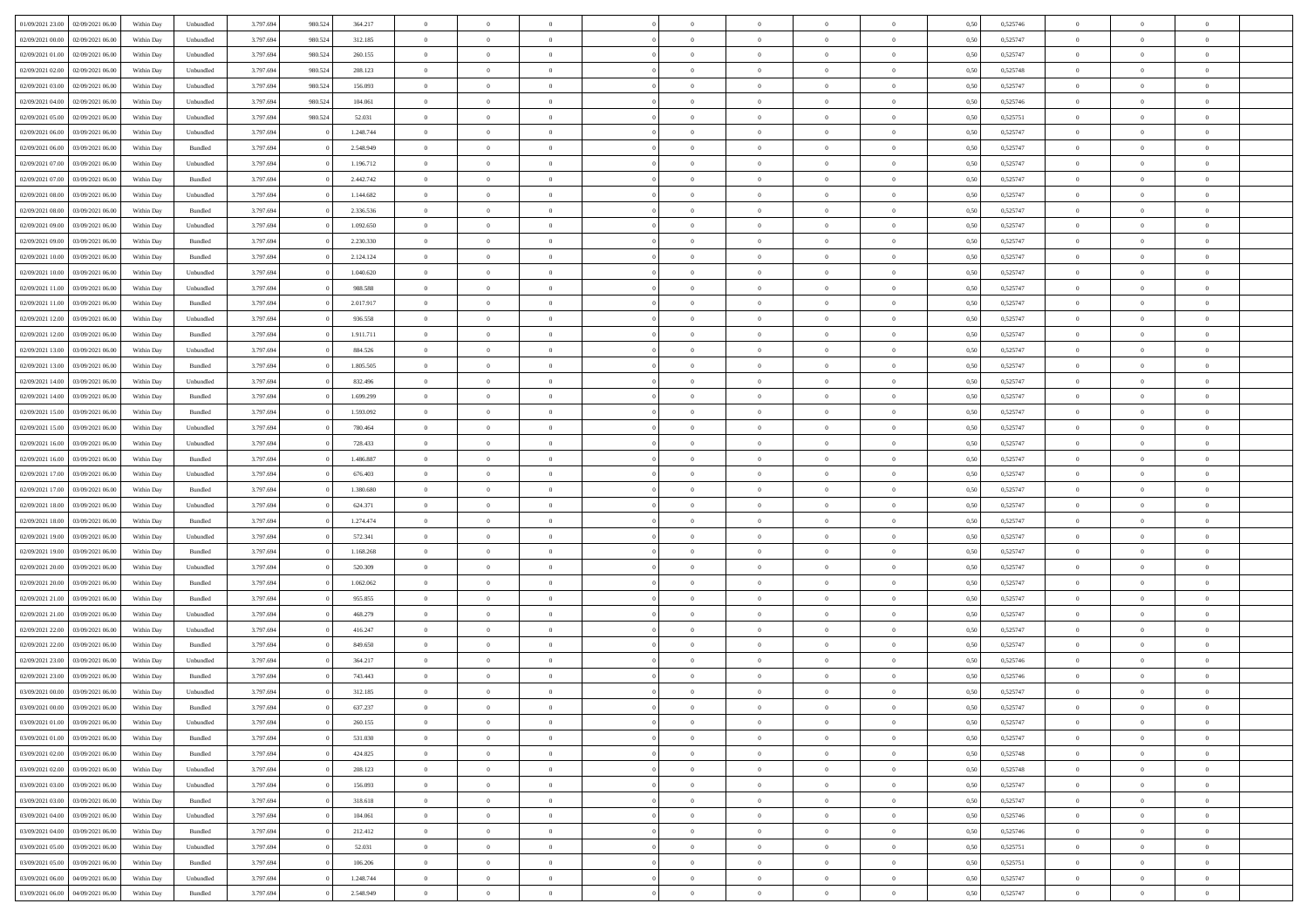|                                   |                  |            |           |           |         |           |                |                |                |                | $\Omega$       | $\theta$       | $\theta$       |      |          | $\theta$       | $\overline{0}$ | $\theta$       |  |
|-----------------------------------|------------------|------------|-----------|-----------|---------|-----------|----------------|----------------|----------------|----------------|----------------|----------------|----------------|------|----------|----------------|----------------|----------------|--|
| 03/09/2021 07:00                  | 04/09/2021 06:00 | Within Day | Unbundled | 3.797.694 |         | 1.196.712 | $\overline{0}$ | $\theta$       |                | $\Omega$       |                |                |                | 0,50 | 0,525747 |                |                |                |  |
| 03/09/2021 07:00                  | 04/09/2021 06.00 | Within Day | Bundled   | 3.797.694 |         | 2.442.742 | $\overline{0}$ | $\theta$       | $\overline{0}$ | $\overline{0}$ | $\bf{0}$       | $\overline{0}$ | $\bf{0}$       | 0,50 | 0,525747 | $\theta$       | $\overline{0}$ | $\overline{0}$ |  |
| 03/09/2021 08:00                  | 04/09/2021 06.00 | Within Day | Bundled   | 3.797.694 |         | 2.336.536 | $\overline{0}$ | $\bf{0}$       | $\overline{0}$ | $\bf{0}$       | $\bf{0}$       | $\bf{0}$       | $\mathbf{0}$   | 0,50 | 0,525747 | $\overline{0}$ | $\overline{0}$ | $\overline{0}$ |  |
| 03/09/2021 08:00                  | 04/09/2021 06:00 | Within Dav | Unbundled | 3.797.694 |         | 1.144.682 | $\overline{0}$ | $\overline{0}$ | $\overline{0}$ | $\overline{0}$ | $\bf{0}$       | $\overline{0}$ | $\overline{0}$ | 0.50 | 0,525747 | $\theta$       | $\theta$       | $\overline{0}$ |  |
|                                   |                  |            |           |           |         |           |                |                |                |                |                |                |                |      |          |                |                |                |  |
| 03/09/2021 09:00                  | 04/09/2021 06.00 | Within Day | Unbundled | 3.797.694 |         | 1.092.650 | $\overline{0}$ | $\theta$       | $\overline{0}$ | $\overline{0}$ | $\bf{0}$       | $\overline{0}$ | $\bf{0}$       | 0,50 | 0,525747 | $\theta$       | $\overline{0}$ | $\overline{0}$ |  |
| 03/09/2021 09:00                  | 04/09/2021 06.00 | Within Day | Bundled   | 3.797.694 |         | 2.230.330 | $\overline{0}$ | $\overline{0}$ | $\overline{0}$ | $\bf{0}$       | $\overline{0}$ | $\overline{0}$ | $\mathbf{0}$   | 0,50 | 0,525747 | $\overline{0}$ | $\overline{0}$ | $\bf{0}$       |  |
| 03/09/2021 10:00                  | 04/09/2021 06:00 | Within Dav | Unbundled | 3.797.694 |         | 1.040.620 | $\overline{0}$ | $\overline{0}$ | $\overline{0}$ | $\overline{0}$ | $\overline{0}$ | $\overline{0}$ | $\overline{0}$ | 0.50 | 0,525747 | $\theta$       | $\overline{0}$ | $\overline{0}$ |  |
| 03/09/2021 10:00                  | 04/09/2021 06.00 | Within Day | Bundled   | 3.797.694 |         | 2.124.124 | $\overline{0}$ | $\theta$       | $\overline{0}$ | $\overline{0}$ | $\bf{0}$       | $\overline{0}$ | $\bf{0}$       | 0,50 | 0,525747 | $\theta$       | $\theta$       | $\overline{0}$ |  |
|                                   |                  |            |           |           |         |           |                |                |                |                |                |                |                |      |          |                |                |                |  |
| 03/09/2021 11:00                  | 04/09/2021 06.00 | Within Day | Unbundled | 3.797.694 |         | 988.588   | $\overline{0}$ | $\overline{0}$ | $\overline{0}$ | $\bf{0}$       | $\bf{0}$       | $\bf{0}$       | $\bf{0}$       | 0,50 | 0,525747 | $\,0\,$        | $\overline{0}$ | $\overline{0}$ |  |
| 03/09/2021 11:00                  | 04/09/2021 06:00 | Within Dav | Bundled   | 3.797.694 |         | 2.017.917 | $\overline{0}$ | $\overline{0}$ | $\overline{0}$ | $\overline{0}$ | $\overline{0}$ | $\overline{0}$ | $\overline{0}$ | 0.50 | 0,525747 | $\theta$       | $\overline{0}$ | $\overline{0}$ |  |
| 03/09/2021 12:00                  | 04/09/2021 06.00 | Within Day | Unbundled | 3.797.694 |         | 936.558   | $\overline{0}$ | $\theta$       | $\overline{0}$ | $\overline{0}$ | $\bf{0}$       | $\overline{0}$ | $\bf{0}$       | 0,50 | 0,525747 | $\,$ 0 $\,$    | $\overline{0}$ | $\overline{0}$ |  |
| 03/09/2021 12:00                  | 04/09/2021 06.00 | Within Day | Bundled   | 3.797.694 |         | 1.911.711 | $\overline{0}$ | $\bf{0}$       | $\overline{0}$ | $\overline{0}$ | $\bf{0}$       | $\overline{0}$ | $\bf{0}$       | 0,50 | 0,525747 | $\bf{0}$       | $\overline{0}$ | $\bf{0}$       |  |
| 03/09/2021 13:00                  | 04/09/2021 06:00 | Within Day | Bundled   | 3.797.694 |         | 1.805.505 | $\overline{0}$ | $\overline{0}$ | $\overline{0}$ | $\overline{0}$ | $\bf{0}$       | $\overline{0}$ | $\overline{0}$ | 0.50 | 0,525747 | $\theta$       | $\theta$       | $\overline{0}$ |  |
|                                   |                  |            |           |           |         |           | $\overline{0}$ | $\theta$       | $\overline{0}$ | $\overline{0}$ | $\bf{0}$       | $\overline{0}$ |                |      |          | $\theta$       | $\overline{0}$ | $\overline{0}$ |  |
| 03/09/2021 13:00                  | 04/09/2021 06.00 | Within Day | Unbundled | 3.797.694 |         | 884.526   |                |                |                |                |                |                | $\bf{0}$       | 0,50 | 0,525747 |                |                |                |  |
| 03/09/2021 14:00                  | 04/09/2021 06.00 | Within Day | Unbundled | 3.797.694 |         | 832.496   | $\overline{0}$ | $\overline{0}$ | $\overline{0}$ | $\overline{0}$ | $\overline{0}$ | $\overline{0}$ | $\mathbf{0}$   | 0,50 | 0,525747 | $\bf{0}$       | $\overline{0}$ | $\bf{0}$       |  |
| 03/09/2021 14:00                  | 04/09/2021 06:00 | Within Dav | Bundled   | 3.797.694 |         | 1.699.299 | $\overline{0}$ | $\overline{0}$ | $\overline{0}$ | $\overline{0}$ | $\overline{0}$ | $\overline{0}$ | $\overline{0}$ | 0.50 | 0,525747 | $\theta$       | $\overline{0}$ | $\overline{0}$ |  |
| 03/09/2021 15:00                  | 04/09/2021 06.00 | Within Day | Unbundled | 3.797.694 |         | 780.464   | $\overline{0}$ | $\theta$       | $\overline{0}$ | $\overline{0}$ | $\bf{0}$       | $\overline{0}$ | $\bf{0}$       | 0,50 | 0,525747 | $\theta$       | $\theta$       | $\overline{0}$ |  |
| 03/09/2021 15:00                  | 04/09/2021 06.00 | Within Day | Bundled   | 3.797.694 |         | 1.593.092 | $\overline{0}$ | $\overline{0}$ | $\overline{0}$ | $\bf{0}$       | $\bf{0}$       | $\bf{0}$       | $\bf{0}$       | 0,50 | 0,525747 | $\,0\,$        | $\overline{0}$ | $\overline{0}$ |  |
|                                   |                  |            |           |           |         |           |                |                |                |                |                |                |                |      |          |                |                |                |  |
| 03/09/2021 16:00                  | 04/09/2021 06:00 | Within Dav | Unbundled | 3.797.694 |         | 728.433   | $\overline{0}$ | $\overline{0}$ | $\overline{0}$ | $\overline{0}$ | $\overline{0}$ | $\overline{0}$ | $\overline{0}$ | 0.50 | 0,525747 | $\theta$       | $\overline{0}$ | $\overline{0}$ |  |
| 03/09/2021 16:00                  | 04/09/2021 06.00 | Within Day | Bundled   | 3.797.694 |         | 1.486.887 | $\overline{0}$ | $\theta$       | $\overline{0}$ | $\overline{0}$ | $\bf{0}$       | $\overline{0}$ | $\bf{0}$       | 0,50 | 0,525747 | $\,$ 0 $\,$    | $\overline{0}$ | $\overline{0}$ |  |
| 03/09/2021 17:00                  | 04/09/2021 06.00 | Within Day | Unbundled | 3.797.694 |         | 676.403   | $\overline{0}$ | $\overline{0}$ | $\overline{0}$ | $\bf{0}$       | $\bf{0}$       | $\bf{0}$       | $\bf{0}$       | 0,50 | 0,525747 | $\,0\,$        | $\overline{0}$ | $\bf{0}$       |  |
| 03/09/2021 17:00                  | 04/09/2021 06:00 | Within Day | Bundled   | 3.797.694 |         | 1.380.680 | $\overline{0}$ | $\overline{0}$ | $\overline{0}$ | $\overline{0}$ | $\bf{0}$       | $\overline{0}$ | $\overline{0}$ | 0.50 | 0,525747 | $\theta$       | $\overline{0}$ | $\overline{0}$ |  |
| 03/09/2021 18:00                  | 04/09/2021 06.00 | Within Day | Unbundled | 3.797.694 |         | 624.371   | $\overline{0}$ | $\theta$       | $\overline{0}$ | $\overline{0}$ | $\bf{0}$       | $\overline{0}$ | $\bf{0}$       | 0,50 | 0,525747 | $\,$ 0 $\,$    | $\overline{0}$ | $\overline{0}$ |  |
|                                   |                  |            |           |           |         |           |                |                |                |                |                |                |                |      |          |                |                |                |  |
| 03/09/2021 18:00                  | 04/09/2021 06.00 | Within Day | Bundled   | 3.797.694 |         | 1.274.474 | $\overline{0}$ | $\overline{0}$ | $\overline{0}$ | $\bf{0}$       | $\overline{0}$ | $\overline{0}$ | $\mathbf{0}$   | 0,50 | 0,525747 | $\bf{0}$       | $\overline{0}$ | $\bf{0}$       |  |
| 03/09/2021 19:00                  | 04/09/2021 06:00 | Within Dav | Bundled   | 3.797.694 |         | 1.168.268 | $\overline{0}$ | $\overline{0}$ | $\overline{0}$ | $\overline{0}$ | $\overline{0}$ | $\overline{0}$ | $\overline{0}$ | 0.50 | 0,525747 | $\theta$       | $\overline{0}$ | $\overline{0}$ |  |
| 03/09/2021 19:00                  | 04/09/2021 06.00 | Within Day | Unbundled | 3.797.694 |         | 572.341   | $\overline{0}$ | $\theta$       | $\overline{0}$ | $\overline{0}$ | $\bf{0}$       | $\overline{0}$ | $\bf{0}$       | 0,50 | 0,525747 | $\theta$       | $\theta$       | $\overline{0}$ |  |
| 03/09/2021 20.00                  | 04/09/2021 06.00 | Within Day | Unbundled | 3.797.694 |         | 520.309   | $\overline{0}$ | $\overline{0}$ | $\overline{0}$ | $\bf{0}$       | $\bf{0}$       | $\bf{0}$       | $\bf{0}$       | 0,50 | 0,525747 | $\,0\,$        | $\overline{0}$ | $\overline{0}$ |  |
| 03/09/2021 20:00                  | 04/09/2021 06:00 |            | Bundled   | 3.797.694 |         | 1.062.062 | $\overline{0}$ | $\overline{0}$ | $\overline{0}$ | $\overline{0}$ | $\overline{0}$ | $\overline{0}$ | $\overline{0}$ | 0.50 | 0,525747 | $\theta$       | $\overline{0}$ | $\overline{0}$ |  |
|                                   |                  | Within Day |           |           |         |           |                |                |                |                |                |                |                |      |          |                |                |                |  |
| 03/09/2021 21:00                  | 04/09/2021 06.00 | Within Day | Unbundled | 3.797.694 |         | 468.279   | $\overline{0}$ | $\theta$       | $\overline{0}$ | $\overline{0}$ | $\bf{0}$       | $\overline{0}$ | $\bf{0}$       | 0,50 | 0,525747 | $\,$ 0 $\,$    | $\overline{0}$ | $\overline{0}$ |  |
| 03/09/2021 21:00                  | 04/09/2021 06.00 | Within Day | Bundled   | 3.797.694 |         | 955.855   | $\overline{0}$ | $\overline{0}$ | $\overline{0}$ | $\bf{0}$       | $\bf{0}$       | $\overline{0}$ | $\bf{0}$       | 0,50 | 0,525747 | $\bf{0}$       | $\overline{0}$ | $\bf{0}$       |  |
| 03/09/2021 22.00                  | 04/09/2021 06.00 | Within Day | Unbundled | 3.797.694 |         | 416.247   | $\overline{0}$ | $\Omega$       | $\Omega$       | $\Omega$       | $\Omega$       | $\overline{0}$ | $\overline{0}$ | 0,50 | 0,525747 | $\,0\,$        | $\theta$       | $\theta$       |  |
| 03/09/2021 22:00                  | 04/09/2021 06.00 | Within Day | Bundled   | 3.797.694 |         | 849.650   | $\overline{0}$ | $\theta$       | $\overline{0}$ | $\overline{0}$ | $\bf{0}$       | $\overline{0}$ | $\bf{0}$       | 0,50 | 0,525747 | $\theta$       | $\overline{0}$ | $\overline{0}$ |  |
|                                   |                  |            |           |           |         |           |                |                |                |                |                |                |                |      |          |                |                |                |  |
| 03/09/2021 23.00                  | 04/09/2021 06.00 | Within Day | Unbundled | 3.797.694 |         | 364.217   | $\overline{0}$ | $\overline{0}$ | $\overline{0}$ | $\overline{0}$ | $\bf{0}$       | $\overline{0}$ | $\mathbf{0}$   | 0,50 | 0,525746 | $\bf{0}$       | $\overline{0}$ | $\bf{0}$       |  |
| 03/09/2021 23.00                  | 04/09/2021 06:00 | Within Day | Bundled   | 3.797.694 |         | 743.443   | $\overline{0}$ | $\Omega$       | $\Omega$       | $\Omega$       | $\bf{0}$       | $\overline{0}$ | $\overline{0}$ | 0.50 | 0,525746 | $\,0\,$        | $\theta$       | $\theta$       |  |
| 04/09/2021 00:00                  | 04/09/2021 06.00 | Within Day | Bundled   | 3.797.694 |         | 637.237   | $\overline{0}$ | $\theta$       | $\overline{0}$ | $\overline{0}$ | $\bf{0}$       | $\overline{0}$ | $\bf{0}$       | 0,50 | 0,525747 | $\,$ 0 $\,$    | $\overline{0}$ | $\overline{0}$ |  |
| 04/09/2021 00:00                  | 04/09/2021 06.00 | Within Day | Unbundled | 3.797.694 |         | 312.185   | $\overline{0}$ | $\overline{0}$ | $\overline{0}$ | $\overline{0}$ | $\bf{0}$       | $\overline{0}$ | $\bf{0}$       | 0,50 | 0,525747 | $\bf{0}$       | $\overline{0}$ | $\bf{0}$       |  |
| 04/09/2021 01:00                  | 04/09/2021 06:00 | Within Day | Unbundled | 3.797.694 |         | 260.155   | $\overline{0}$ | $\overline{0}$ | $\Omega$       | $\Omega$       | $\overline{0}$ | $\overline{0}$ | $\overline{0}$ | 0.50 | 0,525747 | $\,$ 0 $\,$    | $\theta$       | $\theta$       |  |
|                                   |                  |            |           |           |         |           |                |                |                |                |                |                |                |      |          |                |                |                |  |
| 04/09/2021 01:00                  | 04/09/2021 06.00 | Within Day | Bundled   | 3.797.694 |         | 531.030   | $\overline{0}$ | 530.622        | $\overline{0}$ | 1,063272       | $\bf{0}$       | $\overline{0}$ | $\bf{0}$       | 0,50 | 0,525747 | $\,$ 0 $\,$    | $\overline{0}$ | $\overline{0}$ |  |
| 04/09/2021 02.00                  | 04/09/2021 06.00 | Within Day | Unbundled | 3.797.694 | 530.621 | 208.123   | $\overline{0}$ | $\overline{0}$ | $\overline{0}$ | $\bf{0}$       | $\bf{0}$       | $\bf{0}$       | $\bf{0}$       | 0,50 | 0,525748 | $\overline{0}$ | $\overline{0}$ | $\bf{0}$       |  |
| 04/09/2021 02:00                  | 04/09/2021 06.00 | Within Day | Bundled   | 3.797.694 | 530.621 | 327       | $\overline{0}$ | $\Omega$       | $\overline{0}$ | $\Omega$       | $\Omega$       | $\overline{0}$ | $\overline{0}$ | 0,50 | 0,525748 | $\,0\,$        | $\theta$       | $\theta$       |  |
| 04/09/2021 03:00                  | 04/09/2021 06.00 | Within Day | Unbundled | 3.797.694 | 530.621 | 156.093   | $\overline{0}$ | $\overline{0}$ | $\overline{0}$ | $\overline{0}$ | $\bf{0}$       | $\overline{0}$ | $\bf{0}$       | 0,50 | 0,525747 | $\,$ 0 $\,$    | $\overline{0}$ | $\overline{0}$ |  |
| 04/09/2021 03:00                  | 04/09/2021 06.00 | Within Day | Bundled   | 3.797.694 | 530.621 | 245       | $\overline{0}$ | $\overline{0}$ | $\overline{0}$ | $\bf{0}$       | $\bf{0}$       | $\bf{0}$       | $\mathbf{0}$   | 0,50 | 0,525747 | $\overline{0}$ | $\overline{0}$ | $\bf{0}$       |  |
|                                   |                  |            |           |           |         |           |                |                |                |                |                |                |                |      |          |                |                |                |  |
| 04/09/2021 04:00                  | 04/09/2021 06:00 | Within Day | Unbundled | 3.797.694 | 530.621 | 104.061   | $\overline{0}$ | $\Omega$       | $\Omega$       | $\Omega$       | $\Omega$       | $\Omega$       | $\overline{0}$ | 0.50 | 0,525746 | $\theta$       | $\theta$       | $\theta$       |  |
| 04/09/2021 04:00                  | 04/09/2021 06:00 | Within Day | Bundled   | 3.797.694 | 530.621 | 164       | $\overline{0}$ | $\overline{0}$ | $\overline{0}$ | $\bf{0}$       | $\,$ 0         | $\bf{0}$       | $\bf{0}$       | 0,50 | 0,525746 | $\,0\,$        | $\,$ 0 $\,$    | $\overline{0}$ |  |
| 04/09/2021 05:00 04/09/2021 06:00 |                  | Within Day | Unbundled | 3.797.694 | 530.621 | 52.031    | $\bf{0}$       | $\bf{0}$       |                |                |                |                |                | 0,50 | 0,525751 | $\bf{0}$       | $\overline{0}$ |                |  |
| 04/09/2021 05:00                  | 04/09/2021 06:00 | Within Day | Bundled   | 3.797.694 | 530.621 | 81        | $\overline{0}$ | $\overline{0}$ | $\overline{0}$ | $\Omega$       | $\overline{0}$ | $\overline{0}$ | $\overline{0}$ | 0,50 | 0,525751 | $\theta$       | $\theta$       | $\Omega$       |  |
| 04/09/2021 06:00                  | 05/09/2021 06:00 | Within Day | Bundled   | 3.797.694 |         | 2.548.949 | $\overline{0}$ | $\,$ 0         | $\overline{0}$ | $\overline{0}$ | $\,$ 0 $\,$    | $\overline{0}$ | $\mathbf{0}$   | 0,50 | 0,525747 | $\,$ 0 $\,$    | $\,$ 0 $\,$    | $\,$ 0         |  |
|                                   |                  |            |           |           |         |           |                |                |                |                |                |                |                |      |          |                |                |                |  |
| 04/09/2021 06:00                  | 05/09/2021 06:00 | Within Day | Unbundled | 3.797.694 |         | 1.248.744 | $\overline{0}$ | $\overline{0}$ | $\overline{0}$ | $\overline{0}$ | $\overline{0}$ | $\overline{0}$ | $\mathbf{0}$   | 0,50 | 0,525747 | $\overline{0}$ | $\bf{0}$       | $\bf{0}$       |  |
| 04/09/2021 07:00                  | 05/09/2021 06:00 | Within Day | Unbundled | 3.797.694 |         | 1.196.712 | $\overline{0}$ | $\overline{0}$ | $\overline{0}$ | $\Omega$       | $\overline{0}$ | $\overline{0}$ | $\bf{0}$       | 0,50 | 0,525747 | $\overline{0}$ | $\theta$       | $\overline{0}$ |  |
| 04/09/2021 07:00                  | 05/09/2021 06:00 | Within Day | Bundled   | 3.797.694 |         | 2.442.742 | $\overline{0}$ | $\,$ 0         | $\overline{0}$ | $\overline{0}$ | $\overline{0}$ | $\overline{0}$ | $\bf{0}$       | 0,50 | 0,525747 | $\,$ 0 $\,$    | $\overline{0}$ | $\overline{0}$ |  |
| 04/09/2021 08:00                  | 05/09/2021 06:00 | Within Day | Unbundled | 3.797.694 |         | 1.144.682 | $\overline{0}$ | $\overline{0}$ | $\overline{0}$ | $\overline{0}$ | $\overline{0}$ | $\overline{0}$ | $\mathbf{0}$   | 0,50 | 0,525747 | $\overline{0}$ | $\overline{0}$ | $\bf{0}$       |  |
| 04/09/2021 08:00                  | 05/09/2021 06:00 | Within Day | Bundled   | 3.797.694 |         | 2.336.536 | $\overline{0}$ | $\overline{0}$ | $\overline{0}$ | $\Omega$       | $\overline{0}$ | $\overline{0}$ | $\bf{0}$       | 0.50 | 0,525747 | $\overline{0}$ | $\theta$       | $\overline{0}$ |  |
|                                   |                  |            |           |           |         |           |                |                |                |                |                |                |                |      |          |                |                |                |  |
| 04/09/2021 09:00                  | 05/09/2021 06:00 | Within Day | Unbundled | 3.797.694 |         | 1.092.650 | $\overline{0}$ | $\,$ 0         | $\overline{0}$ | $\overline{0}$ | $\bf{0}$       | $\overline{0}$ | $\bf{0}$       | 0,50 | 0,525747 | $\,$ 0 $\,$    | $\overline{0}$ | $\overline{0}$ |  |
| 04/09/2021 09:00                  | 05/09/2021 06:00 | Within Day | Bundled   | 3.797.694 |         | 2.230.330 | $\overline{0}$ | $\bf{0}$       | $\overline{0}$ | $\overline{0}$ | $\overline{0}$ | $\overline{0}$ | $\mathbf{0}$   | 0,50 | 0,525747 | $\overline{0}$ | $\overline{0}$ | $\bf{0}$       |  |
| 04/09/2021 10:00                  | 05/09/2021 06:00 | Within Day | Unbundled | 3.797.694 |         | 1.040.620 | $\overline{0}$ | $\overline{0}$ | $\overline{0}$ | $\Omega$       | $\overline{0}$ | $\overline{0}$ | $\bf{0}$       | 0.50 | 0,525747 | $\overline{0}$ | $\theta$       | $\overline{0}$ |  |
| 04/09/2021 10:00                  | 05/09/2021 06:00 | Within Day | Bundled   | 3.797.694 |         | 2.124.124 | $\overline{0}$ | $\bf{0}$       | $\overline{0}$ | $\overline{0}$ | $\bf{0}$       | $\overline{0}$ | $\mathbf{0}$   | 0,50 | 0,525747 | $\,$ 0 $\,$    | $\,$ 0 $\,$    | $\bf{0}$       |  |
|                                   |                  |            |           |           |         |           |                |                |                |                |                |                |                |      |          |                |                |                |  |
| 04/09/2021 11:00                  | 05/09/2021 06:00 | Within Day | Bundled   | 3.797.694 |         | 2.017.917 | $\overline{0}$ | $\overline{0}$ | $\overline{0}$ | $\overline{0}$ | $\bf{0}$       | $\overline{0}$ | $\mathbf{0}$   | 0,50 | 0,525747 | $\overline{0}$ | $\bf{0}$       | $\bf{0}$       |  |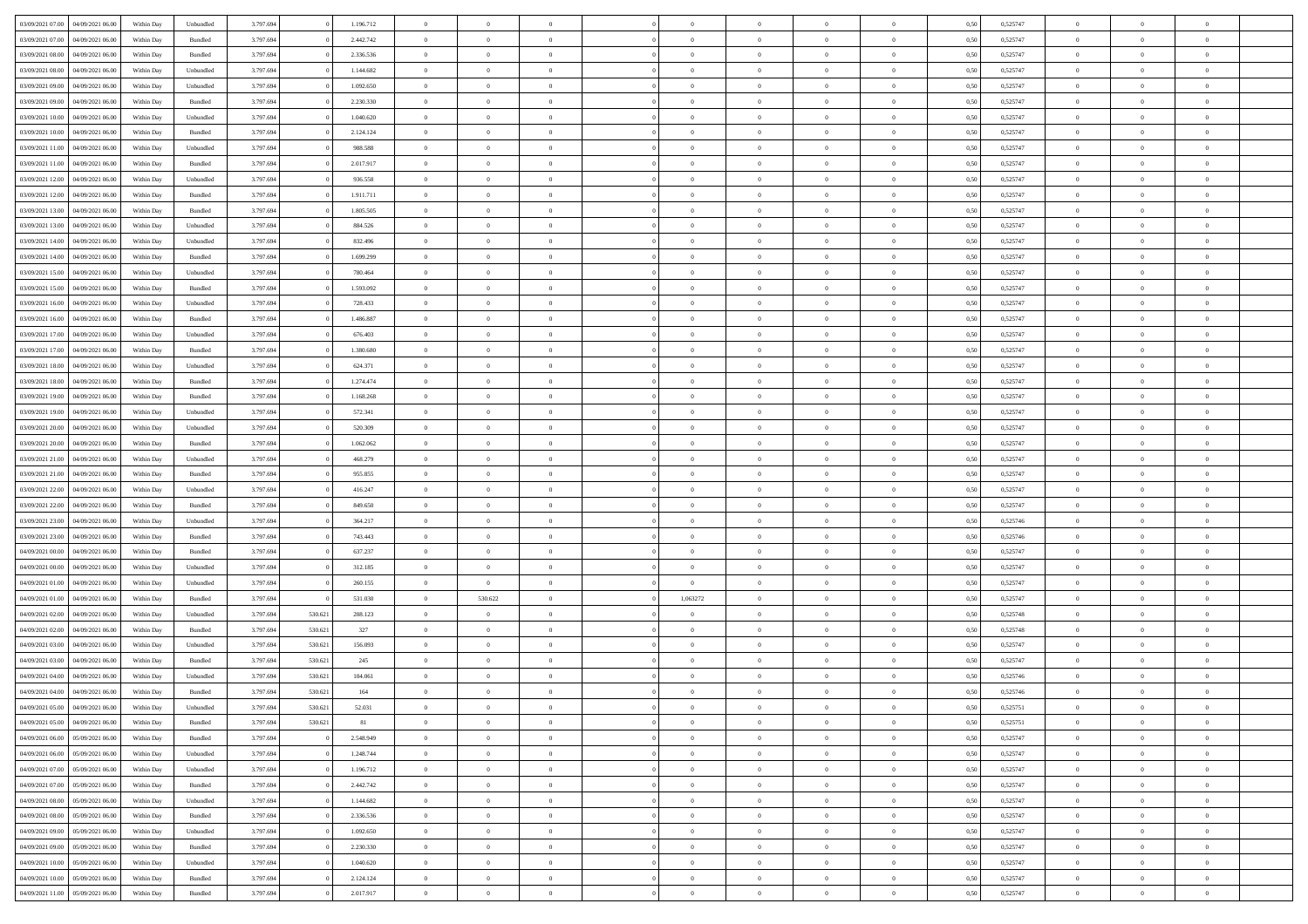| 04/09/2021 11:00                  | 05/09/2021 06:00 | Within Day | Unbundled | 3.797.694 | 988.588   | $\overline{0}$ | $\theta$       |                | $\Omega$       | $\Omega$       | $\theta$       | $\theta$       | 0,50 | 0,525747 | $\theta$       | $\overline{0}$ | $\theta$       |  |
|-----------------------------------|------------------|------------|-----------|-----------|-----------|----------------|----------------|----------------|----------------|----------------|----------------|----------------|------|----------|----------------|----------------|----------------|--|
| 04/09/2021 12:00                  | 05/09/2021 06:00 | Within Day | Unbundled | 3.797.694 | 936.558   | $\overline{0}$ | $\theta$       | $\overline{0}$ | $\overline{0}$ | $\bf{0}$       | $\overline{0}$ | $\bf{0}$       | 0,50 | 0,525747 | $\theta$       | $\overline{0}$ | $\overline{0}$ |  |
| 04/09/2021 12:00                  | 05/09/2021 06:00 | Within Day | Bundled   | 3.797.694 | 1.911.711 | $\overline{0}$ | $\bf{0}$       | $\overline{0}$ | $\overline{0}$ | $\bf{0}$       | $\overline{0}$ | $\mathbf{0}$   | 0,50 | 0,525747 | $\overline{0}$ | $\overline{0}$ | $\overline{0}$ |  |
| 04/09/2021 13:00                  | 05/09/2021 06:00 | Within Dav | Unbundled | 3.797.694 | 884.526   | $\overline{0}$ | $\overline{0}$ | $\overline{0}$ | $\overline{0}$ | $\bf{0}$       | $\overline{0}$ | $\overline{0}$ | 0.50 | 0,525747 | $\theta$       | $\theta$       | $\overline{0}$ |  |
|                                   |                  |            |           |           |           |                |                |                |                |                |                |                |      |          |                |                |                |  |
| 04/09/2021 13:00                  | 05/09/2021 06:00 | Within Day | Bundled   | 3.797.694 | 1.805.505 | $\overline{0}$ | $\theta$       | $\overline{0}$ | $\overline{0}$ | $\bf{0}$       | $\overline{0}$ | $\bf{0}$       | 0,50 | 0,525747 | $\theta$       | $\overline{0}$ | $\overline{0}$ |  |
| 04/09/2021 14:00                  | 05/09/2021 06:00 | Within Day | Unbundled | 3.797.694 | 832.496   | $\overline{0}$ | $\overline{0}$ | $\overline{0}$ | $\overline{0}$ | $\overline{0}$ | $\overline{0}$ | $\mathbf{0}$   | 0,50 | 0,525747 | $\overline{0}$ | $\overline{0}$ | $\bf{0}$       |  |
| 04/09/2021 14:00                  | 05/09/2021 06:00 | Within Dav | Bundled   | 3.797.694 | 1.699.299 | $\overline{0}$ | $\overline{0}$ | $\overline{0}$ | $\overline{0}$ | $\overline{0}$ | $\overline{0}$ | $\overline{0}$ | 0.50 | 0,525747 | $\theta$       | $\overline{0}$ | $\overline{0}$ |  |
| 04/09/2021 15:00                  | 05/09/2021 06:00 | Within Day | Unbundled | 3.797.694 | 780.464   | $\overline{0}$ | $\theta$       | $\overline{0}$ | $\overline{0}$ | $\bf{0}$       | $\overline{0}$ | $\bf{0}$       | 0,50 | 0,525747 | $\theta$       | $\theta$       | $\overline{0}$ |  |
| 04/09/2021 15:00                  | 05/09/2021 06:00 | Within Day | Bundled   | 3.797.694 | 1.593.092 | $\overline{0}$ | $\overline{0}$ | $\overline{0}$ | $\bf{0}$       | $\bf{0}$       | $\bf{0}$       | $\bf{0}$       | 0,50 | 0,525747 | $\,0\,$        | $\overline{0}$ | $\overline{0}$ |  |
| 04/09/2021 16:00                  | 05/09/2021 06:00 | Within Dav | Unbundled | 3.797.694 | 728.433   | $\overline{0}$ | $\overline{0}$ | $\overline{0}$ | $\overline{0}$ | $\overline{0}$ | $\overline{0}$ | $\overline{0}$ | 0.50 | 0,525747 | $\theta$       | $\overline{0}$ | $\overline{0}$ |  |
|                                   |                  |            |           |           |           |                |                |                |                |                |                |                |      |          |                |                |                |  |
| 04/09/2021 16:00                  | 05/09/2021 06:00 | Within Day | Bundled   | 3.797.694 | 1.486.887 | $\overline{0}$ | $\theta$       | $\overline{0}$ | $\overline{0}$ | $\bf{0}$       | $\overline{0}$ | $\bf{0}$       | 0,50 | 0,525747 | $\,$ 0 $\,$    | $\overline{0}$ | $\overline{0}$ |  |
| 04/09/2021 17.00                  | 05/09/2021 06:00 | Within Day | Bundled   | 3.797.694 | 1.380.680 | $\overline{0}$ | $\bf{0}$       | $\overline{0}$ | $\bf{0}$       | $\bf{0}$       | $\bf{0}$       | $\mathbf{0}$   | 0,50 | 0,525747 | $\overline{0}$ | $\overline{0}$ | $\bf{0}$       |  |
| 04/09/2021 17:00                  | 05/09/2021 06:00 | Within Day | Unbundled | 3.797.694 | 676.403   | $\overline{0}$ | $\overline{0}$ | $\overline{0}$ | $\overline{0}$ | $\bf{0}$       | $\overline{0}$ | $\overline{0}$ | 0.50 | 0,525747 | $\theta$       | $\theta$       | $\overline{0}$ |  |
| 04/09/2021 18:00                  | 05/09/2021 06:00 | Within Day | Unbundled | 3.797.694 | 624.371   | $\overline{0}$ | $\theta$       | $\overline{0}$ | $\overline{0}$ | $\bf{0}$       | $\overline{0}$ | $\bf{0}$       | 0,50 | 0,525747 | $\theta$       | $\overline{0}$ | $\overline{0}$ |  |
| 04/09/2021 18:00                  | 05/09/2021 06:00 | Within Day | Bundled   | 3.797.694 | 1.274.474 | $\overline{0}$ | $\overline{0}$ | $\overline{0}$ | $\bf{0}$       | $\overline{0}$ | $\overline{0}$ | $\mathbf{0}$   | 0,50 | 0,525747 | $\overline{0}$ | $\overline{0}$ | $\bf{0}$       |  |
| 04/09/2021 19:00                  | 05/09/2021 06:00 | Within Dav | Unbundled | 3.797.694 | 572.341   | $\overline{0}$ | $\overline{0}$ | $\overline{0}$ | $\overline{0}$ | $\overline{0}$ | $\overline{0}$ | $\overline{0}$ | 0.50 | 0,525747 | $\theta$       | $\overline{0}$ | $\overline{0}$ |  |
|                                   |                  |            |           |           |           |                |                |                |                |                |                |                |      |          |                |                |                |  |
| 04/09/2021 19:00                  | 05/09/2021 06:00 | Within Day | Bundled   | 3.797.694 | 1.168.268 | $\overline{0}$ | $\theta$       | $\overline{0}$ | $\overline{0}$ | $\bf{0}$       | $\overline{0}$ | $\bf{0}$       | 0,50 | 0,525747 | $\theta$       | $\theta$       | $\overline{0}$ |  |
| 04/09/2021 20.00                  | 05/09/2021 06:00 | Within Day | Unbundled | 3.797.694 | 520.309   | $\overline{0}$ | $\overline{0}$ | $\overline{0}$ | $\bf{0}$       | $\bf{0}$       | $\bf{0}$       | $\bf{0}$       | 0,50 | 0,525747 | $\,0\,$        | $\overline{0}$ | $\overline{0}$ |  |
| 04/09/2021 20:00                  | 05/09/2021 06:00 | Within Dav | Bundled   | 3.797.694 | 1.062.062 | $\overline{0}$ | $\overline{0}$ | $\overline{0}$ | $\overline{0}$ | $\overline{0}$ | $\overline{0}$ | $\overline{0}$ | 0.50 | 0,525747 | $\theta$       | $\overline{0}$ | $\overline{0}$ |  |
| 04/09/2021 21:00                  | 05/09/2021 06:00 | Within Day | Unbundled | 3.797.694 | 468.279   | $\overline{0}$ | $\theta$       | $\overline{0}$ | $\overline{0}$ | $\bf{0}$       | $\overline{0}$ | $\bf{0}$       | 0,50 | 0,525747 | $\,$ 0 $\,$    | $\overline{0}$ | $\overline{0}$ |  |
| 04/09/2021 21.00                  | 05/09/2021 06:00 | Within Day | Bundled   | 3.797.694 | 955.855   | $\overline{0}$ | $\overline{0}$ | $\overline{0}$ | $\bf{0}$       | $\bf{0}$       | $\bf{0}$       | $\bf{0}$       | 0,50 | 0,525747 | $\bf{0}$       | $\overline{0}$ | $\bf{0}$       |  |
| 04/09/2021 22:00                  | 05/09/2021 06:00 | Within Day | Bundled   | 3.797.694 | 849.650   | $\overline{0}$ | $\overline{0}$ | $\overline{0}$ | $\overline{0}$ | $\bf{0}$       | $\overline{0}$ | $\overline{0}$ | 0.50 | 0,525747 | $\theta$       | $\overline{0}$ | $\overline{0}$ |  |
|                                   |                  |            |           |           |           | $\overline{0}$ | $\theta$       |                |                | $\bf{0}$       |                |                |      |          |                | $\overline{0}$ |                |  |
| 04/09/2021 22.00                  | 05/09/2021 06:00 | Within Day | Unbundled | 3.797.694 | 416.247   |                |                | $\overline{0}$ | $\overline{0}$ |                | $\overline{0}$ | $\bf{0}$       | 0,50 | 0,525747 | $\,$ 0 $\,$    |                | $\overline{0}$ |  |
| 04/09/2021 23.00                  | 05/09/2021 06:00 | Within Day | Unbundled | 3.797.694 | 364.217   | $\overline{0}$ | $\overline{0}$ | $\overline{0}$ | $\bf{0}$       | $\overline{0}$ | $\overline{0}$ | $\mathbf{0}$   | 0,50 | 0,525746 | $\overline{0}$ | $\overline{0}$ | $\bf{0}$       |  |
| 04/09/2021 23:00                  | 05/09/2021 06:00 | Within Dav | Bundled   | 3.797.694 | 743.443   | $\overline{0}$ | $\overline{0}$ | $\overline{0}$ | $\overline{0}$ | $\overline{0}$ | $\overline{0}$ | $\overline{0}$ | 0.50 | 0,525746 | $\theta$       | $\overline{0}$ | $\overline{0}$ |  |
| 05/09/2021 00:00                  | 05/09/2021 06:00 | Within Day | Unbundled | 3.797.694 | 312.185   | $\overline{0}$ | $\theta$       | $\overline{0}$ | $\overline{0}$ | $\bf{0}$       | $\overline{0}$ | $\bf{0}$       | 0,50 | 0,525747 | $\theta$       | $\theta$       | $\overline{0}$ |  |
| 05/09/2021 00:00                  | 05/09/2021 06:00 | Within Day | Bundled   | 3.797.694 | 637.237   | $\overline{0}$ | $\overline{0}$ | $\overline{0}$ | $\bf{0}$       | $\bf{0}$       | $\bf{0}$       | $\bf{0}$       | 0,50 | 0,525747 | $\,0\,$        | $\overline{0}$ | $\overline{0}$ |  |
| 05/09/2021 01:00                  | 05/09/2021 06:00 | Within Day | Unbundled | 3.797.694 | 260.155   | $\overline{0}$ | $\overline{0}$ | $\overline{0}$ | $\overline{0}$ | $\overline{0}$ | $\overline{0}$ | $\overline{0}$ | 0.50 | 0,525747 | $\theta$       | $\overline{0}$ | $\overline{0}$ |  |
| 05/09/2021 01:00                  | 05/09/2021 06:00 | Within Day | Bundled   | 3.797.694 | 531.030   | $\overline{0}$ | $\theta$       | $\overline{0}$ | $\overline{0}$ | $\bf{0}$       | $\overline{0}$ | $\bf{0}$       | 0,50 | 0,525747 | $\,$ 0 $\,$    | $\overline{0}$ | $\overline{0}$ |  |
|                                   |                  |            |           |           |           |                |                |                |                |                |                |                |      |          |                |                |                |  |
| 05/09/2021 02:00                  | 05/09/2021 06:00 | Within Day | Unbundled | 3.797.694 | 208.123   | $\overline{0}$ | $\overline{0}$ | $\overline{0}$ | $\bf{0}$       | $\bf{0}$       | $\overline{0}$ | $\bf{0}$       | 0,50 | 0,525748 | $\overline{0}$ | $\overline{0}$ | $\bf{0}$       |  |
| 05/09/2021 02:00                  | 05/09/2021 06:00 | Within Day | Bundled   | 3.797.694 | 424.825   | $\overline{0}$ | $\Omega$       | $\Omega$       | $\Omega$       | $\Omega$       | $\overline{0}$ | $\overline{0}$ | 0,50 | 0,525748 | $\,0\,$        | $\theta$       | $\theta$       |  |
| 05/09/2021 03:00                  | 05/09/2021 06:00 | Within Day | Unbundled | 3.797.694 | 156.093   | $\overline{0}$ | $\theta$       | $\overline{0}$ | $\overline{0}$ | $\bf{0}$       | $\overline{0}$ | $\bf{0}$       | 0,50 | 0,525747 | $\,$ 0 $\,$    | $\overline{0}$ | $\overline{0}$ |  |
| 05/09/2021 03:00                  | 05/09/2021 06:00 | Within Day | Bundled   | 3.797.694 | 318.618   | $\overline{0}$ | $\overline{0}$ | $\overline{0}$ | $\overline{0}$ | $\overline{0}$ | $\overline{0}$ | $\mathbf{0}$   | 0,50 | 0,525747 | $\overline{0}$ | $\overline{0}$ | $\bf{0}$       |  |
| 05/09/2021 04:00                  | 05/09/2021 06:00 | Within Day | Bundled   | 3.797.694 | 212.412   | $\overline{0}$ | $\Omega$       | $\Omega$       | $\Omega$       | $\bf{0}$       | $\overline{0}$ | $\overline{0}$ | 0.50 | 0,525746 | $\,0\,$        | $\theta$       | $\theta$       |  |
| 05/09/2021 04:00                  | 05/09/2021 06:00 | Within Day | Unbundled | 3.797.694 | 104.061   | $\overline{0}$ | $\theta$       | $\overline{0}$ | $\overline{0}$ | $\bf{0}$       | $\overline{0}$ | $\bf{0}$       | 0,50 | 0,525746 | $\,$ 0 $\,$    | $\overline{0}$ | $\overline{0}$ |  |
|                                   |                  |            |           |           |           |                |                |                |                |                |                |                |      |          |                |                |                |  |
| 05/09/2021 05:00                  | 05/09/2021 06:00 | Within Day | Unbundled | 3.797.694 | 52.031    | $\overline{0}$ | $\overline{0}$ | $\overline{0}$ | $\overline{0}$ | $\bf{0}$       | $\overline{0}$ | $\bf{0}$       | 0,50 | 0,525751 | $\bf{0}$       | $\overline{0}$ | $\bf{0}$       |  |
| 05/09/2021 05:00                  | 05/09/2021 06:00 | Within Day | Bundled   | 3.797.694 | 106,206   | $\overline{0}$ | $\Omega$       | $\Omega$       | $\Omega$       | $\theta$       | $\overline{0}$ | $\overline{0}$ | 0.50 | 0,525751 | $\,$ 0 $\,$    | $\theta$       | $\theta$       |  |
| 05/09/2021 06:00                  | 06/09/2021 06:00 | Within Day | Unbundled | 3.797.694 | 1.248.744 | $\overline{0}$ | $\theta$       | $\overline{0}$ | $\overline{0}$ | $\bf{0}$       | $\overline{0}$ | $\bf{0}$       | 0,50 | 0,525747 | $\,$ 0 $\,$    | $\overline{0}$ | $\overline{0}$ |  |
| 05/09/2021 06:00                  | 06/09/2021 06:00 | Within Day | Bundled   | 3.797.694 | 2.548.949 | $\overline{0}$ | $\bf{0}$       | $\overline{0}$ | $\overline{0}$ | $\bf{0}$       | $\overline{0}$ | $\bf{0}$       | 0,50 | 0,525747 | $\overline{0}$ | $\overline{0}$ | $\bf{0}$       |  |
| 05/09/2021 07:00                  | 06/09/2021 06:00 | Within Day | Unbundled | 3.797.694 | 1.196.712 | $\overline{0}$ | $\Omega$       | $\overline{0}$ | $\Omega$       | $\overline{0}$ | $\overline{0}$ | $\overline{0}$ | 0,50 | 0,525747 | $\,0\,$        | $\theta$       | $\theta$       |  |
| 05/09/2021 07:00                  | 06/09/2021 06:00 | Within Day | Bundled   | 3.797.694 | 2.442.742 | $\overline{0}$ | $\overline{0}$ | $\overline{0}$ | $\overline{0}$ | $\bf{0}$       | $\overline{0}$ | $\bf{0}$       | 0,50 | 0,525747 | $\,$ 0 $\,$    | $\overline{0}$ | $\overline{0}$ |  |
| 05/09/2021 08:00                  | 06/09/2021 06:00 | Within Day | Unbundled | 3.797.694 | 1.144.682 | $\overline{0}$ | $\bf{0}$       | $\overline{0}$ | $\overline{0}$ | $\bf{0}$       | $\overline{0}$ | $\mathbf{0}$   | 0,50 | 0,525747 | $\overline{0}$ | $\overline{0}$ | $\bf{0}$       |  |
| 05/09/2021 08:00                  | 06/09/2021 06:00 |            | Bundled   | 3.797.694 | 2.336.536 | $\overline{0}$ | $\Omega$       | $\Omega$       | $\Omega$       | $\Omega$       | $\Omega$       | $\overline{0}$ | 0.50 | 0,525747 | $\theta$       | $\theta$       | $\theta$       |  |
|                                   |                  | Within Day |           |           |           |                |                |                |                |                |                |                |      |          |                |                |                |  |
| 05/09/2021 09:00                  | 06/09/2021 06:00 | Within Day | Bundled   | 3.797.694 | 2.230.330 | $\overline{0}$ | $\overline{0}$ | $\overline{0}$ | $\bf{0}$       | $\,$ 0         | $\overline{0}$ | $\bf{0}$       | 0,50 | 0,525747 | $\,0\,$        | $\,$ 0 $\,$    | $\overline{0}$ |  |
| 05/09/2021 09:00 06/09/2021 06:00 |                  | Within Day | Unbundled | 3.797.694 | 1.092.650 | $\overline{0}$ | $\bf{0}$       |                |                |                |                |                | 0,50 | 0,525747 | $\bf{0}$       | $\overline{0}$ |                |  |
| 05/09/2021 11:00                  | 06/09/2021 06:00 | Within Day | Unbundled | 3.797.694 | 988,588   | $\overline{0}$ | $\overline{0}$ | $\overline{0}$ | $\Omega$       | $\overline{0}$ | $\overline{0}$ | $\overline{0}$ | 0,50 | 0,525747 | $\theta$       | $\theta$       | $\theta$       |  |
| 05/09/2021 11:00                  | 06/09/2021 06:00 | Within Day | Bundled   | 3.797.694 | 2.017.917 | $\overline{0}$ | $\,$ 0         | $\overline{0}$ | $\overline{0}$ | $\,$ 0 $\,$    | $\overline{0}$ | $\,$ 0 $\,$    | 0,50 | 0,525747 | $\,$ 0 $\,$    | $\,$ 0 $\,$    | $\,$ 0         |  |
| 05/09/2021 12:00                  | 06/09/2021 06:00 | Within Day | Unbundled | 3.797.694 | 936.558   | $\overline{0}$ | $\overline{0}$ | $\overline{0}$ | $\overline{0}$ | $\overline{0}$ | $\overline{0}$ | $\mathbf{0}$   | 0,50 | 0,525747 | $\overline{0}$ | $\bf{0}$       | $\overline{0}$ |  |
| 05/09/2021 12:00                  | 06/09/2021 06:00 | Within Day | Bundled   | 3.797.694 | 1.911.711 | $\overline{0}$ | $\overline{0}$ | $\overline{0}$ | $\Omega$       | $\overline{0}$ | $\overline{0}$ | $\overline{0}$ | 0,50 | 0,525747 | $\overline{0}$ | $\theta$       | $\overline{0}$ |  |
| 05/09/2021 13:00                  | 06/09/2021 06:00 | Within Day | Unbundled | 3.797.694 | 884.526   | $\overline{0}$ | $\,$ 0         | $\overline{0}$ | $\overline{0}$ | $\,$ 0 $\,$    | $\overline{0}$ | $\mathbf{0}$   | 0,50 | 0,525747 | $\,$ 0 $\,$    | $\overline{0}$ | $\overline{0}$ |  |
|                                   |                  |            |           |           |           |                |                |                |                |                |                |                |      |          |                |                |                |  |
| 05/09/2021 13:00                  | 06/09/2021 06:00 | Within Day | Bundled   | 3.797.694 | 1.805.505 | $\overline{0}$ | $\overline{0}$ | $\overline{0}$ | $\overline{0}$ | $\overline{0}$ | $\overline{0}$ | $\mathbf{0}$   | 0,50 | 0,525747 | $\overline{0}$ | $\overline{0}$ | $\overline{0}$ |  |
| 05/09/2021 14:00                  | 06/09/2021 06:00 | Within Day | Unbundled | 3.797.694 | 832.496   | $\overline{0}$ | $\overline{0}$ | $\overline{0}$ | $\Omega$       | $\overline{0}$ | $\overline{0}$ | $\bf{0}$       | 0.50 | 0,525747 | $\overline{0}$ | $\theta$       | $\overline{0}$ |  |
| 05/09/2021 14:00                  | 06/09/2021 06:00 | Within Day | Bundled   | 3.797.694 | 1.699.299 | $\overline{0}$ | $\,$ 0         | $\overline{0}$ | $\bf{0}$       | $\bf{0}$       | $\bf{0}$       | $\bf{0}$       | 0,50 | 0,525747 | $\,$ 0 $\,$    | $\overline{0}$ | $\overline{0}$ |  |
| 05/09/2021 15:00                  | 06/09/2021 06:00 | Within Day | Unbundled | 3.797.694 | 780.464   | $\overline{0}$ | $\bf{0}$       | $\overline{0}$ | $\overline{0}$ | $\overline{0}$ | $\overline{0}$ | $\mathbf{0}$   | 0,50 | 0,525747 | $\overline{0}$ | $\overline{0}$ | $\bf{0}$       |  |
| 05/09/2021 15:00                  | 06/09/2021 06:00 | Within Day | Bundled   | 3.797.694 | 1.593.092 | $\overline{0}$ | $\overline{0}$ | $\overline{0}$ | $\Omega$       | $\overline{0}$ | $\overline{0}$ | $\overline{0}$ | 0.50 | 0,525747 | $\overline{0}$ | $\overline{0}$ | $\overline{0}$ |  |
| 05/09/2021 16:00                  | 06/09/2021 06:00 | Within Day | Bundled   | 3.797.694 | 1.486.887 | $\overline{0}$ | $\bf{0}$       | $\overline{0}$ | $\bf{0}$       | $\bf{0}$       | $\bf{0}$       | $\mathbf{0}$   | 0,50 | 0,525747 | $\,$ 0 $\,$    | $\,$ 0 $\,$    | $\bf{0}$       |  |
|                                   |                  |            |           |           |           |                |                |                |                |                |                |                |      |          |                |                |                |  |
| 05/09/2021 16:00                  | 06/09/2021 06:00 | Within Day | Unbundled | 3.797.694 | 728.433   | $\overline{0}$ | $\overline{0}$ | $\overline{0}$ | $\overline{0}$ | $\overline{0}$ | $\bf{0}$       | $\mathbf{0}$   | 0,50 | 0,525747 | $\overline{0}$ | $\bf{0}$       | $\overline{0}$ |  |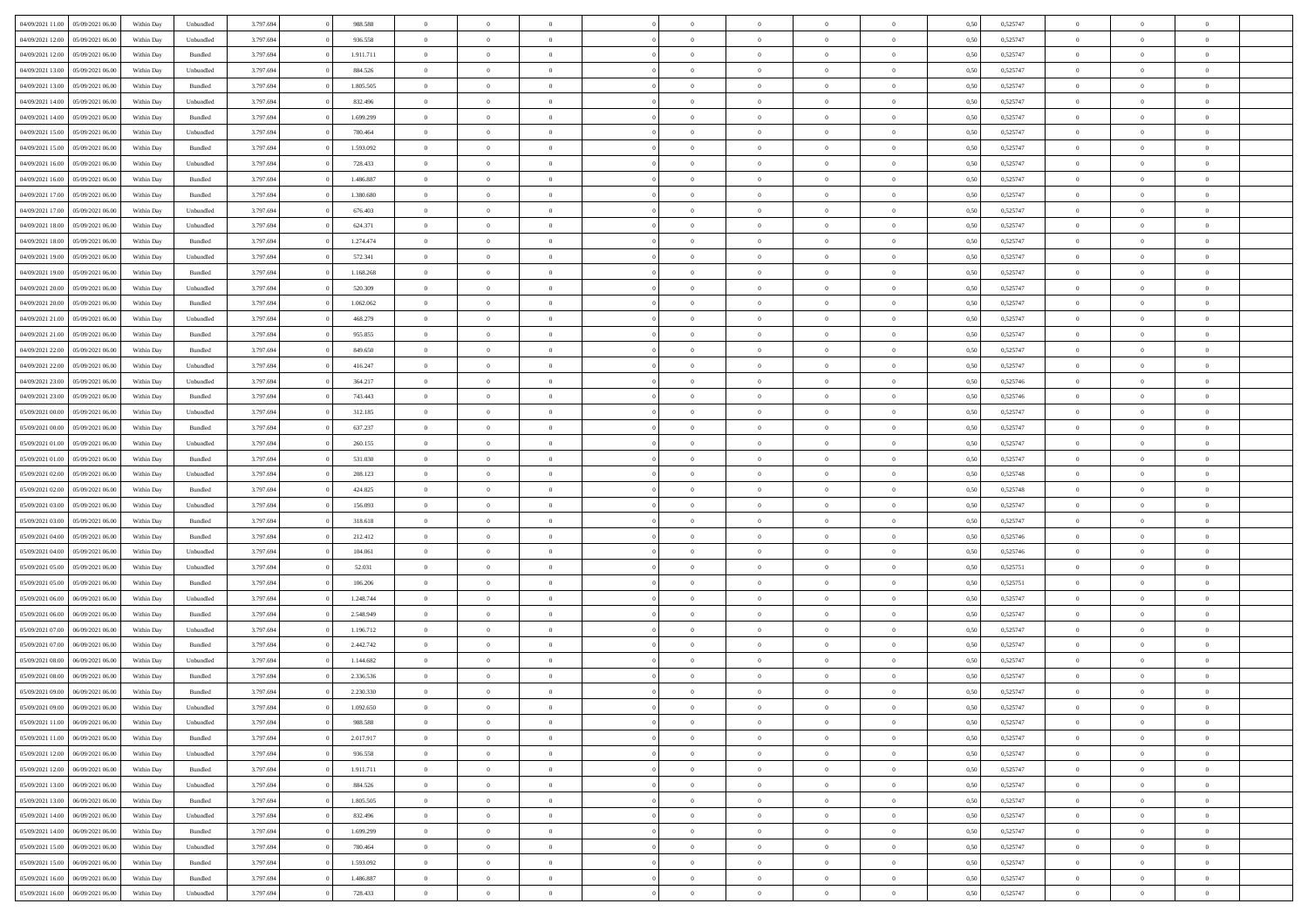| 05/09/2021 17:00 06/09/2021 06:00    | Within Day | Unbundled          | 3.797.694 | 676.403   | $\overline{0}$ | $\overline{0}$ | $\Omega$       | $\Omega$       | $\Omega$       |                | $\overline{0}$ | 0,50 | 0,525747 | $\mathbf{0}$   | $\Omega$       | $\Omega$       |  |
|--------------------------------------|------------|--------------------|-----------|-----------|----------------|----------------|----------------|----------------|----------------|----------------|----------------|------|----------|----------------|----------------|----------------|--|
| 05/09/2021 17:00<br>06/09/2021 06:00 | Within Day | $\mathbf B$ undled | 3.797.694 | 1.380.680 | $\bf{0}$       | $\overline{0}$ | $\overline{0}$ | $\theta$       | $\overline{0}$ | $\overline{0}$ | $\,$ 0         | 0,50 | 0,525747 | $\mathbf{0}$   | $\theta$       | $\bf{0}$       |  |
| 05/09/2021 18:00<br>06/09/2021 06:00 | Within Day | Unbundled          | 3.797.694 | 624.371   | $\overline{0}$ | $\overline{0}$ | $\overline{0}$ | $\bf{0}$       | $\bf{0}$       | $\overline{0}$ | $\mathbf{0}$   | 0,50 | 0,525747 | $\bf{0}$       | $\bf{0}$       | $\bf{0}$       |  |
|                                      |            |                    |           |           |                |                |                |                |                |                |                |      |          |                |                |                |  |
| 05/09/2021 18:00<br>06/09/2021 06:00 | Within Day | Bundled            | 3.797.694 | 1.274.474 | $\overline{0}$ | $\overline{0}$ | $\overline{0}$ | $\overline{0}$ | $\overline{0}$ | $\Omega$       | $\overline{0}$ | 0.50 | 0,525747 | $\mathbf{0}$   | $\overline{0}$ | $\bf{0}$       |  |
| 05/09/2021 19:00<br>06/09/2021 06:00 | Within Day | Unbundled          | 3.797.694 | 572.341   | $\bf{0}$       | $\overline{0}$ | $\overline{0}$ | $\theta$       | $\overline{0}$ | $\overline{0}$ | $\bf{0}$       | 0,50 | 0,525747 | $\mathbf{0}$   | $\theta$       | $\overline{0}$ |  |
| 05/09/2021 19:00<br>06/09/2021 06:00 | Within Day | Bundled            | 3.797.694 | 1.168.268 | $\overline{0}$ | $\overline{0}$ | $\overline{0}$ | $\bf{0}$       | $\overline{0}$ | $\overline{0}$ | $\overline{0}$ | 0,50 | 0,525747 | $\overline{0}$ | $\overline{0}$ | $\overline{0}$ |  |
| 05/09/2021 20:00<br>06/09/2021 06:00 | Within Day | Unbundled          | 3.797.694 | 520.309   | $\overline{0}$ | $\overline{0}$ | $\overline{0}$ | $\overline{0}$ | $\overline{0}$ | $\overline{0}$ | $\overline{0}$ | 0.50 | 0,525747 | $\mathbf{0}$   | $\overline{0}$ | $\bf{0}$       |  |
|                                      |            |                    |           |           |                |                |                |                |                |                |                |      |          |                |                |                |  |
| 05/09/2021 20:00<br>06/09/2021 06:00 | Within Day | Bundled            | 3.797.694 | 1.062.062 | $\bf{0}$       | $\overline{0}$ | $\overline{0}$ | $\theta$       | $\overline{0}$ | $\overline{0}$ | $\bf{0}$       | 0,50 | 0,525747 | $\theta$       | $\theta$       | $\bf{0}$       |  |
| 05/09/2021 21:00<br>06/09/2021 06:00 | Within Day | Bundled            | 3.797.694 | 955.855   | $\overline{0}$ | $\overline{0}$ | $\bf{0}$       | $\bf{0}$       | $\bf{0}$       | $\overline{0}$ | $\bf{0}$       | 0,50 | 0,525747 | $\bf{0}$       | $\bf{0}$       | $\bf{0}$       |  |
| 05/09/2021 21:00<br>06/09/2021 06:00 | Within Day | Unbundled          | 3.797.694 | 468.279   | $\overline{0}$ | $\overline{0}$ | $\overline{0}$ | $\overline{0}$ | $\overline{0}$ | $\overline{0}$ | $\overline{0}$ | 0.50 | 0,525747 | $\overline{0}$ | $\overline{0}$ | $\bf{0}$       |  |
| 05/09/2021 22:00<br>06/09/2021 06:00 | Within Day | Unbundled          | 3.797.694 | 416.247   | $\bf{0}$       | $\overline{0}$ | $\overline{0}$ | $\overline{0}$ | $\overline{0}$ | $\overline{0}$ | $\,$ 0         | 0,50 | 0,525747 | $\theta$       | $\theta$       | $\bf{0}$       |  |
| 05/09/2021 22.00<br>06/09/2021 06:00 | Within Day | Bundled            | 3.797.694 | 849.650   | $\overline{0}$ | $\overline{0}$ | $\overline{0}$ | $\bf{0}$       | $\bf{0}$       | $\overline{0}$ | $\mathbf{0}$   | 0,50 | 0,525747 | $\bf{0}$       | $\bf{0}$       | $\bf{0}$       |  |
|                                      |            |                    |           |           |                |                |                |                |                |                |                |      |          |                |                |                |  |
| 05/09/2021 23:00<br>06/09/2021 06:00 | Within Day | Unbundled          | 3.797.694 | 364.217   | $\overline{0}$ | $\overline{0}$ | $\overline{0}$ | $\overline{0}$ | $\overline{0}$ | $\overline{0}$ | $\overline{0}$ | 0.50 | 0.525746 | $\mathbf{0}$   | $\overline{0}$ | $\bf{0}$       |  |
| 05/09/2021 23:00<br>06/09/2021 06:00 | Within Day | Bundled            | 3.797.694 | 743.443   | $\bf{0}$       | $\overline{0}$ | $\theta$       | $\theta$       | $\overline{0}$ | $\overline{0}$ | $\,$ 0         | 0,50 | 0,525746 | $\theta$       | $\theta$       | $\overline{0}$ |  |
| 06/09/2021 00:00<br>06/09/2021 06:00 | Within Day | Unbundled          | 3.797.694 | 312.185   | $\overline{0}$ | $\overline{0}$ | $\overline{0}$ | $\bf{0}$       | $\overline{0}$ | $\overline{0}$ | $\overline{0}$ | 0,50 | 0,525747 | $\overline{0}$ | $\bf{0}$       | $\overline{0}$ |  |
| 06/09/2021 00:00<br>06/09/2021 06:00 | Within Day | Bundled            | 3.797.694 | 637.237   | $\overline{0}$ | $\overline{0}$ | $\overline{0}$ | $\overline{0}$ | $\overline{0}$ | $\overline{0}$ | $\overline{0}$ | 0.50 | 0,525747 | $\overline{0}$ | $\overline{0}$ | $\bf{0}$       |  |
| 06/09/2021 01:00<br>06/09/2021 06:00 |            |                    | 3.797.694 | 260.155   |                | $\overline{0}$ | $\overline{0}$ | $\overline{0}$ | $\overline{0}$ | $\overline{0}$ | $\bf{0}$       |      | 0,525747 | $\theta$       | $\theta$       | $\bf{0}$       |  |
|                                      | Within Day | Unbundled          |           |           | $\bf{0}$       |                |                |                |                |                |                | 0,50 |          |                |                |                |  |
| 06/09/2021 01:00<br>06/09/2021 06:00 | Within Day | Bundled            | 3.797.694 | 531.030   | $\overline{0}$ | $\overline{0}$ | $\overline{0}$ | $\bf{0}$       | $\bf{0}$       | $\overline{0}$ | $\bf{0}$       | 0,50 | 0,525747 | $\bf{0}$       | $\bf{0}$       | $\bf{0}$       |  |
| 06/09/2021 02:00<br>06/09/2021 06:00 | Within Day | Unbundled          | 3.797.694 | 208.123   | $\overline{0}$ | $\overline{0}$ | $\overline{0}$ | $\overline{0}$ | $\overline{0}$ | $\overline{0}$ | $\overline{0}$ | 0.50 | 0,525748 | $\overline{0}$ | $\overline{0}$ | $\bf{0}$       |  |
| 06/09/2021 02:00<br>06/09/2021 06:00 | Within Day | Bundled            | 3.797.694 | 424.825   | $\bf{0}$       | $\overline{0}$ | $\overline{0}$ | $\theta$       | $\overline{0}$ | $\overline{0}$ | $\,$ 0         | 0,50 | 0,525748 | $\theta$       | $\theta$       | $\bf{0}$       |  |
| 06/09/2021 03:00<br>06/09/2021 06:00 | Within Day | Bundled            | 3.797.694 | 318.618   | $\overline{0}$ | $\overline{0}$ | $\overline{0}$ | $\bf{0}$       | $\bf{0}$       | $\overline{0}$ | $\mathbf{0}$   | 0,50 | 0,525747 | $\bf{0}$       | $\bf{0}$       | $\bf{0}$       |  |
| 06/09/2021 03:00<br>06/09/2021 06:00 | Within Day | Unbundled          | 3.797.694 | 156,093   | $\overline{0}$ | $\overline{0}$ | $\overline{0}$ | $\overline{0}$ | $\overline{0}$ | $\overline{0}$ | $\overline{0}$ | 0.50 | 0,525747 | $\overline{0}$ | $\overline{0}$ | $\bf{0}$       |  |
|                                      |            |                    |           |           |                |                |                |                |                |                |                |      |          |                |                |                |  |
| 06/09/2021 04:00<br>06/09/2021 06:00 | Within Day | Unbundled          | 3.797.694 | 104.061   | $\bf{0}$       | $\overline{0}$ | $\overline{0}$ | $\overline{0}$ | $\overline{0}$ | $\overline{0}$ | $\,$ 0         | 0,50 | 0,525746 | $\mathbf{0}$   | $\theta$       | $\bf{0}$       |  |
| 06/09/2021 04:00<br>06/09/2021 06:00 | Within Day | Bundled            | 3.797.694 | 212.412   | $\overline{0}$ | $\overline{0}$ | $\overline{0}$ | $\bf{0}$       | $\overline{0}$ | $\overline{0}$ | $\overline{0}$ | 0,50 | 0,525746 | $\overline{0}$ | $\overline{0}$ | $\overline{0}$ |  |
| 06/09/2021 05:00<br>06/09/2021 06:00 | Within Day | Unbundled          | 3.797.694 | 52.031    | $\overline{0}$ | $\overline{0}$ | $\overline{0}$ | $\overline{0}$ | $\overline{0}$ | $\overline{0}$ | $\overline{0}$ | 0.50 | 0,525751 | $\overline{0}$ | $\overline{0}$ | $\overline{0}$ |  |
| 06/09/2021 05:00<br>06/09/2021 06:00 | Within Day | Bundled            | 3.797.694 | 106.206   | $\bf{0}$       | $\overline{0}$ | $\overline{0}$ | $\overline{0}$ | $\overline{0}$ | $\overline{0}$ | $\bf{0}$       | 0,50 | 0,525751 | $\theta$       | $\theta$       | $\bf{0}$       |  |
|                                      |            |                    |           |           |                |                |                |                |                |                |                |      |          |                |                |                |  |
| 06/09/2021 06:00<br>07/09/2021 06:00 | Within Day | Unbundled          | 3.797.694 | 1.248.744 | $\overline{0}$ | $\overline{0}$ | $\overline{0}$ | $\bf{0}$       | $\bf{0}$       | $\overline{0}$ | $\bf{0}$       | 0,50 | 0,525747 | $\bf{0}$       | $\bf{0}$       | $\bf{0}$       |  |
| 06/09/2021 06:00<br>07/09/2021 06:00 | Within Day | Bundled            | 3.797.694 | 2.548.949 | $\overline{0}$ | $\overline{0}$ | $\overline{0}$ | $\overline{0}$ | $\overline{0}$ | $\overline{0}$ | $\overline{0}$ | 0.50 | 0,525747 | $\overline{0}$ | $\overline{0}$ | $\bf{0}$       |  |
| 06/09/2021 07:00<br>07/09/2021 06:00 | Within Day | Unbundled          | 3.797.694 | 1.196.712 | $\bf{0}$       | $\overline{0}$ | $\overline{0}$ | $\overline{0}$ | $\overline{0}$ | $\overline{0}$ | $\,$ 0         | 0,50 | 0,525747 | $\theta$       | $\theta$       | $\bf{0}$       |  |
| 06/09/2021 07:00<br>07/09/2021 06:00 | Within Day | Bundled            | 3.797.694 | 2.442.742 | $\overline{0}$ | $\overline{0}$ | $\overline{0}$ | $\bf{0}$       | $\bf{0}$       | $\overline{0}$ | $\mathbf{0}$   | 0,50 | 0,525747 | $\bf{0}$       | $\bf{0}$       | $\bf{0}$       |  |
| 06/09/2021 08:00<br>07/09/2021 06:00 | Within Day | Bundled            | 3.797.694 | 2.336.536 | $\overline{0}$ | $\overline{0}$ | $\overline{0}$ | $\overline{0}$ | $\overline{0}$ | $\Omega$       | $\overline{0}$ | 0,50 | 0,525747 | $\bf{0}$       | $\Omega$       | $\Omega$       |  |
|                                      |            |                    |           |           |                |                |                |                |                |                |                |      |          |                |                |                |  |
| 06/09/2021 08:00<br>07/09/2021 06:00 | Within Day | Unbundled          | 3.797.694 | 1.144.682 | $\bf{0}$       | $\overline{0}$ | $\overline{0}$ | $\theta$       | $\overline{0}$ | $\overline{0}$ | $\,$ 0         | 0,50 | 0,525747 | $\theta$       | $\theta$       | $\bf{0}$       |  |
| 06/09/2021 09:00<br>07/09/2021 06:00 | Within Day | Unbundled          | 3.797.694 | 1.092.650 | $\overline{0}$ | $\overline{0}$ | $\overline{0}$ | $\bf{0}$       | $\overline{0}$ | $\overline{0}$ | $\overline{0}$ | 0,50 | 0,525747 | $\overline{0}$ | $\bf{0}$       | $\overline{0}$ |  |
| 06/09/2021 09:00<br>07/09/2021 06:00 | Within Day | Bundled            | 3.797.694 | 2.230.330 | $\overline{0}$ | $\overline{0}$ | $\overline{0}$ | $\overline{0}$ | $\overline{0}$ | $\Omega$       | $\overline{0}$ | 0.50 | 0,525747 | $\overline{0}$ | $\Omega$       | $\Omega$       |  |
| 06/09/2021 10:00<br>07/09/2021 06:00 | Within Day | Unbundled          | 3.797.694 | 1.040.620 | $\bf{0}$       | $\overline{0}$ | $\overline{0}$ | $\overline{0}$ | $\overline{0}$ | $\overline{0}$ | $\bf{0}$       | 0,50 | 0,525747 | $\theta$       | $\theta$       | $\bf{0}$       |  |
| 06/09/2021 10:00<br>07/09/2021 06:00 | Within Day | Bundled            | 3.797.694 | 2.124.124 | $\overline{0}$ | $\overline{0}$ | $\overline{0}$ | $\bf{0}$       | $\bf{0}$       | $\overline{0}$ | $\bf{0}$       | 0,50 | 0,525747 | $\bf{0}$       | $\bf{0}$       | $\bf{0}$       |  |
|                                      |            |                    |           |           |                |                |                |                |                |                |                |      |          |                |                |                |  |
| 06/09/2021 11:00<br>07/09/2021 06:00 | Within Day | Unbundled          | 3.797.694 | 988,588   | $\overline{0}$ | $\overline{0}$ | $\Omega$       | $\overline{0}$ | $\overline{0}$ | $\Omega$       | $\theta$       | 0.50 | 0,525747 | $\overline{0}$ | $\Omega$       | $\Omega$       |  |
| 06/09/2021 11:00<br>07/09/2021 06:00 | Within Day | $\mathbf B$ undled | 3.797.694 | 2.017.917 | $\bf{0}$       | $\overline{0}$ | $\bf{0}$       | $\overline{0}$ | $\overline{0}$ | $\overline{0}$ | $\,$ 0         | 0,50 | 0,525747 | $\theta$       | $\theta$       | $\bf{0}$       |  |
| 06/09/2021 12:00<br>07/09/2021 06:00 | Within Day | Unbundled          | 3.797.694 | 936.558   | $\overline{0}$ | $\overline{0}$ | $\overline{0}$ | $\bf{0}$       | $\bf{0}$       | $\overline{0}$ | $\mathbf{0}$   | 0,50 | 0,525747 | $\overline{0}$ | $\bf{0}$       | $\bf{0}$       |  |
| 06/09/2021 12:00<br>07/09/2021 06:00 | Within Day | Bundled            | 3.797.694 | 1.911.711 | $\overline{0}$ | $\overline{0}$ | $\overline{0}$ | $\overline{0}$ | $\overline{0}$ | $\Omega$       | $\overline{0}$ | 0,50 | 0,525747 | $\overline{0}$ | $\Omega$       | $\Omega$       |  |
| 06/09/2021 13:00<br>07/09/2021 06:00 | Within Day | Unbundled          | 3.797.694 | 884.526   | $\bf{0}$       | $\overline{0}$ | $\overline{0}$ | $\overline{0}$ | $\overline{0}$ | $\overline{0}$ | $\,$ 0         | 0,50 | 0,525747 | $\,0\,$        | $\theta$       | $\bf{0}$       |  |
|                                      |            |                    |           |           |                |                |                |                |                |                |                |      |          |                |                |                |  |
| 06/09/2021 13:00<br>07/09/2021 06:00 | Within Day | Bundled            | 3.797.694 | 1.805.505 | $\overline{0}$ | $\overline{0}$ | $\bf{0}$       | $\bf{0}$       | $\overline{0}$ | $\overline{0}$ | $\overline{0}$ | 0,50 | 0,525747 | $\overline{0}$ | $\bf{0}$       | $\bf{0}$       |  |
| 06/09/2021 14:00<br>07/09/2021 06.00 | Within Day | Bundled            | 3.797.694 | 1.699.299 | $\overline{0}$ | $\Omega$       | $\Omega$       | $\Omega$       | $\overline{0}$ | $\Omega$       | $\overline{0}$ | 0.50 | 0,525747 | $\overline{0}$ | $\Omega$       | $\Omega$       |  |
| 06/09/2021 14:00 07/09/2021 06:00    | Within Day | Unbundled          | 3.797.694 | 832.496   | $\bf{0}$       | $\bf{0}$       | $\bf{0}$       | $\overline{0}$ | $\bf{0}$       | $\overline{0}$ | $\bf{0}$       | 0,50 | 0,525747 | $\bf{0}$       | $\,$ 0         | $\bf{0}$       |  |
| 06/09/2021 15:00 07/09/2021 06:00    | Within Day | Unbundled          | 3.797.694 | 780.464   | $\bf{0}$       | $\bf{0}$       |                |                |                |                |                | 0,50 | 0,525747 | $\bf{0}$       | $\bf{0}$       |                |  |
| 06/09/2021 15:00 07/09/2021 06:00    | Within Day | Bundled            | 3.797.694 | 1.593.092 | $\overline{0}$ | $\overline{0}$ | $\theta$       | $\overline{0}$ | $\overline{0}$ | $\theta$       | $\mathbf{0}$   | 0,50 | 0,525747 | $\overline{0}$ | $\theta$       | $\theta$       |  |
|                                      |            |                    |           |           |                | $\overline{0}$ |                |                | $\overline{0}$ |                |                |      |          | $\,$ 0 $\,$    | $\overline{0}$ | $\,$ 0 $\,$    |  |
| 06/09/2021 16:00<br>07/09/2021 06:00 | Within Day | Unbundled          | 3.797.694 | 728.433   | $\overline{0}$ |                | $\overline{0}$ | $\bf{0}$       |                | $\overline{0}$ | $\mathbf{0}$   | 0,50 | 0,525747 |                |                |                |  |
| 06/09/2021 16:00 07/09/2021 06:00    | Within Day | Bundled            | 3.797.694 | 1.486.887 | $\overline{0}$ | $\overline{0}$ | $\overline{0}$ | $\bf{0}$       | $\overline{0}$ | $\overline{0}$ | $\overline{0}$ | 0,50 | 0,525747 | $\overline{0}$ | $\overline{0}$ | $\overline{0}$ |  |
| 07/09/2021 06:00<br>06/09/2021 17:00 | Within Day | Unbundled          | 3.797.694 | 676.403   | $\overline{0}$ | $\overline{0}$ | $\overline{0}$ | $\overline{0}$ | $\bf{0}$       | $\overline{0}$ | $\overline{0}$ | 0,50 | 0,525747 | $\overline{0}$ | $\overline{0}$ | $\overline{0}$ |  |
| 06/09/2021 17:00<br>07/09/2021 06:00 | Within Day | Bundled            | 3.797.694 | 1.380.680 | $\overline{0}$ | $\overline{0}$ | $\overline{0}$ | $\overline{0}$ | $\overline{0}$ | $\overline{0}$ | $\,$ 0 $\,$    | 0,50 | 0,525747 | $\,$ 0 $\,$    | $\theta$       | $\bf{0}$       |  |
| 06/09/2021 18:00<br>07/09/2021 06:00 | Within Day | Unbundled          | 3.797.694 | 624.371   | $\overline{0}$ | $\overline{0}$ | $\overline{0}$ | $\bf{0}$       | $\overline{0}$ | $\overline{0}$ | $\overline{0}$ | 0,50 | 0,525747 | $\overline{0}$ | $\overline{0}$ | $\overline{0}$ |  |
|                                      |            |                    |           |           |                |                |                |                |                |                |                |      |          |                |                |                |  |
| 06/09/2021 18:00<br>07/09/2021 06:00 | Within Day | Bundled            | 3.797.694 | 1.274.474 | $\overline{0}$ | $\overline{0}$ | $\overline{0}$ | $\overline{0}$ | $\overline{0}$ | $\overline{0}$ | $\overline{0}$ | 0,50 | 0,525747 | $\overline{0}$ | $\overline{0}$ | $\overline{0}$ |  |
| 06/09/2021 19:00<br>07/09/2021 06:00 | Within Day | Bundled            | 3.797.694 | 1.168.268 | $\overline{0}$ | $\overline{0}$ | $\overline{0}$ | $\bf{0}$       | $\bf{0}$       | $\overline{0}$ | $\,$ 0 $\,$    | 0,50 | 0,525747 | $\,$ 0 $\,$    | $\theta$       | $\,$ 0         |  |
| 06/09/2021 19:00 07/09/2021 06:00    | Within Day | Unbundled          | 3.797.694 | 572.341   | $\overline{0}$ | $\overline{0}$ | $\overline{0}$ | $\bf{0}$       | $\overline{0}$ | $\overline{0}$ | $\overline{0}$ | 0,50 | 0,525747 | $\bf{0}$       | $\bf{0}$       | $\overline{0}$ |  |
| 06/09/2021 20:00<br>07/09/2021 06:00 | Within Day | Unbundled          | 3.797.694 | 520.309   | $\overline{0}$ | $\overline{0}$ | $\overline{0}$ | $\overline{0}$ | $\overline{0}$ | $\overline{0}$ | $\overline{0}$ | 0,50 | 0,525747 | $\overline{0}$ | $\overline{0}$ | $\overline{0}$ |  |
| 06/09/2021 20:00<br>07/09/2021 06:00 | Within Day | Bundled            | 3.797.694 | 1.062.062 | $\overline{0}$ | $\overline{0}$ | $\overline{0}$ | $\bf{0}$       | $\bf{0}$       | $\bf{0}$       | $\,$ 0 $\,$    | 0,50 | 0,525747 | $\,$ 0 $\,$    | $\,0\,$        | $\,$ 0         |  |
|                                      |            |                    |           |           |                |                |                |                |                |                |                |      |          |                |                |                |  |
| 06/09/2021 21:00 07/09/2021 06:00    | Within Day | Unbundled          | 3.797.694 | 468.279   | $\overline{0}$ | $\overline{0}$ | $\overline{0}$ | $\bf{0}$       | $\overline{0}$ | $\overline{0}$ | $\overline{0}$ | 0,50 | 0,525747 | $\overline{0}$ | $\bf{0}$       | $\overline{0}$ |  |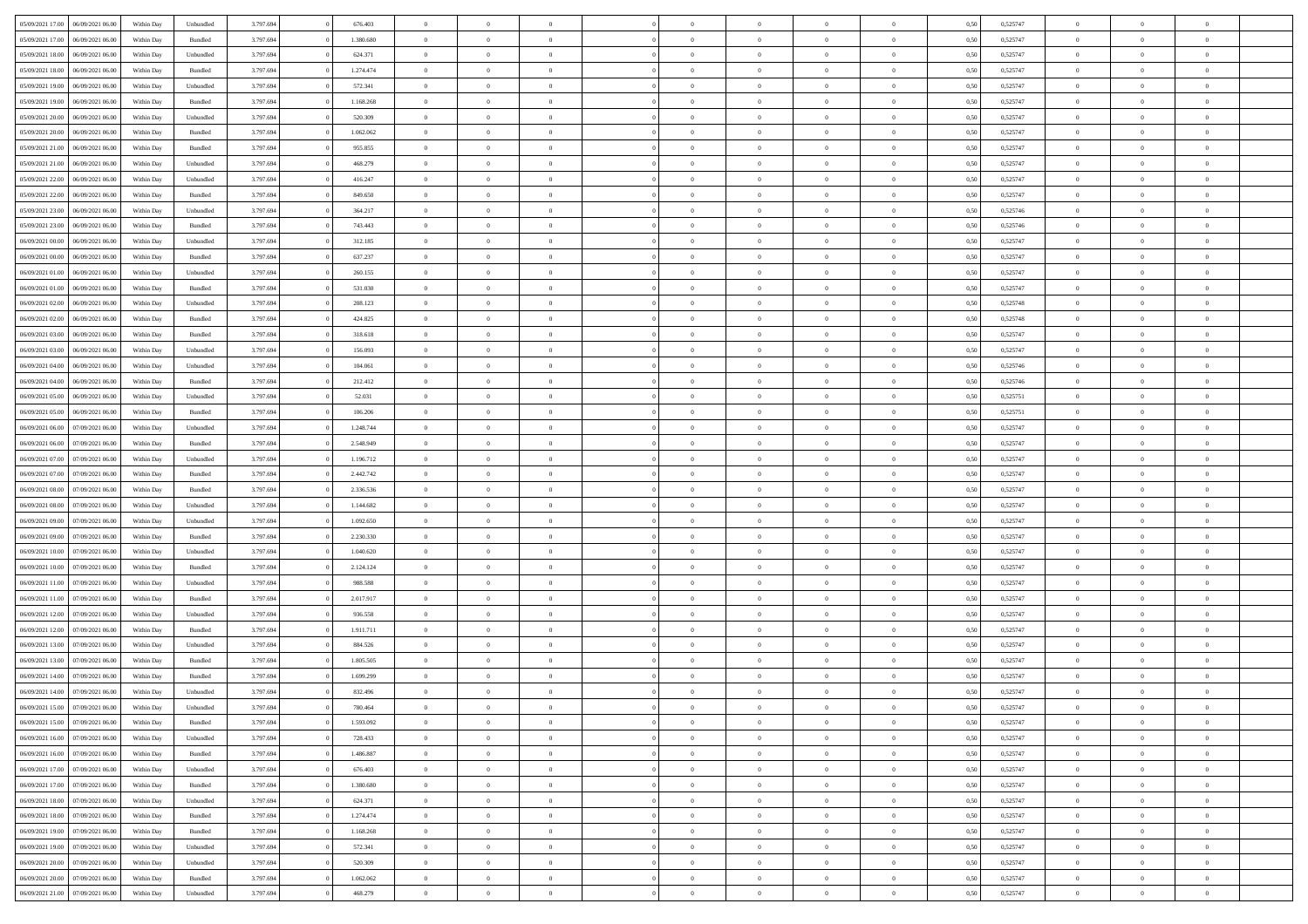| 06/09/2021 21:00<br>07/09/2021 06:00 | Within Day | Bundled            | 3.797.694 |         | 955.855   | $\overline{0}$ | 442.184        | $\Omega$       | 1,063273       | $\Omega$       | $\theta$       | $\overline{0}$ | 0,50 | 0,525747 | $\theta$       | $\Omega$       | $\theta$       |  |
|--------------------------------------|------------|--------------------|-----------|---------|-----------|----------------|----------------|----------------|----------------|----------------|----------------|----------------|------|----------|----------------|----------------|----------------|--|
| 06/09/2021 22.00<br>07/09/2021 06.00 | Within Day | Unbundled          | 3.797.694 | 442.184 | 416.247   | $\overline{0}$ | $\overline{0}$ | $\overline{0}$ | $\overline{0}$ | $\overline{0}$ | $\overline{0}$ | $\,$ 0 $\,$    | 0,50 | 0,525747 | $\theta$       | $\theta$       | $\overline{0}$ |  |
| 06/09/2021 22.00<br>07/09/2021 06.00 | Within Day | Bundled            | 3.797.694 | 442.184 | 456.596   | $\overline{0}$ | $\overline{0}$ | $\overline{0}$ | $\bf{0}$       | $\bf{0}$       | $\overline{0}$ | $\mathbf{0}$   | 0,50 | 0,525747 | $\bf{0}$       | $\overline{0}$ | $\overline{0}$ |  |
|                                      |            |                    |           |         |           |                |                |                |                |                |                |                |      |          | $\theta$       |                |                |  |
| 06/09/2021 23:00<br>07/09/2021 06:00 | Within Dav | Unbundled          | 3.797.694 | 442.184 | 364.217   | $\overline{0}$ | $\overline{0}$ | $\overline{0}$ | $\overline{0}$ | $\overline{0}$ | $\overline{0}$ | $\overline{0}$ | 0.50 | 0,525746 |                | $\theta$       | $\overline{0}$ |  |
| 06/09/2021 23.00<br>07/09/2021 06.00 | Within Day | Bundled            | 3.797.694 | 442.184 | 399.522   | $\overline{0}$ | $\overline{0}$ | $\overline{0}$ | $\overline{0}$ | $\overline{0}$ | $\overline{0}$ | $\,$ 0 $\,$    | 0,50 | 0,525746 | $\theta$       | $\theta$       | $\overline{0}$ |  |
| 07/09/2021 00:00<br>07/09/2021 06.00 | Within Day | Unbundled          | 3.797.694 | 442.184 | 312.185   | $\overline{0}$ | $\overline{0}$ | $\overline{0}$ | $\bf{0}$       | $\overline{0}$ | $\overline{0}$ | $\mathbf{0}$   | 0,50 | 0,525747 | $\bf{0}$       | $\overline{0}$ | $\bf{0}$       |  |
| 07/09/2021 00:00<br>07/09/2021 06.00 | Within Day | Bundled            | 3.797.694 | 442.184 | 342,446   | $\overline{0}$ | $\overline{0}$ | $\overline{0}$ | $\overline{0}$ | $\overline{0}$ | $\overline{0}$ | $\mathbf{0}$   | 0.50 | 0,525747 | $\overline{0}$ | $\theta$       | $\overline{0}$ |  |
|                                      |            |                    |           |         |           |                |                |                |                |                |                |                |      |          |                |                |                |  |
| 07/09/2021 01:00<br>07/09/2021 06.00 | Within Day | Bundled            | 3.797.694 | 442.184 | 285.372   | $\overline{0}$ | 285.372        | $\overline{0}$ | 1,063272       | 3,500799       | $\overline{0}$ | $\,$ 0 $\,$    | 0,50 | 0,525747 | 1,750399       | $\theta$       | $\overline{0}$ |  |
| 07/09/2021 01:00<br>07/09/2021 06.00 | Within Day | Unbundled          | 3.797.694 | 442.184 | 260.155   | $\overline{0}$ | $\overline{0}$ | $\overline{0}$ | $\bf{0}$       | $\overline{0}$ | $\overline{0}$ | $\mathbf{0}$   | 0,50 | 0,525747 | $\bf{0}$       | $\overline{0}$ | $\overline{0}$ |  |
| 07/09/2021 02:00<br>07/09/2021 06:00 | Within Day | Unbundled          | 3.797.694 | 727.557 | 208.123   | $\overline{0}$ | $\overline{0}$ | $\overline{0}$ | $\overline{0}$ | $\overline{0}$ | $\overline{0}$ | $\overline{0}$ | 0.50 | 0,525748 | $\overline{0}$ | $\theta$       | $\overline{0}$ |  |
| 07/09/2021 03:00<br>07/09/2021 06.00 |            | Unbundled          | 3.797.694 | 727.557 | 156.093   |                | $\overline{0}$ |                | $\overline{0}$ | $\overline{0}$ | $\overline{0}$ | $\,$ 0 $\,$    |      | 0,525747 | $\theta$       | $\theta$       | $\overline{0}$ |  |
|                                      | Within Day |                    |           |         |           | $\overline{0}$ |                | $\overline{0}$ |                |                |                |                | 0,50 |          |                |                |                |  |
| 07/09/2021 04:00<br>07/09/2021 06.00 | Within Day | Unbundled          | 3.797.694 | 727.557 | 104.061   | $\overline{0}$ | $\overline{0}$ | $\overline{0}$ | $\bf{0}$       | $\bf{0}$       | $\overline{0}$ | $\mathbf{0}$   | 0,50 | 0,525746 | $\bf{0}$       | $\overline{0}$ | $\overline{0}$ |  |
| 07/09/2021 05:00<br>07/09/2021 06:00 | Within Day | Unbundled          | 3.797.694 | 727.557 | 52.031    | $\overline{0}$ | $\overline{0}$ | $\overline{0}$ | $\overline{0}$ | $\overline{0}$ | $\overline{0}$ | $\overline{0}$ | 0.50 | 0,525751 | $\theta$       | $\theta$       | $\overline{0}$ |  |
| 07/09/2021 06.00<br>08/09/2021 06:00 | Within Day | Bundled            | 3.797.694 |         | 2.548.949 | $\overline{0}$ | $\overline{0}$ | $\overline{0}$ | $\theta$       | $\overline{0}$ | $\overline{0}$ | $\,$ 0 $\,$    | 0,50 | 0,525747 | $\theta$       | $\theta$       | $\overline{0}$ |  |
|                                      |            |                    |           |         |           |                |                |                |                |                |                |                |      |          |                |                |                |  |
| 07/09/2021 06.00<br>08/09/2021 06.00 | Within Day | Unbundled          | 3.797.694 |         | 1.248.744 | $\overline{0}$ | $\overline{0}$ | $\overline{0}$ | $\bf{0}$       | $\overline{0}$ | $\overline{0}$ | $\mathbf{0}$   | 0,50 | 0,525747 | $\bf{0}$       | $\overline{0}$ | $\overline{0}$ |  |
| 07/09/2021 07:00<br>08/09/2021 06:00 | Within Day | Unbundled          | 3.797.694 |         | 1.196.712 | $\overline{0}$ | $\overline{0}$ | $\overline{0}$ | $\overline{0}$ | $\overline{0}$ | $\overline{0}$ | $\mathbf{0}$   | 0.50 | 0,525747 | $\overline{0}$ | $\overline{0}$ | $\overline{0}$ |  |
| 07/09/2021 07:00<br>08/09/2021 06:00 | Within Day | Bundled            | 3.797.694 |         | 2.442.742 | $\overline{0}$ | $\overline{0}$ | $\overline{0}$ | $\overline{0}$ | $\overline{0}$ | $\overline{0}$ | $\bf{0}$       | 0,50 | 0,525747 | $\theta$       | $\theta$       | $\overline{0}$ |  |
| 07/09/2021 08:00<br>08/09/2021 06.00 | Within Day | Unbundled          | 3.797.694 |         | 1.144.682 | $\overline{0}$ | $\overline{0}$ | $\overline{0}$ | $\bf{0}$       | $\bf{0}$       | $\overline{0}$ | $\mathbf{0}$   | 0,50 | 0,525747 | $\bf{0}$       | $\overline{0}$ | $\overline{0}$ |  |
|                                      |            |                    |           |         |           |                |                |                |                |                |                |                |      |          |                |                |                |  |
| 07/09/2021 08:00<br>08/09/2021 06:00 | Within Day | Bundled            | 3.797.694 |         | 2.336.536 | $\overline{0}$ | $\overline{0}$ | $\overline{0}$ | $\overline{0}$ | $\overline{0}$ | $\overline{0}$ | $\overline{0}$ | 0.50 | 0,525747 | $\overline{0}$ | $\theta$       | $\overline{0}$ |  |
| 07/09/2021 09:00<br>08/09/2021 06:00 | Within Day | $\mathbf B$ undled | 3.797.694 |         | 2.230.330 | $\overline{0}$ | $\overline{0}$ | $\overline{0}$ | $\overline{0}$ | $\overline{0}$ | $\overline{0}$ | $\,$ 0 $\,$    | 0,50 | 0,525747 | $\theta$       | $\theta$       | $\overline{0}$ |  |
| 07/09/2021 09:00<br>08/09/2021 06.00 | Within Day | Unbundled          | 3.797.694 |         | 1.092.650 | $\overline{0}$ | $\overline{0}$ | $\overline{0}$ | $\bf{0}$       | $\bf{0}$       | $\overline{0}$ | $\mathbf{0}$   | 0,50 | 0,525747 | $\overline{0}$ | $\overline{0}$ | $\overline{0}$ |  |
| 07/09/2021 10:00<br>08/09/2021 06:00 | Within Day | Unbundled          | 3.797.694 |         | 1.040.620 | $\overline{0}$ | $\overline{0}$ | $\overline{0}$ | $\overline{0}$ | $\overline{0}$ | $\overline{0}$ | $\overline{0}$ | 0.50 | 0,525747 | $\overline{0}$ | $\theta$       | $\overline{0}$ |  |
|                                      |            |                    |           |         |           |                |                |                |                |                |                |                |      |          |                |                |                |  |
| 07/09/2021 10:00<br>08/09/2021 06:00 | Within Day | Bundled            | 3.797.694 |         | 2.124.124 | $\overline{0}$ | $\overline{0}$ | $\overline{0}$ | $\overline{0}$ | $\overline{0}$ | $\overline{0}$ | $\,$ 0 $\,$    | 0,50 | 0,525747 | $\theta$       | $\theta$       | $\overline{0}$ |  |
| 07/09/2021 11:00<br>08/09/2021 06.00 | Within Day | Unbundled          | 3.797.694 |         | 988.588   | $\overline{0}$ | $\overline{0}$ | $\overline{0}$ | $\bf{0}$       | $\bf{0}$       | $\overline{0}$ | $\mathbf{0}$   | 0,50 | 0,525747 | $\bf{0}$       | $\overline{0}$ | $\bf{0}$       |  |
| 07/09/2021 11:00<br>08/09/2021 06:00 | Within Day | Bundled            | 3.797.694 |         | 2.017.917 | $\overline{0}$ | $\overline{0}$ | $\overline{0}$ | $\overline{0}$ | $\overline{0}$ | $\overline{0}$ | $\mathbf{0}$   | 0.50 | 0,525747 | $\overline{0}$ | $\theta$       | $\overline{0}$ |  |
| 07/09/2021 12:00<br>08/09/2021 06:00 | Within Day | Unbundled          | 3.797.694 |         | 936.558   | $\overline{0}$ | $\overline{0}$ | $\overline{0}$ | $\overline{0}$ | $\overline{0}$ | $\overline{0}$ | $\bf{0}$       | 0,50 | 0,525747 | $\theta$       | $\theta$       | $\overline{0}$ |  |
|                                      |            |                    |           |         |           |                |                |                |                |                |                |                |      |          |                |                |                |  |
| 07/09/2021 12.00<br>08/09/2021 06.00 | Within Day | Bundled            | 3.797.694 |         | 1.911.711 | $\overline{0}$ | $\overline{0}$ | $\overline{0}$ | $\bf{0}$       | $\bf{0}$       | $\overline{0}$ | $\mathbf{0}$   | 0,50 | 0,525747 | $\,$ 0 $\,$    | $\bf{0}$       | $\overline{0}$ |  |
| 07/09/2021 13:00<br>08/09/2021 06:00 | Within Day | Unbundled          | 3.797.694 |         | 884.526   | $\overline{0}$ | $\overline{0}$ | $\overline{0}$ | $\overline{0}$ | $\overline{0}$ | $\overline{0}$ | $\overline{0}$ | 0.50 | 0,525747 | $\overline{0}$ | $\theta$       | $\overline{0}$ |  |
| 07/09/2021 13:00<br>08/09/2021 06:00 | Within Day | Bundled            | 3.797.694 |         | 1.805.505 | $\overline{0}$ | $\overline{0}$ | $\overline{0}$ | $\overline{0}$ | $\overline{0}$ | $\overline{0}$ | $\,$ 0 $\,$    | 0,50 | 0,525747 | $\theta$       | $\theta$       | $\overline{0}$ |  |
| 07/09/2021 14:00<br>08/09/2021 06.00 | Within Day | Unbundled          | 3.797.694 |         | 832.496   | $\overline{0}$ | $\overline{0}$ | $\overline{0}$ | $\bf{0}$       | $\bf{0}$       | $\overline{0}$ | $\mathbf{0}$   | 0,50 | 0,525747 | $\bf{0}$       | $\overline{0}$ | $\overline{0}$ |  |
|                                      |            |                    |           |         |           |                |                |                |                |                |                |                |      |          |                |                |                |  |
| 07/09/2021 14:00<br>08/09/2021 06.00 | Within Day | Bundled            | 3.797.694 |         | 1.699.299 | $\overline{0}$ | $\overline{0}$ | $\overline{0}$ | $\overline{0}$ | $\overline{0}$ | $\theta$       | $\overline{0}$ | 0,50 | 0,525747 | $\,$ 0 $\,$    | $\overline{0}$ | $\theta$       |  |
| 07/09/2021 15:00<br>08/09/2021 06:00 | Within Day | Bundled            | 3.797.694 |         | 1.593.092 | $\overline{0}$ | $\overline{0}$ | $\overline{0}$ | $\theta$       | $\overline{0}$ | $\overline{0}$ | $\,$ 0 $\,$    | 0,50 | 0,525747 | $\theta$       | $\theta$       | $\overline{0}$ |  |
| 07/09/2021 15:00<br>08/09/2021 06.00 | Within Day | Unbundled          | 3.797.694 |         | 780.464   | $\overline{0}$ | $\overline{0}$ | $\overline{0}$ | $\bf{0}$       | $\bf{0}$       | $\overline{0}$ | $\overline{0}$ | 0,50 | 0,525747 | $\bf{0}$       | $\overline{0}$ | $\bf{0}$       |  |
| 07/09/2021 16:00<br>08/09/2021 06.00 | Within Day | Unbundled          | 3.797.694 |         | 728.433   | $\overline{0}$ | $\overline{0}$ | $\overline{0}$ | $\overline{0}$ | $\overline{0}$ | $\theta$       | $\overline{0}$ | 0.50 | 0,525747 | $\overline{0}$ | $\theta$       | $\theta$       |  |
|                                      |            |                    |           |         |           |                |                |                |                |                |                |                |      |          |                |                |                |  |
| 07/09/2021 16:00<br>08/09/2021 06:00 | Within Day | Bundled            | 3.797.694 |         | 1.486.887 | $\overline{0}$ | $\overline{0}$ | $\overline{0}$ | $\overline{0}$ | $\overline{0}$ | $\overline{0}$ | $\bf{0}$       | 0,50 | 0,525747 | $\theta$       | $\theta$       | $\overline{0}$ |  |
| 07/09/2021 17.00<br>08/09/2021 06.00 | Within Day | Unbundled          | 3.797.694 |         | 676.403   | $\overline{0}$ | $\overline{0}$ | $\overline{0}$ | $\bf{0}$       | $\bf{0}$       | $\overline{0}$ | $\mathbf{0}$   | 0,50 | 0,525747 | $\bf{0}$       | $\bf{0}$       | $\overline{0}$ |  |
| 07/09/2021 17:00<br>08/09/2021 06:00 | Within Day | Bundled            | 3.797.694 |         | 1.380.680 | $\overline{0}$ | $\overline{0}$ | $\overline{0}$ | $\overline{0}$ | $\overline{0}$ | $\Omega$       | $\overline{0}$ | 0.50 | 0,525747 | $\overline{0}$ | $\Omega$       | $\theta$       |  |
| 07/09/2021 18:00<br>08/09/2021 06:00 | Within Day | Unbundled          | 3.797.694 |         | 624.371   | $\overline{0}$ | $\overline{0}$ | $\overline{0}$ | $\overline{0}$ | $\overline{0}$ | $\overline{0}$ | $\,$ 0 $\,$    | 0,50 | 0,525747 | $\theta$       | $\theta$       | $\overline{0}$ |  |
|                                      |            |                    |           |         |           |                |                |                |                |                |                |                |      |          |                |                |                |  |
| 07/09/2021 18:00<br>08/09/2021 06.00 | Within Day | Bundled            | 3.797.694 |         | 1.274.474 | $\overline{0}$ | $\overline{0}$ | $\overline{0}$ | $\bf{0}$       | $\bf{0}$       | $\overline{0}$ | $\mathbf{0}$   | 0,50 | 0,525747 | $\bf{0}$       | $\overline{0}$ | $\overline{0}$ |  |
| 07/09/2021 19:00<br>08/09/2021 06.00 | Within Day | Unbundled          | 3.797.694 |         | 572.341   | $\overline{0}$ | $\overline{0}$ | $\overline{0}$ | $\overline{0}$ | $\overline{0}$ | $\theta$       | $\overline{0}$ | 0.50 | 0,525747 | $\overline{0}$ | $\overline{0}$ | $\theta$       |  |
| 07/09/2021 19:00<br>08/09/2021 06:00 | Within Day | Bundled            | 3.797.694 |         | 1.168.268 | $\overline{0}$ | $\overline{0}$ | $\overline{0}$ | $\overline{0}$ | $\overline{0}$ | $\overline{0}$ | $\,$ 0 $\,$    | 0,50 | 0,525747 | $\,$ 0 $\,$    | $\theta$       | $\overline{0}$ |  |
| 07/09/2021 20.00<br>08/09/2021 06.00 | Within Day | Bundled            | 3.797.694 |         | 1.062.062 | $\overline{0}$ | $\overline{0}$ | $\overline{0}$ | $\bf{0}$       | $\bf{0}$       | $\overline{0}$ | $\mathbf{0}$   | 0,50 | 0,525747 | $\bf{0}$       | $\overline{0}$ | $\bf{0}$       |  |
|                                      |            |                    |           |         |           |                |                |                |                |                |                |                |      |          |                |                |                |  |
| 07/09/2021 20:00<br>08/09/2021 06.00 | Within Day | Unbundled          | 3.797.694 |         | 520.309   | $\overline{0}$ | $\theta$       | $\overline{0}$ | $\overline{0}$ | $\Omega$       | $\theta$       | $\overline{0}$ | 0.50 | 0,525747 | $\theta$       | $\overline{0}$ | $\theta$       |  |
| 07/09/2021 21:00<br>08/09/2021 06:00 | Within Day | Unbundled          | 3.797.694 |         | 468.279   | $\overline{0}$ | $\overline{0}$ | $\overline{0}$ | $\bf{0}$       | $\bf{0}$       | $\overline{0}$ | $\,$ 0 $\,$    | 0,50 | 0,525747 | $\,$ 0 $\,$    | $\bf{0}$       | $\overline{0}$ |  |
| 07/09/2021 21:00<br>08/09/2021 06:00 | Within Day | Bundled            | 3.797.694 |         | 955.855   | $\bf{0}$       | $\bf{0}$       |                | $\bf{0}$       |                |                |                | 0,50 | 0,525747 | $\bf{0}$       | $\bf{0}$       |                |  |
| 07/09/2021 22:00<br>08/09/2021 06:00 | Within Day | Unbundled          | 3.797.694 |         | 416.247   | $\overline{0}$ | $\overline{0}$ | $\overline{0}$ | $\overline{0}$ | $\overline{0}$ | $\theta$       | $\overline{0}$ | 0.50 | 0,525747 | $\overline{0}$ | $\theta$       | $\theta$       |  |
|                                      |            |                    |           |         |           |                |                |                |                |                |                |                |      |          |                |                |                |  |
| 07/09/2021 22.00<br>08/09/2021 06:00 | Within Day | Bundled            | 3.797.694 |         | 849.650   | $\overline{0}$ | $\overline{0}$ | $\overline{0}$ | $\bf{0}$       | $\overline{0}$ | $\overline{0}$ | $\,$ 0 $\,$    | 0,50 | 0,525747 | $\bf{0}$       | $\,0\,$        | $\,$ 0         |  |
| 07/09/2021 23.00<br>08/09/2021 06:00 | Within Day | Unbundled          | 3.797.694 |         | 364.217   | $\overline{0}$ | $\overline{0}$ | $\overline{0}$ | $\bf{0}$       | $\bf{0}$       | $\overline{0}$ | $\mathbf{0}$   | 0,50 | 0,525746 | $\overline{0}$ | $\overline{0}$ | $\overline{0}$ |  |
| 08/09/2021 06:00<br>07/09/2021 23.00 | Within Day | Bundled            | 3.797.694 |         | 743.443   | $\overline{0}$ | $\overline{0}$ | $\overline{0}$ | $\overline{0}$ | $\bf{0}$       | $\overline{0}$ | $\mathbf{0}$   | 0,50 | 0,525746 | $\bf{0}$       | $\theta$       | $\overline{0}$ |  |
| 08/09/2021 00:00<br>08/09/2021 06:00 | Within Day | Unbundled          | 3.797.694 |         | 312.185   | $\overline{0}$ | $\overline{0}$ | $\overline{0}$ | $\bf{0}$       | $\overline{0}$ | $\overline{0}$ | $\,$ 0 $\,$    | 0,50 | 0,525747 | $\bf{0}$       | $\,$ 0 $\,$    | $\overline{0}$ |  |
|                                      |            |                    |           |         |           |                |                |                |                |                |                |                |      |          |                |                |                |  |
| 08/09/2021 00:00<br>08/09/2021 06:00 | Within Day | Bundled            | 3.797.694 |         | 637.237   | $\overline{0}$ | $\overline{0}$ | $\overline{0}$ | $\overline{0}$ | $\bf{0}$       | $\overline{0}$ | $\mathbf{0}$   | 0,50 | 0,525747 | $\overline{0}$ | $\overline{0}$ | $\overline{0}$ |  |
| 08/09/2021 01:00<br>08/09/2021 06:00 | Within Day | Unbundled          | 3.797.694 |         | 260.155   | $\overline{0}$ | $\overline{0}$ | $\overline{0}$ | $\overline{0}$ | $\overline{0}$ | $\overline{0}$ | $\mathbf{0}$   | 0.50 | 0,525747 | $\bf{0}$       | $\theta$       | $\overline{0}$ |  |
| 08/09/2021 01:00<br>08/09/2021 06:00 | Within Day | Bundled            | 3.797.694 |         | 531.030   | $\overline{0}$ | $\overline{0}$ | $\overline{0}$ | $\bf{0}$       | $\bf{0}$       | $\overline{0}$ | $\,$ 0 $\,$    | 0,50 | 0,525747 | $\,$ 0 $\,$    | $\,$ 0 $\,$    | $\overline{0}$ |  |
| 08/09/2021 02.00<br>08/09/2021 06:00 | Within Day | Bundled            | 3.797.694 |         | 424.825   | $\overline{0}$ | $\overline{0}$ | $\overline{0}$ | $\bf{0}$       | $\bf{0}$       | $\overline{0}$ | $\mathbf{0}$   | 0,50 | 0,525748 | $\overline{0}$ | $\overline{0}$ | $\bf{0}$       |  |
|                                      |            |                    |           |         |           |                |                |                |                |                |                |                |      |          |                |                |                |  |
| 08/09/2021 02:00<br>08/09/2021 06:00 | Within Day | Unbundled          | 3.797.694 |         | 208.123   | $\overline{0}$ | $\overline{0}$ | $\overline{0}$ | $\overline{0}$ | $\overline{0}$ | $\overline{0}$ | $\mathbf{0}$   | 0.50 | 0,525748 | $\bf{0}$       | $\overline{0}$ | $\overline{0}$ |  |
| 08/09/2021 03:00<br>08/09/2021 06:00 | Within Day | Unbundled          | 3.797.694 |         | 156.093   | $\overline{0}$ | $\overline{0}$ | $\overline{0}$ | $\bf{0}$       | $\bf{0}$       | $\overline{0}$ | $\,$ 0 $\,$    | 0,50 | 0,525747 | $\,$ 0 $\,$    | $\,0\,$        | $\bf{0}$       |  |
| 08/09/2021 03:00<br>08/09/2021 06:00 | Within Day | Bundled            | 3.797.694 |         | 318.618   | $\overline{0}$ | $\overline{0}$ | $\overline{0}$ | $\bf{0}$       | $\bf{0}$       | $\overline{0}$ | $\mathbf{0}$   | 0,50 | 0,525747 | $\overline{0}$ | $\bf{0}$       | $\overline{0}$ |  |
|                                      |            |                    |           |         |           |                |                |                |                |                |                |                |      |          |                |                |                |  |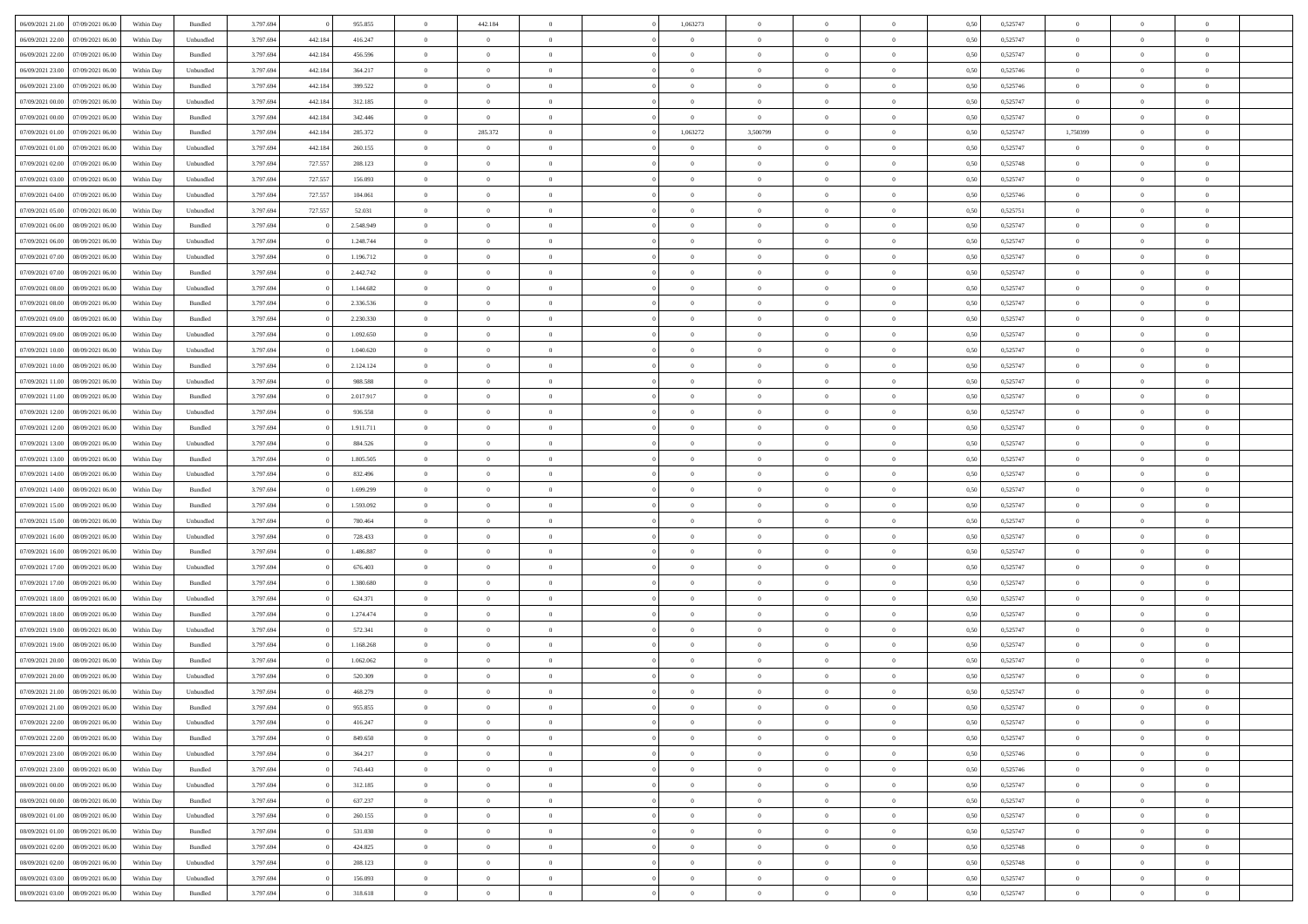| 08/09/2021 04:00                  | 08/09/2021 06:00 | Within Day | Unbundled                   | 3.797.694 | 104.061   | $\overline{0}$ | $\theta$       |                | $\overline{0}$ | $\bf{0}$       | $\overline{0}$ | $\theta$       | 0,50 | 0,525746 | $\theta$       | $\theta$       | $\theta$       |  |
|-----------------------------------|------------------|------------|-----------------------------|-----------|-----------|----------------|----------------|----------------|----------------|----------------|----------------|----------------|------|----------|----------------|----------------|----------------|--|
|                                   |                  |            |                             |           |           | $\overline{0}$ |                | $\overline{0}$ |                |                |                |                |      |          |                |                | $\overline{0}$ |  |
| 08/09/2021 04:00                  | 08/09/2021 06.0  | Within Day | Bundled                     | 3.797.694 | 212.412   |                | $\overline{0}$ |                | $\overline{0}$ | $\bf{0}$       | $\bf{0}$       | $\bf{0}$       | 0,50 | 0,525746 | $\,$ 0 $\,$    | $\overline{0}$ |                |  |
| 08/09/2021 05:00                  | 08/09/2021 06:00 | Within Day | Unbundled                   | 3.797.694 | 52.031    | $\overline{0}$ | $\overline{0}$ | $\overline{0}$ | $\overline{0}$ | $\bf{0}$       | $\overline{0}$ | $\mathbf{0}$   | 0.50 | 0,525751 | $\bf{0}$       | $\overline{0}$ | $\overline{0}$ |  |
| 08/09/2021 05:00                  | 08/09/2021 06:00 | Within Day | Bundled                     | 3.797.694 | 106.206   | $\overline{0}$ | $\overline{0}$ | $\overline{0}$ | $\overline{0}$ | $\,0\,$        | $\overline{0}$ | $\overline{0}$ | 0,50 | 0,525751 | $\,$ 0 $\,$    | $\overline{0}$ | $\overline{0}$ |  |
| 08/09/2021 06:00                  | 09/09/2021 06.00 | Within Day | Unbundled                   | 3.797.694 | 1.248.744 | $\overline{0}$ | $\theta$       | $\overline{0}$ | $\overline{0}$ | $\,$ 0         | $\overline{0}$ | $\bf{0}$       | 0,50 | 0,525747 | $\,$ 0 $\,$    | $\overline{0}$ | $\overline{0}$ |  |
| 08/09/2021 06:00                  | 09/09/2021 06:00 | Within Day | Bundled                     | 3.797.694 | 2.548.949 | $\overline{0}$ | $\overline{0}$ | $\overline{0}$ | $\overline{0}$ | $\bf{0}$       | $\overline{0}$ | $\bf{0}$       | 0.50 | 0.525747 | $\,0\,$        | $\overline{0}$ | $\overline{0}$ |  |
| 08/09/2021 07:00                  | 09/09/2021 06:00 | Within Day | Bundled                     | 3.797.694 | 2.442.742 | $\overline{0}$ | $\overline{0}$ | $\overline{0}$ | $\overline{0}$ | $\bf{0}$       | $\overline{0}$ | $\bf{0}$       | 0,50 | 0,525747 | $\,$ 0 $\,$    | $\overline{0}$ | $\overline{0}$ |  |
| 08/09/2021 07:00                  | 09/09/2021 06.00 | Within Day | Unbundled                   | 3.797.694 | 1.196.712 | $\overline{0}$ | $\overline{0}$ | $\overline{0}$ | $\overline{0}$ | $\,$ 0         | $\bf{0}$       | $\bf{0}$       | 0,50 | 0,525747 | $\,$ 0 $\,$    | $\overline{0}$ | $\overline{0}$ |  |
| 08/09/2021 08:00                  | 09/09/2021 06:00 | Within Day | Unbundled                   | 3.797.694 | 1.144.682 | $\overline{0}$ | $\overline{0}$ | $\overline{0}$ | $\overline{0}$ | $\bf{0}$       | $\overline{0}$ | $\bf{0}$       | 0.50 | 0.525747 | $\bf{0}$       | $\overline{0}$ | $\overline{0}$ |  |
| 08/09/2021 08:00                  | 09/09/2021 06:00 | Within Day | Bundled                     | 3.797.694 | 2.336.536 | $\overline{0}$ | $\overline{0}$ | $\overline{0}$ | $\overline{0}$ | $\bf{0}$       | $\overline{0}$ | $\bf{0}$       | 0,50 | 0,525747 | $\,$ 0 $\,$    | $\overline{0}$ | $\overline{0}$ |  |
|                                   |                  |            |                             |           |           |                |                |                |                |                |                |                |      |          |                |                |                |  |
| 08/09/2021 09:00                  | 09/09/2021 06.00 | Within Day | Unbundled                   | 3.797.694 | 1.092.650 | $\bf{0}$       | $\overline{0}$ | $\overline{0}$ | $\overline{0}$ | $\,$ 0         | $\bf{0}$       | $\bf{0}$       | 0,50 | 0,525747 | $\,$ 0 $\,$    | $\overline{0}$ | $\overline{0}$ |  |
| 08/09/2021 09:00                  | 09/09/2021 06:00 | Within Day | Bundled                     | 3.797.694 | 2.230.330 | $\overline{0}$ | $\overline{0}$ | $\overline{0}$ | $\overline{0}$ | $\bf{0}$       | $\overline{0}$ | $\mathbf{0}$   | 0.50 | 0,525747 | $\overline{0}$ | $\,$ 0 $\,$    | $\bf{0}$       |  |
| 08/09/2021 10:00                  | 09/09/2021 06:00 | Within Day | Unbundled                   | 3.797.694 | 1.040.620 | $\overline{0}$ | $\overline{0}$ | $\overline{0}$ | $\overline{0}$ | $\bf{0}$       | $\overline{0}$ | $\overline{0}$ | 0,50 | 0,525747 | $\,$ 0 $\,$    | $\overline{0}$ | $\overline{0}$ |  |
| 08/09/2021 10:00                  | 09/09/2021 06.00 | Within Day | Bundled                     | 3.797.694 | 2.124.124 | $\overline{0}$ | $\theta$       | $\overline{0}$ | $\overline{0}$ | $\,$ 0         | $\overline{0}$ | $\bf{0}$       | 0,50 | 0,525747 | $\,$ 0 $\,$    | $\overline{0}$ | $\overline{0}$ |  |
| 08/09/2021 11:00                  | 09/09/2021 06:00 | Within Day | Unbundled                   | 3.797.694 | 988,588   | $\overline{0}$ | $\overline{0}$ | $\overline{0}$ | $\overline{0}$ | $\bf{0}$       | $\overline{0}$ | $\bf{0}$       | 0.50 | 0.525747 | $\,0\,$        | $\theta$       | $\overline{0}$ |  |
| 08/09/2021 11:00                  | 09/09/2021 06:00 | Within Day | Bundled                     | 3.797.694 | 2.017.917 | $\overline{0}$ | $\overline{0}$ | $\overline{0}$ | $\overline{0}$ | $\,$ 0         | $\overline{0}$ | $\bf{0}$       | 0,50 | 0,525747 | $\,$ 0 $\,$    | $\theta$       | $\overline{0}$ |  |
| 08/09/2021 12:00                  | 09/09/2021 06.00 | Within Day | Unbundled                   | 3.797.694 | 936.558   | $\overline{0}$ | $\overline{0}$ | $\overline{0}$ | $\overline{0}$ | $\,$ 0         | $\overline{0}$ | $\bf{0}$       | 0,50 | 0,525747 | $\,$ 0 $\,$    | $\overline{0}$ | $\overline{0}$ |  |
| 08/09/2021 12:00                  | 09/09/2021 06:00 | Within Day | Bundled                     | 3.797.694 | 1.911.711 | $\overline{0}$ | $\overline{0}$ | $\overline{0}$ | $\overline{0}$ | $\bf{0}$       | $\overline{0}$ | $\mathbf{0}$   | 0.50 | 0.525747 | $\bf{0}$       | $\overline{0}$ | $\bf{0}$       |  |
| 08/09/2021 13:00                  | 09/09/2021 06:00 | Within Day | Bundled                     | 3.797.694 | 1.805.505 | $\overline{0}$ | $\overline{0}$ | $\overline{0}$ | $\overline{0}$ | $\bf{0}$       | $\overline{0}$ | $\bf{0}$       | 0,50 | 0,525747 | $\,$ 0 $\,$    | $\overline{0}$ | $\overline{0}$ |  |
| 08/09/2021 13:00                  | 09/09/2021 06.00 | Within Day | Unbundled                   | 3.797.694 | 884.526   | $\overline{0}$ | $\overline{0}$ | $\overline{0}$ | $\overline{0}$ | $\bf{0}$       | $\bf{0}$       | $\bf{0}$       | 0,50 | 0,525747 | $\,$ 0 $\,$    | $\overline{0}$ | $\overline{0}$ |  |
|                                   |                  |            |                             |           |           |                |                |                |                |                |                |                |      |          |                |                |                |  |
| 08/09/2021 14:00                  | 09/09/2021 06:00 | Within Day | Unbundled                   | 3.797.694 | 832.496   | $\overline{0}$ | $\overline{0}$ | $\overline{0}$ | $\overline{0}$ | $\bf{0}$       | $\overline{0}$ | $\mathbf{0}$   | 0.50 | 0,525747 | $\,$ 0 $\,$    | $\,$ 0 $\,$    | $\overline{0}$ |  |
| 08/09/2021 14:00                  | 09/09/2021 06:00 | Within Day | Bundled                     | 3.797.694 | 1.699.299 | $\overline{0}$ | $\overline{0}$ | $\overline{0}$ | $\overline{0}$ | $\bf{0}$       | $\overline{0}$ | $\overline{0}$ | 0,50 | 0,525747 | $\,$ 0 $\,$    | $\overline{0}$ | $\overline{0}$ |  |
| 08/09/2021 15:00                  | 09/09/2021 06.00 | Within Day | Unbundled                   | 3.797.694 | 780.464   | $\overline{0}$ | $\overline{0}$ | $\overline{0}$ | $\overline{0}$ | $\,$ 0         | $\overline{0}$ | $\bf{0}$       | 0,50 | 0,525747 | $\,$ 0 $\,$    | $\overline{0}$ | $\overline{0}$ |  |
| 08/09/2021 15:00                  | 09/09/2021 06:00 | Within Day | Bundled                     | 3.797.694 | 1.593.092 | $\overline{0}$ | $\overline{0}$ | $\overline{0}$ | $\overline{0}$ | $\bf{0}$       | $\overline{0}$ | $\bf{0}$       | 0.50 | 0.525747 | $\,0\,$        | $\overline{0}$ | $\overline{0}$ |  |
| 08/09/2021 16:00                  | 09/09/2021 06:00 | Within Day | Unbundled                   | 3.797.694 | 728.433   | $\overline{0}$ | $\overline{0}$ | $\overline{0}$ | $\overline{0}$ | $\,$ 0         | $\overline{0}$ | $\bf{0}$       | 0,50 | 0,525747 | $\,$ 0 $\,$    | $\theta$       | $\overline{0}$ |  |
| 08/09/2021 16:00                  | 09/09/2021 06.00 | Within Day | Bundled                     | 3.797.694 | 1.486.887 | $\overline{0}$ | $\theta$       | $\overline{0}$ | $\overline{0}$ | $\,$ 0         | $\bf{0}$       | $\bf{0}$       | 0,50 | 0,525747 | $\,$ 0 $\,$    | $\overline{0}$ | $\overline{0}$ |  |
| 08/09/2021 17:00                  | 09/09/2021 06:00 | Within Day | Unbundled                   | 3.797.694 | 676.403   | $\overline{0}$ | $\overline{0}$ | $\overline{0}$ | $\overline{0}$ | $\bf{0}$       | $\overline{0}$ | $\bf{0}$       | 0.50 | 0.525747 | $\bf{0}$       | $\overline{0}$ | $\bf{0}$       |  |
| 08/09/2021 17:00                  | 09/09/2021 06:00 | Within Day | Bundled                     | 3.797.694 | 1.380.680 | $\overline{0}$ | $\overline{0}$ | $\overline{0}$ | $\overline{0}$ | $\bf{0}$       | $\overline{0}$ | $\bf{0}$       | 0,50 | 0,525747 | $\,$ 0 $\,$    | $\overline{0}$ | $\overline{0}$ |  |
| 08/09/2021 18:00                  | 09/09/2021 06.00 | Within Day | Bundled                     | 3.797.694 | 1.274.474 | $\overline{0}$ | $\overline{0}$ | $\overline{0}$ | $\overline{0}$ | $\bf{0}$       | $\bf{0}$       | $\bf{0}$       | 0,50 | 0,525747 | $\,$ 0 $\,$    | $\overline{0}$ | $\overline{0}$ |  |
| 08/09/2021 18:00                  | 09/09/2021 06:00 | Within Day | Unbundled                   | 3.797.694 | 624.371   | $\overline{0}$ | $\overline{0}$ | $\overline{0}$ | $\overline{0}$ | $\bf{0}$       | $\overline{0}$ | $\mathbf{0}$   | 0.50 | 0,525747 | $\,$ 0 $\,$    | $\,$ 0 $\,$    | $\bf{0}$       |  |
| 08/09/2021 19:00                  | 09/09/2021 06:00 | Within Dav | Unbundled                   | 3.797.694 | 572.341   | $\overline{0}$ | $\overline{0}$ | $\overline{0}$ | $\overline{0}$ | $\overline{0}$ | $\overline{0}$ | $\overline{0}$ | 0,50 | 0,525747 | $\theta$       | $\overline{0}$ | $\overline{0}$ |  |
|                                   |                  |            |                             |           |           | $\overline{0}$ | $\overline{0}$ | $\overline{0}$ | $\overline{0}$ | $\,$ 0         | $\overline{0}$ |                |      |          | $\,$ 0 $\,$    | $\overline{0}$ | $\overline{0}$ |  |
| 08/09/2021 19:00                  | 09/09/2021 06.00 | Within Day | Bundled                     | 3.797.694 | 1.168.268 |                |                |                |                |                |                | $\bf{0}$       | 0,50 | 0,525747 |                |                |                |  |
| 08/09/2021 20:00                  | 09/09/2021 06:00 | Within Day | Unbundled                   | 3.797.694 | 520,309   | $\overline{0}$ | $\overline{0}$ | $\overline{0}$ | $\overline{0}$ | $\bf{0}$       | $\overline{0}$ | $\bf{0}$       | 0.50 | 0.525747 | $\,0\,$        | $\theta$       | $\overline{0}$ |  |
| 08/09/2021 20:00                  | 09/09/2021 06:00 | Within Dav | Bundled                     | 3.797.694 | 1.062.062 | $\overline{0}$ | $\overline{0}$ | $\Omega$       | $\overline{0}$ | $\mathbf{0}$   | $\overline{0}$ | $\overline{0}$ | 0.50 | 0,525747 | $\theta$       | $\overline{0}$ | $\overline{0}$ |  |
| 08/09/2021 21:00                  | 09/09/2021 06.00 | Within Day | Unbundled                   | 3.797.694 | 468.279   | $\overline{0}$ | $\overline{0}$ | $\overline{0}$ | $\overline{0}$ | $\,$ 0         | $\bf{0}$       | $\bf{0}$       | 0,50 | 0,525747 | $\,$ 0 $\,$    | $\overline{0}$ | $\overline{0}$ |  |
| 08/09/2021 21:00                  | 09/09/2021 06:00 | Within Day | Bundled                     | 3.797.694 | 955,855   | $\overline{0}$ | $\overline{0}$ | $\overline{0}$ | $\overline{0}$ | $\bf{0}$       | $\overline{0}$ | $\mathbf{0}$   | 0.50 | 0.525747 | $\bf{0}$       | $\overline{0}$ | $\bf{0}$       |  |
| 08/09/2021 22:00                  | 09/09/2021 06:00 | Within Dav | Unbundled                   | 3.797.694 | 416.247   | $\overline{0}$ | $\overline{0}$ | $\overline{0}$ | $\overline{0}$ | $\overline{0}$ | $\overline{0}$ | $\overline{0}$ | 0,50 | 0,525747 | $\theta$       | $\overline{0}$ | $\overline{0}$ |  |
| 08/09/2021 22:00                  | 09/09/2021 06.00 | Within Day | Bundled                     | 3.797.694 | 849.650   | $\overline{0}$ | $\overline{0}$ | $\overline{0}$ | $\bf{0}$       | $\bf{0}$       | $\bf{0}$       | $\bf{0}$       | 0,50 | 0,525747 | $\,$ 0 $\,$    | $\overline{0}$ | $\overline{0}$ |  |
| 08/09/2021 23:00                  | 09/09/2021 06:00 | Within Day | Unbundled                   | 3.797.694 | 364.217   | $\overline{0}$ | $\overline{0}$ | $\overline{0}$ | $\overline{0}$ | $\bf{0}$       | $\overline{0}$ | $\mathbf{0}$   | 0.50 | 0,525746 | $\overline{0}$ | $\,$ 0 $\,$    | $\bf{0}$       |  |
| 08/09/2021 23:00                  | 09/09/2021 06:00 | Within Dav | Bundled                     | 3.797.694 | 743.443   | $\overline{0}$ | $\overline{0}$ | $\theta$       | $\overline{0}$ | $\mathbf{0}$   | $\overline{0}$ | $\overline{0}$ | 0.50 | 0,525746 | $\theta$       | $\overline{0}$ | $\overline{0}$ |  |
| 09/09/2021 00:00                  | 09/09/2021 06.00 | Within Day | Bundled                     | 3.797.694 | 637.237   | $\overline{0}$ | $\overline{0}$ | $\overline{0}$ | $\overline{0}$ | $\bf{0}$       | $\overline{0}$ | $\bf{0}$       | 0,50 | 0,525747 | $\,$ 0 $\,$    | $\overline{0}$ | $\overline{0}$ |  |
| 09/09/2021 00:00                  | 09/09/2021 06:00 | Within Day | Unbundled                   | 3.797.694 | 312.185   | $\overline{0}$ | $\overline{0}$ | $\overline{0}$ | $\overline{0}$ | $\overline{0}$ | $\Omega$       | $\overline{0}$ | 0.50 | 0,525747 | $\,0\,$        | $\theta$       | $\overline{0}$ |  |
| 09/09/2021 01:00                  | 09/09/2021 06:00 | Within Dav | Unbundled                   | 3.797.694 | 260.155   | $\overline{0}$ | $\theta$       | $\Omega$       | $\overline{0}$ | $\bf{0}$       | $\overline{0}$ | $\overline{0}$ | 0.50 | 0,525747 | $\theta$       | $\overline{0}$ | $\overline{0}$ |  |
| 09/09/2021 01:00                  | 09/09/2021 06:00 | Within Day | Bundled                     | 3.797.694 | 531.030   | $\overline{0}$ | $\overline{0}$ | $\overline{0}$ | $\bf{0}$       | $\,$ 0         | $\bf{0}$       | $\bf{0}$       | 0,50 | 0,525747 | $\,$ 0 $\,$    | $\overline{0}$ | $\overline{0}$ |  |
|                                   |                  |            |                             |           |           |                |                |                |                |                |                |                |      |          |                |                |                |  |
| 09/09/2021 02:00 09/09/2021 06:00 |                  | Within Day | $\ensuremath{\mathsf{Unb}}$ | 3.797.694 | 208.123   | $\bf{0}$       | $\theta$       |                | $^{\circ}$     | $\Omega$       |                |                | 0,50 | 0,525748 | $\bf{0}$       | $\theta$       |                |  |
| 09/09/2021 02:00                  | 09/09/2021 06:00 | Within Day | Bundled                     | 3.797.694 | 424.825   | $\overline{0}$ | $\overline{0}$ | $\overline{0}$ | $\overline{0}$ | $\overline{0}$ | $\overline{0}$ | $\mathbf{0}$   | 0,50 | 0,525748 | $\theta$       | $\overline{0}$ | $\overline{0}$ |  |
| 09/09/2021 03:00                  | 09/09/2021 06:00 | Within Day | Unbundled                   | 3.797.694 | 156.093   | $\overline{0}$ | $\overline{0}$ | $\overline{0}$ | $\bf{0}$       | $\overline{0}$ | $\overline{0}$ | $\bf{0}$       | 0,50 | 0,525747 | $\overline{0}$ | $\overline{0}$ | $\bf{0}$       |  |
| 09/09/2021 03:00                  | 09/09/2021 06:00 | Within Day | Bundled                     | 3.797.694 | 318.618   | $\overline{0}$ | $\overline{0}$ | $\overline{0}$ | $\overline{0}$ | $\overline{0}$ | $\overline{0}$ | $\mathbf{0}$   | 0.50 | 0,525747 | $\overline{0}$ | $\bf{0}$       | $\bf{0}$       |  |
| 09/09/2021 04:00                  | 09/09/2021 06:00 | Within Day | Unbundled                   | 3.797.694 | 104.061   | $\overline{0}$ | $\overline{0}$ | $\overline{0}$ | $\overline{0}$ | $\overline{0}$ | $\overline{0}$ | $\mathbf{0}$   | 0,50 | 0,525746 | $\overline{0}$ | $\theta$       | $\overline{0}$ |  |
| 09/09/2021 04:00                  | 09/09/2021 06:00 | Within Day | Bundled                     | 3.797.694 | 212.412   | $\overline{0}$ | $\overline{0}$ | $\overline{0}$ | $\overline{0}$ | $\bf{0}$       | $\bf{0}$       | $\bf{0}$       | 0,50 | 0,525746 | $\,$ 0 $\,$    | $\overline{0}$ | $\overline{0}$ |  |
| 09/09/2021 05:00                  | 09/09/2021 06:00 | Within Day | Bundled                     | 3.797.694 | 106,206   | $\overline{0}$ | $\overline{0}$ | $\overline{0}$ | $\overline{0}$ | $\bf{0}$       | $\overline{0}$ | $\mathbf{0}$   | 0.50 | 0,525751 | $\,$ 0 $\,$    | $\theta$       | $\overline{0}$ |  |
| 09/09/2021 05:00                  | 09/09/2021 06:00 | Within Day | Unbundled                   | 3.797.694 | 52.031    | $\overline{0}$ | $\overline{0}$ | $\overline{0}$ | $\overline{0}$ | $\overline{0}$ | $\overline{0}$ | $\overline{0}$ | 0,50 | 0,525751 | $\overline{0}$ | $\theta$       | $\overline{0}$ |  |
| 09/09/2021 06:00                  | 10/09/2021 06:00 | Within Day | Unbundled                   | 3.797.694 | 1.248.744 | $\overline{0}$ | $\,$ 0         | $\overline{0}$ | $\bf{0}$       | $\,$ 0 $\,$    | $\overline{0}$ | $\bf{0}$       | 0,50 | 0,525747 | $\,$ 0 $\,$    | $\overline{0}$ | $\overline{0}$ |  |
| 09/09/2021 06:00                  | 10/09/2021 06:00 | Within Day | Bundled                     | 3.797.694 | 2.548.949 | $\overline{0}$ | $\overline{0}$ | $\overline{0}$ | $\overline{0}$ | $\bf{0}$       | $\overline{0}$ | $\mathbf{0}$   | 0.50 | 0.525747 | $\mathbf{0}$   | $\bf{0}$       | $\bf{0}$       |  |
| 09/09/2021 07:00                  | 10/09/2021 06:00 | Within Day | Unbundled                   | 3.797.694 | 1.196.712 | $\overline{0}$ | $\overline{0}$ | $\overline{0}$ | $\overline{0}$ | $\overline{0}$ | $\overline{0}$ | $\overline{0}$ | 0,50 | 0,525747 | $\overline{0}$ | $\theta$       | $\overline{0}$ |  |
|                                   |                  |            |                             |           |           |                | $\bf{0}$       |                | $\bf{0}$       | $\bf{0}$       |                |                |      |          |                | $\overline{0}$ | $\bf{0}$       |  |
| 09/09/2021 07:00                  | 10/09/2021 06:00 | Within Day | Bundled                     | 3.797.694 | 2.442.742 | $\overline{0}$ |                | $\overline{0}$ |                |                | $\bf{0}$       | $\bf{0}$       | 0,50 | 0,525747 | $\bf{0}$       |                |                |  |
| 09/09/2021 08:00                  | 10/09/2021 06:00 | Within Day | Unbundled                   | 3.797.694 | 1.144.682 | $\,$ 0 $\,$    | $\,$ 0 $\,$    | $\overline{0}$ | $\overline{0}$ | $\,$ 0 $\,$    | $\,$ 0 $\,$    | $\,$ 0 $\,$    | 0,50 | 0,525747 | $\overline{0}$ | $\,$ 0 $\,$    | $\,$ 0 $\,$    |  |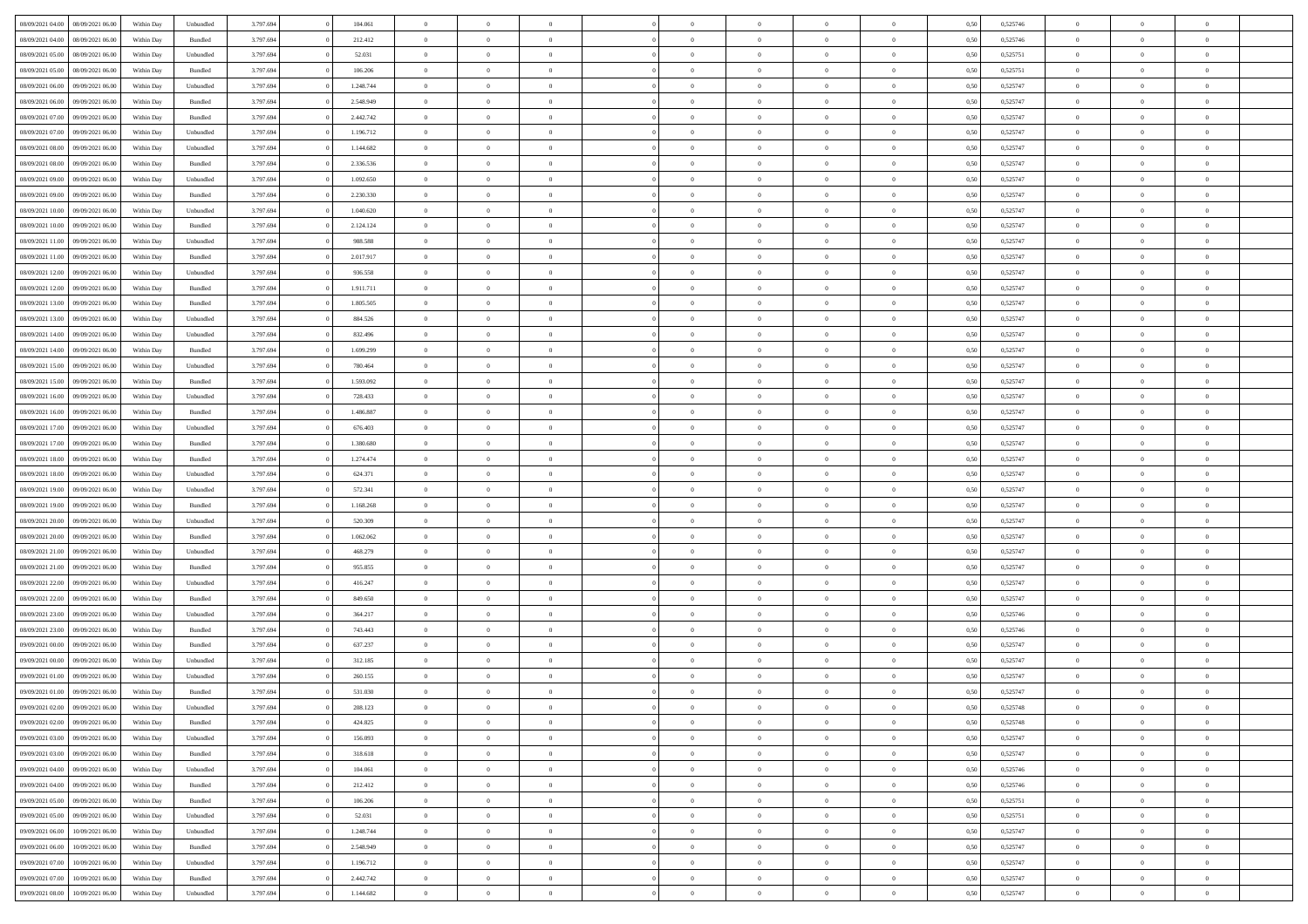| 09/09/2021 08:00 | 10/09/2021 06:00 | Within Day | Bundled            | 3.797.694 | 2.336.536 | $\overline{0}$ | $\Omega$       |                | $\Omega$       | $\Omega$       | $\theta$       | $\theta$       | 0,50 | 0,525747 | $\theta$       | $\theta$       | $\theta$       |  |
|------------------|------------------|------------|--------------------|-----------|-----------|----------------|----------------|----------------|----------------|----------------|----------------|----------------|------|----------|----------------|----------------|----------------|--|
|                  |                  |            |                    |           |           |                |                |                |                |                |                |                |      |          |                |                |                |  |
| 09/09/2021 09:00 | 10/09/2021 06:00 | Within Day | Unbundled          | 3.797.694 | 1.092.650 | $\overline{0}$ | $\theta$       | $\overline{0}$ | $\overline{0}$ | $\bf{0}$       | $\overline{0}$ | $\bf{0}$       | 0,50 | 0,525747 | $\theta$       | $\overline{0}$ | $\overline{0}$ |  |
| 09/09/2021 09:00 | 10/09/2021 06:00 | Within Day | Bundled            | 3.797.694 | 2.230.330 | $\overline{0}$ | $\bf{0}$       | $\overline{0}$ | $\bf{0}$       | $\bf{0}$       | $\bf{0}$       | $\mathbf{0}$   | 0,50 | 0,525747 | $\bf{0}$       | $\overline{0}$ | $\overline{0}$ |  |
| 09/09/2021 10:00 | 10/09/2021 06:00 | Within Dav | Unbundled          | 3.797.694 | 1.040.620 | $\overline{0}$ | $\overline{0}$ | $\overline{0}$ | $\overline{0}$ | $\bf{0}$       | $\overline{0}$ | $\overline{0}$ | 0.50 | 0,525747 | $\theta$       | $\theta$       | $\overline{0}$ |  |
| 09/09/2021 10:00 | 10/09/2021 06:00 | Within Day | Bundled            | 3.797.694 | 2.124.124 | $\overline{0}$ | $\theta$       | $\overline{0}$ | $\overline{0}$ | $\bf{0}$       | $\overline{0}$ | $\bf{0}$       | 0,50 | 0,525747 | $\theta$       | $\overline{0}$ | $\overline{0}$ |  |
| 09/09/2021 11:00 | 10/09/2021 06:00 | Within Day | Bundled            | 3.797.694 | 2.017.917 | $\overline{0}$ | $\overline{0}$ | $\overline{0}$ | $\overline{0}$ | $\overline{0}$ | $\overline{0}$ | $\mathbf{0}$   | 0,50 | 0,525747 | $\bf{0}$       | $\overline{0}$ | $\bf{0}$       |  |
| 09/09/2021 11:00 | 10/09/2021 06:00 | Within Dav | Unbundled          | 3.797.694 | 988.588   | $\overline{0}$ | $\overline{0}$ | $\overline{0}$ | $\overline{0}$ | $\overline{0}$ | $\overline{0}$ | $\overline{0}$ | 0.50 | 0,525747 | $\theta$       | $\overline{0}$ | $\overline{0}$ |  |
|                  |                  |            |                    |           |           |                |                |                |                |                |                |                |      |          |                |                |                |  |
| 09/09/2021 12:00 | 10/09/2021 06:00 | Within Day | Unbundled          | 3.797.694 | 936.558   | $\overline{0}$ | $\theta$       | $\overline{0}$ | $\overline{0}$ | $\bf{0}$       | $\overline{0}$ | $\bf{0}$       | 0,50 | 0,525747 | $\theta$       | $\theta$       | $\overline{0}$ |  |
| 09/09/2021 12:00 | 10/09/2021 06:00 | Within Day | Bundled            | 3.797.694 | 1.911.711 | $\overline{0}$ | $\overline{0}$ | $\overline{0}$ | $\overline{0}$ | $\bf{0}$       | $\overline{0}$ | $\bf{0}$       | 0,50 | 0,525747 | $\,0\,$        | $\overline{0}$ | $\overline{0}$ |  |
| 09/09/2021 13:00 | 10/09/2021 06:00 | Within Dav | Unbundled          | 3.797.694 | 884.526   | $\overline{0}$ | $\overline{0}$ | $\overline{0}$ | $\overline{0}$ | $\overline{0}$ | $\overline{0}$ | $\overline{0}$ | 0.50 | 0,525747 | $\theta$       | $\overline{0}$ | $\overline{0}$ |  |
| 09/09/2021 13:00 | 10/09/2021 06:00 | Within Day | Bundled            | 3.797.694 | 1.805.505 | $\overline{0}$ | $\theta$       | $\overline{0}$ | $\overline{0}$ | $\bf{0}$       | $\overline{0}$ | $\bf{0}$       | 0,50 | 0,525747 | $\,$ 0 $\,$    | $\overline{0}$ | $\overline{0}$ |  |
| 09/09/2021 14:00 | 10/09/2021 06:00 | Within Day | Unbundled          | 3.797.694 | 832.496   | $\overline{0}$ | $\bf{0}$       | $\overline{0}$ | $\overline{0}$ | $\bf{0}$       | $\overline{0}$ | $\bf{0}$       | 0,50 | 0,525747 | $\bf{0}$       | $\overline{0}$ | $\bf{0}$       |  |
| 09/09/2021 14:00 | 10/09/2021 06:00 | Within Dav | Bundled            | 3.797.694 | 1.699.299 | $\overline{0}$ | $\overline{0}$ | $\overline{0}$ | $\overline{0}$ | $\bf{0}$       | $\overline{0}$ | $\overline{0}$ | 0.50 | 0,525747 | $\theta$       | $\theta$       | $\overline{0}$ |  |
| 09/09/2021 15:00 | 10/09/2021 06:00 | Within Day | Unbundled          | 3.797.694 | 780.464   | $\overline{0}$ | $\theta$       | $\overline{0}$ | $\overline{0}$ | $\bf{0}$       | $\overline{0}$ | $\overline{0}$ | 0,50 | 0,525747 | $\theta$       | $\overline{0}$ | $\overline{0}$ |  |
|                  |                  |            |                    |           |           |                |                |                |                |                |                |                |      |          |                |                |                |  |
| 09/09/2021 15:00 | 10/09/2021 06:00 | Within Day | Bundled            | 3.797.694 | 1.593.092 | $\overline{0}$ | $\overline{0}$ | $\overline{0}$ | $\bf{0}$       | $\overline{0}$ | $\overline{0}$ | $\mathbf{0}$   | 0,50 | 0,525747 | $\overline{0}$ | $\overline{0}$ | $\bf{0}$       |  |
| 09/09/2021 16:00 | 10/09/2021 06:00 | Within Dav | Bundled            | 3.797.694 | 1.486.887 | $\overline{0}$ | $\overline{0}$ | $\overline{0}$ | $\overline{0}$ | $\overline{0}$ | $\overline{0}$ | $\overline{0}$ | 0.50 | 0,525747 | $\theta$       | $\overline{0}$ | $\overline{0}$ |  |
| 09/09/2021 16:00 | 10/09/2021 06:00 | Within Day | Unbundled          | 3.797.694 | 728.433   | $\overline{0}$ | $\theta$       | $\overline{0}$ | $\overline{0}$ | $\bf{0}$       | $\overline{0}$ | $\bf{0}$       | 0,50 | 0,525747 | $\theta$       | $\theta$       | $\overline{0}$ |  |
| 09/09/2021 17:00 | 10/09/2021 06:00 | Within Day | Unbundled          | 3.797.694 | 676.403   | $\overline{0}$ | $\overline{0}$ | $\overline{0}$ | $\bf{0}$       | $\bf{0}$       | $\bf{0}$       | $\bf{0}$       | 0,50 | 0,525747 | $\bf{0}$       | $\overline{0}$ | $\overline{0}$ |  |
| 09/09/2021 17:00 | 10/09/2021 06:00 | Within Dav | Bundled            | 3.797.694 | 1.380.680 | $\overline{0}$ | $\overline{0}$ | $\overline{0}$ | $\overline{0}$ | $\overline{0}$ | $\overline{0}$ | $\overline{0}$ | 0.50 | 0,525747 | $\theta$       | $\overline{0}$ | $\overline{0}$ |  |
| 09/09/2021 18:00 | 10/09/2021 06:00 | Within Day | Unbundled          | 3.797.694 | 624.371   | $\overline{0}$ | $\theta$       | $\overline{0}$ | $\overline{0}$ | $\bf{0}$       | $\overline{0}$ | $\bf{0}$       | 0,50 | 0,525747 | $\,$ 0 $\,$    | $\overline{0}$ | $\overline{0}$ |  |
| 09/09/2021 18:00 | 10/09/2021 06:00 | Within Day | Bundled            | 3.797.694 | 1.274.474 | $\overline{0}$ | $\overline{0}$ | $\overline{0}$ | $\bf{0}$       | $\bf{0}$       | $\bf{0}$       | $\bf{0}$       | 0,50 | 0,525747 | $\overline{0}$ | $\overline{0}$ | $\bf{0}$       |  |
| 09/09/2021 19:00 | 10/09/2021 06:00 | Within Day | Unbundled          | 3.797.694 | 572.341   | $\overline{0}$ | $\overline{0}$ | $\overline{0}$ | $\overline{0}$ | $\bf{0}$       | $\overline{0}$ | $\overline{0}$ | 0.50 | 0,525747 | $\theta$       | $\overline{0}$ | $\overline{0}$ |  |
|                  |                  |            |                    |           |           |                |                |                |                |                |                |                |      |          |                |                |                |  |
| 09/09/2021 19:00 | 10/09/2021 06:00 | Within Day | Bundled            | 3.797.694 | 1.168.268 | $\overline{0}$ | $\theta$       | $\overline{0}$ | $\overline{0}$ | $\bf{0}$       | $\overline{0}$ | $\bf{0}$       | 0,50 | 0,525747 | $\,$ 0 $\,$    | $\overline{0}$ | $\overline{0}$ |  |
| 09/09/2021 20:00 | 10/09/2021 06:00 | Within Day | Unbundled          | 3.797.694 | 520.309   | $\overline{0}$ | $\overline{0}$ | $\overline{0}$ | $\bf{0}$       | $\overline{0}$ | $\overline{0}$ | $\mathbf{0}$   | 0,50 | 0,525747 | $\bf{0}$       | $\overline{0}$ | $\bf{0}$       |  |
| 09/09/2021 20:00 | 10/09/2021 06:00 | Within Dav | Bundled            | 3.797.694 | 1.062.062 | $\overline{0}$ | $\overline{0}$ | $\overline{0}$ | $\overline{0}$ | $\overline{0}$ | $\overline{0}$ | $\overline{0}$ | 0.50 | 0,525747 | $\theta$       | $\overline{0}$ | $\overline{0}$ |  |
| 09/09/2021 21:00 | 10/09/2021 06:00 | Within Day | Unbundled          | 3.797.694 | 468.279   | $\overline{0}$ | $\theta$       | $\overline{0}$ | $\overline{0}$ | $\bf{0}$       | $\overline{0}$ | $\bf{0}$       | 0,50 | 0,525747 | $\theta$       | $\theta$       | $\overline{0}$ |  |
| 09/09/2021 21.00 | 10/09/2021 06:00 | Within Day | Bundled            | 3.797.694 | 955.855   | $\overline{0}$ | $\overline{0}$ | $\overline{0}$ | $\bf{0}$       | $\bf{0}$       | $\bf{0}$       | $\bf{0}$       | 0,50 | 0,525747 | $\,0\,$        | $\overline{0}$ | $\overline{0}$ |  |
| 09/09/2021 22.00 | 10/09/2021 06:00 | Within Day | Bundled            | 3.797.694 | 849.650   | $\overline{0}$ | $\overline{0}$ | $\overline{0}$ | $\overline{0}$ | $\overline{0}$ | $\overline{0}$ | $\overline{0}$ | 0.50 | 0,525747 | $\theta$       | $\overline{0}$ | $\overline{0}$ |  |
| 09/09/2021 22.00 | 10/09/2021 06:00 | Within Day | Unbundled          | 3.797.694 | 416.247   | $\overline{0}$ | $\theta$       | $\overline{0}$ | $\overline{0}$ | $\bf{0}$       | $\overline{0}$ | $\bf{0}$       | 0,50 | 0,525747 | $\,$ 0 $\,$    | $\overline{0}$ | $\overline{0}$ |  |
|                  |                  |            |                    |           |           |                | $\bf{0}$       |                |                | $\bf{0}$       |                |                |      |          |                | $\overline{0}$ | $\bf{0}$       |  |
| 09/09/2021 23.00 | 10/09/2021 06:00 | Within Day | Unbundled          | 3.797.694 | 364.217   | $\overline{0}$ |                | $\overline{0}$ | $\bf{0}$       |                | $\bf{0}$       | $\bf{0}$       | 0,50 | 0,525746 | $\bf{0}$       |                |                |  |
| 09/09/2021 23:00 | 10/09/2021 06:00 | Within Day | Bundled            | 3.797.694 | 743.443   | $\overline{0}$ | $\Omega$       | $\Omega$       | $\Omega$       | $\Omega$       | $\Omega$       | $\overline{0}$ | 0,50 | 0,525746 | $\,0\,$        | $\theta$       | $\theta$       |  |
| 10/09/2021 00:00 | 10/09/2021 06:00 | Within Day | Unbundled          | 3.797.694 | 312.185   | $\overline{0}$ | $\theta$       | $\overline{0}$ | $\overline{0}$ | $\bf{0}$       | $\overline{0}$ | $\bf{0}$       | 0,50 | 0,525747 | $\,$ 0 $\,$    | $\overline{0}$ | $\overline{0}$ |  |
| 10/09/2021 00:00 | 10/09/2021 06:00 | Within Day | Bundled            | 3.797.694 | 637.237   | $\overline{0}$ | $\overline{0}$ | $\overline{0}$ | $\bf{0}$       | $\overline{0}$ | $\overline{0}$ | $\mathbf{0}$   | 0,50 | 0,525747 | $\bf{0}$       | $\overline{0}$ | $\bf{0}$       |  |
| 10/09/2021 01:00 | 10/09/2021 06:00 | Within Day | Unbundled          | 3.797.694 | 260.155   | $\overline{0}$ | $\Omega$       | $\Omega$       | $\Omega$       | $\bf{0}$       | $\overline{0}$ | $\overline{0}$ | 0.50 | 0,525747 | $\,0\,$        | $\theta$       | $\theta$       |  |
| 10/09/2021 01:00 | 10/09/2021 06:00 | Within Day | Bundled            | 3.797.694 | 531.030   | $\overline{0}$ | $\theta$       | $\overline{0}$ | $\overline{0}$ | $\bf{0}$       | $\overline{0}$ | $\bf{0}$       | 0,50 | 0,525747 | $\,$ 0 $\,$    | $\overline{0}$ | $\overline{0}$ |  |
| 10/09/2021 02:00 | 10/09/2021 06:00 | Within Day | Unbundled          | 3.797.694 | 208.123   | $\overline{0}$ | $\overline{0}$ | $\overline{0}$ | $\bf{0}$       | $\bf{0}$       | $\bf{0}$       | $\bf{0}$       | 0,50 | 0,525748 | $\bf{0}$       | $\overline{0}$ | $\bf{0}$       |  |
| 10/09/2021 02:00 | 10/09/2021 06:00 | Within Day | Bundled            | 3.797.694 | 424.825   | $\overline{0}$ | $\Omega$       | $\Omega$       | $\Omega$       | $\theta$       | $\theta$       | $\overline{0}$ | 0.50 | 0,525748 | $\,$ 0 $\,$    | $\theta$       | $\theta$       |  |
| 10/09/2021 03:00 | 10/09/2021 06:00 | Within Day | Bundled            | 3.797.694 | 318.618   | $\overline{0}$ | $\overline{0}$ | $\overline{0}$ | $\overline{0}$ | $\bf{0}$       | $\overline{0}$ | $\bf{0}$       | 0,50 | 0,525747 | $\,$ 0 $\,$    | $\overline{0}$ | $\overline{0}$ |  |
|                  |                  |            |                    |           |           |                |                |                |                |                |                |                |      |          |                |                |                |  |
| 10/09/2021 03:00 | 10/09/2021 06:00 | Within Day | Unbundled          | 3.797.694 | 156.093   | $\overline{0}$ | $\bf{0}$       | $\overline{0}$ | $\bf{0}$       | $\bf{0}$       | $\bf{0}$       | $\bf{0}$       | 0,50 | 0,525747 | $\bf{0}$       | $\overline{0}$ | $\bf{0}$       |  |
| 10/09/2021 04:00 | 10/09/2021 06:00 | Within Day | Unbundled          | 3.797.694 | 104,061   | $\overline{0}$ | $\Omega$       | $\overline{0}$ | $\Omega$       | $\Omega$       | $\overline{0}$ | $\overline{0}$ | 0,50 | 0,525746 | $\,0\,$        | $\theta$       | $\theta$       |  |
| 10/09/2021 04:00 | 10/09/2021 06:00 | Within Day | Bundled            | 3.797.694 | 212.412   | $\overline{0}$ | $\overline{0}$ | $\overline{0}$ | $\overline{0}$ | $\bf{0}$       | $\overline{0}$ | $\bf{0}$       | 0,50 | 0,525746 | $\,$ 0 $\,$    | $\overline{0}$ | $\overline{0}$ |  |
| 10/09/2021 05:00 | 10/09/2021 06:00 | Within Day | Unbundled          | 3.797.694 | 52.031    | $\overline{0}$ | $\overline{0}$ | $\overline{0}$ | $\bf{0}$       | $\bf{0}$       | $\bf{0}$       | $\mathbf{0}$   | 0,50 | 0,525751 | $\bf{0}$       | $\overline{0}$ | $\bf{0}$       |  |
| 10/09/2021 05:00 | 10/09/2021 06:00 | Within Day | Bundled            | 3.797.694 | 106,206   | $\overline{0}$ | $\Omega$       | $\Omega$       | $\Omega$       | $\Omega$       | $\Omega$       | $\overline{0}$ | 0.50 | 0,525751 | $\theta$       | $\theta$       | $\theta$       |  |
| 10/09/2021 06:00 | 11/09/2021 06:00 | Within Day | Unbundled          | 3.797.694 | 1.248.744 | $\overline{0}$ | $\overline{0}$ | $\overline{0}$ | $\bf{0}$       | $\,$ 0         | $\bf{0}$       | $\bf{0}$       | 0,50 | 0,525747 | $\,0\,$        | $\,$ 0 $\,$    | $\overline{0}$ |  |
| 10/09/2021 06:00 | 11/09/2021 06:00 | Within Day | $\mathbf B$ undled | 3.797.694 | 2.548.949 | $\bf{0}$       | $\bf{0}$       |                |                |                |                |                | 0,50 | 0,525747 | $\bf{0}$       | $\overline{0}$ |                |  |
| 10/09/2021 07:00 | 11/09/2021 06:00 | Within Day | Unbundled          | 3.797.694 | 1.196.712 | $\overline{0}$ | $\overline{0}$ | $\overline{0}$ | $\Omega$       | $\theta$       | $\overline{0}$ | $\overline{0}$ | 0,50 | 0,525747 | $\theta$       | $\theta$       | $\theta$       |  |
| 10/09/2021 07:00 | 11/09/2021 06:00 | Within Day | Bundled            | 3.797.694 | 2.442.742 | $\overline{0}$ | $\,$ 0         | $\overline{0}$ | $\bf{0}$       | $\,$ 0 $\,$    | $\overline{0}$ | $\mathbf{0}$   | 0,50 | 0,525747 | $\,$ 0 $\,$    | $\,$ 0 $\,$    | $\,$ 0         |  |
|                  |                  |            |                    |           |           |                |                |                |                |                |                |                |      |          |                |                |                |  |
| 10/09/2021 08:00 | 11/09/2021 06:00 | Within Day | Unbundled          | 3.797.694 | 1.144.682 | $\overline{0}$ | $\overline{0}$ | $\overline{0}$ | $\overline{0}$ | $\overline{0}$ | $\overline{0}$ | $\mathbf{0}$   | 0,50 | 0,525747 | $\overline{0}$ | $\bf{0}$       | $\bf{0}$       |  |
| 10/09/2021 08:00 | 11/09/2021 06:00 | Within Day | Bundled            | 3.797.694 | 2.336.536 | $\overline{0}$ | $\overline{0}$ | $\overline{0}$ | $\Omega$       | $\overline{0}$ | $\overline{0}$ | $\overline{0}$ | 0,50 | 0,525747 | $\overline{0}$ | $\theta$       | $\overline{0}$ |  |
| 10/09/2021 09:00 | 11/09/2021 06:00 | Within Day | Bundled            | 3.797.694 | 2.230.330 | $\overline{0}$ | $\,$ 0         | $\overline{0}$ | $\overline{0}$ | $\overline{0}$ | $\overline{0}$ | $\bf{0}$       | 0,50 | 0,525747 | $\,$ 0 $\,$    | $\overline{0}$ | $\overline{0}$ |  |
| 10/09/2021 09:00 | 11/09/2021 06:00 | Within Day | Unbundled          | 3.797.694 | 1.092.650 | $\overline{0}$ | $\overline{0}$ | $\overline{0}$ | $\overline{0}$ | $\overline{0}$ | $\overline{0}$ | $\mathbf{0}$   | 0,50 | 0,525747 | $\overline{0}$ | $\overline{0}$ | $\bf{0}$       |  |
| 10/09/2021 10:00 | 11/09/2021 06:00 | Within Day | Unbundled          | 3.797.694 | 1.040.620 | $\overline{0}$ | $\overline{0}$ | $\overline{0}$ | $\Omega$       | $\overline{0}$ | $\overline{0}$ | $\bf{0}$       | 0.50 | 0,525747 | $\overline{0}$ | $\theta$       | $\overline{0}$ |  |
| 10/09/2021 10:00 | 11/09/2021 06:00 | Within Day | Bundled            | 3.797.694 | 2.124.124 | $\overline{0}$ | $\,$ 0         | $\overline{0}$ | $\bf{0}$       | $\bf{0}$       | $\bf{0}$       | $\bf{0}$       | 0,50 | 0,525747 | $\,$ 0 $\,$    | $\overline{0}$ | $\overline{0}$ |  |
| 10/09/2021 11:00 | 11/09/2021 06:00 | Within Day | Unbundled          | 3.797.694 | 988.588   | $\overline{0}$ | $\bf{0}$       | $\overline{0}$ | $\overline{0}$ | $\overline{0}$ | $\overline{0}$ | $\mathbf{0}$   | 0,50 | 0,525747 | $\overline{0}$ | $\overline{0}$ | $\bf{0}$       |  |
| 10/09/2021 11:00 | 11/09/2021 06:00 | Within Day | Bundled            | 3.797.694 | 2.017.917 | $\overline{0}$ | $\overline{0}$ | $\overline{0}$ | $\Omega$       | $\overline{0}$ | $\overline{0}$ | $\bf{0}$       | 0.50 | 0,525747 | $\overline{0}$ | $\theta$       | $\overline{0}$ |  |
|                  |                  |            |                    |           |           |                |                |                |                |                |                |                |      |          |                |                |                |  |
| 10/09/2021 12:00 | 11/09/2021 06:00 | Within Day | Unbundled          | 3.797.694 | 936.558   | $\overline{0}$ | $\bf{0}$       | $\overline{0}$ | $\overline{0}$ | $\bf{0}$       | $\bf{0}$       | $\mathbf{0}$   | 0,50 | 0,525747 | $\,$ 0 $\,$    | $\,$ 0 $\,$    | $\bf{0}$       |  |
| 10/09/2021 12:00 | 11/09/2021 06:00 | Within Day | Bundled            | 3.797.694 | 1.911.711 | $\overline{0}$ | $\overline{0}$ | $\overline{0}$ | $\overline{0}$ | $\bf{0}$       | $\bf{0}$       | $\mathbf{0}$   | 0,50 | 0,525747 | $\overline{0}$ | $\bf{0}$       | $\bf{0}$       |  |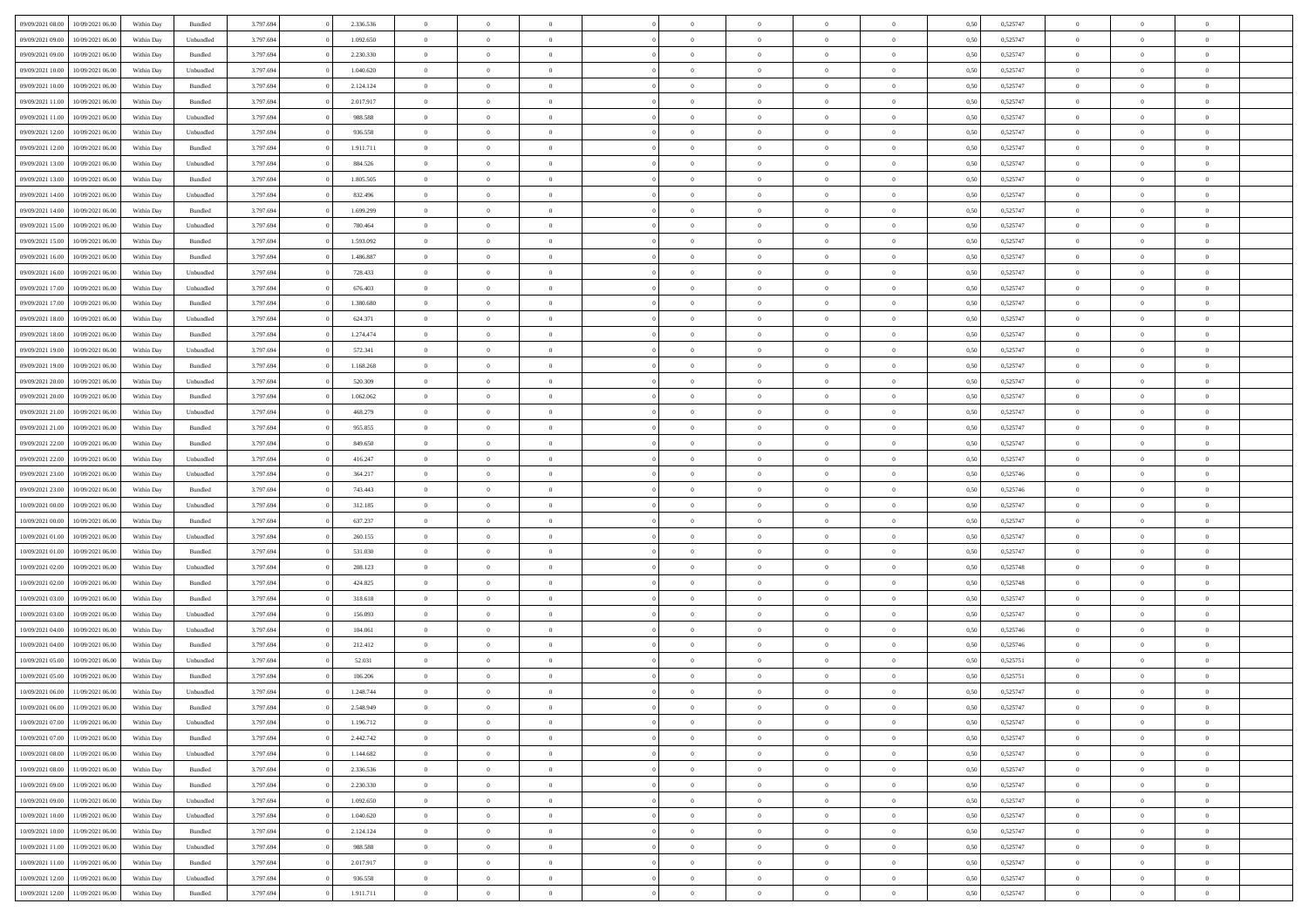| 10/09/2021 13:00 | 11/09/2021 06:00                  | Within Day | Unbundled | 3.797.694 | 884.526   | $\overline{0}$ | $\theta$       |                | $\Omega$       | $\Omega$       | $\theta$       | $\theta$       | 0,50 | 0,525747 | $\theta$       | $\overline{0}$ | $\theta$       |  |
|------------------|-----------------------------------|------------|-----------|-----------|-----------|----------------|----------------|----------------|----------------|----------------|----------------|----------------|------|----------|----------------|----------------|----------------|--|
|                  |                                   |            |           |           |           |                |                |                |                |                |                |                |      |          |                |                |                |  |
| 10/09/2021 13:00 | 11/09/2021 06:00                  | Within Day | Bundled   | 3.797.694 | 1.805.505 | $\overline{0}$ | $\theta$       | $\overline{0}$ | $\overline{0}$ | $\bf{0}$       | $\overline{0}$ | $\bf{0}$       | 0,50 | 0,525747 | $\theta$       | $\overline{0}$ | $\overline{0}$ |  |
| 10/09/2021 14:00 | 11/09/2021 06:00                  | Within Day | Bundled   | 3.797.694 | 1.699.299 | $\overline{0}$ | $\bf{0}$       | $\overline{0}$ | $\bf{0}$       | $\bf{0}$       | $\bf{0}$       | $\mathbf{0}$   | 0,50 | 0,525747 | $\bf{0}$       | $\overline{0}$ | $\overline{0}$ |  |
| 10/09/2021 14:00 | 11/09/2021 06:00                  | Within Dav | Unbundled | 3.797.694 | 832.496   | $\overline{0}$ | $\overline{0}$ | $\overline{0}$ | $\overline{0}$ | $\bf{0}$       | $\overline{0}$ | $\overline{0}$ | 0.50 | 0,525747 | $\theta$       | $\theta$       | $\overline{0}$ |  |
| 10/09/2021 15:00 | 11/09/2021 06:00                  | Within Day | Unbundled | 3.797.694 | 780.464   | $\overline{0}$ | $\theta$       | $\overline{0}$ | $\overline{0}$ | $\bf{0}$       | $\overline{0}$ | $\bf{0}$       | 0,50 | 0,525747 | $\theta$       | $\overline{0}$ | $\overline{0}$ |  |
| 10/09/2021 15:00 | 11/09/2021 06:00                  | Within Day | Bundled   | 3.797.694 | 1.593.092 | $\overline{0}$ | $\overline{0}$ | $\overline{0}$ | $\bf{0}$       | $\overline{0}$ | $\overline{0}$ | $\mathbf{0}$   | 0,50 | 0,525747 | $\bf{0}$       | $\overline{0}$ | $\bf{0}$       |  |
|                  |                                   |            |           |           |           |                | $\overline{0}$ |                |                | $\overline{0}$ |                |                |      |          | $\theta$       | $\overline{0}$ | $\overline{0}$ |  |
| 10/09/2021 16:00 | 11/09/2021 06:00                  | Within Dav | Unbundled | 3.797.694 | 728.433   | $\overline{0}$ |                | $\overline{0}$ | $\overline{0}$ |                | $\overline{0}$ | $\overline{0}$ | 0.50 | 0,525747 |                |                |                |  |
| 10/09/2021 16:00 | 11/09/2021 06:00                  | Within Day | Bundled   | 3.797.694 | 1.486.887 | $\overline{0}$ | $\theta$       | $\overline{0}$ | $\overline{0}$ | $\bf{0}$       | $\overline{0}$ | $\bf{0}$       | 0,50 | 0,525747 | $\theta$       | $\theta$       | $\overline{0}$ |  |
| 10/09/2021 17:00 | 11/09/2021 06:00                  | Within Day | Unbundled | 3.797.694 | 676.403   | $\overline{0}$ | $\overline{0}$ | $\overline{0}$ | $\bf{0}$       | $\bf{0}$       | $\bf{0}$       | $\bf{0}$       | 0,50 | 0,525747 | $\,0\,$        | $\overline{0}$ | $\overline{0}$ |  |
| 10/09/2021 17:00 | 11/09/2021 06:00                  | Within Dav | Bundled   | 3.797.694 | 1.380.680 | $\overline{0}$ | $\overline{0}$ | $\overline{0}$ | $\overline{0}$ | $\overline{0}$ | $\overline{0}$ | $\overline{0}$ | 0.50 | 0,525747 | $\theta$       | $\overline{0}$ | $\overline{0}$ |  |
| 10/09/2021 18:00 | 11/09/2021 06:00                  | Within Day | Unbundled | 3.797.694 | 624.371   | $\overline{0}$ | $\theta$       | $\overline{0}$ | $\overline{0}$ | $\bf{0}$       | $\overline{0}$ | $\bf{0}$       | 0,50 | 0,525747 | $\,$ 0 $\,$    | $\overline{0}$ | $\overline{0}$ |  |
| 10/09/2021 18:00 | 11/09/2021 06:00                  | Within Day | Bundled   | 3.797.694 | 1.274.474 | $\overline{0}$ | $\bf{0}$       | $\overline{0}$ | $\bf{0}$       | $\bf{0}$       | $\bf{0}$       | $\mathbf{0}$   | 0,50 | 0,525747 | $\bf{0}$       | $\overline{0}$ | $\bf{0}$       |  |
| 10/09/2021 19:00 | 11/09/2021 06:00                  | Within Day | Unbundled | 3.797.694 | 572.341   | $\overline{0}$ | $\overline{0}$ | $\overline{0}$ | $\overline{0}$ | $\bf{0}$       | $\overline{0}$ | $\overline{0}$ | 0.50 | 0,525747 | $\theta$       | $\theta$       | $\overline{0}$ |  |
|                  |                                   |            |           |           |           | $\overline{0}$ | $\theta$       | $\overline{0}$ | $\overline{0}$ | $\bf{0}$       | $\overline{0}$ |                |      |          | $\theta$       | $\overline{0}$ | $\overline{0}$ |  |
| 10/09/2021 19:00 | 11/09/2021 06:00                  | Within Day | Bundled   | 3.797.694 | 1.168.268 |                |                |                |                |                |                | $\bf{0}$       | 0,50 | 0,525747 |                |                |                |  |
| 10/09/2021 20:00 | 11/09/2021 06:00                  | Within Day | Bundled   | 3.797.694 | 1.062.062 | $\overline{0}$ | $\overline{0}$ | $\overline{0}$ | $\bf{0}$       | $\overline{0}$ | $\overline{0}$ | $\mathbf{0}$   | 0,50 | 0,525747 | $\bf{0}$       | $\overline{0}$ | $\bf{0}$       |  |
| 10/09/2021 20:00 | 11/09/2021 06:00                  | Within Dav | Unbundled | 3.797.694 | 520.309   | $\overline{0}$ | $\overline{0}$ | $\overline{0}$ | $\overline{0}$ | $\overline{0}$ | $\overline{0}$ | $\overline{0}$ | 0.50 | 0,525747 | $\theta$       | $\overline{0}$ | $\overline{0}$ |  |
| 10/09/2021 21:00 | 11/09/2021 06:00                  | Within Day | Bundled   | 3.797.694 | 955.855   | $\overline{0}$ | $\theta$       | $\overline{0}$ | $\overline{0}$ | $\bf{0}$       | $\overline{0}$ | $\bf{0}$       | 0,50 | 0,525747 | $\theta$       | $\theta$       | $\overline{0}$ |  |
| 10/09/2021 21:00 | 11/09/2021 06:00                  | Within Day | Unbundled | 3.797.694 | 468.279   | $\overline{0}$ | $\overline{0}$ | $\overline{0}$ | $\bf{0}$       | $\bf{0}$       | $\bf{0}$       | $\mathbf{0}$   | 0,50 | 0,525747 | $\,0\,$        | $\overline{0}$ | $\overline{0}$ |  |
| 10/09/2021 22:00 | 11/09/2021 06:00                  | Within Dav | Bundled   | 3.797.694 | 849.650   | $\overline{0}$ | $\overline{0}$ | $\overline{0}$ | $\overline{0}$ | $\overline{0}$ | $\overline{0}$ | $\overline{0}$ | 0.50 | 0,525747 | $\theta$       | $\overline{0}$ | $\overline{0}$ |  |
| 10/09/2021 22:00 | 11/09/2021 06:00                  | Within Day | Unbundled | 3.797.694 | 416.247   | $\overline{0}$ | $\theta$       | $\overline{0}$ | $\overline{0}$ | $\bf{0}$       | $\overline{0}$ | $\bf{0}$       | 0,50 | 0,525747 | $\,$ 0 $\,$    | $\overline{0}$ | $\overline{0}$ |  |
| 10/09/2021 23:00 | 11/09/2021 06:00                  | Within Day | Bundled   | 3.797.694 | 743.443   | $\overline{0}$ | $\overline{0}$ | $\overline{0}$ | $\bf{0}$       | $\bf{0}$       | $\bf{0}$       | $\bf{0}$       | 0,50 | 0,525746 | $\bf{0}$       | $\overline{0}$ | $\bf{0}$       |  |
|                  |                                   |            |           |           |           |                |                |                |                |                |                |                |      |          |                |                |                |  |
| 10/09/2021 23:00 | 11/09/2021 06:00                  | Within Day | Unbundled | 3.797.694 | 364.217   | $\overline{0}$ | $\overline{0}$ | $\overline{0}$ | $\overline{0}$ | $\bf{0}$       | $\overline{0}$ | $\overline{0}$ | 0.50 | 0,525746 | $\theta$       | $\overline{0}$ | $\overline{0}$ |  |
| 11/09/2021 00:00 | 11/09/2021 06:00                  | Within Day | Unbundled | 3.797.694 | 312.185   | $\overline{0}$ | $\theta$       | $\overline{0}$ | $\overline{0}$ | $\bf{0}$       | $\overline{0}$ | $\bf{0}$       | 0,50 | 0,525747 | $\,$ 0 $\,$    | $\overline{0}$ | $\overline{0}$ |  |
| 11/09/2021 00:00 | 11/09/2021 06:00                  | Within Day | Bundled   | 3.797.694 | 637.237   | $\overline{0}$ | $\overline{0}$ | $\overline{0}$ | $\bf{0}$       | $\overline{0}$ | $\overline{0}$ | $\mathbf{0}$   | 0,50 | 0,525747 | $\overline{0}$ | $\overline{0}$ | $\bf{0}$       |  |
| 11/09/2021 01:00 | 11/09/2021 06:00                  | Within Dav | Unbundled | 3.797.694 | 260.155   | $\overline{0}$ | $\overline{0}$ | $\overline{0}$ | $\overline{0}$ | $\overline{0}$ | $\overline{0}$ | $\overline{0}$ | 0.50 | 0,525747 | $\theta$       | $\overline{0}$ | $\overline{0}$ |  |
| 11/09/2021 01:00 | 11/09/2021 06:00                  | Within Day | Bundled   | 3.797.694 | 531.030   | $\overline{0}$ | $\theta$       | $\overline{0}$ | $\overline{0}$ | $\bf{0}$       | $\overline{0}$ | $\bf{0}$       | 0,50 | 0,525747 | $\theta$       | $\theta$       | $\overline{0}$ |  |
| 11/09/2021 02:00 | 11/09/2021 06:00                  | Within Day | Bundled   | 3.797.694 | 424.825   | $\overline{0}$ | $\overline{0}$ | $\overline{0}$ | $\overline{0}$ | $\bf{0}$       | $\overline{0}$ | $\bf{0}$       | 0,50 | 0,525748 | $\,0\,$        | $\overline{0}$ | $\overline{0}$ |  |
| 11/09/2021 02:00 | 11/09/2021 06:00                  | Within Day | Unbundled | 3.797.694 | 208.123   | $\overline{0}$ | $\overline{0}$ | $\overline{0}$ | $\overline{0}$ | $\overline{0}$ | $\overline{0}$ | $\overline{0}$ | 0.50 | 0,525748 | $\theta$       | $\overline{0}$ | $\overline{0}$ |  |
|                  |                                   |            |           |           |           |                |                |                |                |                |                |                |      |          |                |                |                |  |
| 11/09/2021 03:00 | 11/09/2021 06:00                  | Within Day | Unbundled | 3.797.694 | 156.093   | $\overline{0}$ | $\theta$       | $\overline{0}$ | $\overline{0}$ | $\bf{0}$       | $\overline{0}$ | $\bf{0}$       | 0,50 | 0,525747 | $\,$ 0 $\,$    | $\overline{0}$ | $\overline{0}$ |  |
| 11/09/2021 03:00 | 11/09/2021 06:00                  | Within Day | Bundled   | 3.797.694 | 318.618   | $\overline{0}$ | $\overline{0}$ | $\overline{0}$ | $\overline{0}$ | $\bf{0}$       | $\overline{0}$ | $\bf{0}$       | 0,50 | 0,525747 | $\bf{0}$       | $\overline{0}$ | $\bf{0}$       |  |
| 11/09/2021 04:00 | 11/09/2021 06.00                  | Within Day | Unbundled | 3.797.694 | 104,061   | $\overline{0}$ | $\Omega$       | $\overline{0}$ | $\Omega$       | $\Omega$       | $\overline{0}$ | $\overline{0}$ | 0,50 | 0,525746 | $\,0\,$        | $\theta$       | $\theta$       |  |
| 11/09/2021 04:00 | 11/09/2021 06:00                  | Within Day | Bundled   | 3.797.694 | 212.412   | $\overline{0}$ | $\theta$       | $\overline{0}$ | $\overline{0}$ | $\bf{0}$       | $\overline{0}$ | $\bf{0}$       | 0,50 | 0,525746 | $\,$ 0 $\,$    | $\overline{0}$ | $\overline{0}$ |  |
| 11/09/2021 05:00 | 11/09/2021 06:00                  | Within Day | Unbundled | 3.797.694 | 52.031    | $\overline{0}$ | $\overline{0}$ | $\overline{0}$ | $\overline{0}$ | $\overline{0}$ | $\overline{0}$ | $\mathbf{0}$   | 0,50 | 0,525751 | $\overline{0}$ | $\overline{0}$ | $\bf{0}$       |  |
| 11/09/2021 05:00 | 11/09/2021 06:00                  | Within Day | Bundled   | 3.797.694 | 106,206   | $\overline{0}$ | $\Omega$       | $\Omega$       | $\Omega$       | $\bf{0}$       | $\overline{0}$ | $\overline{0}$ | 0.50 | 0,525751 | $\,0\,$        | $\theta$       | $\theta$       |  |
| 11/09/2021 06:00 | 12/09/2021 06:00                  | Within Day | Unbundled | 3.797.694 | 1.248.744 | $\overline{0}$ | $\theta$       | $\overline{0}$ | $\overline{0}$ | $\bf{0}$       | $\overline{0}$ | $\bf{0}$       | 0,50 | 0,525747 | $\,$ 0 $\,$    | $\overline{0}$ | $\overline{0}$ |  |
| 11/09/2021 06:00 | 12/09/2021 06:00                  | Within Day | Bundled   | 3.797.694 | 2.548.949 | $\overline{0}$ | $\overline{0}$ | $\overline{0}$ | $\overline{0}$ | $\bf{0}$       | $\overline{0}$ | $\bf{0}$       | 0,50 | 0,525747 | $\bf{0}$       | $\overline{0}$ | $\bf{0}$       |  |
|                  |                                   |            |           |           |           |                |                |                |                |                |                |                |      |          |                |                |                |  |
| 11/09/2021 07:00 | 12/09/2021 06:00                  | Within Day | Unbundled | 3.797.694 | 1.196.712 | $\overline{0}$ | $\Omega$       | $\Omega$       | $\Omega$       | $\theta$       | $\overline{0}$ | $\overline{0}$ | 0.50 | 0,525747 | $\,$ 0 $\,$    | $\theta$       | $\theta$       |  |
| 11/09/2021 07:00 | 12/09/2021 06:00                  | Within Day | Bundled   | 3.797.694 | 2.442.742 | $\overline{0}$ | $\theta$       | $\overline{0}$ | $\overline{0}$ | $\bf{0}$       | $\overline{0}$ | $\bf{0}$       | 0,50 | 0,525747 | $\,$ 0 $\,$    | $\overline{0}$ | $\overline{0}$ |  |
| 11/09/2021 08:00 | 12/09/2021 06:00                  | Within Day | Bundled   | 3.797.694 | 2.336.536 | $\overline{0}$ | $\bf{0}$       | $\overline{0}$ | $\overline{0}$ | $\bf{0}$       | $\overline{0}$ | $\mathbf{0}$   | 0,50 | 0,525747 | $\overline{0}$ | $\overline{0}$ | $\bf{0}$       |  |
| 11/09/2021 08:00 | 12/09/2021 06:00                  | Within Day | Unbundled | 3.797.694 | 1.144.682 | $\overline{0}$ | $\Omega$       | $\overline{0}$ | $\Omega$       | $\overline{0}$ | $\overline{0}$ | $\overline{0}$ | 0,50 | 0,525747 | $\,0\,$        | $\theta$       | $\theta$       |  |
| 11/09/2021 09:00 | 12/09/2021 06:00                  | Within Day | Unbundled | 3.797.694 | 1.092.650 | $\overline{0}$ | $\overline{0}$ | $\overline{0}$ | $\overline{0}$ | $\bf{0}$       | $\overline{0}$ | $\bf{0}$       | 0,50 | 0,525747 | $\,$ 0 $\,$    | $\overline{0}$ | $\overline{0}$ |  |
| 11/09/2021 09:00 | 12/09/2021 06:00                  | Within Day | Bundled   | 3.797.694 | 2.230.330 | $\overline{0}$ | $\overline{0}$ | $\overline{0}$ | $\overline{0}$ | $\bf{0}$       | $\overline{0}$ | $\mathbf{0}$   | 0,50 | 0,525747 | $\overline{0}$ | $\overline{0}$ | $\bf{0}$       |  |
| 11/09/2021 10:00 | 12/09/2021 06:00                  | Within Day | Unbundled | 3.797.694 | 1.040.620 | $\overline{0}$ | $\Omega$       | $\Omega$       | $\Omega$       | $\Omega$       | $\Omega$       | $\overline{0}$ | 0.50 | 0,525747 | $\theta$       | $\theta$       | $\theta$       |  |
| 11/09/2021 10:00 | 12/09/2021 06:00                  | Within Day | Bundled   | 3.797.694 | 2.124.124 | $\overline{0}$ | $\overline{0}$ | $\overline{0}$ | $\bf{0}$       | $\,$ 0         | $\overline{0}$ | $\bf{0}$       | 0,50 | 0,525747 | $\,0\,$        | $\,0\,$        | $\overline{0}$ |  |
| 11/09/2021 11:00 | 12/09/2021 06:00                  | Within Day | Unbundled | 3.797.694 | 988.588   | $\bf{0}$       | $\bf{0}$       |                |                |                |                |                | 0,50 | 0,525747 | $\bf{0}$       | $\overline{0}$ |                |  |
|                  |                                   |            |           |           |           |                |                |                |                |                |                |                |      |          |                |                |                |  |
| 11/09/2021 11:00 | 12/09/2021 06:00                  | Within Day | Bundled   | 3.797.694 | 2.017.917 | $\overline{0}$ | $\overline{0}$ | $\overline{0}$ | $\Omega$       | $\overline{0}$ | $\overline{0}$ | $\overline{0}$ | 0,50 | 0,525747 | $\theta$       | $\theta$       | $\Omega$       |  |
| 11/09/2021 12:00 | 12/09/2021 06:00                  | Within Day | Unbundled | 3.797.694 | 936.558   | $\overline{0}$ | $\,$ 0         | $\overline{0}$ | $\overline{0}$ | $\,$ 0 $\,$    | $\overline{0}$ | $\,$ 0 $\,$    | 0,50 | 0,525747 | $\,$ 0 $\,$    | $\,$ 0 $\,$    | $\,$ 0         |  |
| 11/09/2021 12:00 | 12/09/2021 06:00                  | Within Day | Bundled   | 3.797.694 | 1.911.711 | $\overline{0}$ | $\overline{0}$ | $\overline{0}$ | $\overline{0}$ | $\overline{0}$ | $\overline{0}$ | $\mathbf{0}$   | 0,50 | 0,525747 | $\overline{0}$ | $\bf{0}$       | $\overline{0}$ |  |
| 11/09/2021 13:00 | 12/09/2021 06:00                  | Within Day | Bundled   | 3.797.694 | 1.805.505 | $\overline{0}$ | $\overline{0}$ | $\overline{0}$ | $\Omega$       | $\overline{0}$ | $\overline{0}$ | $\overline{0}$ | 0,50 | 0,525747 | $\overline{0}$ | $\theta$       | $\overline{0}$ |  |
| 11/09/2021 13:00 | 12/09/2021 06:00                  | Within Day | Unbundled | 3.797.694 | 884.526   | $\overline{0}$ | $\,$ 0         | $\overline{0}$ | $\overline{0}$ | $\,$ 0 $\,$    | $\overline{0}$ | $\mathbf{0}$   | 0,50 | 0,525747 | $\,$ 0 $\,$    | $\overline{0}$ | $\overline{0}$ |  |
| 11/09/2021 14:00 | 12/09/2021 06:00                  | Within Day | Unbundled | 3.797.694 | 832.496   | $\overline{0}$ | $\overline{0}$ | $\overline{0}$ | $\overline{0}$ | $\overline{0}$ | $\overline{0}$ | $\mathbf{0}$   | 0,50 | 0,525747 | $\overline{0}$ | $\overline{0}$ | $\bf{0}$       |  |
| 11/09/2021 14:00 | 12/09/2021 06:00                  | Within Day | Bundled   | 3.797.694 | 1.699.299 | $\overline{0}$ | $\overline{0}$ | $\overline{0}$ | $\Omega$       | $\overline{0}$ | $\overline{0}$ | $\bf{0}$       | 0.50 | 0,525747 | $\overline{0}$ | $\theta$       | $\overline{0}$ |  |
|                  |                                   |            |           |           |           |                |                |                |                |                |                |                |      |          |                |                |                |  |
| 11/09/2021 15:00 | 12/09/2021 06:00                  | Within Day | Unbundled | 3.797.694 | 780.464   | $\overline{0}$ | $\,$ 0         | $\overline{0}$ | $\bf{0}$       | $\bf{0}$       | $\bf{0}$       | $\bf{0}$       | 0,50 | 0,525747 | $\,$ 0 $\,$    | $\overline{0}$ | $\overline{0}$ |  |
| 11/09/2021 15:00 | 12/09/2021 06:00                  | Within Day | Bundled   | 3.797.694 | 1.593.092 | $\overline{0}$ | $\bf{0}$       | $\overline{0}$ | $\overline{0}$ | $\overline{0}$ | $\overline{0}$ | $\mathbf{0}$   | 0,50 | 0,525747 | $\overline{0}$ | $\overline{0}$ | $\bf{0}$       |  |
| 11/09/2021 16:00 | 12/09/2021 06:00                  | Within Day | Unbundled | 3.797.694 | 728.433   | $\overline{0}$ | $\overline{0}$ | $\overline{0}$ | $\Omega$       | $\overline{0}$ | $\overline{0}$ | $\overline{0}$ | 0.50 | 0,525747 | $\overline{0}$ | $\overline{0}$ | $\overline{0}$ |  |
| 11/09/2021 16:00 | 12/09/2021 06:00                  | Within Day | Bundled   | 3.797.694 | 1.486.887 | $\overline{0}$ | $\bf{0}$       | $\overline{0}$ | $\overline{0}$ | $\bf{0}$       | $\bf{0}$       | $\mathbf{0}$   | 0,50 | 0,525747 | $\,$ 0 $\,$    | $\,$ 0 $\,$    | $\bf{0}$       |  |
|                  | 11/09/2021 17:00 12/09/2021 06:00 | Within Day | Unbundled | 3.797.694 | 676.403   | $\overline{0}$ | $\overline{0}$ | $\overline{0}$ | $\overline{0}$ | $\overline{0}$ | $\bf{0}$       | $\mathbf{0}$   | 0,50 | 0,525747 | $\overline{0}$ | $\bf{0}$       | $\bf{0}$       |  |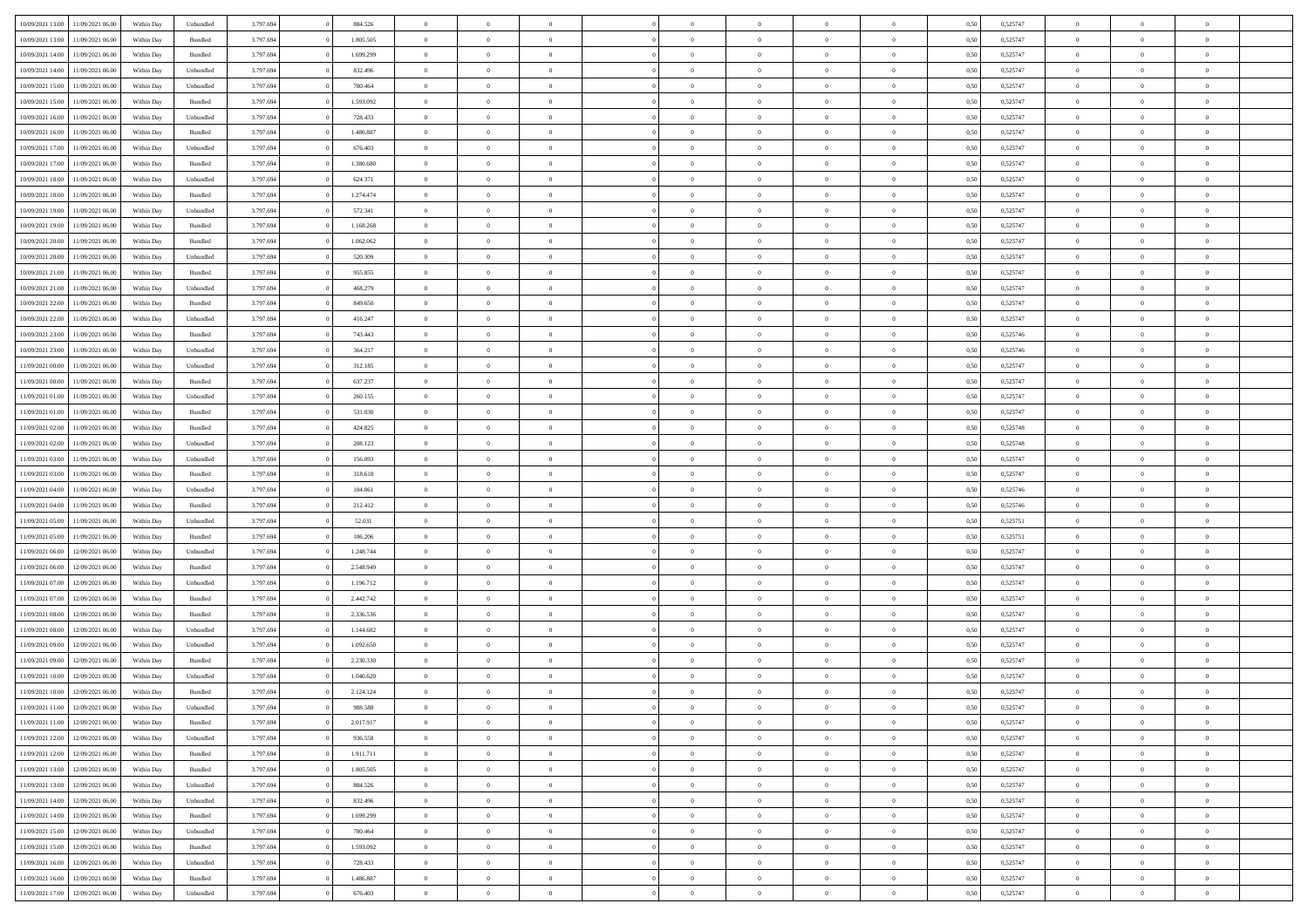| 11/09/2021 17:00                  | 12/09/2021 06:00 | Within Day | Bundled            | 3.797.694 | 1.380.680 | $\overline{0}$ | $\Omega$       |                | $\Omega$       | $\Omega$       | $\theta$       | $\theta$       | 0,50 | 0,525747 | $\theta$       | $\theta$       | $\theta$       |  |
|-----------------------------------|------------------|------------|--------------------|-----------|-----------|----------------|----------------|----------------|----------------|----------------|----------------|----------------|------|----------|----------------|----------------|----------------|--|
|                                   |                  |            |                    |           |           |                |                |                |                |                |                |                |      |          |                |                |                |  |
| 11/09/2021 18:00                  | 12/09/2021 06:00 | Within Day | Unbundled          | 3.797.694 | 624.371   | $\overline{0}$ | $\theta$       | $\overline{0}$ | $\overline{0}$ | $\bf{0}$       | $\overline{0}$ | $\bf{0}$       | 0,50 | 0,525747 | $\theta$       | $\overline{0}$ | $\overline{0}$ |  |
| 11/09/2021 18:00                  | 12/09/2021 06:00 | Within Day | Bundled            | 3.797.694 | 1.274.474 | $\overline{0}$ | $\bf{0}$       | $\overline{0}$ | $\bf{0}$       | $\bf{0}$       | $\bf{0}$       | $\mathbf{0}$   | 0,50 | 0,525747 | $\overline{0}$ | $\overline{0}$ | $\overline{0}$ |  |
| 11/09/2021 19:00                  | 12/09/2021 06:00 | Within Dav | Bundled            | 3.797.694 | 1.168.268 | $\overline{0}$ | $\overline{0}$ | $\overline{0}$ | $\overline{0}$ | $\bf{0}$       | $\overline{0}$ | $\overline{0}$ | 0.50 | 0,525747 | $\theta$       | $\theta$       | $\overline{0}$ |  |
| 11/09/2021 19:00                  | 12/09/2021 06:00 | Within Day | Unbundled          | 3.797.694 | 572.341   | $\overline{0}$ | $\theta$       | $\overline{0}$ | $\overline{0}$ | $\bf{0}$       | $\overline{0}$ | $\bf{0}$       | 0,50 | 0,525747 | $\theta$       | $\overline{0}$ | $\overline{0}$ |  |
| 11/09/2021 20:00                  | 12/09/2021 06:00 | Within Day | Unbundled          | 3.797.694 | 520.309   | $\overline{0}$ | $\overline{0}$ | $\overline{0}$ | $\bf{0}$       | $\overline{0}$ | $\overline{0}$ | $\mathbf{0}$   | 0,50 | 0,525747 | $\overline{0}$ | $\overline{0}$ | $\bf{0}$       |  |
|                                   |                  |            |                    |           |           |                | $\overline{0}$ |                |                | $\overline{0}$ |                |                |      |          | $\theta$       | $\overline{0}$ | $\overline{0}$ |  |
| 11/09/2021 20:00                  | 12/09/2021 06:00 | Within Dav | Bundled            | 3.797.694 | 1.062.062 | $\overline{0}$ |                | $\overline{0}$ | $\overline{0}$ |                | $\overline{0}$ | $\overline{0}$ | 0.50 | 0,525747 |                |                |                |  |
| 11/09/2021 21:00                  | 12/09/2021 06:00 | Within Day | Unbundled          | 3.797.694 | 468.279   | $\overline{0}$ | $\theta$       | $\overline{0}$ | $\overline{0}$ | $\bf{0}$       | $\overline{0}$ | $\bf{0}$       | 0,50 | 0,525747 | $\theta$       | $\theta$       | $\overline{0}$ |  |
| 11/09/2021 21:00                  | 12/09/2021 06:00 | Within Day | Bundled            | 3.797.694 | 955.855   | $\overline{0}$ | $\overline{0}$ | $\overline{0}$ | $\bf{0}$       | $\bf{0}$       | $\bf{0}$       | $\bf{0}$       | 0,50 | 0,525747 | $\,0\,$        | $\overline{0}$ | $\overline{0}$ |  |
| 11/09/2021 22:00                  | 12/09/2021 06:00 | Within Dav | Unbundled          | 3.797.694 | 416.247   | $\overline{0}$ | $\overline{0}$ | $\overline{0}$ | $\overline{0}$ | $\overline{0}$ | $\overline{0}$ | $\overline{0}$ | 0.50 | 0,525747 | $\theta$       | $\overline{0}$ | $\overline{0}$ |  |
| 11/09/2021 22:00                  | 12/09/2021 06:00 | Within Day | Bundled            | 3.797.694 | 849.650   | $\overline{0}$ | $\theta$       | $\overline{0}$ | $\overline{0}$ | $\bf{0}$       | $\overline{0}$ | $\bf{0}$       | 0,50 | 0,525747 | $\,$ 0 $\,$    | $\overline{0}$ | $\overline{0}$ |  |
| 11/09/2021 23:00                  | 12/09/2021 06:00 | Within Day | Unbundled          | 3.797.694 | 364.217   | $\overline{0}$ | $\bf{0}$       | $\overline{0}$ | $\bf{0}$       | $\bf{0}$       | $\bf{0}$       | $\mathbf{0}$   | 0,50 | 0,525746 | $\overline{0}$ | $\overline{0}$ | $\bf{0}$       |  |
| 11/09/2021 23:00                  | 12/09/2021 06:00 | Within Dav | Bundled            | 3.797.694 | 743,443   | $\overline{0}$ | $\overline{0}$ | $\overline{0}$ | $\overline{0}$ | $\bf{0}$       | $\overline{0}$ | $\overline{0}$ | 0.50 | 0,525746 | $\theta$       | $\theta$       | $\overline{0}$ |  |
|                                   |                  |            |                    |           |           | $\overline{0}$ | $\theta$       | $\overline{0}$ | $\overline{0}$ | $\bf{0}$       | $\overline{0}$ |                |      |          | $\theta$       | $\overline{0}$ | $\overline{0}$ |  |
| 12/09/2021 00:00                  | 12/09/2021 06:00 | Within Day | Bundled            | 3.797.694 | 637.237   |                |                |                |                |                |                | $\bf{0}$       | 0,50 | 0,525747 |                |                |                |  |
| 12/09/2021 00:00                  | 12/09/2021 06:00 | Within Day | Unbundled          | 3.797.694 | 312.185   | $\overline{0}$ | $\overline{0}$ | $\overline{0}$ | $\bf{0}$       | $\overline{0}$ | $\overline{0}$ | $\mathbf{0}$   | 0,50 | 0,525747 | $\overline{0}$ | $\overline{0}$ | $\bf{0}$       |  |
| 12/09/2021 01:00                  | 12/09/2021 06:00 | Within Dav | Unbundled          | 3.797.694 | 260.155   | $\overline{0}$ | $\overline{0}$ | $\overline{0}$ | $\overline{0}$ | $\overline{0}$ | $\overline{0}$ | $\overline{0}$ | 0.50 | 0,525747 | $\theta$       | $\overline{0}$ | $\overline{0}$ |  |
| 12/09/2021 01:00                  | 12/09/2021 06:00 | Within Day | Bundled            | 3.797.694 | 531.030   | $\overline{0}$ | $\theta$       | $\overline{0}$ | $\overline{0}$ | $\bf{0}$       | $\overline{0}$ | $\bf{0}$       | 0,50 | 0,525747 | $\theta$       | $\theta$       | $\overline{0}$ |  |
| 12/09/2021 02:00                  | 12/09/2021 06:00 | Within Day | Unbundled          | 3.797.694 | 208.123   | $\overline{0}$ | $\overline{0}$ | $\overline{0}$ | $\overline{0}$ | $\bf{0}$       | $\overline{0}$ | $\bf{0}$       | 0,50 | 0,525748 | $\bf{0}$       | $\overline{0}$ | $\overline{0}$ |  |
| 12/09/2021 02:00                  | 12/09/2021 06:00 | Within Dav | Bundled            | 3.797.694 | 424.825   | $\overline{0}$ | $\overline{0}$ | $\overline{0}$ | $\overline{0}$ | $\overline{0}$ | $\overline{0}$ | $\overline{0}$ | 0.50 | 0,525748 | $\theta$       | $\overline{0}$ | $\overline{0}$ |  |
| 12/09/2021 03:00                  | 12/09/2021 06:00 | Within Day | Unbundled          | 3.797.694 | 156.093   | $\overline{0}$ | $\theta$       | $\overline{0}$ | $\overline{0}$ | $\bf{0}$       | $\overline{0}$ | $\bf{0}$       | 0,50 | 0,525747 | $\,$ 0 $\,$    | $\overline{0}$ | $\overline{0}$ |  |
|                                   |                  |            |                    |           |           |                |                |                |                |                |                |                |      |          |                |                |                |  |
| 12/09/2021 03:00                  | 12/09/2021 06:00 | Within Day | Bundled            | 3.797.694 | 318.618   | $\overline{0}$ | $\overline{0}$ | $\overline{0}$ | $\overline{0}$ | $\bf{0}$       | $\overline{0}$ | $\bf{0}$       | 0,50 | 0,525747 | $\overline{0}$ | $\overline{0}$ | $\bf{0}$       |  |
| 12/09/2021 04:00                  | 12/09/2021 06:00 | Within Day | Unbundled          | 3.797.694 | 104.061   | $\overline{0}$ | $\overline{0}$ | $\overline{0}$ | $\overline{0}$ | $\bf{0}$       | $\overline{0}$ | $\overline{0}$ | 0.50 | 0,525746 | $\theta$       | $\overline{0}$ | $\overline{0}$ |  |
| 12/09/2021 04:00                  | 12/09/2021 06:00 | Within Day | Bundled            | 3.797.694 | 212.412   | $\overline{0}$ | $\theta$       | $\overline{0}$ | $\overline{0}$ | $\bf{0}$       | $\overline{0}$ | $\bf{0}$       | 0,50 | 0,525746 | $\,$ 0 $\,$    | $\overline{0}$ | $\overline{0}$ |  |
| 12/09/2021 05:00                  | 12/09/2021 06:00 | Within Day | Unbundled          | 3.797.694 | 52.031    | $\overline{0}$ | $\overline{0}$ | $\overline{0}$ | $\overline{0}$ | $\overline{0}$ | $\overline{0}$ | $\mathbf{0}$   | 0,50 | 0,525751 | $\overline{0}$ | $\overline{0}$ | $\bf{0}$       |  |
| 12/09/2021 05:00                  | 12/09/2021 06:00 | Within Dav | Bundled            | 3.797.694 | 106.206   | $\overline{0}$ | $\overline{0}$ | $\overline{0}$ | $\overline{0}$ | $\overline{0}$ | $\overline{0}$ | $\overline{0}$ | 0.50 | 0,525751 | $\theta$       | $\overline{0}$ | $\overline{0}$ |  |
| 12/09/2021 06:00                  | 13/09/2021 06:00 | Within Day | Bundled            | 3.797.694 | 2.548.949 | $\overline{0}$ | $\theta$       | $\overline{0}$ | $\overline{0}$ | $\bf{0}$       | $\overline{0}$ | $\bf{0}$       | 0,50 | 0,525747 | $\theta$       | $\theta$       | $\overline{0}$ |  |
| 12/09/2021 06:00                  | 13/09/2021 06:00 | Within Day | Unbundled          | 3.797.694 | 1.248.744 | $\overline{0}$ | $\overline{0}$ | $\overline{0}$ | $\overline{0}$ | $\bf{0}$       | $\overline{0}$ | $\bf{0}$       | 0,50 | 0,525747 | $\,0\,$        | $\overline{0}$ | $\overline{0}$ |  |
| 12/09/2021 07:00                  | 13/09/2021 06:00 |            | Unbundled          | 3.797.694 | 1.196.712 | $\overline{0}$ | $\overline{0}$ | $\overline{0}$ | $\overline{0}$ | $\overline{0}$ | $\overline{0}$ | $\overline{0}$ | 0.50 | 0,525747 | $\theta$       | $\overline{0}$ | $\overline{0}$ |  |
|                                   |                  | Within Day |                    |           |           |                |                |                |                |                |                |                |      |          |                |                |                |  |
| 12/09/2021 07:00                  | 13/09/2021 06:00 | Within Day | Bundled            | 3.797.694 | 2.442.742 | $\overline{0}$ | $\theta$       | $\overline{0}$ | $\overline{0}$ | $\bf{0}$       | $\overline{0}$ | $\bf{0}$       | 0,50 | 0,525747 | $\,$ 0 $\,$    | $\overline{0}$ | $\overline{0}$ |  |
| 12/09/2021 08:00                  | 13/09/2021 06:00 | Within Day | Unbundled          | 3.797.694 | 1.144.682 | $\overline{0}$ | $\overline{0}$ | $\overline{0}$ | $\overline{0}$ | $\bf{0}$       | $\overline{0}$ | $\bf{0}$       | 0,50 | 0,525747 | $\overline{0}$ | $\overline{0}$ | $\bf{0}$       |  |
| 12/09/2021 08:00                  | 13/09/2021 06:00 | Within Day | Bundled            | 3.797.694 | 2.336.536 | $\overline{0}$ | $\Omega$       | $\Omega$       | $\Omega$       | $\Omega$       | $\overline{0}$ | $\overline{0}$ | 0,50 | 0,525747 | $\,0\,$        | $\theta$       | $\theta$       |  |
| 12/09/2021 09:00                  | 13/09/2021 06:00 | Within Day | Unbundled          | 3.797.694 | 1.092.650 | $\overline{0}$ | $\theta$       | $\overline{0}$ | $\overline{0}$ | $\bf{0}$       | $\overline{0}$ | $\bf{0}$       | 0,50 | 0,525747 | $\,$ 0 $\,$    | $\overline{0}$ | $\overline{0}$ |  |
| 12/09/2021 09:00                  | 13/09/2021 06:00 | Within Day | Bundled            | 3.797.694 | 2.230.330 | $\overline{0}$ | $\overline{0}$ | $\overline{0}$ | $\bf{0}$       | $\overline{0}$ | $\overline{0}$ | $\mathbf{0}$   | 0,50 | 0,525747 | $\overline{0}$ | $\overline{0}$ | $\bf{0}$       |  |
| 12/09/2021 11:00                  | 13/09/2021 06:00 | Within Day | Unbundled          | 3.797.694 | 988,588   | $\overline{0}$ | $\Omega$       | $\Omega$       | $\Omega$       | $\bf{0}$       | $\overline{0}$ | $\overline{0}$ | 0.50 | 0,525747 | $\,0\,$        | $\theta$       | $\theta$       |  |
| 12/09/2021 11:00                  | 13/09/2021 06:00 | Within Day | Bundled            | 3.797.694 | 2.017.917 | $\overline{0}$ | $\theta$       | $\overline{0}$ | $\overline{0}$ | $\bf{0}$       | $\overline{0}$ | $\bf{0}$       | 0,50 | 0,525747 | $\,$ 0 $\,$    | $\overline{0}$ | $\overline{0}$ |  |
|                                   |                  |            |                    |           |           |                | $\overline{0}$ |                |                | $\bf{0}$       |                |                |      |          | $\bf{0}$       | $\overline{0}$ | $\bf{0}$       |  |
| 12/09/2021 12:00                  | 13/09/2021 06:00 | Within Day | Bundled            | 3.797.694 | 1.911.711 | $\overline{0}$ |                | $\overline{0}$ | $\bf{0}$       |                | $\bf{0}$       | $\bf{0}$       | 0,50 | 0,525747 |                |                |                |  |
| 12/09/2021 12:00                  | 13/09/2021 06:00 | Within Day | Unbundled          | 3.797.694 | 936,558   | $\overline{0}$ | $\Omega$       | $\Omega$       | $\Omega$       | $\theta$       | $\overline{0}$ | $\overline{0}$ | 0.50 | 0,525747 | $\,$ 0 $\,$    | $\theta$       | $\theta$       |  |
| 12/09/2021 13:00                  | 13/09/2021 06:00 | Within Day | Unbundled          | 3.797.694 | 884.526   | $\overline{0}$ | $\overline{0}$ | $\overline{0}$ | $\overline{0}$ | $\bf{0}$       | $\overline{0}$ | $\bf{0}$       | 0,50 | 0,525747 | $\,$ 0 $\,$    | $\overline{0}$ | $\overline{0}$ |  |
| 12/09/2021 13:00                  | 13/09/2021 06:00 | Within Day | Bundled            | 3.797.694 | 1.805.505 | $\overline{0}$ | $\bf{0}$       | $\overline{0}$ | $\bf{0}$       | $\bf{0}$       | $\bf{0}$       | $\bf{0}$       | 0,50 | 0,525747 | $\overline{0}$ | $\overline{0}$ | $\bf{0}$       |  |
| 12/09/2021 14:00                  | 13/09/2021 06:00 | Within Day | Unbundled          | 3.797.694 | 832.496   | $\overline{0}$ | $\Omega$       | $\overline{0}$ | $\Omega$       | $\overline{0}$ | $\overline{0}$ | $\overline{0}$ | 0,50 | 0,525747 | $\,0\,$        | $\theta$       | $\theta$       |  |
| 12/09/2021 14:00                  | 13/09/2021 06:00 | Within Day | Bundled            | 3.797.694 | 1.699.299 | $\overline{0}$ | $\overline{0}$ | $\overline{0}$ | $\overline{0}$ | $\bf{0}$       | $\overline{0}$ | $\bf{0}$       | 0,50 | 0,525747 | $\,$ 0 $\,$    | $\overline{0}$ | $\overline{0}$ |  |
| 12/09/2021 15:00                  | 13/09/2021 06:00 | Within Day | Unbundled          | 3.797.694 | 780.464   | $\overline{0}$ | $\overline{0}$ | $\overline{0}$ | $\bf{0}$       | $\bf{0}$       | $\bf{0}$       | $\mathbf{0}$   | 0,50 | 0,525747 | $\overline{0}$ | $\overline{0}$ | $\bf{0}$       |  |
| 12/09/2021 15:00                  | 13/09/2021 06:00 | Within Day | Bundled            | 3.797.694 | 1.593.092 | $\overline{0}$ | $\Omega$       | $\Omega$       | $\Omega$       | $\Omega$       | $\Omega$       | $\overline{0}$ | 0.50 | 0,525747 | $\theta$       | $\theta$       | $\theta$       |  |
| 12/09/2021 16:00                  | 13/09/2021 06:00 |            |                    | 3.797.694 | 728.433   | $\overline{0}$ | $\overline{0}$ | $\overline{0}$ | $\bf{0}$       | $\,$ 0         |                |                |      | 0,525747 | $\,0\,$        | $\,0\,$        | $\overline{0}$ |  |
|                                   |                  | Within Day | Unbundled          |           |           |                |                |                |                |                | $\bf{0}$       | $\bf{0}$       | 0,50 |          |                |                |                |  |
| 12/09/2021 16:00 13/09/2021 06:00 |                  | Within Day | $\mathbf B$ undled | 3.797.694 | 1.486.887 | $\bf{0}$       | $\bf{0}$       |                |                |                |                |                | 0,50 | 0,525747 | $\bf{0}$       | $\overline{0}$ |                |  |
| 12/09/2021 17:00                  | 13/09/2021 06:00 | Within Day | Unbundled          | 3.797.694 | 676,403   | $\overline{0}$ | $\overline{0}$ | $\overline{0}$ | $\Omega$       | $\overline{0}$ | $\overline{0}$ | $\overline{0}$ | 0,50 | 0,525747 | $\theta$       | $\theta$       | $\theta$       |  |
| 12/09/2021 17:00                  | 13/09/2021 06:00 | Within Day | Bundled            | 3.797.694 | 1.380.680 | $\overline{0}$ | $\,$ 0         | $\overline{0}$ | $\bf{0}$       | $\,$ 0 $\,$    | $\overline{0}$ | $\,$ 0 $\,$    | 0,50 | 0,525747 | $\,$ 0 $\,$    | $\,$ 0 $\,$    | $\,$ 0         |  |
| 12/09/2021 18:00                  | 13/09/2021 06:00 | Within Day | Bundled            | 3.797.694 | 1.274.474 | $\overline{0}$ | $\overline{0}$ | $\overline{0}$ | $\overline{0}$ | $\overline{0}$ | $\overline{0}$ | $\mathbf{0}$   | 0,50 | 0,525747 | $\overline{0}$ | $\bf{0}$       | $\bf{0}$       |  |
| 12/09/2021 18:00                  | 13/09/2021 06:00 | Within Day | Unbundled          | 3.797.694 | 624.371   | $\overline{0}$ | $\overline{0}$ | $\overline{0}$ | $\Omega$       | $\overline{0}$ | $\overline{0}$ | $\overline{0}$ | 0,50 | 0,525747 | $\overline{0}$ | $\theta$       | $\overline{0}$ |  |
| 12/09/2021 19:00                  | 13/09/2021 06:00 | Within Day | Unbundled          | 3.797.694 | 572.341   | $\overline{0}$ | $\,$ 0         | $\overline{0}$ | $\overline{0}$ | $\,$ 0 $\,$    | $\overline{0}$ | $\mathbf{0}$   | 0,50 | 0,525747 | $\,$ 0 $\,$    | $\overline{0}$ | $\overline{0}$ |  |
| 12/09/2021 19:00                  | 13/09/2021 06:00 | Within Day | Bundled            | 3.797.694 | 1.168.268 | $\overline{0}$ | $\overline{0}$ | $\overline{0}$ | $\overline{0}$ | $\overline{0}$ | $\overline{0}$ | $\mathbf{0}$   | 0,50 | 0,525747 | $\overline{0}$ | $\overline{0}$ | $\bf{0}$       |  |
|                                   |                  |            |                    |           |           |                |                |                |                |                |                |                |      |          |                |                |                |  |
| 12/09/2021 20:00                  | 13/09/2021 06:00 | Within Day | Unbundled          | 3.797.694 | 520.309   | $\overline{0}$ | $\overline{0}$ | $\overline{0}$ | $\Omega$       | $\overline{0}$ | $\overline{0}$ | $\bf{0}$       | 0.50 | 0,525747 | $\overline{0}$ | $\theta$       | $\overline{0}$ |  |
| 12/09/2021 20:00                  | 13/09/2021 06:00 | Within Day | Bundled            | 3.797.694 | 1.062.062 | $\overline{0}$ | $\,$ 0         | $\overline{0}$ | $\bf{0}$       | $\bf{0}$       | $\bf{0}$       | $\bf{0}$       | 0,50 | 0,525747 | $\,$ 0 $\,$    | $\overline{0}$ | $\overline{0}$ |  |
| 12/09/2021 21:00                  | 13/09/2021 06:00 | Within Day | Unbundled          | 3.797.694 | 468.279   | $\overline{0}$ | $\bf{0}$       | $\overline{0}$ | $\overline{0}$ | $\overline{0}$ | $\overline{0}$ | $\mathbf{0}$   | 0,50 | 0,525747 | $\overline{0}$ | $\overline{0}$ | $\bf{0}$       |  |
| 12/09/2021 21:00                  | 13/09/2021 06:00 | Within Day | Bundled            | 3.797.694 | 955.855   | $\overline{0}$ | $\overline{0}$ | $\overline{0}$ | $\Omega$       | $\overline{0}$ | $\overline{0}$ | $\overline{0}$ | 0.50 | 0,525747 | $\overline{0}$ | $\overline{0}$ | $\overline{0}$ |  |
| 12/09/2021 22:00                  | 13/09/2021 06:00 | Within Day | Unbundled          | 3.797.694 | 416.247   | $\overline{0}$ | $\bf{0}$       | $\overline{0}$ | $\bf{0}$       | $\bf{0}$       | $\overline{0}$ | $\mathbf{0}$   | 0,50 | 0,525747 | $\,$ 0 $\,$    | $\,$ 0 $\,$    | $\bf{0}$       |  |
| 12/09/2021 22:00 13/09/2021 06:00 |                  | Within Day | Bundled            | 3.797.694 | 849.650   | $\overline{0}$ | $\overline{0}$ | $\overline{0}$ | $\overline{0}$ | $\overline{0}$ | $\overline{0}$ | $\mathbf{0}$   | 0,50 | 0,525747 | $\overline{0}$ | $\bf{0}$       | $\bf{0}$       |  |
|                                   |                  |            |                    |           |           |                |                |                |                |                |                |                |      |          |                |                |                |  |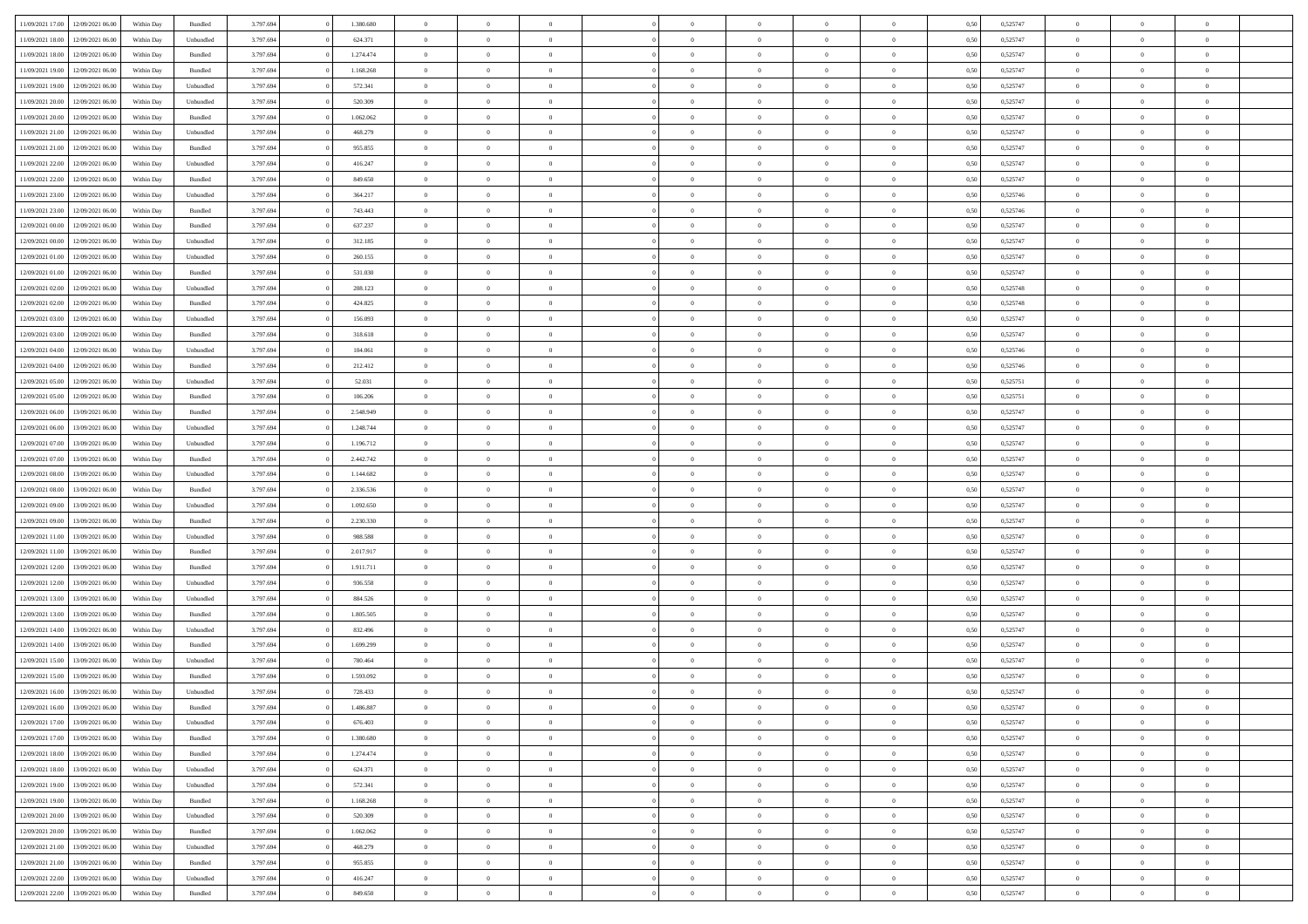| 12/09/2021 23:00 | 13/09/2021 06:00                  | Within Day | Bundled            | 3.797.694 |         | 743.443   | $\overline{0}$ | $\theta$       |                | $\overline{0}$ | $\bf{0}$       | $\overline{0}$ | $\theta$       | 0,50 | 0,525746 | $\theta$       | $\theta$       | $\theta$       |  |
|------------------|-----------------------------------|------------|--------------------|-----------|---------|-----------|----------------|----------------|----------------|----------------|----------------|----------------|----------------|------|----------|----------------|----------------|----------------|--|
|                  |                                   |            |                    |           |         |           | $\overline{0}$ |                | $\overline{0}$ |                |                |                |                |      |          |                |                | $\overline{0}$ |  |
| 12/09/2021 23:00 | 13/09/2021 06.00                  | Within Day | Unbundled          | 3.797.694 |         | 364.217   |                | $\overline{0}$ |                | $\overline{0}$ | $\bf{0}$       | $\overline{0}$ | $\bf{0}$       | 0,50 | 0,525746 | $\,$ 0 $\,$    | $\overline{0}$ |                |  |
| 13/09/2021 00:00 | 13/09/2021 06:00                  | Within Day | Unbundled          | 3.797.694 |         | 312.185   | $\overline{0}$ | $\overline{0}$ | $\overline{0}$ | $\overline{0}$ | $\bf{0}$       | $\overline{0}$ | $\mathbf{0}$   | 0.50 | 0,525747 | $\overline{0}$ | $\overline{0}$ | $\bf{0}$       |  |
| 13/09/2021 00:00 | 13/09/2021 06:00                  | Within Day | Bundled            | 3.797.694 |         | 637.237   | $\overline{0}$ | $\overline{0}$ | $\overline{0}$ | $\overline{0}$ | $\,0\,$        | $\overline{0}$ | $\overline{0}$ | 0,50 | 0,525747 | $\,$ 0 $\,$    | $\overline{0}$ | $\overline{0}$ |  |
| 13/09/2021 01:00 | 13/09/2021 06.00                  | Within Day | Unbundled          | 3.797.694 |         | 260.155   | $\overline{0}$ | $\theta$       | $\overline{0}$ | $\overline{0}$ | $\,$ 0         | $\overline{0}$ | $\bf{0}$       | 0,50 | 0,525747 | $\,$ 0 $\,$    | $\overline{0}$ | $\overline{0}$ |  |
| 13/09/2021 01:00 | 13/09/2021 06:00                  | Within Day | Bundled            | 3.797.694 |         | 531.030   | $\overline{0}$ | $\overline{0}$ | $\overline{0}$ | $\overline{0}$ | $\bf{0}$       | $\overline{0}$ | $\bf{0}$       | 0.50 | 0.525747 | $\,0\,$        | $\theta$       | $\overline{0}$ |  |
| 13/09/2021 02:00 | 13/09/2021 06:00                  | Within Day | Unbundled          | 3.797.694 |         | 208.123   | $\overline{0}$ | $\overline{0}$ | $\overline{0}$ | $\overline{0}$ | $\bf{0}$       | $\overline{0}$ | $\bf{0}$       | 0,50 | 0,525748 | $\,$ 0 $\,$    | $\overline{0}$ | $\overline{0}$ |  |
| 13/09/2021 02:00 | 13/09/2021 06.00                  | Within Day | Bundled            | 3.797.694 |         | 424.825   | $\overline{0}$ | $\overline{0}$ | $\overline{0}$ | $\overline{0}$ | $\,$ 0         | $\overline{0}$ | $\bf{0}$       | 0,50 | 0,525748 | $\,$ 0 $\,$    | $\overline{0}$ | $\overline{0}$ |  |
| 13/09/2021 03:00 | 13/09/2021 06:00                  | Within Day | Unbundled          | 3.797.694 |         | 156,093   | $\overline{0}$ | $\overline{0}$ | $\overline{0}$ | $\overline{0}$ | $\bf{0}$       | $\overline{0}$ | $\bf{0}$       | 0.50 | 0.525747 | $\bf{0}$       | $\overline{0}$ | $\bf{0}$       |  |
| 13/09/2021 03:00 | 13/09/2021 06:00                  | Within Day | Bundled            | 3.797.694 |         | 318.618   | $\overline{0}$ | $\overline{0}$ | $\overline{0}$ | $\overline{0}$ | $\bf{0}$       | $\overline{0}$ | $\bf{0}$       | 0,50 | 0,525747 | $\,$ 0 $\,$    | $\overline{0}$ | $\overline{0}$ |  |
|                  |                                   |            |                    |           |         |           |                |                |                |                |                |                |                |      |          |                |                |                |  |
| 13/09/2021 04:00 | 13/09/2021 06.00                  | Within Day | Unbundled          | 3.797.694 |         | 104.061   | $\overline{0}$ | $\overline{0}$ | $\overline{0}$ | $\overline{0}$ | $\,$ 0         | $\overline{0}$ | $\bf{0}$       | 0,50 | 0,525746 | $\,$ 0 $\,$    | $\overline{0}$ | $\overline{0}$ |  |
| 13/09/2021 04:00 | 13/09/2021 06:00                  | Within Day | Bundled            | 3.797.694 |         | 212.412   | $\overline{0}$ | $\overline{0}$ | $\overline{0}$ | $\overline{0}$ | $\bf{0}$       | $\overline{0}$ | $\mathbf{0}$   | 0.50 | 0,525746 | $\overline{0}$ | $\overline{0}$ | $\bf{0}$       |  |
| 13/09/2021 05:00 | 13/09/2021 06:00                  | Within Day | Bundled            | 3.797.694 |         | 106.206   | $\overline{0}$ | $\overline{0}$ | $\overline{0}$ | $\overline{0}$ | $\bf{0}$       | $\overline{0}$ | $\overline{0}$ | 0,50 | 0,525751 | $\,$ 0 $\,$    | $\overline{0}$ | $\overline{0}$ |  |
| 13/09/2021 05:00 | 13/09/2021 06.00                  | Within Day | Unbundled          | 3.797.694 |         | 52.031    | $\overline{0}$ | $\theta$       | $\overline{0}$ | $\overline{0}$ | $\,$ 0         | $\overline{0}$ | $\bf{0}$       | 0,50 | 0,525751 | $\,$ 0 $\,$    | $\overline{0}$ | $\overline{0}$ |  |
| 13/09/2021 06:00 | 14/09/2021 06:00                  | Within Day | Unbundled          | 3.797.694 |         | 1.248.744 | $\overline{0}$ | $\overline{0}$ | $\overline{0}$ | $\overline{0}$ | $\bf{0}$       | $\overline{0}$ | $\bf{0}$       | 0.50 | 0.525747 | $\,0\,$        | $\theta$       | $\overline{0}$ |  |
| 13/09/2021 06:00 | 14/09/2021 06:00                  | Within Day | Bundled            | 3.797.694 |         | 2.548.949 | $\overline{0}$ | $\overline{0}$ | $\overline{0}$ | $\overline{0}$ | $\bf{0}$       | $\overline{0}$ | $\bf{0}$       | 0,50 | 0,525747 | $\,$ 0 $\,$    | $\theta$       | $\overline{0}$ |  |
| 13/09/2021 07:00 | 14/09/2021 06.00                  | Within Day | Unbundled          | 3.797.694 |         | 1.196.712 | $\overline{0}$ | $\overline{0}$ | $\overline{0}$ | $\overline{0}$ | $\,$ 0         | $\bf{0}$       | $\bf{0}$       | 0,50 | 0,525747 | $\,$ 0 $\,$    | $\overline{0}$ | $\overline{0}$ |  |
| 13/09/2021 07:00 | 14/09/2021 06:00                  | Within Day | Bundled            | 3.797.694 |         | 2.442.742 | $\overline{0}$ | $\overline{0}$ | $\overline{0}$ | $\overline{0}$ | $\bf{0}$       | $\overline{0}$ | $\mathbf{0}$   | 0.50 | 0.525747 | $\bf{0}$       | $\overline{0}$ | $\bf{0}$       |  |
| 13/09/2021 08:00 | 14/09/2021 06:00                  | Within Day | Unbundled          | 3.797.694 |         | 1.144.682 | $\overline{0}$ | $\overline{0}$ | $\overline{0}$ | $\overline{0}$ | $\bf{0}$       | $\overline{0}$ | $\bf{0}$       | 0,50 | 0,525747 | $\,$ 0 $\,$    | $\overline{0}$ | $\overline{0}$ |  |
| 13/09/2021 08:00 | 14/09/2021 06.00                  | Within Day | Bundled            | 3.797.694 |         | 2.336.536 | $\overline{0}$ | $\overline{0}$ | $\overline{0}$ | $\overline{0}$ | $\bf{0}$       | $\bf{0}$       | $\bf{0}$       | 0,50 | 0,525747 | $\,$ 0 $\,$    | $\overline{0}$ | $\overline{0}$ |  |
| 13/09/2021 09:00 | 14/09/2021 06:00                  | Within Day | Unbundled          | 3.797.694 |         | 1.092.650 | $\overline{0}$ | $\overline{0}$ | $\overline{0}$ | $\overline{0}$ | $\bf{0}$       | $\overline{0}$ | $\mathbf{0}$   | 0.50 | 0,525747 | $\bf{0}$       | $\overline{0}$ | $\bf{0}$       |  |
|                  |                                   |            |                    |           |         |           |                | $\overline{0}$ |                |                |                |                |                |      |          |                |                |                |  |
| 13/09/2021 09:00 | 14/09/2021 06:00                  | Within Day | Bundled            | 3.797.694 |         | 2.230.330 | $\overline{0}$ |                | $\overline{0}$ | $\overline{0}$ | $\bf{0}$       | $\overline{0}$ | $\overline{0}$ | 0,50 | 0,525747 | $\,$ 0 $\,$    | $\overline{0}$ | $\overline{0}$ |  |
| 13/09/2021 10:00 | 14/09/2021 06.00                  | Within Day | Bundled            | 3.797.694 |         | 2.124.124 | $\overline{0}$ | $\overline{0}$ | $\overline{0}$ | $\overline{0}$ | $\,$ 0         | $\overline{0}$ | $\bf{0}$       | 0,50 | 0,525747 | $\,$ 0 $\,$    | $\overline{0}$ | $\overline{0}$ |  |
| 13/09/2021 10:00 | 14/09/2021 06:00                  | Within Day | Unbundled          | 3.797.694 |         | 1.040.620 | $\overline{0}$ | $\overline{0}$ | $\overline{0}$ | $\overline{0}$ | $\bf{0}$       | $\overline{0}$ | $\bf{0}$       | 0.50 | 0.525747 | $\,0\,$        | $\overline{0}$ | $\overline{0}$ |  |
| 13/09/2021 11:00 | 14/09/2021 06:00                  | Within Day | Unbundled          | 3.797.694 |         | 988.588   | $\overline{0}$ | $\overline{0}$ | $\overline{0}$ | $\overline{0}$ | $\,$ 0         | $\overline{0}$ | $\bf{0}$       | 0,50 | 0,525747 | $\,$ 0 $\,$    | $\theta$       | $\overline{0}$ |  |
| 13/09/2021 11:00 | 14/09/2021 06.00                  | Within Day | Bundled            | 3.797.694 |         | 2.017.917 | $\overline{0}$ | $\theta$       | $\overline{0}$ | $\overline{0}$ | $\,$ 0         | $\bf{0}$       | $\bf{0}$       | 0,50 | 0,525747 | $\,$ 0 $\,$    | $\overline{0}$ | $\overline{0}$ |  |
| 13/09/2021 12:00 | 14/09/2021 06:00                  | Within Day | Unbundled          | 3.797.694 |         | 936,558   | $\overline{0}$ | $\overline{0}$ | $\overline{0}$ | $\overline{0}$ | $\bf{0}$       | $\overline{0}$ | $\bf{0}$       | 0.50 | 0.525747 | $\bf{0}$       | $\overline{0}$ | $\bf{0}$       |  |
| 13/09/2021 12:00 | 14/09/2021 06:00                  | Within Day | Bundled            | 3.797.694 |         | 1.911.711 | $\overline{0}$ | $\overline{0}$ | $\overline{0}$ | $\overline{0}$ | $\bf{0}$       | $\overline{0}$ | $\bf{0}$       | 0,50 | 0,525747 | $\,$ 0 $\,$    | $\overline{0}$ | $\overline{0}$ |  |
| 13/09/2021 13:00 | 14/09/2021 06.00                  | Within Day | Unbundled          | 3.797.694 |         | 884.526   | $\overline{0}$ | $\overline{0}$ | $\overline{0}$ | $\overline{0}$ | $\bf{0}$       | $\bf{0}$       | $\bf{0}$       | 0,50 | 0,525747 | $\,$ 0 $\,$    | $\overline{0}$ | $\overline{0}$ |  |
| 13/09/2021 13:00 | 14/09/2021 06:00                  | Within Day | Bundled            | 3.797.694 |         | 1.805.505 | $\overline{0}$ | $\overline{0}$ | $\overline{0}$ | $\overline{0}$ | $\bf{0}$       | $\overline{0}$ | $\mathbf{0}$   | 0.50 | 0,525747 | $\,$ 0 $\,$    | $\,$ 0 $\,$    | $\bf{0}$       |  |
| 13/09/2021 14:00 | 14/09/2021 06:00                  | Within Dav | Unbundled          | 3.797.694 |         | 832.496   | $\overline{0}$ | $\overline{0}$ | $\overline{0}$ | $\overline{0}$ | $\overline{0}$ | $\overline{0}$ | $\overline{0}$ | 0.50 | 0,525747 | $\theta$       | $\overline{0}$ | $\overline{0}$ |  |
| 13/09/2021 14:00 | 14/09/2021 06.00                  | Within Day | Bundled            | 3.797.694 |         | 1.699.299 | $\overline{0}$ | $\overline{0}$ | $\overline{0}$ | $\overline{0}$ | $\,$ 0         | $\bf{0}$       | $\bf{0}$       | 0,50 | 0,525747 | $\,$ 0 $\,$    | $\overline{0}$ | $\overline{0}$ |  |
| 13/09/2021 15:00 |                                   |            |                    |           |         | 780,464   |                | $\overline{0}$ | $\overline{0}$ | $\overline{0}$ | $\bf{0}$       | $\overline{0}$ |                | 0.50 | 0.525747 | $\,0\,$        | $\theta$       | $\overline{0}$ |  |
|                  | 14/09/2021 06:00                  | Within Day | Unbundled          | 3.797.694 |         |           | $\overline{0}$ |                |                |                |                |                | $\bf{0}$       |      |          |                |                |                |  |
| 13/09/2021 15:00 | 14/09/2021 06:00                  | Within Dav | Bundled            | 3.797.694 |         | 1.593.092 | $\overline{0}$ | $\overline{0}$ | $\Omega$       | $\overline{0}$ | $\mathbf{0}$   | $\overline{0}$ | $\overline{0}$ | 0.50 | 0,525747 | $\theta$       | $\overline{0}$ | $\overline{0}$ |  |
| 13/09/2021 16:00 | 14/09/2021 06.00                  | Within Day | Bundled            | 3.797.694 |         | 1.486.887 | $\overline{0}$ | $\overline{0}$ | $\overline{0}$ | $\overline{0}$ | $\,$ 0         | $\bf{0}$       | $\bf{0}$       | 0,50 | 0,525747 | $\,$ 0 $\,$    | $\overline{0}$ | $\overline{0}$ |  |
| 13/09/2021 16:00 | 14/09/2021 06:00                  | Within Day | Unbundled          | 3.797.694 |         | 728.433   | $\overline{0}$ | $\overline{0}$ | $\overline{0}$ | $\overline{0}$ | $\bf{0}$       | $\overline{0}$ | $\mathbf{0}$   | 0.50 | 0.525747 | $\bf{0}$       | $\overline{0}$ | $\bf{0}$       |  |
| 13/09/2021 17:00 | 14/09/2021 06:00                  | Within Dav | Unbundled          | 3.797.694 |         | 676.403   | $\overline{0}$ | $\overline{0}$ | $\overline{0}$ | $\overline{0}$ | $\overline{0}$ | $\overline{0}$ | $\overline{0}$ | 0,50 | 0,525747 | $\theta$       | $\overline{0}$ | $\overline{0}$ |  |
| 13/09/2021 17:00 | 14/09/2021 06.00                  | Within Day | Bundled            | 3.797.694 |         | 1.380.680 | $\overline{0}$ | $\overline{0}$ | $\overline{0}$ | $\bf{0}$       | $\bf{0}$       | $\bf{0}$       | $\bf{0}$       | 0,50 | 0,525747 | $\,$ 0 $\,$    | $\overline{0}$ | $\overline{0}$ |  |
| 13/09/2021 18:00 | 14/09/2021 06:00                  | Within Day | Unbundled          | 3.797.694 |         | 624.371   | $\overline{0}$ | $\overline{0}$ | $\overline{0}$ | $\overline{0}$ | $\bf{0}$       | $\overline{0}$ | $\mathbf{0}$   | 0.50 | 0,525747 | $\overline{0}$ | $\overline{0}$ | $\bf{0}$       |  |
| 13/09/2021 18:00 | 14/09/2021 06:00                  | Within Dav | Bundled            | 3.797.694 |         | 1.274.474 | $\overline{0}$ | $\overline{0}$ | $\Omega$       | $\overline{0}$ | $\mathbf{0}$   | $\overline{0}$ | $\overline{0}$ | 0.50 | 0,525747 | $\theta$       | $\overline{0}$ | $\overline{0}$ |  |
| 13/09/2021 19:00 | 14/09/2021 06.00                  | Within Day | Unbundled          | 3.797.694 |         | 572.341   | $\overline{0}$ | $\overline{0}$ | $\overline{0}$ | $\overline{0}$ | $\bf{0}$       | $\overline{0}$ | $\bf{0}$       | 0,50 | 0,525747 | $\,$ 0 $\,$    | $\overline{0}$ | $\overline{0}$ |  |
| 13/09/2021 19:00 | 14/09/2021 06:00                  | Within Day | Bundled            | 3.797.694 |         | 1.168.268 | $\overline{0}$ | $\overline{0}$ | $\overline{0}$ | $\overline{0}$ | $\overline{0}$ | $\Omega$       | $\overline{0}$ | 0.50 | 0,525747 | $\,0\,$        | $\theta$       | $\overline{0}$ |  |
| 13/09/2021 20:00 | 14/09/2021 06:00                  | Within Dav | Unbundled          | 3.797.694 |         | 520.309   | $\overline{0}$ | $\theta$       | $\Omega$       | $\overline{0}$ | $\bf{0}$       | $\overline{0}$ | $\overline{0}$ | 0.50 | 0,525747 | $\theta$       | $\overline{0}$ | $\overline{0}$ |  |
| 13/09/2021 20:00 | 14/09/2021 06:00                  | Within Day | Bundled            | 3.797.694 |         | 1.062.062 | $\overline{0}$ | $\overline{0}$ | $\overline{0}$ | $\overline{0}$ | $\,$ 0         | $\overline{0}$ | $\bf{0}$       | 0,50 | 0,525747 | $\,$ 0 $\,$    | $\overline{0}$ | $\overline{0}$ |  |
| 13/09/2021 21:00 | 14/09/2021 06:00                  | Within Day | $\mathbf B$ undled | 3.797.694 |         | 955.855   |                | 871.988        |                | 1,063273       | $\bf{0}$       |                |                | 0,50 | 0,525747 | $\bf{0}$       | $\theta$       |                |  |
|                  |                                   |            |                    |           |         |           | $\bf{0}$       |                |                |                |                |                |                |      |          |                |                |                |  |
| 13/09/2021 21:00 | 14/09/2021 06:00                  | Within Day | Unbundled          | 3.797.694 |         | 468.279   | $\overline{0}$ | $\overline{0}$ | $\overline{0}$ | $\overline{0}$ | $\mathbf{0}$   | $\overline{0}$ | $\overline{0}$ | 0,50 | 0,525747 | $\theta$       | $\overline{0}$ | $\overline{0}$ |  |
| 13/09/2021 22:00 | 14/09/2021 06:00                  | Within Day | Unbundled          | 3.797.694 | 871.988 | 416.247   | $\overline{0}$ | $\overline{0}$ | $\overline{0}$ | $\overline{0}$ | $\overline{0}$ | $\overline{0}$ | $\bf{0}$       | 0,50 | 0,525747 | $\overline{0}$ | $\overline{0}$ | $\bf{0}$       |  |
| 13/09/2021 22:00 | 14/09/2021 06:00                  | Within Day | Bundled            | 3.797.694 | 871.988 | 74.549    | $\overline{0}$ | $\overline{0}$ | $\overline{0}$ | $\overline{0}$ | $\overline{0}$ | $\overline{0}$ | $\mathbf{0}$   | 0.50 | 0,525747 | $\overline{0}$ | $\bf{0}$       | $\bf{0}$       |  |
| 13/09/2021 23:00 | 14/09/2021 06:00                  | Within Day | Unbundled          | 3.797.694 | 871.988 | 364.217   | $\overline{0}$ | $\overline{0}$ | $\overline{0}$ | $\overline{0}$ | $\overline{0}$ | $\overline{0}$ | $\overline{0}$ | 0,50 | 0,525746 | $\overline{0}$ | $\theta$       | $\overline{0}$ |  |
| 13/09/2021 23:00 | 14/09/2021 06:00                  | Within Day | Bundled            | 3.797.694 | 871.988 | 65.230    | $\overline{0}$ | $\overline{0}$ | $\overline{0}$ | $\overline{0}$ | $\bf{0}$       | $\overline{0}$ | $\bf{0}$       | 0,50 | 0,525746 | $\,$ 0 $\,$    | $\overline{0}$ | $\overline{0}$ |  |
| 14/09/2021 00:00 | 14/09/2021 06:00                  | Within Day | Unbundled          | 3.797.694 | 871.988 | 312.185   | $\overline{0}$ | $\overline{0}$ | $\overline{0}$ | $\overline{0}$ | $\bf{0}$       | $\overline{0}$ | $\mathbf{0}$   | 0.50 | 0.525747 | $\,$ 0 $\,$    | $\overline{0}$ | $\overline{0}$ |  |
| 14/09/2021 00:00 | 14/09/2021 06:00                  | Within Day | Bundled            | 3.797.694 | 871.988 | 55.912    | $\overline{0}$ | $\overline{0}$ | $\overline{0}$ | $\overline{0}$ | $\overline{0}$ | $\overline{0}$ | $\overline{0}$ | 0,50 | 0,525747 | $\overline{0}$ | $\theta$       | $\overline{0}$ |  |
| 14/09/2021 01:00 | 14/09/2021 06:00                  | Within Day | Unbundled          | 3.797.694 | 871.988 | 260.155   | $\overline{0}$ | $\,$ 0         | $\overline{0}$ | $\bf{0}$       | $\,$ 0 $\,$    | $\overline{0}$ | $\bf{0}$       | 0,50 | 0,525747 | $\,$ 0 $\,$    | $\overline{0}$ | $\overline{0}$ |  |
| 14/09/2021 01:00 | 14/09/2021 06:00                  | Within Day | Bundled            | 3.797.694 | 871.988 | 46.592    | $\overline{0}$ | $\overline{0}$ | $\overline{0}$ | $\overline{0}$ | $\bf{0}$       | $\overline{0}$ | $\mathbf{0}$   | 0.50 | 0.525747 | $\mathbf{0}$   | $\bf{0}$       | $\overline{0}$ |  |
| 14/09/2021 02:00 | 14/09/2021 06:00                  | Within Day | Unbundled          | 3.797.694 | 871.988 | 208.123   | $\overline{0}$ | $\overline{0}$ | $\overline{0}$ | $\overline{0}$ | $\overline{0}$ | $\overline{0}$ | $\overline{0}$ | 0,50 | 0,525748 | $\overline{0}$ | $\overline{0}$ | $\overline{0}$ |  |
| 14/09/2021 02:00 | 14/09/2021 06:00                  | Within Day | Bundled            | 3.797.694 | 871.988 | 37.274    | $\overline{0}$ | $\bf{0}$       | $\overline{0}$ | $\bf{0}$       | $\bf{0}$       | $\bf{0}$       | $\bf{0}$       | 0,50 | 0,525748 | $\overline{0}$ | $\overline{0}$ | $\bf{0}$       |  |
|                  |                                   |            |                    |           |         |           |                |                |                |                |                |                |                |      |          |                |                |                |  |
|                  | 14/09/2021 03:00 14/09/2021 06:00 | Within Day | Bundled            | 3.797.694 | 871.988 | 27.955    | $\,$ 0 $\,$    | $\,$ 0 $\,$    | $\overline{0}$ | $\overline{0}$ | $\,$ 0 $\,$    | $\overline{0}$ | $\,$ 0 $\,$    | 0,50 | 0,525747 | $\overline{0}$ | $\,$ 0 $\,$    | $\,$ 0 $\,$    |  |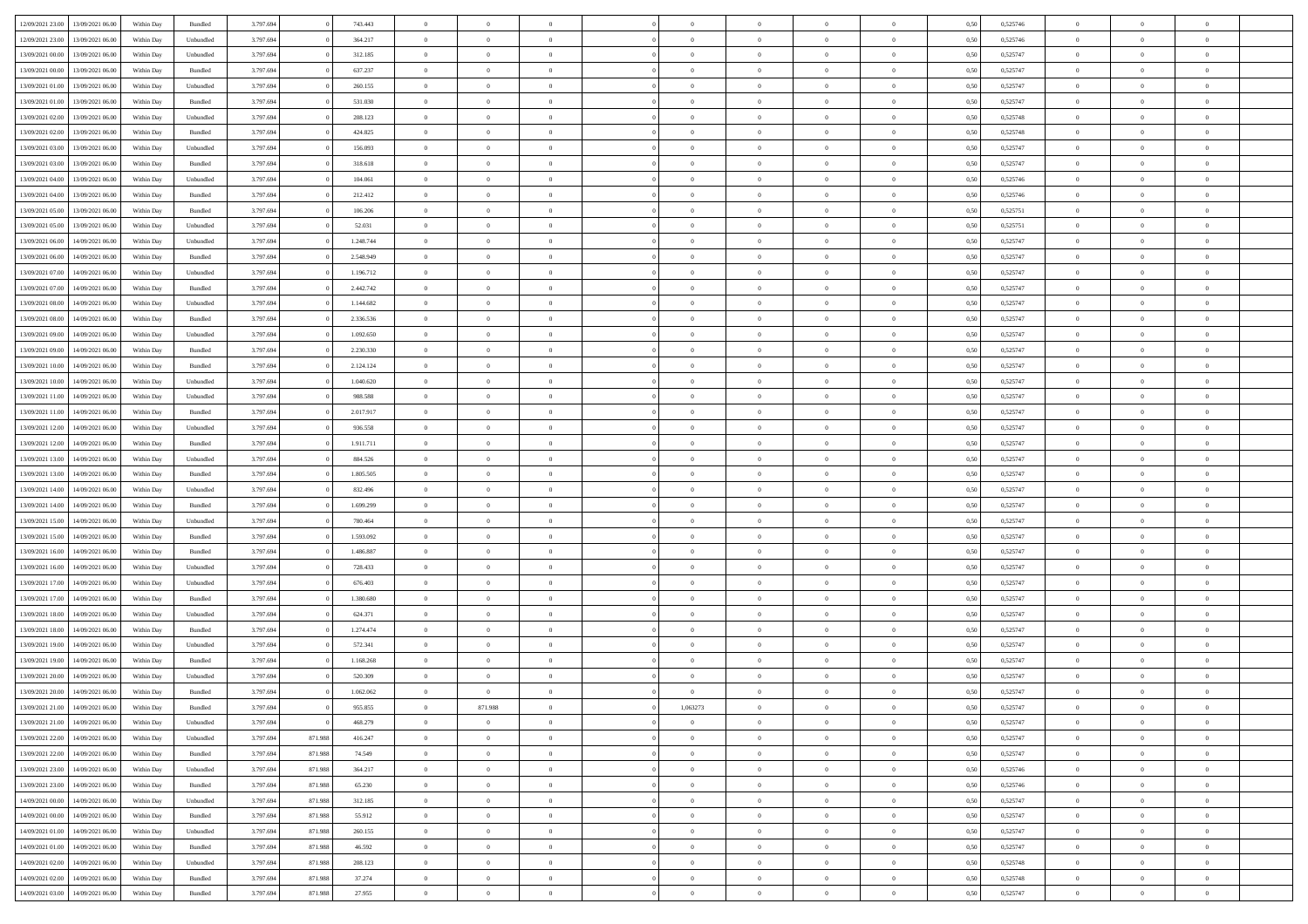| 14/09/2021 03:00 14/09/2021 06:00                | Within Day | Unbundled          | 3.797.694 | 871.988 | 156.093   | $\overline{0}$ | $\overline{0}$ |                | $\overline{0}$ | $\theta$       |                | $\theta$       | 0,50 | 0,525747 | $\theta$       | $\theta$       | $\overline{0}$ |  |
|--------------------------------------------------|------------|--------------------|-----------|---------|-----------|----------------|----------------|----------------|----------------|----------------|----------------|----------------|------|----------|----------------|----------------|----------------|--|
|                                                  |            |                    |           |         |           |                |                |                |                |                |                |                |      |          |                |                |                |  |
| 14/09/2021 04:00<br>14/09/2021 06.00             | Within Day | Unbundled          | 3.797.69  | 871.988 | 104.061   | $\bf{0}$       | $\bf{0}$       | $\bf{0}$       | $\bf{0}$       | $\overline{0}$ | $\overline{0}$ | $\bf{0}$       | 0,50 | 0,525746 | $\,$ 0 $\,$    | $\bf{0}$       | $\overline{0}$ |  |
| 14/09/2021 04:00<br>14/09/2021 06:00             | Within Day | Bundled            | 3.797.694 | 871.988 | 18.637    | $\overline{0}$ | $\bf{0}$       | $\overline{0}$ | $\bf{0}$       | $\bf{0}$       | $\overline{0}$ | $\bf{0}$       | 0.50 | 0,525746 | $\bf{0}$       | $\overline{0}$ | $\bf{0}$       |  |
| 14/09/2021 05:00<br>14/09/2021 06:00             | Within Day | Unbundled          | 3.797.694 | 871.988 | 52.031    | $\bf{0}$       | $\overline{0}$ | $\overline{0}$ | $\overline{0}$ | $\theta$       | $\overline{0}$ | $\bf{0}$       | 0,50 | 0,525751 | $\,$ 0 $\,$    | $\theta$       | $\overline{0}$ |  |
| 14/09/2021 05:00<br>14/09/2021 06.00             | Within Day | Bundled            | 3.797.69  | 871.988 | 9.318     | $\bf{0}$       | $\overline{0}$ | $\bf{0}$       | $\overline{0}$ | $\theta$       | $\overline{0}$ | $\bf{0}$       | 0,50 | 0,525751 | $\,$ 0 $\,$    | $\bf{0}$       | $\overline{0}$ |  |
| 14/09/2021 06:00<br>15/09/2021 06:00             | Within Day | Unbundled          | 3.797.694 |         | 1.248.744 | $\overline{0}$ | $\overline{0}$ | $\overline{0}$ | $\overline{0}$ | $\overline{0}$ | $\theta$       | $\bf{0}$       | 0.50 | 0.525747 | $\bf{0}$       | $\theta$       | $\overline{0}$ |  |
|                                                  |            |                    |           |         |           |                | $\overline{0}$ | $\overline{0}$ | $\overline{0}$ | $\overline{0}$ | $\overline{0}$ |                |      |          |                | $\theta$       |                |  |
| 14/09/2021 06:00<br>15/09/2021 06:00             | Within Day | Bundled            | 3.797.694 |         | 2.548.949 | $\bf{0}$       |                |                |                |                |                | $\bf{0}$       | 0,50 | 0,525747 | $\,$ 0 $\,$    |                | $\overline{0}$ |  |
| 14/09/2021 07:00<br>15/09/2021 06:00             | Within Day | Unbundled          | 3.797.694 |         | 1.196.712 | $\bf{0}$       | $\overline{0}$ | $\bf{0}$       | $\overline{0}$ | $\overline{0}$ | $\overline{0}$ | $\bf{0}$       | 0,50 | 0,525747 | $\,$ 0 $\,$    | $\bf{0}$       | $\overline{0}$ |  |
| 14/09/2021 07:00<br>15/09/2021 06:00             | Within Day | Bundled            | 3.797.694 |         | 2.442.742 | $\overline{0}$ | $\bf{0}$       | $\overline{0}$ | $\bf{0}$       | $\overline{0}$ | $\overline{0}$ | $\bf{0}$       | 0.50 | 0.525747 | $\bf{0}$       | $\overline{0}$ | $\overline{0}$ |  |
| 14/09/2021 08:00<br>15/09/2021 06:00             | Within Day | Bundled            | 3.797.694 |         | 2.336.536 | $\overline{0}$ | $\bf{0}$       | $\overline{0}$ | $\overline{0}$ | $\overline{0}$ | $\overline{0}$ | $\bf{0}$       | 0,50 | 0,525747 | $\,$ 0 $\,$    | $\bf{0}$       | $\overline{0}$ |  |
| 14/09/2021 08:00<br>15/09/2021 06:00             | Within Day | Unbundled          | 3.797.69  |         | 1.144.682 | $\bf{0}$       | $\overline{0}$ | $\bf{0}$       | $\bf{0}$       | $\bf{0}$       | $\overline{0}$ | $\bf{0}$       | 0,50 | 0,525747 | $\,$ 0 $\,$    | $\bf{0}$       | $\overline{0}$ |  |
| 14/09/2021 09:00<br>15/09/2021 06:00             | Within Day | Unbundled          | 3.797.694 |         | 1.092.650 | $\overline{0}$ | $\bf{0}$       | $\overline{0}$ | $\overline{0}$ | $\bf{0}$       | $\overline{0}$ | $\bf{0}$       | 0.50 | 0,525747 | $\bf{0}$       | $\overline{0}$ | $\bf{0}$       |  |
| 14/09/2021 09:00<br>15/09/2021 06:00             | Within Day | Bundled            | 3.797.694 |         | 2.230.330 | $\overline{0}$ | $\overline{0}$ | $\overline{0}$ | $\overline{0}$ | $\theta$       | $\overline{0}$ | $\bf{0}$       | 0,50 | 0,525747 | $\,$ 0 $\,$    | $\theta$       | $\overline{0}$ |  |
| 15/09/2021 06:00                                 | Within Day | Unbundled          | 3.797.69  |         | 1.040.620 | $\bf{0}$       | $\overline{0}$ | $\bf{0}$       | $\overline{0}$ | $\bf{0}$       | $\overline{0}$ | $\bf{0}$       | 0,50 | 0,525747 | $\,$ 0 $\,$    | $\bf{0}$       | $\overline{0}$ |  |
| 14/09/2021 10:00                                 |            |                    |           |         |           |                |                |                |                |                |                |                |      |          |                |                |                |  |
| 14/09/2021 10:00<br>15/09/2021 06:00             | Within Day | Bundled            | 3.797.694 |         | 2.124.124 | $\overline{0}$ | $\overline{0}$ | $\overline{0}$ | $\bf{0}$       | $\overline{0}$ | $\theta$       | $\bf{0}$       | 0.50 | 0.525747 | $\,$ 0 $\,$    | $\theta$       | $\overline{0}$ |  |
| 14/09/2021 11:00<br>15/09/2021 06:00             | Within Day | Unbundled          | 3.797.694 |         | 988.588   | $\overline{0}$ | $\bf{0}$       | $\overline{0}$ | $\overline{0}$ | $\overline{0}$ | $\overline{0}$ | $\bf{0}$       | 0,50 | 0,525747 | $\,$ 0 $\,$    | $\theta$       | $\overline{0}$ |  |
| 14/09/2021 11:00<br>15/09/2021 06:00             | Within Day | Bundled            | 3.797.694 |         | 2.017.917 | $\bf{0}$       | $\overline{0}$ | $\bf{0}$       | $\overline{0}$ | $\bf{0}$       | $\overline{0}$ | $\bf{0}$       | 0,50 | 0,525747 | $\,$ 0 $\,$    | $\bf{0}$       | $\overline{0}$ |  |
| 14/09/2021 12:00<br>15/09/2021 06:00             | Within Day | Unbundled          | 3.797.694 |         | 936,558   | $\overline{0}$ | $\bf{0}$       | $\overline{0}$ | $\bf{0}$       | $\bf{0}$       | $\overline{0}$ | $\bf{0}$       | 0.50 | 0.525747 | $\bf{0}$       | $\overline{0}$ | $\overline{0}$ |  |
| 14/09/2021 12:00<br>15/09/2021 06:00             | Within Day | Bundled            | 3.797.694 |         | 1.911.711 | $\bf{0}$       | $\bf{0}$       | $\overline{0}$ | $\overline{0}$ | $\overline{0}$ | $\overline{0}$ | $\bf{0}$       | 0,50 | 0,525747 | $\,$ 0 $\,$    | $\bf{0}$       | $\overline{0}$ |  |
| 14/09/2021 13:00<br>15/09/2021 06:00             | Within Day | Unbundled          | 3.797.69  |         | 884.526   | $\bf{0}$       | $\bf{0}$       | $\bf{0}$       | $\bf{0}$       | $\overline{0}$ | $\overline{0}$ | $\bf{0}$       | 0,50 | 0,525747 | $\,$ 0 $\,$    | $\bf{0}$       | $\overline{0}$ |  |
| 14/09/2021 13:00<br>15/09/2021 06:00             | Within Day | Bundled            | 3.797.694 |         | 1,805,505 | $\overline{0}$ | $\bf{0}$       | $\overline{0}$ | $\overline{0}$ | $\bf{0}$       | $\overline{0}$ | $\bf{0}$       | 0.50 | 0,525747 | $\bf{0}$       | $\overline{0}$ | $\bf{0}$       |  |
| 14/09/2021 14:00<br>15/09/2021 06:00             |            |                    | 3.797.694 |         |           | $\overline{0}$ | $\overline{0}$ | $\overline{0}$ | $\overline{0}$ | $\theta$       | $\overline{0}$ |                |      | 0,525747 | $\,$ 0 $\,$    | $\theta$       | $\overline{0}$ |  |
|                                                  | Within Day | Bundled            |           |         | 1.699.299 |                |                |                |                |                |                | $\bf{0}$       | 0,50 |          |                |                |                |  |
| 14/09/2021 14:00<br>15/09/2021 06:00             | Within Day | Unbundled          | 3.797.69  |         | 832.496   | $\bf{0}$       | $\overline{0}$ | $\bf{0}$       | $\bf{0}$       | $\overline{0}$ | $\overline{0}$ | $\bf{0}$       | 0,50 | 0,525747 | $\,$ 0 $\,$    | $\bf{0}$       | $\overline{0}$ |  |
| 14/09/2021 15:00<br>15/09/2021 06:00             | Within Day | Unbundled          | 3.797.694 |         | 780.464   | $\overline{0}$ | $\overline{0}$ | $\overline{0}$ | $\overline{0}$ | $\overline{0}$ | $\theta$       | $\bf{0}$       | 0.50 | 0.525747 | $\bf{0}$       | $\theta$       | $\overline{0}$ |  |
| 14/09/2021 15:00<br>15/09/2021 06:00             | Within Day | Bundled            | 3.797.694 |         | 1.593.092 | $\bf{0}$       | $\overline{0}$ | $\overline{0}$ | $\overline{0}$ | $\overline{0}$ | $\overline{0}$ | $\bf{0}$       | 0,50 | 0,525747 | $\,$ 0 $\,$    | $\theta$       | $\overline{0}$ |  |
| 14/09/2021 16:00<br>15/09/2021 06:00             | Within Day | Unbundled          | 3.797.694 |         | 728.433   | $\bf{0}$       | $\overline{0}$ | $\bf{0}$       | $\overline{0}$ | $\bf{0}$       | $\overline{0}$ | $\bf{0}$       | 0,50 | 0,525747 | $\,$ 0 $\,$    | $\bf{0}$       | $\overline{0}$ |  |
| 14/09/2021 16:00<br>15/09/2021 06:00             | Within Day | Bundled            | 3.797.694 |         | 1.486.887 | $\overline{0}$ | $\bf{0}$       | $\overline{0}$ | $\bf{0}$       | $\overline{0}$ | $\overline{0}$ | $\bf{0}$       | 0.50 | 0.525747 | $\bf{0}$       | $\overline{0}$ | $\overline{0}$ |  |
| 14/09/2021 17:00<br>15/09/2021 06:00             | Within Day | Unbundled          | 3.797.694 |         | 676.403   | $\bf{0}$       | $\bf{0}$       | $\overline{0}$ | $\overline{0}$ | $\overline{0}$ | $\overline{0}$ | $\bf{0}$       | 0,50 | 0,525747 | $\,$ 0 $\,$    | $\bf{0}$       | $\overline{0}$ |  |
| 14/09/2021 17:00<br>15/09/2021 06:00             | Within Day | Bundled            | 3.797.69  |         | 1.380.680 | $\bf{0}$       | $\bf{0}$       | $\bf{0}$       | $\bf{0}$       | $\overline{0}$ | $\overline{0}$ | $\bf{0}$       | 0,50 | 0,525747 | $\,$ 0 $\,$    | $\bf{0}$       | $\overline{0}$ |  |
| 14/09/2021 18:00<br>15/09/2021 06:00             | Within Day | Unbundled          | 3.797.694 |         | 624.371   | $\overline{0}$ | $\bf{0}$       | $\overline{0}$ | $\bf{0}$       | $\bf{0}$       | $\overline{0}$ | $\bf{0}$       | 0.50 | 0,525747 | $\bf{0}$       | $\overline{0}$ | $\bf{0}$       |  |
| 14/09/2021 18:00<br>15/09/2021 06:00             | Within Day | Bundled            | 3.797.694 |         | 1.274.474 | $\overline{0}$ | $\overline{0}$ | $\overline{0}$ | $\overline{0}$ | $\overline{0}$ | $\overline{0}$ | $\bf{0}$       | 0.50 | 0,525747 | $\theta$       | $\theta$       | $\overline{0}$ |  |
|                                                  |            |                    |           |         |           |                |                |                |                |                |                |                |      |          |                |                |                |  |
| 14/09/2021 19:00<br>15/09/2021 06:00             | Within Day | Unbundled          | 3.797.694 |         | 572.341   | $\bf{0}$       | $\overline{0}$ | $\bf{0}$       | $\bf{0}$       | $\overline{0}$ | $\overline{0}$ | $\bf{0}$       | 0,50 | 0,525747 | $\,$ 0 $\,$    | $\bf{0}$       | $\overline{0}$ |  |
| 14/09/2021 19:00<br>15/09/2021 06:00             | Within Day | Bundled            | 3.797.694 |         | 1.168.268 | $\overline{0}$ | $\overline{0}$ | $\overline{0}$ | $\bf{0}$       | $\overline{0}$ | $\overline{0}$ | $\bf{0}$       | 0.50 | 0.525747 | $\,$ 0 $\,$    | $\theta$       | $\overline{0}$ |  |
| 14/09/2021 20:00<br>15/09/2021 06:00             | Within Dav | Bundled            | 3.797.694 |         | 1.062.062 | $\overline{0}$ | $\overline{0}$ | $\overline{0}$ | $\overline{0}$ | $\overline{0}$ | $\overline{0}$ | $\overline{0}$ | 0.50 | 0,525747 | $\theta$       | $\theta$       | $\overline{0}$ |  |
| 14/09/2021 20:00<br>15/09/2021 06:00             | Within Day | Unbundled          | 3.797.694 |         | 520.309   | $\bf{0}$       | $\bf{0}$       | $\bf{0}$       | $\bf{0}$       | $\overline{0}$ | $\overline{0}$ | $\bf{0}$       | 0,50 | 0,525747 | $\,$ 0 $\,$    | $\bf{0}$       | $\overline{0}$ |  |
| 14/09/2021 21:00<br>15/09/2021 06:00             | Within Day | Unbundled          | 3.797.694 |         | 468,279   | $\overline{0}$ | $\bf{0}$       | $\overline{0}$ | $\bf{0}$       | $\overline{0}$ | $\overline{0}$ | $\bf{0}$       | 0.50 | 0.525747 | $\bf{0}$       | $\overline{0}$ | $\overline{0}$ |  |
| 14/09/2021 21:00<br>15/09/2021 06:00             | Within Day | Bundled            | 3.797.694 |         | 955.855   | $\overline{0}$ | $\overline{0}$ | $\overline{0}$ | $\overline{0}$ | $\overline{0}$ | $\overline{0}$ | $\overline{0}$ | 0.50 | 0,525747 | $\theta$       | $\theta$       | $\overline{0}$ |  |
| 14/09/2021 22:00<br>15/09/2021 06:00             | Within Day | Unbundled          | 3.797.694 |         | 416.247   | $\bf{0}$       | $\bf{0}$       | $\bf{0}$       | $\bf{0}$       | $\overline{0}$ | $\overline{0}$ | $\bf{0}$       | 0,50 | 0,525747 | $\,$ 0 $\,$    | $\bf{0}$       | $\overline{0}$ |  |
| 14/09/2021 22:00<br>15/09/2021 06:00             | Within Day | Bundled            | 3.797.694 |         | 849,650   | $\overline{0}$ | $\bf{0}$       | $\overline{0}$ | $\overline{0}$ | $\bf{0}$       | $\overline{0}$ | $\bf{0}$       | 0.50 | 0,525747 | $\bf{0}$       | $\overline{0}$ | $\bf{0}$       |  |
|                                                  |            |                    |           |         |           |                |                |                |                |                |                |                |      |          |                |                |                |  |
| 14/09/2021 23:00<br>15/09/2021 06:00             | Within Day | Unbundled          | 3.797.694 |         | 364.217   | $\overline{0}$ | $\overline{0}$ | $\overline{0}$ | $\overline{0}$ | $\overline{0}$ | $\overline{0}$ | $\bf{0}$       | 0.50 | 0,525746 | $\theta$       | $\theta$       | $\overline{0}$ |  |
| 14/09/2021 23:00<br>15/09/2021 06:00             | Within Day | Bundled            | 3.797.694 |         | 743.443   | $\bf{0}$       | $\bf{0}$       | $\bf{0}$       | $\bf{0}$       | $\overline{0}$ | $\overline{0}$ | $\bf{0}$       | 0,50 | 0,525746 | $\,$ 0 $\,$    | $\bf{0}$       | $\overline{0}$ |  |
| 15/09/2021 00:00<br>15/09/2021 06:00             | Within Day | Unbundled          | 3.797.694 |         | 312.185   | $\overline{0}$ | $\overline{0}$ | $\overline{0}$ | $\overline{0}$ | $\overline{0}$ | $\Omega$       | $\bf{0}$       | 0.50 | 0,525747 | $\bf{0}$       | $\theta$       | $\overline{0}$ |  |
| 15/09/2021 00:00<br>15/09/2021 06:00             | Within Dav | Bundled            | 3.797.694 |         | 637.237   | $\overline{0}$ | $\overline{0}$ | $\overline{0}$ | $\overline{0}$ | $\theta$       | $\overline{0}$ | $\overline{0}$ | 0.50 | 0,525747 | $\theta$       | $\theta$       | $\overline{0}$ |  |
| 15/09/2021 01:00<br>15/09/2021 06:00             | Within Day | Unbundled          | 3.797.694 |         | 260.155   | $\bf{0}$       | $\bf{0}$       | $\bf{0}$       | $\bf{0}$       | $\bf{0}$       | $\overline{0}$ | $\bf{0}$       | 0,50 | 0,525747 | $\,$ 0 $\,$    | $\bf{0}$       | $\overline{0}$ |  |
| $15/09/2021\;01.00\quad \  \  15/09/2021\;06.00$ | Within Day | $\mathbf B$ undled | 3.797.694 |         | 531.030   | $\overline{0}$ | $\Omega$       |                | $\Omega$       | $\theta$       |                | $^{\circ}$     | 0,50 | 0,525747 | $\bf{0}$       | $\bf{0}$       |                |  |
| 15/09/2021 02:00 15/09/2021 06:00                | Within Day | Bundled            | 3.797.694 |         | 424.825   | $\overline{0}$ | $\overline{0}$ | $\overline{0}$ | $\overline{0}$ | $\overline{0}$ | $\overline{0}$ | $\bf{0}$       | 0,50 | 0,525748 | $\theta$       | $\overline{0}$ | $\overline{0}$ |  |
| 15/09/2021 02:00<br>15/09/2021 06:00             | Within Day | Unbundled          | 3.797.694 |         | 208.123   | $\overline{0}$ | $\bf{0}$       | $\overline{0}$ | $\overline{0}$ | $\bf{0}$       | $\overline{0}$ | $\bf{0}$       | 0,50 | 0,525748 | $\bf{0}$       | $\overline{0}$ | $\bf{0}$       |  |
| 15/09/2021 03:00 15/09/2021 06:00                | Within Day | Unbundled          | 3.797.694 |         | 156.093   | $\overline{0}$ | $\overline{0}$ | $\overline{0}$ | $\overline{0}$ | $\mathbf{0}$   | $\overline{0}$ | $\,$ 0 $\,$    | 0.50 | 0,525747 | $\overline{0}$ | $\bf{0}$       | $\bf{0}$       |  |
|                                                  |            |                    |           |         |           |                |                |                |                |                |                |                |      |          |                |                |                |  |
| 15/09/2021 03:00 15/09/2021 06:00                | Within Day | Bundled            | 3.797.694 |         | 318.618   | $\overline{0}$ | $\overline{0}$ | $\overline{0}$ | $\overline{0}$ | $\overline{0}$ | $\overline{0}$ | $\bf{0}$       | 0,50 | 0,525747 | $\overline{0}$ | $\theta$       | $\overline{0}$ |  |
| 15/09/2021 04:00<br>15/09/2021 06:00             | Within Day | Unbundled          | 3.797.694 |         | 104.061   | $\overline{0}$ | $\bf{0}$       | $\overline{0}$ | $\overline{0}$ | $\bf{0}$       | $\overline{0}$ | $\bf{0}$       | 0,50 | 0,525746 | $\bf{0}$       | $\overline{0}$ | $\overline{0}$ |  |
| 15/09/2021 04:00<br>15/09/2021 06:00             | Within Day | Bundled            | 3.797.694 |         | 212.412   | $\overline{0}$ | $\bf{0}$       | $\overline{0}$ | $\overline{0}$ | $\bf{0}$       | $\overline{0}$ | $\bf{0}$       | 0.50 | 0.525746 | $\,$ 0 $\,$    | $\overline{0}$ | $\,$ 0         |  |
| 15/09/2021 05:00<br>15/09/2021 06:00             | Within Day | Unbundled          | 3.797.694 |         | 52.031    | $\overline{0}$ | $\overline{0}$ | $\overline{0}$ | $\overline{0}$ | $\overline{0}$ | $\overline{0}$ | $\bf{0}$       | 0,50 | 0,525751 | $\overline{0}$ | $\theta$       | $\overline{0}$ |  |
| 15/09/2021 06:00<br>15/09/2021 05:00             | Within Day | Bundled            | 3.797.694 |         | 106.206   | $\overline{0}$ | $\overline{0}$ | $\overline{0}$ | $\overline{0}$ | $\overline{0}$ | $\overline{0}$ | $\bf{0}$       | 0,50 | 0,525751 | $\bf{0}$       | $\overline{0}$ | $\,$ 0         |  |
| 15/09/2021 06:00<br>16/09/2021 06:00             | Within Day | Unbundled          | 3.797.694 |         | 1.248.744 | $\overline{0}$ | $\overline{0}$ | $\overline{0}$ | $\overline{0}$ | $\overline{0}$ | $\overline{0}$ | $\bf{0}$       | 0.50 | 0.525747 | $\mathbf{0}$   | $\bf{0}$       | $\,$ 0         |  |
| 15/09/2021 06:00<br>16/09/2021 06:00             | Within Day | Bundled            | 3.797.694 |         | 2.548.949 | $\overline{0}$ | $\overline{0}$ | $\overline{0}$ | $\overline{0}$ | $\overline{0}$ | $\overline{0}$ | $\bf{0}$       | 0,50 | 0,525747 | $\overline{0}$ | $\theta$       | $\overline{0}$ |  |
| 15/09/2021 07:00<br>16/09/2021 06:00             | Within Day | Bundled            | 3.797.694 |         | 2.442.742 | $\overline{0}$ | $\bf{0}$       | $\overline{0}$ | $\overline{0}$ | $\overline{0}$ | $\overline{0}$ | $\bf{0}$       | 0,50 | 0,525747 | $\bf{0}$       | $\overline{0}$ | $\bf{0}$       |  |
|                                                  |            |                    |           |         |           |                |                |                |                |                |                |                |      |          |                |                |                |  |
| 15/09/2021 07:00 16/09/2021 06:00                | Within Day | ${\sf Unbundred}$  | 3.797.694 |         | 1.196.712 | $\,$ 0 $\,$    | $\bf{0}$       | $\overline{0}$ | $\overline{0}$ | $\,$ 0 $\,$    | $\,$ 0 $\,$    | $\,$ 0 $\,$    | 0,50 | 0,525747 | $\,$ 0 $\,$    | $\,$ 0 $\,$    | $\,$ 0 $\,$    |  |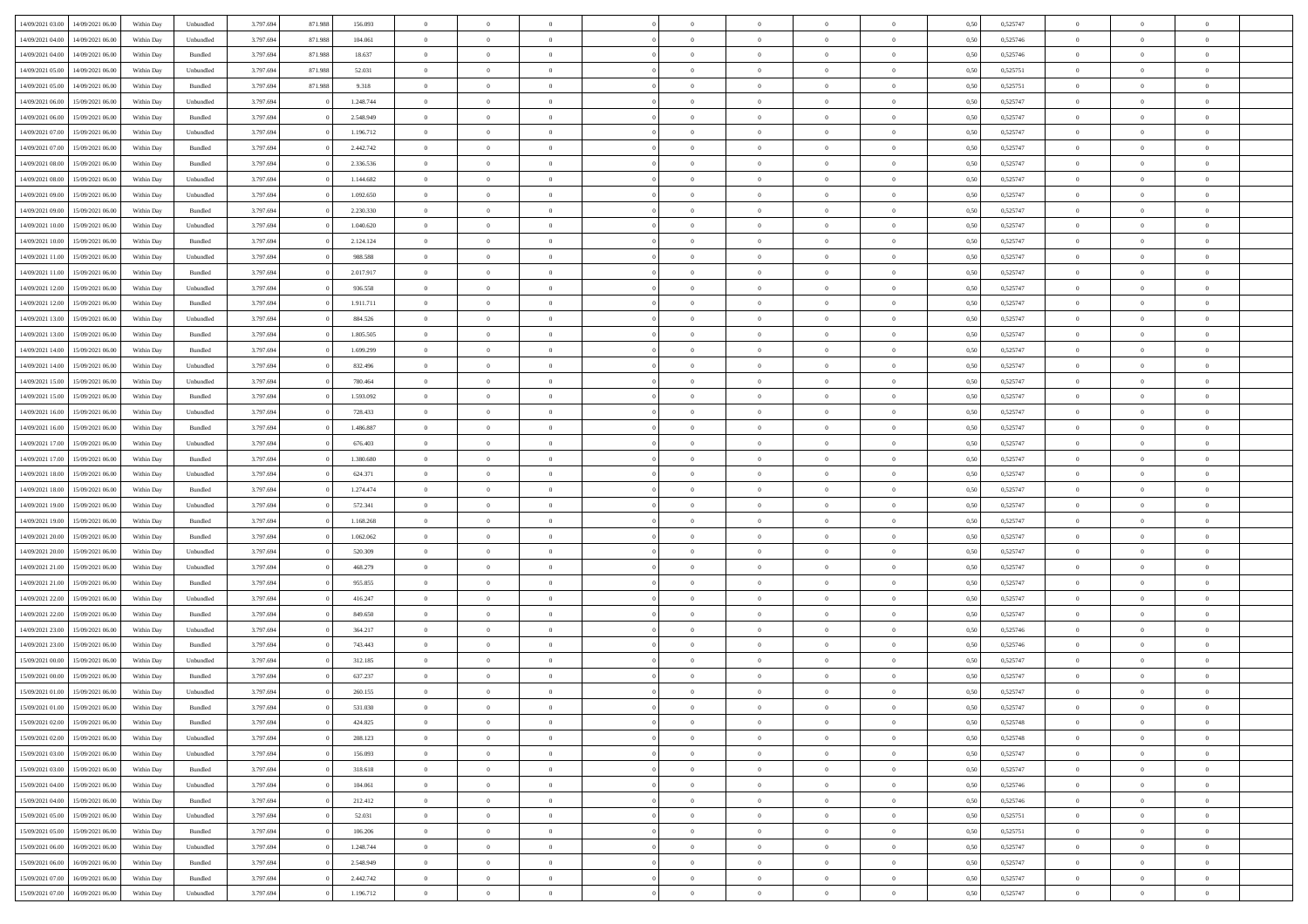| 15/09/2021 08:00 | 16/09/2021 06:00                  | Within Day | Unbundled          | 3.797.694 |           | 1.144.682      | $\overline{0}$ | $\theta$       |                | $\Omega$       | $\Omega$       | $\overline{0}$ | $\theta$       | 0,50 | 0,525747 | $\theta$       | $\overline{0}$ | $\theta$       |  |
|------------------|-----------------------------------|------------|--------------------|-----------|-----------|----------------|----------------|----------------|----------------|----------------|----------------|----------------|----------------|------|----------|----------------|----------------|----------------|--|
|                  |                                   |            |                    |           |           |                |                |                |                |                |                |                |                |      |          |                |                |                |  |
| 15/09/2021 08:00 | 16/09/2021 06:00                  | Within Day | Bundled            | 3.797.694 |           | 2.336.536      | $\overline{0}$ | $\overline{0}$ | $\overline{0}$ | $\overline{0}$ | $\bf{0}$       | $\overline{0}$ | $\,$ 0 $\,$    | 0,50 | 0,525747 | $\theta$       | $\overline{0}$ | $\overline{0}$ |  |
| 15/09/2021 09:00 | 16/09/2021 06:00                  | Within Day | Unbundled          | 3.797.694 |           | 1.092.650      | $\overline{0}$ | $\bf{0}$       | $\overline{0}$ | $\overline{0}$ | $\bf{0}$       | $\overline{0}$ | $\mathbf{0}$   | 0,50 | 0,525747 | $\overline{0}$ | $\overline{0}$ | $\overline{0}$ |  |
| 15/09/2021 09:00 | 16/09/2021 06:00                  | Within Dav | Bundled            | 3.797.694 |           | 2.230.330      | $\overline{0}$ | $\overline{0}$ | $\overline{0}$ | $\overline{0}$ | $\bf{0}$       | $\overline{0}$ | $\overline{0}$ | 0.50 | 0,525747 | $\theta$       | $\theta$       | $\overline{0}$ |  |
| 15/09/2021 10:00 | 16/09/2021 06:00                  | Within Day | Unbundled          | 3.797.694 |           | 1.040.620      | $\overline{0}$ | $\theta$       | $\overline{0}$ | $\overline{0}$ | $\bf{0}$       | $\overline{0}$ | $\bf{0}$       | 0,50 | 0,525747 | $\theta$       | $\overline{0}$ | $\overline{0}$ |  |
| 15/09/2021 10:00 | 16/09/2021 06:00                  | Within Day | Bundled            | 3.797.694 |           | 2.124.124      | $\overline{0}$ | $\overline{0}$ | $\overline{0}$ | $\overline{0}$ | $\overline{0}$ | $\overline{0}$ | $\mathbf{0}$   | 0,50 | 0,525747 | $\overline{0}$ | $\overline{0}$ | $\bf{0}$       |  |
|                  |                                   |            |                    |           |           |                |                | $\overline{0}$ |                |                | $\overline{0}$ |                |                |      |          | $\theta$       | $\overline{0}$ | $\overline{0}$ |  |
| 15/09/2021 11:00 | 16/09/2021 06:00                  | Within Dav | Unbundled          | 3.797.694 |           | 988.588        | $\overline{0}$ |                | $\overline{0}$ | $\overline{0}$ |                | $\overline{0}$ | $\overline{0}$ | 0.50 | 0,525747 |                |                |                |  |
| 15/09/2021 11:00 | 16/09/2021 06:00                  | Within Day | Bundled            | 3.797.694 |           | 2.017.917      | $\overline{0}$ | $\theta$       | $\overline{0}$ | $\overline{0}$ | $\bf{0}$       | $\overline{0}$ | $\bf{0}$       | 0,50 | 0,525747 | $\theta$       | $\theta$       | $\overline{0}$ |  |
| 15/09/2021 12:00 | 16/09/2021 06:00                  | Within Day | Unbundled          | 3.797.694 |           | 936.558        | $\overline{0}$ | $\overline{0}$ | $\overline{0}$ | $\overline{0}$ | $\bf{0}$       | $\overline{0}$ | $\bf{0}$       | 0,50 | 0,525747 | $\,0\,$        | $\overline{0}$ | $\overline{0}$ |  |
| 15/09/2021 12:00 | 16/09/2021 06:00                  | Within Dav | Bundled            | 3.797.694 |           | 1.911.711      | $\overline{0}$ | $\overline{0}$ | $\overline{0}$ | $\overline{0}$ | $\overline{0}$ | $\overline{0}$ | $\overline{0}$ | 0.50 | 0,525747 | $\theta$       | $\overline{0}$ | $\overline{0}$ |  |
| 15/09/2021 13:00 | 16/09/2021 06:00                  | Within Day | Bundled            | 3.797.694 |           | 1.805.505      | $\overline{0}$ | $\theta$       | $\overline{0}$ | $\overline{0}$ | $\bf{0}$       | $\overline{0}$ | $\bf{0}$       | 0,50 | 0,525747 | $\,$ 0 $\,$    | $\overline{0}$ | $\overline{0}$ |  |
| 15/09/2021 13:00 | 16/09/2021 06:00                  | Within Day | Unbundled          | 3.797.694 |           | 884.526        | $\overline{0}$ | $\overline{0}$ | $\overline{0}$ | $\bf{0}$       | $\bf{0}$       | $\bf{0}$       | $\mathbf{0}$   | 0,50 | 0,525747 | $\overline{0}$ | $\overline{0}$ | $\bf{0}$       |  |
| 15/09/2021 14:00 | 16/09/2021 06:00                  | Within Dav | Unbundled          | 3.797.694 |           | 832.496        | $\overline{0}$ | $\overline{0}$ | $\overline{0}$ | $\overline{0}$ | $\bf{0}$       | $\overline{0}$ | $\overline{0}$ | 0.50 | 0,525747 | $\theta$       | $\overline{0}$ | $\overline{0}$ |  |
|                  |                                   |            |                    |           |           |                | $\overline{0}$ | $\theta$       | $\overline{0}$ | $\overline{0}$ | $\bf{0}$       | $\overline{0}$ |                |      |          | $\theta$       | $\overline{0}$ | $\overline{0}$ |  |
| 15/09/2021 14:00 | 16/09/2021 06:00                  | Within Day | Bundled            | 3.797.694 |           | 1.699.299      |                |                |                |                |                |                | $\bf{0}$       | 0,50 | 0,525747 |                |                |                |  |
| 15/09/2021 15:00 | 16/09/2021 06:00                  | Within Day | Unbundled          | 3.797.694 |           | 780.464        | $\overline{0}$ | $\overline{0}$ | $\overline{0}$ | $\bf{0}$       | $\overline{0}$ | $\overline{0}$ | $\mathbf{0}$   | 0,50 | 0,525747 | $\overline{0}$ | $\overline{0}$ | $\bf{0}$       |  |
| 15/09/2021 15:00 | 16/09/2021 06:00                  | Within Dav | Bundled            | 3.797.694 |           | 1.593.092      | $\overline{0}$ | $\overline{0}$ | $\overline{0}$ | $\overline{0}$ | $\overline{0}$ | $\overline{0}$ | $\overline{0}$ | 0.50 | 0,525747 | $\theta$       | $\overline{0}$ | $\overline{0}$ |  |
| 15/09/2021 16:00 | 16/09/2021 06:00                  | Within Day | Unbundled          | 3.797.694 |           | 728.433        | $\overline{0}$ | $\overline{0}$ | $\overline{0}$ | $\overline{0}$ | $\bf{0}$       | $\overline{0}$ | $\bf{0}$       | 0,50 | 0,525747 | $\theta$       | $\theta$       | $\overline{0}$ |  |
| 15/09/2021 16:00 | 16/09/2021 06:00                  | Within Day | Bundled            | 3.797.694 |           | 1.486.887      | $\overline{0}$ | 954.938        | $\overline{0}$ | 1,063272       | $\bf{0}$       | $\bf{0}$       | $\mathbf{0}$   | 0,50 | 0,525747 | $\bf{0}$       | $\overline{0}$ | $\overline{0}$ |  |
| 15/09/2021 17:00 | 16/09/2021 06:00                  | Within Dav | Unbundled          | 3.797.694 | 954.93    | 676,403        | $\overline{0}$ | $\overline{0}$ | $\overline{0}$ | $\overline{0}$ | $\overline{0}$ | $\overline{0}$ | $\overline{0}$ | 0.50 | 0,525747 | $\theta$       | $\overline{0}$ | $\overline{0}$ |  |
| 15/09/2021 17:00 | 16/09/2021 06:00                  | Within Day | Bundled            | 3.797.694 | 954.937   | 493.952        | $\overline{0}$ | 493.951        | $\overline{0}$ | 1,063272       | $\bf{0}$       | $\overline{0}$ | $\bf{0}$       | 0,50 | 0,525747 | $\,$ 0 $\,$    | $\overline{0}$ | $\overline{0}$ |  |
|                  |                                   |            |                    |           |           |                |                |                |                |                |                |                |                |      |          |                |                |                |  |
| 15/09/2021 18:00 | 16/09/2021 06:00                  | Within Day | Bundled            | 3.797.694 | 1.448.889 | $\mathbf{1}$   | $\overline{0}$ | $\overline{0}$ | $\overline{0}$ | $\bf{0}$       | $\bf{0}$       | $\bf{0}$       | $\bf{0}$       | 0,50 | 0,525747 | $\bf{0}$       | $\overline{0}$ | $\bf{0}$       |  |
| 15/09/2021 18:00 | 16/09/2021 06:00                  | Within Day | Unbundled          | 3.797.694 | 1.448.889 | 624.371        | $\overline{0}$ | $\overline{0}$ | $\overline{0}$ | $\overline{0}$ | $\overline{0}$ | $\overline{0}$ | $\overline{0}$ | 0.50 | 0,525747 | $\theta$       | $\overline{0}$ | $\overline{0}$ |  |
| 15/09/2021 19:00 | 16/09/2021 06:00                  | Within Day | Unbundled          | 3.797.694 | 1.448.889 | 572.341        | $\overline{0}$ | $\overline{0}$ | $\overline{0}$ | $\overline{0}$ | $\bf{0}$       | $\overline{0}$ | $\,$ 0 $\,$    | 0,50 | 0,525747 | $\,$ 0 $\,$    | $\overline{0}$ | $\overline{0}$ |  |
| 15/09/2021 19:00 | 16/09/2021 06:00                  | Within Day | Bundled            | 3.797.694 | 1.448.889 | $\mathbf{1}$   | $\overline{0}$ | $\overline{0}$ | $\overline{0}$ | $\bf{0}$       | $\overline{0}$ | $\overline{0}$ | $\mathbf{0}$   | 0,50 | 0,525747 | $\bf{0}$       | $\overline{0}$ | $\bf{0}$       |  |
| 15/09/2021 20:00 | 16/09/2021 06:00                  | Within Dav | Unbundled          | 3.797.694 | 1.448.889 | 520.309        | $\overline{0}$ | $\overline{0}$ | $\overline{0}$ | $\overline{0}$ | $\overline{0}$ | $\overline{0}$ | $\overline{0}$ | 0.50 | 0,525747 | $\theta$       | $\overline{0}$ | $\overline{0}$ |  |
| 15/09/2021 20:00 | 16/09/2021 06:00                  | Within Day | Bundled            | 3.797.694 | 1.448.889 | $\overline{0}$ | $\overline{0}$ | $\theta$       | $\overline{0}$ | $\overline{0}$ | $\bf{0}$       | $\overline{0}$ | $\bf{0}$       | 0,50 | 0,525747 | $\theta$       | $\theta$       | $\overline{0}$ |  |
| 15/09/2021 21.00 | 16/09/2021 06:00                  | Within Day | Unbundled          | 3.797.694 | 1.448.889 | 468.279        | $\overline{0}$ | $\overline{0}$ | $\overline{0}$ | $\bf{0}$       | $\bf{0}$       | $\bf{0}$       | $\bf{0}$       | 0,50 | 0,525747 | $\,0\,$        | $\overline{0}$ | $\overline{0}$ |  |
| 15/09/2021 21:00 | 16/09/2021 06:00                  |            | Bundled            | 3.797.694 | 1.448.889 | $\overline{0}$ | $\overline{0}$ | $\overline{0}$ | $\overline{0}$ | $\overline{0}$ | $\overline{0}$ | $\overline{0}$ | $\overline{0}$ | 0.50 | 0,525747 | $\theta$       | $\overline{0}$ | $\overline{0}$ |  |
|                  |                                   | Within Day |                    |           |           |                |                |                |                |                |                |                |                |      |          |                |                |                |  |
| 15/09/2021 22:00 | 16/09/2021 06:00                  | Within Day | Unbundled          | 3.797.694 | 1.448.889 | 416.247        | $\overline{0}$ | $\overline{0}$ | $\overline{0}$ | $\overline{0}$ | $\bf{0}$       | $\overline{0}$ | $\bf{0}$       | 0,50 | 0,525747 | $\,$ 0 $\,$    | $\overline{0}$ | $\overline{0}$ |  |
| 15/09/2021 22.00 | 16/09/2021 06:00                  | Within Day | Bundled            | 3.797.694 | 1.448.889 | $\overline{0}$ | $\overline{0}$ | $\overline{0}$ | $\overline{0}$ | $\bf{0}$       | $\bf{0}$       | $\bf{0}$       | $\bf{0}$       | 0,50 | 0,525747 | $\bf{0}$       | $\overline{0}$ | $\bf{0}$       |  |
| 15/09/2021 23:00 | 16/09/2021 06:00                  | Within Day | Unbundled          | 3.797.694 | 1.448.889 | 364.217        | $\overline{0}$ | $\Omega$       | $\overline{0}$ | $\Omega$       | $\Omega$       | $\overline{0}$ | $\overline{0}$ | 0,50 | 0,525746 | $\,0\,$        | $\theta$       | $\theta$       |  |
| 15/09/2021 23:00 | 16/09/2021 06:00                  | Within Day | Bundled            | 3.797.694 | 1.448.889 | $\theta$       | $\overline{0}$ | $\overline{0}$ | $\overline{0}$ | $\overline{0}$ | $\bf{0}$       | $\overline{0}$ | $\bf{0}$       | 0,50 | 0,525746 | $\,$ 0 $\,$    | $\overline{0}$ | $\overline{0}$ |  |
| 16/09/2021 00:00 | 16/09/2021 06:00                  | Within Day | Bundled            | 3.797.694 | 1.448.889 | $\overline{0}$ | $\overline{0}$ | $\overline{0}$ | $\overline{0}$ | $\bf{0}$       | $\bf{0}$       | $\overline{0}$ | $\mathbf{0}$   | 0,50 | 0,525747 | $\bf{0}$       | $\overline{0}$ | $\bf{0}$       |  |
| 16/09/2021 00:00 | 16/09/2021 06:00                  | Within Day | Unbundled          | 3.797.694 | 1.448.889 | 312.185        | $\overline{0}$ | $\overline{0}$ | $\Omega$       | $\Omega$       | $\bf{0}$       | $\overline{0}$ | $\overline{0}$ | 0.50 | 0,525747 | $\,$ 0 $\,$    | $\theta$       | $\theta$       |  |
| 16/09/2021 01:00 | 16/09/2021 06:00                  | Within Day | Unbundled          | 3.797.694 | 1.448.889 | 260.155        | $\overline{0}$ | $\theta$       | $\overline{0}$ | $\overline{0}$ | $\bf{0}$       | $\overline{0}$ | $\bf{0}$       | 0,50 | 0,525747 | $\,$ 0 $\,$    | $\overline{0}$ | $\overline{0}$ |  |
|                  |                                   |            |                    |           |           |                |                |                |                |                |                |                |                |      |          |                |                |                |  |
| 16/09/2021 01:00 | 16/09/2021 06:00                  | Within Day | Bundled            | 3.797.694 | 1.448.889 | $\overline{0}$ | $\overline{0}$ | $\bf{0}$       | $\overline{0}$ | $\bf{0}$       | $\bf{0}$       | $\bf{0}$       | $\bf{0}$       | 0,50 | 0,525747 | $\bf{0}$       | $\overline{0}$ | $\bf{0}$       |  |
| 16/09/2021 02:00 | 16/09/2021 06:00                  | Within Day | Unbundled          | 3.797.694 | 1.448.889 | 208.123        | $\overline{0}$ | $\Omega$       | $\overline{0}$ | $\Omega$       | $\overline{0}$ | $\overline{0}$ | $\overline{0}$ | 0.50 | 0,525748 | $\,$ 0 $\,$    | $\theta$       | $\theta$       |  |
| 16/09/2021 02:00 | 16/09/2021 06:00                  | Within Day | Bundled            | 3.797.694 | 1.448.889 | $\overline{0}$ | $\overline{0}$ | $\overline{0}$ | $\overline{0}$ | $\overline{0}$ | $\bf{0}$       | $\overline{0}$ | $\bf{0}$       | 0,50 | 0,525748 | $\,$ 0 $\,$    | $\overline{0}$ | $\overline{0}$ |  |
| 16/09/2021 03:00 | 16/09/2021 06:00                  | Within Day | Unbundled          | 3.797.694 | 1.448.889 | 156.093        | $\overline{0}$ | $\overline{0}$ | $\overline{0}$ | $\bf{0}$       | $\bf{0}$       | $\bf{0}$       | $\bf{0}$       | 0,50 | 0,525747 | $\bf{0}$       | $\overline{0}$ | $\bf{0}$       |  |
| 16/09/2021 03:00 | 16/09/2021 06:00                  | Within Day | $\mathbf B$ undled | 3.797.694 | 1.448.889 | $\overline{0}$ | $\overline{0}$ | $\Omega$       | $\overline{0}$ | $\Omega$       | $\bf{0}$       | $\overline{0}$ | $\overline{0}$ | 0,50 | 0,525747 | $\,0\,$        | $\theta$       | $\theta$       |  |
| 16/09/2021 04:00 | 16/09/2021 06:00                  | Within Day | Unbundled          | 3.797.694 | 1.448.889 | 104.061        | $\overline{0}$ | $\overline{0}$ | $\overline{0}$ | $\overline{0}$ | $\bf{0}$       | $\overline{0}$ | $\bf{0}$       | 0,50 | 0,525746 | $\,$ 0 $\,$    | $\overline{0}$ | $\overline{0}$ |  |
| 16/09/2021 04:00 | 16/09/2021 06:00                  | Within Day | Bundled            | 3.797.694 | 1.448.889 | $\overline{0}$ | $\overline{0}$ | $\overline{0}$ | $\overline{0}$ | $\bf{0}$       | $\bf{0}$       | $\bf{0}$       | $\mathbf{0}$   | 0,50 | 0,525746 | $\overline{0}$ | $\overline{0}$ | $\bf{0}$       |  |
|                  | 16/09/2021 06:00                  |            |                    |           | 1.448.889 | $\overline{0}$ | $\overline{0}$ | $\Omega$       | $\Omega$       | $\Omega$       | $\Omega$       | $\Omega$       | $\overline{0}$ | 0.50 |          | $\theta$       | $\theta$       | $\theta$       |  |
| 16/09/2021 05:00 |                                   | Within Day | Bundled            | 3.797.694 |           |                |                |                |                |                |                |                |                |      | 0,525751 |                |                |                |  |
| 16/09/2021 05:00 | 16/09/2021 06:00                  | Within Day | Unbundled          | 3.797.694 | 1.448.889 | 52.031         | $\overline{0}$ | $\bf{0}$       | $\overline{0}$ | $\bf{0}$       | $\,$ 0         | $\bf{0}$       | $\bf{0}$       | 0,50 | 0,525751 | $\,0\,$        | $\,$ 0 $\,$    | $\overline{0}$ |  |
|                  | 16/09/2021 06:00 17/09/2021 06:00 | Within Day | Unbundled          | 3.797.694 |           | 1.248.744      | $\bf{0}$       | $\bf{0}$       |                |                |                |                |                | 0,50 | 0,525747 | $\bf{0}$       | $\overline{0}$ |                |  |
| 16/09/2021 06:00 | 17/09/2021 06:00                  | Within Day | Bundled            | 3.797.694 |           | 2.548.949      | $\overline{0}$ | $\Omega$       | $\overline{0}$ | $\Omega$       | $\theta$       | $\overline{0}$ | $\overline{0}$ | 0.50 | 0,525747 | $\theta$       | $\theta$       | $\theta$       |  |
| 16/09/2021 07:00 | 17/09/2021 06:00                  | Within Day | Unbundled          | 3.797.694 |           | 1.196.712      | $\overline{0}$ | $\,$ 0         | $\overline{0}$ | $\bf{0}$       | $\,$ 0 $\,$    | $\overline{0}$ | $\mathbf{0}$   | 0,50 | 0,525747 | $\,$ 0 $\,$    | $\,$ 0 $\,$    | $\,$ 0         |  |
| 16/09/2021 07:00 | 17/09/2021 06:00                  | Within Day | Bundled            | 3.797.694 |           | 2.442.742      | $\overline{0}$ | $\overline{0}$ | $\overline{0}$ | $\overline{0}$ | $\overline{0}$ | $\overline{0}$ | $\mathbf{0}$   | 0,50 | 0,525747 | $\overline{0}$ | $\bf{0}$       | $\bf{0}$       |  |
| 16/09/2021 08:00 | 17/09/2021 06:00                  | Within Day | Unbundled          | 3.797.694 |           | 1.144.682      | $\overline{0}$ | $\theta$       | $\overline{0}$ | $\Omega$       | $\overline{0}$ | $\overline{0}$ | $\bf{0}$       | 0,50 | 0,525747 | $\overline{0}$ | $\theta$       | $\overline{0}$ |  |
| 16/09/2021 08:00 | 17/09/2021 06:00                  | Within Day | Bundled            | 3.797.694 |           | 2.336.536      | $\overline{0}$ | $\,$ 0         | $\overline{0}$ | $\overline{0}$ | $\overline{0}$ | $\overline{0}$ | $\bf{0}$       | 0,50 | 0,525747 | $\,$ 0 $\,$    | $\overline{0}$ | $\overline{0}$ |  |
|                  |                                   |            |                    |           |           |                |                |                |                |                |                |                |                |      |          |                |                |                |  |
| 16/09/2021 09:00 | 17/09/2021 06:00                  | Within Day | Unbundled          | 3.797.694 |           | 1.092.650      | $\overline{0}$ | $\overline{0}$ | $\overline{0}$ | $\overline{0}$ | $\overline{0}$ | $\overline{0}$ | $\mathbf{0}$   | 0,50 | 0,525747 | $\overline{0}$ | $\bf{0}$       | $\bf{0}$       |  |
| 16/09/2021 09:00 | 17/09/2021 06:00                  | Within Day | Bundled            | 3.797.694 |           | 2.230.330      | $\overline{0}$ | $\overline{0}$ | $\overline{0}$ | $\Omega$       | $\overline{0}$ | $\overline{0}$ | $\bf{0}$       | 0.50 | 0,525747 | $\overline{0}$ | $\theta$       | $\overline{0}$ |  |
| 16/09/2021 10:00 | 17/09/2021 06:00                  | Within Day | Unbundled          | 3.797.694 |           | 1.040.620      | $\overline{0}$ | $\,$ 0         | $\overline{0}$ | $\overline{0}$ | $\bf{0}$       | $\bf{0}$       | $\bf{0}$       | 0,50 | 0,525747 | $\,$ 0 $\,$    | $\overline{0}$ | $\overline{0}$ |  |
| 16/09/2021 10:00 | 17/09/2021 06:00                  | Within Day | Bundled            | 3.797.694 |           | 2.124.124      | $\overline{0}$ | $\bf{0}$       | $\overline{0}$ | $\overline{0}$ | $\overline{0}$ | $\bf{0}$       | $\mathbf{0}$   | 0,50 | 0,525747 | $\overline{0}$ | $\overline{0}$ | $\bf{0}$       |  |
| 16/09/2021 11:00 | 17/09/2021 06:00                  | Within Day | Bundled            | 3.797.694 |           | 2.017.917      | $\overline{0}$ | $\overline{0}$ | $\overline{0}$ | $\Omega$       | $\overline{0}$ | $\overline{0}$ | $\bf{0}$       | 0.50 | 0,525747 | $\overline{0}$ | $\theta$       | $\overline{0}$ |  |
| 16/09/2021 11:00 | 17/09/2021 06:00                  | Within Day | Unbundled          | 3.797.694 |           | 988.588        | $\overline{0}$ | $\bf{0}$       | $\overline{0}$ | $\overline{0}$ | $\bf{0}$       | $\bf{0}$       | $\bf{0}$       | 0,50 | 0,525747 | $\,$ 0 $\,$    | $\,$ 0 $\,$    | $\bf{0}$       |  |
| 16/09/2021 12:00 | 17/09/2021 06:00                  | Within Day | Unbundled          | 3.797.694 |           | 936.558        | $\overline{0}$ | $\overline{0}$ | $\overline{0}$ | $\overline{0}$ | $\bf{0}$       | $\bf{0}$       | $\mathbf{0}$   | 0,50 | 0,525747 | $\overline{0}$ | $\bf{0}$       | $\bf{0}$       |  |
|                  |                                   |            |                    |           |           |                |                |                |                |                |                |                |                |      |          |                |                |                |  |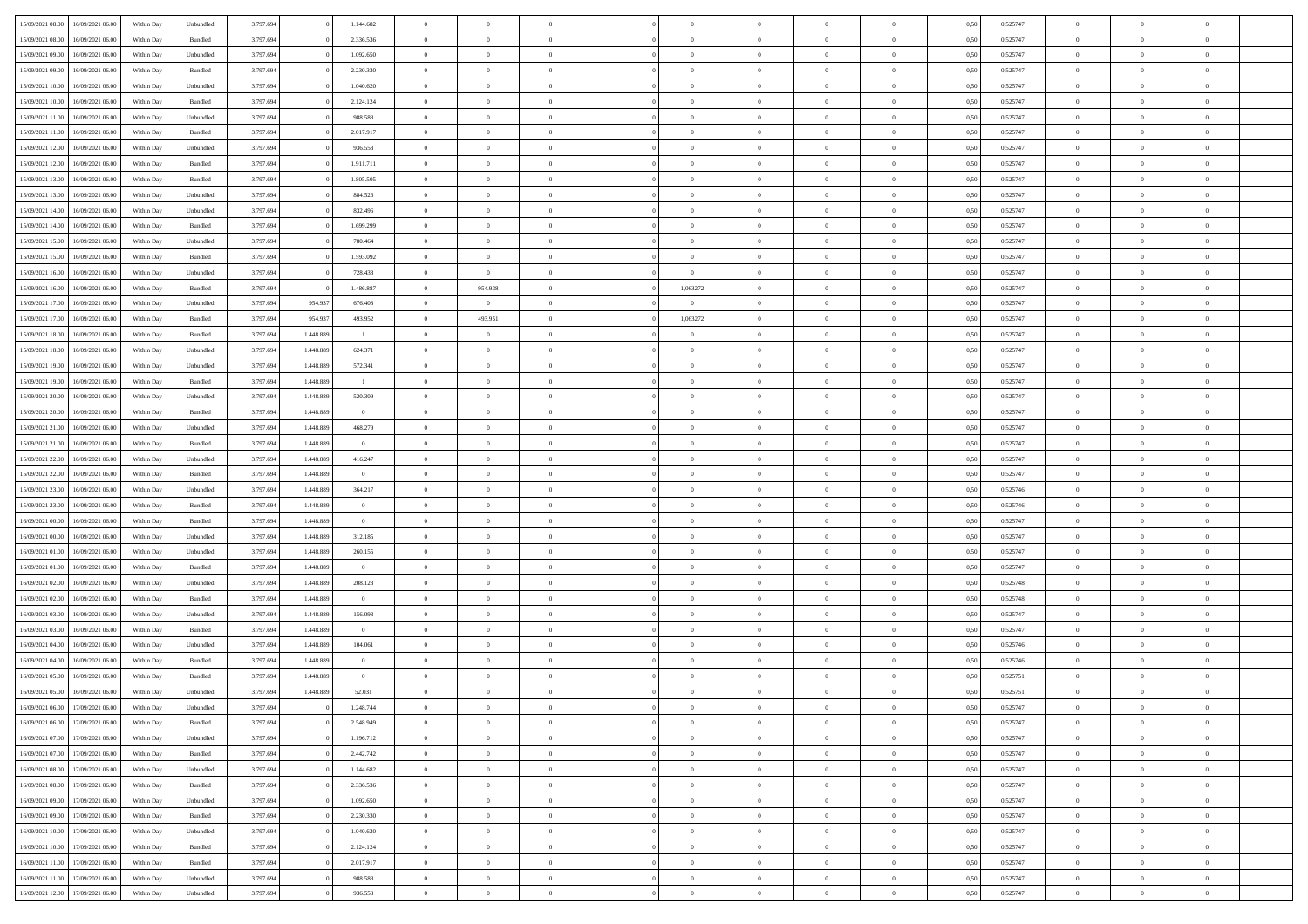| 16/09/2021 12:00 | 17/09/2021 06:00 | Within Day | Bundled            | 3.797.694 |           | 1.911.711 | $\Omega$       | $\Omega$       |                | $\Omega$       | $\Omega$       | $\Omega$       | $\Omega$       | 0.50 | 0,525747 | $\theta$       | $\theta$       | $\sqrt{ }$     |  |
|------------------|------------------|------------|--------------------|-----------|-----------|-----------|----------------|----------------|----------------|----------------|----------------|----------------|----------------|------|----------|----------------|----------------|----------------|--|
|                  |                  |            |                    |           |           |           |                |                |                |                |                |                |                |      |          |                |                |                |  |
| 16/09/2021 13:00 | 17/09/2021 06:00 | Within Day | Unbundled          | 3.797.694 |           | 884.526   | $\overline{0}$ | $\theta$       | $\overline{0}$ | $\overline{0}$ | $\bf{0}$       | $\overline{0}$ | $\bf{0}$       | 0,50 | 0,525747 | $\theta$       | $\theta$       | $\overline{0}$ |  |
| 16/09/2021 13:00 | 17/09/2021 06:00 | Within Day | Bundled            | 3.797.694 |           | 1.805.505 | $\overline{0}$ | $\overline{0}$ | $\overline{0}$ | $\bf{0}$       | $\bf{0}$       | $\bf{0}$       | $\bf{0}$       | 0,50 | 0,525747 | $\bf{0}$       | $\overline{0}$ | $\overline{0}$ |  |
| 16/09/2021 14:00 | 17/09/2021 06:00 | Within Dav | Unbundled          | 3.797.694 |           | 832.496   | $\overline{0}$ | $\theta$       | $\overline{0}$ | $\Omega$       | $\bf{0}$       | $\overline{0}$ | $\overline{0}$ | 0.50 | 0,525747 | $\theta$       | $\theta$       | $\overline{0}$ |  |
| 16/09/2021 14:00 | 17/09/2021 06:00 | Within Day | Bundled            | 3.797.694 |           | 1.699.299 | $\overline{0}$ | $\theta$       | $\overline{0}$ | $\overline{0}$ | $\bf{0}$       | $\overline{0}$ | $\bf{0}$       | 0,50 | 0,525747 | $\theta$       | $\theta$       | $\overline{0}$ |  |
| 16/09/2021 15:00 | 17/09/2021 06:00 | Within Day | Unbundled          | 3.797.694 |           | 780.464   | $\overline{0}$ | $\overline{0}$ | $\overline{0}$ | $\bf{0}$       | $\bf{0}$       | $\overline{0}$ | $\mathbf{0}$   | 0,50 | 0,525747 | $\overline{0}$ | $\overline{0}$ | $\bf{0}$       |  |
| 16/09/2021 15:00 | 17/09/2021 06:00 | Within Dav | Bundled            | 3.797.694 |           | 1.593.092 | $\overline{0}$ | $\overline{0}$ | $\overline{0}$ | $\overline{0}$ | $\overline{0}$ | $\overline{0}$ | $\overline{0}$ | 0.50 | 0,525747 | $\theta$       | $\overline{0}$ | $\overline{0}$ |  |
|                  |                  |            |                    |           |           |           |                |                |                |                |                |                |                |      |          |                |                |                |  |
| 16/09/2021 16:00 | 17/09/2021 06:00 | Within Day | Bundled            | 3.797.694 |           | 1.486.887 | $\overline{0}$ | $\theta$       | $\overline{0}$ | $\overline{0}$ | $\bf{0}$       | $\overline{0}$ | $\bf{0}$       | 0,50 | 0,525747 | $\theta$       | $\theta$       | $\overline{0}$ |  |
| 16/09/2021 16:00 | 17/09/2021 06:00 | Within Day | Unbundled          | 3.797.694 |           | 728.433   | $\overline{0}$ | $\overline{0}$ | $\overline{0}$ | $\bf{0}$       | $\bf{0}$       | $\bf{0}$       | $\bf{0}$       | 0,50 | 0,525747 | $\,0\,$        | $\overline{0}$ | $\overline{0}$ |  |
| 16/09/2021 17:00 | 17/09/2021 06:00 | Within Dav | Unbundled          | 3.797.694 |           | 676.403   | $\overline{0}$ | $\overline{0}$ | $\overline{0}$ | $\overline{0}$ | $\overline{0}$ | $\overline{0}$ | $\overline{0}$ | 0.50 | 0,525747 | $\theta$       | $\overline{0}$ | $\overline{0}$ |  |
| 16/09/2021 17:00 | 17/09/2021 06:00 | Within Day | Bundled            | 3.797.694 |           | 1.380.680 | $\overline{0}$ | $\theta$       | $\overline{0}$ | $\overline{0}$ | $\bf{0}$       | $\overline{0}$ | $\bf{0}$       | 0,50 | 0,525747 | $\theta$       | $\theta$       | $\overline{0}$ |  |
| 16/09/2021 18:00 | 17/09/2021 06:00 | Within Day | Unbundled          | 3.797.694 |           | 624.371   | $\overline{0}$ | $\overline{0}$ | $\overline{0}$ | $\bf{0}$       | $\bf{0}$       | $\bf{0}$       | $\bf{0}$       | 0,50 | 0,525747 | $\,0\,$        | $\overline{0}$ | $\overline{0}$ |  |
| 16/09/2021 18:00 | 17/09/2021 06:00 | Within Day | Bundled            | 3.797.694 |           | 1.274.474 | $\overline{0}$ | 1.273.492      | $\overline{0}$ | 1,063273       | $\bf{0}$       | $\overline{0}$ | $\overline{0}$ | 0.50 | 0,525747 | $\theta$       | $\theta$       | $\overline{0}$ |  |
|                  |                  |            |                    |           |           |           |                |                |                |                |                |                |                |      |          |                |                |                |  |
| 16/09/2021 19:00 | 17/09/2021 06:00 | Within Day | Unbundled          | 3.797.694 | 1.273.492 | 572.341   | $\overline{0}$ | $\theta$       | $\overline{0}$ | $\overline{0}$ | $\bf{0}$       | $\overline{0}$ | $\overline{0}$ | 0,50 | 0,525747 | $\theta$       | $\theta$       | $\overline{0}$ |  |
| 16/09/2021 19:00 | 17/09/2021 06:00 | Within Day | Bundled            | 3.797.694 | 1.273.492 | 900       | $\overline{0}$ | $\overline{0}$ | $\overline{0}$ | $\bf{0}$       | $\bf{0}$       | $\overline{0}$ | $\mathbf{0}$   | 0,50 | 0,525747 | $\overline{0}$ | $\overline{0}$ | $\bf{0}$       |  |
| 16/09/2021 20:00 | 17/09/2021 06:00 | Within Dav | Unbundled          | 3.797.694 | 1.273.492 | 520,309   | $\overline{0}$ | $\overline{0}$ | $\overline{0}$ | $\overline{0}$ | $\bf{0}$       | $\overline{0}$ | $\overline{0}$ | 0.50 | 0,525747 | $\theta$       | $\overline{0}$ | $\overline{0}$ |  |
| 16/09/2021 20:00 | 17/09/2021 06:00 | Within Day | Bundled            | 3.797.694 | 1.273.492 | 818       | $\overline{0}$ | $\theta$       | $\overline{0}$ | $\overline{0}$ | $\bf{0}$       | $\overline{0}$ | $\bf{0}$       | 0,50 | 0,525747 | $\theta$       | $\theta$       | $\overline{0}$ |  |
| 16/09/2021 21:00 | 17/09/2021 06:00 | Within Day | Unbundled          | 3.797.694 | 1.273.492 | 468.279   | $\overline{0}$ | $\overline{0}$ | $\overline{0}$ | $\bf{0}$       | $\bf{0}$       | $\bf{0}$       | $\bf{0}$       | 0,50 | 0,525747 | $\,0\,$        | $\overline{0}$ | $\overline{0}$ |  |
| 16/09/2021 21:00 | 17/09/2021 06:00 | Within Day | Bundled            | 3.797.694 | 1.273.492 | 736       | $\overline{0}$ | $\overline{0}$ | $\overline{0}$ | $\overline{0}$ | $\overline{0}$ | $\overline{0}$ | $\overline{0}$ | 0.50 | 0,525747 | $\theta$       | $\overline{0}$ | $\overline{0}$ |  |
| 16/09/2021 22:00 | 17/09/2021 06:00 | Within Day | Bundled            | 3.797.694 | 1.273.492 | 654       | $\overline{0}$ | $\theta$       | $\overline{0}$ | $\overline{0}$ | $\bf{0}$       | $\overline{0}$ | $\bf{0}$       | 0,50 | 0,525747 | $\theta$       | $\theta$       | $\overline{0}$ |  |
|                  |                  |            |                    |           |           |           |                |                |                |                |                |                |                |      |          |                |                |                |  |
| 16/09/2021 22.00 | 17/09/2021 06:00 | Within Day | Unbundled          | 3.797.694 | 1.273.492 | 416.247   | $\overline{0}$ | $\overline{0}$ | $\overline{0}$ | $\bf{0}$       | $\bf{0}$       | $\bf{0}$       | $\bf{0}$       | 0,50 | 0,525747 | $\,0\,$        | $\overline{0}$ | $\overline{0}$ |  |
| 16/09/2021 23:00 | 17/09/2021 06:00 | Within Day | Unbundled          | 3.797.694 | 1.273.492 | 364.217   | $\overline{0}$ | $\overline{0}$ | $\overline{0}$ | $\overline{0}$ | $\bf{0}$       | $\overline{0}$ | $\overline{0}$ | 0.50 | 0,525746 | $\theta$       | $\theta$       | $\overline{0}$ |  |
| 16/09/2021 23:00 | 17/09/2021 06:00 | Within Day | Bundled            | 3.797.694 | 1.273.492 | 573       | $\overline{0}$ | $\theta$       | $\overline{0}$ | $\overline{0}$ | $\bf{0}$       | $\overline{0}$ | $\bf{0}$       | 0,50 | 0,525746 | $\theta$       | $\overline{0}$ | $\overline{0}$ |  |
| 17/09/2021 00:00 | 17/09/2021 06:00 | Within Day | Unbundled          | 3.797.694 | 1.273.492 | 312.185   | $\overline{0}$ | $\overline{0}$ | $\overline{0}$ | $\bf{0}$       | $\bf{0}$       | $\overline{0}$ | $\mathbf{0}$   | 0,50 | 0,525747 | $\overline{0}$ | $\overline{0}$ | $\bf{0}$       |  |
| 17/09/2021 00:00 | 17/09/2021 06:00 | Within Dav | Bundled            | 3.797.694 | 1.273.492 | 491       | $\overline{0}$ | $\overline{0}$ | $\overline{0}$ | $\overline{0}$ | $\overline{0}$ | $\overline{0}$ | $\overline{0}$ | 0.50 | 0,525747 | $\theta$       | $\theta$       | $\overline{0}$ |  |
| 17/09/2021 01:00 | 17/09/2021 06:00 | Within Day | Unbundled          | 3.797.694 | 1.273.492 | 260.155   | $\overline{0}$ | $\theta$       | $\overline{0}$ | $\overline{0}$ | $\bf{0}$       | $\overline{0}$ | $\bf{0}$       | 0,50 | 0,525747 | $\theta$       | $\theta$       | $\overline{0}$ |  |
|                  |                  |            |                    |           |           |           |                |                |                |                |                |                |                |      |          |                |                |                |  |
| 17/09/2021 01:00 | 17/09/2021 06:00 | Within Day | Bundled            | 3.797.694 | 1.273.492 | 408       | $\overline{0}$ | $\overline{0}$ | $\overline{0}$ | $\bf{0}$       | $\bf{0}$       | $\bf{0}$       | $\bf{0}$       | 0,50 | 0,525747 | $\,0\,$        | $\overline{0}$ | $\overline{0}$ |  |
| 17/09/2021 02:00 | 17/09/2021 06:00 | Within Day | Unbundled          | 3.797.694 | 1.273.492 | 208,123   | $\overline{0}$ | $\overline{0}$ | $\overline{0}$ | $\overline{0}$ | $\overline{0}$ | $\overline{0}$ | $\overline{0}$ | 0.50 | 0,525748 | $\theta$       | $\overline{0}$ | $\overline{0}$ |  |
| 17/09/2021 02:00 | 17/09/2021 06:00 | Within Day | Bundled            | 3.797.694 | 1.273.492 | 327       | $\overline{0}$ | $\theta$       | $\overline{0}$ | $\overline{0}$ | $\bf{0}$       | $\overline{0}$ | $\bf{0}$       | 0,50 | 0,525748 | $\,$ 0 $\,$    | $\theta$       | $\overline{0}$ |  |
| 17/09/2021 03:00 | 17/09/2021 06:00 | Within Day | Bundled            | 3.797.694 | 1.273.492 | 245       | $\overline{0}$ | $\overline{0}$ | $\overline{0}$ | $\bf{0}$       | $\bf{0}$       | $\bf{0}$       | $\bf{0}$       | 0,50 | 0,525747 | $\,0\,$        | $\overline{0}$ | $\overline{0}$ |  |
| 17/09/2021 03:00 | 17/09/2021 06:00 | Within Day | Unbundled          | 3.797.694 | 1.273.492 | 156.093   | $\overline{0}$ | $\Omega$       | $\Omega$       | $\Omega$       | $\Omega$       | $\Omega$       | $\overline{0}$ | 0,50 | 0,525747 | $\,0\,$        | $\Omega$       | $\theta$       |  |
| 17/09/2021 04:00 | 17/09/2021 06:00 | Within Day | Unbundled          | 3.797.694 | 1.273.492 | 104.061   | $\overline{0}$ | $\theta$       | $\overline{0}$ | $\overline{0}$ | $\bf{0}$       | $\overline{0}$ | $\bf{0}$       | 0,50 | 0,525746 | $\theta$       | $\theta$       | $\overline{0}$ |  |
| 17/09/2021 04:00 | 17/09/2021 06:00 | Within Day | Bundled            | 3.797.694 | 1.273.492 | 164       | $\overline{0}$ | $\overline{0}$ | $\overline{0}$ | $\bf{0}$       | $\bf{0}$       | $\overline{0}$ | $\mathbf{0}$   | 0,50 | 0,525746 | $\bf{0}$       | $\overline{0}$ | $\bf{0}$       |  |
|                  |                  |            |                    |           |           |           | $\overline{0}$ | $\Omega$       | $\Omega$       | $\Omega$       | $\bf{0}$       |                |                |      |          |                | $\theta$       | $\theta$       |  |
| 17/09/2021 05:00 | 17/09/2021 06:00 | Within Day | Unbundled          | 3.797.694 | 1.273.492 | 52.031    |                |                |                |                |                | $\overline{0}$ | $\overline{0}$ | 0.50 | 0,525751 | $\,0\,$        |                |                |  |
| 17/09/2021 05:00 | 17/09/2021 06:00 | Within Day | Bundled            | 3.797.694 | 1.273.492 | $81\,$    | $\overline{0}$ | $\theta$       | $\overline{0}$ | $\overline{0}$ | $\bf{0}$       | $\overline{0}$ | $\bf{0}$       | 0,50 | 0,525751 | $\theta$       | $\theta$       | $\overline{0}$ |  |
| 17/09/2021 06:00 | 18/09/2021 06:00 | Within Day | Unbundled          | 3.797.694 |           | 1.248.744 | $\overline{0}$ | $\overline{0}$ | $\overline{0}$ | $\bf{0}$       | $\bf{0}$       | $\bf{0}$       | $\bf{0}$       | 0,50 | 0,525747 | $\,0\,$        | $\overline{0}$ | $\overline{0}$ |  |
| 17/09/2021 06:00 | 18/09/2021 06:00 | Within Day | Bundled            | 3.797.694 |           | 2.548.949 | $\overline{0}$ | $\Omega$       | $\Omega$       | $\Omega$       | $\Omega$       | $\theta$       | $\overline{0}$ | 0.50 | 0,525747 | $\theta$       | $\theta$       | $\theta$       |  |
| 17/09/2021 07:00 | 18/09/2021 06:00 | Within Day | Unbundled          | 3.797.694 |           | 1.196.712 | $\overline{0}$ | $\theta$       | $\overline{0}$ | $\overline{0}$ | $\bf{0}$       | $\overline{0}$ | $\bf{0}$       | 0,50 | 0,525747 | $\,$ 0 $\,$    | $\theta$       | $\overline{0}$ |  |
| 17/09/2021 07:00 | 18/09/2021 06:00 | Within Day | Bundled            | 3.797.694 |           | 2.442.742 | $\overline{0}$ | $\overline{0}$ | $\overline{0}$ | $\bf{0}$       | $\bf{0}$       | $\bf{0}$       | $\bf{0}$       | 0,50 | 0,525747 | $\,0\,$        | $\overline{0}$ | $\overline{0}$ |  |
| 17/09/2021 08:00 | 18/09/2021 06:00 | Within Day | Unbundled          | 3.797.694 |           | 1.144.682 | $\overline{0}$ | $\Omega$       | $\overline{0}$ | $\Omega$       | $\Omega$       | $\overline{0}$ | $\overline{0}$ | 0,50 | 0,525747 | $\,0\,$        | $\theta$       | $\theta$       |  |
| 17/09/2021 08:00 | 18/09/2021 06:00 | Within Day | Bundled            | 3.797.694 |           | 2.336.536 | $\overline{0}$ | $\theta$       | $\overline{0}$ | $\overline{0}$ | $\bf{0}$       | $\overline{0}$ | $\bf{0}$       | 0,50 | 0,525747 | $\,$ 0 $\,$    | $\theta$       | $\overline{0}$ |  |
|                  |                  |            |                    |           |           |           |                |                |                |                |                |                |                |      |          |                |                |                |  |
| 17/09/2021 09:00 | 18/09/2021 06:00 | Within Day | Bundled            | 3.797.694 |           | 2.230.330 | $\overline{0}$ | $\overline{0}$ | $\overline{0}$ | $\bf{0}$       | $\bf{0}$       | $\bf{0}$       | $\mathbf{0}$   | 0,50 | 0,525747 | $\bf{0}$       | $\overline{0}$ | $\bf{0}$       |  |
| 17/09/2021 09:00 | 18/09/2021 06:00 | Within Day | Unbundled          | 3.797.694 |           | 1.092.650 | $\overline{0}$ | $\Omega$       | $\Omega$       | $\Omega$       | $\Omega$       | $\Omega$       | $\Omega$       | 0.50 | 0,525747 | $\theta$       | $\Omega$       | $\theta$       |  |
| 17/09/2021 10:00 | 18/09/2021 06:00 | Within Day | Unbundled          | 3.797.694 |           | 1.040.620 | $\overline{0}$ | $\,$ 0 $\,$    | $\overline{0}$ | $\bf{0}$       | $\,$ 0         | $\bf{0}$       | $\bf{0}$       | 0,50 | 0,525747 | $\,0\,$        | $\overline{0}$ | $\overline{0}$ |  |
| 17/09/2021 10:00 | 18/09/2021 06:00 | Within Day | Bundled            | 3.797.694 |           | 2.124.124 | $\bf{0}$       |                |                |                |                |                |                | 0,50 | 0,525747 | $\bf{0}$       | $\bf{0}$       |                |  |
| 17/09/2021 11:00 | 18/09/2021 06:00 | Within Day | Unbundled          | 3.797.694 |           | 988,588   | $\overline{0}$ | $\overline{0}$ | $\overline{0}$ | $\Omega$       | $\overline{0}$ | $\overline{0}$ | $\overline{0}$ | 0,50 | 0,525747 | $\theta$       | $\theta$       | $\theta$       |  |
| 17/09/2021 11:00 | 18/09/2021 06:00 | Within Day | Bundled            | 3.797.694 |           | 2.017.917 | $\overline{0}$ | $\,$ 0         | $\overline{0}$ | $\bf{0}$       | $\,$ 0 $\,$    | $\overline{0}$ | $\,$ 0 $\,$    | 0,50 | 0,525747 | $\,$ 0 $\,$    | $\,$ 0 $\,$    | $\,$ 0         |  |
| 17/09/2021 12:00 | 18/09/2021 06:00 | Within Day | Unbundled          | 3.797.694 |           | 936.558   | $\overline{0}$ | $\overline{0}$ | $\overline{0}$ | $\overline{0}$ | $\overline{0}$ | $\overline{0}$ | $\mathbf{0}$   | 0,50 | 0,525747 | $\overline{0}$ | $\bf{0}$       | $\overline{0}$ |  |
|                  |                  |            |                    |           |           |           |                |                |                |                |                |                |                |      |          |                |                |                |  |
| 17/09/2021 12:00 | 18/09/2021 06:00 | Within Day | $\mathbf B$ undled | 3.797.694 |           | 1.911.711 | $\overline{0}$ | $\overline{0}$ | $\overline{0}$ | $\Omega$       | $\overline{0}$ | $\overline{0}$ | $\overline{0}$ | 0,50 | 0,525747 | $\overline{0}$ | $\theta$       | $\overline{0}$ |  |
| 17/09/2021 13:00 | 18/09/2021 06:00 | Within Day | Unbundled          | 3.797.694 |           | 884.526   | $\overline{0}$ | $\,$ 0         | $\overline{0}$ | $\overline{0}$ | $\,$ 0 $\,$    | $\overline{0}$ | $\mathbf{0}$   | 0,50 | 0,525747 | $\,$ 0 $\,$    | $\overline{0}$ | $\overline{0}$ |  |
| 17/09/2021 13:00 | 18/09/2021 06:00 | Within Day | Bundled            | 3.797.694 |           | 1.805.505 | $\overline{0}$ | $\overline{0}$ | $\overline{0}$ | $\overline{0}$ | $\overline{0}$ | $\overline{0}$ | $\mathbf{0}$   | 0,50 | 0,525747 | $\overline{0}$ | $\overline{0}$ | $\overline{0}$ |  |
| 17/09/2021 14:00 | 18/09/2021 06:00 | Within Day | Bundled            | 3.797.694 |           | 1.699.299 | $\overline{0}$ | $\overline{0}$ | $\overline{0}$ | $\Omega$       | $\overline{0}$ | $\overline{0}$ | $\bf{0}$       | 0.50 | 0,525747 | $\overline{0}$ | $\theta$       | $\overline{0}$ |  |
| 17/09/2021 14:00 | 18/09/2021 06:00 | Within Day | Unbundled          | 3.797.694 |           | 832.496   | $\overline{0}$ | $\,$ 0         | $\overline{0}$ | $\bf{0}$       | $\bf{0}$       | $\bf{0}$       | $\bf{0}$       | 0,50 | 0,525747 | $\,$ 0 $\,$    | $\overline{0}$ | $\overline{0}$ |  |
| 17/09/2021 15:00 | 18/09/2021 06:00 | Within Day | Unbundled          | 3.797.694 |           | 780.464   | $\overline{0}$ | $\bf{0}$       | $\overline{0}$ | $\overline{0}$ | $\overline{0}$ | $\overline{0}$ | $\mathbf{0}$   | 0,50 | 0,525747 | $\overline{0}$ | $\overline{0}$ | $\bf{0}$       |  |
|                  |                  |            |                    |           |           | 1.593.092 | $\overline{0}$ | $\overline{0}$ | $\overline{0}$ | $\Omega$       | $\overline{0}$ | $\overline{0}$ |                | 0.50 |          | $\overline{0}$ | $\overline{0}$ | $\overline{0}$ |  |
| 17/09/2021 15:00 | 18/09/2021 06:00 | Within Day | Bundled            | 3.797.694 |           |           |                |                |                |                |                |                | $\bf{0}$       |      | 0,525747 |                |                |                |  |
| 17/09/2021 16:00 | 18/09/2021 06:00 | Within Day | Unbundled          | 3.797.694 |           | 728.433   | $\overline{0}$ | $\bf{0}$       | $\overline{0}$ | $\overline{0}$ | $\bf{0}$       | $\bf{0}$       | $\mathbf{0}$   | 0,50 | 0,525747 | $\,$ 0 $\,$    | $\,$ 0 $\,$    | $\bf{0}$       |  |
| 17/09/2021 16:00 | 18/09/2021 06:00 | Within Day | Bundled            | 3.797.694 |           | 1.486.887 | $\overline{0}$ | $\overline{0}$ | $\overline{0}$ | $\overline{0}$ | $\overline{0}$ | $\bf{0}$       | $\mathbf{0}$   | 0,50 | 0,525747 | $\overline{0}$ | $\bf{0}$       | $\bf{0}$       |  |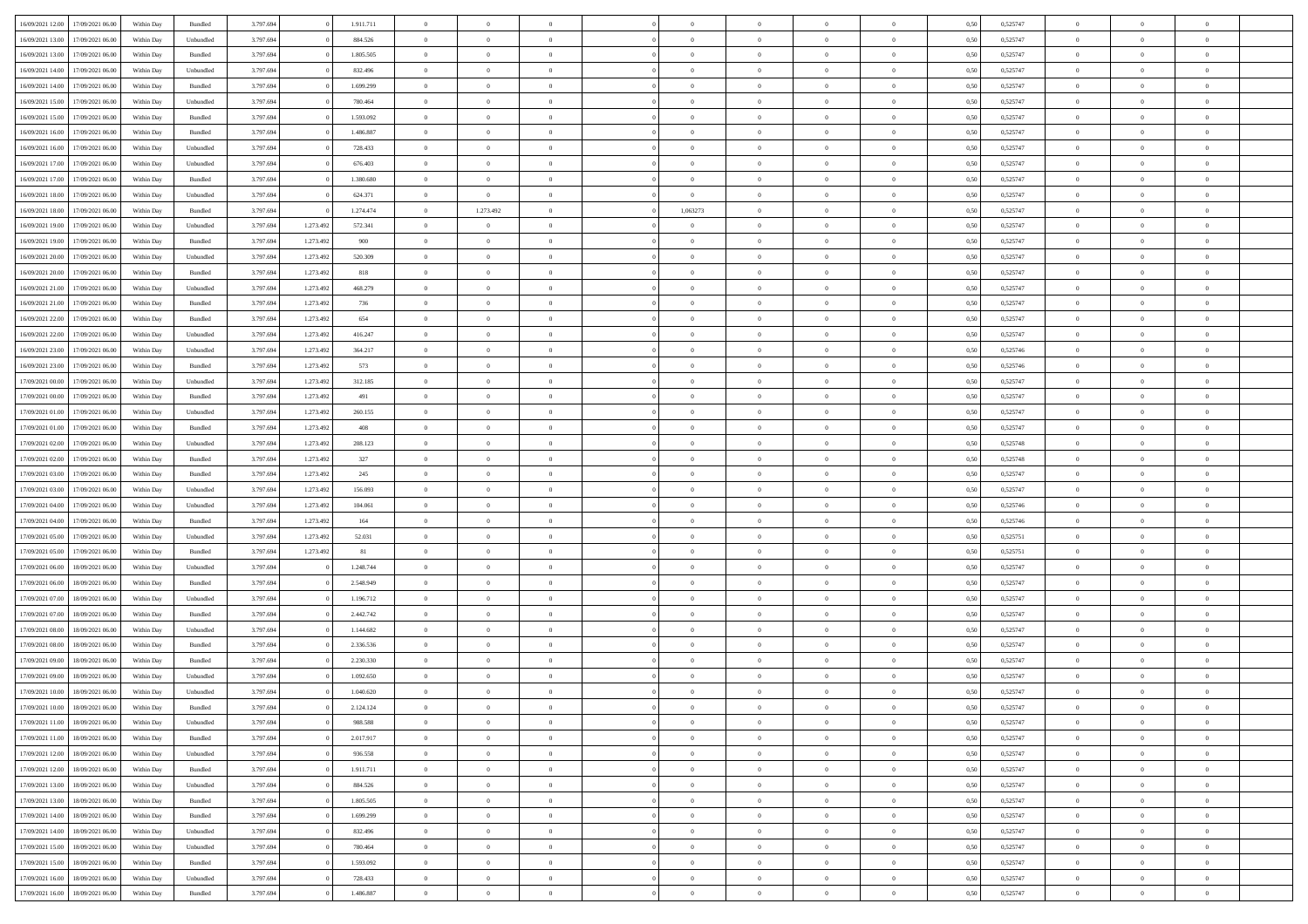| 17/09/2021 17:00 | 18/09/2021 06:00 | Within Dav | Unbundled | 3.797.694 | 676.403   | $\overline{0}$ | $\theta$       |                | $\Omega$       | $\Omega$       | $\theta$       | $\theta$       | 0.50 | 0,525747 | $\theta$       | $\theta$       | $\theta$       |  |
|------------------|------------------|------------|-----------|-----------|-----------|----------------|----------------|----------------|----------------|----------------|----------------|----------------|------|----------|----------------|----------------|----------------|--|
| 17/09/2021 17:00 | 18/09/2021 06:00 | Within Day | Bundled   | 3.797.694 | 1.380.680 | $\overline{0}$ | $\theta$       | $\overline{0}$ | $\overline{0}$ | $\bf{0}$       | $\overline{0}$ | $\bf{0}$       | 0,50 | 0,525747 | $\theta$       | $\overline{0}$ | $\overline{0}$ |  |
| 17/09/2021 18:00 | 18/09/2021 06:00 | Within Day | Unbundled | 3.797.694 | 624.371   | $\overline{0}$ | $\overline{0}$ | $\overline{0}$ | $\bf{0}$       | $\bf{0}$       | $\bf{0}$       | $\bf{0}$       | 0,50 | 0,525747 | $\overline{0}$ | $\overline{0}$ | $\overline{0}$ |  |
| 17/09/2021 18:00 | 18/09/2021 06:00 | Within Dav | Bundled   | 3.797.694 | 1.274.474 | $\overline{0}$ | $\overline{0}$ | $\overline{0}$ | $\overline{0}$ | $\bf{0}$       | $\overline{0}$ | $\overline{0}$ | 0.50 | 0,525747 | $\theta$       | $\theta$       | $\overline{0}$ |  |
|                  |                  |            |           |           |           |                |                |                |                |                |                |                |      |          |                |                |                |  |
| 17/09/2021 19:00 | 18/09/2021 06:00 | Within Day | Unbundled | 3.797.694 | 572.341   | $\overline{0}$ | $\theta$       | $\overline{0}$ | $\overline{0}$ | $\bf{0}$       | $\overline{0}$ | $\bf{0}$       | 0,50 | 0,525747 | $\theta$       | $\overline{0}$ | $\overline{0}$ |  |
| 17/09/2021 19:00 | 18/09/2021 06:00 | Within Day | Bundled   | 3.797.694 | 1.168.268 | $\overline{0}$ | $\bf{0}$       | $\overline{0}$ | $\bf{0}$       | $\overline{0}$ | $\overline{0}$ | $\mathbf{0}$   | 0,50 | 0,525747 | $\overline{0}$ | $\overline{0}$ | $\bf{0}$       |  |
| 17/09/2021 20:00 | 18/09/2021 06:00 | Within Dav | Bundled   | 3.797.694 | 1.062.062 | $\overline{0}$ | $\overline{0}$ | $\overline{0}$ | $\overline{0}$ | $\overline{0}$ | $\overline{0}$ | $\overline{0}$ | 0.50 | 0,525747 | $\theta$       | $\overline{0}$ | $\overline{0}$ |  |
| 17/09/2021 20:00 | 18/09/2021 06:00 | Within Day | Unbundled | 3.797.694 | 520.309   | $\overline{0}$ | $\theta$       | $\overline{0}$ | $\overline{0}$ | $\bf{0}$       | $\overline{0}$ | $\bf{0}$       | 0,50 | 0,525747 | $\theta$       | $\theta$       | $\overline{0}$ |  |
| 17/09/2021 21:00 | 18/09/2021 06:00 | Within Day | Unbundled | 3.797.694 | 468.279   | $\overline{0}$ | $\overline{0}$ | $\overline{0}$ | $\bf{0}$       | $\bf{0}$       | $\bf{0}$       | $\bf{0}$       | 0,50 | 0,525747 | $\,0\,$        | $\overline{0}$ | $\overline{0}$ |  |
| 17/09/2021 21:00 | 18/09/2021 06:00 | Within Dav | Bundled   | 3.797.694 | 955.855   | $\overline{0}$ | $\overline{0}$ | $\overline{0}$ | $\overline{0}$ | $\overline{0}$ | $\overline{0}$ | $\overline{0}$ | 0.50 | 0,525747 | $\theta$       | $\overline{0}$ | $\overline{0}$ |  |
|                  |                  |            |           |           |           |                |                |                |                |                |                |                |      |          |                |                |                |  |
| 17/09/2021 22:00 | 18/09/2021 06:00 | Within Day | Unbundled | 3.797.694 | 416.247   | $\overline{0}$ | $\theta$       | $\overline{0}$ | $\overline{0}$ | $\bf{0}$       | $\overline{0}$ | $\bf{0}$       | 0,50 | 0,525747 | $\,$ 0 $\,$    | $\overline{0}$ | $\overline{0}$ |  |
| 17/09/2021 22.00 | 18/09/2021 06:00 | Within Day | Bundled   | 3.797.694 | 849.650   | $\overline{0}$ | $\overline{0}$ | $\overline{0}$ | $\bf{0}$       | $\bf{0}$       | $\bf{0}$       | $\bf{0}$       | 0,50 | 0,525747 | $\overline{0}$ | $\overline{0}$ | $\overline{0}$ |  |
| 17/09/2021 23:00 | 18/09/2021 06:00 | Within Day | Unbundled | 3.797.694 | 364.217   | $\overline{0}$ | $\overline{0}$ | $\overline{0}$ | $\overline{0}$ | $\bf{0}$       | $\overline{0}$ | $\overline{0}$ | 0.50 | 0,525746 | $\theta$       | $\theta$       | $\overline{0}$ |  |
| 17/09/2021 23:00 | 18/09/2021 06:00 | Within Day | Bundled   | 3.797.694 | 743.443   | $\overline{0}$ | $\theta$       | $\overline{0}$ | $\overline{0}$ | $\bf{0}$       | $\overline{0}$ | $\bf{0}$       | 0,50 | 0,525746 | $\theta$       | $\theta$       | $\overline{0}$ |  |
| 18/09/2021 00:00 | 18/09/2021 06:00 | Within Day | Unbundled | 3.797.694 | 312.185   | $\overline{0}$ | $\bf{0}$       | $\overline{0}$ | $\bf{0}$       | $\overline{0}$ | $\overline{0}$ | $\mathbf{0}$   | 0,50 | 0,525747 | $\bf{0}$       | $\overline{0}$ | $\bf{0}$       |  |
| 18/09/2021 00:00 | 18/09/2021 06:00 | Within Dav | Bundled   | 3.797.694 | 637.237   | $\overline{0}$ | $\overline{0}$ | $\overline{0}$ | $\overline{0}$ | $\overline{0}$ | $\overline{0}$ | $\overline{0}$ | 0.50 | 0,525747 | $\theta$       | $\overline{0}$ | $\overline{0}$ |  |
|                  |                  |            |           |           |           |                |                |                |                |                |                |                |      |          |                |                |                |  |
| 18/09/2021 01:00 | 18/09/2021 06:00 | Within Day | Bundled   | 3.797.694 | 531.030   | $\overline{0}$ | $\theta$       | $\overline{0}$ | $\overline{0}$ | $\bf{0}$       | $\overline{0}$ | $\bf{0}$       | 0,50 | 0,525747 | $\theta$       | $\theta$       | $\overline{0}$ |  |
| 18/09/2021 01:00 | 18/09/2021 06:00 | Within Day | Unbundled | 3.797.694 | 260.155   | $\overline{0}$ | $\overline{0}$ | $\overline{0}$ | $\bf{0}$       | $\bf{0}$       | $\bf{0}$       | $\bf{0}$       | 0,50 | 0,525747 | $\,0\,$        | $\overline{0}$ | $\overline{0}$ |  |
| 18/09/2021 02:00 | 18/09/2021 06:00 | Within Day | Unbundled | 3.797.694 | 208.123   | $\overline{0}$ | $\overline{0}$ | $\overline{0}$ | $\overline{0}$ | $\overline{0}$ | $\overline{0}$ | $\overline{0}$ | 0.50 | 0,525748 | $\theta$       | $\overline{0}$ | $\overline{0}$ |  |
| 18/09/2021 02:00 | 18/09/2021 06:00 | Within Day | Bundled   | 3.797.694 | 424.825   | $\overline{0}$ | $\theta$       | $\overline{0}$ | $\overline{0}$ | $\bf{0}$       | $\overline{0}$ | $\bf{0}$       | 0,50 | 0,525748 | $\,$ 0 $\,$    | $\theta$       | $\overline{0}$ |  |
| 18/09/2021 03:00 | 18/09/2021 06:00 | Within Day | Unbundled | 3.797.694 | 156.093   | $\overline{0}$ | $\overline{0}$ | $\overline{0}$ | $\bf{0}$       | $\bf{0}$       | $\bf{0}$       | $\bf{0}$       | 0,50 | 0,525747 | $\,0\,$        | $\overline{0}$ | $\overline{0}$ |  |
| 18/09/2021 03:00 | 18/09/2021 06:00 | Within Day | Bundled   | 3.797.694 | 318.618   | $\overline{0}$ | $\overline{0}$ | $\overline{0}$ | $\overline{0}$ | $\bf{0}$       | $\overline{0}$ | $\overline{0}$ | 0.50 | 0,525747 | $\theta$       | $\overline{0}$ | $\overline{0}$ |  |
|                  |                  |            |           |           |           |                | $\theta$       |                |                |                |                |                |      |          |                | $\overline{0}$ |                |  |
| 18/09/2021 04:00 | 18/09/2021 06:00 | Within Day | Unbundled | 3.797.694 | 104.061   | $\overline{0}$ |                | $\overline{0}$ | $\overline{0}$ | $\bf{0}$       | $\overline{0}$ | $\bf{0}$       | 0,50 | 0,525746 | $\,$ 0 $\,$    |                | $\overline{0}$ |  |
| 18/09/2021 04:00 | 18/09/2021 06:00 | Within Day | Bundled   | 3.797.694 | 212.412   | $\overline{0}$ | $\bf{0}$       | $\overline{0}$ | $\bf{0}$       | $\overline{0}$ | $\overline{0}$ | $\mathbf{0}$   | 0,50 | 0,525746 | $\bf{0}$       | $\overline{0}$ | $\bf{0}$       |  |
| 18/09/2021 05:00 | 18/09/2021 06:00 | Within Dav | Unbundled | 3.797.694 | 52.031    | $\overline{0}$ | $\overline{0}$ | $\overline{0}$ | $\overline{0}$ | $\overline{0}$ | $\overline{0}$ | $\overline{0}$ | 0.50 | 0,525751 | $\theta$       | $\overline{0}$ | $\overline{0}$ |  |
| 18/09/2021 05:00 | 18/09/2021 06:00 | Within Day | Bundled   | 3.797.694 | 106.206   | $\overline{0}$ | $\theta$       | $\overline{0}$ | $\overline{0}$ | $\bf{0}$       | $\overline{0}$ | $\bf{0}$       | 0,50 | 0,525751 | $\theta$       | $\theta$       | $\overline{0}$ |  |
| 18/09/2021 06:00 | 19/09/2021 06:00 | Within Day | Unbundled | 3.797.694 | 1.248.744 | $\overline{0}$ | $\overline{0}$ | $\overline{0}$ | $\bf{0}$       | $\bf{0}$       | $\bf{0}$       | $\bf{0}$       | 0,50 | 0,525747 | $\,0\,$        | $\overline{0}$ | $\overline{0}$ |  |
| 18/09/2021 06:00 | 19/09/2021 06:00 | Within Day | Bundled   | 3.797.694 | 2.548.949 | $\overline{0}$ | $\overline{0}$ | $\overline{0}$ | $\overline{0}$ | $\overline{0}$ | $\overline{0}$ | $\overline{0}$ | 0.50 | 0,525747 | $\theta$       | $\overline{0}$ | $\overline{0}$ |  |
| 18/09/2021 07:00 | 19/09/2021 06:00 | Within Day | Bundled   | 3.797.694 | 2.442.742 | $\overline{0}$ | $\theta$       | $\overline{0}$ | $\overline{0}$ | $\bf{0}$       | $\overline{0}$ | $\bf{0}$       | 0,50 | 0,525747 | $\,$ 0 $\,$    | $\overline{0}$ | $\overline{0}$ |  |
|                  |                  |            |           |           |           |                |                |                |                |                |                |                |      |          |                |                |                |  |
| 18/09/2021 07:00 | 19/09/2021 06:00 | Within Day | Unbundled | 3.797.694 | 1.196.712 | $\overline{0}$ | $\overline{0}$ | $\overline{0}$ | $\bf{0}$       | $\bf{0}$       | $\bf{0}$       | $\bf{0}$       | 0,50 | 0,525747 | $\bf{0}$       | $\overline{0}$ | $\overline{0}$ |  |
| 18/09/2021 08:00 | 19/09/2021 06:00 | Within Day | Bundled   | 3.797.694 | 2.336.536 | $\overline{0}$ | $\Omega$       | $\Omega$       | $\Omega$       | $\Omega$       | $\Omega$       | $\overline{0}$ | 0,50 | 0,525747 | $\,0\,$        | $\theta$       | $\theta$       |  |
| 18/09/2021 08:00 | 19/09/2021 06:00 | Within Day | Unbundled | 3.797.694 | 1.144.682 | $\overline{0}$ | $\theta$       | $\overline{0}$ | $\overline{0}$ | $\bf{0}$       | $\overline{0}$ | $\bf{0}$       | 0,50 | 0,525747 | $\theta$       | $\theta$       | $\overline{0}$ |  |
| 18/09/2021 09:00 | 19/09/2021 06:00 | Within Day | Bundled   | 3.797.694 | 2.230.330 | $\overline{0}$ | $\overline{0}$ | $\overline{0}$ | $\bf{0}$       | $\bf{0}$       | $\overline{0}$ | $\mathbf{0}$   | 0,50 | 0,525747 | $\bf{0}$       | $\overline{0}$ | $\bf{0}$       |  |
| 18/09/2021 09:00 | 19/09/2021 06:00 | Within Day | Unbundled | 3.797.694 | 1.092.650 | $\overline{0}$ | $\Omega$       | $\Omega$       | $\Omega$       | $\bf{0}$       | $\overline{0}$ | $\overline{0}$ | 0.50 | 0,525747 | $\,0\,$        | $\theta$       | $\theta$       |  |
| 18/09/2021 10:00 | 19/09/2021 06:00 | Within Day | Bundled   | 3.797.694 | 2.124.124 | $\overline{0}$ | $\theta$       | $\overline{0}$ | $\overline{0}$ | $\bf{0}$       | $\overline{0}$ | $\bf{0}$       | 0,50 | 0,525747 | $\,$ 0 $\,$    | $\theta$       | $\overline{0}$ |  |
|                  |                  |            |           |           |           |                |                |                |                |                |                |                |      |          |                |                |                |  |
| 18/09/2021 10:00 | 19/09/2021 06:00 | Within Day | Unbundled | 3.797.694 | 1.040.620 | $\overline{0}$ | $\overline{0}$ | $\overline{0}$ | $\bf{0}$       | $\bf{0}$       | $\bf{0}$       | $\bf{0}$       | 0,50 | 0,525747 | $\,0\,$        | $\overline{0}$ | $\overline{0}$ |  |
| 18/09/2021 11:00 | 19/09/2021 06:00 | Within Day | Unbundled | 3.797.694 | 988,588   | $\overline{0}$ | $\Omega$       | $\Omega$       | $\Omega$       | $\theta$       | $\theta$       | $\overline{0}$ | 0.50 | 0,525747 | $\theta$       | $\theta$       | $\theta$       |  |
| 18/09/2021 11:00 | 19/09/2021 06:00 | Within Day | Bundled   | 3.797.694 | 2.017.917 | $\overline{0}$ | $\theta$       | $\overline{0}$ | $\overline{0}$ | $\bf{0}$       | $\overline{0}$ | $\bf{0}$       | 0,50 | 0,525747 | $\,$ 0 $\,$    | $\overline{0}$ | $\overline{0}$ |  |
| 18/09/2021 12:00 | 19/09/2021 06:00 | Within Day | Unbundled | 3.797.694 | 936.558   | $\overline{0}$ | $\overline{0}$ | $\overline{0}$ | $\bf{0}$       | $\bf{0}$       | $\bf{0}$       | $\bf{0}$       | 0,50 | 0,525747 | $\bf{0}$       | $\overline{0}$ | $\overline{0}$ |  |
| 18/09/2021 12:00 | 19/09/2021 06:00 | Within Day | Bundled   | 3.797.694 | 1.911.711 | $\overline{0}$ | $\Omega$       | $\overline{0}$ | $\Omega$       | $\Omega$       | $\overline{0}$ | $\overline{0}$ | 0,50 | 0,525747 | $\,0\,$        | $\theta$       | $\theta$       |  |
| 18/09/2021 13:00 | 19/09/2021 06:00 | Within Day | Bundled   | 3.797.694 | 1.805.505 | $\overline{0}$ | $\theta$       | $\overline{0}$ | $\overline{0}$ | $\bf{0}$       | $\overline{0}$ | $\bf{0}$       | 0,50 | 0,525747 | $\,$ 0 $\,$    | $\overline{0}$ | $\overline{0}$ |  |
| 18/09/2021 13:00 | 19/09/2021 06:00 | Within Day | Unbundled | 3.797.694 | 884.526   | $\overline{0}$ | $\overline{0}$ | $\overline{0}$ | $\bf{0}$       | $\bf{0}$       | $\bf{0}$       | $\mathbf{0}$   | 0,50 | 0,525747 | $\bf{0}$       | $\overline{0}$ | $\bf{0}$       |  |
|                  | 19/09/2021 06:00 |            |           |           |           | $\overline{0}$ | $\Omega$       | $\Omega$       | $\Omega$       | $\Omega$       | $\Omega$       | $\overline{0}$ | 0.50 |          | $\theta$       | $\theta$       | $\theta$       |  |
| 18/09/2021 14:00 |                  | Within Day | Unbundled | 3.797.694 | 832.496   |                |                |                |                |                |                |                |      | 0,525747 |                |                |                |  |
| 18/09/2021 14:00 | 19/09/2021 06:00 | Within Day | Bundled   | 3.797.694 | 1.699.299 | $\overline{0}$ | $\overline{0}$ | $\overline{0}$ | $\bf{0}$       | $\,$ 0         | $\bf{0}$       | $\bf{0}$       | 0,50 | 0,525747 | $\,0\,$        | $\overline{0}$ | $\overline{0}$ |  |
| 18/09/2021 15:00 | 19/09/2021 06:00 | Within Day | Unbundled | 3.797.694 | 780.464   | $\bf{0}$       | $\bf{0}$       |                |                |                |                |                | 0,50 | 0,525747 | $\bf{0}$       | $\overline{0}$ |                |  |
| 18/09/2021 15:00 | 19/09/2021 06:00 | Within Day | Bundled   | 3.797.694 | 1.593.092 | $\overline{0}$ | $\overline{0}$ | $\overline{0}$ | $\Omega$       | $\overline{0}$ | $\overline{0}$ | $\overline{0}$ | 0,50 | 0,525747 | $\theta$       | $\theta$       | $\theta$       |  |
| 18/09/2021 16:00 | 19/09/2021 06:00 | Within Day | Unbundled | 3.797.694 | 728.433   | $\overline{0}$ | $\,$ 0         | $\overline{0}$ | $\overline{0}$ | $\,$ 0 $\,$    | $\overline{0}$ | $\,$ 0 $\,$    | 0,50 | 0,525747 | $\,$ 0 $\,$    | $\,$ 0 $\,$    | $\,$ 0         |  |
| 18/09/2021 16:00 | 19/09/2021 06:00 | Within Day | Bundled   | 3.797.694 | 1.486.887 | $\overline{0}$ | $\overline{0}$ | $\overline{0}$ | $\overline{0}$ | $\overline{0}$ | $\overline{0}$ | $\mathbf{0}$   | 0,50 | 0,525747 | $\overline{0}$ | $\bf{0}$       | $\bf{0}$       |  |
| 18/09/2021 17:00 | 19/09/2021 06:00 | Within Day | Unbundled | 3.797.694 | 676.403   | $\overline{0}$ | $\overline{0}$ | $\overline{0}$ | $\Omega$       | $\overline{0}$ | $\overline{0}$ | $\overline{0}$ | 0,50 | 0,525747 | $\overline{0}$ | $\theta$       | $\overline{0}$ |  |
| 18/09/2021 17:00 | 19/09/2021 06:00 | Within Day | Bundled   | 3.797.694 | 1.380.680 | $\overline{0}$ | $\,$ 0         | $\overline{0}$ | $\overline{0}$ | $\,$ 0 $\,$    | $\overline{0}$ | $\mathbf{0}$   | 0,50 | 0,525747 | $\,$ 0 $\,$    | $\overline{0}$ | $\overline{0}$ |  |
|                  |                  |            |           |           |           |                |                |                |                |                |                |                |      |          |                |                |                |  |
| 18/09/2021 18:00 | 19/09/2021 06:00 | Within Day | Unbundled | 3.797.694 | 624.371   | $\overline{0}$ | $\overline{0}$ | $\overline{0}$ | $\overline{0}$ | $\overline{0}$ | $\overline{0}$ | $\mathbf{0}$   | 0,50 | 0,525747 | $\overline{0}$ | $\overline{0}$ | $\bf{0}$       |  |
| 18/09/2021 18:00 | 19/09/2021 06:00 | Within Day | Bundled   | 3.797.694 | 1.274.474 | $\overline{0}$ | $\overline{0}$ | $\overline{0}$ | $\Omega$       | $\overline{0}$ | $\overline{0}$ | $\bf{0}$       | 0.50 | 0,525747 | $\overline{0}$ | $\theta$       | $\overline{0}$ |  |
| 18/09/2021 19:00 | 19/09/2021 06:00 | Within Day | Bundled   | 3.797.694 | 1.168.268 | $\overline{0}$ | $\,$ 0         | $\overline{0}$ | $\overline{0}$ | $\bf{0}$       | $\overline{0}$ | $\bf{0}$       | 0,50 | 0,525747 | $\,$ 0 $\,$    | $\overline{0}$ | $\overline{0}$ |  |
| 18/09/2021 19:00 | 19/09/2021 06:00 | Within Day | Unbundled | 3.797.694 | 572.341   | $\overline{0}$ | $\bf{0}$       | $\overline{0}$ | $\overline{0}$ | $\overline{0}$ | $\overline{0}$ | $\mathbf{0}$   | 0,50 | 0,525747 | $\overline{0}$ | $\overline{0}$ | $\bf{0}$       |  |
| 18/09/2021 20:00 | 19/09/2021 06:00 | Within Day | Unbundled | 3.797.694 | 520.309   | $\overline{0}$ | $\overline{0}$ | $\overline{0}$ | $\Omega$       | $\overline{0}$ | $\overline{0}$ | $\bf{0}$       | 0.50 | 0,525747 | $\overline{0}$ | $\overline{0}$ | $\overline{0}$ |  |
| 18/09/2021 20:00 | 19/09/2021 06:00 | Within Day | Bundled   | 3.797.694 | 1.062.062 | $\overline{0}$ | $\bf{0}$       | $\overline{0}$ | $\bf{0}$       | $\bf{0}$       | $\overline{0}$ | $\mathbf{0}$   | 0,50 | 0,525747 | $\,$ 0 $\,$    | $\,$ 0 $\,$    | $\bf{0}$       |  |
| 18/09/2021 21:00 | 19/09/2021 06:00 | Within Day | Unbundled | 3.797.694 | 468.279   | $\overline{0}$ | $\overline{0}$ | $\overline{0}$ | $\overline{0}$ | $\overline{0}$ | $\overline{0}$ | $\mathbf{0}$   | 0,50 | 0,525747 | $\overline{0}$ | $\bf{0}$       | $\bf{0}$       |  |
|                  |                  |            |           |           |           |                |                |                |                |                |                |                |      |          |                |                |                |  |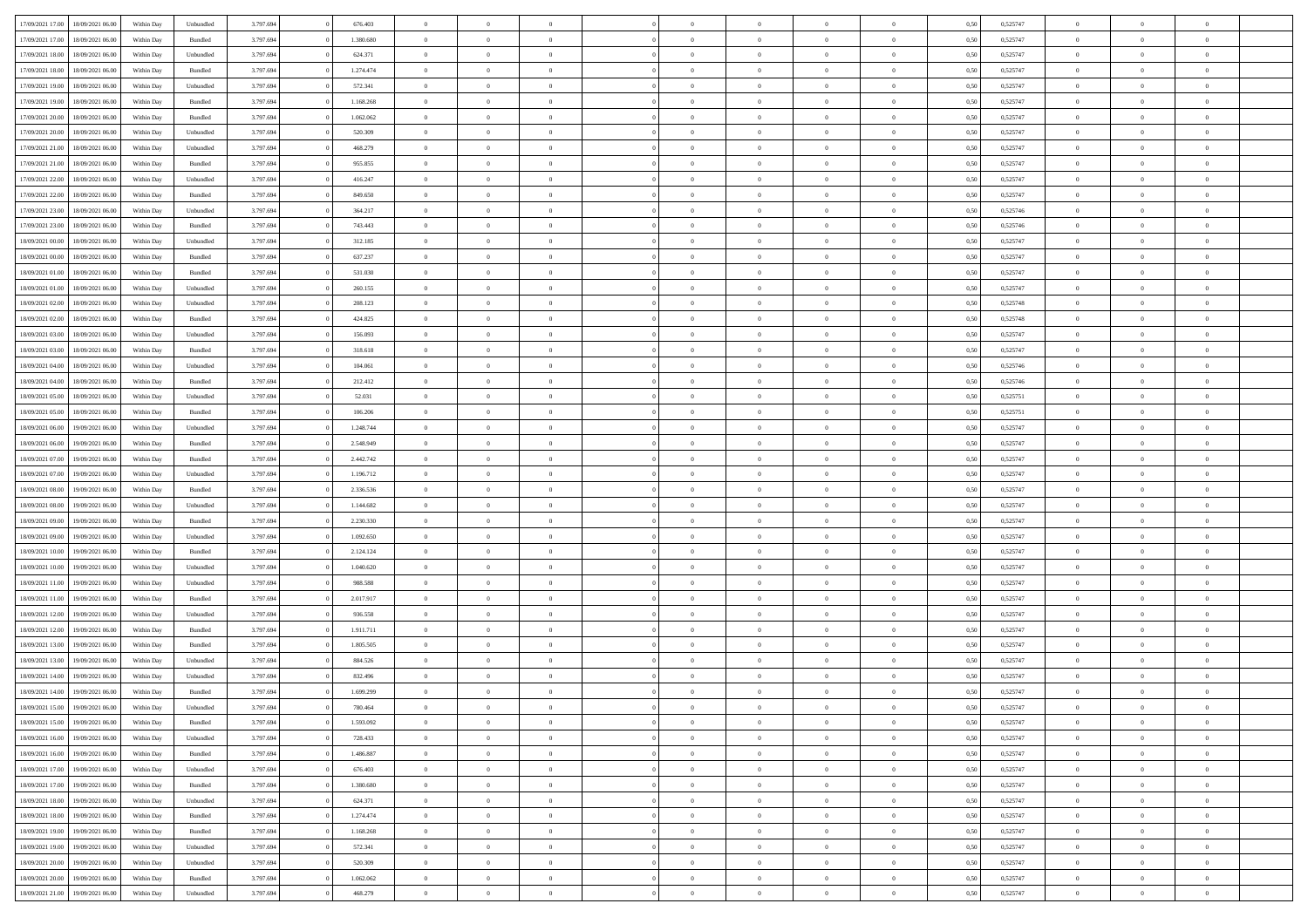| 18/09/2021 21:00<br>19/09/2021 06:00 | Within Day | Bundled   | 3.797.694 | 955.855   | $\overline{0}$ | $\overline{0}$ | $\Omega$       | $\Omega$       | $\Omega$       |                | $\overline{0}$ | 0,50 | 0,525747 | $\mathbf{0}$   | $\Omega$       | $\Omega$       |  |
|--------------------------------------|------------|-----------|-----------|-----------|----------------|----------------|----------------|----------------|----------------|----------------|----------------|------|----------|----------------|----------------|----------------|--|
| 18/09/2021 22:00<br>19/09/2021 06:00 | Within Day | Unbundled | 3.797.694 | 416.247   | $\bf{0}$       | $\overline{0}$ | $\theta$       | $\theta$       | $\overline{0}$ | $\overline{0}$ | $\,$ 0         | 0,50 | 0,525747 | $\mathbf{0}$   | $\theta$       | $\bf{0}$       |  |
| 18/09/2021 22:00<br>19/09/2021 06:00 | Within Day | Bundled   | 3.797.694 | 849.650   | $\overline{0}$ | $\overline{0}$ | $\overline{0}$ | $\bf{0}$       | $\bf{0}$       | $\overline{0}$ | $\mathbf{0}$   | 0,50 | 0,525747 | $\bf{0}$       | $\bf{0}$       | $\bf{0}$       |  |
| 18/09/2021 23:00<br>19/09/2021 06:00 | Within Day | Unbundled | 3.797.694 | 364.217   | $\overline{0}$ | $\overline{0}$ | $\overline{0}$ | $\overline{0}$ | $\overline{0}$ | $\Omega$       | $\overline{0}$ | 0.50 | 0,525746 | $\mathbf{0}$   | $\overline{0}$ | $\bf{0}$       |  |
|                                      |            |           |           |           |                |                |                |                |                |                |                |      |          |                |                |                |  |
| 18/09/2021 23:00<br>19/09/2021 06:00 | Within Day | Bundled   | 3.797.694 | 743.443   | $\bf{0}$       | $\overline{0}$ | $\theta$       | $\theta$       | $\overline{0}$ | $\overline{0}$ | $\bf{0}$       | 0,50 | 0,525746 | $\theta$       | $\theta$       | $\overline{0}$ |  |
| 19/09/2021 00:00<br>19/09/2021 06:00 | Within Day | Bundled   | 3.797.694 | 637.237   | $\overline{0}$ | $\overline{0}$ | $\overline{0}$ | $\bf{0}$       | $\overline{0}$ | $\overline{0}$ | $\overline{0}$ | 0,50 | 0,525747 | $\overline{0}$ | $\bf{0}$       | $\overline{0}$ |  |
| 19/09/2021 00:00<br>19/09/2021 06:00 | Within Day | Unbundled | 3.797.694 | 312.185   | $\overline{0}$ | $\overline{0}$ | $\overline{0}$ | $\overline{0}$ | $\overline{0}$ | $\overline{0}$ | $\overline{0}$ | 0.50 | 0,525747 | $\mathbf{0}$   | $\overline{0}$ | $\bf{0}$       |  |
| 19/09/2021 01:00<br>19/09/2021 06:00 | Within Day | Unbundled | 3.797.694 | 260.155   | $\bf{0}$       | $\overline{0}$ | $\overline{0}$ | $\theta$       | $\overline{0}$ | $\overline{0}$ | $\bf{0}$       | 0,50 | 0,525747 | $\theta$       | $\theta$       | $\bf{0}$       |  |
| 19/09/2021 01:00<br>19/09/2021 06:00 | Within Day | Bundled   | 3.797.694 | 531.030   | $\overline{0}$ | $\overline{0}$ | $\overline{0}$ | $\bf{0}$       | $\bf{0}$       | $\overline{0}$ | $\bf{0}$       | 0,50 | 0,525747 | $\bf{0}$       | $\bf{0}$       | $\bf{0}$       |  |
| 19/09/2021 06:00                     |            | Unbundled | 3.797.694 | 208.123   | $\overline{0}$ | $\overline{0}$ | $\overline{0}$ | $\overline{0}$ | $\overline{0}$ | $\overline{0}$ | $\overline{0}$ | 0.50 | 0,525748 | $\overline{0}$ | $\overline{0}$ | $\overline{0}$ |  |
| 19/09/2021 02:00                     | Within Day |           |           |           |                |                |                |                |                |                |                |      |          |                |                |                |  |
| 19/09/2021 02:00<br>19/09/2021 06:00 | Within Day | Bundled   | 3.797.694 | 424.825   | $\bf{0}$       | $\overline{0}$ | $\overline{0}$ | $\overline{0}$ | $\overline{0}$ | $\overline{0}$ | $\,$ 0         | 0,50 | 0,525748 | $\theta$       | $\theta$       | $\bf{0}$       |  |
| 19/09/2021 03:00<br>19/09/2021 06:00 | Within Day | Unbundled | 3.797.694 | 156.093   | $\overline{0}$ | $\overline{0}$ | $\overline{0}$ | $\bf{0}$       | $\bf{0}$       | $\overline{0}$ | $\mathbf{0}$   | 0,50 | 0,525747 | $\bf{0}$       | $\bf{0}$       | $\bf{0}$       |  |
| 19/09/2021 03:00<br>19/09/2021 06:00 | Within Day | Bundled   | 3.797.694 | 318.618   | $\overline{0}$ | $\overline{0}$ | $\overline{0}$ | $\overline{0}$ | $\overline{0}$ | $\overline{0}$ | $\overline{0}$ | 0.50 | 0,525747 | $\mathbf{0}$   | $\overline{0}$ | $\bf{0}$       |  |
| 19/09/2021 04:00<br>19/09/2021 06:00 | Within Day | Unbundled | 3.797.694 | 104.061   | $\bf{0}$       | $\overline{0}$ | $\theta$       | $\theta$       | $\overline{0}$ | $\overline{0}$ | $\,$ 0         | 0,50 | 0,525746 | $\theta$       | $\theta$       | $\overline{0}$ |  |
|                                      |            |           |           |           |                |                |                |                |                |                |                |      |          |                |                |                |  |
| 19/09/2021 04:00<br>19/09/2021 06:00 | Within Day | Bundled   | 3.797.694 | 212.412   | $\overline{0}$ | $\overline{0}$ | $\overline{0}$ | $\bf{0}$       | $\overline{0}$ | $\overline{0}$ | $\overline{0}$ | 0,50 | 0,525746 | $\overline{0}$ | $\bf{0}$       | $\overline{0}$ |  |
| 19/09/2021 05:00<br>19/09/2021 06:00 | Within Day | Unbundled | 3.797.694 | 52.031    | $\overline{0}$ | $\overline{0}$ | $\overline{0}$ | $\overline{0}$ | $\overline{0}$ | $\overline{0}$ | $\overline{0}$ | 0.50 | 0,525751 | $\overline{0}$ | $\overline{0}$ | $\bf{0}$       |  |
| 19/09/2021 05:00<br>19/09/2021 06:00 | Within Day | Bundled   | 3.797.694 | 106.206   | $\bf{0}$       | $\overline{0}$ | $\overline{0}$ | $\overline{0}$ | $\overline{0}$ | $\overline{0}$ | $\bf{0}$       | 0,50 | 0,525751 | $\theta$       | $\theta$       | $\bf{0}$       |  |
| 19/09/2021 06:00<br>20/09/2021 06:00 | Within Day | Bundled   | 3.797.694 | 2.548.949 | $\overline{0}$ | $\overline{0}$ | $\overline{0}$ | $\bf{0}$       | $\bf{0}$       | $\overline{0}$ | $\bf{0}$       | 0,50 | 0,525747 | $\bf{0}$       | $\bf{0}$       | $\bf{0}$       |  |
| 19/09/2021 06:00<br>20/09/2021 06:00 | Within Day | Unbundled | 3.797.694 | 1.248.744 | $\overline{0}$ | $\overline{0}$ | $\overline{0}$ | $\overline{0}$ | $\overline{0}$ | $\overline{0}$ | $\overline{0}$ | 0.50 | 0,525747 | $\overline{0}$ | $\overline{0}$ | $\overline{0}$ |  |
| 19/09/2021 07:00<br>20/09/2021 06:00 | Within Day | Unbundled | 3.797.694 | 1.196.712 | $\bf{0}$       | $\overline{0}$ | $\overline{0}$ | $\theta$       | $\overline{0}$ | $\overline{0}$ | $\,$ 0         | 0,50 | 0,525747 | $\theta$       | $\theta$       | $\bf{0}$       |  |
|                                      |            |           |           |           |                |                |                |                |                |                |                |      |          |                |                |                |  |
| 19/09/2021 07:00<br>20/09/2021 06:00 | Within Day | Bundled   | 3.797.694 | 2.442.742 | $\overline{0}$ | $\overline{0}$ | $\overline{0}$ | $\bf{0}$       | $\bf{0}$       | $\overline{0}$ | $\mathbf{0}$   | 0,50 | 0,525747 | $\bf{0}$       | $\bf{0}$       | $\bf{0}$       |  |
| 19/09/2021 08:00<br>20/09/2021 06:00 | Within Day | Unbundled | 3.797.694 | 1.144.682 | $\overline{0}$ | $\overline{0}$ | $\overline{0}$ | $\overline{0}$ | $\overline{0}$ | $\overline{0}$ | $\overline{0}$ | 0.50 | 0,525747 | $\overline{0}$ | $\overline{0}$ | $\bf{0}$       |  |
| 19/09/2021 08:00<br>20/09/2021 06:00 | Within Day | Bundled   | 3.797.694 | 2.336.536 | $\bf{0}$       | $\overline{0}$ | $\overline{0}$ | $\overline{0}$ | $\overline{0}$ | $\overline{0}$ | $\,$ 0         | 0,50 | 0,525747 | $\mathbf{0}$   | $\theta$       | $\bf{0}$       |  |
| 19/09/2021 09:00<br>20/09/2021 06:00 | Within Day | Unbundled | 3.797.694 | 1.092.650 | $\overline{0}$ | $\overline{0}$ | $\overline{0}$ | $\bf{0}$       | $\overline{0}$ | $\overline{0}$ | $\overline{0}$ | 0,50 | 0,525747 | $\overline{0}$ | $\bf{0}$       | $\overline{0}$ |  |
| 19/09/2021 09:00<br>20/09/2021 06:00 | Within Day | Bundled   | 3.797.694 | 2.230.330 | $\overline{0}$ | $\overline{0}$ | $\overline{0}$ | $\overline{0}$ | $\overline{0}$ | $\overline{0}$ | $\overline{0}$ | 0.50 | 0,525747 | $\overline{0}$ | $\overline{0}$ | $\overline{0}$ |  |
| 19/09/2021 11:00<br>20/09/2021 06:00 | Within Day | Unbundled | 3.797.694 | 988.588   | $\bf{0}$       | $\overline{0}$ | $\overline{0}$ | $\overline{0}$ | $\overline{0}$ | $\overline{0}$ | $\bf{0}$       | 0,50 | 0,525747 | $\theta$       | $\theta$       | $\bf{0}$       |  |
| 19/09/2021 11:00<br>20/09/2021 06:00 | Within Day | Bundled   | 3.797.694 | 2.017.917 | $\overline{0}$ | $\overline{0}$ | $\bf{0}$       | $\bf{0}$       | $\bf{0}$       | $\overline{0}$ | $\bf{0}$       | 0,50 | 0,525747 | $\bf{0}$       | $\bf{0}$       | $\bf{0}$       |  |
|                                      |            |           |           |           |                |                |                |                |                |                |                |      |          |                |                |                |  |
| 19/09/2021 12:00<br>20/09/2021 06:00 | Within Day | Bundled   | 3.797.694 | 1.911.711 | $\overline{0}$ | $\overline{0}$ | $\overline{0}$ | $\overline{0}$ | $\overline{0}$ | $\overline{0}$ | $\overline{0}$ | 0.50 | 0,525747 | $\overline{0}$ | $\overline{0}$ | $\bf{0}$       |  |
| 19/09/2021 12:00<br>20/09/2021 06:00 | Within Day | Unbundled | 3.797.694 | 936.558   | $\bf{0}$       | $\overline{0}$ | $\overline{0}$ | $\overline{0}$ | $\overline{0}$ | $\overline{0}$ | $\,$ 0         | 0,50 | 0,525747 | $\theta$       | $\theta$       | $\bf{0}$       |  |
| 19/09/2021 13:00<br>20/09/2021 06:00 | Within Day | Unbundled | 3.797.694 | 884.526   | $\overline{0}$ | $\overline{0}$ | $\overline{0}$ | $\bf{0}$       | $\bf{0}$       | $\overline{0}$ | $\mathbf{0}$   | 0,50 | 0,525747 | $\bf{0}$       | $\bf{0}$       | $\bf{0}$       |  |
| 19/09/2021 13:00<br>20/09/2021 06:00 | Within Day | Bundled   | 3.797.694 | 1.805.505 | $\overline{0}$ | $\overline{0}$ | $\overline{0}$ | $\overline{0}$ | $\overline{0}$ | $\Omega$       | $\overline{0}$ | 0,50 | 0,525747 | $\bf{0}$       | $\Omega$       | $\Omega$       |  |
| 19/09/2021 14:00<br>20/09/2021 06:00 | Within Day | Unbundled | 3.797.694 | 832.496   | $\bf{0}$       | $\overline{0}$ | $\overline{0}$ | $\theta$       | $\overline{0}$ | $\overline{0}$ | $\,$ 0         | 0,50 | 0,525747 | $\theta$       | $\theta$       | $\bf{0}$       |  |
| 19/09/2021 14:00<br>20/09/2021 06:00 | Within Day | Bundled   | 3.797.694 | 1.699.299 | $\overline{0}$ | $\overline{0}$ | $\overline{0}$ | $\bf{0}$       | $\overline{0}$ | $\overline{0}$ | $\overline{0}$ | 0,50 | 0,525747 | $\overline{0}$ | $\bf{0}$       | $\overline{0}$ |  |
| 20/09/2021 06:00                     |            | Unbundled | 3.797.694 | 780,464   | $\overline{0}$ | $\overline{0}$ | $\Omega$       | $\overline{0}$ | $\overline{0}$ | $\Omega$       | $\overline{0}$ | 0.50 | 0,525747 | $\overline{0}$ | $\Omega$       | $\Omega$       |  |
| 19/09/2021 15:00                     | Within Day |           |           |           |                |                |                |                |                |                |                |      |          |                |                |                |  |
| 19/09/2021 15:00<br>20/09/2021 06:00 | Within Day | Bundled   | 3.797.694 | 1.593.092 | $\bf{0}$       | $\overline{0}$ | $\bf{0}$       | $\overline{0}$ | $\overline{0}$ | $\overline{0}$ | $\bf{0}$       | 0,50 | 0,525747 | $\theta$       | $\theta$       | $\bf{0}$       |  |
| 19/09/2021 16:00<br>20/09/2021 06:00 | Within Day | Unbundled | 3.797.694 | 728.433   | $\overline{0}$ | $\overline{0}$ | $\bf{0}$       | $\bf{0}$       | $\bf{0}$       | $\overline{0}$ | $\bf{0}$       | 0,50 | 0,525747 | $\bf{0}$       | $\bf{0}$       | $\bf{0}$       |  |
| 19/09/2021 16:00<br>20/09/2021 06:00 | Within Day | Bundled   | 3.797.694 | 1.486,887 | $\overline{0}$ | $\overline{0}$ | $\Omega$       | $\overline{0}$ | $\overline{0}$ | $\Omega$       | $\theta$       | 0.50 | 0,525747 | $\overline{0}$ | $\Omega$       | $\Omega$       |  |
| 19/09/2021 17:00<br>20/09/2021 06:00 | Within Day | Unbundled | 3.797.694 | 676.403   | $\bf{0}$       | $\overline{0}$ | $\bf{0}$       | $\overline{0}$ | $\overline{0}$ | $\overline{0}$ | $\,$ 0         | 0,50 | 0,525747 | $\theta$       | $\theta$       | $\bf{0}$       |  |
| 19/09/2021 17:00<br>20/09/2021 06:00 | Within Day | Bundled   | 3.797.694 | 1.380.680 | $\overline{0}$ | $\overline{0}$ | $\overline{0}$ | $\bf{0}$       | $\bf{0}$       | $\overline{0}$ | $\mathbf{0}$   | 0,50 | 0,525747 | $\overline{0}$ | $\bf{0}$       | $\bf{0}$       |  |
| 19/09/2021 18:00<br>20/09/2021 06:00 | Within Day | Bundled   | 3.797.694 | 1.274.474 | $\overline{0}$ | $\overline{0}$ | $\overline{0}$ | $\overline{0}$ | $\overline{0}$ | $\Omega$       | $\overline{0}$ | 0,50 | 0,525747 | $\overline{0}$ | $\Omega$       | $\Omega$       |  |
|                                      |            |           |           |           |                |                |                |                |                |                |                |      |          |                |                |                |  |
| 19/09/2021 18:00<br>20/09/2021 06:00 | Within Day | Unbundled | 3.797.694 | 624.371   | $\bf{0}$       | $\overline{0}$ | $\overline{0}$ | $\overline{0}$ | $\overline{0}$ | $\overline{0}$ | $\,$ 0         | 0,50 | 0,525747 | $\bf{0}$       | $\theta$       | $\bf{0}$       |  |
| 19/09/2021 19:00<br>20/09/2021 06:00 | Within Day | Unbundled | 3.797.694 | 572.341   | $\overline{0}$ | $\overline{0}$ | $\bf{0}$       | $\bf{0}$       | $\overline{0}$ | $\overline{0}$ | $\overline{0}$ | 0,50 | 0,525747 | $\overline{0}$ | $\bf{0}$       | $\bf{0}$       |  |
| 19/09/2021 19:00<br>20/09/2021 06:00 | Within Day | Bundled   | 3.797.694 | 1.168.268 | $\overline{0}$ | $\Omega$       | $\Omega$       | $\Omega$       | $\overline{0}$ | $\Omega$       | $\overline{0}$ | 0.50 | 0,525747 | $\overline{0}$ | $\Omega$       | $\Omega$       |  |
| 19/09/2021 20:00<br>20/09/2021 06:00 | Within Day | Unbundled | 3.797.694 | 520.309   | $\bf{0}$       | $\bf{0}$       | $\bf{0}$       | $\overline{0}$ | $\bf{0}$       | $\overline{0}$ | $\,$ 0         | 0,50 | 0,525747 | $\bf{0}$       | $\,$ 0         | $\bf{0}$       |  |
| 19/09/2021 20:00 20/09/2021 06:00    | Within Day | Bundled   | 3.797.694 | 1.062.062 | $\bf{0}$       | $\bf{0}$       |                |                |                |                |                | 0,50 | 0,525747 | $\bf{0}$       | $\bf{0}$       |                |  |
| 19/09/2021 21:00 20/09/2021 06:00    | Within Day | Unbundled | 3.797.694 | 468.279   | $\overline{0}$ | $\overline{0}$ | $\overline{0}$ | $\overline{0}$ | $\overline{0}$ | $\overline{0}$ | $\mathbf{0}$   | 0,50 | 0,525747 | $\overline{0}$ | $\overline{0}$ | $\overline{0}$ |  |
| 19/09/2021 21:00<br>20/09/2021 06:00 | Within Day | Bundled   | 3.797.694 | 955.855   | $\overline{0}$ | $\overline{0}$ | $\overline{0}$ | $\bf{0}$       | $\overline{0}$ | $\overline{0}$ | $\mathbf{0}$   | 0,50 | 0,525747 | $\,$ 0 $\,$    | $\overline{0}$ | $\,$ 0 $\,$    |  |
|                                      |            |           |           |           |                |                |                |                |                |                |                |      |          |                |                |                |  |
| 19/09/2021 22:00 20/09/2021 06:00    | Within Day | Unbundled | 3.797.694 | 416.247   | $\overline{0}$ | $\overline{0}$ | $\overline{0}$ | $\bf{0}$       | $\overline{0}$ | $\overline{0}$ | $\mathbf{0}$   | 0,50 | 0,525747 | $\overline{0}$ | $\overline{0}$ | $\overline{0}$ |  |
| 19/09/2021 22:00<br>20/09/2021 06:00 | Within Day | Bundled   | 3.797.694 | 849.650   | $\overline{0}$ | $\overline{0}$ | $\overline{0}$ | $\overline{0}$ | $\bf{0}$       | $\overline{0}$ | $\overline{0}$ | 0,50 | 0,525747 | $\overline{0}$ | $\overline{0}$ | $\overline{0}$ |  |
| 19/09/2021 23:00<br>20/09/2021 06:00 | Within Day | Bundled   | 3.797.694 | 743.443   | $\overline{0}$ | $\overline{0}$ | $\overline{0}$ | $\overline{0}$ | $\overline{0}$ | $\overline{0}$ | $\mathbf{0}$   | 0,50 | 0,525746 | $\,$ 0 $\,$    | $\theta$       | $\overline{0}$ |  |
| 19/09/2021 23:00<br>20/09/2021 06:00 | Within Day | Unbundled | 3.797.694 | 364.217   | $\overline{0}$ | $\overline{0}$ | $\overline{0}$ | $\overline{0}$ | $\overline{0}$ | $\overline{0}$ | $\overline{0}$ | 0,50 | 0,525746 | $\overline{0}$ | $\overline{0}$ | $\overline{0}$ |  |
| 20/09/2021 00:00<br>20/09/2021 06:00 | Within Day | Unbundled | 3.797.694 | 312.185   | $\overline{0}$ | $\overline{0}$ | $\overline{0}$ | $\overline{0}$ | $\overline{0}$ | $\overline{0}$ | $\overline{0}$ | 0.50 | 0,525747 | $\overline{0}$ | $\overline{0}$ | $\overline{0}$ |  |
| 20/09/2021 00:00<br>20/09/2021 06:00 | Within Day | Bundled   | 3.797.694 | 637.237   | $\overline{0}$ | $\overline{0}$ | $\overline{0}$ | $\bf{0}$       | $\bf{0}$       | $\overline{0}$ | $\,$ 0 $\,$    | 0,50 | 0,525747 | $\,$ 0 $\,$    | $\theta$       | $\,$ 0         |  |
|                                      |            |           |           |           |                |                |                |                |                |                |                |      |          |                |                |                |  |
| 20/09/2021 01:00<br>20/09/2021 06:00 | Within Day | Unbundled | 3.797.694 | 260.155   | $\overline{0}$ | $\overline{0}$ | $\overline{0}$ | $\bf{0}$       | $\overline{0}$ | $\overline{0}$ | $\overline{0}$ | 0,50 | 0,525747 | $\bf{0}$       | $\bf{0}$       | $\overline{0}$ |  |
| 20/09/2021 01:00<br>20/09/2021 06:00 | Within Day | Bundled   | 3.797.694 | 531.030   | $\overline{0}$ | $\overline{0}$ | $\overline{0}$ | $\overline{0}$ | $\overline{0}$ | $\overline{0}$ | $\overline{0}$ | 0,50 | 0,525747 | $\overline{0}$ | $\overline{0}$ | $\overline{0}$ |  |
| 20/09/2021 02:00<br>20/09/2021 06:00 | Within Day | Unbundled | 3.797.694 | 208.123   | $\overline{0}$ | $\overline{0}$ | $\overline{0}$ | $\bf{0}$       | $\bf{0}$       | $\bf{0}$       | $\,$ 0 $\,$    | 0,50 | 0,525748 | $\,0\,$        | $\,0\,$        | $\,$ 0         |  |
| 20/09/2021 02:00 20/09/2021 06:00    | Within Day | Bundled   | 3.797.694 | 424.825   | $\overline{0}$ | $\overline{0}$ | $\overline{0}$ | $\bf{0}$       | $\bf{0}$       | $\overline{0}$ | $\bf{0}$       | 0,50 | 0,525748 | $\bf{0}$       | $\bf{0}$       | $\overline{0}$ |  |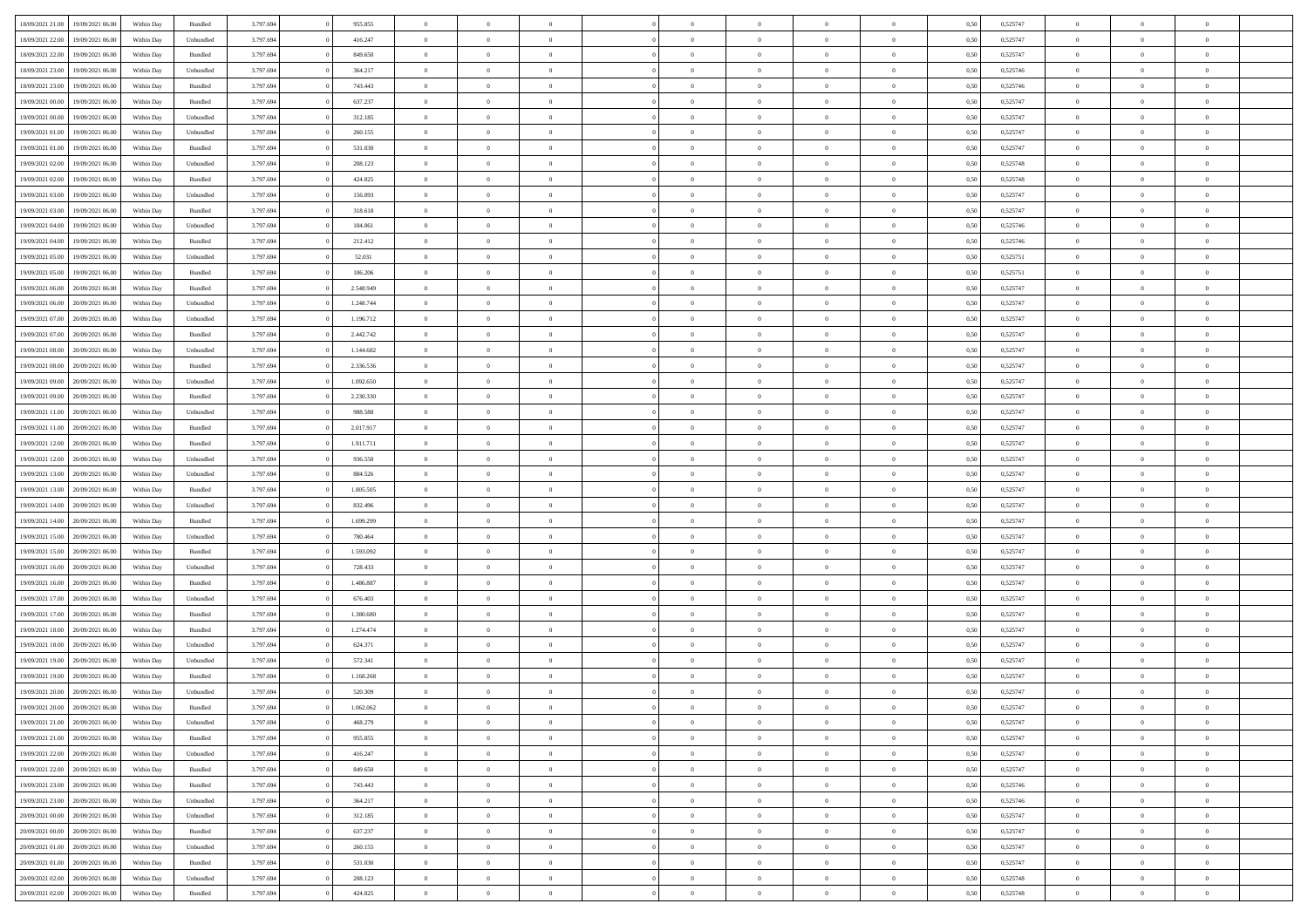| 20/09/2021 03:00<br>20/09/2021 06:00 | Within Day | Unbundled | 3.797.694 | 156.093   | $\overline{0}$ | $\overline{0}$ | $\overline{0}$ | $\theta$       | $\theta$       |                | $\overline{0}$ | 0,50 | 0,525747 | $\theta$       | $\theta$       | $\overline{0}$ |  |
|--------------------------------------|------------|-----------|-----------|-----------|----------------|----------------|----------------|----------------|----------------|----------------|----------------|------|----------|----------------|----------------|----------------|--|
|                                      |            |           |           |           |                |                |                |                |                |                |                |      |          |                |                | $\overline{0}$ |  |
| 20/09/2021 03:00<br>20/09/2021 06.0  | Within Day | Bundled   | 3.797.694 | 318.618   | $\overline{0}$ | $\overline{0}$ | $\overline{0}$ | $\overline{0}$ | $\bf{0}$       | $\overline{0}$ | $\mathbf{0}$   | 0,50 | 0,525747 | $\overline{0}$ | $\bf{0}$       |                |  |
| 20/09/2021 04:00<br>20/09/2021 06:00 | Within Day | Unbundled | 3.797.694 | 104.061   | $\overline{0}$ | $\overline{0}$ | $\overline{0}$ | $\bf{0}$       | $\bf{0}$       | $\overline{0}$ | $\mathbf{0}$   | 0.50 | 0,525746 | $\bf{0}$       | $\overline{0}$ | $\bf{0}$       |  |
| 20/09/2021 04:00<br>20/09/2021 06:00 | Within Day | Bundled   | 3.797.694 | 212.412   | $\overline{0}$ | $\overline{0}$ | $\overline{0}$ | $\bf{0}$       | $\overline{0}$ | $\overline{0}$ | $\,$ 0 $\,$    | 0,50 | 0,525746 | $\,$ 0 $\,$    | $\overline{0}$ | $\overline{0}$ |  |
| 20/09/2021 05:00<br>20/09/2021 06.0  | Within Day | Bundled   | 3.797.694 | 106.206   | $\overline{0}$ | $\overline{0}$ | $\overline{0}$ | $\overline{0}$ | $\bf{0}$       | $\overline{0}$ | $\bf{0}$       | 0,50 | 0,525751 | $\,$ 0 $\,$    | $\bf{0}$       | $\overline{0}$ |  |
| 20/09/2021 05:00<br>20/09/2021 06:00 | Within Day | Unbundled | 3.797.694 | 52.031    | $\overline{0}$ | $\overline{0}$ | $\overline{0}$ | $\bf{0}$       | $\overline{0}$ | $\overline{0}$ | $\mathbf{0}$   | 0.50 | 0,525751 | $\,$ 0 $\,$    | $\theta$       | $\overline{0}$ |  |
| 20/09/2021 06:00<br>21/09/2021 06:00 | Within Day | Unbundled | 3.797.694 | 3.797.693 | $\overline{0}$ | $\overline{0}$ | $\overline{0}$ | $\overline{0}$ | $\overline{0}$ | $\overline{0}$ | $\bf{0}$       | 0,50 | 0,525747 | $\,$ 0 $\,$    | $\theta$       | $\overline{0}$ |  |
| 20/09/2021 07:00<br>21/09/2021 06.00 | Within Day | Unbundled | 3.797.694 | 3.639.455 | $\overline{0}$ | $\overline{0}$ | $\overline{0}$ | $\overline{0}$ | $\bf{0}$       | $\overline{0}$ | $\bf{0}$       | 0,50 | 0,525747 | $\,$ 0 $\,$    | $\bf{0}$       | $\overline{0}$ |  |
| 20/09/2021 08:00<br>21/09/2021 06:00 | Within Day | Unbundled | 3.797.694 | 3.481.218 | $\overline{0}$ | $\overline{0}$ | $\overline{0}$ | $\bf{0}$       | $\bf{0}$       | $\overline{0}$ | $\mathbf{0}$   | 0.50 | 0.525747 | $\bf{0}$       | $\overline{0}$ | $\bf{0}$       |  |
| 20/09/2021 09:00<br>21/09/2021 06:00 | Within Day | Unbundled | 3.797.694 | 3.322.981 | $\overline{0}$ | $\overline{0}$ | $\overline{0}$ | $\bf{0}$       | $\bf{0}$       | $\overline{0}$ | $\bf{0}$       | 0,50 | 0,525747 | $\,$ 0         | $\overline{0}$ | $\overline{0}$ |  |
|                                      |            |           |           |           |                |                |                |                |                |                |                |      |          |                |                |                |  |
| 20/09/2021 10:00<br>21/09/2021 06.00 | Within Day | Unbundled | 3.797.694 | 3.164.744 | $\overline{0}$ | $\overline{0}$ | $\overline{0}$ | $\overline{0}$ | $\bf{0}$       | $\overline{0}$ | $\bf{0}$       | 0,50 | 0,525747 | $\,$ 0 $\,$    | $\bf{0}$       | $\overline{0}$ |  |
| 20/09/2021 11:00<br>21/09/2021 06:00 | Within Day | Unbundled | 3.797.694 | 3.006.506 | $\overline{0}$ | $\overline{0}$ | $\overline{0}$ | $\bf{0}$       | $\bf{0}$       | $\overline{0}$ | $\,$ 0 $\,$    | 0.50 | 0.525747 | $\bf{0}$       | $\overline{0}$ | $\bf{0}$       |  |
| 20/09/2021 12:00<br>21/09/2021 06:00 | Within Day | Unbundled | 3.797.694 | 2.848.269 | $\overline{0}$ | $\overline{0}$ | $\overline{0}$ | $\overline{0}$ | $\overline{0}$ | $\overline{0}$ | $\,$ 0 $\,$    | 0,50 | 0,525747 | $\,$ 0 $\,$    | $\theta$       | $\overline{0}$ |  |
| 20/09/2021 13:00<br>21/09/2021 06.00 | Within Day | Unbundled | 3.797.694 | 2.690.032 | $\overline{0}$ | $\overline{0}$ | $\overline{0}$ | $\overline{0}$ | $\bf{0}$       | $\overline{0}$ | $\bf{0}$       | 0,50 | 0,525747 | $\,$ 0 $\,$    | $\bf{0}$       | $\overline{0}$ |  |
| 20/09/2021 14:00<br>21/09/2021 06:00 | Within Day | Unbundled | 3.797.694 | 2.531.795 | $\overline{0}$ | $\overline{0}$ | $\overline{0}$ | $\bf{0}$       | $\overline{0}$ | $\overline{0}$ | $\mathbf{0}$   | 0.50 | 0.525747 | $\,$ 0 $\,$    | $\theta$       | $\overline{0}$ |  |
| 20/09/2021 15:00<br>21/09/2021 06:00 | Within Day | Unbundled | 3.797.694 | 2.373.557 | $\overline{0}$ | $\overline{0}$ | $\overline{0}$ | $\bf{0}$       | $\overline{0}$ | $\overline{0}$ | $\bf{0}$       | 0,50 | 0,525747 | $\,$ 0         | $\theta$       | $\overline{0}$ |  |
| 20/09/2021 16:00<br>21/09/2021 06.00 | Within Day | Unbundled | 3.797.694 | 2.215.320 | $\overline{0}$ | $\overline{0}$ | $\overline{0}$ | $\overline{0}$ | $\bf{0}$       | $\overline{0}$ | $\bf{0}$       | 0,50 | 0,525747 | $\,$ 0 $\,$    | $\bf{0}$       | $\overline{0}$ |  |
| 20/09/2021 17:00<br>21/09/2021 06:00 | Within Day | Unbundled | 3.797.694 | 2.057.083 | $\overline{0}$ | $\overline{0}$ | $\overline{0}$ | $\bf{0}$       | $\bf{0}$       | $\overline{0}$ | $\mathbf{0}$   | 0.50 | 0.525747 | $\bf{0}$       | $\overline{0}$ | $\bf{0}$       |  |
| 20/09/2021 18:00<br>21/09/2021 06:00 | Within Day | Unbundled | 3.797.694 | 1.261.610 | $\overline{0}$ | $\overline{0}$ | $\overline{0}$ | $\bf{0}$       | $\bf{0}$       | $\overline{0}$ | $\bf{0}$       | 0,50 | 0,525747 | $\,$ 0 $\,$    | $\,$ 0 $\,$    | $\overline{0}$ |  |
|                                      |            |           |           |           |                |                |                |                |                |                |                |      |          |                |                |                |  |
| 20/09/2021 18:00<br>21/09/2021 06.00 | Within Day | Bundled   | 3.797.694 | 637.236   | $\overline{0}$ | $\overline{0}$ | $\overline{0}$ | $\overline{0}$ | $\bf{0}$       | $\overline{0}$ | $\bf{0}$       | 0,50 | 0,525747 | $\,$ 0 $\,$    | $\bf{0}$       | $\overline{0}$ |  |
| 20/09/2021 19:00<br>21/09/2021 06:00 | Within Day | Unbundled | 3.797.694 | 1.156.475 | $\overline{0}$ | $\overline{0}$ | $\overline{0}$ | $\bf{0}$       | $\bf{0}$       | $\overline{0}$ | $\,$ 0 $\,$    | 0.50 | 0.525747 | $\bf{0}$       | $\overline{0}$ | $\,$ 0         |  |
| 20/09/2021 19:00<br>21/09/2021 06:00 | Within Day | Bundled   | 3.797.694 | 584.133   | $\overline{0}$ | $\overline{0}$ | $\overline{0}$ | $\bf{0}$       | $\overline{0}$ | $\overline{0}$ | $\,$ 0 $\,$    | 0,50 | 0,525747 | $\,$ 0 $\,$    | $\overline{0}$ | $\overline{0}$ |  |
| 20/09/2021 20:00<br>21/09/2021 06.00 | Within Day | Unbundled | 3.797.694 | 1.051.341 | $\overline{0}$ | $\overline{0}$ | $\overline{0}$ | $\overline{0}$ | $\bf{0}$       | $\overline{0}$ | $\bf{0}$       | 0,50 | 0,525747 | $\,$ 0 $\,$    | $\bf{0}$       | $\overline{0}$ |  |
| 20/09/2021 20:00<br>21/09/2021 06:00 | Within Day | Bundled   | 3.797.694 | 531.030   | $\overline{0}$ | $\overline{0}$ | $\overline{0}$ | $\bf{0}$       | $\overline{0}$ | $\overline{0}$ | $\mathbf{0}$   | 0.50 | 0.525747 | $\,$ 0 $\,$    | $\overline{0}$ | $\overline{0}$ |  |
| 20/09/2021 21:00<br>21/09/2021 06:00 | Within Day | Unbundled | 3.797.694 | 946.207   | $\overline{0}$ | $\overline{0}$ | $\overline{0}$ | $\bf{0}$       | $\overline{0}$ | $\overline{0}$ | $\bf{0}$       | 0,50 | 0,525747 | $\,$ 0 $\,$    | $\theta$       | $\overline{0}$ |  |
| 20/09/2021 21:00<br>21/09/2021 06.00 | Within Day | Bundled   | 3.797.694 | 477.927   | $\overline{0}$ | $\overline{0}$ | $\overline{0}$ | $\,$ 0 $\,$    | $\bf{0}$       | $\overline{0}$ | $\bf{0}$       | 0,50 | 0,525747 | $\,$ 0 $\,$    | $\bf{0}$       | $\overline{0}$ |  |
| 20/09/2021 22:00<br>21/09/2021 06:00 | Within Day | Bundled   | 3.797.694 | 424.824   | $\overline{0}$ | $\overline{0}$ | $\overline{0}$ | $\bf{0}$       | $\bf{0}$       | $\overline{0}$ | $\mathbf{0}$   | 0.50 | 0.525747 | $\bf{0}$       | $\overline{0}$ | $\bf{0}$       |  |
| 20/09/2021 22:00<br>21/09/2021 06:00 | Within Day | Unbundled | 3.797.694 | 841.073   | $\overline{0}$ | $\overline{0}$ | $\overline{0}$ | $\bf{0}$       | $\bf{0}$       | $\overline{0}$ | $\bf{0}$       | 0,50 | 0,525747 | $\,$ 0         | $\overline{0}$ | $\overline{0}$ |  |
| 20/09/2021 23:00<br>21/09/2021 06.00 | Within Day | Unbundled | 3.797.694 | 735.938   | $\overline{0}$ | $\overline{0}$ | $\overline{0}$ | $\overline{0}$ | $\bf{0}$       | $\overline{0}$ | $\mathbf{0}$   | 0,50 | 0,525746 | $\overline{0}$ | $\bf{0}$       | $\overline{0}$ |  |
|                                      |            |           |           |           |                |                |                |                |                |                |                |      |          |                |                |                |  |
| 20/09/2021 23:00<br>21/09/2021 06:00 | Within Day | Bundled   | 3.797.694 | 371.720   | $\overline{0}$ | $\overline{0}$ | $\overline{0}$ | $\bf{0}$       | $\bf{0}$       | $\overline{0}$ | $\,$ 0 $\,$    | 0.50 | 0,525746 | $\bf{0}$       | $\overline{0}$ | $\,$ 0         |  |
| 21/09/2021 00:00<br>21/09/2021 06:00 | Within Day | Unbundled | 3.797.694 | 630.804   | $\overline{0}$ | $\overline{0}$ | $\overline{0}$ | $\overline{0}$ | $\overline{0}$ | $\overline{0}$ | $\overline{0}$ | 0.50 | 0,525747 | $\theta$       | $\overline{0}$ | $\overline{0}$ |  |
| 21/09/2021 00:00<br>21/09/2021 06.00 | Within Day | Bundled   | 3.797.694 | 318.618   | $\overline{0}$ | $\overline{0}$ | $\overline{0}$ | $\overline{0}$ | $\bf{0}$       | $\overline{0}$ | $\bf{0}$       | 0,50 | 0,525747 | $\,$ 0 $\,$    | $\bf{0}$       | $\overline{0}$ |  |
| 21/09/2021 01:00<br>21/09/2021 06:00 | Within Day | Unbundled | 3.797.694 | 525.670   | $\overline{0}$ | $\overline{0}$ | $\overline{0}$ | $\bf{0}$       | $\bf{0}$       | $\overline{0}$ | $\mathbf{0}$   | 0.50 | 0.525747 | $\,$ 0 $\,$    | $\theta$       | $\overline{0}$ |  |
| 21/09/2021 01:00<br>21/09/2021 06:00 | Within Day | Bundled   | 3.797.694 | 265.515   | $\overline{0}$ | $\overline{0}$ | $\overline{0}$ | $\overline{0}$ | $\overline{0}$ | $\overline{0}$ | $\overline{0}$ | 0,50 | 0,525747 | $\overline{0}$ | $\theta$       | $\overline{0}$ |  |
| 21/09/2021 02:00<br>21/09/2021 06.00 | Within Day | Unbundled | 3.797.694 | 420.537   | $\overline{0}$ | $\overline{0}$ | $\overline{0}$ | $\overline{0}$ | $\bf{0}$       | $\overline{0}$ | $\bf{0}$       | 0,50 | 0,525748 | $\,$ 0 $\,$    | $\bf{0}$       | $\overline{0}$ |  |
| 21/09/2021 02:00<br>21/09/2021 06:00 | Within Day | Bundled   | 3.797.694 | 212.411   | $\overline{0}$ | $\overline{0}$ | $\overline{0}$ | $\bf{0}$       | $\bf{0}$       | $\overline{0}$ | $\mathbf{0}$   | 0.50 | 0.525748 | $\bf{0}$       | $\overline{0}$ | $\bf{0}$       |  |
| 21/09/2021 03:00<br>21/09/2021 06:00 | Within Day | Bundled   | 3.797.694 | 159.309   | $\overline{0}$ | $\overline{0}$ | $\overline{0}$ | $\overline{0}$ | $\overline{0}$ | $\overline{0}$ | $\overline{0}$ | 0,50 | 0,525747 | $\overline{0}$ | $\overline{0}$ | $\overline{0}$ |  |
| 21/09/2021 03:00<br>21/09/2021 06.00 | Within Day | Unbundled | 3.797.694 | 315.402   | $\overline{0}$ | $\overline{0}$ | $\overline{0}$ | $\overline{0}$ | $\bf{0}$       | $\overline{0}$ | $\mathbf{0}$   | 0,50 | 0,525747 | $\overline{0}$ | $\bf{0}$       | $\overline{0}$ |  |
| 21/09/2021 04:00<br>21/09/2021 06:00 | Within Day | Unbundled | 3.797.694 | 210.268   | $\overline{0}$ | $\overline{0}$ | $\overline{0}$ | $\bf{0}$       | $\bf{0}$       | $\overline{0}$ | $\,$ 0 $\,$    | 0.50 | 0,525746 | $\bf{0}$       | $\overline{0}$ | $\,$ 0         |  |
| 21/09/2021 04:00<br>21/09/2021 06:00 | Within Day | Bundled   | 3.797.694 | 106.206   | $\overline{0}$ | $\overline{0}$ | $\overline{0}$ | $\overline{0}$ | $\overline{0}$ | $\overline{0}$ | $\overline{0}$ | 0,50 | 0,525746 | $\overline{0}$ | $\theta$       | $\overline{0}$ |  |
|                                      |            |           |           |           |                |                |                |                |                |                |                |      |          |                |                |                |  |
| 21/09/2021 05:00<br>21/09/2021 06.00 | Within Day | Unbundled | 3.797.694 | 105.134   | $\overline{0}$ | $\overline{0}$ | $\overline{0}$ | $\overline{0}$ | $\bf{0}$       | $\overline{0}$ | $\bf{0}$       | 0,50 | 0,525751 | $\,$ 0 $\,$    | $\bf{0}$       | $\overline{0}$ |  |
| 21/09/2021 05:00<br>21/09/2021 06:00 | Within Day | Bundled   | 3.797.694 | 53.102    | $\overline{0}$ | $\overline{0}$ | $\overline{0}$ | $\overline{0}$ | $\overline{0}$ | $\overline{0}$ | $\mathbf{0}$   | 0.50 | 0,525751 | $\bf{0}$       | $\theta$       | $\overline{0}$ |  |
| 21/09/2021 06:00<br>22/09/2021 06:00 | Within Day | Unbundled | 3.797.694 | 2.268.322 | $\overline{0}$ | $\overline{0}$ | $\overline{0}$ | $\overline{0}$ | $\overline{0}$ | $\Omega$       | $\overline{0}$ | 0.50 | 0,525747 | $\theta$       | $\theta$       | $\overline{0}$ |  |
| 21/09/2021 06:00<br>22/09/2021 06.00 | Within Day | Bundled   | 3.797.694 | 1.529.369 | $\overline{0}$ | $\overline{0}$ | $\overline{0}$ | $\overline{0}$ | $\bf{0}$       | $\overline{0}$ | $\bf{0}$       | 0,50 | 0,525747 | $\overline{0}$ | $\bf{0}$       | $\overline{0}$ |  |
| 21/09/2021 07:00 22/09/2021 06:00    | Within Day | Unbundled | 3.797.694 | 2.173.809 | $\bf{0}$       | $\,$ 0 $\,$    |                | $\bf{0}$       |                |                | $\theta$       | 0,50 | 0,525747 | $\theta$       | $\overline{0}$ |                |  |
| 21/09/2021 07:00 22/09/2021 06:00    | Within Day | Bundled   | 3.797.694 | 1.465.646 | $\overline{0}$ | $\overline{0}$ | $\overline{0}$ | $\overline{0}$ | $\overline{0}$ | $\overline{0}$ | $\overline{0}$ | 0,50 | 0,525747 | $\theta$       | $\overline{0}$ | $\overline{0}$ |  |
| 21/09/2021 08:00<br>22/09/2021 06.00 | Within Day | Unbundled | 3.797.694 | 2.079.295 | $\overline{0}$ | $\overline{0}$ | $\overline{0}$ | $\bf{0}$       | $\overline{0}$ | $\overline{0}$ | $\bf{0}$       | 0,50 | 0,525747 | $\overline{0}$ | $\overline{0}$ | $\bf{0}$       |  |
| 21/09/2021 08:00<br>22/09/2021 06:00 | Within Day | Bundled   | 3.797.694 | 1.401.922 | $\overline{0}$ | $\overline{0}$ | $\overline{0}$ | $\,$ 0 $\,$    | $\bf{0}$       | $\overline{0}$ | $\mathbf{0}$   | 0.50 | 0,525747 | $\overline{0}$ | $\bf{0}$       | $\bf{0}$       |  |
| 21/09/2021 09:00<br>22/09/2021 06:00 | Within Day | Bundled   | 3.797.694 | 1.338.199 | $\overline{0}$ | $\overline{0}$ | $\overline{0}$ | $\overline{0}$ | $\overline{0}$ | $\overline{0}$ | $\mathbf{0}$   | 0,50 | 0,525747 | $\overline{0}$ | $\theta$       | $\overline{0}$ |  |
| 21/09/2021 09:00<br>22/09/2021 06:00 | Within Day | Unbundled | 3.797.694 | 1.984.782 | $\overline{0}$ | $\overline{0}$ | $\overline{0}$ | $\bf{0}$       | $\bf{0}$       | $\overline{0}$ | $\mathbf{0}$   | 0,50 | 0,525747 | $\,$ 0         | $\bf{0}$       | $\overline{0}$ |  |
| 22/09/2021 06:00                     |            |           | 3.797.694 | 1.890.269 | $\overline{0}$ |                | $\overline{0}$ |                | $\bf{0}$       | $\overline{0}$ |                | 0.50 | 0.525747 | $\,$ 0 $\,$    | $\theta$       | $\,$ 0         |  |
| 21/09/2021 10.00                     | Within Day | Unbundled |           |           |                | $\overline{0}$ |                | $\bf{0}$       |                |                | $\mathbf{0}$   |      |          |                |                |                |  |
| 21/09/2021 10:00<br>22/09/2021 06:00 | Within Day | Bundled   | 3.797.694 | 1.274.474 | $\overline{0}$ | $\overline{0}$ | $\overline{0}$ | $\overline{0}$ | $\overline{0}$ | $\overline{0}$ | $\mathbf{0}$   | 0,50 | 0,525747 | $\overline{0}$ | $\theta$       | $\overline{0}$ |  |
| 21/09/2021 11:00<br>22/09/2021 06:00 | Within Day | Unbundled | 3.797.694 | 1.795.755 | $\overline{0}$ | $\overline{0}$ | $\overline{0}$ | $\bf{0}$       | $\overline{0}$ | $\overline{0}$ | $\,$ 0 $\,$    | 0,50 | 0,525747 | $\bf{0}$       | $\bf{0}$       | $\,$ 0         |  |
| 21/09/2021 11:00<br>22/09/2021 06:00 | Within Day | Bundled   | 3.797.694 | 1.210.751 | $\overline{0}$ | $\overline{0}$ | $\overline{0}$ | $\bf{0}$       | $\overline{0}$ | $\overline{0}$ | $\mathbf{0}$   | 0.50 | 0.525747 | $\overline{0}$ | $\bf{0}$       | $\,$ 0         |  |
| 21/09/2021 12:00<br>22/09/2021 06:00 | Within Dav | Unbundled | 3.797.694 | 1.701.242 | $\overline{0}$ | $\overline{0}$ | $\overline{0}$ | $\overline{0}$ | $\overline{0}$ | $\overline{0}$ | $\mathbf{0}$   | 0,50 | 0,525747 | $\overline{0}$ | $\theta$       | $\overline{0}$ |  |
| 21/09/2021 12:00<br>22/09/2021 06.00 | Within Day | Bundled   | 3.797.694 | 1.147.027 | $\overline{0}$ | $\overline{0}$ | $\overline{0}$ | $\bf{0}$       | $\bf{0}$       | $\overline{0}$ | $\,$ 0 $\,$    | 0,50 | 0,525747 | $\bf{0}$       | $\bf{0}$       | $\bf{0}$       |  |
| 21/09/2021 13:00 22/09/2021 06:00    | Within Day | Unbundled | 3.797.694 | 1.606.728 | $\,$ 0 $\,$    | $\overline{0}$ | $\overline{0}$ | $\bf{0}$       | $\,$ 0 $\,$    | $\overline{0}$ | $\,0\,$        | 0,50 | 0,525747 | $\,$ 0 $\,$    | $\,$ 0 $\,$    | $\,$ 0 $\,$    |  |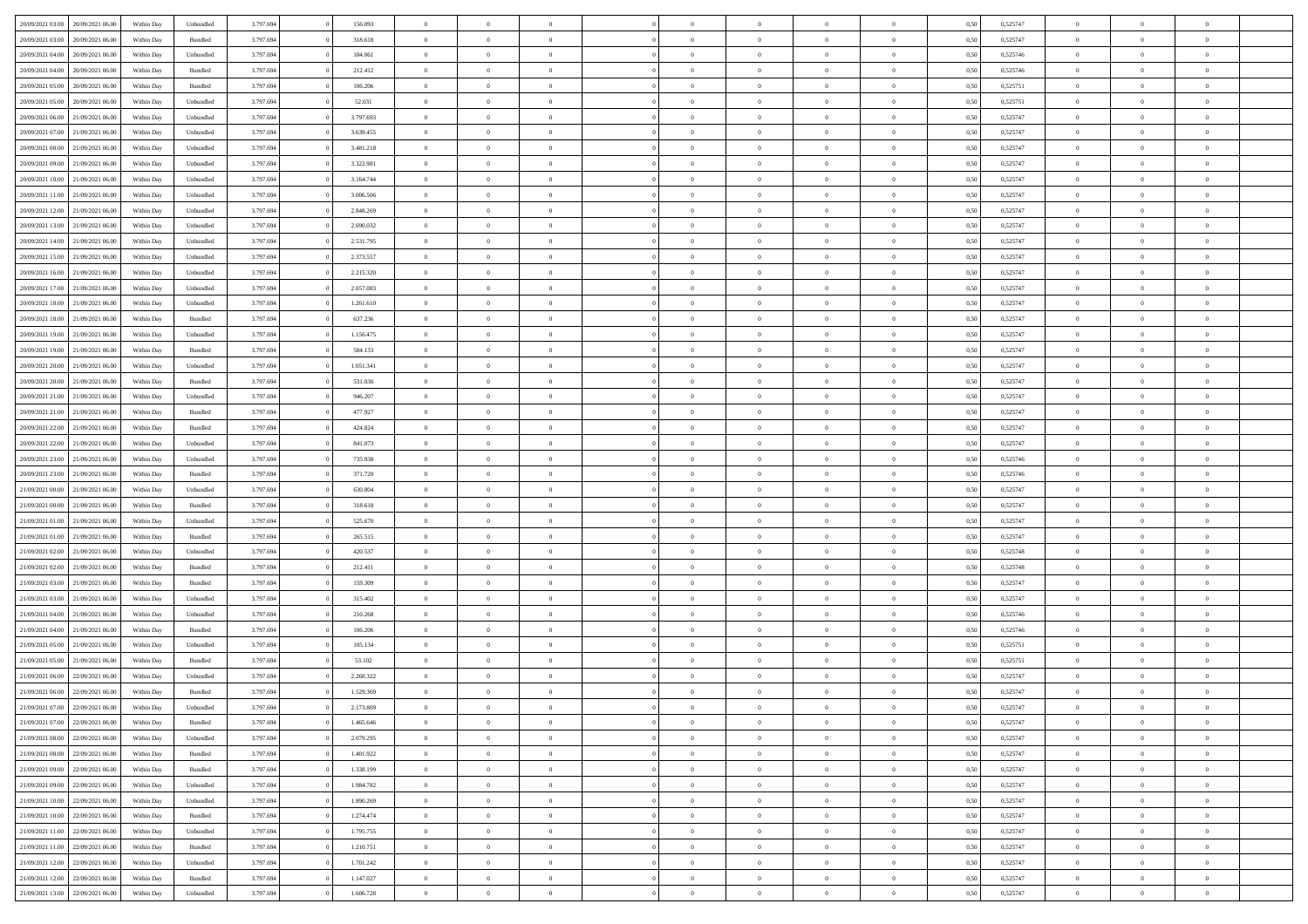| 21/09/2021 13:00                  | 22/09/2021 06:00 | Within Day | Bundled            | 3.797.694 | 1.083.303 | $\overline{0}$ | $\theta$       |                | $\Omega$       | $\Omega$       | $\theta$       | $\theta$       | 0,50 | 0,525747 | $\theta$       | $\overline{0}$ | $\theta$       |  |
|-----------------------------------|------------------|------------|--------------------|-----------|-----------|----------------|----------------|----------------|----------------|----------------|----------------|----------------|------|----------|----------------|----------------|----------------|--|
|                                   |                  |            |                    |           |           |                |                |                |                |                |                |                |      |          |                |                |                |  |
| 21/09/2021 14:00                  | 22/09/2021 06:00 | Within Day | Bundled            | 3.797.694 | 1.019.579 | $\overline{0}$ | $\theta$       | $\overline{0}$ | $\overline{0}$ | $\bf{0}$       | $\overline{0}$ | $\bf{0}$       | 0,50 | 0,525747 | $\theta$       | $\overline{0}$ | $\overline{0}$ |  |
| 21/09/2021 14:00                  | 22/09/2021 06:00 | Within Day | Unbundled          | 3.797.694 | 1.512.215 | $\overline{0}$ | $\bf{0}$       | $\overline{0}$ | $\bf{0}$       | $\bf{0}$       | $\bf{0}$       | $\mathbf{0}$   | 0,50 | 0,525747 | $\overline{0}$ | $\overline{0}$ | $\overline{0}$ |  |
| 21/09/2021 15:00                  | 22/09/2021 06:00 | Within Dav | Unbundled          | 3.797.694 | 1.417.701 | $\overline{0}$ | $\overline{0}$ | $\overline{0}$ | $\overline{0}$ | $\bf{0}$       | $\overline{0}$ | $\overline{0}$ | 0.50 | 0,525747 | $\theta$       | $\theta$       | $\overline{0}$ |  |
|                                   |                  |            |                    |           |           | $\overline{0}$ | $\theta$       | $\overline{0}$ | $\overline{0}$ | $\bf{0}$       | $\overline{0}$ |                |      |          | $\theta$       | $\overline{0}$ | $\overline{0}$ |  |
| 21/09/2021 15:00                  | 22/09/2021 06:00 | Within Day | Bundled            | 3.797.694 | 955.855   |                |                |                |                |                |                | $\bf{0}$       | 0,50 | 0,525747 |                |                |                |  |
| 21/09/2021 16:00                  | 22/09/2021 06:00 | Within Day | Unbundled          | 3.797.694 | 1.323.188 | $\overline{0}$ | $\overline{0}$ | $\overline{0}$ | $\bf{0}$       | $\overline{0}$ | $\overline{0}$ | $\mathbf{0}$   | 0,50 | 0,525747 | $\overline{0}$ | $\overline{0}$ | $\bf{0}$       |  |
| 21/09/2021 16:00                  | 22/09/2021 06:00 | Within Dav | Bundled            | 3.797.694 | 892.132   | $\overline{0}$ | $\overline{0}$ | $\overline{0}$ | $\overline{0}$ | $\overline{0}$ | $\overline{0}$ | $\overline{0}$ | 0.50 | 0,525747 | $\theta$       | $\overline{0}$ | $\overline{0}$ |  |
| 21/09/2021 17:00                  | 22/09/2021 06.00 | Within Day | Unbundled          | 3.797.694 | 1.228.674 | $\overline{0}$ | $\theta$       | $\overline{0}$ | $\overline{0}$ | $\bf{0}$       | $\overline{0}$ | $\bf{0}$       | 0,50 | 0,525747 | $\theta$       | $\theta$       | $\overline{0}$ |  |
| 21/09/2021 17:00                  | 22/09/2021 06:00 | Within Day | Bundled            | 3.797.694 | 828.408   | $\overline{0}$ | $\overline{0}$ | $\overline{0}$ | $\bf{0}$       | $\bf{0}$       | $\bf{0}$       | $\bf{0}$       | 0,50 | 0,525747 | $\,0\,$        | $\overline{0}$ | $\overline{0}$ |  |
| 21/09/2021 18:00                  | 22/09/2021 06:00 | Within Dav | Unbundled          | 3.797.694 | 1.134.161 | $\overline{0}$ | $\overline{0}$ | $\overline{0}$ | $\overline{0}$ | $\overline{0}$ | $\overline{0}$ | $\overline{0}$ | 0.50 | 0,525747 | $\theta$       | $\overline{0}$ | $\overline{0}$ |  |
|                                   |                  |            |                    |           |           |                |                |                |                |                |                |                |      |          |                |                |                |  |
| 21/09/2021 18:00                  | 22/09/2021 06:00 | Within Day | Bundled            | 3.797.694 | 764.685   | $\overline{0}$ | $\theta$       | $\overline{0}$ | $\overline{0}$ | $\bf{0}$       | $\overline{0}$ | $\bf{0}$       | 0,50 | 0,525747 | $\,$ 0 $\,$    | $\overline{0}$ | $\overline{0}$ |  |
| 21/09/2021 19:00                  | 22/09/2021 06:00 | Within Day | Unbundled          | 3.797.694 | 1.039.647 | $\overline{0}$ | $\bf{0}$       | $\overline{0}$ | $\bf{0}$       | $\bf{0}$       | $\bf{0}$       | $\mathbf{0}$   | 0,50 | 0,525747 | $\overline{0}$ | $\overline{0}$ | $\bf{0}$       |  |
| 21/09/2021 19:00                  | 22/09/2021 06:00 | Within Dav | Bundled            | 3.797.694 | 700,960   | $\overline{0}$ | $\overline{0}$ | $\overline{0}$ | $\overline{0}$ | $\bf{0}$       | $\overline{0}$ | $\overline{0}$ | 0.50 | 0,525747 | $\theta$       | $\theta$       | $\overline{0}$ |  |
| 21/09/2021 20:00                  | 22/09/2021 06:00 | Within Day | Bundled            | 3.797.694 | 637.237   | $\overline{0}$ | $\theta$       | $\overline{0}$ | $\overline{0}$ | $\bf{0}$       | $\overline{0}$ | $\bf{0}$       | 0,50 | 0,525747 | $\theta$       | $\overline{0}$ | $\overline{0}$ |  |
| 21/09/2021 20:00                  | 22/09/2021 06:00 | Within Day | Unbundled          | 3.797.694 | 945.134   | $\overline{0}$ | $\overline{0}$ | $\overline{0}$ | $\bf{0}$       | $\overline{0}$ | $\overline{0}$ | $\mathbf{0}$   | 0,50 | 0,525747 | $\overline{0}$ | $\overline{0}$ | $\bf{0}$       |  |
|                                   |                  |            |                    |           |           |                |                |                |                |                |                |                |      |          |                |                |                |  |
| 21/09/2021 21:00                  | 22/09/2021 06:00 | Within Dav | Unbundled          | 3.797.694 | 850.621   | $\overline{0}$ | $\overline{0}$ | $\overline{0}$ | $\overline{0}$ | $\overline{0}$ | $\overline{0}$ | $\overline{0}$ | 0.50 | 0,525747 | $\theta$       | $\overline{0}$ | $\overline{0}$ |  |
| 21/09/2021 21:00                  | 22/09/2021 06.00 | Within Day | Bundled            | 3.797.694 | 573.513   | $\overline{0}$ | $\theta$       | $\overline{0}$ | $\overline{0}$ | $\bf{0}$       | $\overline{0}$ | $\bf{0}$       | 0,50 | 0,525747 | $\theta$       | $\theta$       | $\overline{0}$ |  |
| 21/09/2021 22:00                  | 22/09/2021 06:00 | Within Day | Unbundled          | 3.797.694 | 756.107   | $\overline{0}$ | $\overline{0}$ | $\overline{0}$ | $\bf{0}$       | $\bf{0}$       | $\bf{0}$       | $\mathbf{0}$   | 0,50 | 0,525747 | $\bf{0}$       | $\overline{0}$ | $\overline{0}$ |  |
| 21/09/2021 22:00                  | 22/09/2021 06:00 | Within Day | Bundled            | 3.797.694 | 509.790   | $\overline{0}$ | $\overline{0}$ | $\overline{0}$ | $\overline{0}$ | $\overline{0}$ | $\overline{0}$ | $\overline{0}$ | 0.50 | 0,525747 | $\theta$       | $\overline{0}$ | $\overline{0}$ |  |
| 21/09/2021 23:00                  | 22/09/2021 06:00 | Within Day | Unbundled          | 3.797.694 | 661.594   | $\overline{0}$ | $\theta$       | $\overline{0}$ | $\overline{0}$ | $\bf{0}$       | $\overline{0}$ | $\bf{0}$       | 0,50 | 0,525746 | $\,$ 0 $\,$    | $\overline{0}$ | $\overline{0}$ |  |
| 21/09/2021 23:00                  | 22/09/2021 06:00 | Within Day | Bundled            | 3.797.694 | 446.065   | $\overline{0}$ | $\overline{0}$ | $\overline{0}$ | $\bf{0}$       | $\bf{0}$       | $\overline{0}$ | $\bf{0}$       | 0,50 | 0,525746 | $\bf{0}$       | $\overline{0}$ | $\bf{0}$       |  |
| 22/09/2021 00:00                  | 22/09/2021 06:00 | Within Day | Unbundled          | 3.797.694 | 567.080   | $\overline{0}$ | $\overline{0}$ | $\overline{0}$ | $\overline{0}$ | $\bf{0}$       | $\overline{0}$ | $\overline{0}$ | 0.50 | 0,525747 | $\theta$       | $\overline{0}$ | $\overline{0}$ |  |
|                                   |                  |            |                    |           |           |                |                |                |                |                |                |                |      |          |                |                |                |  |
| 22/09/2021 00:00                  | 22/09/2021 06:00 | Within Day | Bundled            | 3.797.694 | 382.342   | $\overline{0}$ | $\theta$       | $\overline{0}$ | $\overline{0}$ | $\bf{0}$       | $\overline{0}$ | $\bf{0}$       | 0,50 | 0,525747 | $\,$ 0 $\,$    | $\overline{0}$ | $\overline{0}$ |  |
| 22/09/2021 01:00                  | 22/09/2021 06:00 | Within Day | Bundled            | 3.797.694 | 318.618   | $\overline{0}$ | $\overline{0}$ | $\overline{0}$ | $\overline{0}$ | $\overline{0}$ | $\overline{0}$ | $\mathbf{0}$   | 0,50 | 0,525747 | $\bf{0}$       | $\overline{0}$ | $\bf{0}$       |  |
| 22/09/2021 01:00                  | 22/09/2021 06:00 | Within Day | Unbundled          | 3.797.694 | 472.567   | $\overline{0}$ | $\overline{0}$ | $\overline{0}$ | $\overline{0}$ | $\overline{0}$ | $\overline{0}$ | $\overline{0}$ | 0.50 | 0,525747 | $\theta$       | $\overline{0}$ | $\overline{0}$ |  |
| 22/09/2021 02:00                  | 22/09/2021 06.00 | Within Day | Unbundled          | 3.797.694 | 378.053   | $\overline{0}$ | $\theta$       | $\overline{0}$ | $\overline{0}$ | $\bf{0}$       | $\overline{0}$ | $\bf{0}$       | 0,50 | 0,525748 | $\theta$       | $\theta$       | $\overline{0}$ |  |
| 22/09/2021 02:00                  | 22/09/2021 06:00 | Within Day | Bundled            | 3.797.694 | 254.895   | $\overline{0}$ | $\overline{0}$ | $\overline{0}$ | $\overline{0}$ | $\bf{0}$       | $\overline{0}$ | $\bf{0}$       | 0,50 | 0,525748 | $\,0\,$        | $\overline{0}$ | $\overline{0}$ |  |
| 22/09/2021 03:00                  | 22/09/2021 06:00 | Within Day | Unbundled          | 3.797.694 | 283,540   | $\overline{0}$ | $\overline{0}$ | $\overline{0}$ | $\overline{0}$ | $\overline{0}$ | $\overline{0}$ | $\overline{0}$ | 0.50 | 0,525747 | $\theta$       | $\overline{0}$ | $\overline{0}$ |  |
|                                   |                  |            |                    |           |           |                |                |                |                |                |                |                |      |          |                |                |                |  |
| 22/09/2021 03:00                  | 22/09/2021 06.00 | Within Day | Bundled            | 3.797.694 | 191.171   | $\overline{0}$ | $\theta$       | $\overline{0}$ | $\overline{0}$ | $\bf{0}$       | $\overline{0}$ | $\bf{0}$       | 0,50 | 0,525747 | $\,$ 0 $\,$    | $\overline{0}$ | $\overline{0}$ |  |
| 22/09/2021 04:00                  | 22/09/2021 06:00 | Within Day | Unbundled          | 3.797.694 | 189.026   | $\overline{0}$ | $\overline{0}$ | $\overline{0}$ | $\bf{0}$       | $\bf{0}$       | $\bf{0}$       | $\bf{0}$       | 0,50 | 0,525746 | $\overline{0}$ | $\overline{0}$ | $\bf{0}$       |  |
| 22/09/2021 04:00                  | 22/09/2021 06:00 | Within Day | Bundled            | 3.797.694 | 127.447   | $\overline{0}$ | $\Omega$       | $\overline{0}$ | $\Omega$       | $\Omega$       | $\overline{0}$ | $\overline{0}$ | 0,50 | 0,525746 | $\,0\,$        | $\theta$       | $\theta$       |  |
| 22/09/2021 05:00                  | 22/09/2021 06:00 | Within Day | Unbundled          | 3.797.694 | 94.513    | $\overline{0}$ | $\theta$       | $\overline{0}$ | $\overline{0}$ | $\bf{0}$       | $\overline{0}$ | $\bf{0}$       | 0,50 | 0,525751 | $\,$ 0 $\,$    | $\overline{0}$ | $\overline{0}$ |  |
| 22/09/2021 05:00                  | 22/09/2021 06:00 | Within Day | Bundled            | 3.797.694 | 63.723    | $\overline{0}$ | $\overline{0}$ | $\overline{0}$ | $\bf{0}$       | $\overline{0}$ | $\overline{0}$ | $\mathbf{0}$   | 0,50 | 0,525751 | $\overline{0}$ | $\overline{0}$ | $\bf{0}$       |  |
| 22/09/2021 06:00                  | 23/09/2021 06:00 | Within Day | Unbundled          | 3.797.694 | 1.248.744 | $\overline{0}$ | $\Omega$       | $\Omega$       | $\Omega$       | $\bf{0}$       | $\overline{0}$ | $\overline{0}$ | 0.50 | 0,525747 | $\,0\,$        | $\theta$       | $\theta$       |  |
|                                   |                  |            |                    |           |           | $\overline{0}$ | $\theta$       | $\overline{0}$ |                | $\bf{0}$       | $\overline{0}$ |                |      |          |                |                | $\overline{0}$ |  |
| 22/09/2021 06:00                  | 23/09/2021 06:00 | Within Day | Bundled            | 3.797.694 | 2.548.949 |                |                |                | $\overline{0}$ |                |                | $\bf{0}$       | 0,50 | 0,525747 | $\,$ 0 $\,$    | $\overline{0}$ |                |  |
| 22/09/2021 07:00                  | 23/09/2021 06:00 | Within Day | Bundled            | 3.797.694 | 2.442.742 | $\overline{0}$ | $\overline{0}$ | $\overline{0}$ | $\bf{0}$       | $\bf{0}$       | $\bf{0}$       | $\bf{0}$       | 0,50 | 0,525747 | $\bf{0}$       | $\overline{0}$ | $\bf{0}$       |  |
| 22/09/2021 07:00                  | 23/09/2021 06:00 | Within Day | Unbundled          | 3.797.694 | 1.196.712 | $\overline{0}$ | $\Omega$       | $\overline{0}$ | $\Omega$       | $\theta$       | $\overline{0}$ | $\overline{0}$ | 0.50 | 0,525747 | $\,$ 0 $\,$    | $\theta$       | $\theta$       |  |
| 22/09/2021 08:00                  | 23/09/2021 06:00 | Within Day | Unbundled          | 3.797.694 | 1.144.682 | $\overline{0}$ | $\theta$       | $\overline{0}$ | $\overline{0}$ | $\bf{0}$       | $\overline{0}$ | $\bf{0}$       | 0,50 | 0,525747 | $\,$ 0 $\,$    | $\overline{0}$ | $\overline{0}$ |  |
| 22/09/2021 08:00                  | 23/09/2021 06:00 | Within Day | Bundled            | 3.797.694 | 2.336.536 | $\overline{0}$ | $\bf{0}$       | $\overline{0}$ | $\bf{0}$       | $\bf{0}$       | $\bf{0}$       | $\mathbf{0}$   | 0,50 | 0,525747 | $\overline{0}$ | $\overline{0}$ | $\bf{0}$       |  |
| 22/09/2021 09:00                  | 23/09/2021 06:00 | Within Day | Unbundled          | 3.797.694 | 1.092.650 | $\overline{0}$ | $\Omega$       | $\overline{0}$ | $\Omega$       | $\overline{0}$ | $\overline{0}$ | $\overline{0}$ | 0,50 | 0,525747 | $\,0\,$        | $\theta$       | $\theta$       |  |
| 22/09/2021 09:00                  | 23/09/2021 06:00 | Within Day | Bundled            | 3.797.694 | 2.230.330 | $\overline{0}$ | $\theta$       | $\overline{0}$ | $\overline{0}$ | $\bf{0}$       | $\overline{0}$ | $\bf{0}$       | 0,50 | 0,525747 | $\,$ 0 $\,$    | $\overline{0}$ | $\overline{0}$ |  |
|                                   |                  |            |                    |           |           |                |                |                |                |                |                |                |      |          |                |                |                |  |
| 22/09/2021 10:00                  | 23/09/2021 06:00 | Within Day | Unbundled          | 3.797.694 | 1.040.620 | $\overline{0}$ | $\overline{0}$ | $\overline{0}$ | $\bf{0}$       | $\bf{0}$       | $\bf{0}$       | $\mathbf{0}$   | 0,50 | 0,525747 | $\overline{0}$ | $\overline{0}$ | $\bf{0}$       |  |
| 22/09/2021 10:00                  | 23/09/2021 06:00 | Within Day | Bundled            | 3.797.694 | 2.124.124 | $\overline{0}$ | $\Omega$       | $\Omega$       | $\Omega$       | $\Omega$       | $\Omega$       | $\overline{0}$ | 0.50 | 0,525747 | $\theta$       | $\theta$       | $\theta$       |  |
| 22/09/2021 11:00                  | 23/09/2021 06:00 | Within Day | Unbundled          | 3.797.694 | 988.588   | $\overline{0}$ | $\overline{0}$ | $\overline{0}$ | $\bf{0}$       | $\,$ 0         | $\bf{0}$       | $\bf{0}$       | 0,50 | 0,525747 | $\,0\,$        | $\,$ 0 $\,$    | $\overline{0}$ |  |
| 22/09/2021 11:00 23/09/2021 06:00 |                  | Within Day | $\mathbf B$ undled | 3.797.694 | 2.017.917 | $\bf{0}$       | $\bf{0}$       |                |                |                |                |                | 0,50 | 0,525747 | $\bf{0}$       | $\overline{0}$ |                |  |
| 22/09/2021 12:00                  | 23/09/2021 06:00 | Within Day | Unbundled          | 3.797.694 | 936.558   | $\overline{0}$ | $\overline{0}$ | $\overline{0}$ | $\Omega$       | $\overline{0}$ | $\overline{0}$ | $\overline{0}$ | 0,50 | 0,525747 | $\theta$       | $\theta$       | $\theta$       |  |
| 22/09/2021 12:00                  | 23/09/2021 06:00 | Within Day | Bundled            | 3.797.694 | 1.911.711 | $\overline{0}$ | $\,$ 0         | $\overline{0}$ | $\bf{0}$       | $\,$ 0 $\,$    | $\overline{0}$ | $\,$ 0 $\,$    | 0,50 | 0,525747 | $\,$ 0 $\,$    | $\,$ 0 $\,$    | $\,$ 0         |  |
| 22/09/2021 13:00                  | 23/09/2021 06:00 | Within Day | Bundled            | 3.797.694 | 1.805.505 | $\overline{0}$ | $\overline{0}$ | $\overline{0}$ | $\overline{0}$ | $\overline{0}$ | $\overline{0}$ | $\mathbf{0}$   | 0,50 | 0,525747 | $\overline{0}$ | $\bf{0}$       | $\overline{0}$ |  |
|                                   |                  |            |                    |           |           |                |                |                |                |                |                |                |      |          |                |                |                |  |
| 22/09/2021 13:00                  | 23/09/2021 06:00 | Within Day | Unbundled          | 3.797.694 | 884.526   | $\overline{0}$ | $\overline{0}$ | $\overline{0}$ | $\Omega$       | $\overline{0}$ | $\overline{0}$ | $\overline{0}$ | 0,50 | 0,525747 | $\overline{0}$ | $\theta$       | $\overline{0}$ |  |
| 22/09/2021 14:00                  | 23/09/2021 06:00 | Within Day | Unbundled          | 3.797.694 | 832.496   | $\overline{0}$ | $\,$ 0         | $\overline{0}$ | $\overline{0}$ | $\,$ 0 $\,$    | $\overline{0}$ | $\mathbf{0}$   | 0,50 | 0,525747 | $\,$ 0 $\,$    | $\overline{0}$ | $\overline{0}$ |  |
| 22/09/2021 14:00                  | 23/09/2021 06:00 | Within Day | Bundled            | 3.797.694 | 1.699.299 | $\overline{0}$ | $\overline{0}$ | $\overline{0}$ | $\overline{0}$ | $\overline{0}$ | $\overline{0}$ | $\mathbf{0}$   | 0,50 | 0,525747 | $\overline{0}$ | $\overline{0}$ | $\bf{0}$       |  |
| 22/09/2021 15:00                  | 23/09/2021 06:00 | Within Day | Unbundled          | 3.797.694 | 780.464   | $\overline{0}$ | $\overline{0}$ | $\overline{0}$ | $\Omega$       | $\overline{0}$ | $\overline{0}$ | $\bf{0}$       | 0.50 | 0,525747 | $\overline{0}$ | $\theta$       | $\overline{0}$ |  |
| 22/09/2021 15:00                  | 23/09/2021 06:00 | Within Day | Bundled            | 3.797.694 | 1.593.092 | $\overline{0}$ | $\,$ 0         | $\overline{0}$ | $\bf{0}$       | $\bf{0}$       | $\bf{0}$       | $\bf{0}$       | 0,50 | 0,525747 | $\,$ 0 $\,$    | $\overline{0}$ | $\overline{0}$ |  |
| 22/09/2021 16:00                  | 23/09/2021 06:00 | Within Day | Unbundled          | 3.797.694 | 728.433   | $\overline{0}$ | $\bf{0}$       | $\overline{0}$ | $\overline{0}$ | $\overline{0}$ | $\overline{0}$ | $\mathbf{0}$   | 0,50 | 0,525747 | $\overline{0}$ | $\overline{0}$ | $\bf{0}$       |  |
|                                   |                  |            | Bundled            |           | 1.486.887 | $\overline{0}$ | $\overline{0}$ | $\overline{0}$ | $\Omega$       | $\overline{0}$ | $\overline{0}$ |                | 0.50 |          | $\overline{0}$ | $\overline{0}$ | $\overline{0}$ |  |
| 22/09/2021 16:00                  | 23/09/2021 06:00 | Within Day |                    | 3.797.694 |           |                |                |                |                |                |                | $\overline{0}$ |      | 0,525747 |                |                |                |  |
| 22/09/2021 17:00                  | 23/09/2021 06:00 | Within Day | Unbundled          | 3.797.694 | 676.403   | $\overline{0}$ | $\bf{0}$       | $\overline{0}$ | $\overline{0}$ | $\bf{0}$       | $\bf{0}$       | $\mathbf{0}$   | 0,50 | 0,525747 | $\,$ 0 $\,$    | $\,$ 0 $\,$    | $\bf{0}$       |  |
| 22/09/2021 17:00 23/09/2021 06:00 |                  | Within Day | Bundled            | 3.797.694 | 1.380.680 | $\overline{0}$ | $\overline{0}$ | $\overline{0}$ | $\overline{0}$ | $\overline{0}$ | $\bf{0}$       | $\mathbf{0}$   | 0,50 | 0,525747 | $\overline{0}$ | $\bf{0}$       | $\bf{0}$       |  |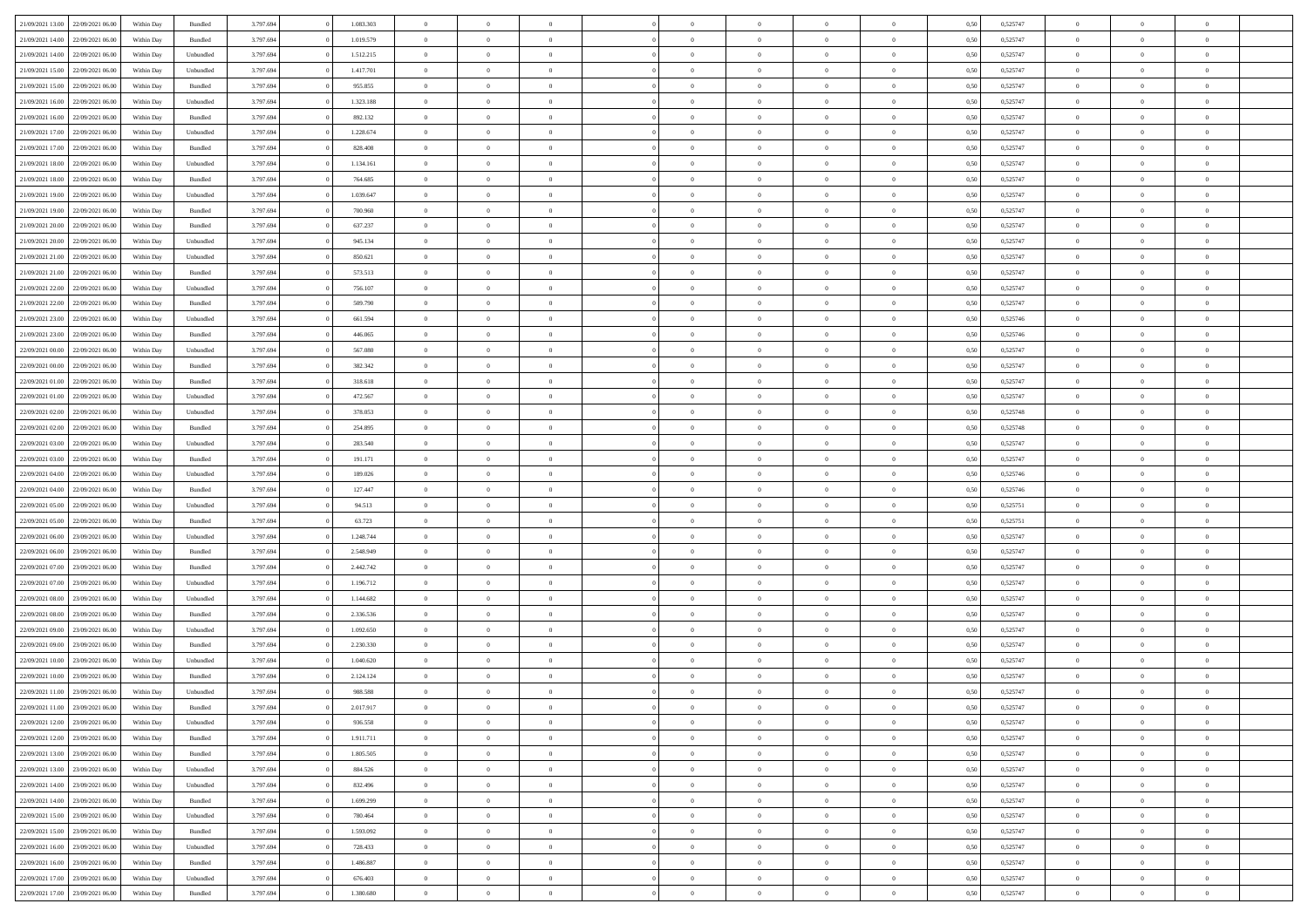|                                   |                  |            |           |           |           | $\overline{0}$ |                |                |                | $\Omega$       | $\theta$       | $\theta$       |      |          | $\theta$       | $\overline{0}$ | $\theta$       |  |
|-----------------------------------|------------------|------------|-----------|-----------|-----------|----------------|----------------|----------------|----------------|----------------|----------------|----------------|------|----------|----------------|----------------|----------------|--|
| 22/09/2021 18:00                  | 23/09/2021 06:00 | Within Dav | Unbundled | 3.797.694 | 624.371   |                | $\theta$       |                | $\Omega$       |                |                |                | 0,50 | 0,525747 |                |                |                |  |
| 22/09/2021 18:00                  | 23/09/2021 06:00 | Within Day | Bundled   | 3.797.694 | 1.274.474 | $\overline{0}$ | $\theta$       | $\overline{0}$ | $\overline{0}$ | $\bf{0}$       | $\overline{0}$ | $\bf{0}$       | 0,50 | 0,525747 | $\theta$       | $\overline{0}$ | $\overline{0}$ |  |
| 22/09/2021 19:00                  | 23/09/2021 06:00 | Within Day | Bundled   | 3.797.694 | 1.168.268 | $\overline{0}$ | $\bf{0}$       | $\overline{0}$ | $\bf{0}$       | $\bf{0}$       | $\bf{0}$       | $\mathbf{0}$   | 0,50 | 0,525747 | $\bf{0}$       | $\overline{0}$ | $\overline{0}$ |  |
| 22/09/2021 19:00                  | 23/09/2021 06:00 | Within Day | Unbundled | 3.797.694 | 572.341   | $\overline{0}$ | $\overline{0}$ | $\overline{0}$ | $\overline{0}$ | $\bf{0}$       | $\overline{0}$ | $\overline{0}$ | 0.50 | 0,525747 | $\theta$       | $\theta$       | $\overline{0}$ |  |
|                                   |                  |            |           |           |           |                |                |                |                |                |                |                |      |          |                |                |                |  |
| 22/09/2021 20:00                  | 23/09/2021 06:00 | Within Day | Unbundled | 3.797.694 | 520.309   | $\overline{0}$ | $\theta$       | $\overline{0}$ | $\overline{0}$ | $\bf{0}$       | $\overline{0}$ | $\bf{0}$       | 0,50 | 0,525747 | $\theta$       | $\overline{0}$ | $\overline{0}$ |  |
| 22/09/2021 20:00                  | 23/09/2021 06:00 | Within Day | Bundled   | 3.797.694 | 1.062.062 | $\overline{0}$ | $\overline{0}$ | $\overline{0}$ | $\bf{0}$       | $\overline{0}$ | $\overline{0}$ | $\mathbf{0}$   | 0,50 | 0,525747 | $\bf{0}$       | $\overline{0}$ | $\bf{0}$       |  |
| 22/09/2021 21:00                  | 23/09/2021 06:00 | Within Dav | Unbundled | 3.797.694 | 468.279   | $\overline{0}$ | $\overline{0}$ | $\overline{0}$ | $\overline{0}$ | $\overline{0}$ | $\overline{0}$ | $\overline{0}$ | 0.50 | 0,525747 | $\theta$       | $\overline{0}$ | $\overline{0}$ |  |
| 22/09/2021 21:00                  | 23/09/2021 06:00 | Within Day | Bundled   | 3.797.694 | 955.855   | $\overline{0}$ | $\theta$       | $\overline{0}$ | $\overline{0}$ | $\bf{0}$       | $\overline{0}$ | $\bf{0}$       | 0,50 | 0,525747 | $\theta$       | $\theta$       | $\overline{0}$ |  |
|                                   |                  |            |           |           |           |                | $\overline{0}$ |                |                | $\bf{0}$       |                |                |      |          | $\,0\,$        | $\overline{0}$ | $\overline{0}$ |  |
| 22/09/2021 22:00                  | 23/09/2021 06:00 | Within Day | Unbundled | 3.797.694 | 416.247   | $\overline{0}$ |                | $\overline{0}$ | $\bf{0}$       |                | $\bf{0}$       | $\bf{0}$       | 0,50 | 0,525747 |                |                |                |  |
| 22/09/2021 22:00                  | 23/09/2021 06:00 | Within Dav | Bundled   | 3.797.694 | 849.650   | $\overline{0}$ | $\overline{0}$ | $\overline{0}$ | $\overline{0}$ | $\overline{0}$ | $\overline{0}$ | $\overline{0}$ | 0.50 | 0,525747 | $\theta$       | $\overline{0}$ | $\overline{0}$ |  |
| 22/09/2021 23:00                  | 23/09/2021 06:00 | Within Day | Unbundled | 3.797.694 | 364.217   | $\overline{0}$ | $\theta$       | $\overline{0}$ | $\overline{0}$ | $\bf{0}$       | $\overline{0}$ | $\bf{0}$       | 0,50 | 0,525746 | $\,$ 0 $\,$    | $\overline{0}$ | $\overline{0}$ |  |
| 22/09/2021 23:00                  | 23/09/2021 06:00 | Within Day | Bundled   | 3.797.694 | 743.443   | $\overline{0}$ | $\bf{0}$       | $\overline{0}$ | $\bf{0}$       | $\bf{0}$       | $\bf{0}$       | $\mathbf{0}$   | 0,50 | 0,525746 | $\overline{0}$ | $\overline{0}$ | $\bf{0}$       |  |
| 23/09/2021 00:00                  | 23/09/2021 06:00 | Within Day | Bundled   | 3.797.694 | 637.237   | $\overline{0}$ | $\overline{0}$ | $\overline{0}$ | $\overline{0}$ | $\bf{0}$       | $\overline{0}$ | $\overline{0}$ | 0.50 | 0,525747 | $\theta$       | $\theta$       | $\overline{0}$ |  |
|                                   |                  |            |           |           |           | $\overline{0}$ | $\theta$       | $\overline{0}$ | $\overline{0}$ | $\bf{0}$       | $\overline{0}$ |                |      |          | $\theta$       | $\overline{0}$ | $\overline{0}$ |  |
| 23/09/2021 00:00                  | 23/09/2021 06:00 | Within Day | Unbundled | 3.797.694 | 312.185   |                |                |                |                |                |                | $\bf{0}$       | 0,50 | 0,525747 |                |                |                |  |
| 23/09/2021 01:00                  | 23/09/2021 06:00 | Within Day | Unbundled | 3.797.694 | 260.155   | $\overline{0}$ | $\overline{0}$ | $\overline{0}$ | $\bf{0}$       | $\overline{0}$ | $\overline{0}$ | $\mathbf{0}$   | 0,50 | 0,525747 | $\overline{0}$ | $\overline{0}$ | $\bf{0}$       |  |
| 23/09/2021 01:00                  | 23/09/2021 06:00 | Within Dav | Bundled   | 3.797.694 | 531.030   | $\overline{0}$ | $\overline{0}$ | $\overline{0}$ | $\overline{0}$ | $\overline{0}$ | $\overline{0}$ | $\overline{0}$ | 0.50 | 0,525747 | $\theta$       | $\overline{0}$ | $\overline{0}$ |  |
| 23/09/2021 02:00                  | 23/09/2021 06:00 | Within Day | Unbundled | 3.797.694 | 208.123   | $\overline{0}$ | $\theta$       | $\overline{0}$ | $\overline{0}$ | $\bf{0}$       | $\overline{0}$ | $\bf{0}$       | 0,50 | 0,525748 | $\theta$       | $\theta$       | $\overline{0}$ |  |
| 23/09/2021 02:00                  | 23/09/2021 06:00 | Within Day | Bundled   | 3.797.694 | 424.825   | $\overline{0}$ | $\overline{0}$ | $\overline{0}$ | $\bf{0}$       | $\bf{0}$       | $\bf{0}$       | $\mathbf{0}$   | 0,50 | 0,525748 | $\,0\,$        | $\overline{0}$ | $\overline{0}$ |  |
|                                   |                  |            |           |           |           |                |                |                |                |                |                |                |      |          |                |                |                |  |
| 23/09/2021 03:00                  | 23/09/2021 06:00 | Within Day | Unbundled | 3.797.694 | 156.093   | $\overline{0}$ | $\overline{0}$ | $\overline{0}$ | $\overline{0}$ | $\overline{0}$ | $\overline{0}$ | $\overline{0}$ | 0.50 | 0,525747 | $\theta$       | $\overline{0}$ | $\overline{0}$ |  |
| 23/09/2021 03:00                  | 23/09/2021 06:00 | Within Day | Bundled   | 3.797.694 | 318.618   | $\overline{0}$ | $\theta$       | $\overline{0}$ | $\overline{0}$ | $\bf{0}$       | $\overline{0}$ | $\bf{0}$       | 0,50 | 0,525747 | $\,$ 0 $\,$    | $\overline{0}$ | $\overline{0}$ |  |
| 23/09/2021 04:00                  | 23/09/2021 06:00 | Within Day | Unbundled | 3.797.694 | 104.061   | $\overline{0}$ | $\overline{0}$ | $\overline{0}$ | $\bf{0}$       | $\bf{0}$       | $\bf{0}$       | $\bf{0}$       | 0,50 | 0,525746 | $\bf{0}$       | $\overline{0}$ | $\bf{0}$       |  |
| 23/09/2021 04:00                  | 23/09/2021 06:00 | Within Day | Bundled   | 3.797.694 | 212.412   | $\overline{0}$ | $\overline{0}$ | $\overline{0}$ | $\overline{0}$ | $\bf{0}$       | $\overline{0}$ | $\overline{0}$ | 0.50 | 0,525746 | $\theta$       | $\overline{0}$ | $\overline{0}$ |  |
| 23/09/2021 05:00                  | 23/09/2021 06:00 | Within Day | Unbundled | 3.797.694 | 52.031    | $\overline{0}$ | $\theta$       | $\overline{0}$ | $\overline{0}$ | $\bf{0}$       | $\overline{0}$ | $\bf{0}$       | 0,50 | 0,525751 | $\,$ 0 $\,$    | $\overline{0}$ | $\overline{0}$ |  |
|                                   |                  |            |           |           |           |                |                |                |                |                |                |                |      |          |                |                |                |  |
| 23/09/2021 05:00                  | 23/09/2021 06:00 | Within Day | Bundled   | 3.797.694 | 106.206   | $\overline{0}$ | $\overline{0}$ | $\overline{0}$ | $\bf{0}$       | $\overline{0}$ | $\overline{0}$ | $\mathbf{0}$   | 0,50 | 0,525751 | $\bf{0}$       | $\overline{0}$ | $\bf{0}$       |  |
| 23/09/2021 06:00                  | 24/09/2021 06.00 | Within Dav | Bundled   | 3.797.694 | 2.548.949 | $\overline{0}$ | $\overline{0}$ | $\overline{0}$ | $\overline{0}$ | $\overline{0}$ | $\overline{0}$ | $\overline{0}$ | 0.50 | 0,525747 | $\theta$       | $\overline{0}$ | $\overline{0}$ |  |
| 23/09/2021 06:00                  | 24/09/2021 06.00 | Within Day | Unbundled | 3.797.694 | 1.248.744 | $\overline{0}$ | $\theta$       | $\overline{0}$ | $\overline{0}$ | $\bf{0}$       | $\overline{0}$ | $\bf{0}$       | 0,50 | 0,525747 | $\theta$       | $\theta$       | $\overline{0}$ |  |
| 23/09/2021 07:00                  | 24/09/2021 06:00 | Within Day | Unbundled | 3.797.694 | 1.196.712 | $\overline{0}$ | $\overline{0}$ | $\overline{0}$ | $\bf{0}$       | $\bf{0}$       | $\bf{0}$       | $\bf{0}$       | 0,50 | 0,525747 | $\,0\,$        | $\overline{0}$ | $\overline{0}$ |  |
| 23/09/2021 07:00                  | 24/09/2021 06:00 | Within Day | Bundled   | 3.797.694 | 2.442.742 | $\overline{0}$ | $\overline{0}$ | $\overline{0}$ | $\overline{0}$ | $\overline{0}$ | $\overline{0}$ | $\overline{0}$ | 0.50 | 0,525747 | $\theta$       | $\overline{0}$ | $\overline{0}$ |  |
|                                   |                  |            |           |           |           |                |                |                |                |                |                |                |      |          |                |                |                |  |
| 23/09/2021 08:00                  | 24/09/2021 06.00 | Within Day | Unbundled | 3.797.694 | 1.144.682 | $\overline{0}$ | $\theta$       | $\overline{0}$ | $\overline{0}$ | $\bf{0}$       | $\overline{0}$ | $\bf{0}$       | 0,50 | 0,525747 | $\,$ 0 $\,$    | $\overline{0}$ | $\overline{0}$ |  |
| 23/09/2021 08:00                  | 24/09/2021 06:00 | Within Day | Bundled   | 3.797.694 | 2.336.536 | $\overline{0}$ | $\overline{0}$ | $\overline{0}$ | $\bf{0}$       | $\bf{0}$       | $\bf{0}$       | $\bf{0}$       | 0,50 | 0,525747 | $\bf{0}$       | $\overline{0}$ | $\bf{0}$       |  |
| 23/09/2021 09:00                  | 24/09/2021 06.00 | Within Day | Unbundled | 3.797.694 | 1.092.650 | $\overline{0}$ | $\Omega$       | $\overline{0}$ | $\Omega$       | $\Omega$       | $\overline{0}$ | $\overline{0}$ | 0,50 | 0,525747 | $\,0\,$        | $\theta$       | $\theta$       |  |
| 23/09/2021 09:00                  | 24/09/2021 06.00 | Within Day | Bundled   | 3.797.694 | 2.230.330 | $\overline{0}$ | $\theta$       | $\overline{0}$ | $\overline{0}$ | $\bf{0}$       | $\overline{0}$ | $\bf{0}$       | 0,50 | 0,525747 | $\theta$       | $\overline{0}$ | $\overline{0}$ |  |
| 23/09/2021 10:00                  | 24/09/2021 06:00 | Within Day | Unbundled | 3.797.694 | 1.040.620 | $\overline{0}$ | $\overline{0}$ | $\overline{0}$ | $\bf{0}$       | $\overline{0}$ | $\overline{0}$ | $\mathbf{0}$   | 0,50 | 0,525747 | $\bf{0}$       | $\overline{0}$ | $\bf{0}$       |  |
|                                   |                  |            |           |           |           |                |                |                |                |                |                |                |      |          |                |                |                |  |
| 23/09/2021 10:00                  | 24/09/2021 06:00 | Within Day | Bundled   | 3.797.694 | 2.124.124 | $\overline{0}$ | $\Omega$       | $\Omega$       | $\Omega$       | $\bf{0}$       | $\overline{0}$ | $\overline{0}$ | 0.50 | 0,525747 | $\,0\,$        | $\theta$       | $\theta$       |  |
| 23/09/2021 11:00                  | 24/09/2021 06.00 | Within Day | Bundled   | 3.797.694 | 2.017.917 | $\overline{0}$ | $\theta$       | $\overline{0}$ | $\overline{0}$ | $\bf{0}$       | $\overline{0}$ | $\bf{0}$       | 0,50 | 0,525747 | $\,$ 0 $\,$    | $\overline{0}$ | $\overline{0}$ |  |
| 23/09/2021 11:00                  | 24/09/2021 06:00 | Within Day | Unbundled | 3.797.694 | 988.588   | $\overline{0}$ | $\overline{0}$ | $\overline{0}$ | $\bf{0}$       | $\bf{0}$       | $\bf{0}$       | $\bf{0}$       | 0,50 | 0,525747 | $\bf{0}$       | $\overline{0}$ | $\bf{0}$       |  |
| 23/09/2021 12:00                  | 24/09/2021 06:00 | Within Day | Unbundled | 3.797.694 | 936,558   | $\overline{0}$ | $\Omega$       | $\overline{0}$ | $\Omega$       | $\overline{0}$ | $\overline{0}$ | $\overline{0}$ | 0.50 | 0,525747 | $\,$ 0 $\,$    | $\theta$       | $\theta$       |  |
| 23/09/2021 12:00                  | 24/09/2021 06.00 | Within Day | Bundled   | 3.797.694 | 1.911.711 | $\overline{0}$ | $\theta$       | $\overline{0}$ | $\overline{0}$ | $\bf{0}$       | $\overline{0}$ | $\bf{0}$       | 0,50 | 0,525747 | $\,$ 0 $\,$    | $\overline{0}$ | $\overline{0}$ |  |
|                                   |                  |            |           |           |           |                |                |                |                |                |                |                |      |          |                |                |                |  |
| 23/09/2021 13:00                  | 24/09/2021 06:00 | Within Day | Unbundled | 3.797.694 | 884.526   | $\overline{0}$ | $\bf{0}$       | $\overline{0}$ | $\bf{0}$       | $\bf{0}$       | $\bf{0}$       | $\bf{0}$       | 0,50 | 0,525747 | $\bf{0}$       | $\overline{0}$ | $\bf{0}$       |  |
| 23/09/2021 13:00                  | 24/09/2021 06.00 | Within Day | Bundled   | 3.797.694 | 1.805.505 | $\overline{0}$ | $\Omega$       | $\overline{0}$ | $\Omega$       | $\overline{0}$ | $\overline{0}$ | $\overline{0}$ | 0,50 | 0,525747 | $\,0\,$        | $\theta$       | $\theta$       |  |
| 23/09/2021 14:00                  | 24/09/2021 06.00 | Within Day | Unbundled | 3.797.694 | 832.496   | $\overline{0}$ | $\overline{0}$ | $\overline{0}$ | $\overline{0}$ | $\bf{0}$       | $\overline{0}$ | $\bf{0}$       | 0,50 | 0,525747 | $\,$ 0 $\,$    | $\overline{0}$ | $\overline{0}$ |  |
| 23/09/2021 14:00                  | 24/09/2021 06:00 | Within Day | Bundled   | 3.797.694 | 1.699.299 | $\overline{0}$ | $\overline{0}$ | $\overline{0}$ | $\bf{0}$       | $\bf{0}$       | $\bf{0}$       | $\mathbf{0}$   | 0,50 | 0,525747 | $\bf{0}$       | $\overline{0}$ | $\bf{0}$       |  |
| 23/09/2021 15:00                  | 24/09/2021 06:00 | Within Day | Unbundled | 3.797.694 | 780,464   | $\overline{0}$ | $\Omega$       | $\Omega$       | $\Omega$       | $\Omega$       | $\Omega$       | $\overline{0}$ | 0.50 | 0,525747 | $\theta$       | $\theta$       | $\theta$       |  |
| 23/09/2021 15:00                  | 24/09/2021 06:00 |            |           | 3.797.694 | 1.593.092 | $\overline{0}$ | $\overline{0}$ | $\overline{0}$ | $\bf{0}$       | $\,$ 0         |                |                |      | 0,525747 | $\,0\,$        | $\,$ 0 $\,$    | $\overline{0}$ |  |
|                                   |                  | Within Day | Bundled   |           |           |                |                |                |                |                | $\bf{0}$       | $\bf{0}$       | 0,50 |          |                |                |                |  |
| 23/09/2021 16:00 24/09/2021 06:00 |                  | Within Day | Unbundled | 3.797.694 | 728.433   | $\bf{0}$       | $\bf{0}$       |                |                |                |                |                | 0,50 | 0,525747 | $\bf{0}$       | $\overline{0}$ |                |  |
| 23/09/2021 16:00                  | 24/09/2021 06:00 | Within Day | Bundled   | 3.797.694 | 1.486.887 | $\overline{0}$ | $\overline{0}$ | $\overline{0}$ | $\Omega$       | $\overline{0}$ | $\overline{0}$ | $\overline{0}$ | 0,50 | 0,525747 | $\theta$       | $\theta$       | $\Omega$       |  |
| 23/09/2021 17:00                  | 24/09/2021 06.00 | Within Day | Bundled   | 3.797.694 | 1.380.680 | $\overline{0}$ | $\,$ 0         | $\overline{0}$ | $\bf{0}$       | $\,$ 0 $\,$    | $\overline{0}$ | $\,$ 0 $\,$    | 0,50 | 0,525747 | $\,$ 0 $\,$    | $\,$ 0 $\,$    | $\,$ 0         |  |
| 23/09/2021 17:00                  | 24/09/2021 06:00 | Within Day | Unbundled | 3.797.694 | 676.403   | $\overline{0}$ | $\overline{0}$ | $\overline{0}$ | $\overline{0}$ | $\overline{0}$ | $\overline{0}$ | $\mathbf{0}$   | 0,50 | 0,525747 | $\overline{0}$ | $\bf{0}$       | $\overline{0}$ |  |
|                                   |                  |            |           |           |           |                |                |                |                |                |                |                |      |          |                |                |                |  |
| 23/09/2021 18:00                  | 24/09/2021 06.00 | Within Day | Unbundled | 3.797.694 | 624.371   | $\overline{0}$ | $\overline{0}$ | $\overline{0}$ | $\Omega$       | $\overline{0}$ | $\overline{0}$ | $\overline{0}$ | 0,50 | 0,525747 | $\overline{0}$ | $\theta$       | $\overline{0}$ |  |
| 23/09/2021 18:00                  | 24/09/2021 06.00 | Within Day | Bundled   | 3.797.694 | 1.274.474 | $\overline{0}$ | $\,$ 0         | $\overline{0}$ | $\overline{0}$ | $\,$ 0 $\,$    | $\overline{0}$ | $\mathbf{0}$   | 0,50 | 0,525747 | $\,$ 0 $\,$    | $\overline{0}$ | $\overline{0}$ |  |
| 23/09/2021 19:00                  | 24/09/2021 06:00 | Within Day | Unbundled | 3.797.694 | 572.341   | $\overline{0}$ | $\overline{0}$ | $\overline{0}$ | $\overline{0}$ | $\overline{0}$ | $\overline{0}$ | $\mathbf{0}$   | 0,50 | 0,525747 | $\overline{0}$ | $\overline{0}$ | $\bf{0}$       |  |
| 23/09/2021 19:00                  | 24/09/2021 06:00 | Within Day | Bundled   | 3.797.694 | 1.168.268 | $\overline{0}$ | $\overline{0}$ | $\overline{0}$ | $\Omega$       | $\overline{0}$ | $\overline{0}$ | $\bf{0}$       | 0.50 | 0,525747 | $\overline{0}$ | $\theta$       | $\overline{0}$ |  |
| 23/09/2021 20:00                  | 24/09/2021 06.00 | Within Day | Unbundled | 3.797.694 | 520.309   | $\overline{0}$ | $\,$ 0         | $\overline{0}$ | $\bf{0}$       | $\bf{0}$       | $\bf{0}$       | $\bf{0}$       | 0,50 | 0,525747 | $\,$ 0 $\,$    | $\overline{0}$ | $\overline{0}$ |  |
|                                   |                  |            |           |           |           |                |                |                |                |                |                |                |      |          |                |                |                |  |
| 23/09/2021 20:00                  | 24/09/2021 06:00 | Within Day | Bundled   | 3.797.694 | 1.062.062 | $\overline{0}$ | $\bf{0}$       | $\overline{0}$ | $\overline{0}$ | $\overline{0}$ | $\overline{0}$ | $\mathbf{0}$   | 0,50 | 0,525747 | $\overline{0}$ | $\overline{0}$ | $\bf{0}$       |  |
| 23/09/2021 21:00                  | 24/09/2021 06:00 | Within Day | Unbundled | 3.797.694 | 468.279   | $\overline{0}$ | $\overline{0}$ | $\overline{0}$ | $\Omega$       | $\overline{0}$ | $\overline{0}$ | $\overline{0}$ | 0.50 | 0,525747 | $\overline{0}$ | $\overline{0}$ | $\overline{0}$ |  |
| 23/09/2021 21:00                  | 24/09/2021 06.00 | Within Day | Bundled   | 3.797.694 | 955.855   | $\overline{0}$ | $\bf{0}$       | $\overline{0}$ | $\bf{0}$       | $\bf{0}$       | $\bf{0}$       | $\mathbf{0}$   | 0,50 | 0,525747 | $\,$ 0 $\,$    | $\,$ 0 $\,$    | $\bf{0}$       |  |
| 23/09/2021 22.00 24/09/2021 06:00 |                  | Within Day | Bundled   | 3.797.694 | 849.650   | $\overline{0}$ | $\overline{0}$ | $\overline{0}$ | $\overline{0}$ | $\overline{0}$ | $\bf{0}$       | $\mathbf{0}$   | 0,50 | 0,525747 | $\overline{0}$ | $\bf{0}$       | $\bf{0}$       |  |
|                                   |                  |            |           |           |           |                |                |                |                |                |                |                |      |          |                |                |                |  |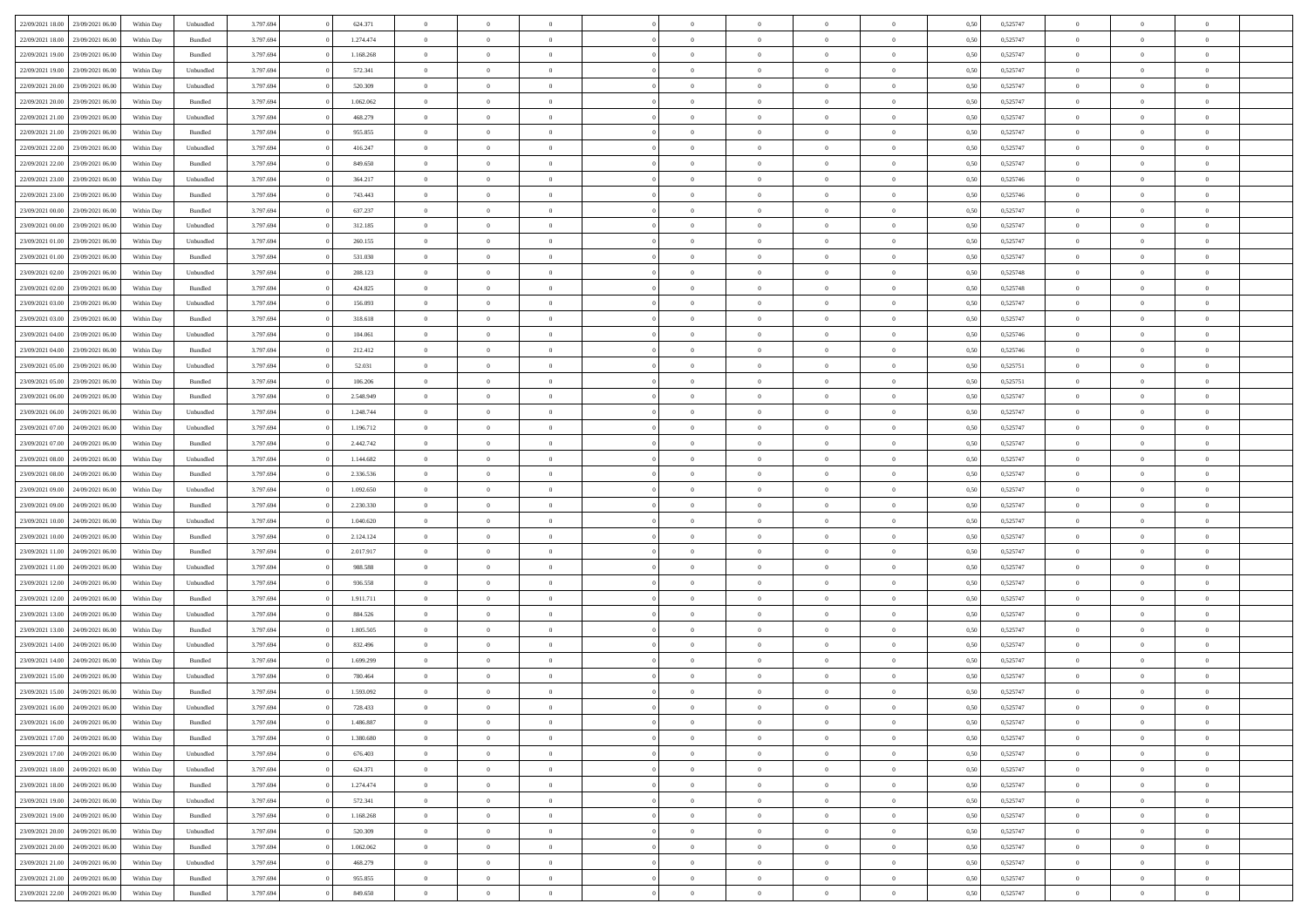| 23/09/2021 22:00 24/09/2021 06:00    | Within Day | Unbundled         | 3.797.694 | 416.247   | $\overline{0}$ | $\overline{0}$ |                | $\overline{0}$ | $\theta$       |                | $\theta$       | 0,50 | 0,525747 | $\theta$       | $\theta$       | $\overline{0}$ |  |
|--------------------------------------|------------|-------------------|-----------|-----------|----------------|----------------|----------------|----------------|----------------|----------------|----------------|------|----------|----------------|----------------|----------------|--|
|                                      |            |                   |           |           |                |                |                |                |                |                |                |      |          |                |                |                |  |
| 23/09/2021 23:00<br>24/09/2021 06.00 | Within Day | Unbundled         | 3.797.69  | 364.217   | $\bf{0}$       | $\bf{0}$       | $\bf{0}$       | $\overline{0}$ | $\overline{0}$ | $\overline{0}$ | $\bf{0}$       | 0,50 | 0,525746 | $\,$ 0 $\,$    | $\bf{0}$       | $\overline{0}$ |  |
| 23/09/2021 23:00<br>24/09/2021 06:00 | Within Day | Bundled           | 3.797.694 | 743.443   | $\overline{0}$ | $\bf{0}$       | $\overline{0}$ | $\bf{0}$       | $\bf{0}$       | $\overline{0}$ | $\bf{0}$       | 0.50 | 0,525746 | $\bf{0}$       | $\overline{0}$ | $\overline{0}$ |  |
| 24/09/2021 00:00<br>24/09/2021 06:00 | Within Day | Unbundled         | 3.797.694 | 312.185   | $\overline{0}$ | $\overline{0}$ | $\overline{0}$ | $\overline{0}$ | $\theta$       | $\overline{0}$ | $\bf{0}$       | 0,50 | 0,525747 | $\,$ 0 $\,$    | $\theta$       | $\overline{0}$ |  |
|                                      |            |                   |           |           |                | $\overline{0}$ |                |                |                |                |                |      |          |                | $\theta$       |                |  |
| 24/09/2021 00:00<br>24/09/2021 06.00 | Within Day | Bundled           | 3.797.69  | 637.237   | $\overline{0}$ |                | $\bf{0}$       | $\overline{0}$ | $\theta$       | $\overline{0}$ | $\bf{0}$       | 0,50 | 0,525747 | $\,$ 0 $\,$    |                | $\overline{0}$ |  |
| 24/09/2021 01:00<br>24/09/2021 06:00 | Within Day | Unbundled         | 3.797.694 | 260,155   | $\overline{0}$ | $\overline{0}$ | $\overline{0}$ | $\bf{0}$       | $\overline{0}$ | $\theta$       | $\bf{0}$       | 0.50 | 0.525747 | $\,$ 0 $\,$    | $\theta$       | $\overline{0}$ |  |
| 24/09/2021 01:00<br>24/09/2021 06:00 | Within Day | Bundled           | 3.797.694 | 531.030   | $\bf{0}$       | $\overline{0}$ | $\overline{0}$ | $\overline{0}$ | $\overline{0}$ | $\overline{0}$ | $\bf{0}$       | 0,50 | 0,525747 | $\,$ 0 $\,$    | $\theta$       | $\overline{0}$ |  |
| 24/09/2021 02:00<br>24/09/2021 06.00 | Within Day | Unbundled         | 3.797.694 | 208.123   | $\bf{0}$       | $\overline{0}$ | $\bf{0}$       | $\overline{0}$ | $\overline{0}$ | $\overline{0}$ | $\bf{0}$       | 0,50 | 0,525748 | $\,$ 0 $\,$    | $\bf{0}$       | $\overline{0}$ |  |
| 24/09/2021 02:00<br>24/09/2021 06:00 | Within Day | Bundled           | 3.797.694 | 424.825   | $\overline{0}$ | $\bf{0}$       | $\overline{0}$ | $\bf{0}$       | $\overline{0}$ | $\overline{0}$ | $\bf{0}$       | 0.50 | 0.525748 | $\bf{0}$       | $\overline{0}$ | $\overline{0}$ |  |
|                                      |            |                   |           |           |                |                |                |                |                |                |                |      |          |                |                |                |  |
| 24/09/2021 03:00<br>24/09/2021 06:00 | Within Day | Unbundled         | 3.797.694 | 156.093   | $\bf{0}$       | $\bf{0}$       | $\overline{0}$ | $\overline{0}$ | $\overline{0}$ | $\overline{0}$ | $\bf{0}$       | 0,50 | 0,525747 | $\,$ 0 $\,$    | $\bf{0}$       | $\overline{0}$ |  |
| 24/09/2021 03:00<br>24/09/2021 06.00 | Within Day | Bundled           | 3.797.69  | 318.618   | $\bf{0}$       | $\overline{0}$ | $\bf{0}$       | $\bf{0}$       | $\bf{0}$       | $\overline{0}$ | $\bf{0}$       | 0,50 | 0,525747 | $\,$ 0 $\,$    | $\bf{0}$       | $\overline{0}$ |  |
| 24/09/2021 04:00<br>24/09/2021 06:00 | Within Day | Bundled           | 3.797.694 | 212.412   | $\overline{0}$ | $\bf{0}$       | $\overline{0}$ | $\bf{0}$       | $\bf{0}$       | $\overline{0}$ | $\bf{0}$       | 0.50 | 0,525746 | $\bf{0}$       | $\overline{0}$ | $\overline{0}$ |  |
| 24/09/2021 04:00<br>24/09/2021 06:00 | Within Day | Unbundled         | 3.797.694 | 104.061   | $\overline{0}$ | $\overline{0}$ | $\overline{0}$ | $\overline{0}$ | $\theta$       | $\overline{0}$ | $\bf{0}$       | 0,50 | 0,525746 | $\,$ 0 $\,$    | $\theta$       | $\overline{0}$ |  |
| 24/09/2021 05:00<br>24/09/2021 06.00 | Within Day | Unbundled         | 3.797.69  | 52.031    | $\bf{0}$       | $\overline{0}$ | $\bf{0}$       | $\overline{0}$ | $\bf{0}$       | $\overline{0}$ | $\bf{0}$       | 0,50 | 0,525751 | $\,$ 0 $\,$    | $\bf{0}$       | $\overline{0}$ |  |
|                                      |            |                   |           |           |                |                |                |                |                |                |                |      |          |                |                |                |  |
| 24/09/2021 05:00<br>24/09/2021 06:00 | Within Day | Bundled           | 3.797.694 | 106,206   | $\overline{0}$ | $\overline{0}$ | $\overline{0}$ | $\bf{0}$       | $\bf{0}$       | $\theta$       | $\bf{0}$       | 0.50 | 0,525751 | $\theta$       | $\theta$       | $\overline{0}$ |  |
| 24/09/2021 06:00<br>25/09/2021 06:00 | Within Day | Unbundled         | 3.797.694 | 1.248.744 | $\bf{0}$       | $\overline{0}$ | $\overline{0}$ | $\overline{0}$ | $\overline{0}$ | $\overline{0}$ | $\bf{0}$       | 0,50 | 0,525747 | $\theta$       | $\theta$       | $\overline{0}$ |  |
| 24/09/2021 06:00<br>25/09/2021 06.00 | Within Day | Bundled           | 3.797.694 | 2.548.949 | $\bf{0}$       | $\overline{0}$ | $\bf{0}$       | $\overline{0}$ | $\bf{0}$       | $\overline{0}$ | $\bf{0}$       | 0,50 | 0,525747 | $\,$ 0 $\,$    | $\bf{0}$       | $\overline{0}$ |  |
| 24/09/2021 07:00<br>25/09/2021 06:00 | Within Day | Unbundled         | 3.797.694 | 1.196.712 | $\overline{0}$ | $\bf{0}$       | $\overline{0}$ | $\bf{0}$       | $\overline{0}$ | $\overline{0}$ | $\bf{0}$       | 0.50 | 0.525747 | $\bf{0}$       | $\overline{0}$ | $\overline{0}$ |  |
| 24/09/2021 07:00<br>25/09/2021 06:00 | Within Day | Bundled           | 3.797.694 | 2.442.742 | $\bf{0}$       | $\bf{0}$       | $\overline{0}$ | $\overline{0}$ | $\overline{0}$ | $\overline{0}$ | $\bf{0}$       | 0,50 | 0,525747 | $\,$ 0 $\,$    | $\bf{0}$       | $\overline{0}$ |  |
|                                      |            |                   |           |           | $\bf{0}$       | $\bf{0}$       |                |                | $\overline{0}$ | $\overline{0}$ |                |      |          | $\,$ 0 $\,$    | $\bf{0}$       | $\overline{0}$ |  |
| 24/09/2021 08:00<br>25/09/2021 06.00 | Within Day | Unbundled         | 3.797.69  | 1.144.682 |                |                | $\bf{0}$       | $\bf{0}$       |                |                | $\bf{0}$       | 0,50 | 0,525747 |                |                |                |  |
| 24/09/2021 08:00<br>25/09/2021 06:00 | Within Day | Bundled           | 3.797.694 | 2.336.536 | $\overline{0}$ | $\bf{0}$       | $\overline{0}$ | $\overline{0}$ | $\bf{0}$       | $\overline{0}$ | $\bf{0}$       | 0.50 | 0,525747 | $\bf{0}$       | $\overline{0}$ | $\bf{0}$       |  |
| 24/09/2021 09:00<br>25/09/2021 06:00 | Within Day | Bundled           | 3.797.694 | 2.230.330 | $\overline{0}$ | $\overline{0}$ | $\overline{0}$ | $\overline{0}$ | $\theta$       | $\overline{0}$ | $\bf{0}$       | 0,50 | 0,525747 | $\,$ 0 $\,$    | $\theta$       | $\overline{0}$ |  |
| 24/09/2021 09:00<br>25/09/2021 06.00 | Within Day | Unbundled         | 3.797.69  | 1.092.650 | $\bf{0}$       | $\overline{0}$ | $\bf{0}$       | $\bf{0}$       | $\overline{0}$ | $\overline{0}$ | $\bf{0}$       | 0,50 | 0,525747 | $\,$ 0 $\,$    | $\bf{0}$       | $\overline{0}$ |  |
| 24/09/2021 10:00<br>25/09/2021 06:00 | Within Day | Unbundled         | 3.797.694 | 1.040.620 | $\overline{0}$ | $\overline{0}$ | $\overline{0}$ | $\bf{0}$       | $\overline{0}$ | $\theta$       | $\bf{0}$       | 0.50 | 0.525747 | $\bf{0}$       | $\theta$       | $\overline{0}$ |  |
| 24/09/2021 10:00<br>25/09/2021 06:00 | Within Day | Bundled           | 3.797.694 | 2.124.124 | $\bf{0}$       | $\overline{0}$ | $\overline{0}$ | $\overline{0}$ | $\overline{0}$ | $\overline{0}$ | $\bf{0}$       | 0,50 | 0,525747 | $\,$ 0 $\,$    | $\theta$       | $\overline{0}$ |  |
| 25/09/2021 06.00                     | Within Day | Unbundled         | 3.797.694 | 988.588   | $\bf{0}$       | $\overline{0}$ | $\bf{0}$       | $\overline{0}$ | $\bf{0}$       | $\overline{0}$ | $\bf{0}$       | 0,50 | 0,525747 | $\,$ 0 $\,$    | $\theta$       | $\overline{0}$ |  |
| 24/09/2021 11:00                     |            |                   |           |           |                |                |                |                |                |                |                |      |          |                |                |                |  |
| 24/09/2021 11:00<br>25/09/2021 06:00 | Within Day | Bundled           | 3.797.694 | 2.017.917 | $\overline{0}$ | $\bf{0}$       | $\overline{0}$ | $\bf{0}$       | $\overline{0}$ | $\overline{0}$ | $\bf{0}$       | 0.50 | 0.525747 | $\bf{0}$       | $\overline{0}$ | $\overline{0}$ |  |
| 24/09/2021 12:00<br>25/09/2021 06:00 | Within Day | Unbundled         | 3.797.694 | 936.558   | $\overline{0}$ | $\bf{0}$       | $\overline{0}$ | $\overline{0}$ | $\overline{0}$ | $\overline{0}$ | $\bf{0}$       | 0,50 | 0,525747 | $\,$ 0 $\,$    | $\bf{0}$       | $\overline{0}$ |  |
| 24/09/2021 12:00<br>25/09/2021 06.00 | Within Day | Bundled           | 3.797.69  | 1.911.711 | $\bf{0}$       | $\bf{0}$       | $\bf{0}$       | $\bf{0}$       | $\overline{0}$ | $\overline{0}$ | $\bf{0}$       | 0,50 | 0,525747 | $\,$ 0 $\,$    | $\bf{0}$       | $\overline{0}$ |  |
| 24/09/2021 13:00<br>25/09/2021 06:00 | Within Day | Unbundled         | 3.797.694 | 884.526   | $\overline{0}$ | $\bf{0}$       | $\overline{0}$ | $\bf{0}$       | $\bf{0}$       | $\overline{0}$ | $\bf{0}$       | 0.50 | 0,525747 | $\bf{0}$       | $\overline{0}$ | $\overline{0}$ |  |
| 24/09/2021 13:00<br>25/09/2021 06:00 | Within Day | Bundled           | 3.797.694 | 1.805.505 | $\overline{0}$ | $\overline{0}$ | $\overline{0}$ | $\overline{0}$ | $\overline{0}$ | $\overline{0}$ | $\bf{0}$       | 0.50 | 0,525747 | $\theta$       | $\theta$       | $\overline{0}$ |  |
|                                      |            |                   |           |           |                | $\overline{0}$ |                |                | $\,$ 0 $\,$    | $\overline{0}$ |                |      |          |                |                | $\overline{0}$ |  |
| 24/09/2021 14:00<br>25/09/2021 06.00 | Within Day | Unbundled         | 3.797.694 | 832.496   | $\bf{0}$       |                | $\bf{0}$       | $\bf{0}$       |                |                | $\bf{0}$       | 0,50 | 0,525747 | $\,$ 0 $\,$    | $\bf{0}$       |                |  |
| 24/09/2021 14:00<br>25/09/2021 06:00 | Within Day | Bundled           | 3.797.694 | 1.699.299 | $\overline{0}$ | $\overline{0}$ | $\overline{0}$ | $\bf{0}$       | $\bf{0}$       | $\overline{0}$ | $\bf{0}$       | 0.50 | 0.525747 | $\,$ 0 $\,$    | $\theta$       | $\overline{0}$ |  |
| 24/09/2021 15:00<br>25/09/2021 06:00 | Within Day | Bundled           | 3.797.694 | 1.593.092 | $\overline{0}$ | $\overline{0}$ | $\overline{0}$ | $\overline{0}$ | $\overline{0}$ | $\overline{0}$ | $\overline{0}$ | 0.50 | 0,525747 | $\theta$       | $\theta$       | $\overline{0}$ |  |
| 24/09/2021 15:00<br>25/09/2021 06.00 | Within Day | Unbundled         | 3.797.694 | 780.464   | $\bf{0}$       | $\overline{0}$ | $\bf{0}$       | $\bf{0}$       | $\bf{0}$       | $\overline{0}$ | $\bf{0}$       | 0,50 | 0,525747 | $\,$ 0 $\,$    | $\bf{0}$       | $\overline{0}$ |  |
| 24/09/2021 16:00<br>25/09/2021 06:00 | Within Day | Unbundled         | 3.797.694 | 728.433   | $\overline{0}$ | $\bf{0}$       | $\overline{0}$ | $\bf{0}$       | $\overline{0}$ | $\overline{0}$ | $\bf{0}$       | 0.50 | 0.525747 | $\bf{0}$       | $\overline{0}$ | $\overline{0}$ |  |
| 24/09/2021 16:00<br>25/09/2021 06:00 | Within Day | Bundled           | 3.797.694 | 1.486.887 | $\overline{0}$ | $\overline{0}$ | $\overline{0}$ | $\overline{0}$ | $\overline{0}$ | $\overline{0}$ | $\overline{0}$ | 0.50 | 0,525747 | $\theta$       | $\theta$       | $\overline{0}$ |  |
|                                      |            |                   |           |           |                |                |                |                |                |                |                |      |          |                |                |                |  |
| 24/09/2021 17:00<br>25/09/2021 06.00 | Within Day | Unbundled         | 3.797.69  | 676.403   | $\bf{0}$       | $\bf{0}$       | $\bf{0}$       | $\bf{0}$       | $\overline{0}$ | $\overline{0}$ | $\bf{0}$       | 0,50 | 0,525747 | $\,$ 0 $\,$    | $\bf{0}$       | $\overline{0}$ |  |
| 24/09/2021 17:00<br>25/09/2021 06:00 | Within Day | Bundled           | 3.797.694 | 1.380.680 | $\overline{0}$ | $\bf{0}$       | $\overline{0}$ | $\overline{0}$ | $\bf{0}$       | $\overline{0}$ | $\bf{0}$       | 0.50 | 0,525747 | $\bf{0}$       | $\overline{0}$ | $\overline{0}$ |  |
| 24/09/2021 18:00<br>25/09/2021 06:00 | Within Day | Unbundled         | 3.797.694 | 624.371   | $\overline{0}$ | $\overline{0}$ | $\overline{0}$ | $\overline{0}$ | $\overline{0}$ | $\overline{0}$ | $\bf{0}$       | 0.50 | 0,525747 | $\theta$       | $\theta$       | $\overline{0}$ |  |
| 24/09/2021 18:00<br>25/09/2021 06.00 | Within Day | Bundled           | 3.797.694 | 1.274.474 | $\bf{0}$       | $\bf{0}$       | $\bf{0}$       | $\bf{0}$       | $\overline{0}$ | $\overline{0}$ | $\bf{0}$       | 0,50 | 0,525747 | $\,$ 0 $\,$    | $\bf{0}$       | $\overline{0}$ |  |
| 24/09/2021 19:00<br>25/09/2021 06.00 | Within Day | Unbundled         | 3.797.694 | 572.341   | $\overline{0}$ | $\overline{0}$ | $\Omega$       | $\overline{0}$ | $\overline{0}$ | $\Omega$       | $\bf{0}$       | 0.50 | 0,525747 | $\bf{0}$       | $\theta$       | $\overline{0}$ |  |
| 24/09/2021 19:00<br>25/09/2021 06:00 | Within Day | Bundled           | 3.797.694 | 1.168.268 | $\overline{0}$ | $\overline{0}$ | $\Omega$       | $\overline{0}$ | $\theta$       | $\Omega$       | $\overline{0}$ | 0.50 | 0,525747 | $\theta$       | $\theta$       | $\overline{0}$ |  |
| 24/09/2021 20:00<br>25/09/2021 06:00 | Within Day | Bundled           | 3.797.694 | 1.062.062 | $\bf{0}$       | $\bf{0}$       | $\overline{0}$ | $\bf{0}$       | $\bf{0}$       | $\overline{0}$ | $\bf{0}$       | 0,50 | 0,525747 | $\,$ 0 $\,$    | $\bf{0}$       | $\overline{0}$ |  |
|                                      |            |                   |           |           |                |                |                |                |                |                |                |      |          |                |                |                |  |
| 24/09/2021 20:00 25/09/2021 06:00    | Within Day | ${\sf Unbundred}$ | 3.797.694 | 520.309   | $\overline{0}$ | $\Omega$       |                | $\Omega$       | $\Omega$       |                |                | 0,50 | 0,525747 | $\theta$       | $\overline{0}$ |                |  |
| 24/09/2021 21:00 25/09/2021 06:00    | Within Day | Unbundled         | 3.797.694 | 468.279   | $\overline{0}$ | $\overline{0}$ | $\overline{0}$ | $\overline{0}$ | $\overline{0}$ | $\overline{0}$ | $\bf{0}$       | 0,50 | 0,525747 | $\theta$       | $\overline{0}$ | $\overline{0}$ |  |
| 24/09/2021 21.00<br>25/09/2021 06:00 | Within Day | Bundled           | 3.797.694 | 955.855   | $\overline{0}$ | $\bf{0}$       | $\overline{0}$ | $\overline{0}$ | $\bf{0}$       | $\overline{0}$ | $\bf{0}$       | 0,50 | 0,525747 | $\bf{0}$       | $\overline{0}$ | $\bf{0}$       |  |
| 24/09/2021 22:00 25/09/2021 06:00    | Within Day | Unbundled         | 3.797.694 | 416.247   | $\overline{0}$ | $\overline{0}$ | $\overline{0}$ | $\overline{0}$ | $\mathbf{0}$   | $\overline{0}$ | $\,$ 0 $\,$    | 0.50 | 0,525747 | $\overline{0}$ | $\bf{0}$       | $\bf{0}$       |  |
| 24/09/2021 22:00 25/09/2021 06:00    | Within Day | Bundled           | 3.797.694 | 849.650   | $\overline{0}$ | $\overline{0}$ | $\overline{0}$ | $\overline{0}$ | $\overline{0}$ | $\overline{0}$ | $\bf{0}$       | 0,50 | 0,525747 | $\overline{0}$ | $\theta$       | $\overline{0}$ |  |
| 24/09/2021 23:00<br>25/09/2021 06:00 | Within Day | Unbundled         | 3.797.694 | 364.217   | $\overline{0}$ | $\bf{0}$       | $\overline{0}$ | $\overline{0}$ | $\bf{0}$       | $\overline{0}$ | $\bf{0}$       | 0,50 | 0,525746 | $\bf{0}$       | $\overline{0}$ | $\overline{0}$ |  |
|                                      |            |                   |           |           |                |                |                |                |                |                |                |      |          |                |                |                |  |
| 24/09/2021 23:00<br>25/09/2021 06:00 | Within Day | Bundled           | 3.797.694 | 743.443   | $\overline{0}$ | $\bf{0}$       | $\overline{0}$ | $\overline{0}$ | $\bf{0}$       | $\overline{0}$ | $\bf{0}$       | 0.50 | 0.525746 | $\,$ 0 $\,$    | $\overline{0}$ | $\,$ 0         |  |
| 25/09/2021 00:00<br>25/09/2021 06:00 | Within Day | Unbundled         | 3.797.694 | 312.185   | $\overline{0}$ | $\overline{0}$ | $\overline{0}$ | $\overline{0}$ | $\overline{0}$ | $\overline{0}$ | $\bf{0}$       | 0,50 | 0,525747 | $\overline{0}$ | $\theta$       | $\overline{0}$ |  |
| 25/09/2021 06:00<br>25/09/2021 00:00 | Within Day | Bundled           | 3.797.694 | 637.237   | $\overline{0}$ | $\overline{0}$ | $\overline{0}$ | $\overline{0}$ | $\overline{0}$ | $\overline{0}$ | $\bf{0}$       | 0,50 | 0,525747 | $\bf{0}$       | $\overline{0}$ | $\,$ 0         |  |
| 25/09/2021 01:00 25/09/2021 06:00    | Within Day | Unbundled         | 3.797.694 | 260.155   | $\overline{0}$ | $\overline{0}$ | $\overline{0}$ | $\overline{0}$ | $\overline{0}$ | $\overline{0}$ | $\bf{0}$       | 0.50 | 0.525747 | $\mathbf{0}$   | $\bf{0}$       | $\,$ 0         |  |
| 25/09/2021 01:00 25/09/2021 06:00    | Within Day | Bundled           | 3.797.694 | 531.030   | $\overline{0}$ | $\overline{0}$ | $\overline{0}$ | $\overline{0}$ | $\overline{0}$ | $\overline{0}$ | $\bf{0}$       | 0,50 | 0,525747 | $\overline{0}$ | $\overline{0}$ | $\overline{0}$ |  |
|                                      |            |                   |           |           |                |                |                |                |                |                |                |      |          |                |                |                |  |
| 25/09/2021 02:00<br>25/09/2021 06:00 | Within Day | Bundled           | 3.797.694 | 424.825   | $\overline{0}$ | $\bf{0}$       | $\overline{0}$ | $\overline{0}$ | $\overline{0}$ | $\overline{0}$ | $\bf{0}$       | 0,50 | 0,525748 | $\bf{0}$       | $\overline{0}$ | $\bf{0}$       |  |
| 25/09/2021 02:00 25/09/2021 06:00    | Within Day | ${\sf Unbundred}$ | 3.797.694 | 208.123   | $\,$ 0 $\,$    | $\bf{0}$       | $\overline{0}$ | $\overline{0}$ | $\,$ 0 $\,$    | $\,$ 0 $\,$    | $\,$ 0 $\,$    | 0,50 | 0,525748 | $\,$ 0 $\,$    | $\,$ 0 $\,$    | $\,$ 0 $\,$    |  |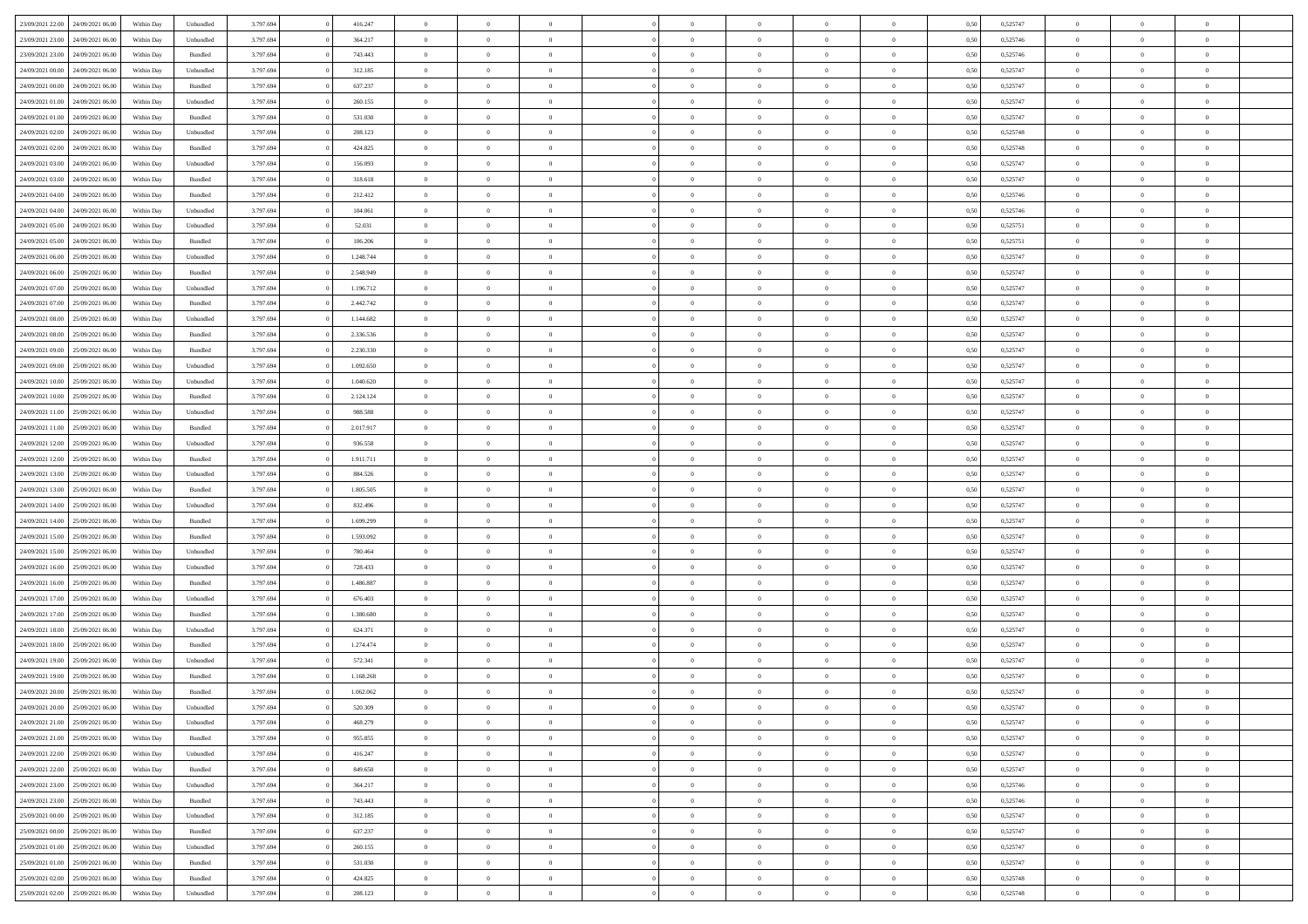| 25/09/2021 03:00                  | 25/09/2021 06:00 | Within Day | Unbundled          | 3.797.694 | 156.093   | $\overline{0}$ | $\theta$                   |                | $\overline{0}$ | $\bf{0}$                   | $\overline{0}$ | $\theta$       | 0,50 | 0,525747 | $\theta$             | $\theta$       | $\overline{0}$ |  |
|-----------------------------------|------------------|------------|--------------------|-----------|-----------|----------------|----------------------------|----------------|----------------|----------------------------|----------------|----------------|------|----------|----------------------|----------------|----------------|--|
|                                   |                  |            |                    |           |           | $\overline{0}$ |                            | $\overline{0}$ |                |                            |                |                |      |          |                      |                | $\overline{0}$ |  |
| 25/09/2021 03:00                  | 25/09/2021 06.00 | Within Day | Bundled            | 3.797.694 | 318.618   |                | $\overline{0}$             |                | $\overline{0}$ | $\,$ 0                     | $\bf{0}$       | $\bf{0}$       | 0,50 | 0,525747 | $\,$ 0 $\,$          | $\overline{0}$ |                |  |
| 25/09/2021 04:00                  | 25/09/2021 06:00 | Within Day | Unbundled          | 3.797.694 | 104.061   | $\overline{0}$ | $\overline{0}$             | $\overline{0}$ | $\overline{0}$ | $\bf{0}$                   | $\overline{0}$ | $\mathbf{0}$   | 0.50 | 0,525746 | $\overline{0}$       | $\overline{0}$ | $\overline{0}$ |  |
| 25/09/2021 04:00                  | 25/09/2021 06.00 | Within Day | Bundled            | 3.797.694 | 212.412   | $\overline{0}$ | $\overline{0}$             | $\overline{0}$ | $\overline{0}$ | $\,0\,$                    | $\overline{0}$ | $\overline{0}$ | 0,50 | 0,525746 | $\,$ 0 $\,$          | $\overline{0}$ | $\overline{0}$ |  |
| 25/09/2021 05:00                  | 25/09/2021 06.00 | Within Day | Unbundled          | 3.797.694 | 52.031    | $\overline{0}$ | $\theta$                   | $\overline{0}$ | $\overline{0}$ | $\,$ 0                     | $\overline{0}$ | $\bf{0}$       | 0,50 | 0,525751 | $\,$ 0 $\,$          | $\overline{0}$ | $\overline{0}$ |  |
| 25/09/2021 05:00                  | 25/09/2021 06:00 | Within Day | Bundled            | 3.797.694 | 106,206   | $\overline{0}$ | $\overline{0}$             | $\overline{0}$ | $\overline{0}$ | $\bf{0}$                   | $\overline{0}$ | $\bf{0}$       | 0.50 | 0,525751 | $\,0\,$              | $\overline{0}$ | $\overline{0}$ |  |
| 25/09/2021 06:00                  | 26/09/2021 06:00 | Within Day | Unbundled          | 3.797.694 | 1.248.744 | $\overline{0}$ | $\overline{0}$             | $\overline{0}$ | $\overline{0}$ | $\bf{0}$                   | $\overline{0}$ | $\bf{0}$       | 0,50 | 0,525747 | $\,$ 0 $\,$          | $\theta$       | $\overline{0}$ |  |
| 25/09/2021 06:00                  | 26/09/2021 06.00 | Within Day | Bundled            | 3.797.694 | 2.548.949 | $\overline{0}$ | $\overline{0}$             | $\overline{0}$ | $\overline{0}$ | $\,$ 0                     | $\bf{0}$       | $\bf{0}$       | 0,50 | 0,525747 | $\,$ 0 $\,$          | $\overline{0}$ | $\overline{0}$ |  |
| 25/09/2021 07:00                  | 26/09/2021 06:00 | Within Day | Bundled            | 3.797.694 | 2.442.742 | $\overline{0}$ | $\overline{0}$             | $\overline{0}$ | $\overline{0}$ | $\bf{0}$                   | $\overline{0}$ | $\bf{0}$       | 0.50 | 0.525747 | $\bf{0}$             | $\overline{0}$ | $\overline{0}$ |  |
| 25/09/2021 07:00                  | 26/09/2021 06:00 | Within Day | Unbundled          | 3.797.694 | 1.196.712 | $\overline{0}$ | $\overline{0}$             | $\overline{0}$ | $\overline{0}$ | $\bf{0}$                   | $\overline{0}$ | $\bf{0}$       | 0,50 | 0,525747 | $\,$ 0 $\,$          | $\overline{0}$ | $\overline{0}$ |  |
|                                   |                  |            |                    |           |           |                |                            |                |                |                            |                |                |      |          |                      |                |                |  |
| 25/09/2021 08:00                  | 26/09/2021 06.00 | Within Day | Unbundled          | 3.797.694 | 1.144.682 | $\overline{0}$ | $\overline{0}$             | $\overline{0}$ | $\overline{0}$ | $\,$ 0                     | $\bf{0}$       | $\bf{0}$       | 0,50 | 0,525747 | $\,$ 0 $\,$          | $\overline{0}$ | $\overline{0}$ |  |
| 25/09/2021 08:00                  | 26/09/2021 06:00 | Within Day | Bundled            | 3.797.694 | 2.336.536 | $\overline{0}$ | $\overline{0}$             | $\overline{0}$ | $\overline{0}$ | $\bf{0}$                   | $\overline{0}$ | $\mathbf{0}$   | 0.50 | 0,525747 | $\overline{0}$       | $\,$ 0 $\,$    | $\bf{0}$       |  |
| 25/09/2021 09:00                  | 26/09/2021 06:00 | Within Day | Unbundled          | 3.797.694 | 1.092.650 | $\overline{0}$ | $\overline{0}$             | $\overline{0}$ | $\overline{0}$ | $\bf{0}$                   | $\overline{0}$ | $\overline{0}$ | 0,50 | 0,525747 | $\,$ 0 $\,$          | $\overline{0}$ | $\overline{0}$ |  |
| 25/09/2021 09:00                  | 26/09/2021 06.00 | Within Day | Bundled            | 3.797.694 | 2.230.330 | $\overline{0}$ | $\theta$                   | $\overline{0}$ | $\overline{0}$ | $\,$ 0                     | $\overline{0}$ | $\bf{0}$       | 0,50 | 0,525747 | $\,$ 0 $\,$          | $\overline{0}$ | $\overline{0}$ |  |
| 25/09/2021 10:00                  | 26/09/2021 06:00 | Within Day | Unbundled          | 3.797.694 | 1.040.620 | $\overline{0}$ | $\overline{0}$             | $\overline{0}$ | $\overline{0}$ | $\bf{0}$                   | $\overline{0}$ | $\bf{0}$       | 0.50 | 0.525747 | $\theta$             | $\theta$       | $\overline{0}$ |  |
| 25/09/2021 10:00                  | 26/09/2021 06:00 | Within Day | Bundled            | 3.797.694 | 2.124.124 | $\overline{0}$ | $\overline{0}$             | $\overline{0}$ | $\overline{0}$ | $\,$ 0                     | $\overline{0}$ | $\overline{0}$ | 0,50 | 0,525747 | $\,$ 0 $\,$          | $\theta$       | $\overline{0}$ |  |
| 25/09/2021 11:00                  | 26/09/2021 06.00 | Within Day | Unbundled          | 3.797.694 | 988.588   | $\overline{0}$ | $\overline{0}$             | $\overline{0}$ | $\overline{0}$ | $\,$ 0                     | $\overline{0}$ | $\bf{0}$       | 0,50 | 0,525747 | $\,$ 0 $\,$          | $\overline{0}$ | $\overline{0}$ |  |
| 25/09/2021 11:00                  | 26/09/2021 06:00 | Within Day | Bundled            | 3.797.694 | 2.017.917 | $\overline{0}$ | $\overline{0}$             | $\overline{0}$ | $\overline{0}$ | $\bf{0}$                   | $\overline{0}$ | $\mathbf{0}$   | 0.50 | 0.525747 | $\bf{0}$             | $\overline{0}$ | $\bf{0}$       |  |
| 25/09/2021 12:00                  | 26/09/2021 06:00 | Within Day | Unbundled          | 3.797.694 | 936.558   | $\overline{0}$ | $\overline{0}$             | $\overline{0}$ | $\overline{0}$ | $\bf{0}$                   | $\overline{0}$ | $\bf{0}$       | 0,50 | 0,525747 | $\,$ 0 $\,$          | $\overline{0}$ | $\overline{0}$ |  |
| 25/09/2021 12:00                  | 26/09/2021 06.00 | Within Day | Bundled            | 3.797.694 | 1.911.711 | $\overline{0}$ | $\overline{0}$             | $\overline{0}$ | $\overline{0}$ | $\bf{0}$                   | $\bf{0}$       | $\bf{0}$       | 0,50 | 0,525747 | $\,$ 0 $\,$          | $\overline{0}$ | $\overline{0}$ |  |
| 25/09/2021 13:00                  | 26/09/2021 06:00 | Within Day | $\mathbf B$ undled | 3.797.694 | 1.805.505 | $\overline{0}$ | $\overline{0}$             | $\overline{0}$ | $\overline{0}$ | $\bf{0}$                   | $\overline{0}$ | $\mathbf{0}$   | 0.50 | 0,525747 | $\,$ 0 $\,$          | $\,$ 0 $\,$    | $\overline{0}$ |  |
|                                   |                  |            |                    |           |           |                | $\overline{0}$             |                |                |                            |                |                |      |          |                      |                |                |  |
| 25/09/2021 13:00                  | 26/09/2021 06:00 | Within Day | Unbundled          | 3.797.694 | 884.526   | $\overline{0}$ |                            | $\overline{0}$ | $\overline{0}$ | $\bf{0}$                   | $\overline{0}$ | $\overline{0}$ | 0,50 | 0,525747 | $\,$ 0 $\,$          | $\overline{0}$ | $\overline{0}$ |  |
| 25/09/2021 14:00                  | 26/09/2021 06.00 | Within Day | Unbundled          | 3.797.694 | 832.496   | $\overline{0}$ | $\overline{0}$             | $\overline{0}$ | $\overline{0}$ | $\,$ 0                     | $\overline{0}$ | $\bf{0}$       | 0,50 | 0,525747 | $\,$ 0 $\,$          | $\overline{0}$ | $\overline{0}$ |  |
| 25/09/2021 14:00                  | 26/09/2021 06:00 | Within Day | Bundled            | 3.797.694 | 1.699.299 | $\overline{0}$ | $\overline{0}$             | $\overline{0}$ | $\overline{0}$ | $\bf{0}$                   | $\overline{0}$ | $\bf{0}$       | 0.50 | 0.525747 | $\,0\,$              | $\overline{0}$ | $\overline{0}$ |  |
| 25/09/2021 15:00                  | 26/09/2021 06:00 | Within Day | Bundled            | 3.797.694 | 1.593.092 | $\overline{0}$ | $\overline{0}$             | $\overline{0}$ | $\overline{0}$ | $\,$ 0                     | $\overline{0}$ | $\overline{0}$ | 0,50 | 0,525747 | $\,$ 0 $\,$          | $\theta$       | $\overline{0}$ |  |
| 25/09/2021 15:00                  | 26/09/2021 06.00 | Within Day | Unbundled          | 3.797.694 | 780.464   | $\overline{0}$ | $\theta$                   | $\overline{0}$ | $\overline{0}$ | $\,$ 0                     | $\overline{0}$ | $\bf{0}$       | 0,50 | 0,525747 | $\,$ 0 $\,$          | $\overline{0}$ | $\overline{0}$ |  |
| 25/09/2021 16:00                  | 26/09/2021 06:00 | Within Day | Bundled            | 3.797.694 | 1.486.887 | $\overline{0}$ | $\overline{0}$             | $\overline{0}$ | $\overline{0}$ | $\bf{0}$                   | $\overline{0}$ | $\bf{0}$       | 0.50 | 0.525747 | $\bf{0}$             | $\overline{0}$ | $\bf{0}$       |  |
| 25/09/2021 16:00                  | 26/09/2021 06:00 | Within Day | Unbundled          | 3.797.694 | 728.433   | $\overline{0}$ | $\overline{0}$             | $\overline{0}$ | $\overline{0}$ | $\bf{0}$                   | $\overline{0}$ | $\bf{0}$       | 0,50 | 0,525747 | $\,$ 0 $\,$          | $\overline{0}$ | $\overline{0}$ |  |
| 25/09/2021 17:00                  | 26/09/2021 06.00 | Within Day | Unbundled          | 3.797.694 | 676.403   | $\overline{0}$ | $\overline{0}$             | $\overline{0}$ | $\overline{0}$ | $\bf{0}$                   | $\bf{0}$       | $\bf{0}$       | 0,50 | 0,525747 | $\,$ 0 $\,$          | $\overline{0}$ | $\overline{0}$ |  |
| 25/09/2021 17:00                  | 26/09/2021 06:00 | Within Day | Bundled            | 3.797.694 | 1.380.680 | $\overline{0}$ | $\overline{0}$             | $\overline{0}$ | $\overline{0}$ | $\bf{0}$                   | $\overline{0}$ | $\mathbf{0}$   | 0.50 | 0,525747 | $\overline{0}$       | $\,$ 0 $\,$    | $\bf{0}$       |  |
| 25/09/2021 18:00                  | 26/09/2021 06:00 | Within Dav | Bundled            | 3.797.694 | 1.274.474 | $\overline{0}$ | $\overline{0}$             | $\overline{0}$ | $\overline{0}$ | $\overline{0}$             | $\overline{0}$ | $\overline{0}$ | 0.50 | 0,525747 | $\theta$             | $\overline{0}$ | $\overline{0}$ |  |
| 25/09/2021 18:00                  | 26/09/2021 06.00 | Within Day | Unbundled          | 3.797.694 | 624.371   | $\overline{0}$ | $\overline{0}$             | $\overline{0}$ | $\overline{0}$ | $\,$ 0                     | $\overline{0}$ | $\bf{0}$       | 0,50 | 0,525747 | $\,$ 0 $\,$          | $\overline{0}$ | $\overline{0}$ |  |
| 25/09/2021 19:00                  | 26/09/2021 06:00 |            |                    |           | 572.341   |                | $\overline{0}$             | $\overline{0}$ | $\overline{0}$ | $\bf{0}$                   | $\overline{0}$ |                | 0.50 | 0.525747 | $\,0\,$              | $\theta$       | $\overline{0}$ |  |
|                                   |                  | Within Day | Unbundled          | 3.797.694 |           | $\overline{0}$ |                            |                |                |                            |                | $\bf{0}$       |      |          |                      |                |                |  |
| 25/09/2021 19:00                  | 26/09/2021 06:00 | Within Dav | Bundled            | 3.797.694 | 1.168.268 | $\overline{0}$ | $\overline{0}$             | $\Omega$       | $\overline{0}$ | $\mathbf{0}$               | $\overline{0}$ | $\overline{0}$ | 0.50 | 0,525747 | $\theta$             | $\overline{0}$ | $\overline{0}$ |  |
| 25/09/2021 20:00                  | 26/09/2021 06.00 | Within Day | Unbundled          | 3.797.694 | 520.309   | $\overline{0}$ | $\overline{0}$             | $\overline{0}$ | $\overline{0}$ | $\,$ 0                     | $\bf{0}$       | $\bf{0}$       | 0,50 | 0,525747 | $\,$ 0 $\,$          | $\overline{0}$ | $\overline{0}$ |  |
| 25/09/2021 20:00                  | 26/09/2021 06:00 | Within Day | Bundled            | 3.797.694 | 1.062.062 | $\overline{0}$ | $\overline{0}$             | $\overline{0}$ | $\overline{0}$ | $\bf{0}$                   | $\overline{0}$ | $\mathbf{0}$   | 0.50 | 0.525747 | $\bf{0}$             | $\overline{0}$ | $\bf{0}$       |  |
| 25/09/2021 21:00                  | 26/09/2021 06:00 | Within Dav | Unbundled          | 3.797.694 | 468.279   | $\overline{0}$ | $\overline{0}$             | $\overline{0}$ | $\overline{0}$ | $\overline{0}$             | $\overline{0}$ | $\overline{0}$ | 0,50 | 0,525747 | $\theta$             | $\overline{0}$ | $\overline{0}$ |  |
| 25/09/2021 21:00                  | 26/09/2021 06.00 | Within Day | Bundled            | 3.797.694 | 955.855   | $\overline{0}$ | $\overline{0}$             | $\overline{0}$ | $\bf{0}$       | $\bf{0}$                   | $\bf{0}$       | $\bf{0}$       | 0,50 | 0,525747 | $\,$ 0 $\,$          | $\overline{0}$ | $\overline{0}$ |  |
| 25/09/2021 22:00                  | 26/09/2021 06:00 | Within Day | Unbundled          | 3.797.694 | 416.247   | $\overline{0}$ | $\overline{0}$             | $\overline{0}$ | $\overline{0}$ | $\bf{0}$                   | $\overline{0}$ | $\mathbf{0}$   | 0.50 | 0,525747 | $\,$ 0 $\,$          | $\,$ 0 $\,$    | $\bf{0}$       |  |
| 25/09/2021 22:00                  | 26/09/2021 06:00 | Within Dav | Bundled            | 3.797.694 | 849.650   | $\overline{0}$ | $\overline{0}$             | $\theta$       | $\overline{0}$ | $\mathbf{0}$               | $\overline{0}$ | $\overline{0}$ | 0.50 | 0,525747 | $\theta$             | $\overline{0}$ | $\overline{0}$ |  |
| 25/09/2021 23:00                  | 26/09/2021 06.00 | Within Day | Unbundled          | 3.797.694 | 364.217   | $\overline{0}$ | $\overline{0}$             | $\overline{0}$ | $\overline{0}$ | $\bf{0}$                   | $\overline{0}$ | $\bf{0}$       | 0,50 | 0,525746 | $\,$ 0 $\,$          | $\overline{0}$ | $\overline{0}$ |  |
| 25/09/2021 23:00                  | 26/09/2021 06:00 | Within Day | Bundled            | 3.797.694 | 743.443   | $\overline{0}$ | $\overline{0}$             | $\overline{0}$ | $\overline{0}$ | $\overline{0}$             | $\Omega$       | $\overline{0}$ | 0.50 | 0,525746 | $\,0\,$              | $\theta$       | $\overline{0}$ |  |
| 26/09/2021 00:00                  | 26/09/2021 06:00 | Within Dav | Bundled            | 3.797.694 | 637.237   | $\overline{0}$ | $\Omega$                   | $\Omega$       | $\Omega$       | $\bf{0}$                   | $\overline{0}$ | $\overline{0}$ | 0.50 | 0,525747 | $\theta$             | $\overline{0}$ | $\overline{0}$ |  |
| 26/09/2021 00:00                  | 26/09/2021 06:00 | Within Day | Unbundled          | 3.797.694 | 312.185   | $\overline{0}$ | $\overline{0}$             | $\overline{0}$ | $\bf{0}$       | $\,$ 0                     | $\bf{0}$       | $\bf{0}$       | 0,50 | 0,525747 | $\,$ 0 $\,$          | $\overline{0}$ | $\overline{0}$ |  |
| 26/09/2021 01:00                  | 26/09/2021 06:00 |            |                    | 3.797.694 | 531.030   |                |                            |                |                |                            |                |                |      | 0,525747 |                      | $\Omega$       |                |  |
|                                   |                  | Within Day | $\mathbf B$ undled |           |           | $\bf{0}$       | $\theta$<br>$\overline{0}$ |                | $^{\circ}$     | $\Omega$<br>$\overline{0}$ |                |                | 0,50 |          | $\bf{0}$<br>$\theta$ | $\overline{0}$ | $\overline{0}$ |  |
| 26/09/2021 01:00 26/09/2021 06:00 |                  | Within Day | Unbundled          | 3.797.694 | 260.155   | $\overline{0}$ |                            | $\overline{0}$ | $\overline{0}$ |                            | $\overline{0}$ | $\mathbf{0}$   | 0,50 | 0,525747 |                      |                |                |  |
| 26/09/2021 02:00                  | 26/09/2021 06:00 | Within Day | Bundled            | 3.797.694 | 424.825   | $\overline{0}$ | $\overline{0}$             | $\overline{0}$ | $\bf{0}$       | $\overline{0}$             | $\overline{0}$ | $\bf{0}$       | 0,50 | 0,525748 | $\overline{0}$       | $\overline{0}$ | $\bf{0}$       |  |
| 26/09/2021 02:00                  | 26/09/2021 06:00 | Within Day | Unbundled          | 3.797.694 | 208.123   | $\overline{0}$ | $\overline{0}$             | $\overline{0}$ | $\overline{0}$ | $\overline{0}$             | $\overline{0}$ | $\mathbf{0}$   | 0.50 | 0,525748 | $\overline{0}$       | $\bf{0}$       | $\bf{0}$       |  |
| 26/09/2021 03:00                  | 26/09/2021 06:00 | Within Day | Bundled            | 3.797.694 | 318.618   | $\overline{0}$ | $\overline{0}$             | $\overline{0}$ | $\overline{0}$ | $\overline{0}$             | $\overline{0}$ | $\mathbf{0}$   | 0,50 | 0,525747 | $\overline{0}$       | $\theta$       | $\overline{0}$ |  |
| 26/09/2021 03:00                  | 26/09/2021 06:00 | Within Day | Unbundled          | 3.797.694 | 156.093   | $\overline{0}$ | $\overline{0}$             | $\overline{0}$ | $\overline{0}$ | $\bf{0}$                   | $\bf{0}$       | $\bf{0}$       | 0,50 | 0,525747 | $\,$ 0 $\,$          | $\overline{0}$ | $\overline{0}$ |  |
| 26/09/2021 04:00                  | 26/09/2021 06:00 | Within Day | Unbundled          | 3.797.694 | 104.061   | $\overline{0}$ | $\overline{0}$             | $\overline{0}$ | $\overline{0}$ | $\bf{0}$                   | $\overline{0}$ | $\mathbf{0}$   | 0.50 | 0.525746 | $\,$ 0 $\,$          | $\overline{0}$ | $\overline{0}$ |  |
| 26/09/2021 04:00                  | 26/09/2021 06:00 | Within Day | Bundled            | 3.797.694 | 212.412   | $\overline{0}$ | $\overline{0}$             | $\overline{0}$ | $\overline{0}$ | $\overline{0}$             | $\overline{0}$ | $\overline{0}$ | 0,50 | 0,525746 | $\overline{0}$       | $\theta$       | $\overline{0}$ |  |
| 26/09/2021 05:00                  | 26/09/2021 06:00 | Within Day | Unbundled          | 3.797.694 | 52.031    | $\overline{0}$ | $\,$ 0                     | $\overline{0}$ | $\bf{0}$       | $\,$ 0 $\,$                | $\overline{0}$ | $\bf{0}$       | 0,50 | 0,525751 | $\,$ 0 $\,$          | $\overline{0}$ | $\overline{0}$ |  |
| 26/09/2021 05:00                  | 26/09/2021 06:00 | Within Day | Bundled            | 3.797.694 | 106.206   | $\overline{0}$ | $\overline{0}$             | $\overline{0}$ | $\overline{0}$ | $\bf{0}$                   | $\overline{0}$ | $\mathbf{0}$   | 0.50 | 0,525751 | $\mathbf{0}$         | $\bf{0}$       | $\bf{0}$       |  |
| 26/09/2021 06:00                  | 27/09/2021 06:00 | Within Day | Bundled            | 3.797.694 | 2.548.949 | $\overline{0}$ | $\overline{0}$             | $\overline{0}$ | $\overline{0}$ | $\overline{0}$             | $\overline{0}$ | $\overline{0}$ | 0,50 | 0,525747 | $\overline{0}$       | $\overline{0}$ | $\overline{0}$ |  |
| 26/09/2021 06:00                  | 27/09/2021 06:00 | Within Day | Unbundled          | 3.797.694 | 1.248.744 | $\overline{0}$ | $\bf{0}$                   | $\overline{0}$ | $\bf{0}$       | $\bf{0}$                   | $\bf{0}$       | $\bf{0}$       | 0,50 | 0,525747 | $\overline{0}$       | $\overline{0}$ | $\bf{0}$       |  |
|                                   |                  |            |                    |           |           |                |                            |                |                |                            |                |                |      |          |                      |                |                |  |
| 26/09/2021 07:00 27/09/2021 06:00 |                  | Within Day | Unbundled          | 3.797.694 | 1.196.712 | $\,$ 0 $\,$    | $\,$ 0 $\,$                | $\overline{0}$ | $\overline{0}$ | $\,$ 0 $\,$                | $\,$ 0 $\,$    | $\,$ 0 $\,$    | 0,50 | 0,525747 | $\mathbf{0}^-$       | $\,$ 0 $\,$    | $\,$ 0 $\,$    |  |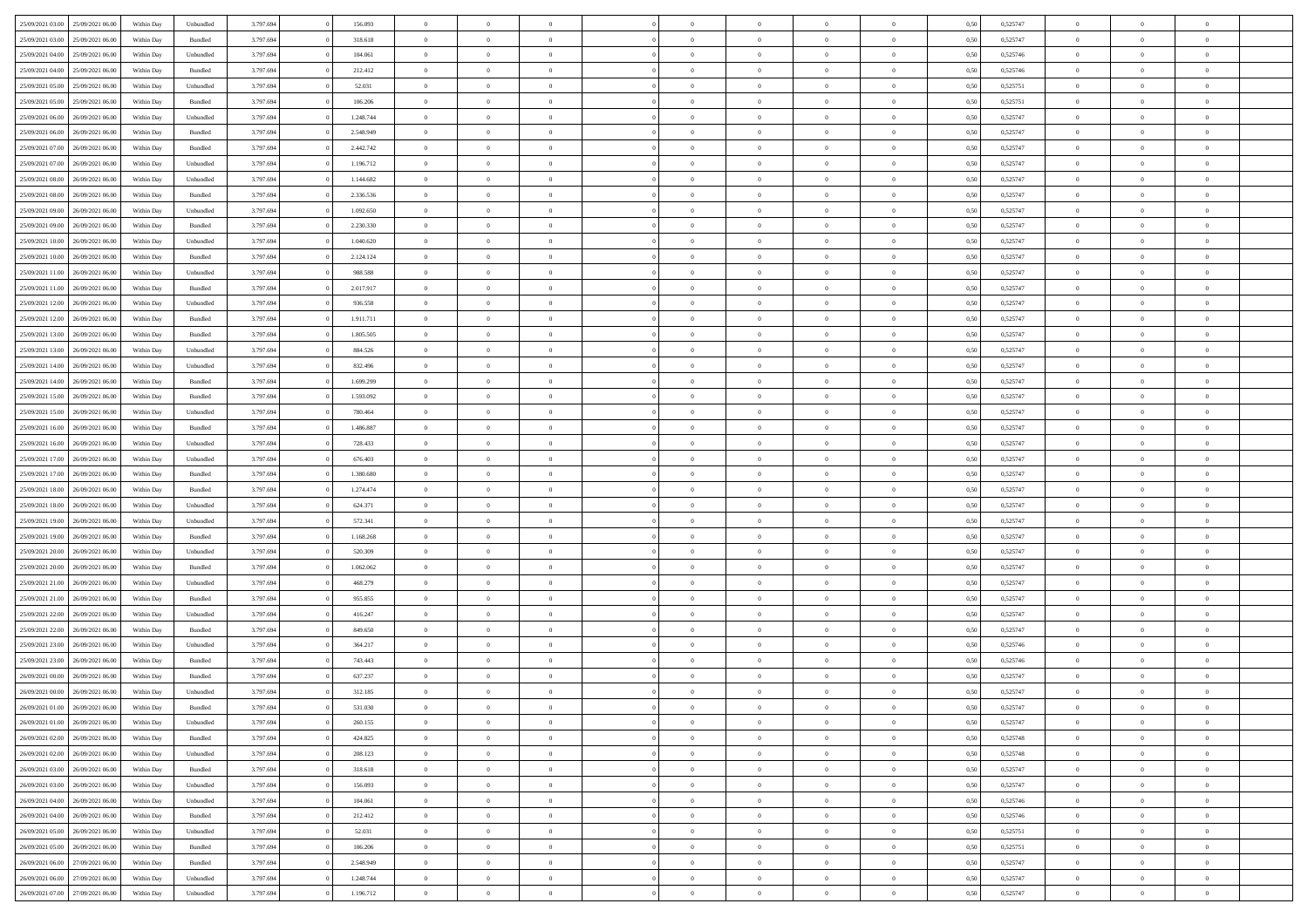| 26/09/2021 07:00 27/09/2021 06:00                        | Within Day | Bundled   | 3.797.694 | 2.442.742 | $\overline{0}$ | $\overline{0}$ | $\Omega$       | $\overline{0}$ | $\theta$       | $\Omega$       | $\overline{0}$ | 0,50 | 0,525747 | $\theta$       | $\theta$       | $\overline{0}$ |  |
|----------------------------------------------------------|------------|-----------|-----------|-----------|----------------|----------------|----------------|----------------|----------------|----------------|----------------|------|----------|----------------|----------------|----------------|--|
| 26/09/2021 08:00<br>27/09/2021 06:00                     | Within Day | Unbundled | 3.797.694 | 1.144.682 | $\overline{0}$ | $\overline{0}$ | $\overline{0}$ | $\overline{0}$ | $\theta$       | $\overline{0}$ | $\bf{0}$       | 0,50 | 0,525747 | $\theta$       | $\theta$       | $\overline{0}$ |  |
| 26/09/2021 08:00<br>27/09/2021 06:00                     | Within Day | Bundled   | 3.797.694 | 2.336.536 | $\overline{0}$ | $\bf{0}$       | $\overline{0}$ | $\overline{0}$ | $\overline{0}$ | $\overline{0}$ | $\bf{0}$       | 0,50 | 0,525747 | $\bf{0}$       | $\overline{0}$ | $\overline{0}$ |  |
| 26/09/2021 09:00<br>27/09/2021 06:00                     | Within Day | Unbundled | 3.797.694 | 1.092.650 | $\overline{0}$ | $\overline{0}$ | $\overline{0}$ | $\overline{0}$ | $\theta$       | $\overline{0}$ | $\overline{0}$ | 0.50 | 0,525747 | $\theta$       | $\theta$       | $\overline{0}$ |  |
| 26/09/2021 09:00<br>27/09/2021 06:00                     | Within Day | Bundled   | 3.797.694 | 2.230.330 | $\overline{0}$ | $\overline{0}$ | $\overline{0}$ | $\overline{0}$ | $\theta$       | $\overline{0}$ | $\bf{0}$       | 0,50 | 0,525747 | $\theta$       | $\theta$       | $\overline{0}$ |  |
| 26/09/2021 11:00<br>27/09/2021 06:00                     | Within Day | Unbundled | 3.797.694 | 988.588   | $\overline{0}$ | $\bf{0}$       | $\overline{0}$ | $\overline{0}$ | $\overline{0}$ | $\overline{0}$ | $\bf{0}$       | 0,50 | 0,525747 | $\overline{0}$ | $\overline{0}$ | $\bf{0}$       |  |
| 26/09/2021 11:00<br>27/09/2021 06.00                     | Within Day | Bundled   | 3.797.694 | 2.017.917 | $\overline{0}$ | $\overline{0}$ | $\overline{0}$ | $\overline{0}$ | $\overline{0}$ | $\overline{0}$ | $\bf{0}$       | 0.5( | 0,525747 | $\theta$       | $\theta$       | $\overline{0}$ |  |
|                                                          |            |           |           |           |                |                |                |                |                |                |                |      |          |                |                |                |  |
| 26/09/2021 12:00<br>27/09/2021 06:00                     | Within Day | Unbundled | 3.797.694 | 936.558   | $\overline{0}$ | $\theta$       | $\overline{0}$ | $\overline{0}$ | $\theta$       | $\overline{0}$ | $\bf{0}$       | 0,50 | 0,525747 | $\theta$       | $\theta$       | $\overline{0}$ |  |
| 26/09/2021 12:00<br>27/09/2021 06:00                     | Within Day | Bundled   | 3.797.694 | 1.911.711 | $\overline{0}$ | $\bf{0}$       | $\overline{0}$ | $\overline{0}$ | $\overline{0}$ | $\overline{0}$ | $\bf{0}$       | 0,50 | 0,525747 | $\bf{0}$       | $\overline{0}$ | $\overline{0}$ |  |
| 26/09/2021 13:00<br>27/09/2021 06:00                     | Within Day | Bundled   | 3.797.694 | 1.805.505 | $\overline{0}$ | $\overline{0}$ | $\overline{0}$ | $\overline{0}$ | $\overline{0}$ | $\overline{0}$ | $\bf{0}$       | 0.50 | 0,525747 | $\theta$       | $\theta$       | $\overline{0}$ |  |
| 26/09/2021 13:00<br>27/09/2021 06:00                     | Within Day | Unbundled | 3.797.694 | 884.526   | $\bf{0}$       | $\overline{0}$ | $\overline{0}$ | $\overline{0}$ | $\theta$       | $\overline{0}$ | $\bf{0}$       | 0,50 | 0,525747 | $\theta$       | $\theta$       | $\overline{0}$ |  |
| 26/09/2021 14:00<br>27/09/2021 06:00                     | Within Day | Unbundled | 3.797.694 | 832.496   | $\overline{0}$ | $\bf{0}$       | $\overline{0}$ | $\overline{0}$ | $\bf{0}$       | $\overline{0}$ | $\bf{0}$       | 0,50 | 0,525747 | $\bf{0}$       | $\overline{0}$ | $\bf{0}$       |  |
| 26/09/2021 14:00<br>27/09/2021 06:00                     | Within Day | Bundled   | 3.797.694 | 1.699.299 | $\overline{0}$ | $\overline{0}$ | $\overline{0}$ | $\overline{0}$ | $\overline{0}$ | $\overline{0}$ | $\overline{0}$ | 0.5( | 0,525747 | $\theta$       | $\theta$       | $\overline{0}$ |  |
| 26/09/2021 15:00<br>27/09/2021 06:00                     | Within Day | Unbundled | 3.797.694 | 780.464   | $\overline{0}$ | $\theta$       | $\overline{0}$ | $\overline{0}$ | $\theta$       | $\overline{0}$ | $\,$ 0 $\,$    | 0,50 | 0,525747 | $\theta$       | $\theta$       | $\overline{0}$ |  |
| 26/09/2021 15:00<br>27/09/2021 06:00                     | Within Day | Bundled   | 3.797.694 | 1.593.092 | $\overline{0}$ | $\bf{0}$       | $\overline{0}$ | $\overline{0}$ | $\overline{0}$ | $\overline{0}$ | $\bf{0}$       | 0,50 | 0,525747 | $\bf{0}$       | $\overline{0}$ | $\bf{0}$       |  |
| 26/09/2021 16:00<br>27/09/2021 06:00                     | Within Day | Unbundled | 3.797.694 | 728.433   | $\overline{0}$ | $\overline{0}$ | $\overline{0}$ | $\overline{0}$ | $\overline{0}$ | $\overline{0}$ | $\overline{0}$ | 0.5( | 0,525747 | $\theta$       | $\overline{0}$ | $\overline{0}$ |  |
| 26/09/2021 16:00<br>27/09/2021 06:00                     | Within Day | Bundled   | 3.797.694 | 1.486.887 | $\overline{0}$ | $\overline{0}$ | $\overline{0}$ | $\overline{0}$ | $\theta$       | $\overline{0}$ | $\bf{0}$       | 0,50 | 0,525747 | $\theta$       | $\theta$       | $\overline{0}$ |  |
| 26/09/2021 17:00<br>27/09/2021 06:00                     | Within Day | Unbundled | 3.797.694 | 676.403   | $\overline{0}$ | $\bf{0}$       | $\overline{0}$ | $\overline{0}$ | $\overline{0}$ | $\overline{0}$ | $\bf{0}$       | 0,50 | 0,525747 | $\bf{0}$       | $\overline{0}$ | $\overline{0}$ |  |
| 26/09/2021 17:00<br>27/09/2021 06:00                     | Within Day | Bundled   | 3.797.694 | 1.380.680 | $\overline{0}$ | $\overline{0}$ | $\overline{0}$ | $\overline{0}$ | $\overline{0}$ | $\overline{0}$ | $\overline{0}$ | 0.50 | 0,525747 | $\theta$       | $\theta$       | $\overline{0}$ |  |
| 26/09/2021 18:00<br>27/09/2021 06:00                     | Within Day | Bundled   | 3.797.694 | 1.274.474 | $\bf{0}$       | $\overline{0}$ | $\overline{0}$ | $\overline{0}$ | $\theta$       | $\overline{0}$ | $\bf{0}$       | 0,50 | 0,525747 | $\theta$       | $\theta$       | $\overline{0}$ |  |
| 26/09/2021 18:00<br>27/09/2021 06:00                     | Within Day | Unbundled | 3.797.694 | 624.371   | $\overline{0}$ | $\bf{0}$       | $\overline{0}$ | $\overline{0}$ | $\bf{0}$       | $\overline{0}$ | $\bf{0}$       | 0,50 | 0,525747 | $\bf{0}$       | $\overline{0}$ | $\bf{0}$       |  |
| 26/09/2021 19:00<br>27/09/2021 06:00                     | Within Day | Unbundled | 3.797.694 | 572.341   | $\overline{0}$ | $\overline{0}$ | $\overline{0}$ | $\overline{0}$ | $\overline{0}$ | $\overline{0}$ | $\overline{0}$ | 0.5( | 0,525747 | $\theta$       | $\overline{0}$ | $\overline{0}$ |  |
|                                                          |            |           |           |           |                |                |                |                |                |                |                |      |          |                |                |                |  |
| 26/09/2021 19:00<br>27/09/2021 06:00                     | Within Day | Bundled   | 3.797.694 | 1.168.268 | $\bf{0}$       | $\theta$       | $\overline{0}$ | $\overline{0}$ | $\theta$       | $\overline{0}$ | $\bf{0}$       | 0,50 | 0,525747 | $\theta$       | $\theta$       | $\overline{0}$ |  |
| 26/09/2021 20:00<br>27/09/2021 06:00                     | Within Day | Unbundled | 3.797.694 | 520.309   | $\overline{0}$ | $\bf{0}$       | $\overline{0}$ | $\overline{0}$ | $\overline{0}$ | $\overline{0}$ | $\bf{0}$       | 0,50 | 0,525747 | $\overline{0}$ | $\overline{0}$ | $\bf{0}$       |  |
| 26/09/2021 20:00<br>27/09/2021 06:00                     | Within Day | Bundled   | 3.797.694 | 1.062.062 | $\overline{0}$ | $\overline{0}$ | $\overline{0}$ | $\overline{0}$ | $\overline{0}$ | $\overline{0}$ | $\overline{0}$ | 0.5( | 0,525747 | $\theta$       | $\theta$       | $\overline{0}$ |  |
| 26/09/2021 21:00<br>27/09/2021 06:00                     | Within Day | Unbundled | 3.797.694 | 468.279   | $\overline{0}$ | $\overline{0}$ | $\overline{0}$ | $\overline{0}$ | $\theta$       | $\overline{0}$ | $\bf{0}$       | 0,50 | 0,525747 | $\theta$       | $\theta$       | $\overline{0}$ |  |
| 26/09/2021 21:00<br>27/09/2021 06:00                     | Within Day | Bundled   | 3.797.694 | 955.855   | $\overline{0}$ | $\bf{0}$       | $\overline{0}$ | $\overline{0}$ | $\overline{0}$ | $\overline{0}$ | $\bf{0}$       | 0,50 | 0,525747 | $\bf{0}$       | $\overline{0}$ | $\overline{0}$ |  |
| 26/09/2021 22:00<br>27/09/2021 06:00                     | Within Day | Unbundled | 3.797.694 | 416.247   | $\overline{0}$ | $\overline{0}$ | $\overline{0}$ | $\overline{0}$ | $\overline{0}$ | $\overline{0}$ | $\overline{0}$ | 0.5( | 0,525747 | $\theta$       | $\theta$       | $\overline{0}$ |  |
| 26/09/2021 22:00<br>27/09/2021 06:00                     | Within Day | Bundled   | 3.797.694 | 849.650   | $\bf{0}$       | $\overline{0}$ | $\overline{0}$ | $\overline{0}$ | $\theta$       | $\overline{0}$ | $\bf{0}$       | 0,50 | 0,525747 | $\,$ 0 $\,$    | $\theta$       | $\overline{0}$ |  |
| 26/09/2021 23:00<br>27/09/2021 06:00                     | Within Day | Unbundled | 3.797.694 | 364.217   | $\overline{0}$ | $\bf{0}$       | $\overline{0}$ | $\overline{0}$ | $\bf{0}$       | $\overline{0}$ | $\bf{0}$       | 0,50 | 0,525746 | $\bf{0}$       | $\overline{0}$ | $\bf{0}$       |  |
| 26/09/2021 23:00<br>27/09/2021 06.00                     | Within Day | Bundled   | 3.797.694 | 743.443   | $\overline{0}$ | $\overline{0}$ | $\Omega$       | $\Omega$       | $\Omega$       | $\Omega$       | $\overline{0}$ | 0,50 | 0,525746 | $\,$ 0 $\,$    | $\overline{0}$ | $\theta$       |  |
| 27/09/2021 00:00<br>27/09/2021 06:00                     | Within Day | Bundled   | 3.797.694 | 637.237   | $\bf{0}$       | $\theta$       | $\overline{0}$ | $\overline{0}$ | $\theta$       | $\overline{0}$ | $\bf{0}$       | 0,50 | 0,525747 | $\theta$       | $\theta$       | $\overline{0}$ |  |
| 27/09/2021 00:00<br>27/09/2021 06:00                     | Within Day | Unbundled | 3.797.694 | 312.185   | $\overline{0}$ | $\bf{0}$       | $\overline{0}$ | $\overline{0}$ | $\overline{0}$ | $\overline{0}$ | $\bf{0}$       | 0,50 | 0,525747 | $\overline{0}$ | $\overline{0}$ | $\bf{0}$       |  |
| 27/09/2021 01:00<br>27/09/2021 06:00                     | Within Day | Unbundled | 3.797.694 | 260.155   | $\overline{0}$ | $\overline{0}$ | $\Omega$       | $\Omega$       | $\overline{0}$ | $\Omega$       | $\overline{0}$ | 0.50 | 0,525747 | $\bf{0}$       | $\theta$       | $\theta$       |  |
| 27/09/2021 01:00<br>27/09/2021 06:00                     | Within Day | Bundled   | 3.797.694 | 531.030   | $\bf{0}$       | $\overline{0}$ | $\overline{0}$ | $\overline{0}$ | $\theta$       | $\overline{0}$ | $\bf{0}$       | 0,50 | 0,525747 | $\theta$       | $\theta$       | $\overline{0}$ |  |
| 27/09/2021 02:00<br>27/09/2021 06.00                     | Within Day | Unbundled | 3.797.694 | 208.123   | $\overline{0}$ | $\bf{0}$       | $\overline{0}$ | $\overline{0}$ | $\overline{0}$ | $\bf{0}$       | $\bf{0}$       | 0,50 | 0,525748 | $\bf{0}$       | $\overline{0}$ | $\overline{0}$ |  |
| 27/09/2021 02:00<br>27/09/2021 06:00                     | Within Day | Bundled   | 3.797.694 | 424.825   | $\overline{0}$ | $\overline{0}$ | $\Omega$       | $\Omega$       | $\Omega$       | $\theta$       | $\overline{0}$ | 0.50 | 0,525748 | $\bf{0}$       | $\theta$       | $\theta$       |  |
| 27/09/2021 03:00<br>27/09/2021 06:00                     | Within Day | Unbundled | 3.797.694 | 156.093   | $\bf{0}$       | $\bf{0}$       | $\overline{0}$ | $\overline{0}$ | $\theta$       | $\overline{0}$ | $\bf{0}$       | 0,50 | 0,525747 | $\,$ 0 $\,$    | $\,$ 0 $\,$    | $\overline{0}$ |  |
| 27/09/2021 03:00<br>27/09/2021 06:00                     | Within Day | Bundled   | 3.797.694 | 318.618   | $\overline{0}$ | $\bf{0}$       | $\overline{0}$ | $\overline{0}$ | $\overline{0}$ | $\overline{0}$ | $\bf{0}$       | 0,50 | 0,525747 | $\bf{0}$       | $\overline{0}$ | $\bf{0}$       |  |
| 27/09/2021 04:00<br>27/09/2021 06.00                     | Within Day | Unbundled | 3.797.694 | 104.061   | $\overline{0}$ | $\overline{0}$ | $\overline{0}$ | $\Omega$       | $\theta$       | $\Omega$       | $\overline{0}$ | 0,50 | 0,525746 | $\bf{0}$       | $\overline{0}$ | $\theta$       |  |
| 27/09/2021 04:00<br>27/09/2021 06:00                     | Within Day | Bundled   | 3.797.694 | 212.412   | $\bf{0}$       | $\theta$       | $\overline{0}$ | $\overline{0}$ | $\theta$       | $\overline{0}$ | $\bf{0}$       | 0,50 | 0,525746 | $\,$ 0 $\,$    | $\theta$       | $\overline{0}$ |  |
| 27/09/2021 05:00<br>27/09/2021 06.00                     | Within Day | Bundled   | 3.797.694 | 106.206   | $\overline{0}$ | $\bf{0}$       | $\overline{0}$ | $\overline{0}$ | $\overline{0}$ | $\overline{0}$ | $\bf{0}$       | 0,50 | 0,525751 | $\overline{0}$ | $\overline{0}$ | $\bf{0}$       |  |
| 27/09/2021 06.00                                         | Within Day | Unbundled | 3.797.694 | 52.031    | $\overline{0}$ | $\Omega$       | $\Omega$       | $\Omega$       | $\Omega$       | $\theta$       | $\overline{0}$ | 0.50 | 0,525751 | $\theta$       | $\overline{0}$ | $\theta$       |  |
| 27/09/2021 05:00<br>27/09/2021 06:00<br>28/09/2021 06:00 | Within Day | Unbundled | 3.797.694 | 1.248.744 | $\bf{0}$       | $\bf{0}$       | $\overline{0}$ | $\overline{0}$ | $\bf{0}$       | $\bf{0}$       | $\bf{0}$       | 0,50 | 0,525747 | $\bf{0}$       | $\,$ 0 $\,$    | $\overline{0}$ |  |
| 27/09/2021 06:00 28/09/2021 06:00                        | Within Day | Bundled   | 3.797.694 | 2.548.949 | $\bf{0}$       |                |                |                |                |                |                | 0,50 | 0,525747 | $\bf{0}$       | $\bf{0}$       |                |  |
| 27/09/2021 07:00 28/09/2021 06:00                        | Within Day |           | 3.797.694 | 1.196.712 | $\Omega$       | $\overline{0}$ | $\Omega$       | $\theta$       | $\Omega$       | $\theta$       | $\overline{0}$ | 0.50 | 0,525747 | $\theta$       | $\theta$       | $\Omega$       |  |
|                                                          |            | Unbundled |           |           |                |                |                |                |                |                |                |      |          |                |                |                |  |
| 27/09/2021 07:00<br>28/09/2021 06:00                     | Within Day | Bundled   | 3.797.694 | 2.442.742 | $\overline{0}$ | $\overline{0}$ | $\overline{0}$ | $\overline{0}$ | $\overline{0}$ | $\overline{0}$ | $\,$ 0 $\,$    | 0,50 | 0,525747 | $\,$ 0 $\,$    | $\,$ 0 $\,$    | $\,$ 0         |  |
| 27/09/2021 08:00<br>28/09/2021 06:00                     | Within Day | Unbundled | 3.797.694 | 1.144.682 | $\overline{0}$ | $\overline{0}$ | $\overline{0}$ | $\overline{0}$ | $\overline{0}$ | $\overline{0}$ | $\bf{0}$       | 0,50 | 0,525747 | $\overline{0}$ | $\bf{0}$       | $\overline{0}$ |  |
| 28/09/2021 06:00<br>27/09/2021 08:00                     | Within Day | Bundled   | 3.797.694 | 2.336.536 | $\overline{0}$ | $\bf{0}$       | $\overline{0}$ | $\overline{0}$ | $\overline{0}$ | $\overline{0}$ | $\bf{0}$       | 0,50 | 0,525747 | $\bf{0}$       | $\theta$       | $\overline{0}$ |  |
| 27/09/2021 09:00<br>28/09/2021 06:00                     | Within Day | Unbundled | 3.797.694 | 1.092.650 | $\overline{0}$ | $\,$ 0         | $\overline{0}$ | $\overline{0}$ | $\overline{0}$ | $\overline{0}$ | $\bf{0}$       | 0,50 | 0,525747 | $\,$ 0 $\,$    | $\,$ 0 $\,$    | $\overline{0}$ |  |
| 27/09/2021 09:00<br>28/09/2021 06:00                     | Within Day | Bundled   | 3.797.694 | 2.230.330 | $\overline{0}$ | $\overline{0}$ | $\overline{0}$ | $\overline{0}$ | $\overline{0}$ | $\overline{0}$ | $\bf{0}$       | 0,50 | 0,525747 | $\overline{0}$ | $\overline{0}$ | $\bf{0}$       |  |
| 27/09/2021 10:00<br>28/09/2021 06:00                     | Within Day | Unbundled | 3.797.694 | 1.040.620 | $\overline{0}$ | $\overline{0}$ | $\overline{0}$ | $\overline{0}$ | $\overline{0}$ | $\overline{0}$ | $\bf{0}$       | 0.50 | 0,525747 | $\overline{0}$ | $\theta$       | $\overline{0}$ |  |
| 27/09/2021 10:00<br>28/09/2021 06:00                     | Within Day | Bundled   | 3.797.694 | 2.124.124 | $\overline{0}$ | $\,$ 0         | $\overline{0}$ | $\overline{0}$ | $\overline{0}$ | $\overline{0}$ | $\bf{0}$       | 0,50 | 0,525747 | $\,$ 0 $\,$    | $\bf{0}$       | $\overline{0}$ |  |
| 27/09/2021 11:00<br>28/09/2021 06:00                     | Within Day | Bundled   | 3.797.694 | 2.017.917 | $\overline{0}$ | $\bf{0}$       | $\overline{0}$ | $\overline{0}$ | $\overline{0}$ | $\overline{0}$ | $\bf{0}$       | 0,50 | 0,525747 | $\overline{0}$ | $\overline{0}$ | $\bf{0}$       |  |
| 28/09/2021 06:00<br>27/09/2021 11:00                     | Within Day | Unbundled | 3.797.694 | 988,588   | $\overline{0}$ | $\overline{0}$ | $\overline{0}$ | $\overline{0}$ | $\overline{0}$ | $\overline{0}$ | $\bf{0}$       | 0.50 | 0,525747 | $\overline{0}$ | $\theta$       | $\overline{0}$ |  |
| 27/09/2021 12:00<br>28/09/2021 06:00                     | Within Day | Unbundled | 3.797.694 | 936.558   | $\overline{0}$ | $\,$ 0         | $\overline{0}$ | $\overline{0}$ | $\overline{0}$ | $\bf{0}$       | $\bf{0}$       | 0,50 | 0,525747 | $\,$ 0 $\,$    | $\,$ 0 $\,$    | $\overline{0}$ |  |
| 27/09/2021 12:00 28/09/2021 06:00                        | Within Day | Bundled   | 3.797.694 | 1.911.711 | $\overline{0}$ | $\bf{0}$       | $\overline{0}$ | $\overline{0}$ | $\bf{0}$       | $\overline{0}$ | $\bf{0}$       | 0,50 | 0,525747 | $\overline{0}$ | $\bf{0}$       | $\overline{0}$ |  |
|                                                          |            |           |           |           |                |                |                |                |                |                |                |      |          |                |                |                |  |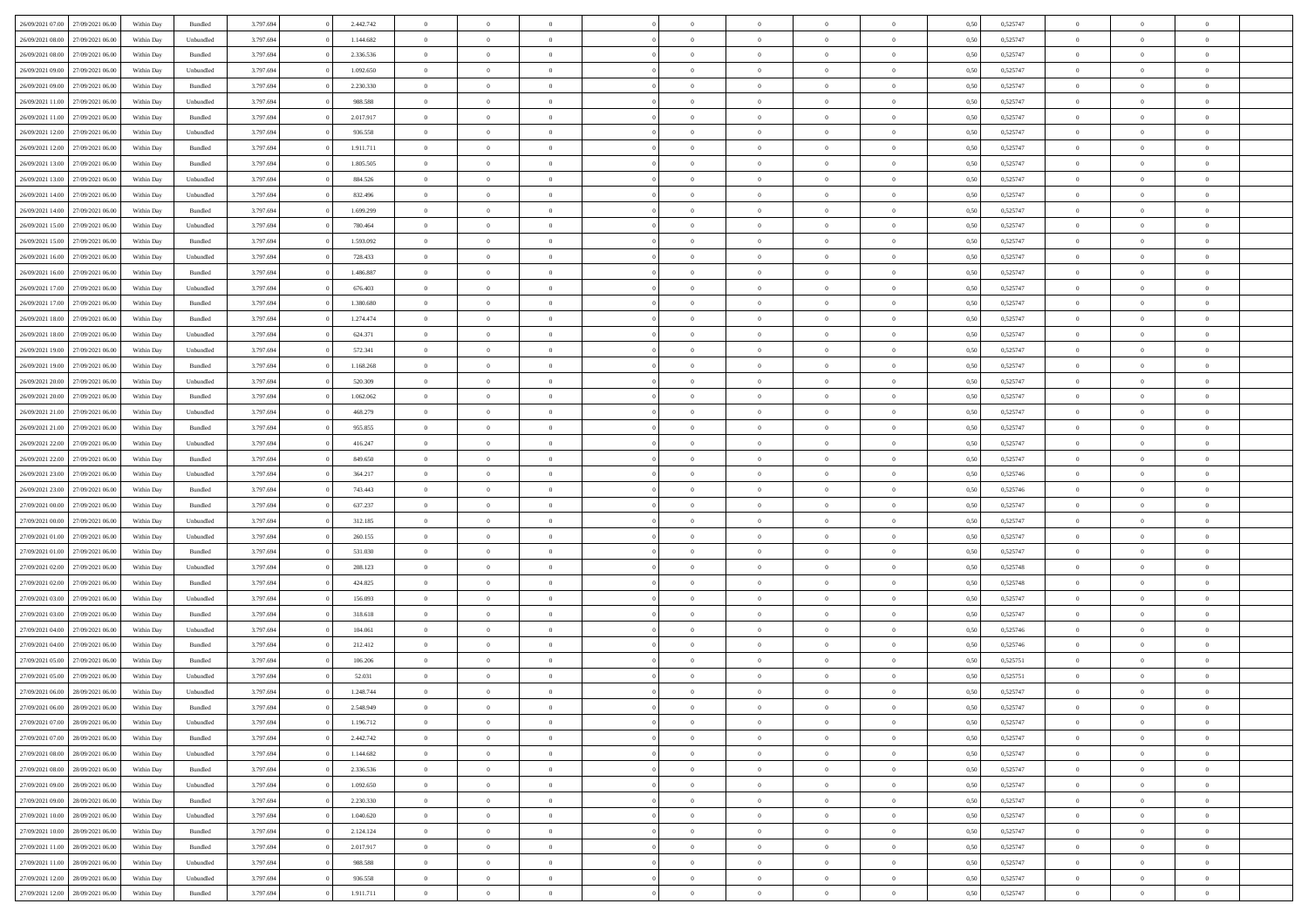| 27/09/2021 13:00 28/09/2021 06:00    | Within Day | Unbundled | 3.797.694 | 884.526   | $\overline{0}$ | $\overline{0}$ | $\Omega$       | $\Omega$       | $\theta$       | $\Omega$       | $\overline{0}$ | 0,50 | 0,525747 | $\theta$                   | $\theta$       | $\theta$       |  |
|--------------------------------------|------------|-----------|-----------|-----------|----------------|----------------|----------------|----------------|----------------|----------------|----------------|------|----------|----------------------------|----------------|----------------|--|
| 27/09/2021 13:00<br>28/09/2021 06:00 | Within Day | Bundled   | 3.797.694 | 1.805.505 | $\overline{0}$ | $\overline{0}$ | $\overline{0}$ | $\overline{0}$ | $\theta$       | $\overline{0}$ | $\bf{0}$       | 0,50 | 0,525747 | $\theta$                   | $\theta$       | $\overline{0}$ |  |
| 27/09/2021 14:00<br>28/09/2021 06:00 | Within Day | Unbundled | 3.797.694 | 832.496   | $\overline{0}$ | $\bf{0}$       | $\overline{0}$ | $\overline{0}$ | $\overline{0}$ | $\overline{0}$ | $\bf{0}$       | 0,50 | 0,525747 | $\bf{0}$                   | $\overline{0}$ | $\overline{0}$ |  |
| 27/09/2021 14:00<br>28/09/2021 06:00 | Within Day | Bundled   | 3.797.694 | 1.699.299 | $\overline{0}$ | $\overline{0}$ | $\overline{0}$ | $\overline{0}$ | $\theta$       | $\overline{0}$ | $\overline{0}$ | 0.50 | 0,525747 | $\theta$                   | $\theta$       | $\overline{0}$ |  |
| 27/09/2021 15:00<br>28/09/2021 06:00 | Within Day | Unbundled | 3.797.694 | 780.464   | $\overline{0}$ | $\overline{0}$ | $\overline{0}$ | $\overline{0}$ | $\theta$       | $\overline{0}$ | $\bf{0}$       | 0,50 | 0,525747 | $\theta$                   | $\theta$       | $\overline{0}$ |  |
|                                      |            |           |           |           |                | $\bf{0}$       |                |                |                |                |                |      |          |                            | $\overline{0}$ | $\bf{0}$       |  |
| 27/09/2021 15:00<br>28/09/2021 06:00 | Within Day | Bundled   | 3.797.694 | 1.593.092 | $\overline{0}$ |                | $\overline{0}$ | $\overline{0}$ | $\overline{0}$ | $\overline{0}$ | $\bf{0}$       | 0,50 | 0,525747 | $\overline{0}$<br>$\theta$ | $\theta$       | $\overline{0}$ |  |
| 27/09/2021 16:00<br>28/09/2021 06:00 | Within Day | Bundled   | 3.797.694 | 1.486.887 | $\overline{0}$ | $\overline{0}$ | $\overline{0}$ | $\overline{0}$ | $\overline{0}$ | $\overline{0}$ | $\overline{0}$ | 0.5( | 0,525747 |                            |                |                |  |
| 27/09/2021 16:00<br>28/09/2021 06:00 | Within Day | Unbundled | 3.797.694 | 728.433   | $\overline{0}$ | $\overline{0}$ | $\overline{0}$ | $\overline{0}$ | $\theta$       | $\overline{0}$ | $\bf{0}$       | 0,50 | 0,525747 | $\theta$                   | $\theta$       | $\overline{0}$ |  |
| 27/09/2021 17:00<br>28/09/2021 06:00 | Within Day | Unbundled | 3.797.694 | 676.403   | $\overline{0}$ | $\bf{0}$       | $\overline{0}$ | $\overline{0}$ | $\overline{0}$ | $\overline{0}$ | $\bf{0}$       | 0,50 | 0,525747 | $\bf{0}$                   | $\bf{0}$       | $\overline{0}$ |  |
| 27/09/2021 17:00<br>28/09/2021 06:00 | Within Day | Bundled   | 3.797.694 | 1.380.680 | $\overline{0}$ | $\overline{0}$ | $\overline{0}$ | $\overline{0}$ | $\overline{0}$ | $\overline{0}$ | $\bf{0}$       | 0.50 | 0,525747 | $\theta$                   | $\theta$       | $\overline{0}$ |  |
| 27/09/2021 18:00<br>28/09/2021 06:00 | Within Day | Unbundled | 3.797.694 | 624.371   | $\bf{0}$       | $\overline{0}$ | $\overline{0}$ | $\overline{0}$ | $\theta$       | $\overline{0}$ | $\bf{0}$       | 0,50 | 0,525747 | $\theta$                   | $\theta$       | $\overline{0}$ |  |
| 27/09/2021 18:00<br>28/09/2021 06:00 | Within Day | Bundled   | 3.797.694 | 1.274.474 | $\overline{0}$ | $\bf{0}$       | $\overline{0}$ | $\overline{0}$ | $\bf{0}$       | $\overline{0}$ | $\bf{0}$       | 0,50 | 0,525747 | $\bf{0}$                   | $\overline{0}$ | $\overline{0}$ |  |
| 27/09/2021 19:00<br>28/09/2021 06:00 | Within Day | Unbundled | 3.797.694 | 572.341   | $\overline{0}$ | $\overline{0}$ | $\overline{0}$ | $\overline{0}$ | $\overline{0}$ | $\overline{0}$ | $\overline{0}$ | 0.5( | 0,525747 | $\theta$                   | $\theta$       | $\overline{0}$ |  |
| 27/09/2021 19:00<br>28/09/2021 06:00 | Within Day | Bundled   | 3.797.694 | 1.168.268 | $\overline{0}$ | $\theta$       | $\overline{0}$ | $\overline{0}$ | $\theta$       | $\overline{0}$ | $\,$ 0 $\,$    | 0,50 | 0,525747 | $\theta$                   | $\theta$       | $\overline{0}$ |  |
| 27/09/2021 20:00<br>28/09/2021 06:00 | Within Day | Unbundled | 3.797.694 | 520.309   | $\overline{0}$ | $\bf{0}$       | $\overline{0}$ | $\overline{0}$ | $\bf{0}$       | $\overline{0}$ | $\bf{0}$       | 0,50 | 0,525747 | $\bf{0}$                   | $\overline{0}$ | $\bf{0}$       |  |
| 27/09/2021 20:00<br>28/09/2021 06:00 | Within Day | Bundled   | 3.797.694 | 1.062.062 | $\overline{0}$ | $\overline{0}$ | $\overline{0}$ | $\overline{0}$ | $\overline{0}$ | $\overline{0}$ | $\overline{0}$ | 0.5( | 0,525747 | $\theta$                   | $\theta$       | $\overline{0}$ |  |
| 27/09/2021 21:00<br>28/09/2021 06:00 | Within Day | Unbundled | 3.797.694 | 468.279   | $\overline{0}$ | $\theta$       | $\overline{0}$ | $\overline{0}$ | $\theta$       | $\overline{0}$ | $\bf{0}$       | 0,50 | 0,525747 | $\theta$                   | $\theta$       | $\overline{0}$ |  |
| 28/09/2021 06:00                     | Within Day | Bundled   | 3.797.694 | 955.855   | $\overline{0}$ | $\bf{0}$       | $\overline{0}$ | $\overline{0}$ | $\overline{0}$ | $\bf{0}$       | $\bf{0}$       | 0,50 | 0,525747 | $\bf{0}$                   | $\overline{0}$ | $\overline{0}$ |  |
| 27/09/2021 21:00                     |            |           |           |           |                | $\overline{0}$ |                |                | $\overline{0}$ |                |                |      |          | $\theta$                   | $\theta$       | $\overline{0}$ |  |
| 27/09/2021 22:00<br>28/09/2021 06:00 | Within Day | Bundled   | 3.797.694 | 849,650   | $\overline{0}$ |                | $\overline{0}$ | $\overline{0}$ |                | $\overline{0}$ | $\overline{0}$ | 0.50 | 0,525747 |                            |                |                |  |
| 27/09/2021 22.00<br>28/09/2021 06:00 | Within Day | Unbundled | 3.797.694 | 416.247   | $\bf{0}$       | $\overline{0}$ | $\overline{0}$ | $\overline{0}$ | $\theta$       | $\overline{0}$ | $\bf{0}$       | 0,50 | 0,525747 | $\theta$                   | $\theta$       | $\overline{0}$ |  |
| 27/09/2021 23:00<br>28/09/2021 06:00 | Within Day | Unbundled | 3.797.694 | 364.217   | $\overline{0}$ | $\bf{0}$       | $\overline{0}$ | $\overline{0}$ | $\overline{0}$ | $\overline{0}$ | $\bf{0}$       | 0,50 | 0,525746 | $\bf{0}$                   | $\bf{0}$       | $\overline{0}$ |  |
| 27/09/2021 23:00<br>28/09/2021 06:00 | Within Day | Bundled   | 3.797.694 | 743.443   | $\overline{0}$ | $\overline{0}$ | $\overline{0}$ | $\overline{0}$ | $\overline{0}$ | $\overline{0}$ | $\overline{0}$ | 0.5( | 0,525746 | $\theta$                   | $\theta$       | $\overline{0}$ |  |
| 28/09/2021 00:00<br>28/09/2021 06:00 | Within Day | Unbundled | 3.797.694 | 312.185   | $\overline{0}$ | $\overline{0}$ | $\overline{0}$ | $\overline{0}$ | $\theta$       | $\overline{0}$ | $\bf{0}$       | 0,50 | 0,525747 | $\theta$                   | $\theta$       | $\overline{0}$ |  |
| 28/09/2021 00:00<br>28/09/2021 06:00 | Within Day | Bundled   | 3.797.694 | 637.237   | $\overline{0}$ | $\bf{0}$       | $\overline{0}$ | $\overline{0}$ | $\overline{0}$ | $\overline{0}$ | $\bf{0}$       | 0,50 | 0,525747 | $\overline{0}$             | $\overline{0}$ | $\bf{0}$       |  |
| 28/09/2021 01:00<br>28/09/2021 06:00 | Within Day | Unbundled | 3.797.694 | 260,155   | $\overline{0}$ | $\overline{0}$ | $\overline{0}$ | $\overline{0}$ | $\overline{0}$ | $\overline{0}$ | $\overline{0}$ | 0.5( | 0,525747 | $\theta$                   | $\theta$       | $\overline{0}$ |  |
| 28/09/2021 01:00<br>28/09/2021 06:00 | Within Day | Bundled   | 3.797.694 | 531.030   | $\overline{0}$ | $\overline{0}$ | $\overline{0}$ | $\overline{0}$ | $\theta$       | $\overline{0}$ | $\bf{0}$       | 0,50 | 0,525747 | $\theta$                   | $\theta$       | $\overline{0}$ |  |
| 28/09/2021 02:00<br>28/09/2021 06:00 | Within Day | Unbundled | 3.797.694 | 208.123   | $\overline{0}$ | $\bf{0}$       | $\overline{0}$ | $\overline{0}$ | $\overline{0}$ | $\bf{0}$       | $\bf{0}$       | 0,50 | 0,525748 | $\bf{0}$                   | $\bf{0}$       | $\overline{0}$ |  |
| 28/09/2021 02:00<br>28/09/2021 06:00 | Within Day | Bundled   | 3.797.694 | 424.825   | $\overline{0}$ | $\overline{0}$ | $\overline{0}$ | $\overline{0}$ | $\overline{0}$ | $\overline{0}$ | $\overline{0}$ | 0.5( | 0,525748 | $\theta$                   | $\theta$       | $\overline{0}$ |  |
| 28/09/2021 03:00<br>28/09/2021 06:00 | Within Day | Bundled   | 3.797.694 | 318.618   | $\bf{0}$       | $\overline{0}$ | $\overline{0}$ | $\overline{0}$ | $\theta$       | $\overline{0}$ | $\bf{0}$       | 0,50 | 0,525747 | $\theta$                   | $\theta$       | $\overline{0}$ |  |
| 28/09/2021 03:00<br>28/09/2021 06:00 | Within Day | Unbundled | 3.797.694 | 156.093   | $\overline{0}$ | $\bf{0}$       | $\overline{0}$ | $\overline{0}$ | $\overline{0}$ | $\overline{0}$ | $\bf{0}$       | 0,50 | 0,525747 | $\bf{0}$                   | $\overline{0}$ | $\overline{0}$ |  |
| 28/09/2021 04:00<br>28/09/2021 06:00 | Within Day | Unbundled | 3.797.694 | 104.061   | $\overline{0}$ | $\overline{0}$ | $\Omega$       | $\Omega$       | $\Omega$       | $\theta$       | $\overline{0}$ | 0,50 | 0,525746 | $\,$ 0 $\,$                | $\Omega$       | $\theta$       |  |
| 28/09/2021 04:00<br>28/09/2021 06:00 | Within Day | Bundled   | 3.797.694 | 212.412   | $\bf{0}$       | $\overline{0}$ | $\overline{0}$ | $\overline{0}$ | $\theta$       | $\overline{0}$ | $\bf{0}$       | 0,50 | 0,525746 | $\theta$                   | $\theta$       | $\overline{0}$ |  |
|                                      |            |           |           |           |                |                |                |                |                |                |                |      |          |                            |                |                |  |
| 28/09/2021 05:00<br>28/09/2021 06:00 | Within Day | Unbundled | 3.797.694 | 52.031    | $\overline{0}$ | $\bf{0}$       | $\overline{0}$ | $\overline{0}$ | $\bf{0}$       | $\overline{0}$ | $\bf{0}$       | 0,50 | 0,525751 | $\bf{0}$                   | $\overline{0}$ | $\bf{0}$       |  |
| 28/09/2021 05:00<br>28/09/2021 06:00 | Within Day | Bundled   | 3.797.694 | 106,206   | $\overline{0}$ | $\overline{0}$ | $\Omega$       | $\Omega$       | $\overline{0}$ | $\Omega$       | $\overline{0}$ | 0.50 | 0,525751 | $\bf{0}$                   | $\Omega$       | $\theta$       |  |
| 28/09/2021 06:00<br>29/09/2021 06:00 | Within Day | Unbundled | 3.797.694 | 1.248.744 | $\bf{0}$       | $\overline{0}$ | $\overline{0}$ | $\overline{0}$ | $\theta$       | $\overline{0}$ | $\bf{0}$       | 0,50 | 0,525747 | $\theta$                   | $\theta$       | $\overline{0}$ |  |
| 28/09/2021 06:00<br>29/09/2021 06.00 | Within Day | Bundled   | 3.797.694 | 2.548.949 | $\overline{0}$ | $\bf{0}$       | $\overline{0}$ | $\overline{0}$ | $\overline{0}$ | $\bf{0}$       | $\bf{0}$       | 0,50 | 0,525747 | $\bf{0}$                   | $\bf{0}$       | $\overline{0}$ |  |
| 28/09/2021 07:00<br>29/09/2021 06:00 | Within Day | Unbundled | 3.797.694 | 1.196.712 | $\overline{0}$ | $\theta$       | $\Omega$       | $\Omega$       | $\Omega$       | $\Omega$       | $\overline{0}$ | 0.50 | 0,525747 | $\theta$                   | $\Omega$       | $\theta$       |  |
| 28/09/2021 07:00<br>29/09/2021 06:00 | Within Day | Bundled   | 3.797.694 | 2.442.742 | $\bf{0}$       | $\overline{0}$ | $\overline{0}$ | $\overline{0}$ | $\theta$       | $\overline{0}$ | $\bf{0}$       | 0,50 | 0,525747 | $\theta$                   | $\theta$       | $\overline{0}$ |  |
| 28/09/2021 08:00<br>29/09/2021 06.00 | Within Day | Unbundled | 3.797.694 | 1.144.682 | $\overline{0}$ | $\bf{0}$       | $\overline{0}$ | $\overline{0}$ | $\overline{0}$ | $\overline{0}$ | $\bf{0}$       | 0,50 | 0,525747 | $\bf{0}$                   | $\overline{0}$ | $\overline{0}$ |  |
| 28/09/2021 08:00<br>29/09/2021 06.00 | Within Day | Bundled   | 3.797.694 | 2.336.536 | $\overline{0}$ | $\overline{0}$ | $\Omega$       | $\Omega$       | $\theta$       | $\Omega$       | $\overline{0}$ | 0,50 | 0,525747 | $\bf{0}$                   | $\overline{0}$ | $\theta$       |  |
| 28/09/2021 09:00<br>29/09/2021 06:00 | Within Day | Bundled   | 3.797.694 | 2.230.330 | $\bf{0}$       | $\overline{0}$ | $\overline{0}$ | $\overline{0}$ | $\theta$       | $\overline{0}$ | $\bf{0}$       | 0,50 | 0,525747 | $\theta$                   | $\theta$       | $\overline{0}$ |  |
| 28/09/2021 09:00<br>29/09/2021 06.00 | Within Day | Unbundled | 3.797.694 | 1.092.650 | $\overline{0}$ | $\bf{0}$       | $\overline{0}$ | $\overline{0}$ | $\overline{0}$ | $\overline{0}$ | $\bf{0}$       | 0,50 | 0,525747 | $\overline{0}$             | $\overline{0}$ | $\bf{0}$       |  |
| 28/09/2021 10:00<br>29/09/2021 06:00 | Within Day | Unbundled | 3.797.694 | 1.040.620 | $\overline{0}$ | $\Omega$       | $\Omega$       | $\Omega$       | $\Omega$       | $\theta$       | $\overline{0}$ | 0.50 | 0,525747 | $\theta$                   | $\Omega$       | $\theta$       |  |
| 28/09/2021 10:00 29/09/2021 06:00    | Within Day | Bundled   | 3.797.694 | 2.124.124 | $\bf{0}$       | $\bf{0}$       | $\overline{0}$ | $\overline{0}$ | $\bf{0}$       | $\overline{0}$ | $\bf{0}$       | 0,50 | 0,525747 | $\bf{0}$                   | $\bf{0}$       | $\overline{0}$ |  |
| 28/09/2021 11:00 29/09/2021 06:00    | Within Day | Unbundled | 3.797.694 | 988.588   |                |                |                |                |                |                |                | 0,50 | 0,525747 | $\bf{0}$                   | $\bf{0}$       |                |  |
| 28/09/2021 11:00 29/09/2021 06:00    | Within Day | Bundled   | 3.797.694 | 2.017.917 | $\Omega$       | $\overline{0}$ | $\Omega$       | $\theta$       | $\overline{0}$ | $\theta$       | $\overline{0}$ | 0.50 | 0,525747 | $\theta$                   | $\theta$       | $\theta$       |  |
| 28/09/2021 12:00<br>29/09/2021 06:00 | Within Day | Unbundled | 3.797.694 | 936.558   | $\overline{0}$ | $\overline{0}$ | $\overline{0}$ | $\overline{0}$ | $\,$ 0 $\,$    | $\overline{0}$ | $\,$ 0 $\,$    | 0,50 | 0,525747 | $\,$ 0 $\,$                | $\,$ 0 $\,$    | $\,$ 0         |  |
| 28/09/2021 12:00 29/09/2021 06:00    | Within Day | Bundled   | 3.797.694 | 1.911.711 | $\overline{0}$ | $\overline{0}$ | $\overline{0}$ | $\overline{0}$ | $\overline{0}$ | $\overline{0}$ |                | 0,50 | 0,525747 | $\overline{0}$             | $\bf{0}$       | $\overline{0}$ |  |
|                                      |            |           |           |           |                |                |                |                |                |                | $\bf{0}$       |      |          |                            |                |                |  |
| 28/09/2021 13:00<br>29/09/2021 06:00 | Within Day | Unbundled | 3.797.694 | 884.526   | $\overline{0}$ | $\bf{0}$       | $\overline{0}$ | $\overline{0}$ | $\overline{0}$ | $\overline{0}$ | $\bf{0}$       | 0,50 | 0,525747 | $\bf{0}$                   | $\theta$       | $\overline{0}$ |  |
| 28/09/2021 13:00<br>29/09/2021 06:00 | Within Day | Bundled   | 3.797.694 | 1.805.505 | $\overline{0}$ | $\overline{0}$ | $\overline{0}$ | $\overline{0}$ | $\overline{0}$ | $\overline{0}$ | $\bf{0}$       | 0,50 | 0,525747 | $\,$ 0 $\,$                | $\,$ 0 $\,$    | $\overline{0}$ |  |
| 28/09/2021 14:00<br>29/09/2021 06:00 | Within Day | Bundled   | 3.797.694 | 1.699.299 | $\overline{0}$ | $\overline{0}$ | $\overline{0}$ | $\overline{0}$ | $\mathbf{0}$   | $\overline{0}$ | $\bf{0}$       | 0,50 | 0,525747 | $\overline{0}$             | $\overline{0}$ | $\overline{0}$ |  |
| 28/09/2021 14:00<br>29/09/2021 06:00 | Within Day | Unbundled | 3.797.694 | 832.496   | $\overline{0}$ | $\bf{0}$       | $\overline{0}$ | $\overline{0}$ | $\overline{0}$ | $\overline{0}$ | $\bf{0}$       | 0.50 | 0,525747 | $\overline{0}$             | $\theta$       | $\overline{0}$ |  |
| 28/09/2021 15:00<br>29/09/2021 06:00 | Within Day | Unbundled | 3.797.694 | 780.464   | $\overline{0}$ | $\overline{0}$ | $\overline{0}$ | $\overline{0}$ | $\overline{0}$ | $\overline{0}$ | $\bf{0}$       | 0,50 | 0,525747 | $\,$ 0 $\,$                | $\,$ 0 $\,$    | $\overline{0}$ |  |
| 28/09/2021 15:00<br>29/09/2021 06:00 | Within Day | Bundled   | 3.797.694 | 1.593.092 | $\overline{0}$ | $\bf{0}$       | $\overline{0}$ | $\overline{0}$ | $\overline{0}$ | $\overline{0}$ | $\bf{0}$       | 0,50 | 0,525747 | $\overline{0}$             | $\overline{0}$ | $\bf{0}$       |  |
| 28/09/2021 16:00<br>29/09/2021 06:00 | Within Day | Unbundled | 3.797.694 | 728.433   | $\overline{0}$ | $\overline{0}$ | $\overline{0}$ | $\overline{0}$ | $\overline{0}$ | $\overline{0}$ | $\bf{0}$       | 0.50 | 0,525747 | $\overline{0}$             | $\theta$       | $\overline{0}$ |  |
| 28/09/2021 16:00<br>29/09/2021 06:00 | Within Day | Bundled   | 3.797.694 | 1.486.887 | $\overline{0}$ | $\,$ 0         | $\overline{0}$ | $\overline{0}$ | $\bf{0}$       | $\bf{0}$       | $\bf{0}$       | 0,50 | 0,525747 | $\,$ 0 $\,$                | $\,$ 0 $\,$    | $\bf{0}$       |  |
| 28/09/2021 17:00 29/09/2021 06:00    | Within Day | Unbundled | 3.797.694 | 676.403   | $\overline{0}$ | $\bf{0}$       | $\overline{0}$ | $\overline{0}$ | $\overline{0}$ | $\overline{0}$ | $\bf{0}$       | 0,50 | 0,525747 | $\overline{0}$             | $\bf{0}$       | $\overline{0}$ |  |
|                                      |            |           |           |           |                |                |                |                |                |                |                |      |          |                            |                |                |  |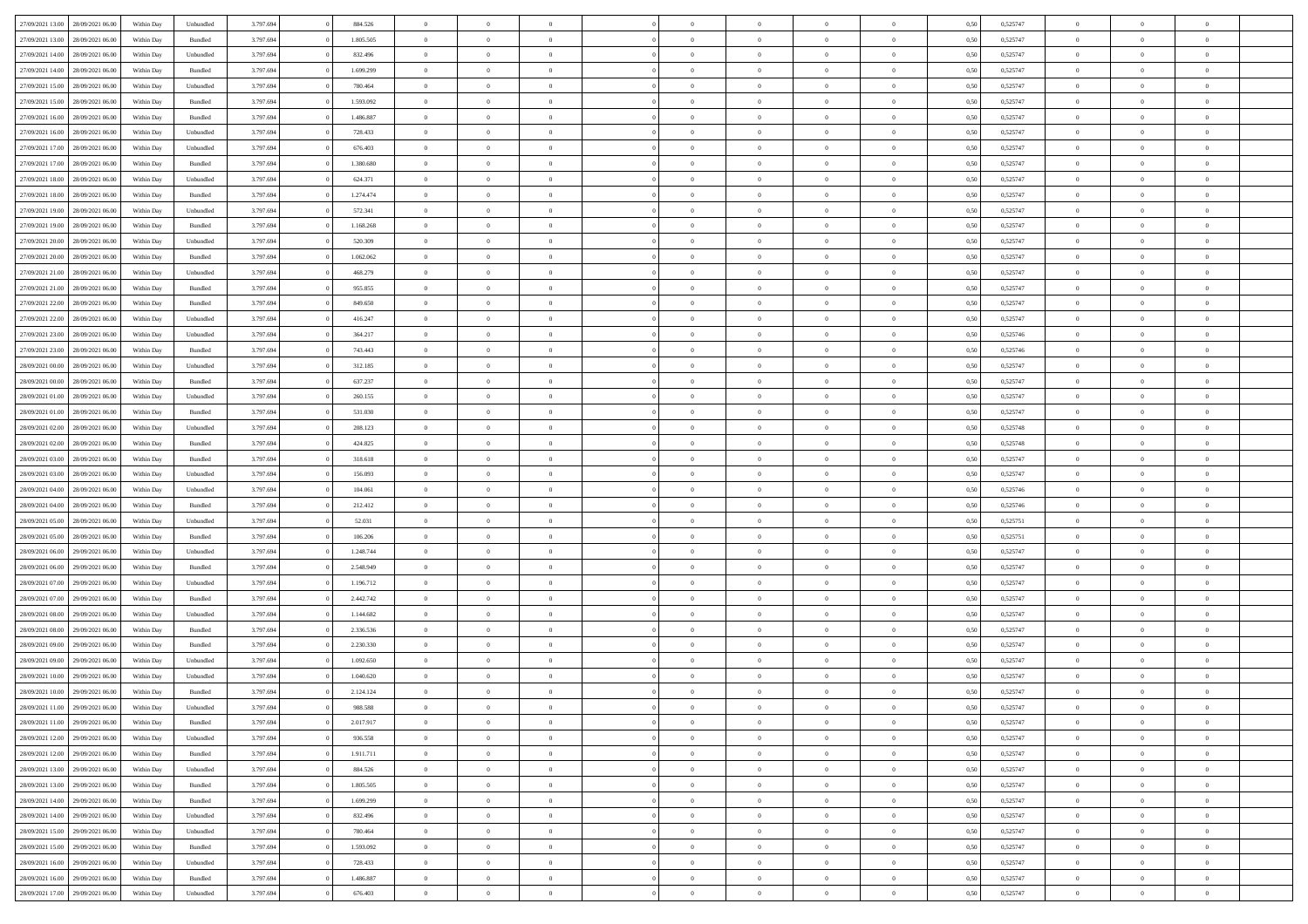| 28/09/2021 17:00 29/09/2021 06:00    | Within Day | Bundled            | 3.797.694 | 1.380.680 | $\overline{0}$ | $\overline{0}$ | $\Omega$       | $\Omega$       | $\Omega$       |                | $\overline{0}$ | 0,50 | 0,525747 | $\mathbf{0}$   | $\Omega$       | $\Omega$       |  |
|--------------------------------------|------------|--------------------|-----------|-----------|----------------|----------------|----------------|----------------|----------------|----------------|----------------|------|----------|----------------|----------------|----------------|--|
| 28/09/2021 18:00<br>29/09/2021 06:00 | Within Day | Unbundled          | 3.797.694 | 624.371   | $\bf{0}$       | $\overline{0}$ | $\overline{0}$ | $\theta$       | $\overline{0}$ | $\overline{0}$ | $\,$ 0         | 0,50 | 0,525747 | $\mathbf{0}$   | $\theta$       | $\bf{0}$       |  |
| 28/09/2021 18:00<br>29/09/2021 06:00 | Within Day | Bundled            | 3.797.694 | 1.274.474 | $\overline{0}$ | $\overline{0}$ | $\overline{0}$ | $\bf{0}$       | $\bf{0}$       | $\overline{0}$ | $\mathbf{0}$   | 0,50 | 0,525747 | $\bf{0}$       | $\bf{0}$       | $\bf{0}$       |  |
|                                      |            |                    |           |           |                |                |                |                |                |                |                |      |          |                |                |                |  |
| 28/09/2021 19:00<br>29/09/2021 06:00 | Within Day | Unbundled          | 3.797.694 | 572.341   | $\overline{0}$ | $\overline{0}$ | $\overline{0}$ | $\overline{0}$ | $\overline{0}$ | $\Omega$       | $\overline{0}$ | 0.50 | 0,525747 | $\mathbf{0}$   | $\overline{0}$ | $\bf{0}$       |  |
| 28/09/2021 19:00<br>29/09/2021 06:00 | Within Day | $\mathbf B$ undled | 3.797.694 | 1.168.268 | $\bf{0}$       | $\overline{0}$ | $\overline{0}$ | $\theta$       | $\overline{0}$ | $\overline{0}$ | $\bf{0}$       | 0,50 | 0,525747 | $\mathbf{0}$   | $\theta$       | $\overline{0}$ |  |
| 28/09/2021 20:00<br>29/09/2021 06.00 | Within Day | Bundled            | 3.797.694 | 1.062.062 | $\overline{0}$ | $\overline{0}$ | $\overline{0}$ | $\bf{0}$       | $\overline{0}$ | $\overline{0}$ | $\overline{0}$ | 0,50 | 0,525747 | $\overline{0}$ | $\bf{0}$       | $\overline{0}$ |  |
| 28/09/2021 20:00<br>29/09/2021 06:00 | Within Day | Unbundled          | 3.797.694 | 520.309   | $\overline{0}$ | $\overline{0}$ | $\overline{0}$ | $\overline{0}$ | $\overline{0}$ | $\overline{0}$ | $\overline{0}$ | 0.50 | 0,525747 | $\mathbf{0}$   | $\overline{0}$ | $\bf{0}$       |  |
|                                      |            |                    |           |           |                |                |                |                |                |                |                |      |          |                |                |                |  |
| 28/09/2021 21:00<br>29/09/2021 06:00 | Within Day | Unbundled          | 3.797.694 | 468.279   | $\bf{0}$       | $\overline{0}$ | $\overline{0}$ | $\theta$       | $\overline{0}$ | $\overline{0}$ | $\bf{0}$       | 0,50 | 0,525747 | $\theta$       | $\theta$       | $\bf{0}$       |  |
| 28/09/2021 21:00<br>29/09/2021 06.00 | Within Day | Bundled            | 3.797.694 | 955.855   | $\overline{0}$ | $\overline{0}$ | $\bf{0}$       | $\bf{0}$       | $\bf{0}$       | $\overline{0}$ | $\bf{0}$       | 0,50 | 0,525747 | $\bf{0}$       | $\bf{0}$       | $\bf{0}$       |  |
| 28/09/2021 22:00<br>29/09/2021 06:00 | Within Day | Unbundled          | 3.797.694 | 416.247   | $\overline{0}$ | $\overline{0}$ | $\overline{0}$ | $\overline{0}$ | $\overline{0}$ | $\overline{0}$ | $\overline{0}$ | 0.50 | 0,525747 | $\overline{0}$ | $\overline{0}$ | $\overline{0}$ |  |
| 28/09/2021 22:00<br>29/09/2021 06:00 | Within Day | $\mathbf B$ undled | 3.797.694 | 849.650   | $\bf{0}$       | $\overline{0}$ | $\overline{0}$ | $\overline{0}$ | $\overline{0}$ | $\overline{0}$ | $\,$ 0         | 0,50 | 0,525747 | $\mathbf{0}$   | $\theta$       | $\bf{0}$       |  |
| 28/09/2021 23:00<br>29/09/2021 06.00 | Within Day | Unbundled          | 3.797.694 | 364.217   | $\overline{0}$ | $\overline{0}$ | $\overline{0}$ | $\bf{0}$       | $\bf{0}$       | $\overline{0}$ | $\mathbf{0}$   | 0,50 | 0,525746 | $\bf{0}$       | $\bf{0}$       | $\bf{0}$       |  |
|                                      |            |                    |           |           |                |                |                |                |                |                |                |      |          |                |                |                |  |
| 28/09/2021 23:00<br>29/09/2021 06:00 | Within Day | Bundled            | 3.797.694 | 743.443   | $\overline{0}$ | $\overline{0}$ | $\overline{0}$ | $\overline{0}$ | $\overline{0}$ | $\overline{0}$ | $\overline{0}$ | 0.50 | 0.525746 | $\mathbf{0}$   | $\overline{0}$ | $\bf{0}$       |  |
| 29/09/2021 00:00<br>29/09/2021 06:00 | Within Day | Unbundled          | 3.797.694 | 312.185   | $\bf{0}$       | $\overline{0}$ | $\theta$       | $\theta$       | $\overline{0}$ | $\overline{0}$ | $\,$ 0         | 0,50 | 0,525747 | $\theta$       | $\theta$       | $\overline{0}$ |  |
| 29/09/2021 00:00<br>29/09/2021 06.00 | Within Day | Bundled            | 3.797.694 | 637.237   | $\overline{0}$ | $\overline{0}$ | $\overline{0}$ | $\bf{0}$       | $\overline{0}$ | $\overline{0}$ | $\overline{0}$ | 0,50 | 0,525747 | $\overline{0}$ | $\bf{0}$       | $\overline{0}$ |  |
| 29/09/2021 01:00<br>29/09/2021 06:00 | Within Day | Bundled            | 3.797.694 | 531.030   | $\overline{0}$ | $\overline{0}$ | $\overline{0}$ | $\overline{0}$ | $\overline{0}$ | $\overline{0}$ | $\overline{0}$ | 0.50 | 0,525747 | $\overline{0}$ | $\overline{0}$ | $\bf{0}$       |  |
| 29/09/2021 01:00<br>29/09/2021 06:00 | Within Day | Unbundled          | 3.797.694 | 260.155   | $\bf{0}$       | $\overline{0}$ | $\overline{0}$ | $\overline{0}$ | $\overline{0}$ | $\overline{0}$ | $\bf{0}$       | 0,50 | 0,525747 | $\theta$       | $\theta$       | $\bf{0}$       |  |
|                                      |            |                    |           |           |                |                |                |                |                |                |                |      |          |                |                |                |  |
| 29/09/2021 02:00<br>29/09/2021 06.00 | Within Day | Unbundled          | 3.797.694 | 208.123   | $\overline{0}$ | $\overline{0}$ | $\bf{0}$       | $\bf{0}$       | $\bf{0}$       | $\overline{0}$ | $\bf{0}$       | 0,50 | 0,525748 | $\bf{0}$       | $\bf{0}$       | $\bf{0}$       |  |
| 29/09/2021 02:00<br>29/09/2021 06:00 | Within Day | Bundled            | 3.797.694 | 424.825   | $\overline{0}$ | $\overline{0}$ | $\overline{0}$ | $\overline{0}$ | $\overline{0}$ | $\overline{0}$ | $\overline{0}$ | 0.50 | 0,525748 | $\overline{0}$ | $\overline{0}$ | $\overline{0}$ |  |
| 29/09/2021 03:00<br>29/09/2021 06:00 | Within Day | Unbundled          | 3.797.694 | 156.093   | $\bf{0}$       | $\overline{0}$ | $\overline{0}$ | $\theta$       | $\overline{0}$ | $\overline{0}$ | $\,$ 0         | 0,50 | 0,525747 | $\theta$       | $\theta$       | $\bf{0}$       |  |
| 29/09/2021 03:00<br>29/09/2021 06.00 | Within Day | Bundled            | 3.797.694 | 318.618   | $\overline{0}$ | $\overline{0}$ | $\overline{0}$ | $\bf{0}$       | $\bf{0}$       | $\overline{0}$ | $\mathbf{0}$   | 0,50 | 0,525747 | $\bf{0}$       | $\bf{0}$       | $\bf{0}$       |  |
| 29/09/2021 06:00                     |            | Unbundled          | 3.797.694 | 104,061   | $\overline{0}$ | $\overline{0}$ | $\overline{0}$ | $\overline{0}$ | $\overline{0}$ |                | $\overline{0}$ | 0.50 | 0,525746 | $\overline{0}$ | $\overline{0}$ | $\bf{0}$       |  |
| 29/09/2021 04:00                     | Within Day |                    |           |           |                |                |                |                |                | $\overline{0}$ |                |      |          |                |                |                |  |
| 29/09/2021 04:00<br>29/09/2021 06:00 | Within Day | $\mathbf B$ undled | 3.797.694 | 212.412   | $\bf{0}$       | $\overline{0}$ | $\overline{0}$ | $\overline{0}$ | $\overline{0}$ | $\overline{0}$ | $\,$ 0         | 0,50 | 0,525746 | $\mathbf{0}$   | $\theta$       | $\bf{0}$       |  |
| 29/09/2021 05:00<br>29/09/2021 06.00 | Within Day | Unbundled          | 3.797.694 | 52.031    | $\overline{0}$ | $\overline{0}$ | $\overline{0}$ | $\bf{0}$       | $\overline{0}$ | $\overline{0}$ | $\overline{0}$ | 0,50 | 0,525751 | $\overline{0}$ | $\bf{0}$       | $\overline{0}$ |  |
| 29/09/2021 05:00<br>29/09/2021 06:00 | Within Day | Bundled            | 3.797.694 | 106.206   | $\overline{0}$ | $\overline{0}$ | $\overline{0}$ | $\overline{0}$ | $\overline{0}$ | $\overline{0}$ | $\overline{0}$ | 0.50 | 0,525751 | $\overline{0}$ | $\overline{0}$ | $\overline{0}$ |  |
| 29/09/2021 06:00<br>30/09/2021 06:00 | Within Day | Unbundled          | 3.797.694 | 1.248.744 | $\bf{0}$       | $\overline{0}$ | $\bf{0}$       | $\overline{0}$ | $\overline{0}$ | $\overline{0}$ | $\bf{0}$       | 0,50 | 0,525747 | $\theta$       | $\theta$       | $\bf{0}$       |  |
|                                      |            |                    |           |           |                |                |                |                |                |                |                |      |          |                |                |                |  |
| 29/09/2021 06:00<br>30/09/2021 06:00 | Within Day | Bundled            | 3.797.694 | 2.548.949 | $\overline{0}$ | $\overline{0}$ | $\bf{0}$       | $\bf{0}$       | $\bf{0}$       | $\overline{0}$ | $\bf{0}$       | 0,50 | 0,525747 | $\bf{0}$       | $\bf{0}$       | $\bf{0}$       |  |
| 29/09/2021 07:00<br>30/09/2021 06:00 | Within Day | Bundled            | 3.797.694 | 2.442.742 | $\overline{0}$ | $\overline{0}$ | $\overline{0}$ | $\overline{0}$ | $\overline{0}$ | $\overline{0}$ | $\overline{0}$ | 0.50 | 0,525747 | $\overline{0}$ | $\overline{0}$ | $\bf{0}$       |  |
| 29/09/2021 07:00<br>30/09/2021 06:00 | Within Day | Unbundled          | 3.797.694 | 1.196.712 | $\bf{0}$       | $\overline{0}$ | $\overline{0}$ | $\overline{0}$ | $\overline{0}$ | $\overline{0}$ | $\,$ 0         | 0,50 | 0,525747 | $\theta$       | $\theta$       | $\bf{0}$       |  |
| 29/09/2021 08:00<br>30/09/2021 06:00 | Within Day | Unbundled          | 3.797.694 | 1.144.682 | $\overline{0}$ | $\overline{0}$ | $\overline{0}$ | $\bf{0}$       | $\bf{0}$       | $\overline{0}$ | $\mathbf{0}$   | 0,50 | 0,525747 | $\overline{0}$ | $\bf{0}$       | $\bf{0}$       |  |
| 29/09/2021 08:00<br>30/09/2021 06:00 | Within Day | Bundled            | 3.797.694 | 2.336.536 | $\overline{0}$ | $\overline{0}$ | $\overline{0}$ | $\overline{0}$ | $\overline{0}$ | $\Omega$       | $\overline{0}$ | 0,50 | 0,525747 | $\bf{0}$       | $\Omega$       | $\Omega$       |  |
|                                      |            |                    |           |           |                |                |                |                |                |                |                |      |          |                |                |                |  |
| 29/09/2021 09:00<br>30/09/2021 06:00 | Within Day | Unbundled          | 3.797.694 | 1.092.650 | $\bf{0}$       | $\overline{0}$ | $\overline{0}$ | $\theta$       | $\overline{0}$ | $\overline{0}$ | $\,$ 0         | 0,50 | 0,525747 | $\theta$       | $\theta$       | $\bf{0}$       |  |
| 29/09/2021 09:00<br>30/09/2021 06:00 | Within Day | Bundled            | 3.797.694 | 2.230.330 | $\overline{0}$ | $\overline{0}$ | $\overline{0}$ | $\bf{0}$       | $\overline{0}$ | $\overline{0}$ | $\overline{0}$ | 0,50 | 0,525747 | $\overline{0}$ | $\bf{0}$       | $\overline{0}$ |  |
| 29/09/2021 10:00<br>30/09/2021 06:00 | Within Day | Unbundled          | 3.797.694 | 1.040.620 | $\overline{0}$ | $\overline{0}$ | $\overline{0}$ | $\overline{0}$ | $\overline{0}$ | $\Omega$       | $\overline{0}$ | 0.50 | 0,525747 | $\overline{0}$ | $\Omega$       | $\Omega$       |  |
| 29/09/2021 10:00<br>30/09/2021 06:00 | Within Day | Bundled            | 3.797.694 | 2.124.124 | $\bf{0}$       | $\overline{0}$ | $\bf{0}$       | $\overline{0}$ | $\overline{0}$ | $\overline{0}$ | $\bf{0}$       | 0,50 | 0,525747 | $\theta$       | $\theta$       | $\bf{0}$       |  |
| 29/09/2021 11:00<br>30/09/2021 06:00 | Within Day | Unbundled          | 3.797.694 | 988.588   | $\overline{0}$ | $\overline{0}$ | $\bf{0}$       | $\bf{0}$       | $\bf{0}$       | $\overline{0}$ | $\bf{0}$       | 0,50 | 0,525747 | $\bf{0}$       | $\bf{0}$       | $\bf{0}$       |  |
|                                      |            |                    |           |           |                |                |                |                |                |                |                |      |          |                |                |                |  |
| 29/09/2021 11:00<br>30/09/2021 06:00 | Within Day | Bundled            | 3.797.694 | 2.017.917 | $\overline{0}$ | $\overline{0}$ | $\Omega$       | $\overline{0}$ | $\overline{0}$ | $\Omega$       | $\theta$       | 0.50 | 0,525747 | $\overline{0}$ | $\Omega$       | $\Omega$       |  |
| 29/09/2021 12:00<br>30/09/2021 06:00 | Within Day | Bundled            | 3.797.694 | 1.911.711 | $\bf{0}$       | $\overline{0}$ | $\bf{0}$       | $\overline{0}$ | $\overline{0}$ | $\overline{0}$ | $\,$ 0         | 0,50 | 0,525747 | $\theta$       | $\theta$       | $\bf{0}$       |  |
| 29/09/2021 12:00<br>30/09/2021 06:00 | Within Day | Unbundled          | 3.797.694 | 936.558   | $\overline{0}$ | $\overline{0}$ | $\overline{0}$ | $\bf{0}$       | $\bf{0}$       | $\overline{0}$ | $\mathbf{0}$   | 0,50 | 0,525747 | $\overline{0}$ | $\bf{0}$       | $\bf{0}$       |  |
| 29/09/2021 13:00<br>30/09/2021 06:00 | Within Day | Unbundled          | 3.797.694 | 884.526   | $\overline{0}$ | $\overline{0}$ | $\overline{0}$ | $\overline{0}$ | $\overline{0}$ | $\Omega$       | $\overline{0}$ | 0,50 | 0,525747 | $\overline{0}$ | $\Omega$       | $\Omega$       |  |
| 29/09/2021 13:00<br>30/09/2021 06:00 | Within Day | Bundled            | 3.797.694 | 1.805.505 | $\bf{0}$       | $\overline{0}$ | $\bf{0}$       | $\overline{0}$ | $\overline{0}$ | $\overline{0}$ | $\,$ 0         | 0,50 | 0,525747 | $\,$ 0 $\,$    | $\theta$       | $\bf{0}$       |  |
|                                      |            |                    |           |           |                |                |                |                |                |                |                |      |          |                |                |                |  |
| 29/09/2021 14:00<br>30/09/2021 06:00 | Within Day | Unbundled          | 3.797.694 | 832.496   | $\overline{0}$ | $\overline{0}$ | $\bf{0}$       | $\bf{0}$       | $\overline{0}$ | $\overline{0}$ | $\overline{0}$ | 0,50 | 0,525747 | $\overline{0}$ | $\bf{0}$       | $\bf{0}$       |  |
| 29/09/2021 14:00<br>30/09/2021 06:00 | Within Day | Bundled            | 3.797.694 | 1.699.299 | $\overline{0}$ | $\Omega$       | $\Omega$       | $\Omega$       | $\overline{0}$ | $\Omega$       | $\overline{0}$ | 0.50 | 0,525747 | $\overline{0}$ | $\Omega$       | $\Omega$       |  |
| 29/09/2021 15:00<br>30/09/2021 06:00 | Within Day | Unbundled          | 3.797.694 | 780.464   | $\bf{0}$       | $\bf{0}$       | $\bf{0}$       | $\bf{0}$       | $\bf{0}$       | $\overline{0}$ | $\,$ 0         | 0,50 | 0,525747 | $\bf{0}$       | $\,$ 0         | $\bf{0}$       |  |
| 29/09/2021 15:00<br>30/09/2021 06:00 | Within Day | Bundled            | 3.797.694 | 1.593.092 | $\bf{0}$       | $\bf{0}$       |                |                |                |                |                | 0,50 | 0,525747 | $\bf{0}$       | $\bf{0}$       |                |  |
| 29/09/2021 16:00<br>30/09/2021 06:00 | Within Day | Unbundled          | 3.797.694 | 728.433   | $\overline{0}$ | $\overline{0}$ | $\theta$       | $\overline{0}$ | $\overline{0}$ | $\overline{0}$ | $\mathbf{0}$   | 0,50 | 0,525747 | $\overline{0}$ | $\theta$       | $\overline{0}$ |  |
|                                      |            |                    |           |           |                |                |                |                |                |                |                |      |          |                |                |                |  |
| 29/09/2021 16:00<br>30/09/2021 06:00 | Within Day | Bundled            | 3.797.694 | 1.486.887 | $\overline{0}$ | $\overline{0}$ | $\overline{0}$ | $\bf{0}$       | $\overline{0}$ | $\overline{0}$ | $\mathbf{0}$   | 0,50 | 0,525747 | $\,$ 0 $\,$    | $\overline{0}$ | $\,$ 0 $\,$    |  |
| 29/09/2021 17:00<br>30/09/2021 06:00 | Within Day | Unbundled          | 3.797.694 | 676.403   | $\overline{0}$ | $\overline{0}$ | $\overline{0}$ | $\bf{0}$       | $\overline{0}$ | $\overline{0}$ | $\overline{0}$ | 0,50 | 0,525747 | $\overline{0}$ | $\overline{0}$ | $\overline{0}$ |  |
| 29/09/2021 17:00<br>30/09/2021 06:00 | Within Day | Bundled            | 3.797.694 | 1.380.680 | $\overline{0}$ | $\overline{0}$ | $\overline{0}$ | $\overline{0}$ | $\bf{0}$       | $\overline{0}$ | $\bf{0}$       | 0,50 | 0,525747 | $\overline{0}$ | $\overline{0}$ | $\overline{0}$ |  |
| 29/09/2021 18:00<br>30/09/2021 06:00 | Within Day | Bundled            | 3.797.694 | 1.274.474 | $\overline{0}$ | $\overline{0}$ | $\overline{0}$ | $\overline{0}$ | $\overline{0}$ | $\overline{0}$ | $\,$ 0 $\,$    | 0,50 | 0,525747 | $\,$ 0 $\,$    | $\theta$       | $\bf{0}$       |  |
| 29/09/2021 18:00<br>30/09/2021 06:00 | Within Day | Unbundled          | 3.797.694 | 624.371   | $\overline{0}$ | $\overline{0}$ | $\overline{0}$ | $\bf{0}$       | $\overline{0}$ | $\overline{0}$ | $\overline{0}$ | 0,50 | 0,525747 | $\overline{0}$ | $\overline{0}$ | $\overline{0}$ |  |
|                                      |            |                    |           |           |                |                |                |                |                |                |                |      |          |                |                |                |  |
| 29/09/2021 19:00<br>30/09/2021 06:00 | Within Day | Unbundled          | 3.797.694 | 572.341   | $\overline{0}$ | $\overline{0}$ | $\overline{0}$ | $\overline{0}$ | $\overline{0}$ | $\overline{0}$ | $\overline{0}$ | 0,50 | 0,525747 | $\overline{0}$ | $\overline{0}$ | $\overline{0}$ |  |
| 29/09/2021 19:00<br>30/09/2021 06:00 | Within Day | Bundled            | 3.797.694 | 1.168.268 | $\overline{0}$ | $\overline{0}$ | $\overline{0}$ | $\bf{0}$       | $\bf{0}$       | $\overline{0}$ | $\,$ 0 $\,$    | 0,50 | 0,525747 | $\,$ 0 $\,$    | $\theta$       | $\,$ 0         |  |
| 29/09/2021 20:00<br>30/09/2021 06:00 | Within Day | Unbundled          | 3.797.694 | 520.309   | $\overline{0}$ | $\overline{0}$ | $\overline{0}$ | $\bf{0}$       | $\overline{0}$ | $\overline{0}$ | $\overline{0}$ | 0,50 | 0,525747 | $\bf{0}$       | $\bf{0}$       | $\overline{0}$ |  |
| 29/09/2021 20:00<br>30/09/2021 06:00 | Within Day | Bundled            | 3.797.694 | 1.062.062 | $\overline{0}$ | $\overline{0}$ | $\overline{0}$ | $\overline{0}$ | $\overline{0}$ | $\overline{0}$ | $\overline{0}$ | 0,50 | 0,525747 | $\overline{0}$ | $\overline{0}$ | $\overline{0}$ |  |
| 29/09/2021 21:00<br>30/09/2021 06:00 | Within Day | Unbundled          | 3.797.694 | 468.279   | $\overline{0}$ | $\overline{0}$ | $\overline{0}$ | $\bf{0}$       | $\bf{0}$       | $\bf{0}$       | $\,$ 0 $\,$    | 0,50 | 0,525747 | $\,$ 0 $\,$    | $\,0\,$        | $\,$ 0         |  |
|                                      |            |                    |           |           |                |                |                |                |                |                |                |      |          |                |                |                |  |
| 29/09/2021 21:00 30/09/2021 06:00    | Within Day | Bundled            | 3.797.694 | 955.855   | $\overline{0}$ | $\overline{0}$ | $\overline{0}$ | $\bf{0}$       | $\bf{0}$       | $\overline{0}$ | $\bf{0}$       | 0,50 | 0,525747 | $\bf{0}$       | $\bf{0}$       | $\overline{0}$ |  |